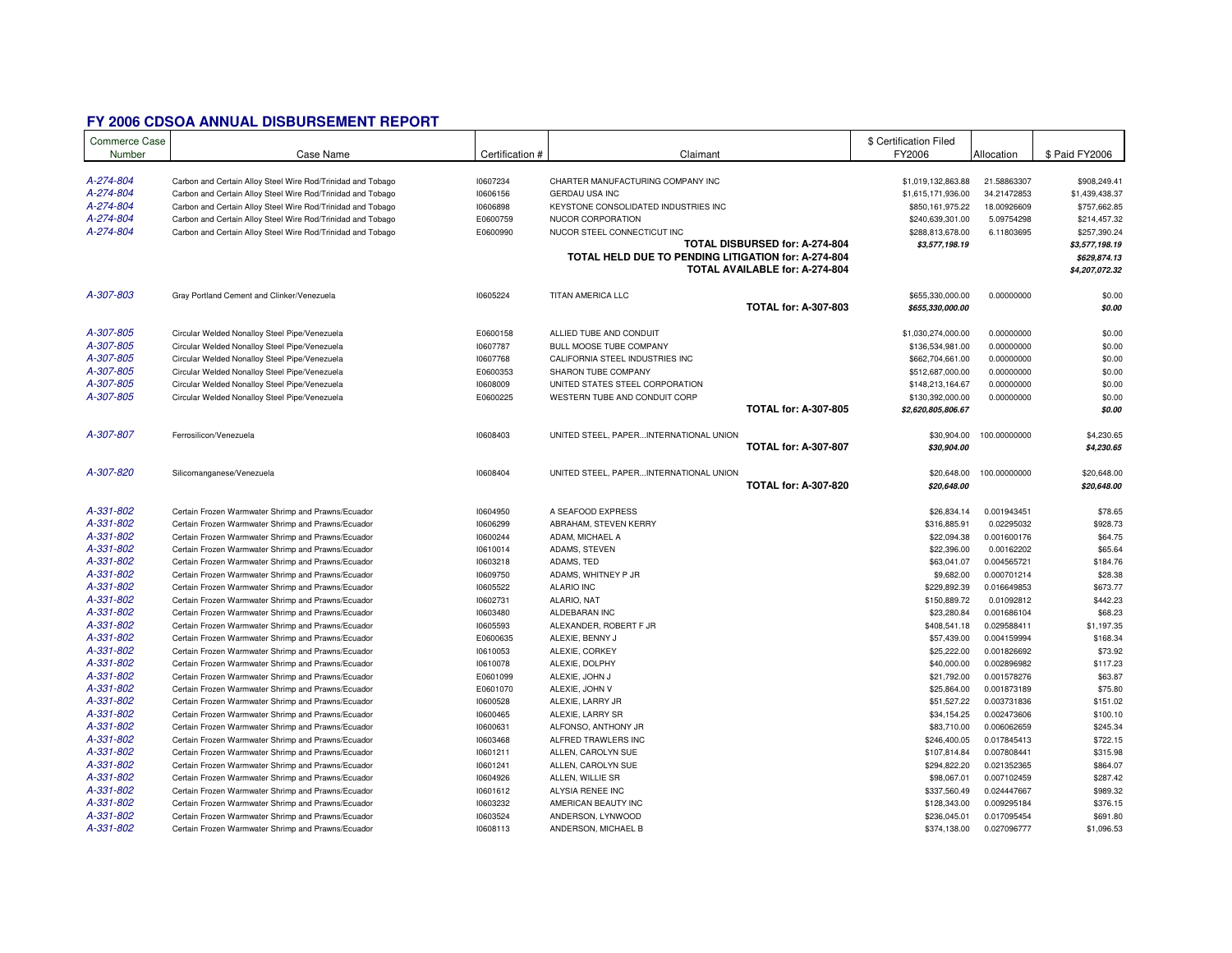| A-331-802 | Certain Frozen Warmwater Shrimp and Prawns/Ecuador | 10605154 | ANDERSON, RONALD L JR          | \$98,976.57     | 0.007168334 | \$290.08     |
|-----------|----------------------------------------------------|----------|--------------------------------|-----------------|-------------|--------------|
| A-331-802 | Certain Frozen Warmwater Shrimp and Prawns/Ecuador | 10602076 | ANDY DOS INC                   | \$374,720.69    | 0.027138978 | \$1,098.23   |
| A-331-802 | Certain Frozen Warmwater Shrimp and Prawns/Ecuador | 10601469 | ANGEL SEAFOOD INC              | \$384,142.82    | 0.027821371 | \$1,125.85   |
| A-331-802 | Certain Frozen Warmwater Shrimp and Prawns/Ecuador | 10604138 | ANGELINA INC                   | \$668,520.98    | 0.048417332 | \$1,959.30   |
| A-331-802 | Certain Frozen Warmwater Shrimp and Prawns/Ecuador | 10600316 | ANNA GRACE LLC                 | \$317,833.00    | 0.023018912 | \$931.51     |
| A-331-802 | Certain Frozen Warmwater Shrimp and Prawns/Ecuador | 10608436 | ANNIE THORNTON INC             | \$362,445.11    | 0.026249924 | \$1,062.26   |
| A-331-802 | Certain Frozen Warmwater Shrimp and Prawns/Ecuador | E0600031 | APALACHEE GIRL INC             | \$545,794.58    | 0.039528927 | \$1,599.62   |
| A-331-802 | Certain Frozen Warmwater Shrimp and Prawns/Ecuador | 10607802 | APARICIO TRAWLERS INC          | \$351,028.73    | 0.025423098 | \$1,028.80   |
| A-331-802 | Certain Frozen Warmwater Shrimp and Prawns/Ecuador | 10605041 | APPLE JACK INC                 | \$175,337.52    | 0.012698741 | \$513.88     |
| A-331-802 |                                                    |          | ARCENEAUX, MICHAEL K           |                 | 0.003864284 | \$156.38     |
| A-331-802 | Certain Frozen Warmwater Shrimp and Prawns/Ecuador | 10603584 |                                | \$53,356.00     |             |              |
|           | Certain Frozen Warmwater Shrimp and Prawns/Ecuador | 10608803 | ARGO MARINE INC                | \$587,478.00    | 0.04254783  | \$1,721.78   |
| A-331-802 | Certain Frozen Warmwater Shrimp and Prawns/Ecuador | 10600855 | ARMBRUSTER, PAULA D            | \$79,992.00     | 0.005793385 | \$234.44     |
| A-331-802 | Certain Frozen Warmwater Shrimp and Prawns/Ecuador | 10600664 | ARNONDIN, ROBERT               | \$40,045.59     | 0.002900284 | \$117.37     |
| A-331-802 | Certain Frozen Warmwater Shrimp and Prawns/Ecuador | 10604309 | ARROYA CRUZ INC                | \$497,860.08    | 0.036057293 | \$1,459.13   |
| A-331-802 | Certain Frozen Warmwater Shrimp and Prawns/Ecuador | 10607061 | ART AND RED INC                | \$330,790.57    | 0.023957358 | \$969.48     |
| A-331-802 | Certain Frozen Warmwater Shrimp and Prawns/Ecuador | 10606206 | ARTHUR, BRENDA J               | \$115,268.15    | 0.008348244 | \$337.83     |
| A-331-802 | Certain Frozen Warmwater Shrimp and Prawns/Ecuador | 10603094 | ATWOOD, KENNETH                | \$95,637.87     | 0.00692653  | \$280.30     |
| A-331-802 | Certain Frozen Warmwater Shrimp and Prawns/Ecuador | 10605923 | AU, CHOW D                     | \$20,653.91     | 0.00149585  | \$60.53      |
| A-331-802 | Certain Frozen Warmwater Shrimp and Prawns/Ecuador | 10605884 | AU, ROBERT                     | \$10,156.97     | 0.000735614 | \$29.77      |
| A-331-802 | Certain Frozen Warmwater Shrimp and Prawns/Ecuador | 10602005 | AUTHEMENT, CRAIG L             | \$62,171.47     | 0.004502741 | \$182.21     |
| A-331-802 | Certain Frozen Warmwater Shrimp and Prawns/Ecuador | 10603026 | AUTHEMENT, DION J              | \$18,977.26     | 0.00137442  | \$55.62      |
| A-331-802 | Certain Frozen Warmwater Shrimp and Prawns/Ecuador | E0600801 | AUTIN, KENNETH D               | \$66,431.00     | 0.004811235 | \$194.70     |
| A-331-802 | Certain Frozen Warmwater Shrimp and Prawns/Ecuador | 10606112 | <b>B AND B BOATS INC</b>       | \$475,693.79    | 0.034451909 | \$1,394.17   |
| A-331-802 | Certain Frozen Warmwater Shrimp and Prawns/Ecuador | 10603573 | <b>B F MILLIS AND SONS INC</b> | \$377,598.21    | 0.027347381 | \$1,106.67   |
| A-331-802 | Certain Frozen Warmwater Shrimp and Prawns/Ecuador | 10600808 | <b>BABE INC</b>                | \$117,461.00    | 0.00850706  | \$344.26     |
| A-331-802 | Certain Frozen Warmwater Shrimp and Prawns/Ecuador | E0600187 | BAILEY, DAVID B SR             | \$179,579.13    | 0.013005938 | \$526.31     |
| A-331-802 | Certain Frozen Warmwater Shrimp and Prawns/Ecuador | 10601872 | BAKER, KENNETH                 | \$82,000.00     | 0.005938813 | \$240.33     |
| A-331-802 | Certain Frozen Warmwater Shrimp and Prawns/Ecuador | E0600275 | BALDWIN, RICHARD PRENTISS      | \$212,825.67    | 0.015413804 | \$623.75     |
| A-331-802 | Certain Frozen Warmwater Shrimp and Prawns/Ecuador | 10605144 | <b>BAMA LOVE INC</b>           | \$97,087.98     | 0.007031553 | \$284.55     |
| A-331-802 | Certain Frozen Warmwater Shrimp and Prawns/Ecuador | 10605020 | <b>BAMA SEA PRODUCTS INC</b>   | \$50,045,246.00 | 3.624504451 | \$146,672.88 |
| A-331-802 | Certain Frozen Warmwater Shrimp and Prawns/Ecuador | 10608430 | <b>BARBARA BROOKS INC</b>      | \$383,933.39    | 0.027806203 | \$1,125.23   |
| A-331-802 | Certain Frozen Warmwater Shrimp and Prawns/Ecuador | 10606408 | BARBAREE, JOE                  | \$42,498.41     | 0.003077928 | \$124.55     |
| A-331-802 | Certain Frozen Warmwater Shrimp and Prawns/Ecuador | 10606307 | <b>BARISICH INC</b>            | \$146,174.01    | 0.010586587 | \$428.41     |
| A-331-802 | Certain Frozen Warmwater Shrimp and Prawns/Ecuador | 10609812 | BARROIS, WENDELL JR            | \$52,500.00     | 0.003802289 | \$153.87     |
| A-331-802 | Certain Frozen Warmwater Shrimp and Prawns/Ecuador | 10607871 | <b>BASSE, DONALD</b>           | \$26,552.25     | 0.001923035 | \$77.82      |
| A-331-802 | Certain Frozen Warmwater Shrimp and Prawns/Ecuador | 10603398 | BAUDOIN, MURPHY                | \$82,641.00     | 0.005985237 | \$242.20     |
| A-331-802 | Certain Frozen Warmwater Shrimp and Prawns/Ecuador | 10603808 | <b>BAY ISLANDER INC</b>        | \$230,844.33    | 0.016718797 | \$676.56     |
| A-331-802 |                                                    | E0600425 | BAYOU SHRIMP PROCESSORS INC    |                 |             | \$89,525.11  |
| A-331-802 | Certain Frozen Warmwater Shrimp and Prawns/Ecuador |          |                                | \$30,546,249.82 | 2.212298415 | \$714.89     |
| A-331-802 | Certain Frozen Warmwater Shrimp and Prawns/Ecuador | 10604782 | BBC TRAWLERS INC               | \$243,921.02    | 0.01766587  |              |
|           | Certain Frozen Warmwater Shrimp and Prawns/Ecuador | 10608876 | <b>BBS INC</b>                 | \$136,537.94    | 0.009888699 | \$400.17     |
| A-331-802 | Certain Frozen Warmwater Shrimp and Prawns/Ecuador | 10605304 | BEACHCOMBER INC                | \$237,569.00    | 0.017205828 | \$696.27     |
| A-331-802 | Certain Frozen Warmwater Shrimp and Prawns/Ecuador | 10604239 | <b>BEAS CORPORATION</b>        | \$267,717.54    | 0.019389323 | \$784.63     |
| A-331-802 | Certain Frozen Warmwater Shrimp and Prawns/Ecuador | 10601592 | <b>BECKY LYN INC</b>           | \$382,509.36    | 0.027703068 | \$1,121.06   |
| A-331-802 | Certain Frozen Warmwater Shrimp and Prawns/Ecuador | E0600010 | BEECHER, CAROLD                | \$25,300.72     | 0.001832393 | \$74.15      |
| A-331-802 | Certain Frozen Warmwater Shrimp and Prawns/Ecuador | 10603438 | BELLANGER, CLIFTON             | \$289,200.00    | 0.02094518  | \$847.59     |
| A-331-802 | Certain Frozen Warmwater Shrimp and Prawns/Ecuador | 10608755 | BELSOME, KARL M                | \$58,071.00     | 0.004205766 | \$170.19     |
| A-331-802 | Certain Frozen Warmwater Shrimp and Prawns/Ecuador | 10603888 | BENNETT, IRIN BRAD             | \$227,298.69    | 0.016462005 | \$666.17     |
| A-331-802 | Certain Frozen Warmwater Shrimp and Prawns/Ecuador | E0600911 | BENNY HUDSON SEAFOOD           | \$351,858.53    | 0.025483196 | \$1,031.23   |
| A-331-802 | Certain Frozen Warmwater Shrimp and Prawns/Ecuador | 10600827 | BERGERON, ULYSSES J            | \$62,420.66     | 0.004520788 | \$182.94     |
| A-331-802 | Certain Frozen Warmwater Shrimp and Prawns/Ecuador | 10607858 | BEST SEA PACK OF TEXAS INC     | \$19,185,194.00 | 1.389479053 | \$56,228.07  |
| A-331-802 | Certain Frozen Warmwater Shrimp and Prawns/Ecuador | 10607895 | BETH LOMONTE INC               | \$525,763.23    | 0.038078166 | \$1,540.91   |
| A-331-802 | Certain Frozen Warmwater Shrimp and Prawns/Ecuador | 10609431 | <b>BETHANY INC</b>             | \$301,393.94    | 0.021828321 | \$883.33     |
| A-331-802 | Certain Frozen Warmwater Shrimp and Prawns/Ecuador | 10604181 | <b>BETY INC</b>                | \$517,571.23    | 0.037484864 | \$1,516.90   |
| A-331-802 | Certain Frozen Warmwater Shrimp and Prawns/Ecuador | 10605418 | BIG DADDY SEAFOOD INC          | \$107,808.06    | 0.00780795  | \$315.96     |
| A-331-802 | Certain Frozen Warmwater Shrimp and Prawns/Ecuador | 10601944 | <b>BIG GRAPES INC</b>          | \$285,644.00    | 0.020687638 | \$837.17     |
| A-331-802 | Certain Frozen Warmwater Shrimp and Prawns/Ecuador | E0600764 | BILLINGTON, RICHARD R JR       | \$18,852.65     | 0.001365395 | \$55.25      |
| A-331-802 | Certain Frozen Warmwater Shrimp and Prawns/Ecuador | 10604956 | BILLIOT, ALFREDIA              | \$85,777.57     | 0.006212402 | \$251.40     |
|           |                                                    |          |                                |                 |             |              |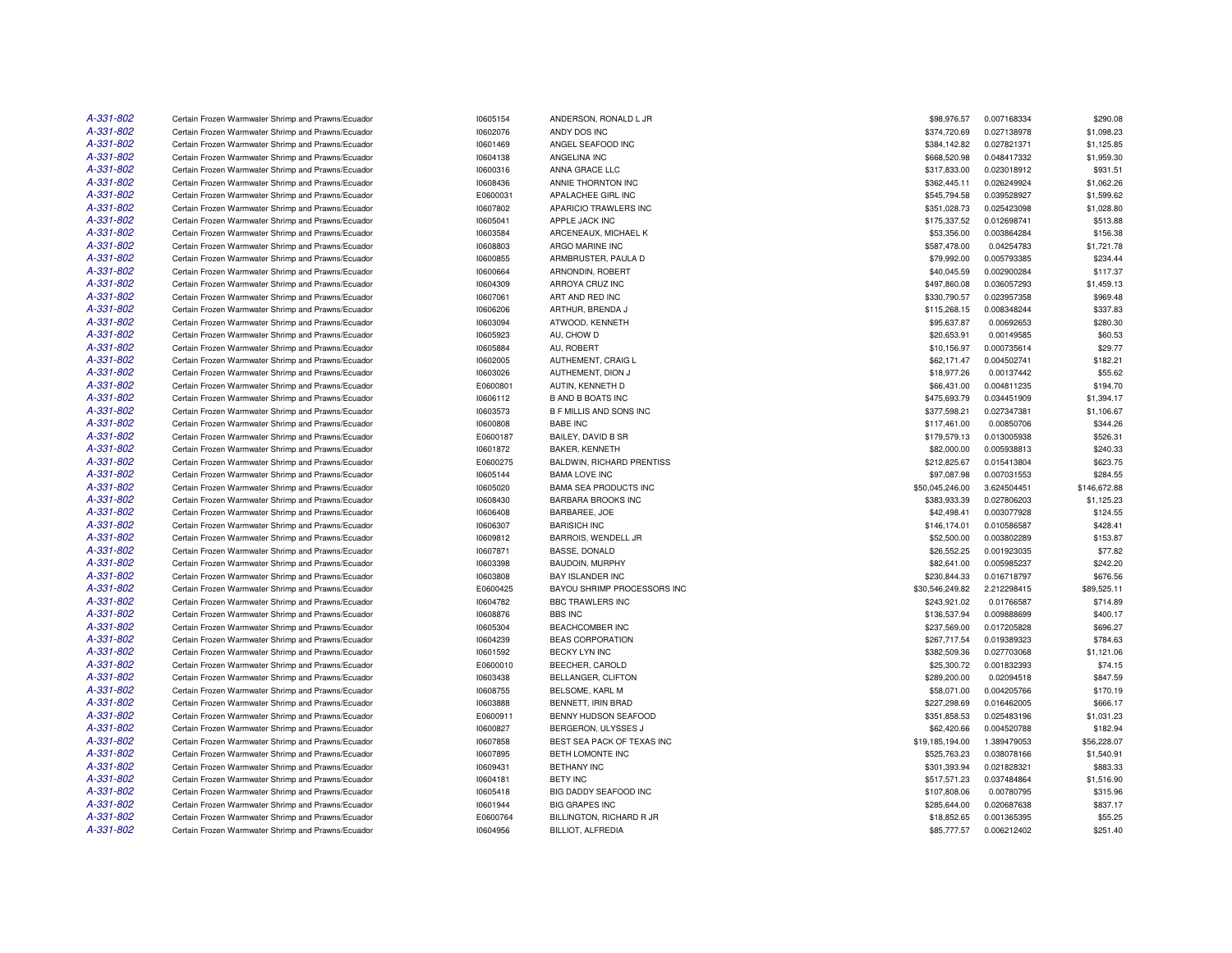| A-331-802 | Certain Frozen Warmwater Shrimp and Prawns/Ecuador | 10601968 | <b>BILLIOT, AUBREY</b>       | \$46,009.74    | 0.003332235 | \$134.85    |
|-----------|----------------------------------------------------|----------|------------------------------|----------------|-------------|-------------|
| A-331-802 | Certain Frozen Warmwater Shrimp and Prawns/Ecuador | 10609326 | BILLIOT, EARL W SR           | \$7,096.00     | 0.000513925 | \$20.80     |
| A-331-802 | Certain Frozen Warmwater Shrimp and Prawns/Ecuador | 10608272 | <b>BILLIOT, EMARY</b>        | \$34,241.00    | 0.002479889 | \$100.35    |
| A-331-802 | Certain Frozen Warmwater Shrimp and Prawns/Ecuador | 10606042 | BILLIOT, GERALD              | \$84,002.00    | 0.006083807 | \$246.19    |
| A-331-802 | Certain Frozen Warmwater Shrimp and Prawns/Ecuador | 10601697 | <b>BILLIOT, JACCO A</b>      | \$5,471.56     | 0.000396275 | \$16.04     |
| A-331-802 | Certain Frozen Warmwater Shrimp and Prawns/Ecuador | 10601714 | <b>BILLIOT, JAKE A</b>       | \$46,424.36    | 0.003362263 | \$136.06    |
| A-331-802 | Certain Frozen Warmwater Shrimp and Prawns/Ecuador | 10608509 | <b>BILLIOT, LAURENCE</b>     | \$5,239.56     | 0.000379473 | \$15.36     |
| A-331-802 | Certain Frozen Warmwater Shrimp and Prawns/Ecuador | 10601246 | BILLIOT, LEONARD F JR        | \$26,991.00    | 0.001954811 | \$79.11     |
| A-331-802 | Certain Frozen Warmwater Shrimp and Prawns/Ecuador | 10601753 | <b>BILLIOT, SHIRLEY</b>      | \$41,595.59    | 0.003012542 | \$121.91    |
| A-331-802 | Certain Frozen Warmwater Shrimp and Prawns/Ecuador | 10600292 | BILLIOTT, ALEXANDER J        | \$4,860.00     | 0.000351983 | \$14.24     |
| A-331-802 | Certain Frozen Warmwater Shrimp and Prawns/Ecuador | 10603377 | <b>BILLY SUE INC</b>         | \$253,402.82   | 0.018352585 | \$742.67    |
| A-331-802 | Certain Frozen Warmwater Shrimp and Prawns/Ecuador | 10604120 | BIRON, YALE                  | \$14,800.00    | 0.001071883 | \$43.38     |
| A-331-802 | Certain Frozen Warmwater Shrimp and Prawns/Ecuador | 10601887 | <b>BJF INC</b>               | \$662,904.52   | 0.048010562 | \$1,942.84  |
| A-331-802 | Certain Frozen Warmwater Shrimp and Prawns/Ecuador | 10603765 | BLACKSTON, DAVID R           | \$102,297.06   | 0.007408819 | \$299.81    |
| A-331-802 | Certain Frozen Warmwater Shrimp and Prawns/Ecuador | 10604679 | <b>BLACKSTON, LARRY E</b>    | \$161,284.61   | 0.011680965 | \$472.69    |
| A-331-802 | Certain Frozen Warmwater Shrimp and Prawns/Ecuador | 10603993 | BLAIN AND MELISSA INC        | \$845,354.90   | 0.061224449 | \$2,477.57  |
| A-331-802 | Certain Frozen Warmwater Shrimp and Prawns/Ecuador | 10604315 | <b>BLANCA CRUZ INC</b>       | \$407,242.36   | 0.029494345 | \$1,193.55  |
| A-331-802 |                                                    |          |                              |                |             |             |
| A-331-802 | Certain Frozen Warmwater Shrimp and Prawns/Ecuador | 10602331 | BLANCHARD, CYRUS J           | \$14,057.98    | 0.001018143 | \$41.20     |
|           | Certain Frozen Warmwater Shrimp and Prawns/Ecuador | 10603408 | BLANCHARD, DOUGLAS JR        | \$158,891.98   | 0.01150768  | \$465.68    |
| A-331-802 | Certain Frozen Warmwater Shrimp and Prawns/Ecuador | 10607482 | BLANCHARD, JOHN F JR         | \$39,000.00    | 0.002824557 | \$114.30    |
| A-331-802 | Certain Frozen Warmwater Shrimp and Prawns/Ecuador | 10607118 | BLANCHARD, KELLY             | \$55,280.56    | 0.00400367  | \$162.02    |
| A-331-802 | Certain Frozen Warmwater Shrimp and Prawns/Ecuador | 10603842 | BLANCHARD, QUENTIN           | \$44,453.94    | 0.003219557 | \$130.29    |
| A-331-802 | Certain Frozen Warmwater Shrimp and Prawns/Ecuador | 10603307 | <b>BLIGH INC</b>             | \$60,591.00    | 0.004388276 | \$177.58    |
| A-331-802 | Certain Frozen Warmwater Shrimp and Prawns/Ecuador | 10600818 | BLUEWATER SHRIMP COMPANY     | \$2,074,633.86 | 0.150254425 | \$6,080.35  |
| A-331-802 | Certain Frozen Warmwater Shrimp and Prawns/Ecuador | 10606881 | <b>BOB REY FISHERIES INC</b> | \$246,247.00   | 0.017834328 | \$721.70    |
| A-331-802 | Certain Frozen Warmwater Shrimp and Prawns/Ecuador | 10604770 | BODDEN AND CADDELL INC       | \$166,830.30   | 0.01208261  | \$488.95    |
| A-331-802 | Certain Frozen Warmwater Shrimp and Prawns/Ecuador | 10607139 | BODDEN TRAWLERS INC          | \$378,186.30   | 0.027389973 | \$1,108.39  |
| A-331-802 | Certain Frozen Warmwater Shrimp and Prawns/Ecuador | 10603188 | BOLILLO PRIETO INC           | \$181,300.78   | 0.013130628 | \$531.36    |
| A-331-802 | Certain Frozen Warmwater Shrimp and Prawns/Ecuador | 10604618 | BOLLINGER, DONALD JR         | \$29,006.00    | 0.002100747 | \$85.01     |
| A-331-802 | Certain Frozen Warmwater Shrimp and Prawns/Ecuador | 10602639 | <b>BON SECOUR BOATS INC</b>  | \$941,729.00   | 0.0682043   | \$2,760.02  |
| A-331-802 | Certain Frozen Warmwater Shrimp and Prawns/Ecuador | 10602726 | BON SECOUR FISHERIES INC     | \$932,894.00   | 0.067564429 | \$2,734.13  |
| A-331-802 | Certain Frozen Warmwater Shrimp and Prawns/Ecuador | 10607314 | BONNIE LASS INC              | \$379,188.00   | 0.02746252  | \$1,111.33  |
| A-331-802 | Certain Frozen Warmwater Shrimp and Prawns/Ecuador | 10601003 | BONVILLAIN, JIMMY J          | \$36,085.00    | 0.00261344  | \$105.76    |
| A-331-802 | Certain Frozen Warmwater Shrimp and Prawns/Ecuador | 10602737 | BOONE, DONALD F II           | \$423,190.90   | 0.030649411 | \$1,240.29  |
| A-331-802 | Certain Frozen Warmwater Shrimp and Prawns/Ecuador | 10602646 | BOONE, DONALD F III          | \$72,178.37    | 0.005227486 | \$211.54    |
| A-331-802 | Certain Frozen Warmwater Shrimp and Prawns/Ecuador | 10606324 | BOONE, GREGORY T             | \$153,052.17   | 0.011084735 | \$448.57    |
| A-331-802 | Certain Frozen Warmwater Shrimp and Prawns/Ecuador | 10601016 | BOONE, WALTER                | \$521,796.05   | 0.037790844 | \$1,529.28  |
| A-331-802 | Certain Frozen Warmwater Shrimp and Prawns/Ecuador | 10606318 | BOONES SEAFOOD INC           | \$78,049.02    | 0.005652665 | \$228.75    |
| A-331-802 | Certain Frozen Warmwater Shrimp and Prawns/Ecuador | 10600920 | BORNE, EDWARD J JR           | \$52,144.25    | 0.003776524 | \$152.82    |
| A-331-802 | Certain Frozen Warmwater Shrimp and Prawns/Ecuador | 10600384 | BORNE, EDWARD SR             | \$40,978.00    | 0.002967813 | \$120.10    |
| A-331-802 | Certain Frozen Warmwater Shrimp and Prawns/Ecuador | 10606121 | <b>BOSARGE BOATS INC</b>     | \$1,096,501.70 | 0.079413643 | \$3,213.63  |
| A-331-802 | Certain Frozen Warmwater Shrimp and Prawns/Ecuador | 10600199 | BOUDREAUX, RONALD SR         | \$169,588.18   | 0.012282348 | \$497.03    |
| A-331-802 | Certain Frozen Warmwater Shrimp and Prawns/Ecuador | 10603266 | BOUSEGARD, DUVIC JR          | \$29,056.00    | 0.002104368 | \$85.16     |
| A-331-802 | Certain Frozen Warmwater Shrimp and Prawns/Ecuador | 10605900 | <b>BOWERS SHRIMP</b>         | \$6,245,886.01 | 0.452355487 | \$18,305.48 |
| A-331-802 | Certain Frozen Warmwater Shrimp and Prawns/Ecuador | 10606537 | <b>BOWERS SHRIMP FARM</b>    | \$7,105,543.60 | 0.514615802 | \$20,824.97 |
| A-331-802 | Certain Frozen Warmwater Shrimp and Prawns/Ecuador | 10606566 | BOWERS VALLEY SHRIMP         | \$4,948,665.22 | 0.358404855 | \$14,503.57 |
| A-331-802 | Certain Frozen Warmwater Shrimp and Prawns/Ecuador | 10604433 | BRADLEY, JAMES               | \$20,440.06    | 0.001480362 | \$59.91     |
| A-331-802 | Certain Frozen Warmwater Shrimp and Prawns/Ecuador | 10607425 | <b>BRANDHURST, KAY</b>       | \$105,956.99   | 0.007673887 | \$310.54    |
| A-331-802 | Certain Frozen Warmwater Shrimp and Prawns/Ecuador | 10607360 | BRANDHURST, RAY              | \$160,809.16   | 0.011646531 | \$471.30    |
| A-331-802 | Certain Frozen Warmwater Shrimp and Prawns/Ecuador | 10604303 | <b>BRAVA CRUZ INC</b>        | \$513,643.39   | 0.037200392 | \$1,505.39  |
| A-331-802 | Certain Frozen Warmwater Shrimp and Prawns/Ecuador | E0600036 | BRENDA DARLENE INC           | \$526,523.53   | 0.03813323  | \$1,543.14  |
| A-331-802 | Certain Frozen Warmwater Shrimp and Prawns/Ecuador | 10608562 | <b>BROUSSARD, ERIC</b>       | \$36,300.00    | 0.002629011 | \$106.39    |
| A-331-802 | Certain Frozen Warmwater Shrimp and Prawns/Ecuador | E0600479 | BROWN, COLLEEN               | \$273,423.82   | 0.019802597 | \$801.35    |
| A-331-802 |                                                    |          |                              | \$88,323.96    |             | \$258.86    |
| A-331-802 | Certain Frozen Warmwater Shrimp and Prawns/Ecuador | 10603896 | BROWN, DONALD G              |                | 0.006396823 |             |
| A-331-802 | Certain Frozen Warmwater Shrimp and Prawns/Ecuador | 10601346 | BROWN, JOHN                  | \$42,311.66    | 0.003064403 | \$124.01    |
|           | Certain Frozen Warmwater Shrimp and Prawns/Ecuador | 10600738 | BRUCE, DANIEL M SR           | \$77,358.80    | 0.005602676 | \$226.72    |
| A-331-802 | Certain Frozen Warmwater Shrimp and Prawns/Ecuador | 10600607 | <b>BRUCE, MARGIE L</b>       | \$46,529.77    | 0.003369898 | \$136.37    |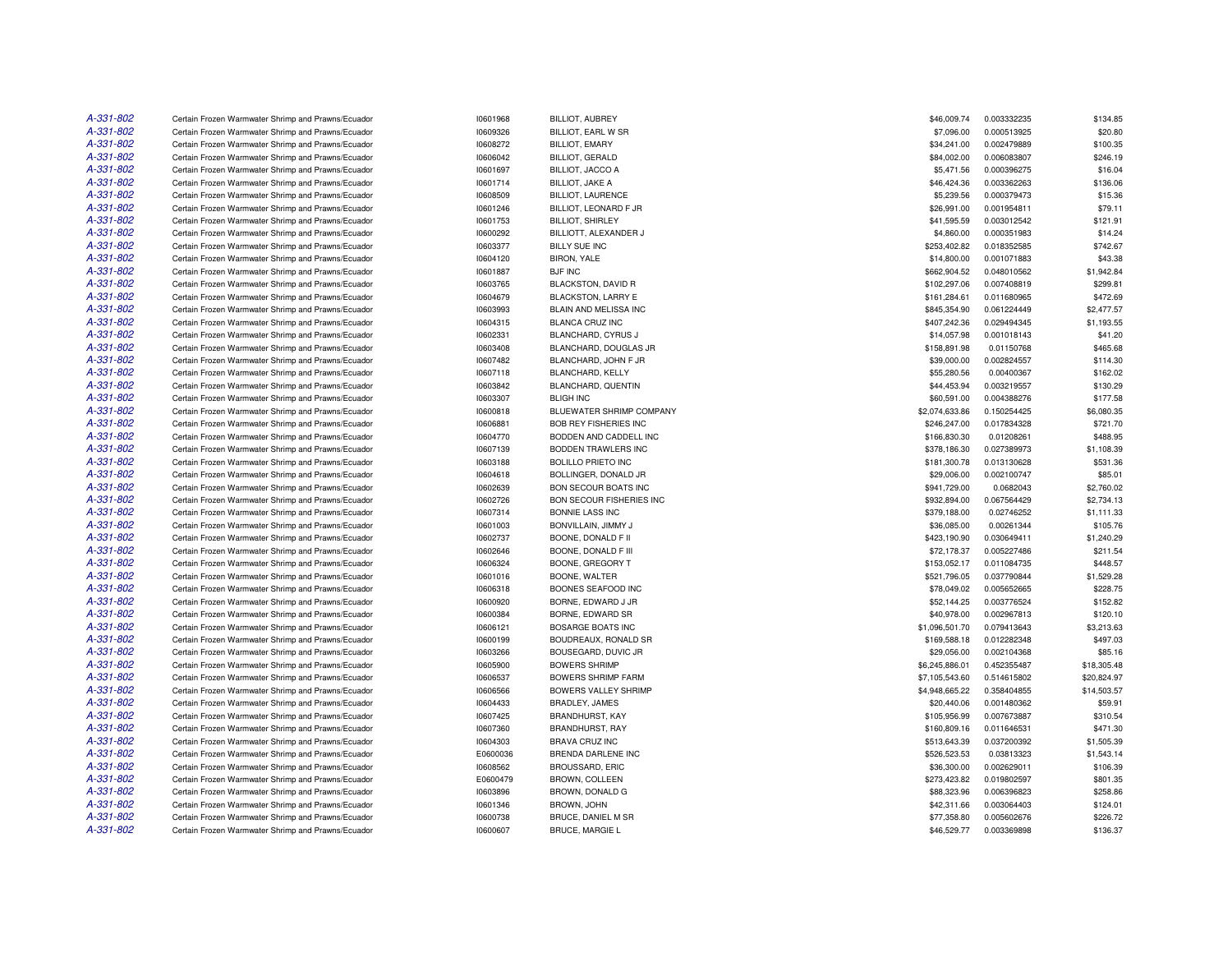| A-331-802 | Certain Frozen Warmwater Shrimp and Prawns/Ecuador | 10609584 | BRUCE, NATHAN                 | \$12,972.38  | 0.000939519 | \$38.02    |
|-----------|----------------------------------------------------|----------|-------------------------------|--------------|-------------|------------|
| A-331-802 | Certain Frozen Warmwater Shrimp and Prawns/Ecuador | 10601564 | <b>BRUCE, ROBERT A</b>        | \$17,812.91  | 0.001290092 | \$52.21    |
| A-331-802 | Certain Frozen Warmwater Shrimp and Prawns/Ecuador | 10600376 | BRUNET, LEVY J JR             | \$51,326.54  | 0.003717302 | \$150.43   |
| A-331-802 | Certain Frozen Warmwater Shrimp and Prawns/Ecuador | 10605584 | <b>BUCCANEER SHRIMP CO</b>    | \$497,566.00 | 0.036035994 | \$1,458.27 |
| A-331-802 | Certain Frozen Warmwater Shrimp and Prawns/Ecuador | 10606863 | BUCKMASTER, WM EARL           | \$46,487.44  | 0.003366832 | \$136.25   |
| A-331-802 | Certain Frozen Warmwater Shrimp and Prawns/Ecuador | 10605845 | BULL AND SON INC              | \$287,647.00 | 0.020832705 | \$843.04   |
| A-331-802 | Certain Frozen Warmwater Shrimp and Prawns/Ecuador | 10605505 | BULL, DELBERT JR              | \$290,091.00 | 0.02100971  | \$850.20   |
| A-331-802 | Certain Frozen Warmwater Shrimp and Prawns/Ecuador | 10604968 | BUNDY, RONALD                 | \$23,149.00  | 0.001676556 | \$67.85    |
| A-331-802 | Certain Frozen Warmwater Shrimp and Prawns/Ecuador | 10604962 | BUNDY, RONNIE                 | \$18,482.00  | 0.001338551 | \$54.17    |
| A-331-802 | Certain Frozen Warmwater Shrimp and Prawns/Ecuador | 10606060 | <b>BURAS, CLAYTON</b>         | \$87,794.00  | 0.006358441 | \$257.31   |
| A-331-802 |                                                    |          |                               |              |             |            |
|           | Certain Frozen Warmwater Shrimp and Prawns/Ecuador | 10607660 | BURAS, WAYLON J               | \$115,971.82 | 0.008399207 | \$339.89   |
| A-331-802 | Certain Frozen Warmwater Shrimp and Prawns/Ecuador | 10603370 | BURNELL TRAWLING INC          | \$548,549.00 | 0.039728415 | \$1,607.69 |
| A-331-802 | Certain Frozen Warmwater Shrimp and Prawns/Ecuador | 10608632 | BUSCH, RC                     | \$529,159.00 | 0.038324103 | \$1,550.86 |
| A-331-802 | Certain Frozen Warmwater Shrimp and Prawns/Ecuador | 10605696 | BUTLER, ALBERT                | \$253,273.58 | 0.018343225 | \$742.30   |
| A-331-802 | Certain Frozen Warmwater Shrimp and Prawns/Ecuador | 10600759 | BYCHURCH, JOHNNY JR           | \$60,056.78  | 0.004349585 | \$176.01   |
| A-331-802 | Certain Frozen Warmwater Shrimp and Prawns/Ecuador | 10606795 | C T INC                       | \$344,780.86 | 0.024970599 | \$1,010.49 |
| A-331-802 | Certain Frozen Warmwater Shrimp and Prawns/Ecuador | 10603209 | CA MAGWOOD JR AND SON INC     | \$125,342.00 | 0.009077838 | \$367.35   |
| A-331-802 | Certain Frozen Warmwater Shrimp and Prawns/Ecuador | 10604296 | CA MAGWOOD JR ENTERPRISES INC | \$274,348.00 | 0.019869531 | \$804.06   |
| A-331-802 | Certain Frozen Warmwater Shrimp and Prawns/Ecuador | 10608769 | CAISON, JERRY LANE JR         | \$25,155.47  | 0.001821874 | \$73.73    |
| A-331-802 | Certain Frozen Warmwater Shrimp and Prawns/Ecuador | E0601041 | CALLAIS, MICHAEL              | \$234,398.30 | 0.016976192 | \$686.98   |
| A-331-802 | Certain Frozen Warmwater Shrimp and Prawns/Ecuador | 10600869 | CALLAIS, TERRENCE             | \$31,724.63  | 0.002297642 | \$92.98    |
| A-331-802 | Certain Frozen Warmwater Shrimp and Prawns/Ecuador | E0600678 | CAMARDELLE, CHRIS             | \$55,511.00  | 0.004020359 | \$162.69   |
| A-331-802 | Certain Frozen Warmwater Shrimp and Prawns/Ecuador | 10606242 | <b>CANDY INC</b>              | \$21,627.17  | 0.001566338 | \$63.39    |
| A-331-802 | Certain Frozen Warmwater Shrimp and Prawns/Ecuador | 10606236 | CANOVA, CARL                  | \$422,114.00 | 0.030571417 | \$1,237.13 |
| A-331-802 | Certain Frozen Warmwater Shrimp and Prawns/Ecuador | 10605824 | CAO, BINH                     | \$85,883.00  | 0.006220038 | \$251.71   |
| A-331-802 | Certain Frozen Warmwater Shrimp and Prawns/Ecuador | 10602914 | CAO, GIO VAN                  | \$201,690.00 | 0.014607308 | \$591.11   |
| A-331-802 | Certain Frozen Warmwater Shrimp and Prawns/Ecuador | 10603999 | CAPN BOZO INC                 | \$278,372.01 | 0.020160968 | \$815.85   |
| A-331-802 | Certain Frozen Warmwater Shrimp and Prawns/Ecuador | 10603549 | CAPN JASPERS SEAFOOD INC      | \$314,578.90 | 0.022783235 | \$921.97   |
| A-331-802 | Certain Frozen Warmwater Shrimp and Prawns/Ecuador | 10606697 | CAPT ANTHONY INC              | \$232,242.79 | 0.01682008  | \$680.66   |
| A-331-802 | Certain Frozen Warmwater Shrimp and Prawns/Ecuador | 10600932 | CAPT BILL JR                  | \$496,628.49 | 0.035968095 | \$1,455.52 |
| A-331-802 | Certain Frozen Warmwater Shrimp and Prawns/Ecuador | 10601342 | CAPT BUBBA INC                | \$269,404.01 | 0.019511464 | \$789.57   |
| A-331-802 | Certain Frozen Warmwater Shrimp and Prawns/Ecuador | 10604776 | CAPT CARLOS TRAWLERS INC      | \$396,748.93 | 0.028734363 | \$1,162.79 |
| A-331-802 | Certain Frozen Warmwater Shrimp and Prawns/Ecuador | 10606745 | CAPT CHRISTOPHER INC          | \$406,534.53 | 0.029443081 | \$1,191.47 |
| A-331-802 |                                                    |          | CAPT CROCKETT INC             |              |             |            |
| A-331-802 | Certain Frozen Warmwater Shrimp and Prawns/Ecuador | 10606265 |                               | \$152,063.00 | 0.011013094 | \$445.67   |
|           | Certain Frozen Warmwater Shrimp and Prawns/Ecuador | 10608468 | CAPT DARREN HILL INC          | \$63,695.15  | 0.004613093 | \$186.68   |
| A-331-802 | Certain Frozen Warmwater Shrimp and Prawns/Ecuador | 10602800 | <b>CAPT DENNIS</b>            | \$650,196.85 | 0.047090215 | \$1,905.60 |
| A-331-802 | Certain Frozen Warmwater Shrimp and Prawns/Ecuador | 10606546 | CAPT DENNIS INC               | \$129,467.64 | 0.009376636 | \$379.44   |
| A-331-802 | Certain Frozen Warmwater Shrimp and Prawns/Ecuador | 10600089 | CAPT EDDIE INC                | \$110,351.92 | 0.007992188 | \$323.42   |
| A-331-802 | Certain Frozen Warmwater Shrimp and Prawns/Ecuador | 10601607 | CAPT EDDIE INC                | \$241,566.84 | 0.01749537  | \$707.99   |
| A-331-802 | Certain Frozen Warmwater Shrimp and Prawns/Ecuador | 10603157 | CAPT EDWARD INC               | \$290,245.00 | 0.021020864 | \$850.65   |
| A-331-802 | Certain Frozen Warmwater Shrimp and Prawns/Ecuador | 10604700 | CAPT GDA INC                  | \$369,240.00 | 0.026742041 | \$1,082.17 |
| A-331-802 | Certain Frozen Warmwater Shrimp and Prawns/Ecuador | 10604532 | CAPT JDL INC                  | \$296,422.00 | 0.02146823  | \$868.76   |
| A-331-802 | Certain Frozen Warmwater Shrimp and Prawns/Ecuador | 10603279 | <b>CAPT KEVIN INC</b>         | \$74,917.67  | 0.005425879 | \$219.57   |
| A-331-802 | Certain Frozen Warmwater Shrimp and Prawns/Ecuador | 10601534 | CAPT LUCAS INC                | \$201,478.81 | 0.014592012 | \$590.50   |
| A-331-802 | Certain Frozen Warmwater Shrimp and Prawns/Ecuador | 10602047 | CAPT MACK INC                 | \$131,744.00 | 0.0095415   | \$386.12   |
| A-331-802 | Certain Frozen Warmwater Shrimp and Prawns/Ecuador | 10606691 | CAPT MARCUS INC               | \$322,909.33 | 0.023386563 | \$946.38   |
| A-331-802 | Certain Frozen Warmwater Shrimp and Prawns/Ecuador | 10601303 | CAPT NICHOLAS INC             | \$322,216.24 | 0.023336366 | \$944.35   |
| A-331-802 | Certain Frozen Warmwater Shrimp and Prawns/Ecuador | 10604005 | <b>CAPT PAPPIE INC</b>        | \$342,207.66 | 0.024784236 | \$1,002.94 |
| A-331-802 | Certain Frozen Warmwater Shrimp and Prawns/Ecuador | 10606053 | CAPT QUINA INC                | \$82,679.80  | 0.005988047 | \$242.32   |
| A-331-802 | Certain Frozen Warmwater Shrimp and Prawns/Ecuador | 10601364 | CAPT ROSS INC                 | \$188,570.04 | 0.0136571   | \$552.66   |
| A-331-802 | Certain Frozen Warmwater Shrimp and Prawns/Ecuador | 10609834 | CAPT TOMMY                    | \$107,000.00 | 0.007749427 | \$313.60   |
| A-331-802 | Certain Frozen Warmwater Shrimp and Prawns/Ecuador | 10609113 | CAPT VANS SEAFOOD             | \$207,193.09 | 0.015005866 | \$607.24   |
| A-331-802 | Certain Frozen Warmwater Shrimp and Prawns/Ecuador | 10604526 | CAPT WALLEY INC               | \$386,596.00 | 0.027999042 | \$1,133.04 |
| A-331-802 | Certain Frozen Warmwater Shrimp and Prawns/Ecuador | 10607854 | CAPTAIN ARNULFO INC           | \$338,153.27 | 0.024490599 | \$991.06   |
| A-331-802 | Certain Frozen Warmwater Shrimp and Prawns/Ecuador | 10607632 | CAPTAIN HOMER INC             | \$258,870.87 | 0.018748606 | \$758.70   |
| A-331-802 | Certain Frozen Warmwater Shrimp and Prawns/Ecuador | 10604047 | CAPTAIN THOMAS TRAWLERS INC   | \$264,723.13 | 0.019172454 | \$775.85   |
| A-331-802 | Certain Frozen Warmwater Shrimp and Prawns/Ecuador | 10600742 | CARL. JOSEPH ALLEN            | \$45,469.38  | 0.003293099 | \$133.26   |
|           |                                                    |          |                               |              |             |            |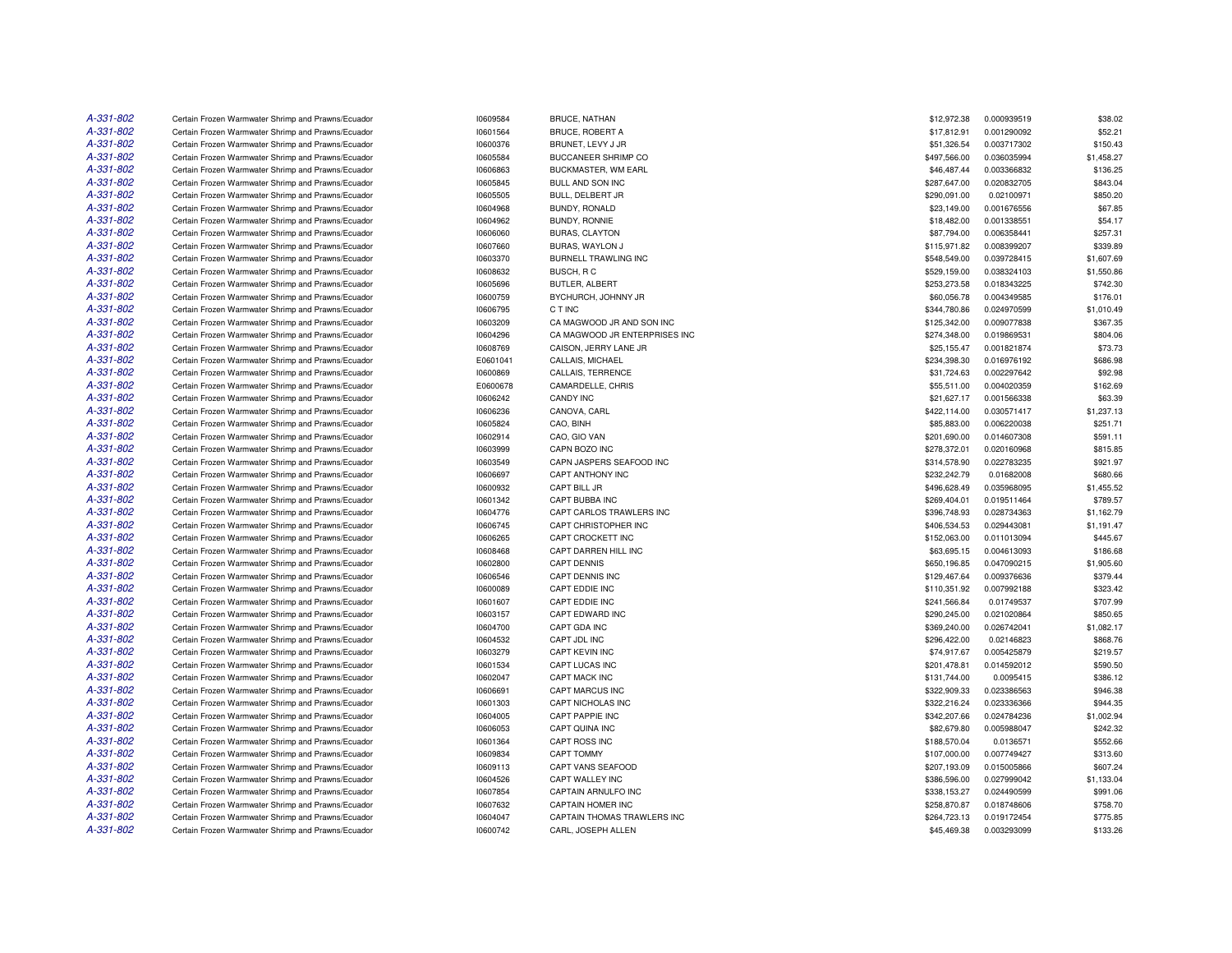| A-331-802 | Certain Frozen Warmwater Shrimp and Prawns/Ecuador | 10601501 | CARLOS, IRVIN                  | \$43,525.90     | 0.003152344 | \$127.57     |
|-----------|----------------------------------------------------|----------|--------------------------------|-----------------|-------------|--------------|
| A-331-802 | Certain Frozen Warmwater Shrimp and Prawns/Ecuador | 10600671 | CARMADELLE, DAVID J            | \$45,679.00     | 0.003308281 | \$133.88     |
| A-331-802 | Certain Frozen Warmwater Shrimp and Prawns/Ecuador | 10601657 | CARMADELLE, RUDY               | \$34,001.88     | 0.002462571 | \$99.65      |
| A-331-802 | Certain Frozen Warmwater Shrimp and Prawns/Ecuador | 10604518 | <b>CARMELITA INC</b>           | \$421,782.45    | 0.030547404 | \$1,236.16   |
| A-331-802 | Certain Frozen Warmwater Shrimp and Prawns/Ecuador | 10602323 | CAROLINA LADY INC              | \$394,265.11    | 0.028554473 | \$1,155.51   |
| A-331-802 | Certain Frozen Warmwater Shrimp and Prawns/Ecuador | 10603474 | CAROLINA SEAFOODS INC          | \$736,547.95    | 0.053344154 | \$2,158.68   |
| A-331-802 | Certain Frozen Warmwater Shrimp and Prawns/Ecuador | 10601893 | CARSON AND CO INC              | \$48,919,922.63 | 3.543003411 | \$143,374.77 |
| A-331-802 | Certain Frozen Warmwater Shrimp and Prawns/Ecuador | 10604419 | CARUSO, MICHAEL JR             | \$249,489.12    | 0.018069137 | \$731.20     |
| A-331-802 | Certain Frozen Warmwater Shrimp and Prawns/Ecuador | E0600175 | CASSAGNE, ALPHONSE III         | \$24,110.73     | 0.001746209 | \$70.66      |
| A-331-802 | Certain Frozen Warmwater Shrimp and Prawns/Ecuador | 10604246 | CASTELLANOS CORPORATION        | \$193,044.19    | 0.013981139 | \$565.77     |
| A-331-802 | Certain Frozen Warmwater Shrimp and Prawns/Ecuador | 10604175 | CASTELLANOS SEAFOODS INC       | \$80,656.17     | 0.005841487 | \$236.39     |
| A-331-802 | Certain Frozen Warmwater Shrimp and Prawns/Ecuador | 10608685 | CAULFIELD, HOPE                | \$53,860.00     | 0.003900786 | \$157.85     |
| A-331-802 | Certain Frozen Warmwater Shrimp and Prawns/Ecuador | 10603060 | CF GOLLOTT AND SON SEAFOOD INC | \$37,896,814.51 | 2.74465976  | \$111,068.19 |
| A-331-802 | Certain Frozen Warmwater Shrimp and Prawns/Ecuador | 10604706 | CHALLENGE 42 INC               | \$286,799.21    | 0.020771304 | \$840.55     |
| A-331-802 | Certain Frozen Warmwater Shrimp and Prawns/Ecuador | 10604011 | CHALLENGER SHRIMP CO INC       | \$422,549.52    | 0.030602959 | \$1,238.41   |
| A-331-802 | Certain Frozen Warmwater Shrimp and Prawns/Ecuador | 10607509 | CHAPLIN, ROBERT G SR           | \$41,688.00     | 0.003019235 | \$122.18     |
| A-331-802 | Certain Frozen Warmwater Shrimp and Prawns/Ecuador | E0600655 | CHAPLIN, SAXBY S               | \$36,333.00     | 0.002631401 | \$106.48     |
| A-331-802 | Certain Frozen Warmwater Shrimp and Prawns/Ecuador | 10608448 | CHARLOTTE MAIER INC            | \$278,533.35    | 0.020172653 | \$816.33     |
| A-331-802 | Certain Frozen Warmwater Shrimp and Prawns/Ecuador | 10603184 | CHARPENTIER, ALLEN             | \$139,601.59    | 0.010110582 | \$409.15     |
| A-331-802 | Certain Frozen Warmwater Shrimp and Prawns/Ecuador | 10603711 | CHARPENTIER, LINTON            | \$122,021.59    | 0.008837359 | \$357.62     |
| A-331-802 | Certain Frozen Warmwater Shrimp and Prawns/Ecuador | E0600891 | CHAUVIN, CAREY M               | \$335,977.56    | 0.024333024 | \$984.68     |
| A-331-802 | Certain Frozen Warmwater Shrimp and Prawns/Ecuador | 10607384 | CHAUVIN, DAVID                 | \$962,980.71    | 0.069743445 | \$2,822.31   |
| A-331-802 | Certain Frozen Warmwater Shrimp and Prawns/Ecuador | 10607383 | CHAUVIN, DAVID                 | \$65,372.54     | 0.004734577 | \$191.59     |
| A-331-802 | Certain Frozen Warmwater Shrimp and Prawns/Ecuador | 10607391 | CHAUVIN, KIMBERLY              | \$340,682.50    | 0.024673777 | \$998.47     |
| A-331-802 | Certain Frozen Warmwater Shrimp and Prawns/Ecuador | 10600078 | CHEEKS, ALTON BRUCE            | \$33,333.48     | 0.002414162 | \$97.69      |
| A-331-802 | Certain Frozen Warmwater Shrimp and Prawns/Ecuador | 10609644 | CHERAMIE, DANNY                | \$55,756.35     | 0.004038129 | \$163.41     |
| A-331-802 | Certain Frozen Warmwater Shrimp and Prawns/Ecuador | 10602685 | CHERAMIE, HAROLD L             | \$52,791.19     | 0.003823378 | \$154.72     |
| A-331-802 | Certain Frozen Warmwater Shrimp and Prawns/Ecuador | E0600777 | CHERAMIE, HARRY SR             | \$196,558.00    | 0.014235625 | \$576.07     |
| A-331-802 | Certain Frozen Warmwater Shrimp and Prawns/Ecuador | 10600250 | CHERAMIE, HARVEY JR            | \$30,169.44     | 0.002185008 | \$88.42      |
| A-331-802 | Certain Frozen Warmwater Shrimp and Prawns/Ecuador | 10600613 | CHERAMIE, JAMES P              | \$65,381.02     | 0.004735191 | \$191.62     |
| A-331-802 | Certain Frozen Warmwater Shrimp and Prawns/Ecuador | 10600799 | CHERAMIE, JOEY J               | \$216,629.11    | 0.015689266 | \$634.90     |
| A-331-802 | Certain Frozen Warmwater Shrimp and Prawns/Ecuador | 10600794 | CHERAMIE, JOSEPH               | \$83,348.80     | 0.006036499 | \$244.28     |
| A-331-802 | Certain Frozen Warmwater Shrimp and Prawns/Ecuador | E0600173 | CHERAMIE, OJESS                | \$26,026.24     | 0.001884939 | \$76.28      |
| A-331-802 | Certain Frozen Warmwater Shrimp and Prawns/Ecuador | 10600646 | CHERAMIE, SALLY                | \$16,697.95     | 0.001209342 | \$48.94      |
| A-331-802 | Certain Frozen Warmwater Shrimp and Prawns/Ecuador | 10600691 | CHERAMIE, TERRY J              | \$57,725.25     | 0.004180725 | \$169.18     |
| A-331-802 | Certain Frozen Warmwater Shrimp and Prawns/Ecuador | E0600122 | CHERAMIE, TIMMY                | \$151,584.96    | 0.010978473 | \$444.27     |
| A-331-802 | Certain Frozen Warmwater Shrimp and Prawns/Ecuador | 10601518 | CHERAMIE, TINA                 | \$24,722.23     | 0.001790496 | \$72.46      |
| A-331-802 | Certain Frozen Warmwater Shrimp and Prawns/Ecuador | 10604896 | CHERAMIE, WAYNE                | \$303,525.59    | 0.021982704 | \$889.57     |
| A-331-802 | Certain Frozen Warmwater Shrimp and Prawns/Ecuador | 10604908 | CHERAMIE, WEBB JR              | \$90,324.80     | 0.006541733 | \$264.72     |
| A-331-802 | Certain Frozen Warmwater Shrimp and Prawns/Ecuador | 10604253 | CHEW, THOMAS J                 | \$31,762.70     | 0.002300399 | \$93.09      |
| A-331-802 | Certain Frozen Warmwater Shrimp and Prawns/Ecuador | 10609592 | CHISHOLM, ARTHUR SR            | \$95,525.00     | 0.006918355 | \$279.97     |
| A-331-802 | Certain Frozen Warmwater Shrimp and Prawns/Ecuador | 10607335 | CHISHOLM, HENRY JR             | \$103,736.00    | 0.007513033 | \$304.03     |
| A-331-802 | Certain Frozen Warmwater Shrimp and Prawns/Ecuador | 10600446 | CHRISTEN, DAVID JR             | \$59,908.00     | 0.00433881  | \$175.58     |
| A-331-802 | Certain Frozen Warmwater Shrimp and Prawns/Ecuador | 10603110 | CHRISTIAN G INC                | \$165,394.00    | 0.011978586 | \$484.74     |
| A-331-802 | Certain Frozen Warmwater Shrimp and Prawns/Ecuador | 10604397 | CIEUTAT TRAWLERS INC           | \$561,245.43    | 0.040647948 | \$1,644.90   |
| A-331-802 | Certain Frozen Warmwater Shrimp and Prawns/Ecuador | 10603128 | CINCO DE MAYO INC              | \$296,366.90    | 0.02146424  | \$868.59     |
| A-331-802 | Certain Frozen Warmwater Shrimp and Prawns/Ecuador | 10606576 | CITY MARKET INC                | \$1,924,867.92  | 0.139407694 | \$5,641.41   |
| A-331-802 | Certain Frozen Warmwater Shrimp and Prawns/Ecuador | E0600339 | COBB, MICHAEL                  | \$30,494.00     | 0.002208514 | \$89.37      |
| A-331-802 | Certain Frozen Warmwater Shrimp and Prawns/Ecuador | 10601255 | COLLINS, BERNARD J             | \$17,056.33     | 0.001235297 | \$49.99      |
| A-331-802 | Certain Frozen Warmwater Shrimp and Prawns/Ecuador | 10603744 | COLLINS, EARLINE               | \$16,815.83     | 0.001217879 | \$49.28      |
| A-331-802 | Certain Frozen Warmwater Shrimp and Prawns/Ecuador | 10602650 | COOK, EDWIN A SR               | \$48,487.10     | 0.003511656 | \$142.11     |
| A-331-802 | Certain Frozen Warmwater Shrimp and Prawns/Ecuador | 10602692 | COOKSEY, JOHN JR               | \$59,356.93     | 0.004298899 | \$173.96     |
| A-331-802 | Certain Frozen Warmwater Shrimp and Prawns/Ecuador | 10605672 | COOPER, ACY J III              | \$19,611.00     | 0.001420318 | \$57.48      |
| A-331-802 | Certain Frozen Warmwater Shrimp and Prawns/Ecuador | 10605684 | COOPER, ACY J JR               | \$90,177.13     | 0.006531038 | \$264.29     |
| A-331-802 | Certain Frozen Warmwater Shrimp and Prawns/Ecuador | 10605660 | COOPER, ACY J SR               | \$8,000.00      | 0.000579396 | \$23.45      |
| A-331-802 | Certain Frozen Warmwater Shrimp and Prawns/Ecuador | E0600796 | COPEMAN, JOHN                  | \$89,490.00     | 0.006481273 | \$262.28     |
| A-331-802 | Certain Frozen Warmwater Shrimp and Prawns/Ecuador | 10600420 | COULON, ALLEN                  | \$13,389.27     | 0.000969712 | \$39.24      |
|           |                                                    |          |                                |                 |             |              |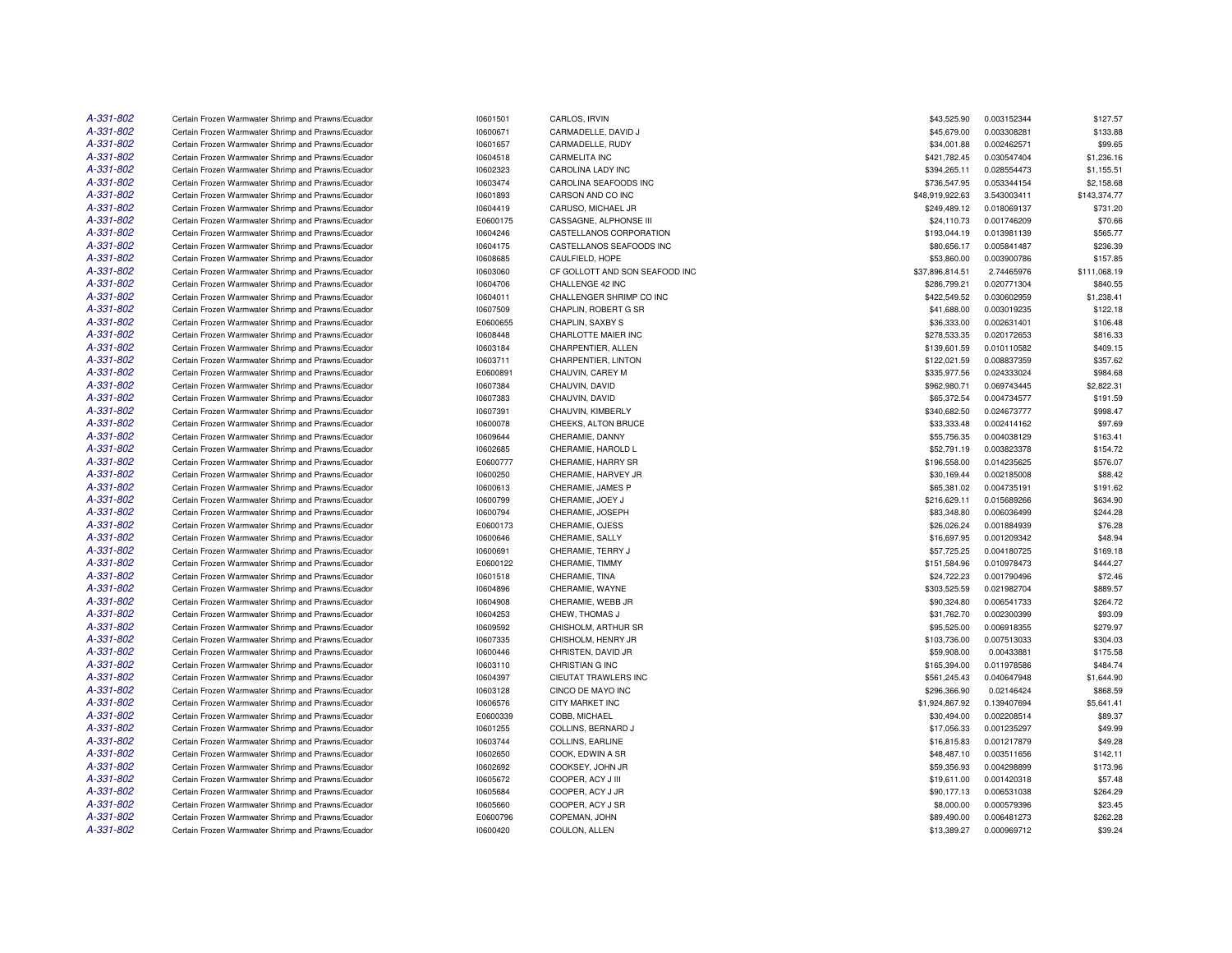| A-331-802 | Certain Frozen Warmwater Shrimp and Prawns/Ecuador | 10600049 | COULON, AMY                | \$44,730.07     | 0.003239555 | \$131.10     |
|-----------|----------------------------------------------------|----------|----------------------------|-----------------|-------------|--------------|
| A-331-802 | Certain Frozen Warmwater Shrimp and Prawns/Ecuador | 10605654 | COULON, DARRIN             | \$48,055.65     | 0.003480409 | \$140.84     |
| A-331-802 | Certain Frozen Warmwater Shrimp and Prawns/Ecuador | 10604144 | COULON, DON                | \$13,010.62     | 0.000942288 | \$38.13      |
| A-331-802 | Certain Frozen Warmwater Shrimp and Prawns/Ecuador | 10603291 | <b>COUNTRY INC</b>         | \$496,320.00    | 0.035945753 | \$1,454.62   |
| A-331-802 | Certain Frozen Warmwater Shrimp and Prawns/Ecuador | 10602988 | COURSEY, JOHN              | \$141.264.63    | 0.010231027 | \$414.02     |
| A-331-802 | Certain Frozen Warmwater Shrimp and Prawns/Ecuador | 10607701 | COWDREY, MICHAEL N         | \$224,671.63    | 0.016271742 | \$658.47     |
| A-331-802 | Certain Frozen Warmwater Shrimp and Prawns/Ecuador | 10607594 | CROSBY, LEONARD W JR       | \$42,000.00     | 0.003041831 | \$123.09     |
| A-331-802 | Certain Frozen Warmwater Shrimp and Prawns/Ecuador | 10602969 | CROSBYS FISH AND SHRIMP CO | \$91,835.14     | 0.006651119 | \$269.15     |
| A-331-802 | Certain Frozen Warmwater Shrimp and Prawns/Ecuador | 10606921 | CRUILLAS INC               | \$448,099.31    | 0.032453391 | \$1,313.29   |
| A-331-802 | Certain Frozen Warmwater Shrimp and Prawns/Ecuador | 10607216 | CRUM, TOMMY LLOYD          | \$119,993.16    | 0.008690451 | \$351.68     |
| A-331-802 | Certain Frozen Warmwater Shrimp and Prawns/Ecuador | 10600772 | CRUSADER INC               | \$162,186.00    | 0.011746248 | \$475.34     |
| A-331-802 | Certain Frozen Warmwater Shrimp and Prawns/Ecuador | 10602581 | CRYSTAL GAYLE INC          | \$365,344.47    | 0.026459909 | \$1,070.75   |
| A-331-802 | Certain Frozen Warmwater Shrimp and Prawns/Ecuador | 10601155 | CRYSTAL LIGHT INC          | \$31,706.33     | 0.002296317 | \$92.93      |
| A-331-802 | Certain Frozen Warmwater Shrimp and Prawns/Ecuador | 10609533 | CRYSTAL SEAFOOD            | \$5,900,000.00  | 0.427304848 | \$17,291.75  |
| A-331-802 | Certain Frozen Warmwater Shrimp and Prawns/Ecuador | 10602836 | <b>CUSTOM PACK INC</b>     | \$15,965,419.00 | 1.156288296 | \$46,791.54  |
| A-331-802 | Certain Frozen Warmwater Shrimp and Prawns/Ecuador | 10600963 | D AND L SEAFOOD CORP       | \$67,910.00     | 0.004918351 | \$199.03     |
| A-331-802 | Certain Frozen Warmwater Shrimp and Prawns/Ecuador | 10600304 | D DITCHARO JR SEAFOODS LLC | \$220,000.00    | 0.015933401 | \$644.78     |
| A-331-802 | Certain Frozen Warmwater Shrimp and Prawns/Ecuador | 10604645 | D G AND R C INC            | \$408,550.00    | 0.02958905  | \$1,197.38   |
| A-331-802 | Certain Frozen Warmwater Shrimp and Prawns/Ecuador | 10601369 | <b>DAHA INC</b>            | \$692,441.24    | 0.050149746 | \$2,029.41   |
| A-331-802 | Certain Frozen Warmwater Shrimp and Prawns/Ecuador | 10601897 | <b>DAHAPA INC</b>          | \$193,005.79    | 0.013978358 | \$565.66     |
| A-331-802 | Certain Frozen Warmwater Shrimp and Prawns/Ecuador | 10609302 | DAIGLE, DAVID              | \$12,857.38     | 0.00093119  | \$37.68      |
| A-331-802 | Certain Frozen Warmwater Shrimp and Prawns/Ecuador | 10606339 | DAIGLE, MICHAEL WAYNE      | \$119,311.72    | 0.008641098 | \$349.68     |
| A-331-802 | Certain Frozen Warmwater Shrimp and Prawns/Ecuador | 10601852 | DANG, DAP V                | \$138,286.09    | 0.010015308 | \$405.29     |
| A-331-802 | Certain Frozen Warmwater Shrimp and Prawns/Ecuador | 10602855 | DANG, KHANG                | \$573,585.40    | 0.041541665 | \$1,681.07   |
| A-331-802 | Certain Frozen Warmwater Shrimp and Prawns/Ecuador | 10608970 | DANG, MINH VAN             | \$23,714.00     | 0.001717476 | \$69.50      |
| A-331-802 | Certain Frozen Warmwater Shrimp and Prawns/Ecuador | 10605415 | DANG, SON                  | \$197,542.71    | 0.014306942 | \$578.96     |
| A-331-802 | Certain Frozen Warmwater Shrimp and Prawns/Ecuador | 10602088 | DANG, THUONG               | \$453,715.65    | 0.032860152 | \$1,329.75   |
| A-331-802 | Certain Frozen Warmwater Shrimp and Prawns/Ecuador | 10604578 | DANIELS, DAVID W           | \$243,555.14    | 0.017639372 | \$713.81     |
| A-331-802 | Certain Frozen Warmwater Shrimp and Prawns/Ecuador | 10609396 | DANOS, OLIVER J            | \$29,271.82     | 0.002119998 | \$85.79      |
| A-331-802 | Certain Frozen Warmwater Shrimp and Prawns/Ecuador | 10600874 | DANOS, RICKY P             | \$36,370.44     | 0.002634113 | \$106.59     |
| A-331-802 | Certain Frozen Warmwater Shrimp and Prawns/Ecuador | 10601862 | DANOS, TIMOTHY             | \$55,149.10     | 0.003994149 | \$161.63     |
| A-331-802 | Certain Frozen Warmwater Shrimp and Prawns/Ecuador | 10606185 | DARDA, HERBERT             | \$65,760.56     | 0.004762679 | \$192.73     |
| A-331-802 | Certain Frozen Warmwater Shrimp and Prawns/Ecuador | E0600596 | DARDA, J C                 | \$75,754.46     | 0.005486483 | \$222.02     |
| A-331-802 | Certain Frozen Warmwater Shrimp and Prawns/Ecuador | 10606191 | DARDAR, BASILE J SR        | \$52,076.00     | 0.003771581 | \$152.62     |
| A-331-802 | Certain Frozen Warmwater Shrimp and Prawns/Ecuador | 10602508 | DARDAR, DONALD S           | \$28,205.92     | 0.002042801 | \$82.67      |
| A-331-802 | Certain Frozen Warmwater Shrimp and Prawns/Ecuador | 10606217 | DARDAR, GILBERT B SR       | \$132,325.00    | 0.009583579 | \$387.82     |
| A-331-802 | Certain Frozen Warmwater Shrimp and Prawns/Ecuador | 10606030 | DARDAR, ISADORE J JR       | \$18,710.89     | 0.001355128 | \$54.84      |
| A-331-802 | Certain Frozen Warmwater Shrimp and Prawns/Ecuador | 10605678 | DARDAR, JONATHAN M         | \$47,074.42     | 0.003409344 | \$137.97     |
| A-331-802 | Certain Frozen Warmwater Shrimp and Prawns/Ecuador | E0600498 | DARDAR, MANY               | \$27,209.00     | 0.0019706   | \$79.74      |
| A-331-802 | Certain Frozen Warmwater Shrimp and Prawns/Ecuador | 10607149 | DARDAR, TONEY              | \$99,360.12     | 0.007196112 | \$291.21     |
| A-331-802 | Certain Frozen Warmwater Shrimp and Prawns/Ecuador |          |                            | \$189,986.00    |             | \$556.81     |
| A-331-802 |                                                    | E0600069 | DASSAU, LOUIS              |                 | 0.013759651 |              |
| A-331-802 | Certain Frozen Warmwater Shrimp and Prawns/Ecuador | 10605627 | DAVIS SEAFOOD INC          | \$156,853.91    | 0.011360074 | \$459.71     |
| A-331-802 | Certain Frozen Warmwater Shrimp and Prawns/Ecuador | 10604168 | DAVIS, DANIEL              | \$109,473.89    | 0.007928597 | \$320.85     |
|           | Certain Frozen Warmwater Shrimp and Prawns/Ecuador | 10606514 | DAVIS, JOHN W              | \$79,689.00     | 0.00577144  | \$233.55     |
| A-331-802 | Certain Frozen Warmwater Shrimp and Prawns/Ecuador | 10604201 | DAVIS, RONALD              | \$222,805.95    | 0.016136621 | \$653.00     |
| A-331-802 | Certain Frozen Warmwater Shrimp and Prawns/Ecuador | 10606995 | DAVIS, WILLIAM T           | \$67,366.56     | 0.004878993 | \$197.44     |
| A-331-802 | Certain Frozen Warmwater Shrimp and Prawns/Ecuador | 10609350 | DAVIS, WILLIAM T JR        | \$83,172.00     | 0.006023695 | \$243.76     |
| A-331-802 | Certain Frozen Warmwater Shrimp and Prawns/Ecuador | 10608619 | DEAN BLANCHARD SEAFOOD INC | \$15,813,908.22 | 1.145315196 | \$46,347.49  |
| A-331-802 | Certain Frozen Warmwater Shrimp and Prawns/Ecuador | 10605479 | DEAN, ILENE                | \$203,439.90    | 0.014734043 | \$596.24     |
| A-331-802 | Certain Frozen Warmwater Shrimp and Prawns/Ecuador | 10600414 | DEBARGE, THOMAS            | \$16,040.00     | 0.00116169  | \$47.01      |
| A-331-802 | Certain Frozen Warmwater Shrimp and Prawns/Ecuador | 10603623 | DEBBE ANNE INC             | \$209,378.00    | 0.015164108 | \$613.65     |
| A-331-802 | Certain Frozen Warmwater Shrimp and Prawns/Ecuador | 10603301 | DEEP SEA FOODS INC         | \$71,937,003.00 | 5.210005113 | \$210,833.36 |
| A-331-802 | Certain Frozen Warmwater Shrimp and Prawns/Ecuador | E0600233 | DEHART, CLEVIS             | \$61,546.00     | 0.004457441 | \$180.38     |
| A-331-802 | Certain Frozen Warmwater Shrimp and Prawns/Ecuador | 10601546 | DEHART, FERRELL JOHN       | \$38,703.20     | 0.002803062 | \$113.43     |
| A-331-802 | Certain Frozen Warmwater Shrimp and Prawns/Ecuador | 10607556 | DEJEAN, CHRIS JR           | \$74,179.33     | 0.005372405 | \$217.41     |
| A-331-802 | Certain Frozen Warmwater Shrimp and Prawns/Ecuador | E0600656 | DEKEMEL, WILLIAM J         | \$25,000.00     | 0.001810614 | \$73.27      |
| A-331-802 | Certain Frozen Warmwater Shrimp and Prawns/Ecuador | 10602587 | DELL MARINE INC            | \$412,632.65    | 0.029884734 | \$1,209.35   |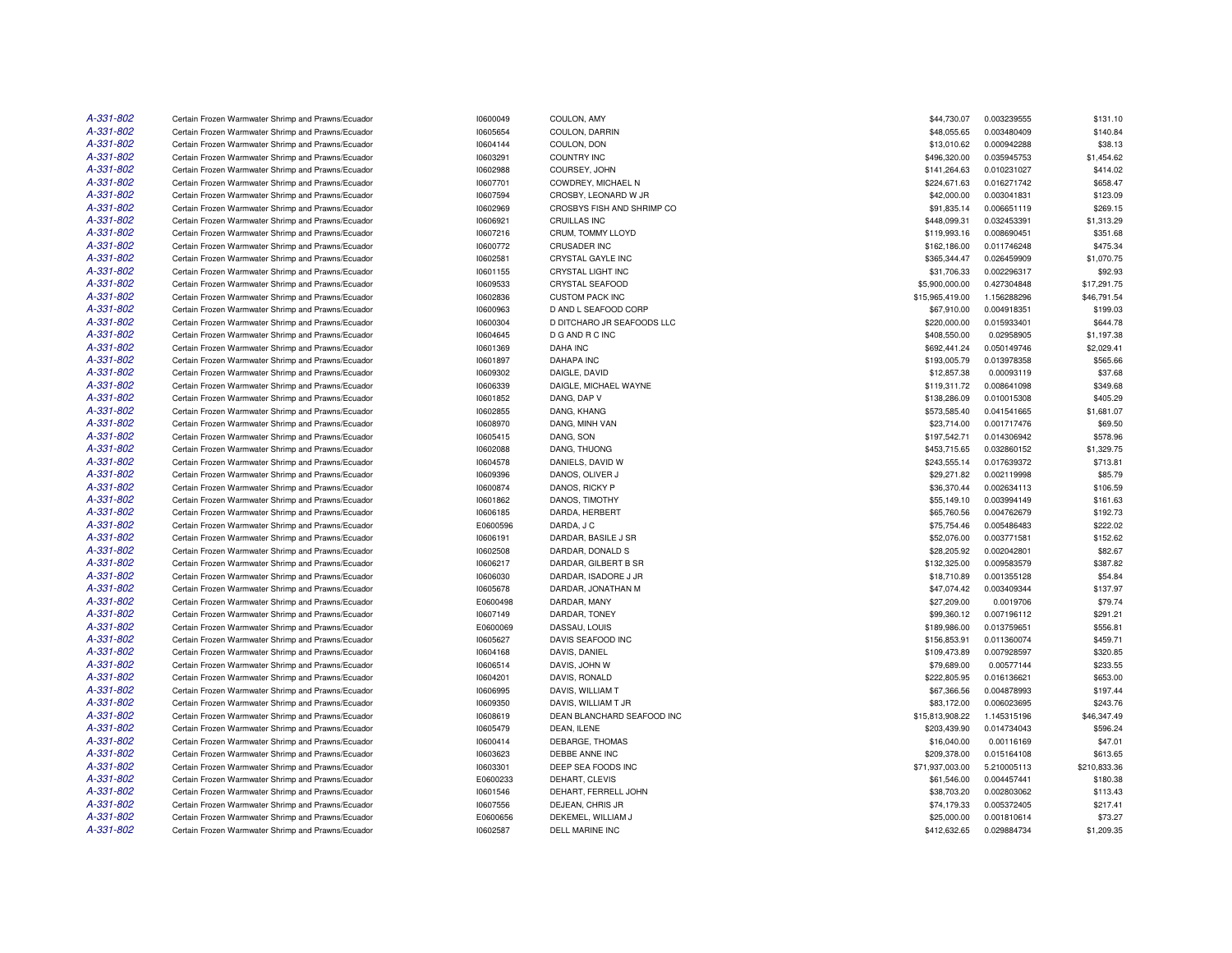| A-331-802 | Certain Frozen Warmwater Shrimp and Prawns/Ecuador | 10603741             | DENNIS SHRIMP CO INC  | \$261,733.00    | 0.018955895 | \$767.09                |
|-----------|----------------------------------------------------|----------------------|-----------------------|-----------------|-------------|-------------------------|
| A-331-802 | Certain Frozen Warmwater Shrimp and Prawns/Ecuador | 10606210             | DEROCHE, BARBARA      | \$115,485.08    | 0.008363955 | \$338.46                |
| A-331-802 | Certain Frozen Warmwater Shrimp and Prawns/Ecuador | 10600426             | DESPAUX, BYRON        | \$35,668.11     | 0.002583247 | \$104.54                |
| A-331-802 | Certain Frozen Warmwater Shrimp and Prawns/Ecuador | 10604974             | DESPAUX, GLEN         | \$47,385.00     | 0.003431837 | \$138.88                |
| A-331-802 | Certain Frozen Warmwater Shrimp and Prawns/Ecuador | 10602401             | DEVANEY, BOBBY C JR   | \$1,009,445.00  | 0.0731086   | \$2,958.49              |
| A-331-802 | Certain Frozen Warmwater Shrimp and Prawns/Ecuador | 10607642             | DFS INC               | \$155,362.00    | 0.011252023 | \$455.34                |
| A-331-802 | Certain Frozen Warmwater Shrimp and Prawns/Ecuador | 10605526             | DICKEY, WESLEY FRANK  | \$81,922.96     | 0.005933234 | \$240.10                |
| A-331-802 | Certain Frozen Warmwater Shrimp and Prawns/Ecuador | 10602206             | DINH, CHAU T          | \$1,065,332.00  | 0.077156191 | \$3,122.28              |
| A-331-802 | Certain Frozen Warmwater Shrimp and Prawns/Ecuador | 10609701             | DINH, LONG            | \$17,714.46     | 0.001282962 | \$51.92                 |
| A-331-802 | Certain Frozen Warmwater Shrimp and Prawns/Ecuador | 10609606             | DINH, VINCENT         | \$354,552.19    | 0.025678283 | \$1,039.12              |
| A-331-802 | Certain Frozen Warmwater Shrimp and Prawns/Ecuador | 10602014             | DION, PAUL ADAM       | \$27,172.12     | 0.001967929 | \$79.64                 |
| A-331-802 | Certain Frozen Warmwater Shrimp and Prawns/Ecuador | 10601742             | DO, LIET VAN          | \$406,038.92    | 0.029407186 | \$1,190.02              |
| A-331-802 | Certain Frozen Warmwater Shrimp and Prawns/Ecuador | 10608525             | DO, LUONG VAN         | \$67,750.00     | 0.004906763 | \$198.56                |
| A-331-802 | Certain Frozen Warmwater Shrimp and Prawns/Ecuador | 10609714             | DO, THAN VIET         | \$535,640.42    | 0.038793517 | \$1,569.86              |
| A-331-802 | Certain Frozen Warmwater Shrimp and Prawns/Ecuador | 10605364             | DO, THIEN VAN         | \$212,550.00    | 0.015393838 | \$622.94                |
| A-331-802 | Certain Frozen Warmwater Shrimp and Prawns/Ecuador | 10608241             | DO, VI VAN            | \$17,282.00     | 0.001251641 | \$50.65                 |
| A-331-802 | Certain Frozen Warmwater Shrimp and Prawns/Ecuador | 10602832             | DOAN, LIEM            | \$394,408.51    | 0.028564859 | \$1,155.93              |
| A-331-802 | Certain Frozen Warmwater Shrimp and Prawns/Ecuador | 10602789             | DOAN, MAI             | \$103,826.56    | 0.007519592 | \$304.30                |
| A-331-802 | Certain Frozen Warmwater Shrimp and Prawns/Ecuador | 10602867             | DOAN, MINH VAN        | \$498,194.36    | 0.036081503 | \$1,460.11              |
| A-331-802 | Certain Frozen Warmwater Shrimp and Prawns/Ecuador | 10609994             | <b>DOCTOR BILL</b>    | \$408,786.35    | 0.029606168 | \$1,198.07              |
| A-331-802 | Certain Frozen Warmwater Shrimp and Prawns/Ecuador | 10603389             | DOMANGUE, WESTLEY     | \$259,578.33    | 0.018799844 | \$760.77                |
| A-331-802 |                                                    |                      |                       |                 | 0.014852232 |                         |
| A-331-802 | Certain Frozen Warmwater Shrimp and Prawns/Ecuador | 10610105<br>10606578 | DOMANGUE, WESTLEY     | \$205,071.79    |             | \$601.03<br>\$31,845.77 |
| A-331-802 | Certain Frozen Warmwater Shrimp and Prawns/Ecuador |                      | DOMINICKS SEAFOOD INC | \$10,865,876.16 | 0.786956198 |                         |
|           | Certain Frozen Warmwater Shrimp and Prawns/Ecuador | 10604233             | DON PACO INC          | \$491,640.97    | 0.035606876 | \$1,440.90              |
| A-331-802 | Certain Frozen Warmwater Shrimp and Prawns/Ecuador | 10604474             | DONINI SEAFOODS INC   | \$445,312.61    | 0.032251566 | \$1,305.12              |
| A-331-802 | Certain Frozen Warmwater Shrimp and Prawns/Ecuador | 10607190             | DONNELLY, DAVID C     | \$147,131.42    | 0.010655927 | \$431.21                |
| A-331-802 | Certain Frozen Warmwater Shrimp and Prawns/Ecuador | E0600442             | DOPSON, CRAIG B       | \$296,347.77    | 0.021462854 | \$868.54                |
| A-331-802 | Certain Frozen Warmwater Shrimp and Prawns/Ecuador | 10604786             | DORADA CRUZ INC       | \$409,393.46    | 0.029650137 | \$1,199.85              |
| A-331-802 | Certain Frozen Warmwater Shrimp and Prawns/Ecuador | 10603054             | DORE, PRESTON J JR    | \$27,907.03     | 0.002021154 | \$81.79                 |
| A-331-802 | Certain Frozen Warmwater Shrimp and Prawns/Ecuador | 10603423             | DOUG AND NEIL INC     | \$88,257.00     | 0.006391974 | \$258.66                |
| A-331-802 | Certain Frozen Warmwater Shrimp and Prawns/Ecuador | 10603194             | DOYLE, JOHN           | \$143,104.65    | 0.01036429  | \$419.41                |
| A-331-802 | Certain Frozen Warmwater Shrimp and Prawns/Ecuador | 10603674             | DRAGNET INC           | \$8,066.00      | 0.000584176 | \$23.64                 |
| A-331-802 | Certain Frozen Warmwater Shrimp and Prawns/Ecuador | 10601329             | DRAGNET SEAFOOD LLC   | \$344,905.33    | 0.024979614 | \$1,010.85              |
| A-331-802 | Certain Frozen Warmwater Shrimp and Prawns/Ecuador | 10608407             | DRURY, BRUCE JR       | \$19,220.74     | 0.001392053 | \$56.33                 |
| A-331-802 | Certain Frozen Warmwater Shrimp and Prawns/Ecuador | 10608386             | DRURY, BRUCE SR       | \$366,014.00    | 0.026508399 | \$1,072.72              |
| A-331-802 | Certain Frozen Warmwater Shrimp and Prawns/Ecuador | 10602182             | DRURY, BRYANT JAMES   | \$127,794.10    | 0.00925543  | \$374.54                |
| A-331-802 | Certain Frozen Warmwater Shrimp and Prawns/Ecuador | 10602772             | DRURY, ERIC           | \$77,712.00     | 0.005628257 | \$227.76                |
| A-331-802 | Certain Frozen Warmwater Shrimp and Prawns/Ecuador | 10604981             | DRURY, JEFF B III     | \$69,729.00     | 0.005050091 | \$204.36                |
| A-331-802 | Certain Frozen Warmwater Shrimp and Prawns/Ecuador | 10607582             | DRURY, KEVIN          | \$125,639.00    | 0.009099348 | \$368.22                |
| A-331-802 | Certain Frozen Warmwater Shrimp and Prawns/Ecuador | 10604652             | DSL AND R INC         | \$736,213.00    | 0.053319896 | \$2,157.70              |
| A-331-802 | Certain Frozen Warmwater Shrimp and Prawns/Ecuador | 10604904             | DUBBERLY, JAMES F     | \$1,749,984.00  | 0.126741805 | \$5,128.86              |
| A-331-802 | Certain Frozen Warmwater Shrimp and Prawns/Ecuador | 10604871             | DUBBERLY, JAMES F     | \$398,505.00    | 0.028861546 | \$1,167.94              |
| A-331-802 | Certain Frozen Warmwater Shrimp and Prawns/Ecuador | 10604885             | DUBBERLY, JAMES F     | \$466,808.00    | 0.03380836  | \$1,368.12              |
| A-331-802 | Certain Frozen Warmwater Shrimp and Prawns/Ecuador | 10602495             | DUBOIS, JOHN D JR     | \$12,524.00     | 0.000907045 | \$36.71                 |
| A-331-802 | Certain Frozen Warmwater Shrimp and Prawns/Ecuador | 10602096             | DUFRENE, ARCHIE       | \$315,058.57    | 0.022817975 | \$923.38                |
| A-331-802 | Certain Frozen Warmwater Shrimp and Prawns/Ecuador | 10602711             | DUFRENE, ELSON A      | \$113,703.25    | 0.008234907 | \$333.24                |
| A-331-802 | Certain Frozen Warmwater Shrimp and Prawns/Ecuador | 10600652             | DUFRENE, ERIC         | \$48,199.94     | 0.003490859 | \$141.26                |
| A-331-802 | Certain Frozen Warmwater Shrimp and Prawns/Ecuador | 10601322             | DUFRENE, ERIC F       | \$10,717.86     | 0.000776236 | \$31.41                 |
| A-331-802 | Certain Frozen Warmwater Shrimp and Prawns/Ecuador | 10604944             | DUFRENE, ERIC JR      | \$22,000.00     | 0.00159334  | \$64.48                 |
| A-331-802 | Certain Frozen Warmwater Shrimp and Prawns/Ecuador | 10601718             | DUFRENE, GOLDEN       | \$14,753.22     | 0.001068495 | \$43.24                 |
| A-331-802 | Certain Frozen Warmwater Shrimp and Prawns/Ecuador | 10601528             | DUFRENE, RONALD SR    | \$354,235.26    | 0.02565533  | \$1,038.19              |
| A-331-802 | Certain Frozen Warmwater Shrimp and Prawns/Ecuador | 10608292             | DUFRENE, SCOTTIE M    | \$54,435.04     | 0.003942433 | \$159.54                |
| A-331-802 | Certain Frozen Warmwater Shrimp and Prawns/Ecuador | 10601663             | DUFRENE, TOBY         | \$153,921.94    | 0.011147727 | \$451.12                |
| A-331-802 | Certain Frozen Warmwater Shrimp and Prawns/Ecuador | 10605137             | DUNAMIS TOWING INC    | \$1,807,976.01  | 0.13094185  | \$5,298.83              |
| A-331-802 | Certain Frozen Warmwater Shrimp and Prawns/Ecuador | 10608780             | DUNCAN, GARY          | \$182,879.18    | 0.013244942 | \$535.98                |
| A-331-802 | Certain Frozen Warmwater Shrimp and Prawns/Ecuador | E0600963             | DUONG, MAU            | \$481,331,74    | 0.034860235 | \$1,410.69              |
| A-331-802 | Certain Frozen Warmwater Shrimp and Prawns/Ecuador | 10602555             | DUONG, XUAN THI       | \$234,189.05    | 0.016961037 | \$686.36                |
|           |                                                    |                      |                       |                 |             |                         |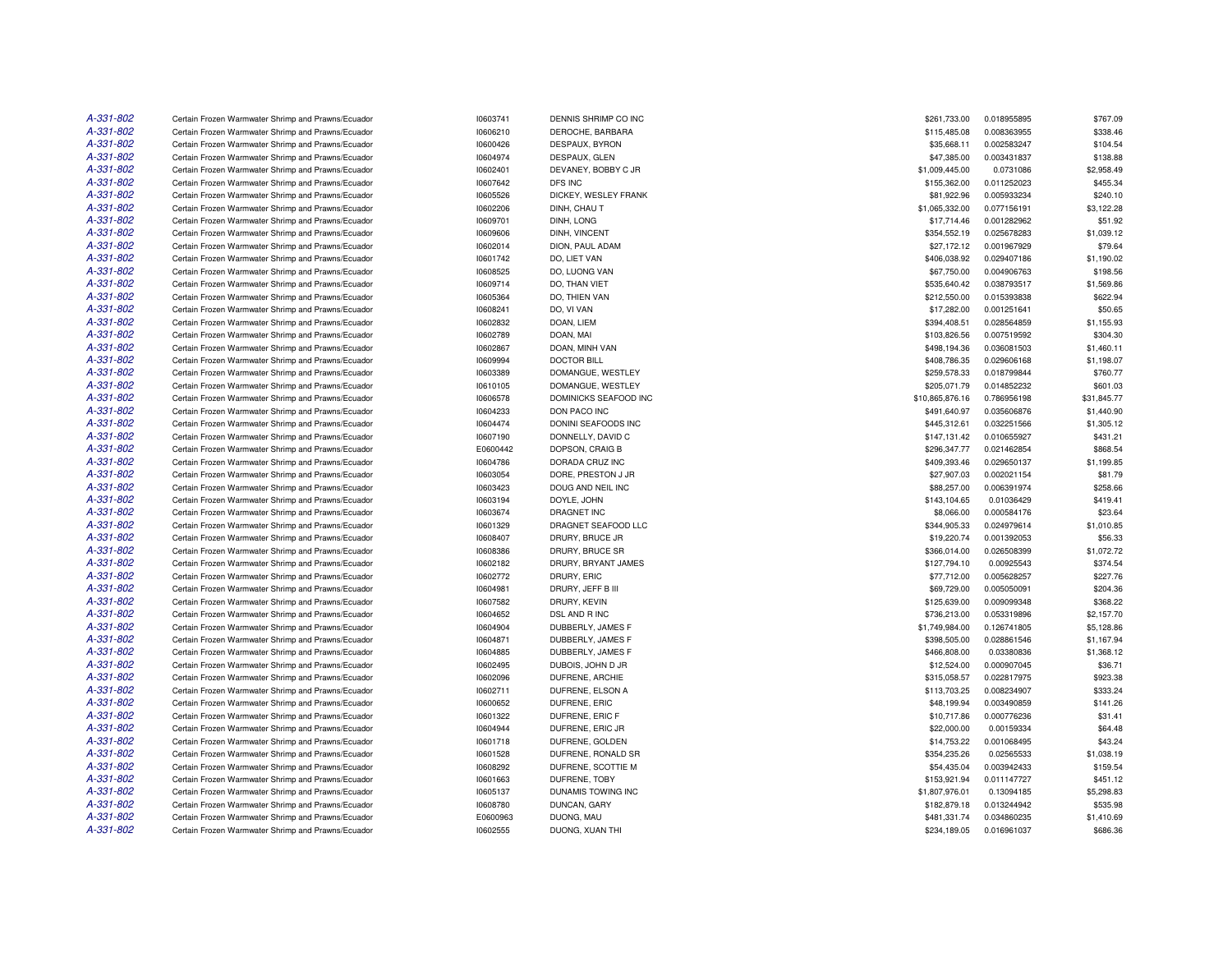| A-331-802 | Certain Frozen Warmwater Shrimp and Prawns/Ecuador | 10602103 | <b>DUPLANTIS, BLAIR</b>             | \$15,501.00     | 0.001122653 | \$45.43     |
|-----------|----------------------------------------------------|----------|-------------------------------------|-----------------|-------------|-------------|
| A-331-802 | Certain Frozen Warmwater Shrimp and Prawns/Ecuador | 10608534 | DUPLANTIS, WEDGIR J JR              | \$42,955.51     | 0.003111034 | \$125.89    |
| A-331-802 | Certain Frozen Warmwater Shrimp and Prawns/Ecuador | 10600158 | DUPRE, JIMMIE SR                    | \$32,918.00     | 0.002384071 | \$96.48     |
| A-331-802 | Certain Frozen Warmwater Shrimp and Prawns/Ecuador | 10603579 | DUPRE, LINWARD P                    | \$186,075.33    | 0.013476422 | \$545.35    |
| A-331-802 | Certain Frozen Warmwater Shrimp and Prawns/Ecuador | E0601018 | DUPUIS, CLAYTON J                   | \$17,516.68     | 0.001268638 | \$51.34     |
| A-331-802 | Certain Frozen Warmwater Shrimp and Prawns/Ecuador | 10603983 | DURAND, WALTER                      | \$134,000.00    | 0.00970489  | \$392.73    |
| A-331-802 | Certain Frozen Warmwater Shrimp and Prawns/Ecuador | 10607490 | DWAYNES DREAM INC                   | \$307,194.27    | 0.022248407 | \$900.33    |
| A-331-802 | Certain Frozen Warmwater Shrimp and Prawns/Ecuador | 10607307 | E AND E LLC                         | \$469,971.00    | 0.034037438 | \$1,377.39  |
| A-331-802 | Certain Frozen Warmwater Shrimp and Prawns/Ecuador | 10604475 | E AND E SHRIMP CO INC               | \$447,657.37    | 0.032421384 | \$1,312.00  |
| A-331-802 | Certain Frozen Warmwater Shrimp and Prawns/Ecuador | 10601694 | EDENS, STEVEN                       | \$347,800.08    | 0.025189264 | \$1,019.33  |
| A-331-802 | Certain Frozen Warmwater Shrimp and Prawns/Ecuador | 10606086 | EDENS, TIMOTHY DALE                 | \$24,350.71     | 0.001763589 | \$71.37     |
| A-331-802 | Certain Frozen Warmwater Shrimp and Prawns/Ecuador | 10603755 | EDISTO QUEEN LLC                    | \$345,811.54    | 0.025045245 | \$1,013.51  |
| A-331-802 | Certain Frozen Warmwater Shrimp and Prawns/Ecuador | 10601935 | EDWARDS, TOMMY                      | \$147,751.29    | 0.010700821 | \$433.03    |
| A-331-802 | Certain Frozen Warmwater Shrimp and Prawns/Ecuador | 10604017 | ELIMINATOR INC                      | \$690,736.28    | 0.050026265 | \$2,024.41  |
| A-331-802 | Certain Frozen Warmwater Shrimp and Prawns/Ecuador | 10600020 | ELLERBEE, JODY D                    | \$549,943.42    | 0.039829405 | \$1,611.78  |
| A-331-802 | Certain Frozen Warmwater Shrimp and Prawns/Ecuador | 10604853 | ELLISON, DAVID                      | \$29,589.10     | 0.002142977 | \$86.72     |
| A-331-802 | Certain Frozen Warmwater Shrimp and Prawns/Ecuador | 10608424 | ELMIRA PFLUECKHAHN INC              | \$283,342.55    | 0.020520957 | \$830.42    |
| A-331-802 | Certain Frozen Warmwater Shrimp and Prawns/Ecuador | 10606739 | <b>EMMANUEL INC</b>                 | \$299,376.29    | 0.021682193 | \$877.41    |
| A-331-802 | Certain Frozen Warmwater Shrimp and Prawns/Ecuador | 10604993 | ENCLADE, RODNEY                     | \$50,371.00     | 0.003648097 | \$147.63    |
| A-331-802 | Certain Frozen Warmwater Shrimp and Prawns/Ecuador | 10604792 | ENSENADA CRUZ INC                   | \$349,633.98    | 0.025322084 | \$1,024.71  |
| A-331-802 | Certain Frozen Warmwater Shrimp and Prawns/Ecuador | 10604023 | <b>EQUALIZER INC</b>                | \$627,196.76    | 0.045424443 | \$1,838.19  |
| A-331-802 | Certain Frozen Warmwater Shrimp and Prawns/Ecuador | E0600209 | <b>ERICA LYNN INC</b>               | \$600,818.00    | 0.043513974 | \$1,760.88  |
| A-331-802 | Certain Frozen Warmwater Shrimp and Prawns/Ecuador | 10607227 | ERICKSON AND JENSEN SEAFOOD PACKERS | \$5,217,304.00  | 0.377860898 | \$15,290.90 |
| A-331-802 | Certain Frozen Warmwater Shrimp and Prawns/Ecuador | E0600238 | ESTAY, WAYNE                        | \$1,743,742.79  | 0.126289788 | \$5,110.57  |
| A-331-802 | Certain Frozen Warmwater Shrimp and Prawns/Ecuador | 10603166 | ETHAN G INC                         | \$281,833.00    | 0.020411628 | \$826.00    |
| A-331-802 | Certain Frozen Warmwater Shrimp and Prawns/Ecuador | 10604720 | EVERSON, GEORGE C                   | \$85,639.29     | 0.006202387 | \$250.99    |
| A-331-802 | Certain Frozen Warmwater Shrimp and Prawns/Ecuador | 10602176 | FABRA, MARK                         | \$22,049.88     | 0.001596953 | \$64.62     |
| A-331-802 | Certain Frozen Warmwater Shrimp and Prawns/Ecuador | 10601188 | FABRE, SHERON                       | \$82,627.31     | 0.005984246 | \$242.16    |
| A-331-802 | Certain Frozen Warmwater Shrimp and Prawns/Ecuador | 10601781 | FAIR MAIDEN SEAFOOD                 | \$104,039.00    | 0.007534978 | \$304.92    |
| A-331-802 | Certain Frozen Warmwater Shrimp and Prawns/Ecuador | 10607626 | <b>FATHER CASIMIR INC</b>           | \$203,437.13    | 0.014733843 | \$596.23    |
| A-331-802 | Certain Frozen Warmwater Shrimp and Prawns/Ecuador | 10607816 | <b>FATHER DAN INC</b>               | \$294,902.31    | 0.021358167 | \$864.30    |
| A-331-802 | Certain Frozen Warmwater Shrimp and Prawns/Ecuador | 10606662 | <b>FATHER MIKE INC</b>              | \$192,771.92    | 0.01396142  | \$564.98    |
| A-331-802 | Certain Frozen Warmwater Shrimp and Prawns/Ecuador | 10600677 | FAZENDE, JEFFERY                    | \$23,965.62     | 0.001735699 | \$70.24     |
| A-331-802 | Certain Frozen Warmwater Shrimp and Prawns/Ecuador | 10610003 | FAZENDE, THOMAS G                   | \$76,483.91     | 0.005539313 | \$224.16    |
| A-331-802 | Certain Frozen Warmwater Shrimp and Prawns/Ecuador | 10604798 | FIESTA CRUZ INC                     | \$382,449.49    | 0.027698732 | \$1,120.89  |
| A-331-802 | Certain Frozen Warmwater Shrimp and Prawns/Ecuador | 10603561 | FILLINICH, ANTHONY SR               | \$73,272.57     | 0.005306733 | \$214.75    |
| A-331-802 | Certain Frozen Warmwater Shrimp and Prawns/Ecuador | 10602677 | FILLINICH, JACK                     | \$19,181.00     | 0.001389175 | \$56.22     |
| A-331-802 | Certain Frozen Warmwater Shrimp and Prawns/Ecuador | 10604987 | FINCHER, WILLIAM                    | \$19,400.00     | 0.001405036 | \$56.86     |
| A-331-802 | Certain Frozen Warmwater Shrimp and Prawns/Ecuador | 10605577 | FINE SHRIMP CO                      | \$409,374.00    | 0.029648728 | \$1,199.80  |
| A-331-802 | Certain Frozen Warmwater Shrimp and Prawns/Ecuador | 10604879 | <b>FIREFOX INC</b>                  | \$126,447.00    | 0.009157867 | \$370.59    |
| A-331-802 | Certain Frozen Warmwater Shrimp and Prawns/Ecuador | 10603242 | FISHERMANS REEF SHRIMP COMPANY      | \$22,544,416.78 | 1.632769254 | \$66,073.30 |
| A-331-802 | Certain Frozen Warmwater Shrimp and Prawns/Ecuador | 10602740 | FITCH, ADAM J                       | \$35,049.10     | 0.002538415 | \$102.72    |
| A-331-802 | Certain Frozen Warmwater Shrimp and Prawns/Ecuador | 10605194 | FLEET PRODUCTS INC                  | \$341,637.60    | 0.02474295  | \$1,001.27  |
| A-331-802 | Certain Frozen Warmwater Shrimp and Prawns/Ecuador | 10604553 | FLOWERS, VINCENT                    | \$63,162.58     | 0.004574521 | \$185.12    |
| A-331-802 | Certain Frozen Warmwater Shrimp and Prawns/Ecuador | 10609897 | FONTENOT, PEGGY D                   | \$15,251.00     | 0.001104547 | \$44.70     |
| A-331-802 | Certain Frozen Warmwater Shrimp and Prawns/Ecuador | 10600402 | FOREMAN, RALPH JR                   | \$38,551.13     | 0.002792048 | \$112.99    |
| A-331-802 | Certain Frozen Warmwater Shrimp and Prawns/Ecuador | 10607242 | FORET, KURT J SR                    | \$68,456.54     | 0.004957934 | \$200.63    |
| A-331-802 | Certain Frozen Warmwater Shrimp and Prawns/Ecuador | 10601293 | FRANKS, MICHAEL                     | \$5,219,854.61  | 0.378045624 | \$15,298.38 |
| A-331-802 | Certain Frozen Warmwater Shrimp and Prawns/Ecuador | 10603716 | FRAZIER, DAVID                      | \$7,232.05      | 0.000523778 | \$21.20     |
| A-331-802 | Certain Frozen Warmwater Shrimp and Prawns/Ecuador | 10606036 | FRAZIER, MICHAEL                    | \$17,770.63     | 0.00128703  | \$52.08     |
| A-331-802 | Certain Frozen Warmwater Shrimp and Prawns/Ecuador | 10601097 | FREDERICK, JOHNNIE                  | \$90,709.00     | 0.006569559 | \$265.85    |
| A-331-802 | Certain Frozen Warmwater Shrimp and Prawns/Ecuador | 10600097 | FREDERICK, MICHAEL                  | \$64,965.78     | 0.004705117 | \$190.40    |
| A-331-802 | Certain Frozen Warmwater Shrimp and Prawns/Ecuador | 10601461 | FREEDOM FISHING INC                 | \$541,879.32    | 0.039245366 | \$1,588.14  |
| A-331-802 | Certain Frozen Warmwater Shrimp and Prawns/Ecuador | E0600601 | FREEMAN, KENNETH F                  | \$60,460.00     | 0.004378788 | \$177.20    |
| A-331-802 | Certain Frozen Warmwater Shrimp and Prawns/Ecuador | 10604562 | FRILOUX, BRAD                       | \$186,668.38    | 0.013519374 | \$547.09    |
| A-331-802 | Certain Frozen Warmwater Shrimp and Prawns/Ecuador | 10600861 | <b>G AND O TRAWLERS INC</b>         | \$606,679.46    | 0.043938487 | \$1,778.06  |
| A-331-802 | Certain Frozen Warmwater Shrimp and Prawns/Ecuador | 10600897 | <b>G AND S TRAWLERS INC</b>         | \$510,225.86    | 0.036952879 | \$1,495.37  |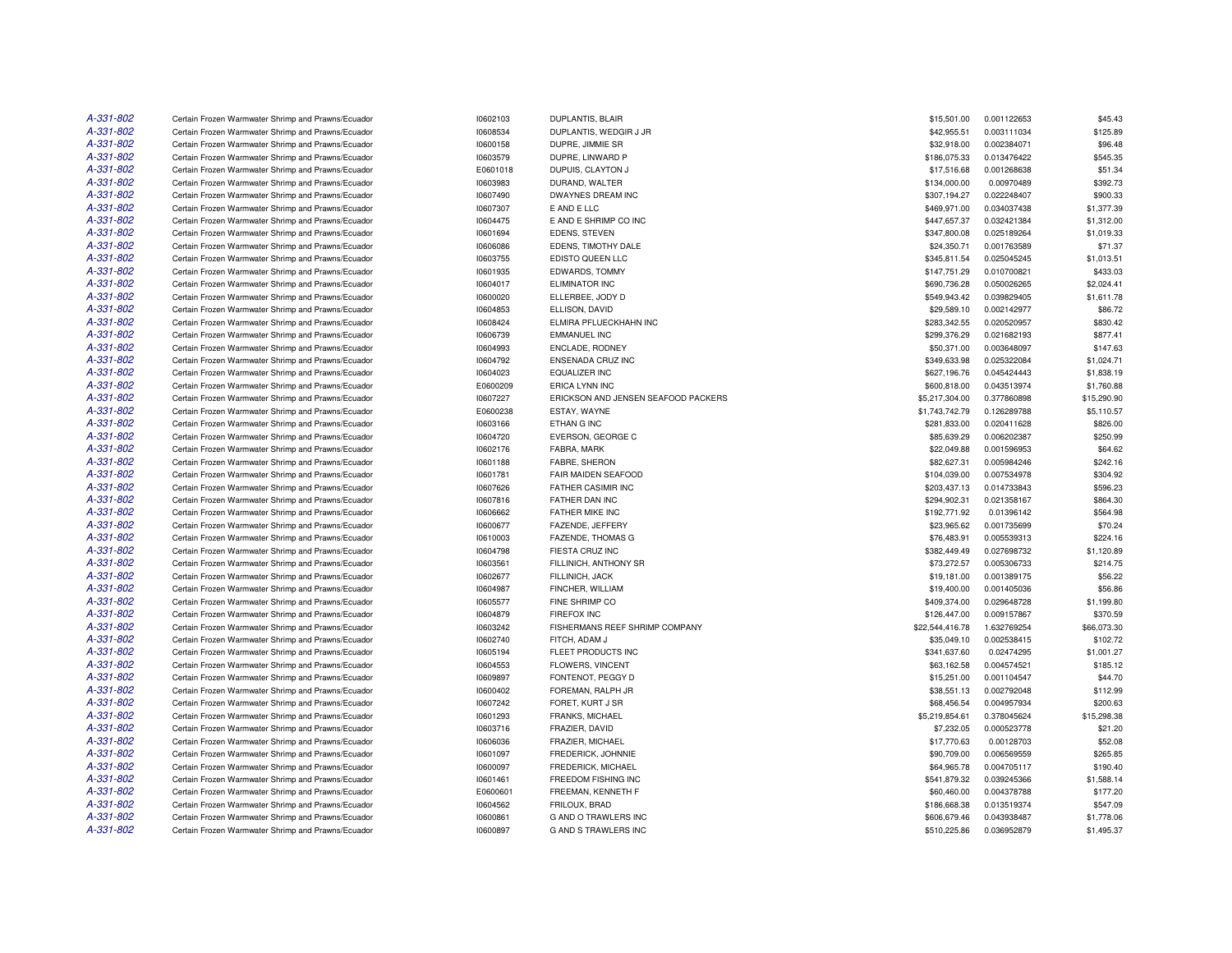| A-331-802 | Certain Frozen Warmwater Shrimp and Prawns/Ecuador                                                       | 10600891             | <b>GD VENTURES II INC</b>                        | \$537,847.68                   | 0.038953377                | \$1,576.33  |
|-----------|----------------------------------------------------------------------------------------------------------|----------------------|--------------------------------------------------|--------------------------------|----------------------------|-------------|
| A-331-802 | Certain Frozen Warmwater Shrimp and Prawns/Ecuador                                                       | 10607295             | <b>GALAXY STAR LLC</b>                           | \$354,825.00                   | 0.025698041                | \$1,039.92  |
| A-331-802 | Certain Frozen Warmwater Shrimp and Prawns/Ecuador                                                       | 10603607             | <b>GALE FORCE INC</b>                            | \$122,919.96                   | 0.008902423                | \$360.25    |
| A-331-802 | Certain Frozen Warmwater Shrimp and Prawns/Ecuador                                                       | 10603922             | GALJOUR, JESS J                                  | \$11,163.51                    | 0.000808512                | \$32.72     |
| A-331-802 | Certain Frozen Warmwater Shrimp and Prawns/Ecuador                                                       | 10603734             | GALJOUR, REED                                    | \$276,290.68                   | 0.020010228                | \$809.75    |
| A-331-802 | Certain Frozen Warmwater Shrimp and Prawns/Ecuador                                                       | 10600347             | GALLIANO, ANTHONY                                | \$123,663.48                   | 0.008956272                | \$362.43    |
| A-331-802 | Certain Frozen Warmwater Shrimp and Prawns/Ecuador                                                       | 10607324             | GALLIANO, HORACE J                               | \$256,096.89                   | 0.018547702                | \$750.57    |
| A-331-802 | Certain Frozen Warmwater Shrimp and Prawns/Ecuador                                                       | 10603432             | GALLIANO, MOISE JR                               | \$59,133.45                    | 0.004282714                | \$173.31    |
| A-331-802 | Certain Frozen Warmwater Shrimp and Prawns/Ecuador                                                       | 10601037             | GALLOWAY, JIMMY                                  | \$79,604.86                    | 0.005765346                | \$233.31    |
| A-331-802 | Certain Frozen Warmwater Shrimp and Prawns/Ecuador                                                       | E0600065             | GALLOWAY, JUDY L                                 | \$90,997.00                    | 0.006590417                | \$266.69    |
| A-331-802 | Certain Frozen Warmwater Shrimp and Prawns/Ecuador                                                       | 10601045             | GALLOWAY, MARK                                   | \$104,716.15                   | 0.00758402                 | \$306.90    |
| A-331-802 | Certain Frozen Warmwater Shrimp and Prawns/Ecuador                                                       | 10608392             | <b>GAMBER INC</b>                                | \$53,550.00                    | 0.003878335                | \$156.94    |
| A-331-802 | Certain Frozen Warmwater Shrimp and Prawns/Ecuador                                                       | 10609507             | <b>GARIJAK INC</b>                               | \$144,874.67                   | 0.010492483                | \$424.60    |
| A-331-802 | Certain Frozen Warmwater Shrimp and Prawns/Ecuador                                                       | 10605249             | GARNER, LARRY S                                  | \$83,943.00                    | 0.006079534                | \$246.02    |
| A-331-802 | Certain Frozen Warmwater Shrimp and Prawns/Ecuador                                                       | 10607466             | GARZA, ANDRES                                    | \$140,059.42                   | 0.010143741                | \$410.49    |
| A-331-802 | Certain Frozen Warmwater Shrimp and Prawns/Ecuador                                                       | 10602525             | GASPARD, MICHAEL ANTHONY                         | \$53,194.26                    | 0.00385257                 | \$155.90    |
| A-331-802 | Certain Frozen Warmwater Shrimp and Prawns/Ecuador                                                       | 10601260             | GASPARD, MURRY SR                                | \$67,565.35                    | 0.00489339                 | \$198.02    |
| A-331-802 | Certain Frozen Warmwater Shrimp and Prawns/Ecuador                                                       | 10607419             | GASPARD, MURVIN                                  | \$91,829.87                    | 0.006650737                | \$269.14    |
| A-331-802 | Certain Frozen Warmwater Shrimp and Prawns/Ecuador                                                       | E0600771             | GAUDET, ALLEN IV                                 | \$340,352.00                   | 0.024649841                | \$997.51    |
| A-331-802 | Certain Frozen Warmwater Shrimp and Prawns/Ecuador                                                       | E0600648             | GAY FISH COMPANY INC                             | \$333,807.62                   | 0.024175867                | \$978.33    |
| A-331-802 | Certain Frozen Warmwater Shrimp and Prawns/Ecuador                                                       | E0600545             | GAY, ROBERT G                                    | \$48,450.81                    | 0.003509028                | \$142.00    |
| A-331-802 |                                                                                                          |                      |                                                  |                                |                            | \$1,063.14  |
| A-331-802 | Certain Frozen Warmwater Shrimp and Prawns/Ecuador                                                       | 10603862             | <b>GEMITA INC</b>                                | \$362,747.85                   | 0.02627185                 | \$477.03    |
| A-331-802 | Certain Frozen Warmwater Shrimp and Prawns/Ecuador<br>Certain Frozen Warmwater Shrimp and Prawns/Ecuador | 10603443<br>10603593 | GEORGE, JAMES JR<br><b>GEORGIA SHRIMP CO LLC</b> | \$162,765.45<br>\$2,466,256.43 | 0.011788215<br>0.178617514 | \$7,228.12  |
| A-331-802 |                                                                                                          |                      | <b>GERICA, PETER</b>                             |                                | 0.002164553                |             |
| A-331-802 | Certain Frozen Warmwater Shrimp and Prawns/Ecuador                                                       | 10608339             |                                                  | \$29,887.00                    |                            | \$87.59     |
|           | Certain Frozen Warmwater Shrimp and Prawns/Ecuador                                                       | 10607304             | <b>GISCO INC</b>                                 | \$734,075.61                   | 0.053165096                | \$2,151.43  |
| A-331-802 | Certain Frozen Warmwater Shrimp and Prawns/Ecuador                                                       | 10604804             | <b>GLORIA CRUZ INC</b>                           | \$333,473.19                   | 0.024151646                | \$977.35    |
| A-331-802 | Certain Frozen Warmwater Shrimp and Prawns/Ecuador                                                       | 10606092             | GLOVER, CHARLES                                  | \$71,838.27                    | 0.005202854                | \$210.54    |
| A-331-802 | Certain Frozen Warmwater Shrimp and Prawns/Ecuador                                                       | 10603450             | <b>GOINGS, ROBERT</b>                            | \$69,011.02                    | 0.004998092                | \$202.26    |
| A-331-802 | Certain Frozen Warmwater Shrimp and Prawns/Ecuador                                                       | 10601145             | GOLD COAST SEAFOOD INC                           | \$1,450,360.06                 | 0.105041676                | \$4,250.72  |
| A-331-802 | Certain Frozen Warmwater Shrimp and Prawns/Ecuador                                                       | 10608999             | GOLDEN GULF COAST PKG CO INC                     | \$14,041,328.89                | 1.016936935                | \$41,152.40 |
| A-331-802 | Certain Frozen Warmwater Shrimp and Prawns/Ecuador                                                       | 10603596             | <b>GOLDEN PHASE INC</b>                          | \$87,882.46                    | 0.006364848                | \$257.57    |
| A-331-802 | Certain Frozen Warmwater Shrimp and Prawns/Ecuador                                                       | 10602689             | <b>GOLDEN, GEORGE T</b>                          | \$44,079.73                    | 0.003192455                | \$129.19    |
| A-331-802 | Certain Frozen Warmwater Shrimp and Prawns/Ecuador                                                       | 10609685             | GOLDEN, JOYCE G                                  | \$439,528.31                   | 0.03183264                 | \$1,288.17  |
| A-331-802 | Certain Frozen Warmwater Shrimp and Prawns/Ecuador                                                       | 10608921             | <b>GOLDEN, WILLIAM L</b>                         | \$29,313.76                    | 0.002123036                | \$85.91     |
| A-331-802 | Certain Frozen Warmwater Shrimp and Prawns/Ecuador                                                       | 10608635             | GOLLOTT BROTHERS SEAFOOD CO INC                  | \$5,969,340.77                 | 0.432326823                | \$17,494.98 |
| A-331-802 | Certain Frozen Warmwater Shrimp and Prawns/Ecuador                                                       | 10608853             | GOLLOTT, EDGAR R                                 | \$7,287,649.77                 | 0.527804759                | \$21,358.68 |
| A-331-802 | Certain Frozen Warmwater Shrimp and Prawns/Ecuador                                                       | 10608826             | GOLLOTTS OIL DOCK AND ICEHOUSE INC               | \$10,267,805.63                | 0.743641208                | \$30,092.94 |
| A-331-802 | Certain Frozen Warmwater Shrimp and Prawns/Ecuador                                                       | 10606522             | GONZALES, RUDOLPH JR                             | \$31,750.00                    | 0.002299479                | \$93.05     |
| A-331-802 | Certain Frozen Warmwater Shrimp and Prawns/Ecuador                                                       | 10602782             | GONZALES, RUDY                                   | \$26,720.43                    | 0.001935215                | \$78.31     |
| A-331-802 | Certain Frozen Warmwater Shrimp and Prawns/Ecuador                                                       | 10606857             | GONZALEZ TRAWLERS INC                            | \$283,866.00                   | 0.020558867                | \$831.96    |
| A-331-802 | Certain Frozen Warmwater Shrimp and Prawns/Ecuador                                                       | 10601927             | GOODMAN, DANNY                                   | \$211,578.00                   | 0.015323442                | \$620.09    |
| A-331-802 | Certain Frozen Warmwater Shrimp and Prawns/Ecuador                                                       | 10600203             | GORE SEAFOOD INC                                 | \$517,850.48                   | 0.037505088                | \$1,517.72  |
| A-331-802 | Certain Frozen Warmwater Shrimp and Prawns/Ecuador                                                       | 10603201             | <b>GOVELOPEZ INC</b>                             | \$87,300.79                    | 0.00632272                 | \$255.86    |
| A-331-802 | Certain Frozen Warmwater Shrimp and Prawns/Ecuador                                                       | 10605189             | GRAHAM SHRIMP CO INC                             | \$4,106,705.27                 | 0.297426284                | \$12,035.95 |
| A-331-802 | Certain Frozen Warmwater Shrimp and Prawns/Ecuador                                                       | 10603823             | GRAHAM, DARRELL                                  | \$3,545,099.00                 | 0.256752202                | \$10,390.00 |
| A-331-802 | Certain Frozen Warmwater Shrimp and Prawns/Ecuador                                                       | 10603116             | <b>GRANDMA INC</b>                               | \$386,314.00                   | 0.027978618                | \$1,132.21  |
| A-331-802 | Certain Frozen Warmwater Shrimp and Prawns/Ecuador                                                       | 10601573             | GRANGER, ALBERT J                                | \$29,245.99                    | 0.002118128                | \$85.71     |
| A-331-802 | Certain Frozen Warmwater Shrimp and Prawns/Ecuador                                                       | 10605666             | GRANGER, WILLIAM                                 | \$76,668.00                    | 0.005552645                | \$224.70    |
| A-331-802 | Certain Frozen Warmwater Shrimp and Prawns/Ecuador                                                       | 10600310             | <b>GRANIER, STEPHEN</b>                          | \$86,375.14                    | 0.006255681                | \$253.15    |
| A-331-802 | Certain Frozen Warmwater Shrimp and Prawns/Ecuador                                                       | E0601033             | GRAVES, ROBERT N SR                              | \$258,001.00                   | 0.018685606                | \$756.15    |
| A-331-802 | Certain Frozen Warmwater Shrimp and Prawns/Ecuador                                                       | 10607214             | <b>GREEN FLASH LLC</b>                           | \$368,585.00                   | 0.026694603                | \$1,080.25  |
| A-331-802 | Certain Frozen Warmwater Shrimp and Prawns/Ecuador                                                       | E0600126             | GREEN, JAMES W                                   | \$331,216.02                   | 0.023988171                | \$970.73    |
| A-331-802 | Certain Frozen Warmwater Shrimp and Prawns/Ecuador                                                       | E0600089             | GREEN, JAMES W JR                                | \$184,054.52                   | 0.013330066                | \$539.43    |
| A-331-802 | Certain Frozen Warmwater Shrimp and Prawns/Ecuador                                                       | 10609312             | GREENLAW, WILLARD C JR                           | \$32,797.03                    | 0.00237531                 | \$96.12     |
| A-331-802 | Certain Frozen Warmwater Shrimp and Prawns/Ecuador                                                       | 10601703             | GRIFFIN, FAYE                                    | \$34,559.01                    | 0.002502921                | \$101.29    |
| A-331-802 | Certain Frozen Warmwater Shrimp and Prawns/Ecuador                                                       | 10605425             | <b>GRIFFIN, TIMOTHY</b>                          | \$24,564.82                    | 0.001779096                | \$71.99     |
|           |                                                                                                          |                      |                                                  |                                |                            |             |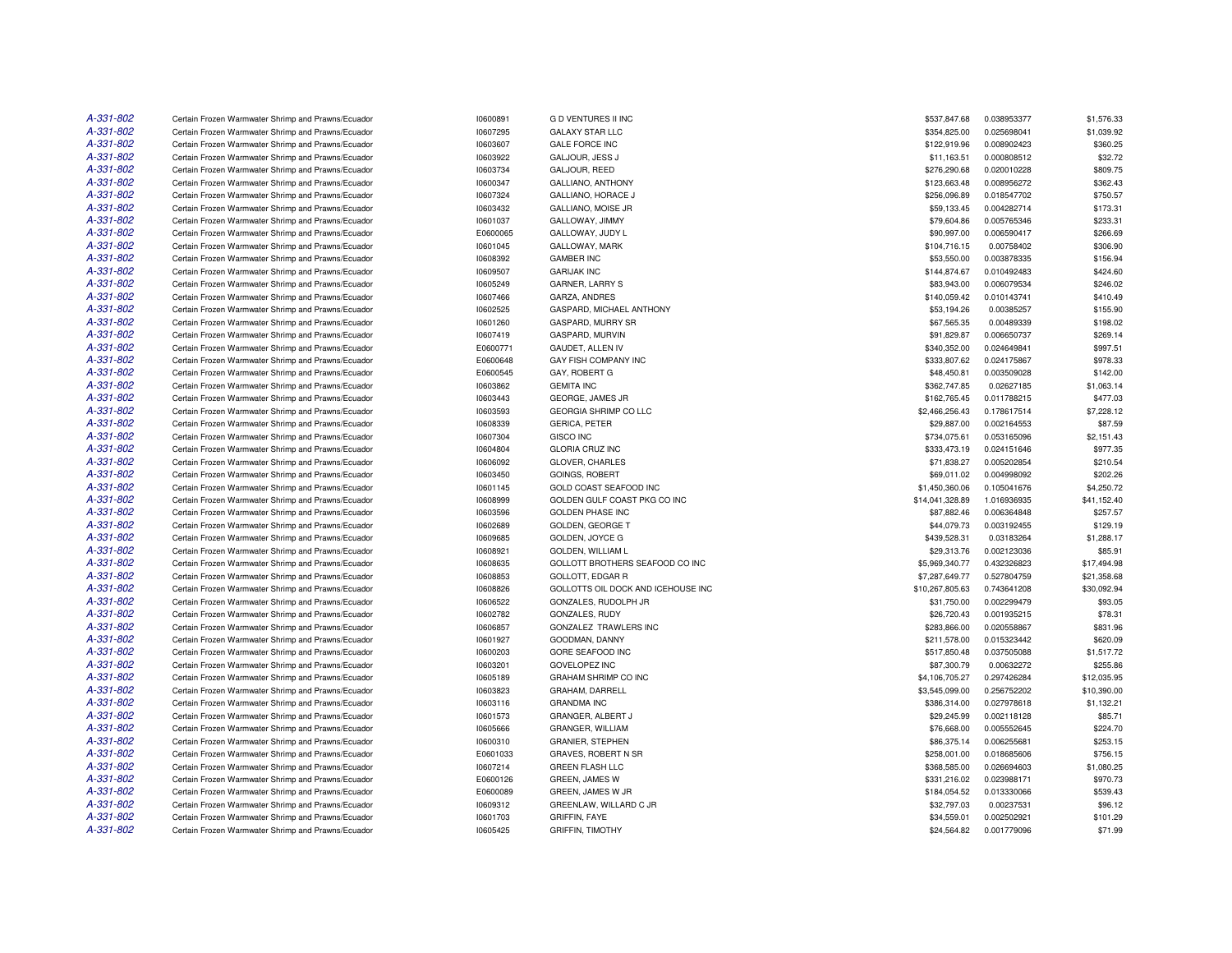| A-331-802 | Certain Frozen Warmwater Shrimp and Prawns/Ecuador | E0600977 | GROOVER, HENRY HARLEY                 | \$92,639.97     | 0.006709408 | \$271.51     |
|-----------|----------------------------------------------------|----------|---------------------------------------|-----------------|-------------|--------------|
| A-331-802 | Certain Frozen Warmwater Shrimp and Prawns/Ecuador | 10609368 | GROS, DANNY A                         | \$114,070.10    | 0.008261476 | \$334.32     |
| A-331-802 | Certain Frozen Warmwater Shrimp and Prawns/Ecuador | 10605744 | GROS, GARY                            | \$19,113.39     | 0.001384279 | \$56.02      |
| A-331-802 | Certain Frozen Warmwater Shrimp and Prawns/Ecuador | 10600658 | GROS, MICHAEL                         | \$24,400.00     | 0.001767159 | \$71.51      |
| A-331-802 | Certain Frozen Warmwater Shrimp and Prawns/Ecuador | 10600956 | <b>GROSSIE, TATE</b>                  | \$56,725.00     | 0.004108283 | \$166.25     |
| A-331-802 | Certain Frozen Warmwater Shrimp and Prawns/Ecuador | 10605131 | <b>GUENTHER, JOHN</b>                 | \$13,950.00     | 0.001010322 | \$40.88      |
| A-331-802 | Certain Frozen Warmwater Shrimp and Prawns/Ecuador | 10608098 | GUERRA, FABIAN                        | \$20,618.56     | 0.00149329  | \$60.43      |
| A-331-802 | Certain Frozen Warmwater Shrimp and Prawns/Ecuador | 10605105 | <b>GUIDRY, CHARLES J</b>              | \$50,509.48     | 0.003658126 | \$148.03     |
| A-331-802 | Certain Frozen Warmwater Shrimp and Prawns/Ecuador | 10601411 | GUIDRY, CHRIS J                       | \$28,870.00     | 0.002090897 | \$84.61      |
| A-331-802 | Certain Frozen Warmwater Shrimp and Prawns/Ecuador | 10601669 | GUIDRY, CLINTON P JR                  | \$70,006.00     | 0.005070153 | \$205.17     |
| A-331-802 | Certain Frozen Warmwater Shrimp and Prawns/Ecuador | 10602035 | GUIDRY, JASON J                       | \$58,137.03     | 0.004210548 | \$170.39     |
| A-331-802 | Certain Frozen Warmwater Shrimp and Prawns/Ecuador | 10608737 | GUIDRY, KEITH M                       | \$84,470.00     | 0.006117702 | \$247.57     |
| A-331-802 | Certain Frozen Warmwater Shrimp and Prawns/Ecuador | 10601842 | GUIDRY, KENNETH J                     | \$122,552.00    | 0.008875774 | \$359.18     |
| A-331-802 | Certain Frozen Warmwater Shrimp and Prawns/Ecuador | 10601960 | GUIDRY, MICHAEL J                     | \$61,642.36     | 0.00446442  | \$180.66     |
| A-331-802 | Certain Frozen Warmwater Shrimp and Prawns/Ecuador | 10607356 | GUIDRY, ROBERT J                      | \$29,681.88     | 0.002149697 | \$86.99      |
| A-331-802 | Certain Frozen Warmwater Shrimp and Prawns/Ecuador | 10603724 | GULF CROWN SEAFOOD CO INC             | \$46,689,755.00 | 3.381484523 | \$136,838.59 |
| A-331-802 | Certain Frozen Warmwater Shrimp and Prawns/Ecuador | 10607268 | <b>GULF FISH INC</b>                  | \$2,574,096.00  | 0.186427746 | \$7,544.17   |
| A-331-802 |                                                    |          |                                       |                 |             |              |
| A-331-802 | Certain Frozen Warmwater Shrimp and Prawns/Ecuador | 10606591 | <b>GULF FISHERIES INC</b>             | \$257,320.30    | 0.018636307 | \$754.16     |
|           | Certain Frozen Warmwater Shrimp and Prawns/Ecuador | E0600163 | GULF ISLAND SHRIMP AND SEAFOOD II LLC | \$23,338,322.21 | 1.690267498 | \$68,400.08  |
| A-331-802 | Certain Frozen Warmwater Shrimp and Prawns/Ecuador | 10608595 | <b>GULF KING SERVICES INC</b>         | \$20,821,313.00 | 1.507974237 | \$61,023.22  |
| A-331-802 | Certain Frozen Warmwater Shrimp and Prawns/Ecuador | 10605832 | <b>GULF PRIDE ENTERPRISES INC</b>     | \$12,377,485.68 | 0.896433838 | \$36,276.00  |
| A-331-802 | Certain Frozen Warmwater Shrimp and Prawns/Ecuador | 10602317 | <b>GULF RUNNER</b>                    | \$415,448.09    | 0.030088641 | \$1,217.60   |
| A-331-802 | Certain Frozen Warmwater Shrimp and Prawns/Ecuador | 10602561 | GULF SHRIMP CO INC                    | \$3,212,932.24  | 0.232695174 | \$9,416.48   |
| A-331-802 | Certain Frozen Warmwater Shrimp and Prawns/Ecuador | 10603875 | GULF SHRIMP ICE CO INC                | \$252,452.00    | 0.018283723 | \$739.89     |
| A-331-802 | Certain Frozen Warmwater Shrimp and Prawns/Ecuador | E0600811 | <b>GULF SOUTH INC</b>                 | \$10,903,466.93 | 0.789678692 | \$31,955.94  |
| A-331-802 | Certain Frozen Warmwater Shrimp and Prawns/Ecuador | 10600584 | GUY, JODY                             | \$42,305.21     | 0.003063936 | \$123.99     |
| A-331-802 | Certain Frozen Warmwater Shrimp and Prawns/Ecuador | E0600950 | <b>GUY, KIMOTHY</b>                   | \$108,769.00    | 0.007877546 | \$318.78     |
| A-331-802 | Certain Frozen Warmwater Shrimp and Prawns/Ecuador | 10602665 | H T SEAMAN                            | \$83,635.58     | 0.006057269 | \$245.12     |
| A-331-802 | Certain Frozen Warmwater Shrimp and Prawns/Ecuador | 10607085 | HACKBERRY SEAFOOD                     | \$396,793.20    | 0.028737569 | \$1,162.92   |
| A-331-802 | Certain Frozen Warmwater Shrimp and Prawns/Ecuador | 10604029 | <b>HAILEY MARIE INC</b>               | \$381,303.54    | 0.027615738 | \$1,117.53   |
| A-331-802 | Certain Frozen Warmwater Shrimp and Prawns/Ecuador | 10607121 | HALILI, RHONDA                        | \$74,530.00     | 0.005397802 | \$218.43     |
| A-331-802 | Certain Frozen Warmwater Shrimp and Prawns/Ecuador | 10600038 | HALL, DARRELL SR                      | \$10,509.00     | 0.00076111  | \$30.80      |
| A-331-802 | Certain Frozen Warmwater Shrimp and Prawns/Ecuador | 10605649 | HANSON, EDMOND A                      | \$10,470.00     | 0.000758285 | \$30.69      |
| A-331-802 | Certain Frozen Warmwater Shrimp and Prawns/Ecuador | 10603681 | HARDEE, WILLIAM                       | \$237,800.94    | 0.017222626 | \$696.95     |
| A-331-802 | Certain Frozen Warmwater Shrimp and Prawns/Ecuador | 10603978 | HARDY, JOHN C                         | \$626,477.90    | 0.04537238  | \$1,836.08   |
| A-331-802 | Certain Frozen Warmwater Shrimp and Prawns/Ecuador | 10605725 | HARTMANN, LEON M JR                   | \$34,983.80     | 0.002533686 | \$102.53     |
| A-331-802 | Certain Frozen Warmwater Shrimp and Prawns/Ecuador | 10605394 | HATTAWAY, ERROL HENRY                 | \$316,076.29    | 0.022891683 | \$926.36     |
| A-331-802 | Certain Frozen Warmwater Shrimp and Prawns/Ecuador | 10601397 | HCP LLC                               | \$82,445.13     | 0.005971051 | \$241.63     |
| A-331-802 | Certain Frozen Warmwater Shrimp and Prawns/Ecuador | 10601455 | <b>HEBERT, ROBERT</b>                 | \$80,351.10     | 0.005819392 | \$235.49     |
| A-331-802 | Certain Frozen Warmwater Shrimp and Prawns/Ecuador | E0600326 | HELEN E INC                           | \$342,557.00    | 0.024809537 | \$1,003.97   |
| A-331-802 | Certain Frozen Warmwater Shrimp and Prawns/Ecuador | 10608418 | HELEN KAY INC                         | \$361,025.99    | 0.026147145 | \$1,058.10   |
| A-331-802 | Certain Frozen Warmwater Shrimp and Prawns/Ecuador | 10601275 | HELEN W SMITH INC                     | \$9,670.00      | 0.000700345 | \$28.34      |
| A-331-802 | Certain Frozen Warmwater Shrimp and Prawns/Ecuador | 10601092 | HELMER, GERRY                         | \$72.691.24     | 0.00526463  | \$213.04     |
| A-331-802 | Certain Frozen Warmwater Shrimp and Prawns/Ecuador | 10600432 | HELMER, KENNETH J                     | \$58,987.83     | 0.004272167 | \$172.88     |
| A-331-802 | Certain Frozen Warmwater Shrimp and Prawns/Ecuador | 10600365 | HELMER, LARRY SR                      | \$41,709.60     | 0.003020799 | \$122.24     |
| A-331-802 | Certain Frozen Warmwater Shrimp and Prawns/Ecuador | 10600082 | HENDERSON, JOHNNY                     | \$53,259.00     | 0.003857259 | \$156.09     |
| A-331-802 | Certain Frozen Warmwater Shrimp and Prawns/Ecuador | 10601105 | HENRY, RODNEY                         | \$71,016.76     | 0.005143357 | \$208.14     |
| A-331-802 | Certain Frozen Warmwater Shrimp and Prawns/Ecuador | E0601057 | HEREFORD, RODNEY O JR                 | \$53,605.00     | 0.003882318 | \$157.11     |
| A-331-802 | Certain Frozen Warmwater Shrimp and Prawns/Ecuador | E0601028 | HEREFORD, RODNEY O SR                 | \$54,057.00     | 0.003915054 | \$158.43     |
| A-331-802 | Certain Frozen Warmwater Shrimp and Prawns/Ecuador | 10604810 | HERMOSA CRUZ INC                      | \$434,111.41    | 0.031440324 | \$1,272.30   |
| A-331-802 | Certain Frozen Warmwater Shrimp and Prawns/Ecuador | 10605731 | HESS, HENRY JR                        | \$63,897.11     | 0.004627719 | \$187.27     |
| A-331-802 | Certain Frozen Warmwater Shrimp and Prawns/Ecuador | 10604458 | HEWETT, JAMES L                       | \$154,089.00    | 0.011159827 | \$451.60     |
| A-331-802 |                                                    |          | HI SEAS OF DULAC INC                  |                 | 1.524647173 | \$61,697.92  |
| A-331-802 | Certain Frozen Warmwater Shrimp and Prawns/Ecuador | 10600619 |                                       | \$21,051,524.11 |             |              |
|           | Certain Frozen Warmwater Shrimp and Prawns/Ecuador | 10602785 | HICKMAN, MARVIN                       | \$453,166.76    | 0.032820399 | \$1,328.14   |
| A-331-802 | Certain Frozen Warmwater Shrimp and Prawns/Ecuador | 10608263 | HINGLE, ROLAND JR                     | \$8,215.00      | 0.000594968 | \$24.08      |
| A-331-802 | Certain Frozen Warmwater Shrimp and Prawns/Ecuador | 10606983 | HINGLE, ROLAND T SR                   | \$13,579.00     | 0.000983453 | \$39.80      |
| A-331-802 | Certain Frozen Warmwater Shrimp and Prawns/Ecuador | 10609101 | HO. DUNG TAN                          | \$75,526.00     | 0.005469937 | \$221.35     |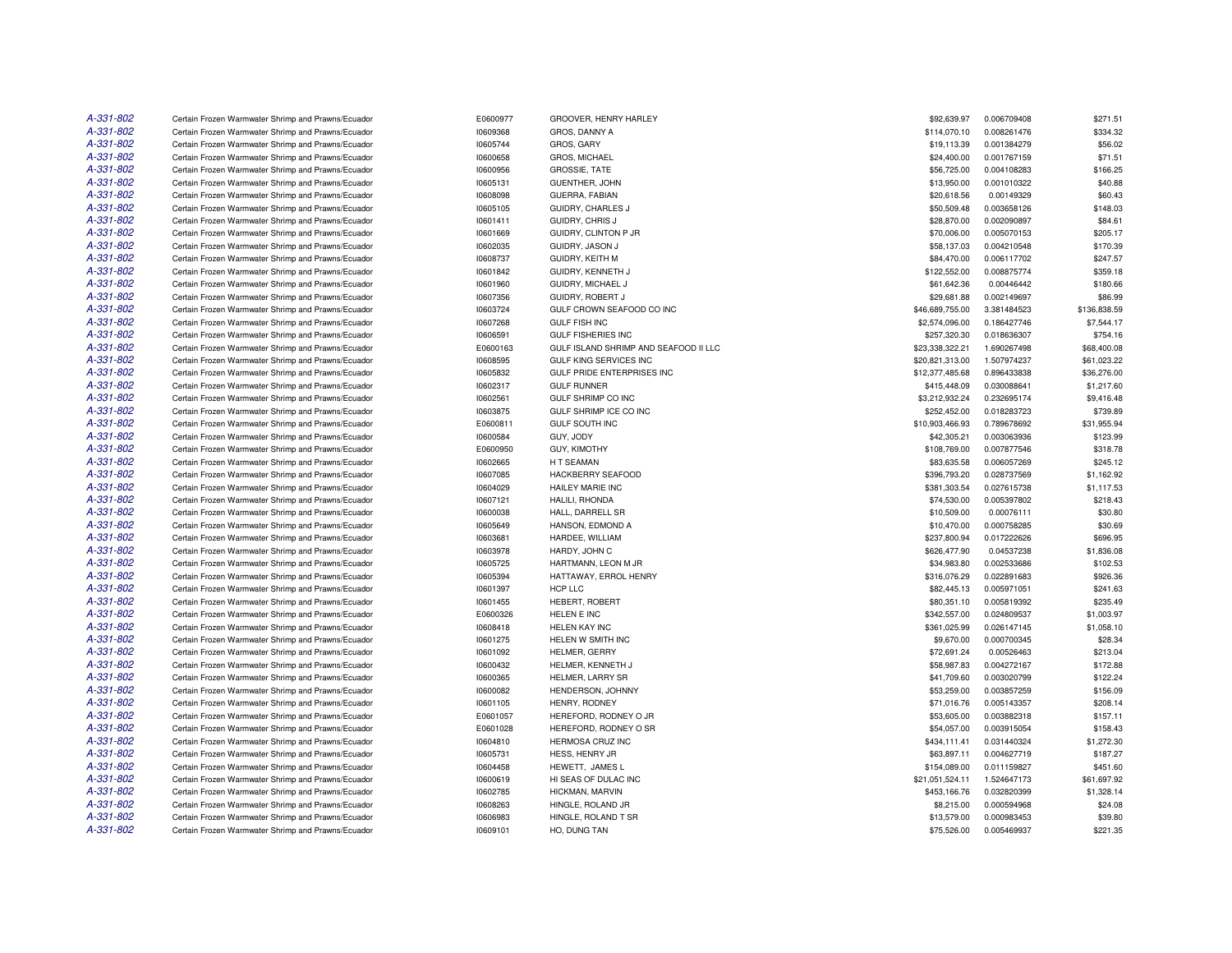| A-331-802 | Certain Frozen Warmwater Shrimp and Prawns/Ecuador                                                       | 10609842             | HO, JIMMY                             | \$47,666.45                  | 0.003452221 | \$139.70     |
|-----------|----------------------------------------------------------------------------------------------------------|----------------------|---------------------------------------|------------------------------|-------------|--------------|
| A-331-802 | Certain Frozen Warmwater Shrimp and Prawns/Ecuador                                                       | 10601805             | HO, NAM                               | \$159,894.06                 | 0.011580255 | \$468.62     |
| A-331-802 | Certain Frozen Warmwater Shrimp and Prawns/Ecuador                                                       | 10602514             | HO, NGA THI                           | \$556,152.00                 | 0.040279059 | \$1,629.97   |
| A-331-802 | Certain Frozen Warmwater Shrimp and Prawns/Ecuador                                                       | 10608648             | HOANG, HUY VAN                        | \$16,642.00                  | 0.001205289 | \$48.77      |
| A-331-802 | Certain Frozen Warmwater Shrimp and Prawns/Ecuador                                                       | 10607093             | HOANG, LOAN                           | \$434,111.00                 | 0.031440294 | \$1,272.29   |
| A-331-802 | Certain Frozen Warmwater Shrimp and Prawns/Ecuador                                                       | 10605863             | HOANG, SAN NGOC                       | \$135,737.00                 | 0.009830691 | \$397.82     |
| A-331-802 | Certain Frozen Warmwater Shrimp and Prawns/Ecuador                                                       | 10608342             | HOANG, TRUNG TUAN                     | \$37,000.00                  | 0.002679708 | \$108.44     |
| A-331-802 | Certain Frozen Warmwater Shrimp and Prawns/Ecuador                                                       | 10602084             | HOLLIER, DENNIS J                     | \$46,237.00                  | 0.003348694 | \$135.51     |
| A-331-802 | Certain Frozen Warmwater Shrimp and Prawns/Ecuador                                                       | 10607073             | HOME LOVING CARE INC                  | \$209,205.77                 | 0.015151634 | \$613.14     |
| A-331-802 | Certain Frozen Warmwater Shrimp and Prawns/Ecuador                                                       | 10603869             | HONDUMEX ENTERPRISES INC              | \$407,058.15                 | 0.029481004 | \$1,193.01   |
| A-331-802 | Certain Frozen Warmwater Shrimp and Prawns/Ecuador                                                       | 10603462             | <b>HONGRI INC</b>                     | \$220,043.51                 | 0.015936552 | \$644.90     |
| A-331-802 | Certain Frozen Warmwater Shrimp and Prawns/Ecuador                                                       | 10605471             | HOSTETLER, WARREN L II                | \$72,869.93                  | 0.005277572 | \$213.57     |
| A-331-802 | Certain Frozen Warmwater Shrimp and Prawns/Ecuador                                                       | 10604714             | HOTARD, EMILE JOHN JR                 | \$87,142.63                  | 0.006311266 | \$255.40     |
| A-331-802 | Certain Frozen Warmwater Shrimp and Prawns/Ecuador                                                       | 10608744             | HOWARD, JEFF                          | \$21,300.00                  | 0.001542643 | \$62.43      |
| A-331-802 | Certain Frozen Warmwater Shrimp and Prawns/Ecuador                                                       | 10600944             | HOWERIN, BILLY                        | \$337,293.91                 | 0.02442836  | \$988.54     |
| A-331-802 | Certain Frozen Warmwater Shrimp and Prawns/Ecuador                                                       | 10600512             | HUBER, CHARLES A                      | \$92,281.68                  | 0.006683459 | \$270.46     |
| A-331-802 | Certain Frozen Warmwater Shrimp and Prawns/Ecuador                                                       | 10601135             | HUCK, STEVEN                          | \$45,959.00                  | 0.00332856  | \$134.70     |
| A-331-802 | Certain Frozen Warmwater Shrimp and Prawns/Ecuador                                                       | 10602219             | HUE, PATRICK A                        | \$68,042.00                  | 0.004927911 | \$199.42     |
| A-331-802 | Certain Frozen Warmwater Shrimp and Prawns/Ecuador                                                       | 10603485             | <b>HUGHES, BRAD</b>                   | \$42,779.37                  | 0.003098277 | \$125.38     |
| A-331-802 | Certain Frozen Warmwater Shrimp and Prawns/Ecuador                                                       | 10609525             | HURRICANE EMILY SEAFOOD INC           | \$90,592.55                  | 0.006561125 | \$265.51     |
| A-331-802 | Certain Frozen Warmwater Shrimp and Prawns/Ecuador                                                       | 10607154             | HUTCHERSON, DANIEL J                  | \$132,276.31                 | 0.009580052 | \$387.68     |
| A-331-802 | Certain Frozen Warmwater Shrimp and Prawns/Ecuador                                                       | E0600822             | HUTCHINSON, DOUGLAS                   | \$147,572.00                 | 0.010687836 | \$432.50     |
| A-331-802 | Certain Frozen Warmwater Shrimp and Prawns/Ecuador                                                       | 10604497             | HUYNH, CHIEN                          | \$2,830.18                   | 0.000204975 | \$8.29       |
| A-331-802 | Certain Frozen Warmwater Shrimp and Prawns/Ecuador                                                       | 10609990             | HUYNH, CHUNG VAN                      | \$231,042.00                 | 0.016733113 | \$677.14     |
| A-331-802 | Certain Frozen Warmwater Shrimp and Prawns/Ecuador                                                       | 10609267             | HUYNH, DONG                           | \$64,000.00                  | 0.004635171 | \$187.57     |
| A-331-802 | Certain Frozen Warmwater Shrimp and Prawns/Ecuador                                                       | 10605510             | HUYNH, DUNG V                         | \$659,739.00                 | 0.047781301 | \$1,933.57   |
| A-331-802 | Certain Frozen Warmwater Shrimp and Prawns/Ecuador                                                       | 10605266             | HUYNH, DUNG VAN                       | \$94,691.39                  | 0.006857981 | \$277.52     |
| A-331-802 | Certain Frozen Warmwater Shrimp and Prawns/Ecuador                                                       | 10609766             | HUYNH, LAY                            | \$11,100.00                  | 0.000803913 | \$32.53      |
| A-331-802 | Certain Frozen Warmwater Shrimp and Prawns/Ecuador                                                       | 10604488             | HUYNH, THANH NGOC                     | \$1,073,611.53               | 0.077755833 | \$3,146.55   |
| A-331-802 | Certain Frozen Warmwater Shrimp and Prawns/Ecuador                                                       | 10609275             | HUYNH, THANH PHAT                     | \$63,740.51                  | 0.004616378 | \$186.81     |
| A-331-802 | Certain Frozen Warmwater Shrimp and Prawns/Ecuador                                                       | 10605752             | HUYNH, VUONG VAN                      | \$14,378.25                  | 0.001041338 | \$42.14      |
| A-331-802 | Certain Frozen Warmwater Shrimp and Prawns/Ecuador                                                       | E0600652             | HYMEL, MICHAEL                        | \$17,816.00                  | 0.001290316 | \$52.22      |
| A-331-802 | Certain Frozen Warmwater Shrimp and Prawns/Ecuador                                                       | 10606751             | IKE AND ZACK INC                      | \$225,670.33                 | 0.016344072 | \$661.40     |
| A-331-802 | Certain Frozen Warmwater Shrimp and Prawns/Ecuador                                                       | 10605599             | INDEPENDENT FISH COMPANY INC          | \$841,599.00                 | 0.060952429 | \$2,466.56   |
| A-331-802 | Certain Frozen Warmwater Shrimp and Prawns/Ecuador                                                       | 10602241             | INDEPENDENT SEAFOOD INC               | \$327,532.26                 | 0.023721377 | \$959.93     |
| A-331-802 | Certain Frozen Warmwater Shrimp and Prawns/Ecuador                                                       | 10601047             | INGRAHAM, JOYCE                       | \$142,127.00                 | 0.010293484 | \$416.55     |
| A-331-802 | Certain Frozen Warmwater Shrimp and Prawns/Ecuador                                                       | 10601482             | <b>INTEGRITY FISHING INC</b>          | \$324,762.09                 | 0.023520748 | \$951.81     |
| A-331-802 | Certain Frozen Warmwater Shrimp and Prawns/Ecuador                                                       | 10605701             | INTERNATIONAL OCEANIC ENTERPRISES INC | \$16,719,230.60              | 1.210882762 | \$49,000.81  |
| A-331-802 | Certain Frozen Warmwater Shrimp and Prawns/Ecuador                                                       | 10603393             | <b>IRON HORSE INC</b>                 | \$42,000.00                  | 0.003041831 | \$123.09     |
| A-331-802 | Certain Frozen Warmwater Shrimp and Prawns/Ecuador                                                       | 10603689             | <b>IRON WILL INC</b>                  | \$345,075.87                 | 0.024991965 | \$1,011.35   |
| A-331-802 | Certain Frozen Warmwater Shrimp and Prawns/Ecuador                                                       | 10608442             | <b>ISABEL MAIER INC</b>               | \$496,231.72                 | 0.035939359 | \$1,454.36   |
| A-331-802 | Certain Frozen Warmwater Shrimp and Prawns/Ecuador                                                       | 10604334             | <b>ISLA CRUZ INC</b>                  | \$440,949.66                 | 0.031935581 | \$1,292.34   |
| A-331-802 | Certain Frozen Warmwater Shrimp and Prawns/Ecuador                                                       | 10604752             | J AND J RENTALS INC                   | \$353,318.75                 | 0.025588952 | \$1,035.51   |
| A-331-802 | Certain Frozen Warmwater Shrimp and Prawns/Ecuador                                                       | 10603348             | J AND J TRAWLERS INC                  | \$11,583.00                  | 0.000838894 | \$33.95      |
| A-331-802 | Certain Frozen Warmwater Shrimp and Prawns/Ecuador                                                       | 10609423             | J COLLINS TRAWLERS INC                | \$157,509.51                 | 0.011407555 | \$461.63     |
| A-331-802 | Certain Frozen Warmwater Shrimp and Prawns/Ecuador                                                       | 10603555             | J D LAND CO                           | \$251,497.38                 | 0.018214585 | \$737.09     |
| A-331-802 | Certain Frozen Warmwater Shrimp and Prawns/Ecuador                                                       | 10605643             | J W BLUME INC                         | \$971,520.00                 | 0.070361899 | \$2,847.34   |
| A-331-802 | Certain Frozen Warmwater Shrimp and Prawns/Ecuador                                                       | 10602011             | JACKSON, ALFRED                       | \$52,339.01                  | 0.003790629 | \$153.40     |
| A-331-802 | Certain Frozen Warmwater Shrimp and Prawns/Ecuador                                                       | 10605451             | JACKSON, EUGENE O                     | \$20,829.06                  | 0.001508535 | \$61.05      |
| A-331-802 | Certain Frozen Warmwater Shrimp and Prawns/Ecuador                                                       | E0600666             | JACKSON, JOHN DERRELL                 | \$121,687.57                 | 0.008813168 | \$356.64     |
| A-331-802 | Certain Frozen Warmwater Shrimp and Prawns/Ecuador                                                       | 10604057             | JACKSON, JOHN ELTON SR                | \$40,592.39                  | 0.002939886 | \$118.97     |
| A-331-802 | Certain Frozen Warmwater Shrimp and Prawns/Ecuador                                                       | 10605434             | JACKSON, NANCY L                      | \$36,376.14                  | 0.002634526 | \$106.61     |
| A-331-802 |                                                                                                          | 10607798             | JACOB A INC                           | \$311,608.27                 | 0.022568089 | \$913.26     |
| A-331-802 | Certain Frozen Warmwater Shrimp and Prawns/Ecuador<br>Certain Frozen Warmwater Shrimp and Prawns/Ecuador | 10609407             | JACOBS, LAWRENCE ANTHONY              | \$106,335.00                 | 0.007701265 | \$311.65     |
| A-331-802 | Certain Frozen Warmwater Shrimp and Prawns/Ecuador                                                       |                      | JACOBS, LAWRENCE F                    |                              | 0.010641995 | \$430.65     |
| A-331-802 | Certain Frozen Warmwater Shrimp and Prawns/Ecuador                                                       | 10608551<br>E0600032 | JACQUELIN MARIE INC                   | \$146,939.05<br>\$180,146.10 | 0.013047    | \$527.97     |
| A-331-802 | Certain Frozen Warmwater Shrimp and Prawns/Ecuador                                                       |                      |                                       |                              | 2.969510214 |              |
|           |                                                                                                          | 10606078             | JBS PACKING COMPANY INC               | \$41,001,431.00              |             | \$120,167.21 |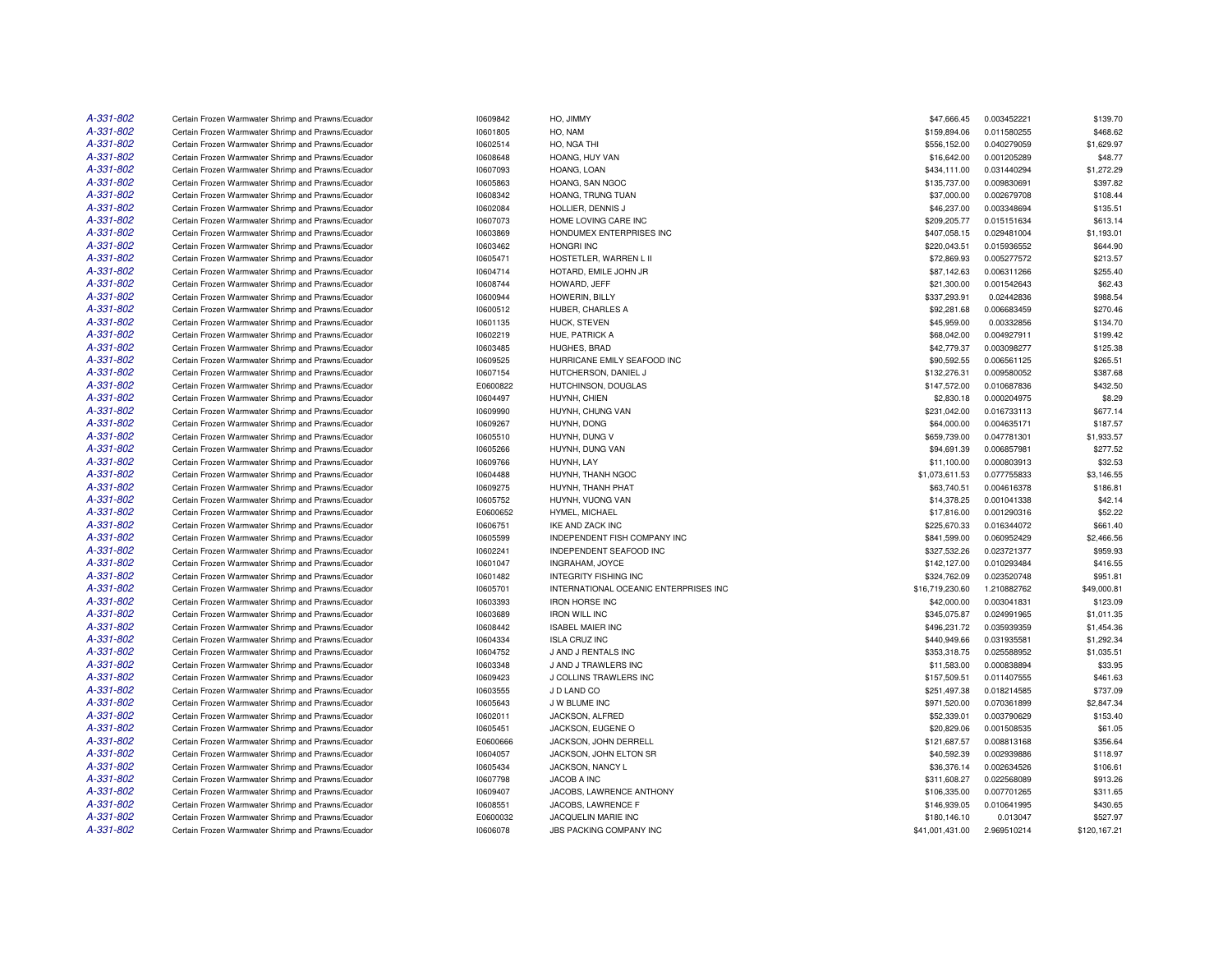| A-331-802 | Certain Frozen Warmwater Shrimp and Prawns/Ecuador | 10607193 | JENNA DAWN LLC                   | \$304,403.00 | 0.02204625  | \$892.15   |
|-----------|----------------------------------------------------|----------|----------------------------------|--------------|-------------|------------|
| A-331-802 | Certain Frozen Warmwater Shrimp and Prawns/Ecuador | 10607545 | JESSICA ANN INC                  | \$104,305.00 | 0.007554243 | \$305.70   |
| A-331-802 | Certain Frozen Warmwater Shrimp and Prawns/Ecuador | 10609006 | JO ANN B INC                     | \$253,000.00 | 0.018323411 | \$741.49   |
| A-331-802 | Certain Frozen Warmwater Shrimp and Prawns/Ecuador | 10602396 | JOHNSON, ALBERT F                | \$91,723.48  | 0.006643032 | \$268.82   |
| A-331-802 | Certain Frozen Warmwater Shrimp and Prawns/Ecuador | 10603919 | JONES, RALPH WILLIAM             | \$200,959.00 | 0.014554365 | \$588.97   |
| A-331-802 | Certain Frozen Warmwater Shrimp and Prawns/Ecuador | 10603697 | JOOST, DONALD F                  | \$47,240.98  | 0.003421407 | \$138.45   |
| A-331-802 | Certain Frozen Warmwater Shrimp and Prawns/Ecuador | 10608300 | JORDAN, DEAN                     | \$278,957.23 | 0.020203352 | \$817.57   |
| A-331-802 | Certain Frozen Warmwater Shrimp and Prawns/Ecuador | 10609492 | JORDAN, HUBERT W JR              | \$23,246.19  | 0.001683595 | \$68.13    |
| A-331-802 | Certain Frozen Warmwater Shrimp and Prawns/Ecuador | 10606615 | JOSEPH ANTHONY INC               | \$680,791.66 | 0.04930603  | \$1,995.27 |
| A-331-802 | Certain Frozen Warmwater Shrimp and Prawns/Ecuador | 10606721 | JOSH AND JAKE INC                | \$426,639.00 | 0.030899138 | \$1,250.40 |
| A-331-802 | Certain Frozen Warmwater Shrimp and Prawns/Ecuador | 10604333 | JOYA CRUZ INC                    | \$496,044.91 | 0.03592583  | \$1,453.81 |
| A-331-802 | Certain Frozen Warmwater Shrimp and Prawns/Ecuador | 10602299 | JOYCE                            | \$187,785.05 | 0.013600248 | \$550.36   |
| A-331-802 | Certain Frozen Warmwater Shrimp and Prawns/Ecuador | 10603512 | JP MOORE INC                     | \$213,745.52 | 0.015480423 | \$626.45   |
| A-331-802 | Certain Frozen Warmwater Shrimp and Prawns/Ecuador | 10601522 | JUDY, WILLIAM R                  | \$206,269.00 | 0.01493894  | \$604.53   |
| A-331-802 | Certain Frozen Warmwater Shrimp and Prawns/Ecuador | 10607905 | JULIE ANN LLC                    | \$337,533.68 | 0.024445725 | \$989.25   |
| A-331-802 | Certain Frozen Warmwater Shrimp and Prawns/Ecuador | 10603418 | JULIE SHRIMP CO INC              | \$243,100.00 | 0.017606408 | \$712.48   |
| A-331-802 | Certain Frozen Warmwater Shrimp and Prawns/Ecuador | 10603147 | JULIO GONZALEZ BOAT BUILDERS INC | \$357,528.23 | 0.025893821 | \$1,047.85 |
| A-331-802 | Certain Frozen Warmwater Shrimp and Prawns/Ecuador | 10606145 | <b>JULISSA INC</b>               | \$86,142.07  | 0.006238801 | \$252.47   |
| A-331-802 | Certain Frozen Warmwater Shrimp and Prawns/Ecuador | 10607252 | K AND J INC                      | \$103,975.13 | 0.007530352 | \$304.73   |
| A-331-802 | Certain Frozen Warmwater Shrimp and Prawns/Ecuador |          | KALLIAINEN SEAFOOD INC           |              | 0.011278096 | \$456.39   |
|           |                                                    | 10604211 |                                  | \$155,722.00 |             |            |
| A-331-802 | Certain Frozen Warmwater Shrimp and Prawns/Ecuador | 10604217 | KALLIAINEN, DALE                 | \$134,810.00 | 0.009763554 | \$395.10   |
| A-331-802 | Certain Frozen Warmwater Shrimp and Prawns/Ecuador | 10600006 | <b>KEENAN, ROBERT M</b>          | \$100,025.00 | 0.007244266 | \$293.15   |
| A-331-802 | Certain Frozen Warmwater Shrimp and Prawns/Ecuador | 10600189 | KELLUM, KENNETH                  | \$46,009.00  | 0.003332181 | \$134.84   |
| A-331-802 | Certain Frozen Warmwater Shrimp and Prawns/Ecuador | 10602240 | <b>KELLUM, LARRY SR</b>          | \$21,375.28  | 0.001548095 | \$62.65    |
| A-331-802 | Certain Frozen Warmwater Shrimp and Prawns/Ecuador | 10606727 | <b>KELLY MARIE INC</b>           | \$344,529.79 | 0.024952415 | \$1,009.75 |
| A-331-802 | Certain Frozen Warmwater Shrimp and Prawns/Ecuador | 10603178 | <b>KERN, THURMOND A</b>          | \$279,705.54 | 0.020257548 | \$819.76   |
| A-331-802 | Certain Frozen Warmwater Shrimp and Prawns/Ecuador | 10609028 | KHA, MINH                        | \$19,981.00  | 0.001447115 | \$58.56    |
| A-331-802 | Certain Frozen Warmwater Shrimp and Prawns/Ecuador | 10605309 | KIESEL, EDWARD                   | \$211,755.34 | 0.015336285 | \$620.61   |
| A-331-802 | Certain Frozen Warmwater Shrimp and Prawns/Ecuador | 10603411 | KIFF, HANK J                     | \$29,219.59  | 0.002116216 | \$85.64    |
| A-331-802 | Certain Frozen Warmwater Shrimp and Prawns/Ecuador | 10607828 | KING. THORNELL L                 | \$310,465.00 | 0.022485288 | \$909.91   |
| A-331-802 | Certain Frozen Warmwater Shrimp and Prawns/Ecuador | 10608149 | KING, THORNELL L                 | \$216,915.00 | 0.015709971 | \$635.74   |
| A-331-802 | Certain Frozen Warmwater Shrimp and Prawns/Ecuador | 10608144 | KING, THORNELL L                 | \$284,065.00 | 0.02057328  | \$832.54   |
| A-331-802 | Certain Frozen Warmwater Shrimp and Prawns/Ecuador | 10608331 | KING, THORNELL L                 | \$125,697.00 | 0.009103549 | \$368.39   |
| A-331-802 | Certain Frozen Warmwater Shrimp and Prawns/Ecuador | 10600595 | KING, WESLEY A                   | \$28,548.19  | 0.00206759  | \$83.67    |
| A-331-802 | Certain Frozen Warmwater Shrimp and Prawns/Ecuador | 10604831 | KNIGHT SEAFOOD INC               | \$996,865.28 | 0.07219752  | \$2,921.62 |
| A-331-802 | Certain Frozen Warmwater Shrimp and Prawns/Ecuador | 10604819 | KNIGHT, GEORGE                   | \$235,360.19 | 0.017045856 | \$689.79   |
| A-331-802 | Certain Frozen Warmwater Shrimp and Prawns/Ecuador | 10604825 | KNIGHT, ROBERT                   | \$171,263.44 | 0.012403678 | \$501.94   |
| A-331-802 | Certain Frozen Warmwater Shrimp and Prawns/Ecuador | 10600641 | KOPSZYWA, MARK                   | \$33,832.00  | 0.002450267 | \$99.16    |
| A-331-802 | Certain Frozen Warmwater Shrimp and Prawns/Ecuador | 10600697 | KOPSZYWA, STANLEY J              | \$25,751.00  | 0.001865005 | \$75.47    |
| A-331-802 | Certain Frozen Warmwater Shrimp and Prawns/Ecuador | 10603798 | KRENNERICH, RAYMOND              | \$17,000.00  | 0.001231217 | \$49.82    |
| A-331-802 | Certain Frozen Warmwater Shrimp and Prawns/Ecuador | 10608125 | KRIS AND CODY INC                | \$667,439.25 | 0.048338988 | \$1,956.13 |
| A-331-802 | Certain Frozen Warmwater Shrimp and Prawns/Ecuador | 10602262 | KYLE AND COURTNEY                | \$167,978.87 | 0.012165794 | \$492.31   |
| A-331-802 | Certain Frozen Warmwater Shrimp and Prawns/Ecuador | 10607653 | L AND J SPECIALTY INC            | \$275.591.82 | 0.019959614 | \$807.71   |
| A-331-802 | Certain Frozen Warmwater Shrimp and Prawns/Ecuador | 10604535 | L AND O TRAWLERS INC             | \$691,704.00 | 0.050096351 | \$2,027.25 |
| A-331-802 | Certain Frozen Warmwater Shrimp and Prawns/Ecuador | 10606789 | L T INC                          | \$380,070.24 | 0.027526416 | \$1,113.91 |
| A-331-802 | Certain Frozen Warmwater Shrimp and Prawns/Ecuador | 10603518 | LA MACARELA INC                  | \$77,055.71  | 0.005580725 | \$225.84   |
| A-331-802 | Certain Frozen Warmwater Shrimp and Prawns/Ecuador | 10604187 | LA PACHITA INC                   | \$388,781.83 | 0.028157349 | \$1,139.44 |
| A-331-802 | Certain Frozen Warmwater Shrimp and Prawns/Ecuador | 10602151 | LA RETA INC                      | \$408,125.30 | 0.029558291 | \$1,196.14 |
| A-331-802 | Certain Frozen Warmwater Shrimp and Prawns/Ecuador | 10600165 | LABOVE, CARROLL                  | \$87,200.00  | 0.006315421 | \$255.57   |
| A-331-802 | Certain Frozen Warmwater Shrimp and Prawns/Ecuador | 10604463 | LACOSTE, MALCOLM JR              | \$147,969.32 | 0.010716612 | \$433.67   |
| A-331-802 | Certain Frozen Warmwater Shrimp and Prawns/Ecuador | 10603215 | LACOSTE, MELVIN SR               | \$44,937.57  | 0.003254583 | \$131.70   |
| A-331-802 | Certain Frozen Warmwater Shrimp and Prawns/Ecuador | 10605486 | LACOSTE, RAVIN SR                | \$146,032.36 | 0.010576328 | \$427.99   |
| A-331-802 | Certain Frozen Warmwater Shrimp and Prawns/Ecuador | E0600450 | LADSON, EARLENE G                | \$194,586.19 | 0.014092817 | \$570.29   |
| A-331-802 | Certain Frozen Warmwater Shrimp and Prawns/Ecuador | 10601975 | LADY CATHERINE                   | \$95,612.76  | 0.006924711 | \$280.22   |
| A-331-802 | Certain Frozen Warmwater Shrimp and Prawns/Ecuador | 10607274 | LADY CHANCERY INC                | \$464,504.48 | 0.033641528 | \$1,361.37 |
| A-331-802 | Certain Frozen Warmwater Shrimp and Prawns/Ecuador | 10604450 | <b>LADY DOLCINA INC</b>          | \$218.110.00 | 0.015796519 | \$639.24   |
| A-331-802 | Certain Frozen Warmwater Shrimp and Prawns/Ecuador | 10603906 | <b>LADY GAIL INC</b>             | \$33,116.17  | 0.002398424 | \$97.06    |
|           |                                                    |          |                                  |              |             |            |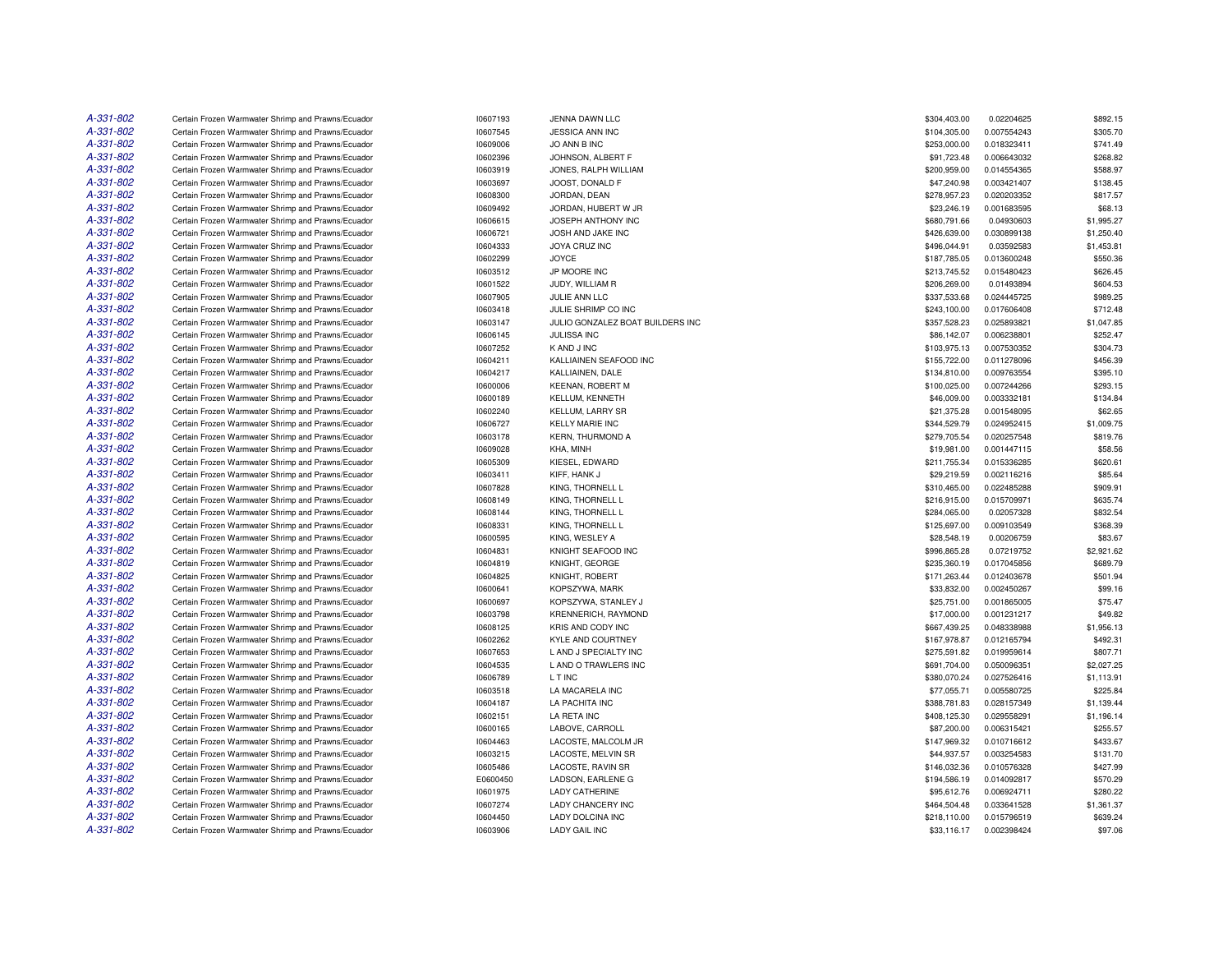| A-331-802 | Certain Frozen Warmwater Shrimp and Prawns/Ecuador | 10602293 | <b>LADY GWEN DOE</b>             | \$108,947.01    | 0.007890438 | \$319.30     |
|-----------|----------------------------------------------------|----------|----------------------------------|-----------------|-------------|--------------|
| A-331-802 | Certain Frozen Warmwater Shrimp and Prawns/Ecuador | 10605964 | <b>LADY KATHERINE INC</b>        | \$232,113.50    | 0.016810716 | \$680.28     |
| A-331-802 | Certain Frozen Warmwater Shrimp and Prawns/Ecuador | 10604409 | <b>LADY KELLY INC</b>            | \$351,886.00    | 0.025485185 | \$1,031.31   |
| A-331-802 | Certain Frozen Warmwater Shrimp and Prawns/Ecuador | 10607651 | <b>LADY MARIE INC</b>            | \$607,723.87    | 0.044014128 | \$1,781.12   |
| A-331-802 | Certain Frozen Warmwater Shrimp and Prawns/Ecuador | 10605934 | <b>LADY SNOW INC</b>             | \$222,885.60    | 0.016142389 | \$653.23     |
| A-331-802 | Certain Frozen Warmwater Shrimp and Prawns/Ecuador | 10607021 | <b>LADY SUSIE INC</b>            | \$191,222.00    | 0.013849167 | \$560.43     |
| A-331-802 | Certain Frozen Warmwater Shrimp and Prawns/Ecuador | 10606668 | <b>LADY TONI INC</b>             | \$284,439.41    | 0.020600396 | \$833.64     |
| A-331-802 | Certain Frozen Warmwater Shrimp and Prawns/Ecuador | 10600936 | LAFITTE FROZEN FOODS CORPORATION | \$77,708,472.98 | 5.628001233 | \$227,748.41 |
| A-331-802 | Certain Frozen Warmwater Shrimp and Prawns/Ecuador | 10603666 | <b>LAFONT INC</b>                | \$232,683.00    | 0.016851962 | \$681.95     |
| A-331-802 | Certain Frozen Warmwater Shrimp and Prawns/Ecuador | 10600458 | LAGARDE, FRANK                   | \$14,800.00     | 0.001071883 | \$43.38      |
| A-331-802 | Certain Frozen Warmwater Shrimp and Prawns/Ecuador | 10603003 | LAGASSE, MICHAEL                 | \$314,728.66    | 0.022794082 | \$922.41     |
| A-331-802 | Certain Frozen Warmwater Shrimp and Prawns/Ecuador | 10602997 | LAGASSE, MICHAEL                 | \$22,386.72     | 0.001621348 | \$65.61      |
| A-331-802 | Certain Frozen Warmwater Shrimp and Prawns/Ecuador | 10604502 | LAM, HIEP TAN                    | \$41,507.69     | 0.003006176 | \$121.65     |
| A-331-802 | Certain Frozen Warmwater Shrimp and Prawns/Ecuador | 10609677 | LAM, PHAN                        | \$305,895.72    | 0.02215436  | \$896.52     |
| A-331-802 | Certain Frozen Warmwater Shrimp and Prawns/Ecuador | 10606828 | <b>LANCERO INC</b>               | \$564,172.00    | 0.040859904 | \$1,653.48   |
| A-331-802 | Certain Frozen Warmwater Shrimp and Prawns/Ecuador | 10601769 | LANE, DANIEL E                   | \$162,733.18    | 0.011785877 | \$476.94     |
| A-331-802 | Certain Frozen Warmwater Shrimp and Prawns/Ecuador | E0600474 | LAPEYROUSE, TILLMAN              | \$16,338.00     | 0.001183272 | \$47.88      |
| A-331-802 | Certain Frozen Warmwater Shrimp and Prawns/Ecuador | 10602753 | LASSEIGNE AND SONS INC           | \$305,396.00    | 0.022118168 | \$895.06     |
| A-331-802 | Certain Frozen Warmwater Shrimp and Prawns/Ecuador | 10600072 | LATAPIE, JOEY                    | \$60,000.00     | 0.004345473 | \$175.85     |
| A-331-802 | Certain Frozen Warmwater Shrimp and Prawns/Ecuador | 10600146 | LATAPIE, JOSEPH                  | \$39,145.00     | 0.002835059 | \$114.73     |
| A-331-802 | Certain Frozen Warmwater Shrimp and Prawns/Ecuador | 10600152 | LATAPIE, TRAVIS                  | \$34,800.00     | 0.002520374 | \$101.99     |
| A-331-802 | Certain Frozen Warmwater Shrimp and Prawns/Ecuador | 10600547 | LAUGHLIN, JAMES G                | \$49,901.00     | 0.003614057 | \$146.25     |
| A-331-802 | Certain Frozen Warmwater Shrimp and Prawns/Ecuador | 10609912 | LE, CHEO VAN                     | \$387,600.00    | 0.028071756 | \$1,135.98   |
| A-331-802 | Certain Frozen Warmwater Shrimp and Prawns/Ecuador | 10610041 | LE, DALE                         | \$457,452.74    | 0.033130809 | \$1,340.70   |
| A-331-802 | Certain Frozen Warmwater Shrimp and Prawns/Ecuador | 10608368 | LE, DAVID RUNG                   | \$34,130.00     | 0.00247185  | \$100.03     |
| A-331-802 | Certain Frozen Warmwater Shrimp and Prawns/Ecuador | 10602461 | LE, DUOC NGUYEN                  | \$243,191.00    | 0.017612999 | \$712.75     |
| A-331-802 | Certain Frozen Warmwater Shrimp and Prawns/Ecuador | 10609198 | LE, HOUSTON                      | \$36,081.00     | 0.00261315  | \$105.75     |
| A-331-802 | Certain Frozen Warmwater Shrimp and Prawns/Ecuador | 10607601 | LE, MINH VAN                     | \$544,419.46    | 0.039429335 | \$1,595.59   |
| A-331-802 | Certain Frozen Warmwater Shrimp and Prawns/Ecuador | 10609659 | LE, NAM VAN                      | \$26,924.35     | 0.001949984 | \$78.91      |
| A-331-802 | Certain Frozen Warmwater Shrimp and Prawns/Ecuador | 10609548 | LE, NHIEU                        | \$55,776.00     | 0.004039552 | \$163.47     |
| A-331-802 | Certain Frozen Warmwater Shrimp and Prawns/Ecuador | 10602865 | LE, PHAT AND TRAN, LE            | \$425,961.02    | 0.030850035 | \$1,248.41   |
| A-331-802 | Certain Frozen Warmwater Shrimp and Prawns/Ecuador | 10605459 | LE, TONY                         | \$27,563.31     | 0.00199626  | \$80.78      |
| A-331-802 | Certain Frozen Warmwater Shrimp and Prawns/Ecuador | 10605209 | LE, VUI                          | \$144,533.81    | 0.010467796 | \$423.60     |
| A-331-802 | Certain Frozen Warmwater Shrimp and Prawns/Ecuador | 10609594 | LE, XUAN MINH                    | \$75,781.00     | 0.005488405 | \$222.10     |
| A-331-802 | Certain Frozen Warmwater Shrimp and Prawns/Ecuador | 10605083 | LEBLANC, GARETH R JR             | \$483,681.00    | 0.035030379 | \$1,417.57   |
| A-331-802 | Certain Frozen Warmwater Shrimp and Prawns/Ecuador | 10604150 | LEBLANC, MARTY J                 | \$24,518.21     | 0.00177572  | \$71.86      |
| A-331-802 | Certain Frozen Warmwater Shrimp and Prawns/Ecuador | 10602634 | LEBLANC, MICKEL J                | \$60,034.75     | 0.00434799  | \$175.95     |
| A-331-802 | Certain Frozen Warmwater Shrimp and Prawns/Ecuador | 10600222 | LEBLANC, ROBERT                  | \$9,366.00      | 0.000678328 | \$27.45      |
| A-331-802 | Certain Frozen Warmwater Shrimp and Prawns/Ecuador | 10608725 | LEBOEUF, RUSSELL J               | \$74,049.76     | 0.005363021 | \$217.03     |
| A-331-802 | Certain Frozen Warmwater Shrimp and Prawns/Ecuador | E0600675 | LEBOEUF, TOMMY J                 | \$51,377.00     | 0.003720956 | \$150.58     |
| A-331-802 | Certain Frozen Warmwater Shrimp and Prawns/Ecuador | 10601998 | LEBOUEF, LESLIE                  | \$48,971.47     | 0.003546737 | \$143.53     |
| A-331-802 | Certain Frozen Warmwater Shrimp and Prawns/Ecuador | E0600316 | LEBOUEF, RAYMOND                 | \$76,691.00     | 0.005554311 | \$224.77     |
| A-331-802 | Certain Frozen Warmwater Shrimp and Prawns/Ecuador | E0600942 | LECOMPTE, ETHA                   | \$55,379.62     | 0.004010844 | \$162.31     |
| A-331-802 | Certain Frozen Warmwater Shrimp and Prawns/Ecuador | 10605474 | LECOMPTE, JESSE JR               | \$347,478.61    | 0.025165982 | \$1,018.39   |
| A-331-802 | Certain Frozen Warmwater Shrimp and Prawns/Ecuador | 10604156 | LECOMPTE, LYLE                   | \$209,035.00    | 0.015139266 | \$612.64     |
| A-331-802 | Certain Frozen Warmwater Shrimp and Prawns/Ecuador | E0600495 | LEONARD, DAN                     | \$187,646.07    | 0.013590182 | \$549.95     |
| A-331-802 | Certain Frozen Warmwater Shrimp and Prawns/Ecuador | 10604550 | LEVRON, DALE T                   | \$67,583.57     | 0.00489471  | \$198.07     |
| A-331-802 | Certain Frozen Warmwater Shrimp and Prawns/Ecuador | 10606954 | LIBERTAD FISHERIES INC           | \$395,590.00    | 0.028650428 | \$1,159.40   |
| A-331-802 | Certain Frozen Warmwater Shrimp and Prawns/Ecuador | 10600601 | LICATINO, DANIEL JR              | \$85,853.52     | 0.006217903 | \$251.62     |
| A-331-802 | Certain Frozen Warmwater Shrimp and Prawns/Ecuador | 10605605 | LIGHTHOUSE FISHERIES INC         | \$454,331.00    | 0.032904718 | \$1,331.56   |
| A-331-802 | Certain Frozen Warmwater Shrimp and Prawns/Ecuador | 10601183 | LINDA B INC                      | \$91,829.63     | 0.00665072  | \$269.13     |
| A-331-802 | Certain Frozen Warmwater Shrimp and Prawns/Ecuador | 10604327 | LINDA CRUZ INC                   | \$428,602.67    | 0.031041356 | \$1,256.15   |
| A-331-802 | Certain Frozen Warmwater Shrimp and Prawns/Ecuador | 10602286 | LINDA JUNE                       | \$20,368.16     | 0.001475155 | \$59.70      |
| A-331-802 | Certain Frozen Warmwater Shrimp and Prawns/Ecuador | 10606137 | LINDA LOU BOAT CORPORATION       | \$89,818.49     | 0.006505064 | \$263.24     |
| A-331-802 | Certain Frozen Warmwater Shrimp and Prawns/Ecuador | E0600046 | <b>LISA LYNN INC</b>             | \$263,666.61    | 0.019095936 | \$772.76     |
| A-331-802 | Certain Frozen Warmwater Shrimp and Prawns/Ecuador | 10607470 | LITTLE ANDY INC                  | \$141,728.93    | 0.010264654 | \$415.38     |
| A-331-802 | Certain Frozen Warmwater Shrimp and Prawns/Ecuador | 10601982 | LITTLE BROTHERS INC              | \$73,540.57     | 0.005326143 | \$215.53     |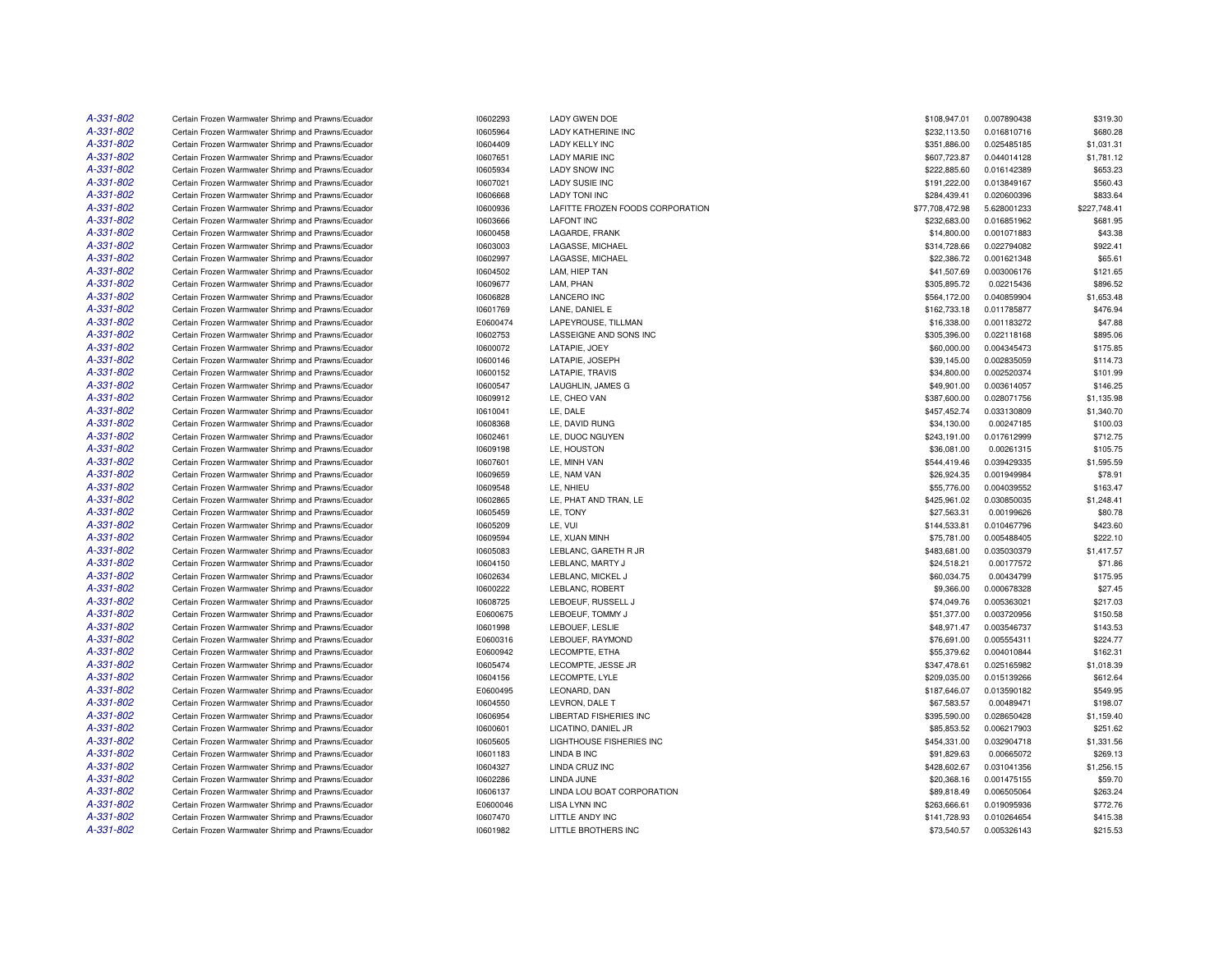| A-331-802 | Certain Frozen Warmwater Shrimp and Prawns/Ecuador | 10607790 | LITTLE DAVID GULF TRAWLER INC       | \$412,407.48    | 0.029868426 | \$1,208.69  |
|-----------|----------------------------------------------------|----------|-------------------------------------|-----------------|-------------|-------------|
| A-331-802 | Certain Frozen Warmwater Shrimp and Prawns/Ecuador | 10607705 | LITTLE ERNIE GULF TRAWLER INC       | \$422,237.47    | 0.030580359 | \$1,237.50  |
| A-331-802 | Certain Frozen Warmwater Shrimp and Prawns/Ecuador | 10606685 | LITTLE KEN INC                      | \$210,760.18    | 0.015264211 | \$617.70    |
| A-331-802 | Certain Frozen Warmwater Shrimp and Prawns/Ecuador | 10602192 | <b>LNN CORPORATION</b>              | \$269,616.53    | 0.019526856 | \$790.19    |
| A-331-802 | Certain Frozen Warmwater Shrimp and Prawns/Ecuador | 10602041 | LODRIGUE, JIMMY A                   | \$68,947.30     | 0.004993477 | \$202.07    |
| A-331-802 | Certain Frozen Warmwater Shrimp and Prawns/Ecuador | 10604837 | LONG, ROBERT                        | \$216,465.69    | 0.01567743  | \$634.42    |
| A-331-802 | Certain Frozen Warmwater Shrimp and Prawns/Ecuador | 10602459 | LONGO, RONALD                       | \$88,000.00     | 0.00637336  | \$257.91    |
| A-331-802 | Certain Frozen Warmwater Shrimp and Prawns/Ecuador | 10602431 | LOPEZ, CELESTINO                    | \$263,731.74    | 0.019100653 | \$772.95    |
| A-331-802 | Certain Frozen Warmwater Shrimp and Prawns/Ecuador | 10602444 | LORD, MICHAEL                       | \$70,000.00     | 0.005069719 | \$205.16    |
| A-331-802 | Certain Frozen Warmwater Shrimp and Prawns/Ecuador | 10602273 | LOUISIANA LADY INC                  | \$272,569.91    | 0.019740753 | \$798.85    |
| A-331-802 | Certain Frozen Warmwater Shrimp and Prawns/Ecuador | 10606015 | LOUISIANA NEWPACK SHRIMP CO INC     | \$5,310,530.00  | 0.384612749 | \$15,564.13 |
| A-331-802 | Certain Frozen Warmwater Shrimp and Prawns/Ecuador | 10607163 | LOUISIANA SHRIMP AND PACKING CO INC | \$16,070,878.02 | 1.163926118 | \$47,100.62 |
| A-331-802 | Certain Frozen Warmwater Shrimp and Prawns/Ecuador | 10602919 | LTN INC                             | \$455,942.88    | 0.033021458 | \$1,336.28  |
| A-331-802 | Certain Frozen Warmwater Shrimp and Prawns/Ecuador | 10603008 | LUCHADOR INC                        | \$20,271.55     | 0.001468158 | \$59.41     |
| A-331-802 | Certain Frozen Warmwater Shrimp and Prawns/Ecuador | 10602889 | LUCKY SEA STAR INC                  | \$175,920.68    | 0.012740976 | \$515.59    |
| A-331-802 | Certain Frozen Warmwater Shrimp and Prawns/Ecuador | 10603771 | LUISA INC                           | \$17,208.16     | 0.001246293 | \$50.43     |
| A-331-802 | Certain Frozen Warmwater Shrimp and Prawns/Ecuador | 10608499 | LUKE, HENRY                         | \$37,209.09     | 0.002694852 | \$109.05    |
| A-331-802 | Certain Frozen Warmwater Shrimp and Prawns/Ecuador | 10603544 | LUKE, PAUL LEROY                    | \$38,154.00     | 0.002763286 | \$111.82    |
| A-331-802 | Certain Frozen Warmwater Shrimp and Prawns/Ecuador | 10600577 | LUKE, TERRY SR                      | \$362,023.11    | 0.026219361 | \$1,061.02  |
| A-331-802 | Certain Frozen Warmwater Shrimp and Prawns/Ecuador | 10600453 | LUKE, TIMOTHY                       | \$27,048.00     | 0.001958939 | \$79.27     |
| A-331-802 | Certain Frozen Warmwater Shrimp and Prawns/Ecuador | 10604693 | LUONG, KEVIN                        | \$475,950.90    | 0.03447053  | \$1,394.92  |
| A-331-802 |                                                    |          |                                     |                 |             |             |
| A-331-802 | Certain Frozen Warmwater Shrimp and Prawns/Ecuador | 10608412 | <b>LYNDA RILEY INC</b>              | \$413,470.95    | 0.029945448 | \$1,211.80  |
| A-331-802 | Certain Frozen Warmwater Shrimp and Prawns/Ecuador | 10600784 | LYONS, BERTON                       | \$10,700.73     | 0.000774996 | \$31.36     |
|           | Certain Frozen Warmwater Shrimp and Prawns/Ecuador | 10604381 | MADERA CRUZ INC                     | \$584,434.14    | 0.04232738  | \$1,712.86  |
| A-331-802 | Certain Frozen Warmwater Shrimp and Prawns/Ecuador | 10609669 | MALIBU                              | \$433,186.95    | 0.03137337  | \$1,269.59  |
| A-331-802 | Certain Frozen Warmwater Shrimp and Prawns/Ecuador | 10601675 | MALLETT, MERVIN B                   | \$31,200.00     | 0.002259646 | \$91.44     |
| A-331-802 | Certain Frozen Warmwater Shrimp and Prawns/Ecuador | 10607206 | MALOLO LLC                          | \$354,339.00    | 0.025662843 | \$1,038.50  |
| A-331-802 | Certain Frozen Warmwater Shrimp and Prawns/Ecuador | 10603235 | <b>MAMACITA INC</b>                 | \$578,528.00    | 0.04189963  | \$1,695.55  |
| A-331-802 | Certain Frozen Warmwater Shrimp and Prawns/Ecuador | 10601836 | MAMOLO, TERRY                       | \$23,570.69     | 0.001707097 | \$69.08     |
| A-331-802 | Certain Frozen Warmwater Shrimp and Prawns/Ecuador | 10605572 | MANTEO SHRIMP CO                    | \$464,340.00    | 0.033629616 | \$1,360.89  |
| A-331-802 | Certain Frozen Warmwater Shrimp and Prawns/Ecuador | 10604192 | <b>MARCO CORP</b>                   | \$444,753.25    | 0.032211054 | \$1,303.49  |
| A-331-802 | Certain Frozen Warmwater Shrimp and Prawns/Ecuador | 10606198 | MARENO, ANSLEY                      | \$75,239.00     | 0.005449151 | \$220.51    |
| A-331-802 | Certain Frozen Warmwater Shrimp and Prawns/Ecuador | 10607523 | MARENO, BRENT                       | \$57,570.00     | 0.004169481 | \$168.73    |
| A-331-802 | Certain Frozen Warmwater Shrimp and Prawns/Ecuador | 10606398 | MARENO, KENNETH L                   | \$121,732.82    | 0.008816445 | \$356.78    |
| A-331-802 | Certain Frozen Warmwater Shrimp and Prawns/Ecuador | 10607143 | MARIA ELENA INC                     | \$209,063.38    | 0.015141321 | \$612.72    |
| A-331-802 | Certain Frozen Warmwater Shrimp and Prawns/Ecuador | 10606851 | MARIACHI TRAWLERS INC               | \$315,565.00    | 0.022854653 | \$924.86    |
| A-331-802 | Certain Frozen Warmwater Shrimp and Prawns/Ecuador | 10601353 | MARIAH LYNN INC                     | \$263,174.94    | 0.019060327 | \$771.31    |
| A-331-802 | Certain Frozen Warmwater Shrimp and Prawns/Ecuador | 10606806 | MARIE TERESA INC                    | \$630,657.17    | 0.045675062 | \$1,848.33  |
| A-331-802 | Certain Frozen Warmwater Shrimp and Prawns/Ecuador | 10601726 | MARIE, ALLEN                        | \$3,298,460.00  | 0.238889483 | \$9,667.14  |
| A-331-802 | Certain Frozen Warmwater Shrimp and Prawns/Ecuador | 10606047 | <b>MARISA ELIDA INC</b>             | \$95,588.51     | 0.006922955 | \$280.15    |
| A-331-802 | Certain Frozen Warmwater Shrimp and Prawns/Ecuador | 10606959 | MARQUIZE, KIP                       | \$118,870.80    | 0.008609164 | \$348.39    |
| A-331-802 | Certain Frozen Warmwater Shrimp and Prawns/Ecuador | 10608787 | MARRIS, ROY C JR                    | \$66,700.36     | 0.004830744 | \$195.49    |
| A-331-802 | Certain Frozen Warmwater Shrimp and Prawns/Ecuador | 10601383 | MARTIN, DENNIS                      | \$41,658.89     | 0.003017126 | \$122.09    |
| A-331-802 | Certain Frozen Warmwater Shrimp and Prawns/Ecuador | 10601916 | <b>MARTIN, SHARON</b>               | \$32,504.14     | 0.002354098 | \$95.26     |
| A-331-802 | Certain Frozen Warmwater Shrimp and Prawns/Ecuador | 10601150 | MARY BEA INC                        | \$510,239.24    | 0.036953848 | \$1,495.41  |
| A-331-802 | Certain Frozen Warmwater Shrimp and Prawns/Ecuador | 10605971 | MASSEY, JAMES R                     | \$78,223.27     | 0.005665285 | \$229.26    |
| A-331-802 | Certain Frozen Warmwater Shrimp and Prawns/Ecuador | 10602305 | <b>MASTER ALSTON</b>                | \$416,449.06    | 0.030161136 | \$1,220.53  |
| A-331-802 | Certain Frozen Warmwater Shrimp and Prawns/Ecuador | E0600608 | <b>MASTER BRANDON INC</b>           | \$108,032.00    | 0.007824169 | \$316.62    |
| A-331-802 | Certain Frozen Warmwater Shrimp and Prawns/Ecuador | 10600899 | MASTER GERALD TRAWLERS INC          | \$583,920.46    | 0.042290177 | \$1,711.36  |
| A-331-802 | Certain Frozen Warmwater Shrimp and Prawns/Ecuador | 10606505 | MASTER JARED INC                    | \$227,805.84    | 0.016498736 | \$667.65    |
| A-331-802 | Certain Frozen Warmwater Shrimp and Prawns/Ecuador | 10605387 | MASTER JEFFREY INC                  | \$943,812.87    | 0.068355223 | \$2,766.13  |
| A-331-802 | Certain Frozen Warmwater Shrimp and Prawns/Ecuador | 10602954 | MASTER JIMBO INC                    | \$213,380.75    | 0.015454005 | \$625.38    |
| A-331-802 | Certain Frozen Warmwater Shrimp and Prawns/Ecuador | 10605032 | MASTER JOHN INC                     | \$408,717.42    | 0.029601175 | \$1,197.87  |
| A-331-802 | Certain Frozen Warmwater Shrimp and Prawns/Ecuador | 10606709 | MASTER KEN INC                      | \$477,420.36    | 0.034576955 | \$1,399.23  |
| A-331-802 | Certain Frozen Warmwater Shrimp and Prawns/Ecuador | 10604567 | MASTER MIKE INC                     | \$619,224.34    | 0.044847045 | \$1,814.83  |
| A-331-802 | Certain Frozen Warmwater Shrimp and Prawns/Ecuador | 10600907 | MASTER RONALD INC                   | \$555,850,26    | 0.040257205 | \$1,629.09  |
| A-331-802 | Certain Frozen Warmwater Shrimp and Prawns/Ecuador | 10606230 | MAT ROLAND SEAFOOD CO INC           | \$2,822,807.00  | 0.204440528 | \$8,273.10  |
|           |                                                    |          |                                     |                 |             |             |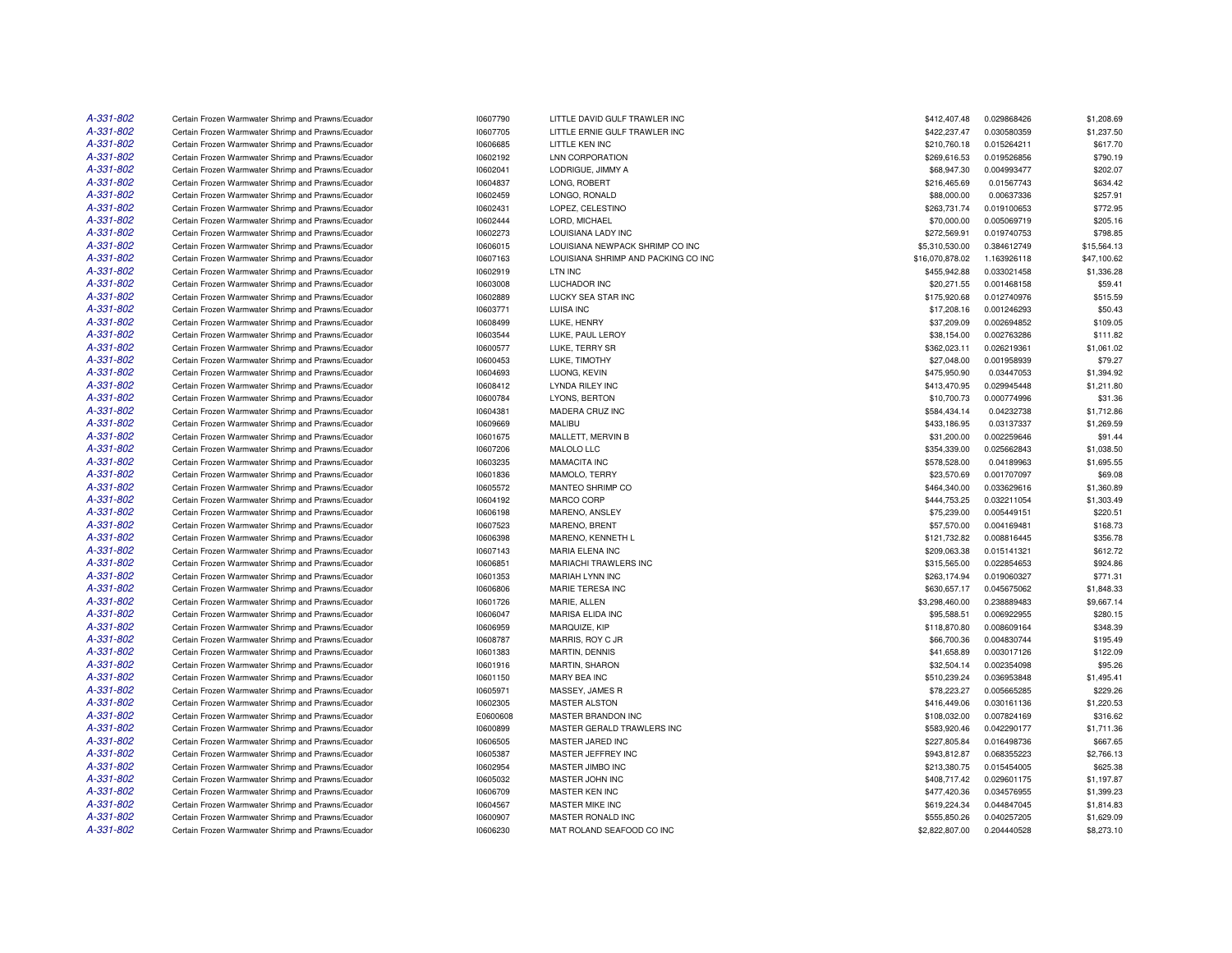| A-331-802 | Certain Frozen Warmwater Shrimp and Prawns/Ecuador | 10608454 | MATHERNE, CLIFFORD             | \$69,109.55     | 0.005005228 | \$202.55    |
|-----------|----------------------------------------------------|----------|--------------------------------|-----------------|-------------|-------------|
| A-331-802 | Certain Frozen Warmwater Shrimp and Prawns/Ecuador | 10605517 | MATHERNE, FOREST               | \$24,891.77     | 0.001802775 | \$72.95     |
| A-331-802 | Certain Frozen Warmwater Shrimp and Prawns/Ecuador | 10606175 | MATHERNE, GRACE                | \$81,427.30     | 0.005897336 | \$238.65    |
| A-331-802 | Certain Frozen Warmwater Shrimp and Prawns/Ecuador | E0600371 | MATHERNE, JAMES J SR           | \$86,554.85     | 0.006268696 | \$253.68    |
| A-331-802 | Certain Frozen Warmwater Shrimp and Prawns/Ecuador | 10600055 | MATHERNE, LARRY JR             | \$59,708.91     | 0.004324391 | \$175.00    |
| A-331-802 | Certain Frozen Warmwater Shrimp and Prawns/Ecuador | 10601194 | MATHERNE, LOUIS M SR           | \$15,983.88     | 0.001157625 | \$46.85     |
| A-331-802 | Certain Frozen Warmwater Shrimp and Prawns/Ecuador | 10606127 | MATHERNE, THOMAS               | \$30,256.79     | 0.002191334 | \$88.68     |
| A-331-802 | Certain Frozen Warmwater Shrimp and Prawns/Ecuador | 10601403 | MATHEWS, PATRICK T             | \$93,405.76     | 0.00676487  | \$273.75    |
| A-331-802 | Certain Frozen Warmwater Shrimp and Prawns/Ecuador | E0601110 | MAVAR, MARK D                  | \$10,229,958.21 | 0.740900126 | \$29,982.02 |
| A-331-802 | Certain Frozen Warmwater Shrimp and Prawns/Ecuador | 10602622 | MAYFIELD, GARY                 | \$73,050.73     | 0.005290666 | \$214.10    |
| A-331-802 | Certain Frozen Warmwater Shrimp and Prawns/Ecuador | 10606097 | <b>MAYPORTER INC</b>           | \$240,186.44    | 0.017395395 | \$703.94    |
| A-331-802 | Certain Frozen Warmwater Shrimp and Prawns/Ecuador | 10609385 | MCCALL, MARCUS H               | \$113,679.33    | 0.008233174 | \$333.17    |
| A-331-802 | Certain Frozen Warmwater Shrimp and Prawns/Ecuador | 10604743 | MCCALL, ROY TERRY              | \$22,045.98     | 0.00159667  | \$64.61     |
| A-331-802 | Certain Frozen Warmwater Shrimp and Prawns/Ecuador | E0600955 | MCCLELLAN, EUGENE GARDNER      | \$84,735.00     | 0.006136894 | \$248.34    |
| A-331-802 | Certain Frozen Warmwater Shrimp and Prawns/Ecuador | 10606585 | MCCLELLAN, EUGENE GARDNER      | \$116,953.93    | 0.008470336 | \$342.77    |
| A-331-802 | Certain Frozen Warmwater Shrimp and Prawns/Ecuador | 10609043 | MCCUISTON, DENNY C             | \$30,676.00     | 0.002221696 | \$89.91     |
| A-331-802 | Certain Frozen Warmwater Shrimp and Prawns/Ecuador | 10607012 | MCDONALD, ALLAN F              | \$39,102.10     | 0.002831952 | \$114.60    |
| A-331-802 | Certain Frozen Warmwater Shrimp and Prawns/Ecuador | 10600472 | MCIVER, JOHN H JR              | \$106,706.41    | 0.007728164 | \$312.74    |
| A-331-802 | Certain Frozen Warmwater Shrimp and Prawns/Ecuador | E0600013 | MCKENZIE, GEORGE B JR          | \$106,938.96    | 0.007745006 | \$313.42    |
| A-331-802 |                                                    |          |                                |                 |             |             |
|           | Certain Frozen Warmwater Shrimp and Prawns/Ecuador | 10603780 | MCKINZIE, BOBBY E              | \$77,378.25     | 0.005604085 | \$226.78    |
| A-331-802 | Certain Frozen Warmwater Shrimp and Prawns/Ecuador | 10600714 | MCKOIN, ROBERT                 | \$20,000.00     | 0.001448491 | \$58.62     |
| A-331-802 | Certain Frozen Warmwater Shrimp and Prawns/Ecuador | E0601114 | MCLENDON, JONATHAN S           | \$1,408,268.48  | 0.101993212 | \$4,127.36  |
| A-331-802 | Certain Frozen Warmwater Shrimp and Prawns/Ecuador | E0600505 | <b>MELANCON, BRENT</b>         | \$45,861.00     | 0.003321462 | \$134.41    |
| A-331-802 | Certain Frozen Warmwater Shrimp and Prawns/Ecuador | 10601651 | MELANCON, TERRAL J             | \$27,310.94     | 0.001977983 | \$80.04     |
| A-331-802 | Certain Frozen Warmwater Shrimp and Prawns/Ecuador | 10602672 | MELANCON, TIMMY J              | \$22,869.00     | 0.001656277 | \$67.02     |
| A-331-802 | Certain Frozen Warmwater Shrimp and Prawns/Ecuador | 10604162 | MELANSON, OZIMEA J III         | \$14,371.22     | 0.001040829 | \$42.12     |
| A-331-802 | Certain Frozen Warmwater Shrimp and Prawns/Ecuador | 10600171 | MELERINE SEAFOOD               | \$155,000.00    | 0.011225805 | \$454.27    |
| A-331-802 | Certain Frozen Warmwater Shrimp and Prawns/Ecuador | 10600208 | MELERINE, RAYMOND J            | \$26,286.21     | 0.001903767 | \$77.04     |
| A-331-802 | Certain Frozen Warmwater Shrimp and Prawns/Ecuador | 10609512 | MELODY SHRIMP CO INC           | \$305,215.99    | 0.022105131 | \$894.53    |
| A-331-802 | Certain Frozen Warmwater Shrimp and Prawns/Ecuador | 10607588 | MENGE, VINCENT J               | \$22,521.29     | 0.001631094 | \$66.01     |
| A-331-802 | Certain Frozen Warmwater Shrimp and Prawns/Ecuador | 10603566 | MER SHRIMP INC                 | \$290,604.00    | 0.021046864 | \$851.70    |
| A-331-802 | Certain Frozen Warmwater Shrimp and Prawns/Ecuador | 10607667 | MICHAEL ANTHONY INC            | \$325,200.91    | 0.02355253  | \$953.10    |
| A-331-802 | Certain Frozen Warmwater Shrimp and Prawns/Ecuador | 10602061 | MICHEAL S INC                  | \$331,910.36    | 0.024038459 | \$972.76    |
| A-331-802 | Certain Frozen Warmwater Shrimp and Prawns/Ecuador | 10603967 | MILES, RICKY DAVID             | \$104,610.62    | 0.007576377 | \$306.59    |
| A-331-802 | Certain Frozen Warmwater Shrimp and Prawns/Ecuador | 10603076 | MILITELLO AND SON INC          | \$118,927.00    | 0.008613235 | \$348.55    |
| A-331-802 | Certain Frozen Warmwater Shrimp and Prawns/Ecuador | 10607040 | MILLER, JAMES A                | \$60,258.00     | 0.004364159 | \$176.60    |
| A-331-802 | Certain Frozen Warmwater Shrimp and Prawns/Ecuador | 10609862 | MILLER, LARRY                  | \$147,161.35    | 0.010658095 | \$431.30    |
| A-331-802 | Certain Frozen Warmwater Shrimp and Prawns/Ecuador | 10601644 | MILLIS, RAEFORD                | \$57,724.81     | 0.004180693 | \$169.18    |
| A-331-802 | Certain Frozen Warmwater Shrimp and Prawns/Ecuador | 10607375 | MILLIS, TIMMIE LEE             | \$101,628.67    | 0.007360411 | \$297.85    |
| A-331-802 | Certain Frozen Warmwater Shrimp and Prawns/Ecuador | 10608731 | MINE, DERRICK                  | \$79,842.00     | 0.005782521 | \$234.00    |
| A-331-802 | Certain Frozen Warmwater Shrimp and Prawns/Ecuador | 10606733 | MISS ADRIANNA INC              | \$295,958.52    | 0.021434663 | \$867.40    |
| A-331-802 | Certain Frozen Warmwater Shrimp and Prawns/Ecuador | 10606609 | MISS ASHLEIGH INC              | \$668,295.10    | 0.048400972 | \$1,958.64  |
| A-331-802 | Certain Frozen Warmwater Shrimp and Prawns/Ecuador | 10606624 | <b>MISS BARBARA INC</b>        | \$673,384.43    | 0.048769565 | \$1,973.56  |
| A-331-802 | Certain Frozen Warmwater Shrimp and Prawns/Ecuador | 10607808 | MISS BERNADETTE A INC          | \$435,894.66    | 0.031569475 | \$1,277.52  |
| A-331-802 | Certain Frozen Warmwater Shrimp and Prawns/Ecuador | 10603455 | MISS CANDACE NICOLE INC        | \$393,712.77    | 0.02851447  | \$1,153.90  |
| A-331-802 | Certain Frozen Warmwater Shrimp and Prawns/Ecuador | E0600930 | MISS CARLA JEAN INC            | \$280,356.60    | 0.020304701 | \$821.67    |
| A-331-802 | Certain Frozen Warmwater Shrimp and Prawns/Ecuador | 10604664 | MISS CAROLINE INC              | \$354,202.00    | 0.025652921 | \$1,038.10  |
| A-331-802 | Certain Frozen Warmwater Shrimp and Prawns/Ecuador | 10605156 | MISS CAROLYN LOUISE INC        | \$522,837.46    | 0.037866268 | \$1,532.33  |
| A-331-802 | Certain Frozen Warmwater Shrimp and Prawns/Ecuador | 10607405 | MISS CHARLOTTE INC             | \$255,670.97    | 0.018516855 | \$749.32    |
| A-331-802 | Certain Frozen Warmwater Shrimp and Prawns/Ecuador | 10601510 | MISS CLEDA JO                  | \$588,469.81    | 0.042619662 | \$1,724.69  |
| A-331-802 | Certain Frozen Warmwater Shrimp and Prawns/Ecuador | 10607613 | MISS DANIELLE GULF TRAWLER INC | \$425,800.98    | 0.030838445 | \$1,247.94  |
| A-331-802 | Certain Frozen Warmwater Shrimp and Prawns/Ecuador | 10604035 | MISS ELLIE INC                 | \$325,303.86    | 0.023559986 | \$953.40    |
| A-331-802 | Certain Frozen Warmwater Shrimp and Prawns/Ecuador | 10601601 | MISS EMILY INC                 | \$171,550.87    | 0.012424495 | \$502.78    |
| A-331-802 | Certain Frozen Warmwater Shrimp and Prawns/Ecuador | 10604758 | MISS FINA INC                  | \$284,548.01    | 0.020608262 | \$833.95    |
| A-331-802 | Certain Frozen Warmwater Shrimp and Prawns/Ecuador | 10601578 | MISS GABRIELLE INC             | \$344,278.90    | 0.024934245 | \$1,009.01  |
| A-331-802 | Certain Frozen Warmwater Shrimp and Prawns/Ecuador | 10606641 | <b>MISS HANNAH INC</b>         | \$788,007.81    | 0.057071112 | \$2,309.50  |
| A-331-802 | Certain Frozen Warmwater Shrimp and Prawns/Ecuador | 10603122 | MISS HILARY INC                | \$461,589.00    | 0.033430376 | \$1,352.83  |
|           |                                                    |          |                                |                 |             |             |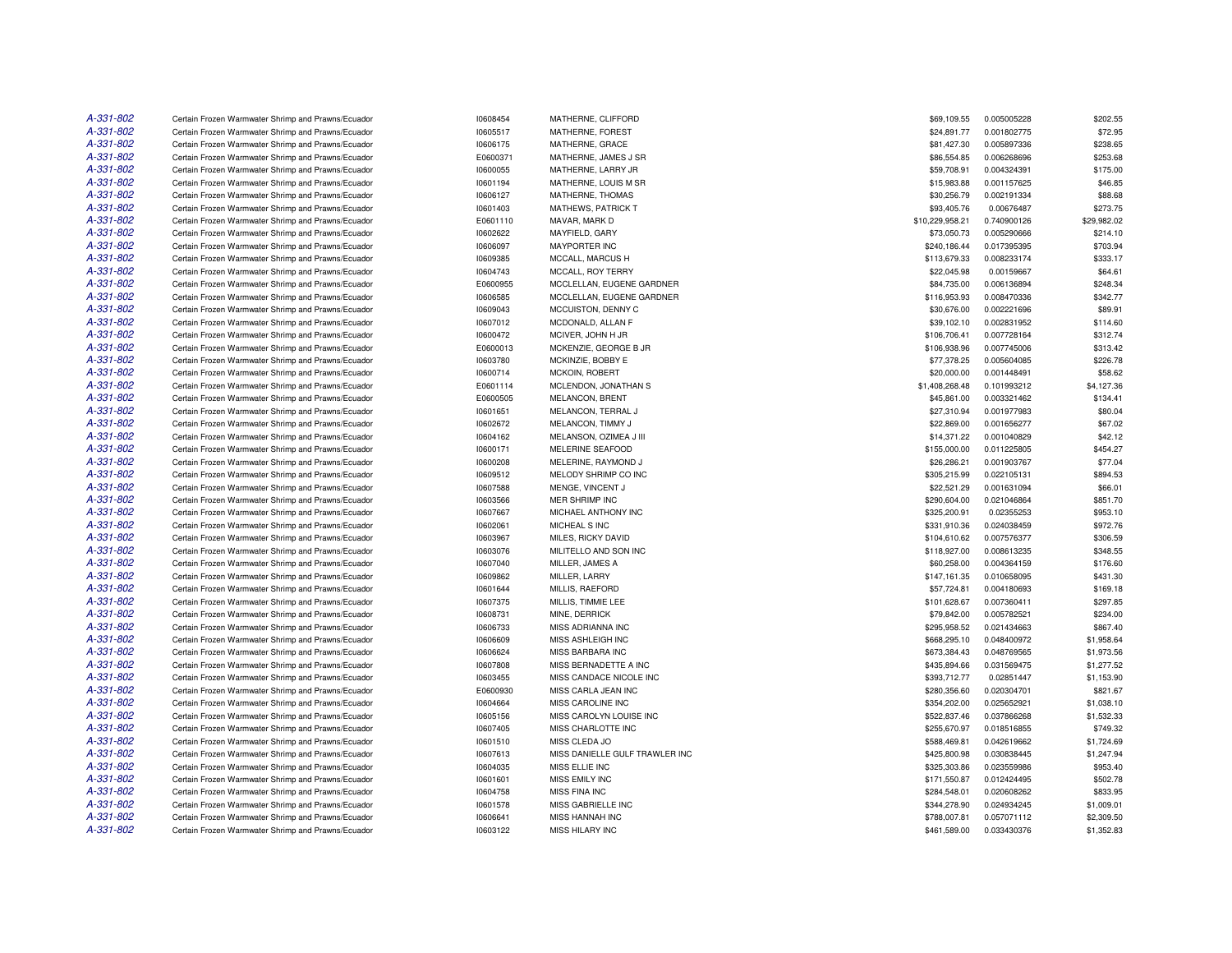| A-331-802              | Certain Frozen Warmwater Shrimp and Prawns/Ecuador | 10607536 | MISS JOANNA INC                | \$164,230.00 | 0.011894284 | \$481.33   |
|------------------------|----------------------------------------------------|----------|--------------------------------|--------------|-------------|------------|
| A-331-802              | Certain Frozen Warmwater Shrimp and Prawns/Ecuador | 10604438 | <b>MISS KATHI INC</b>          | \$446,608.81 | 0.032345442 | \$1,308.92 |
| A-331-802              | Certain Frozen Warmwater Shrimp and Prawns/Ecuador | 10602268 | <b>MISS KELSEY</b>             | \$323,479.73 | 0.023427874 | \$948.06   |
| A-331-802              | Certain Frozen Warmwater Shrimp and Prawns/Ecuador | 10607080 | MISS LIZ INC                   | \$323,066.63 | 0.023397955 | \$946.85   |
| A-331-802              | Certain Frozen Warmwater Shrimp and Prawns/Ecuador | 10606633 | MISS LORAINE INC               | \$540,917.07 | 0.039175676 | \$1,585.32 |
| A-331-802              | Certain Frozen Warmwater Shrimp and Prawns/Ecuador | 10610033 | <b>MISS LORIE</b>              | \$477,201.00 | 0.034561068 | \$1,398.58 |
| A-331-802              | Certain Frozen Warmwater Shrimp and Prawns/Ecuador | 10607717 | MISS MADELINE INC              | \$416,877.95 | 0.030192198 | \$1,221.79 |
| A-331-802              | Certain Frozen Warmwater Shrimp and Prawns/Ecuador | 10602958 | MISS MARIE INC                 | \$127,662.36 | 0.009245889 | \$374.15   |
| A-331-802              | Certain Frozen Warmwater Shrimp and Prawns/Ecuador | 10605165 | MISS MARILYN LOUISE INC        | \$520,272.15 | 0.037680477 | \$1,524.82 |
| A-331-802              | Certain Frozen Warmwater Shrimp and Prawns/Ecuador | 10606801 | MISS MARISSA INC               | \$334,944.14 | 0.024258179 | \$981.66   |
| A-331-802              |                                                    |          |                                |              |             |            |
|                        | Certain Frozen Warmwater Shrimp and Prawns/Ecuador | 10601269 | MISS PLUM INC                  | \$7,200.00   | 0.000521457 | \$21.10    |
| A-331-802              | Certain Frozen Warmwater Shrimp and Prawns/Ecuador | 10607711 | MISS RHIANNA INC               | \$324,184.88 | 0.023478944 | \$950.12   |
| A-331-802              | Certain Frozen Warmwater Shrimp and Prawns/Ecuador | 10603819 | MISS VERNA INC                 | \$304,419.50 | 0.022047445 | \$892.19   |
| A-331-802              | Certain Frozen Warmwater Shrimp and Prawns/Ecuador | 10602971 | MISS WINNIE INC                | \$270,276.00 | 0.019574618 | \$792.13   |
| A-331-802              | Certain Frozen Warmwater Shrimp and Prawns/Ecuador | 10609412 | MISTER SEA INC                 | \$238,213.39 | 0.017252498 | \$698.16   |
| A-331-802              | Certain Frozen Warmwater Shrimp and Prawns/Ecuador | 10607577 | MIXON, JOYCE B                 | \$168,053.83 | 0.012171223 | \$492.53   |
| A-331-802              | Certain Frozen Warmwater Shrimp and Prawns/Ecuador | 10607921 | MIZ SHIRLEY INC                | \$20,173.00  | 0.00146102  | \$59.12    |
| A-331-802              | Certain Frozen Warmwater Shrimp and Prawns/Ecuador | 10600541 | MOBLEY, BRYAN A                | \$73,618.97  | 0.005331821 | \$215.76   |
| A-331-802              | Certain Frozen Warmwater Shrimp and Prawns/Ecuador | 10607528 | MOLERO, LOUIS III              | \$63,581.00  | 0.004604825 | \$186.34   |
| A-331-802              | Certain Frozen Warmwater Shrimp and Prawns/Ecuador | 10603379 | MOM AND DAD INC                | \$193,150.54 | 0.013988841 | \$566.09   |
| A-331-802              | Certain Frozen Warmwater Shrimp and Prawns/Ecuador | 10607674 | MOORE, CARL                    | \$131,151.53 | 0.009498591 | \$384.38   |
| A-331-802              | Certain Frozen Warmwater Shrimp and Prawns/Ecuador | 10605292 | MOORE, CURTIS L                | \$47,640.00  | 0.003450306 | \$139.62   |
| A-331-802              | Certain Frozen Warmwater Shrimp and Prawns/Ecuador | 10609204 | MORALES, DANIEL JR             | \$19,690.00  | 0.001426039 | \$57.71    |
| A-331-802              | Certain Frozen Warmwater Shrimp and Prawns/Ecuador | 10600477 | MORALES, RAUL                  | \$183,412.44 | 0.013283564 | \$537.55   |
| A-331-802              | Certain Frozen Warmwater Shrimp and Prawns/Ecuador | 10603347 | MORGAN RAE INC                 | \$199,000.00 | 0.014412486 | \$583.23   |
| A-331-802              | Certain Frozen Warmwater Shrimp and Prawns/Ecuador | 10609183 | MORRISON, STEPHEN D JR         | \$255,273.74 | 0.018488086 | \$748.16   |
| A-331-802              | Certain Frozen Warmwater Shrimp and Prawns/Ecuador | 10606559 | MOSELEY, KEVIN                 | \$18,216.41  | 0.001319315 | \$53.39    |
| A-331-802              | Certain Frozen Warmwater Shrimp and Prawns/Ecuador | 10607681 | MOTHER T INC                   | \$396,625.67 | 0.028725436 | \$1,162.43 |
| A-331-802              | Certain Frozen Warmwater Shrimp and Prawns/Ecuador | 10607635 | <b>MRS MINA INC</b>            | \$336,929.32 | 0.024401955 | \$987.47   |
| A-331-802              | Certain Frozen Warmwater Shrimp and Prawns/Ecuador | E0600900 | MUTH, GARY J SR                | \$66,478.94  | 0.004814707 | \$194.84   |
| A-331-802              | Certain Frozen Warmwater Shrimp and Prawns/Ecuador | 10604417 | MY DAD WHITNEY INC             | \$336,713.88 | 0.024386351 | \$986.84   |
| A-331-802              | Certain Frozen Warmwater Shrimp and Prawns/Ecuador | 10602029 | MY GIRLS LLC                   | \$52,829.19  | 0.00382613  | \$154.83   |
| A-331-802              | Certain Frozen Warmwater Shrimp and Prawns/Ecuador | 10601285 | MYRON A SMITH INC              | \$8,595.00   | 0.000622489 | \$25.19    |
| A-331-802              | Certain Frozen Warmwater Shrimp and Prawns/Ecuador | 10600497 | NACCIO, ANDREW                 | \$51,690.00  | 0.003743625 | \$151.49   |
| A-331-802              | Certain Frozen Warmwater Shrimp and Prawns/Ecuador | 10601033 | NACIO, LANCE M                 | \$157,975.43 | 0.0114413   | \$463.00   |
| A-331-802              | Certain Frozen Warmwater Shrimp and Prawns/Ecuador | 10600724 | NACIO. PHILOCLES J SR          | \$23,690.29  | 0.001715759 | \$69.43    |
| A-331-802              | Certain Frozen Warmwater Shrimp and Prawns/Ecuador | 10603354 | <b>NANCY</b>                   | \$81,718.00  | 0.005918389 | \$239.50   |
| A-331-802              | Certain Frozen Warmwater Shrimp and Prawns/Ecuador | 10601112 | NANCY JOY INC                  | \$325,571.44 | 0.023579365 | \$954.19   |
| A-331-802              | Certain Frozen Warmwater Shrimp and Prawns/Ecuador | 10602012 | NAQUIN, ANDREW                 | \$27,015.44  | 0.001956581 | \$79.18    |
| A-331-802              | Certain Frozen Warmwater Shrimp and Prawns/Ecuador | 10603496 | NAQUIN, BOBBY J                | \$159,542.60 | 0.011554801 | \$467.59   |
| A-331-802              | Certain Frozen Warmwater Shrimp and Prawns/Ecuador | E0600253 | NAQUIN, IRVIN                  | \$22,212.00  | 0.001608694 | \$65.10    |
| A-331-802              |                                                    |          |                                |              |             |            |
|                        | Certain Frozen Warmwater Shrimp and Prawns/Ecuador | 10609054 | NAQUIN, MILTON H IV            | \$100,093.99 | 0.007249262 | \$293.36   |
| A-331-802<br>A-331-802 | Certain Frozen Warmwater Shrimp and Prawns/Ecuador | 10607187 | NAUTILUS LLC                   | \$422,421.00 | 0.030593651 | \$1,238.03 |
|                        | Certain Frozen Warmwater Shrimp and Prawns/Ecuador | 10605445 | NEELY, BOBBY H                 | \$25,704.87  | 0.001861664 | \$75.34    |
| A-331-802              | Certain Frozen Warmwater Shrimp and Prawns/Ecuador | 10600571 | NEIL, DEAN                     | \$51,866.00  | 0.003756372 | \$152.01   |
| A-331-802              | Certain Frozen Warmwater Shrimp and Prawns/Ecuador | 10600279 | <b>NELSON TRAWLERS INC</b>     | \$194,192.54 | 0.014064307 | \$569.14   |
| A-331-802              | Certain Frozen Warmwater Shrimp and Prawns/Ecuador | 10603832 | NELSON, GORDON KENT SR         | \$85,681.00  | 0.006205408 | \$251.11   |
| A-331-802              | Certain Frozen Warmwater Shrimp and Prawns/Ecuador | 10605713 | NELSON, GORDON W III           | \$107,961.44 | 0.007819059 | \$316.41   |
| A-331-802              | Certain Frozen Warmwater Shrimp and Prawns/Ecuador | 10605706 | NELSONS QUALITY SHRIMP COMPANY | \$803,071.90 | 0.058162121 | \$2,353.65 |
| A-331-802              | Certain Frozen Warmwater Shrimp and Prawns/Ecuador | E0600844 | NETTLETON, CODY                | \$102,508.00 | 0.007424096 | \$300.43   |
| A-331-802              | Certain Frozen Warmwater Shrimp and Prawns/Ecuador | 10605403 | <b>NEW WAY INC</b>             | \$419,224.83 | 0.03036217  | \$1,228.67 |
| A-331-802              | Certain Frozen Warmwater Shrimp and Prawns/Ecuador | 10605272 | NGO, LO VAN                    | \$78,405.00  | 0.005678447 | \$229.79   |
| A-331-802              | Certain Frozen Warmwater Shrimp and Prawns/Ecuador | 10606436 | NGUYEN, AMY                    | \$39,042.58  | 0.002827641 | \$114.43   |
| A-331-802              | Certain Frozen Warmwater Shrimp and Prawns/Ecuador | 10605229 | NGUYEN, ANDY THUY              | \$405,984.54 | 0.029403248 | \$1,189.86 |
| A-331-802              | Certain Frozen Warmwater Shrimp and Prawns/Ecuador | 10605069 | NGUYEN, BA                     | \$28,977.63  | 0.002098692 | \$84.93    |
| A-331-802              | Certain Frozen Warmwater Shrimp and Prawns/Ecuador | E0600785 | NGUYEN, BAY                    | \$55,900.00  | 0.004048532 | \$163.83   |
| A-331-802              | Certain Frozen Warmwater Shrimp and Prawns/Ecuador | 10608817 | NGUYEN, BE VAN                 | \$22,739.72  | 0.001646914 | \$66.65    |
|                        |                                                    |          |                                |              |             |            |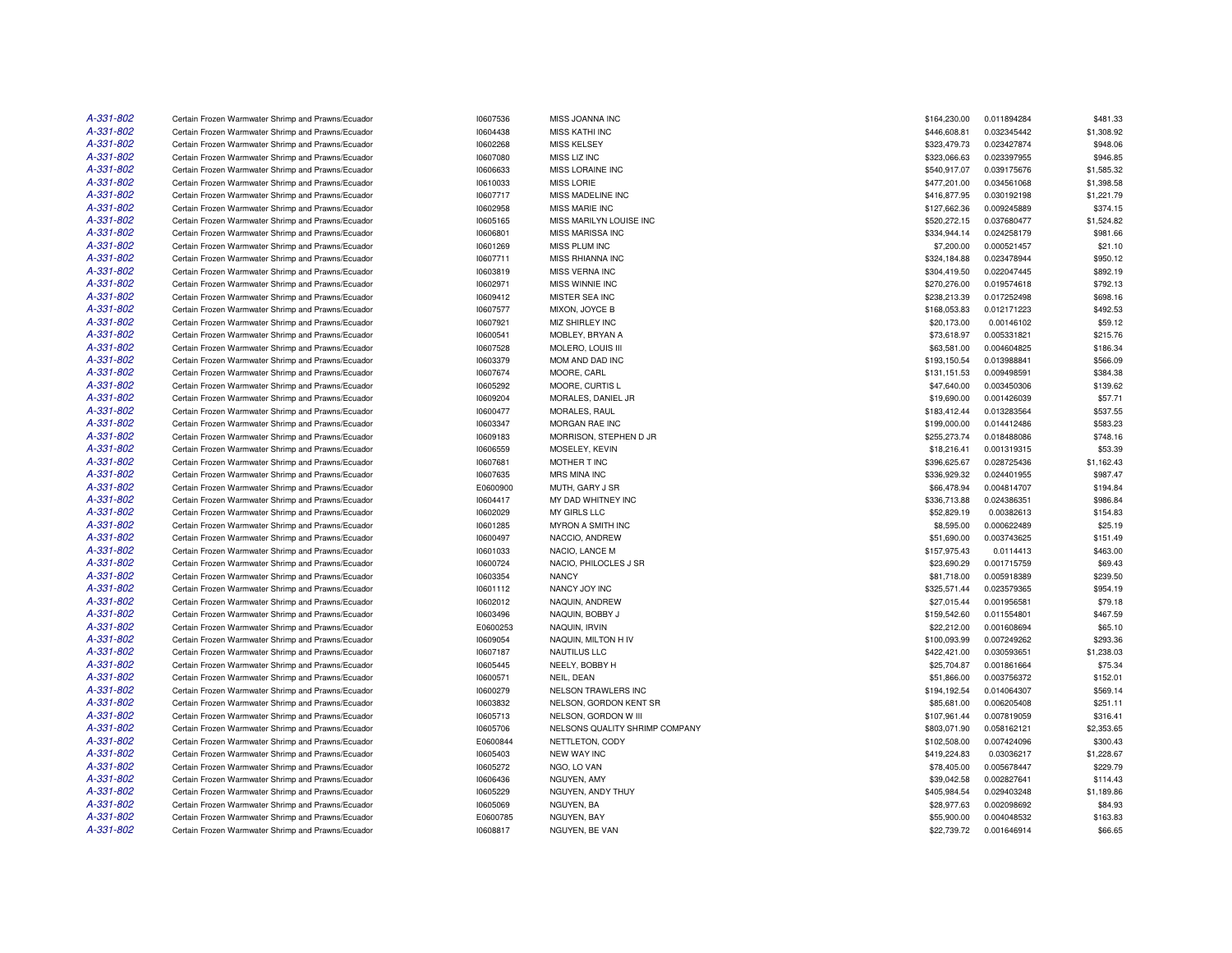| A-331-802              | Certain Frozen Warmwater Shrimp and Prawns/Ecuador                                                       | 10609951             | NGUYEN, BINH                 | \$248,396.80               | 0.017990027                | \$728.00             |
|------------------------|----------------------------------------------------------------------------------------------------------|----------------------|------------------------------|----------------------------|----------------------------|----------------------|
| A-331-802              | Certain Frozen Warmwater Shrimp and Prawns/Ecuador                                                       | 10605075             | NGUYEN, CHUC TAN             | \$677,121.45               | 0.049040217                | \$1,984.51           |
| A-331-802              | Certain Frozen Warmwater Shrimp and Prawns/Ecuador                                                       | 10609702             | NGUYEN, DANG                 | \$834,733.48               | 0.060455197                | \$2,446.44           |
| A-331-802              | Certain Frozen Warmwater Shrimp and Prawns/Ecuador                                                       | 10605065             | NGUYEN, DAY                  | \$14,406.01                | 0.001043349                | \$42.22              |
| A-331-802              | Certain Frozen Warmwater Shrimp and Prawns/Ecuador                                                       | 10605887             | NGUYEN, DIEP                 | \$34,745.00                | 0.002516391                | \$101.83             |
| A-331-802              | Certain Frozen Warmwater Shrimp and Prawns/Ecuador                                                       | 10605630             | NGUYEN, DINH                 | \$466,226.58               | 0.033766251                | \$1,366.42           |
| A-331-802              | Certain Frozen Warmwater Shrimp and Prawns/Ecuador                                                       | 10609465             | NGUYEN, DINH                 | \$24,139.56                | 0.001748297                | \$70.75              |
| A-331-802              | Certain Frozen Warmwater Shrimp and Prawns/Ecuador                                                       | 10605639             | NGUYEN, DINH                 | \$318,645.53               | 0.023077759                | \$933.89             |
| A-331-802              | Certain Frozen Warmwater Shrimp and Prawns/Ecuador                                                       | 10609037             | NGUYEN, DUNG                 | \$18,223.54                | 0.001319832                | \$53.41              |
| A-331-802              | Certain Frozen Warmwater Shrimp and Prawns/Ecuador                                                       | 10602896             | NGUYEN, DUNG ANH             | \$213,045.92               | 0.015429755                | \$624.40             |
| A-331-802              | Certain Frozen Warmwater Shrimp and Prawns/Ecuador                                                       | 10605045             | NGUYEN, HAI                  | \$165,004.90               | 0.011950406                | \$483.60             |
| A-331-802              | Certain Frozen Warmwater Shrimp and Prawns/Ecuador                                                       | 10607502             | NGUYEN, HAN VAN              | \$232,327.11               | 0.016826187                | \$680.91             |
| A-331-802              | Certain Frozen Warmwater Shrimp and Prawns/Ecuador                                                       | 10605592             | NGUYEN, HAO VAN              | \$275,244.33               | 0.019934447                | \$806.69             |
| A-331-802              | Certain Frozen Warmwater Shrimp and Prawns/Ecuador                                                       | 10610048             | NGUYEN, HARRY V              | \$416,611.00               | 0.030172864                | \$1,221.01           |
| A-331-802              | Certain Frozen Warmwater Shrimp and Prawns/Ecuador                                                       | 10606442             | NGUYEN, HENRI HIEP           | \$45,273.50                | 0.003278913                | \$132.69             |
| A-331-802              | Certain Frozen Warmwater Shrimp and Prawns/Ecuador                                                       | 10601074             | NGUYEN, HIEN                 | \$342,258.00               | 0.024787882                | \$1,003.09           |
| A-331-802              | Certain Frozen Warmwater Shrimp and Prawns/Ecuador                                                       | 10602883             | NGUYEN, HOA                  | \$211,440.75               | 0.015313501                | \$619.69             |
| A-331-802              | Certain Frozen Warmwater Shrimp and Prawns/Ecuador                                                       | 10608869             | NGUYEN, HOA T                | \$37,496.12                | 0.00271564                 | \$109.89             |
| A-331-802              | Certain Frozen Warmwater Shrimp and Prawns/Ecuador                                                       | 10606777             | NGUYEN, HOANG XUAN           | \$264,730.89               | 0.019173016                | \$775.87             |
| A-331-802              | Certain Frozen Warmwater Shrimp and Prawns/Ecuador                                                       | 10606817             | NGUYEN, HON XUONG            | \$28,956.22                | 0.002097141                | \$84.87              |
| A-331-802              | Certain Frozen Warmwater Shrimp and Prawns/Ecuador                                                       | 10608672             | NGUYEN, HUNG JOSEPH          | \$86,208.00                | 0.006243576                | \$252.66             |
| A-331-802              | Certain Frozen Warmwater Shrimp and Prawns/Ecuador                                                       | 10609436             | NGUYEN, HUNG MANH            | \$381,217.77               | 0.027609526                | \$1,117.28           |
| A-331-802              | Certain Frozen Warmwater Shrimp and Prawns/Ecuador                                                       | 10609137             | NGUYEN, JEFFERSON            | \$15,000.00                | 0.001086368                | \$43.96              |
| A-331-802              | Certain Frozen Warmwater Shrimp and Prawns/Ecuador                                                       | 10607010             | NGUYEN, JIMMY                | \$384,491.12               | 0.027846597                | \$1,126.87           |
| A-331-802              | Certain Frozen Warmwater Shrimp and Prawns/Ecuador                                                       | 10607133             | NGUYEN, KHAI                 | \$292,000.00               | 0.021147969                | \$855.80             |
| A-331-802              | Certain Frozen Warmwater Shrimp and Prawns/Ecuador                                                       | 10609160             | NGUYEN, KIM                  | \$36,520.00                | 0.002644945                | \$107.03             |
| A-331-802              | Certain Frozen Warmwater Shrimp and Prawns/Ecuador                                                       | 10605892             | NGUYEN, KIM THOA             | \$30,360.96                | 0.002198879                | \$88.98              |
| A-331-802              | Certain Frozen Warmwater Shrimp and Prawns/Ecuador                                                       | 10608984             | NGUYEN, KINH                 | \$18,550.00                | 0.001343475                | \$54.37              |
| A-331-802              | Certain Frozen Warmwater Shrimp and Prawns/Ecuador                                                       | 10609720             | NGUYEN, LAM                  | \$16,592.24                | 0.001201686                | \$48.63              |
| A-331-802              | Certain Frozen Warmwater Shrimp and Prawns/Ecuador                                                       | 10605758             | NGUYEN, LAN XUAN             | \$55,140.55                | 0.00399353                 | \$161.61             |
| A-331-802              | Certain Frozen Warmwater Shrimp and Prawns/Ecuador                                                       | 10606068             | NGUYEN, LAP                  | \$392,871.93               | 0.028453573                | \$1,151.43           |
| A-331-802              | Certain Frozen Warmwater Shrimp and Prawns/Ecuador                                                       | 10606671             | NGUYEN, LIEN THI             | \$37,483.40                | 0.002714718                | \$109.86             |
| A-331-802              | Certain Frozen Warmwater Shrimp and Prawns/Ecuador                                                       | 10608653             | NGUYEN, LINH                 | \$11,688.55                | 0.000846538                | \$34.26              |
| A-331-802              | Certain Frozen Warmwater Shrimp and Prawns/Ecuador                                                       | 10601920             | NGUYEN, LOC                  | \$2,260.28                 | 0.0001637                  | \$6.62               |
| A-331-802              | Certain Frozen Warmwater Shrimp and Prawns/Ecuador                                                       | 10602233             | NGUYEN, LOC                  | \$11,003.38                | 0.000796915                | \$32.25              |
| A-331-802              | Certain Frozen Warmwater Shrimp and Prawns/Ecuador                                                       | 10610022             | NGUYEN, LONG VIET            | \$207,688.19               | 0.015041724                | \$608.69             |
| A-331-802              | Certain Frozen Warmwater Shrimp and Prawns/Ecuador                                                       | 10609571             | NGUYEN, MARY                 | \$210,519.43               | 0.015246775                | \$616.99             |
| A-331-802              | Certain Frozen Warmwater Shrimp and Prawns/Ecuador                                                       | 10607051             | NGUYEN, MINH                 | \$294,654.00               | 0.021340184                | \$863.57             |
| A-331-802              | Certain Frozen Warmwater Shrimp and Prawns/Ecuador                                                       | 10605179             | NGUYEN, MINH                 | \$717,949.00               | 0.051997134                | \$2,104.17           |
| A-331-802              | Certain Frozen Warmwater Shrimp and Prawns/Ecuador                                                       | 10607002             | NGUYEN, MUOI                 | \$111,800.00               | 0.008097065                | \$327.66             |
| A-331-802              | Certain Frozen Warmwater Shrimp and Prawns/Ecuador                                                       | 10609683             | NGUYEN, NAM VAN              | \$27,511.20                | 0.001992486                | \$80.63              |
| A-331-802              | Certain Frozen Warmwater Shrimp and Prawns/Ecuador                                                       | 10606286             | NGUYEN, NGHIA                | \$165,390.86               | 0.011978359                | \$484.73             |
| A-331-802              | Certain Frozen Warmwater Shrimp and Prawns/Ecuador                                                       | 10608479             | NGUYEN, NGHIEP THANH         | \$503,883.11               | 0.036493508                | \$1,476.78           |
| A-331-802              | Certain Frozen Warmwater Shrimp and Prawns/Ecuador                                                       | 10609121             | NGUYEN, NGUYET T             | \$17,686.00                | 0.001280901                | \$51.83              |
| A-331-802              | Certain Frozen Warmwater Shrimp and Prawns/Ecuador                                                       | 10606435             | NGUYEN, PHUONG               | \$147,890.89               | 0.010710931                | \$433.44             |
| A-331-802              | Certain Frozen Warmwater Shrimp and Prawns/Ecuador                                                       | 10609454             | NGUYEN, QUANG                | \$6,094.48                 | 0.00044139                 | \$17.86              |
| A-331-802              | Certain Frozen Warmwater Shrimp and Prawns/Ecuador                                                       | 10608556             | NGUYEN, SANG VAN             | \$192,946.14               | 0.013974037                | \$565.49             |
| A-331-802              | Certain Frozen Warmwater Shrimp and Prawns/Ecuador                                                       | 10606394             | NGUYEN, SAU                  | \$61,315.00                | 0.004440711                | \$179.70             |
| A-331-802              | Certain Frozen Warmwater Shrimp and Prawns/Ecuador                                                       | 10609139             | NGUYEN, STEVE                | \$63,000.00                | 0.004562747                | \$184.64             |
| A-331-802              | Certain Frozen Warmwater Shrimp and Prawns/Ecuador                                                       | 10606812             | NGUYEN, STEVE Q              | \$1,276,400.00             | 0.092442696                | \$3,740.88           |
| A-331-802              | Certain Frozen Warmwater Shrimp and Prawns/Ecuador                                                       | 10606472             | NGUYEN, SUNG                 | \$29,171.62                | 0.002112741                | \$85.50              |
| A-331-802<br>A-331-802 | Certain Frozen Warmwater Shrimp and Prawns/Ecuador                                                       | 10604686             | NGUYEN, TAM MINH             | \$333,117.16               | 0.024125861                | \$976.30             |
| A-331-802              | Certain Frozen Warmwater Shrimp and Prawns/Ecuador<br>Certain Frozen Warmwater Shrimp and Prawns/Ecuador | 10600839<br>10605215 | NGUYEN, TAN<br>NGUYEN, THANH | \$74,159.31                | 0.005370955<br>0.006435546 | \$217.35<br>\$260.43 |
| A-331-802              | Certain Frozen Warmwater Shrimp and Prawns/Ecuador                                                       |                      | NGUYEN, THANH TAM            | \$88,858.63                | 0.001390551                | \$56.27              |
| A-331-802              | Certain Frozen Warmwater Shrimp and Prawns/Ecuador                                                       | 10609131<br>10605221 | NGUYEN, THANH VAN            | \$19,200.00<br>\$61,485.23 | 0.00445304                 | \$180.20             |
| A-331-802              | Certain Frozen Warmwater Shrimp and Prawns/Ecuador                                                       | 10609104             | NGUYEN, THIET                | \$220,900.00               | 0.015998583                | \$647.41             |
|                        |                                                                                                          |                      |                              |                            |                            |                      |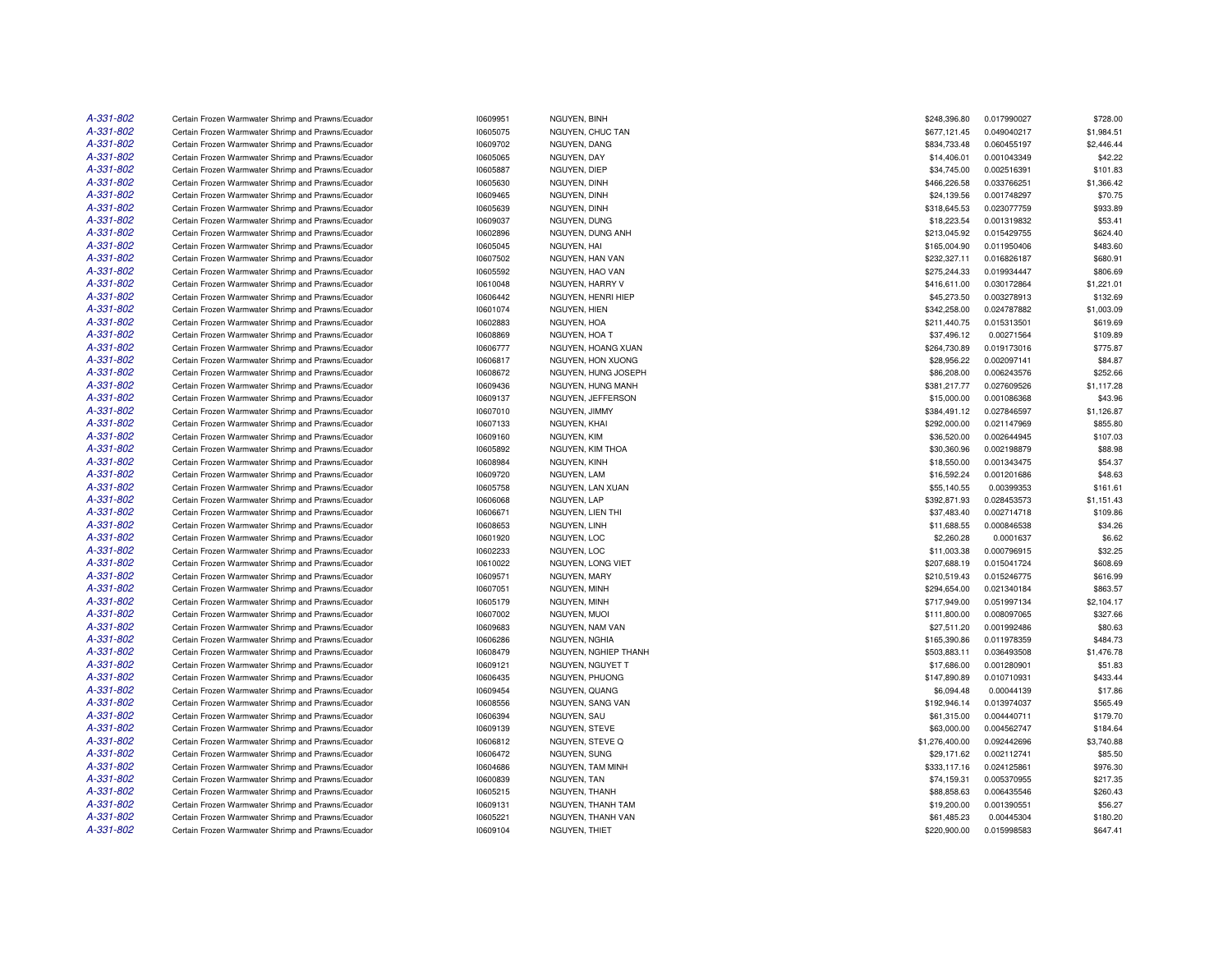| A-331-802 | Certain Frozen Warmwater Shrimp and Prawns/Ecuador | 10600754 | NGUYEN, THOA                      | \$228,157.56    | 0.016524209 | \$668.69            |
|-----------|----------------------------------------------------|----------|-----------------------------------|-----------------|-------------|---------------------|
| A-331-802 | Certain Frozen Warmwater Shrimp and Prawns/Ecuador | 10609015 | NGUYEN, THUAN AND TRAN, QUANG     | \$21,503.17     | 0.001557357 | \$63.02             |
| A-331-802 | Certain Frozen Warmwater Shrimp and Prawns/Ecuador | 10607346 | NGUYEN, TOMMY                     | \$337,525.93    | 0.024445164 | \$989.22            |
| A-331-802 | Certain Frozen Warmwater Shrimp and Prawns/Ecuador | 10607352 | NGUYEN, TOMMY                     | \$295,068.42    | 0.021370198 | \$864.79            |
| A-331-802 | Certain Frozen Warmwater Shrimp and Prawns/Ecuador | 10602391 | NGUYEN, TRUNG VAN                 | \$105,672.01    | 0.007653248 | \$309.70            |
| A-331-802 | Certain Frozen Warmwater Shrimp and Prawns/Ecuador | 10608666 | NGUYEN, TU VAN                    | \$66,386.04     | 0.004807979 | \$194.56            |
| A-331-802 | Certain Frozen Warmwater Shrimp and Prawns/Ecuador | 10607175 | NGUYEN, TUAN                      | \$280,000.00    | 0.020278874 | \$820.63            |
| A-331-802 | Certain Frozen Warmwater Shrimp and Prawns/Ecuador | 10601218 | NGUYEN, TUAN VAN                  | \$177,605.00    | 0.012862962 | \$520.53            |
| A-331-802 | Certain Frozen Warmwater Shrimp and Prawns/Ecuador | 10609471 | NGUYEN, VINH                      | \$18,094.39     | 0.001310478 | \$53.03             |
| A-331-802 | Certain Frozen Warmwater Shrimp and Prawns/Ecuador | 10609917 | NGUYEN, VINH                      | \$150,120.00    | 0.010872374 | \$439.97            |
| A-331-802 | Certain Frozen Warmwater Shrimp and Prawns/Ecuador | 10607834 | NICHOLSON, GARY W                 | \$258,719.00    | 0.018737607 | \$758.26            |
| A-331-802 | Certain Frozen Warmwater Shrimp and Prawns/Ecuador | 10609650 | NIGHT SHIFT LLC                   | \$79,949.87     | 0.005790333 | \$234.32            |
| A-331-802 | Certain Frozen Warmwater Shrimp and Prawns/Ecuador | 10603662 | NORRIS, CANDACE                   | \$13,341.64     | 0.000966262 | \$39.10             |
| A-331-802 | Certain Frozen Warmwater Shrimp and Prawns/Ecuador | 10601736 | NOWELL, JAMES E                   | \$42,111.67     | 0.003049919 | \$123.42            |
| A-331-802 | Certain Frozen Warmwater Shrimp and Prawns/Ecuador | 10604319 | NUESTRA CRUZ INC                  | \$278,727.94    | 0.020186746 | \$816.90            |
| A-331-802 | Certain Frozen Warmwater Shrimp and Prawns/Ecuador | 10607320 | NUNEZ SEAFOOD                     | \$523,145.00    | 0.037888542 | \$1,533.24          |
| A-331-802 | Certain Frozen Warmwater Shrimp and Prawns/Ecuador | 10600044 | NUNEZ, CONRAD J                   | \$97,095.00     | 0.007032062 | \$284.57            |
| A-331-802 | Certain Frozen Warmwater Shrimp and Prawns/Ecuador | 10604446 | OBRIEN, GARY                      | \$116,335.90    | 0.008425575 | \$340.96            |
| A-331-802 | Certain Frozen Warmwater Shrimp and Prawns/Ecuador | 10606248 | OCEAN BREEZE INC                  | \$178,869.58    | 0.012954549 | \$524.23            |
| A-331-802 | Certain Frozen Warmwater Shrimp and Prawns/Ecuador | 10604098 | OCEAN HARVEST WHOLESALE INC       | \$9,498,872.50  | 0.687951572 | \$27,839.35         |
| A-331-802 | Certain Frozen Warmwater Shrimp and Prawns/Ecuador | 10602227 | OCEAN PRIDE SEAFOOD INC           | \$2,177,252.04  | 0.157686501 | \$6,381.10          |
| A-331-802 | Certain Frozen Warmwater Shrimp and Prawns/Ecuador | E0600508 | OCEAN SELECT SEAFOOD LLC          | \$5,215,690.06  | 0.377744009 | \$15,286.17         |
| A-331-802 | Certain Frozen Warmwater Shrimp and Prawns/Ecuador | 10608371 | OCEAN SPRINGS SEAFOOD MARKET INC  | \$8,544,483.00  | 0.618830341 | \$25,042.22         |
| A-331-802 | Certain Frozen Warmwater Shrimp and Prawns/Ecuador | 10606837 | OCEAN WIND INC                    | \$842,341.13    | 0.061006178 | \$2,468.74          |
| A-331-802 | Certain Frozen Warmwater Shrimp and Prawns/Ecuador | 10604345 | OCEANICA CRUZ INC                 | \$475,946.19    | 0.034470189 | \$1,394.91          |
| A-331-802 | Certain Frozen Warmwater Shrimp and Prawns/Ecuador | 10607181 | <b>ODIN LLC</b>                   | \$336,176.00    | 0.024347396 | \$985.27            |
| A-331-802 | Certain Frozen Warmwater Shrimp and Prawns/Ecuador | 10603693 | OGWYNN, MICHAEL P SR              | \$20,169.80     | 0.001460789 | \$59.11             |
| A-331-802 | Certain Frozen Warmwater Shrimp and Prawns/Ecuador | 10600257 | OLANDER, RODNEY P                 | \$32,025.24     | 0.002319414 | \$93.86             |
| A-331-802 | Certain Frozen Warmwater Shrimp and Prawns/Ecuador | 10600214 | OLANDER, THOMAS                   | \$28,493.56     | 0.002063633 | \$83.51             |
| A-331-802 | Certain Frozen Warmwater Shrimp and Prawns/Ecuador | 10604426 | OLIVER, CHARLES                   | \$118,890.14    | 0.008610565 | \$348.44            |
| A-331-802 | Certain Frozen Warmwater Shrimp and Prawns/Ecuador | E0600059 | OPEN SEA INC                      | \$417,173.29    | 0.030213588 | \$1,222.65          |
| A-331-802 | Certain Frozen Warmwater Shrimp and Prawns/Ecuador | 10600140 | ORACOY, BRAD                      | \$18,600.00     | 0.001347097 | \$54.51             |
| A-331-802 | Certain Frozen Warmwater Shrimp and Prawns/Ecuador | 10607912 | ORAGE ENTERPRISE                  | \$91,847.00     | 0.006651978 | \$269.19            |
| A-331-802 | Certain Frozen Warmwater Shrimp and Prawns/Ecuador | 10602380 | ORLANDO, HET                      | \$241,687.92    | 0.017504139 | \$708.34            |
| A-331-802 | Certain Frozen Warmwater Shrimp and Prawns/Ecuador | E0600445 | PADGETT, KENNETH J                | \$125,212.36    | 0.009068449 | \$366.97            |
| A-331-802 | Certain Frozen Warmwater Shrimp and Prawns/Ecuador | 10601474 | PAPA ROD INC                      | \$515,725.01    | 0.037351152 | \$1,511.49          |
| A-331-802 | Certain Frozen Warmwater Shrimp and Prawns/Ecuador | 10609088 | PAPPY INC                         | \$139,063.00    | 0.010071575 | \$407.57            |
| A-331-802 | Certain Frozen Warmwater Shrimp and Prawns/Ecuador | 10600238 | PARFAIT, ANTOINE JR               | \$23,549.77     | 0.001705582 | \$69.02             |
| A-331-802 | Certain Frozen Warmwater Shrimp and Prawns/Ecuador | 10607257 | PARFAIT, OLDEN G JR               | \$62,938.76     | 0.004558311 | \$184.46            |
| A-331-802 | Certain Frozen Warmwater Shrimp and Prawns/Ecuador | 10600625 | PARFAIT, ROBERT SR                |                 |             |                     |
| A-331-802 | Certain Frozen Warmwater Shrimp and Prawns/Ecuador |          |                                   | \$44,920.00     | 0.003253311 | \$131.65<br>\$79.67 |
| A-331-802 |                                                    | 10602476 | PARFAIT, RODNEY PAUL SR           | \$27,184.02     | 0.00196879  |                     |
| A-331-802 | Certain Frozen Warmwater Shrimp and Prawns/Ecuador | 10606509 | PARKS, DANIEL D                   | \$22,623.89     | 0.001638525 | \$66.31             |
| A-331-802 | Certain Frozen Warmwater Shrimp and Prawns/Ecuador | 10604864 | PARKS, ELLERY DOYLE JR            | \$80,125.09     | 0.005803024 | \$234.83            |
|           | Certain Frozen Warmwater Shrimp and Prawns/Ecuador | E0600933 | PARRAMORE INC                     | \$649,185.72    | 0.047016984 | \$1,902.64          |
| A-331-802 | Certain Frozen Warmwater Shrimp and Prawns/Ecuador | 10601449 | PARRIA, GAVIN C                   | \$344,036.97    | 0.024916723 | \$1,008.31          |
| A-331-802 | Certain Frozen Warmwater Shrimp and Prawns/Ecuador | 10601388 | PARRIA, KIP                       | \$217,480.00    | 0.015750891 | \$637.39            |
| A-331-802 | Certain Frozen Warmwater Shrimp and Prawns/Ecuador | 10600391 | PARRIA, LOUIS III                 | \$121,571.84    | 0.008804786 | \$356.30            |
| A-331-802 | Certain Frozen Warmwater Shrimp and Prawns/Ecuador | 10600371 | PARRIA, LOUIS JR                  | \$113,140.86    | 0.008194176 | \$331.59            |
| A-331-802 | Certain Frozen Warmwater Shrimp and Prawns/Ecuador | 10600359 | PARRIA, RONALD                    | \$273,702.03    | 0.019822747 | \$802.17            |
| A-331-802 | Certain Frozen Warmwater Shrimp and Prawns/Ecuador | 10600353 | PARRIA, ROSS                      | \$116,112.00    | 0.008409359 | \$340.30            |
| A-331-802 | Certain Frozen Warmwater Shrimp and Prawns/Ecuador | 10604575 | PARRISH, CHARLES                  | \$354,935.10    | 0.025706015 | \$1,040.25          |
| A-331-802 | Certain Frozen Warmwater Shrimp and Prawns/Ecuador | 10605533 | PARRISH, WALTER L                 | \$153,612.95    | 0.011125349 | \$450.21            |
| A-331-802 | Certain Frozen Warmwater Shrimp and Prawns/Ecuador | 10604114 | PASCAGOULA ICE AND FREEZER CO INC | \$6,592,664.42  | 0.477470758 | \$19,321.82         |
| A-331-802 | Certain Frozen Warmwater Shrimp and Prawns/Ecuador | 10605838 | PATRICK SUTTON INC                | \$161,608.58    | 0.011704429 | \$473.64            |
| A-331-802 | Certain Frozen Warmwater Shrimp and Prawns/Ecuador | 10604041 | PATRON SEAFOOD INC                | \$1,132,660.41  | 0.082032421 | \$3,319.61          |
| A-331-802 | Certain Frozen Warmwater Shrimp and Prawns/Ecuador | E0600019 | PAUL PIAZZA AND SON INC           | \$37,870,774.00 | 2.742773788 | \$110.991.87        |
| A-331-802 | Certain Frozen Warmwater Shrimp and Prawns/Ecuador | 10608515 | PAYNE, JOHN                       | \$243,066.31    | 0.017603968 | \$712.38            |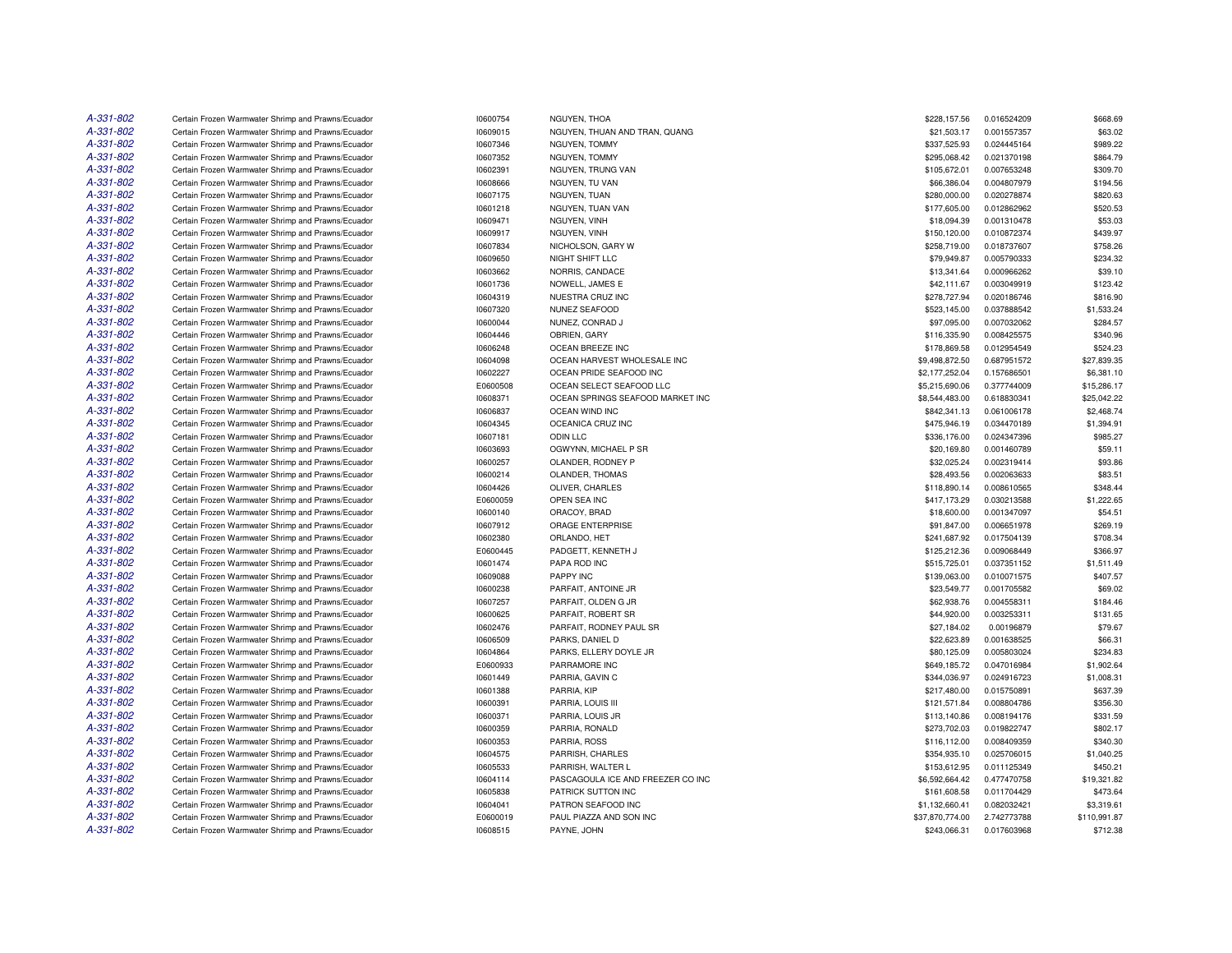| A-331-802 | Certain Frozen Warmwater Shrimp and Prawns/Ecuador                                                       | 10607458             | PAZ G LLC INC                        | \$100,879.88                | 0.00730618  | \$295.66              |
|-----------|----------------------------------------------------------------------------------------------------------|----------------------|--------------------------------------|-----------------------------|-------------|-----------------------|
| A-331-802 | Certain Frozen Warmwater Shrimp and Prawns/Ecuador                                                       | 10601902             | PEARL INC                            | \$7,239,477.13              | 0.524315878 | \$21,217.50           |
| A-331-802 | Certain Frozen Warmwater Shrimp and Prawns/Ecuador                                                       | 10602483             | PELAS, JAMES                         | \$90,116.00                 | 0.006526611 | \$264.11              |
| A-331-802 | Certain Frozen Warmwater Shrimp and Prawns/Ecuador                                                       | 10607931             | PELICAN POINT SEAFOOD INC            | \$248,521.85                | 0.017999083 | \$728.37              |
| A-331-802 | Certain Frozen Warmwater Shrimp and Prawns/Ecuador                                                       | 10603840             | PELTIER, RODNEY J                    | \$239,935.33                | 0.017377208 | \$703.20              |
| A-331-802 | Certain Frozen Warmwater Shrimp and Prawns/Ecuador                                                       | 10607199             | PENNY V LLC                          | \$390,670.00                | 0.028294099 | \$1,144.98            |
| A-331-802 | Certain Frozen Warmwater Shrimp and Prawns/Ecuador                                                       | 10605566             | PERLITA INC                          | \$55,468.00                 | 0.004017245 | \$162.57              |
| A-331-802 | Certain Frozen Warmwater Shrimp and Prawns/Ecuador                                                       | 10600286             | PERRIN, DAVID M                      | \$15,096.98                 | 0.001093392 | \$44.25               |
| A-331-802 | Certain Frozen Warmwater Shrimp and Prawns/Ecuador                                                       | 10600298             | PERRIN, KENNETH V                    | \$33,006.46                 | 0.002390478 | \$96.74               |
| A-331-802 | Certain Frozen Warmwater Shrimp and Prawns/Ecuador                                                       | 10602453             | PERRIN, NELSON JR                    | \$97,485.00                 | 0.007060307 | \$285.71              |
| A-331-802 | Certain Frozen Warmwater Shrimp and Prawns/Ecuador                                                       | 10607223             | PERSEVERANCE I LLC                   | \$345,353.00                | 0.025012036 | \$1,012.16            |
| A-331-802 | Certain Frozen Warmwater Shrimp and Prawns/Ecuador                                                       | 10600883             | PESHOFF, KIRK                        | \$67,741.00                 | 0.004906111 | \$198.54              |
| A-331-802 | Certain Frozen Warmwater Shrimp and Prawns/Ecuador                                                       | 10609801             | PETE AND QUEENIE INC                 | \$96,676.00                 | 0.007001716 | \$283.34              |
| A-331-802 | Certain Frozen Warmwater Shrimp and Prawns/Ecuador                                                       | 10603252             | PETE, ALFRED                         | \$37,087.90                 | 0.002686074 | \$108.70              |
| A-331-802 | Certain Frozen Warmwater Shrimp and Prawns/Ecuador                                                       | 10600482             | PHAM, ANH MY                         | \$148,036.08                | 0.010721447 | \$433.86              |
| A-331-802 | Certain Frozen Warmwater Shrimp and Prawns/Ecuador                                                       | 10608903             | PHAM. CINDY D                        | \$52,592.00                 | 0.003808952 | \$154.14              |
| A-331-802 | Certain Frozen Warmwater Shrimp and Prawns/Ecuador                                                       | 10609981             | PHAM, HAI                            | \$228,809.19                | 0.016571403 | \$670.60              |
| A-331-802 | Certain Frozen Warmwater Shrimp and Prawns/Ecuador                                                       | 10605977             | PHAM, HAI                            | \$343,785.37                | 0.024898501 | \$1,007.57            |
| A-331-802 |                                                                                                          |                      | PHAM, HIEN THI                       | \$148,556.57                | 0.010759143 | \$435.39              |
| A-331-802 | Certain Frozen Warmwater Shrimp and Prawns/Ecuador<br>Certain Frozen Warmwater Shrimp and Prawns/Ecuador | 10609216             | PHAM, HUAN VAN                       |                             |             | \$55.90               |
|           |                                                                                                          | 10609251             |                                      | \$19,073.37                 | 0.00138138  |                       |
| A-331-802 | Certain Frozen Warmwater Shrimp and Prawns/Ecuador                                                       | 10608682             | PHAM, HUNG                           | \$557,656.68                | 0.040388034 | \$1,634.38            |
| A-331-802 | Certain Frozen Warmwater Shrimp and Prawns/Ecuador                                                       | 10605914             | PHAM, HUYNH                          | \$486,871.00                | 0.035261413 | \$1,426.92            |
| A-331-802 | Certain Frozen Warmwater Shrimp and Prawns/Ecuador                                                       | 10609762             | PHAM, JOHN F                         | \$86,641.94                 | 0.006275004 | \$253.93              |
| A-331-802 | Certain Frozen Warmwater Shrimp and Prawns/Ecuador                                                       | 10606782             | PHAM, JOSEPH SON                     | \$512,113.86                | 0.037089616 | \$1,500.91            |
| A-331-802 | Certain Frozen Warmwater Shrimp and Prawns/Ecuador                                                       | 10608891             | PHAM, STEVE BAN                      | \$228,333.00                | 0.016536915 | \$669.20              |
| A-331-802 | Certain Frozen Warmwater Shrimp and Prawns/Ecuador                                                       | 10609614             | PHAM, THANH                          | \$26,645.73                 | 0.001929805 | \$78.09               |
| A-331-802 | Certain Frozen Warmwater Shrimp and Prawns/Ecuador                                                       | 10609660             | PHAM, THANH DUC                      | \$506,255.13                | 0.0366653   | \$1,483.74            |
| A-331-802 | Certain Frozen Warmwater Shrimp and Prawns/Ecuador                                                       | 10609780             | PHAM, TOMMY V                        | \$191,550.00                | 0.013872923 | \$561.40              |
| A-331-802 | Certain Frozen Warmwater Shrimp and Prawns/Ecuador                                                       | 10606386             | PHAM, UT VAN                         | \$16,604.00                 | 0.001202537 | \$48.66               |
| A-331-802 | Certain Frozen Warmwater Shrimp and Prawns/Ecuador                                                       | 10601007             | PHAN, ANH                            | \$113,501.70                | 0.00822031  | \$332.65              |
| A-331-802 | Certain Frozen Warmwater Shrimp and Prawns/Ecuador                                                       | 10609315             | PHAN, LUYEN VAN                      | \$39,697.51                 | 0.002875074 | \$116.35              |
| A-331-802 | Certain Frozen Warmwater Shrimp and Prawns/Ecuador                                                       | 10609379             | PHAN, NAM V                          | \$14,118.65                 | 0.001022537 | \$41.38               |
| A-331-802 | Certain Frozen Warmwater Shrimp and Prawns/Ecuador                                                       | 10607045             | PHILLIPS, JAMES C                    | \$476,280.89                | 0.034494429 | \$1,395.89            |
| A-331-802 | Certain Frozen Warmwater Shrimp and Prawns/Ecuador                                                       | 10607410             | PHILLIPS, HARRY LOUIS                | \$69,951.00                 | 0.00506617  | \$205.01              |
| A-331-802 | Certain Frozen Warmwater Shrimp and Prawns/Ecuador                                                       | 10608299             | PICOU, JORDAN                        | \$59,821.60                 | 0.004332552 | \$175.33              |
| A-331-802 | Certain Frozen Warmwater Shrimp and Prawns/Ecuador                                                       | 10604481             | PICOU, RICKY J SR                    | \$88,387.00                 | 0.006401389 | \$259.05              |
| A-331-802 | Certain Frozen Warmwater Shrimp and Prawns/Ecuador                                                       | 10607846             | PICOU, TERRY                         | \$17,451.00                 | 0.001263881 | \$51.15               |
| A-331-802 | Certain Frozen Warmwater Shrimp and Prawns/Ecuador                                                       | 10603489             | PITRE, BENTON                        | \$59,207.39                 | 0.004288069 | \$173.53              |
| A-331-802 | Certain Frozen Warmwater Shrimp and Prawns/Ecuador                                                       | 10603631             | PITRE, JEANNIE                       | \$55,678.87                 | 0.004032517 | \$163.18              |
| A-331-802 | Certain Frozen Warmwater Shrimp and Prawns/Ecuador                                                       | 10605112             | PITRE, TED J                         | \$44,983.45                 | 0.003257906 | \$131.84              |
| A-331-802 | Certain Frozen Warmwater Shrimp and Prawns/Ecuador                                                       | 10604890             | PIZANI, TERRILL                      | \$101,471.74                | 0.007349045 | \$297.39              |
| A-331-802 | Certain Frozen Warmwater Shrimp and Prawns/Ecuador                                                       | 10604914             | PIZANI, TERRY                        | \$67,106.06                 | 0.004860126 | \$196.67              |
| A-331-802 | Certain Frozen Warmwater Shrimp and Prawns/Ecuador                                                       | E0600419             | PIZANI, TERRY JR                     | \$304,661.00                | 0.022064936 | \$892.90              |
| A-331-802 | Certain Frozen Warmwater Shrimp and Prawns/Ecuador                                                       | 10603704             | PLAISANCE, DEAN SR                   | \$42,003.81                 | 0.003042107 | \$123.10              |
| A-331-802 | Certain Frozen Warmwater Shrimp and Prawns/Ecuador                                                       | 10602164             | PLAISANCE, EARL JR                   | \$51,585.88                 | 0.003736084 | \$151.19              |
| A-331-802 | Certain Frozen Warmwater Shrimp and Prawns/Ecuador                                                       | 10602313             | PLAISANCE, JIMMIE J                  | \$19,189.70                 | 0.001389805 | \$56.24               |
| A-331-802 | Certain Frozen Warmwater Shrimp and Prawns/Ecuador                                                       | 10603931             | PLAISANCE, KEITH                     | \$41,873.00                 | 0.003032633 | \$122.72              |
| A-331-802 | Certain Frozen Warmwater Shrimp and Prawns/Ecuador                                                       | 10604373             | PLATA CRUZ INC                       | \$551,423.83                | 0.039936623 | \$1,616.12            |
| A-331-802 | Certain Frozen Warmwater Shrimp and Prawns/Ecuador                                                       | 10607568             | PLATINUM SEAFOOD SERVICE INC         | \$3,103,836.94              | 0.224793995 | \$9,096.74            |
| A-331-802 | Certain Frozen Warmwater Shrimp and Prawns/Ecuador                                                       | 10609543             | PLEASURE ISLAND SHRIMP HOUSE         | \$8,500,000.00              | 0.61560868  | \$24,911.85           |
| A-331-802 |                                                                                                          |                      |                                      |                             |             |                       |
| A-331-802 | Certain Frozen Warmwater Shrimp and Prawns/Ecuador<br>Certain Frozen Warmwater Shrimp and Prawns/Ecuador | 10600912<br>10603048 | POC TAL TRAWLERS INC<br>POCHE, GLENN | \$598,291.83<br>\$27,896.00 | 0.043331017 | \$1,753.48<br>\$81.76 |
| A-331-802 |                                                                                                          |                      |                                      |                             | 0.002020355 |                       |
|           | Certain Frozen Warmwater Shrimp and Prawns/Ecuador                                                       | 10607694             | POLKEY, SHAWN                        | \$28,100.00                 | 0.00203513  | \$82.36               |
| A-331-802 | Certain Frozen Warmwater Shrimp and Prawns/Ecuador                                                       | 10600971             | POPE, ROBERT SR                      | \$42,100.00                 | 0.003049074 | \$123.39              |
| A-331-802 | Certain Frozen Warmwater Shrimp and Prawns/Ecuador                                                       | 10609399             | POPPELL, DAVID                       | \$65,672.80                 | 0.004756323 | \$192.47              |
| A-331-802 | Certain Frozen Warmwater Shrimp and Prawns/Ecuador                                                       | 10605620             | POPPYS PRIDE SEAFOOD INC             | \$88,610.83                 | 0.0064176   | \$259.70              |
| A-331-802 | Certain Frozen Warmwater Shrimp and Prawns/Ecuador                                                       | 10607290             | PORT ROYAL SEAFOOD INC               | \$4,012,757.00              | 0.290622122 | \$11,760.61           |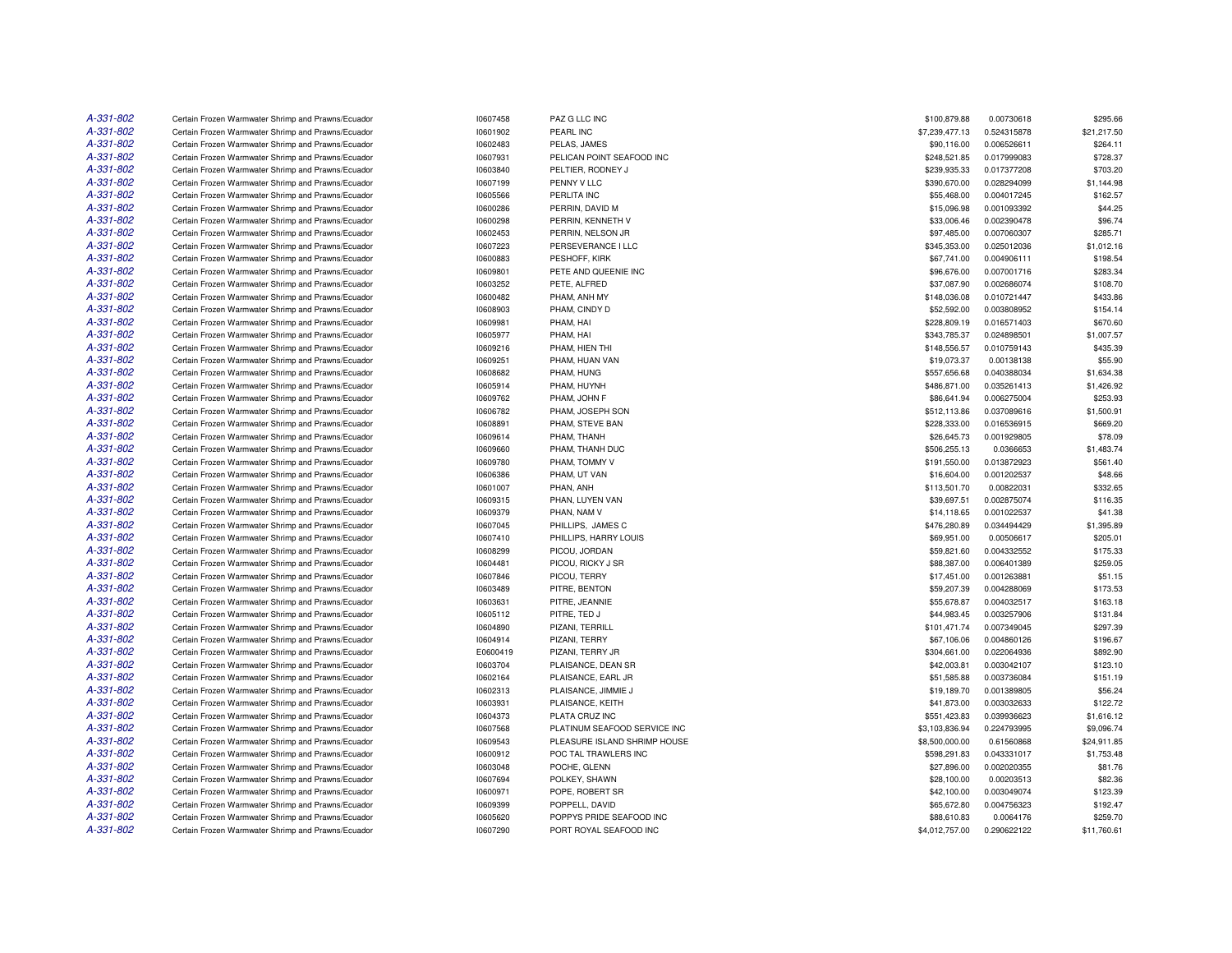| A-331-802 | Certain Frozen Warmwater Shrimp and Prawns/Ecuador | 10601810 | PORTIER, RUSSELL         | \$579,539.62    | 0.041972897 | \$1,698.52  |
|-----------|----------------------------------------------------|----------|--------------------------|-----------------|-------------|-------------|
| A-331-802 | Certain Frozen Warmwater Shrimp and Prawns/Ecuador | 10601820 | PORTIER, RUSSELL         | \$92,800.43     | 0.006721029 | \$271.98    |
| A-331-802 | Certain Frozen Warmwater Shrimp and Prawns/Ecuador | 10601815 | PORTIER, RUSSELL         | \$96,007.78     | 0.00695332  | \$281.38    |
| A-331-802 | Certain Frozen Warmwater Shrimp and Prawns/Ecuador | 10603642 | POTEET SEAFOOD INC       | \$3,780,056.03  | 0.273768859 | \$11,078.61 |
| A-331-802 | Certain Frozen Warmwater Shrimp and Prawns/Ecuador | E0600042 | POTTER BOATS INC         | \$314,588.38    | 0.022783922 | \$922.00    |
| A-331-802 | Certain Frozen Warmwater Shrimp and Prawns/Ecuador | 10600780 | PRICE SEAFOOD            | \$1,430,254.00  | 0.103585503 | \$4,191.80  |
| A-331-802 | Certain Frozen Warmwater Shrimp and Prawns/Ecuador | 10609232 | PRINCESS CELINE INC      | \$436,092.92    | 0.031583834 | \$1,278.10  |
| A-331-802 | Certain Frozen Warmwater Shrimp and Prawns/Ecuador | 10605240 | PRINCESS LORIE LLC       | \$472,297.00    | 0.034205898 | \$1,384.21  |
| A-331-802 | Certain Frozen Warmwater Shrimp and Prawns/Ecuador | 10610008 | PRINCESS MARY INC        | \$710,119.45    | 0.051430082 | \$2,081.22  |
| A-331-802 | Certain Frozen Warmwater Shrimp and Prawns/Ecuador | 10601060 | PRIVATEER                | \$196,653.00    | 0.014242505 | \$576.35    |
| A-331-802 | Certain Frozen Warmwater Shrimp and Prawns/Ecuador | 10602911 | PURATA TRAWLERS INC      | \$319,595.86    | 0.023146587 | \$936.67    |
| A-331-802 | Certain Frozen Warmwater Shrimp and Prawns/Ecuador | 10604105 | PURSUER INC              | \$280,849.02    | 0.020340364 | \$823.11    |
| A-331-802 | Certain Frozen Warmwater Shrimp and Prawns/Ecuador | 10608976 | QUACH, DUC               | \$33,355.42     | 0.002415751 | \$97.76     |
| A-331-802 | Certain Frozen Warmwater Shrimp and Prawns/Ecuador | 10607540 | QUEEN LILY INC           | \$101,152.00    | 0.007325888 | \$296.46    |
| A-331-802 | Certain Frozen Warmwater Shrimp and Prawns/Ecuador | 10604658 | QUEEN MARY INC           | \$498,772.35    | 0.036123363 | \$1,461.80  |
| A-331-802 | Certain Frozen Warmwater Shrimp and Prawns/Ecuador | 10602951 | QUINN, DORA              | \$18,753.74     | 0.001358231 | \$54.96     |
| A-331-802 | Certain Frozen Warmwater Shrimp and Prawns/Ecuador | 10604369 | QUINTA CRUZ INC          | \$441,296.99    | 0.031960736 | \$1,293.36  |
| A-331-802 | Certain Frozen Warmwater Shrimp and Prawns/Ecuador | 10600328 | R A LESSO BROKERAGE INC  | \$19,634,700.00 | 1.422034324 | \$57,545.48 |
| A-331-802 | Certain Frozen Warmwater Shrimp and Prawns/Ecuador | 10608602 | R AND J INC              | \$340,678.88    | 0.024673515 | \$998.46    |
| A-331-802 | Certain Frozen Warmwater Shrimp and Prawns/Ecuador |          | R AND K FISHERIES LLC    | \$55,605.19     | 0.004027181 | \$162.97    |
| A-331-802 |                                                    | E0600625 |                          |                 |             |             |
|           | Certain Frozen Warmwater Shrimp and Prawns/Ecuador | 10602575 | R AND P FISHERIES INC    | \$109,576.15    | 0.007936003 | \$321.15    |
| A-331-802 | Certain Frozen Warmwater Shrimp and Prawns/Ecuador | 10600846 | R AND T ATOCHA LLC       | \$165,610.13    | 0.011994239 | \$485.37    |
| A-331-802 | Certain Frozen Warmwater Shrimp and Prawns/Ecuador | E0600462 | RACINE, SYLVAN P JR      | \$120,153.05    | 0.008702031 | \$352.15    |
| A-331-802 | Certain Frozen Warmwater Shrimp and Prawns/Ecuador | 10606847 | RANCHERO TRAWLERS INC    | \$383,724.00    | 0.027791038 | \$1,124.62  |
| A-331-802 | Certain Frozen Warmwater Shrimp and Prawns/Ecuador | 10601335 | RANDALL J PINELL INC     | \$342,478.33    | 0.024803839 | \$1,003.74  |
| A-331-802 | Certain Frozen Warmwater Shrimp and Prawns/Ecuador | 10603170 | RAWLINGS, JOHN H         | \$281,316.00    | 0.020374185 | \$824.48    |
| A-331-802 | Certain Frozen Warmwater Shrimp and Prawns/Ecuador | 10603284 | RAWLINGS, RALPH E JR     | \$1,022,214.00  | 0.07403339  | \$2,995.91  |
| A-331-802 | Certain Frozen Warmwater Shrimp and Prawns/Ecuador | 10606945 | RAY, LEO V               | \$99,925.23     | 0.00723704  | \$292.86    |
| A-331-802 | Certain Frozen Warmwater Shrimp and Prawns/Ecuador | 10602750 | RAYNOR, STEVEN E         | \$76,824.25     | 0.005563962 | \$225.16    |
| A-331-802 | Certain Frozen Warmwater Shrimp and Prawns/Ecuador | E0601077 | <b>RCP SEAFOOD INC</b>   | \$5,958,734.00  | 0.431558632 | \$17,463.89 |
| A-331-802 | Certain Frozen Warmwater Shrimp and Prawns/Ecuador | 10604220 | RDR SHRIMP CO INC        | \$374,992.00    | 0.027158627 | \$1,099.03  |
| A-331-802 | Certain Frozen Warmwater Shrimp and Prawns/Ecuador | 10605956 | REAGAN, ROY              | \$248,279.34    | 0.01798152  | \$727.66    |
| A-331-802 | Certain Frozen Warmwater Shrimp and Prawns/Ecuador | 10603070 | REBECCA SHRIMP CO INC    | \$562,815.00    | 0.040761623 | \$1,649.50  |
| A-331-802 | Certain Frozen Warmwater Shrimp and Prawns/Ecuador | 10602616 | REBSTOCK, CHARLES        | \$36,196.00     | 0.002621479 | \$106.08    |
| A-331-802 | Certain Frozen Warmwater Shrimp and Prawns/Ecuador | 10600769 | RECTOR, LANCE            | \$25,381.00     | 0.001838208 | \$74.39     |
| A-331-802 | Certain Frozen Warmwater Shrimp and Prawns/Ecuador | 10605463 | <b>REJIMI INC</b>        | \$237,200.00    | 0.017179103 | \$695.19    |
| A-331-802 | Certain Frozen Warmwater Shrimp and Prawns/Ecuador | 10600727 | REVELL, BEN D            | \$138,945.32    | 0.010063052 | \$407.22    |
| A-331-802 | Certain Frozen Warmwater Shrimp and Prawns/Ecuador | 10603855 | REYES TRAWLERS INC       | \$361,300.08    | 0.026166996 | \$1,058.90  |
| A-331-802 | Certain Frozen Warmwater Shrimp and Prawns/Ecuador | 10600341 | RHODES, RANDOLPH N       | \$134,602.00    | 0.009748489 | \$394.49    |
| A-331-802 | Certain Frozen Warmwater Shrimp and Prawns/Ecuador | 10601068 | RHONDA LYNN INC          | \$468,267.08    | 0.033914033 | \$1,372.40  |
| A-331-802 | Certain Frozen Warmwater Shrimp and Prawns/Ecuador | 10600683 | RICHARD, DAVID L         | \$34,720.00     | 0.00251458  | \$101.76    |
| A-331-802 | Certain Frozen Warmwater Shrimp and Prawns/Ecuador | 10604133 | RICKS SEAFOOD INC        | \$284,340.00    | 0.020593197 | \$833.35    |
| A-331-802 | Certain Frozen Warmwater Shrimp and Prawns/Ecuador | 10604848 | <b>RICKY G INC</b>       | \$722,398.62    | 0.052319395 | \$2.117.21  |
| A-331-802 | Certain Frozen Warmwater Shrimp and Prawns/Ecuador | 10600825 | RIFFLE, JOSIAH B         | \$78,339.00     | 0.005673667 | \$229.60    |
| A-331-802 | Certain Frozen Warmwater Shrimp and Prawns/Ecuador | 10603881 | RILEY, JACKIE            | \$30,000.00     | 0.002172737 | \$87.92     |
| A-331-802 | Certain Frozen Warmwater Shrimp and Prawns/Ecuador | 10601797 | RKB FISHING INC          | \$307,199.31    | 0.022248772 | \$900.34    |
| A-331-802 | Certain Frozen Warmwater Shrimp and Prawns/Ecuador | 10603847 | ROATEX ENTERPRISES INC   | \$358,231.08    | 0.025944725 | \$1,049.91  |
| A-331-802 | Certain Frozen Warmwater Shrimp and Prawns/Ecuador | 10608134 | ROBIN, CHARLES III       | \$40,828.00     | 0.00295695  | \$119.66    |
| A-331-802 | Certain Frozen Warmwater Shrimp and Prawns/Ecuador | 10608140 | ROBIN, RICKY             | \$41,600.00     | 0.003012861 | \$121.92    |
| A-331-802 | Certain Frozen Warmwater Shrimp and Prawns/Ecuador | 10606290 | ROEUM, ORN               | \$20,664.00     | 0.001496581 | \$60.56     |
| A-331-802 | Certain Frozen Warmwater Shrimp and Prawns/Ecuador | 10600032 | ROJAS, KERRY D JR        | \$278,552.45    | 0.020174036 | \$816.38    |
| A-331-802 | Certain Frozen Warmwater Shrimp and Prawns/Ecuador | 10609488 | ROJAS, RANDY SR          | \$24,800.00     | 0.001796129 | \$72.68     |
| A-331-802 | Certain Frozen Warmwater Shrimp and Prawns/Ecuador | 10603258 | ROMO INC                 | \$242,419.25    | 0.017557105 | \$710.48    |
| A-331-802 | Certain Frozen Warmwater Shrimp and Prawns/Ecuador | 10604938 | RONQUILLO, EARL          | \$53,879.00     | 0.003902162 | \$157.91    |
| A-331-802 | Certain Frozen Warmwater Shrimp and Prawns/Ecuador | 10600995 | ROSA MARIE INC           | \$604,146.49    | 0.043755038 | \$1,770.64  |
| A-331-802 | Certain Frozen Warmwater Shrimp and Prawns/Ecuador | 10606550 | ROSS, LOIS F             | \$25,759.04     | 0.001865587 | \$75.49     |
| A-331-802 | Certain Frozen Warmwater Shrimp and Prawns/Ecuador | 10607839 | ROUNTREE ENTERPRISES INC | \$521,835.92    | 0.037793732 | \$1,529.40  |
|           |                                                    |          |                          |                 |             |             |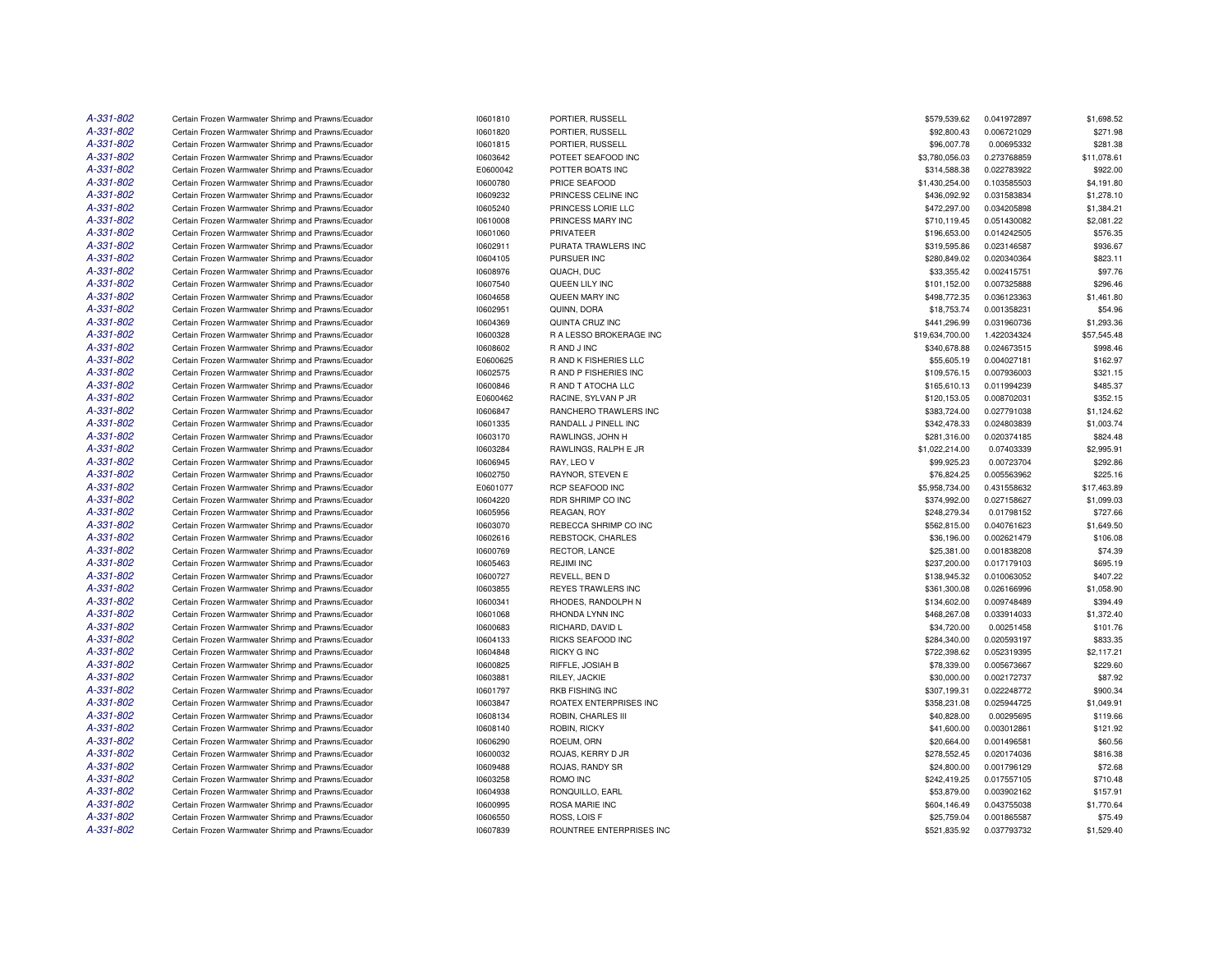| A-331-802 | Certain Frozen Warmwater Shrimp and Prawns/Ecuador | 10602374 | ROUSE, JIMMY D             | \$64,724.80     | 0.004687665 | \$189.70    |
|-----------|----------------------------------------------------|----------|----------------------------|-----------------|-------------|-------------|
| A-331-802 | Certain Frozen Warmwater Shrimp and Prawns/Ecuador | 10602368 | ROUSE, JIMMY D             | \$89,667.17     | 0.006494104 | \$262.80    |
| A-331-802 | Certain Frozen Warmwater Shrimp and Prawns/Ecuador | E0601047 | ROUSSEL, MICHAEL D JR      | \$17,110.48     | 0.001239219 | \$50.15     |
| A-331-802 | Certain Frozen Warmwater Shrimp and Prawns/Ecuador | 10604602 | RUBI CRUZ INC              | \$359,269.75    | 0.02601995  | \$1,052.95  |
| A-331-802 | Certain Frozen Warmwater Shrimp and Prawns/Ecuador | 10603315 | <b>RUF N REDY INC</b>      | \$472,301.00    | 0.034206188 | \$1,384.22  |
| A-331-802 | Certain Frozen Warmwater Shrimp and Prawns/Ecuador | 10602822 | RUSSELL TRAWLING CO        | \$143,146.64    | 0.010367331 | \$419.53    |
| A-331-802 | Certain Frozen Warmwater Shrimp and Prawns/Ecuador | E0600617 | RUSSELL, NICHOLAS M        | \$53,178.63     | 0.003851438 | \$155.86    |
| A-331-802 | Certain Frozen Warmwater Shrimp and Prawns/Ecuador | 10609736 | <b>RUSTICK, KENNETH</b>    | \$14,223.26     | 0.001030113 | \$41.69     |
| A-331-802 | Certain Frozen Warmwater Shrimp and Prawns/Ecuador | 10601762 | <b>RUTTLEY BOYS INC</b>    | \$227,747.05    | 0.016494478 | \$667.48    |
| A-331-802 | Certain Frozen Warmwater Shrimp and Prawns/Ecuador | 10601358 | SABRINA MARIE INC          | \$346,004.24    | 0.025059202 | \$1,014.07  |
| A-331-802 | Certain Frozen Warmwater Shrimp and Prawns/Ecuador | 10607369 | SAGNES, EVERETT L          | \$123,202.52    | 0.008922887 | \$361.08    |
| A-331-802 | Certain Frozen Warmwater Shrimp and Prawns/Ecuador | 10604608 | SALINA CRUZ INC            | \$333,489.50    | 0.024152827 | \$977.39    |
| A-331-802 | Certain Frozen Warmwater Shrimp and Prawns/Ecuador | 10603296 | SAMAIRA INC                | \$117,570.00    | 0.008514954 | \$344.57    |
| A-331-802 | Certain Frozen Warmwater Shrimp and Prawns/Ecuador | 10601584 | SANDRA G INC               | \$331,593.55    | 0.024015514 | \$971.84    |
| A-331-802 | Certain Frozen Warmwater Shrimp and Prawns/Ecuador | 10602436 | SANDRA KAY                 | \$425,997.41    | 0.030852671 | \$1,248.52  |
| A-331-802 | Certain Frozen Warmwater Shrimp and Prawns/Ecuador | 10604613 | SANTA FE CRUZ INC          | \$405,883.24    | 0.029395911 | \$1,189.56  |
| A-331-802 | Certain Frozen Warmwater Shrimp and Prawns/Ecuador | 10609027 | SANTA MARIA I INC          | \$737,402.58    | 0.05340605  | \$2,161.18  |
| A-331-802 | Certain Frozen Warmwater Shrimp and Prawns/Ecuador | 10601315 | SANTA MARIA INC            | \$235,810.14    | 0.017078443 | \$691.11    |
| A-331-802 | Certain Frozen Warmwater Shrimp and Prawns/Ecuador | 10604363 | SANTA MONICA INC           | \$393,547.59    | 0.028502507 | \$1,153.41  |
| A-331-802 | Certain Frozen Warmwater Shrimp and Prawns/Ecuador | 10602215 | SATURDAY, MICHAEL          | \$38,401.15     | 0.002781186 | \$112.55    |
|           |                                                    |          |                            |                 |             |             |
| A-331-802 | Certain Frozen Warmwater Shrimp and Prawns/Ecuador | 10603934 | SAUCE, CARLTON             | \$111,894.73    | 0.008103926 | \$327.94    |
| A-331-802 | Certain Frozen Warmwater Shrimp and Prawns/Ecuador | 10600396 | SAUCE, JOSEPH C JR         | \$104,963.63    | 0.007601944 | \$307.63    |
| A-331-802 | Certain Frozen Warmwater Shrimp and Prawns/Ecuador | 10608094 | SCARABIN, CLIFFORD SR      | \$33,309.00     | 0.002412389 | \$97.62     |
| A-331-802 | Certain Frozen Warmwater Shrimp and Prawns/Ecuador | E0600642 | SCHULTZ, TROY A            | \$55,353.00     | 0.004008916 | \$162.23    |
| A-331-802 | Certain Frozen Warmwater Shrimp and Prawns/Ecuador | 10604667 | <b>SCOOBY INC</b>          | \$181,161.60    | 0.013120547 | \$530.95    |
| A-331-802 | Certain Frozen Warmwater Shrimp and Prawns/Ecuador | E0600288 | SCOTT, AARON               | \$15,717.00     | 0.001138297 | \$46.06     |
| A-331-802 | Certain Frozen Warmwater Shrimp and Prawns/Ecuador | 10603939 | SCOTT, JAMES E III         | \$122,558.23    | 0.008876225 | \$359.19    |
| A-331-802 | Certain Frozen Warmwater Shrimp and Prawns/Ecuador | 10606529 | <b>SEA DRIFTER INC</b>     | \$199,776.95    | 0.014468756 | \$585.51    |
| A-331-802 | Certain Frozen Warmwater Shrimp and Prawns/Ecuador | 10601486 | SEA EAGLE FISHERIES INC    | \$252,143.05    | 0.018261347 | \$738.98    |
| A-331-802 | Certain Frozen Warmwater Shrimp and Prawns/Ecuador | 10603153 | SEA GULF FISHERIES INC     | \$263,495.21    | 0.019083522 | \$772.25    |
| A-331-802 | Certain Frozen Warmwater Shrimp and Prawns/Ecuador | 10602843 | SEA LION V INC             | \$598,599.16    | 0.043353275 | \$1,754.38  |
| A-331-802 | Certain Frozen Warmwater Shrimp and Prawns/Ecuador | 10602877 | SEA LION VI INC            | \$617.374.63    | 0.04471308  | \$1,809.40  |
| A-331-802 | Certain Frozen Warmwater Shrimp and Prawns/Ecuador | 10602899 | SEA PEARL SEAFOOD CO INC   | \$23,649,041.29 | 1.712771187 | \$69,310.74 |
| A-331-802 | Certain Frozen Warmwater Shrimp and Prawns/Ecuador | 10608934 | SEA WALKER INC             | \$97,000.00     | 0.007025181 | \$284.29    |
| A-331-802 | Certain Frozen Warmwater Shrimp and Prawns/Ecuador | 10608381 | SEABROOK SEAFOOD INC       | \$5,567,635.00  | 0.403233463 | \$16,317.65 |
| A-331-802 | Certain Frozen Warmwater Shrimp and Prawns/Ecuador | 10607561 | SEAFOOD ENTERPRISE INC     | \$6,382,720.00  | 0.462265628 | \$18,706.51 |
| A-331-802 | Certain Frozen Warmwater Shrimp and Prawns/Ecuador | 10600749 | SEAFOOD SHED               | \$3,463,325.70  | 0.250829807 | \$10,150.33 |
| A-331-802 | Certain Frozen Warmwater Shrimp and Prawns/Ecuador | 10600559 | SEAL, CHARLES              | \$14,177.26     | 0.001026782 | \$41.55     |
| A-331-802 | Certain Frozen Warmwater Shrimp and Prawns/Ecuador | 10602659 | SEAMAN TRAWLERS INC        | \$363,915.18    | 0.026356393 | \$1,066.56  |
| A-331-802 | Certain Frozen Warmwater Shrimp and Prawns/Ecuador | 10606607 | <b>SEAMANS MAGIC INC</b>   | \$208,682.75    | 0.015113754 | \$611.61    |
| A-331-802 | Certain Frozen Warmwater Shrimp and Prawns/Ecuador | 10600489 | SEKUL, MORRIS G            | \$36,537.31     | 0.002646198 | \$107.08    |
| A-331-802 | Certain Frozen Warmwater Shrimp and Prawns/Ecuador | 10602705 | SELLERS, ISAAC             | \$226,915.00    | 0.016434217 | \$665.04    |
| A-331-802 | Certain Frozen Warmwater Shrimp and Prawns/Ecuador | 10609827 | SEVEL, MICHAEL D           | \$153,507.59    | 0.011117718 | \$449.90    |
| A-331-802 | Certain Frozen Warmwater Shrimp and Prawns/Ecuador | 10609972 | SEVEL, MICHAEL D           | \$28,915.82     | 0.002094215 | \$84.75     |
| A-331-802 | Certain Frozen Warmwater Shrimp and Prawns/Ecuador | 10608926 | SHELL CREEK SEAFOOD INC    | \$461,690.89    | 0.033437755 | \$1,353.13  |
| A-331-802 | Certain Frozen Warmwater Shrimp and Prawns/Ecuador | 10603902 | SHILLING, JASON            | \$18,899.50     | 0.001368788 | \$55.39     |
| A-331-802 | Certain Frozen Warmwater Shrimp and Prawns/Ecuador | E0600905 | SHRIMP BOAT PATRICE LLC    | \$15,803.48     | 0.00114456  | \$46.32     |
| A-331-802 | Certain Frozen Warmwater Shrimp and Prawns/Ecuador | 10602981 | SHRIMP TEXAS 18 INC        | \$388,484.00    | 0.028135779 | \$1,138.57  |
| A-331-802 | Certain Frozen Warmwater Shrimp and Prawns/Ecuador | 10602055 | SHRIMP TRAWLER PLAYBOY INC | \$360,414.09    | 0.026102828 | \$1,056.30  |
| A-331-802 | Certain Frozen Warmwater Shrimp and Prawns/Ecuador | 10602065 | SHRIMP TRAWLER VALLY INC   | \$381,382.98    | 0.027621491 | \$1,117.76  |
| A-331-802 | Certain Frozen Warmwater Shrimp and Prawns/Ecuador | 10602986 | SHRIMP TX 1 INC            | \$397,025.00    | 0.028754357 | \$1,163.60  |
| A-331-802 | Certain Frozen Warmwater Shrimp and Prawns/Ecuador | 10607398 | SI KY LAN INC              | \$159,582.94    | 0.011557723 | \$467.71    |
| A-331-802 | Certain Frozen Warmwater Shrimp and Prawns/Ecuador | 10602761 | SIDNEY FISHERIES INC       | \$217,388.00    | 0.015744228 | \$637.12    |
| A-331-802 | Certain Frozen Warmwater Shrimp and Prawns/Ecuador | 10608120 | SIFUENTES, FERNANDO        | \$161,800.19    | 0.011718306 | \$474.20    |
| A-331-802 | Certain Frozen Warmwater Shrimp and Prawns/Ecuador | 10601126 | SILVER, CURTIS JR          | \$95,289.82     | 0.006901322 | \$279.28    |
| A-331-802 | Certain Frozen Warmwater Shrimp and Prawns/Ecuador | 10606977 | SISUNG, WALTER             | \$26,206.00     | 0.001897958 | \$76.80     |
| A-331-802 | Certain Frozen Warmwater Shrimp and Prawns/Ecuador |          |                            |                 | 0.012151377 |             |
|           |                                                    | 10608326 | SKINNER, GARY SR           | \$167,779.81    |             | \$491.73    |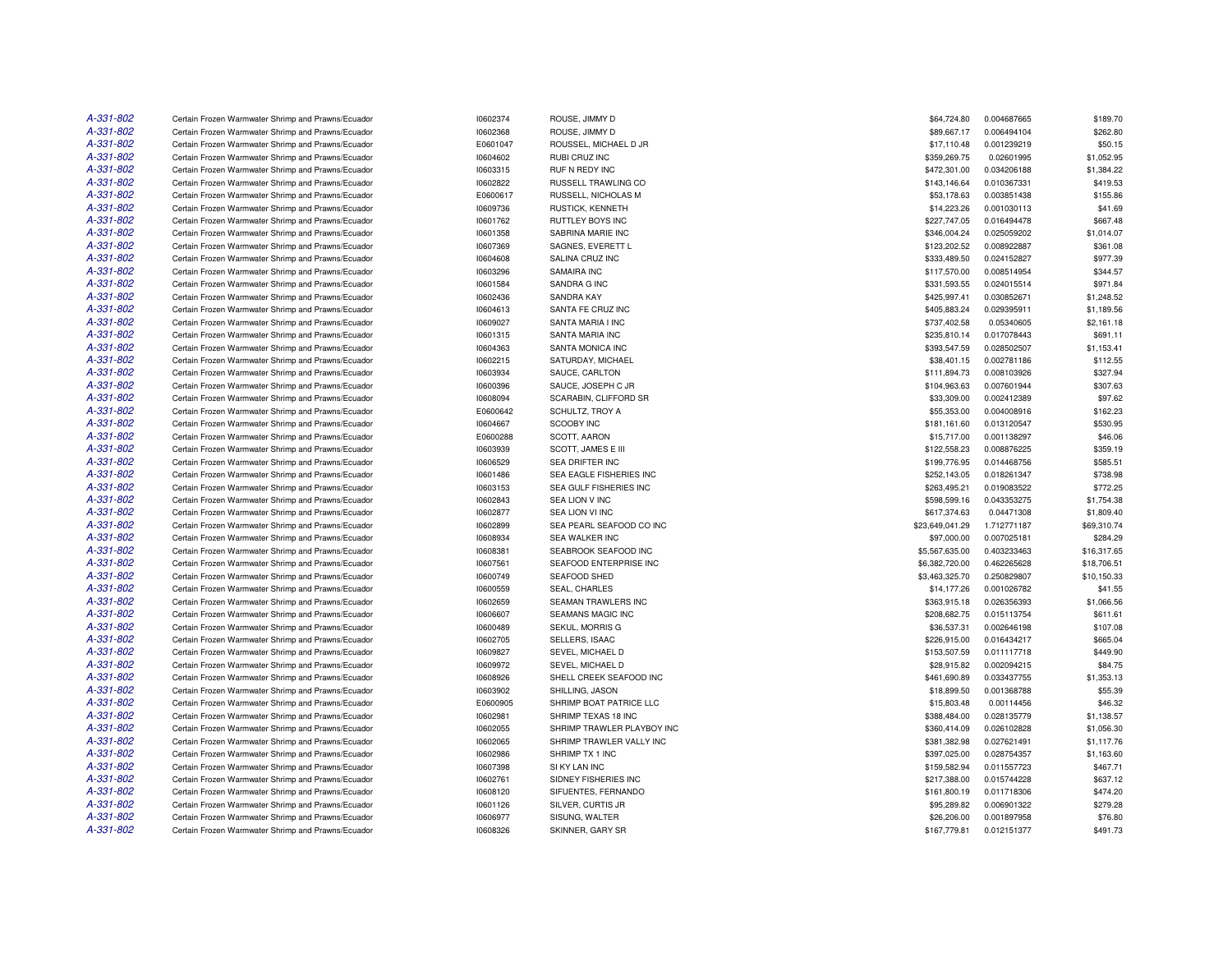| A-331-802 | Certain Frozen Warmwater Shrimp and Prawns/Ecuador | 10601117 | SKINNER, RICHARD            | \$85,929.82    | 0.006223429 | \$251.84    |
|-----------|----------------------------------------------------|----------|-----------------------------|----------------|-------------|-------------|
| A-331-802 | Certain Frozen Warmwater Shrimp and Prawns/Ecuador | 10608615 | SKIP TOOMER INC             | \$297,992.00   | 0.021581937 | \$873.36    |
| A-331-802 | Certain Frozen Warmwater Shrimp and Prawns/Ecuador | 10600334 | SKRMETTA, MARTIN J          | \$64,765.00    | 0.004690576 | \$189.81    |
| A-331-802 | Certain Frozen Warmwater Shrimp and Prawns/Ecuador | 10601423 | SKYE MARIE INC              | \$105,805.15   | 0.00766289  | \$310.09    |
| A-331-802 | Certain Frozen Warmwater Shrimp and Prawns/Ecuador | 10608762 | SMITH, WALTER M             | \$7,635,466.00 | 0.552995194 | \$22,378.06 |
| A-331-802 | Certain Frozen Warmwater Shrimp and Prawns/Ecuador | 10601641 | SMITHWICK, TED W            | \$148,543.00   | 0.01075816  | \$435.35    |
| A-331-802 | Certain Frozen Warmwater Shrimp and Prawns/Ecuador | 10608322 | SMOAK, WILLIAM W III        | \$77,803.00    | 0.005634847 | \$228.03    |
| A-331-802 | Certain Frozen Warmwater Shrimp and Prawns/Ecuador | 10602145 | SNODGRASS BROTHERS INC      | \$283,600.39   | 0.020539631 | \$831.18    |
| A-331-802 | Certain Frozen Warmwater Shrimp and Prawns/Ecuador | 10601866 | <b>SOK, MONTHA</b>          | \$481,128.69   | 0.034845529 | \$1,410.09  |
| A-331-802 | Certain Frozen Warmwater Shrimp and Prawns/Ecuador | 10600565 | SOLET, JOSEPH R             | \$14,360.51    | 0.001040053 | \$42.09     |
| A-331-802 | Certain Frozen Warmwater Shrimp and Prawns/Ecuador | 10603013 | SOPHIE MARIE INC            | \$49,869.13    | 0.003611749 | \$146.16    |
| A-331-802 | Certain Frozen Warmwater Shrimp and Prawns/Ecuador | 10603946 | SPELL, MARK                 | \$123,730.00   | 0.00896109  | \$362.63    |
| A-331-802 | Certain Frozen Warmwater Shrimp and Prawns/Ecuador | 10603365 | SPRIG CO INC                | \$39,892.00    | 0.00288916  | \$116.92    |
| A-331-802 | Certain Frozen Warmwater Shrimp and Prawns/Ecuador | 10603730 | SPRINKLE, JOSEPH            | \$379,257.00   | 0.027467518 | \$1,111.53  |
| A-331-802 | Certain Frozen Warmwater Shrimp and Prawns/Ecuador | 10606715 | ST DANIEL PHILLIP III INC   | \$324,978.77   | 0.023536441 | \$952.45    |
| A-331-802 | Certain Frozen Warmwater Shrimp and Prawns/Ecuador | 10600708 | ST MICHAEL ICE AND FUEL INC | \$1,360,000.00 | 0.098497389 | \$3,985.90  |
| A-331-802 | Certain Frozen Warmwater Shrimp and Prawns/Ecuador | 10602849 | ST PETER 550775             | \$175,266.29   | 0.012693582 | \$513.67    |
| A-331-802 | Certain Frozen Warmwater Shrimp and Prawns/Ecuador | 10607569 | ST PHILLIP INC              | \$544,066.19   | 0.039403749 | \$1,594.55  |
| A-331-802 | Certain Frozen Warmwater Shrimp and Prawns/Ecuador | 10607606 | ST TERESA INC               | \$445,229.77   | 0.032245566 | \$1,304.88  |
| A-331-802 | Certain Frozen Warmwater Shrimp and Prawns/Ecuador | 10607618 | ST VINCENT ANDREW INC       | \$324,537.35   | 0.023504472 | \$951.16    |
| A-331-802 | Certain Frozen Warmwater Shrimp and Prawns/Ecuador | 10604764 | START YOUNG INC             | \$322,977.17   | 0.023391476 | \$946.58    |
| A-331-802 | Certain Frozen Warmwater Shrimp and Prawns/Ecuador | 10606102 | STEEN, CARL L               | \$151,691.32   | 0.010986176 | \$444.58    |
| A-331-802 | Certain Frozen Warmwater Shrimp and Prawns/Ecuador | 10605499 | STEEN, JAMES                | \$33,916.00    | 0.002456351 | \$99.40     |
| A-331-802 | Certain Frozen Warmwater Shrimp and Prawns/Ecuador | 10604225 | STELLA MESTRE INC           | \$177,685.00   | 0.012868756 | \$520.76    |
| A-331-802 | Certain Frozen Warmwater Shrimp and Prawns/Ecuador | 10606480 | STELLY, ADLAR W             | \$48,500.00    | 0.003512591 | \$142.14    |
| A-331-802 | Certain Frozen Warmwater Shrimp and Prawns/Ecuador | 10606558 | STELLY, CARL                | \$45,500.00    | 0.003295317 | \$133.35    |
| A-331-802 | Certain Frozen Warmwater Shrimp and Prawns/Ecuador | 10606498 | STELLY, SANDRUS JR          | \$57,000.00    | 0.004128199 | \$167.06    |
| A-331-802 | Certain Frozen Warmwater Shrimp and Prawns/Ecuador | 10606492 | STELLY, SANDRUS SR          | \$30,000.00    | 0.002172737 | \$87.92     |
| A-331-802 |                                                    |          |                             |                | 0.003542989 | \$143.37    |
| A-331-802 | Certain Frozen Warmwater Shrimp and Prawns/Ecuador | 10606486 | STELLY, TOBY                | \$48,919.73    |             |             |
| A-331-802 | Certain Frozen Warmwater Shrimp and Prawns/Ecuador | 10606313 | STELLY, WARREN              | \$55,315.16    | 0.004006176 | \$162.12    |
|           | Certain Frozen Warmwater Shrimp and Prawns/Ecuador | 10600989 | STEWART, WILLIAM C          | \$77,184.00    | 0.005590017 | \$226.21    |
| A-331-802 | Certain Frozen Warmwater Shrimp and Prawns/Ecuador | 10609498 | STORMY SEAS INC             | \$147,736.00   | 0.010699713 | \$432.99    |
| A-331-802 | Certain Frozen Warmwater Shrimp and Prawns/Ecuador | 10603813 | STRICKLAND, KEN             | \$64,935.34    | 0.004702913 | \$190.31    |
| A-331-802 | Certain Frozen Warmwater Shrimp and Prawns/Ecuador | 10602253 | <b>SULAK, BILLY</b>         | \$19,502.82    | 0.001412483 | \$57.16     |
| A-331-802 | Certain Frozen Warmwater Shrimp and Prawns/Ecuador | 10606010 | SUN STAR INCORPORATED       | \$244,670.00   | 0.017720115 | \$717.08    |
| A-331-802 | Certain Frozen Warmwater Shrimp and Prawns/Ecuador | 10601553 | SUPER COOPER INC            | \$77,280.70    | 0.00559702  | \$226.49    |
| A-331-802 | Certain Frozen Warmwater Shrimp and Prawns/Ecuador | 10609418 | SUPERCOON INC               | \$157,664.30   | 0.011418766 | \$462.08    |
| A-331-802 | Certain Frozen Warmwater Shrimp and Prawns/Ecuador | 10603066 | <b>SWAMP IRISH INC</b>      | \$557,796.00   | 0.040398125 | \$1,634.79  |
| A-331-802 | Certain Frozen Warmwater Shrimp and Prawns/Ecuador | 10606172 | T CVITANOVICH SEAFOOD LLC   | \$9,689,108.00 | 0.701729293 | \$28,396.89 |
| A-331-802 | Certain Frozen Warmwater Shrimp and Prawns/Ecuador | 10605875 | TA, YEN THI                 | \$154,146.41   | 0.011163984 | \$451.77    |
| A-331-802 | Certain Frozen Warmwater Shrimp and Prawns/Ecuador | 10600983 | TAN, HUNG V                 | \$109,533.51   | 0.007932915 | \$321.02    |
| A-331-802 | Certain Frozen Warmwater Shrimp and Prawns/Ecuador | 10600553 | TAN, LAN T                  | \$131,790.19   | 0.009544845 | \$386.25    |
| A-331-802 | Certain Frozen Warmwater Shrimp and Prawns/Ecuador | 10603141 | <b>TANA INC</b>             | \$295,653.67   | 0.021412584 | \$866.50    |
| A-331-802 | Certain Frozen Warmwater Shrimp and Prawns/Ecuador | 10601538 | TATE, ARCHIE P              | \$10,407.77    | 0.000753778 | \$30.50     |
| A-331-802 | Certain Frozen Warmwater Shrimp and Prawns/Ecuador | 10603792 | TAYLOR, DOYLE               | \$51,172.00    | 0.003706109 | \$149.98    |
| A-331-802 | Certain Frozen Warmwater Shrimp and Prawns/Ecuador | 10601723 | TEE TREGRE INC              | \$166,622.96   | 0.012067593 | \$488.34    |
| A-331-802 | Certain Frozen Warmwater Shrimp and Prawns/Ecuador | 10604351 | <b>TERCERA CRUZ INC</b>     | \$426,043.22   | 0.030855989 | \$1,248.65  |
| A-331-802 | Certain Frozen Warmwater Shrimp and Prawns/Ecuador | 10601166 | TERREBONNE, CARROLL         | \$69,659.66    | 0.00504507  | \$204.16    |
| A-331-802 | Certain Frozen Warmwater Shrimp and Prawns/Ecuador | 10602714 | TERREBONNE, GARY J          | \$33,334.55    | 0.00241424  | \$97.70     |
| A-331-802 | Certain Frozen Warmwater Shrimp and Prawns/Ecuador | 10601775 | TERREBONNE, JIMMY           | \$33,429.70    | 0.002421131 | \$97.98     |
| A-331-802 | Certain Frozen Warmwater Shrimp and Prawns/Ecuador | 10601986 | TERREBONNE, KLINE A         | \$45,876.30    | 0.00332257  | \$134.45    |
| A-331-802 | Certain Frozen Warmwater Shrimp and Prawns/Ecuador | E0600330 | TERRY LYNN INC              | \$419,506.00   | 0.030382534 | \$1,229.49  |
| A-331-802 | Certain Frozen Warmwater Shrimp and Prawns/Ecuador | 10600534 | TERRY, ELOISE               | \$16,806.94    | 0.001217235 | \$49.26     |
| A-331-802 | Certain Frozen Warmwater Shrimp and Prawns/Ecuador | 10601849 | TEX MEX COLD STORAGE INC    | \$531,000.00   | 0.038457436 | \$1,556.26  |
| A-331-802 | Certain Frozen Warmwater Shrimp and Prawns/Ecuador | 10602279 | <b>TEXAS LADY INC</b>       | \$216,153.37   | 0.015654811 | \$633.50    |
| A-331-802 | Certain Frozen Warmwater Shrimp and Prawns/Ecuador | 10608310 | <b>TEXAS PACK INC</b>       | \$3.030.565.43 | 0.219487339 | \$8,882.00  |
| A-331-802 | Certain Frozen Warmwater Shrimp and Prawns/Ecuador | 10602186 | THAI AND TRAN INC           | \$478,794.90   | 0.034676505 | \$1,403.25  |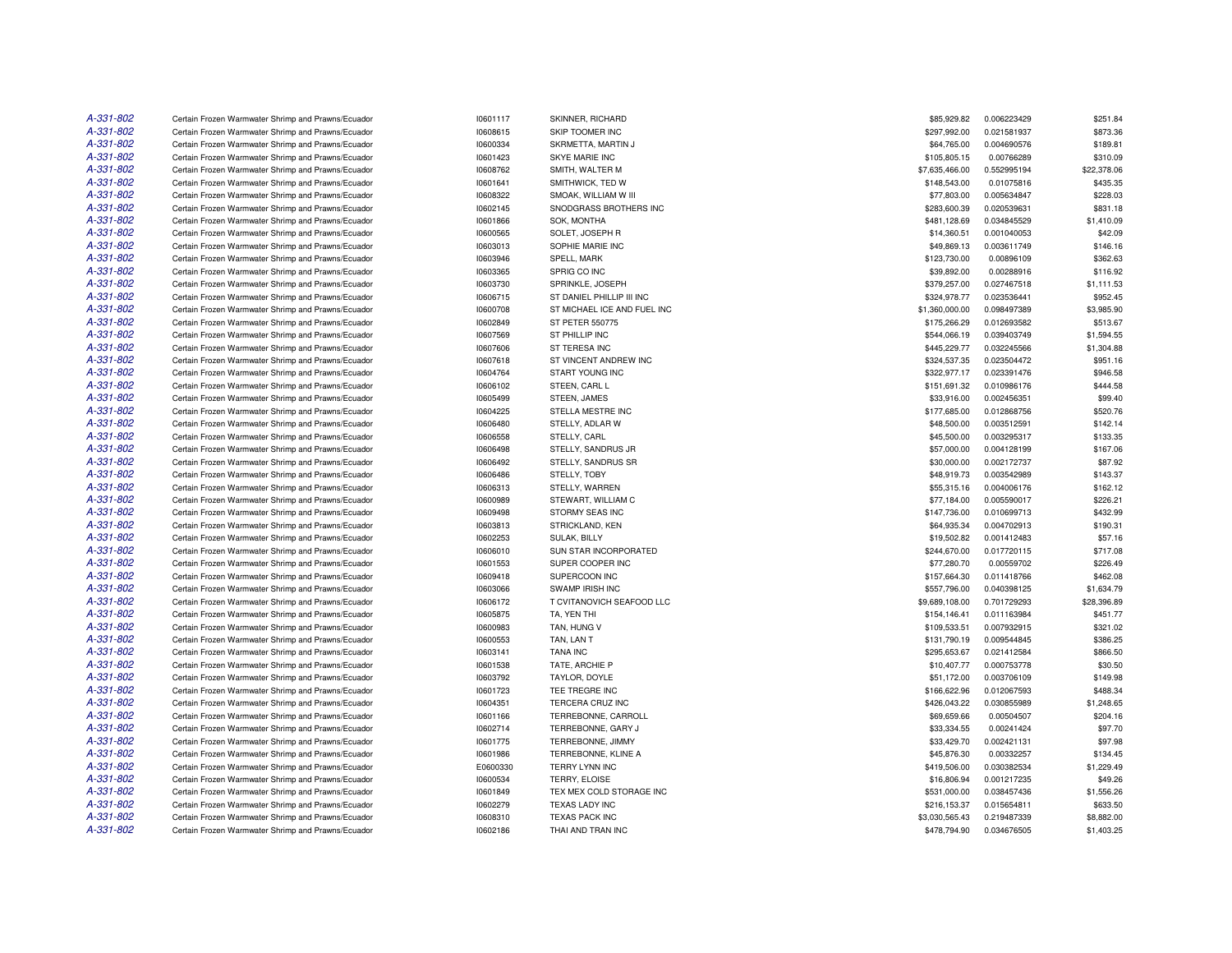| A-331-802 | Certain Frozen Warmwater Shrimp and Prawns/Ecuador | 10606763 | THAI, HUYNH TAN                    | \$886,603.67   | 0.064211872 | \$2,598.46  |
|-----------|----------------------------------------------------|----------|------------------------------------|----------------|-------------|-------------|
| A-331-802 | Certain Frozen Warmwater Shrimp and Prawns/Ecuador | E0600915 | THERIOT, CRAIG                     | \$393,135.80   | 0.028472684 | \$1,152.20  |
| A-331-802 | Certain Frozen Warmwater Shrimp and Prawns/Ecuador | 10602025 | THERIOT, ROLAND                    | \$37,443.63    | 0.002711838 | \$109.74    |
| A-331-802 | Certain Frozen Warmwater Shrimp and Prawns/Ecuador | 10601679 | THIBODEAUX, BART                   | \$106,096.27   | 0.007683975 | \$310.95    |
| A-331-802 | Certain Frozen Warmwater Shrimp and Prawns/Ecuador | 10605989 | THIBODEAUX, TONY                   | \$284,712.18   | 0.020620152 | \$834.44    |
| A-331-802 | Certain Frozen Warmwater Shrimp and Prawns/Ecuador | 10601310 | THOMAS G INC                       | \$368,750.70   | 0.026706604 | \$1,080.74  |
| A-331-802 | Certain Frozen Warmwater Shrimp and Prawns/Ecuador | 10605721 | THOMAS, RANDY                      | \$165,575.56   | 0.011991736 | \$485.27    |
| A-331-802 | Certain Frozen Warmwater Shrimp and Prawns/Ecuador | 10600184 | THOMAS, ROBERT W                   | \$19,880.00    | 0.0014398   | \$58.26     |
| A-331-802 | Certain Frozen Warmwater Shrimp and Prawns/Ecuador | 10605098 | THOMAS, WILLARD N                  | \$50,016.19    | 0.0036224   | \$146.59    |
| A-331-802 | Certain Frozen Warmwater Shrimp and Prawns/Ecuador | 10603502 | THOMASSIE, TRACY J                 | \$54,481.29    | 0.003945783 | \$159.67    |
| A-331-802 | Certain Frozen Warmwater Shrimp and Prawns/Ecuador | 10603958 | THUNDERBOLT FISHERMANS SEAFOOD INC | \$1,160,321.47 | 0.084035761 | \$3,400.68  |
| A-331-802 | Certain Frozen Warmwater Shrimp and Prawns/Ecuador | 10601027 | TIDELANDS SEAFOOD CO INC           | \$2,366,772.23 | 0.171412415 | \$6,936.55  |
| A-331-802 | Certain Frozen Warmwater Shrimp and Prawns/Ecuador | 10602766 | <b>TIKEDE INC</b>                  | \$250,323.00   | 0.018129531 | \$733.65    |
| A-331-802 | Certain Frozen Warmwater Shrimp and Prawns/Ecuador | 10603762 | TILLMAN, TIMOTHY P                 | \$27,924.00    | 0.002022383 | \$81.84     |
| A-331-802 | Certain Frozen Warmwater Shrimp and Prawns/Ecuador | 10609356 | TINNEY, MARK                       | \$22,147.00    | 0.001603987 | \$64.91     |
| A-331-802 | Certain Frozen Warmwater Shrimp and Prawns/Ecuador | 10608793 | TIPPS, ROY D                       | \$56,795.54    | 0.004113391 | \$166.46    |
| A-331-802 | Certain Frozen Warmwater Shrimp and Prawns/Ecuador | 10609375 | <b>TITAN SEAFOOD</b>               | \$5,450,000.00 | 0.394713801 | \$15,972.89 |
| A-331-802 | Certain Frozen Warmwater Shrimp and Prawns/Ecuador | 10608643 | TO, DU                             | \$48,500.00    | 0.003512591 | \$142.14    |
| A-331-802 | Certain Frozen Warmwater Shrimp and Prawns/Ecuador |          | TODD, ROBERT C                     | \$142,706.22   | 0.010335434 | \$418.24    |
| A-331-802 |                                                    | 10601493 |                                    |                |             |             |
|           | Certain Frozen Warmwater Shrimp and Prawns/Ecuador | 10607910 | TOMMY CHERAMIE INC                 | \$196,802.00   | 0.014253296 | \$576.79    |
| A-331-802 | Certain Frozen Warmwater Shrimp and Prawns/Ecuador | 10601053 | TOMMYS SEAFOOD INC                 | \$7,024,587.00 | 0.508752557 | \$20,587.70 |
| A-331-802 | Certain Frozen Warmwater Shrimp and Prawns/Ecuador | E0600290 | TONYA JANE INC                     | \$345,939.00   | 0.025054477 | \$1,013.88  |
| A-331-802 | Certain Frozen Warmwater Shrimp and Prawns/Ecuador | 10608608 | TOOMER, FRANK G JR                 | \$154,515.00   | 0.011190679 | \$452.85    |
| A-331-802 | Certain Frozen Warmwater Shrimp and Prawns/Ecuador | 10605613 | TOUCHARD, JOHN JR                  | \$11,175.26    | 0.000809363 | \$32.75     |
| A-331-802 | Certain Frozen Warmwater Shrimp and Prawns/Ecuador | 10606021 | TOUPS, ANTHONY G                   | \$33,118.59    | 0.002398599 | \$97.06     |
| A-331-802 | Certain Frozen Warmwater Shrimp and Prawns/Ecuador | 10609790 | TOUPS, TED                         | \$103,100.00   | 0.007466971 | \$302.17    |
| A-331-802 | Certain Frozen Warmwater Shrimp and Prawns/Ecuador | 10601497 | TRAHAN, RICKY                      | \$93,078.89    | 0.006741197 | \$272.80    |
| A-331-802 | Certain Frozen Warmwater Shrimp and Prawns/Ecuador | 10600066 | TRAN, BAY VAN                      | \$4,135.93     | 0.000299543 | \$12.12     |
| A-331-802 | Certain Frozen Warmwater Shrimp and Prawns/Ecuador | E0600571 | TRAN, BINH                         | \$73,146.00    | 0.005297566 | \$214.38    |
| A-331-802 | Certain Frozen Warmwater Shrimp and Prawns/Ecuador | 10609578 | TRAN, CHAU                         | \$5,191.80     | 0.000376014 | \$15.22     |
| A-331-802 | Certain Frozen Warmwater Shrimp and Prawns/Ecuador | E0600854 | TRAN, DOAN                         | \$42,524.00    | 0.003079782 | \$124.63    |
| A-331-802 | Certain Frozen Warmwater Shrimp and Prawns/Ecuador | 10606003 | TRAN, HIEP PHUOC                   | \$138,181.00   | 0.010007697 | \$404.98    |
| A-331-802 | Certain Frozen Warmwater Shrimp and Prawns/Ecuador | 10609208 | TRAN, HIEU                         | \$108,497.20   | 0.007857861 | \$317.98    |
| A-331-802 | Certain Frozen Warmwater Shrimp and Prawns/Ecuador | 10605997 | TRAN, HUNG P                       | \$145,948.83   | 0.010570278 | \$427.75    |
| A-331-802 | Certain Frozen Warmwater Shrimp and Prawns/Ecuador | 10600321 | TRAN, HUNG T                       | \$144,060.00   | 0.010433481 | \$422.21    |
| A-331-802 | Certain Frozen Warmwater Shrimp and Prawns/Ecuador | 10601229 | TRAN, HUNG VAN                     | \$131,006.26   | 0.00948807  | \$383.95    |
| A-331-802 | Certain Frozen Warmwater Shrimp and Prawns/Ecuador | 10609072 | TRAN, JOHN                         | \$55,505.70    | 0.004019975 | \$162.68    |
| A-331-802 | Certain Frozen Warmwater Shrimp and Prawns/Ecuador | 10609932 | TRAN, LOAN                         | \$11,880.25    | 0.000860422 | \$34.82     |
| A-331-802 | Certain Frozen Warmwater Shrimp and Prawns/Ecuador | 10609078 | TRAN, MEIL                         | \$182,465.79   | 0.013215003 | \$534.77    |
| A-331-802 | Certain Frozen Warmwater Shrimp and Prawns/Ecuador | 10601830 | TRAN, MIKE                         | \$170,709.00   | 0.012363523 | \$500.31    |
| A-331-802 | Certain Frozen Warmwater Shrimp and Prawns/Ecuador | 10601633 | TRAN, MIKE                         | \$495,751.93   | 0.035904611 | \$1,452.95  |
| A-331-802 | Certain Frozen Warmwater Shrimp and Prawns/Ecuador | 10609249 | TRAN, NAM VAN                      | \$6,637.90     | 0.000480747 | \$19.45     |
| A-331-802 | Certain Frozen Warmwater Shrimp and Prawns/Ecuador | 10608818 | TRAN, NGHIA                        | \$26,916.85    | 0.001949441 | \$78.89     |
| A-331-802 | Certain Frozen Warmwater Shrimp and Prawns/Ecuador | 10605203 | TRAN, NHANH                        | \$254,490.68   | 0.018431373 | \$745.86    |
| A-331-802 | Certain Frozen Warmwater Shrimp and Prawns/Ecuador | 10609986 | TRAN, QUAN                         | \$444,421.38   | 0.032187019 | \$1,302.51  |
| A-331-802 | Certain Frozen Warmwater Shrimp and Prawns/Ecuador | 10607265 | TRAN, QUANG VAN                    | \$34,973.55    | 0.002532944 | \$102.50    |
| A-331-802 | Certain Frozen Warmwater Shrimp and Prawns/Ecuador | 10601235 | TRAN, QUI                          | \$139,893.00   | 0.010131688 | \$410.00    |
| A-331-802 | Certain Frozen Warmwater Shrimp and Prawns/Ecuador | 10609151 | TRAN, SARAH                        | \$24,300.00    | 0.001759917 | \$71.22     |
| A-331-802 | Certain Frozen Warmwater Shrimp and Prawns/Ecuador | 10608901 | TRAN, SCOTTY                       | \$347,582.95   | 0.025173539 | \$1,018.70  |
| A-331-802 | Certain Frozen Warmwater Shrimp and Prawns/Ecuador | 10609176 | TRAN, THANH VAN                    | \$21,802.00    | 0.001579    | \$63.90     |
| A-331-802 | Certain Frozen Warmwater Shrimp and Prawns/Ecuador | 10609726 | TRAN, TONY                         | \$50,471.35    | 0.003655365 | \$147.92    |
| A-331-802 | Certain Frozen Warmwater Shrimp and Prawns/Ecuador | E0600567 | TRAN, TU                           | \$189,502.55   | 0.013724637 | \$555.40    |
| A-331-802 | Certain Frozen Warmwater Shrimp and Prawns/Ecuador | 10609937 | TRAN, TUAN                         | \$15,000.00    | 0.001086368 | \$43.96     |
| A-331-802 | Certain Frozen Warmwater Shrimp and Prawns/Ecuador | 10608807 | TRAN, TUAN                         | \$12,938.07    | 0.000937034 | \$37.92     |
| A-331-802 | Certain Frozen Warmwater Shrimp and Prawns/Ecuador | 10607279 | TRAN, TUAN V                       | \$1,732,394.81 | 0.125467916 | \$5,077.31  |
| A-331-802 | Certain Frozen Warmwater Shrimp and Prawns/Ecuador | 10609021 | TRANG, TAN                         | \$14,208.34    | 0.001029033 | \$41.64     |
| A-331-802 | Certain Frozen Warmwater Shrimp and Prawns/Ecuador | 10609242 | TRANS EXPRESS INC                  | \$191,551.47   | 0.013873029 | \$561.40    |
|           |                                                    |          |                                    |                |             |             |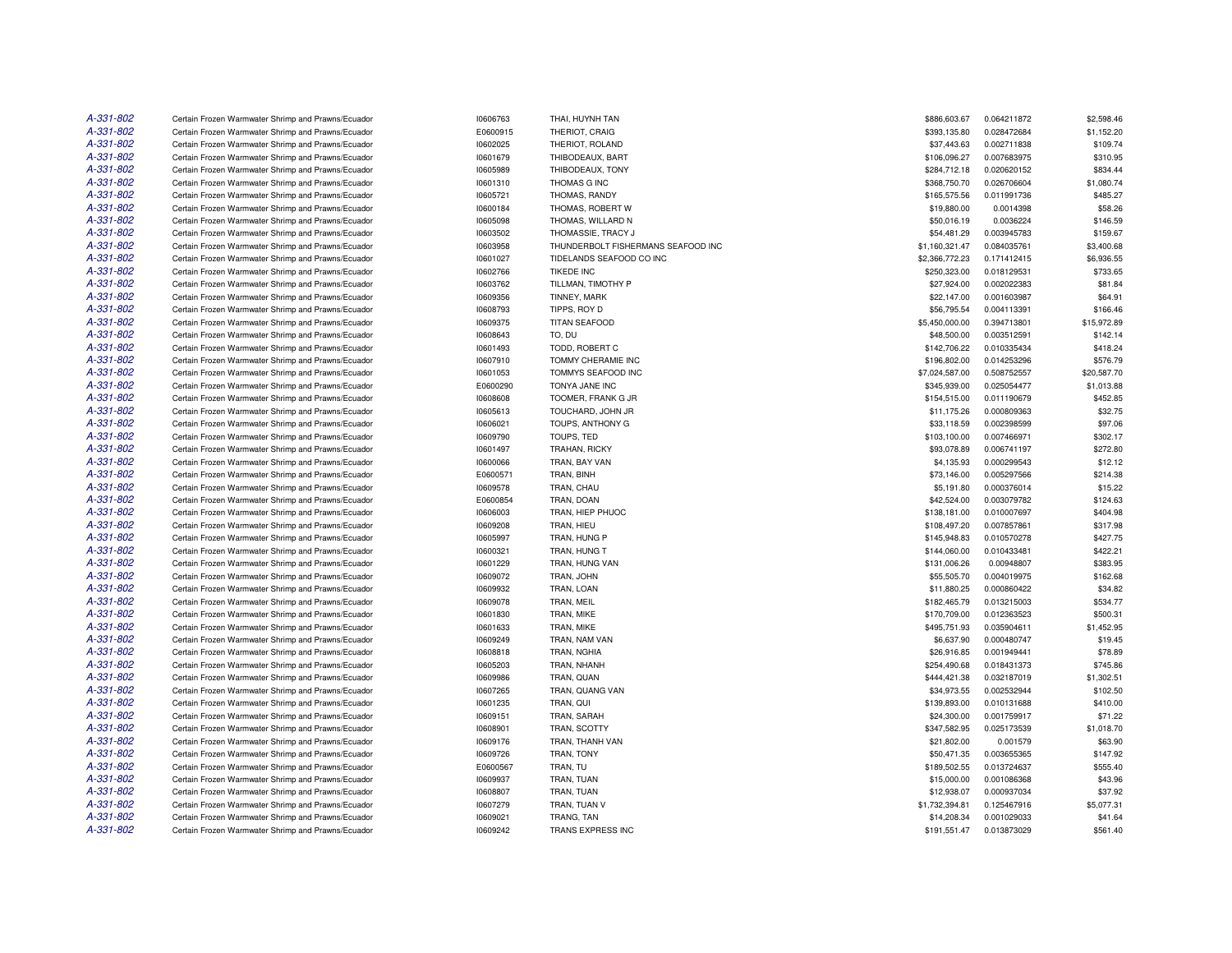| A-331-802 | Certain Frozen Warmwater Shrimp and Prawns/Ecuador | 10608832 | TREYBIG, ERNEST H JR                      | \$54,630.93      | 0.003956621 | \$160.11     |
|-----------|----------------------------------------------------|----------|-------------------------------------------|------------------|-------------|--------------|
| A-331-802 | Certain Frozen Warmwater Shrimp and Prawns/Ecuador | 10604111 | TRICO SHRIMP CO INC                       | \$13,019,428.21  | 0.942926237 | \$38,157.41  |
| A-331-802 | Certain Frozen Warmwater Shrimp and Prawns/Ecuador | 10602807 | TRIEU, JACKIE AND HIEP                    | \$650,832.12     | 0.047136224 | \$1,907.46   |
| A-331-802 | Certain Frozen Warmwater Shrimp and Prawns/Ecuador | 10602541 | TRIEU, LY VAN                             | \$201,560.41     | 0.014597922 | \$590.73     |
| A-331-802 | Certain Frozen Warmwater Shrimp and Prawns/Ecuador | 10603222 | TRIEU, TAM                                | \$704,607.94     | 0.051030913 | \$2,065.07   |
| A-331-802 | Certain Frozen Warmwater Shrimp and Prawns/Ecuador | 10603318 | TRIEU, TAM                                | \$606,464.43     | 0.043922914 | \$1,777.43   |
| A-331-802 | Certain Frozen Warmwater Shrimp and Prawns/Ecuador | 10605493 | TRUONG, DAC                               | \$199,391.00     | 0.014440804 | \$584.38     |
| A-331-802 | Certain Frozen Warmwater Shrimp and Prawns/Ecuador | 10608772 | TRUONG, THEM VAN                          | \$173,716.00     | 0.012581303 | \$509.13     |
| A-331-802 | Certain Frozen Warmwater Shrimp and Prawns/Ecuador | 10604197 | TWO FLAGS INC                             | \$354,639.42     | 0.025684601 | \$1,039.38   |
| A-331-802 | Certain Frozen Warmwater Shrimp and Prawns/Ecuador | 10604357 | ULTIMA CRUZ INC                           | \$522,641.44     | 0.037852071 | \$1,531.76   |
| A-331-802 | Certain Frozen Warmwater Shrimp and Prawns/Ecuador | E0600518 | VALENTINO, JAMES G                        | \$29,346.48      | 0.002125406 | \$86.01      |
| A-331-802 | Certain Frozen Warmwater Shrimp and Prawns/Ecuador | E0600377 | VALENTINO, JOHNNY G JR                    | \$70,337.11      | 0.005094134 | \$206.14     |
| A-331-802 | Certain Frozen Warmwater Shrimp and Prawns/Ecuador | 10600110 | VALLOT, CHRISTOPHER A                     | \$15,580.00      | 0.001128374 | \$45.66      |
| A-331-802 | Certain Frozen Warmwater Shrimp and Prawns/Ecuador | 10600115 | VALLOT, NANCY                             | \$15,580.00      | 0.001128374 | \$45.66      |
| A-331-802 | Certain Frozen Warmwater Shrimp and Prawns/Ecuador | 10602470 | VALONA SEAFOOD INC                        | \$118,117.00     | 0.008554571 | \$346.18     |
| A-331-802 | Certain Frozen Warmwater Shrimp and Prawns/Ecuador | 10605377 | VALURE, HUGH                              | \$24,123.17      | 0.00174711  | \$70.70      |
| A-331-802 | Certain Frozen Warmwater Shrimp and Prawns/Ecuador | 10605011 | VAN BURREN SHRIMP CO INC                  | \$450,555.00     | 0.032631243 | \$1,320.49   |
| A-331-802 | Certain Frozen Warmwater Shrimp and Prawns/Ecuador | 10603335 | VAQUERO INC                               | \$230,686.00     | 0.01670733  | \$676.10     |
| A-331-802 | Certain Frozen Warmwater Shrimp and Prawns/Ecuador | 10606836 | <b>VARON INC</b>                          | \$376,988.00     | 0.027303186 | \$1,104.88   |
| A-331-802 | Certain Frozen Warmwater Shrimp and Prawns/Ecuador | 10604387 | <b>VERA CRUZ INC</b>                      | \$521,579.40     | 0.037775154 | \$1,528.65   |
| A-331-802 | Certain Frozen Warmwater Shrimp and Prawns/Ecuador | 10601993 | <b>VERDIN, CHARLES E</b>                  | \$379,466.21     | 0.02748267  | \$1,112.14   |
| A-331-802 | Certain Frozen Warmwater Shrimp and Prawns/Ecuador | 10609293 | VERDIN, EBRO                              | \$11,665.75      | 0.000844887 | \$34.19      |
| A-331-802 | Certain Frozen Warmwater Shrimp and Prawns/Ecuador | 10607167 | <b>VERDIN, ERNEST</b>                     | \$47,261.19      | 0.00342287  | \$138.51     |
| A-331-802 | Certain Frozen Warmwater Shrimp and Prawns/Ecuador | 10601377 | <b>VERDIN, JESSIE</b>                     | \$46,933.84      | 0.003399162 | \$137.55     |
| A-331-802 | Certain Frozen Warmwater Shrimp and Prawns/Ecuador | 10600227 | VERDIN, JOHN                              | \$50,525.00      | 0.00365925  | \$148.08     |
| A-331-802 | Certain Frozen Warmwater Shrimp and Prawns/Ecuador | 10601747 | <b>VERDIN, PERRY</b>                      | \$89,714.75      | 0.00649755  | \$262.94     |
| A-331-802 | Certain Frozen Warmwater Shrimp and Prawns/Ecuador | 10608882 | <b>VERDIN, TOMMY</b>                      | \$54,064.00      | 0.003915561 | \$158.45     |
| A-331-802 | Certain Frozen Warmwater Shrimp and Prawns/Ecuador | 10608857 | VERDIN, TONY                              | \$78,545.45      | 0.005688619 | \$230.20     |
| A-331-802 | Certain Frozen Warmwater Shrimp and Prawns/Ecuador | 10606643 | VERDIN, WALLACE                           | \$8,849.16       | 0.000640896 | \$25.94      |
| A-331-802 | Certain Frozen Warmwater Shrimp and Prawns/Ecuador | 10607067 | <b>VERONICA INC</b>                       | \$305,455.62     | 0.022122486 | \$895.23     |
| A-331-802 | Certain Frozen Warmwater Shrimp and Prawns/Ecuador | 10600122 | <b>VERRET, RONALD</b>                     | \$22,138.00      | 0.001603335 | \$64.88      |
| A-331-802 | Certain Frozen Warmwater Shrimp and Prawns/Ecuador | 10601909 | <b>VERSAGGI SHRIMP CORP</b>               | \$1,497,604.82   | 0.108463356 | \$4,389.19   |
| A-331-802 | Certain Frozen Warmwater Shrimp and Prawns/Ecuador | 10602170 | VICKNAIR, DUANE                           | \$67,630.41      | 0.004898102 | \$198.21     |
| A-331-802 | Certain Frozen Warmwater Shrimp and Prawns/Ecuador | 10603104 | <b>VICTORIA INC</b>                       | \$121,150.00     | 0.008774234 | \$355.07     |
| A-331-802 | Certain Frozen Warmwater Shrimp and Prawns/Ecuador | 10606703 | VICTORIA ROSE INC                         | \$371,576.22     | 0.026911241 | \$1,089.02   |
| A-331-802 | Certain Frozen Warmwater Shrimp and Prawns/Ecuador | 10609116 | VIETNAMESE AMERICAN COMMERCIAL FISHERMENS | \$110,046,282.88 | 7.970052582 | \$322,524.24 |
| A-331-802 | Certain Frozen Warmwater Shrimp and Prawns/Ecuador | 10606821 | <b>VIGILANTE INC</b>                      | \$350,652.00     | 0.025395814 | \$1,027.69   |
| A-331-802 | Certain Frozen Warmwater Shrimp and Prawns/Ecuador | 10605927 | VILLERS SEAFOOD COMPANY                   | \$2,269,621.00   | 0.164376281 | \$6,651.82   |
| A-331-802 | Certain Frozen Warmwater Shrimp and Prawns/Ecuador | 10606109 | <b>VIN PENNY INC</b>                      | \$295,113.94     | 0.021373494 | \$864.92     |
| A-331-802 | Certain Frozen Warmwater Shrimp and Prawns/Ecuador | 10608248 | VINCENT PIAZZA JR AND SONS SEAFOOD INC    | \$3,281,134.00   | 0.237634655 | \$9,616.37   |
| A-331-802 | Certain Frozen Warmwater Shrimp and Prawns/Ecuador | 10601567 | VINCENT, GAGE                             | \$60,176.00      | 0.00435822  | \$176.36     |
| A-331-802 | Certain Frozen Warmwater Shrimp and Prawns/Ecuador | 10602158 | VINCENT, GENE B                           | \$49,720.81      | 0.003601007 | \$145.72     |
| A-331-802 | Certain Frozen Warmwater Shrimp and Prawns/Ecuador | 10608348 | VO, DUSTIN                                | \$16,538.00      | 0.001197757 | \$48.47      |
| A-331-802 | Certain Frozen Warmwater Shrimp and Prawns/Ecuador | 10609163 | VO, HANH XUAN                             | \$397,500.00     | 0.028788759 | \$1,165.00   |
| A-331-802 | Certain Frozen Warmwater Shrimp and Prawns/Ecuador | E0600595 | VO. MINH                                  | \$180,000.00     | 0.013036419 | \$527.54     |
| A-331-802 | Certain Frozen Warmwater Shrimp and Prawns/Ecuador | E0600587 | VO, NGA                                   | \$220,000.00     | 0.015933401 | \$644.78     |
| A-331-802 | Certain Frozen Warmwater Shrimp and Prawns/Ecuador | 10608952 | VO, NHU THANH                             | \$9,871.27       | 0.000714922 | \$28.93      |
| A-331-802 | Certain Frozen Warmwater Shrimp and Prawns/Ecuador | 10605058 | VO, TIEN                                  | \$16,057.00      | 0.001162921 | \$47.06      |
| A-331-802 | Certain Frozen Warmwater Shrimp and Prawns/Ecuador | 10602251 | VOISIN, EDDIE JAMES                       | \$157,401.80     | 0.011399755 | \$461.31     |
| A-331-802 | Certain Frozen Warmwater Shrimp and Prawns/Ecuador | 10602491 | VOISIN, JOYCE                             | \$48,060.00      | 0.003480724 | \$140.85     |
| A-331-802 | Certain Frozen Warmwater Shrimp and Prawns/Ecuador | 10605056 | VU, KHOI                                  | \$14,604.15      | 0.001057699 | \$42.80      |
| A-331-802 | Certain Frozen Warmwater Shrimp and Prawns/Ecuador | 10609447 | VU, RUYEN                                 | \$20,246.65      | 0.001466355 | \$59.34      |
| A-331-802 | Certain Frozen Warmwater Shrimp and Prawns/Ecuador | 10608090 | VU, TOM                                   | \$444,731.89     | 0.032209507 | \$1,303.42   |
| A-331-802 | Certain Frozen Warmwater Shrimp and Prawns/Ecuador | 10606771 | VU, TU VIET                               | \$669,714.44     | 0.048503767 | \$1,962.80   |
| A-331-802 | Certain Frozen Warmwater Shrimp and Prawns/Ecuador | 10609453 | VU, TUYEN VIET                            | \$389,722.13     | 0.02822545  | \$1,142.20   |
| A-331-802 | Certain Frozen Warmwater Shrimp and Prawns/Ecuador | 10608489 | VU, TUYEN VIET JACK                       | \$451,775.89     | 0.032719666 | \$1,324.07   |
| A-331-802 | Certain Frozen Warmwater Shrimp and Prawns/Ecuador | 10601297 | W C TRAWLERS INC                          | \$396,859.80     | 0.028742393 | \$1,163.12   |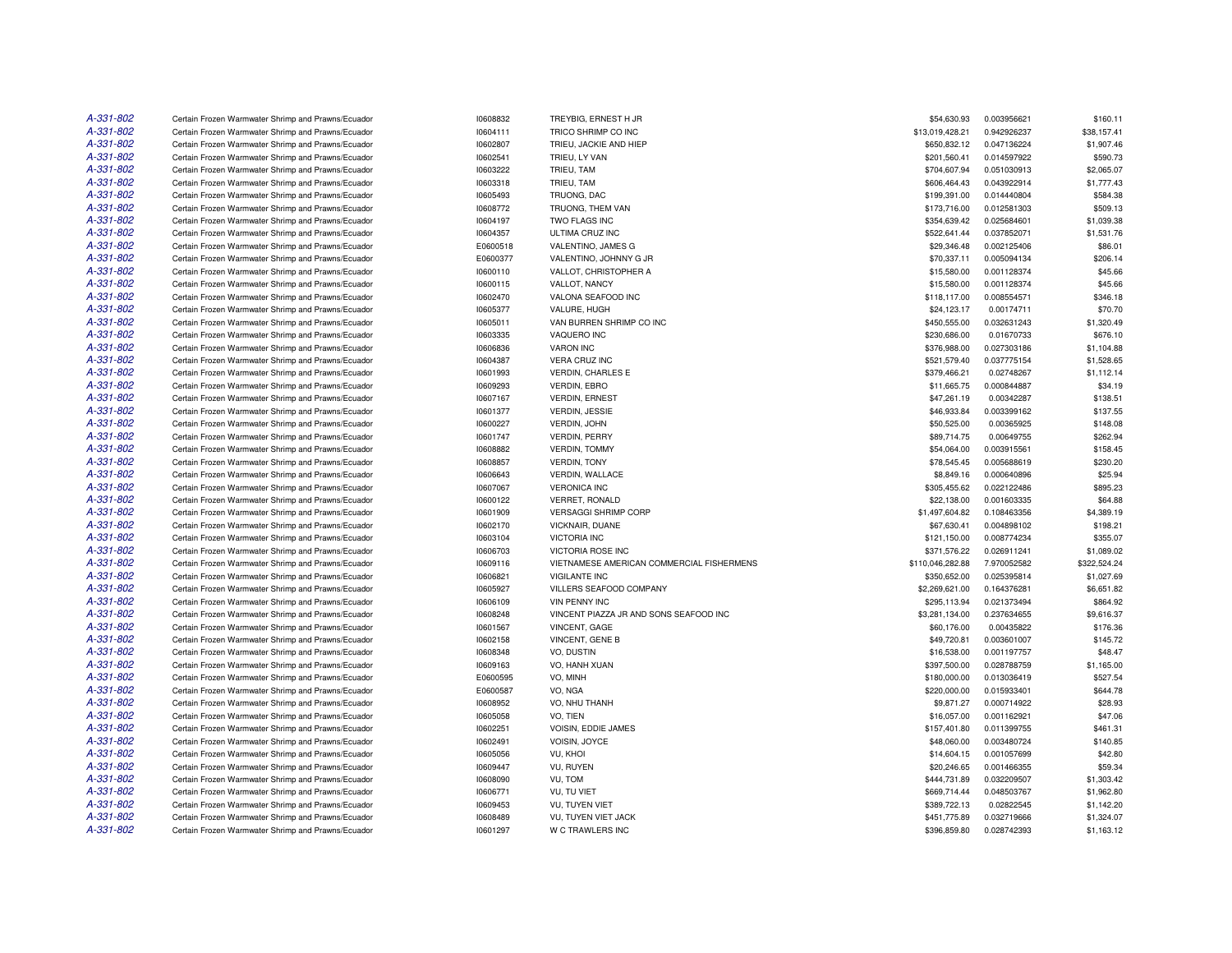| A-331-802       | Certain Frozen Warmwater Shrimp and Prawns/Ecuador | 10608523 | W H BLANCHARD INC          |                                                     | \$269,741.96       | 0.01953594   | \$790.56       |
|-----------------|----------------------------------------------------|----------|----------------------------|-----------------------------------------------------|--------------------|--------------|----------------|
| A-331-802       | Certain Frozen Warmwater Shrimp and Prawns/Ecuador | 10601787 | WADE, CALVIN J JR          |                                                     | \$27,655.00        | 0.002002901  | \$81.05        |
| A-331-802       | Certain Frozen Warmwater Shrimp and Prawns/Ecuador | 10603614 | WAIT N SEA INC             |                                                     | \$198,846.04       | 0.014401335  | \$582.78       |
| A-331-802       | Certain Frozen Warmwater Shrimp and Prawns/Ecuador | 10602338 | <b>WALLACE B</b>           |                                                     | \$451,035.12       | 0.032666016  | \$1,321.90     |
| A-331-802       | Certain Frozen Warmwater Shrimp and Prawns/Ecuador | 10608317 | WANDO SHRIMP INC           |                                                     | \$655,300.00       | 0.047459808  | \$1,920.56     |
| A-331-802       | Certain Frozen Warmwater Shrimp and Prawns/Ecuador | 10603530 | WANNAGE, EDWARD            |                                                     | \$27,900.00        | 0.002020645  | \$81.77        |
| A-331-802       | Certain Frozen Warmwater Shrimp and Prawns/Ecuador | 10603952 | WANNAGE, FREDERICK W JR    |                                                     | \$31,237.00        | 0.002262326  | \$91.55        |
| A-331-802       | Certain Frozen Warmwater Shrimp and Prawns/Ecuador | 10602075 | WAR WAGON INC              |                                                     | \$370,555.36       | 0.026837305  | \$1,086.03     |
| A-331-802       | Certain Frozen Warmwater Shrimp and Prawns/Ecuador | 10603341 | <b>WEBSTERS INC</b>        |                                                     | \$145,484.00       | 0.010536613  | \$426.39       |
| A-331-802       | Certain Frozen Warmwater Shrimp and Prawns/Ecuador | 10602521 | <b>WEEKS, DON</b>          |                                                     | \$8,442.24         | 0.000611425  | \$24.74        |
| A-331-802       | Certain Frozen Warmwater Shrimp and Prawns/Ecuador | E0601088 | <b>WELLS, STEPHEN R</b>    |                                                     | \$127,612.73       | 0.009242295  | \$374.01       |
| A-331-802       | Certain Frozen Warmwater Shrimp and Prawns/Ecuador | 10605409 | <b>WELLS, TRAN THI BA</b>  |                                                     | \$22,461.73        | 0.001626781  | \$65.83        |
| A-331-802       | Certain Frozen Warmwater Shrimp and Prawns/Ecuador | 10604126 | WENDY AND ERIC INC         |                                                     | \$280,963.91       | 0.020348685  | \$823.45       |
| A-331-802       | Certain Frozen Warmwater Shrimp and Prawns/Ecuador | 10608256 | <b>WESTERN SEAFOOD</b>     |                                                     | \$1,438,190.10     | 0.104160272  | \$4,215.06     |
| A-331-802       | Certain Frozen Warmwater Shrimp and Prawns/Ecuador | 10606132 | WHISKY JOE INC             |                                                     | \$76,170.59        | 0.005516621  | \$223.24       |
| A-331-802       | Certain Frozen Warmwater Shrimp and Prawns/Ecuador | 10603537 | WHITE, RAYMOND             |                                                     | \$50,023.61        | 0.003622937  | \$146.61       |
| A-331-802       | Certain Frozen Warmwater Shrimp and Prawns/Ecuador | 10604263 | WILES, SONNY JOEL SR       |                                                     | \$119,741.04       | 0.008672191  | \$350.94       |
| A-331-802       | Certain Frozen Warmwater Shrimp and Prawns/Ecuador | 10601262 | WILLIAM E SMITH JR INC     |                                                     | \$10,135.00        | 0.000734023  | \$29.70        |
| A-331-802       | Certain Frozen Warmwater Shrimp and Prawns/Ecuador | 10602608 | <b>WILLIAM PATRICK INC</b> |                                                     | \$106,557.79       | 0.0077174    | \$312.30       |
| A-331-802       | Certain Frozen Warmwater Shrimp and Prawns/Ecuador | 10602202 | WILLIAMS, HERMAN J JR      |                                                     | \$133,951.02       | 0.009701342  | \$392.58       |
| A-331-802       | Certain Frozen Warmwater Shrimp and Prawns/Ecuador | 10609484 | WILLIAMS, JOHN A           |                                                     | \$681,810.34       | 0.049379807  | \$1,998.25     |
| A-331-802       | Certain Frozen Warmwater Shrimp and Prawns/Ecuador | 10605560 | <b>WILLIAMS, RONNIE</b>    |                                                     | \$86,452.72        | 0.006261299  | \$253.38       |
| A-331-802       | Certain Frozen Warmwater Shrimp and Prawns/Ecuador | 10601079 | <b>WILLIAMS, SCOTT</b>     |                                                     | \$5,225.00         | 0.000378418  | \$15.31        |
| A-331-802       | Certain Frozen Warmwater Shrimp and Prawns/Ecuador | 10600128 | WILLYARD, DONALD           |                                                     | \$46,734.63        | 0.003384735  | \$136.97       |
| A-331-802       | Certain Frozen Warmwater Shrimp and Prawns/Ecuador | 10607103 | WILSON, RANDY              |                                                     | \$92,475.00        | 0.00669746   | \$271.03       |
| A-331-802       | Certain Frozen Warmwater Shrimp and Prawns/Ecuador | 10609362 | WISEMAN, MICHAEL JR        |                                                     | \$28,135.34        | 0.002037689  | \$82.46        |
| A-331-802       | Certain Frozen Warmwater Shrimp and Prawns/Ecuador | 10605382 | WISEMAN, MICHAEL SR        |                                                     | \$29,372.00        | 0.002127254  | \$86.08        |
| A-331-802       | Certain Frozen Warmwater Shrimp and Prawns/Ecuador | 10604699 | <b>WL AND O INC</b>        |                                                     | \$374,855.00       | 0.027148705  | \$1,098.63     |
| A-331-802       | Certain Frozen Warmwater Shrimp and Prawns/Ecuador | 10607517 | WOODS, JOHN T III          |                                                     | \$97,579.82        | 0.007067175  | \$285.99       |
| A-331-802       | Certain Frozen Warmwater Shrimp and Prawns/Ecuador | 10603082 | WOODY SHRIMP CO INC        |                                                     | \$194,842.00       | 0.014111344  | \$571.04       |
| A-331-802       | Certain Frozen Warmwater Shrimp and Prawns/Ecuador | 10602628 | WRIGHT, CURTIS             |                                                     | \$29,930.00        | 0.002167667  | \$87.72        |
| A-331-802       | Certain Frozen Warmwater Shrimp and Prawns/Ecuador | 10604921 | WRIGHT, RANDY              |                                                     | \$33,655.00        | 0.002437448  | \$98.64        |
| A-331-802       | Certain Frozen Warmwater Shrimp and Prawns/Ecuador | 10605296 | <b>WWJT INC</b>            |                                                     | \$479,932.42       | 0.03475889   | \$1,406.59     |
| $A - 331 - 802$ | Certain Frozen Warmwater Shrimp and Prawns/Ecuador | 10601419 | <b>WYLIE MILAM INC</b>     |                                                     | \$290,596.92       | 0.021046351  | \$851.68       |
| A-331-802       | Certain Frozen Warmwater Shrimp and Prawns/Ecuador | 10603329 | YEAMANS INC                |                                                     | \$325,873.00       | 0.023601206  | \$955.07       |
| A-331-802       | Certain Frozen Warmwater Shrimp and Prawns/Ecuador | 10609229 | YOPP, JONATHAN ASHLEY      |                                                     | \$189,406.31       | 0.013717667  | \$555.11       |
| A-331-802       | Certain Frozen Warmwater Shrimp and Prawns/Ecuador | 10605171 | YOW, RICHARD               |                                                     | \$436,691.13       | 0.031627159  | \$1,279.86     |
| A-331-802       | Certain Frozen Warmwater Shrimp and Prawns/Ecuador | 10605182 | ZAR, JOHN                  |                                                     | \$136,000.00       | 0.009849739  | \$398.59       |
| A-331-802       | Certain Frozen Warmwater Shrimp and Prawns/Ecuador | 10600408 | ZAR. TROY                  |                                                     | \$43,500.00        | 0.003150468  | \$127.49       |
| A-331-802       | Certain Frozen Warmwater Shrimp and Prawns/Ecuador | 10602569 | ZIRLOTT TRAWLERS INC       |                                                     | \$1,626,107.00     | 0.117770069  | \$4,765.80     |
| A-331-802       | Certain Frozen Warmwater Shrimp and Prawns/Ecuador | 10609279 | ZIRLOTT, MILTON            |                                                     | \$566,091.00       | 0.040998886  | \$1,659.10     |
| A-331-802       | Certain Frozen Warmwater Shrimp and Prawns/Ecuador | 10600926 | ZIRLOTT, ROSA              |                                                     | \$577,593.53       | 0.041831952  | \$1,692.81     |
|                 |                                                    |          |                            | TOTAL DISBURSED for: A-331-802                      | \$1,325,856,251.87 |              | \$3,885,826.64 |
|                 |                                                    |          |                            | TOTAL HELD DUE TO PENDING LITIGATION for: A-331-802 |                    |              | \$160,874.87   |
|                 |                                                    |          |                            | TOTAL AVAILABLE for: A-331-802                      |                    |              | \$4,046,701.51 |
|                 |                                                    |          |                            |                                                     |                    |              |                |
| A-337-803       | Fresh Atlantic Salmon/Chile                        | E0600806 | AMERICAN GOLD SEAFOODS LLC |                                                     | \$132,307,308.00   | 100.00000000 | \$372.23       |
|                 |                                                    |          |                            | <b>TOTAL for: A-337-803</b>                         | \$132,307,308.00   |              | \$372.23       |
|                 |                                                    |          |                            |                                                     |                    |              |                |
| A-337-804       | Preserved Mushrooms/Chile                          | 10609977 | L K BOWMAN COMPANY         |                                                     | \$48,110,752.00    | 0.00000000   | \$0.00         |
| A-337-804       | Preserved Mushrooms/Chile                          | 10605122 | MONTEREY MUSHROOMS INC     |                                                     | \$81,870,459.63    | 0.00000000   | \$0.00         |
| A-337-804       | Preserved Mushrooms/Chile                          | 10602120 | MUSHROOM CANNING COMPANY   |                                                     | \$54,981,711.38    | 0.00000000   | \$0.00         |
|                 |                                                    |          |                            | <b>TOTAL for: A-337-804</b>                         | \$184,962,923.01   |              | \$0.00         |
|                 |                                                    |          |                            |                                                     |                    |              |                |
| A-337-806       | Individually Quick Frozen Red Raspberries/Chile    | 10609372 | CURTIS MABERRY FARM INC    |                                                     | \$18,959,056.00    | 32.52537555  | \$146,161.42   |
| A-337-806       | Individually Quick Frozen Red Raspberries/Chile    | 10609083 | DOBBINS, JERRY             |                                                     | \$675,040.30       | 1.15807133   | \$5,204.10     |
| A-337-806       | Individually Quick Frozen Red Raspberries/Chile    | 10609079 | ENFIELD FARMS INC          |                                                     | \$5,178,376.00     | 8.88380857   | \$39,921.76    |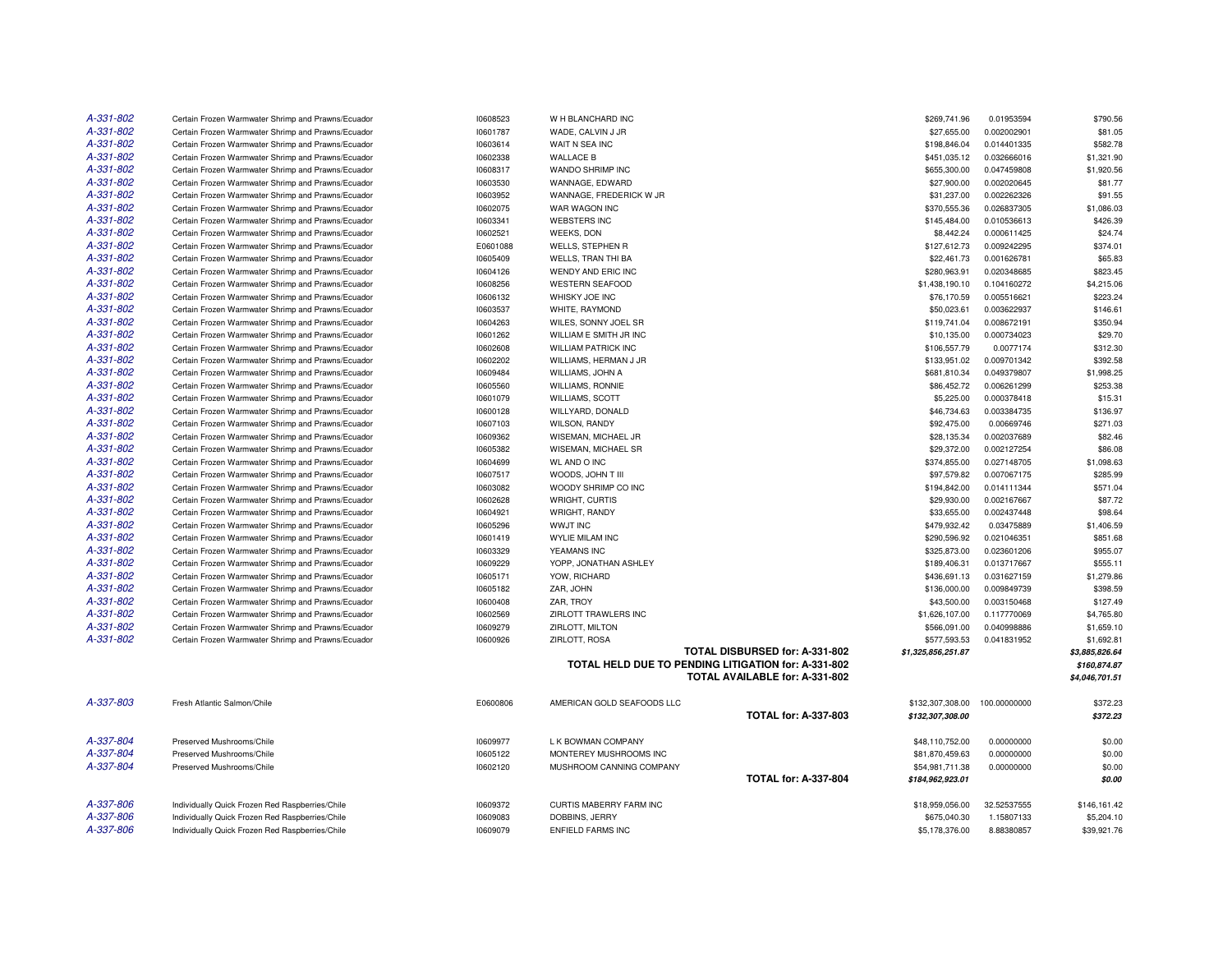| A-337-806              | Individually Quick Frozen Red Raspberries/Chile                                          | 10609529             | MABERRY PACKING INC                                                            |                             | \$13,964,151.42                        | 23.95632299                | \$107,654.11               |
|------------------------|------------------------------------------------------------------------------------------|----------------------|--------------------------------------------------------------------------------|-----------------------------|----------------------------------------|----------------------------|----------------------------|
| A-337-806              | Individually Quick Frozen Red Raspberries/Chile                                          | 10608937             | <b>RADER FARMS INC</b>                                                         |                             | \$17,893,160.14                        | 30.69676851                | \$137,944.09               |
| A-337-806              | Individually Quick Frozen Red Raspberries/Chile                                          | 10607005             | THOENY FARMS INC                                                               |                             | \$1,571,376.48                         | 2.69578876                 | \$12,114.24                |
| A-337-806              | Individually Quick Frozen Red Raspberries/Chile                                          | 10609530             | VAN LAEKEN, RONALD                                                             |                             | \$48,884.53                            | 0.08386429                 | \$376.87                   |
|                        |                                                                                          |                      |                                                                                | <b>TOTAL for: A-337-806</b> | \$58,290,044.87                        |                            | \$449,376.59               |
| A-351-503              | Iron Construction Castings/Brazil                                                        | 10605345             | ALHAMBRA FOUNDRY CO LTD                                                        |                             | \$88,228,731.84                        | 2.44764677                 | \$392.41                   |
| A-351-503              | Iron Construction Castings/Brazil                                                        | 10605328             | EAST JORDAN IRON WORKS INC                                                     |                             | \$1,375,105,173.00                     | 38.14825017                | \$6,116.00                 |
| A-351-503              | Iron Construction Castings/Brazil                                                        | 10605283             | LEBARON FOUNDRY INC                                                            |                             | \$226,873,619.21                       | 6.29394155                 | \$1,009.06                 |
| A-351-503              | Iron Construction Castings/Brazil                                                        | 10604931             | MUNICIPAL CASTINGS INC                                                         |                             | \$35,609,487.13                        | 0.98788053                 | \$158.38                   |
| A-351-503              | Iron Construction Castings/Brazil                                                        | 10605549             | NEENAH FOUNDRY COMPANY                                                         |                             | \$1,593,890,922.49                     | 44.21781755                | \$7,089.08                 |
| A-351-503              | Iron Construction Castings/Brazil                                                        | 10608576             | TYLER PIPE COMPANY                                                             |                             | \$76,825,372.77                        | 2.13129410                 | \$341.69                   |
| A-351-503              | Iron Construction Castings/Brazil                                                        | 10605118             | U S FOUNDRY AND MANUFACTURING CORP                                             |                             | \$208,101,681.65                       | 5.77316933                 | \$925.56                   |
|                        |                                                                                          |                      |                                                                                | <b>TOTAL for: A-351-503</b> | \$3,604,634,988.09                     |                            | \$16,032.18                |
| A-351-505              | Malleable Cast Iron Pipe Fittings/Brazil                                                 | 10604282             | ANVIL INTERNATIONAL LP                                                         |                             | \$48,477,825.00                        | 0.00000000                 | \$0.00                     |
| A-351-505              | Malleable Cast Iron Pipe Fittings/Brazil                                                 | 10601173             | WARD MANUFACTURING INC                                                         |                             | \$579,727,179.00                       | 0.00000000                 | \$0.00                     |
|                        |                                                                                          |                      |                                                                                | <b>TOTAL for: A-351-505</b> | \$628,205,004.00                       |                            | \$0.00                     |
| A-351-602              | Carbon Steel Butt-Weld Pipe Fittings/Brazil                                              | 10606679             | HACKNEY LADISH INC                                                             |                             | \$365,541,634.00                       | 0.00000000                 | \$0.00                     |
| A-351-602              | Carbon Steel Butt-Weld Pipe Fittings/Brazil                                              | 10605317             | TUBE FORGINGS OF AMERICA INC                                                   |                             | \$200,469,764.00                       | 0.00000000                 | \$0.00                     |
| A-351-602              | Carbon Steel Butt-Weld Pipe Fittings/Brazil                                              | 10608364             | <b>WELDBEND CORPORATION</b>                                                    |                             | \$642,459,138.67                       | 0.00000000                 | \$0.00                     |
|                        |                                                                                          |                      |                                                                                | <b>TOTAL for: A-351-602</b> | \$1,208,470,536.67                     |                            | \$0.00                     |
|                        |                                                                                          |                      |                                                                                |                             |                                        |                            |                            |
| A-351-603              | Brass Sheet and Strip/Brazil                                                             | 10605342             | <b>OLIN BRASS</b>                                                              |                             | \$813,471,175.17                       | 0.00000000                 | \$0.00                     |
|                        |                                                                                          |                      |                                                                                | <b>TOTAL for: A-351-603</b> | \$813,471,175.17                       |                            | \$0.00                     |
| A-351-806              | Silicon Metal/Brazil                                                                     | 10609189             | GLOBE METALLURGICAL INC                                                        |                             | \$1,049,732,236.81                     | 0.00000000                 | \$0.00                     |
|                        |                                                                                          |                      |                                                                                | <b>TOTAL for: A-351-806</b> | \$1,049,732,236.81                     |                            | \$0.00                     |
|                        |                                                                                          |                      |                                                                                |                             |                                        |                            |                            |
| A-351-809              | Circular Welded Nonalloy Steel Pipe/Brazil                                               | E0600152             | ALLIED TUBE AND CONDUIT                                                        |                             | \$2,076,770,810.00                     | 0.00000000                 | \$0.00                     |
| A-351-809              |                                                                                          | 10607786             | BULL MOOSE TUBE COMPANY                                                        |                             | \$411,439,186.00                       | 0.00000000                 | \$0.00                     |
| A-351-809              | Circular Welded Nonalloy Steel Pipe/Brazil<br>Circular Welded Nonalloy Steel Pipe/Brazil | 10607764             | CALIFORNIA STEEL INDUSTRIES INC                                                |                             | \$777,364,858.00                       | 0.00000000                 | \$0.00                     |
| A-351-809              | Circular Welded Nonalloy Steel Pipe/Brazil                                               | 10600275             | MARUICHI AMERICAN CORPORATION                                                  |                             | \$67,684,799.56                        | 0.00000000                 | \$0.00                     |
| A-351-809              | Circular Welded Nonalloy Steel Pipe/Brazil                                               | 10602343             | MAVERICK TUBE CORPORATION                                                      |                             | \$7,002,904,039.08                     | 0.00000000                 | \$0.00                     |
| A-351-809              | Circular Welded Nonalloy Steel Pipe/Brazil                                               | E0600360             | SHARON TUBE COMPANY                                                            |                             | \$1,057,078,281.00                     | 0.00000000                 | \$0.00                     |
| A-351-809              | Circular Welded Nonalloy Steel Pipe/Brazil                                               | 10608013             | UNITED STATES STEEL CORPORATION                                                |                             | \$356,603,653.67                       | 0.00000000                 | \$0.00                     |
| A-351-809              | Circular Welded Nonalloy Steel Pipe/Brazil                                               | E0600220             | WESTERN TUBE AND CONDUIT CORP                                                  |                             | \$218,717,638.00                       | 0.00000000                 | \$0.00                     |
| A-351-809              | Circular Welded Nonalloy Steel Pipe/Brazil                                               | E0600271             | WHEATLAND TUBE COMPANY                                                         |                             | \$3,684,244,381.00                     | 0.00000000                 | \$0.00                     |
|                        |                                                                                          |                      |                                                                                | <b>TOTAL for: A-351-809</b> | \$15,652,807,646.31                    |                            | \$0.00                     |
| A-351-817              | Cut-to-Length Carbon Steel Plate/Brazil                                                  | 10607747             | CALIFORNIA STEEL INDUSTRIES INC                                                |                             | \$95,015,441.00                        | 0.53547411                 | \$0.40                     |
| A-351-817              | Cut-to-Length Carbon Steel Plate/Brazil                                                  | 10608234             | MITTAL STEEL USA INC                                                           |                             | \$12,414,138,414.46                    | 69.96178377                | \$52.30                    |
| A-351-817              | Cut-to-Length Carbon Steel Plate/Brazil                                                  | 10608004             | UNITED STATES STEEL CORPORATION                                                |                             | \$5,235,016,955.32                     | 29.50274212                | \$22.06                    |
|                        |                                                                                          |                      |                                                                                | <b>TOTAL for: A-351-817</b> | \$17,744,170,810.78                    |                            | \$74.76                    |
|                        |                                                                                          |                      |                                                                                |                             |                                        |                            |                            |
| A-351-819<br>A-351-819 | Stainless Steel Wire Rod/Brazil<br>Stainless Steel Wire Rod/Brazil                       | 10607450             | CARPENTER TECHNOLOGY CORPORATION<br>UNIVERSAL STAINLESS AND ALLOY PRODUCTS INC |                             | \$1,018,598,844.00                     | 85.03617144<br>14.96382856 | \$291.82<br>\$51.35        |
|                        |                                                                                          | 10606939             |                                                                                | <b>TOTAL for: A-351-819</b> | \$179,243,000.00<br>\$1,197,841,844.00 |                            | \$343.17                   |
|                        |                                                                                          |                      |                                                                                |                             |                                        |                            |                            |
| A-351-825              | Stainless Steel Bar/Brazil                                                               | 10607448             | CARPENTER TECHNOLOGY CORPORATION                                               |                             | \$5,257,056,358.00                     | 67.57550696                | \$145,408.79               |
| A-351-825              | Stainless Steel Bar/Brazil                                                               | 10605772             | <b>CRUCIBLE SPECIALTY METALS</b>                                               |                             | \$940,573,051.02                       | 12.09035940                | \$26,016.00                |
| A-351-825              | Stainless Steel Bar/Brazil                                                               | 10608573             | ELECTRALLOY CORPORATION                                                        |                             | \$78,654,382.44                        | 1.01104295                 | \$2,175.56                 |
| A-351-825<br>A-351-825 | Stainless Steel Bar/Brazil<br>Stainless Steel Bar/Brazil                                 | 10606944<br>10606350 | UNIVERSAL STAINLESS AND ALLOY PRODUCTS INC<br>VALBRUNA SLATER STAINLESS INC    |                             | \$405,795,168.63<br>\$1,097,450,331.31 | 5.21619180<br>14.10689889  | \$11,224.19<br>\$30,355.19 |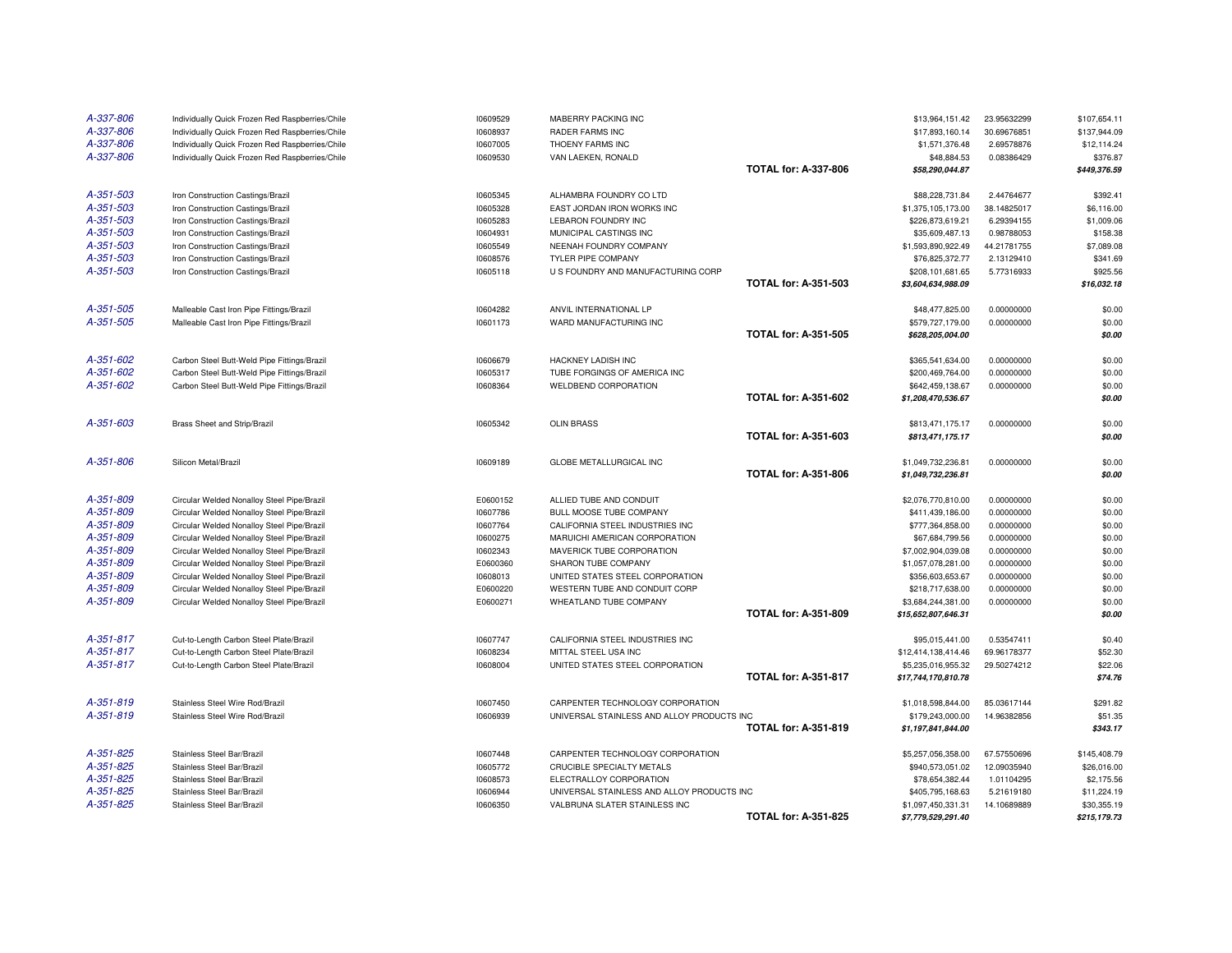| A-351-826              | Seamless Pipe/Brazil                                                                                   | 10602413             | <b>KOPPEL STEEL</b>                  |                             | \$104,733,722.00           | 16.64595036                | \$3,825.27         |
|------------------------|--------------------------------------------------------------------------------------------------------|----------------------|--------------------------------------|-----------------------------|----------------------------|----------------------------|--------------------|
| A-351-826              | Seamless Pipe/Brazil                                                                                   | 10608025             | UNITED STATES STEEL CORPORATION      |                             | \$524,450,672.45           | 83.35404964                | \$19,154.94        |
|                        |                                                                                                        |                      |                                      | <b>TOTAL for: A-351-826</b> | \$629,184,394.45           |                            | \$22,980.21        |
| A-351-828              | Hot-Rolled Carbon Steel Flat Products/Brazil                                                           | 10607728             | CALIFORNIA STEEL INDUSTRIES INC      |                             | \$2,516,132,755.00         | 0.00000000                 | \$0.00             |
| A-351-828              | Hot-Rolled Carbon Steel Flat Products/Brazil                                                           | E0600097             | <b>GALLATIN STEEL</b>                |                             | \$2,994,591,418.00         | 0.00000000                 | \$0.00             |
| A-351-828              | Hot-Rolled Carbon Steel Flat Products/Brazil                                                           | 10604067             | <b>IPSCO STEEL INC</b>               |                             | \$1,091,985,186.44         | 0.00000000                 | \$0.00             |
| A-351-828              | Hot-Rolled Carbon Steel Flat Products/Brazil                                                           | 10608233             | MITTAL STEEL USA INC                 |                             | \$28,656,492,427.91        | 0.00000000                 | \$0.00             |
| A-351-828              | Hot-Rolled Carbon Steel Flat Products/Brazil                                                           | E0600709             | NUCOR CORPORATION                    |                             | \$16,457,272,653.00        | 0.00000000                 | \$0.00             |
| A-351-828              | Hot-Rolled Carbon Steel Flat Products/Brazil                                                           | E0600384             | SEVERSTAL NORTH AMERICA INC          |                             | \$3,786,594,999.00         | 0.00000000                 | \$0.00             |
| A-351-828              | Hot-Rolled Carbon Steel Flat Products/Brazil                                                           | E0600503             | STEEL DYNAMICS INC                   |                             | \$3,970,436,541.34         | 0.00000000                 | \$0.00             |
| A-351-828              | Hot-Rolled Carbon Steel Flat Products/Brazil                                                           | 10608053             | UNITED STATES STEEL CORPORATION      |                             | \$19,323,168,466.86        | 0.00000000                 | \$0.00             |
| A-351-828              | Hot-Rolled Carbon Steel Flat Products/Brazil                                                           | 10601624             | WCI STEEL INC                        |                             | \$2,153,411,991.07         | 0.00000000                 | \$0.00             |
|                        |                                                                                                        |                      |                                      | <b>TOTAL for: A-351-828</b> | \$80,950,086,438.62        |                            | \$0.00             |
| A-351-832              | Carbon and Certain Alloy Steel Wire Rod/Brazil                                                         | 10607239             | CHARTER MANUFACTURING COMPANY INC    |                             | \$1,019,585,000.00         | 0.00000000                 | \$0.00             |
| A-351-832              | Carbon and Certain Alloy Steel Wire Rod/Brazil                                                         | 10606151             | GERDAU USA INC                       |                             | \$1,615,956,000.00         | 0.00000000                 | \$0.00             |
| A-351-832              | Carbon and Certain Alloy Steel Wire Rod/Brazil                                                         | 10606905             | KEYSTONE CONSOLIDATED INDUSTRIES INC |                             | \$850,563,713.00           | 0.00000000                 | \$0.00             |
| A-351-832              | Carbon and Certain Alloy Steel Wire Rod/Brazil                                                         | E0600758             | NUCOR CORPORATION                    |                             | \$240,639,301.00           | 0.00000000                 | \$0.00             |
| A-351-832              | Carbon and Certain Alloy Steel Wire Rod/Brazil                                                         | E0600983             | NUCOR STEEL CONNECTICUT INC          |                             | \$288,813,678.00           | 0.00000000                 | \$0.00             |
|                        |                                                                                                        |                      |                                      | <b>TOTAL for: A-351-832</b> | \$4,015,557,692.00         |                            | \$0.00             |
| A-351-837              | Prestressed Concrete Steel Wire Strand/Brazil                                                          | 10605372             | AMERICAN SPRING WIRE CORPORATION     |                             | \$96,199,461.89            | 0.00000000                 | \$0.00             |
|                        |                                                                                                        |                      |                                      | <b>TOTAL for: A-351-837</b> | \$96,199,461.89            |                            | \$0.00             |
| A-351-838              | Certain Frozen Warmwater Shrimp and Prawns/Brazil                                                      | 10604948             | A SEAFOOD EXPRESS                    |                             | \$26,834.14                | 0.001943354                | \$21.12            |
| A-351-838              | Certain Frozen Warmwater Shrimp and Prawns/Brazil                                                      | 10606304             | ABRAHAM, STEVEN KERRY                |                             | \$316,885.91               | 0.022949178                | \$249.40           |
| A-351-838              | Certain Frozen Warmwater Shrimp and Prawns/Brazil                                                      | 10600242             | ADAM, MICHAEL A                      |                             | \$22,094.38                | 0.001600096                | \$17.39            |
| A-351-838              | Certain Frozen Warmwater Shrimp and Prawns/Brazil                                                      | 10608765             | ADAMS, STEVEN                        |                             | \$22,396.00                | 0.00162194                 | \$17.63            |
| A-351-838              | Certain Frozen Warmwater Shrimp and Prawns/Brazil                                                      | 10603216             | ADAMS, TED                           |                             | \$63,041.07                | 0.004565494                | \$49.61            |
| A-351-838              | Certain Frozen Warmwater Shrimp and Prawns/Brazil                                                      | 10609747             | ADAMS, WHITNEY P JR                  |                             | \$9,682.00                 | 0.00070118                 | \$7.62             |
| A-351-838              | Certain Frozen Warmwater Shrimp and Prawns/Brazil                                                      | 10605520             | <b>ALARIO INC</b>                    |                             | \$229,892.39               | 0.016649025                | \$180.93           |
| A-351-838              | Certain Frozen Warmwater Shrimp and Prawns/Brazil                                                      | 10602728             | ALARIO, NAT                          |                             | \$150,889.72               | 0.010927576                | \$118.75           |
| A-351-838              | Certain Frozen Warmwater Shrimp and Prawns/Brazil                                                      | 10603482             | ALDEBARAN INC                        |                             | \$23,280.84                | 0.00168602                 | \$18.32            |
| A-351-838              | Certain Frozen Warmwater Shrimp and Prawns/Brazil                                                      | 10605598             | ALEXANDER, ROBERT F JR               |                             | \$408,541.18               | 0.029586939                | \$321.53           |
| A-351-838              | Certain Frozen Warmwater Shrimp and Prawns/Brazil                                                      | E0600633             | ALEXIE, BENNY J                      |                             | \$57,439.00                | 0.004159787                | \$45.21            |
| A-351-838<br>A-351-838 | Certain Frozen Warmwater Shrimp and Prawns/Brazil                                                      | 10603877             | ALEXIE, CORKEY                       |                             | \$25,222.00                | 0.001826601                | \$19.85            |
| A-351-838              | Certain Frozen Warmwater Shrimp and Prawns/Brazil                                                      | 10604520             | ALEXIE, DOLPHY                       |                             | \$40,000.00                | 0.002896838                | \$31.48<br>\$17.15 |
| A-351-838              | Certain Frozen Warmwater Shrimp and Prawns/Brazil<br>Certain Frozen Warmwater Shrimp and Prawns/Brazil | E0601095<br>E0601086 | ALEXIE, JOHN J<br>ALEXIE, JOHN V     |                             | \$21,792.00<br>\$25,864.00 | 0.001578197<br>0.001873095 | \$20.36            |
| A-351-838              | Certain Frozen Warmwater Shrimp and Prawns/Brazil                                                      | 10600526             | ALEXIE, LARRY JR                     |                             | \$51,527.22                | 0.00373165                 | \$40.55            |
| A-351-838              | Certain Frozen Warmwater Shrimp and Prawns/Brazil                                                      | 10600463             | ALEXIE, LARRY SR                     |                             | \$34,154.25                | 0.002473483                | \$26.88            |
| A-351-838              | Certain Frozen Warmwater Shrimp and Prawns/Brazil                                                      | 10600629             | ALFONSO, ANTHONY JR                  |                             | \$83,710.00                | 0.006062357                | \$65.88            |
| A-351-838              | Certain Frozen Warmwater Shrimp and Prawns/Brazil                                                      | 10603470             | ALFRED TRAWLERS INC                  |                             | \$246,400.05               | 0.017844525                | \$193.92           |
| A-351-838              | Certain Frozen Warmwater Shrimp and Prawns/Brazil                                                      | 10601210             | ALLEN, CAROLYN SUE                   |                             | \$107,814.84               | 0.007808053                | \$84.85            |
| A-351-838              | Certain Frozen Warmwater Shrimp and Prawns/Brazil                                                      | 10601240             | ALLEN, CAROLYN SUE                   |                             | \$294,822.20               | 0.021351303                | \$232.03           |
| A-351-838              | Certain Frozen Warmwater Shrimp and Prawns/Brazil                                                      | 10604930             | ALLEN, WILLIE SR                     |                             | \$98,067.01                | 0.007102106                | \$77.18            |
| A-351-838              | Certain Frozen Warmwater Shrimp and Prawns/Brazil                                                      | 10601611             | ALYSIA RENEE INC                     |                             | \$337,560.49               | 0.02444645                 | \$265.67           |
| A-351-838              | Certain Frozen Warmwater Shrimp and Prawns/Brazil                                                      | 10603231             | AMERICAN BEAUTY INC                  |                             | \$128,343.00               | 0.009294722                | \$101.01           |
| A-351-838              | Certain Frozen Warmwater Shrimp and Prawns/Brazil                                                      | 10603522             | ANDERSON, LYNWOOD                    |                             | \$236,045.01               | 0.017094603                | \$185.77           |
| A-351-838              | Certain Frozen Warmwater Shrimp and Prawns/Brazil                                                      | 10608111             | ANDERSON, MICHAEL B                  |                             | \$374,138.00               | 0.027095428                | \$294.45           |
| A-351-838              | Certain Frozen Warmwater Shrimp and Prawns/Brazil                                                      | 10605150             | ANDERSON, RONALD L JR                |                             | \$98,976.57                | 0.007167977                | \$77.90            |
| A-351-838              | Certain Frozen Warmwater Shrimp and Prawns/Brazil                                                      | 10602079             | ANDY DOS INC                         |                             | \$374,720.69               | 0.027137627                | \$294.91           |
| A-351-838              | Certain Frozen Warmwater Shrimp and Prawns/Brazil                                                      | 10601470             | ANGEL SEAFOOD INC                    |                             | \$384,142.82               | 0.027819987                | \$302.33           |
| A-351-838              | Certain Frozen Warmwater Shrimp and Prawns/Brazil                                                      | 10604135             | ANGELINA INC                         |                             | \$668,520.98               | 0.048414922                | \$526.14           |
| A-351-838              | Certain Frozen Warmwater Shrimp and Prawns/Brazil                                                      | 10600314             | ANNA GRACE LLC                       |                             | \$317,833.00               | 0.023017767                | \$250.14           |
| A-351-838              | Certain Frozen Warmwater Shrimp and Prawns/Brazil                                                      | 10608437             | ANNIE THORNTON INC                   |                             | \$362,445.11               | 0.026248618                | \$285.25           |
|                        |                                                                                                        |                      |                                      |                             |                            |                            |                    |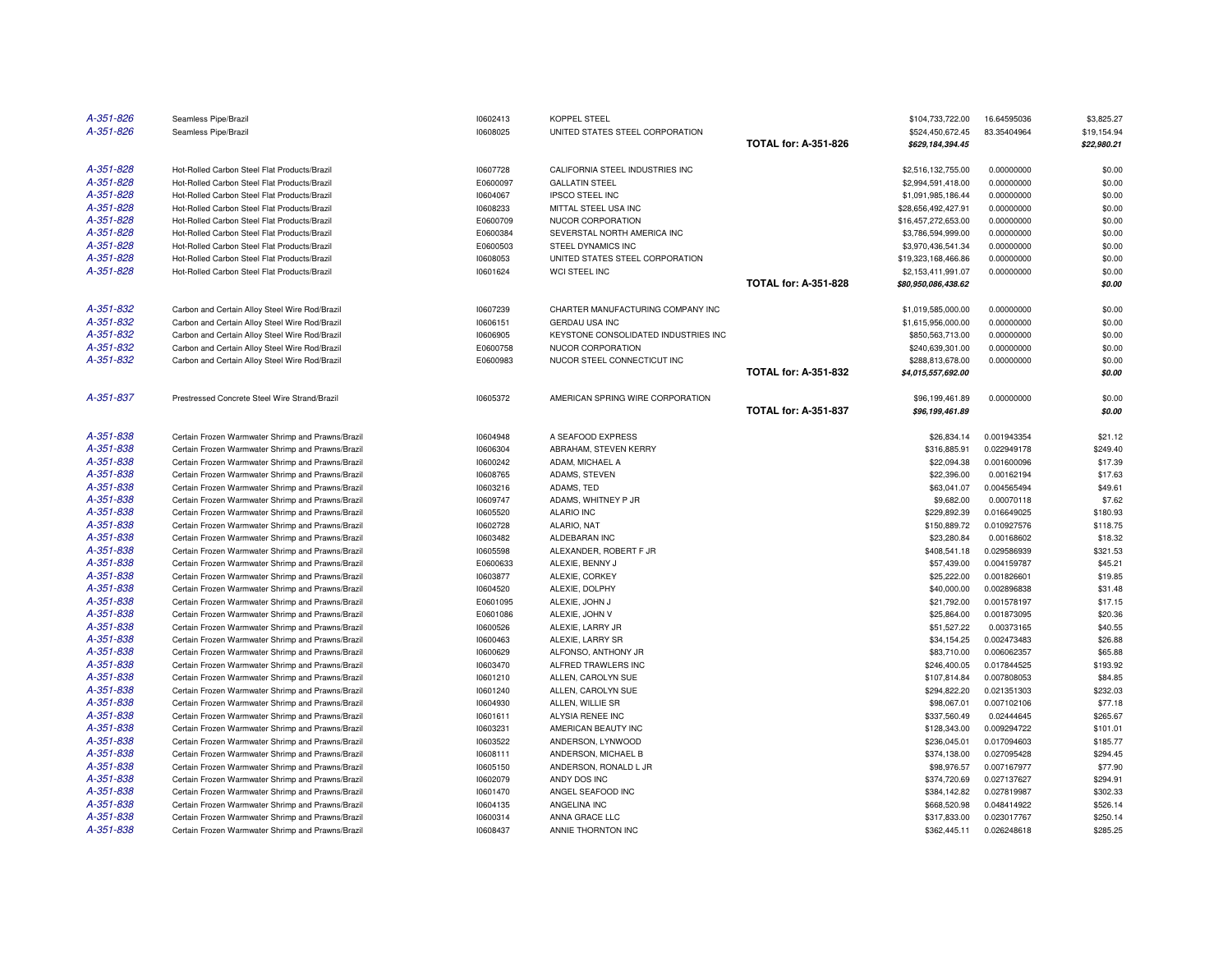| A-351-838 | Certain Frozen Warmwater Shrimp and Prawns/Brazil | E0600024             | APALACHEE GIRL INC               | \$545,794.58    | 0.03952696                 | \$429.55    |
|-----------|---------------------------------------------------|----------------------|----------------------------------|-----------------|----------------------------|-------------|
| A-351-838 | Certain Frozen Warmwater Shrimp and Prawns/Brazil | 10607806             | APARICIO TRAWLERS INC            | \$351,028.73    | 0.025421833                | \$276.27    |
| A-351-838 | Certain Frozen Warmwater Shrimp and Prawns/Brazil | 10605039             | APPLE JACK INC                   | \$175,337.52    | 0.012698109                | \$137.99    |
| A-351-838 | Certain Frozen Warmwater Shrimp and Prawns/Brazil | 10603582             | ARCENEAUX, MICHAEL K             | \$53,356.00     | 0.003864092                | \$41.99     |
| A-351-838 | Certain Frozen Warmwater Shrimp and Prawns/Brazil | 10608804             | ARGO MARINE INC                  | \$587,478.00    | 0.042545713                | \$462.36    |
| A-351-838 | Certain Frozen Warmwater Shrimp and Prawns/Brazil | 10600857             | ARMBRUSTER, PAULA D              | \$79,992.00     | 0.005793096                | \$62.96     |
| A-351-838 | Certain Frozen Warmwater Shrimp and Prawns/Brazil | 10600662             | ARNONDIN, ROBERT                 | \$40,045.59     | 0.00290014                 | \$31.52     |
| A-351-838 | Certain Frozen Warmwater Shrimp and Prawns/Brazil | 10604308             | ARROYA CRUZ INC                  | \$497,860.08    | 0.036055498                | \$391.83    |
| A-351-838 | Certain Frozen Warmwater Shrimp and Prawns/Brazil | 10607059             | ART AND RED INC                  | \$330,790.57    | 0.023956166                | \$260.34    |
| A-351-838 | Certain Frozen Warmwater Shrimp and Prawns/Brazil | 10606202             | ARTHUR, BRENDA J                 | \$115,268.15    | 0.008347829                | \$90.72     |
| A-351-838 | Certain Frozen Warmwater Shrimp and Prawns/Brazil | 10603098             | ATWOOD, KENNETH                  | \$95,637.87     | 0.006926185                | \$75.27     |
| A-351-838 | Certain Frozen Warmwater Shrimp and Prawns/Brazil | 10605922             | AU, CHOW D                       | \$20,653.91     | 0.001495776                | \$16.26     |
| A-351-838 | Certain Frozen Warmwater Shrimp and Prawns/Brazil | 10605881             | AU, ROBERT                       | \$10,156.97     | 0.000735577                | \$7.99      |
| A-351-838 | Certain Frozen Warmwater Shrimp and Prawns/Brazil | 10602006             | AUTHEMENT, CRAIG L               | \$62,171.47     | 0.004502517                | \$48.93     |
| A-351-838 | Certain Frozen Warmwater Shrimp and Prawns/Brazil | 10603028             | AUTHEMENT, DION J                | \$18,977.26     | 0.001374351                | \$14.94     |
| A-351-838 | Certain Frozen Warmwater Shrimp and Prawns/Brazil | E0600800             | AUTIN, KENNETH D                 | \$66,431.00     | 0.004810996                | \$52.28     |
| A-351-838 | Certain Frozen Warmwater Shrimp and Prawns/Brazil | 10606114             | <b>B AND B BOATS INC</b>         | \$475,693.79    | 0.034450195                | \$374.38    |
| A-351-838 | Certain Frozen Warmwater Shrimp and Prawns/Brazil | 10603575             | <b>B F MILLIS AND SONS INC</b>   | \$377,598.21    | 0.02734602                 | \$297.18    |
| A-351-838 | Certain Frozen Warmwater Shrimp and Prawns/Brazil | 10600810             | <b>BABE INC</b>                  | \$117,461.00    | 0.008506637                | \$92.44     |
| A-351-838 | Certain Frozen Warmwater Shrimp and Prawns/Brazil | E0600185             | BAILEY, DAVID B SR               | \$179,579.13    | 0.013005291                | \$141.33    |
| A-351-838 | Certain Frozen Warmwater Shrimp and Prawns/Brazil | 10601873             | BAKER, KENNETH                   | \$82,000.00     | 0.005938518                | \$64.54     |
| A-351-838 | Certain Frozen Warmwater Shrimp and Prawns/Brazil | E0600277             | <b>BALDWIN, RICHARD PRENTISS</b> | \$212,825.67    | 0.015413036                | \$167.50    |
| A-351-838 | Certain Frozen Warmwater Shrimp and Prawns/Brazil | 10605146             | <b>BAMA LOVE INC</b>             | \$97,087.98     | 0.007031203                | \$76.41     |
| A-351-838 | Certain Frozen Warmwater Shrimp and Prawns/Brazil | 10605022             | <b>BAMA SEA PRODUCTS INC</b>     | \$50,045,246.00 | 3.624324091                | \$39,386.64 |
| A-351-838 | Certain Frozen Warmwater Shrimp and Prawns/Brazil | 10608431             | BARBARA BROOKS INC               | \$383,933.39    | 0.02780482                 | \$302.16    |
| A-351-838 | Certain Frozen Warmwater Shrimp and Prawns/Brazil | 10606406             | BARBAREE, JOE                    | \$42,498.41     | 0.003077775                | \$33.45     |
| A-351-838 | Certain Frozen Warmwater Shrimp and Prawns/Brazil | 10606305             | <b>BARISICH INC</b>              | \$146,174.01    | 0.01058606                 | \$115.04    |
| A-351-838 | Certain Frozen Warmwater Shrimp and Prawns/Brazil | 10609810             | BARROIS, WENDELL JR              | \$52,500.00     | 0.0038021                  | \$41.32     |
| A-351-838 | Certain Frozen Warmwater Shrimp and Prawns/Brazil | 10607869             | <b>BASSE, DONALD</b>             | \$26,552.25     | 0.001922939                | \$20.90     |
| A-351-838 | Certain Frozen Warmwater Shrimp and Prawns/Brazil | 10603402             | <b>BAUDOIN, MURPHY</b>           | \$82,641.00     | 0.005984939                | \$65.04     |
| A-351-838 | Certain Frozen Warmwater Shrimp and Prawns/Brazil | 10603809             | <b>BAY ISLANDER INC</b>          | \$230,844.33    | 0.016717965                | \$181.68    |
| A-351-838 | Certain Frozen Warmwater Shrimp and Prawns/Brazil | E0600420             | BAYOU SHRIMP PROCESSORS INC      | \$30,546,249.82 | 2.212188329                | \$24,040.53 |
| A-351-838 | Certain Frozen Warmwater Shrimp and Prawns/Brazil | 10604780             | <b>BBC TRAWLERS INC</b>          | \$243,921.02    | 0.017664991                | \$191.97    |
| A-351-838 | Certain Frozen Warmwater Shrimp and Prawns/Brazil | 10608877             | <b>BBS INC</b>                   | \$136,537.94    | 0.009888207                | \$107.46    |
| A-351-838 | Certain Frozen Warmwater Shrimp and Prawns/Brazil | 10605300             | BEACHCOMBER INC                  | \$237,569.00    | 0.017204972                | \$186.97    |
| A-351-838 | Certain Frozen Warmwater Shrimp and Prawns/Brazil | 10604241             | <b>BEAS CORPORATION</b>          | \$267,717.54    | 0.019388358                | \$210.70    |
| A-351-838 | Certain Frozen Warmwater Shrimp and Prawns/Brazil | 10601589             | BECKY LYN INC                    | \$382,509.36    | 0.02770169                 | \$301.04    |
| A-351-838 | Certain Frozen Warmwater Shrimp and Prawns/Brazil | E0600003             | BEECHER, CAROLD                  | \$25,300.72     | 0.001832302                | \$19.91     |
| A-351-838 | Certain Frozen Warmwater Shrimp and Prawns/Brazil | 10603434             | BELLANGER, CLIFTON               | \$289,200.00    | 0.020944138                | \$227.61    |
| A-351-838 | Certain Frozen Warmwater Shrimp and Prawns/Brazil | 10608753             | BELSOME, KARL M                  | \$58,071.00     | 0.004205557                | \$45.70     |
| A-351-838 | Certain Frozen Warmwater Shrimp and Prawns/Brazil | 10603887             | BENNETT, IRIN BRAD               | \$227,298.69    | 0.016461186                | \$178.89    |
| A-351-838 | Certain Frozen Warmwater Shrimp and Prawns/Brazil | E0600916             | BENNY HUDSON SEAFOOD             | \$351,858.53    | 0.025481928                | \$276.92    |
| A-351-838 | Certain Frozen Warmwater Shrimp and Prawns/Brazil | 10600832             | BERGERON, ULYSSES J              | \$62,420.66     | 0.004520563                | \$49.13     |
| A-351-838 | Certain Frozen Warmwater Shrimp and Prawns/Brazil | 10607856             | BEST SEA PACK OF TEXAS INC       | \$19,185,194.00 | 1.389409911                | \$15,099.14 |
| A-351-838 | Certain Frozen Warmwater Shrimp and Prawns/Brazil | 10607896             | <b>BETH LOMONTE INC</b>          | \$525,763.23    | 0.038076271                | \$413.79    |
| A-351-838 | Certain Frozen Warmwater Shrimp and Prawns/Brazil | 10609432             | <b>BETHANY INC</b>               | \$301,393.94    | 0.021827234                | \$237.20    |
| A-351-838 | Certain Frozen Warmwater Shrimp and Prawns/Brazil | 10604183             | <b>BETY INC</b>                  | \$517,571.23    | 0.037482998                | \$407.34    |
| A-351-838 | Certain Frozen Warmwater Shrimp and Prawns/Brazil | 10605416             | BIG DADDY SEAFOOD INC            | \$107,808.06    | 0.007807562                | \$84.85     |
| A-351-838 | Certain Frozen Warmwater Shrimp and Prawns/Brazil | 10601942             | <b>BIG GRAPES INC</b>            | \$285,644.00    | 0.020686609                | \$224.81    |
| A-351-838 | Certain Frozen Warmwater Shrimp and Prawns/Brazil | E0600613             | BILLINGTON, RICHARD R JR         | \$18,852.65     | 0.001365327                | \$14.84     |
| A-351-838 | Certain Frozen Warmwater Shrimp and Prawns/Brazil |                      | BILLIOT, ALFREDIA                | \$85,777.57     |                            | \$67.51     |
| A-351-838 | Certain Frozen Warmwater Shrimp and Prawns/Brazil | 10604954<br>10601966 | <b>BILLIOT, AUBREY</b>           | \$46,009.74     | 0.006212093<br>0.003332069 | \$36.21     |
| A-351-838 | Certain Frozen Warmwater Shrimp and Prawns/Brazil | 10609330             | BILLIOT, EARL W SR               | \$7,096.00      | 0.000513899                | \$5.58      |
| A-351-838 | Certain Frozen Warmwater Shrimp and Prawns/Brazil | 10608270             | <b>BILLIOT, EMARY</b>            | \$34,241.00     | 0.002479766                | \$26.95     |
| A-351-838 | Certain Frozen Warmwater Shrimp and Prawns/Brazil | 10606040             | <b>BILLIOT, GERALD</b>           | \$84,002.00     | 0.006083504                | \$66.11     |
| A-351-838 | Certain Frozen Warmwater Shrimp and Prawns/Brazil | 10601702             | BILLIOT, JACCO A                 | \$5,471.56      | 0.000396256                | \$4.31      |
| A-351-838 | Certain Frozen Warmwater Shrimp and Prawns/Brazil | 10601709             | BILLIOT, JAKE A                  | \$46,424.36     | 0.003362096                | \$36.54     |
|           |                                                   |                      |                                  |                 |                            |             |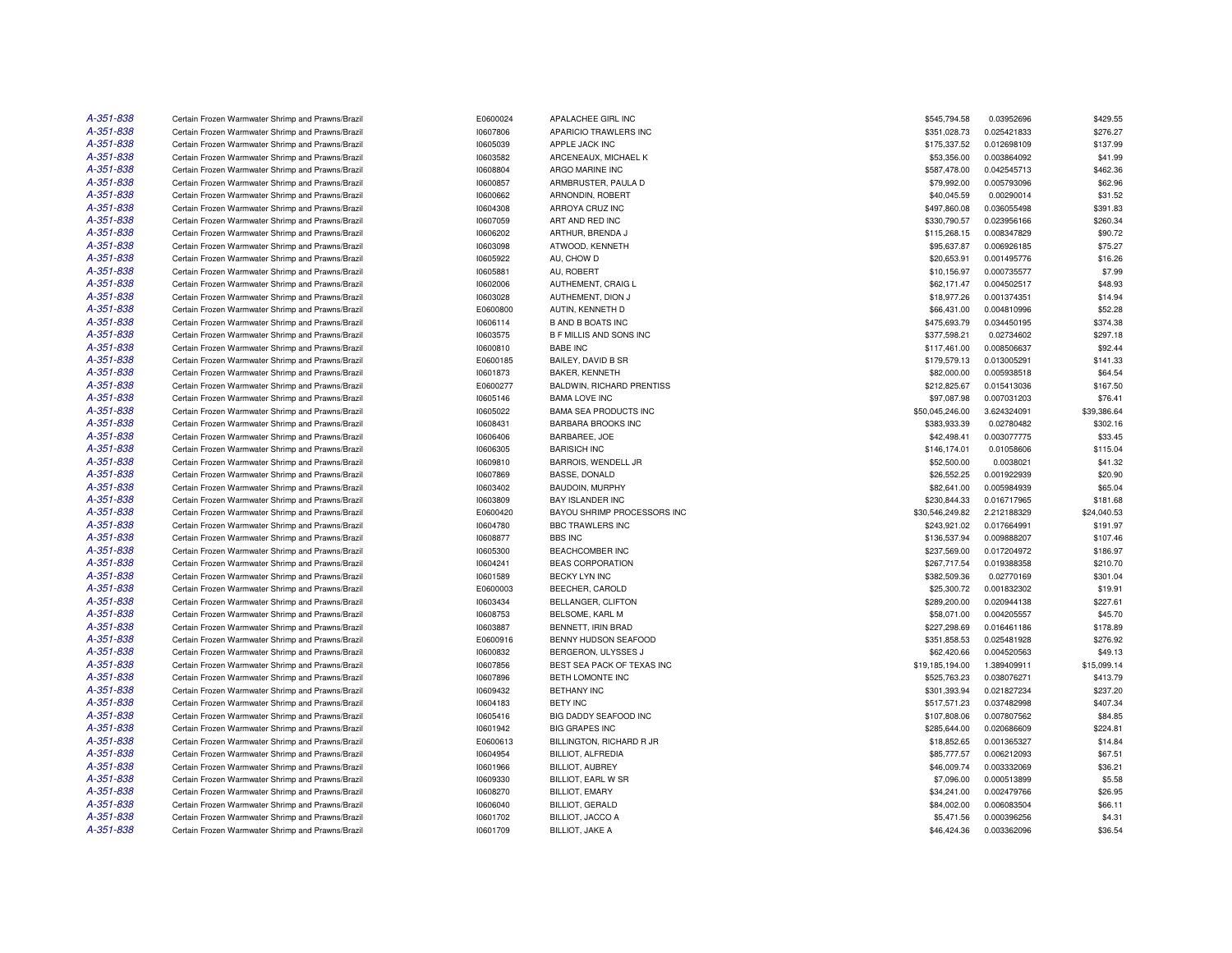| A-351-838 | Certain Frozen Warmwater Shrimp and Prawns/Brazil                                                      | 10608508 | <b>BILLIOT, LAURENCE</b>     | \$5,239.56     | 0.000379454                | \$4.12     |
|-----------|--------------------------------------------------------------------------------------------------------|----------|------------------------------|----------------|----------------------------|------------|
| A-351-838 | Certain Frozen Warmwater Shrimp and Prawns/Brazil                                                      | 10601245 | BILLIOT, LEONARD F JR        | \$26,991.00    | 0.001954714                | \$21.24    |
| A-351-838 | Certain Frozen Warmwater Shrimp and Prawns/Brazil                                                      | 10601755 | <b>BILLIOT, SHIRLEY</b>      | \$41,595.59    | 0.003012392                | \$32.74    |
| A-351-838 | Certain Frozen Warmwater Shrimp and Prawns/Brazil                                                      | 10600290 | BILLIOTT, ALEXANDER J        | \$4,860.00     | 0.000351966                | \$3.82     |
| A-351-838 | Certain Frozen Warmwater Shrimp and Prawns/Brazil                                                      | 10603374 | <b>BILLY SUE INC</b>         | \$253,402.82   | 0.018351672                | \$199.43   |
| A-351-838 | Certain Frozen Warmwater Shrimp and Prawns/Brazil                                                      | 10604122 | <b>BIRON, YALE</b>           | \$14,800.00    | 0.00107183                 | \$11.65    |
| A-351-838 | Certain Frozen Warmwater Shrimp and Prawns/Brazil                                                      | 10601884 | <b>BJF INC</b>               | \$662,904.52   | 0.048008173                | \$521.72   |
| A-351-838 | Certain Frozen Warmwater Shrimp and Prawns/Brazil                                                      | 10603763 | BLACKSTON, DAVID R           | \$102,297.06   | 0.00740845                 | \$80.51    |
| A-351-838 | Certain Frozen Warmwater Shrimp and Prawns/Brazil                                                      | 10604681 | <b>BLACKSTON, LARRY E</b>    | \$161,284.61   | 0.011680384                | \$126.93   |
| A-351-838 | Certain Frozen Warmwater Shrimp and Prawns/Brazil                                                      | 10603995 | BLAIN AND MELISSA INC        | \$845,354.90   | 0.061221402                | \$665.31   |
| A-351-838 | Certain Frozen Warmwater Shrimp and Prawns/Brazil                                                      | 10604314 | BLANCA CRUZ INC              | \$407,242.36   | 0.029492877                | \$320.51   |
| A-351-838 | Certain Frozen Warmwater Shrimp and Prawns/Brazil                                                      | 10602329 | BLANCHARD, CYRUS J           | \$14,057.98    | 0.001018092                | \$11.06    |
| A-351-838 | Certain Frozen Warmwater Shrimp and Prawns/Brazil                                                      | 10603404 | BLANCHARD, DOUGLAS JR        | \$158,891.98   | 0.011507108                | \$125.05   |
| A-351-838 | Certain Frozen Warmwater Shrimp and Prawns/Brazil                                                      | 10607484 | BLANCHARD, JOHN F JR         | \$39,000.00    | 0.002824417                | \$30.69    |
| A-351-838 | Certain Frozen Warmwater Shrimp and Prawns/Brazil                                                      | 10607117 | BLANCHARD, KELLY             | \$55,280.56    | 0.00400347                 | \$43.51    |
| A-351-838 | Certain Frozen Warmwater Shrimp and Prawns/Brazil                                                      | 10603843 | BLANCHARD, QUENTIN           | \$44,453.94    | 0.003219396                | \$34.99    |
| A-351-838 | Certain Frozen Warmwater Shrimp and Prawns/Brazil                                                      | 10603311 | <b>BLIGH INC</b>             | \$60,591.00    | 0.004388058                | \$47.69    |
| A-351-838 | Certain Frozen Warmwater Shrimp and Prawns/Brazil                                                      | 10600820 | BLUEWATER SHRIMP COMPANY     | \$2,074,633.86 | 0.150246948                | \$1,632.78 |
| A-351-838 | Certain Frozen Warmwater Shrimp and Prawns/Brazil                                                      | 10606884 | <b>BOB REY FISHERIES INC</b> | \$246,247.00   | 0.017833441                | \$193.80   |
| A-351-838 | Certain Frozen Warmwater Shrimp and Prawns/Brazil                                                      | 10604768 | BODDEN AND CADDELL INC       | \$166,830.30   | 0.012082008                | \$131.30   |
| A-351-838 | Certain Frozen Warmwater Shrimp and Prawns/Brazil                                                      | 10607137 | BODDEN TRAWLERS INC          | \$378,186.30   | 0.02738861                 | \$297.64   |
| A-351-838 |                                                                                                        | 10603186 | <b>BOLILLO PRIETO INC</b>    | \$181,300.78   |                            | \$142.69   |
| A-351-838 | Certain Frozen Warmwater Shrimp and Prawns/Brazil<br>Certain Frozen Warmwater Shrimp and Prawns/Brazil | 10604620 | BOLLINGER, DONALD JR         | \$29,006.00    | 0.013129974<br>0.002100642 | \$22.83    |
| A-351-838 |                                                                                                        |          |                              |                |                            |            |
|           | Certain Frozen Warmwater Shrimp and Prawns/Brazil                                                      | 10602641 | BON SECOUR BOATS INC         | \$941,729.00   | 0.068200906                | \$741.16   |
| A-351-838 | Certain Frozen Warmwater Shrimp and Prawns/Brazil                                                      | 10602727 | BON SECOUR FISHERIES INC     | \$932,894.00   | 0.067561067                | \$734.21   |
| A-351-838 | Certain Frozen Warmwater Shrimp and Prawns/Brazil                                                      | 10607316 | <b>BONNIE LASS INC</b>       | \$379,188.00   | 0.027461154                | \$298.43   |
| A-351-838 | Certain Frozen Warmwater Shrimp and Prawns/Brazil                                                      | 10601000 | BONVILLAIN, JIMMY J          | \$36,085.00    | 0.00261331                 | \$28.40    |
| A-351-838 | Certain Frozen Warmwater Shrimp and Prawns/Brazil                                                      | 10602739 | BOONE, DONALD F II           | \$423,190.90   | 0.030647886                | \$333.06   |
| A-351-838 | Certain Frozen Warmwater Shrimp and Prawns/Brazil                                                      | 10602644 | BOONE, DONALD F III          | \$72,178.37    | 0.005227226                | \$56.81    |
| A-351-838 | Certain Frozen Warmwater Shrimp and Prawns/Brazil                                                      | 10606325 | BOONE, GREGORY T             | \$153,052.17   | 0.011084183                | \$120.46   |
| A-351-838 | Certain Frozen Warmwater Shrimp and Prawns/Brazil                                                      | 10601017 | BOONE, WALTER                | \$521,796.05   | 0.037788964                | \$410.66   |
| A-351-838 | Certain Frozen Warmwater Shrimp and Prawns/Brazil                                                      | 10606322 | BOONES SEAFOOD INC           | \$78,049.02    | 0.005652384                | \$61.43    |
| A-351-838 | Certain Frozen Warmwater Shrimp and Prawns/Brazil                                                      | 10600922 | BORNE, EDWARD J JR           | \$52,144.25    | 0.003776336                | \$41.04    |
| A-351-838 | Certain Frozen Warmwater Shrimp and Prawns/Brazil                                                      | 10600386 | BORNE, EDWARD SR             | \$40,978.00    | 0.002967666                | \$32.25    |
| A-351-838 | Certain Frozen Warmwater Shrimp and Prawns/Brazil                                                      | 10606119 | BOSARGE BOATS INC            | \$1,096,501.70 | 0.079409691                | \$862.97   |
| A-351-838 | Certain Frozen Warmwater Shrimp and Prawns/Brazil                                                      | 10600195 | BOUDREAUX, RONALD SR         | \$169,588.18   | 0.012281737                | \$133.47   |
| A-351-838 | Certain Frozen Warmwater Shrimp and Prawns/Brazil                                                      | 10603262 | BOUSEGARD, DUVIC JR          | \$29,056.00    | 0.002104263                | \$22.87    |
| A-351-838 | Certain Frozen Warmwater Shrimp and Prawns/Brazil                                                      | 10605898 | <b>BOWERS SHRIMP</b>         | \$6,245,886.01 | 0.452332978                | \$4,915.64 |
| A-351-838 | Certain Frozen Warmwater Shrimp and Prawns/Brazil                                                      | 10606535 | <b>BOWERS SHRIMP FARM</b>    | \$7,105,543.60 | 0.514590194                | \$5,592.21 |
| A-351-838 | Certain Frozen Warmwater Shrimp and Prawns/Brazil                                                      | 10606570 | <b>BOWERS VALLEY SHRIMP</b>  | \$4,948,665.22 | 0.35838702                 | \$3,894.70 |
| A-351-838 | Certain Frozen Warmwater Shrimp and Prawns/Brazil                                                      | 10604431 | BRADLEY, JAMES               | \$20,440.06    | 0.001480288                | \$16.09    |
| A-351-838 | Certain Frozen Warmwater Shrimp and Prawns/Brazil                                                      | 10607420 | BRANDHURST, KAY              | \$105,956.99   | 0.007673506                | \$83.39    |
| A-351-838 | Certain Frozen Warmwater Shrimp and Prawns/Brazil                                                      | 10607361 | BRANDHURST, RAY              | \$160,809.16   | 0.011645952                | \$126.56   |
| A-351-838 | Certain Frozen Warmwater Shrimp and Prawns/Brazil                                                      | 10604302 | <b>BRAVA CRUZ INC</b>        | \$513,643.39   | 0.037198541                | \$404.25   |
| A-351-838 | Certain Frozen Warmwater Shrimp and Prawns/Brazil                                                      | E0600035 | <b>BRENDA DARLENE INC</b>    | \$526,523.53   | 0.038131332                | \$414.38   |
| A-351-838 | Certain Frozen Warmwater Shrimp and Prawns/Brazil                                                      | 10608560 | BROUSSARD, ERIC              | \$36,300.00    | 0.00262888                 | \$28.57    |
| A-351-838 | Certain Frozen Warmwater Shrimp and Prawns/Brazil                                                      | 10609881 | BROWN, COLLEEN               | \$273,423.82   | 0.019801612                | \$215.19   |
| A-351-838 | Certain Frozen Warmwater Shrimp and Prawns/Brazil                                                      | 10603895 | BROWN, DONALD G              | \$88,323.96    | 0.006396505                | \$69.51    |
| A-351-838 | Certain Frozen Warmwater Shrimp and Prawns/Brazil                                                      | 10601344 | <b>BROWN, JOHN</b>           | \$42,311.66    | 0.00306425                 | \$33.30    |
| A-351-838 | Certain Frozen Warmwater Shrimp and Prawns/Brazil                                                      | 10600737 | BRUCE, DANIEL M SR           | \$77,358.80    | 0.005602398                | \$60.88    |
| A-351-838 | Certain Frozen Warmwater Shrimp and Prawns/Brazil                                                      | 10600605 | <b>BRUCE, MARGIE L</b>       | \$46,529.77    | 0.00336973                 | \$36.62    |
| A-351-838 | Certain Frozen Warmwater Shrimp and Prawns/Brazil                                                      | 10609586 | <b>BRUCE, NATHAN</b>         | \$12,972.38    | 0.000939472                | \$10.21    |
| A-351-838 | Certain Frozen Warmwater Shrimp and Prawns/Brazil                                                      | 10601563 | BRUCE, ROBERT A              | \$17,812.91    | 0.001290028                | \$14.02    |
| A-351-838 | Certain Frozen Warmwater Shrimp and Prawns/Brazil                                                      | 10600379 | BRUNET, LEVY J JR            | \$51,326.54    | 0.003717117                | \$40.40    |
| A-351-838 | Certain Frozen Warmwater Shrimp and Prawns/Brazil                                                      | 10605586 | BUCCANEER SHRIMP CO          | \$497,566.00   | 0.036034201                | \$391.59   |
| A-351-838 | Certain Frozen Warmwater Shrimp and Prawns/Brazil                                                      | 10606862 | <b>BUCKMASTER, WM EARL</b>   | \$46,487.44    | 0.003366664                | \$36.59    |
| A-351-838 | Certain Frozen Warmwater Shrimp and Prawns/Brazil                                                      | 10605848 | BULL AND SON INC             | \$287,647.00   | 0.020831668                | \$226.38   |
|           |                                                                                                        |          |                              |                |                            |            |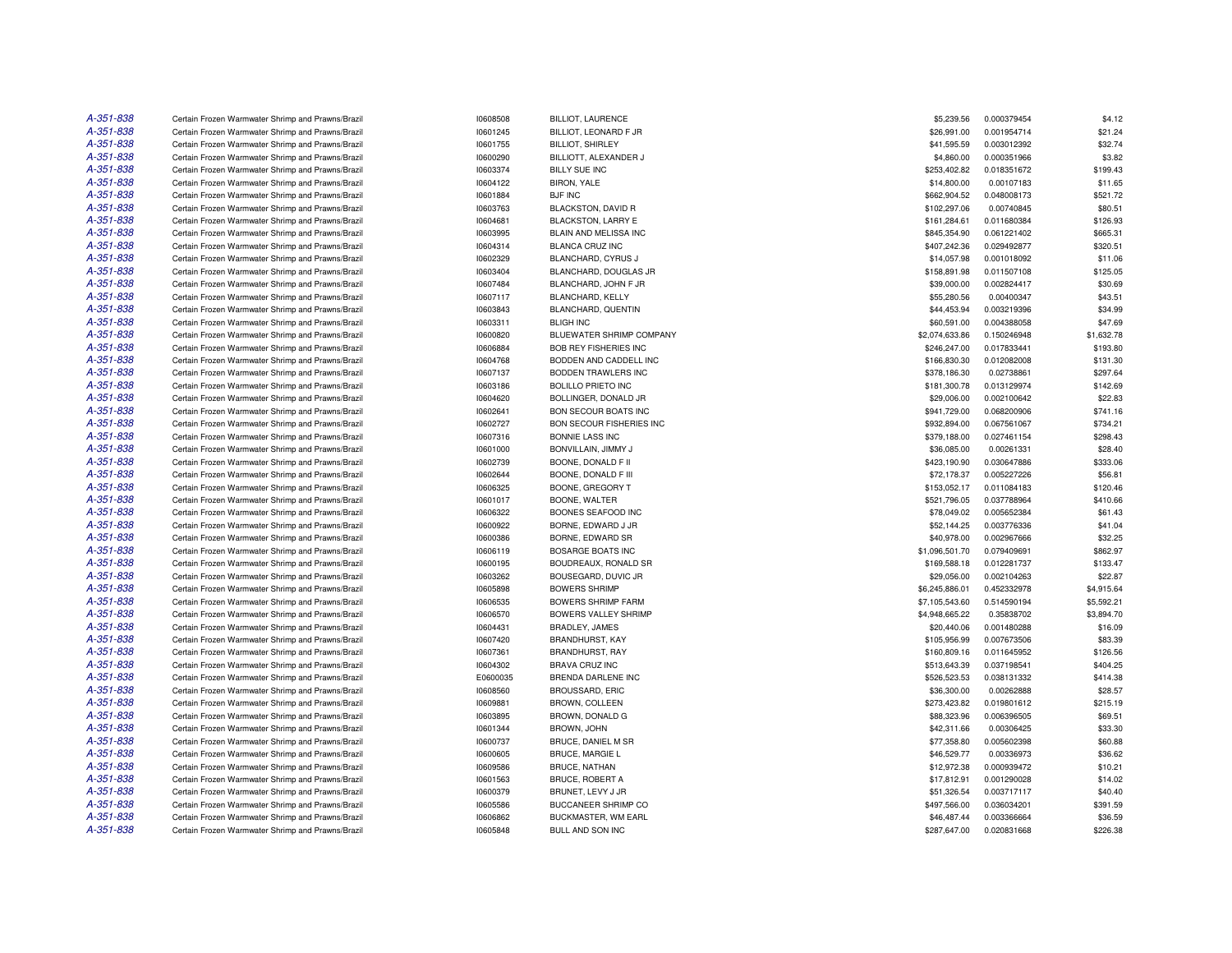| A-351-838 | Certain Frozen Warmwater Shrimp and Prawns/Brazil | 10605507             | BULL, DELBERT JR              | \$290,091.00                 | 0.021008665 | \$228.31 |
|-----------|---------------------------------------------------|----------------------|-------------------------------|------------------------------|-------------|----------|
| A-351-838 | Certain Frozen Warmwater Shrimp and Prawns/Brazil | 10604966             | BUNDY, RONALD                 | \$23,149.00                  | 0.001676472 | \$18.22  |
| A-351-838 | Certain Frozen Warmwater Shrimp and Prawns/Brazil | 10604960             | BUNDY, RONNIE                 | \$18,482.00                  | 0.001338484 | \$14.55  |
| A-351-838 | Certain Frozen Warmwater Shrimp and Prawns/Brazil | 10606058             | <b>BURAS, CLAYTON</b>         | \$87,794.00                  | 0.006358125 | \$69.10  |
| A-351-838 | Certain Frozen Warmwater Shrimp and Prawns/Brazil | 10607658             | BURAS, WAYLON J               | \$115,971.82                 | 0.008398789 | \$91.27  |
| A-351-838 | Certain Frozen Warmwater Shrimp and Prawns/Brazil | 10603366             | BURNELL TRAWLING INC          | \$548,549.00                 | 0.039726438 | \$431.72 |
| A-351-838 | Certain Frozen Warmwater Shrimp and Prawns/Brazil | 10608631             | BUSCH, RC                     | \$529,159.00                 | 0.038322196 | \$416.46 |
| A-351-838 | Certain Frozen Warmwater Shrimp and Prawns/Brazil | 10605692             | BUTLER, ALBERT                | \$253,273.58                 | 0.018342312 | \$199.33 |
| A-351-838 | Certain Frozen Warmwater Shrimp and Prawns/Brazil | 10600762             | BYCHURCH, JOHNNY JR           | \$60,056.78                  | 0.004349369 | \$47.27  |
| A-351-838 | Certain Frozen Warmwater Shrimp and Prawns/Brazil | 10606794             | C T INC                       | \$344,780.86                 | 0.024969356 | \$271.35 |
| A-351-838 | Certain Frozen Warmwater Shrimp and Prawns/Brazil | 10604292             | CA MAGWOOD JR AND SON INC     | \$125,342.00                 | 0.009077386 | \$98.65  |
| A-351-838 | Certain Frozen Warmwater Shrimp and Prawns/Brazil | 10603205             | CA MAGWOOD JR ENTERPRISES INC | \$274,348.00                 | 0.019868542 | \$215.92 |
| A-351-838 | Certain Frozen Warmwater Shrimp and Prawns/Brazil | 10608771             | CAISON, JERRY LANE JR         | \$25,155.47                  | 0.001821783 | \$19.80  |
| A-351-838 | Certain Frozen Warmwater Shrimp and Prawns/Brazil | E0601040             | CALLAIS, MICHAEL              | \$234,398.30                 | 0.016975347 | \$184.48 |
| A-351-838 | Certain Frozen Warmwater Shrimp and Prawns/Brazil | 10600873             | CALLAIS, TERRENCE             | \$31,724.63                  | 0.002297528 | \$24.97  |
| A-351-838 | Certain Frozen Warmwater Shrimp and Prawns/Brazil | E0600669             | CAMARDELLE, CHRIS             | \$55,511.00                  | 0.004020159 | \$43.69  |
| A-351-838 | Certain Frozen Warmwater Shrimp and Prawns/Brazil | 10606243             | CANDY INC                     | \$21,627.17                  | 0.00156626  | \$17.02  |
| A-351-838 |                                                   |                      |                               |                              |             | \$332.21 |
| A-351-838 | Certain Frozen Warmwater Shrimp and Prawns/Brazil | 10606240             | CANOVA, CARL                  | \$422,114.00                 | 0.030569895 |          |
|           | Certain Frozen Warmwater Shrimp and Prawns/Brazil | 10605821             | CAO, BINH                     | \$85,883.00                  | 0.006219728 | \$67.59  |
| A-351-838 | Certain Frozen Warmwater Shrimp and Prawns/Brazil | 10602913             | CAO, GIO VAN                  | \$201,690.00                 | 0.014606581 | \$158.73 |
| A-351-838 | Certain Frozen Warmwater Shrimp and Prawns/Brazil | 10604001             | CAPN BOZO INC                 | \$278,372.01                 | 0.020159964 | \$219.08 |
| A-351-838 | Certain Frozen Warmwater Shrimp and Prawns/Brazil | 10603551             | CAPN JASPERS SEAFOOD INC      | \$314,578.90                 | 0.022782102 | \$247.58 |
| A-351-838 | Certain Frozen Warmwater Shrimp and Prawns/Brazil | 10606699             | CAPT ANTHONY INC              | \$232,242.79                 | 0.016819243 | \$182.78 |
| A-351-838 | Certain Frozen Warmwater Shrimp and Prawns/Brazil | 10600934             | CAPT BILL JR                  | \$496,628.49                 | 0.035966305 | \$390.86 |
| A-351-838 | Certain Frozen Warmwater Shrimp and Prawns/Brazil | 10601343             | CAPT BUBBA INC                | \$269,404.01                 | 0.019510493 | \$212.03 |
| A-351-838 | Certain Frozen Warmwater Shrimp and Prawns/Brazil | 10604774             | CAPT CARLOS TRAWLERS INC      | \$396,748.93                 | 0.028732933 | \$312.25 |
| A-351-838 | Certain Frozen Warmwater Shrimp and Prawns/Brazil | 10606747             | CAPT CHRISTOPHER INC          | \$406,534.53                 | 0.029441616 | \$319.95 |
| A-351-838 | Certain Frozen Warmwater Shrimp and Prawns/Brazil | 10606263             | CAPT CROCKETT INC             | \$152,063.00                 | 0.011012546 | \$119.68 |
| A-351-838 | Certain Frozen Warmwater Shrimp and Prawns/Brazil | 10608470             | CAPT DARREN HILL INC          | \$63,695.15                  | 0.004612863 | \$50.13  |
| A-351-838 | Certain Frozen Warmwater Shrimp and Prawns/Brazil | 10602799             | <b>CAPT DENNIS</b>            | \$650,196.85                 | 0.047087871 | \$511.72 |
| A-351-838 | Certain Frozen Warmwater Shrimp and Prawns/Brazil | 10606545             | CAPT DENNIS INC               | \$129,467.64                 | 0.009376169 | \$101.89 |
| A-351-838 | Certain Frozen Warmwater Shrimp and Prawns/Brazil | 10600091             | CAPT EDDIE INC                | \$110,351.92                 | 0.007991791 | \$86.85  |
| A-351-838 | Certain Frozen Warmwater Shrimp and Prawns/Brazil | 10601609             | CAPT EDDIE INC                | \$241,566.84                 | 0.017494499 | \$190.12 |
| A-351-838 | Certain Frozen Warmwater Shrimp and Prawns/Brazil | 10603160             | CAPT EDWARD INC               | \$290,245.00                 | 0.021019818 | \$228.43 |
| A-351-838 | Certain Frozen Warmwater Shrimp and Prawns/Brazil | 10604701             | CAPT GDA INC                  | \$369,240.00                 | 0.02674071  | \$290.60 |
| A-351-838 | Certain Frozen Warmwater Shrimp and Prawns/Brazil | 10604531             | CAPT JDL INC                  | \$296,422.00                 | 0.021467162 | \$233.29 |
| A-351-838 | Certain Frozen Warmwater Shrimp and Prawns/Brazil | 10603280             | CAPT KEVIN INC                | \$74,917.67                  | 0.005425609 | \$58.96  |
| A-351-838 | Certain Frozen Warmwater Shrimp and Prawns/Brazil | 10601532             | CAPT LUCAS INC                | \$201,478.81                 | 0.014591286 | \$158.57 |
| A-351-838 | Certain Frozen Warmwater Shrimp and Prawns/Brazil | 10602049             | CAPT MACK INC                 | \$131,744.00                 | 0.009541025 | \$103.69 |
| A-351-838 | Certain Frozen Warmwater Shrimp and Prawns/Brazil | 10606693             | <b>CAPT MARCUS INC</b>        | \$322,909.33                 | 0.023385399 | \$254.14 |
| A-351-838 | Certain Frozen Warmwater Shrimp and Prawns/Brazil | 10601301             | CAPT NICHOLAS INC             | \$322,216.24                 | 0.023335205 | \$253.59 |
| A-351-838 | Certain Frozen Warmwater Shrimp and Prawns/Brazil | 10604007             | CAPT PAPPIE INC               | \$342,207.66                 | 0.024783003 | \$269.32 |
| A-351-838 | Certain Frozen Warmwater Shrimp and Prawns/Brazil | 10606052             | CAPT QUINA INC                | \$82,679.80                  | 0.005987749 | \$65.07  |
| A-351-838 | Certain Frozen Warmwater Shrimp and Prawns/Brazil | 10601362             | CAPT ROSS INC                 | \$188,570.04                 | 0.013656421 | \$148.41 |
| A-351-838 | Certain Frozen Warmwater Shrimp and Prawns/Brazil | 10609832             | <b>CAPT TOMMY</b>             | \$107,000.00                 | 0.007749041 | \$84.21  |
| A-351-838 | Certain Frozen Warmwater Shrimp and Prawns/Brazil | 10609108             | CAPT VANS SEAFOOD             | \$207,193.09                 | 0.01500512  | \$163.07 |
| A-351-838 | Certain Frozen Warmwater Shrimp and Prawns/Brazil | 10604525             | CAPT WALLEY INC               | \$386,596.00                 | 0.027997648 | \$304.26 |
| A-351-838 | Certain Frozen Warmwater Shrimp and Prawns/Brazil | 10607850             | CAPTAIN ARNULFO INC           | \$338,153.27                 | 0.02448938  | \$266.13 |
| A-351-838 | Certain Frozen Warmwater Shrimp and Prawns/Brazil | 10607628             | CAPTAIN HOMER INC             | \$258,870.87                 | 0.018747673 | \$203.74 |
| A-351-838 | Certain Frozen Warmwater Shrimp and Prawns/Brazil | 10604045             | CAPTAIN THOMAS TRAWLERS INC   | \$264,723.13                 | 0.0191715   | \$208.34 |
| A-351-838 | Certain Frozen Warmwater Shrimp and Prawns/Brazil | 10600744             | CARL, JOSEPH ALLEN            | \$45,469.38                  | 0.003292936 | \$35.79  |
| A-351-838 | Certain Frozen Warmwater Shrimp and Prawns/Brazil | 10601502             | CARLOS, IRVIN                 | \$43,525.90                  | 0.003152187 | \$34.26  |
| A-351-838 | Certain Frozen Warmwater Shrimp and Prawns/Brazil | 10600669             | CARMADELLE, DAVID J           | \$45,679.00                  | 0.003308116 | \$35.95  |
| A-351-838 | Certain Frozen Warmwater Shrimp and Prawns/Brazil | 10601655             | CARMADELLE, RUDY              | \$34,001.88                  | 0.002462448 | \$26.76  |
| A-351-838 | Certain Frozen Warmwater Shrimp and Prawns/Brazil |                      | CARMELITA INC                 |                              | 0.030545884 | \$331.95 |
| A-351-838 | Certain Frozen Warmwater Shrimp and Prawns/Brazil | 10604517<br>10602325 | <b>CAROLINA LADY INC</b>      | \$421,782.45<br>\$394.265.11 | 0.028553053 | \$310.29 |
| A-351-838 | Certain Frozen Warmwater Shrimp and Prawns/Brazil |                      |                               |                              |             |          |
|           |                                                   | 10603476             | CAROLINA SEAFOODS INC         | \$736,547.95                 | 0.0533415   | \$579.68 |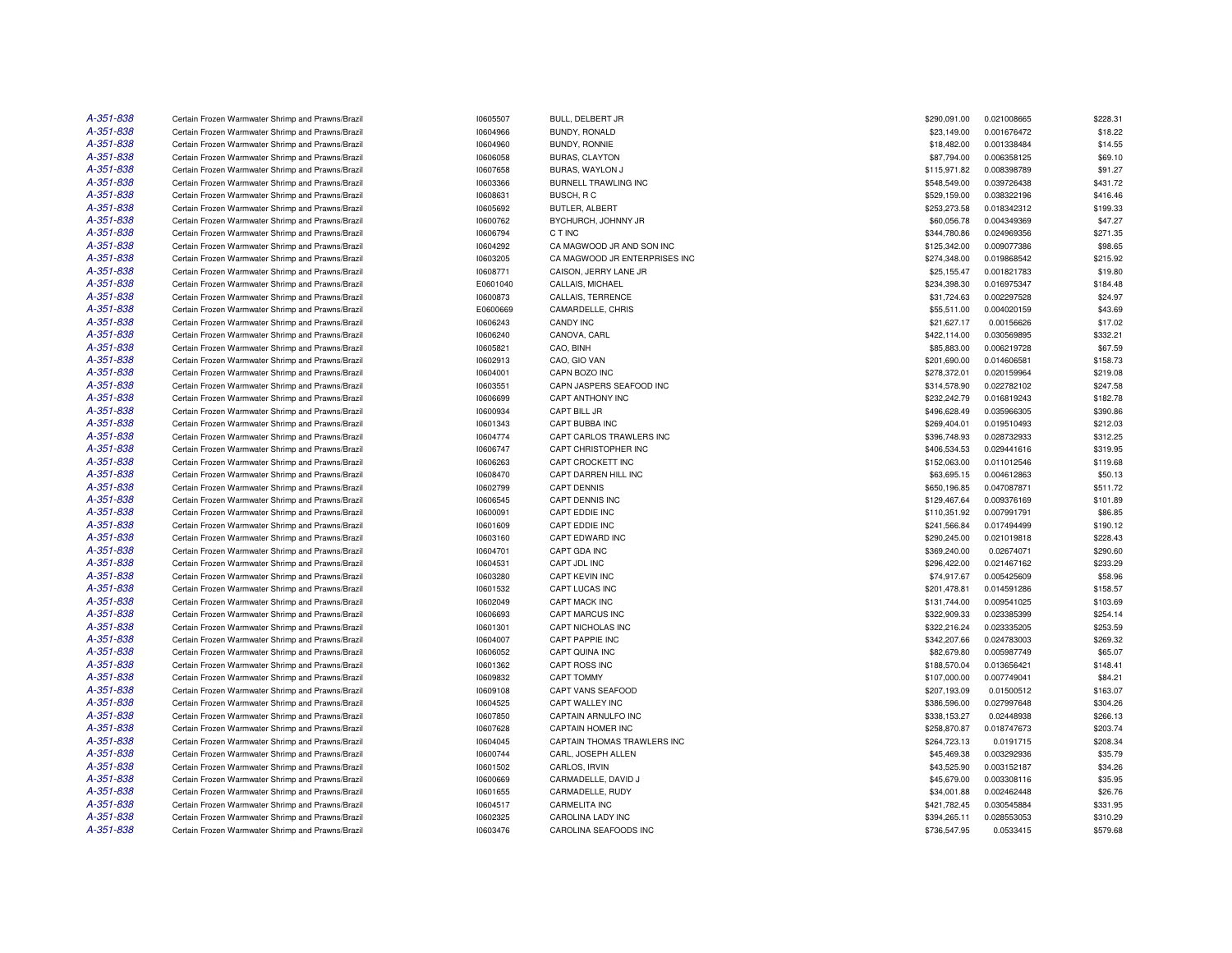| A-351-838 | Certain Frozen Warmwater Shrimp and Prawns/Brazil                                                      | 10601891 | CARSON AND CO INC              | \$48,919,922.63 | 3.542827107 | \$38,500.99 |
|-----------|--------------------------------------------------------------------------------------------------------|----------|--------------------------------|-----------------|-------------|-------------|
| A-351-838 | Certain Frozen Warmwater Shrimp and Prawns/Brazil                                                      | 10604424 | CARUSO, MICHAEL JR             | \$249,489.12    | 0.018068238 | \$196.35    |
| A-351-838 | Certain Frozen Warmwater Shrimp and Prawns/Brazil                                                      | E0600180 | CASSAGNE, ALPHONSE III         | \$24,110.73     | 0.001746122 | \$18.98     |
| A-351-838 | Certain Frozen Warmwater Shrimp and Prawns/Brazil                                                      | 10604248 | CASTELLANOS CORPORATION        | \$193,044.19    | 0.013980443 | \$151.93    |
| A-351-838 | Certain Frozen Warmwater Shrimp and Prawns/Brazil                                                      | 10604177 | CASTELLANOS SEAFOODS INC       | \$80,656.17     | 0.005841196 | \$63.48     |
| A-351-838 | Certain Frozen Warmwater Shrimp and Prawns/Brazil                                                      | 10608683 | CAULFIELD, HOPE                | \$53,860.00     | 0.003900592 | \$42.39     |
| A-351-838 | Certain Frozen Warmwater Shrimp and Prawns/Brazil                                                      | 10603063 | CF GOLLOTT AND SON SEAFOOD INC | \$37,896,814.51 | 2.744523182 | \$29,825.58 |
| A-351-838 | Certain Frozen Warmwater Shrimp and Prawns/Brazil                                                      | 10604710 | CHALLENGE 42 INC               | \$286,799.21    | 0.02077027  | \$225.72    |
| A-351-838 | Certain Frozen Warmwater Shrimp and Prawns/Brazil                                                      | 10604013 | CHALLENGER SHRIMP CO INC       | \$422,549.52    | 0.030601436 | \$332.56    |
| A-351-838 |                                                                                                        | 10607512 | CHAPLIN, ROBERT G SR           |                 | 0.003019084 | \$32.81     |
| A-351-838 | Certain Frozen Warmwater Shrimp and Prawns/Brazil                                                      |          |                                | \$41,688.00     |             |             |
|           | Certain Frozen Warmwater Shrimp and Prawns/Brazil                                                      | 10609891 | CHAPLIN, SAXBY S               | \$36,333.00     | 0.00263127  | \$28.59     |
| A-351-838 | Certain Frozen Warmwater Shrimp and Prawns/Brazil                                                      | 10608449 | CHARLOTTE MAIER INC            | \$278,533.35    | 0.020171649 | \$219.21    |
| A-351-838 | Certain Frozen Warmwater Shrimp and Prawns/Brazil                                                      | 10603182 | CHARPENTIER, ALLEN             | \$139,601.59    | 0.010110079 | \$109.87    |
| A-351-838 | Certain Frozen Warmwater Shrimp and Prawns/Brazil                                                      | 10603713 | CHARPENTIER, LINTON            | \$122,021.59    | 0.008836919 | \$96.03     |
| A-351-838 | Certain Frozen Warmwater Shrimp and Prawns/Brazil                                                      | E0600895 | CHAUVIN, CAREY M               | \$335,977.56    | 0.024331813 | \$264.42    |
| A-351-838 | Certain Frozen Warmwater Shrimp and Prawns/Brazil                                                      | 10607389 | CHAUVIN, DAVID                 | \$962,980.71    | 0.069739975 | \$757.89    |
| A-351-838 | Certain Frozen Warmwater Shrimp and Prawns/Brazil                                                      | 10607381 | CHAUVIN, DAVID                 | \$65,372.54     | 0.004734341 | \$51.45     |
| A-351-838 | Certain Frozen Warmwater Shrimp and Prawns/Brazil                                                      | 10607393 | CHAUVIN, KIMBERLY              | \$340,682.50    | 0.024672549 | \$268.12    |
| A-351-838 | Certain Frozen Warmwater Shrimp and Prawns/Brazil                                                      | 10600076 | CHEEKS, ALTON BRUCE            | \$33,333.48     | 0.002414042 | \$26.23     |
| A-351-838 | Certain Frozen Warmwater Shrimp and Prawns/Brazil                                                      | 10609642 | CHERAMIE, DANNY                | \$55,756.35     | 0.004037928 | \$43.88     |
| A-351-838 | Certain Frozen Warmwater Shrimp and Prawns/Brazil                                                      | 10602680 | CHERAMIE, HAROLD L             | \$52,791.19     | 0.003823188 | \$41.55     |
| A-351-838 | Certain Frozen Warmwater Shrimp and Prawns/Brazil                                                      | E0600775 | CHERAMIE, HARRY SR             | \$196,558.00    | 0.014234916 | \$154.70    |
| A-351-838 | Certain Frozen Warmwater Shrimp and Prawns/Brazil                                                      | 10600252 | CHERAMIE, HARVEY JR            | \$30,169.44     | 0.002184899 | \$23.74     |
| A-351-838 | Certain Frozen Warmwater Shrimp and Prawns/Brazil                                                      | 10600611 | CHERAMIE, JAMES P              | \$65,381.02     | 0.004734955 | \$51.46     |
| A-351-838 | Certain Frozen Warmwater Shrimp and Prawns/Brazil                                                      | 10600800 | CHERAMIE, JOEY J               | \$216,629.11    | 0.015688485 | \$170.49    |
| A-351-838 | Certain Frozen Warmwater Shrimp and Prawns/Brazil                                                      | 10600798 | CHERAMIE, JOSEPH               | \$83,348.80     | 0.006036199 | \$65.60     |
| A-351-838 | Certain Frozen Warmwater Shrimp and Prawns/Brazil                                                      | E0600172 | CHERAMIE, OJESS                | \$26,026.24     | 0.001884845 | \$20.48     |
| A-351-838 | Certain Frozen Warmwater Shrimp and Prawns/Brazil                                                      | 10600645 | CHERAMIE, SALLY                | \$16,697.95     | 0.001209281 | \$13.14     |
| A-351-838 | Certain Frozen Warmwater Shrimp and Prawns/Brazil                                                      | 10600689 | CHERAMIE, TERRY J              | \$57,725.25     | 0.004180517 | \$45.43     |
| A-351-838 | Certain Frozen Warmwater Shrimp and Prawns/Brazil                                                      | E0600118 | CHERAMIE, TIMMY                | \$151,584.96    | 0.010977926 | \$119.30    |
| A-351-838 | Certain Frozen Warmwater Shrimp and Prawns/Brazil                                                      | 10601514 | CHERAMIE, TINA                 | \$24,722.23     | 0.001790407 | \$19.46     |
| A-351-838 | Certain Frozen Warmwater Shrimp and Prawns/Brazil                                                      | 10604894 | CHERAMIE, WAYNE                | \$303,525.59    | 0.021981611 | \$238.88    |
| A-351-838 | Certain Frozen Warmwater Shrimp and Prawns/Brazil                                                      | 10604906 | CHERAMIE, WEBB JR              | \$90,324.80     | 0.006541408 | \$71.09     |
| A-351-838 | Certain Frozen Warmwater Shrimp and Prawns/Brazil                                                      | 10604251 | CHEW. THOMAS J                 | \$31,762.70     | 0.002300285 | \$25.00     |
| A-351-838 | Certain Frozen Warmwater Shrimp and Prawns/Brazil                                                      | 10609589 | CHISHOLM, ARTHUR SR            | \$95,525.00     | 0.006918011 | \$75.18     |
| A-351-838 | Certain Frozen Warmwater Shrimp and Prawns/Brazil                                                      | 10607334 | CHISHOLM, HENRY JR             | \$103,736.00    | 0.007512659 | \$81.64     |
| A-351-838 | Certain Frozen Warmwater Shrimp and Prawns/Brazil                                                      | 10600444 | CHRISTEN, DAVID JR             | \$59,908.00     | 0.004338594 | \$47.15     |
| A-351-838 |                                                                                                        | 10603106 | CHRISTIAN G INC                | \$165,394.00    | 0.01197799  | \$130.17    |
| A-351-838 | Certain Frozen Warmwater Shrimp and Prawns/Brazil<br>Certain Frozen Warmwater Shrimp and Prawns/Brazil | 10604395 | CIEUTAT TRAWLERS INC           | \$561,245.43    | 0.040645925 | \$441.71    |
| A-351-838 |                                                                                                        |          |                                |                 |             |             |
| A-351-838 | Certain Frozen Warmwater Shrimp and Prawns/Brazil                                                      | 10603126 | CINCO DE MAYO INC              | \$296,366.90    | 0.021463171 | \$233.25    |
|           | Certain Frozen Warmwater Shrimp and Prawns/Brazil                                                      | 10606577 | CITY MARKET INC                | \$1,924,867.92  | 0.139400757 | \$1,514.91  |
| A-351-838 | Certain Frozen Warmwater Shrimp and Prawns/Brazil                                                      | E0600338 | COBB, MICHAEL                  | \$30,494.00     | 0.002208404 | \$24.00     |
| A-351-838 | Certain Frozen Warmwater Shrimp and Prawns/Brazil                                                      | 10601251 | COLLINS, BERNARD J             | \$17.056.33     | 0.001235236 | \$13.42     |
| A-351-838 | Certain Frozen Warmwater Shrimp and Prawns/Brazil                                                      | 10603748 | COLLINS, EARLINE               | \$16,815.83     | 0.001217818 | \$13.23     |
| A-351-838 | Certain Frozen Warmwater Shrimp and Prawns/Brazil                                                      | 10602654 | COOK, EDWIN A SR               | \$48,487.10     | 0.003511482 | \$38.16     |
| A-351-838 | Certain Frozen Warmwater Shrimp and Prawns/Brazil                                                      | 10602697 | COOKSEY, JOHN JR               | \$59,356.93     | 0.004298685 | \$46.72     |
| A-351-838 | Certain Frozen Warmwater Shrimp and Prawns/Brazil                                                      | 10605670 | COOPER, ACY J III              | \$19,611.00     | 0.001420247 | \$15.43     |
| A-351-838 | Certain Frozen Warmwater Shrimp and Prawns/Brazil                                                      | 10605682 | COOPER, ACY J JR               | \$90,177.13     | 0.006530713 | \$70.97     |
| A-351-838 | Certain Frozen Warmwater Shrimp and Prawns/Brazil                                                      | 10605658 | COOPER, ACY J SR               | \$8,000.00      | 0.000579368 | \$6.30      |
| A-351-838 | Certain Frozen Warmwater Shrimp and Prawns/Brazil                                                      | E0600792 | COPEMAN, JOHN                  | \$89,490.00     | 0.006480951 | \$70.43     |
| A-351-838 | Certain Frozen Warmwater Shrimp and Prawns/Brazil                                                      | 10600418 | COULON, ALLEN                  | \$13,389.27     | 0.000969664 | \$10.54     |
| A-351-838 | Certain Frozen Warmwater Shrimp and Prawns/Brazil                                                      | 10600012 | COULON, AMY                    | \$44,730.07     | 0.003239394 | \$35.20     |
| A-351-838 | Certain Frozen Warmwater Shrimp and Prawns/Brazil                                                      | 10604978 | COULON, DARRIN                 | \$48,055.65     | 0.003480236 | \$37.82     |
| A-351-838 | Certain Frozen Warmwater Shrimp and Prawns/Brazil                                                      | 10604142 | COULON, DON                    | \$13,010.62     | 0.000942241 | \$10.24     |
| A-351-838 | Certain Frozen Warmwater Shrimp and Prawns/Brazil                                                      | 10603293 | <b>COUNTRY INC</b>             | \$496,320.00    | 0.035943964 | \$390.61    |
| A-351-838 | Certain Frozen Warmwater Shrimp and Prawns/Brazil                                                      | 10602992 | COURSEY, JOHN                  | \$141,264.63    | 0.010230518 | \$111.18    |
| A-351-838 | Certain Frozen Warmwater Shrimp and Prawns/Brazil                                                      | 10607481 | COWDREY, MICHAEL N             | \$224,671.63    | 0.016270932 | \$176.82    |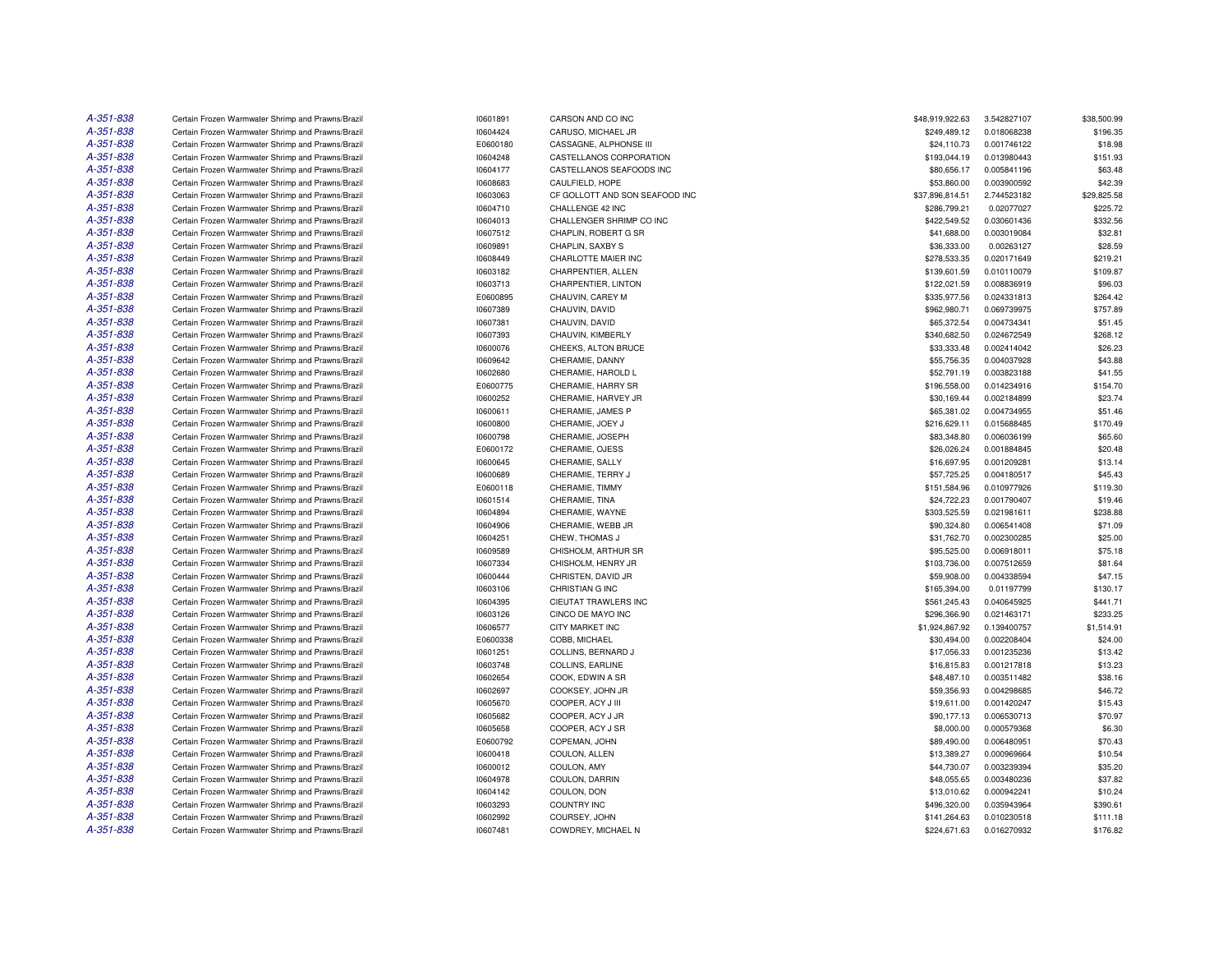| A-351-838 | Certain Frozen Warmwater Shrimp and Prawns/Brazil                                                      | 10607592             | CROSBY, LEONARD W JR                 | \$42,000.00                   | 0.00304168                 | \$33.05             |
|-----------|--------------------------------------------------------------------------------------------------------|----------------------|--------------------------------------|-------------------------------|----------------------------|---------------------|
| A-351-838 | Certain Frozen Warmwater Shrimp and Prawns/Brazil                                                      | 10602964             | CROSBYS FISH AND SHRIMP CO           | \$91,835.14                   | 0.006650788                | \$72.28             |
| A-351-838 | Certain Frozen Warmwater Shrimp and Prawns/Brazil                                                      | 10606922             | <b>CRUILLAS INC</b>                  | \$448,099.31                  | 0.032451776                | \$352.66            |
| A-351-838 | Certain Frozen Warmwater Shrimp and Prawns/Brazil                                                      | 10607215             | CRUM, TOMMY LLOYD                    | \$119,993.16                  | 0.008690018                | \$94.44             |
| A-351-838 | Certain Frozen Warmwater Shrimp and Prawns/Brazil                                                      | 10600770             | <b>CRUSADER INC</b>                  | \$162,186.00                  | 0.011745664                | \$127.64            |
| A-351-838 | Certain Frozen Warmwater Shrimp and Prawns/Brazil                                                      | 10602577             | CRYSTAL GAYLE INC                    | \$365,344.47                  | 0.026458592                | \$287.53            |
| A-351-838 | Certain Frozen Warmwater Shrimp and Prawns/Brazil                                                      | 10601165             | CRYSTAL LIGHT INC                    | \$31,706.33                   | 0.002296202                | \$24.95             |
| A-351-838 | Certain Frozen Warmwater Shrimp and Prawns/Brazil                                                      | 10609534             | <b>CRYSTAL SEAFOOD</b>               | \$5,900,000.00                | 0.427283585                | \$4,643.42          |
| A-351-838 | Certain Frozen Warmwater Shrimp and Prawns/Brazil                                                      | 10602834             | <b>CUSTOM PACK INC</b>               | \$15,965,419.00               | 1.156230758                | \$12,565.12         |
| A-351-838 | Certain Frozen Warmwater Shrimp and Prawns/Brazil                                                      | 10600965             | D AND L SEAFOOD CORP                 | \$67,910.00                   | 0.004918106                | \$53.45             |
| A-351-838 | Certain Frozen Warmwater Shrimp and Prawns/Brazil                                                      | 10600302             | D DITCHARO JR SEAFOODS LLC           | \$220,000.00                  | 0.015932608                | \$173.14            |
| A-351-838 | Certain Frozen Warmwater Shrimp and Prawns/Brazil                                                      | 10604641             | D G AND R C INC                      | \$408,550.00                  | 0.029587578                | \$321.54            |
| A-351-838 | Certain Frozen Warmwater Shrimp and Prawns/Brazil                                                      | 10601372             | <b>DAHA INC</b>                      | \$692,441.24                  | 0.05014725                 | \$544.97            |
| A-351-838 | Certain Frozen Warmwater Shrimp and Prawns/Brazil                                                      | 10601899             | <b>DAHAPA INC</b>                    | \$193,005.79                  | 0.013977662                | \$151.90            |
| A-351-838 | Certain Frozen Warmwater Shrimp and Prawns/Brazil                                                      | 10609301             | DAIGLE, DAVID                        | \$12,857.38                   | 0.000931144                | \$10.12             |
| A-351-838 | Certain Frozen Warmwater Shrimp and Prawns/Brazil                                                      | 10606338             | DAIGLE, MICHAEL WAYNE                | \$119,311.72                  | 0.008640668                | \$93.90             |
| A-351-838 | Certain Frozen Warmwater Shrimp and Prawns/Brazil                                                      | 10601853             | DANG, DAP V                          | \$138,286.09                  | 0.01001481                 | \$108.83            |
| A-351-838 | Certain Frozen Warmwater Shrimp and Prawns/Brazil                                                      | 10602856             | DANG, KHANG                          | \$573,585.40                  | 0.041539598                | \$451.42            |
| A-351-838 | Certain Frozen Warmwater Shrimp and Prawns/Brazil                                                      | 10608971             | DANG, MINH VAN                       | \$23,714.00                   | 0.00171739                 | \$18.66             |
| A-351-838 |                                                                                                        |                      |                                      |                               |                            |                     |
| A-351-838 | Certain Frozen Warmwater Shrimp and Prawns/Brazil                                                      | 10605414             | DANG, SON                            | \$197,542.71                  | 0.01430623                 | \$155.47            |
|           | Certain Frozen Warmwater Shrimp and Prawns/Brazil                                                      | 10602089             | DANG, THUONG                         | \$453,715.65                  | 0.032858517                | \$357.08            |
| A-351-838 | Certain Frozen Warmwater Shrimp and Prawns/Brazil                                                      | 10604580             | DANIELS, DAVID W                     | \$243,555.14                  | 0.017638494                | \$191.68            |
| A-351-838 | Certain Frozen Warmwater Shrimp and Prawns/Brazil                                                      | 10609392             | DANOS, OLIVER J                      | \$29,271.82                   | 0.002119893                | \$23.04             |
| A-351-838 | Certain Frozen Warmwater Shrimp and Prawns/Brazil                                                      | 10600878             | DANOS, RICKY P                       | \$36,370.44                   | 0.002633982                | \$28.62             |
| A-351-838 | Certain Frozen Warmwater Shrimp and Prawns/Brazil                                                      | 10601860             | DANOS, TIMOTHY                       | \$55,149.10                   | 0.00399395                 | \$43.40             |
| A-351-838 | Certain Frozen Warmwater Shrimp and Prawns/Brazil                                                      | 10606183             | DARDA, HERBERT                       | \$65,760.56                   | 0.004762442                | \$51.75             |
| A-351-838 | Certain Frozen Warmwater Shrimp and Prawns/Brazil                                                      | E0600597             | DARDA, J C                           | \$75,754.46                   | 0.00548621                 | \$59.62             |
| A-351-838 | Certain Frozen Warmwater Shrimp and Prawns/Brazil                                                      | 10606194             | DARDAR, BASILE J SR                  | \$52,076.00                   | 0.003771393                | \$40.98             |
| A-351-838 | Certain Frozen Warmwater Shrimp and Prawns/Brazil                                                      | 10602506             | DARDAR, DONALD S                     | \$28,205.92                   | 0.002042699                | \$22.20             |
| A-351-838 | Certain Frozen Warmwater Shrimp and Prawns/Brazil                                                      | 10606218             | DARDAR, GILBERT B SR                 | \$132,325.00                  | 0.009583102                | \$104.14            |
| A-351-838 | Certain Frozen Warmwater Shrimp and Prawns/Brazil                                                      | 10606033             | DARDAR, ISADORE J JR                 | \$18,710.89                   | 0.00135506                 | \$14.73             |
| A-351-838 | Certain Frozen Warmwater Shrimp and Prawns/Brazil                                                      | 10605676             | DARDAR, JONATHAN M                   | \$47,074.42                   | 0.003409174                | \$37.05             |
| A-351-838 | Certain Frozen Warmwater Shrimp and Prawns/Brazil                                                      | E0600497             | DARDAR, MANY                         | \$27,209.00                   | 0.001970502                | \$21.41             |
| A-351-838 | Certain Frozen Warmwater Shrimp and Prawns/Brazil                                                      | 10607153             | DARDAR, TONEY                        | \$99,360.12                   | 0.007195754                | \$78.20             |
| A-351-838 | Certain Frozen Warmwater Shrimp and Prawns/Brazil                                                      | E0600068             | DASSAU, LOUIS                        | \$189,986.00                  | 0.013758966                | \$149.52            |
| A-351-838 | Certain Frozen Warmwater Shrimp and Prawns/Brazil                                                      | 10605624             | DAVIS SEAFOOD INC                    | \$156,853.91                  | 0.011359509                | \$123.45            |
| A-351-838 | Certain Frozen Warmwater Shrimp and Prawns/Brazil                                                      | 10604166             | DAVIS, DANIEL                        | \$109,473.89                  | 0.007928203                | \$86.16             |
| A-351-838 | Certain Frozen Warmwater Shrimp and Prawns/Brazil                                                      | 10606515             | DAVIS, JOHN W                        | \$79,689.00                   | 0.005771153                | \$62.72             |
| A-351-838 | Certain Frozen Warmwater Shrimp and Prawns/Brazil                                                      | 10604199             | DAVIS, RONALD                        | \$222,805.95                  | 0.016135818                | \$175.35            |
| A-351-838 | Certain Frozen Warmwater Shrimp and Prawns/Brazil                                                      | 10606993             | DAVIS, WILLIAM T                     | \$67,366.56                   | 0.00487875                 | \$53.02             |
| A-351-838 | Certain Frozen Warmwater Shrimp and Prawns/Brazil                                                      | 10609348             | DAVIS, WILLIAM T JR                  | \$83,172.00                   | 0.006023395                | \$65.46             |
| A-351-838 | Certain Frozen Warmwater Shrimp and Prawns/Brazil                                                      | 10608617             | DEAN BLANCHARD SEAFOOD INC           | \$15,813,908.22               | 1.145258204                | \$12,445.87         |
| A-351-838 | Certain Frozen Warmwater Shrimp and Prawns/Brazil                                                      | 10605482             | DEAN, ILENE                          | \$203,439.90                  | 0.01473331                 | \$160.11            |
| A-351-838 | Certain Frozen Warmwater Shrimp and Prawns/Brazil                                                      | 10600412             | DEBARGE, THOMAS                      | \$16,040.00                   | 0.001161632                | \$12.62             |
| A-351-838 | Certain Frozen Warmwater Shrimp and Prawns/Brazil                                                      | 10603621             | DEBBE ANNE INC                       | \$209,378.00                  | 0.015163353                | \$164.78            |
| A-351-838 | Certain Frozen Warmwater Shrimp and Prawns/Brazil                                                      | 10603305             | DEEP SEA FOODS INC                   | \$71,937,003.00               | 5.209745857                | \$56,615.91         |
| A-351-838 | Certain Frozen Warmwater Shrimp and Prawns/Brazil                                                      | E0600229             | DEHART, CLEVIS                       | \$61,546.00                   | 0.00445722                 | \$48.44             |
| A-351-838 | Certain Frozen Warmwater Shrimp and Prawns/Brazil                                                      | 10601544             | DEHART, FERRELL JOHN                 | \$38,703.20                   | 0.002802922                | \$30.46             |
| A-351-838 | Certain Frozen Warmwater Shrimp and Prawns/Brazil                                                      | 10607555             | DEJEAN, CHRIS JR                     | \$74,179.33                   | 0.005372137                | \$58.38             |
| A-351-838 | Certain Frozen Warmwater Shrimp and Prawns/Brazil                                                      | E0600658             | DEKEMEL, WILLIAM J                   | \$25,000.00                   | 0.001810524                | \$19.68             |
| A-351-838 | Certain Frozen Warmwater Shrimp and Prawns/Brazil                                                      | 10602583             | DELL MARINE INC                      | \$412,632.65                  | 0.029883247                | \$324.75            |
| A-351-838 | Certain Frozen Warmwater Shrimp and Prawns/Brazil                                                      | 10603743             | DENNIS SHRIMP CO INC                 | \$261,733.00                  | 0.018954952                | \$205.99            |
| A-351-838 | Certain Frozen Warmwater Shrimp and Prawns/Brazil                                                      | 10606208             | DEROCHE, BARBARA                     | \$115,485.08                  | 0.008363539                | \$90.89             |
| A-351-838 | Certain Frozen Warmwater Shrimp and Prawns/Brazil                                                      | 10600424             | DESPAUX, BYRON                       | \$35,668.11                   | 0.002583118                | \$28.07             |
| A-351-838 |                                                                                                        |                      |                                      |                               |                            |                     |
| A-351-838 | Certain Frozen Warmwater Shrimp and Prawns/Brazil<br>Certain Frozen Warmwater Shrimp and Prawns/Brazil | 10604972<br>10602405 | DESPAUX, GLEN<br>DEVANEY, BOBBY C JR | \$47,385.00<br>\$1.009.445.00 | 0.003431667<br>0.073104962 | \$37.29<br>\$794.45 |
| A-351-838 |                                                                                                        |                      |                                      |                               |                            |                     |
|           | Certain Frozen Warmwater Shrimp and Prawns/Brazil                                                      | 10607643             | DFS INC                              | \$155,362.00                  | 0.011251463                | \$122.27            |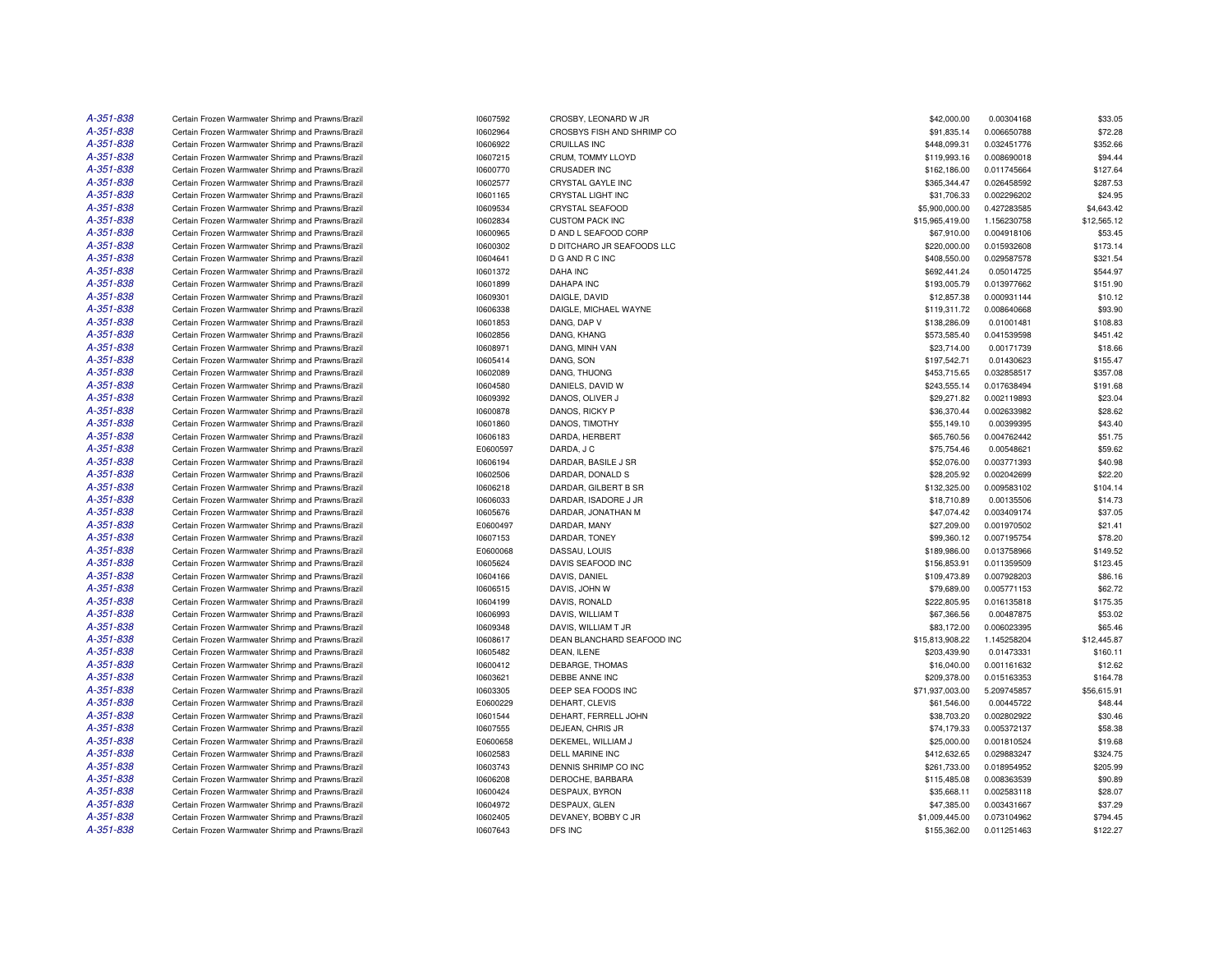| A-351-838 | Certain Frozen Warmwater Shrimp and Prawns/Brazil                                                      | 10605531             | DICKEY, WESLEY FRANK                | \$81,922.96                | 0.005932938 | \$64.48           |
|-----------|--------------------------------------------------------------------------------------------------------|----------------------|-------------------------------------|----------------------------|-------------|-------------------|
| A-351-838 | Certain Frozen Warmwater Shrimp and Prawns/Brazil                                                      | 10602209             | DINH, CHAU T                        | \$1,065,332.00             | 0.077152352 | \$838.44          |
| A-351-838 | Certain Frozen Warmwater Shrimp and Prawns/Brazil                                                      | 10609696             | DINH, LONG                          | \$17,714.46                | 0.001282898 | \$13.94           |
| A-351-838 | Certain Frozen Warmwater Shrimp and Prawns/Brazil                                                      | 10609610             | DINH, VINCENT                       | \$354,552.19               | 0.025677005 | \$279.04          |
| A-351-838 | Certain Frozen Warmwater Shrimp and Prawns/Brazil                                                      | 10602017             | DION, PAUL ADAM                     | \$27,172.12                | 0.001967831 | \$21.39           |
| A-351-838 | Certain Frozen Warmwater Shrimp and Prawns/Brazil                                                      | 10601738             | DO, LIET VAN                        | \$406,038.92               | 0.029405723 | \$319.56          |
| A-351-838 | Certain Frozen Warmwater Shrimp and Prawns/Brazil                                                      | 10608526             | DO, LUONG VAN                       | \$67,750.00                | 0.004906519 | \$53.32           |
| A-351-838 | Certain Frozen Warmwater Shrimp and Prawns/Brazil                                                      | 10609715             | DO. THAN VIET                       | \$535,640.42               | 0.038791586 | \$421.56          |
| A-351-838 | Certain Frozen Warmwater Shrimp and Prawns/Brazil                                                      | 10605366             | DO, THIEN VAN                       | \$212,550.00               | 0.015393072 | \$167.28          |
| A-351-838 | Certain Frozen Warmwater Shrimp and Prawns/Brazil                                                      | 10608243             | DO, VI VAN                          | \$17,282.00                | 0.001251579 | \$13.60           |
| A-351-838 | Certain Frozen Warmwater Shrimp and Prawns/Brazil                                                      | 10602833             | DOAN, LIEM                          | \$394,408.51               | 0.028563438 | \$310.41          |
| A-351-838 | Certain Frozen Warmwater Shrimp and Prawns/Brazil                                                      | 10602790             | DOAN, MAI                           | \$103,826.56               | 0.007519218 | \$81.71           |
| A-351-838 | Certain Frozen Warmwater Shrimp and Prawns/Brazil                                                      | 10602868             | DOAN, MINH VAN                      | \$498,194.36               | 0.036079707 | \$392.09          |
| A-351-838 | Certain Frozen Warmwater Shrimp and Prawns/Brazil                                                      | 10609996             | <b>DOCTOR BILL</b>                  | \$408,786.35               | 0.029604694 | \$321.72          |
| A-351-838 | Certain Frozen Warmwater Shrimp and Prawns/Brazil                                                      | 10609848             | DOMANGUE, RANZELL SR                | \$68,711.10                | 0.004976123 | \$54.08           |
| A-351-838 | Certain Frozen Warmwater Shrimp and Prawns/Brazil                                                      | 10603390             | DOMANGUE, WESTLEY                   | \$259,578.33               | 0.018798908 | \$204.29          |
| A-351-838 | Certain Frozen Warmwater Shrimp and Prawns/Brazil                                                      | 10610107             | DOMANGUE, WESTLEY                   | \$205,071.79               | 0.014851493 | \$161.40          |
| A-351-838 | Certain Frozen Warmwater Shrimp and Prawns/Brazil                                                      | 10606582             | DOMINICKS SEAFOOD INC               | \$10,865,876.16            | 0.786917038 | \$8,551.67        |
| A-351-838 | Certain Frozen Warmwater Shrimp and Prawns/Brazil                                                      | 10604235             | DON PACO INC                        | \$491,640.97               | 0.035605104 | \$386.93          |
| A-351-838 | Certain Frozen Warmwater Shrimp and Prawns/Brazil                                                      | 10604470             | <b>DONINI SEAFOODS INC</b>          | \$445,312.61               | 0.032249961 | \$350.47          |
| A-351-838 | Certain Frozen Warmwater Shrimp and Prawns/Brazil                                                      | E0600404             | DONNELLY, DAVID C                   | \$147,131.42               | 0.010655397 | \$115.80          |
| A-351-838 | Certain Frozen Warmwater Shrimp and Prawns/Brazil                                                      | E0600433             | DOPSON, CRAIG B                     | \$296,347.77               | 0.021461786 | \$233.23          |
| A-351-838 | Certain Frozen Warmwater Shrimp and Prawns/Brazil                                                      | 10604787             | DORADA CRUZ INC                     | \$409,393.46               | 0.029648662 | \$322.20          |
| A-351-838 | Certain Frozen Warmwater Shrimp and Prawns/Brazil                                                      | 10603052             | DORE, PRESTON J JR                  | \$27,907.03                | 0.002021054 | \$21.96           |
| A-351-838 | Certain Frozen Warmwater Shrimp and Prawns/Brazil                                                      | 10603422             | DOUG AND NEIL INC                   | \$88,257.00                | 0.006391655 | \$69.46           |
| A-351-838 | Certain Frozen Warmwater Shrimp and Prawns/Brazil                                                      | 10603192             | DOYLE, JOHN                         | \$143,104.65               | 0.010363774 | \$112.63          |
| A-351-838 | Certain Frozen Warmwater Shrimp and Prawns/Brazil                                                      | 10603672             | DRAGNET INC                         | \$8,066.00                 | 0.000584147 | \$6.35            |
| A-351-838 | Certain Frozen Warmwater Shrimp and Prawns/Brazil                                                      | 10601331             | DRAGNET SEAFOOD LLC                 | \$344,905.33               | 0.024978371 | \$271.45          |
| A-351-838 | Certain Frozen Warmwater Shrimp and Prawns/Brazil                                                      | 10608405             | DRURY, BRUCE JR                     | \$19,220.74                | 0.001391984 | \$15.13           |
| A-351-838 | Certain Frozen Warmwater Shrimp and Prawns/Brazil                                                      | 10608384             | DRURY, BRUCE SR                     | \$366,014.00               | 0.02650708  | \$288.06          |
| A-351-838 | Certain Frozen Warmwater Shrimp and Prawns/Brazil                                                      | 10602180             | DRURY, BRYANT JAMES                 | \$127,794.10               | 0.00925497  | \$100.58          |
| A-351-838 | Certain Frozen Warmwater Shrimp and Prawns/Brazil                                                      | 10602770             | DRURY, ERIC                         | \$77,712.00                | 0.005627977 | \$61.16           |
| A-351-838 | Certain Frozen Warmwater Shrimp and Prawns/Brazil                                                      | 10604979             | DRURY, JEFF B III                   | \$69,729.00                | 0.00504984  | \$54.88           |
| A-351-838 | Certain Frozen Warmwater Shrimp and Prawns/Brazil                                                      | 10607580             | DRURY, KEVIN                        | \$125,639.00               | 0.009098895 | \$98.88           |
| A-351-838 | Certain Frozen Warmwater Shrimp and Prawns/Brazil                                                      | 10604648             | DSL AND R INC                       | \$736,213.00               | 0.053317242 | \$579.41          |
| A-351-838 | Certain Frozen Warmwater Shrimp and Prawns/Brazil                                                      | 10604902             | DUBBERLY, JAMES F                   | \$1,749,984.00             | 0.126735498 | \$1,377.27        |
| A-351-838 | Certain Frozen Warmwater Shrimp and Prawns/Brazil                                                      | 10604873             | DUBBERLY, JAMES F                   | \$398,505.00               | 0.028860109 | \$313.63          |
| A-351-838 | Certain Frozen Warmwater Shrimp and Prawns/Brazil                                                      | 10604887             | DUBBERLY, JAMES F                   | \$466,808.00               | 0.033806677 | \$367.39          |
| A-351-838 | Certain Frozen Warmwater Shrimp and Prawns/Brazil                                                      | 10602493             | DUBOIS, JOHN D JR                   | \$12,524.00                | 0.000907    | \$9.86            |
| A-351-838 | Certain Frozen Warmwater Shrimp and Prawns/Brazil                                                      | 10602094             | DUFRENE, ARCHIE                     | \$315,058.57               | 0.02281684  | \$247.96          |
| A-351-838 | Certain Frozen Warmwater Shrimp and Prawns/Brazil                                                      | 10602709             | DUFRENE, ELSON A                    | \$113,703.25               | 0.008234497 | \$89.49           |
| A-351-838 | Certain Frozen Warmwater Shrimp and Prawns/Brazil                                                      | 10600650             | DUFRENE, ERIC                       | \$48,199.94                | 0.003490685 | \$37.93           |
| A-351-838 |                                                                                                        |                      |                                     |                            |             |                   |
| A-351-838 | Certain Frozen Warmwater Shrimp and Prawns/Brazil<br>Certain Frozen Warmwater Shrimp and Prawns/Brazil | 10601320<br>10604942 | DUFRENE, ERIC F<br>DUFRENE, ERIC JR | \$10,717.86<br>\$22,000.00 | 0.000776198 | \$8.44<br>\$17.31 |
|           |                                                                                                        |                      |                                     |                            | 0.001593261 |                   |
| A-351-838 | Certain Frozen Warmwater Shrimp and Prawns/Brazil                                                      | 10601719             | DUFRENE, GOLDEN                     | \$14,753.22                | 0.001068442 | \$11.61           |
| A-351-838 | Certain Frozen Warmwater Shrimp and Prawns/Brazil                                                      | 10601526             | DUFRENE, RONALD SR                  | \$354,235.26               | 0.025654053 | \$278.79          |
| A-351-838 | Certain Frozen Warmwater Shrimp and Prawns/Brazil                                                      | 10608293             | DUFRENE, SCOTTIE M                  | \$54,435.04                | 0.003942237 | \$42.84           |
| A-351-838 | Certain Frozen Warmwater Shrimp and Prawns/Brazil                                                      | 10601661             | DUFRENE, TOBY                       | \$153,921.94               | 0.011147173 | \$121.14          |
| A-351-838 | Certain Frozen Warmwater Shrimp and Prawns/Brazil                                                      | 10605135             | DUNAMIS TOWING INC                  | \$1,807,976.01             | 0.130935334 | \$1,422.91        |
| A-351-838 | Certain Frozen Warmwater Shrimp and Prawns/Brazil                                                      | 10608778             | DUNCAN, GARY                        | \$182,879.18               | 0.013244283 | \$143.93          |
| A-351-838 | Certain Frozen Warmwater Shrimp and Prawns/Brazil                                                      | E0600958             | DUONG, MAU                          | \$481,331.74               | 0.0348585   | \$378.82          |
| A-351-838 | Certain Frozen Warmwater Shrimp and Prawns/Brazil                                                      | 10602554             | DUONG, XUAN THI                     | \$234,189.05               | 0.016960193 | \$184.31          |
| A-351-838 | Certain Frozen Warmwater Shrimp and Prawns/Brazil                                                      | 10602101             | DUPLANTIS, BLAIR                    | \$15,501.00                | 0.001122597 | \$12.20           |
| A-351-838 | Certain Frozen Warmwater Shrimp and Prawns/Brazil                                                      | 10608536             | DUPLANTIS, WEDGIR J JR              | \$42,955.51                | 0.003110879 | \$33.81           |
| A-351-838 | Certain Frozen Warmwater Shrimp and Prawns/Brazil                                                      | 10600156             | DUPRE, JIMMIE SR                    | \$32,918.00                | 0.002383953 | \$25.91           |
| A-351-838 | Certain Frozen Warmwater Shrimp and Prawns/Brazil                                                      | 10603581             | DUPRE, LINWARD P                    | \$186,075.33               | 0.013475752 | \$146.45          |
| A-351-838 | Certain Frozen Warmwater Shrimp and Prawns/Brazil                                                      | E0601017             | DUPUIS, CLAYTON J                   | \$17,516.68                | 0.001268575 | \$13.79           |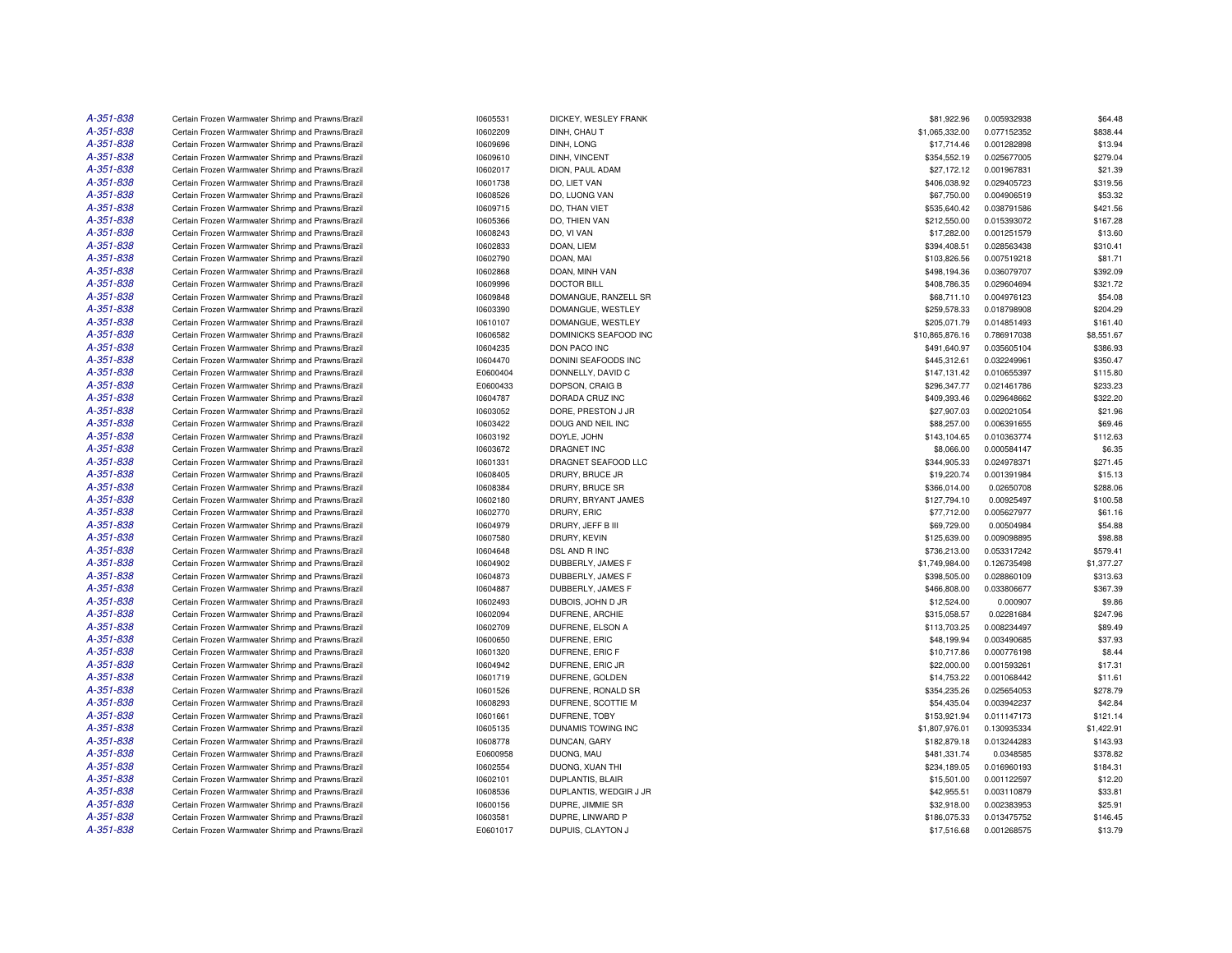| A-351-838              | Certain Frozen Warmwater Shrimp and Prawns/Brazil | 10603981 | DURAND, WALTER                      | \$134,000.00    | 0.009704407 | \$105.46    |
|------------------------|---------------------------------------------------|----------|-------------------------------------|-----------------|-------------|-------------|
| A-351-838              | Certain Frozen Warmwater Shrimp and Prawns/Brazil | 10607488 | DWAYNES DREAM INC                   | \$307,194.27    | 0.0222473   | \$241.77    |
| A-351-838              | Certain Frozen Warmwater Shrimp and Prawns/Brazil | 10607305 | E AND E LLC                         | \$469,971.00    | 0.034035745 | \$369.88    |
| A-351-838              | Certain Frozen Warmwater Shrimp and Prawns/Brazil | 10604479 | E AND E SHRIMP CO INC               | \$447,657.37    | 0.032419771 | \$352.32    |
| A-351-838              | Certain Frozen Warmwater Shrimp and Prawns/Brazil | 10601696 | <b>EDENS, STEVEN</b>                | \$347,800.08    | 0.025188011 | \$273.73    |
| A-351-838              | Certain Frozen Warmwater Shrimp and Prawns/Brazil | 10606083 | EDENS. TIMOTHY DALE                 | \$24,350.71     | 0.001763501 | \$19.16     |
| A-351-838              | Certain Frozen Warmwater Shrimp and Prawns/Brazil | 10603754 | EDISTO QUEEN LLC                    | \$345,811.54    | 0.025043999 | \$272.16    |
| A-351-838              | Certain Frozen Warmwater Shrimp and Prawns/Brazil | 10601933 | EDWARDS, TOMMY                      | \$147,751.29    | 0.010700288 | \$116.28    |
| A-351-838              | Certain Frozen Warmwater Shrimp and Prawns/Brazil | 10604019 | ELIMINATOR INC                      | \$690,736.28    | 0.050023775 | \$543.62    |
| A-351-838              | Certain Frozen Warmwater Shrimp and Prawns/Brazil | 10600022 | ELLERBEE, JODY D                    | \$549,943.42    | 0.039827423 | \$432.82    |
| A-351-838              | Certain Frozen Warmwater Shrimp and Prawns/Brazil | 10604852 | ELLISON, DAVID                      | \$29,589.10     | 0.002142871 | \$23.29     |
| A-351-838              | Certain Frozen Warmwater Shrimp and Prawns/Brazil | 10608425 | ELMIRA PFLUECKHAHN INC              | \$283,342.55    | 0.020519936 | \$223.00    |
| A-351-838              | Certain Frozen Warmwater Shrimp and Prawns/Brazil | 10606741 | <b>EMMANUEL INC</b>                 | \$299,376.29    | 0.021681114 | \$235.62    |
| A-351-838              | Certain Frozen Warmwater Shrimp and Prawns/Brazil | 10604991 | ENCLADE, RODNEY                     | \$50,371.00     | 0.003647916 | \$39.64     |
| A-351-838              | Certain Frozen Warmwater Shrimp and Prawns/Brazil | 10604793 | <b>ENSENADA CRUZ INC</b>            | \$349,633.98    | 0.025320824 | \$275.17    |
| A-351-838              | Certain Frozen Warmwater Shrimp and Prawns/Brazil | 10604025 | <b>EQUALIZER INC</b>                | \$627,196.76    | 0.045422183 | \$493.62    |
| A-351-838              | Certain Frozen Warmwater Shrimp and Prawns/Brazil | E0600212 | ERICA LYNN INC                      | \$600,818.00    | 0.043511808 | \$472.86    |
| A-351-838              | Certain Frozen Warmwater Shrimp and Prawns/Brazil | 10607229 | ERICKSON AND JENSEN SEAFOOD PACKERS | \$5,217,304.00  | 0.377842095 | \$4,106.13  |
| A-351-838              | Certain Frozen Warmwater Shrimp and Prawns/Brazil | E0600230 | ESTAY, WAYNE                        | \$1,743,742.79  | 0.126283504 | \$1,372.36  |
| A-351-838              | Certain Frozen Warmwater Shrimp and Prawns/Brazil | 10603162 | ETHAN G INC                         | \$281,833.00    | 0.020410613 | \$221.81    |
| A-351-838              | Certain Frozen Warmwater Shrimp and Prawns/Brazil | 10604722 | EVERSON, GEORGE C                   | \$85,639.29     | 0.006202078 | \$67.40     |
| A-351-838              | Certain Frozen Warmwater Shrimp and Prawns/Brazil | 10602174 | FABRA, MARK                         | \$22,049.88     | 0.001596873 | \$17.35     |
| A-351-838              | Certain Frozen Warmwater Shrimp and Prawns/Brazil | 10601186 | FABRE, SHERON                       | \$82,627.31     | 0.005983948 | \$65.03     |
| A-351-838              | Certain Frozen Warmwater Shrimp and Prawns/Brazil | 10601779 | FAIR MAIDEN SEAFOOD                 | \$104,039.00    | 0.007534603 | \$81.88     |
| A-351-838              | Certain Frozen Warmwater Shrimp and Prawns/Brazil | 10607622 | <b>FATHER CASIMIR INC</b>           | \$203,437.13    | 0.01473311  | \$160.11    |
| A-351-838              | Certain Frozen Warmwater Shrimp and Prawns/Brazil | 10607818 | FATHER DAN INC                      | \$294,902.31    | 0.021357104 | \$232.09    |
| A-351-838              | Certain Frozen Warmwater Shrimp and Prawns/Brazil | 10606664 | FATHER MIKE INC                     | \$192,771.92    | 0.013960725 | \$151.72    |
| A-351-838              | Certain Frozen Warmwater Shrimp and Prawns/Brazil | 10600675 | FAZENDE, JEFFERY                    | \$23,965.62     | 0.001735613 | \$18.86     |
| A-351-838              | Certain Frozen Warmwater Shrimp and Prawns/Brazil | 10610001 | FAZENDE, THOMAS G                   | \$76,483.91     | 0.005539037 | \$60.19     |
| A-351-838              | Certain Frozen Warmwater Shrimp and Prawns/Brazil | 10604799 | <b>FIESTA CRUZ INC</b>              | \$382.449.49    | 0.027697354 | \$301.00    |
| A-351-838              | Certain Frozen Warmwater Shrimp and Prawns/Brazil | 10603563 | FILLINICH, ANTHONY SR               | \$73,272.57     | 0.005306469 | \$57.67     |
| A-351-838              | Certain Frozen Warmwater Shrimp and Prawns/Brazil | 10602674 | FILLINICH, JACK                     | \$19,181.00     | 0.001389106 | \$15.10     |
| A-351-838              | Certain Frozen Warmwater Shrimp and Prawns/Brazil | 10604985 | FINCHER, WILLIAM                    | \$19,400.00     | 0.001404966 | \$15.27     |
| A-351-838              | Certain Frozen Warmwater Shrimp and Prawns/Brazil | 10605579 | FINE SHRIMP CO                      | \$409,374.00    | 0.029647253 | \$322.19    |
| A-351-838              | Certain Frozen Warmwater Shrimp and Prawns/Brazil | 10604881 | <b>FIREFOX INC</b>                  | \$126,447.00    | 0.009157411 | \$99.52     |
| A-351-838              | Certain Frozen Warmwater Shrimp and Prawns/Brazil | 10603240 | FISHERMANS REEF SHRIMP COMPANY      | \$22,544,416.78 | 1.632688005 | \$17,742.92 |
| A-351-838              | Certain Frozen Warmwater Shrimp and Prawns/Brazil | 10602745 | FITCH, ADAM J                       | \$35,049.10     | 0.002538289 | \$27.58     |
| A-351-838              | Certain Frozen Warmwater Shrimp and Prawns/Brazil | 10605192 | FLEET PRODUCTS INC                  | \$341,637.60    | 0.024741718 | \$268.88    |
| A-351-838              | Certain Frozen Warmwater Shrimp and Prawns/Brazil | 10604507 | FLOWERS, VINCENT                    | \$63,162.58     | 0.004574294 | \$49.71     |
| A-351-838              | Certain Frozen Warmwater Shrimp and Prawns/Brazil | E0600519 | FONTENOT, PEGGY D                   | \$15,251.00     | 0.001104492 | \$12.00     |
| A-351-838              | Certain Frozen Warmwater Shrimp and Prawns/Brazil | 10600400 | FOREMAN, RALPH JR                   | \$38,551.13     | 0.002791909 | \$30.34     |
| A-351-838              |                                                   |          |                                     |                 |             |             |
|                        | Certain Frozen Warmwater Shrimp and Prawns/Brazil | 10607243 | FORET, KURT J SR                    | \$68,456.54     | 0.004957687 | \$53.88     |
| A-351-838<br>A-351-838 | Certain Frozen Warmwater Shrimp and Prawns/Brazil | 10601294 | FRANKS, MICHAEL                     | \$5,219,854.61  | 0.378026812 | \$4,108.13  |
|                        | Certain Frozen Warmwater Shrimp and Prawns/Brazil | 10603714 | FRAZIER, DAVID                      | \$7,232.05      | 0.000523752 | \$5.69      |
| A-351-838              | Certain Frozen Warmwater Shrimp and Prawns/Brazil | 10606034 | FRAZIER, MICHAEL                    | \$17,770.63     | 0.001286966 | \$13.99     |
| A-351-838              | Certain Frozen Warmwater Shrimp and Prawns/Brazil | 10601099 | FREDERICK, JOHNNIE                  | \$90,709.00     | 0.006569232 | \$71.39     |
| A-351-838              | Certain Frozen Warmwater Shrimp and Prawns/Brazil | 10600095 | FREDERICK, MICHAEL                  | \$64,965.78     | 0.004704883 | \$51.13     |
| A-351-838              | Certain Frozen Warmwater Shrimp and Prawns/Brazil | 10601459 | FREEDOM FISHING INC                 | \$541,879.32    | 0.039243413 | \$426.47    |
| A-351-838              | Certain Frozen Warmwater Shrimp and Prawns/Brazil | E0600606 | FREEMAN, KENNETH F                  | \$60,460.00     | 0.00437857  | \$47.58     |
| A-351-838              | Certain Frozen Warmwater Shrimp and Prawns/Brazil | 10604560 | FRILOUX, BRAD                       | \$186,668.38    | 0.013518701 | \$146.91    |
| A-351-838              | Certain Frozen Warmwater Shrimp and Prawns/Brazil | 10600859 | <b>G AND O TRAWLERS INC</b>         | \$606,679.46    | 0.043936301 | \$477.47    |
| A-351-838              | Certain Frozen Warmwater Shrimp and Prawns/Brazil | 10600898 | G AND S TRAWLERS INC                | \$510,225.86    | 0.03695104  | \$401.56    |
| A-351-838              | Certain Frozen Warmwater Shrimp and Prawns/Brazil | 10600887 | <b>G D VENTURES II INC</b>          | \$537,847.68    | 0.038951438 | \$423.30    |
| A-351-838              | Certain Frozen Warmwater Shrimp and Prawns/Brazil | 10607293 | <b>GALAXY STAR LLC</b>              | \$354,825.00    | 0.025696762 | \$279.25    |
| A-351-838              | Certain Frozen Warmwater Shrimp and Prawns/Brazil | 10603610 | <b>GALE FORCE INC</b>               | \$122,919.96    | 0.00890198  | \$96.74     |
| A-351-838              | Certain Frozen Warmwater Shrimp and Prawns/Brazil | 10603920 | GALJOUR, JESS J                     | \$11,163.51     | 0.000808472 | \$8.79      |
| A-351-838              | Certain Frozen Warmwater Shrimp and Prawns/Brazil | 10603736 | GALJOUR, REED                       | \$276,290.68    | 0.020009233 | \$217.45    |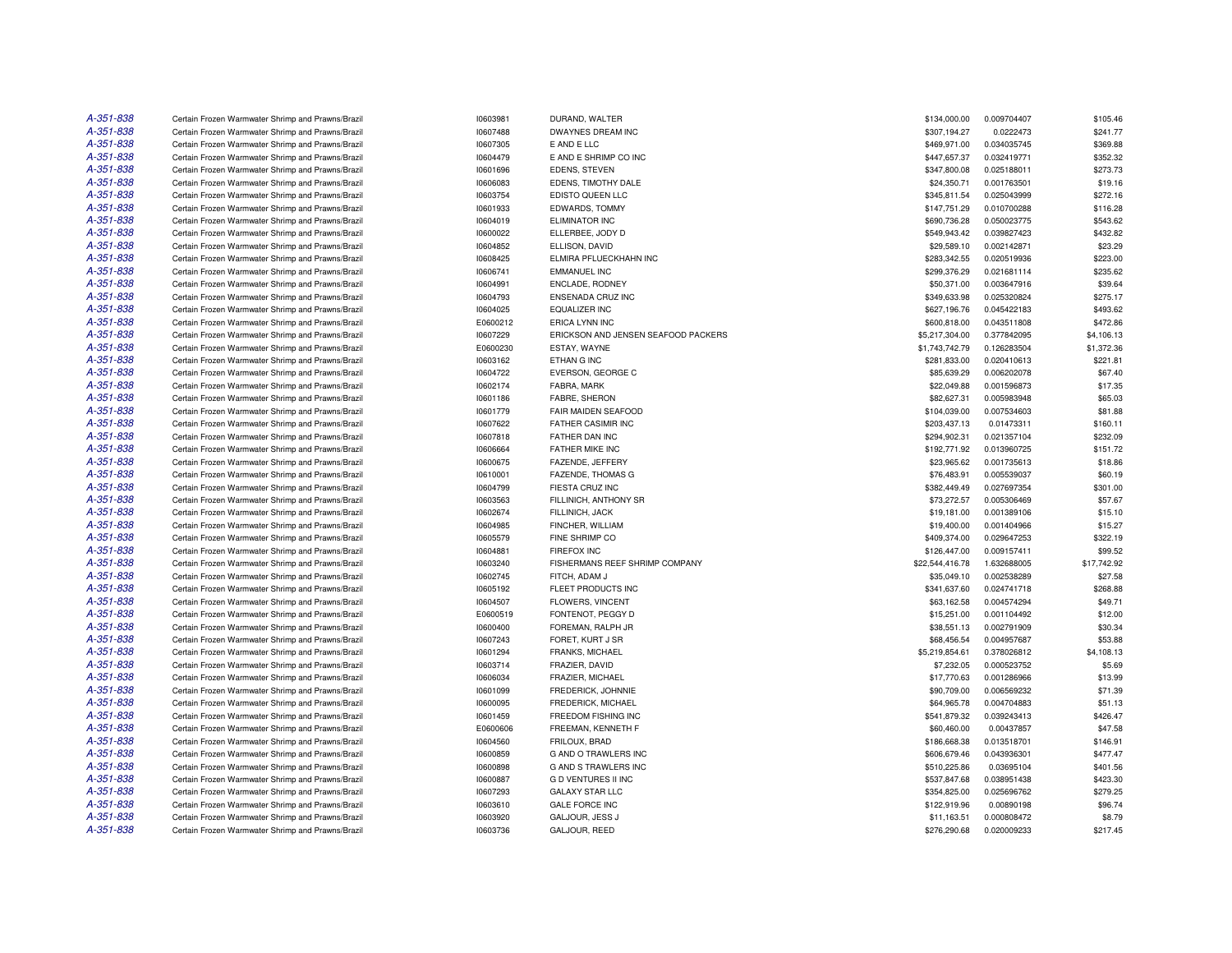| A-351-838 | Certain Frozen Warmwater Shrimp and Prawns/Brazil                                                      | 10600344 | <b>GALLIANO, ANTHONY</b>           | \$123,663.48    | 0.008955826                | \$97.33               |
|-----------|--------------------------------------------------------------------------------------------------------|----------|------------------------------------|-----------------|----------------------------|-----------------------|
| A-351-838 | Certain Frozen Warmwater Shrimp and Prawns/Brazil                                                      | 10607328 | GALLIANO, HORACE J                 | \$256,096.89    | 0.018546779                | \$201.55              |
| A-351-838 | Certain Frozen Warmwater Shrimp and Prawns/Brazil                                                      | 10603431 | GALLIANO, MOISE JR                 | \$59,133.45     | 0.0042825                  | \$46.54               |
| A-351-838 | Certain Frozen Warmwater Shrimp and Prawns/Brazil                                                      | 10601041 | GALLOWAY, JIMMY                    | \$79,604.86     | 0.005765059                | \$62.65               |
| A-351-838 | Certain Frozen Warmwater Shrimp and Prawns/Brazil                                                      | E0600074 | GALLOWAY, JUDY L                   | \$90,997.00     | 0.006590089                | \$71.62               |
| A-351-838 | Certain Frozen Warmwater Shrimp and Prawns/Brazil                                                      | 10601043 | GALLOWAY, MARK                     | \$104,716.15    | 0.007583643                | \$82.41               |
| A-351-838 | Certain Frozen Warmwater Shrimp and Prawns/Brazil                                                      | 10608390 | <b>GAMBER INC</b>                  | \$53,550.00     | 0.003878142                | \$42.14               |
| A-351-838 | Certain Frozen Warmwater Shrimp and Prawns/Brazil                                                      | 10609509 | <b>GARIJAK INC</b>                 | \$144,874.67    | 0.010491961                | \$114.02              |
| A-351-838 | Certain Frozen Warmwater Shrimp and Prawns/Brazil                                                      | 10605250 | <b>GARNER, LARRY S</b>             | \$83,943.00     | 0.006079232                | \$66.06               |
| A-351-838 | Certain Frozen Warmwater Shrimp and Prawns/Brazil                                                      | 10607465 | GARZA, ANDRES                      | \$140,059.42    | 0.010143236                | \$110.23              |
| A-351-838 | Certain Frozen Warmwater Shrimp and Prawns/Brazil                                                      | 10602528 | GASPARD, MICHAEL ANTHONY           | \$53,194.26     | 0.003852379                | \$41.86               |
| A-351-838 | Certain Frozen Warmwater Shrimp and Prawns/Brazil                                                      | 10601258 | GASPARD, MURRY SR                  | \$67,565.35     | 0.004893147                | \$53.18               |
| A-351-838 | Certain Frozen Warmwater Shrimp and Prawns/Brazil                                                      | 10607415 | GASPARD, MURVIN                    | \$91,829.87     | 0.006650406                | \$72.27               |
| A-351-838 | Certain Frozen Warmwater Shrimp and Prawns/Brazil                                                      | E0600769 | GAUDET, ALLEN IV                   | \$340,352.00    | 0.024648614                | \$267.86              |
| A-351-838 | Certain Frozen Warmwater Shrimp and Prawns/Brazil                                                      | E0600623 | GAY FISH COMPANY INC               | \$333,807.62    | 0.024174664                | \$262.71              |
| A-351-838 | Certain Frozen Warmwater Shrimp and Prawns/Brazil                                                      | E0600554 | GAY, ROBERT G                      | \$48,450.81     | 0.003508854                | \$38.13               |
| A-351-838 | Certain Frozen Warmwater Shrimp and Prawns/Brazil                                                      | 10603859 | <b>GEMITA INC</b>                  | \$362,747.85    | 0.026270543                | \$285.49              |
| A-351-838 | Certain Frozen Warmwater Shrimp and Prawns/Brazil                                                      | 10603440 | GEORGE, JAMES JR                   |                 | 0.011787628                | \$128.10              |
| A-351-838 |                                                                                                        |          | GEORGIA SHRIMP CO LLC              | \$162,765.45    |                            |                       |
| A-351-838 | Certain Frozen Warmwater Shrimp and Prawns/Brazil<br>Certain Frozen Warmwater Shrimp and Prawns/Brazil | 10603588 |                                    | \$2,466,256.43  | 0.178608625<br>0.002164445 | \$1,940.99<br>\$23.52 |
|           |                                                                                                        | 10608340 | <b>GERICA, PETER</b>               | \$29,887.00     |                            |                       |
| A-351-838 | Certain Frozen Warmwater Shrimp and Prawns/Brazil                                                      | 10607303 | <b>GISCO INC</b>                   | \$734,075.61    | 0.053162451                | \$577.73              |
| A-351-838 | Certain Frozen Warmwater Shrimp and Prawns/Brazil                                                      | 10604805 | <b>GLORIA CRUZ INC</b>             | \$333,473.19    | 0.024150444                | \$262.45              |
| A-351-838 | Certain Frozen Warmwater Shrimp and Prawns/Brazil                                                      | 10606090 | GLOVER, CHARLES                    | \$71,838.27     | 0.005202596                | \$56.54               |
| A-351-838 | Certain Frozen Warmwater Shrimp and Prawns/Brazil                                                      | 10603088 | <b>GOINGS, ROBERT</b>              | \$69,011.02     | 0.004997843                | \$54.31               |
| A-351-838 | Certain Frozen Warmwater Shrimp and Prawns/Brazil                                                      | 10601147 | GOLD COAST SEAFOOD INC             | \$1,450,360.06  | 0.105036449                | \$1,141.46            |
| A-351-838 | Certain Frozen Warmwater Shrimp and Prawns/Brazil                                                      | 10609002 | GOLDEN GULF COAST PKG CO INC       | \$14,041,328.89 | 1.016886331                | \$11,050.82           |
| A-351-838 | Certain Frozen Warmwater Shrimp and Prawns/Brazil                                                      | 10603597 | <b>GOLDEN PHASE INC</b>            | \$87,882.46     | 0.006364531                | \$69.17               |
| A-351-838 | Certain Frozen Warmwater Shrimp and Prawns/Brazil                                                      | 10602688 | <b>GOLDEN, GEORGE T</b>            | \$44,079.73     | 0.003192296                | \$34.69               |
| A-351-838 | Certain Frozen Warmwater Shrimp and Prawns/Brazil                                                      | 10609684 | GOLDEN, JOYCE G                    | \$439,528.31    | 0.031831056                | \$345.92              |
| A-351-838 | Certain Frozen Warmwater Shrimp and Prawns/Brazil                                                      | 10608920 | <b>GOLDEN, WILLIAM L</b>           | \$29,313.76     | 0.00212293                 | \$23.07               |
| A-351-838 | Certain Frozen Warmwater Shrimp and Prawns/Brazil                                                      | 10608636 | GOLLOTT BROTHERS SEAFOOD CO INC    | \$5,969,340.77  | 0.432305309                | \$4,697.99            |
| A-351-838 | Certain Frozen Warmwater Shrimp and Prawns/Brazil                                                      | 10608849 | <b>GOLLOTT, EDGAR R</b>            | \$7,287,649.77  | 0.527778495                | \$5,735.53            |
| A-351-838 | Certain Frozen Warmwater Shrimp and Prawns/Brazil                                                      | 10608829 | GOLLOTTS OIL DOCK AND ICEHOUSE INC | \$10,267,805.63 | 0.743604204                | \$8,080.98            |
| A-351-838 | Certain Frozen Warmwater Shrimp and Prawns/Brazil                                                      | 10606520 | GONZALES, RUDOLPH JR               | \$31,750.00     | 0.002299365                | \$24.99               |
| A-351-838 | Certain Frozen Warmwater Shrimp and Prawns/Brazil                                                      | 10610042 | GONZALES, RUDY                     | \$26,720.43     | 0.001935119                | \$21.03               |
| A-351-838 | Certain Frozen Warmwater Shrimp and Prawns/Brazil                                                      | 10606858 | GONZALEZ TRAWLERS INC              | \$283,866.00    | 0.020557844                | \$223.41              |
| A-351-838 | Certain Frozen Warmwater Shrimp and Prawns/Brazil                                                      | 10601929 | GOODMAN, DANNY                     | \$211,578.00    | 0.015322679                | \$166.52              |
| A-351-838 | Certain Frozen Warmwater Shrimp and Prawns/Brazil                                                      | 10600205 | GORE SEAFOOD INC                   | \$517,850.48    | 0.037503222                | \$407.56              |
| A-351-838 | Certain Frozen Warmwater Shrimp and Prawns/Brazil                                                      | 10603203 | <b>GOVELOPEZ INC</b>               | \$87,300.79     | 0.006322406                | \$68.71               |
| A-351-838 | Certain Frozen Warmwater Shrimp and Prawns/Brazil                                                      | 10605191 | GRAHAM SHRIMP CO INC               | \$4,106,705.27  | 0.297411483                | \$3,232.06            |
| A-351-838 | Certain Frozen Warmwater Shrimp and Prawns/Brazil                                                      | 10603828 | GRAHAM, DARRELL                    | \$3,545,099.00  | 0.256739426                | \$2,790.07            |
| A-351-838 | Certain Frozen Warmwater Shrimp and Prawns/Brazil                                                      | 10603112 | <b>GRANDMA INC</b>                 | \$386,314.00    | 0.027977226                | \$304.04              |
| A-351-838 | Certain Frozen Warmwater Shrimp and Prawns/Brazil                                                      | 10601571 | <b>GRANGER, ALBERT J</b>           | \$29,245.99     | 0.002118022                | \$23.02               |
| A-351-838 | Certain Frozen Warmwater Shrimp and Prawns/Brazil                                                      | 10605664 | GRANGER, WILLIAM                   | \$76,668.00     | 0.005552369                | \$60.34               |
| A-351-838 | Certain Frozen Warmwater Shrimp and Prawns/Brazil                                                      | 10600308 | <b>GRANIER, STEPHEN</b>            | \$86,375.14     | 0.006255369                | \$67.98               |
| A-351-838 | Certain Frozen Warmwater Shrimp and Prawns/Brazil                                                      | E0600539 | GRAVES, ROBERT N SR                | \$258,001.00    | 0.018684677                | \$203.05              |
| A-351-838 | Certain Frozen Warmwater Shrimp and Prawns/Brazil                                                      | 10607209 | <b>GREEN FLASH LLC</b>             | \$368,585.00    | 0.026693275                | \$290.08              |
| A-351-838 | Certain Frozen Warmwater Shrimp and Prawns/Brazil                                                      | E0600125 | GREEN, JAMES W                     | \$331,216.02    | 0.023986978                | \$260.67              |
| A-351-838 | Certain Frozen Warmwater Shrimp and Prawns/Brazil                                                      | E0600095 | GREEN, JAMES W JR                  | \$184,054.52    | 0.013329403                | \$144.85              |
| A-351-838 | Certain Frozen Warmwater Shrimp and Prawns/Brazil                                                      | 10609313 | GREENLAW, WILLARD C JR             | \$32,797.03     | 0.002375192                | \$25.81               |
| A-351-838 | Certain Frozen Warmwater Shrimp and Prawns/Brazil                                                      | 10601708 | <b>GRIFFIN, FAYE</b>               | \$34,559.01     | 0.002502796                | \$27.20               |
| A-351-838 | Certain Frozen Warmwater Shrimp and Prawns/Brazil                                                      | 10605427 | <b>GRIFFIN, TIMOTHY</b>            | \$24,564.82     | 0.001779008                | \$19.33               |
| A-351-838 | Certain Frozen Warmwater Shrimp and Prawns/Brazil                                                      | E0600976 | GROOVER, HENRY HARLEY              | \$92,639.97     | 0.006709074                | \$72.91               |
| A-351-838 | Certain Frozen Warmwater Shrimp and Prawns/Brazil                                                      | 10609366 | GROS, DANNY A                      | \$114,070.10    | 0.008261065                | \$89.78               |
| A-351-838 | Certain Frozen Warmwater Shrimp and Prawns/Brazil                                                      | 10605222 | GROS, GARY                         | \$19,113.39     | 0.00138421                 | \$15.04               |
| A-351-838 | Certain Frozen Warmwater Shrimp and Prawns/Brazil                                                      | 10600656 | GROS, MICHAEL                      | \$24,400.00     | 0.001767071                | \$19.20               |
| A-351-838 | Certain Frozen Warmwater Shrimp and Prawns/Brazil                                                      | 10600954 | GROSSIE, TATE                      | \$56,725.00     | 0.004108078                | \$44.64               |
|           |                                                                                                        |          |                                    |                 |                            |                       |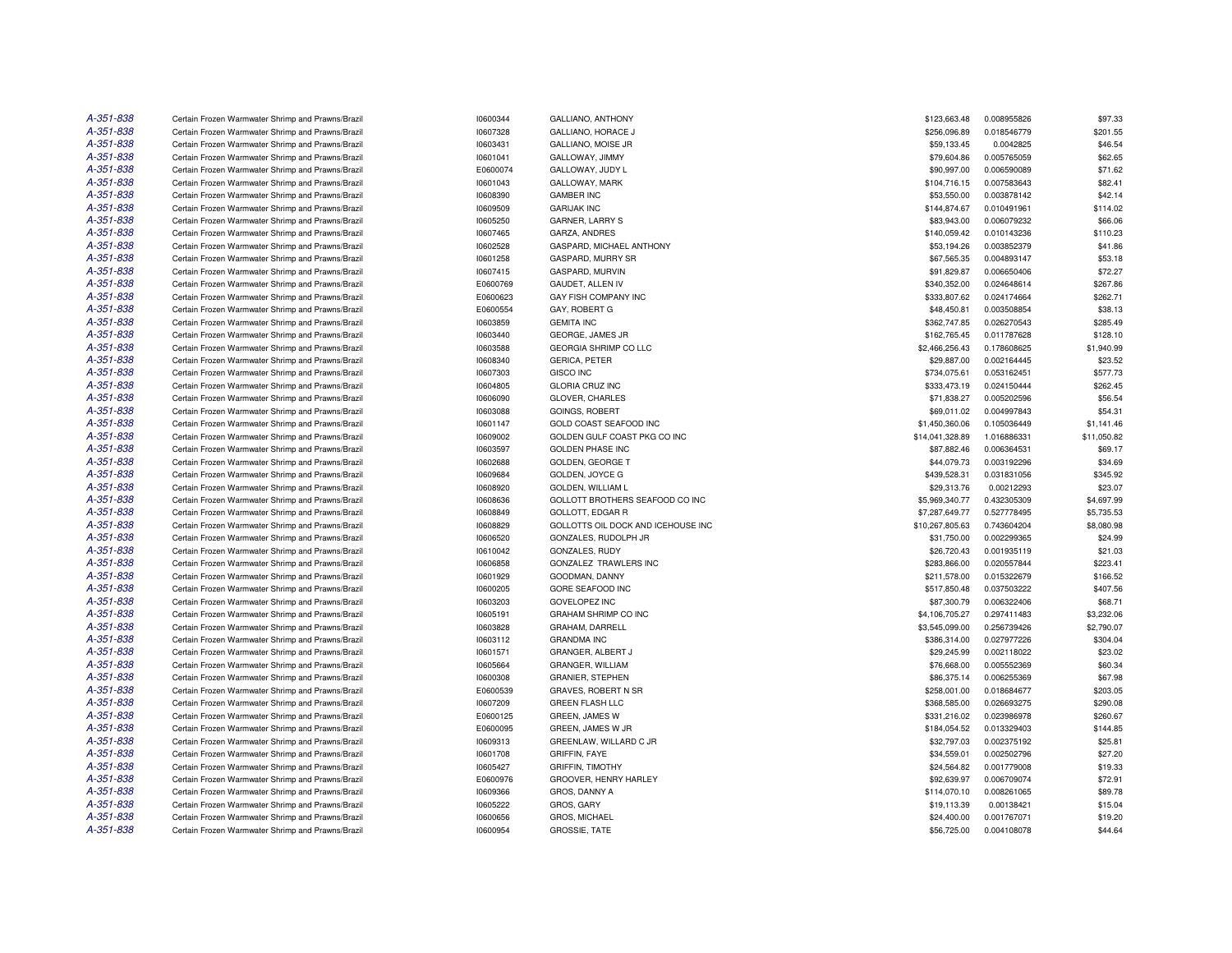| A-351-838 | Certain Frozen Warmwater Shrimp and Prawns/Brazil | 10605130             | GUENTHER, JOHN                        | \$13,950.00                 | 0.001010272 | \$10.98            |
|-----------|---------------------------------------------------|----------------------|---------------------------------------|-----------------------------|-------------|--------------------|
| A-351-838 | Certain Frozen Warmwater Shrimp and Prawns/Brazil | 10608100             | GUERRA, FABIAN                        | \$20,618.56                 | 0.001493216 | \$16.23            |
| A-351-838 | Certain Frozen Warmwater Shrimp and Prawns/Brazil | 10605107             | GUIDRY, CHARLES J                     | \$50,509.48                 | 0.003657944 | \$39.75            |
| A-351-838 | Certain Frozen Warmwater Shrimp and Prawns/Brazil | 10601409             | GUIDRY, CHRIS J                       | \$28,870.00                 | 0.002090793 | \$22.72            |
| A-351-838 | Certain Frozen Warmwater Shrimp and Prawns/Brazil | 10601667             | GUIDRY, CLINTON P JR                  | \$70,006.00                 | 0.005069901 | \$55.10            |
| A-351-838 | Certain Frozen Warmwater Shrimp and Prawns/Brazil | 10602033             | GUIDRY, JASON J                       | \$58,137.03                 | 0.004210339 | \$45.76            |
| A-351-838 | Certain Frozen Warmwater Shrimp and Prawns/Brazil | 10608735             | GUIDRY, KEITH M                       | \$84,470.00                 | 0.006117397 | \$66.48            |
| A-351-838 | Certain Frozen Warmwater Shrimp and Prawns/Brazil | 10601840             | GUIDRY, KENNETH J                     | \$122,552.00                | 0.008875332 | \$96.45            |
| A-351-838 | Certain Frozen Warmwater Shrimp and Prawns/Brazil | 10601959             | GUIDRY, MICHAEL J                     | \$61,642.36                 | 0.004464198 | \$48.51            |
| A-351-838 | Certain Frozen Warmwater Shrimp and Prawns/Brazil | 10607354             | GUIDRY, ROBERT J                      | \$29,681.88                 | 0.00214959  | \$23.36            |
| A-351-838 | Certain Frozen Warmwater Shrimp and Prawns/Brazil | 10603879             | GULF CROWN SEAFOOD CO INC             | \$46,689,755.00             | 3.381316256 | \$36,745.80        |
| A-351-838 | Certain Frozen Warmwater Shrimp and Prawns/Brazil | 10607266             | <b>GULF FISH INC</b>                  | \$2,574,096.00              | 0.186418469 | \$2,025.87         |
| A-351-838 | Certain Frozen Warmwater Shrimp and Prawns/Brazil | 10606594             | <b>GULF FISHERIES INC</b>             | \$257,320.30                | 0.01863538  | \$202.52           |
| A-351-838 | Certain Frozen Warmwater Shrimp and Prawns/Brazil | E0600162             | GULF ISLAND SHRIMP AND SEAFOOD II LLC | \$23,338,322.21             | 1.690183388 | \$18,367.74        |
| A-351-838 | Certain Frozen Warmwater Shrimp and Prawns/Brazil | 10608594             | GULF KING SERVICES INC                | \$20,821,313.00             | 1.507899198 | \$16,386.80        |
| A-351-838 | Certain Frozen Warmwater Shrimp and Prawns/Brazil | 10605831             | GULF PRIDE ENTERPRISES INC            | \$12,377,485.68             | 0.89638923  | \$9,741.34         |
| A-351-838 | Certain Frozen Warmwater Shrimp and Prawns/Brazil | 10602319             | <b>GULF RUNNER</b>                    | \$415,448.09                | 0.030087144 | \$326.97           |
| A-351-838 | Certain Frozen Warmwater Shrimp and Prawns/Brazil | 10602559             | <b>GULF SHRIMP CO INC</b>             | \$3,212,932.24              | 0.232683594 | \$2,528.64         |
| A-351-838 | Certain Frozen Warmwater Shrimp and Prawns/Brazil | 10603871             | GULF SHRIMP ICE CO INC                | \$252,452.00                | 0.018282813 | \$198.68           |
| A-351-838 | Certain Frozen Warmwater Shrimp and Prawns/Brazil | E0600808             | <b>GULF SOUTH INC</b>                 | \$10,903,466.93             | 0.789639397 | \$8,581.25         |
| A-351-838 | Certain Frozen Warmwater Shrimp and Prawns/Brazil | 10600582             | GUY, JODY                             | \$42,305.21                 | 0.003063783 | \$33.30            |
| A-351-838 | Certain Frozen Warmwater Shrimp and Prawns/Brazil |                      |                                       |                             | 0.007877154 |                    |
| A-351-838 | Certain Frozen Warmwater Shrimp and Prawns/Brazil | E0600949<br>10602667 | <b>GUY, KIMOTHY</b><br>H T SEAMAN     | \$108,769.00<br>\$83,635.58 | 0.006056968 | \$85.60<br>\$65.82 |
| A-351-838 |                                                   |                      |                                       |                             |             |                    |
|           | Certain Frozen Warmwater Shrimp and Prawns/Brazil | 10607083             | <b>HACKBERRY SEAFOOD</b>              | \$396,793.20                | 0.028736139 | \$312.28           |
| A-351-838 | Certain Frozen Warmwater Shrimp and Prawns/Brazil | 10604031             | HAILEY MARIE INC                      | \$381,303.54                | 0.027614363 | \$300.09           |
| A-351-838 | Certain Frozen Warmwater Shrimp and Prawns/Brazil | 10607124             | HALILI, RHONDA                        | \$74,530.00                 | 0.005397533 | \$58.66            |
| A-351-838 | Certain Frozen Warmwater Shrimp and Prawns/Brazil | 10600036             | HALL, DARRELL SR                      | \$10,509.00                 | 0.000761072 | \$8.27             |
| A-351-838 | Certain Frozen Warmwater Shrimp and Prawns/Brazil | 10605647             | HANSON, EDMOND A                      | \$10,470.00                 | 0.000758247 | \$8.24             |
| A-351-838 | Certain Frozen Warmwater Shrimp and Prawns/Brazil | 10603680             | HARDEE, WILLIAM                       | \$237,800.94                | 0.017221769 | \$187.15           |
| A-351-838 | Certain Frozen Warmwater Shrimp and Prawns/Brazil | 10603980             | HARDY, JOHN C                         | \$626,477.90                | 0.045370123 | \$493.05           |
| A-351-838 | Certain Frozen Warmwater Shrimp and Prawns/Brazil | 10605723             | HARTMANN, LEON M JR                   | \$34,983.80                 | 0.00253356  | \$27.53            |
| A-351-838 | Certain Frozen Warmwater Shrimp and Prawns/Brazil | 10605392             | HATTAWAY, ERROL HENRY                 | \$316,076.29                | 0.022890544 | \$248.76           |
| A-351-838 | Certain Frozen Warmwater Shrimp and Prawns/Brazil | 10601399             | HCP LLC                               | \$82,445.13                 | 0.005970754 | \$64.89            |
| A-351-838 | Certain Frozen Warmwater Shrimp and Prawns/Brazil | 10601453             | HEBERT, ROBERT                        | \$80,351.10                 | 0.005819103 | \$63.24            |
| A-351-838 | Certain Frozen Warmwater Shrimp and Prawns/Brazil | E0600323             | <b>HELEN E INC</b>                    | \$342,557.00                | 0.024808302 | \$269.60           |
| A-351-838 | Certain Frozen Warmwater Shrimp and Prawns/Brazil | 10608419             | HELEN KAY INC                         | \$361,025.99                | 0.026145844 | \$284.13           |
| A-351-838 | Certain Frozen Warmwater Shrimp and Prawns/Brazil | 10601277             | HELEN W SMITH INC                     | \$9,670.00                  | 0.000700311 | \$7.61             |
| A-351-838 | Certain Frozen Warmwater Shrimp and Prawns/Brazil | 10601090             | HELMER, GERRY                         | \$72,691.24                 | 0.005264368 | \$57.21            |
| A-351-838 | Certain Frozen Warmwater Shrimp and Prawns/Brazil | 10600430             | HELMER, KENNETH J                     | \$58,987.83                 | 0.004271954 | \$46.42            |
| A-351-838 | Certain Frozen Warmwater Shrimp and Prawns/Brazil | 10600377             | HELMER, LARRY SR                      | \$41,709.60                 | 0.003020649 | \$32.83            |
| A-351-838 | Certain Frozen Warmwater Shrimp and Prawns/Brazil | 10600083             | HENDERSON, JOHNNY                     | \$53,259.00                 | 0.003857067 | \$41.92            |
| A-351-838 | Certain Frozen Warmwater Shrimp and Prawns/Brazil | 10601104             | HENRY, RODNEY                         | \$71,016.76                 | 0.005143101 | \$55.89            |
| A-351-838 | Certain Frozen Warmwater Shrimp and Prawns/Brazil | E0601051             | HEREFORD, RODNEY O JR                 | \$53,605.00                 | 0.003882125 | \$42.19            |
| A-351-838 | Certain Frozen Warmwater Shrimp and Prawns/Brazil | E0601042             | HEREFORD, RODNEY O SR                 | \$54,057.00                 | 0.003914859 | \$42.54            |
| A-351-838 | Certain Frozen Warmwater Shrimp and Prawns/Brazil | 10604811             | <b>HERMOSA CRUZ INC</b>               | \$434,111.41                | 0.031438759 | \$341.65           |
| A-351-838 | Certain Frozen Warmwater Shrimp and Prawns/Brazil | 10605729             | HESS, HENRY JR                        | \$63,897.11                 | 0.004627489 | \$50.29            |
| A-351-838 | Certain Frozen Warmwater Shrimp and Prawns/Brazil | 10604460             | HEWETT, JAMES L                       | \$154,089.00                | 0.011159271 | \$121.27           |
| A-351-838 | Certain Frozen Warmwater Shrimp and Prawns/Brazil | 10600617             | HI SEAS OF DULAC INC                  | \$21,051,524.11             | 1.524571305 | \$16,567.99        |
| A-351-838 | Certain Frozen Warmwater Shrimp and Prawns/Brazil | 10602783             | HICKMAN, MARVIN                       | \$453,166.76                | 0.032818766 | \$356.65           |
| A-351-838 | Certain Frozen Warmwater Shrimp and Prawns/Brazil | 10608261             | HINGLE, ROLAND JR                     | \$8,215.00                  | 0.000594938 | \$6.47             |
| A-351-838 | Certain Frozen Warmwater Shrimp and Prawns/Brazil | 10606981             | HINGLE, ROLAND T SR                   | \$13,579.00                 | 0.000983404 | \$10.69            |
| A-351-838 | Certain Frozen Warmwater Shrimp and Prawns/Brazil | 10609100             | HO, DUNG TAN                          | \$75,526.00                 | 0.005469664 | \$59.44            |
| A-351-838 | Certain Frozen Warmwater Shrimp and Prawns/Brazil | 10609841             | HO, JIMMY                             | \$47,666.45                 | 0.003452049 | \$37.51            |
| A-351-838 | Certain Frozen Warmwater Shrimp and Prawns/Brazil | 10601806             | HO, NAM                               | \$159,894.06                | 0.011579679 | \$125.84           |
| A-351-838 | Certain Frozen Warmwater Shrimp and Prawns/Brazil | 10602517             | HO, NGA THI                           | \$556,152.00                | 0.040277054 | \$437.70           |
| A-351-838 | Certain Frozen Warmwater Shrimp and Prawns/Brazil | 10608649             | HOANG, HUY VAN                        | \$16,642.00                 | 0.001205229 | \$13.10            |
| A-351-838 | Certain Frozen Warmwater Shrimp and Prawns/Brazil | 10607092             | HOANG, LOAN                           | \$434,111.00                | 0.03143873  | \$341.65           |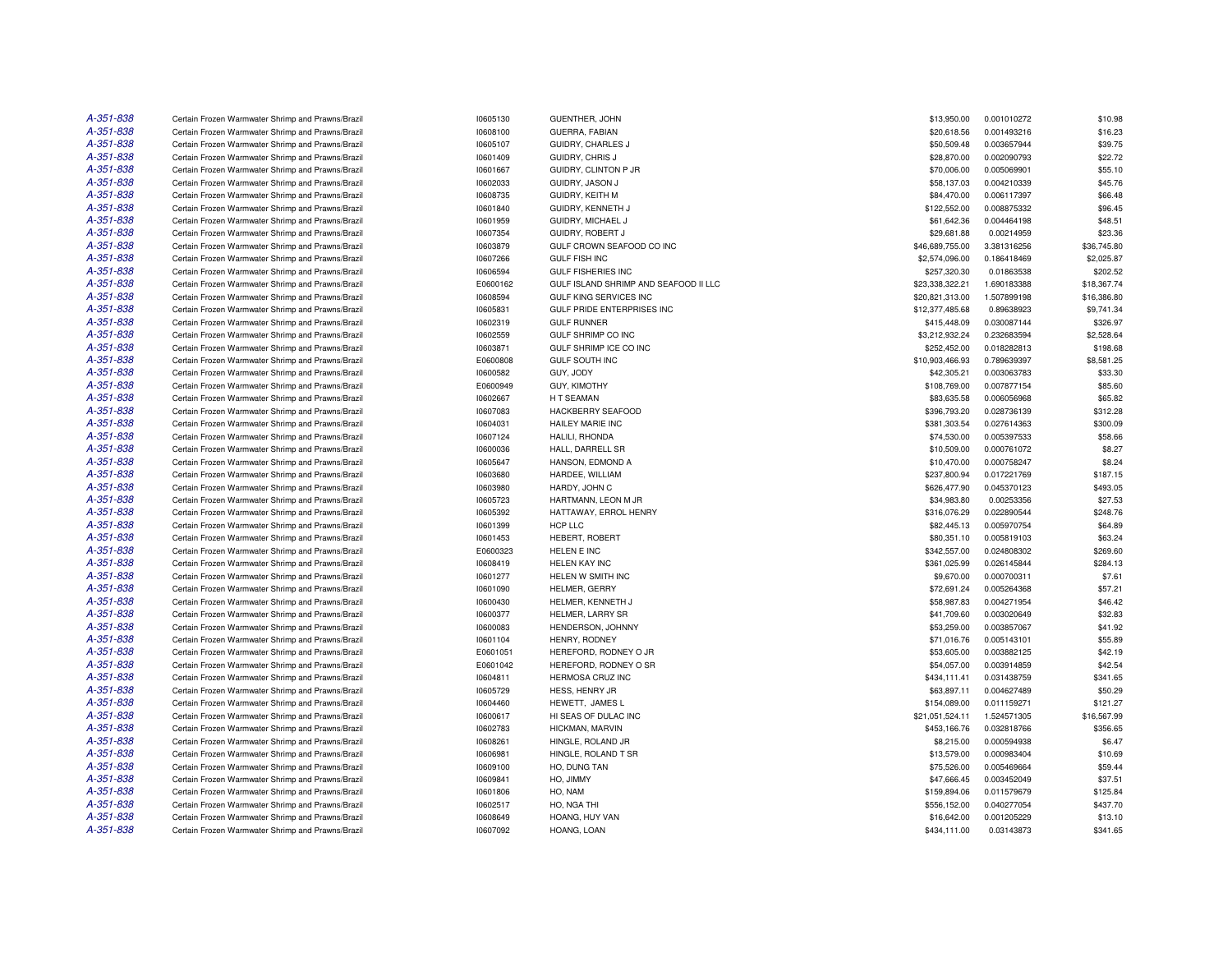| A-351-838 | Certain Frozen Warmwater Shrimp and Prawns/Brazil                                                      | 10605860 | HOANG, SAN NGOC                       | \$135,737.00    | 0.009830202                | \$106.83    |
|-----------|--------------------------------------------------------------------------------------------------------|----------|---------------------------------------|-----------------|----------------------------|-------------|
| A-351-838 | Certain Frozen Warmwater Shrimp and Prawns/Brazil                                                      | 10608346 | HOANG, TRUNG TUAN                     | \$37,000.00     | 0.002679575                | \$29.12     |
| A-351-838 | Certain Frozen Warmwater Shrimp and Prawns/Brazil                                                      | 10602082 | HOLLIER, DENNIS J                     | \$46,237.00     | 0.003348527                | \$36.39     |
| A-351-838 | Certain Frozen Warmwater Shrimp and Prawns/Brazil                                                      | 10607071 | HOME LOVING CARE INC                  | \$209,205.77    | 0.01515088                 | \$164.65    |
| A-351-838 | Certain Frozen Warmwater Shrimp and Prawns/Brazil                                                      | 10603866 | HONDUMEX ENTERPRISES INC              | \$407,058.15    | 0.029479537                | \$320.36    |
| A-351-838 | Certain Frozen Warmwater Shrimp and Prawns/Brazil                                                      | 10603464 | HONGRI INC                            | \$220,043.51    | 0.015935759                | \$173.18    |
| A-351-838 | Certain Frozen Warmwater Shrimp and Prawns/Brazil                                                      | 10605467 | HOSTETLER, WARREN L II                | \$72,869.93     | 0.005277309                | \$57.35     |
| A-351-838 | Certain Frozen Warmwater Shrimp and Prawns/Brazil                                                      | 10604716 | HOTARD, EMILE JOHN JR                 | \$87,142.63     | 0.006310952                | \$68,58     |
| A-351-838 | Certain Frozen Warmwater Shrimp and Prawns/Brazil                                                      | 10608745 | HOWARD, JEFF                          | \$21,300.00     | 0.001542566                | \$16.76     |
| A-351-838 | Certain Frozen Warmwater Shrimp and Prawns/Brazil                                                      | 10600946 | HOWERIN, BILLY                        | \$337,293.91    | 0.024427144                | \$265.46    |
| A-351-838 | Certain Frozen Warmwater Shrimp and Prawns/Brazil                                                      | 10600510 | HUBER, CHARLES A                      | \$92,281.68     | 0.006683127                | \$72.63     |
| A-351-838 | Certain Frozen Warmwater Shrimp and Prawns/Brazil                                                      | 10601133 | HUCK, STEVEN                          | \$45,959.00     | 0.003328394                | \$36.17     |
| A-351-838 | Certain Frozen Warmwater Shrimp and Prawns/Brazil                                                      | 10602217 | HUE, PATRICK A                        | \$68,042.00     | 0.004927666                | \$53.55     |
| A-351-838 | Certain Frozen Warmwater Shrimp and Prawns/Brazil                                                      | 10603483 | HUGHES, BRAD                          | \$42,779.37     | 0.003098122                | \$33.67     |
| A-351-838 | Certain Frozen Warmwater Shrimp and Prawns/Brazil                                                      | 10609527 | HURRICANE EMILY SEAFOOD INC           | \$90,592.55     | 0.006560798                | \$71.30     |
| A-351-838 | Certain Frozen Warmwater Shrimp and Prawns/Brazil                                                      | 10607155 | HUTCHERSON, DANIEL J                  | \$132,276.31    | 0.009579576                | \$104.10    |
| A-351-838 | Certain Frozen Warmwater Shrimp and Prawns/Brazil                                                      | E0600828 | HUTCHINSON, DOUGLAS                   | \$147,572.00    | 0.010687304                | \$116.14    |
| A-351-838 | Certain Frozen Warmwater Shrimp and Prawns/Brazil                                                      | 10604495 | HUYNH, CHIEN                          | \$2,830.18      | 0.000204964                | \$2.23      |
| A-351-838 | Certain Frozen Warmwater Shrimp and Prawns/Brazil                                                      | 10609771 | HUYNH, CHUNG VAN                      | \$231,042.00    | 0.01673228                 | \$181.83    |
| A-351-838 |                                                                                                        | 10609262 | HUYNH, DONG                           | \$64,000.00     |                            | \$50.37     |
| A-351-838 | Certain Frozen Warmwater Shrimp and Prawns/Brazil<br>Certain Frozen Warmwater Shrimp and Prawns/Brazil | 10605508 | HUYNH, DUNG V                         | \$659,739.00    | 0.004634941<br>0.047778923 | \$519.23    |
| A-351-838 |                                                                                                        |          |                                       |                 |                            |             |
| A-351-838 | Certain Frozen Warmwater Shrimp and Prawns/Brazil                                                      | 10605265 | HUYNH, DUNG VAN                       | \$94.691.39     | 0.00685764                 | \$74.52     |
|           | Certain Frozen Warmwater Shrimp and Prawns/Brazil                                                      | 10609768 | HUYNH, LAY                            | \$11,100.00     | 0.000803873                | \$8.74      |
| A-351-838 | Certain Frozen Warmwater Shrimp and Prawns/Brazil                                                      | 10604492 | HUYNH, THANH NGOC                     | \$1,073,611.53  | 0.077751963                | \$844.95    |
| A-351-838 | Certain Frozen Warmwater Shrimp and Prawns/Brazil                                                      | 10609274 | HUYNH, THANH PHAT                     | \$63,740.51     | 0.004616148                | \$50.17     |
| A-351-838 | Certain Frozen Warmwater Shrimp and Prawns/Brazil                                                      | 10605753 | HUYNH, VUONG VAN                      | \$14,378.25     | 0.001041286                | \$11.32     |
| A-351-838 | Certain Frozen Warmwater Shrimp and Prawns/Brazil                                                      | E0600646 | HYMEL, MICHAEL                        | \$17,816.00     | 0.001290252                | \$14.02     |
| A-351-838 | Certain Frozen Warmwater Shrimp and Prawns/Brazil                                                      | 10606753 | IKE AND ZACK INC                      | \$225,670.33    | 0.016343259                | \$177.61    |
| A-351-838 | Certain Frozen Warmwater Shrimp and Prawns/Brazil                                                      | 10605600 | INDEPENDENT FISH COMPANY INC          | \$841,599.00    | 0.060949396                | \$662.36    |
| A-351-838 | Certain Frozen Warmwater Shrimp and Prawns/Brazil                                                      | 10602246 | INDEPENDENT SEAFOOD INC               | \$327,532.26    | 0.023720196                | \$257.77    |
| A-351-838 | Certain Frozen Warmwater Shrimp and Prawns/Brazil                                                      | 10601049 | INGRAHAM, JOYCE                       | \$142,127.00    | 0.010292972                | \$111.86    |
| A-351-838 | Certain Frozen Warmwater Shrimp and Prawns/Brazil                                                      | 10601478 | <b>INTEGRITY FISHING INC</b>          | \$324,762.09    | 0.023519578                | \$255.59    |
| A-351-838 | Certain Frozen Warmwater Shrimp and Prawns/Brazil                                                      | 10605703 | INTERNATIONAL OCEANIC ENTERPRISES INC | \$16,719,230.60 | 1.210822507                | \$13,158.38 |
| A-351-838 | Certain Frozen Warmwater Shrimp and Prawns/Brazil                                                      | 10603391 | <b>IRON HORSE INC</b>                 | \$42,000.00     | 0.00304168                 | \$33.05     |
| A-351-838 | Certain Frozen Warmwater Shrimp and Prawns/Brazil                                                      | 10603684 | <b>IRON WILL INC</b>                  | \$345,075.87    | 0.024990721                | \$271.58    |
| A-351-838 | Certain Frozen Warmwater Shrimp and Prawns/Brazil                                                      | 10608443 | <b>ISABEL MAIER INC</b>               | \$496,231.72    | 0.035937571                | \$390.54    |
| A-351-838 | Certain Frozen Warmwater Shrimp and Prawns/Brazil                                                      | 10604335 | <b>ISLA CRUZ INC</b>                  | \$440,949.66    | 0.031933992                | \$347.04    |
| A-351-838 | Certain Frozen Warmwater Shrimp and Prawns/Brazil                                                      | 10604750 | J AND J RENTALS INC                   | \$353,318.75    | 0.025587678                | \$278.07    |
| A-351-838 | Certain Frozen Warmwater Shrimp and Prawns/Brazil                                                      | 10603349 | J AND J TRAWLERS INC                  | \$11,583.00     | 0.000838852                | \$9.12      |
| A-351-838 | Certain Frozen Warmwater Shrimp and Prawns/Brazil                                                      | 10609421 | J COLLINS TRAWLERS INC                | \$157,509.51    | 0.011406988                | \$123.96    |
| A-351-838 | Certain Frozen Warmwater Shrimp and Prawns/Brazil                                                      | 10603557 | J D LAND CO                           | \$251,497.38    | 0.018213678                | \$197.93    |
| A-351-838 | Certain Frozen Warmwater Shrimp and Prawns/Brazil                                                      | 10605644 | J W BLUME INC                         | \$971,520.00    | 0.070358398                | \$764.61    |
| A-351-838 | Certain Frozen Warmwater Shrimp and Prawns/Brazil                                                      | 10602009 | JACKSON, ALFRED                       | \$52,339.01     | 0.003790441                | \$41.19     |
| A-351-838 | Certain Frozen Warmwater Shrimp and Prawns/Brazil                                                      | 10605449 | JACKSON, EUGENE O                     | \$20,829.06     | 0.00150846                 | \$16.39     |
| A-351-838 | Certain Frozen Warmwater Shrimp and Prawns/Brazil                                                      | E0600654 | JACKSON, JOHN DERRELL                 | \$121,687.57    | 0.008812729                | \$95.77     |
| A-351-838 | Certain Frozen Warmwater Shrimp and Prawns/Brazil                                                      | 10604059 | JACKSON, JOHN ELTON SR                | \$40,592.39     | 0.002939739                | \$31.95     |
| A-351-838 | Certain Frozen Warmwater Shrimp and Prawns/Brazil                                                      | 10605435 | JACKSON, NANCY L                      | \$36,376.14     | 0.002634394                | \$28.63     |
| A-351-838 | Certain Frozen Warmwater Shrimp and Prawns/Brazil                                                      | 10607800 | JACOB A INC                           | \$311,608.27    | 0.022566966                | \$245.24    |
| A-351-838 | Certain Frozen Warmwater Shrimp and Prawns/Brazil                                                      | 10609405 | JACOBS, LAWRENCE ANTHONY              | \$106,335.00    | 0.007700881                | \$83.69     |
| A-351-838 | Certain Frozen Warmwater Shrimp and Prawns/Brazil                                                      | 10608552 | JACOBS, LAWRENCE F                    | \$146,939.05    | 0.010641465                | \$115.64    |
| A-351-838 | Certain Frozen Warmwater Shrimp and Prawns/Brazil                                                      | E0600048 | JACQUELIN MARIE INC                   | \$180,146.10    | 0.013046351                | \$141.78    |
| A-351-838 | Certain Frozen Warmwater Shrimp and Prawns/Brazil                                                      | 10606076 | JBS PACKING COMPANY INC               | \$41,001,431.00 | 2.969362447                | \$32,268.97 |
| A-351-838 | Certain Frozen Warmwater Shrimp and Prawns/Brazil                                                      | 10607191 | JENNA DAWN LLC                        | \$304,403.00    | 0.022045153                | \$239.57    |
| A-351-838 | Certain Frozen Warmwater Shrimp and Prawns/Brazil                                                      | 10607546 | JESSICA ANN INC                       | \$104,305.00    | 0.007553867                | \$82.09     |
| A-351-838 | Certain Frozen Warmwater Shrimp and Prawns/Brazil                                                      | 10609004 | JO ANN B INC                          | \$253,000.00    | 0.0183225                  | \$199.12    |
| A-351-838 | Certain Frozen Warmwater Shrimp and Prawns/Brazil                                                      | 10602394 | JOHNSON, ALBERT F                     | \$91,723.48     | 0.006642701                | \$72.19     |
| A-351-838 | Certain Frozen Warmwater Shrimp and Prawns/Brazil                                                      | 10603914 | JONES, RALPH WILLIAM                  | \$200,959.00    | 0.014553641                | \$158.16    |
|           |                                                                                                        |          |                                       |                 |                            |             |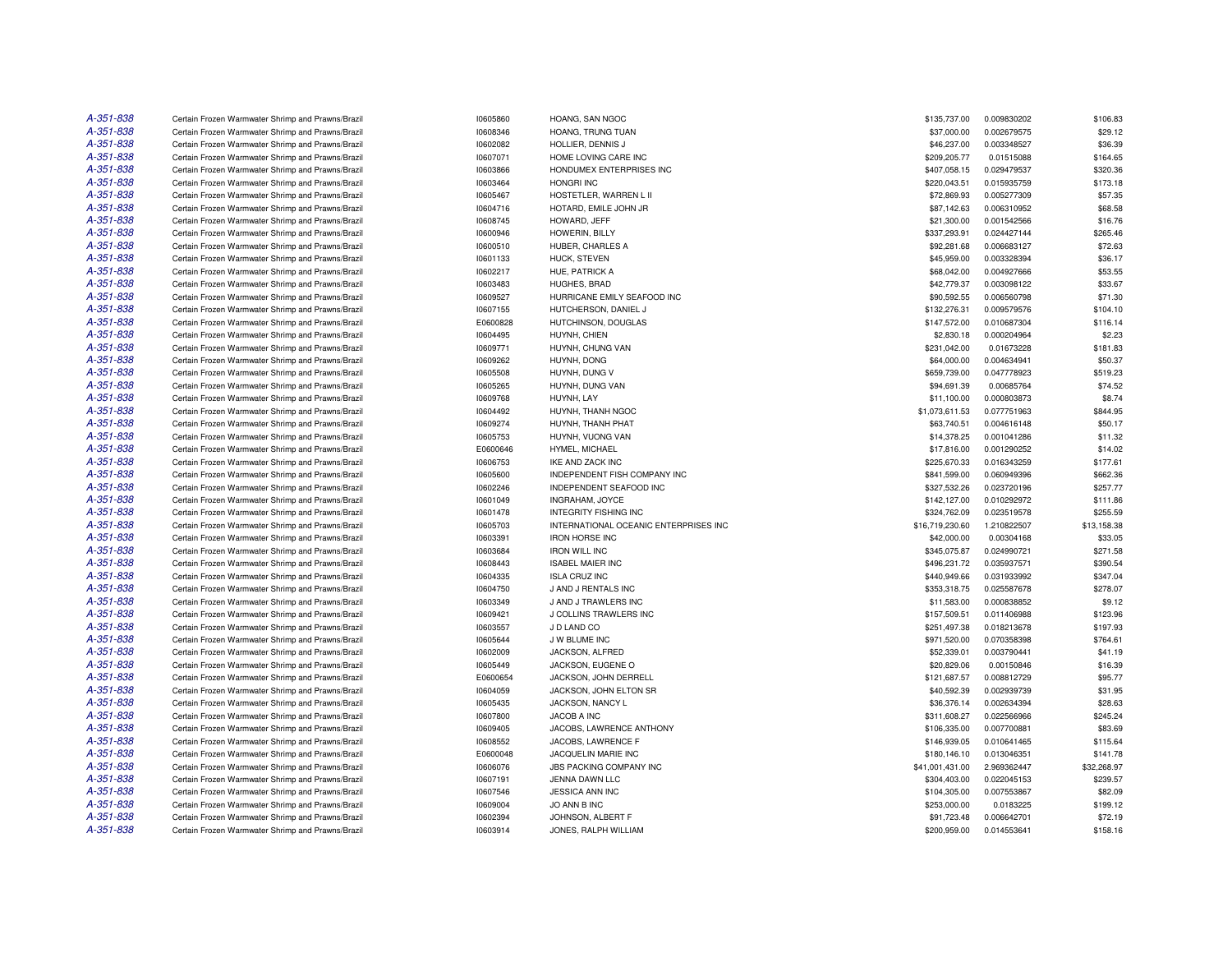| A-351-838 | Certain Frozen Warmwater Shrimp and Prawns/Brazil | 10603699 | JOOST, DONALD F                  | \$47,240.98  | 0.003421236 | \$37.18  |
|-----------|---------------------------------------------------|----------|----------------------------------|--------------|-------------|----------|
| A-351-838 | Certain Frozen Warmwater Shrimp and Prawns/Brazil | 10608305 | JORDAN, DEAN                     | \$278,957.23 | 0.020202347 | \$219.55 |
| A-351-838 | Certain Frozen Warmwater Shrimp and Prawns/Brazil | 10609493 | JORDAN, HUBERT W JR              | \$23,246.19  | 0.001683511 | \$18.30  |
| A-351-838 | Certain Frozen Warmwater Shrimp and Prawns/Brazil | 10606619 | JOSEPH ANTHONY INC               | \$680,791.66 | 0.049303576 | \$535.80 |
| A-351-838 | Certain Frozen Warmwater Shrimp and Prawns/Brazil | 10606723 | JOSH AND JAKE INC                | \$426,639.00 | 0.0308976   | \$335.77 |
| A-351-838 | Certain Frozen Warmwater Shrimp and Prawns/Brazil | 10604332 | JOYA CRUZ INC                    | \$496,044.91 | 0.035924042 | \$390.40 |
| A-351-838 | Certain Frozen Warmwater Shrimp and Prawns/Brazil | 10602301 | <b>JOYCE</b>                     | \$187,785.05 | 0.013599571 | \$147.79 |
| A-351-838 | Certain Frozen Warmwater Shrimp and Prawns/Brazil | 10603510 | JP MOORE INC                     | \$213,745.52 | 0.015479653 | \$168.22 |
| A-351-838 | Certain Frozen Warmwater Shrimp and Prawns/Brazil | 10601524 | JUDY, WILLIAM R                  | \$206,269.00 | 0.014938196 | \$162.34 |
| A-351-838 | Certain Frozen Warmwater Shrimp and Prawns/Brazil | 10607901 | JULIE ANN LLC                    | \$337,533.68 | 0.024444509 | \$265.65 |
| A-351-838 | Certain Frozen Warmwater Shrimp and Prawns/Brazil | 10603417 | JULIE SHRIMP CO INC              | \$243,100.00 | 0.017605532 | \$191.32 |
| A-351-838 | Certain Frozen Warmwater Shrimp and Prawns/Brazil | 10603148 | JULIO GONZALEZ BOAT BUILDERS INC | \$357,528.23 | 0.025892533 | \$281.38 |
| A-351-838 | Certain Frozen Warmwater Shrimp and Prawns/Brazil | 10606170 | JULISSA INC                      | \$86,142.07  | 0.00623849  | \$67.80  |
| A-351-838 | Certain Frozen Warmwater Shrimp and Prawns/Brazil | 10607248 | K AND J INC                      | \$103,975.13 | 0.007529977 | \$81.83  |
| A-351-838 | Certain Frozen Warmwater Shrimp and Prawns/Brazil | 10604207 | KALLIAINEN SEAFOOD INC           | \$155,722.00 | 0.011277535 | \$122.56 |
| A-351-838 | Certain Frozen Warmwater Shrimp and Prawns/Brazil | 10604213 | KALLIAINEN, DALE                 | \$134,810.00 | 0.009763068 | \$106.10 |
| A-351-838 | Certain Frozen Warmwater Shrimp and Prawns/Brazil | 10600004 | <b>KEENAN, ROBERT M</b>          | \$100,025.00 | 0.007243905 | \$78.72  |
| A-351-838 |                                                   |          |                                  |              |             |          |
| A-351-838 | Certain Frozen Warmwater Shrimp and Prawns/Brazil | 10600181 | KELLUM, KENNETH                  | \$46,009.00  | 0.003332015 | \$36.21  |
|           | Certain Frozen Warmwater Shrimp and Prawns/Brazil | 10602239 | KELLUM, LARRY SR                 | \$21,375.28  | 0.001548018 | \$16.82  |
| A-351-838 | Certain Frozen Warmwater Shrimp and Prawns/Brazil | 10606729 | <b>KELLY MARIE INC</b>           | \$344,529.79 | 0.024951174 | \$271.15 |
| A-351-838 | Certain Frozen Warmwater Shrimp and Prawns/Brazil | 10603175 | <b>KERN, THURMOND A</b>          | \$279,705.54 | 0.02025654  | \$220.13 |
| A-351-838 | Certain Frozen Warmwater Shrimp and Prawns/Brazil | 10609029 | KHA, MINH                        | \$19,981.00  | 0.001447043 | \$15.73  |
| A-351-838 | Certain Frozen Warmwater Shrimp and Prawns/Brazil | 10605311 | KIESEL, EDWARD                   | \$211,755.34 | 0.015335522 | \$166.66 |
| A-351-838 | Certain Frozen Warmwater Shrimp and Prawns/Brazil | 10603415 | KIFF, HANK J                     | \$29,219.59  | 0.00211611  | \$23.00  |
| A-351-838 | Certain Frozen Warmwater Shrimp and Prawns/Brazil | 10608142 | KING, THORNELL L                 | \$284,065.00 | 0.020572256 | \$223.57 |
| A-351-838 | Certain Frozen Warmwater Shrimp and Prawns/Brazil | 10608147 | KING, THORNELL L                 | \$216,915.00 | 0.01570919  | \$170.72 |
| A-351-838 | Certain Frozen Warmwater Shrimp and Prawns/Brazil | 10607825 | KING, THORNELL L                 | \$310,465.00 | 0.022484169 | \$244.34 |
| A-351-838 | Certain Frozen Warmwater Shrimp and Prawns/Brazil | 10608335 | KING, THORNELL L                 | \$125,697.00 | 0.009103096 | \$98.93  |
| A-351-838 | Certain Frozen Warmwater Shrimp and Prawns/Brazil | 10600593 | KING, WESLEY A                   | \$28,548.19  | 0.002067487 | \$22.47  |
| A-351-838 | Certain Frozen Warmwater Shrimp and Prawns/Brazil | 10604833 | KNIGHT SEAFOOD INC               | \$996,865.28 | 0.072193927 | \$784.55 |
| A-351-838 | Certain Frozen Warmwater Shrimp and Prawns/Brazil | 10604821 | KNIGHT, GEORGE                   | \$235,360.19 | 0.017045008 | \$185.23 |
| A-351-838 | Certain Frozen Warmwater Shrimp and Prawns/Brazil | 10604827 | <b>KNIGHT, ROBERT</b>            | \$171,263.44 | 0.01240306  | \$134.79 |
| A-351-838 | Certain Frozen Warmwater Shrimp and Prawns/Brazil | 10600639 | KOPSZYWA, MARK                   | \$33,832.00  | 0.002450145 | \$26.63  |
| A-351-838 | Certain Frozen Warmwater Shrimp and Prawns/Brazil | 10600695 | KOPSZYWA, STANLEY J              | \$25,751.00  | 0.001864912 | \$20.27  |
| A-351-838 | Certain Frozen Warmwater Shrimp and Prawns/Brazil | 10603799 | KRENNERICH, RAYMOND              | \$17,000.00  | 0.001231156 | \$13.38  |
| A-351-838 | Certain Frozen Warmwater Shrimp and Prawns/Brazil | 10608123 | <b>KRIS AND CODY INC</b>         | \$667,439.25 | 0.048336582 | \$525.29 |
| A-351-838 | Certain Frozen Warmwater Shrimp and Prawns/Brazil | 10602264 | KYLE AND COURTNEY                | \$167,978.87 | 0.012165189 | \$132.20 |
| A-351-838 | Certain Frozen Warmwater Shrimp and Prawns/Brazil | 10607654 | L AND J SPECIALTY INC            | \$275,591.82 | 0.01995862  | \$216.90 |
| A-351-838 | Certain Frozen Warmwater Shrimp and Prawns/Brazil | 10604539 | L AND O TRAWLERS INC             | \$691,704.00 | 0.050093858 | \$544.39 |
| A-351-838 | Certain Frozen Warmwater Shrimp and Prawns/Brazil | 10606788 | L T INC                          | \$380.070.24 | 0.027525047 | \$299.12 |
| A-351-838 | Certain Frozen Warmwater Shrimp and Prawns/Brazil | 10603516 | LA MACARELA INC                  | \$77,055.71  | 0.005580447 | \$60.64  |
| A-351-838 | Certain Frozen Warmwater Shrimp and Prawns/Brazil | 10604188 | LA PACHITA INC                   | \$388,781.83 | 0.028155948 | \$305.98 |
| A-351-838 | Certain Frozen Warmwater Shrimp and Prawns/Brazil | 10602152 | LA RETA INC                      | \$408,125.30 | 0.029556821 | \$321.20 |
| A-351-838 | Certain Frozen Warmwater Shrimp and Prawns/Brazil | 10600163 | LABOVE, CARROLL                  | \$87,200.00  | 0.006315107 | \$68,63  |
| A-351-838 | Certain Frozen Warmwater Shrimp and Prawns/Brazil | 10604465 | LACOSTE, MALCOLM JR              | \$147,969.32 | 0.010716078 | \$116.45 |
| A-351-838 | Certain Frozen Warmwater Shrimp and Prawns/Brazil | 10603210 | LACOSTE, MELVIN SR               | \$44,937.57  | 0.003254421 | \$35.37  |
| A-351-838 | Certain Frozen Warmwater Shrimp and Prawns/Brazil | 10605484 | LACOSTE, RAVIN SR                | \$146,032.36 | 0.010575802 | \$114.93 |
| A-351-838 | Certain Frozen Warmwater Shrimp and Prawns/Brazil | E0600446 | LADSON, EARLENE G                | \$194,586.19 | 0.014092116 | \$153.14 |
| A-351-838 | Certain Frozen Warmwater Shrimp and Prawns/Brazil | 10601977 | <b>LADY CATHERINE</b>            | \$95,612.76  | 0.006924367 | \$75.25  |
| A-351-838 | Certain Frozen Warmwater Shrimp and Prawns/Brazil | 10607272 | LADY CHANCERY INC                | \$464,504.48 | 0.033639854 | \$365.57 |
| A-351-838 | Certain Frozen Warmwater Shrimp and Prawns/Brazil | 10604454 | LADY DOLCINA INC                 | \$218,110.00 | 0.015795733 | \$171.66 |
| A-351-838 | Certain Frozen Warmwater Shrimp and Prawns/Brazil | 10603907 | <b>LADY GAIL INC</b>             | \$33,116.17  | 0.002398304 | \$26.06  |
| A-351-838 |                                                   |          |                                  |              |             |          |
|           | Certain Frozen Warmwater Shrimp and Prawns/Brazil | 10602295 | LADY GWEN DOE                    | \$108,947.01 | 0.007890046 | \$85.74  |
| A-351-838 | Certain Frozen Warmwater Shrimp and Prawns/Brazil | 10605959 | LADY KATHERINE INC               | \$232,113.50 | 0.016809879 | \$182.68 |
| A-351-838 | Certain Frozen Warmwater Shrimp and Prawns/Brazil | 10604407 | LADY KELLY INC                   | \$351,886.00 | 0.025483917 | \$276.94 |
| A-351-838 | Certain Frozen Warmwater Shrimp and Prawns/Brazil | 10607650 | <b>LADY MARIE INC</b>            | \$607,723.87 | 0.044011938 | \$478.29 |
| A-351-838 | Certain Frozen Warmwater Shrimp and Prawns/Brazil | 10605938 | <b>LADY SNOW INC</b>             | \$222,885.60 | 0.016141586 | \$175.42 |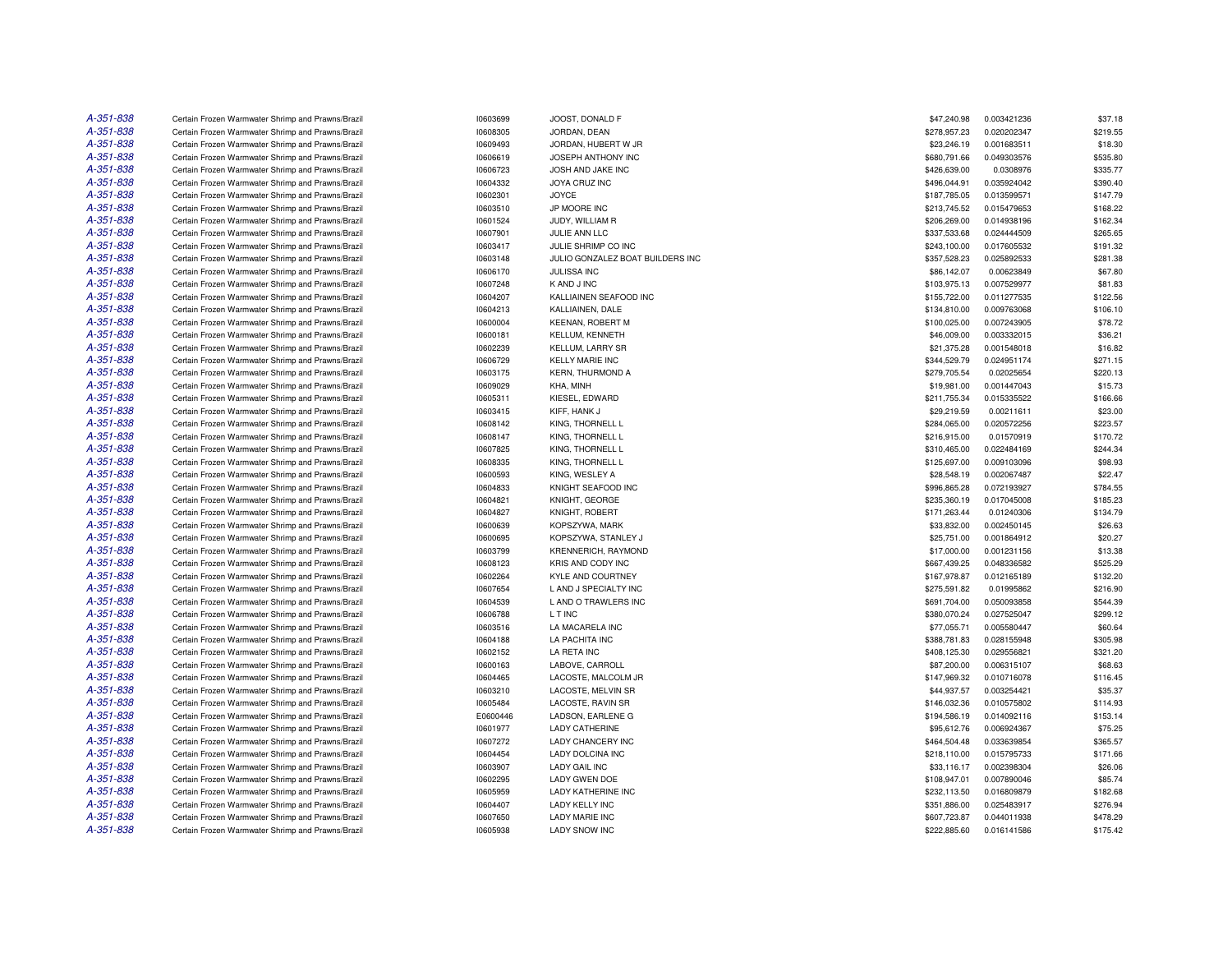| A-351-838              | Certain Frozen Warmwater Shrimp and Prawns/Brazil | 10607023 | LADY SUSIE INC                         | \$191,222.00    | 0.013848478 | \$150.50    |
|------------------------|---------------------------------------------------|----------|----------------------------------------|-----------------|-------------|-------------|
| A-351-838              | Certain Frozen Warmwater Shrimp and Prawns/Brazil | 10606670 | <b>LADY TONI INC</b>                   | \$284,439.41    | 0.020599371 | \$223.86    |
| A-351-838              | Certain Frozen Warmwater Shrimp and Prawns/Brazil | 10600941 | LAFITTE FROZEN FOODS CORPORATION       | \$77,708,472.98 | 5.627721177 | \$61,158.18 |
| A-351-838              | Certain Frozen Warmwater Shrimp and Prawns/Brazil | 10603670 | <b>LAFONT INC</b>                      | \$232,683.00    | 0.016851123 | \$183.13    |
| A-351-838              | Certain Frozen Warmwater Shrimp and Prawns/Brazil | 10600456 | LAGARDE, FRANK                         | \$14,800.00     | 0.00107183  | \$11.65     |
| A-351-838              | Certain Frozen Warmwater Shrimp and Prawns/Brazil | 10603005 | LAGASSE, MICHAEL                       | \$314,728.66    | 0.022792947 | \$247.70    |
| A-351-838              | Certain Frozen Warmwater Shrimp and Prawns/Brazil | 10602999 | LAGASSE, MICHAEL                       | \$22,386.72     | 0.001621267 | \$17.62     |
| A-351-838              | Certain Frozen Warmwater Shrimp and Prawns/Brazil | 10604500 | LAM. HIEP TAN                          | \$41,507.69     | 0.003006026 | \$32.67     |
| A-351-838              | Certain Frozen Warmwater Shrimp and Prawns/Brazil | 10609676 | LAM, PHAN                              | \$305,895.72    | 0.022153258 | \$240.75    |
| A-351-838              | Certain Frozen Warmwater Shrimp and Prawns/Brazil | 10606830 | <b>LANCERO INC</b>                     | \$564,172.00    | 0.04085787  | \$444.02    |
| A-351-838              | Certain Frozen Warmwater Shrimp and Prawns/Brazil | 10601767 | LANE, DANIEL E                         | \$162,733.18    | 0.011785291 | \$128.07    |
| A-351-838              | Certain Frozen Warmwater Shrimp and Prawns/Brazil | E0600512 | LAPEYROUSE, TILLMAN                    | \$16,338.00     | 0.001183213 | \$12.86     |
| A-351-838              | Certain Frozen Warmwater Shrimp and Prawns/Brazil | 10602757 | LASSEIGNE AND SONS INC                 | \$305,396.00    | 0.022117067 | \$240.35    |
| A-351-838              | Certain Frozen Warmwater Shrimp and Prawns/Brazil | 10600070 | LATAPIE, JOEY                          | \$60,000.00     | 0.004345257 | \$47.22     |
| A-351-838              | Certain Frozen Warmwater Shrimp and Prawns/Brazil | 10600144 | LATAPIE, JOSEPH                        | \$39,145.00     | 0.002834918 | \$30.81     |
| A-351-838              | Certain Frozen Warmwater Shrimp and Prawns/Brazil | 10600150 | LATAPIE, TRAVIS                        | \$34,800.00     | 0.002520249 | \$27.39     |
| A-351-838              | Certain Frozen Warmwater Shrimp and Prawns/Brazil | 10600545 | LAUGHLIN, JAMES G                      | \$49,901.00     | 0.003613878 | \$39.27     |
| A-351-838              |                                                   |          |                                        |                 |             |             |
| A-351-838              | Certain Frozen Warmwater Shrimp and Prawns/Brazil | E0600946 | LE, CHEO VAN                           | \$387,600.00    | 0.028070359 | \$305.05    |
|                        | Certain Frozen Warmwater Shrimp and Prawns/Brazil | 10610037 | LE, DALE                               | \$457,452.74    | 0.03312916  | \$360.02    |
| A-351-838              | Certain Frozen Warmwater Shrimp and Prawns/Brazil | 10608367 | LE, DAVID RUNG                         | \$34,130.00     | 0.002471727 | \$26.86     |
| A-351-838              | Certain Frozen Warmwater Shrimp and Prawns/Brazil | 10602462 | LE, DUOC NGUYEN                        | \$243,191.00    | 0.017612122 | \$191.40    |
| A-351-838              | Certain Frozen Warmwater Shrimp and Prawns/Brazil | 10609200 | LE. HOUSTON                            | \$36,081.00     | 0.00261302  | \$28.40     |
| A-351-838              | Certain Frozen Warmwater Shrimp and Prawns/Brazil | 10607599 | LE, MINH VAN                           | \$544,419.46    | 0.039427373 | \$428.47    |
| A-351-838              | Certain Frozen Warmwater Shrimp and Prawns/Brazil | 10609655 | LE, NAM VAN                            | \$26,924.35     | 0.001949887 | \$21.19     |
| A-351-838              | Certain Frozen Warmwater Shrimp and Prawns/Brazil | 10609545 | LE, NHIEU                              | \$55,776.00     | 0.004039351 | \$43.90     |
| A-351-838              | Certain Frozen Warmwater Shrimp and Prawns/Brazil | 10602864 | LE, PHAT AND TRAN, LE                  | \$425,961.02    | 0.0308485   | \$335.24    |
| A-351-838              | Certain Frozen Warmwater Shrimp and Prawns/Brazil | 10605458 | LE, TONY                               | \$27,563.31     | 0.001996161 | \$21.69     |
| A-351-838              | Certain Frozen Warmwater Shrimp and Prawns/Brazil | 10605208 | LE, VUI                                | \$144,533.81    | 0.010467275 | \$113.75    |
| A-351-838              | Certain Frozen Warmwater Shrimp and Prawns/Brazil | 10609596 | LE, XUAN MINH                          | \$75,781.00     | 0.005488132 | \$59.64     |
| A-351-838              | Certain Frozen Warmwater Shrimp and Prawns/Brazil | 10605081 | LEBLANC, GARETH R JR                   | \$483,681.00    | 0.035028636 | \$380.67    |
| A-351-838              | Certain Frozen Warmwater Shrimp and Prawns/Brazil | 10604148 | LEBLANC, MARTY J                       | \$24,518.21     | 0.001775632 | \$19.30     |
| A-351-838              | Certain Frozen Warmwater Shrimp and Prawns/Brazil | 10602632 | LEBLANC, MICKEL J                      | \$60,034.75     | 0.004347773 | \$47.25     |
| A-351-838              | Certain Frozen Warmwater Shrimp and Prawns/Brazil | 10600220 | LEBLANC, ROBERT                        | \$9,366.00      | 0.000678295 | \$7.37      |
| A-351-838              | Certain Frozen Warmwater Shrimp and Prawns/Brazil | 10608723 | LEBOEUF, RUSSELL J                     | \$74,049.76     | 0.005362754 | \$58.28     |
| A-351-838              | Certain Frozen Warmwater Shrimp and Prawns/Brazil | E0600673 | LEBOEUF, TOMMY J                       | \$51,377.00     | 0.003720771 | \$40.43     |
| A-351-838              | Certain Frozen Warmwater Shrimp and Prawns/Brazil | 10602002 | LEBOUEF, LESLIE                        | \$48,971.47     | 0.00354656  | \$38.54     |
| A-351-838              | Certain Frozen Warmwater Shrimp and Prawns/Brazil | E0600306 | LEBOUEF, RAYMOND                       | \$76,691.00     | 0.005554035 | \$60.36     |
| A-351-838              | Certain Frozen Warmwater Shrimp and Prawns/Brazil | E0600925 | LECOMPTE, ETHA                         | \$55,379.62     | 0.004010645 | \$43.58     |
| A-351-838              | Certain Frozen Warmwater Shrimp and Prawns/Brazil | 10605473 | LECOMPTE, JESSE JR                     | \$347,478.61    | 0.02516473  | \$273.47    |
| A-351-838              | Certain Frozen Warmwater Shrimp and Prawns/Brazil | 10604157 | LECOMPTE, LYLE                         | \$209,035.00    | 0.015138513 | \$164.51    |
| A-351-838              | Certain Frozen Warmwater Shrimp and Prawns/Brazil | 10609856 | LEONARD, DAN                           | \$187,646.07    | 0.013589506 | \$147.68    |
| A-351-838              | Certain Frozen Warmwater Shrimp and Prawns/Brazil | 10604547 | LEVRON, DALE T                         | \$67,583.57     | 0.004894466 | \$53.19     |
| A-351-838              | Certain Frozen Warmwater Shrimp and Prawns/Brazil | 10606956 | LIBERTAD FISHERIES INC                 | \$395,590.00    | 0.028649002 | \$311.34    |
| A-351-838              | Certain Frozen Warmwater Shrimp and Prawns/Brazil | 10600599 | LICATINO, DANIEL JR                    | \$85,853.52     | 0.006217593 | \$67.57     |
| A-351-838              | Certain Frozen Warmwater Shrimp and Prawns/Brazil | 10605606 | LIGHTHOUSE FISHERIES INC               | \$454,331.00    | 0.032903081 | \$357.57    |
| A-351-838              | Certain Frozen Warmwater Shrimp and Prawns/Brazil | 10601182 | LINDA B INC                            | \$91,829.63     | 0.006650389 | \$72.27     |
| A-351-838              | Certain Frozen Warmwater Shrimp and Prawns/Brazil | 10604326 | LINDA CRUZ INC                         | \$428,602.67    | 0.031039811 | \$337.32    |
| A-351-838              | Certain Frozen Warmwater Shrimp and Prawns/Brazil | 10602289 | <b>LINDA JUNE</b>                      | \$20,368.16     | 0.001475081 | \$16.03     |
| A-351-838              | Certain Frozen Warmwater Shrimp and Prawns/Brazil | 10606141 | LINDA LOU BOAT CORPORATION             | \$89,818.49     | 0.00650474  | \$70.69     |
| A-351-838              | Certain Frozen Warmwater Shrimp and Prawns/Brazil | E0600049 | <b>LISA LYNN INC</b>                   | \$263,666.61    | 0.019094985 | \$207.51    |
|                        |                                                   |          |                                        |                 |             |             |
| A-351-838<br>A-351-838 | Certain Frozen Warmwater Shrimp and Prawns/Brazil | 10607471 | LITTLE ANDY INC<br>LITTLE BROTHERS INC | \$141,728.93    | 0.010264143 | \$111.54    |
|                        | Certain Frozen Warmwater Shrimp and Prawns/Brazil | 10601984 |                                        | \$73,540.57     | 0.005325878 | \$57.88     |
| A-351-838              | Certain Frozen Warmwater Shrimp and Prawns/Brazil | 10607794 | LITTLE DAVID GULF TRAWLER INC          | \$412,407.48    | 0.02986694  | \$324.57    |
| A-351-838              | Certain Frozen Warmwater Shrimp and Prawns/Brazil | 10607707 | LITTLE ERNIE GULF TRAWLER INC          | \$422,237.47    | 0.030578837 | \$332.31    |
| A-351-838              | Certain Frozen Warmwater Shrimp and Prawns/Brazil | 10606687 | LITTLE KEN INC                         | \$210,760.18    | 0.015263452 | \$165.87    |
| A-351-838              | Certain Frozen Warmwater Shrimp and Prawns/Brazil | 10602193 | <b>LNN CORPORATION</b>                 | \$269.616.53    | 0.019525884 | \$212.19    |
| A-351-838              | Certain Frozen Warmwater Shrimp and Prawns/Brazil | 10602039 | LODRIGUE, JIMMY A                      | \$68,947.30     | 0.004993229 | \$54.26     |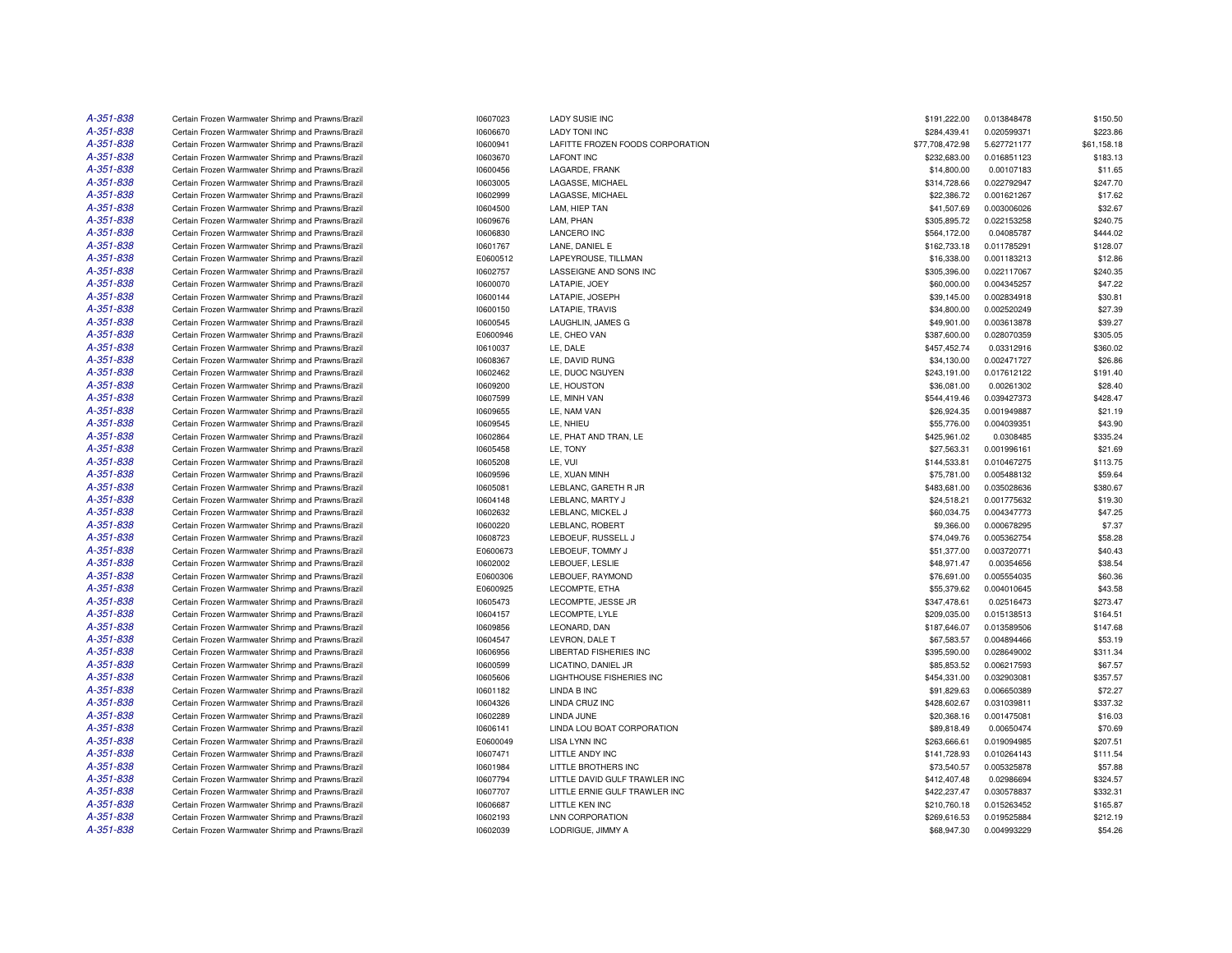| A-351-838 | Certain Frozen Warmwater Shrimp and Prawns/Brazil | 10604839 | LONG, ROBERT                        | \$216,465.69                 | 0.01567665  | \$170.36             |
|-----------|---------------------------------------------------|----------|-------------------------------------|------------------------------|-------------|----------------------|
| A-351-838 | Certain Frozen Warmwater Shrimp and Prawns/Brazil | 10602454 | LONGO, RONALD                       | \$88,000.00                  | 0.006373043 | \$69.26              |
| A-351-838 | Certain Frozen Warmwater Shrimp and Prawns/Brazil | 10602433 | LOPEZ, CELESTINO                    | \$263,731.74                 | 0.019099702 | \$207.56             |
| A-351-838 | Certain Frozen Warmwater Shrimp and Prawns/Brazil | 10602442 | LORD, MICHAEL                       | \$70,000.00                  | 0.005069466 | \$55.09              |
| A-351-838 | Certain Frozen Warmwater Shrimp and Prawns/Brazil | 10602271 | LOUISIANA LADY INC                  | \$272,569.91                 | 0.019739771 | \$214.52             |
| A-351-838 | Certain Frozen Warmwater Shrimp and Prawns/Brazil | 10606014 | LOUISIANA NEWPACK SHRIMP CO INC     | \$5,310,530.00               | 0.38459361  | \$4,179.50           |
| A-351-838 | Certain Frozen Warmwater Shrimp and Prawns/Brazil | 10607165 | LOUISIANA SHRIMP AND PACKING CO INC | \$16,070,878.02              | 1.1638682   | \$12,648.11          |
| A-351-838 | Certain Frozen Warmwater Shrimp and Prawns/Brazil | 10602924 | LTN INC                             | \$455,942.88                 | 0.033019815 | \$358.84             |
| A-351-838 | Certain Frozen Warmwater Shrimp and Prawns/Brazil | 10603007 | <b>LUCHADOR INC</b>                 | \$20,271.55                  | 0.001468085 | \$15.95              |
| A-351-838 | Certain Frozen Warmwater Shrimp and Prawns/Brazil | 10602888 | LUCKY SEA STAR INC                  | \$175,920.68                 | 0.012740342 | \$138.45             |
| A-351-838 | Certain Frozen Warmwater Shrimp and Prawns/Brazil | 10603769 | <b>LUISA INC</b>                    | \$17,208.16                  | 0.001246231 | \$13.54              |
| A-351-838 | Certain Frozen Warmwater Shrimp and Prawns/Brazil | 10608501 | LUKE, HENRY                         | \$37,209.09                  | 0.002694718 | \$29.28              |
| A-351-838 | Certain Frozen Warmwater Shrimp and Prawns/Brazil | 10603541 | LUKE, PAUL LEROY                    | \$38,154.00                  | 0.002763149 | \$30.03              |
| A-351-838 | Certain Frozen Warmwater Shrimp and Prawns/Brazil | 10600575 | LUKE, TERRY SR                      | \$362,023.11                 | 0.026218056 | \$284.92             |
| A-351-838 | Certain Frozen Warmwater Shrimp and Prawns/Brazil | 10600455 | LUKE, TIMOTHY                       | \$27,048.00                  | 0.001958842 | \$21.29              |
| A-351-838 | Certain Frozen Warmwater Shrimp and Prawns/Brazil | 10604692 | LUONG, KEVIN                        | \$475,950.90                 | 0.034468815 | \$374.58             |
| A-351-838 | Certain Frozen Warmwater Shrimp and Prawns/Brazil | 10608413 | <b>LYNDA RILEY INC</b>              | \$413,470.95                 | 0.029943958 | \$325.41             |
| A-351-838 | Certain Frozen Warmwater Shrimp and Prawns/Brazil | 10600781 | LYONS, BERTON                       | \$10,700.73                  | 0.000774957 | \$8.42               |
| A-351-838 | Certain Frozen Warmwater Shrimp and Prawns/Brazil | 10604380 | MADERA CRUZ INC                     | \$584,434.14                 | 0.042325274 | \$459.96             |
| A-351-838 | Certain Frozen Warmwater Shrimp and Prawns/Brazil | 10609668 | MALIBU                              | \$433,186.95                 | 0.031371809 | \$340.93             |
| A-351-838 | Certain Frozen Warmwater Shrimp and Prawns/Brazil | 10601673 | MALLETT, MERVIN B                   | \$31,200.00                  | 0.002259534 | \$24.56              |
| A-351-838 | Certain Frozen Warmwater Shrimp and Prawns/Brazil | 10607208 | MALOLO LLC                          | \$354,339.00                 | 0.025661566 | \$278.87             |
| A-351-838 | Certain Frozen Warmwater Shrimp and Prawns/Brazil | 10603238 | <b>MAMACITA INC</b>                 | \$578,528.00                 | 0.041897545 | \$455.31             |
| A-351-838 | Certain Frozen Warmwater Shrimp and Prawns/Brazil | 10601834 | MAMOLO, TERRY                       | \$23,570.69                  | 0.001707012 | \$18.55              |
| A-351-838 | Certain Frozen Warmwater Shrimp and Prawns/Brazil | 10605574 | MANTEO SHRIMP CO                    | \$464,340.00                 | 0.033627942 | \$365.45             |
| A-351-838 | Certain Frozen Warmwater Shrimp and Prawns/Brazil | 10604206 | MARCO CORP                          | \$444,753.25                 | 0.032209451 | \$350.03             |
| A-351-838 | Certain Frozen Warmwater Shrimp and Prawns/Brazil | 10606196 | MARENO, ANSLEY                      | \$75,239.00                  | 0.00544888  | \$59.21              |
| A-351-838 | Certain Frozen Warmwater Shrimp and Prawns/Brazil | 10607521 | MARENO, BRENT                       | \$57,570.00                  | 0.004169274 | \$45.31              |
| A-351-838 | Certain Frozen Warmwater Shrimp and Prawns/Brazil | 10606396 | MARENO, KENNETH L                   | \$121,732.82                 | 0.008816006 | \$95.81              |
| A-351-838 | Certain Frozen Warmwater Shrimp and Prawns/Brazil | 10607147 | <b>MARIA ELENA INC</b>              | \$209,063.38                 | 0.015140568 | \$164.54             |
| A-351-838 | Certain Frozen Warmwater Shrimp and Prawns/Brazil | 10606849 | MARIACHI TRAWLERS INC               | \$315,565.00                 | 0.022853516 | \$248.36             |
| A-351-838 |                                                   |          | MARIAH LYNN INC                     |                              |             |                      |
| A-351-838 | Certain Frozen Warmwater Shrimp and Prawns/Brazil | 10601350 | MARIE TERESA INC                    | \$263,174.94<br>\$630,657.17 | 0.019059378 | \$207.12<br>\$496.34 |
| A-351-838 | Certain Frozen Warmwater Shrimp and Prawns/Brazil | 10606807 |                                     |                              | 0.045672789 |                      |
| A-351-838 | Certain Frozen Warmwater Shrimp and Prawns/Brazil | 10601731 | MARIE, ALLEN                        | \$3,298,460.00               | 0.238877596 | \$2,595.96           |
|           | Certain Frozen Warmwater Shrimp and Prawns/Brazil | 10606046 | MARISA ELIDA INC                    | \$95,588.51                  | 0.00692261  | \$75.23              |
| A-351-838 | Certain Frozen Warmwater Shrimp and Prawns/Brazil | 10606957 | MARQUIZE, KIP                       | \$118,870.80                 | 0.008608736 | \$93.55              |
| A-351-838 | Certain Frozen Warmwater Shrimp and Prawns/Brazil | 10608785 | MARRIS, ROY C JR                    | \$66,700.36                  | 0.004830503 | \$52.49              |
| A-351-838 | Certain Frozen Warmwater Shrimp and Prawns/Brazil | 10601385 | <b>MARTIN, DENNIS</b>               | \$41,658.89                  | 0.003016976 | \$32.79              |
| A-351-838 | Certain Frozen Warmwater Shrimp and Prawns/Brazil | 10601917 | <b>MARTIN, SHARON</b>               | \$32,504.14                  | 0.002353981 | \$25.58              |
| A-351-838 | Certain Frozen Warmwater Shrimp and Prawns/Brazil | 10601148 | MARY BEA INC                        | \$510,239.24                 | 0.036952009 | \$401.57             |
| A-351-838 | Certain Frozen Warmwater Shrimp and Prawns/Brazil | 10605974 | MASSEY, JAMES R                     | \$78,223.27                  | 0.005665003 | \$61.56              |
| A-351-838 | Certain Frozen Warmwater Shrimp and Prawns/Brazil | 10602307 | <b>MASTER ALSTON</b>                | \$416,449.06                 | 0.030159635 | \$327.75             |
| A-351-838 | Certain Frozen Warmwater Shrimp and Prawns/Brazil | E0600467 | MASTER BRANDON INC                  | \$108,032.00                 | 0.00782378  | \$85.02              |
| A-351-838 | Certain Frozen Warmwater Shrimp and Prawns/Brazil | 10600901 | MASTER GERALD TRAWLERS INC          | \$583,920.46                 | 0.042288072 | \$459.56             |
| A-351-838 | Certain Frozen Warmwater Shrimp and Prawns/Brazil | 10606507 | MASTER JARED INC                    | \$227,805.84                 | 0.016497915 | \$179.29             |
| A-351-838 | Certain Frozen Warmwater Shrimp and Prawns/Brazil | 10605389 | MASTER JEFFREY INC                  | \$943,812.87                 | 0.068351822 | \$742.80             |
| A-351-838 | Certain Frozen Warmwater Shrimp and Prawns/Brazil | 10602952 | MASTER JIMBO INC                    | \$213,380.75                 | 0.015453236 | \$167.94             |
| A-351-838 | Certain Frozen Warmwater Shrimp and Prawns/Brazil | 10605034 | MASTER JOHN INC                     | \$408,717.42                 | 0.029599702 | \$321.67             |
| A-351-838 | Certain Frozen Warmwater Shrimp and Prawns/Brazil | 10606711 | MASTER KEN INC                      | \$477,420.36                 | 0.034575234 | \$375.74             |
| A-351-838 | Certain Frozen Warmwater Shrimp and Prawns/Brazil | 10604569 | <b>MASTER MIKE INC</b>              | \$619,224.34                 | 0.044844813 | \$487.34             |
| A-351-838 | Certain Frozen Warmwater Shrimp and Prawns/Brazil | 10600909 | MASTER RONALD INC                   | \$555.850.26                 | 0.040255202 | \$437.47             |
| A-351-838 | Certain Frozen Warmwater Shrimp and Prawns/Brazil | 10606232 | MAT ROLAND SEAFOOD CO INC           | \$2,822,807.00               | 0.204430355 | \$2,221.61           |
| A-351-838 | Certain Frozen Warmwater Shrimp and Prawns/Brazil | 10608455 | MATHERNE, CLIFFORD                  | \$69,109.55                  | 0.005004979 | \$54.39              |
| A-351-838 | Certain Frozen Warmwater Shrimp and Prawns/Brazil | 10605515 | MATHERNE, FOREST                    | \$24,891.77                  | 0.001802686 | \$19.59              |
| A-351-838 | Certain Frozen Warmwater Shrimp and Prawns/Brazil | 10606173 | MATHERNE, GRACE                     | \$81,427.30                  | 0.005897042 | \$64.08              |
| A-351-838 | Certain Frozen Warmwater Shrimp and Prawns/Brazil | E0600365 | MATHERNE, JAMES J SR                | \$86,554.85                  | 0.006268384 | \$68.12              |
| A-351-838 | Certain Frozen Warmwater Shrimp and Prawns/Brazil | 10600053 | MATHERNE, LARRY JR                  | \$59,708.91                  | 0.004324176 | \$46.99              |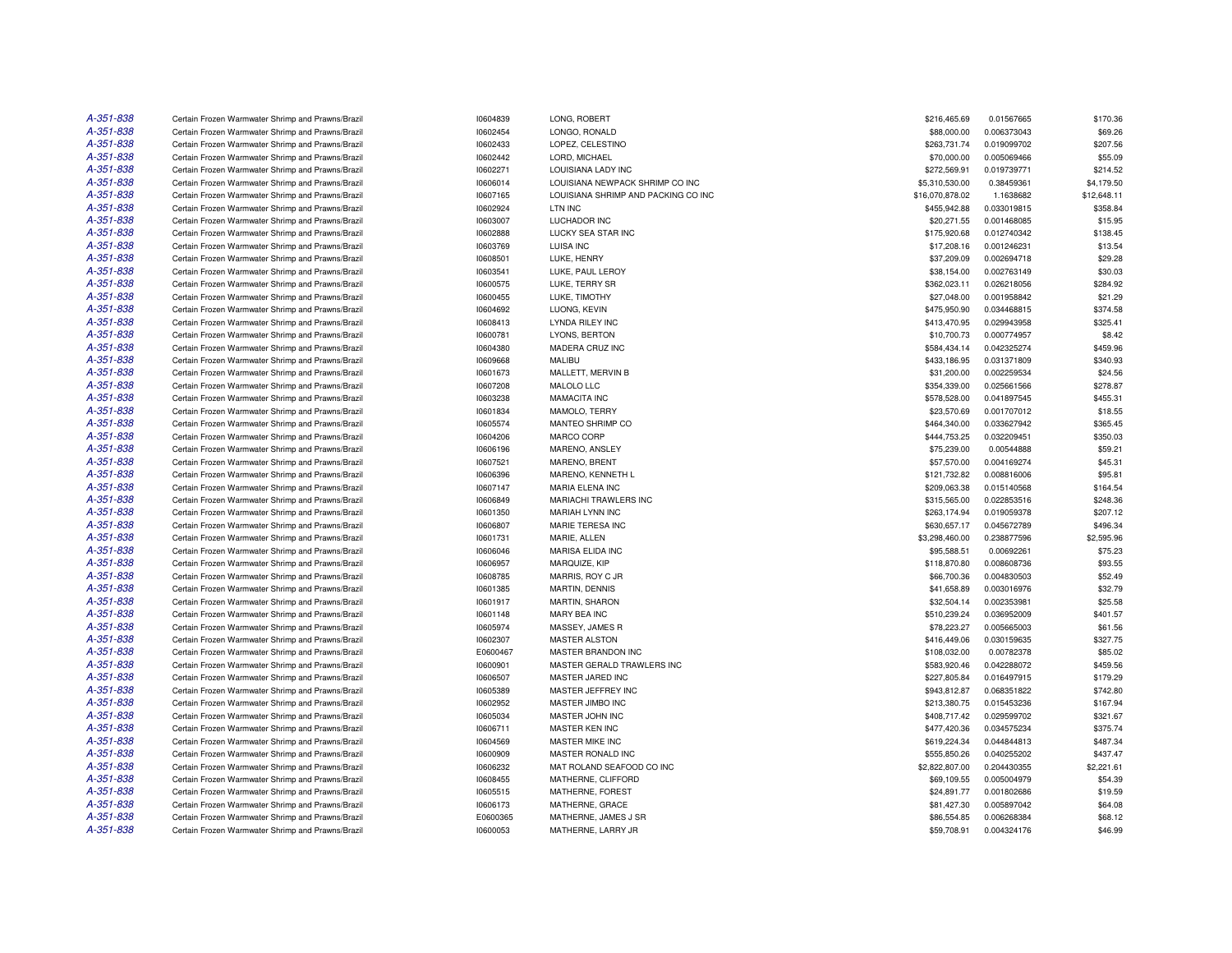| A-351-838 | Certain Frozen Warmwater Shrimp and Prawns/Brazil | 10601192 | MATHERNE, LOUIS M SR           | \$15,983.88     | 0.001157568 | \$12.58    |
|-----------|---------------------------------------------------|----------|--------------------------------|-----------------|-------------|------------|
| A-351-838 | Certain Frozen Warmwater Shrimp and Prawns/Brazil | 10606125 | MATHERNE, THOMAS               | \$30,256.79     | 0.002191225 | \$23.81    |
| A-351-838 | Certain Frozen Warmwater Shrimp and Prawns/Brazil | 10601405 | MATHEWS, PATRICK T             | \$93,405.76     | 0.006764534 | \$73.51    |
| A-351-838 | Certain Frozen Warmwater Shrimp and Prawns/Brazil | E0601107 | MAVAR, MARK D                  | \$10,229,958.21 | 0.740863258 | \$8,051.19 |
| A-351-838 | Certain Frozen Warmwater Shrimp and Prawns/Brazil | 10602620 | MAYFIELD, GARY                 | \$73,050.73     | 0.005290403 | \$57.49    |
| A-351-838 | Certain Frozen Warmwater Shrimp and Prawns/Brazil | 10606098 | <b>MAYPORTER INC</b>           | \$240,186.44    | 0.017394529 | \$189.03   |
| A-351-838 | Certain Frozen Warmwater Shrimp and Prawns/Brazil | 10609383 | MCCALL, MARCUS H               | \$113,679.33    | 0.008232765 | \$89.47    |
| A-351-838 | Certain Frozen Warmwater Shrimp and Prawns/Brazil | 10604741 | MCCALL, ROY TERRY              | \$22,045.98     | 0.001596591 | \$17.35    |
| A-351-838 | Certain Frozen Warmwater Shrimp and Prawns/Brazil | E0600957 | MCCLELLAN, EUGENE GARDNER      | \$84,735.00     | 0.006136589 | \$66.69    |
| A-351-838 | Certain Frozen Warmwater Shrimp and Prawns/Brazil | 10606586 | MCCLELLAN, EUGENE GARDNER      | \$116,953.93    | 0.008469914 | \$92.05    |
| A-351-838 | Certain Frozen Warmwater Shrimp and Prawns/Brazil | 10609045 | MCCUISTON, DENNY C             | \$30,676.00     | 0.002221585 | \$24.14    |
| A-351-838 | Certain Frozen Warmwater Shrimp and Prawns/Brazil | 10607016 | MCDONALD, ALLAN F              | \$39,102.10     | 0.002831811 | \$30.77    |
| A-351-838 | Certain Frozen Warmwater Shrimp and Prawns/Brazil | 10600473 | MCIVER, JOHN H JR              | \$106,706.41    | 0.007727779 | \$83.98    |
| A-351-838 | Certain Frozen Warmwater Shrimp and Prawns/Brazil | E0600015 | MCKENZIE, GEORGE B JR          | \$106,938.96    | 0.007744621 | \$84.16    |
| A-351-838 | Certain Frozen Warmwater Shrimp and Prawns/Brazil | 10603782 | MCKINZIE, BOBBY E              | \$77,378.25     | 0.005603806 | \$60.90    |
| A-351-838 | Certain Frozen Warmwater Shrimp and Prawns/Brazil | 10600712 | MCKOIN, ROBERT                 | \$20,000.00     | 0.001448419 | \$15.74    |
| A-351-838 | Certain Frozen Warmwater Shrimp and Prawns/Brazil | E0601115 | MCLENDON, JONATHAN S           | \$1,408,268.48  | 0.101988136 | \$1,108.34 |
| A-351-838 |                                                   |          |                                |                 |             |            |
| A-351-838 | Certain Frozen Warmwater Shrimp and Prawns/Brazil | E0600538 | MELANCON, BRENT                | \$45,861.00     | 0.003321297 | \$36.09    |
|           | Certain Frozen Warmwater Shrimp and Prawns/Brazil | 10601649 | MELANCON, TERRAL J             | \$27,310.94     | 0.001977884 | \$21.49    |
| A-351-838 | Certain Frozen Warmwater Shrimp and Prawns/Brazil | 10602668 | MELANCON, TIMMY J              | \$22,869.00     | 0.001656195 | \$18.00    |
| A-351-838 | Certain Frozen Warmwater Shrimp and Prawns/Brazil | 10604160 | MELANSON, OZIMEA J III         | \$14,371.22     | 0.001040777 | \$11.31    |
| A-351-838 | Certain Frozen Warmwater Shrimp and Prawns/Brazil | 10600169 | MELERINE SEAFOOD               | \$155,000.00    | 0.011225247 | \$121.99   |
| A-351-838 | Certain Frozen Warmwater Shrimp and Prawns/Brazil | 10600194 | MELERINE, RAYMOND J            | \$26,286.21     | 0.001903672 | \$20.69    |
| A-351-838 | Certain Frozen Warmwater Shrimp and Prawns/Brazil | 10609510 | MELODY SHRIMP CO INC           | \$305,215.99    | 0.022104031 | \$240.21   |
| A-351-838 | Certain Frozen Warmwater Shrimp and Prawns/Brazil | 10607586 | MENGE, VINCENT J               | \$22,521.29     | 0.001631013 | \$17.72    |
| A-351-838 | Certain Frozen Warmwater Shrimp and Prawns/Brazil | 10603564 | <b>MER SHRIMP INC</b>          | \$290,604.00    | 0.021045817 | \$228.71   |
| A-351-838 | Certain Frozen Warmwater Shrimp and Prawns/Brazil | 10607665 | MICHAEL ANTHONY INC            | \$325,200.91    | 0.023551358 | \$255.94   |
| A-351-838 | Certain Frozen Warmwater Shrimp and Prawns/Brazil | 10602062 | MICHEAL S INC                  | \$331,910.36    | 0.024037262 | \$261.22   |
| A-351-838 | Certain Frozen Warmwater Shrimp and Prawns/Brazil | 10603969 | MILES, RICKY DAVID             | \$104,610.62    | 0.007576    | \$82.33    |
| A-351-838 | Certain Frozen Warmwater Shrimp and Prawns/Brazil | 10603077 | MILITELLO AND SON INC          | \$118,927.00    | 0.008612806 | \$93.60    |
| A-351-838 | Certain Frozen Warmwater Shrimp and Prawns/Brazil | 10607038 | MILLER, JAMES A                | \$60,258.00     | 0.004363941 | \$47.42    |
| A-351-838 | Certain Frozen Warmwater Shrimp and Prawns/Brazil | E0600653 | MILLER, LARRY                  | \$147,161.35    | 0.010657564 | \$115.82   |
| A-351-838 | Certain Frozen Warmwater Shrimp and Prawns/Brazil | 10601648 | MILLIS, RAEFORD                | \$57,724.81     | 0.004180485 | \$45.43    |
| A-351-838 | Certain Frozen Warmwater Shrimp and Prawns/Brazil | 10607377 | MILLIS, TIMMIE LEE             | \$101,628.67    | 0.007360044 | \$79.98    |
| A-351-838 | Certain Frozen Warmwater Shrimp and Prawns/Brazil | 10608729 | MINE, DERRICK                  | \$79,842.00     | 0.005782233 | \$62.84    |
| A-351-838 | Certain Frozen Warmwater Shrimp and Prawns/Brazil | 10606735 | MISS ADRIANNA INC              | \$295,958.52    | 0.021433596 | \$232.93   |
| A-351-838 | Certain Frozen Warmwater Shrimp and Prawns/Brazil | 10606613 | MISS ASHLEIGH INC              | \$668,295.10    | 0.048398564 | \$525.96   |
| A-351-838 | Certain Frozen Warmwater Shrimp and Prawns/Brazil | 10606620 | MISS BARBARA INC               | \$673,384.43    | 0.048767138 | \$529.97   |
| A-351-838 | Certain Frozen Warmwater Shrimp and Prawns/Brazil | 10607812 | MISS BERNADETTE A INC          | \$435,894.66    | 0.031567904 | \$343.06   |
| A-351-838 | Certain Frozen Warmwater Shrimp and Prawns/Brazil | 10603454 | MISS CANDACE NICOLE INC        | \$393,712.77    | 0.028513052 | \$309.86   |
| A-351-838 | Certain Frozen Warmwater Shrimp and Prawns/Brazil | E0600948 | MISS CARLA JEAN INC            | \$280,356.60    | 0.02030369  | \$220.65   |
| A-351-838 | Certain Frozen Warmwater Shrimp and Prawns/Brazil | 10604660 | MISS CAROLINE INC              | \$354,202.00    | 0.025651644 | \$278.76   |
| A-351-838 | Certain Frozen Warmwater Shrimp and Prawns/Brazil | 10605161 | MISS CAROLYN LOUISE INC        | \$522,837.46    | 0.037864384 | \$411.48   |
| A-351-838 | Certain Frozen Warmwater Shrimp and Prawns/Brazil | 10607407 | MISS CHARLOTTE INC             | \$255,670.97    | 0.018515934 | \$201.22   |
| A-351-838 | Certain Frozen Warmwater Shrimp and Prawns/Brazil | 10601508 | MISS CLEDA JO                  | \$588,469.81    | 0.042617541 | \$463.14   |
| A-351-838 | Certain Frozen Warmwater Shrimp and Prawns/Brazil | 10607615 | MISS DANIELLE GULF TRAWLER INC | \$425,800.98    | 0.03083691  | \$335.11   |
| A-351-838 | Certain Frozen Warmwater Shrimp and Prawns/Brazil | 10604037 | MISS ELLIE INC                 | \$325,303.86    | 0.023558813 | \$256.02   |
| A-351-838 | Certain Frozen Warmwater Shrimp and Prawns/Brazil | 10601603 | MISS EMILY INC                 | \$171,550.87    | 0.012423876 | \$135.01   |
| A-351-838 | Certain Frozen Warmwater Shrimp and Prawns/Brazil | 10604756 | MISS FINA INC                  | \$284,548.01    | 0.020607236 | \$223.95   |
| A-351-838 | Certain Frozen Warmwater Shrimp and Prawns/Brazil | 10601577 | MISS GABRIELLE INC             | \$344,278.90    | 0.024933004 | \$270.95   |
| A-351-838 | Certain Frozen Warmwater Shrimp and Prawns/Brazil | 10606637 | MISS HANNAH INC                | \$788,007.81    | 0.057068272 | \$620.18   |
| A-351-838 | Certain Frozen Warmwater Shrimp and Prawns/Brazil | 10603120 | <b>MISS HILARY INC</b>         | \$461,589.00    | 0.033428712 | \$363.28   |
| A-351-838 |                                                   |          |                                |                 |             |            |
|           | Certain Frozen Warmwater Shrimp and Prawns/Brazil | 10607535 | MISS JOANNA INC                | \$164,230.00    | 0.011893692 | \$129.25   |
| A-351-838 | Certain Frozen Warmwater Shrimp and Prawns/Brazil | 10604437 | <b>MISS KATHI INC</b>          | \$446,608.81    | 0.032343833 | \$351.49   |
| A-351-838 | Certain Frozen Warmwater Shrimp and Prawns/Brazil | 10602270 | <b>MISS KELSEY</b>             | \$323,479.73    | 0.023426708 | \$254.59   |
| A-351-838 | Certain Frozen Warmwater Shrimp and Prawns/Brazil | 10607081 | MISS LIZ INC                   | \$323,066.63    | 0.023396791 | \$254.26   |
| A-351-838 | Certain Frozen Warmwater Shrimp and Prawns/Brazil | 10606632 | MISS LORAINE INC               | \$540,917.07    | 0.039173726 | \$425.71   |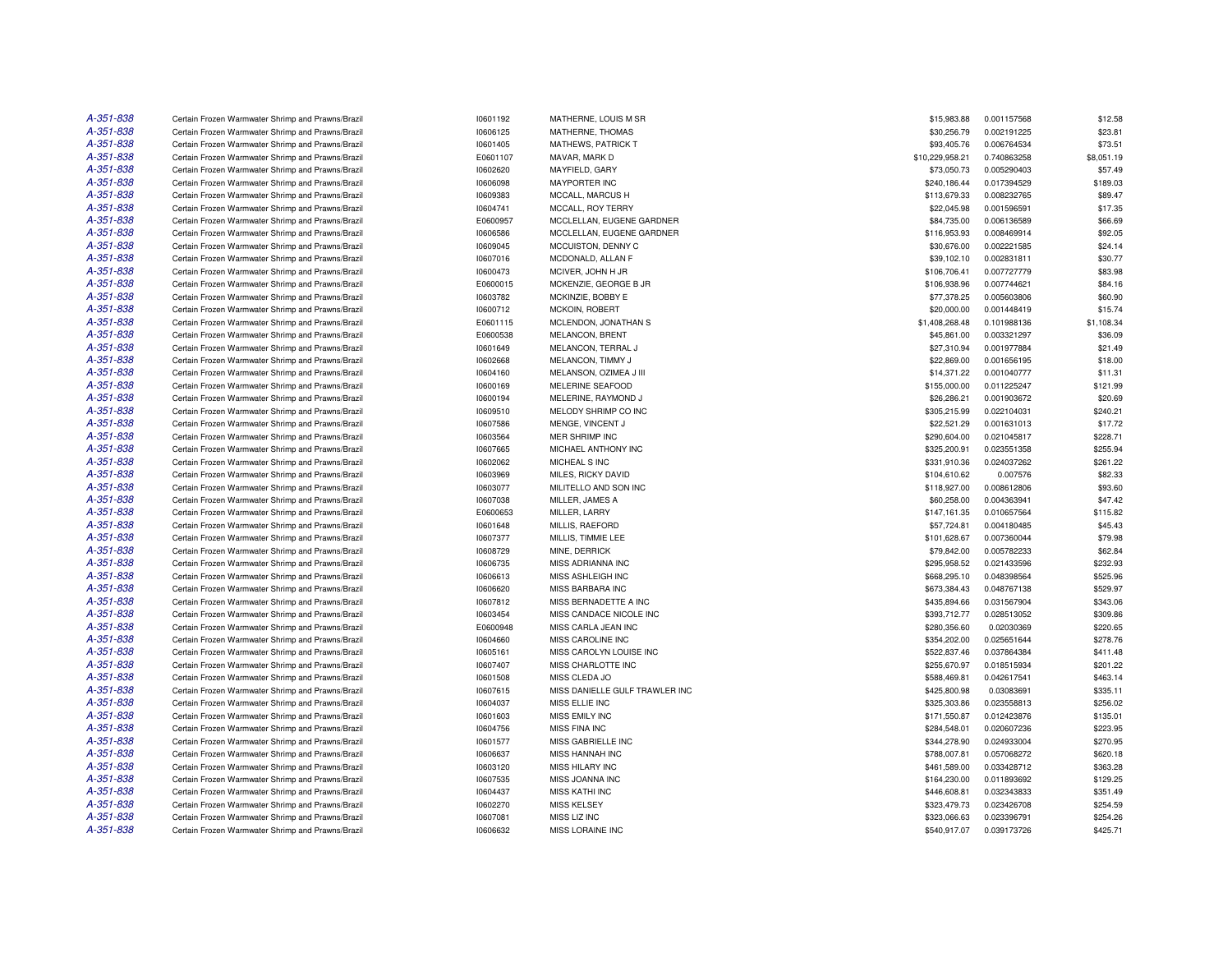| A-351-838 | Certain Frozen Warmwater Shrimp and Prawns/Brazil                                                      | 10605247             | MISS LORIE                                             | \$477,201.00                 | 0.034559348               | \$375.57            |
|-----------|--------------------------------------------------------------------------------------------------------|----------------------|--------------------------------------------------------|------------------------------|---------------------------|---------------------|
| A-351-838 | Certain Frozen Warmwater Shrimp and Prawns/Brazil                                                      | 10607719             | MISS MADELINE INC                                      | \$416,877.95                 | 0.030190696               | \$328.09            |
| A-351-838 | Certain Frozen Warmwater Shrimp and Prawns/Brazil                                                      | 10602963             | <b>MISS MARIE INC</b>                                  | \$127,662.36                 | 0.009245429               | \$100.47            |
| A-351-838 | Certain Frozen Warmwater Shrimp and Prawns/Brazil                                                      | 10605162             | MISS MARILYN LOUISE INC                                | \$520,272.15                 | 0.037678602               | \$409.46            |
| A-351-838 | Certain Frozen Warmwater Shrimp and Prawns/Brazil                                                      | 10606800             | MISS MARISSA INC                                       | \$334,944.14                 | 0.024256972               | \$263.61            |
| A-351-838 | Certain Frozen Warmwater Shrimp and Prawns/Brazil                                                      | 10601271             | MISS PLUM INC                                          | \$7,200.00                   | 0.000521431               | \$5.67              |
| A-351-838 | Certain Frozen Warmwater Shrimp and Prawns/Brazil                                                      | 10607713             | MISS RHIANNA INC                                       | \$324,184.88                 | 0.023477776               | \$255.14            |
| A-351-838 | Certain Frozen Warmwater Shrimp and Prawns/Brazil                                                      | 10603817             | MISS VERNA INC                                         | \$304,419.50                 | 0.022046348               | \$239.58            |
| A-351-838 | Certain Frozen Warmwater Shrimp and Prawns/Brazil                                                      | 10602975             | MISS WINNIE INC                                        | \$270,276.00                 | 0.019573644               | \$212.71            |
| A-351-838 | Certain Frozen Warmwater Shrimp and Prawns/Brazil                                                      | 10609410             | MISTER SEA INC                                         | \$238,213.39                 | 0.017251639               | \$187.48            |
| A-351-838 | Certain Frozen Warmwater Shrimp and Prawns/Brazil                                                      | 10607578             | MIXON, JOYCE B                                         | \$168,053.83                 | 0.012170617               | \$132.26            |
| A-351-838 | Certain Frozen Warmwater Shrimp and Prawns/Brazil                                                      | 10607923             | MIZ SHIRLEY INC                                        | \$20,173.00                  | 0.001460948               | \$15.88             |
| A-351-838 | Certain Frozen Warmwater Shrimp and Prawns/Brazil                                                      | 10600539             | MOBLEY, BRYAN A                                        | \$73,618.97                  | 0.005331555               | \$57.94             |
| A-351-838 | Certain Frozen Warmwater Shrimp and Prawns/Brazil                                                      | 10607529             | MOLERO, LOUIS III                                      | \$63,581.00                  | 0.004604596               | \$50.04             |
| A-351-838 | Certain Frozen Warmwater Shrimp and Prawns/Brazil                                                      | 10603381             | MOM AND DAD INC                                        | \$193,150.54                 | 0.013988145               | \$152.01            |
| A-351-838 | Certain Frozen Warmwater Shrimp and Prawns/Brazil                                                      | 10607673             | MOORE, CARL                                            | \$131,151.53                 | 0.009498118               | \$103.22            |
| A-351-838 | Certain Frozen Warmwater Shrimp and Prawns/Brazil                                                      | 10602335             | MOORE, CURTIS L                                        | \$47,640.00                  | 0.003450134               | \$37.49             |
| A-351-838 | Certain Frozen Warmwater Shrimp and Prawns/Brazil                                                      | 10609202             | MORALES, DANIEL JR                                     | \$19,690.00                  | 0.001425968               | \$15.50             |
| A-351-838 | Certain Frozen Warmwater Shrimp and Prawns/Brazil                                                      | 10600478             | MORALES, RAUL                                          | \$183,412.44                 | 0.013282903               | \$144.35            |
| A-351-838 | Certain Frozen Warmwater Shrimp and Prawns/Brazil                                                      | 10603346             | MORGAN RAE INC                                         | \$199,000.00                 | 0.014411768               | \$156.62            |
| A-351-838 | Certain Frozen Warmwater Shrimp and Prawns/Brazil                                                      | 10609185             | MORRISON, STEPHEN D JR                                 | \$255,273.74                 | 0.018487166               | \$200.91            |
| A-351-838 | Certain Frozen Warmwater Shrimp and Prawns/Brazil                                                      | 10606561             | MOSELEY, KEVIN                                         | \$18,216.41                  | 0.00131925                | \$14.34             |
| A-351-838 | Certain Frozen Warmwater Shrimp and Prawns/Brazil                                                      | 10607683             | MOTHER T INC                                           | \$396,625.67                 | 0.028724006               | \$312.15            |
| A-351-838 | Certain Frozen Warmwater Shrimp and Prawns/Brazil                                                      | 10607639             | MRS MINA INC                                           | \$336,929.32                 | 0.02440074                | \$265.17            |
| A-351-838 | Certain Frozen Warmwater Shrimp and Prawns/Brazil                                                      | E0600898             | MUTH, GARY J SR                                        | \$66,478.94                  | 0.004814468               | \$52.32             |
| A-351-838 | Certain Frozen Warmwater Shrimp and Prawns/Brazil                                                      | 10604413             | MY DAD WHITNEY INC                                     | \$336,713.88                 | 0.024385138               | \$265.00            |
| A-351-838 | Certain Frozen Warmwater Shrimp and Prawns/Brazil                                                      | 10602027             | MY GIRLS LLC                                           | \$52,829.19                  | 0.00382594                | \$41.58             |
| A-351-838 | Certain Frozen Warmwater Shrimp and Prawns/Brazil                                                      | 10601281             | MYRON A SMITH INC                                      | \$8,595.00                   | 0.000622458               | \$6.76              |
| A-351-838 | Certain Frozen Warmwater Shrimp and Prawns/Brazil                                                      | 10600493             | NACCIO, ANDREW                                         | \$51,690.00                  | 0.003743439               | \$40.68             |
| A-351-838 | Certain Frozen Warmwater Shrimp and Prawns/Brazil                                                      | 10601034             | NACIO, LANCE M                                         | \$157,975.43                 | 0.01144073                | \$124.33            |
| A-351-838 | Certain Frozen Warmwater Shrimp and Prawns/Brazil                                                      | 10600725             | NACIO, PHILOCLES J SR                                  | \$23,690.29                  | 0.001715673               | \$18.64             |
| A-351-838 | Certain Frozen Warmwater Shrimp and Prawns/Brazil                                                      | 10603355             | <b>NANCY</b>                                           | \$81,718.00                  | 0.005918095               | \$64.31             |
| A-351-838 | Certain Frozen Warmwater Shrimp and Prawns/Brazil                                                      | 10601110             | NANCY JOY INC                                          | \$325,571.44                 | 0.023578192               | \$256.23            |
| A-351-838 | Certain Frozen Warmwater Shrimp and Prawns/Brazil                                                      | 10601950             | NAQUIN, ANDREW                                         | \$27,015.44                  | 0.001956484               | \$21.26             |
| A-351-838 | Certain Frozen Warmwater Shrimp and Prawns/Brazil                                                      | 10603499             | NAQUIN, BOBBY J                                        | \$159,542.60                 | 0.011554226               | \$125.56            |
| A-351-838 | Certain Frozen Warmwater Shrimp and Prawns/Brazil                                                      | E0600251             | NAQUIN, IRVIN                                          | \$22,212.00                  | 0.001608614               | \$17.48             |
| A-351-838 | Certain Frozen Warmwater Shrimp and Prawns/Brazil                                                      | 10609052             | NAQUIN, MILTON H IV                                    | \$100,093.99                 | 0.007248902               | \$78.78             |
| A-351-838 | Certain Frozen Warmwater Shrimp and Prawns/Brazil                                                      | 10607185             | NAUTILUS LLC                                           | \$422,421.00                 | 0.030592129               | \$332.45            |
| A-351-838 | Certain Frozen Warmwater Shrimp and Prawns/Brazil                                                      | 10605444             | NEELY, BOBBY H                                         | \$25,704.87                  | 0.001861571               | \$20.23             |
| A-351-838 | Certain Frozen Warmwater Shrimp and Prawns/Brazil                                                      | 10600569             | NEIL, DEAN                                             | \$51,866.00                  | 0.003756185               | \$40.82             |
| A-351-838 | Certain Frozen Warmwater Shrimp and Prawns/Brazil                                                      | 10600283             | NELSON TRAWLERS INC                                    | \$194,192.54                 | 0.014063608               | \$152.83            |
| A-351-838 |                                                                                                        |                      |                                                        |                              |                           | \$67.43             |
| A-351-838 | Certain Frozen Warmwater Shrimp and Prawns/Brazil                                                      | 10603834             | NELSON, GORDON KENT SR                                 | \$85,681.00                  | 0.006205099               |                     |
| A-351-838 | Certain Frozen Warmwater Shrimp and Prawns/Brazil<br>Certain Frozen Warmwater Shrimp and Prawns/Brazil | 10605715<br>10605704 | NELSON, GORDON W III<br>NELSONS QUALITY SHRIMP COMPANY | \$107,961.44<br>\$803,071.90 | 0.00781867<br>0.058159227 | \$84.97<br>\$632.03 |
| A-351-838 |                                                                                                        |                      |                                                        |                              |                           | \$80.68             |
| A-351-838 | Certain Frozen Warmwater Shrimp and Prawns/Brazil                                                      | E0600843             | NETTLETON, CODY                                        | \$102,508.00                 | 0.007423726               | \$329.94            |
| A-351-838 | Certain Frozen Warmwater Shrimp and Prawns/Brazil                                                      | 10605402             | NEW WAY INC                                            | \$419,224.83                 | 0.030360659               |                     |
|           | Certain Frozen Warmwater Shrimp and Prawns/Brazil                                                      | 10605271             | NGO, LO VAN                                            | \$78,405.00                  | 0.005678164               | \$61.71             |
| A-351-838 | Certain Frozen Warmwater Shrimp and Prawns/Brazil                                                      | 10606437             | NGUYEN, AMY                                            | \$39,042.58                  | 0.002827501               | \$30.73             |
| A-351-838 | Certain Frozen Warmwater Shrimp and Prawns/Brazil                                                      | 10605230             | NGUYEN, ANDY THUY                                      | \$405,984.54                 | 0.029401785               | \$319.52            |
| A-351-838 | Certain Frozen Warmwater Shrimp and Prawns/Brazil                                                      | 10605070             | NGUYEN, BA                                             | \$28,977.63                  | 0.002098587               | \$22.81             |
| A-351-838 | Certain Frozen Warmwater Shrimp and Prawns/Brazil                                                      | 10609901             | NGUYEN, BAY                                            | \$55,900.00                  | 0.004048331               | \$43.99             |
| A-351-838 | Certain Frozen Warmwater Shrimp and Prawns/Brazil                                                      | 10608816             | NGUYEN, BE VAN                                         | \$22,739.72                  | 0.001646832               | \$17.90             |
| A-351-838 | Certain Frozen Warmwater Shrimp and Prawns/Brazil                                                      | 10609950             | NGUYEN, BINH                                           | \$248,396.80                 | 0.017989131               | \$195.49            |
| A-351-838 | Certain Frozen Warmwater Shrimp and Prawns/Brazil                                                      | 10605080             | NGUYEN, CHUC TAN                                       | \$677,121.45                 | 0.049037776               | \$532.91            |
| A-351-838 | Certain Frozen Warmwater Shrimp and Prawns/Brazil                                                      | 10609703             | NGUYEN, DANG                                           | \$834,733.48                 | 0.060452189               | \$656.95            |
| A-351-838 | Certain Frozen Warmwater Shrimp and Prawns/Brazil                                                      | 10605064             | NGUYEN, DAY                                            | \$14,406.01                  | 0.001043297               | \$11.34             |
| A-351-838 | Certain Frozen Warmwater Shrimp and Prawns/Brazil                                                      | 10605886             | NGUYEN, DIEP                                           | \$34,745.00                  | 0.002516266               | \$27.35             |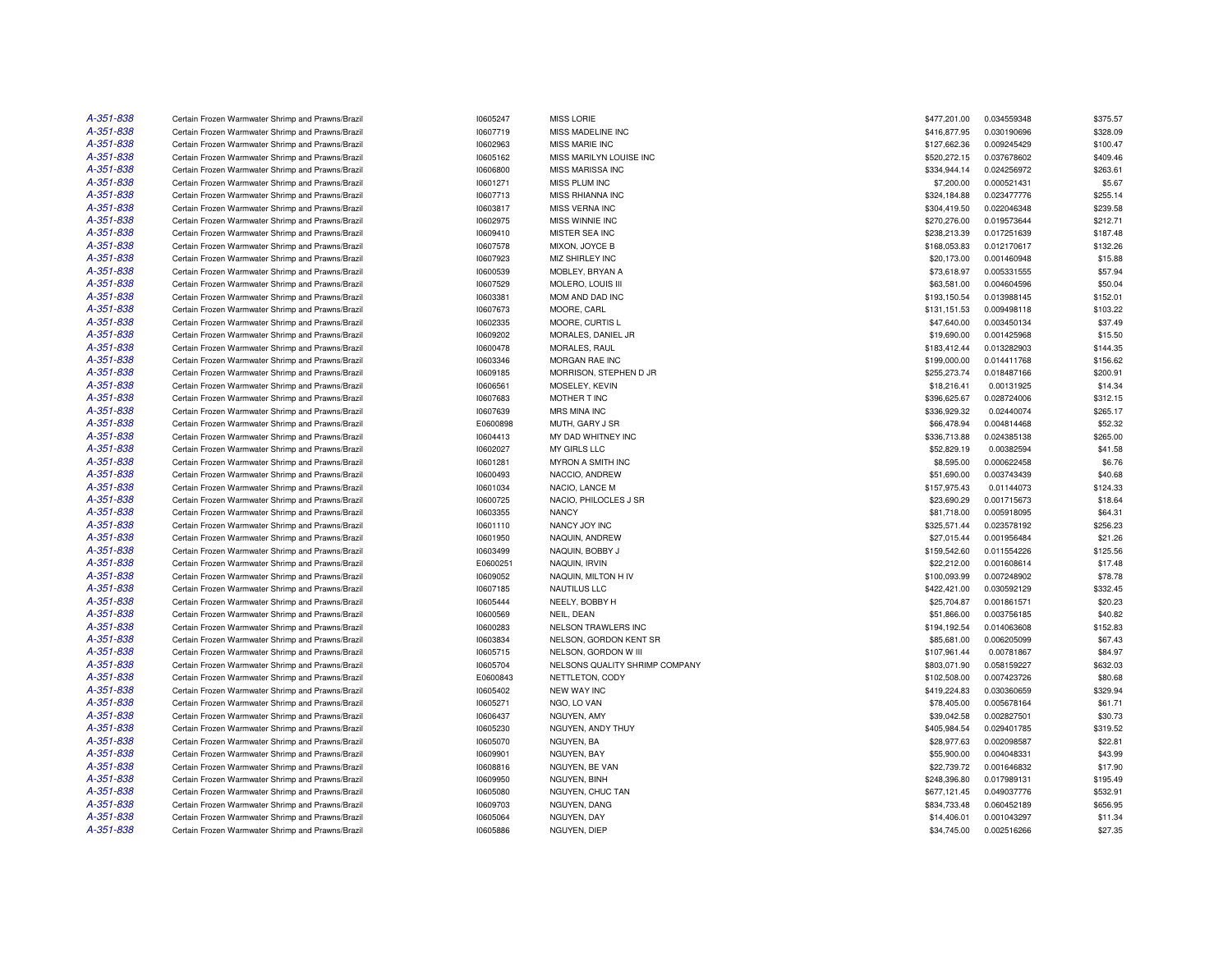| A-351-838<br>10609464<br>\$24,139.56<br>Certain Frozen Warmwater Shrimp and Prawns/Brazil<br>NGUYEN, DINH<br>A-351-838<br>Certain Frozen Warmwater Shrimp and Prawns/Brazil<br>10605640<br>NGUYEN, DINH<br>\$318,645.53<br>A-351-838<br>Certain Frozen Warmwater Shrimp and Prawns/Brazil<br>10609038<br>NGUYEN, DUNG<br>\$18,223.54<br>A-351-838<br>Certain Frozen Warmwater Shrimp and Prawns/Brazil<br>10602891<br>NGUYEN, DUNG ANH<br>\$213,045.92<br>A-351-838<br>10605046<br>Certain Frozen Warmwater Shrimp and Prawns/Brazil<br>NGUYEN, HAI<br>\$165,004.90<br>A-351-838<br>Certain Frozen Warmwater Shrimp and Prawns/Brazil<br>10607500<br>NGUYEN, HAN VAN<br>\$232,327.11<br>A-351-838<br>Certain Frozen Warmwater Shrimp and Prawns/Brazil<br>10605590<br>NGUYEN, HAO VAN<br>\$275,244.33<br>A-351-838<br>Certain Frozen Warmwater Shrimp and Prawns/Brazil<br>10604997<br>NGUYEN, HARRY V<br>\$416,611.00<br>A-351-838<br>Certain Frozen Warmwater Shrimp and Prawns/Brazil<br>10606443<br>NGUYEN, HENRI HIEP<br>\$45,273.50<br>A-351-838<br>\$342,258.00<br>Certain Frozen Warmwater Shrimp and Prawns/Brazil<br>10601076<br>NGUYEN, HIEN<br>A-351-838<br>Certain Frozen Warmwater Shrimp and Prawns/Brazil<br>10602882<br>NGUYEN, HOA<br>\$211,440.75<br>A-351-838<br>\$37,496.12<br>Certain Frozen Warmwater Shrimp and Prawns/Brazil<br>10608867<br>NGUYEN, HOA T<br>A-351-838<br>Certain Frozen Warmwater Shrimp and Prawns/Brazil<br>10606776<br>NGUYEN, HOANG XUAN<br>\$264,730.89 | 0.00174821<br>0.023076611<br>0.001319766<br>0.015428987<br>0.011949811<br>0.016825349<br>0.019933455<br>0.030171363<br>0.00327875<br>0.024786648<br>0.015312739 | \$19.00<br>\$250.78<br>\$14.34<br>\$167.67<br>\$129.86<br>\$182.85<br>\$216.62<br>\$327.88<br>\$35.63 |
|--------------------------------------------------------------------------------------------------------------------------------------------------------------------------------------------------------------------------------------------------------------------------------------------------------------------------------------------------------------------------------------------------------------------------------------------------------------------------------------------------------------------------------------------------------------------------------------------------------------------------------------------------------------------------------------------------------------------------------------------------------------------------------------------------------------------------------------------------------------------------------------------------------------------------------------------------------------------------------------------------------------------------------------------------------------------------------------------------------------------------------------------------------------------------------------------------------------------------------------------------------------------------------------------------------------------------------------------------------------------------------------------------------------------------------------------------------------------------------------------------------|-----------------------------------------------------------------------------------------------------------------------------------------------------------------|-------------------------------------------------------------------------------------------------------|
|                                                                                                                                                                                                                                                                                                                                                                                                                                                                                                                                                                                                                                                                                                                                                                                                                                                                                                                                                                                                                                                                                                                                                                                                                                                                                                                                                                                                                                                                                                        |                                                                                                                                                                 |                                                                                                       |
|                                                                                                                                                                                                                                                                                                                                                                                                                                                                                                                                                                                                                                                                                                                                                                                                                                                                                                                                                                                                                                                                                                                                                                                                                                                                                                                                                                                                                                                                                                        |                                                                                                                                                                 |                                                                                                       |
|                                                                                                                                                                                                                                                                                                                                                                                                                                                                                                                                                                                                                                                                                                                                                                                                                                                                                                                                                                                                                                                                                                                                                                                                                                                                                                                                                                                                                                                                                                        |                                                                                                                                                                 |                                                                                                       |
|                                                                                                                                                                                                                                                                                                                                                                                                                                                                                                                                                                                                                                                                                                                                                                                                                                                                                                                                                                                                                                                                                                                                                                                                                                                                                                                                                                                                                                                                                                        |                                                                                                                                                                 |                                                                                                       |
|                                                                                                                                                                                                                                                                                                                                                                                                                                                                                                                                                                                                                                                                                                                                                                                                                                                                                                                                                                                                                                                                                                                                                                                                                                                                                                                                                                                                                                                                                                        |                                                                                                                                                                 |                                                                                                       |
|                                                                                                                                                                                                                                                                                                                                                                                                                                                                                                                                                                                                                                                                                                                                                                                                                                                                                                                                                                                                                                                                                                                                                                                                                                                                                                                                                                                                                                                                                                        |                                                                                                                                                                 |                                                                                                       |
|                                                                                                                                                                                                                                                                                                                                                                                                                                                                                                                                                                                                                                                                                                                                                                                                                                                                                                                                                                                                                                                                                                                                                                                                                                                                                                                                                                                                                                                                                                        |                                                                                                                                                                 |                                                                                                       |
|                                                                                                                                                                                                                                                                                                                                                                                                                                                                                                                                                                                                                                                                                                                                                                                                                                                                                                                                                                                                                                                                                                                                                                                                                                                                                                                                                                                                                                                                                                        |                                                                                                                                                                 |                                                                                                       |
|                                                                                                                                                                                                                                                                                                                                                                                                                                                                                                                                                                                                                                                                                                                                                                                                                                                                                                                                                                                                                                                                                                                                                                                                                                                                                                                                                                                                                                                                                                        |                                                                                                                                                                 |                                                                                                       |
|                                                                                                                                                                                                                                                                                                                                                                                                                                                                                                                                                                                                                                                                                                                                                                                                                                                                                                                                                                                                                                                                                                                                                                                                                                                                                                                                                                                                                                                                                                        |                                                                                                                                                                 | \$269.36                                                                                              |
|                                                                                                                                                                                                                                                                                                                                                                                                                                                                                                                                                                                                                                                                                                                                                                                                                                                                                                                                                                                                                                                                                                                                                                                                                                                                                                                                                                                                                                                                                                        |                                                                                                                                                                 | \$166.41                                                                                              |
|                                                                                                                                                                                                                                                                                                                                                                                                                                                                                                                                                                                                                                                                                                                                                                                                                                                                                                                                                                                                                                                                                                                                                                                                                                                                                                                                                                                                                                                                                                        | 0.002715505                                                                                                                                                     | \$29.51                                                                                               |
|                                                                                                                                                                                                                                                                                                                                                                                                                                                                                                                                                                                                                                                                                                                                                                                                                                                                                                                                                                                                                                                                                                                                                                                                                                                                                                                                                                                                                                                                                                        | 0.019172062                                                                                                                                                     | \$208.35                                                                                              |
| A-351-838<br>Certain Frozen Warmwater Shrimp and Prawns/Brazil<br>10606819<br>NGUYEN, HON XUONG<br>\$28,956.22                                                                                                                                                                                                                                                                                                                                                                                                                                                                                                                                                                                                                                                                                                                                                                                                                                                                                                                                                                                                                                                                                                                                                                                                                                                                                                                                                                                         | 0.002097037                                                                                                                                                     | \$22.79                                                                                               |
| A-351-838<br>Certain Frozen Warmwater Shrimp and Prawns/Brazil<br>10608674<br>NGUYEN, HUNG JOSEPH<br>\$86,208.00                                                                                                                                                                                                                                                                                                                                                                                                                                                                                                                                                                                                                                                                                                                                                                                                                                                                                                                                                                                                                                                                                                                                                                                                                                                                                                                                                                                       | 0.006243265                                                                                                                                                     | \$67.85                                                                                               |
| A-351-838<br>Certain Frozen Warmwater Shrimp and Prawns/Brazil<br>10609433<br>NGUYEN, HUNG MANH<br>\$381,217.77                                                                                                                                                                                                                                                                                                                                                                                                                                                                                                                                                                                                                                                                                                                                                                                                                                                                                                                                                                                                                                                                                                                                                                                                                                                                                                                                                                                        | 0.027608152                                                                                                                                                     | \$300.03                                                                                              |
| A-351-838<br>Certain Frozen Warmwater Shrimp and Prawns/Brazil<br>10609134<br>NGUYEN, JEFFERSON<br>\$15,000.00                                                                                                                                                                                                                                                                                                                                                                                                                                                                                                                                                                                                                                                                                                                                                                                                                                                                                                                                                                                                                                                                                                                                                                                                                                                                                                                                                                                         | 0.001086314                                                                                                                                                     | \$11.81                                                                                               |
| A-351-838<br>Certain Frozen Warmwater Shrimp and Prawns/Brazil<br>10607011<br>NGUYEN, JIMMY<br>\$384,491.12                                                                                                                                                                                                                                                                                                                                                                                                                                                                                                                                                                                                                                                                                                                                                                                                                                                                                                                                                                                                                                                                                                                                                                                                                                                                                                                                                                                            | 0.027845211                                                                                                                                                     | \$302.60                                                                                              |
| A-351-838<br>Certain Frozen Warmwater Shrimp and Prawns/Brazil<br>10607135<br>NGUYEN, KHAI<br>\$292,000.00                                                                                                                                                                                                                                                                                                                                                                                                                                                                                                                                                                                                                                                                                                                                                                                                                                                                                                                                                                                                                                                                                                                                                                                                                                                                                                                                                                                             | 0.021146916                                                                                                                                                     | \$229.81                                                                                              |
| A-351-838<br>Certain Frozen Warmwater Shrimp and Prawns/Brazil<br>10609159<br>NGUYEN, KIM<br>\$36,520.00                                                                                                                                                                                                                                                                                                                                                                                                                                                                                                                                                                                                                                                                                                                                                                                                                                                                                                                                                                                                                                                                                                                                                                                                                                                                                                                                                                                               | 0.002644813                                                                                                                                                     | \$28.74                                                                                               |
| A-351-838<br>Certain Frozen Warmwater Shrimp and Prawns/Brazil<br>NGUYEN, KIM THOA                                                                                                                                                                                                                                                                                                                                                                                                                                                                                                                                                                                                                                                                                                                                                                                                                                                                                                                                                                                                                                                                                                                                                                                                                                                                                                                                                                                                                     |                                                                                                                                                                 | \$23.89                                                                                               |
| 10605894<br>\$30,360.96<br>A-351-838<br>Certain Frozen Warmwater Shrimp and Prawns/Brazil<br>10608988<br>\$18,550.00                                                                                                                                                                                                                                                                                                                                                                                                                                                                                                                                                                                                                                                                                                                                                                                                                                                                                                                                                                                                                                                                                                                                                                                                                                                                                                                                                                                   | 0.002198769<br>0.001343409                                                                                                                                      | \$14.60                                                                                               |
| NGUYEN, KINH<br>A-351-838                                                                                                                                                                                                                                                                                                                                                                                                                                                                                                                                                                                                                                                                                                                                                                                                                                                                                                                                                                                                                                                                                                                                                                                                                                                                                                                                                                                                                                                                              |                                                                                                                                                                 |                                                                                                       |
| \$16,592.24<br>Certain Frozen Warmwater Shrimp and Prawns/Brazil<br>10609721<br>NGUYEN, LAM                                                                                                                                                                                                                                                                                                                                                                                                                                                                                                                                                                                                                                                                                                                                                                                                                                                                                                                                                                                                                                                                                                                                                                                                                                                                                                                                                                                                            | 0.001201626                                                                                                                                                     | \$13.06                                                                                               |
| A-351-838<br>Certain Frozen Warmwater Shrimp and Prawns/Brazil<br>10605762<br>NGUYEN, LAN XUAN<br>\$55,140.55                                                                                                                                                                                                                                                                                                                                                                                                                                                                                                                                                                                                                                                                                                                                                                                                                                                                                                                                                                                                                                                                                                                                                                                                                                                                                                                                                                                          | 0.003993331                                                                                                                                                     | \$43.40                                                                                               |
| A-351-838<br>Certain Frozen Warmwater Shrimp and Prawns/Brazil<br>10606066<br>NGUYEN, LAP<br>\$392,871.93                                                                                                                                                                                                                                                                                                                                                                                                                                                                                                                                                                                                                                                                                                                                                                                                                                                                                                                                                                                                                                                                                                                                                                                                                                                                                                                                                                                              | 0.028452157                                                                                                                                                     | \$309.20                                                                                              |
| A-351-838<br>Certain Frozen Warmwater Shrimp and Prawns/Brazil<br>10606672<br>NGUYEN, LIEN THI<br>\$37,483.40                                                                                                                                                                                                                                                                                                                                                                                                                                                                                                                                                                                                                                                                                                                                                                                                                                                                                                                                                                                                                                                                                                                                                                                                                                                                                                                                                                                          | 0.002714583                                                                                                                                                     | \$29.50                                                                                               |
| A-351-838<br>\$11,688.55<br>Certain Frozen Warmwater Shrimp and Prawns/Brazil<br>10608654<br>NGUYEN, LINH                                                                                                                                                                                                                                                                                                                                                                                                                                                                                                                                                                                                                                                                                                                                                                                                                                                                                                                                                                                                                                                                                                                                                                                                                                                                                                                                                                                              | 0.000846496                                                                                                                                                     | \$9.20                                                                                                |
| A-351-838<br>Certain Frozen Warmwater Shrimp and Prawns/Brazil<br>10601918<br>NGUYEN, LOC<br>\$2,260.28                                                                                                                                                                                                                                                                                                                                                                                                                                                                                                                                                                                                                                                                                                                                                                                                                                                                                                                                                                                                                                                                                                                                                                                                                                                                                                                                                                                                | 0.000163692                                                                                                                                                     | \$1.78                                                                                                |
| A-351-838<br>Certain Frozen Warmwater Shrimp and Prawns/Brazil<br>10602231<br>NGUYEN, LOC<br>\$11,003.38                                                                                                                                                                                                                                                                                                                                                                                                                                                                                                                                                                                                                                                                                                                                                                                                                                                                                                                                                                                                                                                                                                                                                                                                                                                                                                                                                                                               | 0.000796875                                                                                                                                                     | \$8.66                                                                                                |
| A-351-838<br>Certain Frozen Warmwater Shrimp and Prawns/Brazil<br>10607868<br>NGUYEN, LONG VIET<br>\$207,688.19                                                                                                                                                                                                                                                                                                                                                                                                                                                                                                                                                                                                                                                                                                                                                                                                                                                                                                                                                                                                                                                                                                                                                                                                                                                                                                                                                                                        | 0.015040975                                                                                                                                                     | \$163.45                                                                                              |
| A-351-838<br>Certain Frozen Warmwater Shrimp and Prawns/Brazil<br>10609570<br>NGUYEN, MARY<br>\$210,519.43                                                                                                                                                                                                                                                                                                                                                                                                                                                                                                                                                                                                                                                                                                                                                                                                                                                                                                                                                                                                                                                                                                                                                                                                                                                                                                                                                                                             | 0.015246016                                                                                                                                                     | \$165.68                                                                                              |
| A-351-838<br>Certain Frozen Warmwater Shrimp and Prawns/Brazil<br>10607054<br>NGUYEN, MINH<br>\$294,654.00                                                                                                                                                                                                                                                                                                                                                                                                                                                                                                                                                                                                                                                                                                                                                                                                                                                                                                                                                                                                                                                                                                                                                                                                                                                                                                                                                                                             | 0.021339122                                                                                                                                                     | \$231.90                                                                                              |
| A-351-838<br>\$717.949.00<br>Certain Frozen Warmwater Shrimp and Prawns/Brazil<br>10605174<br>NGUYEN, MINH                                                                                                                                                                                                                                                                                                                                                                                                                                                                                                                                                                                                                                                                                                                                                                                                                                                                                                                                                                                                                                                                                                                                                                                                                                                                                                                                                                                             | 0.051994546                                                                                                                                                     | \$565.04                                                                                              |
| A-351-838<br>Certain Frozen Warmwater Shrimp and Prawns/Brazil<br>10607001<br>NGUYEN, MUOI<br>\$111,800.00                                                                                                                                                                                                                                                                                                                                                                                                                                                                                                                                                                                                                                                                                                                                                                                                                                                                                                                                                                                                                                                                                                                                                                                                                                                                                                                                                                                             | 0.008096662                                                                                                                                                     | \$87.99                                                                                               |
| A-351-838<br>Certain Frozen Warmwater Shrimp and Prawns/Brazil<br>10609682<br>NGUYEN, NAM VAN<br>\$27,511.20                                                                                                                                                                                                                                                                                                                                                                                                                                                                                                                                                                                                                                                                                                                                                                                                                                                                                                                                                                                                                                                                                                                                                                                                                                                                                                                                                                                           | 0.001992387                                                                                                                                                     | \$21.65                                                                                               |
| A-351-838<br>Certain Frozen Warmwater Shrimp and Prawns/Brazil<br>10606284<br>NGUYEN, NGHIA<br>\$165,390.86                                                                                                                                                                                                                                                                                                                                                                                                                                                                                                                                                                                                                                                                                                                                                                                                                                                                                                                                                                                                                                                                                                                                                                                                                                                                                                                                                                                            | 0.011977763                                                                                                                                                     | \$130.17                                                                                              |
| A-351-838<br>Certain Frozen Warmwater Shrimp and Prawns/Brazil<br>10608478<br>NGUYEN, NGHIEP THANH<br>\$503,883.11                                                                                                                                                                                                                                                                                                                                                                                                                                                                                                                                                                                                                                                                                                                                                                                                                                                                                                                                                                                                                                                                                                                                                                                                                                                                                                                                                                                     | 0.036491692                                                                                                                                                     | \$396.57                                                                                              |
| A-351-838<br>10609122<br>Certain Frozen Warmwater Shrimp and Prawns/Brazil<br>NGUYEN, NGUYET T<br>\$17,686.00                                                                                                                                                                                                                                                                                                                                                                                                                                                                                                                                                                                                                                                                                                                                                                                                                                                                                                                                                                                                                                                                                                                                                                                                                                                                                                                                                                                          | 0.001280837                                                                                                                                                     | \$13.92                                                                                               |
| A-351-838<br>NGUYEN, PHUONG<br>\$147,890.89<br>Certain Frozen Warmwater Shrimp and Prawns/Brazil<br>10606434                                                                                                                                                                                                                                                                                                                                                                                                                                                                                                                                                                                                                                                                                                                                                                                                                                                                                                                                                                                                                                                                                                                                                                                                                                                                                                                                                                                           | 0.010710398                                                                                                                                                     | \$116.39                                                                                              |
| A-351-838<br>Certain Frozen Warmwater Shrimp and Prawns/Brazil<br>10609455<br>NGUYEN, QUANG<br>\$6,094.48                                                                                                                                                                                                                                                                                                                                                                                                                                                                                                                                                                                                                                                                                                                                                                                                                                                                                                                                                                                                                                                                                                                                                                                                                                                                                                                                                                                              | 0.000441368                                                                                                                                                     | \$4.80                                                                                                |
| A-351-838<br>Certain Frozen Warmwater Shrimp and Prawns/Brazil<br>10608555<br>NGUYEN, SANG VAN<br>\$192,946.14                                                                                                                                                                                                                                                                                                                                                                                                                                                                                                                                                                                                                                                                                                                                                                                                                                                                                                                                                                                                                                                                                                                                                                                                                                                                                                                                                                                         | 0.013973342                                                                                                                                                     | \$151.85                                                                                              |
| A-351-838<br>Certain Frozen Warmwater Shrimp and Prawns/Brazil<br>10606390<br>NGUYEN, SAU<br>\$61,315.00                                                                                                                                                                                                                                                                                                                                                                                                                                                                                                                                                                                                                                                                                                                                                                                                                                                                                                                                                                                                                                                                                                                                                                                                                                                                                                                                                                                               | 0.00444049                                                                                                                                                      | \$48.26                                                                                               |
| A-351-838<br>Certain Frozen Warmwater Shrimp and Prawns/Brazil<br>10609140<br>NGUYEN, STEVE<br>\$63,000.00                                                                                                                                                                                                                                                                                                                                                                                                                                                                                                                                                                                                                                                                                                                                                                                                                                                                                                                                                                                                                                                                                                                                                                                                                                                                                                                                                                                             | 0.00456252                                                                                                                                                      | \$49.58                                                                                               |
| A-351-838<br>NGUYEN, STEVE Q<br>\$1,276,400.00<br>Certain Frozen Warmwater Shrimp and Prawns/Brazil<br>10606810                                                                                                                                                                                                                                                                                                                                                                                                                                                                                                                                                                                                                                                                                                                                                                                                                                                                                                                                                                                                                                                                                                                                                                                                                                                                                                                                                                                        | 0.092438096                                                                                                                                                     | \$1,004.55                                                                                            |
| A-351-838<br>Certain Frozen Warmwater Shrimp and Prawns/Brazil<br>10606473<br>NGUYEN, SUNG<br>\$29,171.62                                                                                                                                                                                                                                                                                                                                                                                                                                                                                                                                                                                                                                                                                                                                                                                                                                                                                                                                                                                                                                                                                                                                                                                                                                                                                                                                                                                              | 0.002112636                                                                                                                                                     | \$22.96                                                                                               |
| A-351-838<br>Certain Frozen Warmwater Shrimp and Prawns/Brazil<br>10604683<br><b>NGUYEN, TAM MINH</b><br>\$333,117.16                                                                                                                                                                                                                                                                                                                                                                                                                                                                                                                                                                                                                                                                                                                                                                                                                                                                                                                                                                                                                                                                                                                                                                                                                                                                                                                                                                                  | 0.02412466                                                                                                                                                      | \$262.17                                                                                              |
| A-351-838<br>Certain Frozen Warmwater Shrimp and Prawns/Brazil<br>10600840<br>NGUYEN, TAN<br>\$74,159.31                                                                                                                                                                                                                                                                                                                                                                                                                                                                                                                                                                                                                                                                                                                                                                                                                                                                                                                                                                                                                                                                                                                                                                                                                                                                                                                                                                                               | 0.005370687                                                                                                                                                     | \$58.36                                                                                               |
| A-351-838<br>Certain Frozen Warmwater Shrimp and Prawns/Brazil<br>10605214<br>NGUYEN, THANH<br>\$88,858.63                                                                                                                                                                                                                                                                                                                                                                                                                                                                                                                                                                                                                                                                                                                                                                                                                                                                                                                                                                                                                                                                                                                                                                                                                                                                                                                                                                                             | 0.006435226                                                                                                                                                     | \$69.93                                                                                               |
| A-351-838<br>Certain Frozen Warmwater Shrimp and Prawns/Brazil<br>10609130<br>NGUYEN, THANH TAM<br>\$19,200.00                                                                                                                                                                                                                                                                                                                                                                                                                                                                                                                                                                                                                                                                                                                                                                                                                                                                                                                                                                                                                                                                                                                                                                                                                                                                                                                                                                                         | 0.001390482                                                                                                                                                     | \$15.11                                                                                               |
| A-351-838<br>NGUYEN, THANH VAN<br>\$61,485.23<br>Certain Frozen Warmwater Shrimp and Prawns/Brazil<br>10605220                                                                                                                                                                                                                                                                                                                                                                                                                                                                                                                                                                                                                                                                                                                                                                                                                                                                                                                                                                                                                                                                                                                                                                                                                                                                                                                                                                                         | 0.004452819                                                                                                                                                     | \$48.39                                                                                               |
| A-351-838<br>Certain Frozen Warmwater Shrimp and Prawns/Brazil<br>10609103<br>NGUYEN, THIET<br>\$220,900.00                                                                                                                                                                                                                                                                                                                                                                                                                                                                                                                                                                                                                                                                                                                                                                                                                                                                                                                                                                                                                                                                                                                                                                                                                                                                                                                                                                                            | 0.015997787                                                                                                                                                     | \$173.85                                                                                              |
| A-351-838<br>\$228,157.56<br>Certain Frozen Warmwater Shrimp and Prawns/Brazil<br>10600752<br>NGUYEN, THOA                                                                                                                                                                                                                                                                                                                                                                                                                                                                                                                                                                                                                                                                                                                                                                                                                                                                                                                                                                                                                                                                                                                                                                                                                                                                                                                                                                                             | 0.016523386                                                                                                                                                     | \$179.56                                                                                              |
| A-351-838<br>Certain Frozen Warmwater Shrimp and Prawns/Brazil<br>NGUYEN, THUAN AND TRAN, QUANG<br>\$21,503.17<br>10609014                                                                                                                                                                                                                                                                                                                                                                                                                                                                                                                                                                                                                                                                                                                                                                                                                                                                                                                                                                                                                                                                                                                                                                                                                                                                                                                                                                             | 0.00155728                                                                                                                                                      | \$16.92                                                                                               |
| A-351-838<br>Certain Frozen Warmwater Shrimp and Prawns/Brazil<br>10607347<br>NGUYEN, TOMMY<br>\$337,525.93                                                                                                                                                                                                                                                                                                                                                                                                                                                                                                                                                                                                                                                                                                                                                                                                                                                                                                                                                                                                                                                                                                                                                                                                                                                                                                                                                                                            | 0.024443947                                                                                                                                                     | \$265.64                                                                                              |
| A-351-838<br>NGUYEN, TOMMY<br>\$295,068.42<br>Certain Frozen Warmwater Shrimp and Prawns/Brazil<br>10607353                                                                                                                                                                                                                                                                                                                                                                                                                                                                                                                                                                                                                                                                                                                                                                                                                                                                                                                                                                                                                                                                                                                                                                                                                                                                                                                                                                                            | 0.021369134                                                                                                                                                     | \$232.22                                                                                              |
| A-351-838<br>Certain Frozen Warmwater Shrimp and Prawns/Brazil<br>10602390<br>NGUYEN, TRUNG VAN<br>\$105,672.01                                                                                                                                                                                                                                                                                                                                                                                                                                                                                                                                                                                                                                                                                                                                                                                                                                                                                                                                                                                                                                                                                                                                                                                                                                                                                                                                                                                        | 0.007652867                                                                                                                                                     | \$83.17                                                                                               |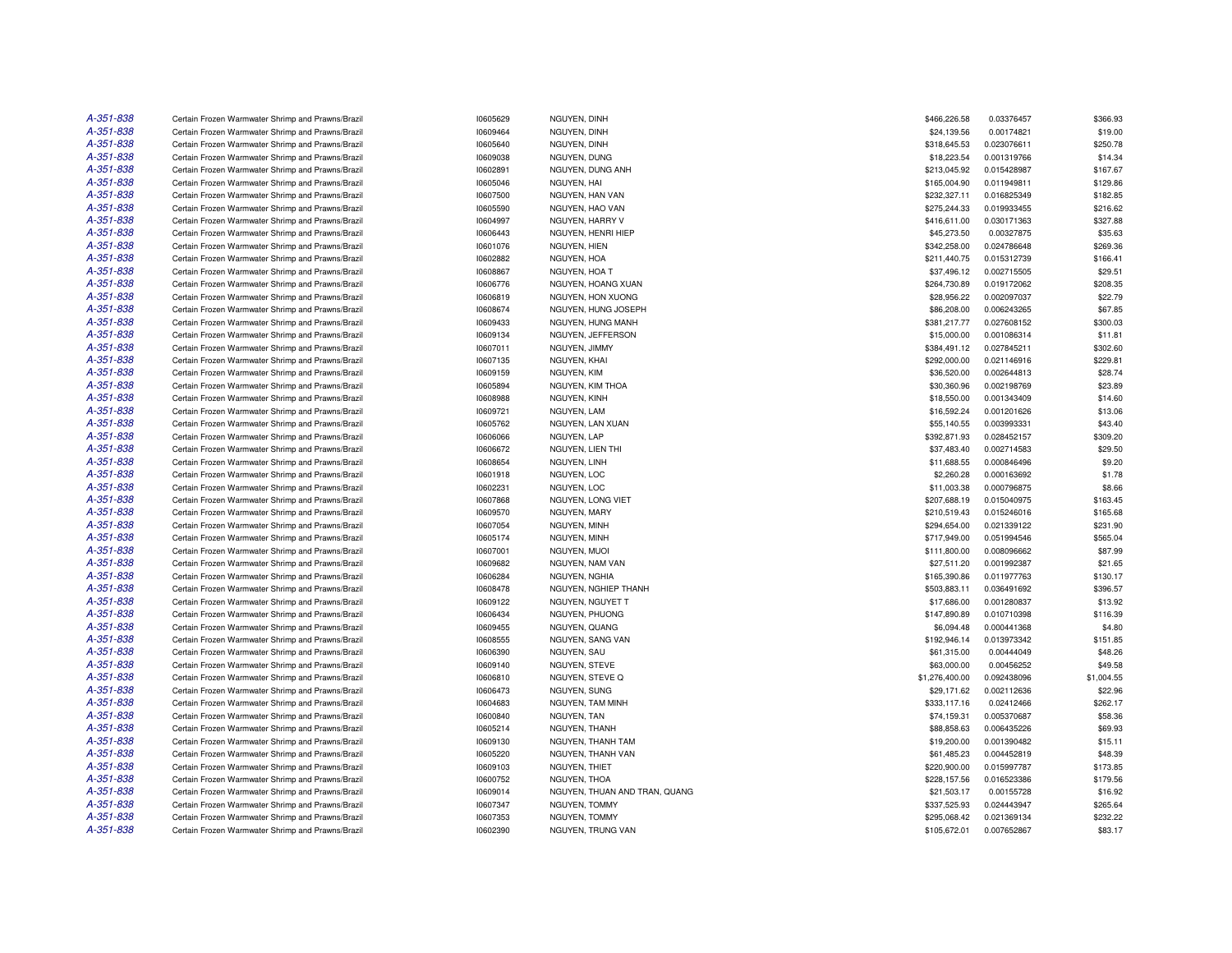| A-351-838 | Certain Frozen Warmwater Shrimp and Prawns/Brazil | 10608670 | NGUYEN, TU VAN                    | \$66,386.04     | 0.00480774  | \$52.25     |
|-----------|---------------------------------------------------|----------|-----------------------------------|-----------------|-------------|-------------|
| A-351-838 | Certain Frozen Warmwater Shrimp and Prawns/Brazil | 10607177 | NGUYEN, TUAN                      | \$280,000.00    | 0.020277865 | \$220.37    |
| A-351-838 | Certain Frozen Warmwater Shrimp and Prawns/Brazil | 10601219 | NGUYEN, TUAN VAN                  | \$177,605.00    | 0.012862322 | \$139.78    |
| A-351-838 | Certain Frozen Warmwater Shrimp and Prawns/Brazil | 10609470 | NGUYEN, VINH                      | \$18,094.39     | 0.001310413 | \$14.24     |
| A-351-838 | Certain Frozen Warmwater Shrimp and Prawns/Brazil | 10609916 | NGUYEN, VINH                      | \$150,120.00    | 0.010871833 | \$118.15    |
| A-351-838 | Certain Frozen Warmwater Shrimp and Prawns/Brazil | 10607832 | NICHOLSON, GARY W                 | \$258,719.00    | 0.018736675 | \$203.62    |
| A-351-838 | Certain Frozen Warmwater Shrimp and Prawns/Brazil | 10609648 | NIGHT SHIFT LLC                   | \$79,949.87     | 0.005790045 | \$62.92     |
| A-351-838 | Certain Frozen Warmwater Shrimp and Prawns/Brazil | 10603660 | NORRIS, CANDACE                   | \$13,341.64     | 0.000966214 | \$10.50     |
| A-351-838 | Certain Frozen Warmwater Shrimp and Prawns/Brazil | 10601735 | NOWELL, JAMES E                   | \$42,111.67     | 0.003049767 | \$33.14     |
| A-351-838 | Certain Frozen Warmwater Shrimp and Prawns/Brazil | 10604318 | NUESTRA CRUZ INC                  | \$278,727.94    | 0.020185741 | \$219.36    |
| A-351-838 | Certain Frozen Warmwater Shrimp and Prawns/Brazil | 10607317 | NUNEZ SEAFOOD                     | \$523,145.00    | 0.037886656 | \$411.73    |
| A-351-838 | Certain Frozen Warmwater Shrimp and Prawns/Brazil | 10600042 | NUNEZ, CONRAD J                   | \$97,095.00     | 0.007031712 | \$76.42     |
| A-351-838 | Certain Frozen Warmwater Shrimp and Prawns/Brazil | 10604443 | OBRIEN, GARY                      | \$116,335.90    | 0.008425156 | \$91.56     |
| A-351-838 | Certain Frozen Warmwater Shrimp and Prawns/Brazil | 10606249 | OCEAN BREEZE INC                  | \$178,869.58    | 0.012953904 | \$140.77    |
| A-351-838 | Certain Frozen Warmwater Shrimp and Prawns/Brazil | 10604101 | OCEAN HARVEST WHOLESALE INC       | \$9,498,872.50  | 0.687917339 | \$7,475.81  |
| A-351-838 | Certain Frozen Warmwater Shrimp and Prawns/Brazil | 10602225 | OCEAN PRIDE SEAFOOD INC           | \$2,177,252.04  | 0.157678654 | \$1,713.54  |
| A-351-838 | Certain Frozen Warmwater Shrimp and Prawns/Brazil | E0600511 | OCEAN SELECT SEAFOOD LLC          | \$5,215,690.06  | 0.377725212 | \$4,104.86  |
| A-351-838 |                                                   |          |                                   |                 |             |             |
| A-351-838 | Certain Frozen Warmwater Shrimp and Prawns/Brazil | 10608376 | OCEAN SPRINGS SEAFOOD MARKET INC  | \$8,544,483.00  | 0.618799548 | \$6,724.68  |
|           | Certain Frozen Warmwater Shrimp and Prawns/Brazil | 10606838 | OCEAN WIND INC                    | \$842,341.13    | 0.061003142 | \$662.94    |
| A-351-838 | Certain Frozen Warmwater Shrimp and Prawns/Brazil | 10604344 | OCEANICA CRUZ INC                 | \$475,946.19    | 0.034468474 | \$374.58    |
| A-351-838 | Certain Frozen Warmwater Shrimp and Prawns/Brazil | 10607183 | ODIN LLC                          | \$336,176.00    | 0.024346184 | \$264.58    |
| A-351-838 | Certain Frozen Warmwater Shrimp and Prawns/Brazil | 10603695 | OGWYNN, MICHAEL P SR              | \$20,169.80     | 0.001460716 | \$15.87     |
| A-351-838 | Certain Frozen Warmwater Shrimp and Prawns/Brazil | 10600255 | OLANDER, RODNEY P                 | \$32,025.24     | 0.002319298 | \$25.20     |
| A-351-838 | Certain Frozen Warmwater Shrimp and Prawns/Brazil | 10600212 | OLANDER, THOMAS                   | \$28,493.56     | 0.002063531 | \$22.43     |
| A-351-838 | Certain Frozen Warmwater Shrimp and Prawns/Brazil | 10604427 | OLIVER, CHARLES                   | \$118,890.14    | 0.008610136 | \$93.57     |
| A-351-838 | Certain Frozen Warmwater Shrimp and Prawns/Brazil | E0600055 | OPEN SEA INC                      | \$417,173.29    | 0.030212085 | \$328.32    |
| A-351-838 | Certain Frozen Warmwater Shrimp and Prawns/Brazil | 10600138 | ORACOY, BRAD                      | \$18,600.00     | 0.00134703  | \$14.64     |
| A-351-838 | Certain Frozen Warmwater Shrimp and Prawns/Brazil | 10607916 | ORAGE ENTERPRISE                  | \$91,847.00     | 0.006651647 | \$72.29     |
| A-351-838 | Certain Frozen Warmwater Shrimp and Prawns/Brazil | 10602379 | ORLANDO, HET                      | \$241,687.92    | 0.017503268 | \$190.21    |
| A-351-838 | Certain Frozen Warmwater Shrimp and Prawns/Brazil | E0600453 | PADGETT, KENNETH J                | \$125,212.36    | 0.009067998 | \$98.54     |
| A-351-838 | Certain Frozen Warmwater Shrimp and Prawns/Brazil | 10601473 | PAPA ROD INC                      | \$515,725.01    | 0.037349293 | \$405.89    |
| A-351-838 | Certain Frozen Warmwater Shrimp and Prawns/Brazil | 10609084 | PAPPY INC                         | \$139,063.00    | 0.010071074 | \$109.45    |
| A-351-838 | Certain Frozen Warmwater Shrimp and Prawns/Brazil | 10600236 | PARFAIT, ANTOINE JR               | \$23,549.77     | 0.001705497 | \$18.53     |
| A-351-838 | Certain Frozen Warmwater Shrimp and Prawns/Brazil | 10607258 | PARFAIT, OLDEN G JR               | \$62,938.76     | 0.004558085 | \$49.53     |
| A-351-838 | Certain Frozen Warmwater Shrimp and Prawns/Brazil | 10600623 | PARFAIT, ROBERT SR                | \$44,920.00     | 0.003253149 | \$35.35     |
| A-351-838 | Certain Frozen Warmwater Shrimp and Prawns/Brazil | 10602475 | PARFAIT, RODNEY PAUL SR           | \$27,184.02     | 0.001968692 | \$21.39     |
| A-351-838 | Certain Frozen Warmwater Shrimp and Prawns/Brazil | 10606513 | PARKS, DANIEL D                   | \$22,623.89     | 0.001638444 | \$17.81     |
| A-351-838 | Certain Frozen Warmwater Shrimp and Prawns/Brazil | 10604862 | PARKS, ELLERY DOYLE JR            | \$80,125.09     | 0.005802735 | \$63.06     |
| A-351-838 | Certain Frozen Warmwater Shrimp and Prawns/Brazil | E0600944 | PARRAMORE INC                     | \$649,185.72    | 0.047014644 | \$510.92    |
| A-351-838 | Certain Frozen Warmwater Shrimp and Prawns/Brazil | 10601447 | PARRIA, GAVIN C                   | \$344,036.97    | 0.024915483 | \$270.76    |
| A-351-838 | Certain Frozen Warmwater Shrimp and Prawns/Brazil | 10601386 | PARRIA, KIP                       | \$217,480.00    | 0.015750107 | \$171.16    |
| A-351-838 | Certain Frozen Warmwater Shrimp and Prawns/Brazil | 10600389 | PARRIA, LOUIS III                 | \$121,571.84    | 0.008804348 | \$95.68     |
| A-351-838 | Certain Frozen Warmwater Shrimp and Prawns/Brazil | 10600369 | PARRIA, LOUIS JR                  | \$113,140.86    | 0.008193768 | \$89.04     |
| A-351-838 | Certain Frozen Warmwater Shrimp and Prawns/Brazil | 10600357 | PARRIA, RONALD                    | \$273,702.03    | 0.01982176  | \$215.41    |
| A-351-838 | Certain Frozen Warmwater Shrimp and Prawns/Brazil | 10600351 | PARRIA, ROSS                      | \$116,112.00    | 0.008408941 | \$91.38     |
| A-351-838 | Certain Frozen Warmwater Shrimp and Prawns/Brazil | 10604583 | PARRISH, CHARLES                  | \$354,935.10    | 0.025704736 | \$279.34    |
| A-351-838 | Certain Frozen Warmwater Shrimp and Prawns/Brazil | 10605535 | PARRISH, WALTER L                 | \$153,612.95    | 0.011124795 | \$120.90    |
| A-351-838 | Certain Frozen Warmwater Shrimp and Prawns/Brazil | 10604390 | PASCAGOULA ICE AND FREEZER CO INC | \$6,592,664.42  | 0.477446998 | \$5,188.56  |
| A-351-838 | Certain Frozen Warmwater Shrimp and Prawns/Brazil | 10605842 | PATRICK SUTTON INC                | \$161,608.58    | 0.011703846 | \$127.19    |
| A-351-838 | Certain Frozen Warmwater Shrimp and Prawns/Brazil | 10604043 | PATRON SEAFOOD INC                | \$1,132,660.41  | 0.082028339 | \$891.43    |
| A-351-838 | Certain Frozen Warmwater Shrimp and Prawns/Brazil | E0600023 | PAUL PIAZZA AND SON INC           | \$37,870,774.00 | 2.742637304 | \$29,805.08 |
| A-351-838 | Certain Frozen Warmwater Shrimp and Prawns/Brazil | 10608516 | PAYNE, JOHN                       | \$243,066.31    | 0.017603092 | \$191.30    |
| A-351-838 |                                                   | 10607457 | PAZ G LLC INC                     |                 |             | \$79.39     |
| A-351-838 | Certain Frozen Warmwater Shrimp and Prawns/Brazil |          |                                   | \$100,879.88    | 0.007305816 |             |
|           | Certain Frozen Warmwater Shrimp and Prawns/Brazil | 10601900 | PEARL INC                         | \$7,239,477.13  | 0.524289787 | \$5,697.62  |
| A-351-838 | Certain Frozen Warmwater Shrimp and Prawns/Brazil | 10602481 | PELAS, JAMES                      | \$90,116.00     | 0.006526286 | \$70.92     |
| A-351-838 | Certain Frozen Warmwater Shrimp and Prawns/Brazil | 10607930 | PELICAN POINT SEAFOOD INC         | \$248,521.85    | 0.017998188 | \$195.59    |
| A-351-838 | Certain Frozen Warmwater Shrimp and Prawns/Brazil | 10603839 | PELTIER, RODNEY J                 | \$239,935.33    | 0.017376344 | \$188.83    |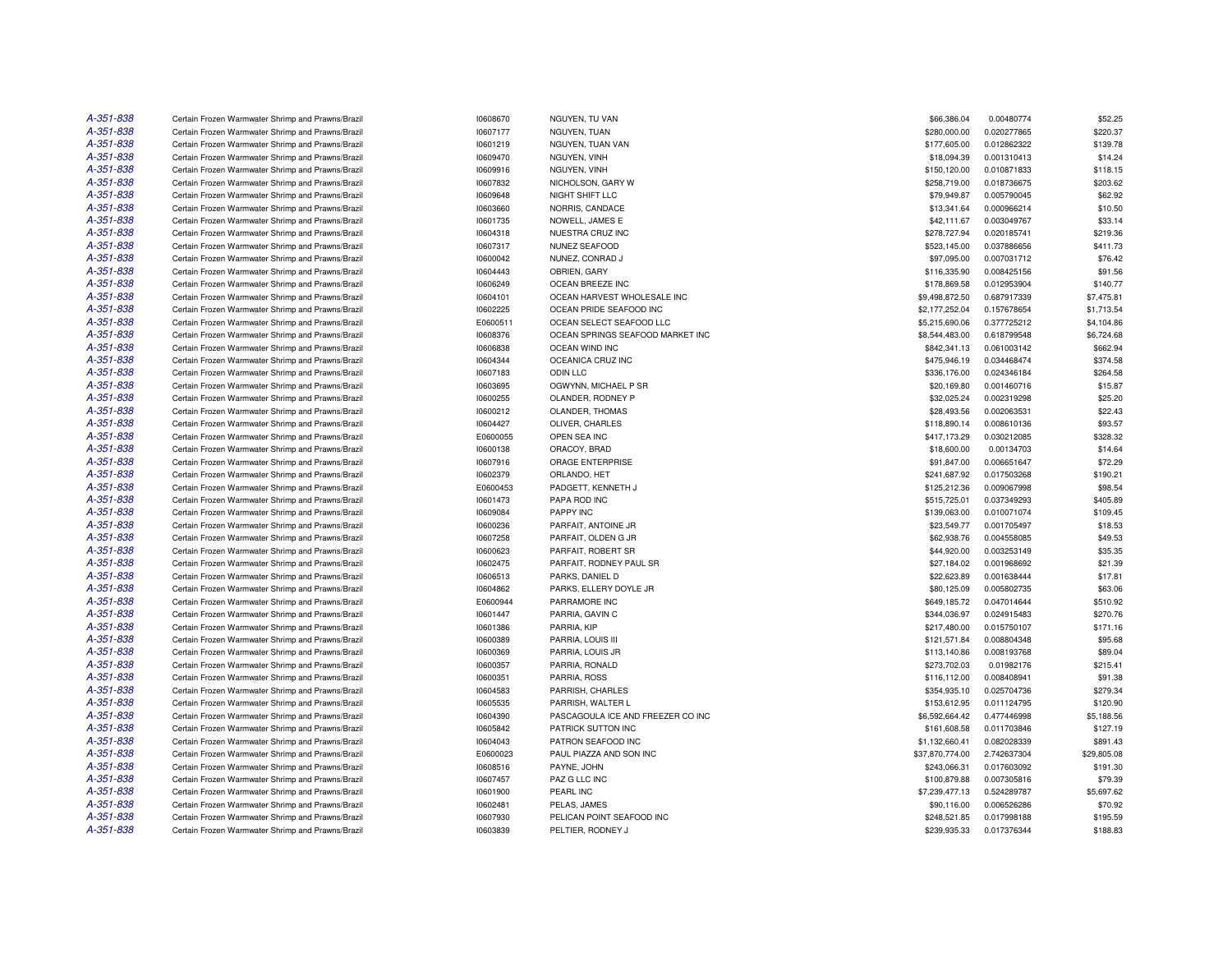| A-351-838 | Certain Frozen Warmwater Shrimp and Prawns/Brazil | 10607197 | PENNY V LLC                  | \$390,670.00   | 0.028292691 | \$307.47   |
|-----------|---------------------------------------------------|----------|------------------------------|----------------|-------------|------------|
| A-351-838 | Certain Frozen Warmwater Shrimp and Prawns/Brazil | 10605568 | PERLITA INC                  | \$55,468.00    | 0.004017045 | \$43.65    |
| A-351-838 | Certain Frozen Warmwater Shrimp and Prawns/Brazil | 10600284 | PERRIN, DAVID M              | \$15,096.98    | 0.001093338 | \$11.88    |
| A-351-838 | Certain Frozen Warmwater Shrimp and Prawns/Brazil | 10600296 | PERRIN, KENNETH V            | \$33,006.46    | 0.002390359 | \$25.98    |
| A-351-838 | Certain Frozen Warmwater Shrimp and Prawns/Brazil | 10602448 | PERRIN, NELSON JR            | \$97,485.00    | 0.007059956 | \$76.72    |
| A-351-838 | Certain Frozen Warmwater Shrimp and Prawns/Brazil | 10607221 | PERSEVERANCE I LLC           | \$345,353.00   | 0.025010791 | \$271.80   |
| A-351-838 | Certain Frozen Warmwater Shrimp and Prawns/Brazil | 10600881 | PESHOFF, KIRK                | \$67,741.00    | 0.004905867 | \$53.31    |
| A-351-838 | Certain Frozen Warmwater Shrimp and Prawns/Brazil | 10609806 | PETE AND QUEENIE INC         | \$96,676.00    | 0.007001367 | \$76.09    |
| A-351-838 | Certain Frozen Warmwater Shrimp and Prawns/Brazil | 10603250 | PETE, ALFRED                 | \$37,087.90    | 0.002685941 | \$29.19    |
| A-351-838 | Certain Frozen Warmwater Shrimp and Prawns/Brazil | 10600483 | PHAM, ANH MY                 | \$148,036.08   | 0.010720913 | \$116.51   |
| A-351-838 | Certain Frozen Warmwater Shrimp and Prawns/Brazil | 10608906 | PHAM, CINDY D                | \$52,592.00    | 0.003808762 | \$41.39    |
| A-351-838 | Certain Frozen Warmwater Shrimp and Prawns/Brazil | 10609979 | PHAM, HAI                    | \$228,809.19   | 0.016570578 | \$180.08   |
| A-351-838 | Certain Frozen Warmwater Shrimp and Prawns/Brazil | 10605982 | PHAM, HAI                    | \$343,785.37   | 0.024897262 | \$270.57   |
| A-351-838 | Certain Frozen Warmwater Shrimp and Prawns/Brazil | 10609217 | PHAM, HIEN THI               | \$148,556.57   | 0.010758607 | \$116.92   |
| A-351-838 | Certain Frozen Warmwater Shrimp and Prawns/Brazil | 10609255 | PHAM, HUAN VAN               | \$19,073.37    | 0.001381312 | \$15.01    |
| A-351-838 | Certain Frozen Warmwater Shrimp and Prawns/Brazil | 10608680 | PHAM, HUNG                   | \$557,656.68   | 0.040386025 | \$438.89   |
| A-351-838 | Certain Frozen Warmwater Shrimp and Prawns/Brazil | 10605911 | PHAM, HUYNH                  | \$486,871.00   | 0.035259659 | \$383.18   |
| A-351-838 | Certain Frozen Warmwater Shrimp and Prawns/Brazil | 10609760 | PHAM, JOHN F                 | \$86,641.94    | 0.006274691 | \$68.19    |
| A-351-838 | Certain Frozen Warmwater Shrimp and Prawns/Brazil | 10606781 | PHAM, JOSEPH SON             | \$512,113.86   | 0.037087771 | \$403.04   |
| A-351-838 | Certain Frozen Warmwater Shrimp and Prawns/Brazil | 10608896 | PHAM, STEVE BAN              | \$228,333.00   | 0.016536092 | \$179.70   |
| A-351-838 | Certain Frozen Warmwater Shrimp and Prawns/Brazil | 10609613 | PHAM, THANH                  | \$26,645.73    | 0.001929709 | \$20.97    |
| A-351-838 | Certain Frozen Warmwater Shrimp and Prawns/Brazil | 10609661 | PHAM. THANH DUC              | \$506,255.13   | 0.036663476 | \$398.43   |
| A-351-838 | Certain Frozen Warmwater Shrimp and Prawns/Brazil | 10609778 | PHAM, TOMMY V                | \$191,550.00   | 0.013872232 | \$150.75   |
| A-351-838 | Certain Frozen Warmwater Shrimp and Prawns/Brazil | 10606384 | PHAM, UT VAN                 | \$16,604.00    | 0.001202477 | \$13.07    |
| A-351-838 | Certain Frozen Warmwater Shrimp and Prawns/Brazil | 10601005 | PHAN, ANH                    | \$113,501.70   | 0.008219901 | \$89.33    |
| A-351-838 | Certain Frozen Warmwater Shrimp and Prawns/Brazil | 10609320 | PHAN. LUYEN VAN              | \$39,697.51    | 0.002874931 | \$31.24    |
| A-351-838 | Certain Frozen Warmwater Shrimp and Prawns/Brazil | 10609324 | PHAN, NAM V                  | \$14,118.65    | 0.001022486 | \$11.11    |
| A-351-838 | Certain Frozen Warmwater Shrimp and Prawns/Brazil | 10607049 | PHILLIPS, JAMES C            | \$476,280.89   | 0.034492713 | \$374.84   |
| A-351-838 | Certain Frozen Warmwater Shrimp and Prawns/Brazil | 10607408 | PHILLIPS, HARRY LOUIS        | \$69,951.00    | 0.005065918 | \$55.05    |
| A-351-838 | Certain Frozen Warmwater Shrimp and Prawns/Brazil | 10608297 | PICOU, JORDAN                | \$59,821.60    | 0.004332337 | \$47.08    |
| A-351-838 | Certain Frozen Warmwater Shrimp and Prawns/Brazil | 10604486 | PICOU, RICKY J SR            | \$88,387.00    | 0.00640107  | \$69.56    |
| A-351-838 | Certain Frozen Warmwater Shrimp and Prawns/Brazil | 10607844 | PICOU, TERRY                 | \$17,451.00    | 0.001263818 | \$13.73    |
| A-351-838 | Certain Frozen Warmwater Shrimp and Prawns/Brazil | 10603494 | PITRE, BENTON                | \$59,207.39    | 0.004287855 | \$46.60    |
| A-351-838 | Certain Frozen Warmwater Shrimp and Prawns/Brazil | 10603629 | PITRE, JEANNIE               | \$55,678.87    | 0.004032316 | \$43.82    |
| A-351-838 | Certain Frozen Warmwater Shrimp and Prawns/Brazil | 10605109 | PITRE, TED J                 | \$44,983.45    | 0.003257744 | \$35.40    |
| A-351-838 | Certain Frozen Warmwater Shrimp and Prawns/Brazil | 10604888 | PIZANI, TERRILL              | \$101,471.74   | 0.007348679 | \$79.86    |
| A-351-838 | Certain Frozen Warmwater Shrimp and Prawns/Brazil | 10604912 | PIZANI, TERRY                | \$67,106.06    | 0.004859884 | \$52.81    |
| A-351-838 | Certain Frozen Warmwater Shrimp and Prawns/Brazil | 10609871 | PIZANI, TERRY JR             | \$304,661.00   | 0.022063838 | \$239.77   |
| A-351-838 | Certain Frozen Warmwater Shrimp and Prawns/Brazil | 10603707 | PLAISANCE, DEAN SR           | \$42,003.81    | 0.003041956 | \$33.06    |
| A-351-838 | Certain Frozen Warmwater Shrimp and Prawns/Brazil | 10602162 | PLAISANCE, EARL JR           | \$51,585.88    | 0.003735898 | \$40.60    |
| A-351-838 | Certain Frozen Warmwater Shrimp and Prawns/Brazil | 10602310 | PLAISANCE, JIMMIE J          | \$19,189.70    | 0.001389736 | \$15.10    |
| A-351-838 | Certain Frozen Warmwater Shrimp and Prawns/Brazil | 10603926 | PLAISANCE, KEITH             | \$41,873.00    | 0.003032482 | \$32.95    |
| A-351-838 | Certain Frozen Warmwater Shrimp and Prawns/Brazil | 10604372 | PLATA CRUZ INC               | \$551,423.83   | 0.039934636 | \$433.98   |
| A-351-838 | Certain Frozen Warmwater Shrimp and Prawns/Brazil | 10607566 | PLATINUM SEAFOOD SERVICE INC | \$3,103,836.94 | 0.224782809 | \$2,442.78 |
| A-351-838 | Certain Frozen Warmwater Shrimp and Prawns/Brazil | 10609542 | PLEASURE ISLAND SHRIMP HOUSE | \$8,500,000.00 | 0.615578047 | \$6,689.68 |
| A-351-838 | Certain Frozen Warmwater Shrimp and Prawns/Brazil | 10600914 | POC TAL TRAWLERS INC         | \$598,291.83   | 0.043328861 | \$470.87   |
| A-351-838 | Certain Frozen Warmwater Shrimp and Prawns/Brazil | 10603046 | POCHE, GLENN                 | \$27,896.00    | 0.002020255 | \$21.95    |
| A-351-838 | Certain Frozen Warmwater Shrimp and Prawns/Brazil | 10607691 | POLKEY, SHAWN                | \$28,100.00    | 0.002035029 | \$22.12    |
| A-351-838 | Certain Frozen Warmwater Shrimp and Prawns/Brazil | 10600966 | POPE, ROBERT SR              | \$42,100.00    | 0.003048922 | \$33.13    |
| A-351-838 | Certain Frozen Warmwater Shrimp and Prawns/Brazil | 10609402 | POPPELL, DAVID               | \$65,672.80    | 0.004756086 | \$51.69    |
| A-351-838 | Certain Frozen Warmwater Shrimp and Prawns/Brazil | 10605622 | POPPYS PRIDE SEAFOOD INC     | \$88,610.83    | 0.00641728  | \$69.74    |
| A-351-838 | Certain Frozen Warmwater Shrimp and Prawns/Brazil | 10607288 | PORT ROYAL SEAFOOD INC       | \$4,012,757.00 | 0.290607661 | \$3,158.12 |
| A-351-838 | Certain Frozen Warmwater Shrimp and Prawns/Brazil | 10601811 | PORTIER, RUSSELL             | \$579,539.62   | 0.041970808 | \$456.11   |
| A-351-838 | Certain Frozen Warmwater Shrimp and Prawns/Brazil | 10601818 | PORTIER, RUSSELL             | \$96,007.78    | 0.006952974 | \$75.56    |
| A-351-838 | Certain Frozen Warmwater Shrimp and Prawns/Brazil | 10601823 | PORTIER, RUSSELL             | \$92,800.43    | 0.006720695 | \$73.04    |
| A-351-838 | Certain Frozen Warmwater Shrimp and Prawns/Brazil | 10603639 | POTEET SEAFOOD INC           | \$3,780,056.03 | 0.273755236 | \$2,974.98 |
| A-351-838 | Certain Frozen Warmwater Shrimp and Prawns/Brazil | E0600039 | POTTER BOATS INC             | \$314,588.38   | 0.022782788 | \$247.59   |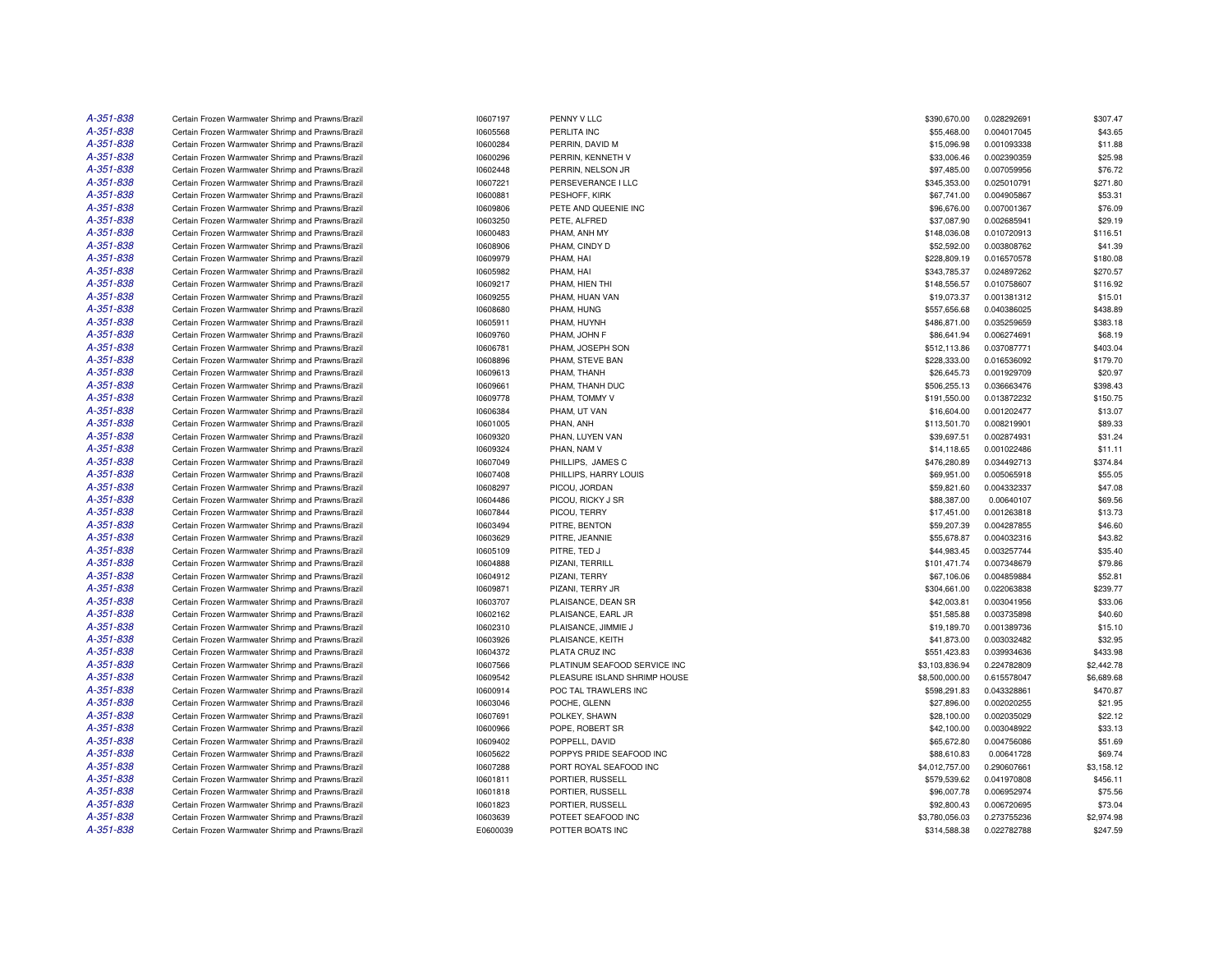| A-351-838 | Certain Frozen Warmwater Shrimp and Prawns/Brazil | 10600701 | PRICE SEAFOOD            | \$1,430,254,00  | 0.103580349 | \$1,125.64  |
|-----------|---------------------------------------------------|----------|--------------------------|-----------------|-------------|-------------|
| A-351-838 | Certain Frozen Warmwater Shrimp and Prawns/Brazil | 10609236 | PRINCESS CELINE INC      | \$436,092.92    | 0.031582262 | \$343.21    |
| A-351-838 | Certain Frozen Warmwater Shrimp and Prawns/Brazil | 10610068 | PRINCESS LORIE LLC       | \$472,297.00    | 0.034204196 | \$371.71    |
| A-351-838 | Certain Frozen Warmwater Shrimp and Prawns/Brazil | 10610010 | PRINCESS MARY INC        | \$710,119.45    | 0.051427523 | \$558.88    |
| A-351-838 | Certain Frozen Warmwater Shrimp and Prawns/Brazil | 10601058 | PRIVATEER                | \$196,653.00    | 0.014241796 | \$154.77    |
| A-351-838 | Certain Frozen Warmwater Shrimp and Prawns/Brazil | 10602907 | PURATA TRAWLERS INC      | \$319,595.86    | 0.023145435 | \$251.53    |
| A-351-838 | Certain Frozen Warmwater Shrimp and Prawns/Brazil | 10604107 | PURSUER INC              | \$280,849.02    | 0.020339352 | \$221.03    |
| A-351-838 | Certain Frozen Warmwater Shrimp and Prawns/Brazil | 10608977 | QUACH, DUC               | \$33,355.42     | 0.002415631 | \$26.25     |
| A-351-838 | Certain Frozen Warmwater Shrimp and Prawns/Brazil | 10607541 | QUEEN LILY INC           | \$101,152.00    | 0.007325524 | \$79.61     |
| A-351-838 | Certain Frozen Warmwater Shrimp and Prawns/Brazil | 10604657 | QUEEN MARY INC           | \$498,772.35    | 0.036121566 | \$392.54    |
| A-351-838 | Certain Frozen Warmwater Shrimp and Prawns/Brazil | 10602946 | QUINN, DORA              | \$18,753.74     | 0.001358164 | \$14.76     |
| A-351-838 | Certain Frozen Warmwater Shrimp and Prawns/Brazil | 10604368 | QUINTA CRUZ INC          | \$441,296.99    | 0.031959146 | \$347.31    |
| A-351-838 | Certain Frozen Warmwater Shrimp and Prawns/Brazil | 10600326 | R A LESSO BROKERAGE INC  | \$19,634,700.00 | 1.421963561 | \$15,452.92 |
| A-351-838 | Certain Frozen Warmwater Shrimp and Prawns/Brazil | 10608603 | R AND J INC              | \$340,678.88    | 0.024672287 | \$268.12    |
| A-351-838 | Certain Frozen Warmwater Shrimp and Prawns/Brazil | E0600626 | R AND K FISHERIES LLC    | \$55,605.19     | 0.00402698  | \$43.76     |
| A-351-838 | Certain Frozen Warmwater Shrimp and Prawns/Brazil | 10602571 | R AND P FISHERIES INC    | \$109,576.15    | 0.007935609 | \$86.24     |
| A-351-838 | Certain Frozen Warmwater Shrimp and Prawns/Brazil | 10600848 | R AND T ATOCHA LLC       | \$165,610.13    | 0.011993642 | \$130.34    |
| A-351-838 | Certain Frozen Warmwater Shrimp and Prawns/Brazil | E0600464 | RACINE, SYLVAN P JR      | \$120,153.05    | 0.008701598 | \$94.56     |
| A-351-838 | Certain Frozen Warmwater Shrimp and Prawns/Brazil | 10606843 | RANCHERO TRAWLERS INC    | \$383,724.00    | 0.027789655 | \$302.00    |
| A-351-838 | Certain Frozen Warmwater Shrimp and Prawns/Brazil | 10601337 | RANDALL J PINELL INC     | \$342,478.33    | 0.024802605 | \$269.54    |
| A-351-838 | Certain Frozen Warmwater Shrimp and Prawns/Brazil | 10603168 | RAWLINGS, JOHN H         | \$281,316.00    | 0.020373171 | \$221.40    |
| A-351-838 | Certain Frozen Warmwater Shrimp and Prawns/Brazil | 10603282 | RAWLINGS, RALPH E JR     | \$1,022,214.00  | 0.074029706 | \$804.50    |
| A-351-838 | Certain Frozen Warmwater Shrimp and Prawns/Brazil | 10606946 | RAY, LEO V               | \$99,925.23     | 0.00723668  | \$78.64     |
| A-351-838 | Certain Frozen Warmwater Shrimp and Prawns/Brazil | 10602749 | RAYNOR, STEVEN E         | \$76,824.25     | 0.005563685 | \$60.46     |
| A-351-838 | Certain Frozen Warmwater Shrimp and Prawns/Brazil | E0601069 | <b>RCP SEAFOOD INC</b>   | \$5,958,734.00  | 0.431537157 | \$4,689.65  |
| A-351-838 | Certain Frozen Warmwater Shrimp and Prawns/Brazil | 10604242 | RDR SHRIMP CO INC        | \$374,992.00    | 0.027157276 | \$295.13    |
| A-351-838 | Certain Frozen Warmwater Shrimp and Prawns/Brazil | 10605958 | REAGAN, ROY              | \$248,279.34    | 0.017980625 | \$195.40    |
| A-351-838 | Certain Frozen Warmwater Shrimp and Prawns/Brazil | 10603071 | REBECCA SHRIMP CO INC    | \$562,815.00    | 0.040759595 | \$442.95    |
| A-351-838 | Certain Frozen Warmwater Shrimp and Prawns/Brazil | 10602614 | REBSTOCK, CHARLES        | \$36,196.00     | 0.002621349 | \$28.49     |
| A-351-838 | Certain Frozen Warmwater Shrimp and Prawns/Brazil | 10600767 | RECTOR, LANCE            | \$25,381.00     | 0.001838116 | \$19.98     |
| A-351-838 | Certain Frozen Warmwater Shrimp and Prawns/Brazil | 10605460 | <b>REJIMI INC</b>        | \$237,200.00    | 0.017178249 | \$186.68    |
| A-351-838 | Certain Frozen Warmwater Shrimp and Prawns/Brazil | 10600731 | REVELL, BEN D            | \$138,945.32    | 0.010062552 | \$109.35    |
| A-351-838 | Certain Frozen Warmwater Shrimp and Prawns/Brazil | 10603853 | REYES TRAWLERS INC       | \$361,300.08    | 0.026165694 | \$284.35    |
| A-351-838 | Certain Frozen Warmwater Shrimp and Prawns/Brazil | 10600339 | RHODES, RANDOLPH N       | \$134,602.00    | 0.009748004 | \$105.93    |
| A-351-838 | Certain Frozen Warmwater Shrimp and Prawns/Brazil | 10601070 | RHONDA LYNN INC          | \$468,267.08    | 0.033912345 | \$368.54    |
| A-351-838 | Certain Frozen Warmwater Shrimp and Prawns/Brazil | 10600681 | RICHARD, DAVID L         | \$34,720.00     | 0.002514455 | \$27.33     |
| A-351-838 | Certain Frozen Warmwater Shrimp and Prawns/Brazil | 10604129 | RICKS SEAFOOD INC        | \$284,340.00    | 0.020592172 | \$223.78    |
| A-351-838 | Certain Frozen Warmwater Shrimp and Prawns/Brazil | 10604844 | RICKY G INC              | \$722,398.62    | 0.052316792 | \$568.54    |
| A-351-838 | Certain Frozen Warmwater Shrimp and Prawns/Brazil | 10600822 | RIFFLE, JOSIAH B         | \$78,339.00     | 0.005673385 | \$61.65     |
| A-351-838 | Certain Frozen Warmwater Shrimp and Prawns/Brazil | 10603878 | RILEY, JACKIE            | \$30,000.00     | 0.002172628 | \$23.61     |
| A-351-838 | Certain Frozen Warmwater Shrimp and Prawns/Brazil | 10601795 | RKB FISHING INC          | \$307,199.31    | 0.022247665 | \$241.77    |
| A-351-838 | Certain Frozen Warmwater Shrimp and Prawns/Brazil | 10603852 | ROATEX ENTERPRISES INC   | \$358,231.08    | 0.025943434 | \$281.94    |
| A-351-838 | Certain Frozen Warmwater Shrimp and Prawns/Brazil | 10608133 | ROBIN, CHARLES III       | \$40,828.00     | 0.002956802 | \$32.13     |
| A-351-838 | Certain Frozen Warmwater Shrimp and Prawns/Brazil | 10608139 | ROBIN, RICKY             | \$41,600.00     | 0.003012711 | \$32.74     |
| A-351-838 | Certain Frozen Warmwater Shrimp and Prawns/Brazil | 10606295 | ROEUM, ORN               | \$20,664.00     | 0.001496506 | \$16.26     |
| A-351-838 | Certain Frozen Warmwater Shrimp and Prawns/Brazil | 10600030 | ROJAS, KERRY D JR        | \$278,552.45    | 0.020173032 | \$219.23    |
| A-351-838 | Certain Frozen Warmwater Shrimp and Prawns/Brazil | 10609486 | ROJAS, RANDY SR          | \$24,800.00     | 0.001796039 | \$19.52     |
| A-351-838 | Certain Frozen Warmwater Shrimp and Prawns/Brazil | 10603256 | ROMO INC                 | \$242,419.25    | 0.017556232 | \$190.79    |
| A-351-838 | Certain Frozen Warmwater Shrimp and Prawns/Brazil | 10604936 | RONQUILLO, EARL          | \$53,879.00     | 0.003901968 | \$42.40     |
| A-351-838 | Certain Frozen Warmwater Shrimp and Prawns/Brazil | 10600997 | ROSA MARIE INC           | \$604,146.49    | 0.043752861 | \$475.48    |
| A-351-838 | Certain Frozen Warmwater Shrimp and Prawns/Brazil | 10606552 | ROSS, LOIS F             | \$25,759.04     | 0.001865494 | \$20.27     |
| A-351-838 | Certain Frozen Warmwater Shrimp and Prawns/Brazil | 10607840 | ROUNTREE ENTERPRISES INC | \$521,835.92    | 0.037791851 | \$410.70    |
| A-351-838 | Certain Frozen Warmwater Shrimp and Prawns/Brazil | 10602373 | ROUSE, JIMMY D           | \$64,724.80     | 0.004687431 | \$50.94     |
| A-351-838 | Certain Frozen Warmwater Shrimp and Prawns/Brazil | 10602367 | ROUSE, JIMMY D           | \$89,667.17     | 0.006493781 | \$70.57     |
| A-351-838 | Certain Frozen Warmwater Shrimp and Prawns/Brazil | E0601046 | ROUSSEL, MICHAEL D JR    | \$17,110.48     | 0.001239157 | \$13.47     |
| A-351-838 | Certain Frozen Warmwater Shrimp and Prawns/Brazil | 10604601 | RUBI CRUZ INC            | \$359,269.75    | 0.026018655 | \$282.75    |
| A-351-838 | Certain Frozen Warmwater Shrimp and Prawns/Brazil | 10603317 | RUF N REDY INC           | \$472,301.00    | 0.034204486 | \$371.71    |
|           |                                                   |          |                          |                 |             |             |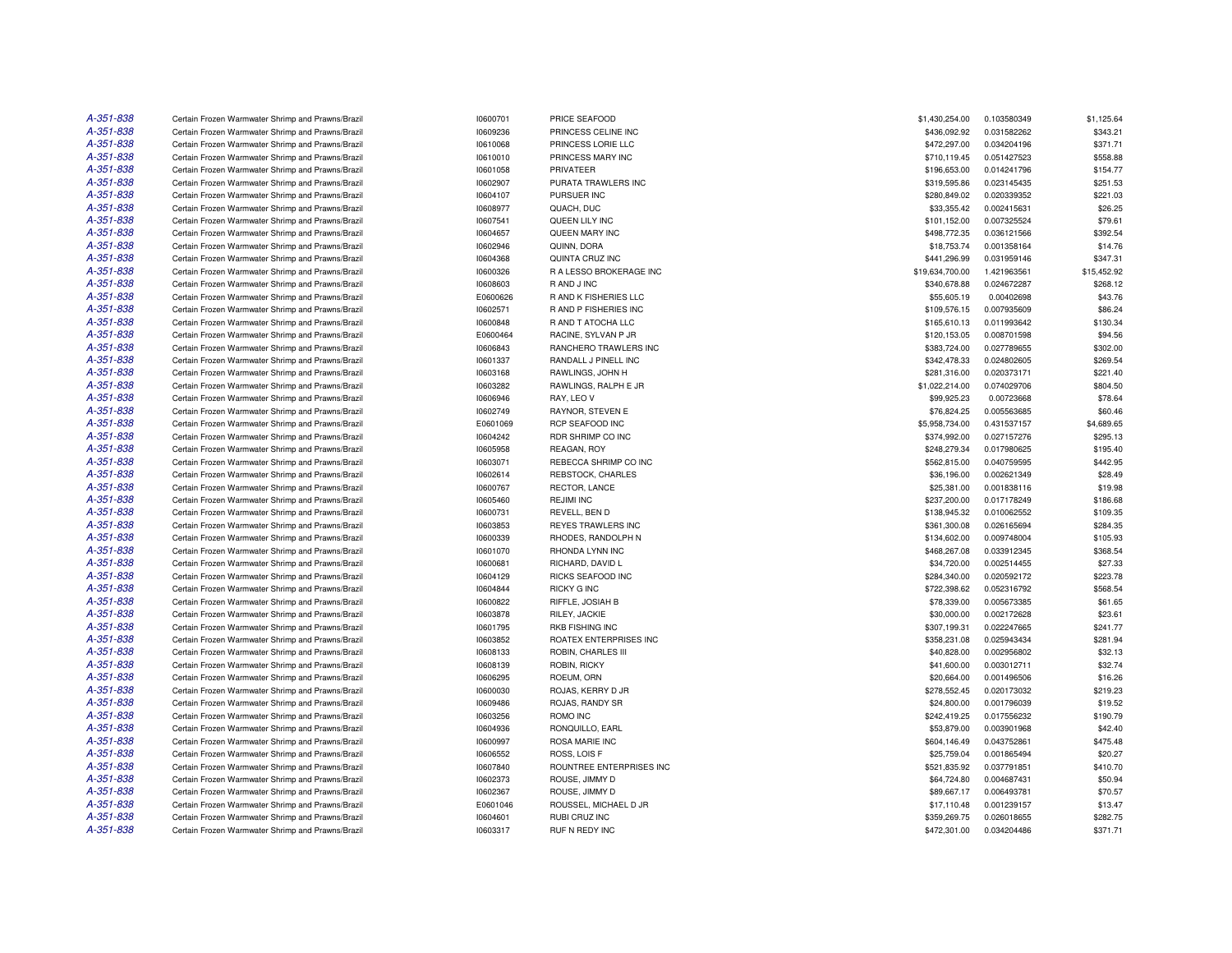| A-351-838 | Certain Frozen Warmwater Shrimp and Prawns/Brazil | 10602823 | <b>RUSSELL TRAWLING CO</b>   | \$143,146.64    | 0.010366815 | \$112.66    |
|-----------|---------------------------------------------------|----------|------------------------------|-----------------|-------------|-------------|
| A-351-838 | Certain Frozen Warmwater Shrimp and Prawns/Brazil | E0600612 | RUSSELL, NICHOLAS M          | \$53,178.63     | 0.003851247 | \$41.85     |
| A-351-838 | Certain Frozen Warmwater Shrimp and Prawns/Brazil | 10609737 | RUSTICK, KENNETH             | \$14,223.26     | 0.001030062 | \$11.19     |
| A-351-838 | Certain Frozen Warmwater Shrimp and Prawns/Brazil | 10601760 | RUTTLEY BOYS INC             | \$227,747.05    | 0.016493657 | \$179.24    |
| A-351-838 | Certain Frozen Warmwater Shrimp and Prawns/Brazil | 10601356 | SABRINA MARIE INC            | \$346,004.24    | 0.025057955 | \$272.31    |
| A-351-838 | Certain Frozen Warmwater Shrimp and Prawns/Brazil | 10607371 | SAGNES, EVERETT L            | \$123,202.52    | 0.008922443 | \$96.96     |
| A-351-838 | Certain Frozen Warmwater Shrimp and Prawns/Brazil | 10604607 | SALINA CRUZ INC              | \$333,489.50    | 0.024151625 | \$262.46    |
| A-351-838 | Certain Frozen Warmwater Shrimp and Prawns/Brazil | 10603294 | SAMAIRA INC                  | \$117,570.00    | 0.008514531 | \$92.53     |
| A-351-838 | Certain Frozen Warmwater Shrimp and Prawns/Brazil | 10601587 | SANDRA G INC                 | \$331,593.55    | 0.024014319 | \$260.97    |
| A-351-838 | Certain Frozen Warmwater Shrimp and Prawns/Brazil | 10602434 | SANDRA KAY                   | \$425,997.41    | 0.030851136 | \$335.27    |
| A-351-838 | Certain Frozen Warmwater Shrimp and Prawns/Brazil | 10604612 | SANTA FE CRUZ INC            | \$405,883.24    | 0.029394448 | \$319.44    |
| A-351-838 | Certain Frozen Warmwater Shrimp and Prawns/Brazil | 10609026 | SANTA MARIA I INC            | \$737,402.58    | 0.053403393 | \$580.35    |
| A-351-838 | Certain Frozen Warmwater Shrimp and Prawns/Brazil | 10601314 | SANTA MARIA INC              | \$235,810.14    | 0.017077594 | \$185.59    |
| A-351-838 | Certain Frozen Warmwater Shrimp and Prawns/Brazil | 10604362 | SANTA MONICA INC             | \$393,547.59    | 0.028501089 | \$309.73    |
| A-351-838 | Certain Frozen Warmwater Shrimp and Prawns/Brazil | 10602211 | SATURDAY, MICHAEL            | \$38,401.15     | 0.002781048 | \$30.22     |
| A-351-838 | Certain Frozen Warmwater Shrimp and Prawns/Brazil | 10603932 | SAUCE, CARLTON               | \$111,894.73    | 0.008103522 | \$88.06     |
| A-351-838 | Certain Frozen Warmwater Shrimp and Prawns/Brazil | 10600375 | SAUCE, JOSEPH C JR           | \$104,963.63    | 0.007601565 | \$82.61     |
| A-351-838 | Certain Frozen Warmwater Shrimp and Prawns/Brazil | 10608092 | <b>SCARABIN, CLIFFORD SR</b> | \$33,309.00     | 0.002412269 | \$26.21     |
| A-351-838 | Certain Frozen Warmwater Shrimp and Prawns/Brazil | E0600631 | SCHULTZ, TROY A              | \$55,353.00     | 0.004008717 | \$43.56     |
| A-351-838 | Certain Frozen Warmwater Shrimp and Prawns/Brazil | 10604665 | <b>SCOOBY INC</b>            | \$181,161.60    | 0.013119895 | \$142.58    |
| A-351-838 | Certain Frozen Warmwater Shrimp and Prawns/Brazil | E0600294 | SCOTT, AARON                 | \$15,717.00     | 0.00113824  | \$12.37     |
| A-351-838 | Certain Frozen Warmwater Shrimp and Prawns/Brazil | 10603943 | SCOTT, JAMES E III           | \$122,558.23    | 0.008875783 | \$96.46     |
| A-351-838 | Certain Frozen Warmwater Shrimp and Prawns/Brazil | 10606531 | SEA DRIFTER INC              | \$199,776.95    | 0.014468036 | \$157.23    |
| A-351-838 | Certain Frozen Warmwater Shrimp and Prawns/Brazil | 10601484 | SEA EAGLE FISHERIES INC      | \$252,143.05    | 0.018260438 | \$198.44    |
| A-351-838 | Certain Frozen Warmwater Shrimp and Prawns/Brazil | 10603154 | SEA GULF FISHERIES INC       | \$263,495.21    | 0.019082573 | \$207.38    |
| A-351-838 |                                                   |          |                              |                 |             |             |
| A-351-838 | Certain Frozen Warmwater Shrimp and Prawns/Brazil | 10602844 | <b>SEA LION V INC</b>        | \$598,599.16    | 0.043351118 | \$471.11    |
| A-351-838 | Certain Frozen Warmwater Shrimp and Prawns/Brazil | 10602876 | SEA LION VI INC              | \$617,374.63    | 0.044710855 | \$485.89    |
|           | Certain Frozen Warmwater Shrimp and Prawns/Brazil | 10602903 | SEA PEARL SEAFOOD CO INC     | \$23,649,041.29 | 1.712685958 | \$18,612.28 |
| A-351-838 | Certain Frozen Warmwater Shrimp and Prawns/Brazil | 10608932 | SEA WALKER INC               | \$97,000.00     | 0.007024832 | \$76.34     |
| A-351-838 | Certain Frozen Warmwater Shrimp and Prawns/Brazil | 10608379 | SEABROOK SEAFOOD INC         | \$5,567,635.00  | 0.403213397 | \$4,381.84  |
| A-351-838 | Certain Frozen Warmwater Shrimp and Prawns/Brazil | 10607559 | SEAFOOD ENTERPRISE INC       | \$6,382,720.00  | 0.462242625 | \$5,023.33  |
| A-351-838 | Certain Frozen Warmwater Shrimp and Prawns/Brazil | 10600745 | SEAFOOD SHED                 | \$3,463,325.70  | 0.250817326 | \$2,725.71  |
| A-351-838 | Certain Frozen Warmwater Shrimp and Prawns/Brazil | 10600557 | SEAL, CHARLES                | \$14,177.26     | 0.001026731 | \$11.16     |
| A-351-838 | Certain Frozen Warmwater Shrimp and Prawns/Brazil | 10602661 | SEAMAN TRAWLERS INC          | \$363,915.18    | 0.026355082 | \$286.41    |
| A-351-838 | Certain Frozen Warmwater Shrimp and Prawns/Brazil | 10606606 | <b>SEAMANS MAGIC INC</b>     | \$208,682.75    | 0.015113002 | \$164.24    |
| A-351-838 | Certain Frozen Warmwater Shrimp and Prawns/Brazil | 10600487 | SEKUL, MORRIS G              | \$36,537.31     | 0.002646067 | \$28.76     |
| A-351-838 | Certain Frozen Warmwater Shrimp and Prawns/Brazil | 10602701 | SELLERS, ISAAC               | \$226,915.00    | 0.016433399 | \$178.59    |
| A-351-838 | Certain Frozen Warmwater Shrimp and Prawns/Brazil | 10609831 | SEVEL, MICHAEL D             | \$153,507.59    | 0.011117165 | \$120.81    |
| A-351-838 | Certain Frozen Warmwater Shrimp and Prawns/Brazil | 10609968 | SEVEL, MICHAEL D             | \$28,915.82     | 0.002094111 | \$22.76     |
| A-351-838 | Certain Frozen Warmwater Shrimp and Prawns/Brazil | 10608924 | SHELL CREEK SEAFOOD INC      | \$461,690.89    | 0.033436091 | \$363.36    |
| A-351-838 | Certain Frozen Warmwater Shrimp and Prawns/Brazil | 10603900 | SHILLING, JASON              | \$18,899.50     | 0.00136872  | \$14.87     |
| A-351-838 | Certain Frozen Warmwater Shrimp and Prawns/Brazil | E0600804 | SHRIMP BOAT PATRICE LLC      | \$15,803.48     | 0.001144503 | \$12.44     |
| A-351-838 | Certain Frozen Warmwater Shrimp and Prawns/Brazil | 10602978 | SHRIMP TEXAS 18 INC          | \$388,484.00    | 0.028134379 | \$305.74    |
| A-351-838 | Certain Frozen Warmwater Shrimp and Prawns/Brazil | 10602057 | SHRIMP TRAWLER PLAYBOY INC   | \$360,414.09    | 0.02610153  | \$283.65    |
| A-351-838 | Certain Frozen Warmwater Shrimp and Prawns/Brazil | 10602066 | SHRIMP TRAWLER VALLY INC     | \$381,382.98    | 0.027620116 | \$300.16    |
| A-351-838 | Certain Frozen Warmwater Shrimp and Prawns/Brazil | 10602982 | SHRIMP TX 1 INC              | \$397,025.00    | 0.028752926 | \$312.47    |
| A-351-838 | Certain Frozen Warmwater Shrimp and Prawns/Brazil | 10607396 | SI KY LAN INC                | \$159,582.94    | 0.011557148 | \$125.60    |
| A-351-838 | Certain Frozen Warmwater Shrimp and Prawns/Brazil | 10602763 | SIDNEY FISHERIES INC         | \$217,388.00    | 0.015743445 | \$171.09    |
| A-351-838 | Certain Frozen Warmwater Shrimp and Prawns/Brazil | 10608122 | SIFUENTES, FERNANDO          | \$161,800.19    | 0.011717723 | \$127.34    |
| A-351-838 | Certain Frozen Warmwater Shrimp and Prawns/Brazil | 10601124 | SILVER, CURTIS JR            | \$95,289.82     | 0.006900979 | \$75.00     |
| A-351-838 | Certain Frozen Warmwater Shrimp and Prawns/Brazil | 10606975 | SISUNG, WALTER               | \$26,206.00     | 0.001897863 | \$20.62     |
| A-351-838 | Certain Frozen Warmwater Shrimp and Prawns/Brazil | 10608327 | SKINNER, GARY SR             | \$167,779.81    | 0.012150773 | \$132.05    |
| A-351-838 | Certain Frozen Warmwater Shrimp and Prawns/Brazil | 10601118 | SKINNER, RICHARD             | \$85,929.82     | 0.006223119 | \$67.63     |
| A-351-838 | Certain Frozen Warmwater Shrimp and Prawns/Brazil | 10608614 | SKIP TOOMER INC              | \$297,992.00    | 0.021580863 | \$234.53    |
| A-351-838 | Certain Frozen Warmwater Shrimp and Prawns/Brazil | 10600332 | SKRMETTA, MARTIN J           | \$64,765.00     | 0.004690343 | \$50.97     |
| A-351-838 | Certain Frozen Warmwater Shrimp and Prawns/Brazil | 10601426 | SKYE MARIE INC               | \$105,805.15    | 0.007662509 | \$83.27     |
| A-351-838 | Certain Frozen Warmwater Shrimp and Prawns/Brazil | 10608764 | SMITH, WALTER M              | \$7,635,466.00  | 0.552967676 | \$6,009.27  |
|           |                                                   |          |                              |                 |             |             |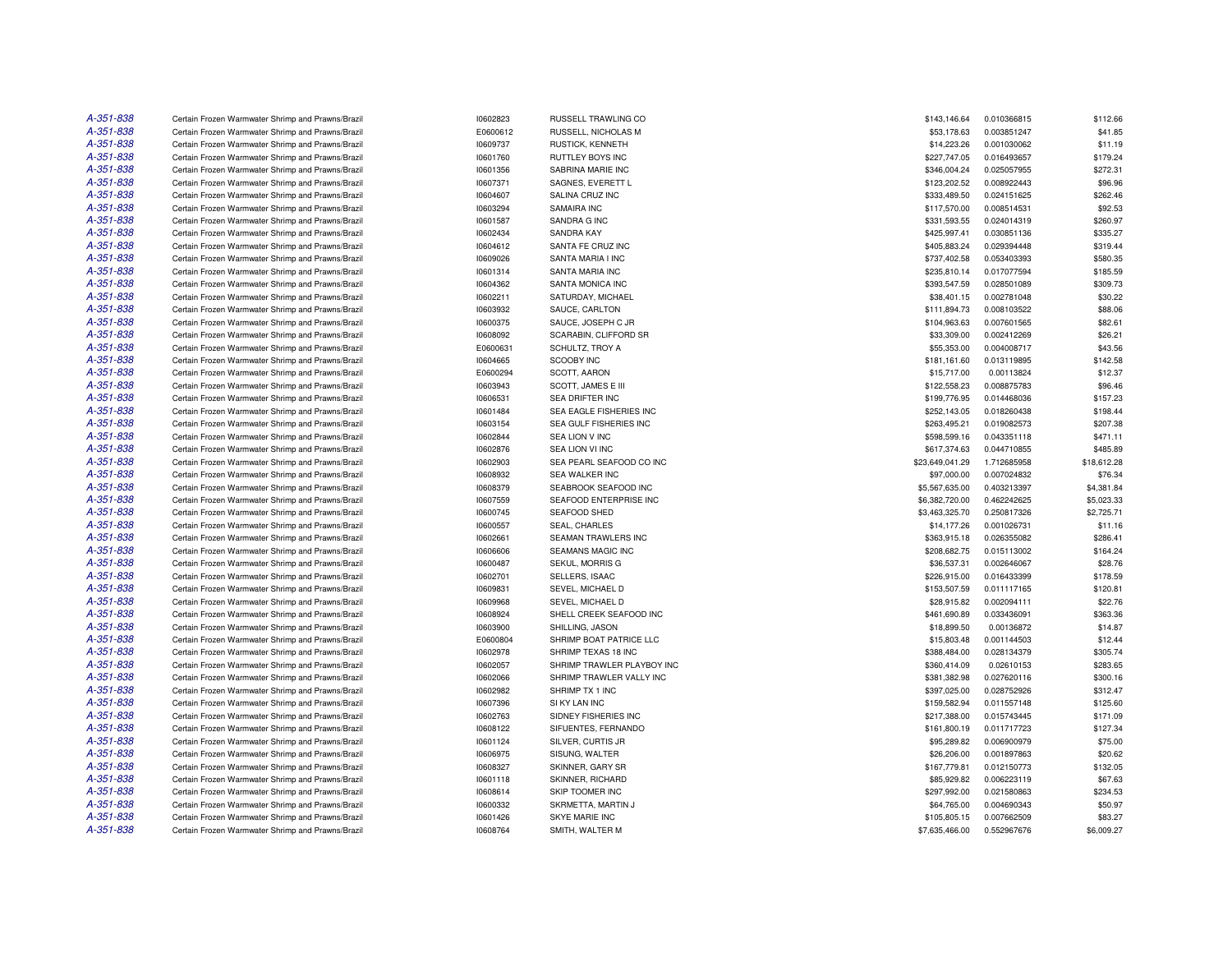| A-351-838              | Certain Frozen Warmwater Shrimp and Prawns/Brazil                                                      | 10601637             | SMITHWICK, TED W                         | \$148,543.00   | 0.010757625                | \$116.91           |
|------------------------|--------------------------------------------------------------------------------------------------------|----------------------|------------------------------------------|----------------|----------------------------|--------------------|
| A-351-838              | Certain Frozen Warmwater Shrimp and Prawns/Brazil                                                      | 10608321             | SMOAK, WILLIAM W III                     | \$77,803.00    | 0.005634567                | \$61.23            |
| A-351-838              | Certain Frozen Warmwater Shrimp and Prawns/Brazil                                                      | 10602144             | SNODGRASS BROTHERS INC                   | \$283,600.39   | 0.020538609                | \$223.20           |
| A-351-838              | Certain Frozen Warmwater Shrimp and Prawns/Brazil                                                      | 10601867             | SOK, MONTHA                              | \$481,128.69   | 0.034843795                | \$378.66           |
| A-351-838              | Certain Frozen Warmwater Shrimp and Prawns/Brazil                                                      | 10600563             | SOLET, JOSEPH R                          | \$14,360.51    | 0.001040002                | \$11.30            |
| A-351-838              | Certain Frozen Warmwater Shrimp and Prawns/Brazil                                                      | 10603017             | SOPHIE MARIE INC                         | \$49,869.13    | 0.00361157                 | \$39.25            |
| A-351-838              | Certain Frozen Warmwater Shrimp and Prawns/Brazil                                                      | 10603944             | SPELL, MARK                              | \$123,730.00   | 0.008960644                | \$97.38            |
| A-351-838              | Certain Frozen Warmwater Shrimp and Prawns/Brazil                                                      | 10603360             | SPRIG CO INC                             | \$39,892.00    | 0.002889016                | \$31.40            |
| A-351-838              | Certain Frozen Warmwater Shrimp and Prawns/Brazil                                                      | 10603729             | SPRINKLE, JOSEPH                         | \$379,257.00   | 0.027466151                | \$298.48           |
| A-351-838              | Certain Frozen Warmwater Shrimp and Prawns/Brazil                                                      | 10606717             | ST DANIEL PHILLIP III INC                | \$324,978.77   | 0.02353527                 | \$255.77           |
| A-351-838              | Certain Frozen Warmwater Shrimp and Prawns/Brazil                                                      | 10600706             | ST MICHAEL ICE AND FUEL INC              | \$1,360,000.00 | 0.098492487                | \$1,070.35         |
| A-351-838              | Certain Frozen Warmwater Shrimp and Prawns/Brazil                                                      | 10602850             | ST PETER 550775                          | \$175,266.29   | 0.012692951                | \$137.94           |
| A-351-838              | Certain Frozen Warmwater Shrimp and Prawns/Brazil                                                      | 10607570             | ST PHILLIP INC                           | \$544,066.19   | 0.039401789                | \$428.19           |
| A-351-838              | Certain Frozen Warmwater Shrimp and Prawns/Brazil                                                      | 10607607             | ST TERESA INC                            | \$445,229.77   | 0.032243961                | \$350.41           |
| A-351-838              | Certain Frozen Warmwater Shrimp and Prawns/Brazil                                                      | 10607616             | ST VINCENT ANDREW INC                    | \$324,537.35   | 0.023503302                | \$255.42           |
| A-351-838              | Certain Frozen Warmwater Shrimp and Prawns/Brazil                                                      | 10604762             | START YOUNG INC                          | \$322,977.17   | 0.023390312                | \$254.19           |
| A-351-838              | Certain Frozen Warmwater Shrimp and Prawns/Brazil                                                      | 10606104             | STEEN, CARL L                            | \$151,691.32   | 0.010985629                | \$119.38           |
| A-351-838              | Certain Frozen Warmwater Shrimp and Prawns/Brazil                                                      | 10605501             | STEEN, JAMES                             | \$33,916.00    | 0.002456229                | \$26.69            |
| A-351-838              | Certain Frozen Warmwater Shrimp and Prawns/Brazil                                                      | 10604227             | STELLA MESTRE INC                        | \$177,685.00   | 0.012868116                | \$139.84           |
| A-351-838              | Certain Frozen Warmwater Shrimp and Prawns/Brazil                                                      | 10606478             | STELLY, ADLAR W                          | \$48,500.00    | 0.003512416                | \$38.17            |
| A-351-838              | Certain Frozen Warmwater Shrimp and Prawns/Brazil                                                      | 10606553             | STELLY, CARL                             |                | 0.003295153                | \$35.81            |
|                        |                                                                                                        |                      |                                          | \$45,500.00    |                            |                    |
| A-351-838<br>A-351-838 | Certain Frozen Warmwater Shrimp and Prawns/Brazil<br>Certain Frozen Warmwater Shrimp and Prawns/Brazil | 10606497<br>10606490 | STELLY, SANDRUS JR<br>STELLY, SANDRUS SR | \$57,000.00    | 0.004127994<br>0.002172628 | \$44.86<br>\$23.61 |
|                        |                                                                                                        |                      |                                          | \$30,000.00    |                            |                    |
| A-351-838              | Certain Frozen Warmwater Shrimp and Prawns/Brazil                                                      | 10606484             | STELLY, TOBY                             | \$48,919.73    | 0.003542813                | \$38.50            |
| A-351-838              | Certain Frozen Warmwater Shrimp and Prawns/Brazil                                                      | 10606311             | STELLY, WARREN                           | \$55,315.16    | 0.004005976                | \$43.53            |
| A-351-838              | Certain Frozen Warmwater Shrimp and Prawns/Brazil                                                      | 10600987             | STEWART, WILLIAM C                       | \$77,184.00    | 0.005589738                | \$60.75            |
| A-351-838              | Certain Frozen Warmwater Shrimp and Prawns/Brazil                                                      | 10609499             | STORMY SEAS INC                          | \$147,736.00   | 0.010699181                | \$116.27           |
| A-351-838              | Certain Frozen Warmwater Shrimp and Prawns/Brazil                                                      | 10603816             | STRICKLAND, KEN                          | \$64,935.34    | 0.004702679                | \$51.11            |
| A-351-838              | Certain Frozen Warmwater Shrimp and Prawns/Brazil                                                      | 10602257             | SULAK, BILLY                             | \$19,502.82    | 0.001412413                | \$15.35            |
| A-351-838              | Certain Frozen Warmwater Shrimp and Prawns/Brazil                                                      | 10606011             | SUN STAR INCORPORATED                    | \$244,670.00   | 0.017719233                | \$192.56           |
| A-351-838              | Certain Frozen Warmwater Shrimp and Prawns/Brazil                                                      | 10601554             | SUPER COOPER INC                         | \$77,280.70    | 0.005596741                | \$60.82            |
| A-351-838              | Certain Frozen Warmwater Shrimp and Prawns/Brazil                                                      | 10609416             | SUPERCOON INC                            | \$157,664.30   | 0.011418198                | \$124.09           |
| A-351-838              | Certain Frozen Warmwater Shrimp and Prawns/Brazil                                                      | 10603409             | SWAMP IRISH INC                          | \$557,796.00   | 0.040396114                | \$439.00           |
| A-351-838              | Certain Frozen Warmwater Shrimp and Prawns/Brazil                                                      | 10605324             | T CVITANOVICH SEAFOOD LLC                | \$9,689,108.00 | 0.701694374                | \$7,625.53         |
| A-351-838              | Certain Frozen Warmwater Shrimp and Prawns/Brazil                                                      | 10605872             | TA, YEN THI                              | \$154,146.41   | 0.011163429                | \$121.32           |
| A-351-838              | Certain Frozen Warmwater Shrimp and Prawns/Brazil                                                      | 10600978             | TAN. HUNG V                              | \$109,533.51   | 0.00793252                 | \$86.21            |
| A-351-838              | Certain Frozen Warmwater Shrimp and Prawns/Brazil                                                      | 10600551             | TAN, LAN T                               | \$131,790.19   | 0.00954437                 | \$103.72           |
| A-351-838              | Certain Frozen Warmwater Shrimp and Prawns/Brazil                                                      | 10603142             | <b>TANA INC</b>                          | \$295,653.67   | 0.021411519                | \$232.69           |
| A-351-838              | Certain Frozen Warmwater Shrimp and Prawns/Brazil                                                      | 10601539             | TATE, ARCHIE P                           | \$10,407.77    | 0.000753741                | \$8.19             |
| A-351-838              | Certain Frozen Warmwater Shrimp and Prawns/Brazil                                                      | 10603790             | TAYLOR, DOYLE                            | \$51,172.00    | 0.003705925                | \$40.27            |
| A-351-838              | Certain Frozen Warmwater Shrimp and Prawns/Brazil                                                      | 10601858             | TEE TREGRE INC                           | \$166,622.96   | 0.012066992                | \$131.14           |
| A-351-838              | Certain Frozen Warmwater Shrimp and Prawns/Brazil                                                      | 10604350             | TERCERA CRUZ INC                         | \$426,043.22   | 0.030854453                | \$335.30           |
| A-351-838              | Certain Frozen Warmwater Shrimp and Prawns/Brazil                                                      | 10601164             | TERREBONNE, CARROLL                      | \$69,659.66    | 0.005044819                | \$54.82            |
| A-351-838              | Certain Frozen Warmwater Shrimp and Prawns/Brazil                                                      | 10602718             | TERREBONNE, GARY J                       | \$33,334.55    | 0.00241412                 | \$26.23            |
| A-351-838              | Certain Frozen Warmwater Shrimp and Prawns/Brazil                                                      | 10601773             | TERREBONNE, JIMMY                        | \$33,429.70    | 0.002421011                | \$26.31            |
| A-351-838              | Certain Frozen Warmwater Shrimp and Prawns/Brazil                                                      | 10601985             | TERREBONNE, KLINE A                      | \$45,876.30    | 0.003322405                | \$36.11            |
| A-351-838              | Certain Frozen Warmwater Shrimp and Prawns/Brazil                                                      | E0600320             | TERRY LYNN INC                           | \$419,506.00   | 0.030381022                | \$330.16           |
| A-351-838              | Certain Frozen Warmwater Shrimp and Prawns/Brazil                                                      | 10600532             | TERRY, ELOISE                            | \$16,806.94    | 0.001217175                | \$13.23            |
| A-351-838              | Certain Frozen Warmwater Shrimp and Prawns/Brazil                                                      | 10601851             | TEX MEX COLD STORAGE INC                 | \$531,000.00   | 0.038455523                | \$417.91           |
| A-351-838              | Certain Frozen Warmwater Shrimp and Prawns/Brazil                                                      | 10602277             | TEXAS LADY INC                           | \$216,153.37   | 0.015654032                | \$170.12           |
| A-351-838              | Certain Frozen Warmwater Shrimp and Prawns/Brazil                                                      | 10608308             | <b>TEXAS PACK INC</b>                    | \$3,030,565.43 | 0.219476417                | \$2,385.12         |
| A-351-838              | Certain Frozen Warmwater Shrimp and Prawns/Brazil                                                      | 10602187             | THAI AND TRAN INC                        | \$478,794.90   | 0.03467478                 | \$376.82           |
| A-351-838              | Certain Frozen Warmwater Shrimp and Prawns/Brazil                                                      | 10606765             | THAI, HUYNH TAN                          | \$886,603.67   | 0.064208677                | \$697.78           |
| A-351-838              | Certain Frozen Warmwater Shrimp and Prawns/Brazil                                                      | E0600912             | THERIOT, CRAIG                           | \$393,135.80   | 0.028471267                | \$309.41           |
| A-351-838              | Certain Frozen Warmwater Shrimp and Prawns/Brazil                                                      | 10602026             | THERIOT, ROLAND                          | \$37,443.63    | 0.002711703                | \$29.47            |
| A-351-838              | Certain Frozen Warmwater Shrimp and Prawns/Brazil                                                      | 10601684             | THIBODEAUX, BART                         | \$106,096.27   | 0.007683592                | \$83.50            |
| A-351-838              | Certain Frozen Warmwater Shrimp and Prawns/Brazil                                                      | 10605993             | THIBODEAUX, TONY                         | \$284,712.18   | 0.020619126                | \$224.07           |
|                        |                                                                                                        |                      |                                          |                |                            |                    |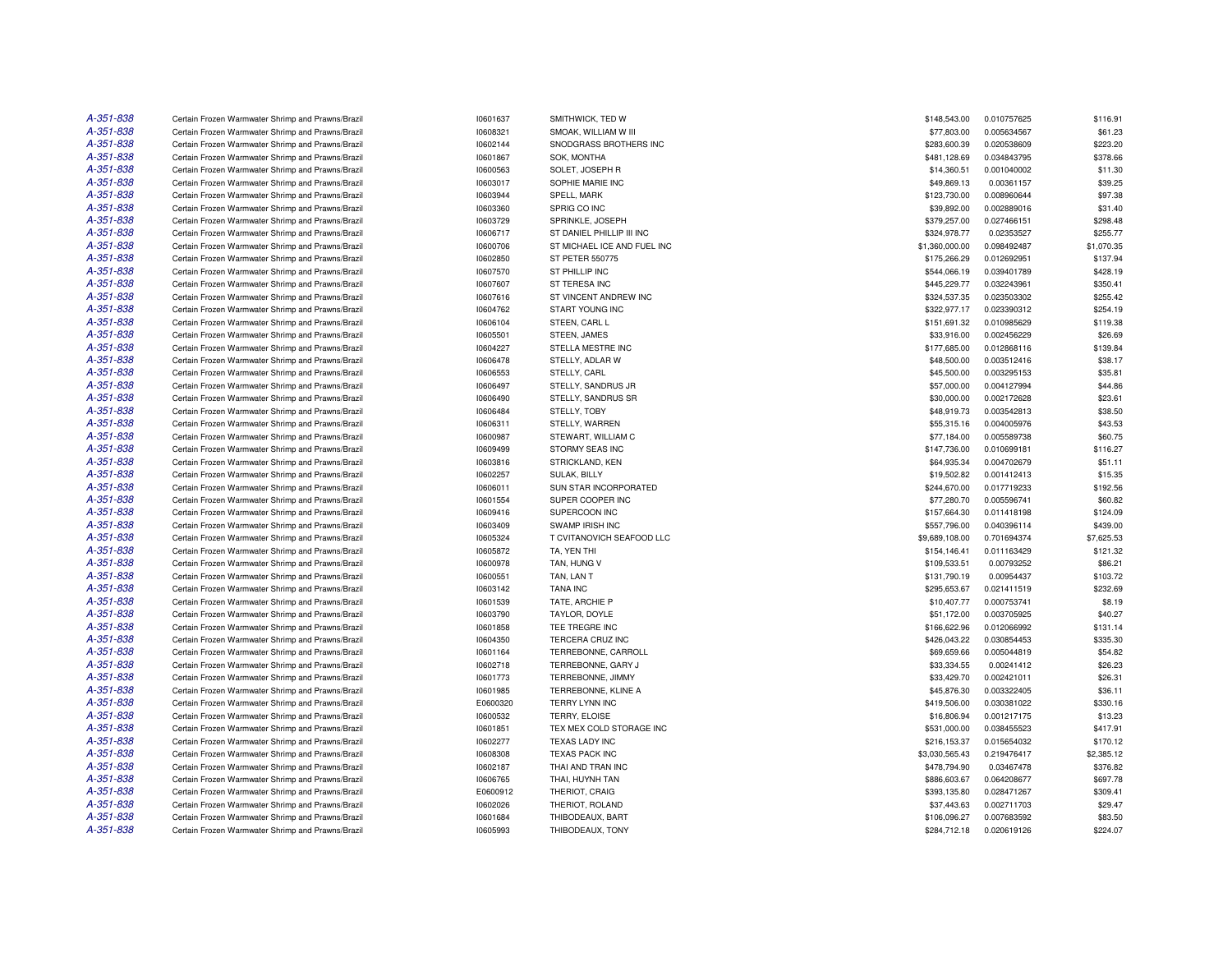| A-351-838 | Certain Frozen Warmwater Shrimp and Prawns/Brazil | 10601312 | THOMAS G INC                       | \$368,750.70    | 0.026705275 | \$290.21    |
|-----------|---------------------------------------------------|----------|------------------------------------|-----------------|-------------|-------------|
| A-351-838 | Certain Frozen Warmwater Shrimp and Prawns/Brazil | 10605717 | THOMAS, RANDY                      | \$165,575.56    | 0.011991139 | \$130.31    |
| A-351-838 | Certain Frozen Warmwater Shrimp and Prawns/Brazil | 10600182 | THOMAS, ROBERT W                   | \$19,880.00     | 0.001439728 | \$15.65     |
| A-351-838 | Certain Frozen Warmwater Shrimp and Prawns/Brazil | 10605097 | THOMAS, WILLARD N                  | \$50,016.19     | 0.00362222  | \$39.36     |
| A-351-838 | Certain Frozen Warmwater Shrimp and Prawns/Brazil | 10603506 | THOMASSIE, TRACY J                 | \$54,481.29     | 0.003945587 | \$42.88     |
| A-351-838 | Certain Frozen Warmwater Shrimp and Prawns/Brazil | 10603956 | THUNDERBOLT FISHERMANS SEAFOOD INC | \$1,160,321.47  | 0.084031579 | \$913.20    |
| A-351-838 | Certain Frozen Warmwater Shrimp and Prawns/Brazil | 10601029 | TIDELANDS SEAFOOD CO INC           | \$2,366,772.23  | 0.171403885 | \$1,862.70  |
| A-351-838 | Certain Frozen Warmwater Shrimp and Prawns/Brazil | 10602764 | <b>TIKEDE INC</b>                  | \$250,323.00    | 0.018128629 | \$197.01    |
| A-351-838 | Certain Frozen Warmwater Shrimp and Prawns/Brazil | 10603757 | TILLMAN, TIMOTHY P                 | \$27,924.00     | 0.002022283 | \$21.98     |
| A-351-838 | Certain Frozen Warmwater Shrimp and Prawns/Brazil | 10609354 | TINNEY, MARK                       | \$22,147.00     | 0.001603907 | \$17.43     |
| A-351-838 | Certain Frozen Warmwater Shrimp and Prawns/Brazil | 10608791 | TIPPS, ROY D                       | \$56,795.54     | 0.004113187 | \$44.70     |
| A-351-838 | Certain Frozen Warmwater Shrimp and Prawns/Brazil | 10609376 | <b>TITAN SEAFOOD</b>               | \$5,450,000.00  | 0.394694159 | \$4,289.26  |
| A-351-838 | Certain Frozen Warmwater Shrimp and Prawns/Brazil | 10608641 | TO, DU                             | \$48,500.00     | 0.003512416 | \$38.17     |
| A-351-838 | Certain Frozen Warmwater Shrimp and Prawns/Brazil | 10601489 | TODD, ROBERT C                     | \$142,706.22    | 0.01033492  | \$112.31    |
| A-351-838 | Certain Frozen Warmwater Shrimp and Prawns/Brazil | 10607908 | TOMMY CHERAMIE INC                 | \$196,802.00    | 0.014252587 | \$154.89    |
| A-351-838 | Certain Frozen Warmwater Shrimp and Prawns/Brazil | 10601054 | TOMMYS SEAFOOD INC                 | \$7,024,587.00  | 0.50872724  | \$5,528.50  |
| A-351-838 | Certain Frozen Warmwater Shrimp and Prawns/Brazil | E0600287 | TONYA JANE INC                     | \$345,939.00    | 0.02505323  | \$272.26    |
| A-351-838 | Certain Frozen Warmwater Shrimp and Prawns/Brazil | 10608610 | TOOMER, FRANK G JR                 | \$154,515.00    | 0.011190123 | \$121.61    |
| A-351-838 | Certain Frozen Warmwater Shrimp and Prawns/Brazil | 10605611 | TOUCHARD, JOHN JR                  | \$11,175.26     | 0.000809323 | \$8.80      |
| A-351-838 |                                                   |          |                                    |                 |             |             |
|           | Certain Frozen Warmwater Shrimp and Prawns/Brazil | 10606019 | TOUPS, ANTHONY G                   | \$33,118.59     | 0.00239848  | \$26.07     |
| A-351-838 | Certain Frozen Warmwater Shrimp and Prawns/Brazil | 10609788 | TOUPS, TED                         | \$103,100.00    | 0.0074666   | \$81.14     |
| A-351-838 | Certain Frozen Warmwater Shrimp and Prawns/Brazil | 10601495 | TRAHAN, RICKY                      | \$93,078.89     | 0.006740861 | \$73.26     |
| A-351-838 | Certain Frozen Warmwater Shrimp and Prawns/Brazil | 10600064 | TRAN, BAY VAN                      | \$4,135.93      | 0.000299528 | \$3.26      |
| A-351-838 | Certain Frozen Warmwater Shrimp and Prawns/Brazil | E0600572 | TRAN, BINH                         | \$73,146.00     | 0.005297303 | \$57.57     |
| A-351-838 | Certain Frozen Warmwater Shrimp and Prawns/Brazil | 10609574 | TRAN, CHAU                         | \$5,191.80      | 0.000375995 | \$4.09      |
| A-351-838 | Certain Frozen Warmwater Shrimp and Prawns/Brazil | 10609921 | TRAN, DOAN                         | \$42,524.00     | 0.003079628 | \$33.47     |
| A-351-838 | Certain Frozen Warmwater Shrimp and Prawns/Brazil | 10606001 | TRAN, HIEP PHUOC                   | \$138,181.00    | 0.010007199 | \$108.75    |
| A-351-838 | Certain Frozen Warmwater Shrimp and Prawns/Brazil | 10609209 | TRAN, HIEU                         | \$108,497.20    | 0.00785747  | \$85.39     |
| A-351-838 | Certain Frozen Warmwater Shrimp and Prawns/Brazil | 10605995 | TRAN, HUNG P                       | \$145,948.83    | 0.010569752 | \$114.86    |
| A-351-838 | Certain Frozen Warmwater Shrimp and Prawns/Brazil | 10600320 | TRAN, HUNG T                       | \$144,060.00    | 0.010432962 | \$113.38    |
| A-351-838 | Certain Frozen Warmwater Shrimp and Prawns/Brazil | 10601228 | TRAN, HUNG VAN                     | \$131,006.26    | 0.009487597 | \$103.10    |
| A-351-838 | Certain Frozen Warmwater Shrimp and Prawns/Brazil | 10609071 | TRAN, JOHN                         | \$55,505.70     | 0.004019775 | \$43.68     |
| A-351-838 | Certain Frozen Warmwater Shrimp and Prawns/Brazil | E0600668 | TRAN, LOAN                         | \$11,880.25     | 0.000860379 | \$9.35      |
| A-351-838 | Certain Frozen Warmwater Shrimp and Prawns/Brazil | 10609077 | TRAN, MEIL                         | \$182,465.79    | 0.013214345 | \$143.60    |
| A-351-838 | Certain Frozen Warmwater Shrimp and Prawns/Brazil | 10601828 | TRAN, MIKE                         | \$170,709.00    | 0.012362907 | \$134.35    |
| A-351-838 | Certain Frozen Warmwater Shrimp and Prawns/Brazil | 10601631 | TRAN, MIKE                         | \$495,751.93    | 0.035902824 | \$390.17    |
| A-351-838 | Certain Frozen Warmwater Shrimp and Prawns/Brazil | 10609248 | TRAN. NAM VAN                      | \$6,637.90      | 0.000480723 | \$5.22      |
| A-351-838 | Certain Frozen Warmwater Shrimp and Prawns/Brazil | 10608819 | TRAN, NGHIA                        | \$26,916.85     | 0.001949344 | \$21.18     |
| A-351-838 | Certain Frozen Warmwater Shrimp and Prawns/Brazil | 10605202 | TRAN, NHANH                        | \$254,490.68    | 0.018430456 | \$200.29    |
| A-351-838 | Certain Frozen Warmwater Shrimp and Prawns/Brazil | 10609988 | TRAN, QUAN                         | \$444,421.38    | 0.032185417 | \$349.77    |
| A-351-838 | Certain Frozen Warmwater Shrimp and Prawns/Brazil | 10607263 | TRAN, QUANG VAN                    | \$34,973.55     | 0.002532818 | \$27.52     |
| A-351-838 | Certain Frozen Warmwater Shrimp and Prawns/Brazil | 10601234 | TRAN, QUI                          | \$139,893.00    | 0.010131183 | \$110.10    |
| A-351-838 | Certain Frozen Warmwater Shrimp and Prawns/Brazil | 10609154 | TRAN, SARAH                        | \$24,300.00     | 0.001759829 | \$19.12     |
| A-351-838 | Certain Frozen Warmwater Shrimp and Prawns/Brazil | 10608900 | TRAN, SCOTTY                       | \$347,582.95    | 0.025172286 | \$273.55    |
| A-351-838 | Certain Frozen Warmwater Shrimp and Prawns/Brazil | 10609178 | TRAN, THANH VAN                    | \$21,802.00     | 0.001578921 | \$17.16     |
| A-351-838 | Certain Frozen Warmwater Shrimp and Prawns/Brazil | 10609727 | TRAN, TONY                         | \$50,471.35     | 0.003655183 | \$39.72     |
| A-351-838 | Certain Frozen Warmwater Shrimp and Prawns/Brazil | E0600586 | TRAN, TU                           | \$189,502.55    | 0.013723954 | \$149.14    |
| A-351-838 | Certain Frozen Warmwater Shrimp and Prawns/Brazil | E0600507 | TRAN, TUAN                         | \$15,000.00     | 0.001086314 | \$11.81     |
| A-351-838 | Certain Frozen Warmwater Shrimp and Prawns/Brazil | 10608806 | TRAN, TUAN                         | \$12,938.07     | 0.000936987 | \$10.18     |
| A-351-838 | Certain Frozen Warmwater Shrimp and Prawns/Brazil | 10607280 | TRAN, TUAN V                       | \$1,732,394.81  | 0.125461672 | \$1,363.43  |
| A-351-838 | Certain Frozen Warmwater Shrimp and Prawns/Brazil | 10609016 | TRANG, TAN                         | \$14,208.34     | 0.001028981 | \$11.18     |
| A-351-838 | Certain Frozen Warmwater Shrimp and Prawns/Brazil | 10609241 | TRANS EXPRESS INC                  | \$191,551.47    | 0.013872339 | \$150.75    |
| A-351-838 | Certain Frozen Warmwater Shrimp and Prawns/Brazil | 10608830 | TREYBIG, ERNEST H JR               | \$54,630.93     | 0.003956424 | \$43.00     |
| A-351-838 | Certain Frozen Warmwater Shrimp and Prawns/Brazil | 10604113 | TRICO SHRIMP CO INC                | \$13,019,428.21 | 0.942879316 | \$10,246.56 |
| A-351-838 | Certain Frozen Warmwater Shrimp and Prawns/Brazil | 10602806 | TRIEU, JACKIE AND HIEP             | \$650,832.12    | 0.047133878 | \$512.22    |
| A-351-838 | Certain Frozen Warmwater Shrimp and Prawns/Brazil | 10602537 | TRIEU, LY VAN                      | \$201,560.41    | 0.014597196 | \$158.63    |
| A-351-838 | Certain Frozen Warmwater Shrimp and Prawns/Brazil | 10603223 | TRIEU, TAM                         | \$704,607.94    | 0.051028374 | \$554.54    |
|           |                                                   |          |                                    |                 |             |             |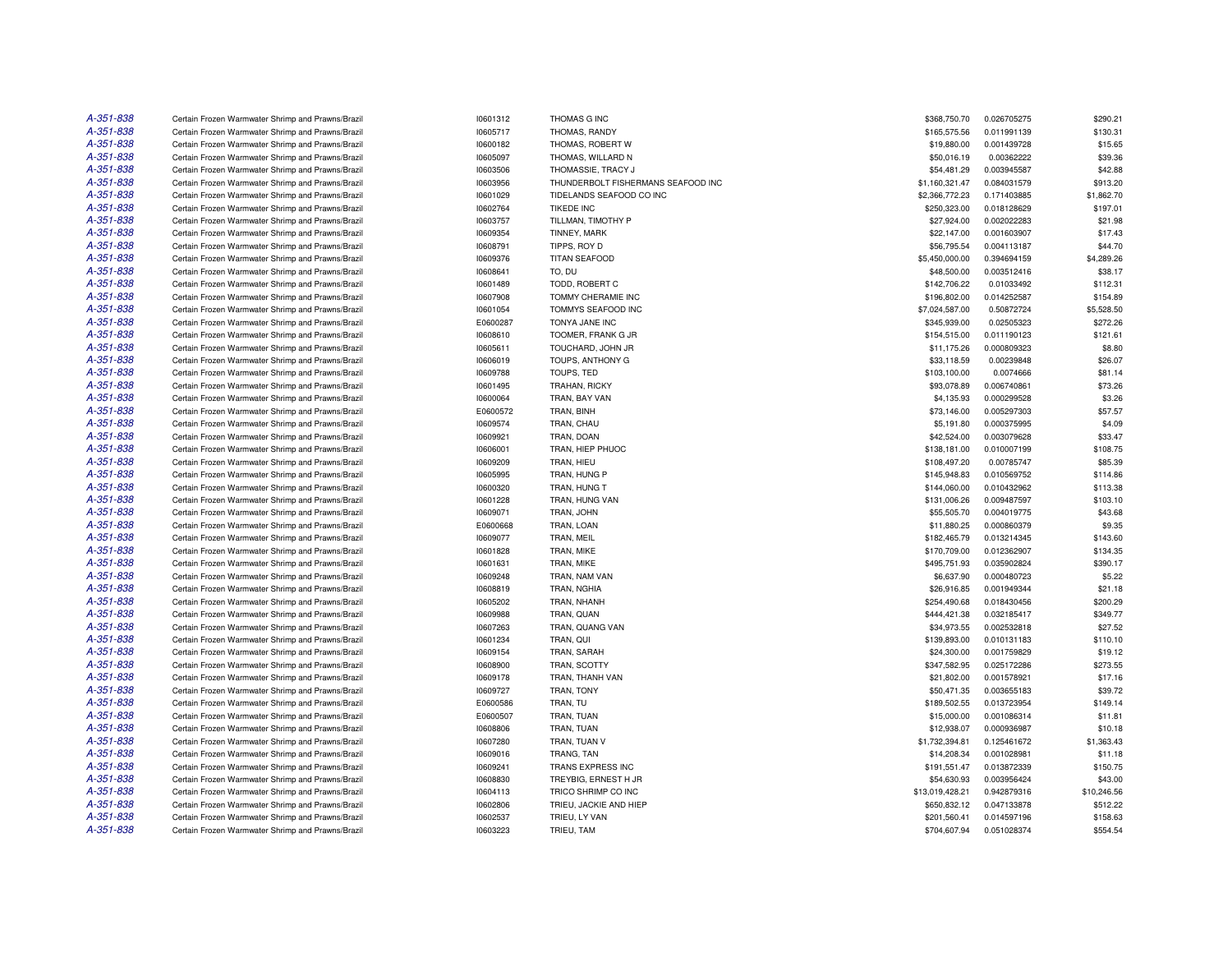| A-351-838 | Certain Frozen Warmwater Shrimp and Prawns/Brazil | 10603319 | TRIEU, TAM                                | \$606,464.43     | 0.043920728 | \$477.30    |
|-----------|---------------------------------------------------|----------|-------------------------------------------|------------------|-------------|-------------|
| A-351-838 | Certain Frozen Warmwater Shrimp and Prawns/Brazil | 10605495 | TRUONG, DAC                               | \$199,391.00     | 0.014440085 | \$156.92    |
| A-351-838 | Certain Frozen Warmwater Shrimp and Prawns/Brazil | 10608773 | TRUONG, THEM VAN                          | \$173,716.00     | 0.012580677 | \$136.72    |
| A-351-838 | Certain Frozen Warmwater Shrimp and Prawns/Brazil | 10604388 | TWO FLAGS INC                             | \$354,639.42     | 0.025683323 | \$279.11    |
| A-351-838 | Certain Frozen Warmwater Shrimp and Prawns/Brazil | 10604356 | ULTIMA CRUZ INC                           | \$522,641.44     | 0.037850188 | \$411.33    |
| A-351-838 | Certain Frozen Warmwater Shrimp and Prawns/Brazil | E0600489 | VALENTINO, JAMES G                        | \$29,346.48      | 0.0021253   | \$23.10     |
| A-351-838 | Certain Frozen Warmwater Shrimp and Prawns/Brazil | E0600369 | VALENTINO, JOHNNY G JR                    | \$70,337.11      | 0.00509388  | \$55.36     |
| A-351-838 | Certain Frozen Warmwater Shrimp and Prawns/Brazil | 10600108 | VALLOT, CHRISTOPHER A                     | \$15,580.00      | 0.001128318 | \$12.26     |
| A-351-838 | Certain Frozen Warmwater Shrimp and Prawns/Brazil | 10600113 | VALLOT, NANCY                             | \$15,580.00      | 0.001128318 | \$12.26     |
| A-351-838 | Certain Frozen Warmwater Shrimp and Prawns/Brazil | 10602466 | VALONA SEAFOOD INC                        | \$118,117.00     | 0.008554145 | \$92.96     |
| A-351-838 | Certain Frozen Warmwater Shrimp and Prawns/Brazil | 10605379 | VALURE, HUGH                              | \$24,123.17      | 0.001747023 | \$18.99     |
| A-351-838 | Certain Frozen Warmwater Shrimp and Prawns/Brazil | 10605013 | VAN BURREN SHRIMP CO INC                  | \$450,555.00     | 0.03262962  | \$354.60    |
| A-351-838 | Certain Frozen Warmwater Shrimp and Prawns/Brazil | 10603334 | VAQUERO INC                               | \$230,686.00     | 0.016706499 | \$181.55    |
| A-351-838 | Certain Frozen Warmwater Shrimp and Prawns/Brazil | 10606834 | <b>VARON INC</b>                          | \$376,988.00     | 0.027301828 | \$296.70    |
| A-351-838 | Certain Frozen Warmwater Shrimp and Prawns/Brazil | 10604386 | <b>VERA CRUZ INC</b>                      | \$521,579.40     | 0.037773274 | \$410.49    |
| A-351-838 | Certain Frozen Warmwater Shrimp and Prawns/Brazil | 10601991 | <b>VERDIN, CHARLES E</b>                  | \$379,466.21     | 0.027481302 | \$298.65    |
| A-351-838 | Certain Frozen Warmwater Shrimp and Prawns/Brazil | 10609294 | <b>VERDIN, EBRO</b>                       | \$11,665.75      | 0.000844845 | \$9.18      |
| A-351-838 | Certain Frozen Warmwater Shrimp and Prawns/Brazil | 10607168 | <b>VERDIN, ERNEST</b>                     | \$47,261.19      | 0.0034227   | \$37.20     |
| A-351-838 | Certain Frozen Warmwater Shrimp and Prawns/Brazil | 10601379 | <b>VERDIN, JESSIE</b>                     | \$46,933.84      | 0.003398993 | \$36.94     |
| A-351-838 |                                                   |          |                                           |                  |             |             |
| A-351-838 | Certain Frozen Warmwater Shrimp and Prawns/Brazil | 10600219 | VERDIN, JOHN                              | \$50,525.00      | 0.003659068 | \$39.76     |
|           | Certain Frozen Warmwater Shrimp and Prawns/Brazil | 10601749 | <b>VERDIN, PERRY</b>                      | \$89,714.75      | 0.006497227 | \$70.61     |
| A-351-838 | Certain Frozen Warmwater Shrimp and Prawns/Brazil | 10609946 | <b>VERDIN, TOMMY</b>                      | \$54,064.00      | 0.003915366 | \$42.55     |
| A-351-838 | Certain Frozen Warmwater Shrimp and Prawns/Brazil | 10608855 | VERDIN, TONY                              | \$78,545.45      | 0.005688336 | \$61.82     |
| A-351-838 | Certain Frozen Warmwater Shrimp and Prawns/Brazil | 10606647 | VERDIN, WALLACE                           | \$8,849.16       | 0.000640865 | \$6.96      |
| A-351-838 | Certain Frozen Warmwater Shrimp and Prawns/Brazil | 10607065 | <b>VERONICA INC</b>                       | \$305,455.62     | 0.022121385 | \$240.40    |
| A-351-838 | Certain Frozen Warmwater Shrimp and Prawns/Brazil | 10600120 | <b>VERRET, RONALD</b>                     | \$22,138.00      | 0.001603255 | \$17.42     |
| A-351-838 | Certain Frozen Warmwater Shrimp and Prawns/Brazil | 10601911 | <b>VERSAGGI SHRIMP CORP</b>               | \$1,497,604.82   | 0.108457959 | \$1,178.65  |
| A-351-838 | Certain Frozen Warmwater Shrimp and Prawns/Brazil | 10602168 | VICKNAIR, DUANE                           | \$67,630.41      | 0.004897858 | \$53.23     |
| A-351-838 | Certain Frozen Warmwater Shrimp and Prawns/Brazil | 10603100 | <b>VICTORIA INC</b>                       | \$121,150.00     | 0.008773798 | \$95.35     |
| A-351-838 | Certain Frozen Warmwater Shrimp and Prawns/Brazil | 10606705 | <b>VICTORIA ROSE INC</b>                  | \$371,576.22     | 0.026909902 | \$292.44    |
| A-351-838 | Certain Frozen Warmwater Shrimp and Prawns/Brazil | 10609114 | VIETNAMESE AMERICAN COMMERCIAL FISHERMENS | \$110,046,282.88 | 7.969655982 | \$86,608.70 |
| A-351-838 | Certain Frozen Warmwater Shrimp and Prawns/Brazil | 10607331 | <b>VIGILANTE INC</b>                      | \$350,652.00     | 0.02539455  | \$275.97    |
| A-351-838 | Certain Frozen Warmwater Shrimp and Prawns/Brazil | 10605928 | VILLERS SEAFOOD COMPANY                   | \$2,269,621.00   | 0.164368101 | \$1,786.24  |
| A-351-838 | Certain Frozen Warmwater Shrimp and Prawns/Brazil | 10606111 | <b>VIN PENNY INC</b>                      | \$295,113.94     | 0.021372431 | \$232.26    |
| A-351-838 | Certain Frozen Warmwater Shrimp and Prawns/Brazil | 10608249 | VINCENT PIAZZA JR AND SONS SEAFOOD INC    | \$3,281,134.00   | 0.23762283  | \$2,582.32  |
| A-351-838 | Certain Frozen Warmwater Shrimp and Prawns/Brazil | 10601565 | VINCENT, GAGE                             | \$60,176.00      | 0.004358003 | \$47.36     |
| A-351-838 | Certain Frozen Warmwater Shrimp and Prawns/Brazil | 10602156 | VINCENT, GENE B                           | \$49,720.81      | 0.003600828 | \$39.13     |
| A-351-838 | Certain Frozen Warmwater Shrimp and Prawns/Brazil | 10608351 | VO, DUSTIN                                | \$16,538.00      | 0.001197698 | \$13.02     |
| A-351-838 | Certain Frozen Warmwater Shrimp and Prawns/Brazil | 10609162 | VO, HANH XUAN                             | \$397,500.00     | 0.028787326 | \$312.84    |
| A-351-838 | Certain Frozen Warmwater Shrimp and Prawns/Brazil | 10609941 | VO, MINH                                  | \$180,000.00     | 0.01303577  | \$141.66    |
| A-351-838 | Certain Frozen Warmwater Shrimp and Prawns/Brazil | E0600588 | VO, NGA                                   | \$220,000.00     | 0.015932608 | \$173.14    |
| A-351-838 | Certain Frozen Warmwater Shrimp and Prawns/Brazil | 10608954 | VO, NHU THANH                             | \$9,871.27       | 0.000714887 | \$7.77      |
| A-351-838 | Certain Frozen Warmwater Shrimp and Prawns/Brazil | 10605057 | VO. TIEN                                  | \$16,057.00      | 0.001162863 | \$12.64     |
| A-351-838 | Certain Frozen Warmwater Shrimp and Prawns/Brazil | 10602252 | <b>VOISIN, EDDIE JAMES</b>                | \$157,401.80     | 0.011399187 | \$123.88    |
| A-351-838 | Certain Frozen Warmwater Shrimp and Prawns/Brazil | 10602489 | VOISIN, JOYCE                             | \$48,060.00      | 0.003480551 | \$37.82     |
| A-351-838 | Certain Frozen Warmwater Shrimp and Prawns/Brazil | 10605051 | VU, KHOI                                  | \$14,604.15      | 0.001057646 | \$11.49     |
| A-351-838 | Certain Frozen Warmwater Shrimp and Prawns/Brazil | 10609442 | VU, RUYEN                                 | \$20,246.65      | 0.001466282 | \$15.93     |
| A-351-838 | Certain Frozen Warmwater Shrimp and Prawns/Brazil | 10608091 | VU, TOM                                   | \$444,731.89     | 0.032207904 | \$350.01    |
| A-351-838 | Certain Frozen Warmwater Shrimp and Prawns/Brazil | 10606770 | VU, TU VIET                               | \$669,714.44     | 0.048501354 | \$527.08    |
| A-351-838 | Certain Frozen Warmwater Shrimp and Prawns/Brazil | 10609448 | VU, TUYEN VIET                            | \$389,722.13     | 0.028224046 | \$306.72    |
| A-351-838 | Certain Frozen Warmwater Shrimp and Prawns/Brazil | 10608484 | VU, TUYEN VIET JACK                       | \$451,775.89     | 0.032718038 | \$355.56    |
| A-351-838 | Certain Frozen Warmwater Shrimp and Prawns/Brazil | 10601300 | W C TRAWLERS INC                          | \$396,859.80     | 0.028740962 | \$312.34    |
| A-351-838 | Certain Frozen Warmwater Shrimp and Prawns/Brazil | 10608520 | W H BLANCHARD INC                         | \$269,741.96     | 0.019534968 | \$212.29    |
| A-351-838 | Certain Frozen Warmwater Shrimp and Prawns/Brazil | 10601785 | WADE, CALVIN J JR                         | \$27,655.00      | 0.002002801 | \$21.77     |
| A-351-838 | Certain Frozen Warmwater Shrimp and Prawns/Brazil | 10603616 | WAIT N SEA INC                            | \$198,846.04     | 0.014400618 | \$156.50    |
| A-351-838 | Certain Frozen Warmwater Shrimp and Prawns/Brazil | 10602336 | <b>WALLACE B</b>                          | \$451,035.12     | 0.03266439  | \$354.97    |
| A-351-838 | Certain Frozen Warmwater Shrimp and Prawns/Brazil | 10608316 | WANDO SHRIMP INC                          | \$655,300.00     | 0.047457446 | \$515.73    |
|           |                                                   |          |                                           |                  |             |             |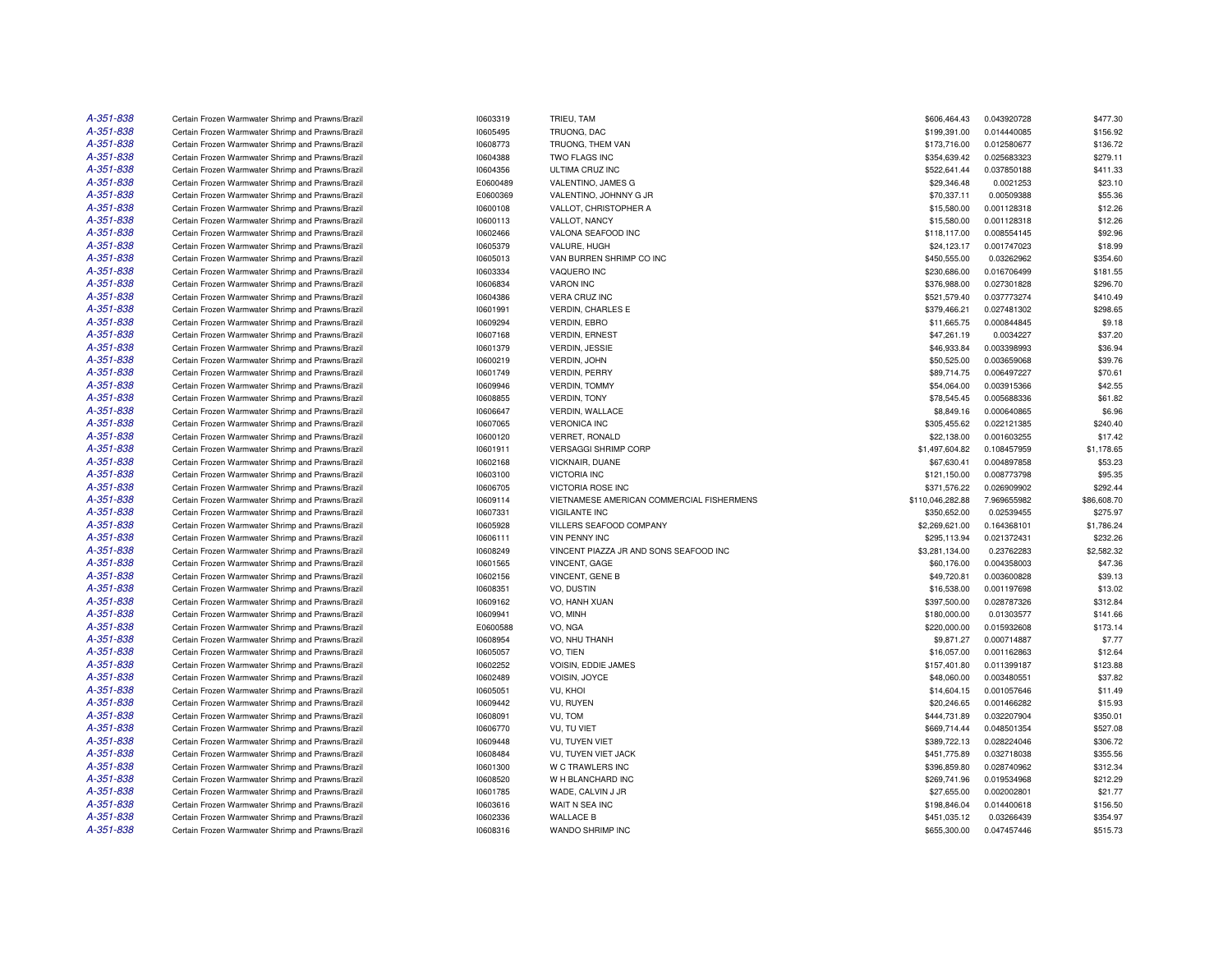| A-351-838 | Certain Frozen Warmwater Shrimp and Prawns/Brazil | 10603528 | WANNAGE, EDWARD                                     |                                | \$27,900.00        | 0.002020544 | \$21.96        |
|-----------|---------------------------------------------------|----------|-----------------------------------------------------|--------------------------------|--------------------|-------------|----------------|
| A-351-838 | Certain Frozen Warmwater Shrimp and Prawns/Brazil | 10603950 | WANNAGE, FREDERICK W JR                             |                                | \$31,237.00        | 0.002262213 | \$24.58        |
|           |                                                   |          |                                                     |                                |                    |             |                |
| A-351-838 | Certain Frozen Warmwater Shrimp and Prawns/Brazil | 10602100 | WAR WAGON INC                                       |                                | \$370,555.36       | 0.02683597  | \$291.63       |
| A-351-838 | Certain Frozen Warmwater Shrimp and Prawns/Brazil | 10603340 | <b>WEBSTERS INC</b>                                 |                                | \$145,484.00       | 0.010536089 | \$114.50       |
| A-351-838 | Certain Frozen Warmwater Shrimp and Prawns/Brazil | 10602523 | <b>WEEKS, DON</b>                                   |                                | \$8,442.24         | 0.000611395 | \$6.64         |
| A-351-838 | Certain Frozen Warmwater Shrimp and Prawns/Brazil | E0601090 | <b>WELLS, STEPHEN R</b>                             |                                | \$127,612.73       | 0.009241835 | \$100.43       |
| A-351-838 | Certain Frozen Warmwater Shrimp and Prawns/Brazil | 10605408 | WELLS, TRAN THI BA                                  |                                | \$22,461.73        | 0.0016267   | \$17.68        |
| A-351-838 | Certain Frozen Warmwater Shrimp and Prawns/Brazil | 10604128 | WENDY AND ERIC INC                                  |                                | \$280,963.91       | 0.020347672 | \$221.12       |
| A-351-838 | Certain Frozen Warmwater Shrimp and Prawns/Brazil | 10608257 | <b>WESTERN SEAFOOD</b>                              |                                | \$1,438,190.10     | 0.104155089 | \$1,131.89     |
| A-351-838 | Certain Frozen Warmwater Shrimp and Prawns/Brazil | 10606131 | WHISKY JOE INC                                      |                                | \$76,170.59        | 0.005516346 | \$59.95        |
| A-351-838 | Certain Frozen Warmwater Shrimp and Prawns/Brazil | 10603539 | WHITE, RAYMOND                                      |                                | \$50,023.61        | 0.003622757 | \$39.37        |
| A-351-838 | Certain Frozen Warmwater Shrimp and Prawns/Brazil | 10604264 | WILES, SONNY JOEL SR                                |                                | \$119,741.04       | 0.008671759 | \$94.24        |
| A-351-838 | Certain Frozen Warmwater Shrimp and Prawns/Brazil | 10601264 | WILLIAM E SMITH JR INC                              |                                | \$10,135.00        | 0.000733986 | \$7.98         |
| A-351-838 | Certain Frozen Warmwater Shrimp and Prawns/Brazil | 10602610 | <b>WILLIAM PATRICK INC</b>                          |                                | \$106,557.79       | 0.007717016 | \$83.86        |
| A-351-838 | Certain Frozen Warmwater Shrimp and Prawns/Brazil | 10602204 | WILLIAMS, HERMAN J JR                               |                                | \$133,951.02       | 0.00970086  | \$105.42       |
| A-351-838 | Certain Frozen Warmwater Shrimp and Prawns/Brazil | 10609485 | WILLIAMS, JOHN A                                    |                                | \$681,810.34       | 0.04937735  | \$536.60       |
| A-351-838 | Certain Frozen Warmwater Shrimp and Prawns/Brazil | 10605558 | <b>WILLIAMS, RONNIE</b>                             |                                | \$86,452.72        | 0.006260988 | \$68.04        |
| A-351-838 | Certain Frozen Warmwater Shrimp and Prawns/Brazil | 10601077 | <b>WILLIAMS, SCOTT</b>                              |                                | \$5,225.00         | 0.000378399 | \$4.11         |
| A-351-838 | Certain Frozen Warmwater Shrimp and Prawns/Brazil | 10600126 | WILLYARD, DONALD                                    |                                | \$46,734.63        | 0.003384566 | \$36.78        |
| A-351-838 | Certain Frozen Warmwater Shrimp and Prawns/Brazil | 10607101 | <b>WILSON, RANDY</b>                                |                                | \$92,475.00        | 0.006697127 | \$72.78        |
| A-351-838 | Certain Frozen Warmwater Shrimp and Prawns/Brazil | 10609360 | WISEMAN, MICHAEL JR                                 |                                | \$28,135.34        | 0.002037588 | \$22.14        |
| A-351-838 | Certain Frozen Warmwater Shrimp and Prawns/Brazil | 10605380 | WISEMAN, MICHAEL SR                                 |                                | \$29,372.00        | 0.002127148 | \$23.12        |
| A-351-838 | Certain Frozen Warmwater Shrimp and Prawns/Brazil | 10604695 | <b>WL AND O INC</b>                                 |                                | \$374,855.00       | 0.027147354 | \$295.02       |
| A-351-838 | Certain Frozen Warmwater Shrimp and Prawns/Brazil | 10607515 | WOODS, JOHN T III                                   |                                | \$97,579.82        | 0.007066823 | \$76.80        |
| A-351-838 | Certain Frozen Warmwater Shrimp and Prawns/Brazil | 10603083 | WOODY SHRIMP CO INC                                 |                                | \$194,842.00       | 0.014110642 | \$153.34       |
| A-351-838 | Certain Frozen Warmwater Shrimp and Prawns/Brazil | 10602626 | WRIGHT, CURTIS                                      |                                | \$29,930.00        | 0.002167559 | \$23.56        |
| A-351-838 | Certain Frozen Warmwater Shrimp and Prawns/Brazil | 10604923 | WRIGHT, RANDY                                       |                                | \$33,655.00        | 0.002437327 | \$26.49        |
| A-351-838 | Certain Frozen Warmwater Shrimp and Prawns/Brazil | 10605298 | <b>WWJT INC</b>                                     |                                | \$479,932.42       | 0.03475716  | \$377.72       |
| A-351-838 | Certain Frozen Warmwater Shrimp and Prawns/Brazil | 10601417 | <b>WYLIE MILAM INC</b>                              |                                | \$290,596.92       | 0.021045304 | \$228.71       |
| A-351-838 | Certain Frozen Warmwater Shrimp and Prawns/Brazil | 10603328 | YEAMANS INC                                         |                                | \$325,873.00       | 0.023600031 | \$256.47       |
| A-351-838 | Certain Frozen Warmwater Shrimp and Prawns/Brazil | 10609231 | YOPP, JONATHAN ASHLEY                               |                                | \$189,406.31       | 0.013716984 | \$149.07       |
| A-351-838 | Certain Frozen Warmwater Shrimp and Prawns/Brazil | 10605173 | YOW, RICHARD                                        |                                | \$436,691.13       | 0.031625585 | \$343.68       |
| A-351-838 | Certain Frozen Warmwater Shrimp and Prawns/Brazil | 10605180 | ZAR, JOHN                                           |                                | \$136,000.00       | 0.009849249 | \$107.03       |
| A-351-838 | Certain Frozen Warmwater Shrimp and Prawns/Brazil | 10600406 | ZAR, TROY                                           |                                | \$43,500.00        | 0.003150311 | \$34.24        |
| A-351-838 | Certain Frozen Warmwater Shrimp and Prawns/Brazil | 10602565 | ZIRLOTT TRAWLERS INC                                |                                | \$1,626,107.00     | 0.117764208 | \$1,279.78     |
| A-351-838 | Certain Frozen Warmwater Shrimp and Prawns/Brazil | 10609281 | ZIRLOTT, MILTON                                     |                                | \$566,091.00       | 0.040996846 | \$445.53       |
| A-351-838 | Certain Frozen Warmwater Shrimp and Prawns/Brazil | 10600928 | ZIRLOTT, ROSA                                       |                                | \$577,593.53       | 0.04182987  | \$454.58       |
|           |                                                   |          |                                                     | TOTAL DISBURSED for: A-351-838 |                    |             | \$1,043,530.38 |
|           |                                                   |          | TOTAL HELD DUE TO PENDING LITIGATION for: A-351-838 |                                | \$1,325,924,962.97 |             | \$43,200.36    |
|           |                                                   |          |                                                     | TOTAL AVAILABLE for: A-351-838 |                    |             | \$1,086,730.74 |
|           |                                                   |          |                                                     |                                |                    |             |                |
| A-357-802 | Light-Walled Rectangular Tube/Argentina           | E0600202 | HANNIBAL INDUSTRIES INC                             |                                | \$211,792,575.00   | 0.00000000  | \$0.00         |
| A-357-802 | Light-Walled Rectangular Tube/Argentina           | 10600272 | MARUICHI AMERICAN CORPORATION                       |                                | \$194,077,473.85   | 0.00000000  | \$0.00         |
| A-357-802 | Light-Walled Rectangular Tube/Argentina           | E0600171 | NORTHWEST PIPE COMPANY                              |                                | \$279,409,512.00   | 0.00000000  | \$0.00         |
| A-357-802 | Light-Walled Rectangular Tube/Argentina           | E0601050 | SEARING INDUSTRIES                                  |                                |                    |             | \$0.00         |
| A-357-802 |                                                   |          |                                                     |                                | \$476,745,000.00   | 0.00000000  |                |
|           | Light-Walled Rectangular Tube/Argentina           | E0600213 | WESTERN TUBE AND CONDUIT CORP                       | <b>TOTAL for: A-357-802</b>    | \$58,450,850.00    | 0.00000000  | \$0.00         |
|           |                                                   |          |                                                     |                                | \$1,220,475,410.85 |             | \$0.00         |
| A-357-804 | Silicon Metal/Argentina                           | 10609188 | <b>GLOBE METALLURGICAL INC</b>                      |                                | \$1,328,438,775.23 | 0.00000000  | \$0.00         |
|           |                                                   |          |                                                     | <b>TOTAL for: A-357-804</b>    |                    |             |                |
|           |                                                   |          |                                                     |                                | \$1,328,438,775.23 |             | \$0.00         |
| A-357-809 | Seamless Pipe/Argentina                           | 10602414 | <b>KOPPEL STEEL</b>                                 |                                | \$104,733,722.00   | 16.64595036 | \$2,560.33     |
| A-357-809 | Seamless Pipe/Argentina                           | 10608026 | UNITED STATES STEEL CORPORATION                     |                                | \$524,450,672.45   | 83.35404964 | \$12,820.76    |
|           |                                                   |          |                                                     | <b>TOTAL for: A-357-809</b>    | \$629,184,394.45   |             | \$15,381.09    |
|           |                                                   |          |                                                     |                                |                    |             |                |
| A-357-810 | Oil Country Tubular Goods/Argentina               | 10604061 | <b>IPSCO TUBULARS INC</b>                           |                                | \$1,100,971,645.83 | 7.60502217  | \$13,322.41    |
| A-357-810 | Oil Country Tubular Goods/Argentina               | E0600143 | LONE STAR STEEL COMPANY                             |                                | \$3,237,984,621.00 | 22.36655678 | \$39,181.54    |
|           |                                                   |          |                                                     |                                |                    |             |                |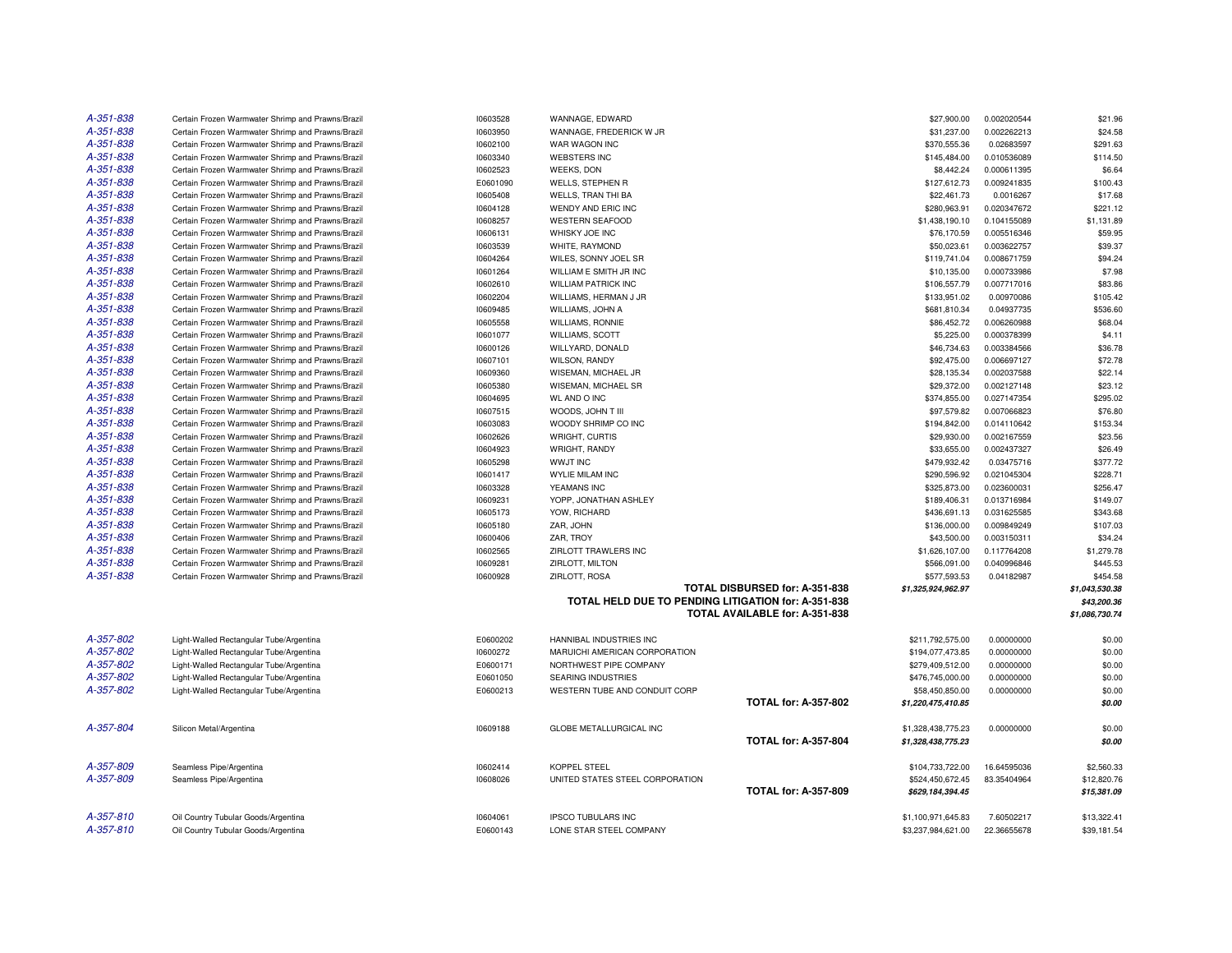| A-357-810 | Oil Country Tubular Goods/Argentina | 10602350 | MAVERICK TUBE CORPORATION       |                             | \$2,959,954,595.10  | 20.44604909 | \$35,817.21  |
|-----------|-------------------------------------|----------|---------------------------------|-----------------------------|---------------------|-------------|--------------|
| A-357-810 | Oil Country Tubular Goods/Argentina | 10602409 | NEWPORT STEEL                   |                             | \$2,053,627,589.00  | 14.18554547 | \$24,850.11  |
| A-357-810 | Oil Country Tubular Goods/Argentina | 10608032 | UNITED STATES STEEL CORPORATION |                             | \$4,088,424,632.68  | 28.24101792 | \$49,472.36  |
| A-357-810 | Oil Country Tubular Goods/Argentina | E0600134 | V AND M STAR LP                 |                             | \$1,035,939,430.74  | 7.15580857  | \$12,535.48  |
|           |                                     |          |                                 | <b>TOTAL for: A-357-810</b> | \$14,476,902,514.35 |             | \$175,179.11 |
| A-357-812 | Honey/Argentina                     | 10601140 | A H MEYER AND SONS INC          |                             | \$4,622,877.67      | 0.88995902  | \$705.54     |
| A-357-812 | Honey/Argentina                     | 10604748 | ADEE HONEY FARMS                |                             | \$33,546,008.29     | 6.45800623  | \$5,119.74   |
| A-357-812 | Honey/Argentina                     | 10600777 | ALMETER, MARK                   |                             | \$1,233,332.63      | 0.23743122  | \$188.23     |
| A-357-812 | Honey/Argentina                     | 10605949 | ARTESIAN HONEY PRODUCERS INC    |                             | \$3,333,583.50      | 0.64175454  | \$508.77     |
| A-357-812 | Honey/Argentina                     | 10605543 | <b>B WEAVER APIARIES INC</b>    |                             | \$3,203,374.09      | 0.61668767  | \$488.89     |
| A-357-812 | Honey/Argentina                     | 10608267 | BAERWALD, JIM                   |                             | \$1,911,566.00      | 0.36799923  | \$291.74     |
| A-357-812 | Honey/Argentina                     | 10602721 | <b>BAILEY ENTERPRISES INC</b>   |                             | \$5,667,407.03      | 1.09104337  | \$864.95     |
| A-357-812 | Honey/Argentina                     | 10605876 | BALDWIN, ALAN                   |                             | \$552,465.21        | 0.10635613  | \$84.32      |
| A-357-812 | Honey/Argentina                     | 10609289 | BEAVERHEAD HONEY CO INC         |                             | \$3,078,201.37      | 0.59259043  | \$469.79     |
| A-357-812 | Honey/Argentina                     | 10602141 | BEE BOX RANCH                   |                             | \$474,629.67        | 0.09137187  | \$72.44      |
| A-357-812 | Honey/Argentina                     | 10605852 | BEE HAVEN INC                   |                             | \$1,574,165.00      | 0.30304552  | \$240.25     |
| A-357-812 | Honey/Argentina                     | 10601596 | BERNARDS APIARIES INC           |                             | \$1,155,279.00      | 0.22240497  | \$176.32     |
| A-357-812 | Honey/Argentina                     | 10603269 | BEST, OREN                      |                             | \$578,960.00        | 0.11145670  | \$88.36      |
| A-357-812 | Honey/Argentina                     | 10605966 | BILL RHODES HONEY CO LLC        |                             | \$3,937,420.00      | 0.75800026  | \$600.92     |
| A-357-812 | Honey/Argentina                     | 10605540 | <b>BRADY, MARK T</b>            |                             | \$2,920,957.40      | 0.56231910  | \$445.79     |
| A-357-812 | Honey/Argentina                     | 10609809 | BRONNENBERG, CURT               |                             | \$910,354.00        | 0.17525399  | \$138.94     |
| A-357-812 | Honey/Argentina                     | 10604673 | <b>BROWNS HONEY FARMS</b>       |                             | \$711,345.27        | 0.13694244  | \$108.56     |
| A-357-812 | Honey/Argentina                     | 10603626 | <b>CALVERT APIARIES</b>         |                             | \$578,073.00        | 0.11128594  | \$88,22      |
| A-357-812 | Honey/Argentina                     | E0600357 | CAPTAIN COOK HONEY LTD          |                             | \$2,173,954.44      | 0.41851213  | \$331.79     |
| A-357-812 | Honey/Argentina                     | 10601940 | CARYS HONEY FARMS INC           |                             | \$5,714,278.65      | 1.10006671  | \$872.10     |
| A-357-812 | Honey/Argentina                     | 10601286 | CHARLES L EMMONS COMPANY        |                             | \$1,172,982.55      | 0.22581311  | \$179.02     |
| A-357-812 | Honey/Argentina                     | 10603776 | COLORADO SUNSHINE HONEY COMPANY |                             | \$329,524.00        | 0.06343730  | \$50.29      |
| A-357-812 | Honey/Argentina                     | 10609345 | COPLIN. STEVEN E                |                             | \$331,607.00        | 0.06383830  | \$50.61      |
| A-357-812 | Honey/Argentina                     | 10602840 | COYS HONEY FARM INC             |                             | \$5,460,725.00      | 1.05125462  | \$833.41     |
| A-357-812 | Honey/Argentina                     | 10600814 | CULPS HONEY FARM LLC            |                             | \$255,605.00        | 0.04920701  | \$39.01      |
| A-357-812 | Honey/Argentina                     | 10608503 | DANZIG HONEY COMPANY            |                             | \$5,139,695.00      | 0.98945252  | \$784.41     |
| A-357-812 | Honey/Argentina                     | E0600657 | ELLINGSON, DAVID                |                             | \$1,579,741.00      | 0.30411896  | \$241.10     |
| A-357-812 | Honey/Argentina                     | 10608538 | ENGLISH HONEY FARMS INC         |                             | \$2,201,842.00      | 0.42388082  | \$336.04     |
| A-357-812 | Honey/Argentina                     | 10606256 | EVERGREEN HONEY COMPANY         |                             | \$2,577,129.00      | 0.49612803  | \$393.32     |
| A-357-812 | Honey/Argentina                     | 10604621 | FISCHERS HONEY FARM INC         |                             | \$1,501,611.52      | 0.28907811  | \$229.17     |
| A-357-812 | Honey/Argentina                     | 10605125 | FULLERTON, ROBERT S             |                             | \$278,504.00        | 0.05361534  | \$42.50      |
| A-357-812 | Honey/Argentina                     | 10603898 | GAUSE HONEY CO                  |                             | \$780,029.00        | 0.15016488  | \$119.05     |
| A-357-812 | Honey/Argentina                     | 10607033 | GILBERTS, MARK R                |                             | \$574,671.00        | 0.11063101  | \$87.71      |
| A-357-812 | Honey/Argentina                     | 10607881 | <b>GODLIN BEES INC</b>          |                             | \$1,182,521.00      | 0.22764938  | \$180.47     |
| A-357-812 | Honey/Argentina                     | 10604572 | GRAND RIVER HONEY COMPANY INC   |                             | \$819,532.00        | 0.15776967  | \$125.08     |
| A-357-812 | Honey/Argentina                     | 10601878 | GRAY, CLYDE A                   |                             | \$491,107.00        | 0.09454395  | \$74.95      |
| A-357-812 | Honey/Argentina                     | 10602107 | HANNAR, BRIAN N                 |                             | \$546,913.13        | 0.10528729  | \$83.47      |
| A-357-812 | Honey/Argentina                     | 10604522 | HARVEY, ROBERT D                |                             | \$4,010,569.53      | 0.77208241  | \$612.09     |
| A-357-812 | Honey/Argentina                     | 10602613 | HAUKE HONEY CORP                |                             | \$2,234,903.00      | 0.43024545  | \$341.09     |
| A-357-812 | Honey/Argentina                     | 10600462 | <b>HIATT HONEY</b>              |                             | \$4,197,763.00      | 0.80811939  | \$640.66     |
| A-357-812 | Honey/Argentina                     | 10607507 | HONEY HOUSE ENT                 |                             | \$862,732.00        | 0.16608619  | \$131.67     |
| A-357-812 | Honey/Argentina                     | 10603638 | HORACE BELL HONEY COMPANY       |                             | \$8,279,488.87      | 1.59390024  | \$1,263.60   |
| A-357-812 | Honey/Argentina                     | 10601757 | HURD, BILL                      |                             | \$2,074,205.14      | 0.39930920  | \$316.56     |
| A-357-812 | Honey/Argentina                     | 10609191 | JOHNSON, RAY L JR               |                             | \$1,592,758.00      | 0.30662489  | \$243.08     |
| A-357-812 | Honey/Argentina                     | 10600811 | JOHNSTON HONEY FARMS            |                             | \$1,378,351.00      | 0.26534899  | \$210.36     |
| A-357-812 | Honey/Argentina                     | 10600976 | KELLER, DEE                     |                             | \$903,862.56        | 0.17400431  | \$137.95     |
| A-357-812 | Honey/Argentina                     | 10600972 | KELLER, DEWAYNE L               |                             | \$1,763,025.75      | 0.33940346  | \$269.07     |
| A-357-812 | Honey/Argentina                     | 10600985 | KELLER, TODD L                  |                             | \$754,215.67        | 0.14519550  | \$115.11     |
| A-357-812 | Honey/Argentina                     | 10603273 | KOHN, DONALD J                  |                             | \$349,390.37        | 0.06726181  | \$53.32      |
| A-357-812 | Honey/Argentina                     | 10607722 | LAS FLORES APIARIES INC         |                             | \$2,535,104.00      | 0.48803772  | \$386.90     |
| A-357-812 | Honey/Argentina                     | 10605951 | <b>LONGS APIARIES</b>           |                             | \$384,852.02        | 0.07408860  | \$58.74      |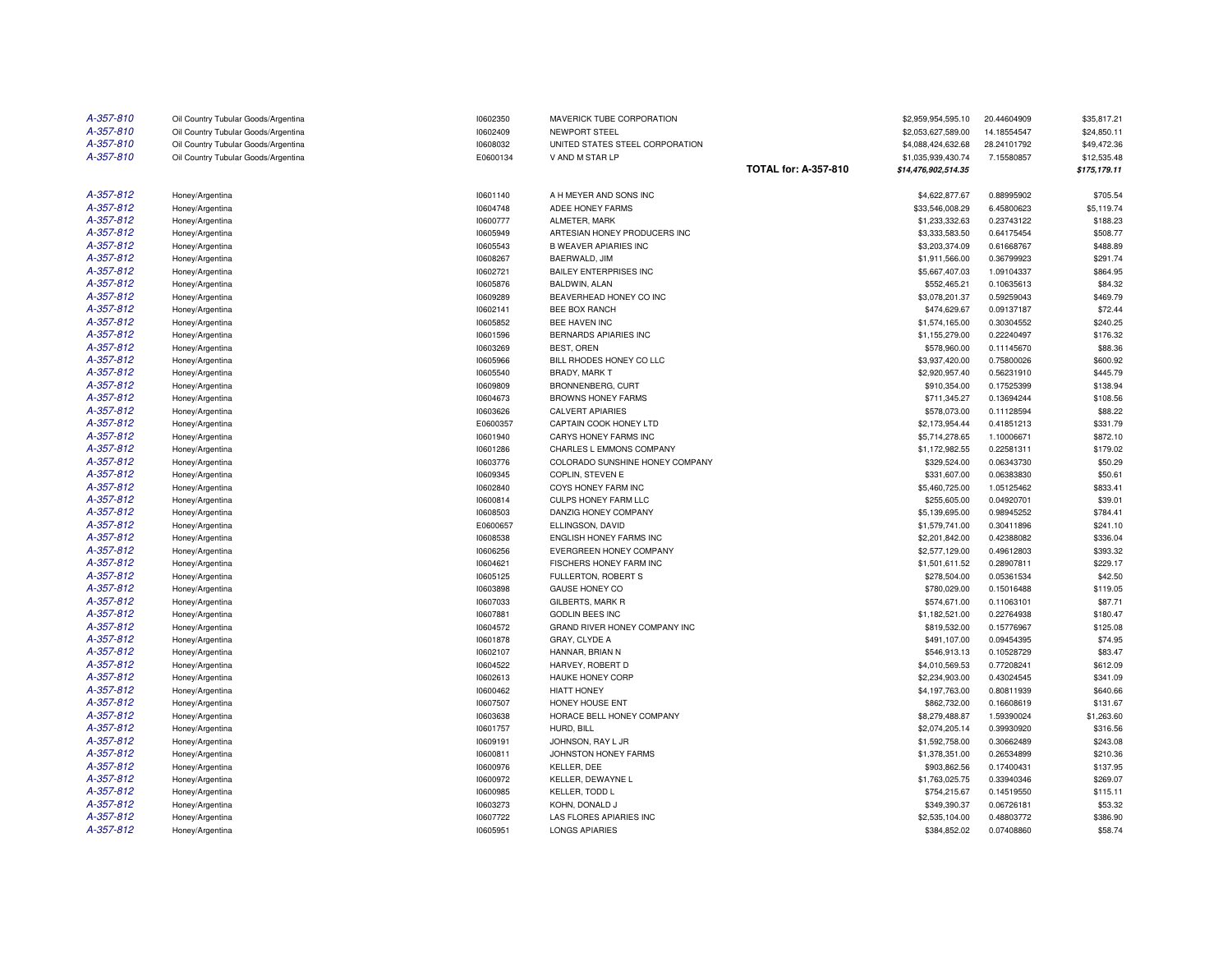| A-357-812<br>Honey/Argentina<br>10608280<br>LONGS HONEY FARMS INC<br>0.26665133<br>\$211.39<br>\$1,385,116.00<br>A-357-812<br>Honey/Argentina<br>10605133<br>MACKRILL HONEY FARMS AND SALES INC<br>\$1,390,580.74<br>0.26770336<br>\$212.23<br>A-357-812<br>Honey/Argentina<br>10600636<br>MASON AND SONS HONEY INC<br>\$427,625.67<br>0.08232304<br>\$65.26<br>A-357-812<br>10607025<br>\$2,264,723.95<br>0.43598634<br>\$345.64<br>Honey/Argentina<br>MAXWELL, TOM<br>A-357-812<br>10606296<br>\$2,718,778.00<br>Honey/Argentina<br>MCCOYS SUNNY SOUTH APIARIES INC<br>0.52339715<br>\$414.94<br>A-357-812<br>MERRIMACK VALLEY APIARIES INC<br>Honey/Argentina<br>10606026<br>\$4,016,724.00<br>0.77326722<br>\$613.03<br>A-357-812<br>\$66.12<br>Honey/Argentina<br>E0600786<br>MILLER, BOB<br>\$433,218.49<br>0.08339972<br>A-357-812<br>E0600482<br>OLD MILL APIARIES<br>\$338,099.84<br>0.06508825<br>\$51.60<br>Honey/Argentina<br>A-357-812<br>Honey/Argentina<br>10603988<br>OLSEN, DIRK W<br>\$1,473,394.00<br>0.28364590<br>\$224.87<br>A-357-812<br>10604626<br>PENDER, LARRY R<br>\$296,309.00<br>0.05704301<br>\$45.22<br>Honey/Argentina<br>A-357-812<br>10606234<br>\$142.80<br>PERRY, WILLIAM H<br>\$935,661.87<br>0.18012606<br>Honey/Argentina<br>A-357-812<br>10603619<br>POWELL AND SONS INC<br>\$601,796.36<br>0.11585297<br>\$91.85<br>Honey/Argentina<br>A-357-812<br>Honey/Argentina<br>10603508<br>PRICE APIARIES INC<br>\$528,824.00<br>0.10180492<br>\$80.71<br>A-357-812<br>Honey/Argentina<br>10606911<br>RUDEBUSCH, DANIEL<br>\$268,353.00<br>0.05166115<br>\$40.96<br>A-357-812<br>10601964<br><b>SCHMIDT HONEY FARMS</b><br>\$1,610,313.00<br>\$245.76<br>Honey/Argentina<br>0.31000444<br>A-357-812<br>10605931<br>SIOUX HONEY ASSOCIATION<br>\$310,042,856.20<br>59.68694339<br>\$47,318.28<br>Honey/Argentina<br>A-357-812<br>10607286<br>SMITH, GLENN<br>\$383,151.11<br>0.07376115<br>\$58.48<br>Honey/Argentina<br>A-357-812<br>10602780<br>SMOOT HONEY CO INC<br>0.67472825<br>\$534.91<br>Honey/Argentina<br>\$3,504,864.93<br>A-357-812<br>E0600289<br>STAHLECKER, RANDY<br>\$932,507.41<br>\$142.32<br>Honey/Argentina<br>0.17951879<br>A-357-812<br>Honey/Argentina<br>E0600261<br>STEPHENSON HONEY COMPANY<br>\$843,634.70<br>0.16240973<br>\$128.75<br>A-357-812<br>10602778<br>\$11,097,790.00<br>\$1,693.73<br>Honey/Argentina<br>STEVE E PARK APIARIES INC<br>2.13645678<br>A-357-812<br>10603447<br>STODDARD HONEY COMPANY<br>\$605,603.00<br>\$92.43<br>Honey/Argentina<br>0.11658579<br>A-357-812<br>10601958<br>STRACHAN APIARIES INC<br>\$690.62<br>Honey/Argentina<br>\$4,525,145.00<br>0.87114432<br>A-357-812<br>10601826<br>\$63.80<br>Honey/Argentina<br>STRICKLER, ROBERT<br>\$418,040.00<br>0.08047768<br>A-357-812<br>10604554<br>\$308.23<br>Honey/Argentina<br>STROOPE, DAVID W<br>\$2,019,596.49<br>0.38879638<br>A-357-812<br>10604840<br>T M KLEIN AND SONS<br>\$2,767,717.00<br>0.53281849<br>\$422.40<br>Honey/Argentina<br>A-357-812<br>10601407<br>TALBOTTS HONEY LLC<br>\$2,806,905.83<br>0.54036281<br>\$428.39<br>Honey/Argentina<br>A-357-812<br>10601022<br>\$19.06<br>Honey/Argentina<br>THORNTON, TOMMY J<br>\$124,881.00<br>0.02404108<br>A-357-812<br>V VAZZA FARMS INC<br>\$54.88<br>10602698<br>\$359,597.39<br>0.06922678<br>Honey/Argentina<br>A-357-812<br>\$46.34<br>10604393<br>VAUGHN FARMS INC<br>\$303,649.00<br>0.05845605<br>Honey/Argentina<br>A-357-812<br>\$1,179.87<br>10608741<br>VERHOEK, RANDELL C<br>\$7,730,838.87<br>1.48827858<br>Honey/Argentina<br>A-357-812<br>Honey/Argentina<br>10601938<br>VIKLA, ELMER E<br>\$13,611.82<br>0.00262044<br>\$2.08<br>A-357-812<br>10601552<br><b>WAKEFIELD APIARIES</b><br>\$437,081.31<br>0.08414336<br>\$66.71<br>Honey/Argentina<br>A-357-812<br>10605088<br>WIEBERSIEK, DON<br>\$1,520,160.00<br>0.29264891<br>\$232.00<br>Honey/Argentina<br>A-357-812<br>Honey/Argentina<br>10603449<br><b>WILMER FARMS INC</b><br>\$2,310,364.48<br>0.44477269<br>\$352.60<br>A-357-812<br>10605149<br>\$433.35<br>WILSON, WALTER L<br>\$2,839,415.00<br>0.54662121<br>Honey/Argentina<br>A-357-812<br>10609194<br>YADDOF, ELMER J JR<br>\$1,580,541.00<br>0.30427297<br>\$241.22<br>Honey/Argentina<br>TOTAL DISBURSED for: A-357-812<br>\$77,878.28<br>\$510,280,661.79<br>TOTAL HELD DUE TO PENDING LITIGATION for: A-357-812<br>\$1,399.16<br>TOTAL AVAILABLE for: A-357-812<br>\$79,277.44<br>A-357-814<br>E0600090<br><b>GALLATIN STEEL</b><br>0.00000000<br>\$0.00<br>Hot-Rolled Steel Products/Argentina<br>\$2,315,279,441.00<br>A-357-814<br><b>IPSCO STEEL INC</b><br>\$0.00<br>Hot-Rolled Steel Products/Argentina<br>10604071<br>\$1,091,985,190.00<br>0.00000000<br>A-357-814<br>\$0.00<br>Hot-Rolled Steel Products/Argentina<br>10608232<br>MITTAL STEEL USA INC<br>\$25,076,491,847.61<br>0.00000000<br>A-357-814<br>Hot-Rolled Steel Products/Argentina<br>10608909<br>NUCOR CORPORATION<br>\$12,546,581,157.00<br>0.00000000<br>\$0.00<br>A-357-814<br>\$0.00<br>Hot-Rolled Steel Products/Argentina<br>E0600387<br>SEVERSTAL NORTH AMERICA INC<br>\$2,758,503,000.00<br>0.00000000<br>A-357-814<br>Hot-Rolled Steel Products/Argentina<br>E0600471<br>STEEL DYNAMICS INC<br>\$0.00<br>\$3,970,436,556.00<br>0.00000000<br>A-357-814<br>10608050<br>UNITED STATES STEEL CORPORATION<br>\$0.00<br>Hot-Rolled Steel Products/Argentina<br>\$12,940,857,732.86<br>0.00000000<br>A-357-814<br>Hot-Rolled Steel Products/Argentina<br>10601434<br>\$0.00<br><b>WCI STEEL INC</b><br>\$1,597,783,000.00<br>0.00000000<br><b>TOTAL for: A-357-814</b><br>\$0.00<br>\$62,297,917,924.47<br>A-401-201<br>Ball Bearings/Sweden (See A-401-801)<br>10603038<br>EMERSON POWER TRANSMISSION CORPORATION<br>22.56059761<br>\$250,289.98<br>\$656,364,428.79<br>A-401-201<br>Ball Bearings/Sweden (See A-401-801)<br>10604633<br>MPB CORPORATION<br>\$570,669,392.90<br>19.61508268<br>\$217,612.08<br>A-401-201<br>10600517<br>PACAMOR KUBAR BEARINGS<br>0.95364703<br>\$10,579.87<br>Ball Bearings/Sweden (See A-401-801)<br>\$27,744,832.00<br>A-401-201<br>TIMKEN US CORPORATION<br>Ball Bearings/Sweden (See A-401-801)<br>10606371<br>\$1,290,050,012.39<br>44.34167658<br>\$491,931.89<br><b>TOTAL DISBURSED for: A-401-201</b><br>\$970,413.82<br>\$2,544,828,666.08<br>TOTAL HELD DUE TO PENDING LITIGATION for: A-401-201<br>\$138.998.19 |  |  |  |  |
|--------------------------------------------------------------------------------------------------------------------------------------------------------------------------------------------------------------------------------------------------------------------------------------------------------------------------------------------------------------------------------------------------------------------------------------------------------------------------------------------------------------------------------------------------------------------------------------------------------------------------------------------------------------------------------------------------------------------------------------------------------------------------------------------------------------------------------------------------------------------------------------------------------------------------------------------------------------------------------------------------------------------------------------------------------------------------------------------------------------------------------------------------------------------------------------------------------------------------------------------------------------------------------------------------------------------------------------------------------------------------------------------------------------------------------------------------------------------------------------------------------------------------------------------------------------------------------------------------------------------------------------------------------------------------------------------------------------------------------------------------------------------------------------------------------------------------------------------------------------------------------------------------------------------------------------------------------------------------------------------------------------------------------------------------------------------------------------------------------------------------------------------------------------------------------------------------------------------------------------------------------------------------------------------------------------------------------------------------------------------------------------------------------------------------------------------------------------------------------------------------------------------------------------------------------------------------------------------------------------------------------------------------------------------------------------------------------------------------------------------------------------------------------------------------------------------------------------------------------------------------------------------------------------------------------------------------------------------------------------------------------------------------------------------------------------------------------------------------------------------------------------------------------------------------------------------------------------------------------------------------------------------------------------------------------------------------------------------------------------------------------------------------------------------------------------------------------------------------------------------------------------------------------------------------------------------------------------------------------------------------------------------------------------------------------------------------------------------------------------------------------------------------------------------------------------------------------------------------------------------------------------------------------------------------------------------------------------------------------------------------------------------------------------------------------------------------------------------------------------------------------------------------------------------------------------------------------------------------------------------------------------------------------------------------------------------------------------------------------------------------------------------------------------------------------------------------------------------------------------------------------------------------------------------------------------------------------------------------------------------------------------------------------------------------------------------------------------------------------------------------------------------------------------------------------------------------------------------------------------------------------------------------------------------------------------------------------------------------------------------------------------------------------------------------------------------------------------------------------------------------------------------------------------------------------------------------------------------------------------------------------------------------------------------------------------------------------------------------------------------------------------------------------------------------------------------------------------------------------------------------------------------------------------------------------------------------------------------------------------------------------------------------------------------------------------------------------------------------------------------------------------------------------------------------------------------------------------------------------------------------------------------------------------------------------------------------------------------------------------------------------------------------------------------------------------------------------------------------------------------------------------------------------------------------------------------------------------------------------------------------------------------------------------------------------------------------------------------------------------------------------------------|--|--|--|--|
|                                                                                                                                                                                                                                                                                                                                                                                                                                                                                                                                                                                                                                                                                                                                                                                                                                                                                                                                                                                                                                                                                                                                                                                                                                                                                                                                                                                                                                                                                                                                                                                                                                                                                                                                                                                                                                                                                                                                                                                                                                                                                                                                                                                                                                                                                                                                                                                                                                                                                                                                                                                                                                                                                                                                                                                                                                                                                                                                                                                                                                                                                                                                                                                                                                                                                                                                                                                                                                                                                                                                                                                                                                                                                                                                                                                                                                                                                                                                                                                                                                                                                                                                                                                                                                                                                                                                                                                                                                                                                                                                                                                                                                                                                                                                                                                                                                                                                                                                                                                                                                                                                                                                                                                                                                                                                                                                                                                                                                                                                                                                                                                                                                                                                                                                                                                                                                                                                                                                                                                                                                                                                                                                                                                                                                                                                                                                                                                            |  |  |  |  |
|                                                                                                                                                                                                                                                                                                                                                                                                                                                                                                                                                                                                                                                                                                                                                                                                                                                                                                                                                                                                                                                                                                                                                                                                                                                                                                                                                                                                                                                                                                                                                                                                                                                                                                                                                                                                                                                                                                                                                                                                                                                                                                                                                                                                                                                                                                                                                                                                                                                                                                                                                                                                                                                                                                                                                                                                                                                                                                                                                                                                                                                                                                                                                                                                                                                                                                                                                                                                                                                                                                                                                                                                                                                                                                                                                                                                                                                                                                                                                                                                                                                                                                                                                                                                                                                                                                                                                                                                                                                                                                                                                                                                                                                                                                                                                                                                                                                                                                                                                                                                                                                                                                                                                                                                                                                                                                                                                                                                                                                                                                                                                                                                                                                                                                                                                                                                                                                                                                                                                                                                                                                                                                                                                                                                                                                                                                                                                                                            |  |  |  |  |
|                                                                                                                                                                                                                                                                                                                                                                                                                                                                                                                                                                                                                                                                                                                                                                                                                                                                                                                                                                                                                                                                                                                                                                                                                                                                                                                                                                                                                                                                                                                                                                                                                                                                                                                                                                                                                                                                                                                                                                                                                                                                                                                                                                                                                                                                                                                                                                                                                                                                                                                                                                                                                                                                                                                                                                                                                                                                                                                                                                                                                                                                                                                                                                                                                                                                                                                                                                                                                                                                                                                                                                                                                                                                                                                                                                                                                                                                                                                                                                                                                                                                                                                                                                                                                                                                                                                                                                                                                                                                                                                                                                                                                                                                                                                                                                                                                                                                                                                                                                                                                                                                                                                                                                                                                                                                                                                                                                                                                                                                                                                                                                                                                                                                                                                                                                                                                                                                                                                                                                                                                                                                                                                                                                                                                                                                                                                                                                                            |  |  |  |  |
|                                                                                                                                                                                                                                                                                                                                                                                                                                                                                                                                                                                                                                                                                                                                                                                                                                                                                                                                                                                                                                                                                                                                                                                                                                                                                                                                                                                                                                                                                                                                                                                                                                                                                                                                                                                                                                                                                                                                                                                                                                                                                                                                                                                                                                                                                                                                                                                                                                                                                                                                                                                                                                                                                                                                                                                                                                                                                                                                                                                                                                                                                                                                                                                                                                                                                                                                                                                                                                                                                                                                                                                                                                                                                                                                                                                                                                                                                                                                                                                                                                                                                                                                                                                                                                                                                                                                                                                                                                                                                                                                                                                                                                                                                                                                                                                                                                                                                                                                                                                                                                                                                                                                                                                                                                                                                                                                                                                                                                                                                                                                                                                                                                                                                                                                                                                                                                                                                                                                                                                                                                                                                                                                                                                                                                                                                                                                                                                            |  |  |  |  |
|                                                                                                                                                                                                                                                                                                                                                                                                                                                                                                                                                                                                                                                                                                                                                                                                                                                                                                                                                                                                                                                                                                                                                                                                                                                                                                                                                                                                                                                                                                                                                                                                                                                                                                                                                                                                                                                                                                                                                                                                                                                                                                                                                                                                                                                                                                                                                                                                                                                                                                                                                                                                                                                                                                                                                                                                                                                                                                                                                                                                                                                                                                                                                                                                                                                                                                                                                                                                                                                                                                                                                                                                                                                                                                                                                                                                                                                                                                                                                                                                                                                                                                                                                                                                                                                                                                                                                                                                                                                                                                                                                                                                                                                                                                                                                                                                                                                                                                                                                                                                                                                                                                                                                                                                                                                                                                                                                                                                                                                                                                                                                                                                                                                                                                                                                                                                                                                                                                                                                                                                                                                                                                                                                                                                                                                                                                                                                                                            |  |  |  |  |
|                                                                                                                                                                                                                                                                                                                                                                                                                                                                                                                                                                                                                                                                                                                                                                                                                                                                                                                                                                                                                                                                                                                                                                                                                                                                                                                                                                                                                                                                                                                                                                                                                                                                                                                                                                                                                                                                                                                                                                                                                                                                                                                                                                                                                                                                                                                                                                                                                                                                                                                                                                                                                                                                                                                                                                                                                                                                                                                                                                                                                                                                                                                                                                                                                                                                                                                                                                                                                                                                                                                                                                                                                                                                                                                                                                                                                                                                                                                                                                                                                                                                                                                                                                                                                                                                                                                                                                                                                                                                                                                                                                                                                                                                                                                                                                                                                                                                                                                                                                                                                                                                                                                                                                                                                                                                                                                                                                                                                                                                                                                                                                                                                                                                                                                                                                                                                                                                                                                                                                                                                                                                                                                                                                                                                                                                                                                                                                                            |  |  |  |  |
|                                                                                                                                                                                                                                                                                                                                                                                                                                                                                                                                                                                                                                                                                                                                                                                                                                                                                                                                                                                                                                                                                                                                                                                                                                                                                                                                                                                                                                                                                                                                                                                                                                                                                                                                                                                                                                                                                                                                                                                                                                                                                                                                                                                                                                                                                                                                                                                                                                                                                                                                                                                                                                                                                                                                                                                                                                                                                                                                                                                                                                                                                                                                                                                                                                                                                                                                                                                                                                                                                                                                                                                                                                                                                                                                                                                                                                                                                                                                                                                                                                                                                                                                                                                                                                                                                                                                                                                                                                                                                                                                                                                                                                                                                                                                                                                                                                                                                                                                                                                                                                                                                                                                                                                                                                                                                                                                                                                                                                                                                                                                                                                                                                                                                                                                                                                                                                                                                                                                                                                                                                                                                                                                                                                                                                                                                                                                                                                            |  |  |  |  |
|                                                                                                                                                                                                                                                                                                                                                                                                                                                                                                                                                                                                                                                                                                                                                                                                                                                                                                                                                                                                                                                                                                                                                                                                                                                                                                                                                                                                                                                                                                                                                                                                                                                                                                                                                                                                                                                                                                                                                                                                                                                                                                                                                                                                                                                                                                                                                                                                                                                                                                                                                                                                                                                                                                                                                                                                                                                                                                                                                                                                                                                                                                                                                                                                                                                                                                                                                                                                                                                                                                                                                                                                                                                                                                                                                                                                                                                                                                                                                                                                                                                                                                                                                                                                                                                                                                                                                                                                                                                                                                                                                                                                                                                                                                                                                                                                                                                                                                                                                                                                                                                                                                                                                                                                                                                                                                                                                                                                                                                                                                                                                                                                                                                                                                                                                                                                                                                                                                                                                                                                                                                                                                                                                                                                                                                                                                                                                                                            |  |  |  |  |
|                                                                                                                                                                                                                                                                                                                                                                                                                                                                                                                                                                                                                                                                                                                                                                                                                                                                                                                                                                                                                                                                                                                                                                                                                                                                                                                                                                                                                                                                                                                                                                                                                                                                                                                                                                                                                                                                                                                                                                                                                                                                                                                                                                                                                                                                                                                                                                                                                                                                                                                                                                                                                                                                                                                                                                                                                                                                                                                                                                                                                                                                                                                                                                                                                                                                                                                                                                                                                                                                                                                                                                                                                                                                                                                                                                                                                                                                                                                                                                                                                                                                                                                                                                                                                                                                                                                                                                                                                                                                                                                                                                                                                                                                                                                                                                                                                                                                                                                                                                                                                                                                                                                                                                                                                                                                                                                                                                                                                                                                                                                                                                                                                                                                                                                                                                                                                                                                                                                                                                                                                                                                                                                                                                                                                                                                                                                                                                                            |  |  |  |  |
|                                                                                                                                                                                                                                                                                                                                                                                                                                                                                                                                                                                                                                                                                                                                                                                                                                                                                                                                                                                                                                                                                                                                                                                                                                                                                                                                                                                                                                                                                                                                                                                                                                                                                                                                                                                                                                                                                                                                                                                                                                                                                                                                                                                                                                                                                                                                                                                                                                                                                                                                                                                                                                                                                                                                                                                                                                                                                                                                                                                                                                                                                                                                                                                                                                                                                                                                                                                                                                                                                                                                                                                                                                                                                                                                                                                                                                                                                                                                                                                                                                                                                                                                                                                                                                                                                                                                                                                                                                                                                                                                                                                                                                                                                                                                                                                                                                                                                                                                                                                                                                                                                                                                                                                                                                                                                                                                                                                                                                                                                                                                                                                                                                                                                                                                                                                                                                                                                                                                                                                                                                                                                                                                                                                                                                                                                                                                                                                            |  |  |  |  |
|                                                                                                                                                                                                                                                                                                                                                                                                                                                                                                                                                                                                                                                                                                                                                                                                                                                                                                                                                                                                                                                                                                                                                                                                                                                                                                                                                                                                                                                                                                                                                                                                                                                                                                                                                                                                                                                                                                                                                                                                                                                                                                                                                                                                                                                                                                                                                                                                                                                                                                                                                                                                                                                                                                                                                                                                                                                                                                                                                                                                                                                                                                                                                                                                                                                                                                                                                                                                                                                                                                                                                                                                                                                                                                                                                                                                                                                                                                                                                                                                                                                                                                                                                                                                                                                                                                                                                                                                                                                                                                                                                                                                                                                                                                                                                                                                                                                                                                                                                                                                                                                                                                                                                                                                                                                                                                                                                                                                                                                                                                                                                                                                                                                                                                                                                                                                                                                                                                                                                                                                                                                                                                                                                                                                                                                                                                                                                                                            |  |  |  |  |
|                                                                                                                                                                                                                                                                                                                                                                                                                                                                                                                                                                                                                                                                                                                                                                                                                                                                                                                                                                                                                                                                                                                                                                                                                                                                                                                                                                                                                                                                                                                                                                                                                                                                                                                                                                                                                                                                                                                                                                                                                                                                                                                                                                                                                                                                                                                                                                                                                                                                                                                                                                                                                                                                                                                                                                                                                                                                                                                                                                                                                                                                                                                                                                                                                                                                                                                                                                                                                                                                                                                                                                                                                                                                                                                                                                                                                                                                                                                                                                                                                                                                                                                                                                                                                                                                                                                                                                                                                                                                                                                                                                                                                                                                                                                                                                                                                                                                                                                                                                                                                                                                                                                                                                                                                                                                                                                                                                                                                                                                                                                                                                                                                                                                                                                                                                                                                                                                                                                                                                                                                                                                                                                                                                                                                                                                                                                                                                                            |  |  |  |  |
|                                                                                                                                                                                                                                                                                                                                                                                                                                                                                                                                                                                                                                                                                                                                                                                                                                                                                                                                                                                                                                                                                                                                                                                                                                                                                                                                                                                                                                                                                                                                                                                                                                                                                                                                                                                                                                                                                                                                                                                                                                                                                                                                                                                                                                                                                                                                                                                                                                                                                                                                                                                                                                                                                                                                                                                                                                                                                                                                                                                                                                                                                                                                                                                                                                                                                                                                                                                                                                                                                                                                                                                                                                                                                                                                                                                                                                                                                                                                                                                                                                                                                                                                                                                                                                                                                                                                                                                                                                                                                                                                                                                                                                                                                                                                                                                                                                                                                                                                                                                                                                                                                                                                                                                                                                                                                                                                                                                                                                                                                                                                                                                                                                                                                                                                                                                                                                                                                                                                                                                                                                                                                                                                                                                                                                                                                                                                                                                            |  |  |  |  |
|                                                                                                                                                                                                                                                                                                                                                                                                                                                                                                                                                                                                                                                                                                                                                                                                                                                                                                                                                                                                                                                                                                                                                                                                                                                                                                                                                                                                                                                                                                                                                                                                                                                                                                                                                                                                                                                                                                                                                                                                                                                                                                                                                                                                                                                                                                                                                                                                                                                                                                                                                                                                                                                                                                                                                                                                                                                                                                                                                                                                                                                                                                                                                                                                                                                                                                                                                                                                                                                                                                                                                                                                                                                                                                                                                                                                                                                                                                                                                                                                                                                                                                                                                                                                                                                                                                                                                                                                                                                                                                                                                                                                                                                                                                                                                                                                                                                                                                                                                                                                                                                                                                                                                                                                                                                                                                                                                                                                                                                                                                                                                                                                                                                                                                                                                                                                                                                                                                                                                                                                                                                                                                                                                                                                                                                                                                                                                                                            |  |  |  |  |
|                                                                                                                                                                                                                                                                                                                                                                                                                                                                                                                                                                                                                                                                                                                                                                                                                                                                                                                                                                                                                                                                                                                                                                                                                                                                                                                                                                                                                                                                                                                                                                                                                                                                                                                                                                                                                                                                                                                                                                                                                                                                                                                                                                                                                                                                                                                                                                                                                                                                                                                                                                                                                                                                                                                                                                                                                                                                                                                                                                                                                                                                                                                                                                                                                                                                                                                                                                                                                                                                                                                                                                                                                                                                                                                                                                                                                                                                                                                                                                                                                                                                                                                                                                                                                                                                                                                                                                                                                                                                                                                                                                                                                                                                                                                                                                                                                                                                                                                                                                                                                                                                                                                                                                                                                                                                                                                                                                                                                                                                                                                                                                                                                                                                                                                                                                                                                                                                                                                                                                                                                                                                                                                                                                                                                                                                                                                                                                                            |  |  |  |  |
|                                                                                                                                                                                                                                                                                                                                                                                                                                                                                                                                                                                                                                                                                                                                                                                                                                                                                                                                                                                                                                                                                                                                                                                                                                                                                                                                                                                                                                                                                                                                                                                                                                                                                                                                                                                                                                                                                                                                                                                                                                                                                                                                                                                                                                                                                                                                                                                                                                                                                                                                                                                                                                                                                                                                                                                                                                                                                                                                                                                                                                                                                                                                                                                                                                                                                                                                                                                                                                                                                                                                                                                                                                                                                                                                                                                                                                                                                                                                                                                                                                                                                                                                                                                                                                                                                                                                                                                                                                                                                                                                                                                                                                                                                                                                                                                                                                                                                                                                                                                                                                                                                                                                                                                                                                                                                                                                                                                                                                                                                                                                                                                                                                                                                                                                                                                                                                                                                                                                                                                                                                                                                                                                                                                                                                                                                                                                                                                            |  |  |  |  |
|                                                                                                                                                                                                                                                                                                                                                                                                                                                                                                                                                                                                                                                                                                                                                                                                                                                                                                                                                                                                                                                                                                                                                                                                                                                                                                                                                                                                                                                                                                                                                                                                                                                                                                                                                                                                                                                                                                                                                                                                                                                                                                                                                                                                                                                                                                                                                                                                                                                                                                                                                                                                                                                                                                                                                                                                                                                                                                                                                                                                                                                                                                                                                                                                                                                                                                                                                                                                                                                                                                                                                                                                                                                                                                                                                                                                                                                                                                                                                                                                                                                                                                                                                                                                                                                                                                                                                                                                                                                                                                                                                                                                                                                                                                                                                                                                                                                                                                                                                                                                                                                                                                                                                                                                                                                                                                                                                                                                                                                                                                                                                                                                                                                                                                                                                                                                                                                                                                                                                                                                                                                                                                                                                                                                                                                                                                                                                                                            |  |  |  |  |
|                                                                                                                                                                                                                                                                                                                                                                                                                                                                                                                                                                                                                                                                                                                                                                                                                                                                                                                                                                                                                                                                                                                                                                                                                                                                                                                                                                                                                                                                                                                                                                                                                                                                                                                                                                                                                                                                                                                                                                                                                                                                                                                                                                                                                                                                                                                                                                                                                                                                                                                                                                                                                                                                                                                                                                                                                                                                                                                                                                                                                                                                                                                                                                                                                                                                                                                                                                                                                                                                                                                                                                                                                                                                                                                                                                                                                                                                                                                                                                                                                                                                                                                                                                                                                                                                                                                                                                                                                                                                                                                                                                                                                                                                                                                                                                                                                                                                                                                                                                                                                                                                                                                                                                                                                                                                                                                                                                                                                                                                                                                                                                                                                                                                                                                                                                                                                                                                                                                                                                                                                                                                                                                                                                                                                                                                                                                                                                                            |  |  |  |  |
|                                                                                                                                                                                                                                                                                                                                                                                                                                                                                                                                                                                                                                                                                                                                                                                                                                                                                                                                                                                                                                                                                                                                                                                                                                                                                                                                                                                                                                                                                                                                                                                                                                                                                                                                                                                                                                                                                                                                                                                                                                                                                                                                                                                                                                                                                                                                                                                                                                                                                                                                                                                                                                                                                                                                                                                                                                                                                                                                                                                                                                                                                                                                                                                                                                                                                                                                                                                                                                                                                                                                                                                                                                                                                                                                                                                                                                                                                                                                                                                                                                                                                                                                                                                                                                                                                                                                                                                                                                                                                                                                                                                                                                                                                                                                                                                                                                                                                                                                                                                                                                                                                                                                                                                                                                                                                                                                                                                                                                                                                                                                                                                                                                                                                                                                                                                                                                                                                                                                                                                                                                                                                                                                                                                                                                                                                                                                                                                            |  |  |  |  |
|                                                                                                                                                                                                                                                                                                                                                                                                                                                                                                                                                                                                                                                                                                                                                                                                                                                                                                                                                                                                                                                                                                                                                                                                                                                                                                                                                                                                                                                                                                                                                                                                                                                                                                                                                                                                                                                                                                                                                                                                                                                                                                                                                                                                                                                                                                                                                                                                                                                                                                                                                                                                                                                                                                                                                                                                                                                                                                                                                                                                                                                                                                                                                                                                                                                                                                                                                                                                                                                                                                                                                                                                                                                                                                                                                                                                                                                                                                                                                                                                                                                                                                                                                                                                                                                                                                                                                                                                                                                                                                                                                                                                                                                                                                                                                                                                                                                                                                                                                                                                                                                                                                                                                                                                                                                                                                                                                                                                                                                                                                                                                                                                                                                                                                                                                                                                                                                                                                                                                                                                                                                                                                                                                                                                                                                                                                                                                                                            |  |  |  |  |
|                                                                                                                                                                                                                                                                                                                                                                                                                                                                                                                                                                                                                                                                                                                                                                                                                                                                                                                                                                                                                                                                                                                                                                                                                                                                                                                                                                                                                                                                                                                                                                                                                                                                                                                                                                                                                                                                                                                                                                                                                                                                                                                                                                                                                                                                                                                                                                                                                                                                                                                                                                                                                                                                                                                                                                                                                                                                                                                                                                                                                                                                                                                                                                                                                                                                                                                                                                                                                                                                                                                                                                                                                                                                                                                                                                                                                                                                                                                                                                                                                                                                                                                                                                                                                                                                                                                                                                                                                                                                                                                                                                                                                                                                                                                                                                                                                                                                                                                                                                                                                                                                                                                                                                                                                                                                                                                                                                                                                                                                                                                                                                                                                                                                                                                                                                                                                                                                                                                                                                                                                                                                                                                                                                                                                                                                                                                                                                                            |  |  |  |  |
|                                                                                                                                                                                                                                                                                                                                                                                                                                                                                                                                                                                                                                                                                                                                                                                                                                                                                                                                                                                                                                                                                                                                                                                                                                                                                                                                                                                                                                                                                                                                                                                                                                                                                                                                                                                                                                                                                                                                                                                                                                                                                                                                                                                                                                                                                                                                                                                                                                                                                                                                                                                                                                                                                                                                                                                                                                                                                                                                                                                                                                                                                                                                                                                                                                                                                                                                                                                                                                                                                                                                                                                                                                                                                                                                                                                                                                                                                                                                                                                                                                                                                                                                                                                                                                                                                                                                                                                                                                                                                                                                                                                                                                                                                                                                                                                                                                                                                                                                                                                                                                                                                                                                                                                                                                                                                                                                                                                                                                                                                                                                                                                                                                                                                                                                                                                                                                                                                                                                                                                                                                                                                                                                                                                                                                                                                                                                                                                            |  |  |  |  |
|                                                                                                                                                                                                                                                                                                                                                                                                                                                                                                                                                                                                                                                                                                                                                                                                                                                                                                                                                                                                                                                                                                                                                                                                                                                                                                                                                                                                                                                                                                                                                                                                                                                                                                                                                                                                                                                                                                                                                                                                                                                                                                                                                                                                                                                                                                                                                                                                                                                                                                                                                                                                                                                                                                                                                                                                                                                                                                                                                                                                                                                                                                                                                                                                                                                                                                                                                                                                                                                                                                                                                                                                                                                                                                                                                                                                                                                                                                                                                                                                                                                                                                                                                                                                                                                                                                                                                                                                                                                                                                                                                                                                                                                                                                                                                                                                                                                                                                                                                                                                                                                                                                                                                                                                                                                                                                                                                                                                                                                                                                                                                                                                                                                                                                                                                                                                                                                                                                                                                                                                                                                                                                                                                                                                                                                                                                                                                                                            |  |  |  |  |
|                                                                                                                                                                                                                                                                                                                                                                                                                                                                                                                                                                                                                                                                                                                                                                                                                                                                                                                                                                                                                                                                                                                                                                                                                                                                                                                                                                                                                                                                                                                                                                                                                                                                                                                                                                                                                                                                                                                                                                                                                                                                                                                                                                                                                                                                                                                                                                                                                                                                                                                                                                                                                                                                                                                                                                                                                                                                                                                                                                                                                                                                                                                                                                                                                                                                                                                                                                                                                                                                                                                                                                                                                                                                                                                                                                                                                                                                                                                                                                                                                                                                                                                                                                                                                                                                                                                                                                                                                                                                                                                                                                                                                                                                                                                                                                                                                                                                                                                                                                                                                                                                                                                                                                                                                                                                                                                                                                                                                                                                                                                                                                                                                                                                                                                                                                                                                                                                                                                                                                                                                                                                                                                                                                                                                                                                                                                                                                                            |  |  |  |  |
|                                                                                                                                                                                                                                                                                                                                                                                                                                                                                                                                                                                                                                                                                                                                                                                                                                                                                                                                                                                                                                                                                                                                                                                                                                                                                                                                                                                                                                                                                                                                                                                                                                                                                                                                                                                                                                                                                                                                                                                                                                                                                                                                                                                                                                                                                                                                                                                                                                                                                                                                                                                                                                                                                                                                                                                                                                                                                                                                                                                                                                                                                                                                                                                                                                                                                                                                                                                                                                                                                                                                                                                                                                                                                                                                                                                                                                                                                                                                                                                                                                                                                                                                                                                                                                                                                                                                                                                                                                                                                                                                                                                                                                                                                                                                                                                                                                                                                                                                                                                                                                                                                                                                                                                                                                                                                                                                                                                                                                                                                                                                                                                                                                                                                                                                                                                                                                                                                                                                                                                                                                                                                                                                                                                                                                                                                                                                                                                            |  |  |  |  |
|                                                                                                                                                                                                                                                                                                                                                                                                                                                                                                                                                                                                                                                                                                                                                                                                                                                                                                                                                                                                                                                                                                                                                                                                                                                                                                                                                                                                                                                                                                                                                                                                                                                                                                                                                                                                                                                                                                                                                                                                                                                                                                                                                                                                                                                                                                                                                                                                                                                                                                                                                                                                                                                                                                                                                                                                                                                                                                                                                                                                                                                                                                                                                                                                                                                                                                                                                                                                                                                                                                                                                                                                                                                                                                                                                                                                                                                                                                                                                                                                                                                                                                                                                                                                                                                                                                                                                                                                                                                                                                                                                                                                                                                                                                                                                                                                                                                                                                                                                                                                                                                                                                                                                                                                                                                                                                                                                                                                                                                                                                                                                                                                                                                                                                                                                                                                                                                                                                                                                                                                                                                                                                                                                                                                                                                                                                                                                                                            |  |  |  |  |
|                                                                                                                                                                                                                                                                                                                                                                                                                                                                                                                                                                                                                                                                                                                                                                                                                                                                                                                                                                                                                                                                                                                                                                                                                                                                                                                                                                                                                                                                                                                                                                                                                                                                                                                                                                                                                                                                                                                                                                                                                                                                                                                                                                                                                                                                                                                                                                                                                                                                                                                                                                                                                                                                                                                                                                                                                                                                                                                                                                                                                                                                                                                                                                                                                                                                                                                                                                                                                                                                                                                                                                                                                                                                                                                                                                                                                                                                                                                                                                                                                                                                                                                                                                                                                                                                                                                                                                                                                                                                                                                                                                                                                                                                                                                                                                                                                                                                                                                                                                                                                                                                                                                                                                                                                                                                                                                                                                                                                                                                                                                                                                                                                                                                                                                                                                                                                                                                                                                                                                                                                                                                                                                                                                                                                                                                                                                                                                                            |  |  |  |  |
|                                                                                                                                                                                                                                                                                                                                                                                                                                                                                                                                                                                                                                                                                                                                                                                                                                                                                                                                                                                                                                                                                                                                                                                                                                                                                                                                                                                                                                                                                                                                                                                                                                                                                                                                                                                                                                                                                                                                                                                                                                                                                                                                                                                                                                                                                                                                                                                                                                                                                                                                                                                                                                                                                                                                                                                                                                                                                                                                                                                                                                                                                                                                                                                                                                                                                                                                                                                                                                                                                                                                                                                                                                                                                                                                                                                                                                                                                                                                                                                                                                                                                                                                                                                                                                                                                                                                                                                                                                                                                                                                                                                                                                                                                                                                                                                                                                                                                                                                                                                                                                                                                                                                                                                                                                                                                                                                                                                                                                                                                                                                                                                                                                                                                                                                                                                                                                                                                                                                                                                                                                                                                                                                                                                                                                                                                                                                                                                            |  |  |  |  |
|                                                                                                                                                                                                                                                                                                                                                                                                                                                                                                                                                                                                                                                                                                                                                                                                                                                                                                                                                                                                                                                                                                                                                                                                                                                                                                                                                                                                                                                                                                                                                                                                                                                                                                                                                                                                                                                                                                                                                                                                                                                                                                                                                                                                                                                                                                                                                                                                                                                                                                                                                                                                                                                                                                                                                                                                                                                                                                                                                                                                                                                                                                                                                                                                                                                                                                                                                                                                                                                                                                                                                                                                                                                                                                                                                                                                                                                                                                                                                                                                                                                                                                                                                                                                                                                                                                                                                                                                                                                                                                                                                                                                                                                                                                                                                                                                                                                                                                                                                                                                                                                                                                                                                                                                                                                                                                                                                                                                                                                                                                                                                                                                                                                                                                                                                                                                                                                                                                                                                                                                                                                                                                                                                                                                                                                                                                                                                                                            |  |  |  |  |
|                                                                                                                                                                                                                                                                                                                                                                                                                                                                                                                                                                                                                                                                                                                                                                                                                                                                                                                                                                                                                                                                                                                                                                                                                                                                                                                                                                                                                                                                                                                                                                                                                                                                                                                                                                                                                                                                                                                                                                                                                                                                                                                                                                                                                                                                                                                                                                                                                                                                                                                                                                                                                                                                                                                                                                                                                                                                                                                                                                                                                                                                                                                                                                                                                                                                                                                                                                                                                                                                                                                                                                                                                                                                                                                                                                                                                                                                                                                                                                                                                                                                                                                                                                                                                                                                                                                                                                                                                                                                                                                                                                                                                                                                                                                                                                                                                                                                                                                                                                                                                                                                                                                                                                                                                                                                                                                                                                                                                                                                                                                                                                                                                                                                                                                                                                                                                                                                                                                                                                                                                                                                                                                                                                                                                                                                                                                                                                                            |  |  |  |  |
|                                                                                                                                                                                                                                                                                                                                                                                                                                                                                                                                                                                                                                                                                                                                                                                                                                                                                                                                                                                                                                                                                                                                                                                                                                                                                                                                                                                                                                                                                                                                                                                                                                                                                                                                                                                                                                                                                                                                                                                                                                                                                                                                                                                                                                                                                                                                                                                                                                                                                                                                                                                                                                                                                                                                                                                                                                                                                                                                                                                                                                                                                                                                                                                                                                                                                                                                                                                                                                                                                                                                                                                                                                                                                                                                                                                                                                                                                                                                                                                                                                                                                                                                                                                                                                                                                                                                                                                                                                                                                                                                                                                                                                                                                                                                                                                                                                                                                                                                                                                                                                                                                                                                                                                                                                                                                                                                                                                                                                                                                                                                                                                                                                                                                                                                                                                                                                                                                                                                                                                                                                                                                                                                                                                                                                                                                                                                                                                            |  |  |  |  |
|                                                                                                                                                                                                                                                                                                                                                                                                                                                                                                                                                                                                                                                                                                                                                                                                                                                                                                                                                                                                                                                                                                                                                                                                                                                                                                                                                                                                                                                                                                                                                                                                                                                                                                                                                                                                                                                                                                                                                                                                                                                                                                                                                                                                                                                                                                                                                                                                                                                                                                                                                                                                                                                                                                                                                                                                                                                                                                                                                                                                                                                                                                                                                                                                                                                                                                                                                                                                                                                                                                                                                                                                                                                                                                                                                                                                                                                                                                                                                                                                                                                                                                                                                                                                                                                                                                                                                                                                                                                                                                                                                                                                                                                                                                                                                                                                                                                                                                                                                                                                                                                                                                                                                                                                                                                                                                                                                                                                                                                                                                                                                                                                                                                                                                                                                                                                                                                                                                                                                                                                                                                                                                                                                                                                                                                                                                                                                                                            |  |  |  |  |
|                                                                                                                                                                                                                                                                                                                                                                                                                                                                                                                                                                                                                                                                                                                                                                                                                                                                                                                                                                                                                                                                                                                                                                                                                                                                                                                                                                                                                                                                                                                                                                                                                                                                                                                                                                                                                                                                                                                                                                                                                                                                                                                                                                                                                                                                                                                                                                                                                                                                                                                                                                                                                                                                                                                                                                                                                                                                                                                                                                                                                                                                                                                                                                                                                                                                                                                                                                                                                                                                                                                                                                                                                                                                                                                                                                                                                                                                                                                                                                                                                                                                                                                                                                                                                                                                                                                                                                                                                                                                                                                                                                                                                                                                                                                                                                                                                                                                                                                                                                                                                                                                                                                                                                                                                                                                                                                                                                                                                                                                                                                                                                                                                                                                                                                                                                                                                                                                                                                                                                                                                                                                                                                                                                                                                                                                                                                                                                                            |  |  |  |  |
|                                                                                                                                                                                                                                                                                                                                                                                                                                                                                                                                                                                                                                                                                                                                                                                                                                                                                                                                                                                                                                                                                                                                                                                                                                                                                                                                                                                                                                                                                                                                                                                                                                                                                                                                                                                                                                                                                                                                                                                                                                                                                                                                                                                                                                                                                                                                                                                                                                                                                                                                                                                                                                                                                                                                                                                                                                                                                                                                                                                                                                                                                                                                                                                                                                                                                                                                                                                                                                                                                                                                                                                                                                                                                                                                                                                                                                                                                                                                                                                                                                                                                                                                                                                                                                                                                                                                                                                                                                                                                                                                                                                                                                                                                                                                                                                                                                                                                                                                                                                                                                                                                                                                                                                                                                                                                                                                                                                                                                                                                                                                                                                                                                                                                                                                                                                                                                                                                                                                                                                                                                                                                                                                                                                                                                                                                                                                                                                            |  |  |  |  |
|                                                                                                                                                                                                                                                                                                                                                                                                                                                                                                                                                                                                                                                                                                                                                                                                                                                                                                                                                                                                                                                                                                                                                                                                                                                                                                                                                                                                                                                                                                                                                                                                                                                                                                                                                                                                                                                                                                                                                                                                                                                                                                                                                                                                                                                                                                                                                                                                                                                                                                                                                                                                                                                                                                                                                                                                                                                                                                                                                                                                                                                                                                                                                                                                                                                                                                                                                                                                                                                                                                                                                                                                                                                                                                                                                                                                                                                                                                                                                                                                                                                                                                                                                                                                                                                                                                                                                                                                                                                                                                                                                                                                                                                                                                                                                                                                                                                                                                                                                                                                                                                                                                                                                                                                                                                                                                                                                                                                                                                                                                                                                                                                                                                                                                                                                                                                                                                                                                                                                                                                                                                                                                                                                                                                                                                                                                                                                                                            |  |  |  |  |
|                                                                                                                                                                                                                                                                                                                                                                                                                                                                                                                                                                                                                                                                                                                                                                                                                                                                                                                                                                                                                                                                                                                                                                                                                                                                                                                                                                                                                                                                                                                                                                                                                                                                                                                                                                                                                                                                                                                                                                                                                                                                                                                                                                                                                                                                                                                                                                                                                                                                                                                                                                                                                                                                                                                                                                                                                                                                                                                                                                                                                                                                                                                                                                                                                                                                                                                                                                                                                                                                                                                                                                                                                                                                                                                                                                                                                                                                                                                                                                                                                                                                                                                                                                                                                                                                                                                                                                                                                                                                                                                                                                                                                                                                                                                                                                                                                                                                                                                                                                                                                                                                                                                                                                                                                                                                                                                                                                                                                                                                                                                                                                                                                                                                                                                                                                                                                                                                                                                                                                                                                                                                                                                                                                                                                                                                                                                                                                                            |  |  |  |  |
|                                                                                                                                                                                                                                                                                                                                                                                                                                                                                                                                                                                                                                                                                                                                                                                                                                                                                                                                                                                                                                                                                                                                                                                                                                                                                                                                                                                                                                                                                                                                                                                                                                                                                                                                                                                                                                                                                                                                                                                                                                                                                                                                                                                                                                                                                                                                                                                                                                                                                                                                                                                                                                                                                                                                                                                                                                                                                                                                                                                                                                                                                                                                                                                                                                                                                                                                                                                                                                                                                                                                                                                                                                                                                                                                                                                                                                                                                                                                                                                                                                                                                                                                                                                                                                                                                                                                                                                                                                                                                                                                                                                                                                                                                                                                                                                                                                                                                                                                                                                                                                                                                                                                                                                                                                                                                                                                                                                                                                                                                                                                                                                                                                                                                                                                                                                                                                                                                                                                                                                                                                                                                                                                                                                                                                                                                                                                                                                            |  |  |  |  |
|                                                                                                                                                                                                                                                                                                                                                                                                                                                                                                                                                                                                                                                                                                                                                                                                                                                                                                                                                                                                                                                                                                                                                                                                                                                                                                                                                                                                                                                                                                                                                                                                                                                                                                                                                                                                                                                                                                                                                                                                                                                                                                                                                                                                                                                                                                                                                                                                                                                                                                                                                                                                                                                                                                                                                                                                                                                                                                                                                                                                                                                                                                                                                                                                                                                                                                                                                                                                                                                                                                                                                                                                                                                                                                                                                                                                                                                                                                                                                                                                                                                                                                                                                                                                                                                                                                                                                                                                                                                                                                                                                                                                                                                                                                                                                                                                                                                                                                                                                                                                                                                                                                                                                                                                                                                                                                                                                                                                                                                                                                                                                                                                                                                                                                                                                                                                                                                                                                                                                                                                                                                                                                                                                                                                                                                                                                                                                                                            |  |  |  |  |
|                                                                                                                                                                                                                                                                                                                                                                                                                                                                                                                                                                                                                                                                                                                                                                                                                                                                                                                                                                                                                                                                                                                                                                                                                                                                                                                                                                                                                                                                                                                                                                                                                                                                                                                                                                                                                                                                                                                                                                                                                                                                                                                                                                                                                                                                                                                                                                                                                                                                                                                                                                                                                                                                                                                                                                                                                                                                                                                                                                                                                                                                                                                                                                                                                                                                                                                                                                                                                                                                                                                                                                                                                                                                                                                                                                                                                                                                                                                                                                                                                                                                                                                                                                                                                                                                                                                                                                                                                                                                                                                                                                                                                                                                                                                                                                                                                                                                                                                                                                                                                                                                                                                                                                                                                                                                                                                                                                                                                                                                                                                                                                                                                                                                                                                                                                                                                                                                                                                                                                                                                                                                                                                                                                                                                                                                                                                                                                                            |  |  |  |  |
|                                                                                                                                                                                                                                                                                                                                                                                                                                                                                                                                                                                                                                                                                                                                                                                                                                                                                                                                                                                                                                                                                                                                                                                                                                                                                                                                                                                                                                                                                                                                                                                                                                                                                                                                                                                                                                                                                                                                                                                                                                                                                                                                                                                                                                                                                                                                                                                                                                                                                                                                                                                                                                                                                                                                                                                                                                                                                                                                                                                                                                                                                                                                                                                                                                                                                                                                                                                                                                                                                                                                                                                                                                                                                                                                                                                                                                                                                                                                                                                                                                                                                                                                                                                                                                                                                                                                                                                                                                                                                                                                                                                                                                                                                                                                                                                                                                                                                                                                                                                                                                                                                                                                                                                                                                                                                                                                                                                                                                                                                                                                                                                                                                                                                                                                                                                                                                                                                                                                                                                                                                                                                                                                                                                                                                                                                                                                                                                            |  |  |  |  |
|                                                                                                                                                                                                                                                                                                                                                                                                                                                                                                                                                                                                                                                                                                                                                                                                                                                                                                                                                                                                                                                                                                                                                                                                                                                                                                                                                                                                                                                                                                                                                                                                                                                                                                                                                                                                                                                                                                                                                                                                                                                                                                                                                                                                                                                                                                                                                                                                                                                                                                                                                                                                                                                                                                                                                                                                                                                                                                                                                                                                                                                                                                                                                                                                                                                                                                                                                                                                                                                                                                                                                                                                                                                                                                                                                                                                                                                                                                                                                                                                                                                                                                                                                                                                                                                                                                                                                                                                                                                                                                                                                                                                                                                                                                                                                                                                                                                                                                                                                                                                                                                                                                                                                                                                                                                                                                                                                                                                                                                                                                                                                                                                                                                                                                                                                                                                                                                                                                                                                                                                                                                                                                                                                                                                                                                                                                                                                                                            |  |  |  |  |
|                                                                                                                                                                                                                                                                                                                                                                                                                                                                                                                                                                                                                                                                                                                                                                                                                                                                                                                                                                                                                                                                                                                                                                                                                                                                                                                                                                                                                                                                                                                                                                                                                                                                                                                                                                                                                                                                                                                                                                                                                                                                                                                                                                                                                                                                                                                                                                                                                                                                                                                                                                                                                                                                                                                                                                                                                                                                                                                                                                                                                                                                                                                                                                                                                                                                                                                                                                                                                                                                                                                                                                                                                                                                                                                                                                                                                                                                                                                                                                                                                                                                                                                                                                                                                                                                                                                                                                                                                                                                                                                                                                                                                                                                                                                                                                                                                                                                                                                                                                                                                                                                                                                                                                                                                                                                                                                                                                                                                                                                                                                                                                                                                                                                                                                                                                                                                                                                                                                                                                                                                                                                                                                                                                                                                                                                                                                                                                                            |  |  |  |  |
|                                                                                                                                                                                                                                                                                                                                                                                                                                                                                                                                                                                                                                                                                                                                                                                                                                                                                                                                                                                                                                                                                                                                                                                                                                                                                                                                                                                                                                                                                                                                                                                                                                                                                                                                                                                                                                                                                                                                                                                                                                                                                                                                                                                                                                                                                                                                                                                                                                                                                                                                                                                                                                                                                                                                                                                                                                                                                                                                                                                                                                                                                                                                                                                                                                                                                                                                                                                                                                                                                                                                                                                                                                                                                                                                                                                                                                                                                                                                                                                                                                                                                                                                                                                                                                                                                                                                                                                                                                                                                                                                                                                                                                                                                                                                                                                                                                                                                                                                                                                                                                                                                                                                                                                                                                                                                                                                                                                                                                                                                                                                                                                                                                                                                                                                                                                                                                                                                                                                                                                                                                                                                                                                                                                                                                                                                                                                                                                            |  |  |  |  |
|                                                                                                                                                                                                                                                                                                                                                                                                                                                                                                                                                                                                                                                                                                                                                                                                                                                                                                                                                                                                                                                                                                                                                                                                                                                                                                                                                                                                                                                                                                                                                                                                                                                                                                                                                                                                                                                                                                                                                                                                                                                                                                                                                                                                                                                                                                                                                                                                                                                                                                                                                                                                                                                                                                                                                                                                                                                                                                                                                                                                                                                                                                                                                                                                                                                                                                                                                                                                                                                                                                                                                                                                                                                                                                                                                                                                                                                                                                                                                                                                                                                                                                                                                                                                                                                                                                                                                                                                                                                                                                                                                                                                                                                                                                                                                                                                                                                                                                                                                                                                                                                                                                                                                                                                                                                                                                                                                                                                                                                                                                                                                                                                                                                                                                                                                                                                                                                                                                                                                                                                                                                                                                                                                                                                                                                                                                                                                                                            |  |  |  |  |
|                                                                                                                                                                                                                                                                                                                                                                                                                                                                                                                                                                                                                                                                                                                                                                                                                                                                                                                                                                                                                                                                                                                                                                                                                                                                                                                                                                                                                                                                                                                                                                                                                                                                                                                                                                                                                                                                                                                                                                                                                                                                                                                                                                                                                                                                                                                                                                                                                                                                                                                                                                                                                                                                                                                                                                                                                                                                                                                                                                                                                                                                                                                                                                                                                                                                                                                                                                                                                                                                                                                                                                                                                                                                                                                                                                                                                                                                                                                                                                                                                                                                                                                                                                                                                                                                                                                                                                                                                                                                                                                                                                                                                                                                                                                                                                                                                                                                                                                                                                                                                                                                                                                                                                                                                                                                                                                                                                                                                                                                                                                                                                                                                                                                                                                                                                                                                                                                                                                                                                                                                                                                                                                                                                                                                                                                                                                                                                                            |  |  |  |  |
|                                                                                                                                                                                                                                                                                                                                                                                                                                                                                                                                                                                                                                                                                                                                                                                                                                                                                                                                                                                                                                                                                                                                                                                                                                                                                                                                                                                                                                                                                                                                                                                                                                                                                                                                                                                                                                                                                                                                                                                                                                                                                                                                                                                                                                                                                                                                                                                                                                                                                                                                                                                                                                                                                                                                                                                                                                                                                                                                                                                                                                                                                                                                                                                                                                                                                                                                                                                                                                                                                                                                                                                                                                                                                                                                                                                                                                                                                                                                                                                                                                                                                                                                                                                                                                                                                                                                                                                                                                                                                                                                                                                                                                                                                                                                                                                                                                                                                                                                                                                                                                                                                                                                                                                                                                                                                                                                                                                                                                                                                                                                                                                                                                                                                                                                                                                                                                                                                                                                                                                                                                                                                                                                                                                                                                                                                                                                                                                            |  |  |  |  |
|                                                                                                                                                                                                                                                                                                                                                                                                                                                                                                                                                                                                                                                                                                                                                                                                                                                                                                                                                                                                                                                                                                                                                                                                                                                                                                                                                                                                                                                                                                                                                                                                                                                                                                                                                                                                                                                                                                                                                                                                                                                                                                                                                                                                                                                                                                                                                                                                                                                                                                                                                                                                                                                                                                                                                                                                                                                                                                                                                                                                                                                                                                                                                                                                                                                                                                                                                                                                                                                                                                                                                                                                                                                                                                                                                                                                                                                                                                                                                                                                                                                                                                                                                                                                                                                                                                                                                                                                                                                                                                                                                                                                                                                                                                                                                                                                                                                                                                                                                                                                                                                                                                                                                                                                                                                                                                                                                                                                                                                                                                                                                                                                                                                                                                                                                                                                                                                                                                                                                                                                                                                                                                                                                                                                                                                                                                                                                                                            |  |  |  |  |
|                                                                                                                                                                                                                                                                                                                                                                                                                                                                                                                                                                                                                                                                                                                                                                                                                                                                                                                                                                                                                                                                                                                                                                                                                                                                                                                                                                                                                                                                                                                                                                                                                                                                                                                                                                                                                                                                                                                                                                                                                                                                                                                                                                                                                                                                                                                                                                                                                                                                                                                                                                                                                                                                                                                                                                                                                                                                                                                                                                                                                                                                                                                                                                                                                                                                                                                                                                                                                                                                                                                                                                                                                                                                                                                                                                                                                                                                                                                                                                                                                                                                                                                                                                                                                                                                                                                                                                                                                                                                                                                                                                                                                                                                                                                                                                                                                                                                                                                                                                                                                                                                                                                                                                                                                                                                                                                                                                                                                                                                                                                                                                                                                                                                                                                                                                                                                                                                                                                                                                                                                                                                                                                                                                                                                                                                                                                                                                                            |  |  |  |  |
|                                                                                                                                                                                                                                                                                                                                                                                                                                                                                                                                                                                                                                                                                                                                                                                                                                                                                                                                                                                                                                                                                                                                                                                                                                                                                                                                                                                                                                                                                                                                                                                                                                                                                                                                                                                                                                                                                                                                                                                                                                                                                                                                                                                                                                                                                                                                                                                                                                                                                                                                                                                                                                                                                                                                                                                                                                                                                                                                                                                                                                                                                                                                                                                                                                                                                                                                                                                                                                                                                                                                                                                                                                                                                                                                                                                                                                                                                                                                                                                                                                                                                                                                                                                                                                                                                                                                                                                                                                                                                                                                                                                                                                                                                                                                                                                                                                                                                                                                                                                                                                                                                                                                                                                                                                                                                                                                                                                                                                                                                                                                                                                                                                                                                                                                                                                                                                                                                                                                                                                                                                                                                                                                                                                                                                                                                                                                                                                            |  |  |  |  |
|                                                                                                                                                                                                                                                                                                                                                                                                                                                                                                                                                                                                                                                                                                                                                                                                                                                                                                                                                                                                                                                                                                                                                                                                                                                                                                                                                                                                                                                                                                                                                                                                                                                                                                                                                                                                                                                                                                                                                                                                                                                                                                                                                                                                                                                                                                                                                                                                                                                                                                                                                                                                                                                                                                                                                                                                                                                                                                                                                                                                                                                                                                                                                                                                                                                                                                                                                                                                                                                                                                                                                                                                                                                                                                                                                                                                                                                                                                                                                                                                                                                                                                                                                                                                                                                                                                                                                                                                                                                                                                                                                                                                                                                                                                                                                                                                                                                                                                                                                                                                                                                                                                                                                                                                                                                                                                                                                                                                                                                                                                                                                                                                                                                                                                                                                                                                                                                                                                                                                                                                                                                                                                                                                                                                                                                                                                                                                                                            |  |  |  |  |
|                                                                                                                                                                                                                                                                                                                                                                                                                                                                                                                                                                                                                                                                                                                                                                                                                                                                                                                                                                                                                                                                                                                                                                                                                                                                                                                                                                                                                                                                                                                                                                                                                                                                                                                                                                                                                                                                                                                                                                                                                                                                                                                                                                                                                                                                                                                                                                                                                                                                                                                                                                                                                                                                                                                                                                                                                                                                                                                                                                                                                                                                                                                                                                                                                                                                                                                                                                                                                                                                                                                                                                                                                                                                                                                                                                                                                                                                                                                                                                                                                                                                                                                                                                                                                                                                                                                                                                                                                                                                                                                                                                                                                                                                                                                                                                                                                                                                                                                                                                                                                                                                                                                                                                                                                                                                                                                                                                                                                                                                                                                                                                                                                                                                                                                                                                                                                                                                                                                                                                                                                                                                                                                                                                                                                                                                                                                                                                                            |  |  |  |  |
|                                                                                                                                                                                                                                                                                                                                                                                                                                                                                                                                                                                                                                                                                                                                                                                                                                                                                                                                                                                                                                                                                                                                                                                                                                                                                                                                                                                                                                                                                                                                                                                                                                                                                                                                                                                                                                                                                                                                                                                                                                                                                                                                                                                                                                                                                                                                                                                                                                                                                                                                                                                                                                                                                                                                                                                                                                                                                                                                                                                                                                                                                                                                                                                                                                                                                                                                                                                                                                                                                                                                                                                                                                                                                                                                                                                                                                                                                                                                                                                                                                                                                                                                                                                                                                                                                                                                                                                                                                                                                                                                                                                                                                                                                                                                                                                                                                                                                                                                                                                                                                                                                                                                                                                                                                                                                                                                                                                                                                                                                                                                                                                                                                                                                                                                                                                                                                                                                                                                                                                                                                                                                                                                                                                                                                                                                                                                                                                            |  |  |  |  |
|                                                                                                                                                                                                                                                                                                                                                                                                                                                                                                                                                                                                                                                                                                                                                                                                                                                                                                                                                                                                                                                                                                                                                                                                                                                                                                                                                                                                                                                                                                                                                                                                                                                                                                                                                                                                                                                                                                                                                                                                                                                                                                                                                                                                                                                                                                                                                                                                                                                                                                                                                                                                                                                                                                                                                                                                                                                                                                                                                                                                                                                                                                                                                                                                                                                                                                                                                                                                                                                                                                                                                                                                                                                                                                                                                                                                                                                                                                                                                                                                                                                                                                                                                                                                                                                                                                                                                                                                                                                                                                                                                                                                                                                                                                                                                                                                                                                                                                                                                                                                                                                                                                                                                                                                                                                                                                                                                                                                                                                                                                                                                                                                                                                                                                                                                                                                                                                                                                                                                                                                                                                                                                                                                                                                                                                                                                                                                                                            |  |  |  |  |
|                                                                                                                                                                                                                                                                                                                                                                                                                                                                                                                                                                                                                                                                                                                                                                                                                                                                                                                                                                                                                                                                                                                                                                                                                                                                                                                                                                                                                                                                                                                                                                                                                                                                                                                                                                                                                                                                                                                                                                                                                                                                                                                                                                                                                                                                                                                                                                                                                                                                                                                                                                                                                                                                                                                                                                                                                                                                                                                                                                                                                                                                                                                                                                                                                                                                                                                                                                                                                                                                                                                                                                                                                                                                                                                                                                                                                                                                                                                                                                                                                                                                                                                                                                                                                                                                                                                                                                                                                                                                                                                                                                                                                                                                                                                                                                                                                                                                                                                                                                                                                                                                                                                                                                                                                                                                                                                                                                                                                                                                                                                                                                                                                                                                                                                                                                                                                                                                                                                                                                                                                                                                                                                                                                                                                                                                                                                                                                                            |  |  |  |  |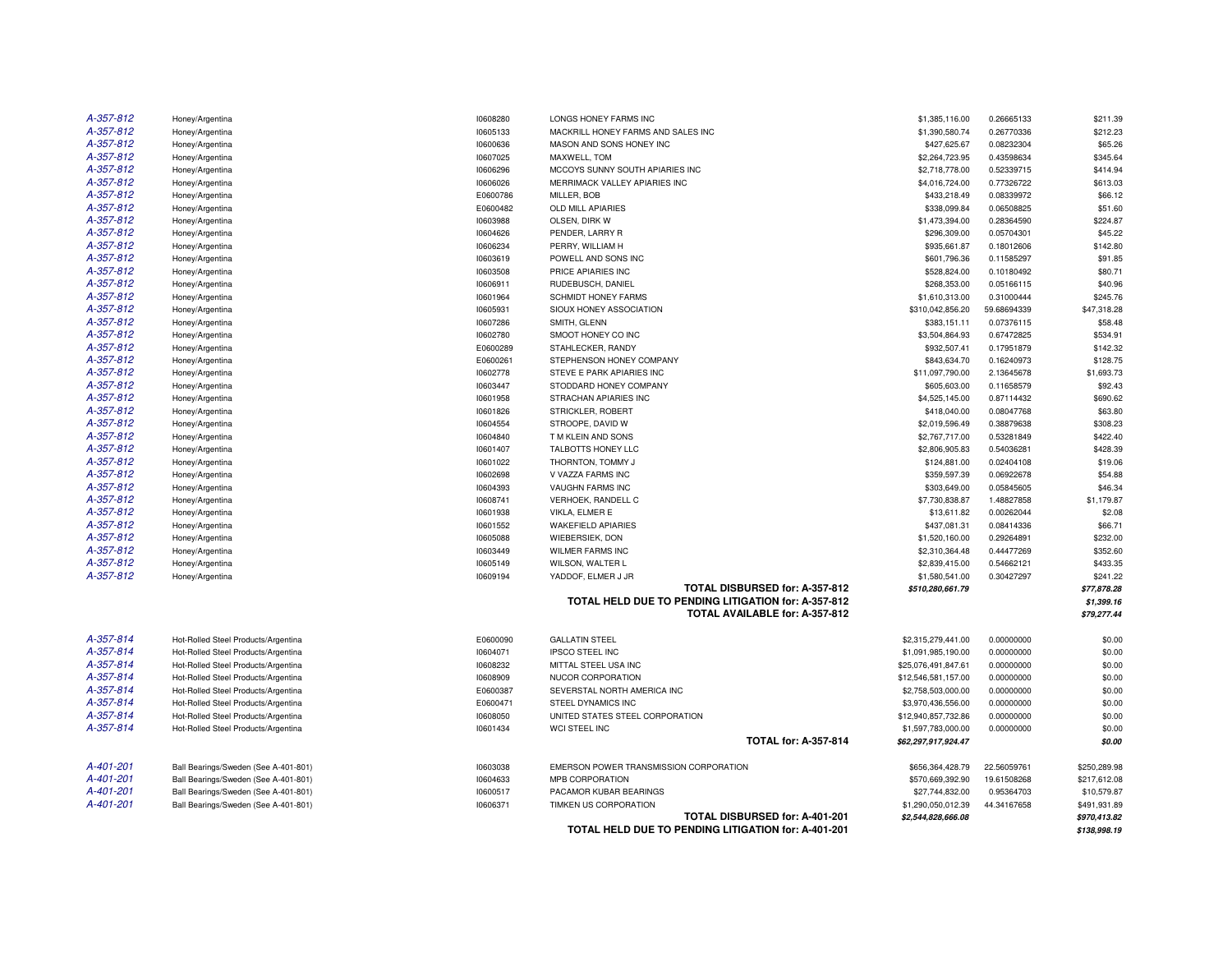**TOTAL AVAILABLE for: A-401-201**

**\$1,109,412.01**

| A-401-203 | Cylindrical Roller Bearings/Sweden (See A-401-801)         | 10603044 | EMERSON POWER TRANSMISSION CORPORATION              |                                | \$140,253,327.98    | 9.53286658   | \$985.68        |
|-----------|------------------------------------------------------------|----------|-----------------------------------------------------|--------------------------------|---------------------|--------------|-----------------|
| A-401-203 | Cylindrical Roller Bearings/Sweden (See A-401-801)         | 10604639 | MPB CORPORATION                                     |                                | \$190,387,187.18    | 12.94041062  | \$1,338.02      |
| A-401-203 | Cylindrical Roller Bearings/Sweden (See A-401-801)         | 10606362 | TIMKEN US CORPORATION                               |                                | \$1,140,620,272.68  | 77.52672280  | \$8,016.13      |
|           |                                                            |          |                                                     | <b>TOTAL for: A-401-203</b>    | \$1,471,260,787.84  |              | \$10,339.83     |
| A-401-601 | Brass Sheet and Strip/Sweden                               | 10605333 | <b>OLIN BRASS</b>                                   |                                | \$139,922,172.17    | 100.00000000 | \$1,430.62      |
|           |                                                            |          |                                                     | <b>TOTAL for: A-401-601</b>    | \$139,922,172.17    |              | \$1,430.62      |
| A-401-805 | Cut-to-Length Carbon Steel Plate/Sweden                    | 10607735 | CALIFORNIA STEEL INDUSTRIES INC                     |                                | \$95,014,452.00     | 0.50361085   | \$116.06        |
| A-401-805 | Cut-to-Length Carbon Steel Plate/Sweden                    | 10608231 | MITTAL STEEL USA INC                                |                                | \$13,536,609,942.42 | 71.74891223  | \$16,534.63     |
| A-401-805 | Cut-to-Length Carbon Steel Plate/Sweden                    | 10607992 | UNITED STATES STEEL CORPORATION                     |                                | \$5,235,016,955.32  | 27.74747693  | \$6,394.44      |
|           |                                                            |          |                                                     | <b>TOTAL for: A-401-805</b>    | \$18,866,641,349.74 |              | \$23,045.13     |
| A-401-806 | Stainless Steel Wire Rod/Sweden                            | 10607456 | CARPENTER TECHNOLOGY CORPORATION                    |                                | \$676,441,294.00    | 0.00000000   | \$0.00          |
| A-401-806 | Stainless Steel Wire Rod/Sweden                            | 10606932 | UNIVERSAL STAINLESS AND ALLOY PRODUCTS INC          |                                | \$67,442,116.28     | 0.00000000   | \$0.00          |
|           |                                                            |          |                                                     | <b>TOTAL for: A-401-806</b>    | \$743,883,410.28    |              | \$0.00          |
|           |                                                            |          |                                                     |                                |                     |              |                 |
| A-403-801 | Fresh and Chilled Atlantic Salmon/Norway                   | 10606908 | PHOENIX SALMON US INC                               |                                | \$53,860,519.00     | 100.00000000 | \$143,005.14    |
|           |                                                            |          |                                                     | <b>TOTAL for: A-403-801</b>    | \$53,860,519.00     |              | \$143,005.14    |
| A-405-802 | Cut-to-Length Carbon Steel Plate/Finland                   | 10607744 | CALIFORNIA STEEL INDUSTRIES INC                     |                                | \$95,015,703.00     | 0.00000000   | \$0.00          |
| A-405-802 | Cut-to-Length Carbon Steel Plate/Finland                   | 10608230 | MITTAL STEEL USA INC                                |                                | \$12,292,080,394.94 | 0.00000000   | \$0.00          |
| A-405-802 | Cut-to-Length Carbon Steel Plate/Finland                   | 10608001 | UNITED STATES STEEL CORPORATION                     |                                | \$5,235,016,955.32  | 0.00000000   | \$0.00          |
|           |                                                            |          |                                                     | <b>TOTAL for: A-405-802</b>    | \$17,622,113,053.26 |              | \$0.00          |
| A-412-201 | Ball Bearings/United Kingdom (See A-412-801)               | 10603039 | EMERSON POWER TRANSMISSION CORPORATION              |                                | \$999,268,188.06    | 17.30021801  | \$2,474,487.26  |
| A-412-201 | Ball Bearings/United Kingdom (See A-412-801)               | 10603029 | MCGILL MANUFACTURING COMPANY                        |                                | \$87,933,799.81     | 1.52238801   | \$217,750.42    |
| A-412-201 | Ball Bearings/United Kingdom (See A-412-801)               | 10604632 | MPB CORPORATION                                     |                                | \$1,003,880,025.90  | 17.38006224  | \$2,485,907.55  |
| A-412-201 | Ball Bearings/United Kingdom (See A-412-801)               | 10600520 | PACAMOR KUBAR BEARINGS                              |                                | \$55,889,629.00     | 0.96761088   | \$138,399.46    |
| A-412-201 | Ball Bearings/United Kingdom (See A-412-801)               | E0601009 | RBC AIRCRAFT PRODUCTS INC                           |                                | \$63,250,220.00     | 1.09504396   | \$156,626.48    |
| A-412-201 | Ball Bearings/United Kingdom (See A-412-801)               | 10605095 | REXNORD INC BEARING GROUP                           |                                | \$445,780,000.00    | 7.71773912   | \$1,103,884.77  |
| A-412-201 | Ball Bearings/United Kingdom (See A-412-801)               | 10606369 | TIMKEN US CORPORATION                               |                                | \$1,887,609,876.39  | 32.67997798  | \$4,674,287.30  |
|           |                                                            |          |                                                     | TOTAL DISBURSED for: A-412-201 | \$4,543,611,739.16  |              | \$11,251,343.24 |
|           |                                                            |          | TOTAL HELD DUE TO PENDING LITIGATION for: A-412-201 |                                |                     |              | \$3,051,871.10  |
|           |                                                            |          |                                                     | TOTAL AVAILABLE for: A-412-201 |                     |              | \$14,303,214.34 |
| A-412-203 | Cylindrical Roller Bearings/United Kingdom (See A-412-801) | 10603045 | EMERSON POWER TRANSMISSION CORPORATION              |                                | \$140,196,178.58    | 9.52935236   | \$196,697.49    |
| A-412-203 | Cylindrical Roller Bearings/United Kingdom (See A-412-801) | 10604640 | MPB CORPORATION                                     |                                | \$190,387,187.18    | 12.94091329  | \$267,116.29    |
| A-412-203 | Cylindrical Roller Bearings/United Kingdom (See A-412-801) | 10606363 | TIMKEN US CORPORATION                               |                                | \$1,140,620,272.68  | 77.52973435  | \$1,600,308.60  |
|           |                                                            |          |                                                     | <b>TOTAL for: A-412-203</b>    | \$1,471,203,638.44  |              | \$2,064,122.38  |
| A-412-814 | Cut-to-Length Carbon Steel Plate/United Kingdom            | 10607733 | CALIFORNIA STEEL INDUSTRIES INC                     |                                | \$95,015,473.00     | 0.50361763   | \$675.77        |
| A-412-814 | Cut-to-Length Carbon Steel Plate/United Kingdom            | 10608229 | MITTAL STEEL USA INC                                |                                | \$13,536,557,378.81 | 71.74882964  | \$96,274.96     |
| A-412-814 | Cut-to-Length Carbon Steel Plate/United Kingdom            | 10607990 | UNITED STATES STEEL CORPORATION                     |                                | \$5,235,016,955.32  | 27.74755273  | \$37,232.59     |
|           |                                                            |          |                                                     | <b>TOTAL for: A-412-814</b>    | \$18,866,589,807.13 |              | \$134,183.32    |
|           |                                                            |          |                                                     |                                |                     |              |                 |
| A-412-818 | Stainless Steel Sheet and Strip/United Kingdom             | 10605820 | AK STEEL CORPORATION                                |                                | \$7,266,401,332.48  | 53.42846253  | \$9,412.02      |
| A-412-818 | Stainless Steel Sheet and Strip/United Kingdom             | 10608692 | ALLEGHENY LUDLUM CORPORATION                        |                                | \$3,361,119,159.85  | 24.71366786  | \$4,353.59      |
| A-412-818 | Stainless Steel Sheet and Strip/United Kingdom             | 10607437 | CARPENTER TECHNOLOGY CORPORATION                    |                                | \$136,976,619.00    | 1.00716294   | \$177.42        |
| A-412-818 | Stainless Steel Sheet and Strip/United Kingdom             | 10605786 | NORTH AMERICAN STAINLESS                            | <b>TOTAL for: A-412-818</b>    | \$2,835,747,005.88  | 20.85070666  | \$3,673.09      |
|           |                                                            |          |                                                     |                                | \$13,600,244,117.21 |              | \$17,616.12     |
| A-412-822 | Stainless Steel Bar/United Kingdom                         | 10607447 | CARPENTER TECHNOLOGY CORPORATION                    |                                | \$1,808,288,936.00  | 68.47568951  | \$216,780.19    |
| A-412-822 | Stainless Steel Bar/United Kingdom                         | 10605766 | CRUCIBLE SPECIALTY METALS                           |                                | \$360,362,542.49    | 13.64609000  | \$43,200.76     |
| A-412-822 | Stainless Steel Bar/United Kingdom                         | 10608571 | ELECTRALLOY CORPORATION                             |                                | \$46,546,512.74     | 1.76260801   | \$5,580.06      |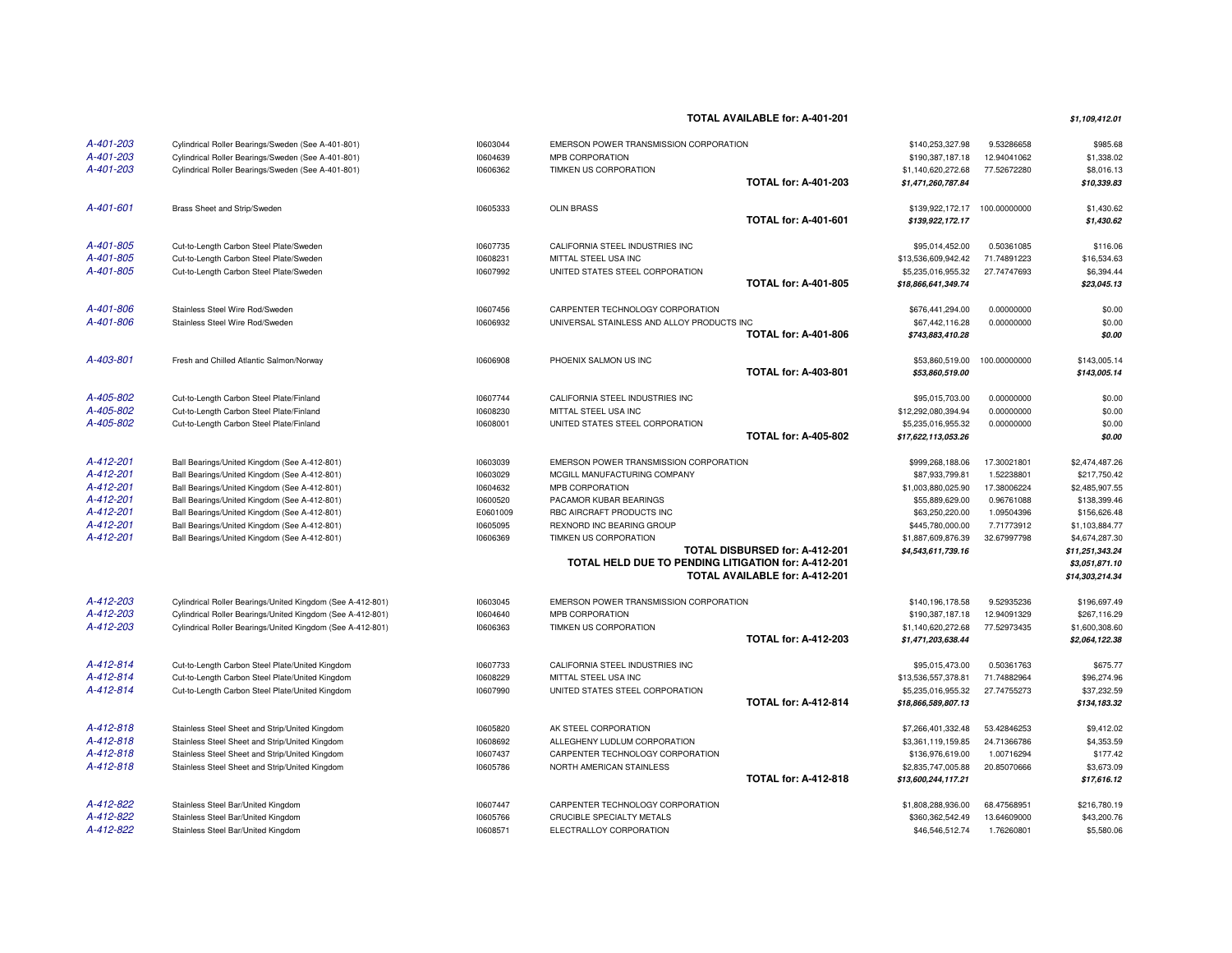| A-412-822 | Stainless Steel Bar/United Kingdom                       | 10608885 | UNIVERSAL STAINLESS AND ALLOY PRODUCTS INC<br>TOTAL DISBURSED for: A-412-822<br>TOTAL HELD DUE TO PENDING LITIGATION for: A-412-822<br>TOTAL AVAILABLE for: A-412-822 | \$113,896,899.69<br>\$2,329,094,890.92 | 4.31301026  | \$13,654.12<br>\$279,215.13<br>\$37,364.65<br>\$316,579.78 |
|-----------|----------------------------------------------------------|----------|-----------------------------------------------------------------------------------------------------------------------------------------------------------------------|----------------------------------------|-------------|------------------------------------------------------------|
| A-421-701 | Brass Sheet and Strip/Netherlands                        | 10605334 | <b>OLIN BRASS</b><br><b>TOTAL for: A-421-701</b>                                                                                                                      | \$139,922,172.17<br>\$139,922,172.17   | 0.00000000  | \$0.00<br>\$0.00                                           |
| A-421-807 | Hot-Rolled Steel Products/Netherlands                    | E0600103 | <b>GALLATIN STEEL</b>                                                                                                                                                 | \$2,269,694,098.00                     | 3.61355238  | \$177,693.49                                               |
| A-421-807 | Hot-Rolled Steel Products/Netherlands                    | 10604075 | <b>IPSCO STEEL INC</b>                                                                                                                                                | \$1,091,984,689.22                     | 1.73853555  | \$85,491.07                                                |
| A-421-807 | Hot-Rolled Steel Products/Netherlands                    | 10608227 | MITTAL STEEL USA INC                                                                                                                                                  | \$24,827,507,422.30                    | 39.52757271 | \$1,943,736.18                                             |
| A-421-807 | Hot-Rolled Steel Products/Netherlands                    | E0600736 | NUCOR CORPORATION                                                                                                                                                     | \$12,546,581,157.00                    | 19.97525932 | \$982,267.10                                               |
| A-421-807 | Hot-Rolled Steel Products/Netherlands                    | E0600389 | SEVERSTAL NORTH AMERICA INC                                                                                                                                           | \$2,660,606,391.00                     | 4.23591909  | \$208,297.87                                               |
| A-421-807 | Hot-Rolled Steel Products/Netherlands                    | E0600540 | STEEL DYNAMICS INC                                                                                                                                                    | \$3,970,435,120.84                     | 6.32128148  | \$310,843.87                                               |
| A-421-807 | Hot-Rolled Steel Products/Netherlands                    | 10608042 | UNITED STATES STEEL CORPORATION                                                                                                                                       | \$12,940,857,732.86                    | 20.60298226 | \$1,013,134.86                                             |
| A-421-807 | Hot-Rolled Steel Products/Netherlands                    | 10601628 | WCI STEEL INC                                                                                                                                                         | \$1,553,719,038.10                     | 2.47365719  | \$121,640.08                                               |
|           |                                                          |          | TOTAL DISBURSED for: A-421-807<br>TOTAL HELD DUE TO PENDING LITIGATION for: A-421-807<br>TOTAL AVAILABLE for: A-421-807                                               | \$61,861,385,649.32                    |             | \$4,843,104.51<br>\$74,314.00<br>\$4,917,418.51            |
| A-423-805 | Cut-to-Length Carbon Steel Plate/Belgium                 | 10607749 | CALIFORNIA STEEL INDUSTRIES INC                                                                                                                                       | \$95,010,668.00                        | 0.54589709  | \$277.03                                                   |
| A-423-805 | Cut-to-Length Carbon Steel Plate/Belgium                 | 10608226 | MITTAL STEEL USA INC                                                                                                                                                  | \$12,074,474,121.99                    | 69.37558052 | \$35,206.52                                                |
| A-423-805 | Cut-to-Length Carbon Steel Plate/Belgium                 | 10608006 | UNITED STATES STEEL CORPORATION                                                                                                                                       | \$5,235,016,955.32                     | 30.07852240 | \$15,264.16                                                |
|           |                                                          |          | <b>TOTAL for: A-423-805</b>                                                                                                                                           | \$17,404,501,745.31                    |             | \$50,747.71                                                |
| A-423-808 | Stainless Steel Plate in Coils/Belgium                   | 10608709 | ALLEGHENY LUDLUM CORPORATION                                                                                                                                          | \$253,977,264.89                       | 20.23653696 | \$204,941.32                                               |
| A-423-808 | Stainless Steel Plate in Coils/Belgium                   | 10605777 | NORTH AMERICAN STAINLESS                                                                                                                                              | \$1,001,065,855.42                     | 79.76346304 | \$807,787.87                                               |
|           |                                                          |          | <b>TOTAL for: A-423-808</b>                                                                                                                                           | \$1,255,043,120.31                     |             | \$1,012,729.19                                             |
| A-427-201 | Ball Bearings/France (See A-427-801)                     | 10603035 | EMERSON POWER TRANSMISSION CORPORATION                                                                                                                                | \$998,044,742.47                       | 17.28355018 | \$2,175,728.83                                             |
| A-427-201 | Ball Bearings/France (See A-427-801)                     | 10603030 | MCGILL MANUFACTURING COMPANY                                                                                                                                          | \$87,765,129.15                        | 1.51986474  | \$191,327.22                                               |
| A-427-201 | Ball Bearings/France (See A-427-801)                     | 10604627 | MPB CORPORATION                                                                                                                                                       | \$1,003,880,025.90                     | 17.38460218 | \$2,188,449.69                                             |
| A-427-201 | Ball Bearings/France (See A-427-801)                     | 10600516 | PACAMOR KUBAR BEARINGS                                                                                                                                                | \$55,773,349.00                        | 0.96584996  | \$121,585.41                                               |
| A-427-201 | Ball Bearings/France (See A-427-801)                     | E0601010 | RBC AIRCRAFT PRODUCTS INC                                                                                                                                             | \$63,250,220.00                        | 1.09533000  | \$137,884.93                                               |
| A-427-201 | Ball Bearings/France (See A-427-801)                     | 10605090 | REXNORD INC BEARING GROUP                                                                                                                                             | \$445,780,000.00                       | 7.71975511  | \$971,796.51                                               |
| A-427-201 | Ball Bearings/France (See A-427-801)                     | 10606364 | TIMKEN US CORPORATION                                                                                                                                                 | \$1,887,609,876.39                     | 32.68851448 | \$4,114,973.05                                             |
|           |                                                          |          | TOTAL DISBURSED for: A-427-201<br>TOTAL HELD DUE TO PENDING LITIGATION for: A-427-201<br>TOTAL AVAILABLE for: A-427-201                                               | \$4,542,103,342.91                     |             | \$9,901,745.64<br>\$2,686,691.36<br>\$12,588,437.00        |
| A-427-203 | Cylindrical Roller Bearings/France (See A-427-801)       | 10603040 | EMERSON POWER TRANSMISSION CORPORATION                                                                                                                                | \$140,249,353.46                       | 9.53262219  | \$10,845.89                                                |
| A-427-203 | Cylindrical Roller Bearings/France (See A-427-801)       | 10604635 | MPB CORPORATION                                                                                                                                                       | \$190,387,187.18                       | 12.94044557 | \$14,723.19                                                |
| A-427-203 | Cylindrical Roller Bearings/France (See A-427-801)       | 10606358 | TIMKEN US CORPORATION                                                                                                                                                 | \$1,140,620,272.68                     | 77.52693224 | \$88,207.47                                                |
|           |                                                          |          | <b>TOTAL for: A-427-203</b>                                                                                                                                           | \$1,471,256,813.32                     |             | \$113,776.55                                               |
| A-427-205 | Spherical Plain Bearings/France (See A-427-801)          | 10605344 | REXNORD INC BEARING GROUP                                                                                                                                             | \$445,780,000.00                       | 49.31211991 | \$167,126.39                                               |
| A-427-205 | Spherical Plain Bearings/France (See A-427-801)          | 10606351 | TIMKEN US CORPORATION                                                                                                                                                 | \$78,308,828.48                        | 8.66251142  | \$29,358.59                                                |
|           |                                                          |          | TOTAL DISBURSED for: A-427-205                                                                                                                                        | \$524,088,828.48                       |             | \$196,484.98                                               |
|           |                                                          |          | TOTAL HELD DUE TO PENDING LITIGATION for: A-427-205<br>TOTAL AVAILABLE for: A-427-205                                                                                 |                                        |             | \$142,430.46<br>\$338,915.44                               |
| A-427-602 | Brass Sheet and Strip/France                             | 10605339 | <b>OLIN BRASS</b>                                                                                                                                                     | \$1,046,983,220.17                     | 0.00000000  | \$0.00                                                     |
|           |                                                          |          | <b>TOTAL for: A-427-602</b>                                                                                                                                           | \$1,046,983,220.17                     |             | \$0.00                                                     |
| A-427-804 | Hot-Rolled Lead and Bismuth Carbon Steel Products/France | 10608153 | MITTAL STEEL USA INC                                                                                                                                                  | \$752,362,708.84                       | 0.00000000  | \$0.00                                                     |
|           |                                                          |          | <b>TOTAL for: A-427-804</b>                                                                                                                                           | \$752,362,708.84                       |             | \$0.00                                                     |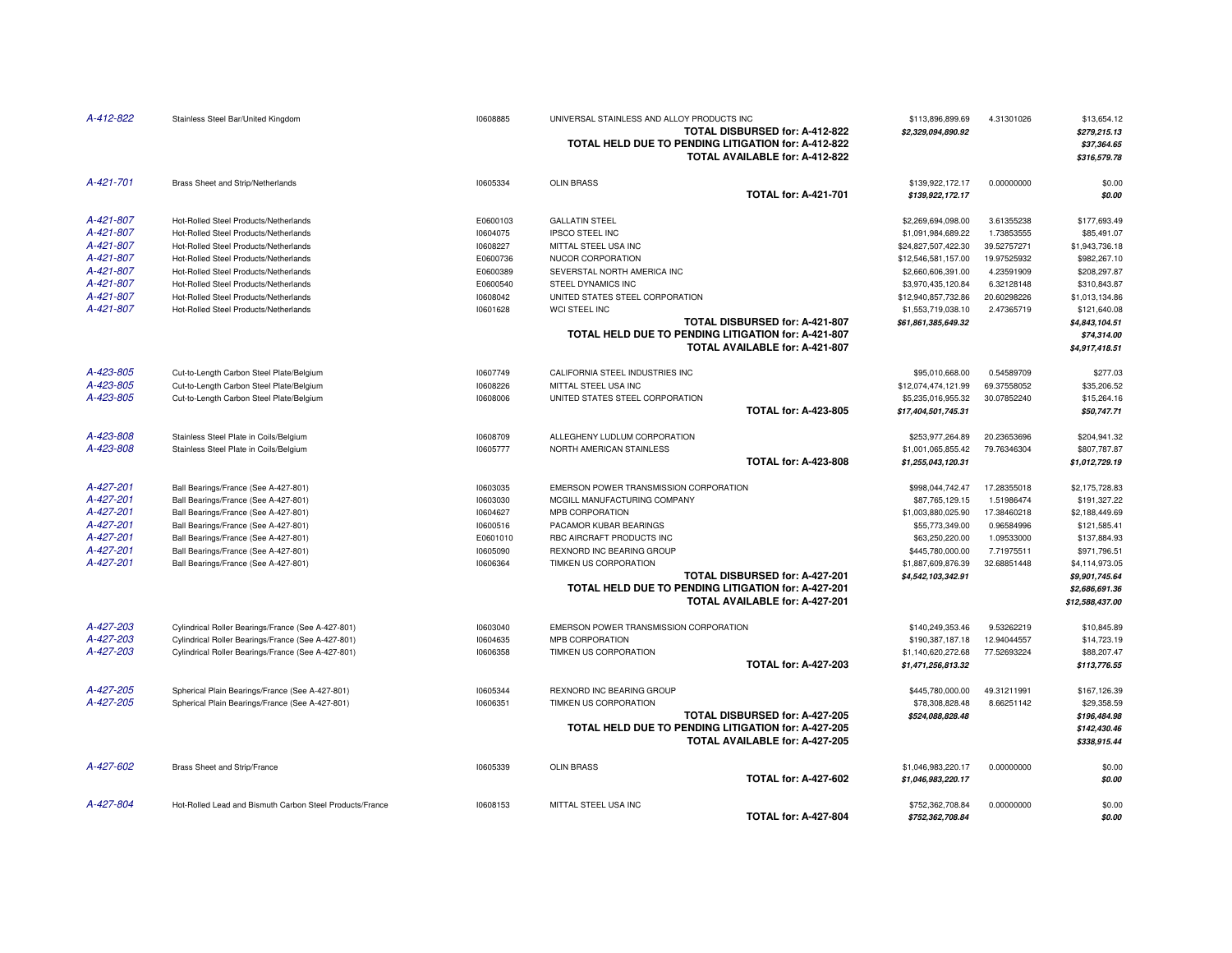| A-427-808 | Corrosion-Resistant Carbon Steel Flat Products/France | 10605797 | AK STEEL CORPORATION                                |                                | \$20,625,270,943.79  | 19.99156449  | \$1,593.53                        |
|-----------|-------------------------------------------------------|----------|-----------------------------------------------------|--------------------------------|----------------------|--------------|-----------------------------------|
| A-427-808 | Corrosion-Resistant Carbon Steel Flat Products/France | 10607758 | CALIFORNIA STEEL INDUSTRIES INC                     |                                | \$2,939,485,867.00   | 2.84917088   | \$227.11                          |
| A-427-808 | Corrosion-Resistant Carbon Steel Flat Products/France | 10608225 | MITTAL STEEL USA INC                                |                                | \$43,979,699,376.74  | 42.62843376  | \$3,397.91                        |
| A-427-808 | Corrosion-Resistant Carbon Steel Flat Products/France | E0600407 | SEVERSTAL NORTH AMERICA INC                         |                                | \$4,785,806,165.00   | 4.63876343   | \$369.76                          |
| A-427-808 | Corrosion-Resistant Carbon Steel Flat Products/France | 10608060 | UNITED STATES STEEL CORPORATION                     |                                | \$29,349,907,473.69  | 28.44813867  | \$2,267.60                        |
| A-427-808 | Corrosion-Resistant Carbon Steel Flat Products/France | 10601618 | WCI STEEL INC                                       |                                | \$1,489,699,433.70   | 1.44392878   | \$115.10                          |
|           |                                                       |          |                                                     | <b>TOTAL for: A-427-808</b>    | \$103,169,869,259.92 |              | \$7,970.99                        |
| A-427-811 | Stainless Steel Wire Rod/France                       | 10607451 | CARPENTER TECHNOLOGY CORPORATION                    |                                | \$1,015,571,352.00   | 85.02872672  | \$464,985.61                      |
| A-427-811 | Stainless Steel Wire Rod/France                       | 10606938 | UNIVERSAL STAINLESS AND ALLOY PRODUCTS INC          |                                | \$178,814,817.44     | 14.97127328  | \$81,871.47                       |
|           |                                                       |          |                                                     | <b>TOTAL for: A-427-811</b>    | \$1,194,386,169.44   |              | \$546,857.08                      |
| A-427-814 | Stainless Steel Sheet and Strip/France                | 10605811 | AK STEEL CORPORATION                                |                                | \$7,265,588,824.36   | 53.42838855  | \$2,171,510.32                    |
| A-427-814 | Stainless Steel Sheet and Strip/France                | 10608701 | ALLEGHENY LUDLUM CORPORATION                        |                                | \$3,360,757,137.19   | 24.71373518  | \$1,004,449.74                    |
| A-427-814 | Stainless Steel Sheet and Strip/France                | 10607438 | CARPENTER TECHNOLOGY CORPORATION                    |                                | \$136,961,298.00     | 1.00716151   | \$40,934.45                       |
| A-427-814 | Stainless Steel Sheet and Strip/France                | 10605787 | NORTH AMERICAN STAINLESS                            |                                | \$2,835,434,947.70   | 20.85071475  | \$847,443.53                      |
|           |                                                       |          |                                                     | <b>TOTAL for: A-427-814</b>    | \$13,598,742,207.25  |              | \$4,064,338.04                    |
| A-427-816 | Cut-to-Length Carbon Steel Plate/France               | 10604093 | <b>IPSCO STEEL INC</b>                              |                                | \$1,168,141,296.49   | 16.54446198  | \$0.46                            |
| A-427-816 | Cut-to-Length Carbon Steel Plate/France               | 10608224 | MITTAL STEEL USA INC                                |                                | \$4,358,920,023.62   | 61.73567088  | \$1.73                            |
| A-427-816 | Cut-to-Length Carbon Steel Plate/France               | 10607988 | UNITED STATES STEEL CORPORATION                     |                                | \$1,533,556,895.81   | 21.71986714  | \$0.61                            |
|           |                                                       |          |                                                     | <b>TOTAL for: A-427-816</b>    | \$7,060,618,215.92   |              | \$2.81                            |
| A-427-818 | Low Enriched Uranium/France                           | E0600881 | <b>USEC INC</b>                                     |                                | \$912,901,487.52     | 0.00000000   | \$0.00                            |
|           |                                                       |          |                                                     | <b>TOTAL for: A-427-818</b>    | \$912,901,487.52     |              | \$0.00                            |
| A-427-820 | Stainless Steel Bar/France                            | 10607440 | CARPENTER TECHNOLOGY CORPORATION                    |                                | \$1,808,395,603.00   | 68.47610143  | \$1,512,442.68                    |
| A-427-820 | Stainless Steel Bar/France                            | 10605767 | CRUCIBLE SPECIALTY METALS                           |                                | \$360,387,833.50     | 13.64632484  | \$301,408.57                      |
| A-427-820 | Stainless Steel Bar/France                            | 10608567 | ELECTRALLOY CORPORATION                             |                                | \$46,550,352.81      | 1.76266005   | \$38,932.16                       |
| A-427-820 | Stainless Steel Bar/France                            | 10606929 | UNIVERSAL STAINLESS AND ALLOY PRODUCTS INC          |                                | \$113,903,746.29     | 4.31304106   | \$95,262.83                       |
|           |                                                       |          |                                                     | TOTAL DISBURSED for: A-427-820 | \$2,329,237,535.60   |              | \$1,948,046.24                    |
|           |                                                       |          | TOTAL HELD DUE TO PENDING LITIGATION for: A-427-820 |                                |                      |              | \$260,669.86                      |
|           |                                                       |          |                                                     | TOTAL AVAILABLE for: A-427-820 |                      |              | \$2,208,716.10                    |
| A-428-201 | Ball Bearings/Germany (See A-428-801)                 | 10603018 | EMERSON POWER TRANSMISSION CORPORATION              |                                | \$997,479,342.51     | 17.27667411  | \$4,579,952.50                    |
| A-428-201 | Ball Bearings/Germany (See A-428-801)                 | 10603031 | MCGILL MANUFACTURING COMPANY                        |                                | \$87,599,152.81      | 1.51724647   | \$402,213.80                      |
| A-428-201 | Ball Bearings/Germany (See A-428-801)                 | 10604628 | MPB CORPORATION                                     |                                | \$1,003,880,025.90   | 17.38753608  | \$4,609,341.41                    |
| A-428-201 | Ball Bearings/Germany (See A-428-801)                 | 10600525 | PACAMOR KUBAR BEARINGS                              |                                | \$55,530,353.00      | 0.96180419   | \$254,969.07                      |
| A-428-201 | Ball Bearings/Germany (See A-428-801)                 | E0601014 | RBC AIRCRAFT PRODUCTS INC                           |                                | \$63,250,220.00      | 1.09551486   | \$290,415.04                      |
| A-428-201 | Ball Bearings/Germany (See A-428-801)                 | 10605091 | REXNORD INC BEARING GROUP                           |                                | \$445,780,000.00     | 7.72105793   | \$2,046,810.53                    |
| A-428-201 | Ball Bearings/Germany (See A-428-801)                 | 10606365 | TIMKEN US CORPORATION                               |                                | \$1,887,609,876.39   | 32.69403114  | \$8,667,010.14                    |
|           |                                                       |          |                                                     | TOTAL DISBURSED for: A-428-201 | \$4,541,128,970.61   |              | \$20,850,712.49                   |
|           |                                                       |          | TOTAL HELD DUE TO PENDING LITIGATION for: A-428-201 | TOTAL AVAILABLE for: A-427-820 |                      |              | \$5,658,744.54<br>\$26,509,457.03 |
|           |                                                       |          |                                                     |                                |                      |              |                                   |
| A-428-203 | Cylindrical Roller Bearings/Germany (See A-428-801)   | 10603041 | EMERSON POWER TRANSMISSION CORPORATION              |                                | \$138,944,799.75     | 9.45233417   | \$2,500,248.00                    |
| A-428-203 | Cylindrical Roller Bearings/Germany (See A-428-801)   | 10604636 | MPB CORPORATION                                     |                                | \$190,387,187.18     | 12.95192996  | \$3,425,930.19                    |
| A-428-203 | Cylindrical Roller Bearings/Germany (See A-428-801)   | 10606359 | TIMKEN US CORPORATION                               |                                | \$1,140,620,272.68   | 77.59573586  | \$20,524,939.15                   |
|           |                                                       |          |                                                     | <b>TOTAL for: A-428-203</b>    | \$1,469,952,259.61   |              | \$26,451,117.35                   |
| A-428-205 | Spherical Plain Bearings/Germany (See A-428-801)      | 10606352 | TIMKEN US CORPORATION                               |                                | \$52,698,006.48      | 100.00000000 | \$1,153,780.84                    |
|           |                                                       |          |                                                     | <b>TOTAL for: A-428-205</b>    | \$52,698,006.48      |              | \$1,153,780.84                    |
| A-428-602 | Brass Sheet and Strip/Germany                         | 10605343 | <b>OLIN BRASS</b>                                   |                                | \$1,046,983,220.17   | 100.00000000 | \$3,979.19                        |
|           |                                                       |          |                                                     | <b>TOTAL for: A-428-602</b>    | \$1,046,983,220.17   |              | \$3,979.19                        |
| A-428-802 | Industrial Belts/Germany                              | 10606220 | <b>GATES CORPORATION</b>                            |                                | \$8,728,974.96       | 4.03986494   | \$8,136.62                        |
|           |                                                       |          |                                                     |                                |                      |              |                                   |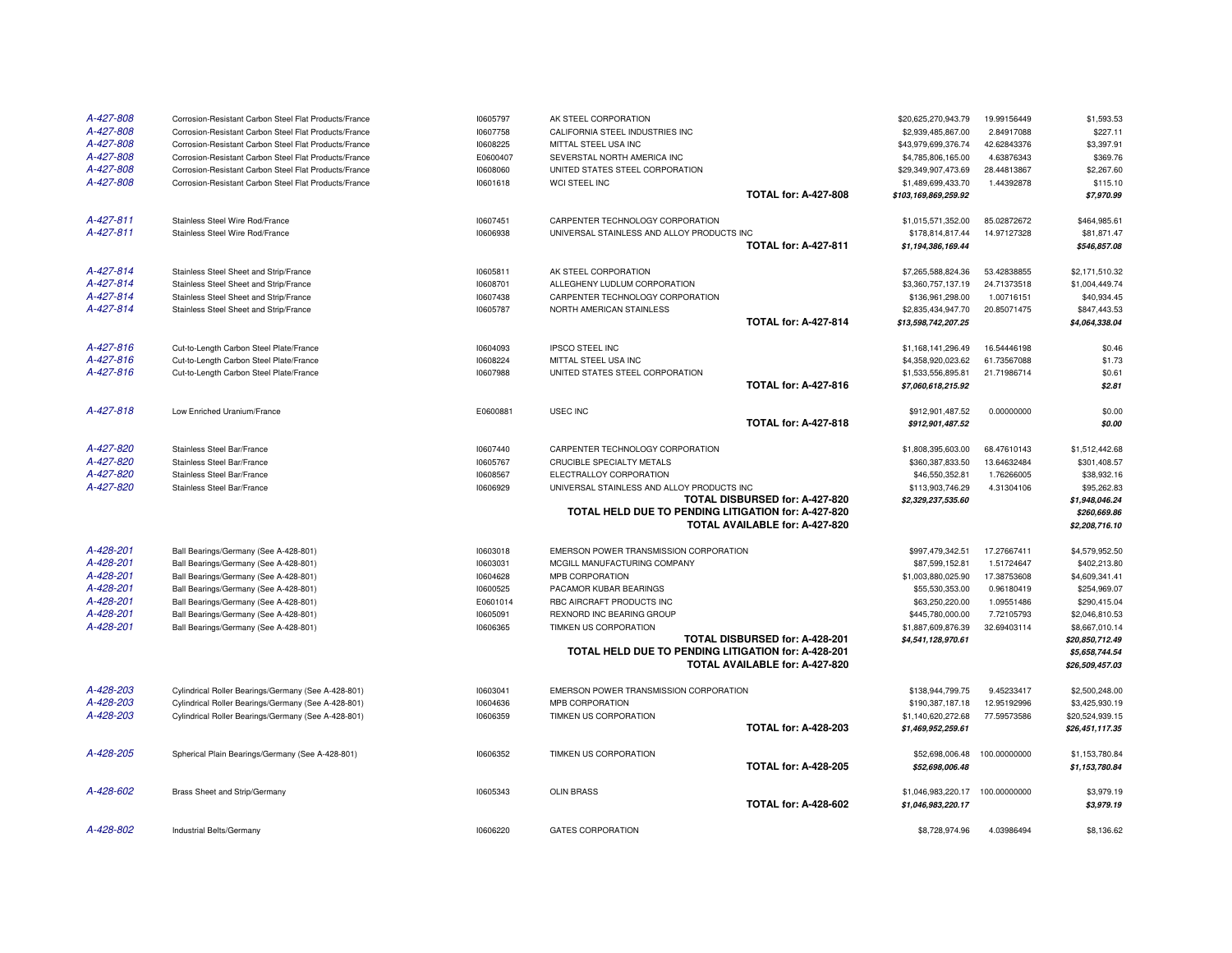| A-428-802 | Industrial Belts/Germany                               | 10605035 | GOODYEAR TIRE AND RUBBER COMPANY                    | <b>TOTAL for: A-428-802</b>           | \$207,341,985.00<br>\$216,070,959.96 | 95.96013506 | \$193,271.55<br>\$201,408.17   |
|-----------|--------------------------------------------------------|----------|-----------------------------------------------------|---------------------------------------|--------------------------------------|-------------|--------------------------------|
| A-428-814 | Cold-Rolled Carbon Steel Flat Products/Germany         | 10605807 | AK STEEL CORPORATION                                |                                       | \$2,349,216,194.93                   | 7.73391287  | \$557.47                       |
| A-428-814 | Cold-Rolled Carbon Steel Flat Products/Germany         | 10607750 | CALIFORNIA STEEL INDUSTRIES INC                     |                                       | \$1,049,641,024.00                   | 3.45554923  | \$249.08                       |
| A-428-814 | Cold-Rolled Carbon Steel Flat Products/Germany         | 10608223 | MITTAL STEEL USA INC                                |                                       | \$10,212,805,791.26                  | 33.62183109 | \$2,423.52                     |
| A-428-814 | Cold-Rolled Carbon Steel Flat Products/Germany         | E0600418 | SEVERSTAL NORTH AMERICA INC                         |                                       | \$2,338,701,413.00                   | 7.69929689  | \$554.98                       |
| A-428-814 | Cold-Rolled Carbon Steel Flat Products/Germany         | 10608067 | UNITED STATES STEEL CORPORATION                     |                                       | \$13,549,309,211.15                  | 44.60601670 | \$3,215.28                     |
| A-428-814 | Cold-Rolled Carbon Steel Flat Products/Germany         | 10601438 | <b>WCI STEEL INC</b>                                |                                       | \$875,845,665.17                     | 2.88339322  | \$207.84                       |
|           |                                                        |          |                                                     | <b>TOTAL for: A-428-814</b>           | \$30,375,519,299.51                  |             | \$7,208.17                     |
| A-428-815 | Corrosion-Resistant Carbon Steel Flat Products/Germany | 10605799 | AK STEEL CORPORATION                                |                                       | \$20,624,549,703.00                  | 19.98894225 | \$776,393.42                   |
| A-428-815 | Corrosion-Resistant Carbon Steel Flat Products/Germany | 10607760 | CALIFORNIA STEEL INDUSTRIES INC                     |                                       | \$2,939,391,920.00                   | 2.84880573  | \$110,650.88                   |
| A-428-815 | Corrosion-Resistant Carbon Steel Flat Products/Germany | 10608222 | MITTAL STEEL USA INC                                |                                       | \$43,978,073,134.61                  | 42.62275670 | \$1,655,516.70                 |
| A-428-815 | Corrosion-Resistant Carbon Steel Flat Products/Germany | E0600412 | SEVERSTAL NORTH AMERICA INC                         |                                       | \$4,785,658,074.00                   | 4.63817364  | \$180,151.98                   |
| A-428-815 | Corrosion-Resistant Carbon Steel Flat Products/Germany | 10608058 | UNITED STATES STEEL CORPORATION                     |                                       | \$29,349,907,473.69                  | 28.44540191 | \$1,104,852.00                 |
| A-428-815 | Corrosion-Resistant Carbon Steel Flat Products/Germany | 10608401 | UNITED STEEL, PAPERINTERNATIONAL UNION              |                                       | \$12,566,318.00                      | 0.01217905  | \$473.05                       |
| A-428-815 | Corrosion-Resistant Carbon Steel Flat Products/Germany | 10601619 | WCI STEEL INC                                       |                                       | \$1,489,648,715.78                   | 1.44374072  | \$56,076.54                    |
|           |                                                        |          |                                                     | <b>TOTAL for: A-428-815</b>           | \$103,179,795,339.08                 |             | \$3,884,114.57                 |
| A-428-816 | Cut-to-Length Carbon Steel Plate/Germany               | 10607743 | CALIFORNIA STEEL INDUSTRIES INC                     |                                       | \$95,014,159.00                      | 0.54589918  | \$147.66                       |
| A-428-816 | Cut-to-Length Carbon Steel Plate/Germany               | 10608221 | MITTAL STEEL USA INC                                |                                       | \$12,075,043,462.33                  | 69.37656836 | \$18,765.92                    |
| A-428-816 | Cut-to-Length Carbon Steel Plate/Germany               | 10608000 | UNITED STATES STEEL CORPORATION                     |                                       | \$5,235,016,955.32                   | 30.07753246 | \$8,135.78                     |
|           |                                                        |          |                                                     | <b>TOTAL for: A-428-816</b>           | \$17,405,074,576.65                  |             | \$27,049.36                    |
| A-428-820 | Seamless Pipe/Germany                                  | 10602412 | <b>KOPPEL STEEL</b>                                 |                                       | \$104,733,722.00                     | 16.64595036 | \$25,144.15                    |
| A-428-820 | Seamless Pipe/Germany                                  | 10608024 | UNITED STATES STEEL CORPORATION                     |                                       | \$524,450,672.45                     | 83.35404964 | \$125,908.51                   |
|           |                                                        |          |                                                     | <b>TOTAL for: A-428-820</b>           | \$629,184,394.45                     |             | \$151,052.66                   |
| A-428-825 | Stainless Steel Sheet and Strip/Germany                | 10605816 | AK STEEL CORPORATION                                |                                       | \$11,044,565,160.64                  | 50.96568320 | \$434,131.29                   |
| A-428-825 | Stainless Steel Sheet and Strip/Germany                | 10608696 | ALLEGHENY LUDLUM CORPORATION                        |                                       | \$4,950,730,869.42                   | 22.84538843 | \$194,599.53                   |
| A-428-825 | Stainless Steel Sheet and Strip/Germany                | 10607429 | CARPENTER TECHNOLOGY CORPORATION                    |                                       | \$181,271,959.00                     | 0.83648827  | \$7,125.30                     |
| A-428-825 | Stainless Steel Sheet and Strip/Germany                | 10605788 | NORTH AMERICAN STAINLESS                            |                                       | \$5,494,023,805.17                   | 25.35244011 | \$215,954.87                   |
|           |                                                        |          |                                                     | <b>TOTAL for: A-428-825</b>           | \$21,670,591,794.23                  |             | \$851,810.99                   |
| A-428-830 | Stainless Steel Bar/Germany                            | 10607441 | CARPENTER TECHNOLOGY CORPORATION                    |                                       | \$1,807,310,176.00                   | 68.47684984 | \$932,306.87                   |
| A-428-830 | Stainless Steel Bar/Germany                            | 10605769 | CRUCIBLE SPECIALTY METALS                           |                                       | \$360,013,896.40                     | 13.64050170 | \$185,714.35                   |
| A-428-830 | Stainless Steel Bar/Germany                            | 10608569 | ELECTRALLOY CORPORATION                             |                                       | \$46,499,236.37                      | 1.76180119  | \$23,986.78                    |
| A-428-830 | Stainless Steel Bar/Germany                            | 10606928 | UNIVERSAL STAINLESS AND ALLOY PRODUCTS INC          |                                       | \$113,800,049.75                     | 4.31174959  | \$58,704.13                    |
|           |                                                        |          |                                                     | TOTAL DISBURSED for: A-428-830        | \$2,327,623,358.52                   |             | \$1,200,712.12                 |
|           |                                                        |          | TOTAL HELD DUE TO PENDING LITIGATION for: A-428-830 | TOTAL AVAILABLE for: A-428-830        |                                      |             | \$160.779.93<br>\$1,361,492.05 |
| A-437-601 |                                                        |          |                                                     |                                       |                                      |             |                                |
| A-437-601 | Tapered Roller Bearings/Hungary                        | 10606375 | <b>TIMKEN COMPANY</b>                               |                                       | \$7,481,402,435.41                   | 94.61782354 | \$9,099.72                     |
|           | Tapered Roller Bearings/Hungary                        | 10606356 | TIMKEN US CORPORATION                               | <b>TOTAL DISBURSED for: A-437-601</b> | \$127,330,728.66                     | 1.61036069  | \$154.87                       |
|           |                                                        |          | TOTAL HELD DUE TO PENDING LITIGATION for: A-437-601 |                                       | \$7,608,733,164.07                   |             | \$9,254.59<br>\$362.75         |
|           |                                                        |          |                                                     | TOTAL AVAILABLE for: A-437-601        |                                      |             | \$9,617.34                     |
| A-437-804 | Sulfanilic Acid/Hungary                                | 10602110 | NATION FORD CHEMICAL COMPANY                        |                                       | \$85,115,307.93                      | 0.00000000  | \$0.00                         |
|           |                                                        |          |                                                     | <b>TOTAL for: A-437-804</b>           | \$85,115,307.93                      |             | \$0.00                         |
| A-449-804 | Steel Concrete Reinforcing Bar/Latvia                  | E0600721 | BORDER STEEL INC                                    |                                       | \$332,069,612.00                     | 3.27310305  | \$81,035.09                    |
| A-449-804 | Steel Concrete Reinforcing Bar/Latvia                  | E0600700 | <b>CHAPARRAL STEEL</b>                              |                                       | \$324,256,015.00                     | 3.19608694  | \$79,128.34                    |
| A-449-804 | Steel Concrete Reinforcing Bar/Latvia                  | 10606653 | CMC STEEL GROUP                                     |                                       | \$1,037,433,687.00                   | 10.22564920 | \$253,165.39                   |
| A-449-804 | Steel Concrete Reinforcing Bar/Latvia                  | 10606162 | <b>GERDAU USA INC</b>                               |                                       | \$3,589,961,654.00                   | 35.38509398 | \$876,059.90                   |
| A-449-804 | Steel Concrete Reinforcing Bar/Latvia                  | E0600750 | NUCOR CORPORATION                                   |                                       | \$3,190,757,968.00                   | 31.45027202 | \$778,642.05                   |
|           |                                                        |          |                                                     |                                       |                                      |             |                                |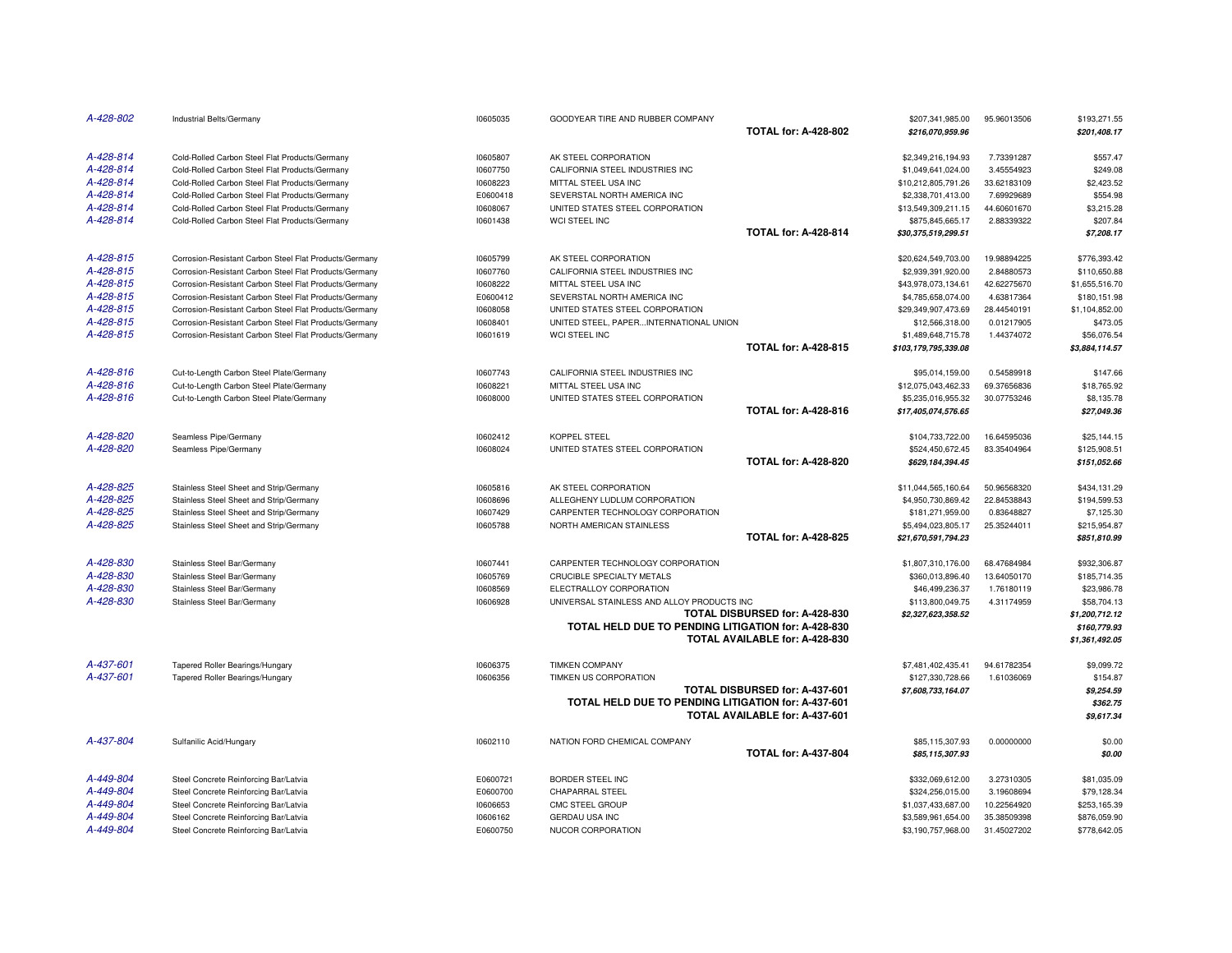| A-449-804 | Steel Concrete Reinforcing Bar/Latvia             | E0600683 | NUCOR STEEL AUBURN INC                              |                                | \$377,107,660.00    | 3.71702856   | \$92,025.75                      |
|-----------|---------------------------------------------------|----------|-----------------------------------------------------|--------------------------------|---------------------|--------------|----------------------------------|
| A-449-804 | Steel Concrete Reinforcing Bar/Latvia             | E0600708 | NUCOR STEEL MARION INC                              |                                | \$498,576,930.00    | 4.91431197   | \$121,667.95                     |
| A-449-804 | Steel Concrete Reinforcing Bar/Latvia             | E0600699 | <b>TAMCO</b>                                        |                                | \$795,243,056.00    | 7.83845428   | \$194,063.51                     |
|           |                                                   |          |                                                     | <b>TOTAL for: A-449-804</b>    | \$10,145,406,582.00 |              | \$2,475,787.98                   |
| A-455-802 | Cut-to-Length Carbon Steel Plate/Poland           | 10607739 | CALIFORNIA STEEL INDUSTRIES INC                     |                                | \$95,015,674.00     | 0.00000000   | \$0.00                           |
| A-455-802 | Cut-to-Length Carbon Steel Plate/Poland           | 10608220 | MITTAL STEEL USA INC                                |                                | \$12,075,191,305.53 | 0.00000000   | \$0.00                           |
| A-455-802 | Cut-to-Length Carbon Steel Plate/Poland           | 10607996 | UNITED STATES STEEL CORPORATION                     |                                | \$5,235,016,955.32  | 0.00000000   | \$0.00                           |
|           |                                                   |          |                                                     | <b>TOTAL for: A-455-802</b>    | \$17,405,223,934.85 |              | \$0.00                           |
| A-455-803 | Steel Concrete Reinforcing Bar/Poland             | E0600730 | BORDER STEEL INC                                    |                                | \$332,069,612.00    | 0.00000000   | \$0.00                           |
| A-455-803 | Steel Concrete Reinforcing Bar/Poland             | E0600707 | <b>CHAPARRAL STEEL</b>                              |                                | \$324,256,015.00    | 0.00000000   | \$0.00                           |
| A-455-803 | Steel Concrete Reinforcing Bar/Poland             | 10606651 | CMC STEEL GROUP                                     |                                | \$1,037,519,525.00  | 0.00000000   | \$0.00                           |
| A-455-803 | Steel Concrete Reinforcing Bar/Poland             | 10606164 | GERDAU USA INC                                      |                                | \$3,590,195,821.00  | 0.00000000   | \$0.00                           |
| A-455-803 | Steel Concrete Reinforcing Bar/Poland             | E0600748 | NUCOR CORPORATION                                   |                                | \$3,190,757,968.00  | 0.00000000   | \$0.00                           |
| A-455-803 | Steel Concrete Reinforcing Bar/Poland             | E0600687 | NUCOR STEEL AUBURN INC                              |                                | \$377,107,660.00    | 0.00000000   | \$0.00                           |
| A-455-803 | Steel Concrete Reinforcing Bar/Poland             | E0600725 | NUCOR STEEL MARION INC                              |                                | \$498,576,930.00    | 0.00000000   | \$0.00                           |
| A-455-803 | Steel Concrete Reinforcing Bar/Poland             | E0600701 | <b>TAMCO</b>                                        |                                | \$795,243,056.00    | 0.00000000   | \$0.00                           |
|           |                                                   |          |                                                     | <b>TOTAL for: A-455-803</b>    | \$10,145,726,587.00 |              | \$0.00                           |
| A-469-803 | Cut-to-Length Carbon Steel Plate/Spain            | 10607736 | CALIFORNIA STEEL INDUSTRIES INC                     |                                | \$95,015,717.00     | 0.00000000   | \$0.00                           |
| A-469-803 | Cut-to-Length Carbon Steel Plate/Spain            | 10608219 | MITTAL STEEL USA INC                                |                                | \$12,292,081,724.19 | 0.00000000   | \$0.00                           |
| A-469-803 | Cut-to-Length Carbon Steel Plate/Spain            | 10607994 | UNITED STATES STEEL CORPORATION                     |                                | \$5,235,016,955.32  | 0.00000000   | \$0.00                           |
|           |                                                   |          |                                                     | <b>TOTAL for: A-469-803</b>    | \$17,622,114,396.51 |              | \$0.00                           |
| A-469-805 | Stainless Steel Bar/Spain                         | 10607443 | CARPENTER TECHNOLOGY CORPORATION                    |                                | \$5,232,425,353.00  | 67.48796163  | \$23,183.71                      |
| A-469-805 | Stainless Steel Bar/Spain                         | 10605775 | CRUCIBLE SPECIALTY METALS                           |                                | \$940,683,206.61    | 12.13295707  | \$4,167.96                       |
| A-469-805 | Stainless Steel Bar/Spain                         | 10608575 | ELECTRALLOY CORPORATION                             |                                | \$78,659,696.37     | 1.01455486   | \$348.52                         |
| A-469-805 | Stainless Steel Bar/Spain                         | 10606941 | UNIVERSAL STAINLESS AND ALLOY PRODUCTS INC          |                                | \$403,792,514.10    | 5.20812661   | \$1,789.11                       |
| A-469-805 | Stainless Steel Bar/Spain                         | 10606347 | VALBRUNA SLATER STAINLESS INC                       |                                | \$1,097,563,233.69  | 14.15639984  | \$4,863.06                       |
|           |                                                   |          |                                                     | <b>TOTAL for: A-469-805</b>    | \$7,753,124,003.77  |              | \$34,352.36                      |
| A-469-807 | Stainless Steel Wire Rod/Spain                    | 10607454 | CARPENTER TECHNOLOGY CORPORATION                    |                                | \$679,340,087.00    | 90.93828092  | \$339.83                         |
| A-469-807 | Stainless Steel Wire Rod/Spain                    | 10606933 | UNIVERSAL STAINLESS AND ALLOY PRODUCTS INC          |                                | \$67,694,143.40     | 9.06171908   | \$33.86                          |
|           |                                                   |          |                                                     | <b>TOTAL for: A-469-807</b>    | \$747,034,230.40    |              | \$373.69                         |
| A-469-814 | Chlorinated Isocyanurates/Spain                   | 10608797 | <b>BIOLAB INC</b>                                   |                                | \$58,072,073.00     | 0.00000000   | \$0.00                           |
|           |                                                   |          |                                                     | <b>TOTAL for: A-469-814</b>    | \$58,072,073.00     |              | \$0.00                           |
| A-471-806 | Sulfanilic Acid/Portugal                          | 10602113 | NATION FORD CHEMICAL COMPANY                        |                                | \$85,115,307.93     | 0.00000000   | \$0.00                           |
|           |                                                   |          |                                                     | <b>TOTAL for: A-471-806</b>    | \$85,115,307.93     |              | \$0.00                           |
| A-475-059 | Pressure-Sensitive Plastic Tape/Italy             | 10605007 | <b>3M COMPANY</b>                                   |                                | \$961,470,253.14    | 100.00000000 | \$418,504.94                     |
|           |                                                   |          |                                                     | <b>TOTAL for: A-475-059</b>    | \$961,470,253.14    |              | \$418,504.94                     |
| A-475-201 | Ball Bearings/Italy (See A-475-801)               | 10603019 | EMERSON POWER TRANSMISSION CORPORATION              |                                | \$998,605,716.17    | 17.29108254  | \$1,028,323.74                   |
| A-475-201 | Ball Bearings/Italy (See A-475-801)               | 10603032 | MCGILL MANUFACTURING COMPANY                        |                                | \$87,855,559.01     | 1.52123876   | \$90,470.10                      |
| A-475-201 | Ball Bearings/Italy (See A-475-801)               | 10604629 | MPB CORPORATION                                     |                                | \$1,003,880,025.90  | 17.38240839  | \$1,033,755.01                   |
| A-475-201 | Ball Bearings/Italy (See A-475-801)               | 10600522 | PACAMOR KUBAR BEARINGS                              |                                | \$55,850,732.00     | 0.96706798   | \$57,512.82                      |
| A-475-201 | Ball Bearings/Italy (See A-475-801)               | E0601008 | RBC AIRCRAFT PRODUCTS INC                           |                                | \$63,250,220.00     | 1.09519178   | \$65,132.52                      |
| A-475-201 | Ball Bearings/Italy (See A-475-801)               | 10605092 | REXNORD INC BEARING GROUP                           |                                | \$445,780,000.00    | 7.71878094   | \$459,046.20                     |
| A-475-201 | Ball Bearings/Italy (See A-475-801)               | 10606366 | TIMKEN US CORPORATION                               |                                | \$1,887,609,876.39  | 32.68438948  | \$1,943,784.23                   |
|           |                                                   |          |                                                     | TOTAL DISBURSED for: A-475-201 | \$4,542,832,129.47  |              | \$4,678,024.62                   |
|           |                                                   |          | TOTAL HELD DUE TO PENDING LITIGATION for: A-475-201 | TOTAL AVAILABLE for: A-475-201 |                     |              | \$1,269,108.73<br>\$5,947,133.35 |
|           |                                                   |          |                                                     |                                |                     |              |                                  |
| A-475-203 | Cylindrical Roller Bearings/Italy (See A-475-801) | 10603042 | EMERSON POWER TRANSMISSION CORPORATION              |                                | \$140,198,999.58    | 9.52952583   | \$20,320.92                      |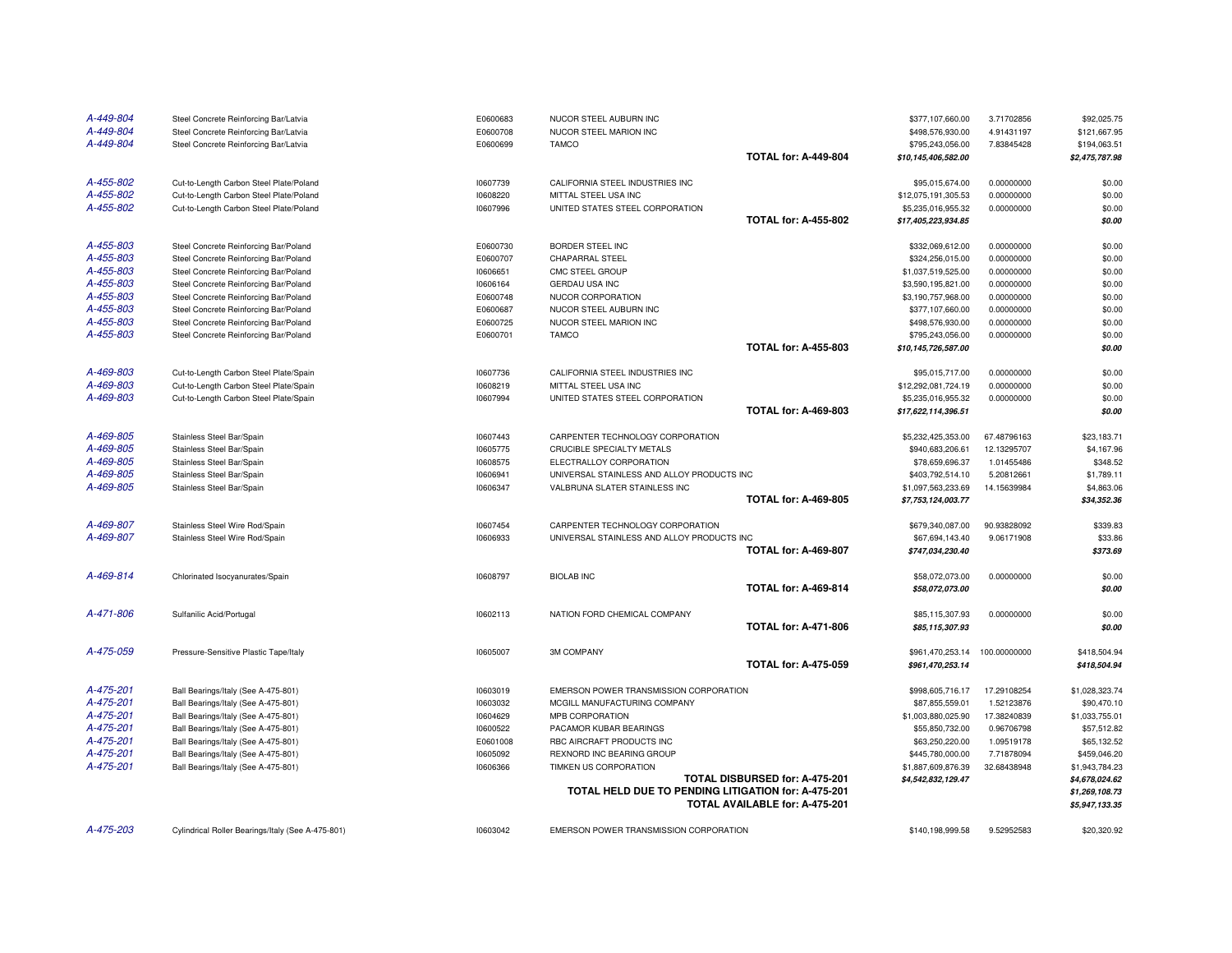| A-475-203<br>A-475-203 | Cylindrical Roller Bearings/Italy (See A-475-801)<br>Cylindrical Roller Bearings/Italy (See A-475-801) | 10604637<br>10606360 | MPB CORPORATION<br>TIMKEN US CORPORATION       | <b>TOTAL for: A-475-203</b> | \$190,387,187.18<br>\$1,140,620,272.68<br>\$1,471,206,459.44 | 12.94088848<br>77.52958569 | \$27,595.36<br>\$165,325.36<br>\$213,241.64 |
|------------------------|--------------------------------------------------------------------------------------------------------|----------------------|------------------------------------------------|-----------------------------|--------------------------------------------------------------|----------------------------|---------------------------------------------|
| A-475-601              | Brass Sheet and Strip/Italy                                                                            | 10605337             | <b>OLIN BRASS</b>                              | <b>TOTAL for: A-475-601</b> | \$1,046,983,220.17<br>\$1,046,983,220.17                     | 100.00000000               | \$46,337.44<br>\$46,337.44                  |
| A-475-703              | Granular Polytetrafluoroethylene/Italy                                                                 | 10602427             | AGC CHEMICALS AMERICAS INC                     |                             | \$129,269,681.00                                             | 38.66816926                | \$10,381.57                                 |
| A-475-703              | Granular Polytetrafluoroethylene/Italy                                                                 | 10604868             | E I DU PONT DE NEMOURS AND CO                  | <b>TOTAL for: A-475-703</b> | \$205,035,468.38<br>\$334,305,149.38                         | 61.33183074                | \$16,466.28<br>\$26,847.85                  |
| A-475-802              | Industrial Belts/Italy                                                                                 | 10606221             | <b>GATES CORPORATION</b>                       |                             | \$742,056,852.16                                             | 56.10128179                | \$57,954.48                                 |
| A-475-802              | Industrial Belts/Italy                                                                                 | 10605036             | GOODYEAR TIRE AND RUBBER COMPANY               | <b>TOTAL for: A-475-802</b> | \$580,652,413.00<br>\$1,322,709,265.16                       | 43.89871821                | \$45,348.82<br>\$103,303.30                 |
| A-475-811              | Grain-Oriented Silicon Electrical Steel/Italy                                                          | 10605804             | AK STEEL CORPORATION                           |                             | \$4,272,843,709.28                                           | 0.00000000                 | \$0.00                                      |
| A-475-811              | Grain-Oriented Silicon Electrical Steel/Italy                                                          | 10608690             | ALLEGHENY LUDLUM CORPORATION                   |                             | \$1,707,866,547.58                                           | 0.00000000                 | \$0.00                                      |
|                        |                                                                                                        |                      |                                                | <b>TOTAL for: A-475-811</b> | \$5,980,710,256.86                                           |                            | \$0.00                                      |
| A-475-814              | Seamless Pipe/Italy                                                                                    | 10602426             | KOPPEL STEEL                                   |                             | \$15,680,432.00                                              | 5.92445174                 | \$240.03                                    |
| A-475-814              | Seamless Pipe/Italy                                                                                    | 10608023             | UNITED STATES STEEL CORPORATION                | <b>TOTAL for: A-475-814</b> | \$248,992,700.22<br>\$264,673,132.22                         | 94.07554826                | \$3,811.49<br>\$4,051.52                    |
| A-475-816              | Oil Country Tubular Goods/Italy                                                                        | 10604060             | IPSCO TUBULARS INC                             |                             | \$1,100,988,086.07                                           | 7.60501642                 | \$33.73                                     |
| A-475-816              | Oil Country Tubular Goods/Italy                                                                        | E0600144             | LONE STAR STEEL COMPANY                        |                             | \$3,238,088,272.00                                           | 22.36692185                | \$99.21                                     |
| A-475-816              | Oil Country Tubular Goods/Italy                                                                        | 10602352             | MAVERICK TUBE CORPORATION                      |                             | \$2,960,029,902.36                                           | 20.44624851                | \$90.69                                     |
| A-475-816              | Oil Country Tubular Goods/Italy                                                                        | 10602408             | NEWPORT STEEL                                  |                             | \$2,053,627,589.00                                           | 14.18532292                | \$62.92                                     |
| A-475-816              | Oil Country Tubular Goods/Italy                                                                        | 10608031             | UNITED STATES STEEL CORPORATION                |                             | \$4,088,424,632.68                                           | 28.24057486                | \$125.26                                    |
| A-475-816              | Oil Country Tubular Goods/Italy                                                                        | E0600135             | V AND M STAR LP                                |                             | \$1,035,971,153.62                                           | 7.15591543                 | \$31.74                                     |
|                        |                                                                                                        |                      |                                                | <b>TOTAL for: A-475-816</b> | \$14,477,129,635.73                                          |                            | \$443.54                                    |
| A-475-818              | Pasta/Italy                                                                                            | 10602420             | A ZEREGAS SONS INC                             |                             | \$775,611,984.00                                             | 9.78124581                 | \$562,285.30                                |
| A-475-818              | Pasta/Italy                                                                                            | 10608930             | AMERICAN ITALIAN PASTA COMPANY                 |                             | \$2,401,317,523.00                                           | 30.28302482                | \$1,740,851.83                              |
| A-475-818              | Pasta/Italy                                                                                            | 10604276             | DAKOTA GROWERS PASTA CO INC                    |                             | \$1,054,285,827.00                                           | 13.29560275                | \$764,311.84                                |
| A-475-818              | Pasta/Italy                                                                                            | 10601794             | <b>FOULDS INC</b>                              |                             | \$73,296,068.86                                              | 0.92433702                 | \$53,136.49                                 |
| A-475-818              | Pasta/Italy                                                                                            | 10607772             | LA RINASCENTE PASTA LLC                        |                             | \$28,000,489.00                                              | 0.35311428                 | \$20,299.15                                 |
| A-475-818              | Pasta/Italy                                                                                            | 10602534             | NEW WORLD PASTA COMPANY                        |                             | \$2,473,480,032.00                                           | 31.19306651                | \$1,793,166.54                              |
| A-475-818<br>A-475-818 | Pasta/Italy<br>Pasta/Italy                                                                             | E0600192<br>10605348 | PASTA USA INC<br>PHILADELPHIA MACARONI COMPANY |                             | \$591,567,865.52<br>\$398,931,574.00                         | 7.46026470<br>5.03092766   | \$428,861.24<br>\$289,208.22                |
| A-475-818              | Pasta/Italy                                                                                            | 10602589             | S T SPECIALTY FOODS INC                        |                             | \$133,091,421.00                                             | 1.67841644                 | \$96,485.55                                 |
|                        |                                                                                                        |                      |                                                | <b>TOTAL for: A-475-818</b> | \$7,929,582,784.38                                           |                            | \$5,748,606.15                              |
| A-475-820              | Stainless Steel Wire Rod/Italy                                                                         | 10607427             | CARPENTER TECHNOLOGY CORPORATION               |                             | \$679,721,006.00                                             | 0.00000000                 | \$0.00                                      |
| A-475-820              | Stainless Steel Wire Rod/Italy                                                                         | 10606936             | UNIVERSAL STAINLESS AND ALLOY PRODUCTS INC     |                             | \$67,738,047.62                                              | 0.00000000                 | \$0.00                                      |
|                        |                                                                                                        |                      |                                                | <b>TOTAL for: A-475-820</b> | \$747,459,053.62                                             |                            | \$0.00                                      |
| A-475-822              | Stainless Steel Plate in Coils/Italy                                                                   | 10608707             | ALLEGHENY LUDLUM CORPORATION                   |                             | \$254,887,551.90                                             | 20.24983721                | \$160.41                                    |
| A-475-822              | Stainless Steel Plate in Coils/Italy                                                                   | 10605779             | NORTH AMERICAN STAINLESS                       |                             | \$1,003,826,526.75                                           | 79.75016279                | \$631.73                                    |
|                        |                                                                                                        |                      |                                                | <b>TOTAL for: A-475-822</b> | \$1,258,714,078.65                                           |                            | \$792.14                                    |
| A-475-824              | Stainless Steel Sheet and Strip/Italy                                                                  | 10605813             | AK STEEL CORPORATION                           |                             | \$11,045,955,922.45                                          | 50.96591299                | \$558,595.63                                |
| A-475-824              | Stainless Steel Sheet and Strip/Italy                                                                  | 10608699             | ALLEGHENY LUDLUM CORPORATION                   |                             | \$4,951,399,950.05                                           | 22.84570216                | \$250,393.03                                |
| A-475-824              | Stainless Steel Sheet and Strip/Italy                                                                  | 10607430             | CARPENTER TECHNOLOGY CORPORATION               |                             | \$181,288,776.00                                             | 0.83646432                 | \$9,167.80                                  |
| A-475-824              | Stainless Steel Sheet and Strip/Italy                                                                  | 10605789             | NORTH AMERICAN STAINLESS                       |                             | \$5,494,578,246.66                                           | 25.35192054                | \$277,861.64                                |
|                        |                                                                                                        |                      |                                                | <b>TOTAL for: A-475-824</b> | \$21,673,222,895.16                                          |                            | \$1,096,018.10                              |
| A-475-826              | Cut-to-Length Carbon Steel Plate/Italy                                                                 | 10604094             | <b>IPSCO STEEL INC</b>                         |                             | \$2,357,616,708.37                                           | 22.52417785                | \$138,113.32                                |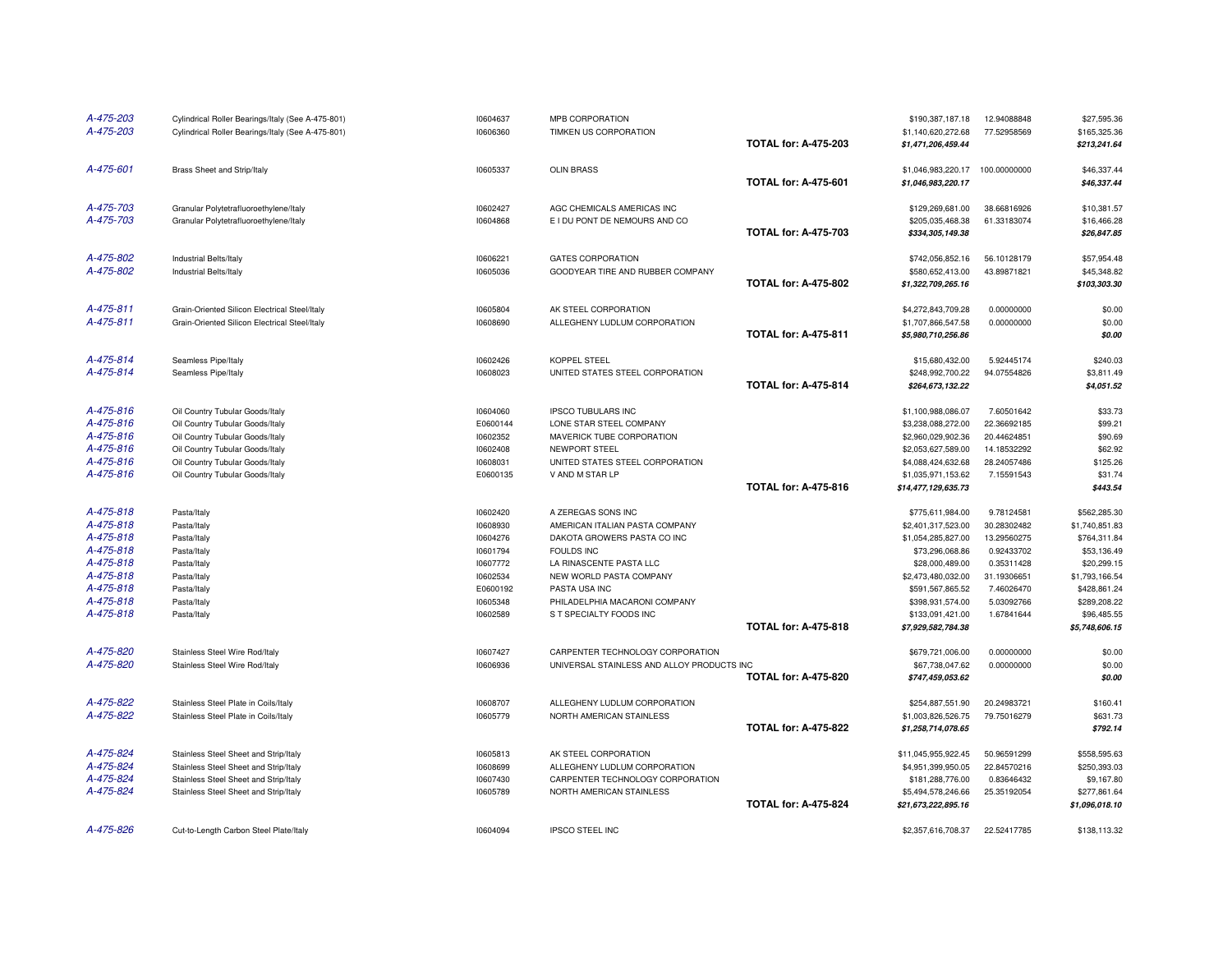| A-475-826              | Cut-to-Length Carbon Steel Plate/Italy                                               | 10608218             | MITTAL STEEL USA INC                                                                  | \$6,485,311,856.63                  | 61.95931559              | \$379,920.95                   |
|------------------------|--------------------------------------------------------------------------------------|----------------------|---------------------------------------------------------------------------------------|-------------------------------------|--------------------------|--------------------------------|
| A-475-826              | Cut-to-Length Carbon Steel Plate/Italy                                               | 10607982             | UNITED STATES STEEL CORPORATION                                                       | \$1,624,120,328.81                  | 15.51650657              | \$95,143.82                    |
|                        |                                                                                      |                      | <b>TOTAL for: A-475-826</b>                                                           | \$10,467,048,893.81                 |                          | \$613,178.09                   |
| A-475-828              | Stainless Steel Butt-Weld Pipe Fittings/Italy                                        | 10607776             | FLO MAC INC                                                                           | \$7,612,790.00                      | 9.30624953               | \$21.41                        |
| A-475-828              | Stainless Steel Butt-Weld Pipe Fittings/Italy                                        | 10606989             | FLOWLINE DIV OF MARKOVITZ ENT                                                         | \$12,847,124.00                     | 15.70495727              | \$36.12                        |
| A-475-828              | Stainless Steel Butt-Weld Pipe Fittings/Italy                                        | 10608590             | <b>GERLIN INC</b>                                                                     | \$11,925,077.00                     | 14.57780160              | \$33.53                        |
| A-475-828              | Stainless Steel Butt-Weld Pipe Fittings/Italy                                        | 10608579             | SHAW ALLOY PIPING PRODUCTS INC                                                        | \$24,065,136.00                     | 29.41840778              | \$67.67                        |
| A-475-828              | Stainless Steel Butt-Weld Pipe Fittings/Italy                                        | 10608070             | TAYLOR FORGE STAINLESS INC                                                            | \$25,352,859.00                     | 30.99258382              | \$71.29                        |
|                        |                                                                                      |                      | <b>TOTAL for: A-475-828</b>                                                           | \$81,802,986.00                     |                          | \$230.01                       |
| A-475-829              | Stainless Steel Bar/Italy                                                            | 10607442             | CARPENTER TECHNOLOGY CORPORATION                                                      | \$1,807,443,690.00                  | 77.63705545              | \$2,279,216.91                 |
| A-475-829              | Stainless Steel Bar/Italy                                                            | 10605770             | CRUCIBLE SPECIALTY METALS                                                             | \$360,238,886.62                    | 15.47372489              | \$454,267.30                   |
| A-475-829              | Stainless Steel Bar/Italy                                                            | 10608570             | ELECTRALLOY CORPORATION                                                               | \$46,524,446.01                     | 1.99841412               | \$58,668.11                    |
| A-475-829              | Stainless Steel Bar/Italy                                                            | 10606927             | UNIVERSAL STAINLESS AND ALLOY PRODUCTS INC                                            | \$113,861,294.23                    | 4.89080554               | \$143,581.01                   |
|                        |                                                                                      |                      | <b>TOTAL for: A-475-829</b>                                                           | \$2,328,068,316.86                  |                          | \$2,935,733.32                 |
| A-485-602              | Tapered Roller Bearings/Romania                                                      | 10606376             | <b>TIMKEN COMPANY</b>                                                                 | \$7,481,402,435.41                  | 94.61782354              | \$138.48                       |
| A-485-602              | Tapered Roller Bearings/Romania                                                      | 10606357             | TIMKEN US CORPORATION                                                                 | \$127,330,728.66                    | 1.61036069               | \$2.36                         |
|                        |                                                                                      |                      | TOTAL DISBURSED for: A-485-602                                                        | \$7,608,733,164.07                  |                          | \$140.84                       |
|                        |                                                                                      |                      | TOTAL HELD DUE TO PENDING LITIGATION for: A-485-602                                   |                                     |                          | \$5.52                         |
|                        |                                                                                      |                      | TOTAL AVAILABLE for: A-485-602                                                        |                                     |                          | \$146.36                       |
| A-485-801              | Ball bearings/Romania                                                                | 10603036             | EMERSON POWER TRANSMISSION CORPORATION                                                | \$656,915,330.86                    | 22.57494644              | \$1,434.43                     |
| A-485-801              | Ball bearings/Romania                                                                | 10604634             | MPB CORPORATION                                                                       | \$570,669,392.90                    | 19.61109807              | \$1,246.10                     |
| A-485-801              | Ball bearings/Romania                                                                | 10600518             | PACAMOR KUBAR BEARINGS                                                                | \$27,785,053.00                     | 0.95483551               | \$60.67                        |
| A-485-801              | Ball bearings/Romania                                                                | 10606370             | TIMKEN US CORPORATION                                                                 | \$1,290,050,012.39                  | 44.33266902              | \$2,816.92                     |
|                        |                                                                                      |                      | TOTAL DISBURSED for: A-485-801                                                        | \$2,545,419,789.15                  |                          | \$5,558.12                     |
|                        |                                                                                      |                      | TOTAL HELD DUE TO PENDING LITIGATION for: A-485-801<br>TOTAL AVAILABLE for: A-485-801 |                                     |                          | \$795.94<br>\$6,354.06         |
|                        |                                                                                      |                      |                                                                                       |                                     |                          |                                |
| A-485-803              | Cut-to-Length Carbon Steel Plate/Romania                                             | 10607738             | CALIFORNIA STEEL INDUSTRIES INC                                                       | \$95,013,725.00                     | 0.52169774               | \$321.50                       |
| A-485-803              | Cut-to-Length Carbon Steel Plate/Romania                                             | 10608217             | MITTAL STEEL USA INC                                                                  | \$12,882,378,127.58                 | 70.73407073              | \$43,590.85                    |
| A-485-803              | Cut-to-Length Carbon Steel Plate/Romania                                             | 10607995             | UNITED STATES STEEL CORPORATION                                                       | \$5,235,016,955.32                  | 28.74423153              | \$17,714.03                    |
|                        |                                                                                      |                      | <b>TOTAL for: A-485-803</b>                                                           | \$18,212,408,807.90                 |                          | \$61,626.38                    |
| A-485-805              | Small-Diameter Carbon Steel Seamless Pipe/Romania                                    | 10602416             | KOPPEL STEEL                                                                          | \$104,733,722.00                    | 20.70976096              | \$530,805.75                   |
| A-485-805              | Small-Diameter Carbon Steel Seamless Pipe/Romania                                    | E0600363             | SHARON TUBE COMPANY                                                                   | \$137,082,189.00                    | 27.10625872              | \$694,752.49                   |
| A-485-805              | Small-Diameter Carbon Steel Seamless Pipe/Romania                                    | 10608017             | UNITED STATES STEEL CORPORATION                                                       | \$263,905,628.84                    | 52.18398032              | \$1,337,512.15                 |
|                        |                                                                                      |                      | <b>TOTAL for: A-485-805</b>                                                           | \$505,721,539.84                    |                          | \$2,563,070.40                 |
| A-485-806              | Hot-Rolled Steel Products/Romania                                                    | E0600104             | <b>GALLATIN STEEL</b>                                                                 | \$2,269,582,654.00                  | 3.61352914               | \$46,816.90                    |
| A-485-806              | Hot-Rolled Steel Products/Romania                                                    | 10604078             | <b>IPSCO STEEL INC</b>                                                                | \$1,091,937,392.23                  | 1.73853443               | \$22,524.46                    |
| A-485-806              | Hot-Rolled Steel Products/Romania                                                    | E0600739             | NUCOR CORPORATION                                                                     | \$12,546,581,157.00                 | 19.97611169              | \$258,810.58                   |
| A-485-806              | Hot-Rolled Steel Products/Romania                                                    | E0600397             | SEVERSTAL NORTH AMERICA INC                                                           | \$2,660,520,304.00                  | 4.23596277               | \$54,881.15                    |
| A-485-806              | Hot-Rolled Steel Products/Romania                                                    | E0600537             | STEEL DYNAMICS INC                                                                    | \$3,970,292,462.29                  | 6.32132408               | \$81,899.10                    |
| A-485-806              | Hot-Rolled Steel Products/Romania                                                    | 10608041             | UNITED STATES STEEL CORPORATION                                                       | \$12,940,857,732.86                 | 20.60386141              | \$266,943.71                   |
| A-485-806              | Hot-Rolled Steel Products/Romania                                                    | 10601428             | WCI STEEL INC                                                                         | \$1,553,627,830.13                  | 2.47361753               | \$32,048.20                    |
|                        |                                                                                      |                      | TOTAL DISBURSED for: A-485-806                                                        | \$37,033,399,532.51                 |                          | \$763,924.10                   |
|                        |                                                                                      |                      | TOTAL HELD DUE TO PENDING LITIGATION for: A-485-806<br>TOTAL AVAILABLE for: A-485-806 |                                     |                          | \$531,676.30<br>\$1,295,600.40 |
|                        |                                                                                      |                      |                                                                                       |                                     |                          |                                |
|                        |                                                                                      |                      |                                                                                       |                                     |                          |                                |
| A-489-501              | Welded Carbon Steel Pipe and Tube/Turkey                                             | E0600160             | ALLIED TUBE AND CONDUIT                                                               | \$2,698,473,625.00                  | 20.23667270              | \$89,748.37                    |
| A-489-501              | Welded Carbon Steel Pipe and Tube/Turkey                                             | 10607781             | BULL MOOSE TUBE COMPANY                                                               | \$853,800,929.00                    | 6.40291229               | \$28,396.51                    |
| A-489-501              | Welded Carbon Steel Pipe and Tube/Turkey                                             | E0600195             | HANNIBAL INDUSTRIES INC                                                               | \$768,511,886.00                    | 5.76330388               | \$25,559.89                    |
| A-489-501<br>A-489-501 | Welded Carbon Steel Pipe and Tube/Turkey<br>Welded Carbon Steel Pipe and Tube/Turkey | 10600864<br>10600270 | LEAVITT TUBE COMPANY LLC<br>MARUICHI AMERICAN CORPORATION                             | \$486,081,826.00<br>\$96,887,389.51 | 3.64527514<br>0.72658794 | \$16,166.57<br>\$3,222.37      |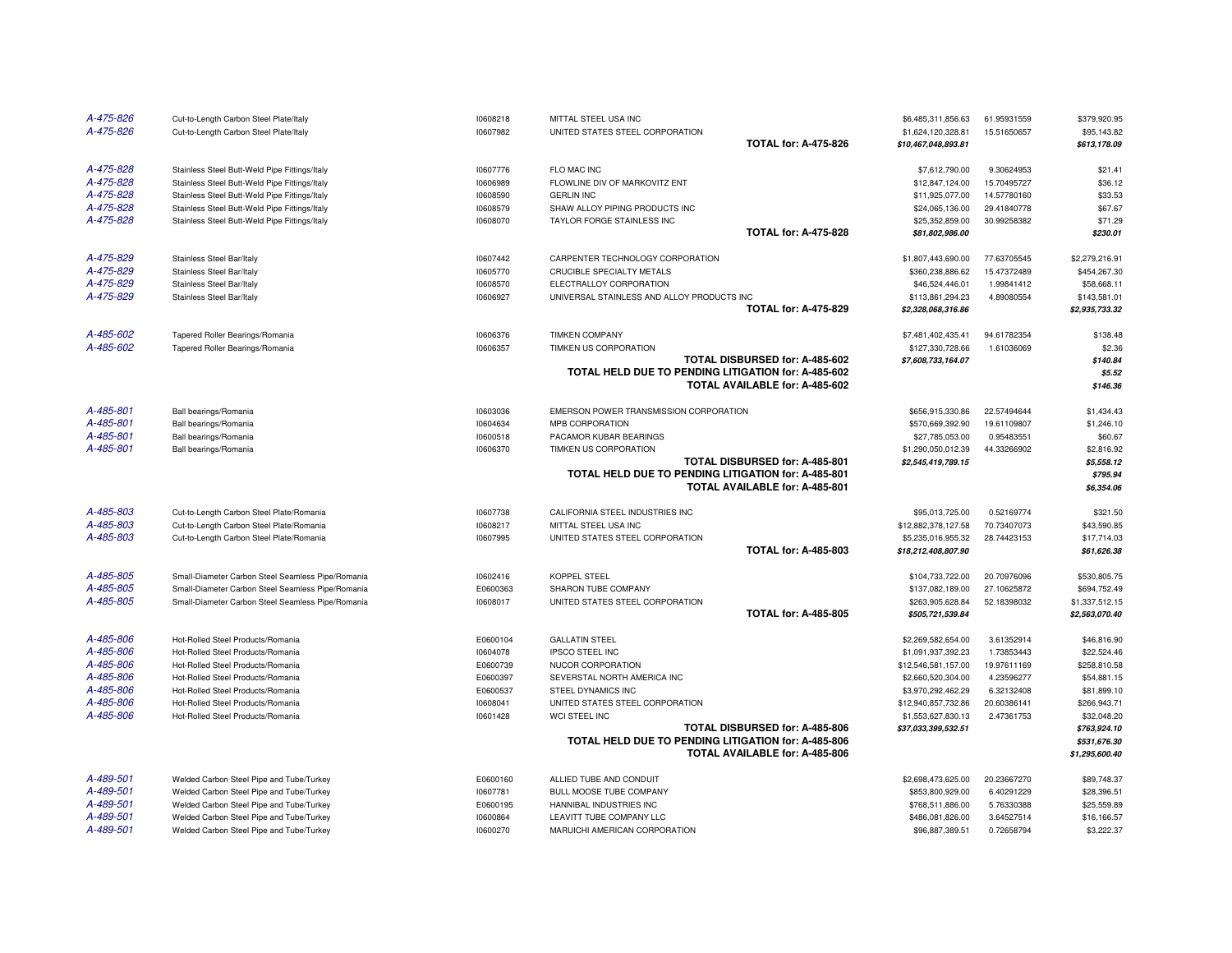| A-489-501 | Welded Carbon Steel Pipe and Tube/Turkey | 10602348 | MAVERICK TUBE CORPORATION                  |                             | \$1,844,499,121.05  | 13.83245871  | \$61,346.09  |
|-----------|------------------------------------------|----------|--------------------------------------------|-----------------------------|---------------------|--------------|--------------|
| A-489-501 | Welded Carbon Steel Pipe and Tube/Turkey | E0600146 | NORTHWEST PIPE COMPANY                     |                             | \$279,409,398.00    | 2.09537588   | \$9,292.86   |
| A-489-501 | Welded Carbon Steel Pipe and Tube/Turkey | E0600361 | SHARON TUBE COMPANY                        |                             | \$1,410,241,998.00  | 10.57583275  | \$46,903.15  |
| A-489-501 | Welded Carbon Steel Pipe and Tube/Turkey | E0600216 | WESTERN TUBE AND CONDUIT CORP              |                             | \$340,684,595.00    | 2.55489718   | \$11,330.81  |
| A-489-501 | Welded Carbon Steel Pipe and Tube/Turkey | E0600264 | WHEATLAND TUBE COMPANY                     |                             | \$4,555,980,905.00  | 34.16668354  | \$151,527.10 |
|           |                                          |          |                                            | <b>TOTAL for: A-489-501</b> | \$13,334,571,672.56 |              | \$443,493.72 |
| A-489-805 | Pasta/Turkey                             | 10602419 | A ZEREGAS SONS INC                         |                             | \$779,111,939.00    | 9.80060643   | \$1,755.42   |
| A-489-805 | Pasta/Turkey                             | 10608929 | AMERICAN ITALIAN PASTA COMPANY             |                             | \$2,401,317,523.00  | 30.20665808  | \$5,410.43   |
| A-489-805 | Pasta/Turkey                             | 10604277 | DAKOTA GROWERS PASTA CO INC                |                             | \$1,056,423,574.00  | 13.28896549  | \$2,380.24   |
| A-489-805 | Pasta/Turkey                             | 10601793 | <b>FOULDS INC</b>                          |                             | \$73,296,068.86     | 0.92200605   | \$165.14     |
| A-489-805 | Pasta/Turkey                             | 10607771 | LA RINASCENTE PASTA LLC                    |                             | \$28,023,185.00     | 0.35250930   | \$63.14      |
| A-489-805 | Pasta/Turkey                             | 10602535 | NEW WORLD PASTA COMPANY                    |                             | \$2,485,913,030.00  | 31.27080204  | \$5,601.03   |
| A-489-805 | Pasta/Turkey                             | E0600194 | PASTA USA INC                              |                             | \$591,567,865.52    | 7.44145165   | \$1,332.87   |
| A-489-805 | Pasta/Turkey                             | 10605350 | PHILADELPHIA MACARONI COMPANY              |                             | \$400,735,994.00    | 5.04093900   | \$902.90     |
| A-489-805 | Pasta/Turkey                             | 10602591 | S T SPECIALTY FOODS INC                    |                             | \$133,240,723.00    | 1.67606196   | \$300.21     |
|           |                                          |          |                                            | <b>TOTAL for: A-489-805</b> | \$7,949,629,902.38  |              | \$17,911.38  |
| A-489-807 | Steel Concrete Reinforcing Bar/Turkey    | 10606658 | CMC STEEL GROUP                            |                             | \$1,724,016,496.00  | 19.71064177  | \$39,747.38  |
| A-489-807 | Steel Concrete Reinforcing Bar/Turkey    | 10606157 | GERDAU USA INC                             |                             | \$3,473,583,725.00  | 39.71340450  | \$80,083.84  |
| A-489-807 | Steel Concrete Reinforcing Bar/Turkey    | E0600710 | NUCOR CORPORATION                          |                             | \$2,089,626,566.00  | 23.89065347  | \$48,176.56  |
| A-489-807 | Steel Concrete Reinforcing Bar/Turkey    | E0600689 | NUCOR STEEL AUBURN INC                     |                             | \$579,695,160.00    | 6.62764171   | \$13,364.93  |
| A-489-807 | Steel Concrete Reinforcing Bar/Turkey    | E0600720 | NUCOR STEEL MARION INC                     |                             | \$879,705,971.00    | 10.05765855  | \$20,281.71  |
|           |                                          |          |                                            | <b>TOTAL for: A-489-807</b> | \$8,746,627,918.00  |              | \$201,654.43 |
| A-533-502 | Welded Carbon Steel Pipe and Tube/India  | E0600156 | ALLIED TUBE AND CONDUIT                    |                             | \$2,698,393,599.00  | 20.23720728  | \$84,824.09  |
| A-533-502 | Welded Carbon Steel Pipe and Tube/India  | 10607783 | BULL MOOSE TUBE COMPANY                    |                             | \$853,777,518.00    | 6.40309576   | \$26,838.52  |
| A-533-502 | Welded Carbon Steel Pipe and Tube/India  | E0600199 | HANNIBAL INDUSTRIES INC                    |                             | \$768,489,156.00    | 5.76345658   | \$24,157.48  |
| A-533-502 | Welded Carbon Steel Pipe and Tube/India  | 10600866 | LEAVITT TUBE COMPANY LLC                   |                             | \$486,067,296.00    | 3.64537057   | \$15,279.54  |
| A-533-502 | Welded Carbon Steel Pipe and Tube/India  | 10600269 | MARUICHI AMERICAN CORPORATION              |                             | \$96,884,507.52     | 0.72660707   | \$3,045.57   |
| A-533-502 | Welded Carbon Steel Pipe and Tube/India  | 10602346 | MAVERICK TUBE CORPORATION                  |                             | \$1,844,448,647.65  | 13.83285582  | \$57,980.30  |
| A-533-502 | Welded Carbon Steel Pipe and Tube/India  | E0600147 | NORTHWEST PIPE COMPANY                     |                             | \$279,402,058.00    | 2.09543832   | \$8,783.01   |
| A-533-502 | Welded Carbon Steel Pipe and Tube/India  | E0600354 | SHARON TUBE COMPANY                        |                             | \$1,409,831,328.00  | 10.57334587  | \$44,318.09  |
| A-533-502 | Welded Carbon Steel Pipe and Tube/India  | E0600218 | WESTERN TUBE AND CONDUIT CORP              |                             | \$340,674,306.00    | 2.55496327   | \$10,709.11  |
| A-533-502 | Welded Carbon Steel Pipe and Tube/India  | E0600263 | WHEATLAND TUBE COMPANY                     |                             | \$4,555,855,572.00  | 34.16765945  | \$143,213.47 |
|           |                                          |          |                                            | <b>TOTAL for: A-533-502</b> | \$13,333,823,988.17 |              | \$419,149.19 |
| A-533-806 | Sulfanilic Acid/India                    | 10602114 | NATION FORD CHEMICAL COMPANY               |                             | \$85,115,307.93     | 100.00000000 | \$91.71      |
|           |                                          |          |                                            | <b>TOTAL for: A-533-806</b> | \$85,115,307.93     |              | \$91.71      |
| A-533-808 | Stainless Steel Wire Rod/India           | 10607452 | CARPENTER TECHNOLOGY CORPORATION           |                             | \$1,025,613,008.00  | 84.96363450  | \$231,424.60 |
| A-533-808 | Stainless Steel Wire Rod/India           | 10606940 | UNIVERSAL STAINLESS AND ALLOY PRODUCTS INC |                             | \$181,506,972.30    | 15.03636550  | \$40,956.17  |
|           |                                          |          |                                            | <b>TOTAL for: A-533-808</b> | \$1,207,119,980.30  |              | \$272,380.77 |
| A-533-809 | Forged Stainless Steel Flanges/India     | 10608586 | <b>GERLIN INC</b>                          |                             | \$39,281,094.00     | 25.10337294  | \$61,754.80  |
| A-533-809 | Forged Stainless Steel Flanges/India     | 10600442 | MAASS FLANGE CORP                          |                             | \$117,196,261.00    | 74.89662706  | \$184,247.19 |
|           |                                          |          |                                            | <b>TOTAL for: A-533-809</b> | \$156,477,355.00    |              | \$246,001.99 |
| A-533-810 | Stainless Steel Bar/India                | 10607446 | CARPENTER TECHNOLOGY CORPORATION           |                             | \$5,257,242,198.00  | 67.57459321  | \$145,406.88 |
| A-533-810 | Stainless Steel Bar/India                | 10605774 | CRUCIBLE SPECIALTY METALS                  |                             | \$940,653,843.59    | 12.09080701  | \$26,016.98  |
| A-533-810 | Stainless Steel Bar/India                | 10608572 | ELECTRALLOY CORPORATION                    |                             | \$78,657,149.05     | 1.01102910   | \$2,175.53   |
| A-533-810 | Stainless Steel Bar/India                | 10606943 | UNIVERSAL STAINLESS AND ALLOY PRODUCTS INC |                             | \$405,799,758.10    | 5.21599587   | \$11,223.77  |
| A-533-810 | Stainless Steel Bar/India                | 10606349 | VALBRUNA SLATER STAINLESS INC              |                             | \$1,097,556,553.06  | 14.10757481  | \$30,356.65  |
|           |                                          |          |                                            | <b>TOTAL for: A-533-810</b> | \$7,779,909,501.80  |              | \$215,179.81 |
| A-533-813 | Preserved Mushrooms/India                | 10609975 | L K BOWMAN COMPANY                         |                             | \$48.110.752.00     | 8.58869593   | \$53,457,33  |
| A-533-813 | Preserved Mushrooms/India                | 10605119 | MONTEREY MUSHROOMS INC                     |                             | \$78,377,630.81     | 13.99191678  | \$87,087.78  |
|           |                                          |          |                                            |                             |                     |              |              |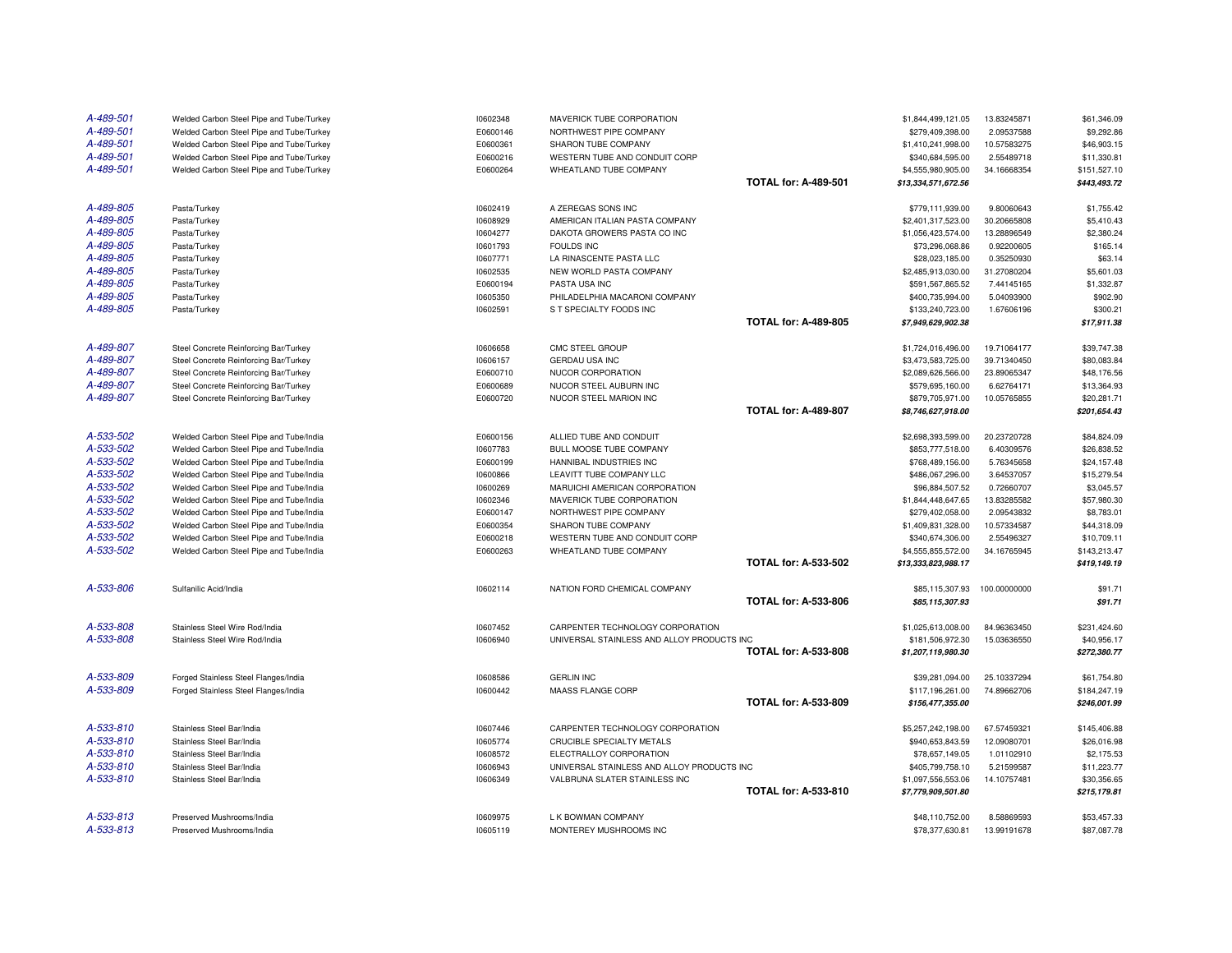| A-533-813 | Preserved Mushrooms/India                                         | 10602122 | MUSHROOM CANNING COMPANY<br>TOTAL HELD DUE TO PENDING LITIGATION for: A-533-813 | TOTAL DISBURSED for: A-533-813<br>TOTAL AVAILABLE for: A-533-813 | \$54,981,711.38<br>\$181,470,094.19 | 9.81529452  | \$61,091.86<br>\$201,636.96<br>\$420,777.97<br>\$622,414.93 |
|-----------|-------------------------------------------------------------------|----------|---------------------------------------------------------------------------------|------------------------------------------------------------------|-------------------------------------|-------------|-------------------------------------------------------------|
| A-533-817 | Cut-to-Length Carbon Steel Plate/India                            | 10604092 | <b>IPSCO STEEL INC</b>                                                          |                                                                  | \$2,357,619,604.50                  | 0.00000000  | \$0.00                                                      |
| A-533-817 | Cut-to-Length Carbon Steel Plate/India                            | 10608215 | MITTAL STEEL USA INC                                                            |                                                                  | \$6,485,324,074.87                  | 0.00000000  | \$0.00                                                      |
| A-533-817 | Cut-to-Length Carbon Steel Plate/India                            | 10607986 | UNITED STATES STEEL CORPORATION                                                 |                                                                  | \$1,624,120,328.81                  | 0.00000000  | \$0.00                                                      |
|           |                                                                   |          |                                                                                 | <b>TOTAL for: A-533-817</b>                                      | \$10,467,064,008.18                 |             | \$0.00                                                      |
| A-533-820 | Hot-Rolled Steel Products/India                                   | E0600083 | <b>GALLATIN STEEL</b>                                                           |                                                                  | \$2,247,524,294.00                  | 3.58032050  | \$2,860.93                                                  |
| A-533-820 | Hot-Rolled Steel Products/India                                   | 10604080 | <b>IPSCO STEEL INC</b>                                                          |                                                                  | \$1,091,983,840.01                  | 1.73953720  | \$1,390.02                                                  |
| A-533-820 | Hot-Rolled Steel Products/India                                   | 10608214 | MITTAL STEEL USA INC                                                            |                                                                  | \$24,813,468,519.05                 | 39.52801322 | \$31,585.74                                                 |
| A-533-820 | Hot-Rolled Steel Products/India                                   | E0600733 | NUCOR CORPORATION                                                               |                                                                  | \$12,546,581,157.00                 | 19.98678361 | \$15,970.88                                                 |
| A-533-820 | Hot-Rolled Steel Products/India                                   | E0600398 | SEVERSTAL NORTH AMERICA INC                                                     |                                                                  | \$2,660,603,681.00                  | 4.23835859  | \$3,386.75                                                  |
| A-533-820 | Hot-Rolled Steel Products/India                                   | E0600469 | STEEL DYNAMICS INC                                                              |                                                                  | \$3,970,432,713.97                  | 6.32492457  | \$5,054.07                                                  |
| A-533-820 | Hot-Rolled Steel Products/India                                   | 10608047 | UNITED STATES STEEL CORPORATION                                                 |                                                                  | \$12,940,857,732.86                 | 20.61486870 | \$16,472.77                                                 |
| A-533-820 | Hot-Rolled Steel Products/India                                   | 10601431 | WCI STEEL INC                                                                   |                                                                  | \$1,553,717,388.67                  | 2.47508169  | \$1,977.77                                                  |
|           |                                                                   |          |                                                                                 | TOTAL DISBURSED for: A-533-820                                   | \$61,825,169,326.56                 |             | \$78,698.93                                                 |
|           |                                                                   |          | TOTAL HELD DUE TO PENDING LITIGATION for: A-533-820                             | TOTAL AVAILABLE for: A-533-820                                   |                                     |             | \$1,208.29<br>\$79,907.22                                   |
| A-533-824 | Polyethylene Terephthalate Film, Sheet and Strip (PET Film)/India | 10606402 | <b>DUPONT TEIJIN FILMS</b>                                                      |                                                                  | \$1,202,341,869.00                  | 50.36426778 | \$92,926.61                                                 |
| A-533-824 | Polyethylene Terephthalate Film, Sheet and Strip (PET Film)/India | 10602136 | MITSUBISHI POLYESTER FILM INC                                                   |                                                                  | \$495,214,578.00                    | 20.74378366 | \$38,274.15                                                 |
| A-533-824 | Polyethylene Terephthalate Film, Sheet and Strip (PET Film)/India | E0601055 | <b>SKC AMERICA INC</b>                                                          |                                                                  | \$368,118,577.00                    | 15.41992595 | \$28,451.15                                                 |
| A-533-824 | Polyethylene Terephthalate Film, Sheet and Strip (PET Film)/India | E0600761 | TORAY PLASTICS AMERICA INC                                                      |                                                                  | \$321,616,446.56                    | 13.47202260 | \$24,857.10                                                 |
|           |                                                                   |          |                                                                                 | <b>TOTAL for: A-533-824</b>                                      | \$2,387,291,470.56                  |             | \$184,509.01                                                |
| A-533-828 | Prestressed Concrete Steel Wire Strand/India                      | 10605370 | AMERICAN SPRING WIRE CORPORATION                                                |                                                                  | \$96,199,461.89                     | 0.00000000  | \$0.00                                                      |
|           |                                                                   |          |                                                                                 | <b>TOTAL for: A-533-828</b>                                      | \$96,199,461.89                     |             | \$0.00                                                      |
| A-533-838 | Carbazole Violet Pigment 23/India                                 | 10608106 | ALLEGHENY COLOR CORPORATION                                                     |                                                                  | \$3,118,818.00                      | 6.26315057  | \$9,577.58                                                  |
| A-533-838 | Carbazole Violet Pigment 23/India                                 | E0600851 | <b>CLARIANT CORPORATION</b>                                                     |                                                                  | \$29,175,000.00                     | 58.58867621 | \$89,593.52                                                 |
| A-533-838 | Carbazole Violet Pigment 23/India                                 | 10602140 | NATION FORD CHEMICAL COMPANY                                                    |                                                                  | \$4,084,804.00                      | 8.20302516  | \$12,544.03                                                 |
| A-533-838 | Carbazole Violet Pigment 23/India                                 | 10605286 | SUN CHEMICAL CORPORATION                                                        |                                                                  | \$13,417,690.00                     | 26.94514807 | \$41,204.39                                                 |
|           |                                                                   |          |                                                                                 | <b>TOTAL for: A-533-838</b>                                      | \$49,796,312.00                     |             | \$152,919.52                                                |
| A-533-840 | Certain Frozen Warmwater Shrimp and Prawns/India                  | 10604951 | A SEAFOOD EXPRESS                                                               |                                                                  | \$26,834.14                         | 0.001943277 | \$401.41                                                    |
| A-533-840 | Certain Frozen Warmwater Shrimp and Prawns/India                  | 10606301 | ABRAHAM, STEVEN KERRY                                                           |                                                                  | \$316,885.91                        | 0.022948275 | \$4,740.25                                                  |
| A-533-840 | Certain Frozen Warmwater Shrimp and Prawns/India                  | 10600245 | ADAM, MICHAEL A                                                                 |                                                                  | \$22,094.38                         | 0.001600033 | \$330.51                                                    |
| A-533-840 | Certain Frozen Warmwater Shrimp and Prawns/India                  | 10610015 | ADAMS, STEVEN                                                                   |                                                                  | \$22,396.00                         | 0.001621876 | \$335.02                                                    |
| A-533-840 | Certain Frozen Warmwater Shrimp and Prawns/India                  | 10603219 | ADAMS, TED                                                                      |                                                                  | \$63,041.07                         | 0.004565314 | \$943.02                                                    |
| A-533-840 | Certain Frozen Warmwater Shrimp and Prawns/India                  | 10609748 | ADAMS, WHITNEY P JR                                                             |                                                                  | \$9,682.00                          | 0.000701152 | \$144.83                                                    |
| A-533-840 | Certain Frozen Warmwater Shrimp and Prawns/India                  | 10605523 | <b>ALARIO INC</b>                                                               |                                                                  | \$229,892.39                        | 0.01664837  | \$3,438.93                                                  |
| A-533-840 | Certain Frozen Warmwater Shrimp and Prawns/India                  | 10602730 | ALARIO, NAT                                                                     |                                                                  | \$150,889.72                        | 0.010927147 | \$2,257.14                                                  |
| A-533-840 | Certain Frozen Warmwater Shrimp and Prawns/India                  | 10603481 | ALDEBARAN INC                                                                   |                                                                  | \$23,280.84                         | 0.001685954 | \$348.25                                                    |
| A-533-840 | Certain Frozen Warmwater Shrimp and Prawns/India                  | 10605594 | ALEXANDER, ROBERT F JR                                                          |                                                                  | \$408,541.18                        | 0.029585776 | \$6,111.31                                                  |
| A-533-840 | Certain Frozen Warmwater Shrimp and Prawns/India                  | E0600629 | ALEXIE, BENNY J                                                                 |                                                                  | \$57,439.00                         | 0.004159623 | \$859.22                                                    |
| A-533-840 | Certain Frozen Warmwater Shrimp and Prawns/India                  | 10610054 | ALEXIE, CORKEY                                                                  |                                                                  | \$25,222.00                         | 0.001826529 | \$377.29                                                    |
| A-533-840 | Certain Frozen Warmwater Shrimp and Prawns/India                  | 10610079 | ALEXIE, DOLPHY                                                                  |                                                                  | \$40,000.00                         | 0.002896724 | \$598.35                                                    |
| A-533-840 | Certain Frozen Warmwater Shrimp and Prawns/India                  | E0601100 | ALEXIE, JOHN J                                                                  |                                                                  | \$21,792.00                         | 0.001578135 | \$325.98                                                    |
| A-533-840 | Certain Frozen Warmwater Shrimp and Prawns/India                  | E0601080 | ALEXIE, JOHN V                                                                  |                                                                  | \$25,864.00                         | 0.001873022 | \$386.90                                                    |
| A-533-840 | Certain Frozen Warmwater Shrimp and Prawns/India                  | 10600529 | ALEXIE, LARRY JR                                                                |                                                                  | \$51,527.22                         | 0.003731503 | \$770.79                                                    |
| A-533-840 | Certain Frozen Warmwater Shrimp and Prawns/India                  | 10600466 | ALEXIE, LARRY SR                                                                |                                                                  | \$34,154.25                         | 0.002473386 | \$510.91                                                    |
| A-533-840 | Certain Frozen Warmwater Shrimp and Prawns/India                  | 10600632 | ALFONSO, ANTHONY JR                                                             |                                                                  | \$83,710.00                         | 0.006062119 | \$1,252.21                                                  |
| A-533-840 | Certain Frozen Warmwater Shrimp and Prawns/India                  | 10603467 | ALFRED TRAWLERS INC                                                             |                                                                  | \$246,400.05                        | 0.017843823 | \$3,685.86                                                  |
| A-533-840 | Certain Frozen Warmwater Shrimp and Prawns/India                  | 10601209 | ALLEN, CAROLYN SUE                                                              |                                                                  | \$107,814.84                        | 0.007807746 | \$1,612.79                                                  |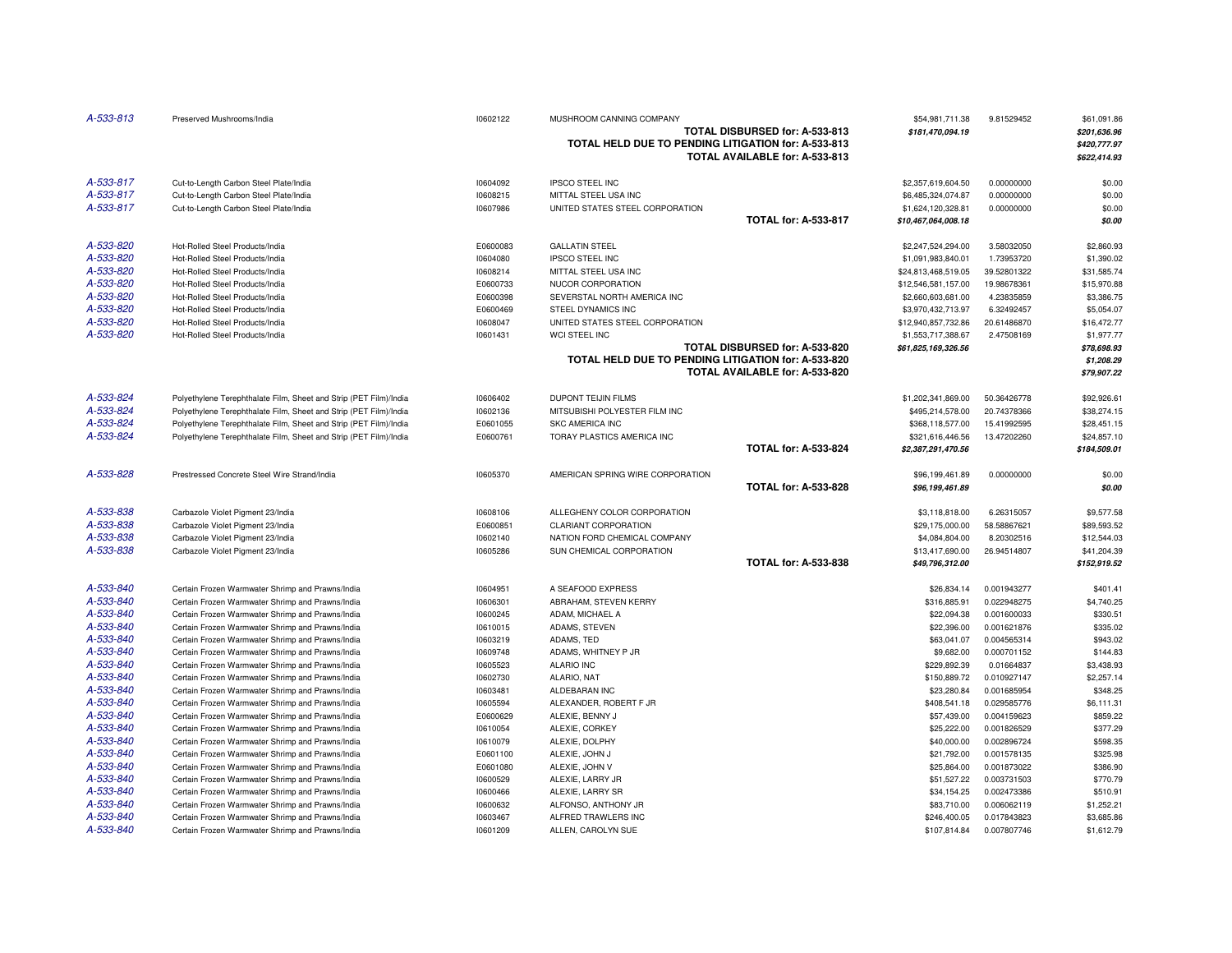| A-533-840 | Certain Frozen Warmwater Shrimp and Prawns/India | 10601239             | ALLEN, CAROLYN SUE             | \$294,822.20    | 0.021350463 | \$4,410.20               |
|-----------|--------------------------------------------------|----------------------|--------------------------------|-----------------|-------------|--------------------------|
| A-533-840 | Certain Frozen Warmwater Shrimp and Prawns/India | 10604928             | ALLEN, WILLIE SR               | \$98,067.01     | 0.007101826 | \$1,466.97               |
| A-533-840 | Certain Frozen Warmwater Shrimp and Prawns/India | 10601613             | ALYSIA RENEE INC               | \$337,560.49    | 0.024445489 | \$5,049.52               |
| A-533-840 | Certain Frozen Warmwater Shrimp and Prawns/India | 10603230             | AMERICAN BEAUTY INC            | \$128,343.00    | 0.009294356 | \$1,919.86               |
| A-533-840 | Certain Frozen Warmwater Shrimp and Prawns/India | 10603525             | ANDERSON, LYNWOOD              | \$236,045.01    | 0.017093931 | \$3,530.96               |
| A-533-840 | Certain Frozen Warmwater Shrimp and Prawns/India | 10608114             | ANDERSON, MICHAEL B            | \$374,138.00    | 0.027094363 | \$5,596.68               |
| A-533-840 | Certain Frozen Warmwater Shrimp and Prawns/India | 10605152             | ANDERSON, RONALD L JR          | \$98,976.57     | 0.007167695 | \$1,480.58               |
| A-533-840 | Certain Frozen Warmwater Shrimp and Prawns/India | 10602081             | ANDY DOS INC                   | \$374,720.69    | 0.02713656  | \$5,605.39               |
| A-533-840 | Certain Frozen Warmwater Shrimp and Prawns/India | 10601468             | ANGEL SEAFOOD INC              | \$384,142.82    | 0.027818893 | \$5,746.34               |
| A-533-840 | Certain Frozen Warmwater Shrimp and Prawns/India | 10604140             | ANGELINA INC                   | \$668,520.98    | 0.048413019 | \$10,000.31              |
| A-533-840 | Certain Frozen Warmwater Shrimp and Prawns/India | 10600317             | ANNA GRACE LLC                 | \$317,833.00    | 0.023016862 | \$4,754.42               |
| A-533-840 | Certain Frozen Warmwater Shrimp and Prawns/India | 10608438             | ANNIE THORNTON INC             | \$362,445.11    | 0.026247586 | \$5,421.76               |
| A-533-840 | Certain Frozen Warmwater Shrimp and Prawns/India | E0600030             | APALACHEE GIRL INC             | \$545,794.58    | 0.039525406 | \$8,164.46               |
| A-533-840 | Certain Frozen Warmwater Shrimp and Prawns/India | 10607803             | APARICIO TRAWLERS INC          | \$351,028.73    | 0.025420833 | \$5,250.99               |
| A-533-840 | Certain Frozen Warmwater Shrimp and Prawns/India | 10605042             | APPLE JACK INC                 | \$175,337.52    | 0.01269761  | \$2,622.85               |
| A-533-840 | Certain Frozen Warmwater Shrimp and Prawns/India | 10603585             | ARCENEAUX, MICHAEL K           | \$53,356.00     | 0.00386394  | \$798.14                 |
| A-533-840 | Certain Frozen Warmwater Shrimp and Prawns/India | 10608805             | ARGO MARINE INC                | \$587,478.00    | 0.04254404  | \$8,788.00               |
| A-533-840 | Certain Frozen Warmwater Shrimp and Prawns/India | 10600854             | ARMBRUSTER, PAULA D            | \$79,992.00     | 0.005792869 | \$1,196.59               |
| A-533-840 | Certain Frozen Warmwater Shrimp and Prawns/India | 10600665             | ARNONDIN, ROBERT               | \$40,045.59     | 0.002900026 | \$599.04                 |
| A-533-840 | Certain Frozen Warmwater Shrimp and Prawns/India | 10604307             | ARROYA CRUZ INC                | \$497,860.08    | 0.036054081 | \$7,447.42               |
| A-533-840 | Certain Frozen Warmwater Shrimp and Prawns/India | 10607062             | ART AND RED INC                | \$330,790.57    | 0.023955224 | \$4,948.25               |
| A-533-840 | Certain Frozen Warmwater Shrimp and Prawns/India | 10606205             | ARTHUR, BRENDA J               | \$115,268.15    | 0.0083475   | \$1,724.28               |
| A-533-840 | Certain Frozen Warmwater Shrimp and Prawns/India | 10603095             | ATWOOD, KENNETH                | \$95,637.87     | 0.006925913 | \$1,430.63               |
| A-533-840 | Certain Frozen Warmwater Shrimp and Prawns/India | 10605921             | AU, CHOW D                     | \$20,653.91     | 0.001495717 | \$308.96                 |
| A-533-840 | Certain Frozen Warmwater Shrimp and Prawns/India | 10605880             | AU, ROBERT                     | \$10,156.97     | 0.000735548 | \$151.94                 |
| A-533-840 | Certain Frozen Warmwater Shrimp and Prawns/India | 10602004             | AUTHEMENT, CRAIG L             | \$62,171.47     | 0.00450234  | \$930.01                 |
| A-533-840 | Certain Frozen Warmwater Shrimp and Prawns/India | 10603025             | AUTHEMENT, DION J              | \$18,977.26     | 0.001374297 | \$283.88                 |
| A-533-840 | Certain Frozen Warmwater Shrimp and Prawns/India | E0600807             | AUTIN, KENNETH D               | \$66,431.00     | 0.004810807 | \$993.73                 |
| A-533-840 | Certain Frozen Warmwater Shrimp and Prawns/India | 10606115             | <b>B AND B BOATS INC</b>       | \$475,693.79    | 0.03444884  | \$7,115.83               |
| A-533-840 | Certain Frozen Warmwater Shrimp and Prawns/India | 10603572             | <b>B F MILLIS AND SONS INC</b> | \$377,598.21    | 0.027344945 | \$5,648.44               |
| A-533-840 | Certain Frozen Warmwater Shrimp and Prawns/India | 10600807             | <b>BABE INC</b>                | \$117,461.00    | 0.008506302 | \$1,757.08               |
| A-533-840 | Certain Frozen Warmwater Shrimp and Prawns/India | E0600188             | BAILEY, DAVID B SR             | \$179,579.13    | 0.013004779 | \$2,686.30               |
| A-533-840 |                                                  |                      | BAKER, KENNETH                 |                 | 0.005938284 |                          |
| A-533-840 | Certain Frozen Warmwater Shrimp and Prawns/India | 10601874<br>E0600279 |                                | \$82,000.00     |             | \$1,226.63               |
| A-533-840 | Certain Frozen Warmwater Shrimp and Prawns/India |                      | BALDWIN, RICHARD PRENTISS      | \$212,825.67    | 0.01541243  | \$3,183.63<br>\$1,452.33 |
| A-533-840 | Certain Frozen Warmwater Shrimp and Prawns/India | 10605143             | <b>BAMA LOVE INC</b>           | \$97,087.98     | 0.007030927 |                          |
| A-533-840 | Certain Frozen Warmwater Shrimp and Prawns/India | 10605019             | <b>BAMA SEA PRODUCTS INC</b>   | \$50,045,246.00 | 3.624181581 | \$748,619.64             |
|           | Certain Frozen Warmwater Shrimp and Prawns/India | 10608432             | <b>BARBARA BROOKS INC</b>      | \$383,933.39    | 0.027803726 | \$5,743.20               |
| A-533-840 | Certain Frozen Warmwater Shrimp and Prawns/India | 10606409             | BARBAREE, JOE                  | \$42,498.41     | 0.003077654 | \$635.73                 |
| A-533-840 | Certain Frozen Warmwater Shrimp and Prawns/India | 10606308             | <b>BARISICH INC</b>            | \$146,174.01    | 0.010585644 | \$2,186.60               |
| A-533-840 | Certain Frozen Warmwater Shrimp and Prawns/India | 10609813             | BARROIS, WENDELL JR            | \$52,500.00     | 0.00380195  | \$785.34                 |
| A-533-840 | Certain Frozen Warmwater Shrimp and Prawns/India | 10607872             | <b>BASSE, DONALD</b>           | \$26,552.25     | 0.001922863 | \$397.19                 |
| A-533-840 | Certain Frozen Warmwater Shrimp and Prawns/India | 10603397             | BAUDOIN, MURPHY                | \$82,641.00     | 0.005984704 | \$1,236.21               |
| A-533-840 | Certain Frozen Warmwater Shrimp and Prawns/India | 10603805             | <b>BAY ISLANDER INC</b>        | \$230,844.33    | 0.016717308 | \$3,453.17               |
| A-533-840 | Certain Frozen Warmwater Shrimp and Prawns/India | E0600435             | BAYOU SHRIMP PROCESSORS INC    | \$30,546,249.82 | 2.212101345 | \$456,936.96             |
| A-533-840 | Certain Frozen Warmwater Shrimp and Prawns/India | 10604783             | <b>BBC TRAWLERS INC</b>        | \$243,921.02    | 0.017664297 | \$3,648.78               |
| A-533-840 | Certain Frozen Warmwater Shrimp and Prawns/India | 10608875             | <b>BBS INC</b>                 | \$136,537.94    | 0.009887818 | \$2,042.45               |
| A-533-840 | Certain Frozen Warmwater Shrimp and Prawns/India | 10605303             | <b>BEACHCOMBER INC</b>         | \$237,569.00    | 0.017204295 | \$3,553.76               |
| A-533-840 | Certain Frozen Warmwater Shrimp and Prawns/India | 10604238             | <b>BEAS CORPORATION</b>        | \$267,717.54    | 0.019387595 | \$4,004.75               |
| A-533-840 | Certain Frozen Warmwater Shrimp and Prawns/India | 10601590             | <b>BECKY LYN INC</b>           | \$382,509.36    | 0.027700601 | \$5,721.90               |
| A-533-840 | Certain Frozen Warmwater Shrimp and Prawns/India | E0600007             | BEECHER, CAROLD                | \$25,300.72     | 0.00183223  | \$378.47                 |
| A-533-840 | Certain Frozen Warmwater Shrimp and Prawns/India | 10603436             | BELLANGER, CLIFTON             | \$289,200.00    | 0.020943314 | \$4,326.10               |
| A-533-840 | Certain Frozen Warmwater Shrimp and Prawns/India | 10608756             | BELSOME, KARL M                | \$58,071.00     | 0.004205391 | \$868.68                 |
| A-533-840 | Certain Frozen Warmwater Shrimp and Prawns/India | 10604258             | BENNETT, IRIN BRAD             | \$227,298.69    | 0.016460539 | \$3,400.13               |
| A-533-840 | Certain Frozen Warmwater Shrimp and Prawns/India | E0600917             | BENNY HUDSON SEAFOOD           | \$351,858.53    | 0.025480926 | \$5,263.40               |
| A-533-840 | Certain Frozen Warmwater Shrimp and Prawns/India | 10600829             | BERGERON, ULYSSES J            | \$62,420.66     | 0.004520386 | \$933.74                 |
| A-533-840 | Certain Frozen Warmwater Shrimp and Prawns/India | 10607859             | BEST SEA PACK OF TEXAS INC     | \$19,185,194.00 | 1.389355279 | \$286,988.56             |
| A-533-840 | Certain Frozen Warmwater Shrimp and Prawns/India | 10607897             | BETH LOMONTE INC               | \$525,763.23    | 0.038074774 | \$7,864.82               |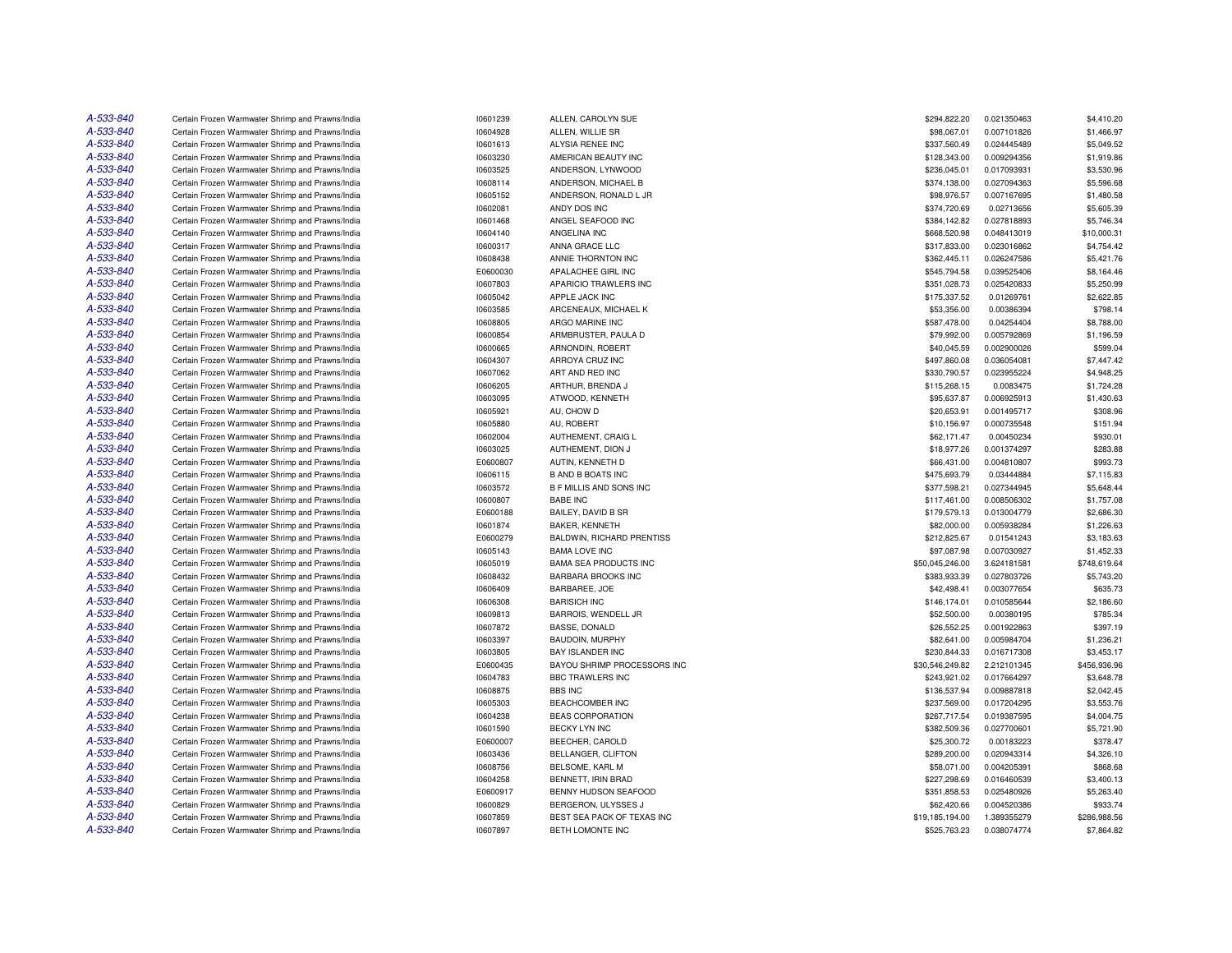| A-533-840 | Certain Frozen Warmwater Shrimp and Prawns/India | 10609430 | <b>BETHANY INC</b>           | \$301,393.94   | 0.021826376 | \$4,508.51   |
|-----------|--------------------------------------------------|----------|------------------------------|----------------|-------------|--------------|
| A-533-840 | Certain Frozen Warmwater Shrimp and Prawns/India | 10604180 | <b>BETY INC</b>              | \$517,571.23   | 0.037481525 | \$7,742.27   |
| A-533-840 | Certain Frozen Warmwater Shrimp and Prawns/India | 10605419 | BIG DADDY SEAFOOD INC        | \$107,808.06   | 0.007807255 | \$1,612.69   |
| A-533-840 | Certain Frozen Warmwater Shrimp and Prawns/India | 10601945 | <b>BIG GRAPES INC</b>        | \$285,644.00   | 0.020685795 | \$4,272.91   |
| A-533-840 | Certain Frozen Warmwater Shrimp and Prawns/India | E0600614 | BILLINGTON, RICHARD R JR     | \$18,852.65    | 0.001365273 | \$282.01     |
| A-533-840 | Certain Frozen Warmwater Shrimp and Prawns/India | 10604957 | BILLIOT, ALFREDIA            | \$85,777.57    | 0.006211849 | \$1,283.13   |
| A-533-840 | Certain Frozen Warmwater Shrimp and Prawns/India | 10601969 | <b>BILLIOT, AUBREY</b>       | \$46,009.74    | 0.003331938 | \$688.25     |
| A-533-840 | Certain Frozen Warmwater Shrimp and Prawns/India | 10609328 | BILLIOT, EARL W SR           | \$7,096.00     | 0.000513879 | \$106.15     |
| A-533-840 | Certain Frozen Warmwater Shrimp and Prawns/India | 10608271 | <b>BILLIOT, EMARY</b>        | \$34,241.00    | 0.002479668 | \$512.21     |
| A-533-840 | Certain Frozen Warmwater Shrimp and Prawns/India | 10606043 | <b>BILLIOT, GERALD</b>       | \$84,002.00    | 0.006083265 | \$1,256.57   |
| A-533-840 |                                                  |          |                              |                |             |              |
|           | Certain Frozen Warmwater Shrimp and Prawns/India | 10601700 | <b>BILLIOT, JACCO A</b>      | \$5,471.56     | 0.00039624  | \$81.85      |
| A-533-840 | Certain Frozen Warmwater Shrimp and Prawns/India | 10601712 | <b>BILLIOT, JAKE A</b>       | \$46,424.36    | 0.003361964 | \$694.46     |
| A-533-840 | Certain Frozen Warmwater Shrimp and Prawns/India | 10608510 | <b>BILLIOT, LAURENCE</b>     | \$5,239.56     | 0.000379439 | \$78.38      |
| A-533-840 | Certain Frozen Warmwater Shrimp and Prawns/India | 10601247 | BILLIOT, LEONARD F JR        | \$26,991.00    | 0.001954637 | \$403.75     |
| A-533-840 | Certain Frozen Warmwater Shrimp and Prawns/India | 10601752 | <b>BILLIOT, SHIRLEY</b>      | \$41,595.59    | 0.003012274 | \$622.22     |
| A-533-840 | Certain Frozen Warmwater Shrimp and Prawns/India | 10600293 | BILLIOTT, ALEXANDER J        | \$4,860.00     | 0.000351952 | \$72.70      |
| A-533-840 | Certain Frozen Warmwater Shrimp and Prawns/India | 10603376 | <b>BILLY SUE INC</b>         | \$253,402.82   | 0.018350951 | \$3,790.62   |
| A-533-840 | Certain Frozen Warmwater Shrimp and Prawns/India | 10604118 | <b>BIRON, YALE</b>           | \$14,800.00    | 0.001071788 | \$221.39     |
| A-533-840 | Certain Frozen Warmwater Shrimp and Prawns/India | 10601883 | <b>BJF INC</b>               | \$662,904.52   | 0.048006285 | \$9,916.29   |
| A-533-840 | Certain Frozen Warmwater Shrimp and Prawns/India | 10603766 | BLACKSTON, DAVID R           | \$102,297.06   | 0.007408159 | \$1,530.25   |
| A-533-840 | Certain Frozen Warmwater Shrimp and Prawns/India | 10604678 | BLACKSTON, LARRY E           | \$161,284.61   | 0.011679925 | \$2,412.63   |
| A-533-840 | Certain Frozen Warmwater Shrimp and Prawns/India | 10603992 | BLAIN AND MELISSA INC        | \$845,354.90   | 0.061218995 | \$12,645.54  |
| A-533-840 | Certain Frozen Warmwater Shrimp and Prawns/India | 10604313 | <b>BLANCA CRUZ INC</b>       | \$407,242.36   | 0.029491718 | \$6,091.88   |
| A-533-840 | Certain Frozen Warmwater Shrimp and Prawns/India | 10602332 | BLANCHARD, CYRUS J           | \$14,057.98    | 0.001018052 | \$210.29     |
| A-533-840 | Certain Frozen Warmwater Shrimp and Prawns/India | 10603407 | BLANCHARD, DOUGLAS JR        | \$158,891.98   | 0.011506655 | \$2,376.84   |
| A-533-840 | Certain Frozen Warmwater Shrimp and Prawns/India | 10607483 | BLANCHARD, JOHN F JR         | \$39,000.00    | 0.002824306 | \$583.40     |
| A-533-840 | Certain Frozen Warmwater Shrimp and Prawns/India | 10607114 | BLANCHARD, KELLY             | \$55,280.56    | 0.004003313 | \$826.93     |
| A-533-840 | Certain Frozen Warmwater Shrimp and Prawns/India | 10603841 | BLANCHARD, QUENTIN           | \$44,453.94    | 0.00321927  | \$664.98     |
| A-533-840 | Certain Frozen Warmwater Shrimp and Prawns/India | 10603308 | <b>BLIGH INC</b>             | \$60,591.00    | 0.004387885 | \$906.37     |
| A-533-840 | Certain Frozen Warmwater Shrimp and Prawns/India | 10600817 | BLUEWATER SHRIMP COMPANY     | \$2,074,633.86 | 0.15024104  | \$31,034.15  |
| A-533-840 | Certain Frozen Warmwater Shrimp and Prawns/India | 10606880 | <b>BOB REY FISHERIES INC</b> | \$246,247.00   | 0.01783274  | \$3,683.57   |
| A-533-840 | Certain Frozen Warmwater Shrimp and Prawns/India | 10604771 | BODDEN AND CADDELL INC       | \$166,830.30   | 0.012081533 | \$2,495.59   |
| A-533-840 | Certain Frozen Warmwater Shrimp and Prawns/India | 10607140 | BODDEN TRAWLERS INC          | \$378,186.30   | 0.027387533 | \$5,657.23   |
| A-533-840 | Certain Frozen Warmwater Shrimp and Prawns/India | 10603189 | <b>BOLILLO PRIETO INC</b>    | \$181,300.78   | 0.013129458 | \$2,712.05   |
| A-533-840 | Certain Frozen Warmwater Shrimp and Prawns/India | 10604617 | BOLLINGER, DONALD JR         | \$29,006.00    | 0.002100559 | \$433.90     |
| A-533-840 | Certain Frozen Warmwater Shrimp and Prawns/India | 10602638 | <b>BON SECOUR BOATS INC</b>  | \$941,729.00   | 0.068198224 | \$14,087.19  |
| A-533-840 | Certain Frozen Warmwater Shrimp and Prawns/India | 10602725 | BON SECOUR FISHERIES INC     | \$932,894.00   | 0.06755841  | \$13,955.03  |
| A-533-840 |                                                  |          |                              |                | 0.027460074 | \$5,672.22   |
| A-533-840 | Certain Frozen Warmwater Shrimp and Prawns/India | 10607313 | BONNIE LASS INC              | \$379,188.00   |             |              |
|           | Certain Frozen Warmwater Shrimp and Prawns/India | 10601001 | BONVILLAIN, JIMMY J          | \$36,085.00    | 0.002613207 | \$539.79     |
| A-533-840 | Certain Frozen Warmwater Shrimp and Prawns/India | 10602736 | BOONE, DONALD F II           | \$423,190.90   | 0.030646681 | \$6,330.45   |
| A-533-840 | Certain Frozen Warmwater Shrimp and Prawns/India | 10602647 | BOONE, DONALD F III          | \$72,178.37    | 0.00522702  | \$1,079.71   |
| A-533-840 | Certain Frozen Warmwater Shrimp and Prawns/India | 10606326 | BOONE, GREGORY T             | \$153,052.17   | 0.011083747 | \$2,289.49   |
| A-533-840 | Certain Frozen Warmwater Shrimp and Prawns/India | 10601018 | BOONE, WALTER                | \$521.796.05   | 0.037787478 | \$7,805.47   |
| A-533-840 | Certain Frozen Warmwater Shrimp and Prawns/India | 10606319 | BOONES SEAFOOD INC           | \$78,049.02    | 0.005652162 | \$1,167.52   |
| A-533-840 | Certain Frozen Warmwater Shrimp and Prawns/India | 10600919 | BORNE, EDWARD J JR           | \$52,144.25    | 0.003776187 | \$780.02     |
| A-533-840 | Certain Frozen Warmwater Shrimp and Prawns/India | 10600388 | BORNE, EDWARD SR             | \$40,978.00    | 0.002967549 | \$612.98     |
| A-533-840 | Certain Frozen Warmwater Shrimp and Prawns/India | 10606124 | <b>BOSARGE BOATS INC</b>     | \$1,096,501.70 | 0.079406569 | \$16,402.41  |
| A-533-840 | Certain Frozen Warmwater Shrimp and Prawns/India | 10600198 | BOUDREAUX, RONALD SR         | \$169,588.18   | 0.012281254 | \$2,536.85   |
| A-533-840 | Certain Frozen Warmwater Shrimp and Prawns/India | 10603265 | BOUSEGARD, DUVIC JR          | \$29,056.00    | 0.00210418  | \$434.64     |
| A-533-840 | Certain Frozen Warmwater Shrimp and Prawns/India | 10605901 | <b>BOWERS SHRIMP</b>         | \$6,245,886.01 | 0.452315192 | \$93,431.31  |
| A-533-840 | Certain Frozen Warmwater Shrimp and Prawns/India | 10606538 | <b>BOWERS SHRIMP FARM</b>    | \$7,105,543.60 | 0.51456996  | \$106,290.80 |
| A-533-840 | Certain Frozen Warmwater Shrimp and Prawns/India | 10606567 | <b>BOWERS VALLEY SHRIMP</b>  | \$4,948,665.22 | 0.358372928 | \$74,026.37  |
| A-533-840 | Certain Frozen Warmwater Shrimp and Prawns/India | 10604434 | BRADLEY, JAMES               | \$20,440.06    | 0.00148023  | \$305.76     |
| A-533-840 | Certain Frozen Warmwater Shrimp and Prawns/India | 10607423 | <b>BRANDHURST, KAY</b>       | \$105,956.99   | 0.007673204 | \$1,585.00   |
| A-533-840 | Certain Frozen Warmwater Shrimp and Prawns/India | 10607362 | <b>BRANDHURST, RAY</b>       | \$160,809.16   | 0.011645494 | \$2,405.52   |
| A-533-840 | Certain Frozen Warmwater Shrimp and Prawns/India | 10604301 | <b>BRAVA CRUZ INC</b>        | \$513.643.39   | 0.037197078 | \$7,683.52   |
| A-533-840 | Certain Frozen Warmwater Shrimp and Prawns/India | E0600025 | <b>BRENDA DARLENE INC</b>    | \$526,523.53   | 0.038129833 | \$7,876.19   |
|           |                                                  |          |                              |                |             |              |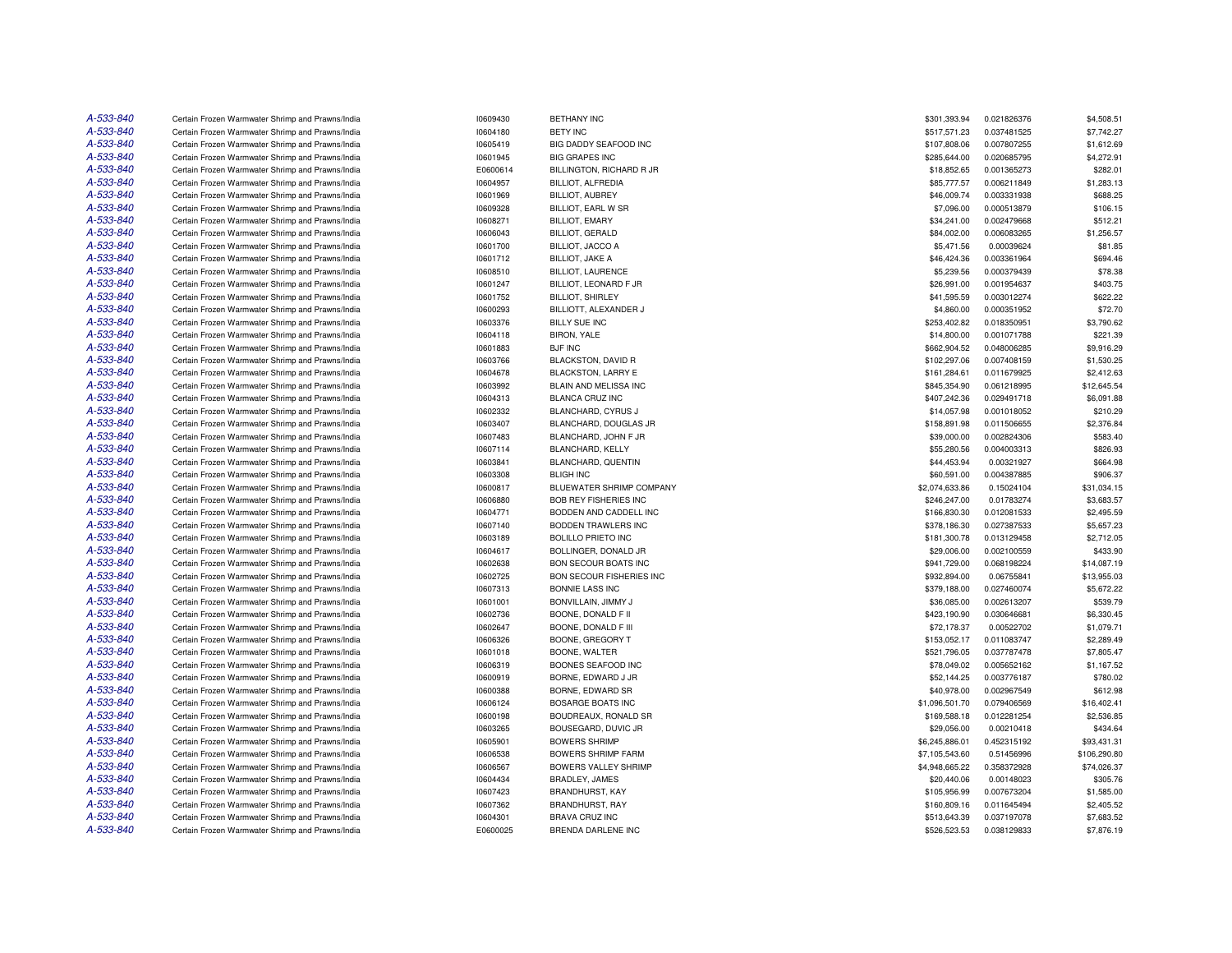| A-533-840 | Certain Frozen Warmwater Shrimp and Prawns/India | 10608563 | <b>BROUSSARD, ERIC</b>        | \$36,300.00  | 0.002628777 | \$543.01   |
|-----------|--------------------------------------------------|----------|-------------------------------|--------------|-------------|------------|
| A-533-840 | Certain Frozen Warmwater Shrimp and Prawns/India | 10609883 | BROWN, COLLEEN                | \$273,423.82 | 0.019800833 | \$4,090.11 |
| A-533-840 | Certain Frozen Warmwater Shrimp and Prawns/India | 10603894 | BROWN, DONALD G               | \$88,323.96  | 0.006396253 | \$1,321.23 |
| A-533-840 | Certain Frozen Warmwater Shrimp and Prawns/India | 10601347 | BROWN, JOHN                   | \$42,311.66  | 0.00306413  | \$632.93   |
| A-533-840 | Certain Frozen Warmwater Shrimp and Prawns/India | 10600732 | BRUCE, DANIEL M SR            | \$77,358.80  | 0.005602177 | \$1,157.20 |
| A-533-840 | Certain Frozen Warmwater Shrimp and Prawns/India | 10600608 | <b>BRUCE, MARGIE L</b>        | \$46,529.77  | 0.003369597 | \$696.03   |
| A-533-840 | Certain Frozen Warmwater Shrimp and Prawns/India | 10609585 | <b>BRUCE, NATHAN</b>          | \$12,972.38  | 0.000939435 | \$194.05   |
| A-533-840 | Certain Frozen Warmwater Shrimp and Prawns/India | 10601559 | <b>BRUCE, ROBERT A</b>        | \$17,812.91  | 0.001289977 | \$266.46   |
| A-533-840 | Certain Frozen Warmwater Shrimp and Prawns/India | 10600380 | BRUNET, LEVY J JR             | \$51,326.54  | 0.00371697  | \$767.79   |
| A-533-840 | Certain Frozen Warmwater Shrimp and Prawns/India | 10605583 | <b>BUCCANEER SHRIMP CO</b>    | \$497,566.00 | 0.036032784 | \$7,443.02 |
| A-533-840 | Certain Frozen Warmwater Shrimp and Prawns/India | 10606861 | <b>BUCKMASTER, WM EARL</b>    | \$46,487.44  | 0.003366532 | \$695.40   |
| A-533-840 | Certain Frozen Warmwater Shrimp and Prawns/India | 10605846 | BULL AND SON INC              | \$287,647.00 | 0.020830849 | \$4,302.87 |
| A-533-840 | Certain Frozen Warmwater Shrimp and Prawns/India | 10605504 | BULL, DELBERT JR              | \$290,091.00 | 0.021007839 | \$4,339.43 |
| A-533-840 | Certain Frozen Warmwater Shrimp and Prawns/India | 10604969 | BUNDY, RONALD                 | \$23,149.00  | 0.001676407 | \$346.28   |
| A-533-840 | Certain Frozen Warmwater Shrimp and Prawns/India | 10604963 | BUNDY, RONNIE                 | \$18,482.00  | 0.001338431 | \$276.47   |
| A-533-840 | Certain Frozen Warmwater Shrimp and Prawns/India | 10606061 | <b>BURAS, CLAYTON</b>         | \$87,794.00  | 0.006357875 | \$1,313.30 |
| A-533-840 | Certain Frozen Warmwater Shrimp and Prawns/India | 10607661 | BURAS, WAYLON J               | \$115,971.82 | 0.008398459 | \$1,734.81 |
| A-533-840 | Certain Frozen Warmwater Shrimp and Prawns/India | 10603369 | BURNELL TRAWLING INC          | \$548,549.00 | 0.039724876 | \$8,205.67 |
| A-533-840 | Certain Frozen Warmwater Shrimp and Prawns/India | 10608630 | BUSCH, RC                     | \$529,159.00 | 0.038320689 | \$7,915.61 |
| A-533-840 | Certain Frozen Warmwater Shrimp and Prawns/India | 10605695 | BUTLER, ALBERT                | \$253,273.58 | 0.018341591 | \$3,788.68 |
| A-533-840 | Certain Frozen Warmwater Shrimp and Prawns/India | 10600761 | BYCHURCH, JOHNNY JR           | \$60,056.78  | 0.004349198 | \$898.38   |
| A-533-840 | Certain Frozen Warmwater Shrimp and Prawns/India | 10606793 | C T INC                       | \$344,780.86 | 0.024968374 | \$5,157.53 |
| A-533-840 | Certain Frozen Warmwater Shrimp and Prawns/India | 10603208 | CA MAGWOOD JR AND SON INC     | \$125,342.00 | 0.009077029 | \$1,874.97 |
| A-533-840 | Certain Frozen Warmwater Shrimp and Prawns/India | 10604295 | CA MAGWOOD JR ENTERPRISES INC | \$274,348.00 | 0.019867761 | \$4,103.93 |
| A-533-840 | Certain Frozen Warmwater Shrimp and Prawns/India | 10608768 | CAISON, JERRY LANE JR         | \$25,155.47  | 0.001821711 | \$376.30   |
| A-533-840 | Certain Frozen Warmwater Shrimp and Prawns/India | E0601016 | CALLAIS, MICHAEL              | \$234,398.30 | 0.016974679 | \$3,506.33 |
| A-533-840 | Certain Frozen Warmwater Shrimp and Prawns/India | 10600870 | CALLAIS, TERRENCE             | \$31,724.63  | 0.002297437 | \$474.56   |
| A-533-840 | Certain Frozen Warmwater Shrimp and Prawns/India | E0600679 | CAMARDELLE, CHRIS             | \$55,511.00  | 0.004020001 | \$830.38   |
| A-533-840 | Certain Frozen Warmwater Shrimp and Prawns/India | 10606244 | <b>CANDY INC</b>              | \$21,627.17  | 0.001566199 | \$323.52   |
| A-533-840 | Certain Frozen Warmwater Shrimp and Prawns/India | 10606237 | CANOVA, CARL                  | \$422,114.00 | 0.030568693 | \$6,314.34 |
| A-533-840 | Certain Frozen Warmwater Shrimp and Prawns/India | 10605823 | CAO, BINH                     | \$85,883.00  | 0.006219484 | \$1,284.71 |
| A-533-840 | Certain Frozen Warmwater Shrimp and Prawns/India | 10602918 | CAO, GIO VAN                  | \$201,690.00 | 0.014606006 | \$3,017.05 |
| A-533-840 | Certain Frozen Warmwater Shrimp and Prawns/India | 10603998 | CAPN BOZO INC                 | \$278,372.01 | 0.020159172 | \$4,164.13 |
| A-533-840 | Certain Frozen Warmwater Shrimp and Prawns/India | 10603548 | CAPN JASPERS SEAFOOD INC      | \$314,578.90 | 0.022781206 | \$4,705.74 |
| A-533-840 | Certain Frozen Warmwater Shrimp and Prawns/India | 10606696 | CAPT ANTHONY INC              | \$232,242.79 | 0.016818581 | \$3,474.09 |
| A-533-840 | Certain Frozen Warmwater Shrimp and Prawns/India | 10600931 | CAPT BILL JR                  | \$496,628.49 | 0.035964891 | \$7,428.99 |
| A-533-840 | Certain Frozen Warmwater Shrimp and Prawns/India | 10601340 | CAPT BUBBA INC                | \$269,404.01 | 0.019509726 | \$4,029.98 |
| A-533-840 | Certain Frozen Warmwater Shrimp and Prawns/India | 10604777 | CAPT CARLOS TRAWLERS INC      | \$396,748.93 | 0.028731803 | \$5,934.91 |
| A-533-840 | Certain Frozen Warmwater Shrimp and Prawns/India | 10606744 | CAPT CHRISTOPHER INC          | \$406,534.53 | 0.029440458 | \$6,081.29 |
| A-533-840 | Certain Frozen Warmwater Shrimp and Prawns/India | 10606266 | CAPT CROCKETT INC             | \$152,063.00 | 0.011012113 | \$2,274.69 |
| A-533-840 | Certain Frozen Warmwater Shrimp and Prawns/India | 10608467 | CAPT DARREN HILL INC          | \$63,695.15  | 0.004612682 | \$952.81   |
| A-533-840 | Certain Frozen Warmwater Shrimp and Prawns/India | 10602798 | <b>CAPT DENNIS</b>            | \$650,196.85 | 0.04708602  | \$9,726.20 |
| A-533-840 | Certain Frozen Warmwater Shrimp and Prawns/India | 10606544 | <b>CAPT DENNIS INC</b>        | \$129,467.64 | 0.0093758   | \$1,936.69 |
| A-533-840 | Certain Frozen Warmwater Shrimp and Prawns/India | 10600094 | CAPT EDDIE INC                | \$110,351.92 | 0.007991476 | \$1,650.74 |
| A-533-840 | Certain Frozen Warmwater Shrimp and Prawns/India | 10601606 | CAPT EDDIE INC                | \$241,566.84 | 0.017493811 | \$3,613.56 |
| A-533-840 | Certain Frozen Warmwater Shrimp and Prawns/India | 10603161 | CAPT EDWARD INC               | \$290,245.00 | 0.021018991 | \$4,341.73 |
| A-533-840 | Certain Frozen Warmwater Shrimp and Prawns/India | 10604702 | CAPT GDA INC                  | \$369,240.00 | 0.026739659 | \$5,523.41 |
| A-533-840 | Certain Frozen Warmwater Shrimp and Prawns/India | 10604533 | CAPT JDL INC                  | \$296,422.00 | 0.021466318 | \$4,434.13 |
| A-533-840 | Certain Frozen Warmwater Shrimp and Prawns/India | 10603278 | <b>CAPT KEVIN INC</b>         | \$74,917.67  | 0.005425395 | \$1,120.68 |
| A-533-840 | Certain Frozen Warmwater Shrimp and Prawns/India | 10601535 | CAPT LUCAS INC                | \$201,478.81 | 0.014590712 | \$3,013.89 |
| A-533-840 | Certain Frozen Warmwater Shrimp and Prawns/India | 10602046 | CAPT MACK INC                 | \$131,744.00 | 0.00954065  | \$1,970.74 |
| A-533-840 | Certain Frozen Warmwater Shrimp and Prawns/India | 10606690 | CAPT MARCUS INC               | \$322,909.33 | 0.02338448  | \$4,830.35 |
| A-533-840 | Certain Frozen Warmwater Shrimp and Prawns/India | 10601304 | CAPT NICHOLAS INC             | \$322,216.24 | 0.023334288 | \$4,819.99 |
| A-533-840 | Certain Frozen Warmwater Shrimp and Prawns/India | 10604004 | <b>CAPT PAPPIE INC</b>        | \$342,207.66 | 0.024782028 | \$5,119.04 |
| A-533-840 | Certain Frozen Warmwater Shrimp and Prawns/India | 10606056 | CAPT QUINA INC                | \$82,679.80  | 0.005987514 | \$1,236.80 |
| A-533-840 | Certain Frozen Warmwater Shrimp and Prawns/India | 10601365 | <b>CAPT ROSS INC</b>          | \$188,570.04 | 0.013655884 | \$2,820.79 |
| A-533-840 | Certain Frozen Warmwater Shrimp and Prawns/India | 10609835 | <b>CAPT TOMMY</b>             | \$107,000.00 | 0.007748737 | \$1,600.60 |
|           |                                                  |          |                               |              |             |            |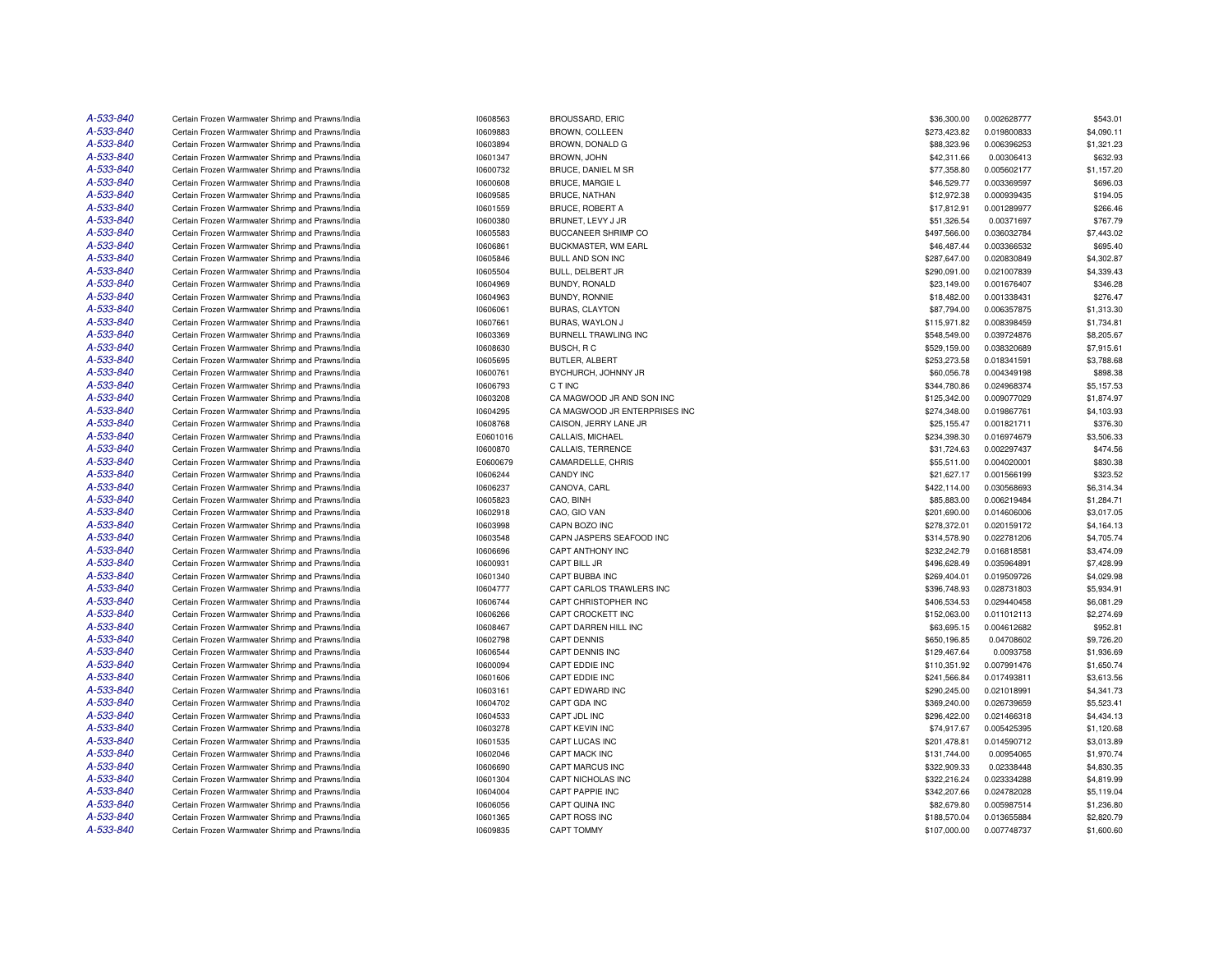| A-533-840 | Certain Frozen Warmwater Shrimp and Prawns/India | 10609111 | <b>CAPT VANS SEAFOOD</b>       | \$207.193.09               | 0.01500453  | \$3,099.37           |
|-----------|--------------------------------------------------|----------|--------------------------------|----------------------------|-------------|----------------------|
| A-533-840 | Certain Frozen Warmwater Shrimp and Prawns/India | 10604527 | CAPT WALLEY INC                | \$386,596.00               | 0.027996547 | \$5,783.03           |
| A-533-840 | Certain Frozen Warmwater Shrimp and Prawns/India | 10607853 | CAPTAIN ARNULFO INC            | \$338,153.27               | 0.024488417 | \$5,058.39           |
| A-533-840 | Certain Frozen Warmwater Shrimp and Prawns/India | 10607631 | CAPTAIN HOMER INC              | \$258,870.87               | 0.018746936 | \$3,872.41           |
| A-533-840 | Certain Frozen Warmwater Shrimp and Prawns/India | 10604048 | CAPTAIN THOMAS TRAWLERS INC    | \$264,723.13               | 0.019170746 | \$3.959.96           |
| A-533-840 | Certain Frozen Warmwater Shrimp and Prawns/India | 10600741 | CARL. JOSEPH ALLEN             | \$45,469.38                | 0.003292806 | \$680.17             |
| A-533-840 | Certain Frozen Warmwater Shrimp and Prawns/India | 10601505 | CARLOS, IRVIN                  | \$43,525.90                | 0.003152063 | \$651.10             |
| A-533-840 | Certain Frozen Warmwater Shrimp and Prawns/India | 10600672 | CARMADELLE, DAVID J            | \$45,679.00                | 0.003307986 | \$683.31             |
| A-533-840 | Certain Frozen Warmwater Shrimp and Prawns/India | 10601658 | CARMADELLE, RUDY               | \$34,001.88                | 0.002462352 | \$508.63             |
| A-533-840 | Certain Frozen Warmwater Shrimp and Prawns/India | 10604516 | <b>CARMELITA INC</b>           | \$421,782.45               | 0.030544683 | \$6,309.38           |
| A-533-840 | Certain Frozen Warmwater Shrimp and Prawns/India | 10602322 | CAROLINA LADY INC              | \$394,265.11               | 0.02855193  | \$5,897.76           |
| A-533-840 | Certain Frozen Warmwater Shrimp and Prawns/India | 10603473 | CAROLINA SEAFOODS INC          | \$736,547.95               | 0.053339402 | \$11,017.91          |
| A-533-840 | Certain Frozen Warmwater Shrimp and Prawns/India | 10601890 | CARSON AND CO INC              | \$48,919,922.63            | 3.542687802 | \$731,786.09         |
| A-533-840 | Certain Frozen Warmwater Shrimp and Prawns/India | 10604423 | CARUSO, MICHAEL JR             | \$249,489.12               | 0.018067528 | \$3,732.07           |
| A-533-840 | Certain Frozen Warmwater Shrimp and Prawns/India | E0600182 | CASSAGNE, ALPHONSE III         | \$24,110.73                | 0.001746053 | \$360.67             |
| A-533-840 | Certain Frozen Warmwater Shrimp and Prawns/India | 10604245 | CASTELLANOS CORPORATION        | \$193,044.19               | 0.013979893 | \$2,887.72           |
| A-533-840 | Certain Frozen Warmwater Shrimp and Prawns/India | 10604174 | CASTELLANOS SEAFOODS INC       | \$80,656.17                | 0.005840967 | \$1,206.52           |
| A-533-840 | Certain Frozen Warmwater Shrimp and Prawns/India | 10608686 | CAULFIELD, HOPE                | \$53,860.00                | 0.003900439 | \$805.68             |
| A-533-840 | Certain Frozen Warmwater Shrimp and Prawns/India | 10603059 | CF GOLLOTT AND SON SEAFOOD INC | \$37,896,814.51            | 2.744415266 | \$566,893.00         |
| A-533-840 | Certain Frozen Warmwater Shrimp and Prawns/India | 10604708 | CHALLENGE 42 INC               | \$286,799.21               | 0.020769454 | \$4,290.19           |
| A-533-840 | Certain Frozen Warmwater Shrimp and Prawns/India | 10604010 | CHALLENGER SHRIMP CO INC       | \$422,549.52               | 0.030600233 | \$6,320.86           |
| A-533-840 | Certain Frozen Warmwater Shrimp and Prawns/India | 10607510 | CHAPLIN, ROBERT G SR           | \$41,688.00                | 0.003018966 | \$623.60             |
| A-533-840 | Certain Frozen Warmwater Shrimp and Prawns/India | 10609893 | CHAPLIN, SAXBY S               | \$36,333.00                | 0.002631167 | \$543.50             |
| A-533-840 | Certain Frozen Warmwater Shrimp and Prawns/India | 10608450 | CHARLOTTE MAIER INC            | \$278,533.35               | 0.020170856 | \$4,166.54           |
| A-533-840 | Certain Frozen Warmwater Shrimp and Prawns/India | 10603185 | CHARPENTIER, ALLEN             | \$139,601.59               | 0.010109682 | \$2,088.28           |
| A-533-840 | Certain Frozen Warmwater Shrimp and Prawns/India | 10603710 | CHARPENTIER, LINTON            | \$122,021.59               | 0.008836572 | \$1,825.30           |
| A-533-840 | Certain Frozen Warmwater Shrimp and Prawns/India | E0600890 | CHAUVIN, CAREY M               | \$335,977.56               | 0.024330856 | \$5,025.84           |
| A-533-840 | Certain Frozen Warmwater Shrimp and Prawns/India | 10607385 | CHAUVIN, DAVID                 | \$962,980.71               | 0.069737232 | \$14,405.09          |
| A-533-840 | Certain Frozen Warmwater Shrimp and Prawns/India | 10607379 | CHAUVIN, DAVID                 | \$65,372.54                | 0.004734155 | \$977.90             |
| A-533-840 | Certain Frozen Warmwater Shrimp and Prawns/India | 10607392 | CHAUVIN, KIMBERLY              | \$340.682.50               | 0.024671579 | \$5.096.22           |
| A-533-840 | Certain Frozen Warmwater Shrimp and Prawns/India | 10600079 | CHEEKS, ALTON BRUCE            | \$33,333.48                | 0.002413947 | \$498.63             |
| A-533-840 | Certain Frozen Warmwater Shrimp and Prawns/India | 10609646 | CHERAMIE, DANNY                | \$55,756.35                | 0.004037769 | \$834.05             |
| A-533-840 | Certain Frozen Warmwater Shrimp and Prawns/India | 10602684 | CHERAMIE, HAROLD L             | \$52,791.19                | 0.003823038 | \$789.70             |
| A-533-840 | Certain Frozen Warmwater Shrimp and Prawns/India | E0600778 | CHERAMIE, HARRY SR             | \$196,558.00               | 0.014234357 | \$2,940.28           |
| A-533-840 | Certain Frozen Warmwater Shrimp and Prawns/India | 10600251 | CHERAMIE, HARVEY JR            | \$30,169.44                | 0.002184813 | \$451.30             |
| A-533-840 | Certain Frozen Warmwater Shrimp and Prawns/India | 10600614 | CHERAMIE, JAMES P              | \$65,381.02                | 0.004734769 | \$978.03             |
| A-533-840 | Certain Frozen Warmwater Shrimp and Prawns/India | 10600804 | CHERAMIE, JOEY J               | \$216,629.11               | 0.015687868 | \$3,240.52           |
| A-533-840 | Certain Frozen Warmwater Shrimp and Prawns/India | 10600795 | CHERAMIE, JOSEPH               | \$83,348.80                | 0.006035962 | \$1,246.80           |
| A-533-840 | Certain Frozen Warmwater Shrimp and Prawns/India | E0600177 | CHERAMIE, OJESS                | \$26,026.24                | 0.001884771 | \$389.32             |
| A-533-840 | Certain Frozen Warmwater Shrimp and Prawns/India |          |                                |                            | 0.001209234 |                      |
| A-533-840 |                                                  | 10600648 | CHERAMIE, SALLY                | \$16,697.95<br>\$57,725.25 |             | \$249.78<br>\$863.50 |
| A-533-840 | Certain Frozen Warmwater Shrimp and Prawns/India | 10600692 | CHERAMIE, TERRY J              |                            | 0.004180353 |                      |
| A-533-840 | Certain Frozen Warmwater Shrimp and Prawns/India | E0600123 | CHERAMIE, TIMMY                | \$151,584.96               | 0.010977495 | \$2,267.54           |
|           | Certain Frozen Warmwater Shrimp and Prawns/India | 10601516 | CHERAMIE, TINA                 | \$24,722.23                | 0.001790337 | \$369.82             |
| A-533-840 | Certain Frozen Warmwater Shrimp and Prawns/India | 10604897 | CHERAMIE, WAYNE                | \$303,525.59               | 0.021980746 | \$4,540.40           |
| A-533-840 | Certain Frozen Warmwater Shrimp and Prawns/India | 10604909 | CHERAMIE, WEBB JR              | \$90,324.80                | 0.00654115  | \$1,351.16           |
| A-533-840 | Certain Frozen Warmwater Shrimp and Prawns/India | 10604254 | CHEW, THOMAS J                 | \$31,762.70                | 0.002300194 | \$475.13             |
| A-533-840 | Certain Frozen Warmwater Shrimp and Prawns/India | 10609591 | CHISHOLM, ARTHUR SR            | \$95,525.00                | 0.006917739 | \$1,428.94           |
| A-533-840 | Certain Frozen Warmwater Shrimp and Prawns/India | 10607336 | CHISHOLM, HENRY JR             | \$103,736.00               | 0.007512364 | \$1,551.77           |
| A-533-840 | Certain Frozen Warmwater Shrimp and Prawns/India | 10600447 | CHRISTEN, DAVID JR             | \$59,908.00                | 0.004338423 | \$896.16             |
| A-533-840 | Certain Frozen Warmwater Shrimp and Prawns/India | 10603109 | CHRISTIAN G INC                | \$165,394.00               | 0.011977519 | \$2,474.11           |
| A-533-840 | Certain Frozen Warmwater Shrimp and Prawns/India | 10604398 | <b>CIEUTAT TRAWLERS INC</b>    | \$561.245.43               | 0.040644327 | \$8,395.59           |
| A-533-840 | Certain Frozen Warmwater Shrimp and Prawns/India | 10603131 | CINCO DE MAYO INC              | \$296,366.90               | 0.021462328 | \$4,433.31           |
| A-533-840 | Certain Frozen Warmwater Shrimp and Prawns/India | 10606574 | <b>CITY MARKET INC</b>         | \$1,924,867.92             | 0.139395276 | \$28,793.82          |
| A-533-840 | Certain Frozen Warmwater Shrimp and Prawns/India | E0600319 | COBB, MICHAEL                  | \$30,494.00                | 0.002208318 | \$456.16             |
| A-533-840 | Certain Frozen Warmwater Shrimp and Prawns/India | 10601250 | COLLINS, BERNARD J             | \$17,056.33                | 0.001235187 | \$255.14             |
| A-533-840 | Certain Frozen Warmwater Shrimp and Prawns/India | 10603749 | COLLINS, EARLINE               | \$16,815.83                | 0.00121777  | \$251.55             |
| A-533-840 | Certain Frozen Warmwater Shrimp and Prawns/India | 10602655 | COOK, EDWIN A SR               | \$48,487.10                | 0.003511344 | \$725.31             |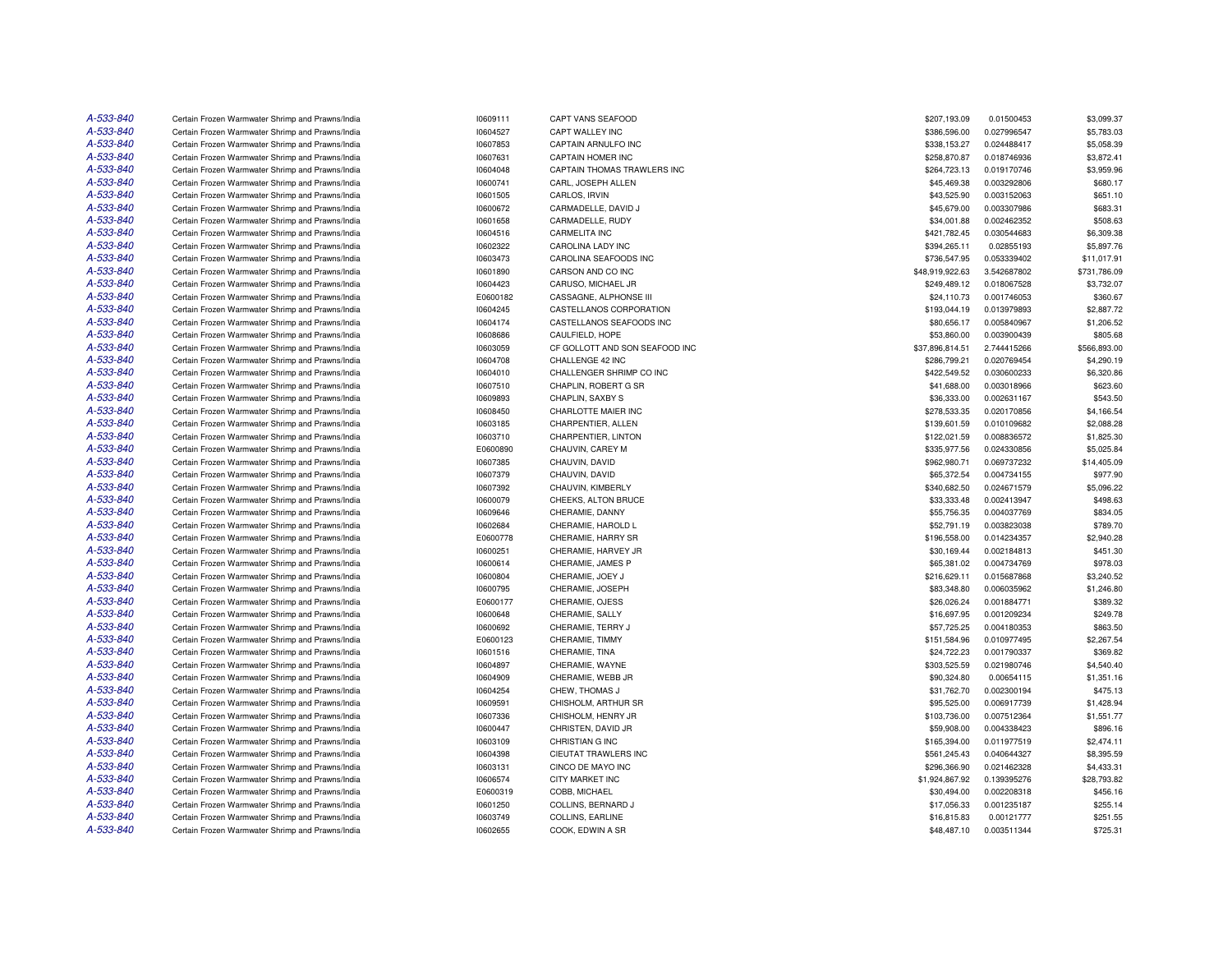| A-533-840 | Certain Frozen Warmwater Shrimp and Prawns/India | 10602693             | COOKSEY, JOHN JR                       | \$59,356.93                  | 0.004298516 | \$887.91     |
|-----------|--------------------------------------------------|----------------------|----------------------------------------|------------------------------|-------------|--------------|
| A-533-840 | Certain Frozen Warmwater Shrimp and Prawns/India | 10605673             | COOPER, ACY J III                      | \$19,611.00                  | 0.001420191 | \$293.36     |
| A-533-840 | Certain Frozen Warmwater Shrimp and Prawns/India | 10605685             | COOPER, ACY J JR                       | \$90,177.13                  | 0.006530456 | \$1,348.95   |
| A-533-840 | Certain Frozen Warmwater Shrimp and Prawns/India | 10605661             | COOPER, ACY J SR                       | \$8,000.00                   | 0.000579345 | \$119.67     |
| A-533-840 | Certain Frozen Warmwater Shrimp and Prawns/India | E0600791             | COPEMAN, JOHN                          | \$89,490.00                  | 0.006480696 | \$1,338.67   |
| A-533-840 | Certain Frozen Warmwater Shrimp and Prawns/India | 10600421             | COULON, ALLEN                          | \$13,389.27                  | 0.000969625 | \$200.29     |
| A-533-840 | Certain Frozen Warmwater Shrimp and Prawns/India | 10600050             | COULON, AMY                            | \$44,730.07                  | 0.003239267 | \$669.11     |
| A-533-840 | Certain Frozen Warmwater Shrimp and Prawns/India | 10605655             | COULON, DARRIN                         | \$48,055.65                  | 0.003480099 | \$718.86     |
| A-533-840 | Certain Frozen Warmwater Shrimp and Prawns/India | 10604145             | COULON, DON                            | \$13,010.62                  | 0.000942204 | \$194.62     |
| A-533-840 | Certain Frozen Warmwater Shrimp and Prawns/India | 10603290             | <b>COUNTRY INC</b>                     | \$496,320.00                 | 0.035942551 | \$7,424.38   |
| A-533-840 | Certain Frozen Warmwater Shrimp and Prawns/India | 10602993             | COURSEY, JOHN                          | \$141,264.63                 | 0.010230116 | \$2,113.16   |
| A-533-840 | Certain Frozen Warmwater Shrimp and Prawns/India | 10607479             | COWDREY, MICHAEL N                     | \$224,671.63                 | 0.016270292 | \$3,360.83   |
| A-533-840 | Certain Frozen Warmwater Shrimp and Prawns/India | 10607595             | CROSBY, LEONARD W JR                   | \$42,000.00                  | 0.00304156  | \$628.27     |
| A-533-840 | Certain Frozen Warmwater Shrimp and Prawns/India | 10602966             | CROSBYS FISH AND SHRIMP CO             | \$91,835.14                  | 0.006650526 | \$1,373.75   |
| A-533-840 | Certain Frozen Warmwater Shrimp and Prawns/India | 10606917             | <b>CRUILLAS INC</b>                    | \$448,099.31                 | 0.0324505   | \$6,703.05   |
| A-533-840 | Certain Frozen Warmwater Shrimp and Prawns/India | 10607217             | CRUM, TOMMY LLOYD                      | \$119,993.16                 | 0.008689677 | \$1,794.96   |
| A-533-840 | Certain Frozen Warmwater Shrimp and Prawns/India | 10600773             | <b>CRUSADER INC</b>                    | \$162,186.00                 | 0.011745202 | \$2,426.12   |
| A-533-840 | Certain Frozen Warmwater Shrimp and Prawns/India | 10602579             | CRYSTAL GAYLE INC                      | \$365,344.47                 | 0.026457552 | \$5,465.14   |
| A-533-840 | Certain Frozen Warmwater Shrimp and Prawns/India | 10601157             | CRYSTAL LIGHT INC                      | \$31,706.33                  | 0.002296112 | \$474.29     |
| A-533-840 | Certain Frozen Warmwater Shrimp and Prawns/India | 10609532             | <b>CRYSTAL SEAFOOD</b>                 | \$5,900,000.00               | 0.427266784 | \$88,257.25  |
| A-533-840 | Certain Frozen Warmwater Shrimp and Prawns/India | 10602837             | <b>CUSTOM PACK INC</b>                 | \$15,965,419.00              | 1.156185294 | \$238,824.41 |
| A-533-840 | Certain Frozen Warmwater Shrimp and Prawns/India | 10600962             | D AND L SEAFOOD CORP                   | \$67,910.00                  | 0.004917913 | \$1,015.86   |
| A-533-840 | Certain Frozen Warmwater Shrimp and Prawns/India | 10600305             | D DITCHARO JR SEAFOODS LLC             | \$220,000.00                 | 0.015931982 | \$3,290.95   |
| A-533-840 | Certain Frozen Warmwater Shrimp and Prawns/India | 10604642             | D G AND R C INC                        | \$408,550.00                 | 0.029586414 | \$6,111.44   |
| A-533-840 | Certain Frozen Warmwater Shrimp and Prawns/India |                      | DAHA INC                               |                              | 0.050145278 | \$10,358.13  |
| A-533-840 | Certain Frozen Warmwater Shrimp and Prawns/India | 10601371<br>10601896 | <b>DAHAPA INC</b>                      | \$692,441.24<br>\$193,005.79 | 0.013977112 | \$2,887.15   |
| A-533-840 |                                                  |                      |                                        |                              |             | \$192.33     |
| A-533-840 | Certain Frozen Warmwater Shrimp and Prawns/India | 10609300             | DAIGLE, DAVID<br>DAIGLE, MICHAEL WAYNE | \$12,857.38                  | 0.000931107 | \$1,784.77   |
| A-533-840 | Certain Frozen Warmwater Shrimp and Prawns/India | 10606340             |                                        | \$119,311.72                 | 0.008640328 |              |
| A-533-840 | Certain Frozen Warmwater Shrimp and Prawns/India | 10601854             | DANG, DAP V                            | \$138,286.09                 | 0.010014416 | \$2,068.60   |
| A-533-840 | Certain Frozen Warmwater Shrimp and Prawns/India | 10602857             | DANG, KHANG                            | \$573,585.40                 | 0.041537964 | \$8,580.18   |
|           | Certain Frozen Warmwater Shrimp and Prawns/India | 10608972             | DANG, MINH VAN                         | \$23,714.00                  | 0.001717323 | \$354.73     |
| A-533-840 | Certain Frozen Warmwater Shrimp and Prawns/India | 10605413             | DANG, SON                              | \$197,542.71                 | 0.014305668 | \$2,955.01   |
| A-533-840 | Certain Frozen Warmwater Shrimp and Prawns/India | 10602090             | DANG, THUONG                           | \$453,715.65                 | 0.032857225 | \$6,787.07   |
| A-533-840 | Certain Frozen Warmwater Shrimp and Prawns/India | 10604579             | DANIELS, DAVID W                       | \$243,555.14                 | 0.0176378   | \$3,643.31   |
| A-533-840 | Certain Frozen Warmwater Shrimp and Prawns/India | 10609394             | DANOS, OLIVER J                        | \$29,271.82                  | 0.00211981  | \$437.87     |
| A-533-840 | Certain Frozen Warmwater Shrimp and Prawns/India | 10600876             | DANOS, RICKY P                         | \$36,370.44                  | 0.002633878 | \$544.06     |
| A-533-840 | Certain Frozen Warmwater Shrimp and Prawns/India | 10601863             | DANOS, TIMOTHY                         | \$55,149.10                  | 0.003993793 | \$824.97     |
| A-533-840 | Certain Frozen Warmwater Shrimp and Prawns/India | 10606186             | DARDA, HERBERT                         | \$65,760.56                  | 0.004762255 | \$983.70     |
| A-533-840 | Certain Frozen Warmwater Shrimp and Prawns/India | E0600594             | DARDA, J C                             | \$75,754.46                  | 0.005485994 | \$1,133.20   |
| A-533-840 | Certain Frozen Warmwater Shrimp and Prawns/India | 10606189             | DARDAR, BASILE J SR                    | \$52,076.00                  | 0.003771245 | \$779.00     |
| A-533-840 | Certain Frozen Warmwater Shrimp and Prawns/India | 10602511             | DARDAR, DONALD S                       | \$28,205.92                  | 0.002042619 | \$421.93     |
| A-533-840 | Certain Frozen Warmwater Shrimp and Prawns/India | 10606214             | DARDAR, GILBERT B SR                   | \$132,325.00                 | 0.009582725 | \$1,979.43   |
| A-533-840 | Certain Frozen Warmwater Shrimp and Prawns/India | 10606029             | DARDAR, ISADORE J JR                   | \$18,710.89                  | 0.001355007 | \$279.89     |
| A-533-840 | Certain Frozen Warmwater Shrimp and Prawns/India | 10605679             | DARDAR, JONATHAN M                     | \$47,074.42                  | 0.00340904  | \$704.18     |
| A-533-840 | Certain Frozen Warmwater Shrimp and Prawns/India | E0600500             | DARDAR, MANY                           | \$27,209.00                  | 0.001970424 | \$407.02     |
| A-533-840 | Certain Frozen Warmwater Shrimp and Prawns/India | 10607150             | DARDAR, TONEY                          | \$99,360.12                  | 0.007195471 | \$1,486.31   |
| A-533-840 | Certain Frozen Warmwater Shrimp and Prawns/India | E0600070             | DASSAU, LOUIS                          | \$189,986.00                 | 0.013758425 | \$2,841.97   |
| A-533-840 | Certain Frozen Warmwater Shrimp and Prawns/India | 10605628             | DAVIS SEAFOOD INC                      | \$156,853.91                 | 0.011359062 | \$2,346.36   |
| A-533-840 | Certain Frozen Warmwater Shrimp and Prawns/India | 10604169             | DAVIS, DANIEL                          | \$109,473.89                 | 0.007927891 | \$1,637.60   |
| A-533-840 | Certain Frozen Warmwater Shrimp and Prawns/India | 10606516             | DAVIS, JOHN W                          | \$79,689.00                  | 0.005770926 | \$1,192.06   |
| A-533-840 | Certain Frozen Warmwater Shrimp and Prawns/India | 10604202             | DAVIS, RONALD                          | \$222,805.95                 | 0.016135183 | \$3,332.92   |
| A-533-840 | Certain Frozen Warmwater Shrimp and Prawns/India | 10606996             | DAVIS, WILLIAM T                       | \$67,366.56                  | 0.004878558 | \$1,007.73   |
| A-533-840 | Certain Frozen Warmwater Shrimp and Prawns/India | 10609351             | DAVIS, WILLIAM T JR                    | \$83,172.00                  | 0.006023158 | \$1,244.16   |
| A-533-840 | Certain Frozen Warmwater Shrimp and Prawns/India | 10608620             | DEAN BLANCHARD SEAFOOD INC             | \$15,813,908.22              | 1.145213172 | \$236,557.98 |
| A-533-840 | Certain Frozen Warmwater Shrimp and Prawns/India | 10605480             | DEAN, ILENE                            | \$203,439.90                 | 0.014732731 | \$3,043.23   |
| A-533-840 | Certain Frozen Warmwater Shrimp and Prawns/India | 10600415             | DEBARGE, THOMAS                        | \$16,040.00                  | 0.001161586 | \$239.94     |
| A-533-840 | Certain Frozen Warmwater Shrimp and Prawns/India | 10603646             | DEBBE ANNE INC                         | \$209,378.00                 | 0.015162757 | \$3,132.06   |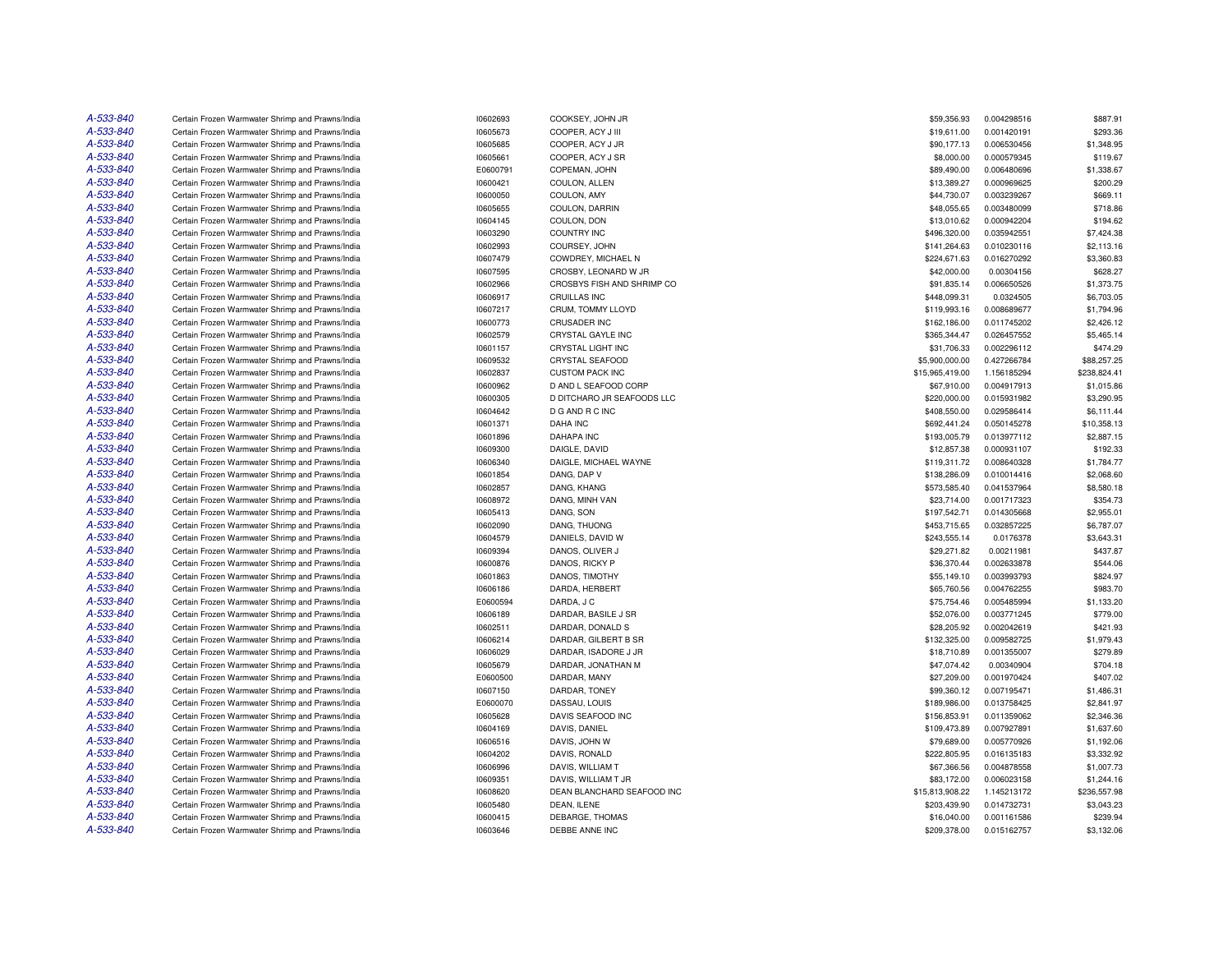| A-533-840 | Certain Frozen Warmwater Shrimp and Prawns/India | 10603302 | DEEP SEA FOODS INC    | \$71,937,003.00 | 5.209541008 | \$1,076,095.28 |
|-----------|--------------------------------------------------|----------|-----------------------|-----------------|-------------|----------------|
| A-533-840 | Certain Frozen Warmwater Shrimp and Prawns/India | 10603129 | DEHART, CLEVIS        | \$61,546.00     | 0.004457044 | \$920.66       |
| A-533-840 | Certain Frozen Warmwater Shrimp and Prawns/India | 10601545 | DEHART, FERRELL JOHN  | \$38,703.20     | 0.002802812 | \$578.96       |
| A-533-840 | Certain Frozen Warmwater Shrimp and Prawns/India | 10607554 | DEJEAN, CHRIS JR      | \$74,179.33     | 0.005371926 | \$1,109.64     |
| A-533-840 | Certain Frozen Warmwater Shrimp and Prawns/India | E0600659 | DEKEMEL, WILLIAM J    | \$25,000.00     | 0.001810452 | \$373.97       |
| A-533-840 | Certain Frozen Warmwater Shrimp and Prawns/India | 10602586 | DELL MARINE INC       | \$412,632.65    | 0.029882072 | \$6,172.51     |
| A-533-840 |                                                  |          |                       |                 |             |                |
| A-533-840 | Certain Frozen Warmwater Shrimp and Prawns/India | 10603740 | DENNIS SHRIMP CO INC  | \$261,733.00    | 0.018954206 | \$3,915.23     |
| A-533-840 | Certain Frozen Warmwater Shrimp and Prawns/India | 10606211 | DEROCHE, BARBARA      | \$115,485.08    | 0.00836321  | \$1,727.52     |
|           | Certain Frozen Warmwater Shrimp and Prawns/India | 10600427 | DESPAUX, BYRON        | \$35,668.11     | 0.002583017 | \$533.55       |
| A-533-840 | Certain Frozen Warmwater Shrimp and Prawns/India | 10604975 | DESPAUX, GLEN         | \$47,385.00     | 0.003431532 | \$708.83       |
| A-533-840 | Certain Frozen Warmwater Shrimp and Prawns/India | 10602402 | DEVANEY, BOBBY C JR   | \$1,009,445.00  | 0.073102088 | \$15,100.14    |
| A-533-840 | Certain Frozen Warmwater Shrimp and Prawns/India | 10607644 | DFS INC               | \$155,362.00    | 0.011251021 | \$2,324.04     |
| A-533-840 | Certain Frozen Warmwater Shrimp and Prawns/India | 10605530 | DICKEY, WESLEY FRANK  | \$81,922.96     | 0.005932705 | \$1,225.47     |
| A-533-840 | Certain Frozen Warmwater Shrimp and Prawns/India | 10602205 | DINH, CHAU T          | \$1,065,332.00  | 0.077149318 | \$15,936.15    |
| A-533-840 | Certain Frozen Warmwater Shrimp and Prawns/India | 10609697 | DINH, LONG            | \$17,714.46     | 0.001282848 | \$264.99       |
| A-533-840 | Certain Frozen Warmwater Shrimp and Prawns/India | 10609609 | DINH, VINCENT         | \$354,552.19    | 0.025675996 | \$5,303.70     |
| A-533-840 | Certain Frozen Warmwater Shrimp and Prawns/India | 10602015 | DION, PAUL ADAM       | \$27,172.12     | 0.001967753 | \$406.46       |
| A-533-840 | Certain Frozen Warmwater Shrimp and Prawns/India | 10601741 | DO. LIET VAN          | \$406,038.92    | 0.029404567 | \$6,073.88     |
| A-533-840 | Certain Frozen Warmwater Shrimp and Prawns/India | 10608527 | DO, LUONG VAN         | \$67,750.00     | 0.004906326 | \$1,013.46     |
| A-533-840 | Certain Frozen Warmwater Shrimp and Prawns/India | 10609716 | DO, THAN VIET         | \$535,640.42    | 0.038790061 | \$8,012.57     |
| A-533-840 | Certain Frozen Warmwater Shrimp and Prawns/India | 10605363 | DO, THIEN VAN         | \$212,550.00    | 0.015392467 | \$3,179.50     |
| A-533-840 | Certain Frozen Warmwater Shrimp and Prawns/India | 10608239 | DO, VI VAN            | \$17,282.00     | 0.00125153  | \$258.52       |
| A-533-840 | Certain Frozen Warmwater Shrimp and Prawns/India | 10602831 | DOAN, LIEM            | \$394,408.51    | 0.028562315 | \$5,899.90     |
| A-533-840 | Certain Frozen Warmwater Shrimp and Prawns/India | 10602791 | DOAN, MAI             | \$103,826.56    | 0.007518922 | \$1,553.13     |
| A-533-840 | Certain Frozen Warmwater Shrimp and Prawns/India | 10602869 | DOAN, MINH VAN        | \$498,194.36    | 0.036078289 | \$7,452.42     |
| A-533-840 | Certain Frozen Warmwater Shrimp and Prawns/India | 10609993 | <b>DOCTOR BILL</b>    | \$408,786.35    | 0.02960353  | \$6,114.98     |
| A-533-840 | Certain Frozen Warmwater Shrimp and Prawns/India | 10609846 | DOMANGUE, RANZELL SR  | \$68,711.10     | 0.004975927 | \$1,027.84     |
| A-533-840 | Certain Frozen Warmwater Shrimp and Prawns/India | 10603386 | DOMANGUE, WESTLEY     | \$259,578.33    | 0.018798169 | \$3,882.99     |
| A-533-840 | Certain Frozen Warmwater Shrimp and Prawns/India | 10610109 | DOMANGUE, WESTLEY     | \$205,071.79    | 0.014850909 | \$3,067.64     |
| A-533-840 | Certain Frozen Warmwater Shrimp and Prawns/India | 10606579 | DOMINICKS SEAFOOD INC | \$10,865,876.16 | 0.786886096 | \$162,541.08   |
| A-533-840 | Certain Frozen Warmwater Shrimp and Prawns/India | 10604232 | DON PACO INC          | \$491,640.97    | 0.035603704 | \$7,354.39     |
| A-533-840 | Certain Frozen Warmwater Shrimp and Prawns/India | 10604472 | DONINI SEAFOODS INC   | \$445,312.61    | 0.032248693 | \$6,661.37     |
| A-533-840 | Certain Frozen Warmwater Shrimp and Prawns/India | E0600405 | DONNELLY, DAVID C     | \$147,131.42    | 0.010654978 | \$2,200.92     |
| A-533-840 | Certain Frozen Warmwater Shrimp and Prawns/India | E0600440 | DOPSON, CRAIG B       | \$296,347.77    | 0.021460942 | \$4,433.02     |
| A-533-840 | Certain Frozen Warmwater Shrimp and Prawns/India | 10604788 | DORADA CRUZ INC       | \$409,393.46    | 0.029647496 | \$6,124.06     |
| A-533-840 | Certain Frozen Warmwater Shrimp and Prawns/India | 10603055 | DORE, PRESTON J JR    | \$27,907.03     | 0.002020974 | \$417.46       |
| A-533-840 | Certain Frozen Warmwater Shrimp and Prawns/India | 10603424 | DOUG AND NEIL INC     | \$88,257.00     | 0.006391404 | \$1,320.22     |
| A-533-840 | Certain Frozen Warmwater Shrimp and Prawns/India | 10603195 | DOYLE, JOHN           | \$143,104.65    | 0.010363367 | \$2,140.68     |
| A-533-840 | Certain Frozen Warmwater Shrimp and Prawns/India | 10603675 | DRAGNET INC           | \$8,066.00      | 0.000584124 | \$120.66       |
| A-533-840 | Certain Frozen Warmwater Shrimp and Prawns/India | 10601328 | DRAGNET SEAFOOD LLC   | \$344,905.33    | 0.024977388 | \$5,159.39     |
| A-533-840 | Certain Frozen Warmwater Shrimp and Prawns/India | 10608408 | DRURY, BRUCE JR       | \$19,220.74     | 0.001391929 | \$287.52       |
| A-533-840 | Certain Frozen Warmwater Shrimp and Prawns/India | 10608387 | DRURY, BRUCE SR       | \$366,014.00    | 0.026506038 | \$5,475.15     |
| A-533-840 | Certain Frozen Warmwater Shrimp and Prawns/India | 10602183 | DRURY, BRYANT JAMES   | \$127,794.10    | 0.009254606 | \$1,911.65     |
| A-533-840 | Certain Frozen Warmwater Shrimp and Prawns/India | 10602773 | DRURY, ERIC           | \$77,712.00     | 0.005627755 | \$1,162.48     |
| A-533-840 | Certain Frozen Warmwater Shrimp and Prawns/India | 10604982 | DRURY, JEFF B III     | \$69,729.00     | 0.005049642 | \$1,043.07     |
| A-533-840 | Certain Frozen Warmwater Shrimp and Prawns/India | 10607583 | DRURY, KEVIN          | \$125,639.00    | 0.009098538 | \$1,879.42     |
| A-533-840 | Certain Frozen Warmwater Shrimp and Prawns/India | 10604649 | DSL AND R INC         | \$736,213.00    | 0.053315146 | \$11,012.90    |
| A-533-840 | Certain Frozen Warmwater Shrimp and Prawns/India | 10604901 | DUBBERLY, JAMES F     | \$1,749,984.00  | 0.126730515 | \$26,177.76    |
| A-533-840 | Certain Frozen Warmwater Shrimp and Prawns/India | 10604875 | DUBBERLY, JAMES F     | \$398,505.00    | 0.028858975 | \$5,961.18     |
| A-533-840 | Certain Frozen Warmwater Shrimp and Prawns/India | 10604884 | DUBBERLY, JAMES F     | \$466,808.00    | 0.033805348 | \$6,982.91     |
| A-533-840 | Certain Frozen Warmwater Shrimp and Prawns/India | 10602496 | DUBOIS, JOHN D JR     | \$12,524.00     | 0.000906964 | \$187.34       |
| A-533-840 | Certain Frozen Warmwater Shrimp and Prawns/India | 10602097 | DUFRENE, ARCHIE       | \$315,058.57    | 0.022815943 | \$4,712.92     |
| A-533-840 | Certain Frozen Warmwater Shrimp and Prawns/India | 10602707 | DUFRENE, ELSON A      | \$113,703.25    | 0.008234173 | \$1,700.87     |
| A-533-840 | Certain Frozen Warmwater Shrimp and Prawns/India | 10600653 | DUFRENE, ERIC         | \$48,199.94     | 0.003490548 | \$721.02       |
| A-533-840 | Certain Frozen Warmwater Shrimp and Prawns/India | 10601323 | DUFRENE, ERIC F       | \$10,717.86     | 0.000776167 | \$160.33       |
| A-533-840 | Certain Frozen Warmwater Shrimp and Prawns/India | 10604945 | DUFRENE, ERIC JR      | \$22,000.00     | 0.001593198 | \$329.09       |
| A-533-840 | Certain Frozen Warmwater Shrimp and Prawns/India | 10601717 | DUFRENE, GOLDEN       | \$14,753.22     | 0.0010684   | \$220.69       |
|           |                                                  |          |                       |                 |             |                |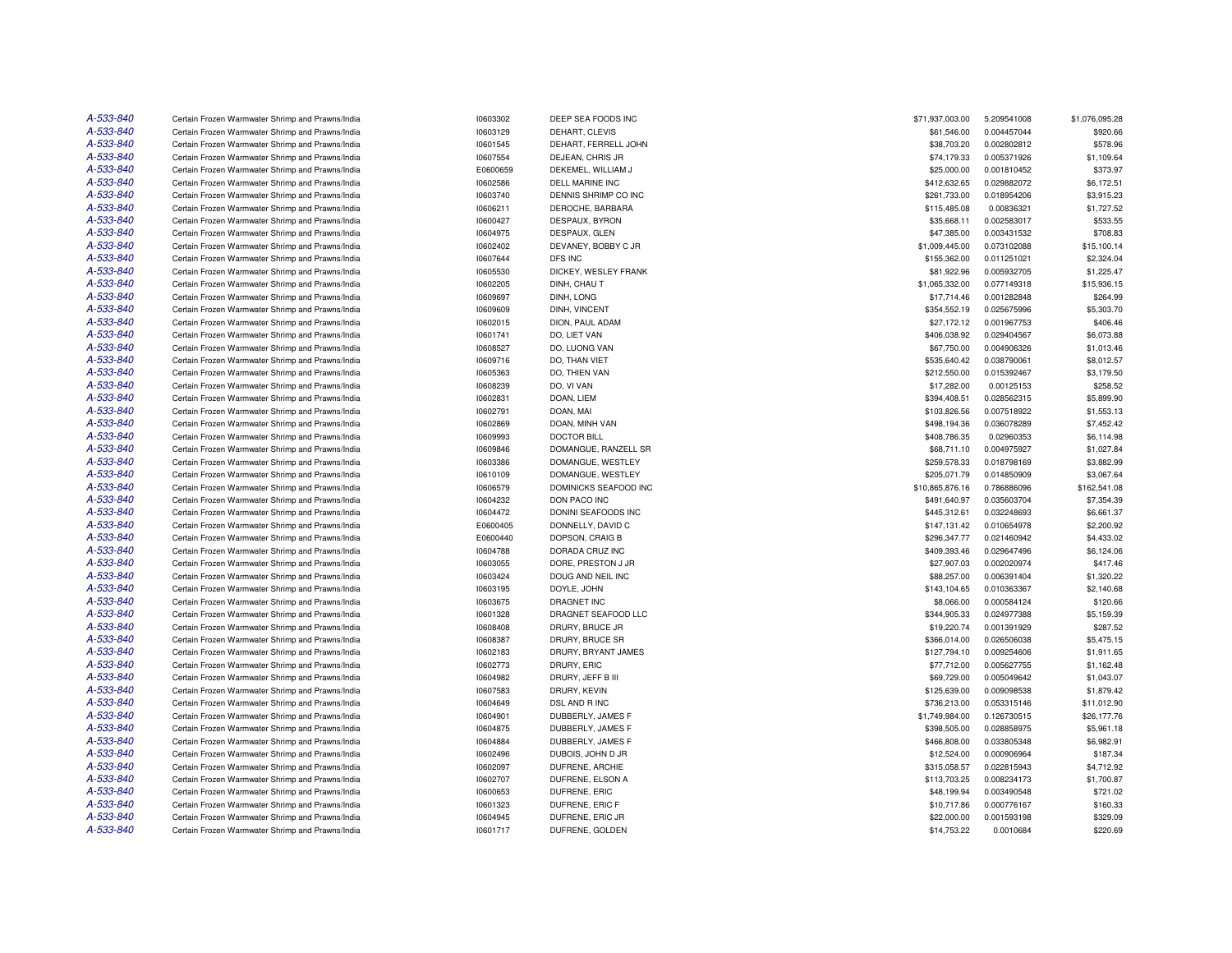| A-533-840 | Certain Frozen Warmwater Shrimp and Prawns/India | 10601529 | DUFRENE, RONALD SR                  | \$354,235.26    | 0.025653044 | \$5,298.95   |
|-----------|--------------------------------------------------|----------|-------------------------------------|-----------------|-------------|--------------|
| A-533-840 | Certain Frozen Warmwater Shrimp and Prawns/India | 10608290 | DUFRENE, SCOTTIE M                  | \$54,435.04     | 0.003942082 | \$814.29     |
| A-533-840 | Certain Frozen Warmwater Shrimp and Prawns/India | 10601664 | DUFRENE, TOBY                       | \$153,921.94    | 0.011146734 | \$2,302.50   |
| A-533-840 | Certain Frozen Warmwater Shrimp and Prawns/India | 10605138 | DUNAMIS TOWING INC                  | \$1,807,976.01  | 0.130930186 | \$27,045.25  |
| A-533-840 | Certain Frozen Warmwater Shrimp and Prawns/India | 10608781 | DUNCAN, GARY                        | \$182,879.18    | 0.013243763 | \$2,735.66   |
| A-533-840 | Certain Frozen Warmwater Shrimp and Prawns/India | E0600959 | DUONG, MAU                          | \$481,331.74    | 0.03485713  | \$7,200.17   |
| A-533-840 | Certain Frozen Warmwater Shrimp and Prawns/India | 10602557 | DUONG, XUAN THI                     | \$234,189.05    | 0.016959526 | \$3,503.20   |
| A-533-840 | Certain Frozen Warmwater Shrimp and Prawns/India | 10602104 | DUPLANTIS, BLAIR                    | \$15,501.00     | 0.001122553 | \$231.88     |
| A-533-840 | Certain Frozen Warmwater Shrimp and Prawns/India | 10608533 | DUPLANTIS, WEDGIR J JR              | \$42,955.51     | 0.003110756 | \$642.57     |
| A-533-840 | Certain Frozen Warmwater Shrimp and Prawns/India | 10600159 | DUPRE, JIMMIE SR                    | \$32,918.00     | 0.002383859 | \$492.42     |
| A-533-840 | Certain Frozen Warmwater Shrimp and Prawns/India | 10603578 | DUPRE, LINWARD P                    | \$186,075.33    | 0.013475222 | \$2,783.47   |
| A-533-840 | Certain Frozen Warmwater Shrimp and Prawns/India | E0601052 | DUPUIS, CLAYTON J                   | \$17,516.68     | 0.001268525 | \$262.03     |
| A-533-840 | Certain Frozen Warmwater Shrimp and Prawns/India | 10603986 | DURAND, WALTER                      | \$134,000.00    | 0.009704025 | \$2,004.49   |
| A-533-840 | Certain Frozen Warmwater Shrimp and Prawns/India | 10607491 | DWAYNES DREAM INC                   | \$307,194.27    | 0.022246425 | \$4,595.27   |
| A-533-840 | Certain Frozen Warmwater Shrimp and Prawns/India | 10607308 | E AND E LLC                         | \$469,971.00    | 0.034034406 | \$7,030.23   |
| A-533-840 | Certain Frozen Warmwater Shrimp and Prawns/India | 10604477 | E AND E SHRIMP CO INC               | \$447,657.37    | 0.032418496 | \$6,696.44   |
| A-533-840 | Certain Frozen Warmwater Shrimp and Prawns/India | 10601693 | EDENS, STEVEN                       | \$347,800.08    | 0.025187021 | \$5,202.69   |
| A-533-840 | Certain Frozen Warmwater Shrimp and Prawns/India | 10606085 | EDENS, TIMOTHY DALE                 | \$24,350.71     | 0.001763432 | \$364.26     |
| A-533-840 | Certain Frozen Warmwater Shrimp and Prawns/India | 10603753 | EDISTO QUEEN LLC                    | \$345,811.54    | 0.025043014 | \$5,172.95   |
| A-533-840 | Certain Frozen Warmwater Shrimp and Prawns/India | 10601934 | EDWARDS, TOMMY                      | \$147,751.29    | 0.010699868 | \$2,210.19   |
| A-533-840 | Certain Frozen Warmwater Shrimp and Prawns/India | 10604016 | ELIMINATOR INC                      | \$690,736.28    | 0.050021808 | \$10,332.62  |
| A-533-840 | Certain Frozen Warmwater Shrimp and Prawns/India | 10600019 | ELLERBEE, JODY D                    | \$549,943.42    | 0.039825857 | \$8,226.52   |
| A-533-840 | Certain Frozen Warmwater Shrimp and Prawns/India | 10604851 | ELLISON, DAVID                      | \$29,589.10     | 0.002142786 | \$442.62     |
| A-533-840 | Certain Frozen Warmwater Shrimp and Prawns/India | 10608426 | ELMIRA PFLUECKHAHN INC              | \$283,342.55    | 0.020519129 | \$4,238.48   |
| A-533-840 | Certain Frozen Warmwater Shrimp and Prawns/India | 10606738 | <b>EMMANUEL INC</b>                 | \$299,376.29    | 0.021680262 | \$4,478.33   |
| A-533-840 | Certain Frozen Warmwater Shrimp and Prawns/India | 10604994 | ENCLADE, RODNEY                     | \$50,371.00     | 0.003647772 | \$753.49     |
| A-533-840 | Certain Frozen Warmwater Shrimp and Prawns/India | 10604794 | <b>ENSENADA CRUZ INC</b>            | \$349,633.98    | 0.025319828 | \$5,230.12   |
| A-533-840 | Certain Frozen Warmwater Shrimp and Prawns/India | 10604022 | EQUALIZER INC                       | \$627,196.76    | 0.045420397 | \$9,382.15   |
| A-533-840 | Certain Frozen Warmwater Shrimp and Prawns/India | E0600210 | <b>ERICA LYNN INC</b>               | \$600,818.00    | 0.043510097 | \$8,987.55   |
| A-533-840 | Certain Frozen Warmwater Shrimp and Prawns/India | 10607230 | ERICKSON AND JENSEN SEAFOOD PACKERS | \$5,217,304.00  | 0.377827238 | \$78,044.90  |
| A-533-840 | Certain Frozen Warmwater Shrimp and Prawns/India | E0600242 | ESTAY, WAYNE                        | \$1,743,742.79  | 0.126278538 | \$26,084.40  |
| A-533-840 | Certain Frozen Warmwater Shrimp and Prawns/India | 10603165 | ETHAN G INC                         | \$281,833.00    | 0.02040981  | \$4,215.90   |
| A-533-840 | Certain Frozen Warmwater Shrimp and Prawns/India | 10604719 | EVERSON, GEORGE C                   | \$85,639.29     | 0.006201835 | \$1,281.07   |
| A-533-840 | Certain Frozen Warmwater Shrimp and Prawns/India | 10602177 | FABRA, MARK                         | \$22,049.88     | 0.00159681  | \$329.84     |
| A-533-840 | Certain Frozen Warmwater Shrimp and Prawns/India | 10601189 | FABRE, SHERON                       | \$82,627.31     | 0.005983713 | \$1,236.01   |
| A-533-840 | Certain Frozen Warmwater Shrimp and Prawns/India | 10601782 | FAIR MAIDEN SEAFOOD                 | \$104,039.00    | 0.007534307 | \$1,556.30   |
| A-533-840 | Certain Frozen Warmwater Shrimp and Prawns/India | 10607625 | FATHER CASIMIR INC                  | \$203,437.13    | 0.01473253  | \$3,043.19   |
| A-533-840 | Certain Frozen Warmwater Shrimp and Prawns/India | 10607815 | FATHER DAN INC                      | \$294,902.31    | 0.021356265 | \$4,411.40   |
| A-533-840 | Certain Frozen Warmwater Shrimp and Prawns/India | 10606661 | FATHER MIKE INC                     | \$192,771.92    | 0.013960176 | \$2,883.65   |
| A-533-840 | Certain Frozen Warmwater Shrimp and Prawns/India | 10600678 | FAZENDE, JEFFERY                    | \$23,965.62     | 0.001735545 | \$358.50     |
| A-533-840 | Certain Frozen Warmwater Shrimp and Prawns/India | 10610004 | <b>FAZENDE, THOMAS G</b>            | \$76,483.91     | 0.005538819 | \$1,144.11   |
| A-533-840 | Certain Frozen Warmwater Shrimp and Prawns/India | 10604800 | FIESTA CRUZ INC                     | \$382,449.49    | 0.027696265 | \$5,721.01   |
| A-533-840 | Certain Frozen Warmwater Shrimp and Prawns/India | 10603560 | FILLINICH, ANTHONY SR               | \$73,272.57     | 0.00530626  | \$1,096.07   |
| A-533-840 | Certain Frozen Warmwater Shrimp and Prawns/India | 10602678 | FILLINICH, JACK                     | \$19,181.00     | 0.001389052 | \$286.93     |
| A-533-840 | Certain Frozen Warmwater Shrimp and Prawns/India | 10604988 | FINCHER, WILLIAM                    | \$19,400.00     | 0.001404911 | \$290.20     |
| A-533-840 | Certain Frozen Warmwater Shrimp and Prawns/India | 10605576 | FINE SHRIMP CO                      | \$409,374.00    | 0.029646087 | \$6,123.77   |
| A-533-840 | Certain Frozen Warmwater Shrimp and Prawns/India | 10604878 | <b>FIREFOX INC</b>                  | \$126,447.00    | 0.009157051 | \$1,891.50   |
| A-533-840 | Certain Frozen Warmwater Shrimp and Prawns/India | 10603243 | FISHERMANS REEF SHRIMP COMPANY      | \$22,544,416.78 | 1.632623807 | \$337,238.69 |
| A-533-840 | Certain Frozen Warmwater Shrimp and Prawns/India | 10602742 | FITCH, ADAM J                       | \$35,049.10     | 0.002538189 | \$524.29     |
| A-533-840 | Certain Frozen Warmwater Shrimp and Prawns/India | 10605195 | FLEET PRODUCTS INC                  | \$341,637.60    | 0.024740746 | \$5,110.51   |
| A-533-840 | Certain Frozen Warmwater Shrimp and Prawns/India | 10604509 | FLOWERS, VINCENT                    | \$63,162.58     | 0.004574114 | \$944.84     |
| A-533-840 | Certain Frozen Warmwater Shrimp and Prawns/India | 10609898 | FONTENOT, PEGGY D                   | \$15,251.00     | 0.001104448 | \$228.14     |
| A-533-840 | Certain Frozen Warmwater Shrimp and Prawns/India | 10600403 | FOREMAN, RALPH JR                   | \$38,551.13     | 0.0027918   | \$576.68     |
| A-533-840 | Certain Frozen Warmwater Shrimp and Prawns/India | 10607244 | FORET, KURT J SR                    | \$68,456.54     | 0.004957492 | \$1,024.03   |
| A-533-840 | Certain Frozen Warmwater Shrimp and Prawns/India | 10601291 | FRANKS, MICHAEL                     | \$5,219,854.61  | 0.378011948 | \$78,083.05  |
| A-533-840 | Certain Frozen Warmwater Shrimp and Prawns/India | 10603717 | FRAZIER, DAVID                      | \$7,232.05      | 0.000523731 | \$108.18     |
| A-533-840 | Certain Frozen Warmwater Shrimp and Prawns/India | 10606037 | FRAZIER, MICHAEL                    | \$17,770.63     | 0.001286915 | \$265.83     |
|           |                                                  |          |                                     |                 |             |              |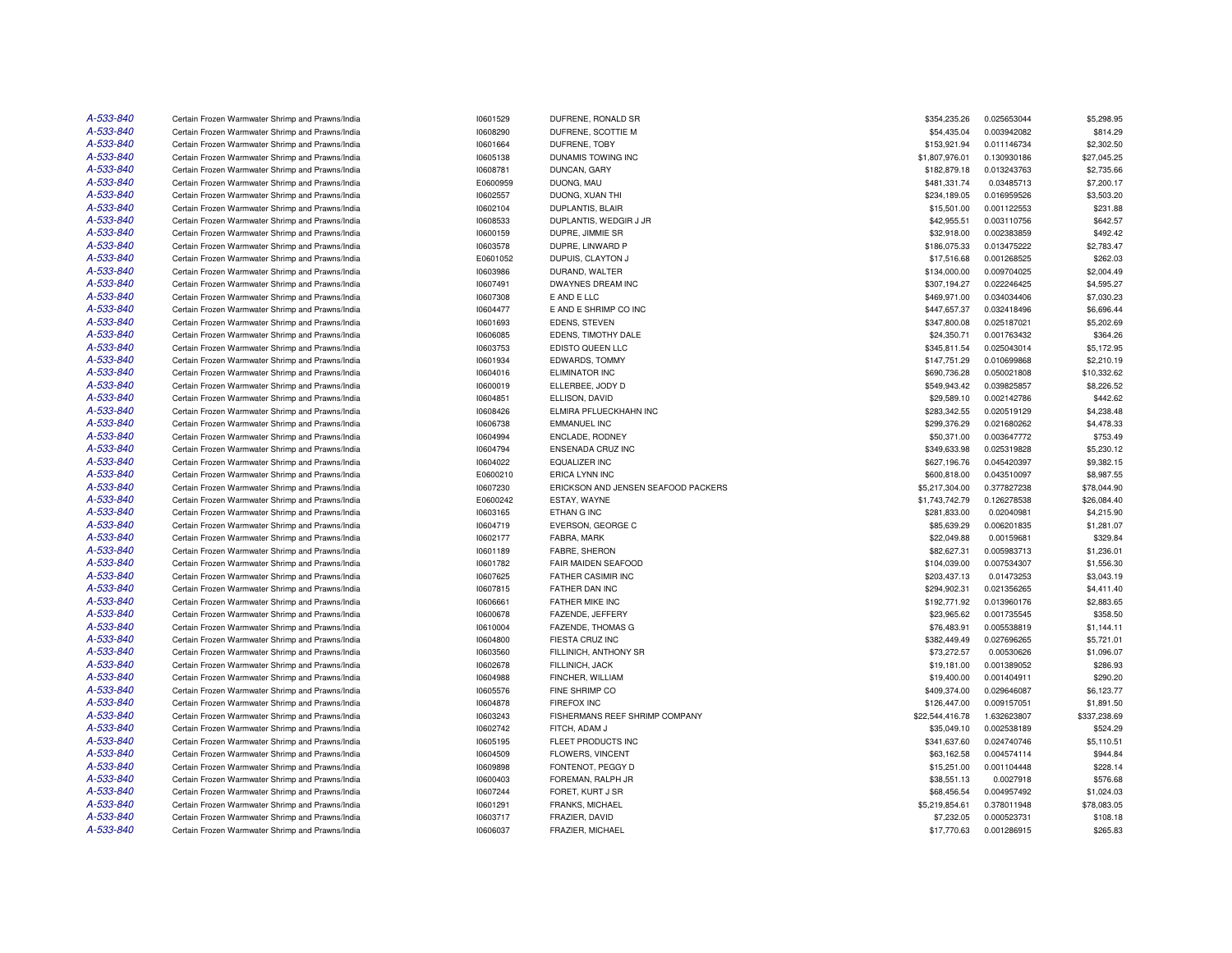| A-533-840 | Certain Frozen Warmwater Shrimp and Prawns/India | 10601098 | <b>FREDERICK, JOHNNIE</b>          | \$90,709.00     | 0.006568973 | \$1,356.90   |
|-----------|--------------------------------------------------|----------|------------------------------------|-----------------|-------------|--------------|
| A-533-840 | Certain Frozen Warmwater Shrimp and Prawns/India | 10600098 | FREDERICK, MICHAEL                 | \$64,965.78     | 0.004704698 | \$971.81     |
| A-533-840 | Certain Frozen Warmwater Shrimp and Prawns/India | 10601462 | FREEDOM FISHING INC                | \$541,879.32    | 0.03924187  | \$8,105.89   |
| A-533-840 | Certain Frozen Warmwater Shrimp and Prawns/India | E0600605 | FREEMAN, KENNETH F                 | \$60,460.00     | 0.004378398 | \$904.41     |
| A-533-840 | Certain Frozen Warmwater Shrimp and Prawns/India | 10604558 | FRILOUX, BRAD                      | \$186,668.38    | 0.013518169 | \$2,792.35   |
| A-533-840 | Certain Frozen Warmwater Shrimp and Prawns/India | 10600858 | <b>G AND O TRAWLERS INC</b>        | \$606,679.46    | 0.043934573 | \$9,075.23   |
| A-533-840 | Certain Frozen Warmwater Shrimp and Prawns/India | 10600893 | <b>G AND S TRAWLERS INC</b>        | \$510,225.86    | 0.036949587 | \$7,632.40   |
| A-533-840 | Certain Frozen Warmwater Shrimp and Prawns/India | 10600889 | <b>GD VENTURES II INC</b>          | \$537,847.68    | 0.038949907 | \$8,045.59   |
| A-533-840 | Certain Frozen Warmwater Shrimp and Prawns/India | 10607296 | <b>GALAXY STAR LLC</b>             | \$354,825.00    | 0.025695752 | \$5,307.78   |
| A-533-840 | Certain Frozen Warmwater Shrimp and Prawns/India | 10603608 | <b>GALE FORCE INC</b>              | \$122,919.96    | 0.00890163  | \$1,838.74   |
| A-533-840 | Certain Frozen Warmwater Shrimp and Prawns/India | 10603925 | GALJOUR, JESS J                    | \$11,163.51     | 0.00080844  | \$166.99     |
| A-533-840 | Certain Frozen Warmwater Shrimp and Prawns/India | 10603737 | GALJOUR, REED                      | \$276,290.68    | 0.020008446 | \$4,132.99   |
| A-533-840 | Certain Frozen Warmwater Shrimp and Prawns/India | 10600346 | GALLIANO, ANTHONY                  | \$123,663.48    | 0.008955474 | \$1,849.86   |
| A-533-840 | Certain Frozen Warmwater Shrimp and Prawns/India | 10607326 | GALLIANO, HORACE J                 | \$256,096.89    | 0.01854605  | \$3,830.92   |
| A-533-840 | Certain Frozen Warmwater Shrimp and Prawns/India | 10603429 | GALLIANO, MOISE JR                 | \$59,133.45     | 0.004282332 | \$884.57     |
| A-533-840 | Certain Frozen Warmwater Shrimp and Prawns/India | 10601039 | GALLOWAY, JIMMY                    | \$79,604.86     | 0.005764833 | \$1,190.80   |
| A-533-840 | Certain Frozen Warmwater Shrimp and Prawns/India | E0600063 | GALLOWAY, JUDY L                   | \$90,997.00     | 0.00658983  | \$1,361.21   |
| A-533-840 |                                                  |          |                                    |                 |             |              |
| A-533-840 | Certain Frozen Warmwater Shrimp and Prawns/India | 10601044 | GALLOWAY, MARK                     | \$104,716.15    | 0.007583345 | \$1,566.43   |
|           | Certain Frozen Warmwater Shrimp and Prawns/India | 10608393 | <b>GAMBER INC</b>                  | \$53,550.00     | 0.003877989 | \$801.05     |
| A-533-840 | Certain Frozen Warmwater Shrimp and Prawns/India | 10609506 | <b>GARIJAK INC</b>                 | \$144,874.67    | 0.010491548 | \$2,167.16   |
| A-533-840 | Certain Frozen Warmwater Shrimp and Prawns/India | 10605251 | GARNER, LARRY S                    | \$83,943.00     | 0.006078992 | \$1,255.69   |
| A-533-840 | Certain Frozen Warmwater Shrimp and Prawns/India | 10607467 | GARZA, ANDRES                      | \$140,059.42    | 0.010142837 | \$2,095.13   |
| A-533-840 | Certain Frozen Warmwater Shrimp and Prawns/India | 10602526 | GASPARD, MICHAEL ANTHONY           | \$53,194.26     | 0.003852227 | \$795.73     |
| A-533-840 | Certain Frozen Warmwater Shrimp and Prawns/India | 10601259 | GASPARD, MURRY SR                  | \$67,565.35     | 0.004892954 | \$1,010.70   |
| A-533-840 | Certain Frozen Warmwater Shrimp and Prawns/India | 10607418 | GASPARD, MURVIN                    | \$91,829.87     | 0.006650145 | \$1,373.67   |
| A-533-840 | Certain Frozen Warmwater Shrimp and Prawns/India | E0600772 | GAUDET, ALLEN IV                   | \$340,352.00    | 0.024647645 | \$5,091.28   |
| A-533-840 | Certain Frozen Warmwater Shrimp and Prawns/India | E0600651 | GAY FISH COMPANY INC               | \$333,807.62    | 0.024173713 | \$4,993.38   |
| A-533-840 | Certain Frozen Warmwater Shrimp and Prawns/India | E0600555 | GAY, ROBERT G                      | \$48,450.81     | 0.003508716 | \$724.77     |
| A-533-840 | Certain Frozen Warmwater Shrimp and Prawns/India | 10603860 | <b>GEMITA INC</b>                  | \$362,747.85    | 0.02626951  | \$5,426.29   |
| A-533-840 | Certain Frozen Warmwater Shrimp and Prawns/India | 10603444 | GEORGE, JAMES JR                   | \$162,765.45    | 0.011787164 | \$2,434.78   |
| A-533-840 | Certain Frozen Warmwater Shrimp and Prawns/India | 10603592 | GEORGIA SHRIMP CO LLC              | \$2,466,256.43  | 0.178601602 | \$36,892.38  |
| A-533-840 | Certain Frozen Warmwater Shrimp and Prawns/India | 10608338 | <b>GERICA, PETER</b>               | \$29,887.00     | 0.00216436  | \$447.08     |
| A-533-840 | Certain Frozen Warmwater Shrimp and Prawns/India | 10607302 | <b>GISCO INC</b>                   | \$734,075.61    | 0.05316036  | \$10,980.93  |
| A-533-840 | Certain Frozen Warmwater Shrimp and Prawns/India | 10604806 | <b>GLORIA CRUZ INC</b>             | \$333,473.19    | 0.024149495 | \$4,988.38   |
| A-533-840 | Certain Frozen Warmwater Shrimp and Prawns/India | 10606093 | GLOVER, CHARLES                    | \$71,838.27     | 0.005202391 | \$1,074.62   |
| A-533-840 | Certain Frozen Warmwater Shrimp and Prawns/India | 10603092 | <b>GOINGS, ROBERT</b>              | \$69,011.02     | 0.004997647 | \$1,032.33   |
| A-533-840 | Certain Frozen Warmwater Shrimp and Prawns/India | 10601144 | GOLD COAST SEAFOOD INC             | \$1,450,360.06  | 0.105032318 | \$21,695.73  |
| A-533-840 | Certain Frozen Warmwater Shrimp and Prawns/India | 10609001 | GOLDEN GULF COAST PKG CO INC       | \$14,041,328.89 | 1.016846346 | \$210,042.22 |
| A-533-840 | Certain Frozen Warmwater Shrimp and Prawns/India | 10603595 | <b>GOLDEN PHASE INC</b>            | \$87,882.46     | 0.006364281 | \$1,314.62   |
| A-533-840 | Certain Frozen Warmwater Shrimp and Prawns/India | 10602691 | GOLDEN, GEORGE T                   | \$44,079.73     | 0.00319217  | \$659.38     |
| A-533-840 | Certain Frozen Warmwater Shrimp and Prawns/India | 10609686 | GOLDEN, JOYCE G                    | \$439,528.31    | 0.031829805 | \$6,574.84   |
| A-533-840 | Certain Frozen Warmwater Shrimp and Prawns/India | 10608919 | <b>GOLDEN, WILLIAM L</b>           | \$29,313.76     | 0.002122847 | \$438.50     |
| A-533-840 | Certain Frozen Warmwater Shrimp and Prawns/India | 10608640 | GOLLOTT BROTHERS SEAFOOD CO INC    | \$5,969,340.77  | 0.432288311 | \$89,294.51  |
| A-533-840 | Certain Frozen Warmwater Shrimp and Prawns/India | 10608850 | <b>GOLLOTT, EDGAR R</b>            | \$7,287,649.77  | 0.527757743 | \$109,014.90 |
| A-533-840 | Certain Frozen Warmwater Shrimp and Prawns/India | 10608828 | GOLLOTTS OIL DOCK AND ICEHOUSE INC | \$10,267,805.63 | 0.743574965 | \$153,594.63 |
| A-533-840 | Certain Frozen Warmwater Shrimp and Prawns/India | 10606523 | GONZALES, RUDOLPH JR               | \$31,750.00     | 0.002299275 | \$474.94     |
| A-533-840 | Certain Frozen Warmwater Shrimp and Prawns/India | 10610043 | GONZALES, RUDY                     | \$26,720.43     | 0.001935043 | \$399.71     |
| A-533-840 | Certain Frozen Warmwater Shrimp and Prawns/India | 10606856 | <b>GONZALEZ TRAWLERS INC</b>       | \$283,866.00    | 0.020557036 | \$4,246.31   |
| A-533-840 | Certain Frozen Warmwater Shrimp and Prawns/India | 10601925 | GOODMAN, DANNY                     | \$211,578.00    | 0.015322077 | \$3,164.96   |
| A-533-840 | Certain Frozen Warmwater Shrimp and Prawns/India | 10600202 | GORE SEAFOOD INC                   | \$517,850.48    | 0.037501747 | \$7,746.45   |
| A-533-840 | Certain Frozen Warmwater Shrimp and Prawns/India | 10603200 | <b>GOVELOPEZ INC</b>               | \$87,300.79     | 0.006322157 | \$1,305.92   |
| A-533-840 | Certain Frozen Warmwater Shrimp and Prawns/India | 10605190 | <b>GRAHAM SHRIMP CO INC</b>        | \$4,106,705.27  |             |              |
|           |                                                  |          |                                    |                 | 0.297399789 | \$61,431.61  |
| A-533-840 | Certain Frozen Warmwater Shrimp and Prawns/India | 10603825 | GRAHAM, DARRELL                    | \$3,545,099.00  | 0.25672933  | \$53,030.63  |
| A-533-840 | Certain Frozen Warmwater Shrimp and Prawns/India | 10603115 | <b>GRANDMA INC</b>                 | \$386,314.00    | 0.027976126 | \$5,778.82   |
| A-533-840 | Certain Frozen Warmwater Shrimp and Prawns/India | 10601574 | GRANGER, ALBERT J                  | \$29,245.99     | 0.002117939 | \$437.49     |
| A-533-840 | Certain Frozen Warmwater Shrimp and Prawns/India | 10605667 | <b>GRANGER, WILLIAM</b>            | \$76,668.00     | 0.005552151 | \$1,146.87   |
| A-533-840 | Certain Frozen Warmwater Shrimp and Prawns/India | 10600311 | <b>GRANIER, STEPHEN</b>            | \$86,375.14     | 0.006255123 | \$1,292.07   |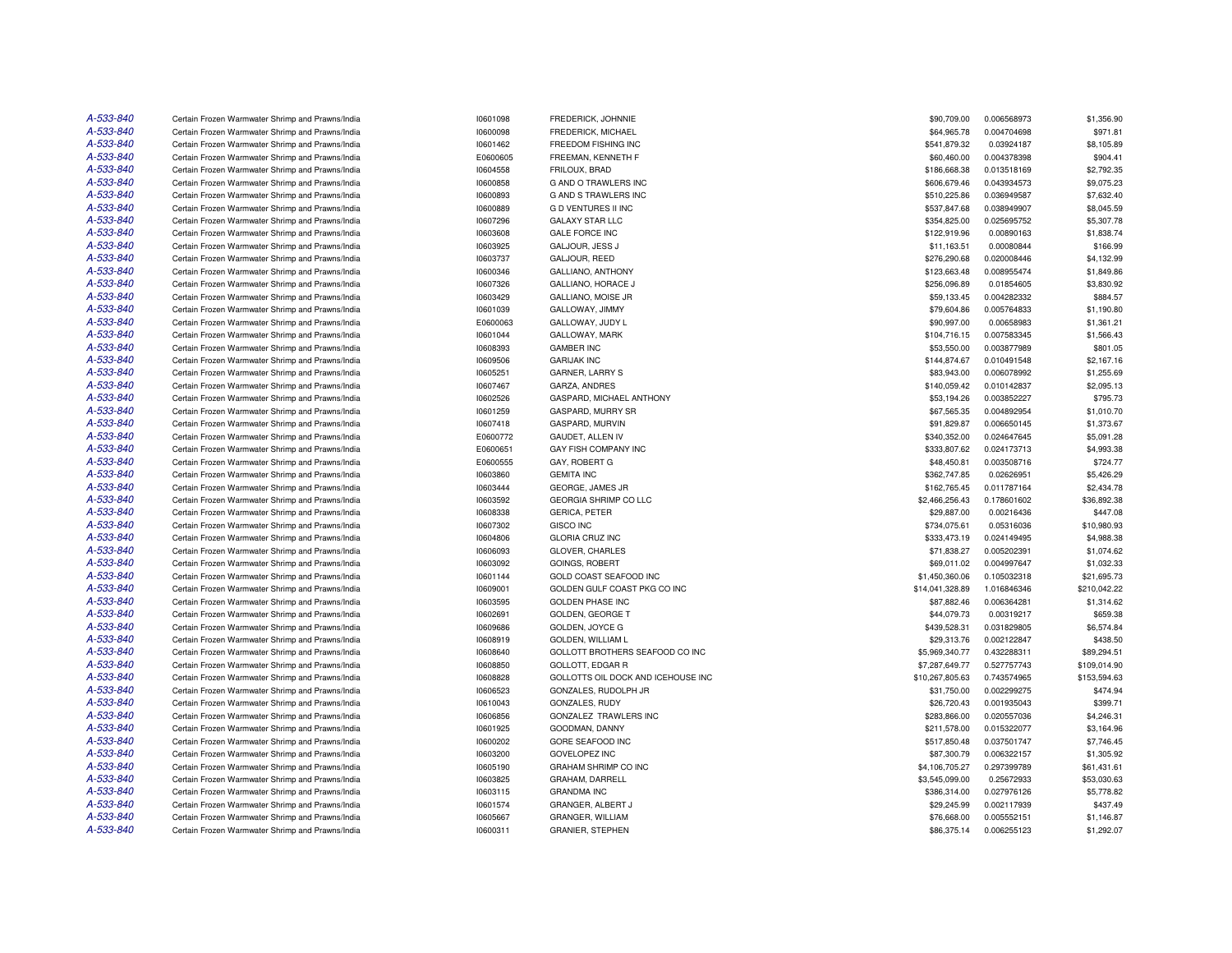| A-533-840 | Certain Frozen Warmwater Shrimp and Prawns/India                                                     | E0601064 | GRAVES, ROBERT N SR                   | \$258,001.00    | 0.018683942                | \$3,859.40   |
|-----------|------------------------------------------------------------------------------------------------------|----------|---------------------------------------|-----------------|----------------------------|--------------|
| A-533-840 | Certain Frozen Warmwater Shrimp and Prawns/India                                                     | 10607213 | <b>GREEN FLASH LLC</b>                | \$368,585.00    | 0.026692225                | \$5,513.61   |
| A-533-840 | Certain Frozen Warmwater Shrimp and Prawns/India                                                     | E0600128 | GREEN, JAMES W                        | \$331,216.02    | 0.023986035                | \$4,954.61   |
| A-533-840 | Certain Frozen Warmwater Shrimp and Prawns/India                                                     | E0600093 | GREEN, JAMES W JR                     | \$184,054.52    | 0.013328878                | \$2,753.25   |
| A-533-840 | Certain Frozen Warmwater Shrimp and Prawns/India                                                     | 10609311 | GREENLAW, WILLARD C JR                | \$32,797.03     | 0.002375099                | \$490.61     |
| A-533-840 | Certain Frozen Warmwater Shrimp and Prawns/India                                                     | 10601705 | <b>GRIFFIN, FAYE</b>                  | \$34,559.01     | 0.002502698                | \$516.96     |
| A-533-840 | Certain Frozen Warmwater Shrimp and Prawns/India                                                     | 10605424 | <b>GRIFFIN, TIMOTHY</b>               | \$24,564.82     | 0.001778938                | \$367.46     |
| A-533-840 | Certain Frozen Warmwater Shrimp and Prawns/India                                                     | E0600975 | GROOVER, HENRY HARLEY                 | \$92,639.97     | 0.006708811                | \$1,385.79   |
| A-533-840 | Certain Frozen Warmwater Shrimp and Prawns/India                                                     | 10609369 | GROS, DANNY A                         | \$114,070.10    | 0.00826074                 | \$1,706.36   |
| A-533-840 | Certain Frozen Warmwater Shrimp and Prawns/India                                                     | 10605745 | GROS, GARY                            | \$19,113.39     | 0.001384155                | \$285.91     |
| A-533-840 | Certain Frozen Warmwater Shrimp and Prawns/India                                                     | 10600659 | GROS, MICHAEL                         | \$24,400.00     | 0.001767002                | \$365.00     |
| A-533-840 | Certain Frozen Warmwater Shrimp and Prawns/India                                                     | 10600957 | <b>GROSSIE, TATE</b>                  | \$56,725.00     | 0.004107917                | \$848.54     |
| A-533-840 | Certain Frozen Warmwater Shrimp and Prawns/India                                                     | 10605129 | <b>GUENTHER, JOHN</b>                 | \$13,950.00     | 0.001010232                | \$208.68     |
| A-533-840 | Certain Frozen Warmwater Shrimp and Prawns/India                                                     | 10608101 | GUERRA, FABIAN                        | \$20,618.56     | 0.001493157                | \$308.43     |
| A-533-840 | Certain Frozen Warmwater Shrimp and Prawns/India                                                     | 10605106 | GUIDRY, CHARLES J                     | \$50,509.48     | 0.003657801                | \$755.56     |
| A-533-840 | Certain Frozen Warmwater Shrimp and Prawns/India                                                     | 10601412 | GUIDRY, CHRIS J                       | \$28,870.00     | 0.002090711                | \$431.86     |
| A-533-840 | Certain Frozen Warmwater Shrimp and Prawns/India                                                     | 10601670 | GUIDRY, CLINTON P JR                  | \$70,006.00     | 0.005069701                | \$1,047.21   |
| A-533-840 | Certain Frozen Warmwater Shrimp and Prawns/India                                                     | 10602036 | GUIDRY, JASON J                       | \$58,137.03     | 0.004210173                | \$869.66     |
| A-533-840 | Certain Frozen Warmwater Shrimp and Prawns/India                                                     | 10608738 | GUIDRY, KEITH M                       | \$84,470.00     | 0.006117157                | \$1,263.57   |
| A-533-840 | Certain Frozen Warmwater Shrimp and Prawns/India                                                     | 10601843 | GUIDRY, KENNETH J                     | \$122,552.00    | 0.008874983                | \$1,833.24   |
| A-533-840 | Certain Frozen Warmwater Shrimp and Prawns/India                                                     | 10601962 | GUIDRY, MICHAEL J                     | \$61,642.36     | 0.004464023                | \$922.10     |
| A-533-840 | Certain Frozen Warmwater Shrimp and Prawns/India                                                     | 10607357 | GUIDRY, ROBERT J                      | \$29,681.88     | 0.002149505                | \$444.01     |
| A-533-840 |                                                                                                      | 10603723 | GULF CROWN SEAFOOD CO INC             | \$46,689,755.00 |                            | \$698,425.33 |
| A-533-840 | Certain Frozen Warmwater Shrimp and Prawns/India<br>Certain Frozen Warmwater Shrimp and Prawns/India | 10607269 | <b>GULF FISH INC</b>                  | \$2,574,096.00  | 3.381183302<br>0.186411139 | \$38,505.53  |
| A-533-840 |                                                                                                      |          | <b>GULF FISHERIES INC</b>             |                 |                            |              |
| A-533-840 | Certain Frozen Warmwater Shrimp and Prawns/India                                                     | 10606595 |                                       | \$257,320.30    | 0.018634647                | \$3,849.22   |
|           | Certain Frozen Warmwater Shrimp and Prawns/India                                                     | E0600164 | GULF ISLAND SHRIMP AND SEAFOOD II LLC | \$23,338,322.21 | 1.690116929                | \$349,114.61 |
| A-533-840 | Certain Frozen Warmwater Shrimp and Prawns/India                                                     | 10608596 | GULF KING SERVICES INC                | \$20,821,313.00 | 1.507839907                | \$311,463.03 |
| A-533-840 | Certain Frozen Warmwater Shrimp and Prawns/India                                                     | 10605830 | <b>GULF PRIDE ENTERPRISES INC</b>     | \$12,377,485.68 | 0.896353984                | \$185,153.03 |
| A-533-840 | Certain Frozen Warmwater Shrimp and Prawns/India                                                     | 10602316 | <b>GULF RUNNER</b>                    | \$415,448.09    | 0.030085961                | \$6,214.63   |
| A-533-840 | Certain Frozen Warmwater Shrimp and Prawns/India                                                     | 10602562 | GULF SHRIMP CO INC                    | \$3,212,932.24  | 0.232674445                | \$48,061.79  |
| A-533-840 | Certain Frozen Warmwater Shrimp and Prawns/India                                                     | 10603874 | GULF SHRIMP ICE CO INC                | \$252,452.00    | 0.018282094                | \$3,776.39   |
| A-533-840 | Certain Frozen Warmwater Shrimp and Prawns/India                                                     | E0600810 | <b>GULF SOUTH INC</b>                 | \$10,903,466.93 | 0.789608348                | \$163,103,39 |
| A-533-840 | Certain Frozen Warmwater Shrimp and Prawns/India                                                     | 10600585 | GUY, JODY                             | \$42,305.21     | 0.003063663                | \$632.84     |
| A-533-840 | Certain Frozen Warmwater Shrimp and Prawns/India                                                     | E0600951 | <b>GUY, KIMOTHY</b>                   | \$108,769.00    | 0.007876844                | \$1,627.06   |
| A-533-840 | Certain Frozen Warmwater Shrimp and Prawns/India                                                     | 10602664 | H T SEAMAN                            | \$83,635.58     | 0.00605673                 | \$1,251.09   |
| A-533-840 | Certain Frozen Warmwater Shrimp and Prawns/India                                                     | 10607086 | <b>HACKBERRY SEAFOOD</b>              | \$396,793.20    | 0.028735009                | \$5,935.57   |
| A-533-840 | Certain Frozen Warmwater Shrimp and Prawns/India                                                     | 10604028 | <b>HAILEY MARIE INC</b>               | \$381,303.54    | 0.027613278                | \$5,703.86   |
| A-533-840 | Certain Frozen Warmwater Shrimp and Prawns/India                                                     | 10607120 | HALILI, RHONDA                        | \$74,530.00     | 0.005397321                | \$1,114.88   |
| A-533-840 | Certain Frozen Warmwater Shrimp and Prawns/India                                                     | 10600039 | HALL, DARRELL SR                      | \$10,509.00     | 0.000761042                | \$157.20     |
| A-533-840 | Certain Frozen Warmwater Shrimp and Prawns/India                                                     | 10605650 | HANSON, EDMOND A                      | \$10,470.00     | 0.000758217                | \$156.62     |
| A-533-840 | Certain Frozen Warmwater Shrimp and Prawns/India                                                     | 10603679 | HARDEE, WILLIAM                       | \$237,800.94    | 0.017221092                | \$3,557.23   |
| A-533-840 | Certain Frozen Warmwater Shrimp and Prawns/India                                                     | 10603977 | HARDY, JOHN C                         | \$626,477.90    | 0.045368339                | \$9,371.39   |
| A-533-840 | Certain Frozen Warmwater Shrimp and Prawns/India                                                     | 10605726 | HARTMANN, LEON M JR                   | \$34,983.80     | 0.00253346                 | \$523.32     |
| A-533-840 | Certain Frozen Warmwater Shrimp and Prawns/India                                                     | 10605395 | HATTAWAY, ERROL HENRY                 | \$316,076.29    | 0.022889644                | \$4,728.14   |
| A-533-840 | Certain Frozen Warmwater Shrimp and Prawns/India                                                     | 10601396 | HCP LLC                               | \$82,445.13     | 0.00597052                 | \$1,233.28   |
| A-533-840 | Certain Frozen Warmwater Shrimp and Prawns/India                                                     | 10601456 | <b>HEBERT, ROBERT</b>                 | \$80,351.10     | 0.005818874                | \$1,201.96   |
| A-533-840 | Certain Frozen Warmwater Shrimp and Prawns/India                                                     | E0600328 | HELEN E INC                           | \$342,557.00    | 0.024807327                | \$5,124.26   |
| A-533-840 | Certain Frozen Warmwater Shrimp and Prawns/India                                                     | 10608420 | <b>HELEN KAY INC</b>                  | \$361,025.99    | 0.026144816                | \$5,400.54   |
| A-533-840 | Certain Frozen Warmwater Shrimp and Prawns/India                                                     | 10601276 | HELEN W SMITH INC                     | \$9,670.00      | 0.000700283                | \$144.65     |
| A-533-840 | Certain Frozen Warmwater Shrimp and Prawns/India                                                     | 10601093 | HELMER, GERRY                         | \$72,691.24     | 0.005264161                | \$1,087.38   |
| A-533-840 | Certain Frozen Warmwater Shrimp and Prawns/India                                                     | 10600433 | HELMER, KENNETH J                     | \$58,987.83     | 0.004271787                | \$882.39     |
| A-533-840 | Certain Frozen Warmwater Shrimp and Prawns/India                                                     | 10600366 | HELMER, LARRY SR                      | \$41,709.60     | 0.00302053                 | \$623.93     |
| A-533-840 | Certain Frozen Warmwater Shrimp and Prawns/India                                                     | 10600084 | HENDERSON, JOHNNY                     | \$53,259.00     | 0.003856916                | \$796.69     |
| A-533-840 | Certain Frozen Warmwater Shrimp and Prawns/India                                                     | 10601106 | HENRY, RODNEY                         | \$71,016.76     | 0.005142899                | \$1,062.33   |
| A-533-840 | Certain Frozen Warmwater Shrimp and Prawns/India                                                     | E0601045 | HEREFORD, RODNEY O JR                 | \$53,605.00     | 0.003881972                | \$801.87     |
| A-533-840 | Certain Frozen Warmwater Shrimp and Prawns/India                                                     | E0601038 | HEREFORD, RODNEY O SR                 | \$54,057.00     | 0.003914705                | \$808.63     |
| A-533-840 | Certain Frozen Warmwater Shrimp and Prawns/India                                                     | 10604812 | HERMOSA CRUZ INC                      | \$434,111.41    | 0.031437523                | \$6,493.81   |
|           |                                                                                                      |          |                                       |                 |                            |              |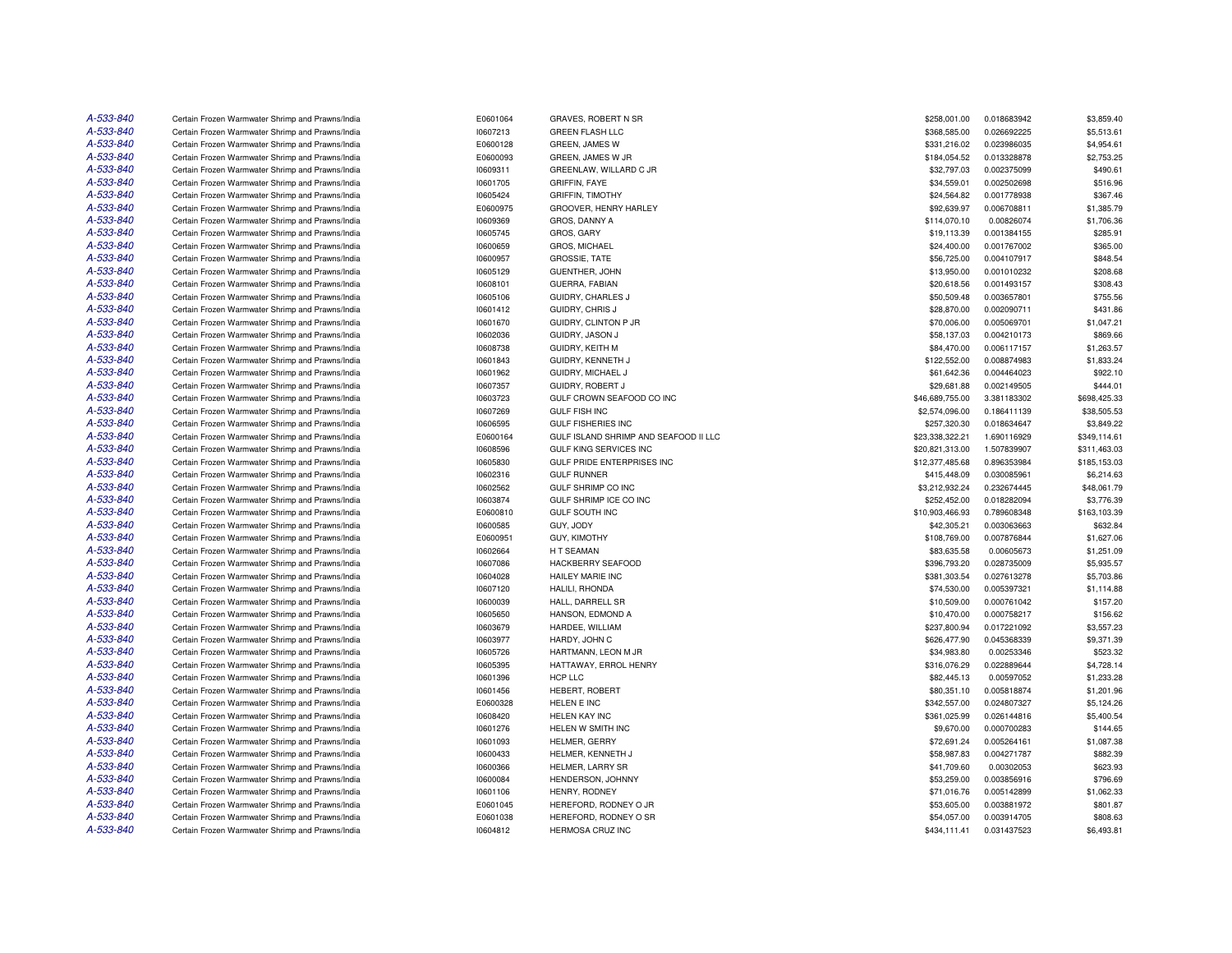| A-533-840 | Certain Frozen Warmwater Shrimp and Prawns/India | 10605732 | HESS, HENRY JR                        | \$63,897.11     | 0.004627307 | \$955.83     |
|-----------|--------------------------------------------------|----------|---------------------------------------|-----------------|-------------|--------------|
| A-533-840 | Certain Frozen Warmwater Shrimp and Prawns/India | 10604457 | HEWETT, JAMES L                       | \$154,089.00    | 0.011158832 | \$2,305.00   |
| A-533-840 | Certain Frozen Warmwater Shrimp and Prawns/India | 10600620 | HI SEAS OF DULAC INC                  | \$21,051,524.11 | 1.524511358 | \$314,906.72 |
| A-533-840 | Certain Frozen Warmwater Shrimp and Prawns/India | 10602786 | HICKMAN, MARVIN                       | \$453,166.76    | 0.032817475 | \$6,778.86   |
| A-533-840 | Certain Frozen Warmwater Shrimp and Prawns/India | 10608264 | HINGLE, ROLAND JR                     | \$8,215.00      | 0.000594915 | \$122.89     |
| A-533-840 | Certain Frozen Warmwater Shrimp and Prawns/India | 10606984 | HINGLE, ROLAND T SR                   | \$13,579.00     | 0.000983365 | \$203.13     |
| A-533-840 | Certain Frozen Warmwater Shrimp and Prawns/India | 10609099 | HO, DUNG TAN                          | \$75,526.00     | 0.005469449 | \$1,129.78   |
| A-533-840 | Certain Frozen Warmwater Shrimp and Prawns/India | 10609840 | HO, JIMMY                             | \$47,666.45     | 0.003451914 | \$713.04     |
| A-533-840 | Certain Frozen Warmwater Shrimp and Prawns/India | 10601804 | HO, NAM                               | \$159,894.06    | 0.011579224 | \$2,391.83   |
| A-533-840 |                                                  | 10602516 | HO, NGA THI                           |                 | 0.040275471 | \$8,319.40   |
| A-533-840 | Certain Frozen Warmwater Shrimp and Prawns/India |          |                                       | \$556,152.00    |             |              |
|           | Certain Frozen Warmwater Shrimp and Prawns/India | 10608650 | HOANG, HUY VAN                        | \$16,642.00     | 0.001205182 | \$248.95     |
| A-533-840 | Certain Frozen Warmwater Shrimp and Prawns/India | 10607091 | HOANG, LOAN                           | \$434,111.00    | 0.031437493 | \$6,493.80   |
| A-533-840 | Certain Frozen Warmwater Shrimp and Prawns/India | 10605862 | HOANG, SAN NGOC                       | \$135,737.00    | 0.009829816 | \$2,030.47   |
| A-533-840 | Certain Frozen Warmwater Shrimp and Prawns/India | 10608344 | HOANG, TRUNG TUAN                     | \$37,000.00     | 0.00267947  | \$553.48     |
| A-533-840 | Certain Frozen Warmwater Shrimp and Prawns/India | 10602085 | HOLLIER, DENNIS J                     | \$46,237.00     | 0.003348396 | \$691.65     |
| A-533-840 | Certain Frozen Warmwater Shrimp and Prawns/India | 10607074 | HOME LOVING CARE INC                  | \$209,205.77    | 0.015150284 | \$3,129.48   |
| A-533-840 | Certain Frozen Warmwater Shrimp and Prawns/India | 10603868 | HONDUMEX ENTERPRISES INC              | \$407,058.15    | 0.029478377 | \$6,089.12   |
| A-533-840 | Certain Frozen Warmwater Shrimp and Prawns/India | 10603461 | <b>HONGRI INC</b>                     | \$220,043.51    | 0.015935133 | \$3,291.60   |
| A-533-840 | Certain Frozen Warmwater Shrimp and Prawns/India | 10605470 | HOSTETLER, WARREN L II                | \$72,869.93     | 0.005277102 | \$1,090.05   |
| A-533-840 | Certain Frozen Warmwater Shrimp and Prawns/India | 10604713 | HOTARD, EMILE JOHN JR                 | \$87,142.63     | 0.006310704 | \$1,303.55   |
| A-533-840 | Certain Frozen Warmwater Shrimp and Prawns/India | 10608746 | HOWARD, JEFF                          | \$21,300.00     | 0.001542506 | \$318.62     |
| A-533-840 | Certain Frozen Warmwater Shrimp and Prawns/India | 10600943 | HOWERIN, BILLY                        | \$337,293.91    | 0.024426184 | \$5,045.53   |
| A-533-840 | Certain Frozen Warmwater Shrimp and Prawns/India | 10600513 | HUBER, CHARLES A                      | \$92,281.68     | 0.006682864 | \$1,380.43   |
| A-533-840 | Certain Frozen Warmwater Shrimp and Prawns/India | 10601136 | HUCK, STEVEN                          | \$45,959.00     | 0.003328263 | \$687.49     |
| A-533-840 | Certain Frozen Warmwater Shrimp and Prawns/India | 10602220 | HUE, PATRICK A                        | \$68,042.00     | 0.004927472 | \$1,017.83   |
| A-533-840 | Certain Frozen Warmwater Shrimp and Prawns/India | 10603486 | <b>HUGHES, BRAD</b>                   | \$42,779.37     | 0.003098001 | \$639.93     |
| A-533-840 | Certain Frozen Warmwater Shrimp and Prawns/India | 10609524 | HURRICANE EMILY SEAFOOD INC           | \$90,592.55     | 0.00656054  | \$1,355.16   |
| A-533-840 | Certain Frozen Warmwater Shrimp and Prawns/India | 10607156 | HUTCHERSON, DANIEL J                  | \$132,276.31    | 0.009579199 | \$1,978.70   |
| A-533-840 | Certain Frozen Warmwater Shrimp and Prawns/India | E0600842 | HUTCHINSON, DOUGLAS                   | \$147,572.00    | 0.010686884 | \$2,207.51   |
| A-533-840 | Certain Frozen Warmwater Shrimp and Prawns/India | 10604494 | HUYNH, CHIEN                          | \$2,830.18      | 0.000204956 | \$42.34      |
| A-533-840 | Certain Frozen Warmwater Shrimp and Prawns/India | 10609773 | HUYNH, CHUNG VAN                      | \$231,042.00    | 0.016731622 | \$3,456.12   |
| A-533-840 | Certain Frozen Warmwater Shrimp and Prawns/India | 10609263 | HUYNH, DONG                           | \$64,000.00     | 0.004634758 | \$957.37     |
| A-533-840 | Certain Frozen Warmwater Shrimp and Prawns/India | 10605511 | HUYNH, DUNG V                         | \$659,739.00    | 0.047777044 | \$9,868.94   |
| A-533-840 |                                                  |          |                                       |                 |             |              |
| A-533-840 | Certain Frozen Warmwater Shrimp and Prawns/India | 10605264 | HUYNH, DUNG VAN                       | \$94,691.39     | 0.00685737  | \$1,416.47   |
|           | Certain Frozen Warmwater Shrimp and Prawns/India | 10609765 | HUYNH, LAY                            | \$11,100.00     | 0.000803841 | \$166.04     |
| A-533-840 | Certain Frozen Warmwater Shrimp and Prawns/India | 10604487 | HUYNH, THANH NGOC                     | \$1,073,611.53  | 0.077748906 | \$16,060.00  |
| A-533-840 | Certain Frozen Warmwater Shrimp and Prawns/India | 10609273 | HUYNH, THANH PHAT                     | \$63,740.51     | 0.004615967 | \$953.49     |
| A-533-840 | Certain Frozen Warmwater Shrimp and Prawns/India | 10605757 | HUYNH, VUONG VAN                      | \$14,378.25     | 0.001041246 | \$215.08     |
| A-533-840 | Certain Frozen Warmwater Shrimp and Prawns/India | E0600638 | HYMEL, MICHAEL                        | \$17,816.00     | 0.001290201 | \$266.51     |
| A-533-840 | Certain Frozen Warmwater Shrimp and Prawns/India | 10606750 | <b>IKE AND ZACK INC</b>               | \$225,670.33    | 0.016342616 | \$3,375.77   |
| A-533-840 | Certain Frozen Warmwater Shrimp and Prawns/India | 10605601 | INDEPENDENT FISH COMPANY INC          | \$841,599.00    | 0.060947    | \$12,589.36  |
| A-533-840 | Certain Frozen Warmwater Shrimp and Prawns/India | 10602243 | INDEPENDENT SEAFOOD INC               | \$327,532.26    | 0.023719264 | \$4,899.51   |
| A-533-840 | Certain Frozen Warmwater Shrimp and Prawns/India | 10601050 | <b>INGRAHAM, JOYCE</b>                | \$142,127.00    | 0.010292567 | \$2,126,06   |
| A-533-840 | Certain Frozen Warmwater Shrimp and Prawns/India | 10601480 | <b>INTEGRITY FISHING INC</b>          | \$324,762.09    | 0.023518653 | \$4,858.07   |
| A-533-840 | Certain Frozen Warmwater Shrimp and Prawns/India | 10605700 | INTERNATIONAL OCEANIC ENTERPRISES INC | \$16,719,230.60 | 1.210774897 | \$250,100.57 |
| A-533-840 | Certain Frozen Warmwater Shrimp and Prawns/India | 10603392 | <b>IRON HORSE INC</b>                 | \$42,000.00     | 0.00304156  | \$628.27     |
| A-533-840 | Certain Frozen Warmwater Shrimp and Prawns/India | 10603687 | <b>IRON WILL INC</b>                  | \$345,075.87    | 0.024989739 | \$5,161.94   |
| A-533-840 | Certain Frozen Warmwater Shrimp and Prawns/India | 10608444 | <b>ISABEL MAIER INC</b>               | \$496,231.72    | 0.035936158 | \$7,423.06   |
| A-533-840 | Certain Frozen Warmwater Shrimp and Prawns/India | 10604336 | <b>ISLA CRUZ INC</b>                  | \$440,949.66    | 0.031932736 | \$6,596.10   |
| A-533-840 | Certain Frozen Warmwater Shrimp and Prawns/India | 10604753 | J AND J RENTALS INC                   | \$353,318.75    | 0.025586672 | \$5,285.24   |
| A-533-840 | Certain Frozen Warmwater Shrimp and Prawns/India | 10603350 | J AND J TRAWLERS INC                  | \$11,583.00     | 0.000838819 | \$173.27     |
| A-533-840 | Certain Frozen Warmwater Shrimp and Prawns/India | 10609424 | J COLLINS TRAWLERS INC                | \$157,509.51    | 0.011406539 | \$2,356.16   |
| A-533-840 | Certain Frozen Warmwater Shrimp and Prawns/India | 10603554 | J D LAND CO                           | \$251,497.38    | 0.018212962 | \$3,762.11   |
| A-533-840 | Certain Frozen Warmwater Shrimp and Prawns/India | 10605642 | J W BLUME INC                         | \$971,520.00    | 0.070355632 | \$14,532.83  |
| A-533-840 | Certain Frozen Warmwater Shrimp and Prawns/India | 10601949 | JACKSON, ALFRED                       | \$52,339.01     | 0.003790292 | \$782.93     |
| A-533-840 | Certain Frozen Warmwater Shrimp and Prawns/India | 10605452 | JACKSON, EUGENE O                     | \$20,829.06     | 0.001508401 | \$311.58     |
| A-533-840 | Certain Frozen Warmwater Shrimp and Prawns/India | E0600665 | JACKSON, JOHN DERRELL                 | \$121,687.57    | 0.008812382 | \$1,820.31   |
|           |                                                  |          |                                       |                 |             |              |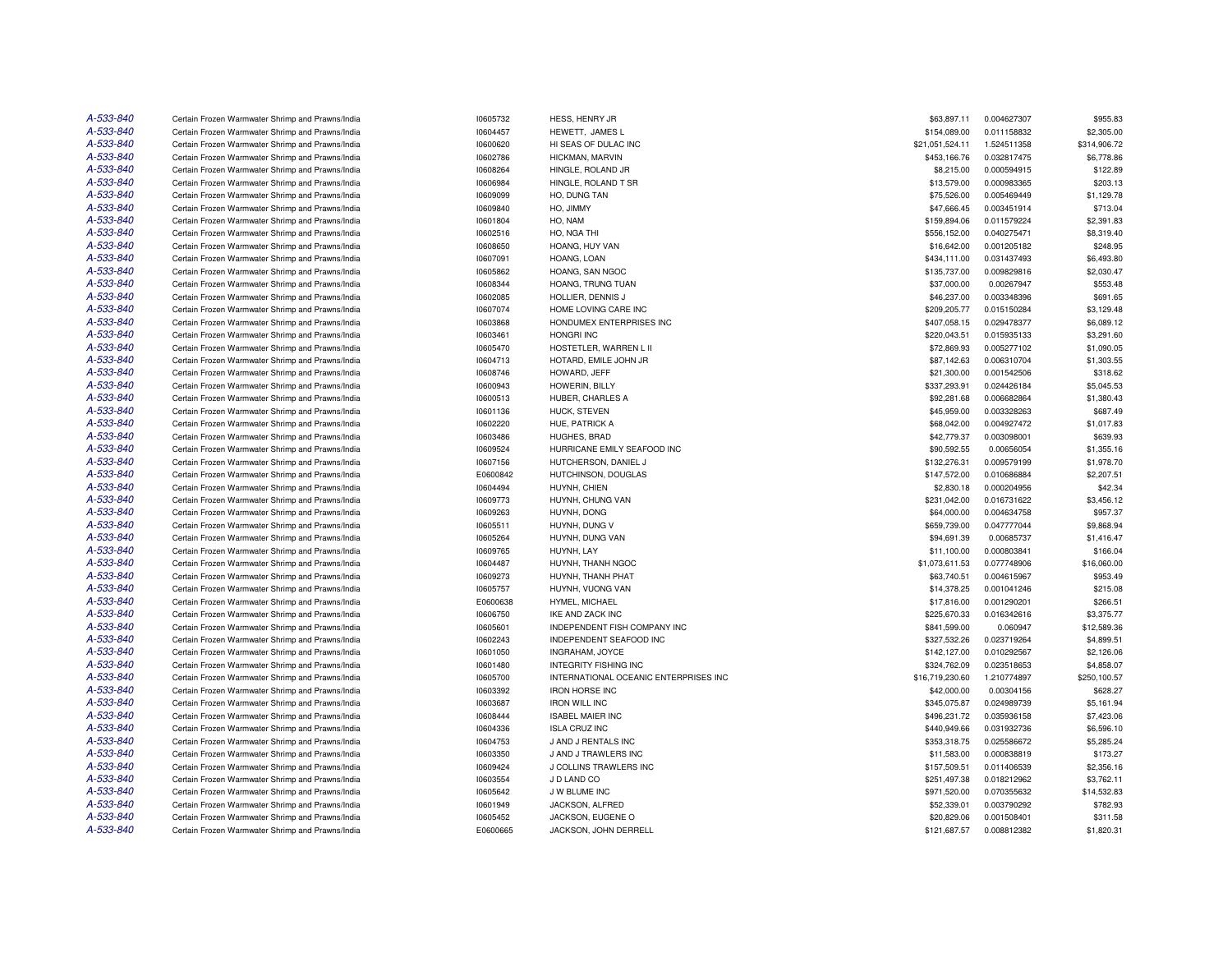| A-533-840 | Certain Frozen Warmwater Shrimp and Prawns/India | 10604054 | JACKSON, JOHN ELTON SR           | \$40,592.39     | 0.002939624 | \$607.22     |
|-----------|--------------------------------------------------|----------|----------------------------------|-----------------|-------------|--------------|
| A-533-840 | Certain Frozen Warmwater Shrimp and Prawns/India | 10605431 | JACKSON, NANCY L                 | \$36,376.14     | 0.002634291 | \$544.15     |
| A-533-840 | Certain Frozen Warmwater Shrimp and Prawns/India | 10607797 | JACOB A INC                      | \$311,608.27    | 0.022566079 | \$4,661.30   |
| A-533-840 | Certain Frozen Warmwater Shrimp and Prawns/India | 10609408 | JACOBS, LAWRENCE ANTHONY         | \$106,335.00    | 0.007700579 | \$1,590.65   |
| A-533-840 | Certain Frozen Warmwater Shrimp and Prawns/India | 10608550 | JACOBS, LAWRENCE F               | \$146,939.05    | 0.010641047 | \$2,198.04   |
| A-533-840 | Certain Frozen Warmwater Shrimp and Prawns/India | E0600053 | JACQUELIN MARIE INC              | \$180,146.10    | 0.013045838 | \$2,694.78   |
| A-533-840 | Certain Frozen Warmwater Shrimp and Prawns/India | 10606079 | JBS PACKING COMPANY INC          | \$41,001,431.00 | 2.969245691 | \$613,334.51 |
| A-533-840 | Certain Frozen Warmwater Shrimp and Prawns/India | 10607194 | JENNA DAWN LLC                   | \$304,403.00    | 0.022044287 | \$4,553.52   |
| A-533-840 | Certain Frozen Warmwater Shrimp and Prawns/India | 10607550 | JESSICA ANN INC                  | \$104,305.00    | 0.00755357  | \$1,560.28   |
| A-533-840 | Certain Frozen Warmwater Shrimp and Prawns/India | 10609005 | JO ANN B INC                     | \$253,000.00    | 0.018321779 | \$3,784.59   |
| A-533-840 | Certain Frozen Warmwater Shrimp and Prawns/India | 10602397 | JOHNSON, ALBERT F                | \$91,723.48     | 0.00664244  | \$1,372.08   |
| A-533-840 | Certain Frozen Warmwater Shrimp and Prawns/India | 10603916 | JONES, RALPH WILLIAM             | \$200,959.00    | 0.014553069 | \$3,006.12   |
| A-533-840 | Certain Frozen Warmwater Shrimp and Prawns/India | 10603700 | JOOST, DONALD F                  | \$47,240.98     | 0.003421102 | \$706.67     |
| A-533-840 | Certain Frozen Warmwater Shrimp and Prawns/India | 10608304 | JORDAN, DEAN                     | \$278,957.23    | 0.020201552 | \$4,172.88   |
|           |                                                  |          |                                  |                 |             |              |
| A-533-840 | Certain Frozen Warmwater Shrimp and Prawns/India | 10609494 | JORDAN, HUBERT W JR              | \$23,246.19     | 0.001683445 | \$347.74     |
| A-533-840 | Certain Frozen Warmwater Shrimp and Prawns/India | 10606616 | JOSEPH ANTHONY INC               | \$680,791.66    | 0.049301638 | \$10,183.86  |
| A-533-840 | Certain Frozen Warmwater Shrimp and Prawns/India | 10606720 | JOSH AND JAKE INC                | \$426,639.00    | 0.030896385 | \$6,382.03   |
| A-533-840 | Certain Frozen Warmwater Shrimp and Prawns/India | 10604331 | JOYA CRUZ INC                    | \$496,044.91    | 0.035922629 | \$7,420.26   |
| A-533-840 | Certain Frozen Warmwater Shrimp and Prawns/India | 10602298 | <b>JOYCE</b>                     | \$187,785.05    | 0.013599036 | \$2,809.05   |
| A-533-840 | Certain Frozen Warmwater Shrimp and Prawns/India | 10603513 | JP MOORE INC                     | \$213,745.52    | 0.015479044 | \$3,197.39   |
| A-533-840 | Certain Frozen Warmwater Shrimp and Prawns/India | 10601521 | JUDY, WILLIAM R                  | \$206,269.00    | 0.014937609 | \$3,085.55   |
| A-533-840 | Certain Frozen Warmwater Shrimp and Prawns/India | 10607904 | JULIE ANN LLC                    | \$337,533.68    | 0.024443547 | \$5,049.12   |
| A-533-840 | Certain Frozen Warmwater Shrimp and Prawns/India | 10603416 | JULIE SHRIMP CO INC              | \$243,100.00    | 0.01760484  | \$3,636.50   |
| A-533-840 | Certain Frozen Warmwater Shrimp and Prawns/India | 10603145 | JULIO GONZALEZ BOAT BUILDERS INC | \$357,528.23    | 0.025891515 | \$5,348.21   |
| A-533-840 | Certain Frozen Warmwater Shrimp and Prawns/India | 10606143 | <b>JULISSA INC</b>               | \$86,142.07     | 0.006238245 | \$1,288.59   |
| A-533-840 | Certain Frozen Warmwater Shrimp and Prawns/India | 10607253 | K AND J INC                      | \$103,975.13    | 0.007529681 | \$1,555.35   |
| A-533-840 | Certain Frozen Warmwater Shrimp and Prawns/India | 10604210 | KALLIAINEN SEAFOOD INC           | \$155,722.00    | 0.011277091 | \$2,329.42   |
| A-533-840 | Certain Frozen Warmwater Shrimp and Prawns/India | 10604216 | KALLIAINEN, DALE                 | \$134,810.00    | 0.009762684 | \$2,016.60   |
| A-533-840 | Certain Frozen Warmwater Shrimp and Prawns/India | 10600007 | <b>KEENAN, ROBERT M</b>          | \$100,025.00    | 0.00724362  | \$1,496.26   |
| A-533-840 | Certain Frozen Warmwater Shrimp and Prawns/India | 10600190 | KELLUM, KENNETH                  | \$46,009.00     | 0.003331884 | \$688.24     |
| A-533-840 | Certain Frozen Warmwater Shrimp and Prawns/India | 10602238 | <b>KELLUM, LARRY SR</b>          | \$21,375.28     | 0.001547957 | \$319.75     |
| A-533-840 | Certain Frozen Warmwater Shrimp and Prawns/India | 10606726 | <b>KELLY MARIE INC</b>           | \$344,529.79    | 0.024950192 | \$5,153.77   |
| A-533-840 | Certain Frozen Warmwater Shrimp and Prawns/India | 10603176 | <b>KERN, THURMOND A</b>          | \$279,705.54    | 0.020255743 | \$4,184.07   |
| A-533-840 | Certain Frozen Warmwater Shrimp and Prawns/India | 10609030 | KHA, MINH                        | \$19,981.00     | 0.001446986 | \$298.89     |
| A-533-840 | Certain Frozen Warmwater Shrimp and Prawns/India | 10605308 | KIESEL, EDWARD                   | \$211,755.34    | 0.015334919 | \$3,167.62   |
| A-533-840 | Certain Frozen Warmwater Shrimp and Prawns/India | 10603410 | KIFF, HANK J                     | \$29,219.59     | 0.002116027 | \$437.09     |
| A-533-840 | Certain Frozen Warmwater Shrimp and Prawns/India | 10607829 | KING, THORNELL L                 | \$310,465.00    | 0.022483285 | \$4,644.20   |
| A-533-840 | Certain Frozen Warmwater Shrimp and Prawns/India | 10608150 | KING, THORNELL L                 | \$216,915.00    | 0.015708572 | \$3,244.80   |
| A-533-840 | Certain Frozen Warmwater Shrimp and Prawns/India | 10608145 | KING, THORNELL L                 | \$284,065.00    | 0.020571447 | \$4,249.29   |
| A-533-840 | Certain Frozen Warmwater Shrimp and Prawns/India | 10608332 | KING. THORNELL L                 | \$125,697.00    | 0.009102738 | \$1,880.28   |
| A-533-840 |                                                  |          |                                  |                 |             |              |
|           | Certain Frozen Warmwater Shrimp and Prawns/India | 10600596 | KING, WESLEY A                   | \$28,548.19     | 0.002067406 | \$427.05     |
| A-533-840 | Certain Frozen Warmwater Shrimp and Prawns/India | 10604830 | KNIGHT SEAFOOD INC               | \$996,865.28    | 0.072191089 | \$14,911.96  |
| A-533-840 | Certain Frozen Warmwater Shrimp and Prawns/India | 10604818 | KNIGHT, GEORGE                   | \$235,360.19    | 0.017044338 | \$3,520.72   |
| A-533-840 | Certain Frozen Warmwater Shrimp and Prawns/India | 10604824 | KNIGHT, ROBERT                   | \$171,263.44    | 0.012402573 | \$2,561.91   |
| A-533-840 | Certain Frozen Warmwater Shrimp and Prawns/India | 10600642 | KOPSZYWA, MARK                   | \$33,832.00     | 0.002450049 | \$506.09     |
| A-533-840 | Certain Frozen Warmwater Shrimp and Prawns/India | 10600698 | KOPSZYWA, STANLEY J              | \$25,751.00     | 0.001864838 | \$385.21     |
| A-533-840 | Certain Frozen Warmwater Shrimp and Prawns/India | 10603801 | KRENNERICH, RAYMOND              | \$17,000.00     | 0.001231108 | \$254.30     |
| A-533-840 | Certain Frozen Warmwater Shrimp and Prawns/India | 10608126 | <b>KRIS AND CODY INC</b>         | \$667,439.25    | 0.048334682 | \$9,984.13   |
| A-533-840 | Certain Frozen Warmwater Shrimp and Prawns/India | 10602261 | KYLE AND COURTNEY                | \$167,978.87    | 0.01216471  | \$2,512.77   |
| A-533-840 | Certain Frozen Warmwater Shrimp and Prawns/India | 10607655 | L AND J SPECIALTY INC            | \$275,591.82    | 0.019957836 | \$4,122.54   |
| A-533-840 | Certain Frozen Warmwater Shrimp and Prawns/India | 10604538 | L AND O TRAWLERS INC             | \$691,704.00    | 0.050091889 | \$10,347.10  |
| A-533-840 | Certain Frozen Warmwater Shrimp and Prawns/India | 10606787 | L T INC                          | \$380,070.24    | 0.027523964 | \$5,685.42   |
| A-533-840 | Certain Frozen Warmwater Shrimp and Prawns/India | 10603519 | LA MACARELA INC                  | \$77,055.71     | 0.005580228 | \$1,152.67   |
| A-533-840 | Certain Frozen Warmwater Shrimp and Prawns/India | 10604186 | LA PACHITA INC                   | \$388,781.83    | 0.028154841 | \$5,815.73   |
| A-533-840 | Certain Frozen Warmwater Shrimp and Prawns/India | 10602153 | LA RETA INC                      | \$408,125.30    | 0.029555658 | \$6,105.09   |
| A-533-840 | Certain Frozen Warmwater Shrimp and Prawns/India | 10600166 | LABOVE, CARROLL                  | \$87,200.00     | 0.006314858 | \$1,304.41   |
| A-533-840 | Certain Frozen Warmwater Shrimp and Prawns/India | 10604466 | LACOSTE, MALCOLM JR              | \$147,969.32    | 0.010715657 | \$2,213.45   |
|           |                                                  |          |                                  |                 |             |              |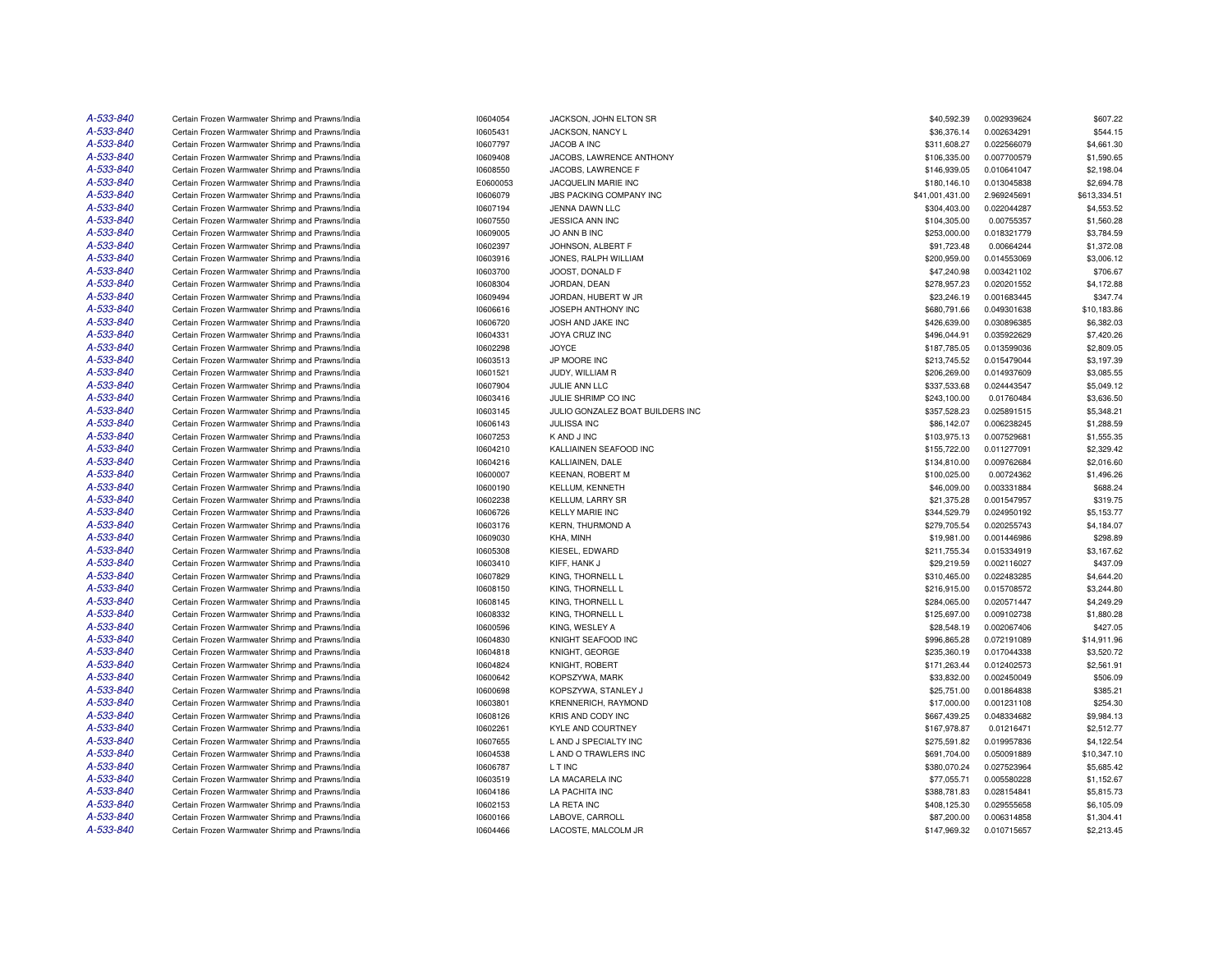| A-533-840 | Certain Frozen Warmwater Shrimp and Prawns/India | 10603211 | LACOSTE, MELVIN SR               | \$44,937.57     | 0.003254293 | \$672.21       |
|-----------|--------------------------------------------------|----------|----------------------------------|-----------------|-------------|----------------|
| A-533-840 | Certain Frozen Warmwater Shrimp and Prawns/India | 10605487 | LACOSTE, RAVIN SR                | \$146,032.36    | 0.010575386 | \$2,184.48     |
| A-533-840 | Certain Frozen Warmwater Shrimp and Prawns/India | E0600448 | LADSON, EARLENE G                | \$194,586.19    | 0.014091562 | \$2,910.79     |
| A-533-840 | Certain Frozen Warmwater Shrimp and Prawns/India | 10601974 | <b>LADY CATHERINE</b>            | \$95,612.76     | 0.006924094 | \$1,430.26     |
| A-533-840 | Certain Frozen Warmwater Shrimp and Prawns/India | 10607275 | LADY CHANCERY INC                | \$464,504.48    | 0.033638531 | \$6,948.46     |
| A-533-840 | Certain Frozen Warmwater Shrimp and Prawns/India | 10604451 | LADY DOLCINA INC                 | \$218,110.00    | 0.015795112 | \$3,262.68     |
| A-533-840 | Certain Frozen Warmwater Shrimp and Prawns/India | 10603908 | <b>LADY GAIL INC</b>             | \$33,116.17     | 0.00239821  | \$495.38       |
| A-533-840 | Certain Frozen Warmwater Shrimp and Prawns/India | 10602292 | <b>LADY GWEN DOE</b>             | \$108,947.01    | 0.007889735 | \$1,629.72     |
| A-533-840 | Certain Frozen Warmwater Shrimp and Prawns/India | 10605963 | <b>LADY KATHERINE INC</b>        | \$232,113.50    | 0.016809218 | \$3,472.15     |
| A-533-840 | Certain Frozen Warmwater Shrimp and Prawns/India | 10604410 | <b>LADY KELLY INC</b>            | \$351,886.00    | 0.025482915 | \$5,263.81     |
| A-533-840 | Certain Frozen Warmwater Shrimp and Prawns/India | 10607649 | <b>LADY MARIE INC</b>            | \$607,723.87    | 0.044010207 | \$9,090.85     |
| A-533-840 | Certain Frozen Warmwater Shrimp and Prawns/India | 10605937 | <b>LADY SNOW INC</b>             | \$222,885.60    | 0.016140951 | \$3,334.11     |
| A-533-840 | Certain Frozen Warmwater Shrimp and Prawns/India | 10607020 | <b>LADY SUSIE INC</b>            | \$191,222.00    | 0.013847934 | \$2,860.46     |
| A-533-840 | Certain Frozen Warmwater Shrimp and Prawns/India | 10606667 | <b>LADY TONI INC</b>             | \$284,439.41    | 0.020598561 | \$4,254.89     |
| A-533-840 | Certain Frozen Warmwater Shrimp and Prawns/India | 10600937 | LAFITTE FROZEN FOODS CORPORATION | \$77,708,472.98 | 5.627499893 | \$1,162,429.87 |
| A-533-840 | Certain Frozen Warmwater Shrimp and Prawns/India |          | <b>LAFONT INC</b>                | \$232,683.00    | 0.016850461 |                |
| A-533-840 |                                                  | 10603667 |                                  |                 |             | \$3,480.67     |
|           | Certain Frozen Warmwater Shrimp and Prawns/India | 10600459 | LAGARDE, FRANK                   | \$14,800.00     | 0.001071788 | \$221.39       |
| A-533-840 | Certain Frozen Warmwater Shrimp and Prawns/India | 10603002 | LAGASSE, MICHAEL                 | \$314,728.66    | 0.022792051 | \$4,707.98     |
| A-533-840 | Certain Frozen Warmwater Shrimp and Prawns/India | 10602996 | LAGASSE, MICHAEL                 | \$22,386.72     | 0.001621204 | \$334.88       |
| A-533-840 | Certain Frozen Warmwater Shrimp and Prawns/India | 10604499 | LAM, HIEP TAN                    | \$41,507.69     | 0.003005908 | \$620.91       |
| A-533-840 | Certain Frozen Warmwater Shrimp and Prawns/India | 10609675 | LAM, PHAN                        | \$305,895.72    | 0.022152387 | \$4,575.85     |
| A-533-840 | Certain Frozen Warmwater Shrimp and Prawns/India | 10606827 | <b>LANCERO INC</b>               | \$564,172.00    | 0.040856264 | \$8,439.37     |
| A-533-840 | Certain Frozen Warmwater Shrimp and Prawns/India | 10601770 | LANE, DANIEL E                   | \$162,733.18    | 0.011784828 | \$2,434.30     |
| A-533-840 | Certain Frozen Warmwater Shrimp and Prawns/India | E0600510 | LAPEYROUSE, TILLMAN              | \$16,338.00     | 0.001183167 | \$244.40       |
| A-533-840 | Certain Frozen Warmwater Shrimp and Prawns/India | 10602754 | LASSEIGNE AND SONS INC           | \$305,396.00    | 0.022116198 | \$4,568.37     |
| A-533-840 | Certain Frozen Warmwater Shrimp and Prawns/India | 10600073 | LATAPIE, JOEY                    | \$60,000.00     | 0.004345086 | \$897.53       |
| A-533-840 | Certain Frozen Warmwater Shrimp and Prawns/India | 10600147 | LATAPIE, JOSEPH                  | \$39,145.00     | 0.002834806 | \$585.56       |
| A-533-840 | Certain Frozen Warmwater Shrimp and Prawns/India | 10600153 | LATAPIE, TRAVIS                  | \$34,800.00     | 0.00252015  | \$520.57       |
| A-533-840 | Certain Frozen Warmwater Shrimp and Prawns/India | 10600548 | LAUGHLIN, JAMES G                | \$49,901.00     | 0.003613736 | \$746.46       |
| A-533-840 | Certain Frozen Warmwater Shrimp and Prawns/India | 10609913 | LE, CHEO VAN                     | \$387,600.00    | 0.028069255 | \$5,798.05     |
| A-533-840 | Certain Frozen Warmwater Shrimp and Prawns/India | 10605930 | LE, DALE                         | \$457,452.74    | 0.033127858 | \$6,842.97     |
| A-533-840 | Certain Frozen Warmwater Shrimp and Prawns/India | 10608370 | LE, DAVID RUNG                   | \$34,130.00     | 0.00247163  | \$510.55       |
| A-533-840 | Certain Frozen Warmwater Shrimp and Prawns/India | 10602463 | LE, DUOC NGUYEN                  | \$243,191.00    | 0.01761143  | \$3,637.86     |
| A-533-840 | Certain Frozen Warmwater Shrimp and Prawns/India | 10609199 | LE. HOUSTON                      | \$36,081.00     | 0.002612917 | \$539.73       |
| A-533-840 | Certain Frozen Warmwater Shrimp and Prawns/India | 10607602 | LE, MINH VAN                     | \$544,419.46    | 0.039425822 | \$8,143.89     |
| A-533-840 | Certain Frozen Warmwater Shrimp and Prawns/India | 10609658 | LE, NAM VAN                      | \$26,924.35     | 0.00194981  | \$402.76       |
| A-533-840 | Certain Frozen Warmwater Shrimp and Prawns/India | 10609547 | LE, NHIEU                        | \$55,776.00     | 0.004039192 | \$834.35       |
| A-533-840 | Certain Frozen Warmwater Shrimp and Prawns/India | 10602863 | LE, PHAT AND TRAN, LE            | \$425,961.02    | 0.030847287 | \$6,371.89     |
| A-533-840 | Certain Frozen Warmwater Shrimp and Prawns/India | 10605457 | LE, TONY                         | \$27,563.31     | 0.001996083 | \$412.32       |
| A-533-840 | Certain Frozen Warmwater Shrimp and Prawns/India | 10605207 | LE, VUI                          | \$144,533.81    | 0.010466864 | \$2,162.06     |
| A-533-840 | Certain Frozen Warmwater Shrimp and Prawns/India | 10609593 | LE, XUAN MINH                    | \$75,781.00     | 0.005487916 | \$1,133.60     |
| A-533-840 | Certain Frozen Warmwater Shrimp and Prawns/India | 10605084 | LEBLANC, GARETH R JR             | \$483,681.00    | 0.035027259 | \$7,235.31     |
| A-533-840 | Certain Frozen Warmwater Shrimp and Prawns/India | 10604151 | LEBLANC, MARTY J                 | \$24,518.21     | 0.001775562 | \$366.76       |
| A-533-840 | Certain Frozen Warmwater Shrimp and Prawns/India | 10602635 | LEBLANC, MICKEL J                | \$60,034.75     | 0.004347602 | \$898.05       |
| A-533-840 | Certain Frozen Warmwater Shrimp and Prawns/India | 10600223 | LEBLANC, ROBERT                  | \$9,366.00      | 0.000678268 | \$140.10       |
| A-533-840 | Certain Frozen Warmwater Shrimp and Prawns/India | 10608726 | LEBOEUF, RUSSELL J               | \$74,049.76     | 0.005362543 | \$1,107.70     |
| A-533-840 | Certain Frozen Warmwater Shrimp and Prawns/India | E0600674 | LEBOEUF, TOMMY J                 | \$51,377.00     | 0.003720625 | \$768.54       |
| A-533-840 | Certain Frozen Warmwater Shrimp and Prawns/India | 10601999 | LEBOUEF, LESLIE                  | \$48,971.47     | 0.003546421 | \$732.56       |
| A-533-840 | Certain Frozen Warmwater Shrimp and Prawns/India | E0600296 | LEBOUEF, RAYMOND                 | \$76,691.00     | 0.005553816 | \$1,147.21     |
| A-533-840 | Certain Frozen Warmwater Shrimp and Prawns/India | E0600943 | LECOMPTE, ETHA                   |                 | 0.004010487 | \$828.42       |
|           |                                                  |          |                                  | \$55,379.62     |             |                |
| A-533-840 | Certain Frozen Warmwater Shrimp and Prawns/India | 10605472 | LECOMPTE, JESSE JR               | \$347,478.61    | 0.02516374  | \$5,197.88     |
| A-533-840 | Certain Frozen Warmwater Shrimp and Prawns/India | 10604155 | LECOMPTE, LYLE                   | \$209,035.00    | 0.015137917 | \$3,126.92     |
| A-533-840 | Certain Frozen Warmwater Shrimp and Prawns/India | 10609858 | LEONARD, DAN                     | \$187,646.07    | 0.013588972 | \$2,806.97     |
| A-533-840 | Certain Frozen Warmwater Shrimp and Prawns/India | 10604552 | LEVRON, DALE T                   | \$67,583.57     | 0.004894274 | \$1,010.97     |
| A-533-840 | Certain Frozen Warmwater Shrimp and Prawns/India | 10606953 | LIBERTAD FISHERIES INC           | \$395,590.00    | 0.028647876 | \$5,917.57     |
| A-533-840 | Certain Frozen Warmwater Shrimp and Prawns/India | 10600602 | LICATINO, DANIEL JR              | \$85,853,52     | 0.006217349 | \$1,284.27     |
| A-533-840 | Certain Frozen Warmwater Shrimp and Prawns/India | 10605607 | LIGHTHOUSE FISHERIES INC         | \$454,331.00    | 0.032901787 | \$6,796.27     |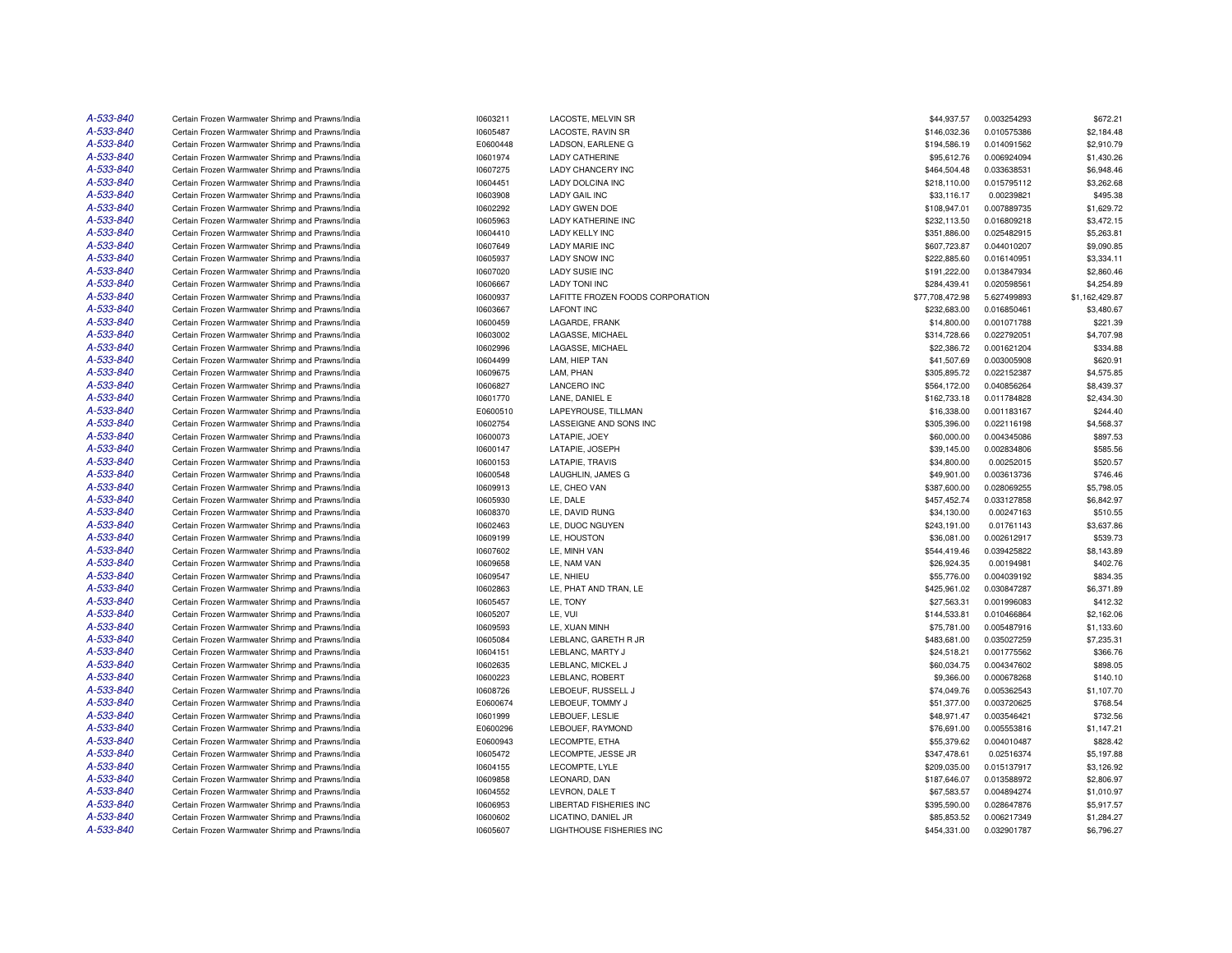| A-533-840 | Certain Frozen Warmwater Shrimp and Prawns/India                                                     | 10601181 | <b>LINDA B INC</b>                  | \$91,829.63     | 0.006650127                | \$1,373.67   |
|-----------|------------------------------------------------------------------------------------------------------|----------|-------------------------------------|-----------------|----------------------------|--------------|
| A-533-840 | Certain Frozen Warmwater Shrimp and Prawns/India                                                     | 10604325 | LINDA CRUZ INC                      | \$428,602.67    | 0.031038591                | \$6,411.41   |
| A-533-840 | Certain Frozen Warmwater Shrimp and Prawns/India                                                     | 10602285 | LINDA JUNE                          | \$20,368.16     | 0.001475023                | \$304.68     |
| A-533-840 | Certain Frozen Warmwater Shrimp and Prawns/India                                                     | 10606138 | LINDA LOU BOAT CORPORATION          | \$89,818.49     | 0.006504484                | \$1,343.58   |
| A-533-840 | Certain Frozen Warmwater Shrimp and Prawns/India                                                     | E0600029 | <b>LISA LYNN INC</b>                | \$263,666.61    | 0.019094235                | \$3,944.15   |
| A-533-840 | Certain Frozen Warmwater Shrimp and Prawns/India                                                     | 10607472 | LITTLE ANDY INC                     | \$141,728.93    | 0.01026374                 | \$2,120.10   |
| A-533-840 | Certain Frozen Warmwater Shrimp and Prawns/India                                                     | 10601981 | LITTLE BROTHERS INC                 | \$73,540.57     | 0.005325668                | \$1,100.08   |
| A-533-840 | Certain Frozen Warmwater Shrimp and Prawns/India                                                     | 10607791 | LITTLE DAVID GULF TRAWLER INC       | \$412,407.48    | 0.029865766                | \$6.169.14   |
| A-533-840 | Certain Frozen Warmwater Shrimp and Prawns/India                                                     | 10607704 | LITTLE ERNIE GULF TRAWLER INC       | \$422,237.47    | 0.030577635                | \$6,316.19   |
| A-533-840 | Certain Frozen Warmwater Shrimp and Prawns/India                                                     | 10606684 | LITTLE KEN INC                      | \$210,760.18    | 0.015262852                | \$3,152.73   |
| A-533-840 | Certain Frozen Warmwater Shrimp and Prawns/India                                                     | 10602195 | LNN CORPORATION                     | \$269,616.53    | 0.019525117                | \$4,033.15   |
| A-533-840 | Certain Frozen Warmwater Shrimp and Prawns/India                                                     | 10602042 | LODRIGUE, JIMMY A                   | \$68,947.30     | 0.004993032                | \$1,031.37   |
| A-533-840 | Certain Frozen Warmwater Shrimp and Prawns/India                                                     | 10604836 | LONG, ROBERT                        | \$216,465.69    | 0.015676034                | \$3,238.08   |
| A-533-840 | Certain Frozen Warmwater Shrimp and Prawns/India                                                     | 10602455 | LONGO, RONALD                       | \$88,000.00     | 0.006372793                | \$1,316.38   |
| A-533-840 | Certain Frozen Warmwater Shrimp and Prawns/India                                                     | 10602430 | LOPEZ, CELESTINO                    | \$263,731.74    | 0.019098951                | \$3,945.13   |
| A-533-840 | Certain Frozen Warmwater Shrimp and Prawns/India                                                     | 10602445 | LORD, MICHAEL                       | \$70,000.00     | 0.005069267                | \$1,047.12   |
| A-533-840 | Certain Frozen Warmwater Shrimp and Prawns/India                                                     | 10602274 | LOUISIANA LADY INC                  | \$272,569.91    | 0.019738995                | \$4,077.33   |
| A-533-840 | Certain Frozen Warmwater Shrimp and Prawns/India                                                     | 10606016 | LOUISIANA NEWPACK SHRIMP CO INC     | \$5,310,530.00  | 0.384578487                | \$79,439.45  |
| A-533-840 | Certain Frozen Warmwater Shrimp and Prawns/India                                                     | 10607162 | LOUISIANA SHRIMP AND PACKING CO INC | \$16,070,878.02 | 1.163822436                | \$240,401.95 |
| A-533-840 | Certain Frozen Warmwater Shrimp and Prawns/India                                                     | 10602923 | LTN INC                             | \$455,942.88    | 0.033018517                | \$6,820.38   |
| A-533-840 | Certain Frozen Warmwater Shrimp and Prawns/India                                                     | 10603009 | <b>LUCHADOR INC</b>                 | \$20,271.55     | 0.001468027                | \$303.24     |
| A-533-840 | Certain Frozen Warmwater Shrimp and Prawns/India                                                     | 10602887 | LUCKY SEA STAR INC                  | \$175,920.68    | 0.012739841                | \$2,631.57   |
| A-533-840 |                                                                                                      | 10603772 | <b>LUISA INC</b>                    | \$17,208.16     |                            | \$257.41     |
| A-533-840 | Certain Frozen Warmwater Shrimp and Prawns/India<br>Certain Frozen Warmwater Shrimp and Prawns/India | 10608498 | LUKE, HENRY                         | \$37,209.09     | 0.001246182<br>0.002694612 | \$556.61     |
|           |                                                                                                      |          |                                     |                 |                            |              |
| A-533-840 | Certain Frozen Warmwater Shrimp and Prawns/India                                                     | E0600809 | LUKE, PATRICK                       | \$54,296.31     | 0.003932036                | \$812.21     |
| A-533-840 | Certain Frozen Warmwater Shrimp and Prawns/India                                                     | 10603540 | LUKE, PAUL LEROY                    | \$38,154.00     | 0.00276304                 | \$570.74     |
| A-533-840 | Certain Frozen Warmwater Shrimp and Prawns/India                                                     | 10600578 | LUKE, TERRY SR                      | \$362,023.11    | 0.026217025                | \$5,415.45   |
| A-533-840 | Certain Frozen Warmwater Shrimp and Prawns/India                                                     | 10600452 | LUKE, TIMOTHY                       | \$27,048.00     | 0.001958765                | \$404.61     |
| A-533-840 | Certain Frozen Warmwater Shrimp and Prawns/India                                                     | 10604691 | LUONG, KEVIN                        | \$475,950.90    | 0.034467459                | \$7,119.68   |
| A-533-840 | Certain Frozen Warmwater Shrimp and Prawns/India                                                     | 10608414 | <b>LYNDA RILEY INC</b>              | \$413,470.95    | 0.02994278                 | \$6,185.05   |
| A-533-840 | Certain Frozen Warmwater Shrimp and Prawns/India                                                     | 10600782 | LYONS, BERTON                       | \$10,700.73     | 0.000774927                | \$160.07     |
| A-533-840 | Certain Frozen Warmwater Shrimp and Prawns/India                                                     | 10604379 | MADERA CRUZ INC                     | \$584.434.14    | 0.042323609                | \$8,742.47   |
| A-533-840 | Certain Frozen Warmwater Shrimp and Prawns/India                                                     | 10609667 | MALIBU                              | \$433,186.95    | 0.031370575                | \$6,479.98   |
| A-533-840 | Certain Frozen Warmwater Shrimp and Prawns/India                                                     | 10601676 | MALLETT, MERVIN B                   | \$31,200.00     | 0.002259445                | \$466.72     |
| A-533-840 | Certain Frozen Warmwater Shrimp and Prawns/India                                                     | 10607205 | MALOLO LLC                          | \$354,339.00    | 0.025660557                | \$5,300.51   |
| A-533-840 | Certain Frozen Warmwater Shrimp and Prawns/India                                                     | 10603236 | <b>MAMACITA INC</b>                 | \$578,528.00    | 0.041895898                | \$8,654.12   |
| A-533-840 | Certain Frozen Warmwater Shrimp and Prawns/India                                                     | 10601837 | MAMOLO, TERRY                       | \$23,570.69     | 0.001706945                | \$352.59     |
| A-533-840 | Certain Frozen Warmwater Shrimp and Prawns/India                                                     | 10605571 | MANTEO SHRIMP CO                    | \$464,340.00    | 0.03362662                 | \$6,946.00   |
| A-533-840 | Certain Frozen Warmwater Shrimp and Prawns/India                                                     | 10604191 | MARCO CORP                          | \$444,753.25    | 0.032208185                | \$6,653.00   |
| A-533-840 | Certain Frozen Warmwater Shrimp and Prawns/India                                                     | 10606199 | MARENO, ANSLEY                      | \$75,239.00     | 0.005448665                | \$1,125.49   |
| A-533-840 | Certain Frozen Warmwater Shrimp and Prawns/India                                                     | 10607524 | MARENO, BRENT                       | \$57,570.00     | 0.00416911                 | \$861.18     |
| A-533-840 | Certain Frozen Warmwater Shrimp and Prawns/India                                                     | 10606399 | MARENO, KENNETH L                   | \$121,732.82    | 0.008815659                | \$1,820.98   |
| A-533-840 | Certain Frozen Warmwater Shrimp and Prawns/India                                                     | 10607144 | <b>MARIA ELENA INC</b>              | \$209,063.38    | 0.015139973                | \$3,127.35   |
| A-533-840 | Certain Frozen Warmwater Shrimp and Prawns/India                                                     | 10606852 | MARIACHI TRAWLERS INC               | \$315,565.00    | 0.022852617                | \$4,720.49   |
| A-533-840 | Certain Frozen Warmwater Shrimp and Prawns/India                                                     | 10601352 | <b>MARIAH LYNN INC</b>              | \$263,174.94    | 0.019058629                | \$3,936.80   |
| A-533-840 | Certain Frozen Warmwater Shrimp and Prawns/India                                                     | 10606805 | MARIE TERESA INC                    | \$630,657.17    | 0.045670993                | \$9,433.91   |
| A-533-840 | Certain Frozen Warmwater Shrimp and Prawns/India                                                     | 10601729 | MARIE, ALLEN                        | \$3,298,460.00  | 0.238868203                | \$49,341.19  |
| A-533-840 | Certain Frozen Warmwater Shrimp and Prawns/India                                                     | 10606051 | <b>MARISA ELIDA INC</b>             | \$95,588.51     | 0.006922338                | \$1,429.89   |
| A-533-840 | Certain Frozen Warmwater Shrimp and Prawns/India                                                     | 10606960 | MARQUIZE, KIP                       | \$118,870.80    | 0.008608397                | \$1,778.17   |
| A-533-840 | Certain Frozen Warmwater Shrimp and Prawns/India                                                     | 10608788 | MARRIS, ROY C JR                    | \$66,700.36     | 0.004830313                | \$997.76     |
| A-533-840 | Certain Frozen Warmwater Shrimp and Prawns/India                                                     | 10601382 | MARTIN, DENNIS                      | \$41,658.89     | 0.003016858                | \$623.17     |
| A-533-840 | Certain Frozen Warmwater Shrimp and Prawns/India                                                     | 10601913 | MARTIN, SHARON                      | \$32,504.14     | 0.002353888                | \$486.22     |
| A-533-840 | Certain Frozen Warmwater Shrimp and Prawns/India                                                     | 10601151 | MARY BEA INC                        | \$510,239.24    | 0.036950556                | \$7,632.60   |
| A-533-840 | Certain Frozen Warmwater Shrimp and Prawns/India                                                     | 10605972 | MASSEY, JAMES R                     | \$78,223.27     | 0.005664781                | \$1,170.13   |
| A-533-840 | Certain Frozen Warmwater Shrimp and Prawns/India                                                     | 10602304 | <b>MASTER ALSTON</b>                | \$416,449.06    | 0.030158449                | \$6,229.60   |
| A-533-840 | Certain Frozen Warmwater Shrimp and Prawns/India                                                     | E0600609 | MASTER BRANDON INC                  | \$108,032,00    | 0.007823472                | \$1,616.04   |
| A-533-840 | Certain Frozen Warmwater Shrimp and Prawns/India                                                     | 10600902 | MASTER GERALD TRAWLERS INC          | \$583,920.46    | 0.04228641                 | \$8,734.78   |
|           |                                                                                                      |          |                                     |                 |                            |              |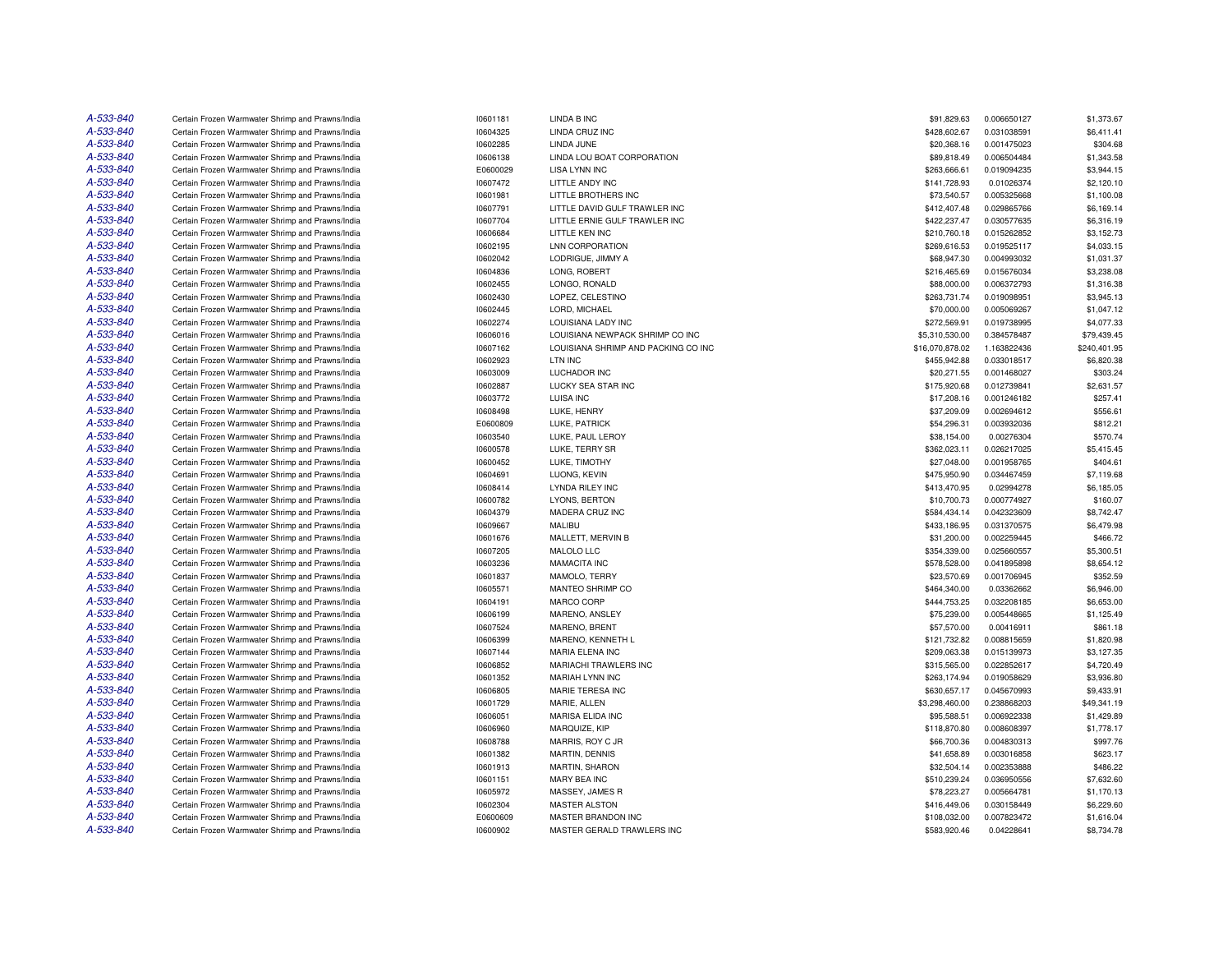| A-533-840 | Certain Frozen Warmwater Shrimp and Prawns/India | 10606504             | MASTER JARED INC          | \$227,805.84                | 0.016497266                | \$3,407.71               |
|-----------|--------------------------------------------------|----------------------|---------------------------|-----------------------------|----------------------------|--------------------------|
| A-533-840 | Certain Frozen Warmwater Shrimp and Prawns/India | 10605386             | MASTER JEFFREY INC        | \$943,812.87                | 0.068349134                | \$14,118.36              |
| A-533-840 | Certain Frozen Warmwater Shrimp and Prawns/India | 10602955             | MASTER JIMBO INC          | \$213,380.75                | 0.015452628                | \$3,191.93               |
| A-533-840 | Certain Frozen Warmwater Shrimp and Prawns/India | 10605031             | MASTER JOHN INC           | \$408,717.42                | 0.029598539                | \$6,113.95               |
| A-533-840 | Certain Frozen Warmwater Shrimp and Prawns/India | 10606708             | MASTER KEN INC            | \$477,420.36                | 0.034573875                | \$7,141.66               |
| A-533-840 | Certain Frozen Warmwater Shrimp and Prawns/India | 10604566             | MASTER MIKE INC           | \$619,224.34                | 0.04484305                 | \$9,262.89               |
| A-533-840 | Certain Frozen Warmwater Shrimp and Prawns/India | 10600910             | MASTER RONALD INC         | \$555,850.26                | 0.040253619                | \$8,314.88               |
| A-533-840 | Certain Frozen Warmwater Shrimp and Prawns/India | 10606229             | MAT ROLAND SEAFOOD CO INC | \$2,822,807.00              | 0.204422317                | \$42,225.96              |
| A-533-840 | Certain Frozen Warmwater Shrimp and Prawns/India | 10608456             | MATHERNE, CLIFFORD        | \$69,109.55                 | 0.005004782                | \$1,033.80               |
| A-533-840 | Certain Frozen Warmwater Shrimp and Prawns/India | 10605514             | MATHERNE, FOREST          | \$24,891.77                 | 0.001802615                | \$372.35                 |
| A-533-840 | Certain Frozen Warmwater Shrimp and Prawns/India | 10606176             | MATHERNE, GRACE           | \$81,427.30                 | 0.00589681                 | \$1,218.06               |
| A-533-840 | Certain Frozen Warmwater Shrimp and Prawns/India | E0600367             | MATHERNE, JAMES J SR      | \$86,554.85                 | 0.006268138                | \$1,294.76               |
| A-533-840 | Certain Frozen Warmwater Shrimp and Prawns/India | 10600056             | MATHERNE, LARRY JR        | \$59,708.91                 | 0.004324006                | \$893.18                 |
| A-533-840 | Certain Frozen Warmwater Shrimp and Prawns/India | 10601195             | MATHERNE, LOUIS M SR      | \$15,983.88                 | 0.001157522                | \$239.10                 |
| A-533-840 | Certain Frozen Warmwater Shrimp and Prawns/India | 10606128             | MATHERNE, THOMAS          | \$30,256.79                 | 0.002191139                | \$452.61                 |
| A-533-840 | Certain Frozen Warmwater Shrimp and Prawns/India | 10601402             | MATHEWS, PATRICK T        | \$93,405.76                 | 0.006764268                | \$1,397.24               |
| A-533-840 | Certain Frozen Warmwater Shrimp and Prawns/India | E0601108             | MAVAR, MARK D             | \$10.229.958.21             | 0.740834127                | \$153,028.47             |
| A-533-840 | Certain Frozen Warmwater Shrimp and Prawns/India | 10602623             | MAYFIELD, GARY            | \$73,050.73                 | 0.005290195                | \$1,092.76               |
| A-533-840 | Certain Frozen Warmwater Shrimp and Prawns/India | 10606094             | <b>MAYPORTER INC</b>      | \$240,186.44                | 0.017393845                | \$3,592.91               |
| A-533-840 | Certain Frozen Warmwater Shrimp and Prawns/India | 10609382             | MCCALL, MARCUS H          | \$113,679.33                | 0.008232441                | \$1,700.51               |
| A-533-840 | Certain Frozen Warmwater Shrimp and Prawns/India | 10604744             | MCCALL, ROY TERRY         | \$22,045.98                 | 0.001596528                | \$329.78                 |
| A-533-840 | Certain Frozen Warmwater Shrimp and Prawns/India |                      | MCCLELLAN, EUGENE GARDNER |                             |                            |                          |
| A-533-840 | Certain Frozen Warmwater Shrimp and Prawns/India | E0600953<br>10606587 | MCCLELLAN, EUGENE GARDNER | \$84,735.00<br>\$116,953.93 | 0.006136348<br>0.008469581 | \$1,267.54<br>\$1,749.50 |
| A-533-840 |                                                  |                      |                           |                             |                            |                          |
| A-533-840 | Certain Frozen Warmwater Shrimp and Prawns/India | 10609042             | MCCUISTON, DENNY C        | \$30,676.00                 | 0.002221498                | \$458.88                 |
|           | Certain Frozen Warmwater Shrimp and Prawns/India | 10607015             | MCDONALD, ALLAN F         | \$39,102.10                 | 0.0028317                  | \$584.92                 |
| A-533-840 | Certain Frozen Warmwater Shrimp and Prawns/India | 10600471             | MCIVER, JOHN H JR         | \$106,706.41                | 0.007727475                | \$1,596.21               |
| A-533-840 | Certain Frozen Warmwater Shrimp and Prawns/India | E0600016             | MCKENZIE, GEORGE B JR     | \$106,938.96                | 0.007744316                | \$1,599.68               |
| A-533-840 | Certain Frozen Warmwater Shrimp and Prawns/India | 10603779             | MCKINZIE, BOBBY E         | \$77,378.25                 | 0.005603586                | \$1,157.49               |
| A-533-840 | Certain Frozen Warmwater Shrimp and Prawns/India | 10600715             | <b>MCKOIN, ROBERT</b>     | \$20,000.00                 | 0.001448362                | \$299.18                 |
| A-533-840 | Certain Frozen Warmwater Shrimp and Prawns/India | E0601113             | MCLENDON, JONATHAN S      | \$1,408,268.48              | 0.101984126                | \$21,066.09              |
| A-533-840 | Certain Frozen Warmwater Shrimp and Prawns/India | E0600556             | MELANCON, BRENT           | \$45,861.00                 | 0.003321166                | \$686.03                 |
| A-533-840 | Certain Frozen Warmwater Shrimp and Prawns/India | 10601653             | MELANCON, TERRAL J        | \$27,310.94                 | 0.001977806                | \$408.54                 |
| A-533-840 | Certain Frozen Warmwater Shrimp and Prawns/India | 10602670             | MELANCON, TIMMY J         | \$22,869.00                 | 0.00165613                 | \$342.09                 |
| A-533-840 | Certain Frozen Warmwater Shrimp and Prawns/India | 10604163             | MELANSON, OZIMEA J III    | \$14,371.22                 | 0.001040736                | \$214.98                 |
| A-533-840 | Certain Frozen Warmwater Shrimp and Prawns/India | 10600172             | MELERINE SEAFOOD          | \$155,000.00                | 0.011224805                | \$2,318.62               |
| A-533-840 | Certain Frozen Warmwater Shrimp and Prawns/India | 10600209             | MELERINE, RAYMOND J       | \$26,286.21                 | 0.001903597                | \$393.21                 |
| A-533-840 | Certain Frozen Warmwater Shrimp and Prawns/India | 10609513             | MELODY SHRIMP CO INC      | \$305,215.99                | 0.022103162                | \$4,565.68               |
| A-533-840 | Certain Frozen Warmwater Shrimp and Prawns/India | 10607589             | MENGE, VINCENT J          | \$22,521.29                 | 0.001630949                | \$336.89                 |
| A-533-840 | Certain Frozen Warmwater Shrimp and Prawns/India | 10603567             | <b>MER SHRIMP INC</b>     | \$290,604.00                | 0.021044989                | \$4,347.10               |
| A-533-840 | Certain Frozen Warmwater Shrimp and Prawns/India | 10607668             | MICHAEL ANTHONY INC       | \$325,200.91                | 0.023550432                | \$4,864.63               |
| A-533-840 | Certain Frozen Warmwater Shrimp and Prawns/India | 10602059             | MICHEAL S INC             | \$331,910.36                | 0.024036317                | \$4,965.00               |
| A-533-840 | Certain Frozen Warmwater Shrimp and Prawns/India | 10603966             | MILES, RICKY DAVID        | \$104,610.62                | 0.007575702                | \$1,564.86               |
| A-533-840 | Certain Frozen Warmwater Shrimp and Prawns/India | 10603078             | MILITELLO AND SON INC     | \$118,927.00                | 0.008612467                | \$1,779.01               |
| A-533-840 | Certain Frozen Warmwater Shrimp and Prawns/India | 10607041             | MILLER, JAMES A           | \$60,258.00                 | 0.00436377                 | \$901.39                 |
| A-533-840 | Certain Frozen Warmwater Shrimp and Prawns/India | 10609863             | MILLER, LARRY             | \$147,161.35                | 0.010657145                | \$2,201.37               |
| A-533-840 | Certain Frozen Warmwater Shrimp and Prawns/India | 10601645             | MILLIS, RAEFORD           | \$57,724.81                 | 0.004180321                | \$863.50                 |
| A-533-840 | Certain Frozen Warmwater Shrimp and Prawns/India | 10607374             | MILLIS, TIMMIE LEE        | \$101,628.67                | 0.007359755                | \$1,520.25               |
| A-533-840 | Certain Frozen Warmwater Shrimp and Prawns/India | 10608732             | MINE, DERRICK             | \$79,842.00                 | 0.005782006                | \$1,194.34               |
| A-533-840 | Certain Frozen Warmwater Shrimp and Prawns/India | 10606732             | MISS ADRIANNA INC         | \$295,958.52                | 0.021432753                | \$4,427.20               |
| A-533-840 | Certain Frozen Warmwater Shrimp and Prawns/India | 10606610             | MISS ASHLEIGH INC         | \$668,295.10                | 0.048396661                | \$9,996.93               |
| A-533-840 | Certain Frozen Warmwater Shrimp and Prawns/India | 10606622             | <b>MISS BARBARA INC</b>   | \$673.384.43                | 0.04876522                 | \$10,073.06              |
| A-533-840 | Certain Frozen Warmwater Shrimp and Prawns/India | 10607809             | MISS BERNADETTE A INC     | \$435,894.66                | 0.031566663                | \$6,520.49               |
| A-533-840 | Certain Frozen Warmwater Shrimp and Prawns/India | 10603457             | MISS CANDACE NICOLE INC   | \$393,712.77                | 0.02851193                 | \$5,889.49               |
| A-533-840 | Certain Frozen Warmwater Shrimp and Prawns/India | E0600929             | MISS CARLA JEAN INC       | \$280,356.60                | 0.020302892                | \$4,193.81               |
| A-533-840 | Certain Frozen Warmwater Shrimp and Prawns/India | 10604661             | MISS CAROLINE INC         | \$354,202.00                | 0.025650636                | \$5,298.46               |
| A-533-840 | Certain Frozen Warmwater Shrimp and Prawns/India | 10605158             | MISS CAROLYN LOUISE INC   | \$522,837.46                | 0.037862895                | \$7,821.05               |
| A-533-840 | Certain Frozen Warmwater Shrimp and Prawns/India | 10607404             | MISS CHARLOTTE INC        | \$255,670.97                | 0.018515206                | \$3,824.55               |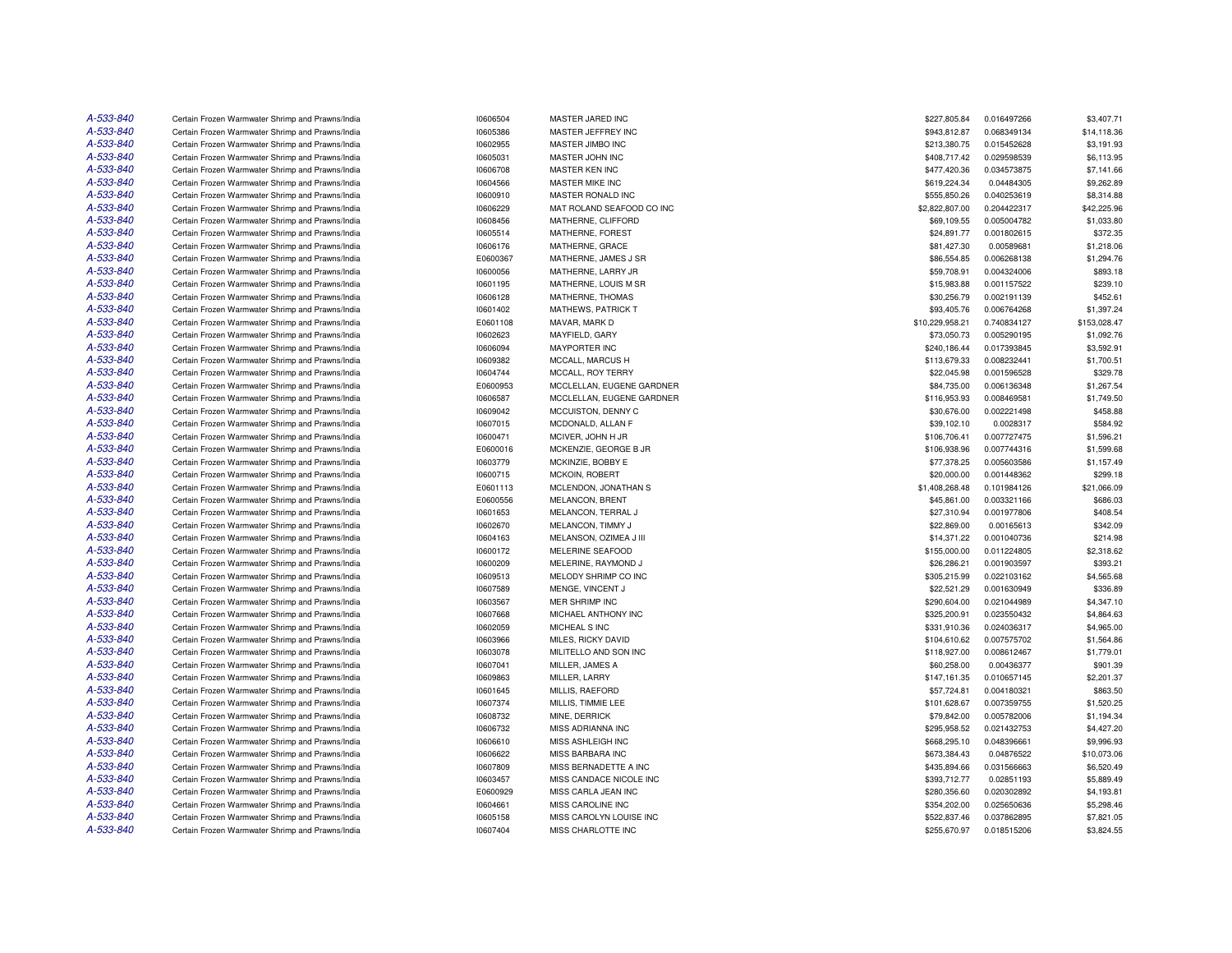| A-533-840 | Certain Frozen Warmwater Shrimp and Prawns/India | 10601511 | MISS CLEDA JO                  | \$588,469.81 | 0.042615865 | \$8,802.84               |
|-----------|--------------------------------------------------|----------|--------------------------------|--------------|-------------|--------------------------|
| A-533-840 | Certain Frozen Warmwater Shrimp and Prawns/India | 10607612 | MISS DANIELLE GULF TRAWLER INC | \$425,800.98 | 0.030835698 | \$6,369.50               |
| A-533-840 | Certain Frozen Warmwater Shrimp and Prawns/India | 10604034 | MISS ELLIE INC                 | \$325,303.86 | 0.023557887 | \$4,866.17               |
| A-533-840 | Certain Frozen Warmwater Shrimp and Prawns/India | 10601600 | MISS EMILY INC                 | \$171,550.87 | 0.012423388 | \$2,566.20               |
| A-533-840 | Certain Frozen Warmwater Shrimp and Prawns/India | 10604759 | <b>MISS FINA INC</b>           | \$284,548.01 | 0.020606426 | \$4,256.51               |
| A-533-840 | Certain Frozen Warmwater Shrimp and Prawns/India | 10601581 | MISS GABRIELLE INC             | \$344,278.90 | 0.024932023 | \$5,150.02               |
| A-533-840 | Certain Frozen Warmwater Shrimp and Prawns/India | 10606640 | MISS HANNAH INC                | \$788,007.81 | 0.057066028 | \$11,787.70              |
| A-533-840 | Certain Frozen Warmwater Shrimp and Prawns/India | 10603123 | MISS HILARY INC                | \$461,589.00 | 0.033427398 | \$6,904.84               |
| A-533-840 | Certain Frozen Warmwater Shrimp and Prawns/India | 10607537 | MISS JOANNA INC                | \$164,230.00 | 0.011893224 | \$2,456.69               |
| A-533-840 | Certain Frozen Warmwater Shrimp and Prawns/India | 10604440 | <b>MISS KATHI INC</b>          | \$446,608.81 | 0.032342561 | \$6,680.76               |
| A-533-840 | Certain Frozen Warmwater Shrimp and Prawns/India | 10602267 | <b>MISS KELSEY</b>             | \$323,479.73 | 0.023425787 | \$4,838.89               |
| A-533-840 | Certain Frozen Warmwater Shrimp and Prawns/India | 10607079 | MISS LIZ INC                   | \$323,066.63 | 0.023395871 | \$4,832.71               |
| A-533-840 | Certain Frozen Warmwater Shrimp and Prawns/India | 10606630 | MISS LORAINE INC               | \$540.917.07 | 0.039172186 | \$8,091.50               |
| A-533-840 | Certain Frozen Warmwater Shrimp and Prawns/India | 10610034 | <b>MISS LORIE</b>              | \$477,201.00 | 0.034557989 | \$7,138.38               |
| A-533-840 | Certain Frozen Warmwater Shrimp and Prawns/India | 10607716 | MISS MADELINE INC              | \$416,877.95 | 0.030189509 | \$6,236.02               |
| A-533-840 | Certain Frozen Warmwater Shrimp and Prawns/India | 10602959 | MISS MARIE INC                 | \$127,662.36 | 0.009245065 | \$1,909.68               |
| A-533-840 | Certain Frozen Warmwater Shrimp and Prawns/India | 10605166 | MISS MARILYN LOUISE INC        | \$520,272.15 | 0.03767712  | \$7,782.68               |
| A-533-840 | Certain Frozen Warmwater Shrimp and Prawns/India | 10606799 | MISS MARISSA INC               | \$334,944.14 | 0.024256018 | \$5,010.38               |
| A-533-840 | Certain Frozen Warmwater Shrimp and Prawns/India | 10601272 | MISS PLUM INC                  | \$7,200.00   | 0.00052141  | \$107.70                 |
| A-533-840 | Certain Frozen Warmwater Shrimp and Prawns/India | 10607710 | <b>MISS RHIANNA INC</b>        | \$324,184.88 | 0.023476853 | \$4,849.43               |
| A-533-840 |                                                  |          |                                |              |             |                          |
| A-533-840 | Certain Frozen Warmwater Shrimp and Prawns/India | 10603820 | <b>MISS VERNA INC</b>          | \$304,419.50 | 0.022045482 | \$4,553.77               |
| A-533-840 | Certain Frozen Warmwater Shrimp and Prawns/India | 10602972 | <b>MISS WINNIE INC</b>         | \$270,276.00 | 0.019572874 | \$4,043.02<br>\$3,563.40 |
|           | Certain Frozen Warmwater Shrimp and Prawns/India | 10609413 | MISTER SEA INC                 | \$238,213.39 | 0.017250961 |                          |
| A-533-840 | Certain Frozen Warmwater Shrimp and Prawns/India | 10607576 | MIXON, JOYCE B                 | \$168,053.83 | 0.012170139 | \$2,513.89               |
| A-533-840 | Certain Frozen Warmwater Shrimp and Prawns/India | 10607920 | MIZ SHIRLEY INC                | \$20,173.00  | 0.00146089  | \$301.77                 |
| A-533-840 | Certain Frozen Warmwater Shrimp and Prawns/India | 10600542 | MOBLEY, BRYAN A                | \$73,618.97  | 0.005331346 | \$1,101.26               |
| A-533-840 | Certain Frozen Warmwater Shrimp and Prawns/India | 10607530 | MOLERO, LOUIS III              | \$63,581.00  | 0.004604415 | \$951.10                 |
| A-533-840 | Certain Frozen Warmwater Shrimp and Prawns/India | 10603380 | MOM AND DAD INC                | \$193,150.54 | 0.013987595 | \$2,889.31               |
| A-533-840 | Certain Frozen Warmwater Shrimp and Prawns/India | 10607676 | MOORE, CARL                    | \$131,151.53 | 0.009497744 | \$1,961.88               |
| A-533-840 | Certain Frozen Warmwater Shrimp and Prawns/India | 10605293 | MOORE, CURTIS L                | \$47,640.00  | 0.003449998 | \$712.64                 |
| A-533-840 | Certain Frozen Warmwater Shrimp and Prawns/India | 10609205 | MORALES, DANIEL JR             | \$19,690.00  | 0.001425912 | \$294.54                 |
| A-533-840 | Certain Frozen Warmwater Shrimp and Prawns/India | 10600479 | MORALES, RAUL                  | \$183,412.44 | 0.01328238  | \$2,743.64               |
| A-533-840 | Certain Frozen Warmwater Shrimp and Prawns/India | 10603345 | <b>MORGAN RAE INC</b>          | \$199,000.00 | 0.014411202 | \$2,976.81               |
| A-533-840 | Certain Frozen Warmwater Shrimp and Prawns/India | 10609182 | MORRISON, STEPHEN D JR         | \$255,273.74 | 0.018486439 | \$3,818.60               |
| A-533-840 | Certain Frozen Warmwater Shrimp and Prawns/India | 10606563 | MOSELEY, KEVIN                 | \$18,216.41  | 0.001319198 | \$272.50                 |
| A-533-840 | Certain Frozen Warmwater Shrimp and Prawns/India | 10607680 | MOTHER T INC                   | \$396,625.67 | 0.028722877 | \$5,933.07               |
| A-533-840 | Certain Frozen Warmwater Shrimp and Prawns/India | 10607636 | MRS MINA INC                   | \$336,929.32 | 0.024399781 | \$5,040.08               |
| A-533-840 | Certain Frozen Warmwater Shrimp and Prawns/India | E0600893 | MUTH, GARY J SR                | \$66,478.94  | 0.004814278 | \$994.45                 |
| A-533-840 | Certain Frozen Warmwater Shrimp and Prawns/India | 10604416 | MY DAD WHITNEY INC             | \$336,713.88 | 0.024384179 | \$5,036.85               |
| A-533-840 | Certain Frozen Warmwater Shrimp and Prawns/India | 10602030 | <b>MY GIRLS LLC</b>            | \$52,829.19  | 0.00382579  | \$790.26                 |
| A-533-840 | Certain Frozen Warmwater Shrimp and Prawns/India | 10601284 | MYRON A SMITH INC              | \$8,595.00   | 0.000622434 | \$128.57                 |
| A-533-840 | Certain Frozen Warmwater Shrimp and Prawns/India | 10600498 | NACCIO, ANDREW                 | \$51,690.00  | 0.003743292 | \$773.22                 |
| A-533-840 | Certain Frozen Warmwater Shrimp and Prawns/India | 10601032 | NACIO, LANCE M                 | \$157,975.43 | 0.01144028  | \$2,363.13               |
| A-533-840 | Certain Frozen Warmwater Shrimp and Prawns/India | 10600722 | NACIO, PHILOCLES J SR          | \$23,690.29  | 0.001715606 | \$354.38                 |
| A-533-840 | Certain Frozen Warmwater Shrimp and Prawns/India | 10603356 | <b>NANCY</b>                   | \$81,718.00  | 0.005917862 | \$1,222.41               |
| A-533-840 | Certain Frozen Warmwater Shrimp and Prawns/India | 10601111 | NANCY JOY INC                  | \$325,571.44 | 0.023577265 | \$4,870.18               |
| A-533-840 | Certain Frozen Warmwater Shrimp and Prawns/India | 10601954 | NAQUIN, ANDREW                 | \$27,015.44  | 0.001956407 | \$404.12                 |
| A-533-840 | Certain Frozen Warmwater Shrimp and Prawns/India | 10603495 | NAQUIN, BOBBY J                | \$159,542.60 | 0.011553772 | \$2,386.57               |
| A-533-840 | Certain Frozen Warmwater Shrimp and Prawns/India | E0600252 | NAQUIN, IRVIN                  | \$22,212.00  | 0.001608551 | \$332.27                 |
| A-533-840 | Certain Frozen Warmwater Shrimp and Prawns/India | 10609055 | NAQUIN, MILTON H IV            | \$100,093.99 | 0.007248616 | \$1,497.29               |
| A-533-840 | Certain Frozen Warmwater Shrimp and Prawns/India | 10607188 | NAUTILUS LLC                   | \$422,421.00 | 0.030590926 | \$6,318.93               |
| A-533-840 | Certain Frozen Warmwater Shrimp and Prawns/India | 10605446 | NEELY, BOBBY H                 | \$25,704.87  | 0.001861498 | \$384.52                 |
| A-533-840 | Certain Frozen Warmwater Shrimp and Prawns/India | 10600572 | NEIL, DEAN                     | \$51,866.00  | 0.003756037 | \$775.86                 |
| A-533-840 | Certain Frozen Warmwater Shrimp and Prawns/India | 10600280 | <b>NELSON TRAWLERS INC</b>     | \$194,192.54 | 0.014063055 | \$2,904.90               |
| A-533-840 | Certain Frozen Warmwater Shrimp and Prawns/India | 10603831 | NELSON, GORDON KENT SR         | \$85,681.00  | 0.006204855 | \$1,281.69               |
| A-533-840 | Certain Frozen Warmwater Shrimp and Prawns/India | 10605712 | NELSON, GORDON W III           | \$107,961.44 | 0.007818362 | \$1,614.98               |
| A-533-840 | Certain Frozen Warmwater Shrimp and Prawns/India | 10605707 | NELSONS QUALITY SHRIMP COMPANY | \$803,071.90 | 0.05815694  | \$12,013.04              |
|           |                                                  |          |                                |              |             |                          |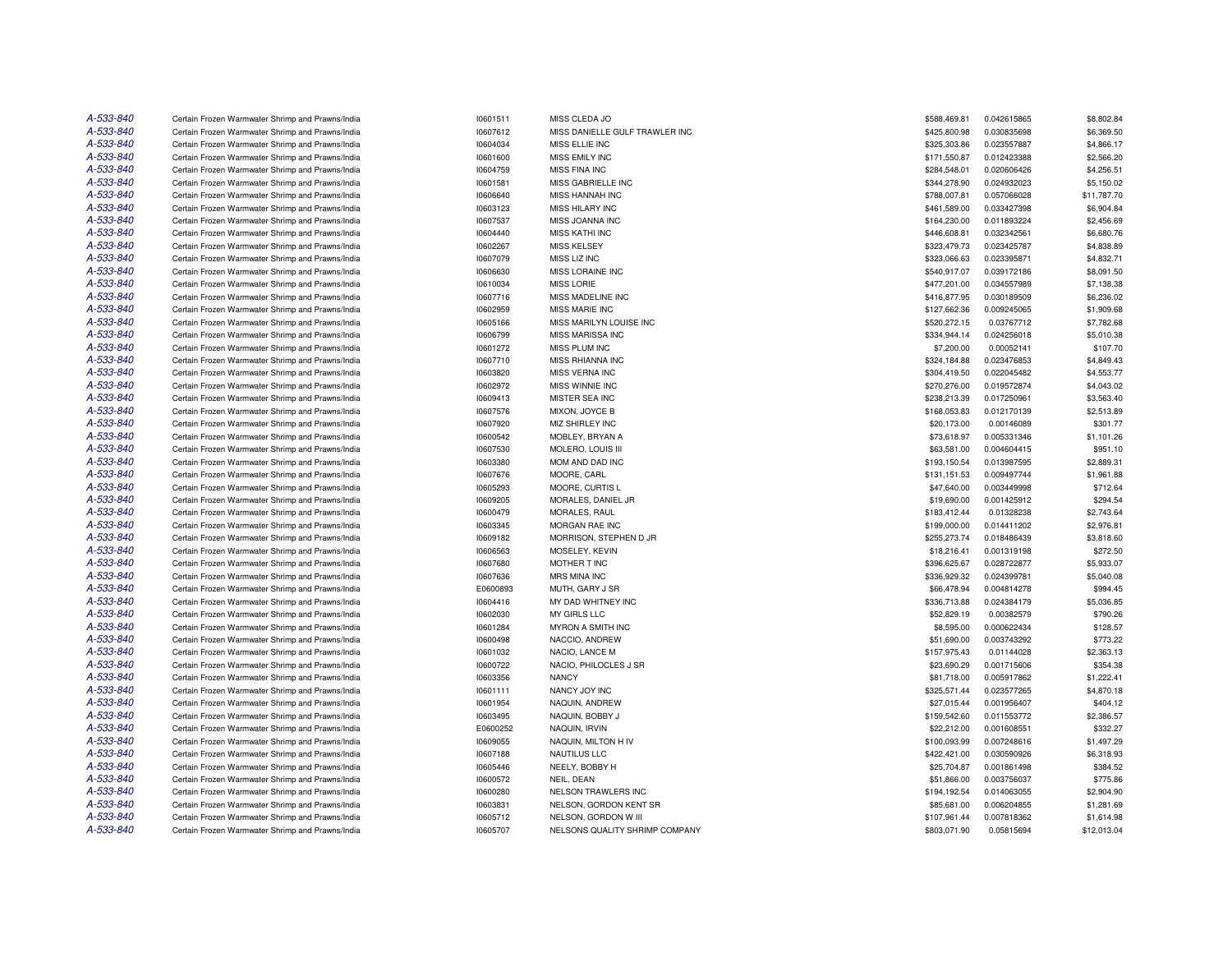| A-533-840 | Certain Frozen Warmwater Shrimp and Prawns/India | E0600846 | NETTLETON, CODY      | \$102,508.00 | 0.007423434 | \$1,533.40               |
|-----------|--------------------------------------------------|----------|----------------------|--------------|-------------|--------------------------|
| A-533-840 | Certain Frozen Warmwater Shrimp and Prawns/India | 10605401 | <b>NEW WAY INC</b>   | \$419,224.83 | 0.030359465 | \$6,271.12               |
| A-533-840 | Certain Frozen Warmwater Shrimp and Prawns/India | 10605270 | NGO, LO VAN          | \$78,405.00  | 0.005677941 | \$1,172.85               |
| A-533-840 | Certain Frozen Warmwater Shrimp and Prawns/India | 10606438 | NGUYEN, AMY          | \$39,042.58  | 0.002827389 | \$584.03                 |
| A-533-840 | Certain Frozen Warmwater Shrimp and Prawns/India | 10605231 | NGUYEN, ANDY THUY    | \$405,984.54 | 0.029400629 | \$6,073.06               |
| A-533-840 | Certain Frozen Warmwater Shrimp and Prawns/India | 10605071 | NGUYEN, BA           | \$28,977.63  | 0.002098505 | \$433.47                 |
| A-533-840 | Certain Frozen Warmwater Shrimp and Prawns/India | 10609903 | NGUYEN, BAY          | \$55,900.00  | 0.004048172 | \$836.20                 |
| A-533-840 | Certain Frozen Warmwater Shrimp and Prawns/India | 10608815 | NGUYEN, BE VAN       | \$22,739.72  | 0.001646767 | \$340.16                 |
| A-533-840 | Certain Frozen Warmwater Shrimp and Prawns/India | 10609955 | NGUYEN, BINH         | \$248,396.80 | 0.017988424 | \$3,715.73               |
| A-533-840 | Certain Frozen Warmwater Shrimp and Prawns/India | 10605079 | NGUYEN, CHUC TAN     | \$677,121.45 | 0.049035848 | \$10,128.96              |
| A-533-840 | Certain Frozen Warmwater Shrimp and Prawns/India | 10609704 | NGUYEN, DANG         | \$834,733.48 | 0.060449812 | \$12,486.66              |
| A-533-840 | Certain Frozen Warmwater Shrimp and Prawns/India | 10605063 | NGUYEN, DAY          | \$14,406.01  | 0.001043256 | \$215.50                 |
| A-533-840 | Certain Frozen Warmwater Shrimp and Prawns/India | 10605891 | NGUYEN, DIEP         | \$34,745.00  | 0.002516167 | \$519.75                 |
| A-533-840 | Certain Frozen Warmwater Shrimp and Prawns/India | 10605631 | NGUYEN, DINH         | \$466,226.58 | 0.033763243 | \$6,974.22               |
| A-533-840 | Certain Frozen Warmwater Shrimp and Prawns/India | 10609463 | NGUYEN, DINH         | \$24,139.56  | 0.001748141 | \$361.10                 |
| A-533-840 | Certain Frozen Warmwater Shrimp and Prawns/India | 10605638 | NGUYEN, DINH         | \$318,645.53 | 0.023075704 | \$4,766.57               |
| A-533-840 | Certain Frozen Warmwater Shrimp and Prawns/India | 10609039 | NGUYEN, DUNG         | \$18,223.54  | 0.001319714 | \$272.60                 |
| A-533-840 |                                                  |          |                      |              |             |                          |
| A-533-840 | Certain Frozen Warmwater Shrimp and Prawns/India | 10602893 | NGUYEN, DUNG ANH     | \$213,045.92 | 0.015428381 | \$3,186.92<br>\$2,468.28 |
| A-533-840 | Certain Frozen Warmwater Shrimp and Prawns/India | 10605047 | NGUYEN, HAI          | \$165,004.90 | 0.011949341 |                          |
|           | Certain Frozen Warmwater Shrimp and Prawns/India | 10607503 | NGUYEN, HAN VAN      | \$232,327.11 | 0.016824688 | \$3,475.35               |
| A-533-840 | Certain Frozen Warmwater Shrimp and Prawns/India | 10605589 | NGUYEN, HAO VAN      | \$275,244.33 | 0.019932671 | \$4,117.34               |
| A-533-840 | Certain Frozen Warmwater Shrimp and Prawns/India | 10610049 | NGUYEN, HARRY V      | \$416,611.00 | 0.030170177 | \$6,232.02               |
| A-533-840 | Certain Frozen Warmwater Shrimp and Prawns/India | 10606444 | NGUYEN, HENRI HIEP   | \$45,273.50  | 0.003278621 | \$677.24                 |
| A-533-840 | Certain Frozen Warmwater Shrimp and Prawns/India | 10601073 | NGUYEN, HIEN         | \$342,258.00 | 0.024785674 | \$5,119.79               |
| A-533-840 | Certain Frozen Warmwater Shrimp and Prawns/India | 10602881 | NGUYEN, HOA          | \$211,440.75 | 0.015312137 | \$3,162.91               |
| A-533-840 | Certain Frozen Warmwater Shrimp and Prawns/India | 10608870 | NGUYEN, HOA T        | \$37,496.12  | 0.002715398 | \$560.90                 |
| A-533-840 | Certain Frozen Warmwater Shrimp and Prawns/India | 10606775 | NGUYEN, HOANG XUAN   | \$264,730.89 | 0.019171308 | \$3,960.07               |
| A-533-840 | Certain Frozen Warmwater Shrimp and Prawns/India | 10606816 | NGUYEN, HON XUONG    | \$28,956.22  | 0.002096954 | \$433.15                 |
| A-533-840 | Certain Frozen Warmwater Shrimp and Prawns/India | 10608671 | NGUYEN, HUNG JOSEPH  | \$86,208.00  | 0.006243019 | \$1,289.57               |
| A-533-840 | Certain Frozen Warmwater Shrimp and Prawns/India | 10609434 | NGUYEN, HUNG MANH    | \$381,217.77 | 0.027607066 | \$5,702.58               |
| A-533-840 | Certain Frozen Warmwater Shrimp and Prawns/India | 10609133 | NGUYEN, JEFFERSON    | \$15,000.00  | 0.001086271 | \$224.38                 |
| A-533-840 | Certain Frozen Warmwater Shrimp and Prawns/India | 10607008 | NGUYEN, JIMMY        | \$384,491.12 | 0.027844116 | \$5,751.55               |
| A-533-840 | Certain Frozen Warmwater Shrimp and Prawns/India | 10607132 | NGUYEN, KHAI         | \$292,000.00 | 0.021146085 | \$4,367.99               |
| A-533-840 | Certain Frozen Warmwater Shrimp and Prawns/India | 10609161 | NGUYEN, KIM          | \$36,520.00  | 0.002644709 | \$546.30                 |
| A-533-840 | Certain Frozen Warmwater Shrimp and Prawns/India | 10605895 | NGUYEN, KIM THOA     | \$30,360.96  | 0.002198683 | \$454.17                 |
| A-533-840 | Certain Frozen Warmwater Shrimp and Prawns/India | 10608985 | NGUYEN, KINH         | \$18,550.00  | 0.001343356 | \$277.49                 |
| A-533-840 | Certain Frozen Warmwater Shrimp and Prawns/India | 10609722 | NGUYEN, LAM          | \$16,592.24  | 0.001201578 | \$248.20                 |
| A-533-840 | Certain Frozen Warmwater Shrimp and Prawns/India | 10605763 | NGUYEN, LAN XUAN     | \$55,140.55  | 0.003993174 | \$824.84                 |
| A-533-840 | Certain Frozen Warmwater Shrimp and Prawns/India | 10606067 | NGUYEN, LAP          | \$392,871.93 | 0.028451038 | \$5,876.91               |
| A-533-840 | Certain Frozen Warmwater Shrimp and Prawns/India | 10606673 | NGUYEN, LIEN THI     | \$37,483.40  | 0.002714477 | \$560.71                 |
| A-533-840 | Certain Frozen Warmwater Shrimp and Prawns/India | 10608655 | NGUYEN, LINH         | \$11,688.55  | 0.000846463 | \$174.85                 |
| A-533-840 | Certain Frozen Warmwater Shrimp and Prawns/India | 10601921 | NGUYEN, LOC          | \$2,260.28   | 0.000163685 | \$33.81                  |
| A-533-840 | Certain Frozen Warmwater Shrimp and Prawns/India | 10602230 | NGUYEN, LOC          | \$11,003.38  | 0.000796844 | \$164.60                 |
| A-533-840 | Certain Frozen Warmwater Shrimp and Prawns/India | 10610020 | NGUYEN, LONG VIET    | \$207,688.19 | 0.015040384 | \$3,106.78               |
| A-533-840 | Certain Frozen Warmwater Shrimp and Prawns/India | 10609572 | NGUYEN, MARY         | \$210,519.43 | 0.015245417 | \$3,149.13               |
| A-533-840 | Certain Frozen Warmwater Shrimp and Prawns/India | 10607050 | NGUYEN, MINH         | \$294,654.00 | 0.021338283 | \$4,407.69               |
| A-533-840 | Certain Frozen Warmwater Shrimp and Prawns/India | 10605176 | NGUYEN, MINH         | \$717,949.00 | 0.051992502 | \$10,739.70              |
| A-533-840 | Certain Frozen Warmwater Shrimp and Prawns/India | 10607004 | NGUYEN, MUOI         | \$111,800.00 | 0.008096343 | \$1,672.40               |
| A-533-840 | Certain Frozen Warmwater Shrimp and Prawns/India | 10609681 | NGUYEN, NAM VAN      | \$27,511.20  | 0.001992309 | \$411.54                 |
| A-533-840 |                                                  |          |                      |              |             | \$2,474.06               |
| A-533-840 | Certain Frozen Warmwater Shrimp and Prawns/India | 10606287 | NGUYEN, NGHIA        | \$165,390.86 | 0.011977292 |                          |
|           | Certain Frozen Warmwater Shrimp and Prawns/India | 10608481 | NGUYEN, NGHIEP THANH | \$503,883.11 | 0.036490257 | \$7,537.51               |
| A-533-840 | Certain Frozen Warmwater Shrimp and Prawns/India | 10609125 | NGUYEN, NGUYET T     | \$17,686.00  | 0.001280786 | \$264.56                 |
| A-533-840 | Certain Frozen Warmwater Shrimp and Prawns/India | 10606433 | NGUYEN, PHUONG       | \$147,890.89 | 0.010709977 | \$2,212.28               |
| A-533-840 | Certain Frozen Warmwater Shrimp and Prawns/India | 10609456 | NGUYEN, QUANG        | \$6,094.48   | 0.000441351 | \$91.17                  |
| A-533-840 | Certain Frozen Warmwater Shrimp and Prawns/India | 10608557 | NGUYEN, SANG VAN     | \$192,946.14 | 0.013972793 | \$2,886.25               |
| A-533-840 | Certain Frozen Warmwater Shrimp and Prawns/India | 10606393 | NGUYEN, SAU          | \$61,315.00  | 0.004440316 | \$917.20                 |
| A-533-840 | Certain Frozen Warmwater Shrimp and Prawns/India | 10609141 | NGUYEN, STEVE        | \$63,000.00  | 0.00456234  | \$942.41                 |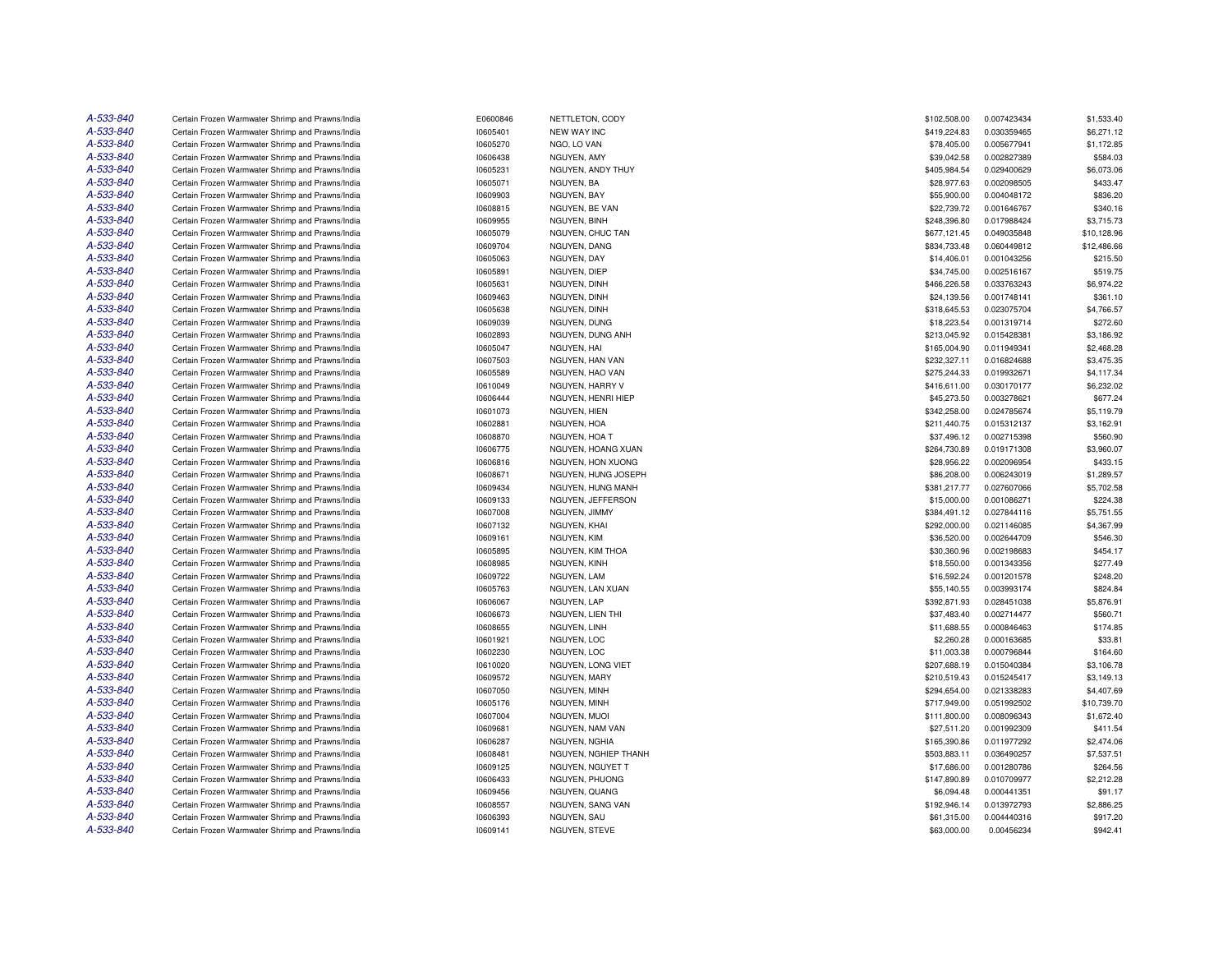| A-533-840 | Certain Frozen Warmwater Shrimp and Prawns/India                                                     | 10606811             | NGUYEN, STEVE Q                         | \$1,276,400.00              | 0.092434462 | \$19,093.48              |
|-----------|------------------------------------------------------------------------------------------------------|----------------------|-----------------------------------------|-----------------------------|-------------|--------------------------|
| A-533-840 | Certain Frozen Warmwater Shrimp and Prawns/India                                                     | 10606474             | NGUYEN, SUNG                            | \$29,171.62                 | 0.002112553 | \$436.37                 |
| A-533-840 | Certain Frozen Warmwater Shrimp and Prawns/India                                                     | 10604687             | NGUYEN, TAM MINH                        | \$333,117.16                | 0.024123711 | \$4,983.05               |
| A-533-840 | Certain Frozen Warmwater Shrimp and Prawns/India                                                     | 10600841             | NGUYEN, TAN                             | \$74,159.31                 | 0.005370476 | \$1,109.34               |
| A-533-840 | Certain Frozen Warmwater Shrimp and Prawns/India                                                     | 10605213             | NGUYEN, THANH                           | \$88,858.63                 | 0.006434973 | \$1,329.22               |
| A-533-840 | Certain Frozen Warmwater Shrimp and Prawns/India                                                     | 10609129             | NGUYEN, THANH TAM                       | \$19,200.00                 | 0.001390428 | \$287.21                 |
| A-533-840 | Certain Frozen Warmwater Shrimp and Prawns/India                                                     | 10605219             | NGUYEN, THANH VAN                       | \$61,485.23                 | 0.004452643 | \$919.75                 |
| A-533-840 | Certain Frozen Warmwater Shrimp and Prawns/India                                                     | 10609107             | NGUYEN, THIET                           | \$220,900.00                | 0.015997158 | \$3,304.41               |
| A-533-840 | Certain Frozen Warmwater Shrimp and Prawns/India                                                     | 10600755             | NGUYEN, THOA                            | \$228,157.56                | 0.016522737 | \$3,412.98               |
| A-533-840 | Certain Frozen Warmwater Shrimp and Prawns/India                                                     | 10609013             | NGUYEN, THUAN AND TRAN, QUANG           | \$21,503.17                 | 0.001557219 | \$321.66                 |
| A-533-840 | Certain Frozen Warmwater Shrimp and Prawns/India                                                     | 10607344             | NGUYEN, TOMMY                           | \$337,525.93                | 0.024442986 | \$5,049.00               |
| A-533-840 | Certain Frozen Warmwater Shrimp and Prawns/India                                                     | 10607350             | NGUYEN, TOMMY                           | \$295,068.42                | 0.021368294 | \$4,413.89               |
| A-533-840 | Certain Frozen Warmwater Shrimp and Prawns/India                                                     | 10602389             | NGUYEN, TRUNG VAN                       | \$105,672.01                | 0.007652566 | \$1,580.73               |
| A-533-840 | Certain Frozen Warmwater Shrimp and Prawns/India                                                     | 10608669             | NGUYEN, TU VAN                          | \$66,386.04                 | 0.004807551 | \$993.06                 |
| A-533-840 | Certain Frozen Warmwater Shrimp and Prawns/India                                                     | 10607174             | NGUYEN, TUAN                            | \$280,000.00                | 0.020277068 | \$4,188.48               |
| A-533-840 | Certain Frozen Warmwater Shrimp and Prawns/India                                                     | 10601220             | NGUYEN, TUAN VAN                        | \$177,605.00                | 0.012861816 | \$2,656.77               |
| A-533-840 | Certain Frozen Warmwater Shrimp and Prawns/India                                                     | 10609469             | NGUYEN, VINH                            | \$18,094.39                 | 0.001310361 | \$270.67                 |
| A-533-840 |                                                                                                      |                      |                                         |                             |             |                          |
| A-533-840 | Certain Frozen Warmwater Shrimp and Prawns/India                                                     | 10609918             | NGUYEN, VINH                            | \$150,120.00                | 0.010871405 | \$2,245.62               |
|           | Certain Frozen Warmwater Shrimp and Prawns/India                                                     | 10607835             | NICHOLSON, GARY W                       | \$258,719.00                | 0.018735938 | \$3,870.14               |
| A-533-840 | Certain Frozen Warmwater Shrimp and Prawns/India                                                     | 10609651             | NIGHT SHIFT LLC                         | \$79,949.87                 | 0.005789818 | \$1,195.96               |
| A-533-840 | Certain Frozen Warmwater Shrimp and Prawns/India                                                     | 10603663             | NORRIS, CANDACE                         | \$13,341.64                 | 0.000966176 | \$199.58                 |
| A-533-840 | Certain Frozen Warmwater Shrimp and Prawns/India                                                     | 10601737             | NOWELL, JAMES E                         | \$42,111.67                 | 0.003049647 | \$629.94                 |
| A-533-840 | Certain Frozen Warmwater Shrimp and Prawns/India                                                     | 10604317             | NUESTRA CRUZ INC                        | \$278,727.94                | 0.020184948 | \$4,169.45               |
| A-533-840 | Certain Frozen Warmwater Shrimp and Prawns/India                                                     | 10607322             | NUNEZ SEAFOOD                           | \$523,145.00                | 0.037885166 | \$7,825.65               |
| A-533-840 | Certain Frozen Warmwater Shrimp and Prawns/India                                                     | 10600045             | NUNEZ, CONRAD J                         | \$97,095.00                 | 0.007031435 | \$1,452.43               |
| A-533-840 | Certain Frozen Warmwater Shrimp and Prawns/India                                                     | 10604447             | OBRIEN, GARY                            | \$116,335.90                | 0.008424825 | \$1,740.25               |
| A-533-840 | Certain Frozen Warmwater Shrimp and Prawns/India                                                     | 10606250             | OCEAN BREEZE INC                        | \$178,869.58                | 0.012953395 | \$2,675.68               |
| A-533-840 | Certain Frozen Warmwater Shrimp and Prawns/India                                                     | 10604097             | OCEAN HARVEST WHOLESALE INC             | \$9,498,872.50              | 0.687890289 | \$142,092.27             |
| A-533-840 | Certain Frozen Warmwater Shrimp and Prawns/India                                                     | 10602223             | OCEAN PRIDE SEAFOOD INC                 | \$2,177,252.04              | 0.157672454 | \$32,569.20              |
| A-533-840 | Certain Frozen Warmwater Shrimp and Prawns/India                                                     | E0600513             | OCEAN SELECT SEAFOOD LLC                | \$5,215,690.06              | 0.377710359 | \$78,020.76              |
| A-533-840 | Certain Frozen Warmwater Shrimp and Prawns/India                                                     | 10608373             | OCEAN SPRINGS SEAFOOD MARKET INC        | \$8,544,483.00              | 0.618775216 | \$127,815.69             |
| A-533-840 | Certain Frozen Warmwater Shrimp and Prawns/India                                                     | 10606839             | OCEAN WIND INC                          | \$842,341.13                | 0.061000743 | \$12,600.46              |
| A-533-840 | Certain Frozen Warmwater Shrimp and Prawns/India                                                     | 10604343             | OCEANICA CRUZ INC                       | \$475,946.19                | 0.034467118 | \$7,119.61               |
| A-533-840 | Certain Frozen Warmwater Shrimp and Prawns/India                                                     | 10607180             | <b>ODIN LLC</b>                         | \$336,176.00                | 0.024345227 | \$5,028.81               |
| A-533-840 | Certain Frozen Warmwater Shrimp and Prawns/India                                                     | 10603692             | OGWYNN, MICHAEL P SR                    | \$20,169.80                 | 0.001460659 | \$301.72                 |
| A-533-840 | Certain Frozen Warmwater Shrimp and Prawns/India                                                     | 10600258             | OLANDER, RODNEY P                       | \$32,025.24                 | 0.002319207 | \$479.06                 |
| A-533-840 | Certain Frozen Warmwater Shrimp and Prawns/India                                                     | 10600215             | OLANDER, THOMAS                         | \$28,493.56                 | 0.002063449 | \$426.23                 |
| A-533-840 | Certain Frozen Warmwater Shrimp and Prawns/India                                                     | 10604430             | OLIVER, CHARLES                         | \$118,890.14                | 0.008609798 | \$1,778.46               |
| A-533-840 | Certain Frozen Warmwater Shrimp and Prawns/India                                                     | E0600058             | OPEN SEA INC                            | \$417,173.29                | 0.030210897 | \$6,240.44               |
| A-533-840 | Certain Frozen Warmwater Shrimp and Prawns/India                                                     | 10600141             | ORACOY, BRAD                            | \$18,600.00                 | 0.001346977 | \$278.23                 |
| A-533-840 | Certain Frozen Warmwater Shrimp and Prawns/India                                                     | 10607915             | ORAGE ENTERPRISE                        | \$91,847.00                 | 0.006651385 | \$1,373.93               |
| A-533-840 | Certain Frozen Warmwater Shrimp and Prawns/India                                                     | 10602378             | ORLANDO, HET                            | \$241,687.92                | 0.01750258  | \$3,615.37               |
| A-533-840 | Certain Frozen Warmwater Shrimp and Prawns/India                                                     | E0600437             | PADGETT, KENNETH J                      | \$125,212.36                | 0.009067641 | \$1,873.03               |
| A-533-840 | Certain Frozen Warmwater Shrimp and Prawns/India                                                     | 10601475             | PAPA ROD INC                            | \$515,725.01                | 0.037347825 | \$7,714.66               |
| A-533-840 | Certain Frozen Warmwater Shrimp and Prawns/India                                                     | 10609089             | PAPPY INC                               | \$139,063.00                | 0.010070678 | \$2,080.22               |
| A-533-840 | Certain Frozen Warmwater Shrimp and Prawns/India                                                     | 10600239             | PARFAIT, ANTOINE JR                     | \$23,549.77                 | 0.00170543  | \$352.28                 |
| A-533-840 | Certain Frozen Warmwater Shrimp and Prawns/India                                                     | 10607256             | PARFAIT, OLDEN G JR                     | \$62,938.76                 | 0.004557905 | \$941.49                 |
| A-533-840 | Certain Frozen Warmwater Shrimp and Prawns/India                                                     | 10600626             | PARFAIT, ROBERT SR                      | \$44,920.00                 | 0.003253021 | \$671.95                 |
| A-533-840 | Certain Frozen Warmwater Shrimp and Prawns/India                                                     | 10602477             | PARFAIT, RODNEY PAUL SR                 | \$27,184.02                 | 0.001968615 | \$406.64                 |
| A-533-840 | Certain Frozen Warmwater Shrimp and Prawns/India                                                     | 10606510             | PARKS, DANIEL D                         | \$22,623.89                 | 0.001638379 | \$338.43                 |
| A-533-840 |                                                                                                      |                      |                                         |                             |             |                          |
| A-533-840 | Certain Frozen Warmwater Shrimp and Prawns/India<br>Certain Frozen Warmwater Shrimp and Prawns/India | 10604865<br>E0600936 | PARKS, ELLERY DOYLE JR<br>PARRAMORE INC | \$80,125.09<br>\$649,185.72 | 0.005802507 | \$1,198.58<br>\$9,711.08 |
|           |                                                                                                      |                      |                                         |                             | 0.047012796 |                          |
| A-533-840 | Certain Frozen Warmwater Shrimp and Prawns/India                                                     | 10601450             | PARRIA, GAVIN C                         | \$344,036.97                | 0.024914503 | \$5,146.40               |
| A-533-840 | Certain Frozen Warmwater Shrimp and Prawns/India                                                     | 10601389             | PARRIA, KIP                             | \$217,480.00                | 0.015749488 | \$3,253.25               |
| A-533-840 | Certain Frozen Warmwater Shrimp and Prawns/India                                                     | 10600392             | PARRIA, LOUIS III                       | \$121,571.84                | 0.008804002 | \$1,818.58               |
| A-533-840 | Certain Frozen Warmwater Shrimp and Prawns/India                                                     | 10600372             | PARRIA, LOUIS JR                        | \$113,140.86                | 0.008193446 | \$1,692.46               |
| A-533-840 | Certain Frozen Warmwater Shrimp and Prawns/India                                                     | 10600360             | PARRIA, RONALD                          | \$273,702.03                | 0.019820981 | \$4,094.27               |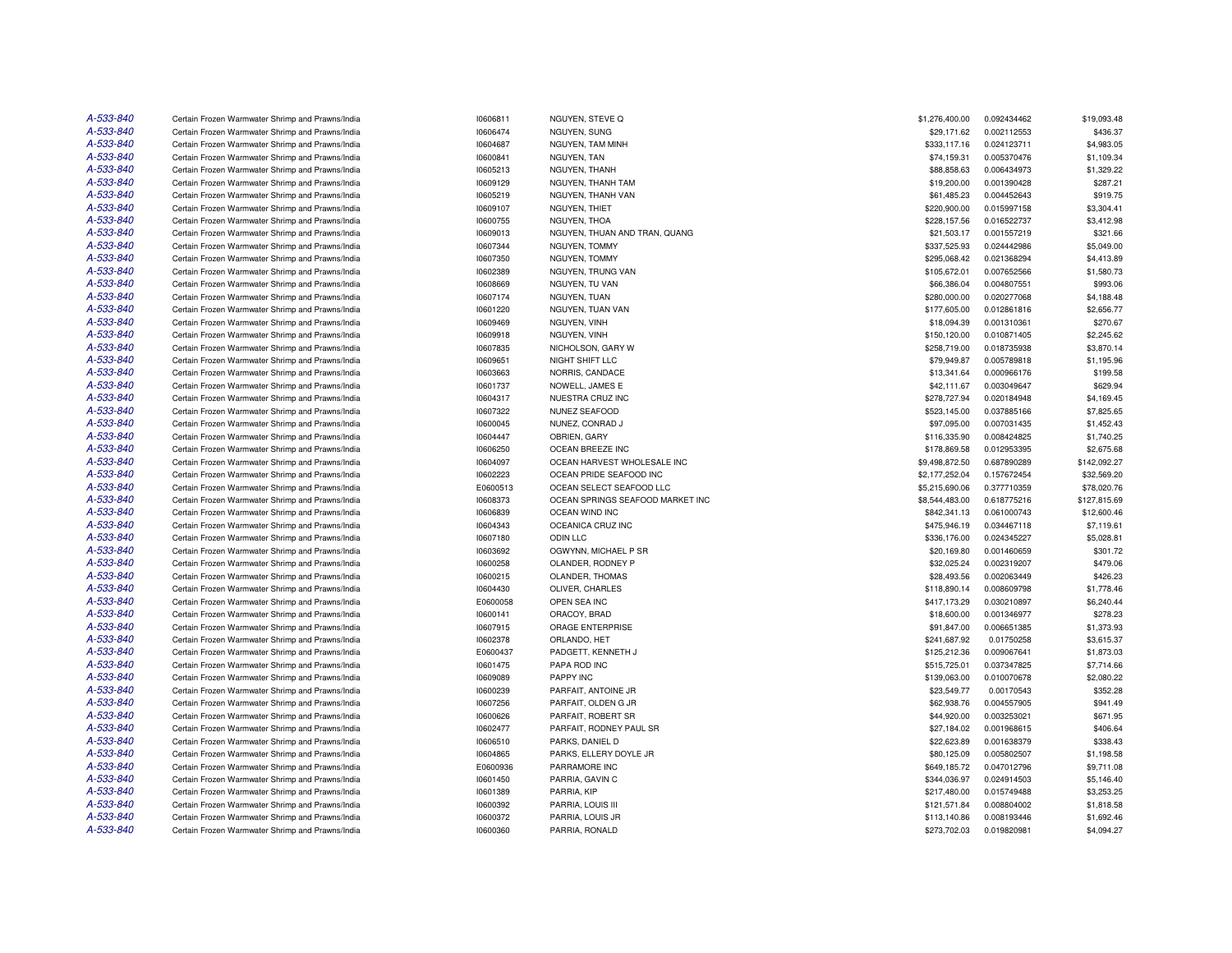| A-533-840 | Certain Frozen Warmwater Shrimp and Prawns/India | 10600354 | PARRIA, ROSS                      | \$116,112.00                | 0.00840861  | \$1,736.90             |
|-----------|--------------------------------------------------|----------|-----------------------------------|-----------------------------|-------------|------------------------|
| A-533-840 | Certain Frozen Warmwater Shrimp and Prawns/India | 10604574 | PARRISH, CHARLES                  | \$354,935.10                | 0.025703725 | \$5,309.42             |
| A-533-840 | Certain Frozen Warmwater Shrimp and Prawns/India | 10605534 | PARRISH, WALTER L                 | \$153,612.95                | 0.011124358 | \$2,297.87             |
| A-533-840 | Certain Frozen Warmwater Shrimp and Prawns/India | 10604115 | PASCAGOULA ICE AND FREEZER CO INC | \$6,592,664.42              | 0.477428225 | \$98,618.72            |
| A-533-840 | Certain Frozen Warmwater Shrimp and Prawns/India | 10605839 | PATRICK SUTTON INC                | \$161,608.58                | 0.011703386 | \$2,417.48             |
| A-533-840 | Certain Frozen Warmwater Shrimp and Prawns/India | 10604040 | PATRON SEAFOOD INC                | \$1,132,660.41              | 0.082025114 | \$16,943.30            |
| A-533-840 | Certain Frozen Warmwater Shrimp and Prawns/India | E0600021 | PAUL PIAZZA AND SON INC           | \$37,870,774.00             | 2.742529462 | \$566,503.46           |
| A-533-840 | Certain Frozen Warmwater Shrimp and Prawns/India | 10608517 | PAYNE, JOHN                       | \$243,066.31                | 0.0176024   | \$3,635.99             |
| A-533-840 | Certain Frozen Warmwater Shrimp and Prawns/India | 10607459 | PAZ G LLC INC                     | \$100,879.88                | 0.007305529 | \$1,509.05             |
| A-533-840 | Certain Frozen Warmwater Shrimp and Prawns/India | 10601903 | PEARL INC                         | \$7,239,477.13              | 0.524269172 | \$108,294.30           |
| A-533-840 | Certain Frozen Warmwater Shrimp and Prawns/India | 10602484 | PELAS, JAMES                      | \$90,116.00                 | 0.006526029 | \$1,348.03             |
| A-533-840 | Certain Frozen Warmwater Shrimp and Prawns/India | 10607932 | PELICAN POINT SEAFOOD INC         | \$248,521.85                | 0.01799748  | \$3,717.60             |
| A-533-840 | Certain Frozen Warmwater Shrimp and Prawns/India | 10603835 | PELTIER, RODNEY J                 | \$239,935.33                | 0.01737566  | \$3,589.16             |
| A-533-840 | Certain Frozen Warmwater Shrimp and Prawns/India | 10607200 | PENNY V LLC                       | \$390,670.00                | 0.028291579 | \$5,843.98             |
| A-533-840 | Certain Frozen Warmwater Shrimp and Prawns/India | 10605565 | PERLITA INC                       | \$55,468.00                 | 0.004016887 | \$829.74               |
| A-533-840 | Certain Frozen Warmwater Shrimp and Prawns/India | 10600287 | PERRIN, DAVID M                   | \$15,096.98                 | 0.001093295 | \$225.83               |
| A-533-840 | Certain Frozen Warmwater Shrimp and Prawns/India | 10600299 | PERRIN, KENNETH V                 | \$33,006.46                 | 0.002390265 | \$493.74               |
| A-533-840 | Certain Frozen Warmwater Shrimp and Prawns/India | 10602451 | PERRIN, NELSON JR                 | \$97,485.00                 | 0.007059678 | \$1,458.26             |
| A-533-840 | Certain Frozen Warmwater Shrimp and Prawns/India | 10607224 | PERSEVERANCE I LLC                | \$345,353.00                | 0.025009808 | \$5,166.09             |
| A-533-840 | Certain Frozen Warmwater Shrimp and Prawns/India | 10600884 | PESHOFF, KIRK                     | \$67,741.00                 | 0.004905674 | \$1,013.33             |
| A-533-840 | Certain Frozen Warmwater Shrimp and Prawns/India | 10609803 | PETE AND QUEENIE INC              | \$96,676.00                 | 0.007001092 | \$1,446.16             |
| A-533-840 |                                                  |          |                                   |                             | 0.002685835 |                        |
| A-533-840 | Certain Frozen Warmwater Shrimp and Prawns/India | 10603253 | PETE, ALFRED                      | \$37,087.90<br>\$148,036.08 |             | \$554.79<br>\$2,214.45 |
| A-533-840 | Certain Frozen Warmwater Shrimp and Prawns/India | 10600484 | PHAM, ANH MY                      |                             | 0.010720492 |                        |
|           | Certain Frozen Warmwater Shrimp and Prawns/India | 10608905 | PHAM, CINDY D                     | \$52,592.00                 | 0.003808613 | \$786.72               |
| A-533-840 | Certain Frozen Warmwater Shrimp and Prawns/India | 10609980 | PHAM, HAI                         | \$228,809.19                | 0.016569927 | \$3,422.72             |
| A-533-840 | Certain Frozen Warmwater Shrimp and Prawns/India | 10605981 | PHAM, HAI                         | \$343,785.37                | 0.024896283 | \$5,142.64             |
| A-533-840 | Certain Frozen Warmwater Shrimp and Prawns/India | 10609215 | PHAM, HIEN THI                    | \$148,556.57                | 0.010758184 | \$2,222.24             |
| A-533-840 | Certain Frozen Warmwater Shrimp and Prawns/India | 10609253 | PHAM, HUAN VAN                    | \$19,073.37                 | 0.001381257 | \$285.32               |
| A-533-840 | Certain Frozen Warmwater Shrimp and Prawns/India | 10608679 | PHAM, HUNG                        | \$557,656.68                | 0.040384437 | \$8,341.91             |
| A-533-840 | Certain Frozen Warmwater Shrimp and Prawns/India | 10605910 | PHAM, HUYNH                       | \$486,871.00                | 0.035258272 | \$7,283.03             |
| A-533-840 | Certain Frozen Warmwater Shrimp and Prawns/India | 10609761 | PHAM, JOHN F                      | \$86,641.94                 | 0.006274445 | \$1,296.06             |
| A-533-840 | Certain Frozen Warmwater Shrimp and Prawns/India | 10606780 | PHAM, JOSEPH SON                  | \$512,113.86                | 0.037086312 | \$7,660.64             |
| A-533-840 | Certain Frozen Warmwater Shrimp and Prawns/India | 10608892 | PHAM, STEVE BAN                   | \$228,333.00                | 0.016535442 | \$3,415.60             |
| A-533-840 | Certain Frozen Warmwater Shrimp and Prawns/India | 10609615 | PHAM, THANH                       | \$26,645.73                 | 0.001929633 | \$398.59               |
| A-533-840 | Certain Frozen Warmwater Shrimp and Prawns/India | 10609662 | PHAM, THANH DUC                   | \$506,255.13                | 0.036662034 | \$7,573.00             |
| A-533-840 | Certain Frozen Warmwater Shrimp and Prawns/India | 10609779 | PHAM, TOMMY V                     | \$191,550.00                | 0.013871687 | \$2,865.37             |
| A-533-840 | Certain Frozen Warmwater Shrimp and Prawns/India | 10606387 | PHAM, UT VAN                      | \$16,604.00                 | 0.00120243  | \$248.38               |
| A-533-840 | Certain Frozen Warmwater Shrimp and Prawns/India | 10601008 | PHAN, ANH                         | \$113,501.70                | 0.008219577 | \$1,697.86             |
| A-533-840 | Certain Frozen Warmwater Shrimp and Prawns/India | 10609318 | PHAN, LUYEN VAN                   | \$39,697.51                 | 0.002874818 | \$593.83               |
| A-533-840 | Certain Frozen Warmwater Shrimp and Prawns/India | 10609322 | PHAN, NAM V                       | \$14,118.65                 | 0.001022446 | \$211.20               |
| A-533-840 | Certain Frozen Warmwater Shrimp and Prawns/India | 10607048 | PHILLIPS. JAMES C                 | \$476,280.89                | 0.034491357 | \$7,124.62             |
| A-533-840 | Certain Frozen Warmwater Shrimp and Prawns/India | 10607411 | PHILLIPS, HARRY LOUIS             | \$69,951.00                 | 0.005065718 | \$1,046.39             |
| A-533-840 | Certain Frozen Warmwater Shrimp and Prawns/India | 10608298 | PICOU, JORDAN                     | \$59,821.60                 | 0.004332167 | \$894.86               |
| A-533-840 | Certain Frozen Warmwater Shrimp and Prawns/India | 10604485 | PICOU, RICKY J SR                 | \$88,387.00                 | 0.006400819 | \$1,322.17             |
| A-533-840 | Certain Frozen Warmwater Shrimp and Prawns/India | 10607847 | PICOU, TERRY                      | \$17,451.00                 | 0.001263768 | \$261.05               |
| A-533-840 | Certain Frozen Warmwater Shrimp and Prawns/India | 10603490 | PITRE, BENTON                     | \$59,207.39                 | 0.004287687 | \$885.67               |
| A-533-840 | Certain Frozen Warmwater Shrimp and Prawns/India | 10603632 | PITRE, JEANNIE                    | \$55,678.87                 | 0.004032158 | \$832.89               |
| A-533-840 | Certain Frozen Warmwater Shrimp and Prawns/India | 10605113 | PITRE, TED J                      | \$44,983.45                 | 0.003257616 | \$672.90               |
| A-533-840 | Certain Frozen Warmwater Shrimp and Prawns/India | 10604891 | PIZANI, TERRILL                   | \$101,471.74                | 0.007348391 | \$1,517.90             |
| A-533-840 | Certain Frozen Warmwater Shrimp and Prawns/India | 10604915 | PIZANI, TERRY                     | \$67,106.06                 | 0.004859693 | \$1,003.83             |
| A-533-840 | Certain Frozen Warmwater Shrimp and Prawns/India | 10609873 | PIZANI, TERRY JR                  | \$304,661.00                | 0.02206297  | \$4,557.38             |
| A-533-840 | Certain Frozen Warmwater Shrimp and Prawns/India | 10603703 | PLAISANCE, DEAN SR                | \$42,003.81                 | 0.003041836 | \$628.33               |
| A-533-840 | Certain Frozen Warmwater Shrimp and Prawns/India | 10602165 | PLAISANCE, EARL JR                | \$51,585.88                 | 0.003735751 | \$771.67               |
| A-533-840 | Certain Frozen Warmwater Shrimp and Prawns/India | 10602308 | PLAISANCE, JIMMIE J               | \$19,189.70                 | 0.001389682 | \$287.06               |
| A-533-840 | Certain Frozen Warmwater Shrimp and Prawns/India | 10603930 | PLAISANCE, KEITH                  | \$41,873.00                 | 0.003032363 | \$626.37               |
| A-533-840 | Certain Frozen Warmwater Shrimp and Prawns/India | 10604371 | PLATA CRUZ INC                    | \$551,423.83                | 0.039933066 | \$8,248.67             |
| A-533-840 | Certain Frozen Warmwater Shrimp and Prawns/India | 10607567 | PLATINUM SEAFOOD SERVICE INC      | \$3,103,836.94              | 0.224773971 | \$46,429.85            |
|           |                                                  |          |                                   |                             |             |                        |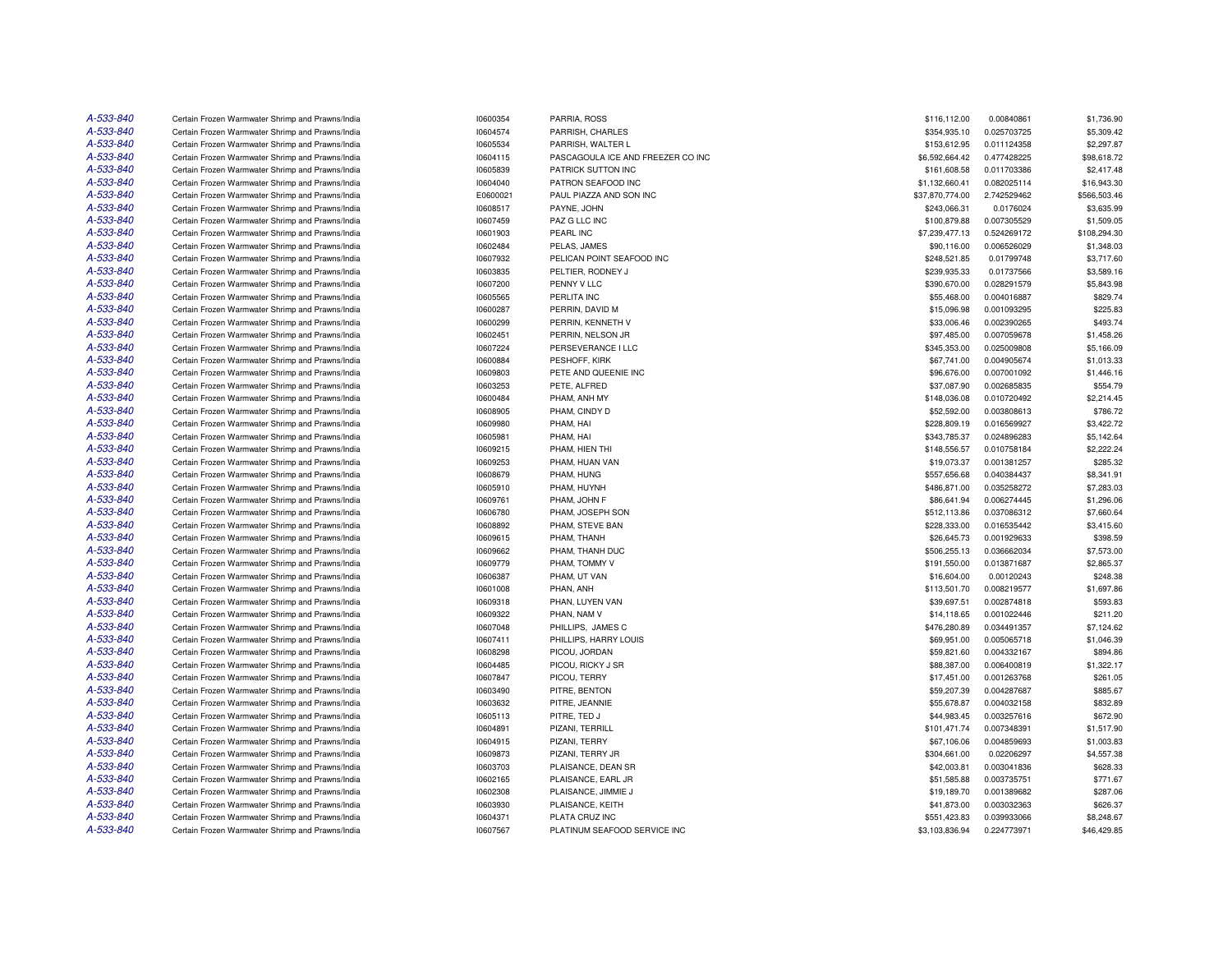| A-533-840 | Certain Frozen Warmwater Shrimp and Prawns/India                                                     | 10609538             | PLEASURE ISLAND SHRIMP HOUSE   | \$8,500,000.00  | 0.615553842               | \$127,150.28 |
|-----------|------------------------------------------------------------------------------------------------------|----------------------|--------------------------------|-----------------|---------------------------|--------------|
| A-533-840 | Certain Frozen Warmwater Shrimp and Prawns/India                                                     | 10600915             | POC TAL TRAWLERS INC           | \$598,291.83    | 0.043327157               | \$8,949.76   |
| A-533-840 | Certain Frozen Warmwater Shrimp and Prawns/India                                                     | 10603049             | POCHE, GLENN                   | \$27,896.00     | 0.002020175               | \$417.29     |
| A-533-840 | Certain Frozen Warmwater Shrimp and Prawns/India                                                     | 10607693             | POLKEY, SHAWN                  | \$28,100.00     | 0.002034949               | \$420.34     |
| A-533-840 | Certain Frozen Warmwater Shrimp and Prawns/India                                                     | 10600969             | POPE, ROBERT SR                | \$42,100.00     | 0.003048802               | \$629.77     |
| A-533-840 | Certain Frozen Warmwater Shrimp and Prawns/India                                                     | 10609403             | POPPELL, DAVID                 | \$65,672.80     | 0.004755899               | \$982.39     |
| A-533-840 | Certain Frozen Warmwater Shrimp and Prawns/India                                                     | 10605619             | POPPYS PRIDE SEAFOOD INC       | \$88,610.83     | 0.006417028               | \$1,325.52   |
| A-533-840 | Certain Frozen Warmwater Shrimp and Prawns/India                                                     | 10607291             | PORT ROYAL SEAFOOD INC         | \$4,012,757.00  | 0.290596234               | \$60,026.25  |
| A-533-840 | Certain Frozen Warmwater Shrimp and Prawns/India                                                     | 10601808             | PORTIER, RUSSELL               | \$579,539.62    | 0.041969158               | \$8,669.25   |
| A-533-840 | Certain Frozen Warmwater Shrimp and Prawns/India                                                     | 10601821             | PORTIER, RUSSELL               | \$92,800.43     | 0.006720431               | \$1,388.19   |
| A-533-840 | Certain Frozen Warmwater Shrimp and Prawns/India                                                     | 10601816             | PORTIER, RUSSELL               | \$96,007.78     | 0.006952701               | \$1,436.17   |
| A-533-840 | Certain Frozen Warmwater Shrimp and Prawns/India                                                     | 10603641             | POTEET SEAFOOD INC             | \$3,780,056.03  | 0.273744472               | \$56,545.31  |
| A-533-840 | Certain Frozen Warmwater Shrimp and Prawns/India                                                     | E0600043             | POTTER BOATS INC               | \$314,588.38    | 0.022781892               | \$4,705.88   |
| A-533-840 | Certain Frozen Warmwater Shrimp and Prawns/India                                                     | 10600703             | PRICE SEAFOOD                  | \$1,430,254.00  | 0.103576276               | \$21,394.96  |
| A-533-840 | Certain Frozen Warmwater Shrimp and Prawns/India                                                     | 10609234             | PRINCESS CELINE INC            | \$436,092.92    | 0.03158102                | \$6,523.45   |
| A-533-840 | Certain Frozen Warmwater Shrimp and Prawns/India                                                     | 10610069             | PRINCESS LORIE LLC             | \$472,297.00    | 0.034202851               | \$7,065.02   |
| A-533-840 | Certain Frozen Warmwater Shrimp and Prawns/India                                                     | 10610009             | PRINCESS MARY INC              | \$710.119.45    | 0.051425501               | \$10,622.57  |
| A-533-840 | Certain Frozen Warmwater Shrimp and Prawns/India                                                     | 10601061             | PRIVATEER                      | \$196,653.00    | 0.014241236               | \$2,941.70   |
| A-533-840 | Certain Frozen Warmwater Shrimp and Prawns/India                                                     | 10602910             | PURATA TRAWLERS INC            | \$319,595.86    | 0.023144525               | \$4,780.79   |
| A-533-840 | Certain Frozen Warmwater Shrimp and Prawns/India                                                     | 10604104             | PURSUER INC                    | \$280,849.02    | 0.020338552               | \$4,201.18   |
| A-533-840 | Certain Frozen Warmwater Shrimp and Prawns/India                                                     | 10608981             | QUACH, DUC                     | \$33,355.42     | 0.002415536               | \$498.96     |
| A-533-840 | Certain Frozen Warmwater Shrimp and Prawns/India                                                     | 10607542             | QUEEN LILY INC                 | \$101,152.00    | 0.007325236               | \$1,513.12   |
| A-533-840 | Certain Frozen Warmwater Shrimp and Prawns/India                                                     | 10604656             | QUEEN MARY INC                 | \$498,772.35    | 0.036120145               | \$7,461.06   |
| A-533-840 |                                                                                                      |                      |                                | \$18,753.74     |                           | \$280.53     |
| A-533-840 | Certain Frozen Warmwater Shrimp and Prawns/India<br>Certain Frozen Warmwater Shrimp and Prawns/India | 10602950<br>10604367 | QUINN, DORA<br>QUINTA CRUZ INC | \$441,296.99    | 0.00135811<br>0.031957889 | \$6,601.30   |
| A-533-840 |                                                                                                      |                      |                                |                 |                           |              |
|           | Certain Frozen Warmwater Shrimp and Prawns/India                                                     | 10600329             | R A LESSO BROKERAGE INC        | \$19,634,700.00 | 1.421907649               | \$293,712.65 |
| A-533-840 | Certain Frozen Warmwater Shrimp and Prawns/India                                                     | 10608600             | R AND J INC                    | \$340,678.88    | 0.024671317               | \$5,096.17   |
| A-533-840 | Certain Frozen Warmwater Shrimp and Prawns/India                                                     | E0600632             | R AND K FISHERIES LLC          | \$55,605.19     | 0.004026822               | \$831.79     |
| A-533-840 | Certain Frozen Warmwater Shrimp and Prawns/India                                                     | 10602572             | <b>RAND P FISHERIES INC</b>    | \$109,576.15    | 0.007935296               | \$1,639.13   |
| A-533-840 | Certain Frozen Warmwater Shrimp and Prawns/India                                                     | 10600849             | R AND T ATOCHA LLC             | \$165,610.13    | 0.011993171               | \$2,477.34   |
| A-533-840 | Certain Frozen Warmwater Shrimp and Prawns/India                                                     | E0600466             | RACINE, SYLVAN P JR            | \$120,153.05    | 0.008701255               | \$1,797.35   |
| A-533-840 | Certain Frozen Warmwater Shrimp and Prawns/India                                                     | 10606846             | RANCHERO TRAWLERS INC          | \$383,724.00    | 0.027788563               | \$5,740.07   |
| A-533-840 | Certain Frozen Warmwater Shrimp and Prawns/India                                                     | 10601334             | RANDALL J PINELL INC           | \$342,478.33    | 0.02480163                | \$5,123.08   |
| A-533-840 | Certain Frozen Warmwater Shrimp and Prawns/India                                                     | 10603171             | RAWLINGS, JOHN H               | \$281,316.00    | 0.02037237                | \$4,208.17   |
| A-533-840 | Certain Frozen Warmwater Shrimp and Prawns/India                                                     | 10603285             | RAWLINGS, RALPH E JR           | \$1,022,214.00  | 0.074026795               | \$15,291.15  |
| A-533-840 | Certain Frozen Warmwater Shrimp and Prawns/India                                                     | 10606947             | RAY, LEO V                     | \$99,925.23     | 0.007236395               | \$1,494.77   |
| A-533-840 | Certain Frozen Warmwater Shrimp and Prawns/India                                                     | 10602748             | RAYNOR, STEVEN E               | \$76,824.25     | 0.005563466               | \$1,149.20   |
| A-533-840 | Certain Frozen Warmwater Shrimp and Prawns/India                                                     | E0601084             | RCP SEAFOOD INC                | \$5,958,734.00  | 0.431520189               | \$89,135.84  |
| A-533-840 | Certain Frozen Warmwater Shrimp and Prawns/India                                                     | 10604221             | RDR SHRIMP CO INC              | \$374,992.00    | 0.027156208               | \$5,609.45   |
| A-533-840 | Certain Frozen Warmwater Shrimp and Prawns/India                                                     | 10605955             | REAGAN, ROY                    | \$248,279.34    | 0.017979918               | \$3,713.97   |
| A-533-840 | Certain Frozen Warmwater Shrimp and Prawns/India                                                     | 10603072             | REBECCA SHRIMP CO INC          | \$562,815.00    | 0.040757992               | \$8,419.07   |
| A-533-840 | Certain Frozen Warmwater Shrimp and Prawns/India                                                     | 10602617             | REBSTOCK, CHARLES              | \$36,196.00     | 0.002621246               | \$541.45     |
| A-533-840 | Certain Frozen Warmwater Shrimp and Prawns/India                                                     | 10600766             | RECTOR, LANCE                  | \$25,381.00     | 0.001838044               | \$379.67     |
| A-533-840 | Certain Frozen Warmwater Shrimp and Prawns/India                                                     | 10605464             | <b>REJIMI INC</b>              | \$237,200.00    | 0.017177573               | \$3,548.24   |
| A-533-840 | Certain Frozen Warmwater Shrimp and Prawns/India                                                     | 10600728             | REVELL, BEN D                  | \$138,945.32    | 0.010062156               | \$2,078.46   |
| A-533-840 | Certain Frozen Warmwater Shrimp and Prawns/India                                                     | 10603856             | REYES TRAWLERS INC             | \$361,300.08    | 0.026164665               | \$5,404.64   |
| A-533-840 | Certain Frozen Warmwater Shrimp and Prawns/India                                                     | 10600342             | RHODES, RANDOLPH N             | \$134,602.00    | 0.009747621               | \$2,013.49   |
| A-533-840 | Certain Frozen Warmwater Shrimp and Prawns/India                                                     | 10601067             | RHONDA LYNN INC                | \$468,267.08    | 0.033911012               | \$7,004.74   |
| A-533-840 | Certain Frozen Warmwater Shrimp and Prawns/India                                                     | 10600684             | RICHARD, DAVID L               | \$34,720.00     | 0.002514356               | \$519.37     |
| A-533-840 | Certain Frozen Warmwater Shrimp and Prawns/India                                                     | 10604132             | RICKS SEAFOOD INC              | \$284,340.00    | 0.020591362               | \$4,253.40   |
| A-533-840 | Certain Frozen Warmwater Shrimp and Prawns/India                                                     | 10604847             | <b>RICKY G INC</b>             | \$722,398.62    | 0.052314735               | \$10,806.26  |
| A-533-840 | Certain Frozen Warmwater Shrimp and Prawns/India                                                     | 10600824             | RIFFLE, JOSIAH B               | \$78,339.00     | 0.005673161               | \$1,171.86   |
| A-533-840 | Certain Frozen Warmwater Shrimp and Prawns/India                                                     | 10603882             | RILEY, JACKIE                  | \$30,000.00     | 0.002172543               | \$448.77     |
| A-533-840 | Certain Frozen Warmwater Shrimp and Prawns/India                                                     | 10601798             | RKB FISHING INC                | \$307,199.31    | 0.02224679                | \$4,595.35   |
| A-533-840 | Certain Frozen Warmwater Shrimp and Prawns/India                                                     | 10603850             | ROATEX ENTERPRISES INC         | \$358,231.08    | 0.025942414               | \$5,358.73   |
| A-533-840 | Certain Frozen Warmwater Shrimp and Prawns/India                                                     | 10608132             | ROBIN, CHARLES III             | \$40,828.00     | 0.002956686               | \$610.74     |
| A-533-840 | Certain Frozen Warmwater Shrimp and Prawns/India                                                     | 10608138             | ROBIN, RICKY                   | \$41,600.00     | 0.003012593               | \$622.29     |
|           |                                                                                                      |                      |                                |                 |                           |              |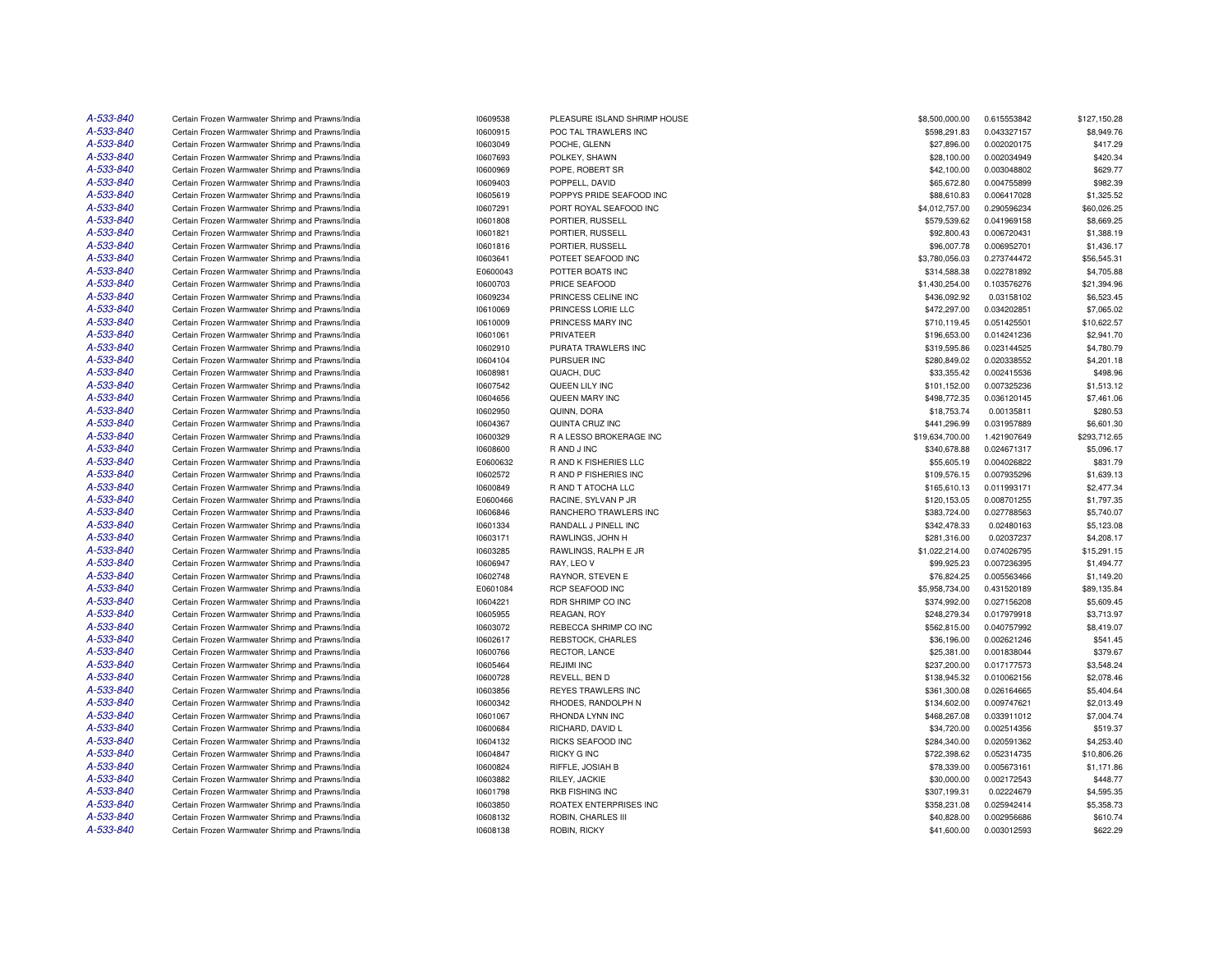| A-533-840              | Certain Frozen Warmwater Shrimp and Prawns/India                                                     | 10606292 | ROEUM, ORN                 | \$20,664.00     | 0.001496448 | \$309.11               |
|------------------------|------------------------------------------------------------------------------------------------------|----------|----------------------------|-----------------|-------------|------------------------|
| A-533-840              | Certain Frozen Warmwater Shrimp and Prawns/India                                                     | 10600033 | ROJAS, KERRY D JR          | \$278,552.45    | 0.020172239 | \$4,166.83             |
| A-533-840              | Certain Frozen Warmwater Shrimp and Prawns/India                                                     | 10609489 | ROJAS, RANDY SR            | \$24,800.00     | 0.001795969 | \$370.98               |
| A-533-840              | Certain Frozen Warmwater Shrimp and Prawns/India                                                     | 10603259 | ROMO INC                   | \$242,419.25    | 0.017555541 | \$3,626.31             |
| A-533-840              | Certain Frozen Warmwater Shrimp and Prawns/India                                                     | 10604939 | RONQUILLO, EARL            | \$53,879.00     | 0.003901815 | \$805.97               |
| A-533-840              | Certain Frozen Warmwater Shrimp and Prawns/India                                                     | 10600994 | ROSA MARIE INC             | \$604,146.49    | 0.04375114  | \$9,037.34             |
| A-533-840              | Certain Frozen Warmwater Shrimp and Prawns/India                                                     | 10606551 | ROSS, LOIS F               | \$25,759.04     | 0.001865421 | \$385.33               |
| A-533-840              | Certain Frozen Warmwater Shrimp and Prawns/India                                                     | 10607838 | ROUNTREE ENTERPRISES INC   | \$521,835.92    | 0.037790365 | \$7,806.07             |
| A-533-840              | Certain Frozen Warmwater Shrimp and Prawns/India                                                     | 10602441 | ROUSE, JIMMY D             | \$64,724.80     | 0.004687247 | \$968.21               |
| A-533-840              | Certain Frozen Warmwater Shrimp and Prawns/India                                                     | 10602366 | ROUSE, JIMMY D             | \$89,667.17     | 0.006493526 | \$1,341.32             |
| A-533-840              | Certain Frozen Warmwater Shrimp and Prawns/India                                                     | E0601015 | ROUSSEL, MICHAEL D JR      | \$17,110.48     | 0.001239108 | \$255.95               |
| A-533-840              | Certain Frozen Warmwater Shrimp and Prawns/India                                                     | 10604600 | RUBI CRUZ INC              | \$359,269.75    | 0.026017632 | \$5,374.26             |
| A-533-840              | Certain Frozen Warmwater Shrimp and Prawns/India                                                     | 10603312 | RUF N REDY INC             | \$472,301.00    | 0.034203141 | \$7,065.08             |
| A-533-840              | Certain Frozen Warmwater Shrimp and Prawns/India                                                     | 10602824 | RUSSELL TRAWLING CO        | \$143,146.64    | 0.010366408 | \$2,141.31             |
| A-533-840              | Certain Frozen Warmwater Shrimp and Prawns/India                                                     | E0600620 | RUSSELL, NICHOLAS M        | \$53,178.63     | 0.003851095 | \$795.49               |
| A-533-840              | Certain Frozen Warmwater Shrimp and Prawns/India                                                     | 10609733 | RUSTICK, KENNETH           | \$14,223.26     | 0.001030021 | \$212.76               |
| A-533-840              | Certain Frozen Warmwater Shrimp and Prawns/India                                                     | 10601763 | RUTTLEY BOYS INC           | \$227,747.05    | 0.016493008 | \$3,406.84             |
| A-533-840              | Certain Frozen Warmwater Shrimp and Prawns/India                                                     | 10601359 | SABRINA MARIE INC          | \$346,004.24    | 0.025056969 | \$5,175.83             |
| A-533-840              | Certain Frozen Warmwater Shrimp and Prawns/India                                                     | 10607368 | SAGNES, EVERETT L          | \$123,202.52    | 0.008922092 | \$1,842.97             |
| A-533-840              | Certain Frozen Warmwater Shrimp and Prawns/India                                                     | 10604606 | SALINA CRUZ INC            | \$333,489.50    | 0.024150676 | \$4,988.62             |
| A-533-840              | Certain Frozen Warmwater Shrimp and Prawns/India                                                     | 10603297 | SAMAIRA INC                | \$117,570.00    | 0.008514196 | \$1,758.71             |
| A-533-840              | Certain Frozen Warmwater Shrimp and Prawns/India                                                     | 10601585 | SANDRA G INC               | \$331,593.55    | 0.024013375 | \$4,960.26             |
| A-533-840              | Certain Frozen Warmwater Shrimp and Prawns/India                                                     | 10602437 | SANDRA KAY                 | \$425,997.41    | 0.030849923 | \$6,372.43             |
| A-533-840              | Certain Frozen Warmwater Shrimp and Prawns/India                                                     | 10604611 | SANTA FE CRUZ INC          | \$405,883.24    | 0.029393293 | \$6,071.55             |
| A-533-840              | Certain Frozen Warmwater Shrimp and Prawns/India                                                     | 10609025 | SANTA MARIA I INC          | \$737,402.58    | 0.053401293 | \$11,030.70            |
| A-533-840              | Certain Frozen Warmwater Shrimp and Prawns/India                                                     | 10601316 | SANTA MARIA INC            | \$235,810.14    | 0.017076922 | \$3,527.45             |
| A-533-840              | Certain Frozen Warmwater Shrimp and Prawns/India                                                     | 10604361 | SANTA MONICA INC           | \$393,547.59    | 0.028499968 | \$5,887.02             |
| A-533-840              | Certain Frozen Warmwater Shrimp and Prawns/India                                                     | 10602213 | SATURDAY, MICHAEL          | \$38,401.15     | 0.002780938 | \$574.44               |
| A-533-840              | Certain Frozen Warmwater Shrimp and Prawns/India                                                     | 10603935 | SAUCE, CARLTON             | \$111,894.73    | 0.008103204 | \$1,673.82             |
| A-533-840              | Certain Frozen Warmwater Shrimp and Prawns/India                                                     | 10600397 | SAUCE, JOSEPH C JR         | \$104,963.63    | 0.007601267 | \$1,570.14             |
| A-533-840              | Certain Frozen Warmwater Shrimp and Prawns/India                                                     | 10608095 | SCARABIN, CLIFFORD SR      | \$33,309.00     | 0.002412174 | \$498.26               |
| A-533-840              | Certain Frozen Warmwater Shrimp and Prawns/India                                                     | E0600643 | SCHULTZ, TROY A            | \$55,353.00     | 0.004008559 | \$828.02               |
| A-533-840              |                                                                                                      |          | SCOOBY INC                 |                 |             |                        |
| A-533-840              | Certain Frozen Warmwater Shrimp and Prawns/India<br>Certain Frozen Warmwater Shrimp and Prawns/India | 10604668 |                            | \$181,161.60    | 0.013119379 | \$2,709.97<br>\$235.11 |
| A-533-840              |                                                                                                      | E0600300 | SCOTT, AARON               | \$15,717.00     | 0.001138195 | \$1,833.33             |
|                        | Certain Frozen Warmwater Shrimp and Prawns/India                                                     | 10603940 | SCOTT, JAMES E III         | \$122,558.23    | 0.008875434 |                        |
| A-533-840<br>A-533-840 | Certain Frozen Warmwater Shrimp and Prawns/India                                                     | 10606528 | <b>SEA DRIFTER INC</b>     | \$199,776.95    | 0.014467467 | \$2,988.43             |
|                        | Certain Frozen Warmwater Shrimp and Prawns/India                                                     | 10601487 | SEA EAGLE FISHERIES INC    | \$252,143.05    | 0.01825972  | \$3,771.77             |
| A-533-840              | Certain Frozen Warmwater Shrimp and Prawns/India                                                     | 10603151 | SEA GULF FISHERIES INC     | \$263,495.21    | 0.019081822 | \$3,941.59             |
| A-533-840              | Certain Frozen Warmwater Shrimp and Prawns/India                                                     | 10602845 | <b>SEA LION V INC</b>      | \$598,599.16    | 0.043349413 | \$8,954.36             |
| A-533-840              | Certain Frozen Warmwater Shrimp and Prawns/India                                                     | 10602875 | SEA LION VI INC            | \$617,374.63    | 0.044709097 | \$9,235.22             |
| A-533-840              | Certain Frozen Warmwater Shrimp and Prawns/India                                                     | 10602898 | SEA PEARL SEAFOOD CO INC   | \$23,649,041.29 | 1.712618614 | \$353,762.61           |
| A-533-840              | Certain Frozen Warmwater Shrimp and Prawns/India                                                     | 10608935 | SEA WALKER INC             | \$97,000.00     | 0.007024556 | \$1,451.01             |
| A-533-840              | Certain Frozen Warmwater Shrimp and Prawns/India                                                     | 10608382 | SEABROOK SEAFOOD INC       | \$5,567,635.00  | 0.403197543 | \$83,285.45            |
| A-533-840              | Certain Frozen Warmwater Shrimp and Prawns/India                                                     | 10607560 | SEAFOOD ENTERPRISE INC     | \$6,382,720.00  | 0.462224449 | \$95,478.19            |
| A-533-840              | Certain Frozen Warmwater Shrimp and Prawns/India                                                     | 10600748 | SEAFOOD SHED               | \$3,463,325.70  | 0.250807464 | \$51,807.39            |
| A-533-840              | Certain Frozen Warmwater Shrimp and Prawns/India                                                     | 10600560 | SEAL, CHARLES              | \$14,177.26     | 0.00102669  | \$212.08               |
| A-533-840              | Certain Frozen Warmwater Shrimp and Prawns/India                                                     | 10602658 | SEAMAN TRAWLERS INC        | \$363,915.18    | 0.026354046 | \$5,443.75             |
| A-533-840              | Certain Frozen Warmwater Shrimp and Prawns/India                                                     | 10606602 | <b>SEAMANS MAGIC INC</b>   | \$208,682.75    | 0.015112408 | \$3,121.66             |
| A-533-840              | Certain Frozen Warmwater Shrimp and Prawns/India                                                     | 10600490 | SEKUL, MORRIS G            | \$36,537.31     | 0.002645963 | \$546.56               |
| A-533-840              | Certain Frozen Warmwater Shrimp and Prawns/India                                                     | 10602706 | SELLERS, ISAAC             | \$226,915.00    | 0.016432753 | \$3,394.39             |
| A-533-840              | Certain Frozen Warmwater Shrimp and Prawns/India                                                     | 10609828 | SEVEL, MICHAEL D           | \$153,507.59    | 0.011116728 | \$2,296.30             |
| A-533-840              | Certain Frozen Warmwater Shrimp and Prawns/India                                                     | 10609970 | SEVEL, MICHAEL D           | \$28,915.82     | 0.002094029 | \$432.55               |
| A-533-840              | Certain Frozen Warmwater Shrimp and Prawns/India                                                     | 10608922 | SHELL CREEK SEAFOOD INC    | \$461,690.89    | 0.033434777 | \$6,906.37             |
| A-533-840              | Certain Frozen Warmwater Shrimp and Prawns/India                                                     | 10603903 | SHILLING, JASON            | \$18,899.50     | 0.001368666 | \$282.71               |
| A-533-840              | Certain Frozen Warmwater Shrimp and Prawns/India                                                     | E0600906 | SHRIMP BOAT PATRICE LLC    | \$15,803.48     | 0.001144458 | \$236.40               |
| A-533-840              | Certain Frozen Warmwater Shrimp and Prawns/India                                                     | 10602980 | SHRIMP TEXAS 18 INC        | \$388,484.00    | 0.028133273 | \$5,811.28             |
| A-533-840              | Certain Frozen Warmwater Shrimp and Prawns/India                                                     | 10602051 | SHRIMP TRAWLER PLAYBOY INC | \$360,414.09    | 0.026100503 | \$5,391.38             |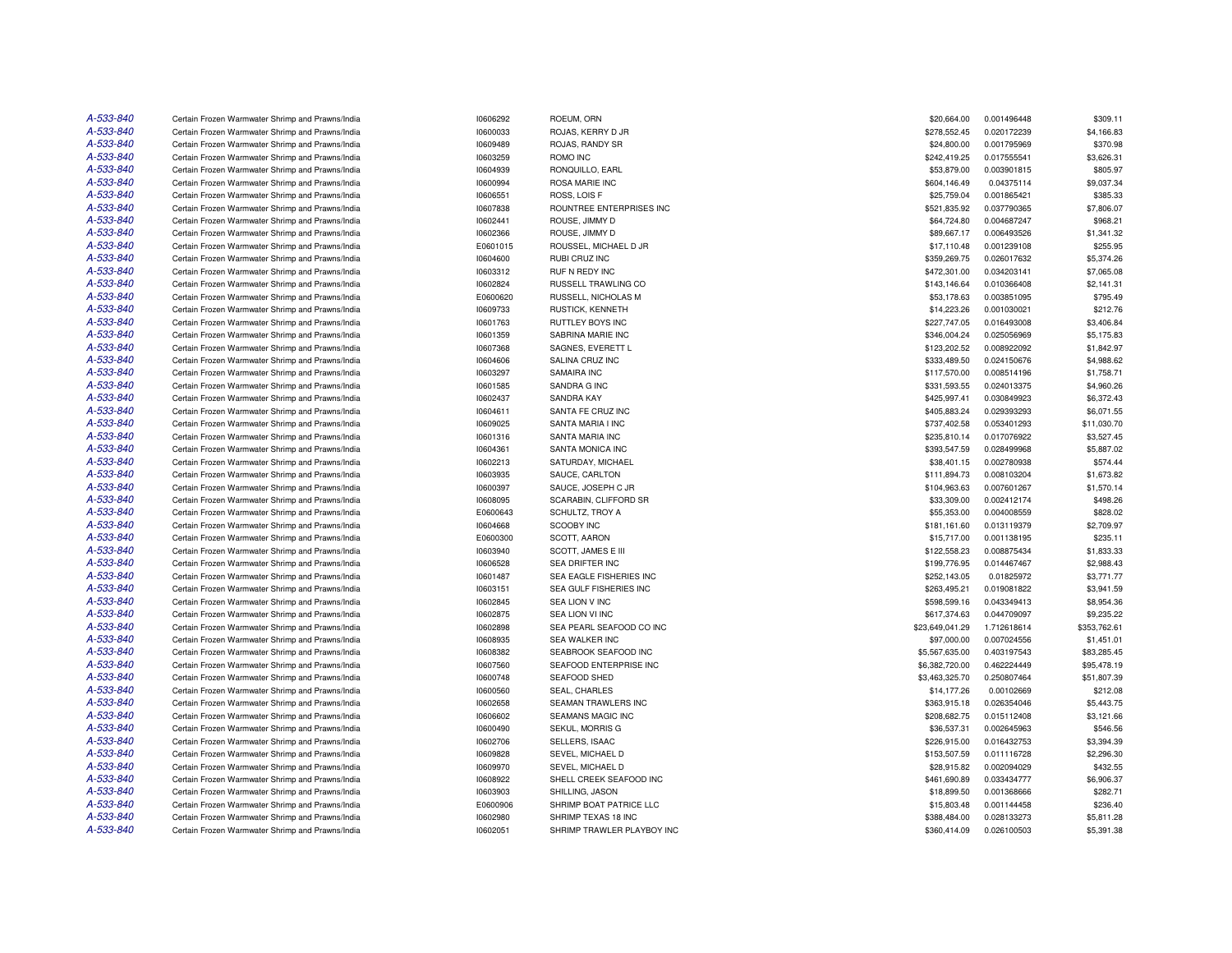| A-533-840              | Certain Frozen Warmwater Shrimp and Prawns/India | 10602067 | SHRIMP TRAWLER VALLY INC    | \$381,382.98   | 0.02761903                 | \$5,705.05             |
|------------------------|--------------------------------------------------|----------|-----------------------------|----------------|----------------------------|------------------------|
| A-533-840              | Certain Frozen Warmwater Shrimp and Prawns/India | 10602985 | SHRIMP TX 1 INC             | \$397,025.00   | 0.028751796                | \$5,939.04             |
| A-533-840              | Certain Frozen Warmwater Shrimp and Prawns/India | 10607399 | SI KY LAN INC               | \$159,582.94   | 0.011556693                | \$2,387.18             |
| A-533-840              | Certain Frozen Warmwater Shrimp and Prawns/India | 10602760 | SIDNEY FISHERIES INC        | \$217,388.00   | 0.015742826                | \$3,251.88             |
| A-533-840              | Certain Frozen Warmwater Shrimp and Prawns/India | 10608119 | SIFUENTES, FERNANDO         | \$161,800.19   | 0.011717262                | \$2,420.35             |
| A-533-840              | Certain Frozen Warmwater Shrimp and Prawns/India | 10601127 | SILVER, CURTIS JR           | \$95,289.82    | 0.006900708                | \$1,425.43             |
| A-533-840              | Certain Frozen Warmwater Shrimp and Prawns/India | 10606978 | SISUNG, WALTER              | \$26,206.00    | 0.001897789                | \$392.01               |
| A-533-840              | Certain Frozen Warmwater Shrimp and Prawns/India | 10608325 | SKINNER, GARY SR            | \$167,779.81   | 0.012150295                | \$2,509.79             |
| A-533-840              | Certain Frozen Warmwater Shrimp and Prawns/India | 10601120 | SKINNER, RICHARD            | \$85,929.82    | 0.006222874                | \$1,285.41             |
| A-533-840              | Certain Frozen Warmwater Shrimp and Prawns/India | 10608613 | SKIP TOOMER INC             | \$297,992.00   | 0.021580014                | \$4,457.62             |
| A-533-840              | Certain Frozen Warmwater Shrimp and Prawns/India | 10600335 | SKRMETTA, MARTIN J          | \$64,765.00    | 0.004690158                | \$968.81               |
| A-533-840              | Certain Frozen Warmwater Shrimp and Prawns/India | 10601424 | <b>SKYE MARIE INC</b>       | \$105,805.15   | 0.007662208                | \$1,582.72             |
| A-533-840              | Certain Frozen Warmwater Shrimp and Prawns/India | 10608761 | SMITH, WALTER M             | \$7,635,466.00 | 0.552945933                | \$114,217.84           |
| A-533-840              | Certain Frozen Warmwater Shrimp and Prawns/India | 10601639 | SMITHWICK, TED W            | \$148,543.00   | 0.010757202                | \$2,222.03             |
| A-533-840              | Certain Frozen Warmwater Shrimp and Prawns/India | 10608319 | SMOAK, WILLIAM W III        | \$77,803.00    | 0.005634345                | \$1,163.84             |
| A-533-840              | Certain Frozen Warmwater Shrimp and Prawns/India | 10602147 | SNODGRASS BROTHERS INC      | \$283,600.39   | 0.020537801                | \$4,242.34             |
| A-533-840              | Certain Frozen Warmwater Shrimp and Prawns/India | 10601868 | SOK. MONTHA                 | \$481,128.69   | 0.034842425                | \$7,197.13             |
| A-533-840              | Certain Frozen Warmwater Shrimp and Prawns/India | 10600566 | SOLET, JOSEPH R             | \$14,360.51    | 0.001039961                | \$214.82               |
| A-533-840              | Certain Frozen Warmwater Shrimp and Prawns/India | 10603014 | SOPHIE MARIE INC            | \$49,869.13    | 0.003611428                | \$745.99               |
| A-533-840              |                                                  |          |                             |                |                            |                        |
| A-533-840              | Certain Frozen Warmwater Shrimp and Prawns/India | 10603947 | SPELL, MARK                 | \$123,730.00   | 0.008960291<br>0.002888903 | \$1,850.86<br>\$596.74 |
|                        | Certain Frozen Warmwater Shrimp and Prawns/India | 10603361 | SPRIG CO INC                | \$39,892.00    |                            |                        |
| A-533-840<br>A-533-840 | Certain Frozen Warmwater Shrimp and Prawns/India | 10603727 | SPRINKLE, JOSEPH            | \$379,257.00   | 0.027465071                | \$5,673.25             |
|                        | Certain Frozen Warmwater Shrimp and Prawns/India | 10606714 | ST DANIEL PHILLIP III INC   | \$324,978.77   | 0.023534345                | \$4,861.31             |
| A-533-840              | Certain Frozen Warmwater Shrimp and Prawns/India | 10600709 | ST MICHAEL ICE AND FUEL INC | \$1,360,000.00 | 0.098488615                | \$20,344.04            |
| A-533-840              | Certain Frozen Warmwater Shrimp and Prawns/India | 10602854 | ST PETER 550775             | \$175,266.29   | 0.012692452                | \$2,621.78             |
| A-533-840              | Certain Frozen Warmwater Shrimp and Prawns/India | 10607574 | ST PHILLIP INC              | \$544,066.19   | 0.039400239                | \$8,138.61             |
| A-533-840              | Certain Frozen Warmwater Shrimp and Prawns/India | 10607605 | ST TERESA INC               | \$445,229.77   | 0.032242694                | \$6,660.13             |
| A-533-840              | Certain Frozen Warmwater Shrimp and Prawns/India | 10607619 | ST VINCENT ANDREW INC       | \$324,537.35   | 0.023502378                | \$4,854.71             |
| A-533-840              | Certain Frozen Warmwater Shrimp and Prawns/India | 10604765 | START YOUNG INC             | \$322,977.17   | 0.023389393                | \$4,831.37             |
| A-533-840              | Certain Frozen Warmwater Shrimp and Prawns/India | 10606101 | STEEN, CARL L               | \$151,691.32   | 0.010985197                | \$2,269.13             |
| A-533-840              | Certain Frozen Warmwater Shrimp and Prawns/India | 10605498 | STEEN, JAMES                | \$33,916.00    | 0.002456132                | \$507.34               |
| A-533-840              | Certain Frozen Warmwater Shrimp and Prawns/India | 10604226 | STELLA MESTRE INC           | \$177,685.00   | 0.01286761                 | \$2,657.96             |
| A-533-840              | Certain Frozen Warmwater Shrimp and Prawns/India | 10606481 | STELLY, ADLAR W             | \$48,500.00    | 0.003512278                | \$725.50               |
| A-533-840              | Certain Frozen Warmwater Shrimp and Prawns/India | 10606555 | STELLY, CARL                | \$45,500.00    | 0.003295024                | \$680.63               |
| A-533-840              | Certain Frozen Warmwater Shrimp and Prawns/India | 10606499 | STELLY, SANDRUS JR          | \$57,000.00    | 0.004127832                | \$852.65               |
| A-533-840              | Certain Frozen Warmwater Shrimp and Prawns/India | 10606493 | STELLY, SANDRUS SR          | \$30,000.00    | 0.002172543                | \$448.77               |
| A-533-840              | Certain Frozen Warmwater Shrimp and Prawns/India | 10606487 | STELLY, TOBY                | \$48,919.73    | 0.003542674                | \$731.78               |
| A-533-840              | Certain Frozen Warmwater Shrimp and Prawns/India | 10606314 | STELLY, WARREN              | \$55,315.16    | 0.004005819                | \$827.45               |
| A-533-840              | Certain Frozen Warmwater Shrimp and Prawns/India | 10600990 | STEWART, WILLIAM C          | \$77,184.00    | 0.005589519                | \$1,154.58             |
| A-533-840              | Certain Frozen Warmwater Shrimp and Prawns/India | 10609500 | STORMY SEAS INC             | \$147,736.00   | 0.01069876                 | \$2,209.96             |
| A-533-840              | Certain Frozen Warmwater Shrimp and Prawns/India | 10603814 | STRICKLAND, KEN             | \$64,935.34    | 0.004702494                | \$971.36               |
| A-533-840              | Certain Frozen Warmwater Shrimp and Prawns/India | 10602254 | <b>SULAK, BILLY</b>         | \$19,502.82    | 0.001412357                | \$291.74               |
| A-533-840              | Certain Frozen Warmwater Shrimp and Prawns/India | 10606009 | SUN STAR INCORPORATED       | \$244,670.00   | 0.017718536                | \$3,659.98             |
| A-533-840              | Certain Frozen Warmwater Shrimp and Prawns/India | 10601556 | SUPER COOPER INC            | \$77,280.70    | 0.005596521                | \$1,156.03             |
| A-533-840              | Certain Frozen Warmwater Shrimp and Prawns/India | 10609956 | SUPERCOON INC               | \$157,664.30   | 0.011417749                | \$2,358.48             |
| A-533-840              | Certain Frozen Warmwater Shrimp and Prawns/India | 10603067 | SWAMP IRISH INC             | \$557,796.00   | 0.040394526                | \$8,343.99             |
| A-533-840              | Certain Frozen Warmwater Shrimp and Prawns/India | 10605326 | T CVITANOVICH SEAFOOD LLC   | \$9,689,108.00 | 0.701666783                | \$144,937.97           |
| A-533-840              | Certain Frozen Warmwater Shrimp and Prawns/India | 10605871 | TA, YEN THI                 | \$154,146.41   | 0.01116299                 | \$2,305.85             |
| A-533-840              | Certain Frozen Warmwater Shrimp and Prawns/India | 10600979 | TAN, HUNG V                 | \$109,533.51   | 0.007932209                | \$1,638.50             |
| A-533-840              | Certain Frozen Warmwater Shrimp and Prawns/India | 10600554 | TAN, LAN T                  | \$131,790.19   | 0.009543995                | \$1,971.43             |
| A-533-840              | Certain Frozen Warmwater Shrimp and Prawns/India | 10603139 | <b>TANA INC</b>             | \$295,653.67   | 0.021410677                | \$4,422.64             |
| A-533-840              | Certain Frozen Warmwater Shrimp and Prawns/India | 10601540 | TATE, ARCHIE P              | \$10,407.77    | 0.000753711                | \$155.69               |
| A-533-840              | Certain Frozen Warmwater Shrimp and Prawns/India | 10603793 | TAYLOR, DOYLE               | \$51,172.00    | 0.003705779                | \$765.47               |
| A-533-840              | Certain Frozen Warmwater Shrimp and Prawns/India | 10601724 | TEE TREGRE INC              | \$166,622.96   | 0.012066518                | \$2,492.49             |
| A-533-840              | Certain Frozen Warmwater Shrimp and Prawns/India | 10604349 | <b>TERCERA CRUZ INC</b>     | \$426,043.22   | 0.03085324                 | \$6,373.12             |
| A-533-840              | Certain Frozen Warmwater Shrimp and Prawns/India | 10601161 | TERREBONNE, CARROLL         | \$69,659.66    | 0.00504462                 | \$1,042.03             |
| A-533-840              | Certain Frozen Warmwater Shrimp and Prawns/India | 10602716 | TERREBONNE, GARY J          | \$33,334.55    | 0.002414025                | \$498.65               |
|                        |                                                  |          |                             |                |                            |                        |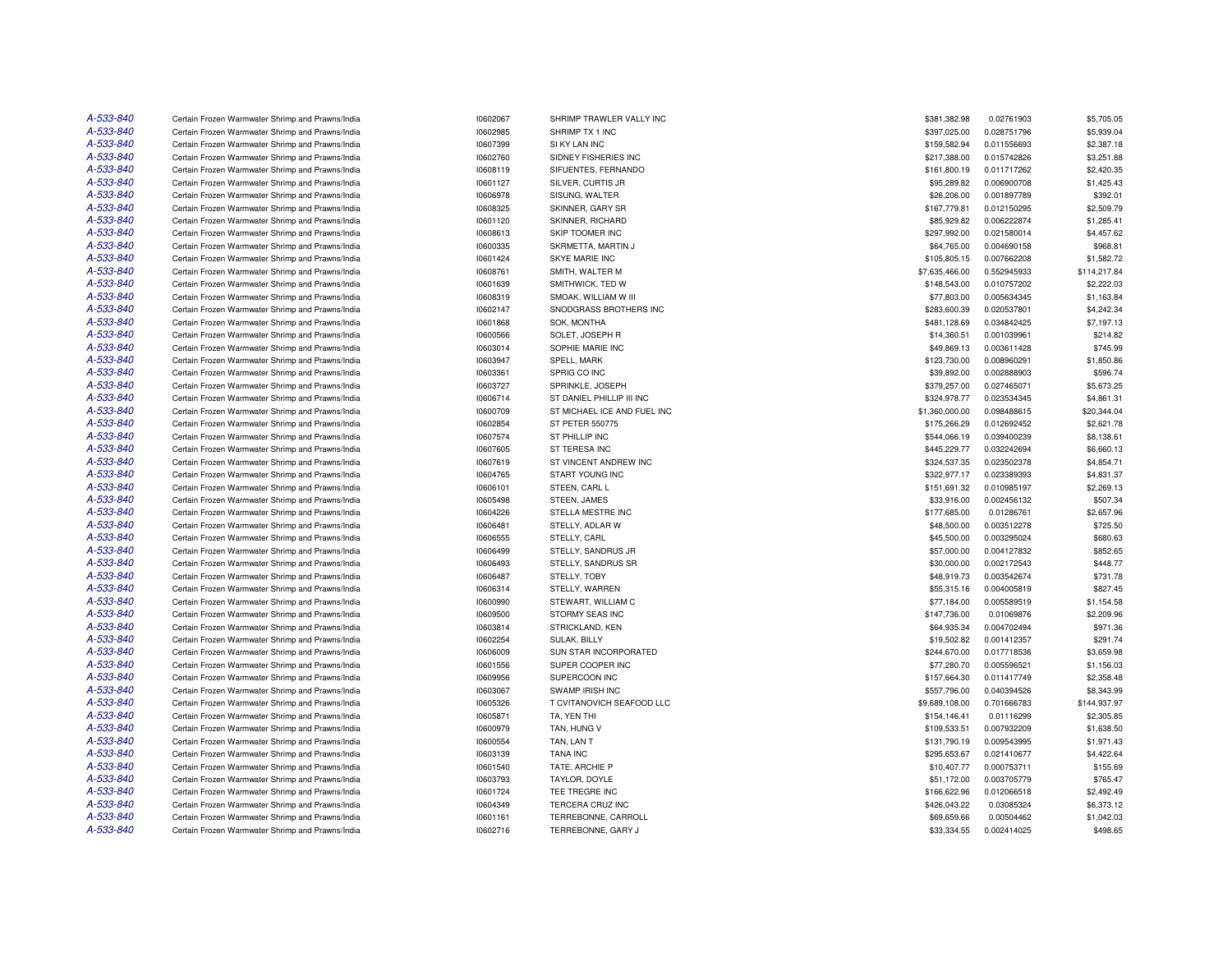| A-533-840 | Certain Frozen Warmwater Shrimp and Prawns/India | 10601776 | TERREBONNE, JIMMY                  | \$33,429.70    | 0.002420915 | \$500.07     |
|-----------|--------------------------------------------------|----------|------------------------------------|----------------|-------------|--------------|
| A-533-840 | Certain Frozen Warmwater Shrimp and Prawns/India | 10601988 | TERREBONNE, KLINE A                | \$45,876.30    | 0.003322274 | \$686.26     |
| A-533-840 | Certain Frozen Warmwater Shrimp and Prawns/India | E0600327 | TERRY LYNN INC                     | \$419,506.00   | 0.030379827 | \$6,275.33   |
| A-533-840 | Certain Frozen Warmwater Shrimp and Prawns/India | 10600535 | TERRY, ELOISE                      | \$16,806.94    | 0.001217127 | \$251.41     |
| A-533-840 | Certain Frozen Warmwater Shrimp and Prawns/India | 10601848 | TEX MEX COLD STORAGE INC           | \$531,000.00   | 0.038454011 | \$7,943.15   |
| A-533-840 | Certain Frozen Warmwater Shrimp and Prawns/India | 10602280 | <b>TEXAS LADY INC</b>              | \$216,153.37   | 0.015653416 | \$3,233.41   |
| A-533-840 | Certain Frozen Warmwater Shrimp and Prawns/India | 10608307 | TEXAS PACK INC                     | \$3,030,565.43 | 0.219467787 | \$45,333.79  |
| A-533-840 | Certain Frozen Warmwater Shrimp and Prawns/India | 10602188 | THAI AND TRAN INC                  | \$478,794.90   | 0.034673416 | \$7,162.22   |
| A-533-840 | Certain Frozen Warmwater Shrimp and Prawns/India | 10606762 | THAI, HUYNH TAN                    | \$886,603.67   | 0.064206152 | \$13,262.58  |
| A-533-840 | Certain Frozen Warmwater Shrimp and Prawns/India | E0600920 | THERIOT, CRAIG                     | \$393,135.80   | 0.028470147 | \$5,880.86   |
| A-533-840 | Certain Frozen Warmwater Shrimp and Prawns/India | 10602023 | THERIOT, ROLAND                    | \$37,443.63    | 0.002711597 | \$560.11     |
| A-533-840 | Certain Frozen Warmwater Shrimp and Prawns/India | 10601680 | THIBODEAUX, BART                   | \$106,096.27   | 0.00768329  | \$1,587.08   |
| A-533-840 | Certain Frozen Warmwater Shrimp and Prawns/India | 10605991 | THIBODEAUX, TONY                   | \$284,712.18   | 0.020618315 | \$4,258.97   |
| A-533-840 | Certain Frozen Warmwater Shrimp and Prawns/India | 10601309 | THOMAS G INC                       | \$368,750.70   | 0.026704225 | \$5,516.09   |
| A-533-840 |                                                  | 10605720 |                                    | \$165,575.56   | 0.011990667 | \$2,476.82   |
| A-533-840 | Certain Frozen Warmwater Shrimp and Prawns/India |          | THOMAS, RANDY                      |                |             |              |
|           | Certain Frozen Warmwater Shrimp and Prawns/India | 10600185 | THOMAS, ROBERT W                   | \$19,880.00    | 0.001439672 | \$297.38     |
| A-533-840 | Certain Frozen Warmwater Shrimp and Prawns/India | 10605099 | THOMAS, WILLARD N                  | \$50,016.19    | 0.003622077 | \$748.18     |
| A-533-840 | Certain Frozen Warmwater Shrimp and Prawns/India | 10603504 | THOMASSIE, TRACY J                 | \$54,481.29    | 0.003945431 | \$814.98     |
| A-533-840 | Certain Frozen Warmwater Shrimp and Prawns/India | 10603959 | THUNDERBOLT FISHERMANS SEAFOOD INC | \$1,160,321.47 | 0.084028275 | \$17,357.08  |
| A-533-840 | Certain Frozen Warmwater Shrimp and Prawns/India | 10601026 | TIDELANDS SEAFOOD CO INC           | \$2,366,772.23 | 0.171397146 | \$35,404.21  |
| A-533-840 | Certain Frozen Warmwater Shrimp and Prawns/India | 10602767 | <b>TIKEDE INC</b>                  | \$250,323.00   | 0.018127916 | \$3,744.55   |
| A-533-840 | Certain Frozen Warmwater Shrimp and Prawns/India | 10603760 | TILLMAN, TIMOTHY P                 | \$27,924.00    | 0.002022203 | \$417.71     |
| A-533-840 | Certain Frozen Warmwater Shrimp and Prawns/India | 10609357 | TINNEY, MARK                       | \$22,147.00    | 0.001603844 | \$331.29     |
| A-533-840 | Certain Frozen Warmwater Shrimp and Prawns/India | 10608794 | TIPPS, ROY D                       | \$56,795.54    | 0.004113025 | \$849.60     |
| A-533-840 | Certain Frozen Warmwater Shrimp and Prawns/India | 10609374 | <b>TITAN SEAFOOD</b>               | \$5,450,000.00 | 0.39467864  | \$81,525.77  |
| A-533-840 | Certain Frozen Warmwater Shrimp and Prawns/India | 10608644 | TO, DU                             | \$48,500.00    | 0.003512278 | \$725.50     |
| A-533-840 | Certain Frozen Warmwater Shrimp and Prawns/India | 10601491 | TODD, ROBERT C                     | \$142,706.22   | 0.010334513 | \$2,134.72   |
| A-533-840 | Certain Frozen Warmwater Shrimp and Prawns/India | 10607909 | <b>TOMMY CHERAMIE INC</b>          | \$196,802.00   | 0.014252027 | \$2,943.93   |
| A-533-840 | Certain Frozen Warmwater Shrimp and Prawns/India | 10601052 | TOMMYS SEAFOOD INC                 | \$7,024,587.00 | 0.508707237 | \$105,079.79 |
| A-533-840 | Certain Frozen Warmwater Shrimp and Prawns/India | E0600313 | TONYA JANE INC                     | \$345,939.00   | 0.025052245 | \$5,174.85   |
| A-533-840 | Certain Frozen Warmwater Shrimp and Prawns/India | 10608605 | TOOMER, FRANK G JR                 | \$154,515.00   | 0.011189683 | \$2,311.37   |
| A-533-840 | Certain Frozen Warmwater Shrimp and Prawns/India | 10605614 | TOUCHARD, JOHN JR                  | \$11,175.26    | 0.000809291 | \$167.17     |
| A-533-840 | Certain Frozen Warmwater Shrimp and Prawns/India | 10606022 | TOUPS, ANTHONY G                   | \$33,118.59    | 0.002398385 | \$495.42     |
| A-533-840 | Certain Frozen Warmwater Shrimp and Prawns/India | 10609791 | TOUPS, TED                         | \$103,100.00   | 0.007466306 | \$1,542.26   |
| A-533-840 | Certain Frozen Warmwater Shrimp and Prawns/India | 10601498 | <b>TRAHAN, RICKY</b>               | \$93,078.89    | 0.006740596 | \$1,392.35   |
| A-533-840 | Certain Frozen Warmwater Shrimp and Prawns/India | 10600067 | TRAN, BAY VAN                      | \$4,135.93     | 0.000299516 | \$61.87      |
| A-533-840 | Certain Frozen Warmwater Shrimp and Prawns/India | E0600573 | TRAN, BINH                         | \$73,146.00    | 0.005297094 | \$1,094.18   |
| A-533-840 | Certain Frozen Warmwater Shrimp and Prawns/India | 10609577 | TRAN, CHAU                         | \$5,191.80     | 0.00037598  | \$77.66      |
| A-533-840 | Certain Frozen Warmwater Shrimp and Prawns/India | 10609923 | TRAN, DOAN                         | \$42,524.00    | 0.003079507 | \$636.11     |
| A-533-840 | Certain Frozen Warmwater Shrimp and Prawns/India | 10606004 | TRAN, HIEP PHUOC                   | \$138,181.00   | 0.010006805 | \$2,067.03   |
| A-533-840 | Certain Frozen Warmwater Shrimp and Prawns/India | 10609210 | TRAN, HIEU                         | \$108,497.20   | 0.007857161 | \$1,622.99   |
| A-533-840 |                                                  |          |                                    |                |             |              |
|           | Certain Frozen Warmwater Shrimp and Prawns/India | 10605998 | TRAN, HUNG P                       | \$145,948.83   | 0.010569337 | \$2,183.23   |
| A-533-840 | Certain Frozen Warmwater Shrimp and Prawns/India | 10600322 | TRAN, HUNG T                       | \$144,060.00   | 0.010432551 | \$2,154.97   |
| A-533-840 | Certain Frozen Warmwater Shrimp and Prawns/India | 10601227 | TRAN, HUNG VAN                     | \$131,006.26   | 0.009487224 | \$1,959.70   |
| A-533-840 | Certain Frozen Warmwater Shrimp and Prawns/India | 10609070 | TRAN, JOHN                         | \$55,505.70    | 0.004019617 | \$830.30     |
| A-533-840 | Certain Frozen Warmwater Shrimp and Prawns/India | 10609933 | TRAN, LOAN                         | \$11,880.25    | 0.000860345 | \$177.71     |
| A-533-840 | Certain Frozen Warmwater Shrimp and Prawns/India | 10609076 | TRAN, MEIL                         | \$182,465.79   | 0.013213826 | \$2,729.48   |
| A-533-840 | Certain Frozen Warmwater Shrimp and Prawns/India | 10601831 | TRAN, MIKE                         | \$170,709.00   | 0.012362421 | \$2,553.61   |
| A-533-840 | Certain Frozen Warmwater Shrimp and Prawns/India | 10601634 | TRAN, MIKE                         | \$495,751.93   | 0.035901412 | \$7,415.88   |
| A-533-840 | Certain Frozen Warmwater Shrimp and Prawns/India | 10609247 | TRAN, NAM VAN                      | \$6,637.90     | 0.000480704 | \$99.30      |
| A-533-840 | Certain Frozen Warmwater Shrimp and Prawns/India | 10608820 | TRAN, NGHIA                        | \$26,916.85    | 0.001949267 | \$402.65     |
| A-533-840 | Certain Frozen Warmwater Shrimp and Prawns/India | 10605201 | TRAN, NHANH                        | \$254,490.68   | 0.018429731 | \$3,806.89   |
| A-533-840 | Certain Frozen Warmwater Shrimp and Prawns/India | 10609985 | TRAN, QUAN                         | \$444,421.38   | 0.032184152 | \$6,648.04   |
| A-533-840 | Certain Frozen Warmwater Shrimp and Prawns/India | 10607262 | TRAN, QUANG VAN                    | \$34,973.55    | 0.002532718 | \$523.16     |
| A-533-840 | Certain Frozen Warmwater Shrimp and Prawns/India | 10601233 | TRAN, QUI                          | \$139,893.00   | 0.010130785 | \$2,092.64   |
| A-533-840 | Certain Frozen Warmwater Shrimp and Prawns/India | 10609153 | TRAN, SARAH                        | \$24,300.00    | 0.00175976  | \$363.50     |
| A-533-840 | Certain Frozen Warmwater Shrimp and Prawns/India | 10608897 | TRAN, SCOTTY                       | \$347,582.95   | 0.025171296 | \$5,199.44   |
|           |                                                  |          |                                    |                |             |              |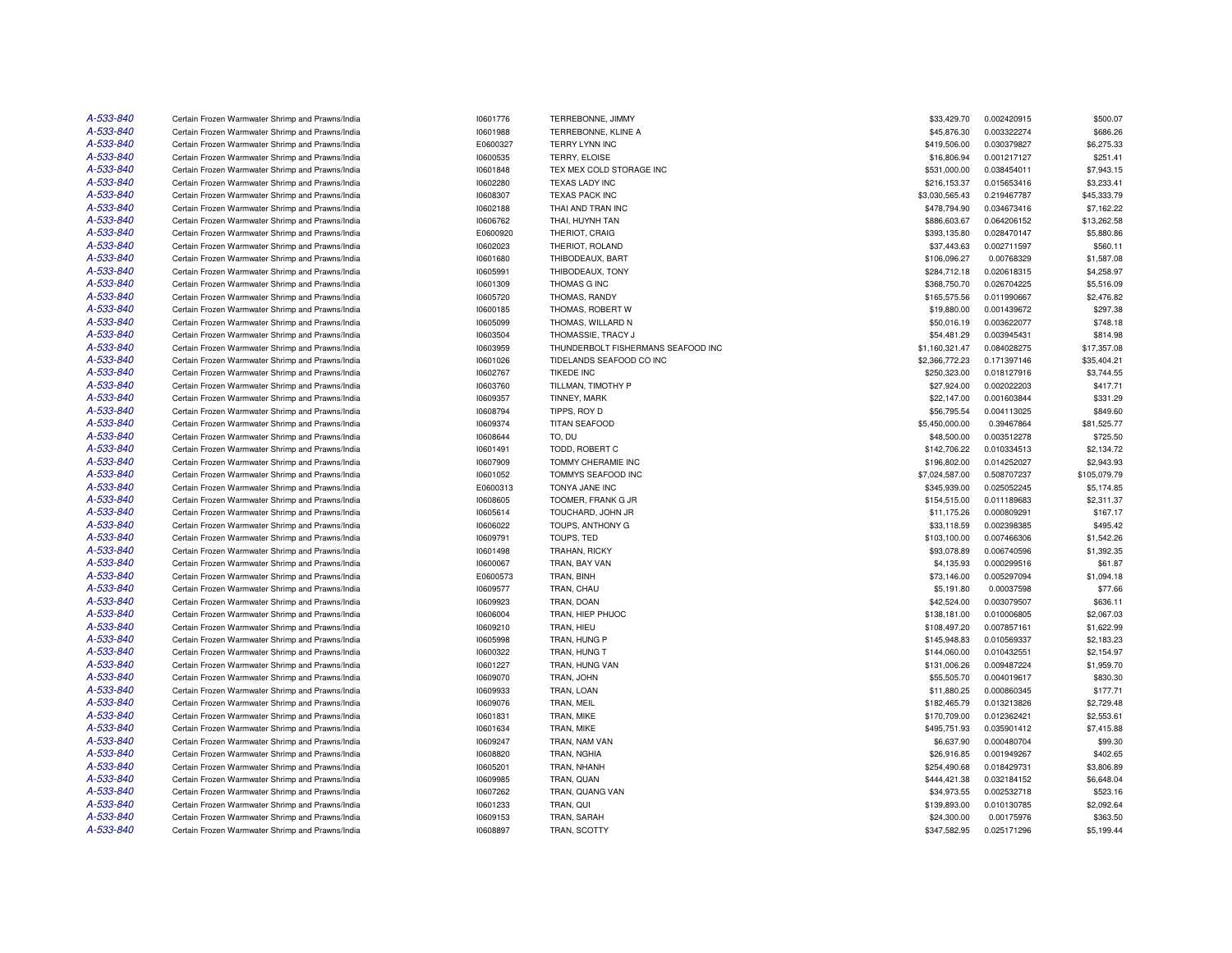| A-533-840 | Certain Frozen Warmwater Shrimp and Prawns/India                                                     | 10609175             | TRAN. THANH VAN                           | \$21,802.00                 | 0.001578859 | \$326.13               |
|-----------|------------------------------------------------------------------------------------------------------|----------------------|-------------------------------------------|-----------------------------|-------------|------------------------|
| A-533-840 | Certain Frozen Warmwater Shrimp and Prawns/India                                                     | 10609728             | TRAN, TONY                                | \$50,471.35                 | 0.003655039 | \$754.99               |
| A-533-840 | Certain Frozen Warmwater Shrimp and Prawns/India                                                     | E0600570             | TRAN, TU                                  | \$189,502.55                | 0.013723414 | \$2,834.74             |
| A-533-840 | Certain Frozen Warmwater Shrimp and Prawns/India                                                     | 10609938             | TRAN, TUAN                                | \$15,000.00                 | 0.001086271 | \$224.38               |
| A-533-840 | Certain Frozen Warmwater Shrimp and Prawns/India                                                     | 10608811             | TRAN, TUAN                                | \$12,938.07                 | 0.00093695  | \$193.54               |
| A-533-840 | Certain Frozen Warmwater Shrimp and Prawns/India                                                     | 10607281             | TRAN, TUAN V                              | \$1,732,394.81              | 0.125456739 | \$25,914.64            |
| A-533-840 | Certain Frozen Warmwater Shrimp and Prawns/India                                                     | 10609017             | TRANG, TAN                                | \$14,208.34                 | 0.001028941 | \$212.54               |
| A-533-840 | Certain Frozen Warmwater Shrimp and Prawns/India                                                     | 10609240             | TRANS EXPRESS INC                         | \$191,551.47                | 0.013871793 | \$2,865.39             |
| A-533-840 | Certain Frozen Warmwater Shrimp and Prawns/India                                                     | 10608833             | TREYBIG, ERNEST H JR                      | \$54,630.93                 | 0.003956268 | \$817.22               |
| A-533-840 | Certain Frozen Warmwater Shrimp and Prawns/India                                                     | 10604110             | TRICO SHRIMP CO INC                       | \$13,019,428.21             | 0.942842242 | \$194,755.75           |
| A-533-840 | Certain Frozen Warmwater Shrimp and Prawns/India                                                     | 10602805             | TRIEU, JACKIE AND HIEP                    | \$650,832.12                | 0.047132025 | \$9,735.70             |
| A-533-840 | Certain Frozen Warmwater Shrimp and Prawns/India                                                     | 10602538             | TRIEU, LY VAN                             | \$201,560.41                | 0.014596622 | \$3,015.11             |
| A-533-840 | Certain Frozen Warmwater Shrimp and Prawns/India                                                     | 10603224             | TRIEU, TAM                                | \$704,607.94                | 0.051026368 | \$10,540.13            |
| A-533-840 | Certain Frozen Warmwater Shrimp and Prawns/India                                                     | 10603320             | TRIEU, TAM                                | \$606,464.43                | 0.043919001 | \$9,072.01             |
| A-533-840 | Certain Frozen Warmwater Shrimp and Prawns/India                                                     | 10605494             | TRUONG, DAC                               | \$199,391.00                | 0.014439517 | \$2,982.66             |
| A-533-840 | Certain Frozen Warmwater Shrimp and Prawns/India                                                     | 10608774             | TRUONG, THEM VAN                          | \$173,716.00                | 0.012580182 | \$2,598.59             |
| A-533-840 | Certain Frozen Warmwater Shrimp and Prawns/India                                                     | 10604196             | TWO FLAGS INC                             | \$354,639.42                | 0.025682313 | \$5,305.00             |
| A-533-840 | Certain Frozen Warmwater Shrimp and Prawns/India                                                     | 10604355             | ULTIMA CRUZ INC                           | \$522,641.44                | 0.0378487   | \$7,818.12             |
| A-533-840 | Certain Frozen Warmwater Shrimp and Prawns/India                                                     | E0600490             | VALENTINO, JAMES G                        | \$29,346.48                 | 0.002125216 | \$438.99               |
| A-533-840 | Certain Frozen Warmwater Shrimp and Prawns/India                                                     | E0600366             | VALENTINO, JOHNNY G JR                    | \$70,337.11                 | 0.00509368  | \$1,052.16             |
| A-533-840 | Certain Frozen Warmwater Shrimp and Prawns/India                                                     | 10600111             | VALLOT, CHRISTOPHER A                     | \$15,580.00                 | 0.001128274 | \$233.06               |
| A-533-840 | Certain Frozen Warmwater Shrimp and Prawns/India                                                     | 10600116             | VALLOT, NANCY                             | \$15,580.00                 | 0.001128274 | \$233.06               |
| A-533-840 | Certain Frozen Warmwater Shrimp and Prawns/India                                                     | 10602469             | VALONA SEAFOOD INC                        | \$118,117.00                | 0.008553809 | \$1,766.90             |
| A-533-840 | Certain Frozen Warmwater Shrimp and Prawns/India                                                     | 10605376             | VALURE, HUGH                              | \$24,123.17                 | 0.001746954 | \$360.86               |
| A-533-840 | Certain Frozen Warmwater Shrimp and Prawns/India                                                     | 10605010             | VAN BURREN SHRIMP CO INC                  | \$450,555.00                | 0.032628337 | \$6,739.79             |
| A-533-840 | Certain Frozen Warmwater Shrimp and Prawns/India                                                     | 10603333             | VAQUERO INC                               | \$230,686.00                | 0.016705842 | \$3,450.80             |
| A-533-840 | Certain Frozen Warmwater Shrimp and Prawns/India                                                     | 10606833             | <b>VARON INC</b>                          | \$376,988.00                | 0.027300754 | \$5,639.31             |
| A-533-840 | Certain Frozen Warmwater Shrimp and Prawns/India                                                     | 10604385             | <b>VERA CRUZ INC</b>                      | \$521,579.40                | 0.037771789 | \$7,802.23             |
| A-533-840 |                                                                                                      |                      | <b>VERDIN, CHARLES E</b>                  |                             | 0.027480222 |                        |
| A-533-840 | Certain Frozen Warmwater Shrimp and Prawns/India<br>Certain Frozen Warmwater Shrimp and Prawns/India | 10601994<br>10609292 | <b>VERDIN, EBRO</b>                       | \$379,466.21<br>\$11,665.75 | 0.000844811 | \$5,676.38<br>\$174.51 |
| A-533-840 |                                                                                                      |                      | <b>VERDIN, ERNEST</b>                     | \$47,261.19                 | 0.003422566 | \$706.97               |
| A-533-840 | Certain Frozen Warmwater Shrimp and Prawns/India                                                     | 10607169             |                                           |                             |             |                        |
| A-533-840 | Certain Frozen Warmwater Shrimp and Prawns/India                                                     | 10601376             | <b>VERDIN, JESSIE</b>                     | \$46,933.84                 | 0.003398859 | \$702.08               |
|           | Certain Frozen Warmwater Shrimp and Prawns/India                                                     | 10600228             | VERDIN, JOHN                              | \$50,525.00                 | 0.003658924 | \$755.80               |
| A-533-840 | Certain Frozen Warmwater Shrimp and Prawns/India                                                     | 10601746             | <b>VERDIN, PERRY</b>                      | \$89,714.75                 | 0.006496972 | \$1,342.03             |
| A-533-840 | Certain Frozen Warmwater Shrimp and Prawns/India                                                     | 10608883             | <b>VERDIN, TOMMY</b>                      | \$54,064.00                 | 0.003915212 | \$808.74               |
| A-533-840 | Certain Frozen Warmwater Shrimp and Prawns/India                                                     | 10608858             | VERDIN, TONY                              | \$78,545.45                 | 0.005688112 | \$1,174.95             |
| A-533-840 | Certain Frozen Warmwater Shrimp and Prawns/India                                                     | 10606644             | VERDIN, WALLACE                           | \$8,849.16                  | 0.000640839 | \$132.37               |
| A-533-840 | Certain Frozen Warmwater Shrimp and Prawns/India                                                     | 10607068             | <b>VERONICA INC</b>                       | \$305,455.62                | 0.022120515 | \$4,569.27             |
| A-533-840 | Certain Frozen Warmwater Shrimp and Prawns/India                                                     | 10600123             | VERRET, RONALD                            | \$22,138.00                 | 0.001603192 | \$331.16               |
| A-533-840 | Certain Frozen Warmwater Shrimp and Prawns/India                                                     | 10601908             | <b>VERSAGGI SHRIMP CORP</b>               | \$1,497,604.82              | 0.108453694 | \$22,402.46            |
| A-533-840 | Certain Frozen Warmwater Shrimp and Prawns/India                                                     | 10602171             | VICKNAIR, DUANE                           | \$67,630.41                 | 0.004897666 | \$1,011.67             |
| A-533-840 | Certain Frozen Warmwater Shrimp and Prawns/India                                                     | 10603103             | VICTORIA INC                              | \$121,150.00                | 0.008773453 | \$1,812.27             |
| A-533-840 | Certain Frozen Warmwater Shrimp and Prawns/India                                                     | 10606702             | <b>VICTORIA ROSE INC</b>                  | \$371,576.22                | 0.026908844 | \$5,558.36             |
| A-533-840 | Certain Frozen Warmwater Shrimp and Prawns/India                                                     | 10609117             | VIETNAMESE AMERICAN COMMERCIAL FISHERMENS | \$110,046,282.88            | 7.969342613 | \$1,646,166.52         |
| A-533-840 | Certain Frozen Warmwater Shrimp and Prawns/India                                                     | 10606822             | VIGILANTE INC                             | \$350,652.00                | 0.025393551 | \$5,245.35             |
| A-533-840 | Certain Frozen Warmwater Shrimp and Prawns/India                                                     | 10605926             | VILLERS SEAFOOD COMPANY                   | \$2,269,621.00              | 0.164361638 | \$33,950.93            |
| A-533-840 | Certain Frozen Warmwater Shrimp and Prawns/India                                                     | 10606108             | <b>VIN PENNY INC</b>                      | \$295,113.94                | 0.021371591 | \$4,414.57             |
| A-533-840 | Certain Frozen Warmwater Shrimp and Prawns/India                                                     | 10608250             | VINCENT PIAZZA JR AND SONS SEAFOOD INC    | \$3,281,134.00              | 0.237613487 | \$49,082.01            |
| A-533-840 | Certain Frozen Warmwater Shrimp and Prawns/India                                                     | 10601568             | VINCENT, GAGE                             | \$60,176.00                 | 0.004357832 | \$900.16               |
| A-533-840 | Certain Frozen Warmwater Shrimp and Prawns/India                                                     | 10602159             | VINCENT, GENE B                           | \$49,720.81                 | 0.003600687 | \$743.77               |
| A-533-840 | Certain Frozen Warmwater Shrimp and Prawns/India                                                     | 10608350             | VO. DUSTIN                                | \$16,538.00                 | 0.001197651 | \$247.39               |
| A-533-840 | Certain Frozen Warmwater Shrimp and Prawns/India                                                     | 10609167             | VO, HANH XUAN                             | \$397,500.00                | 0.028786194 | \$5,946.15             |
| A-533-840 | Certain Frozen Warmwater Shrimp and Prawns/India                                                     | 10609943             | VO, MINH                                  | \$180,000.00                | 0.013035258 | \$2,692.59             |
| A-533-840 | Certain Frozen Warmwater Shrimp and Prawns/India                                                     | E0600590             | VO, NGA                                   | \$220,000.00                | 0.015931982 | \$3,290.95             |
| A-533-840 | Certain Frozen Warmwater Shrimp and Prawns/India                                                     | 10608953             | VO, NHU THANH                             | \$9,871.27                  | 0.000714859 | \$147.66               |
| A-533-840 | Certain Frozen Warmwater Shrimp and Prawns/India                                                     | 10605059             | VO. TIEN                                  | \$16,057.00                 | 0.001162817 | \$240.19               |
| A-533-840 | Certain Frozen Warmwater Shrimp and Prawns/India                                                     | 10602250             | VOISIN, EDDIE JAMES                       | \$157,401.80                | 0.011398739 | \$2,354.55             |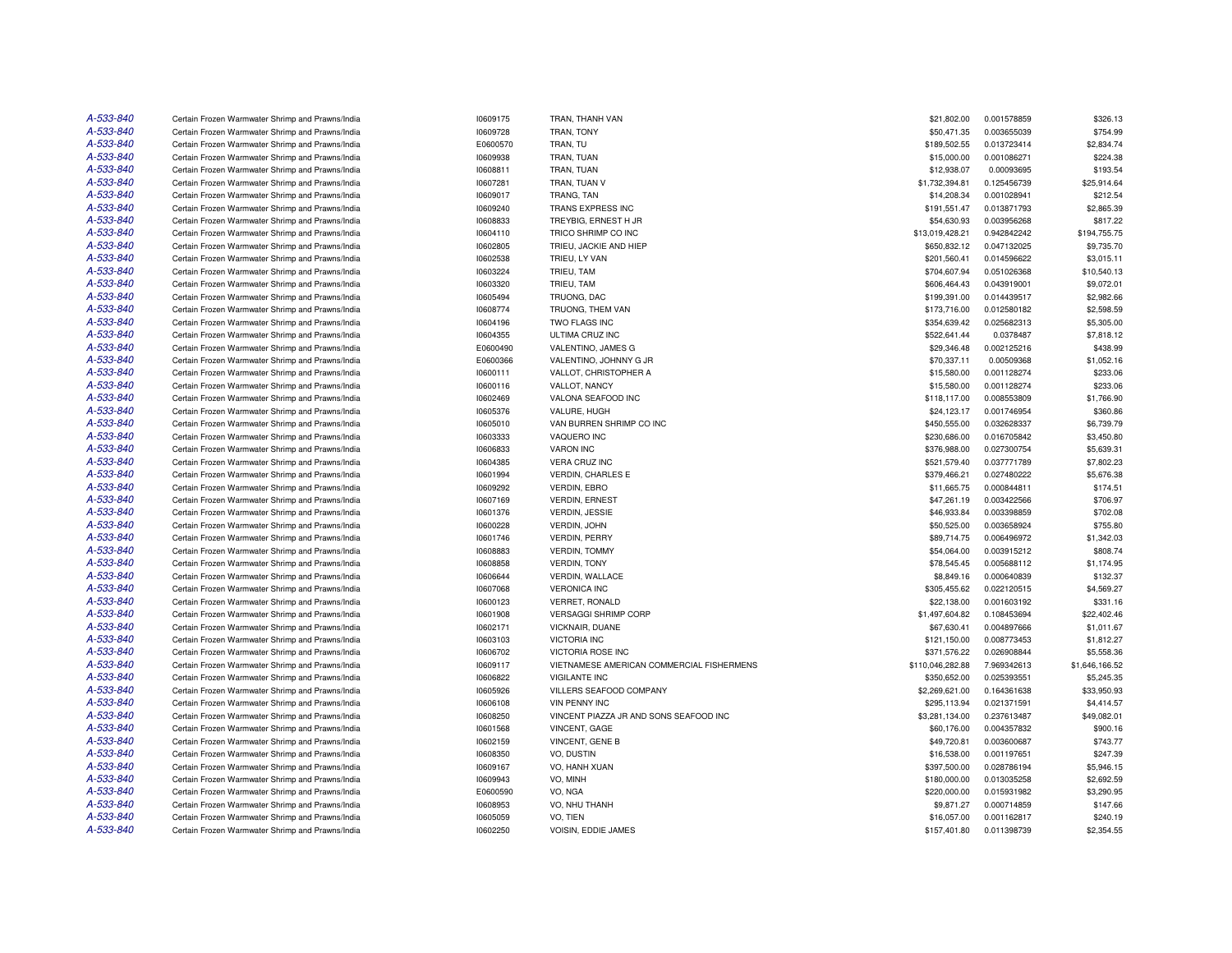| A-533-840 | Certain Frozen Warmwater Shrimp and Prawns/India | 10602492 | VOISIN, JOYCE                                                                         | \$48,060.00        | 0.003480414 | \$718.92        |
|-----------|--------------------------------------------------|----------|---------------------------------------------------------------------------------------|--------------------|-------------|-----------------|
| A-533-840 | Certain Frozen Warmwater Shrimp and Prawns/India | 10605055 | VU, KHOI                                                                              | \$14,604.15        | 0.001057605 | \$218.46        |
| A-533-840 | Certain Frozen Warmwater Shrimp and Prawns/India | 10609443 | VU, RUYEN                                                                             | \$20,246.65        | 0.001466224 | \$302.87        |
| A-533-840 | Certain Frozen Warmwater Shrimp and Prawns/India | 10608086 | VU, TOM                                                                               | \$444,731.89       | 0.032206638 | \$6,652.68      |
| A-533-840 | Certain Frozen Warmwater Shrimp and Prawns/India | 10606769 | VU. TU VIET                                                                           | \$669,714.44       | 0.048499447 | \$10,018.16     |
| A-533-840 | Certain Frozen Warmwater Shrimp and Prawns/India | 10609449 | <b>VU. TUYEN VIET</b>                                                                 | \$389,722.13       | 0.028222936 | \$5,829.80      |
| A-533-840 | Certain Frozen Warmwater Shrimp and Prawns/India | 10608485 | VU, TUYEN VIET JACK                                                                   | \$451,775.89       | 0.032716751 | \$6,758.05      |
| A-533-840 | Certain Frozen Warmwater Shrimp and Prawns/India | 10601296 | W C TRAWLERS INC                                                                      | \$396,859.80       | 0.028739832 | \$5,936.57      |
| A-533-840 | Certain Frozen Warmwater Shrimp and Prawns/India | 10608519 | W H BLANCHARD INC                                                                     | \$269,741.96       | 0.0195342   | \$4,035.03      |
| A-533-840 | Certain Frozen Warmwater Shrimp and Prawns/India | 10601788 | WADE, CALVIN J JR                                                                     | \$27,655.00        | 0.002002723 | \$413.69        |
| A-533-840 | Certain Frozen Warmwater Shrimp and Prawns/India | 10603612 | WAIT N SEA INC                                                                        | \$198,846.04       | 0.014400052 | \$2,974.51      |
| A-533-840 | Certain Frozen Warmwater Shrimp and Prawns/India | 10602339 | <b>WALLACE B</b>                                                                      | \$451,035.12       | 0.032663106 | \$6,746.97      |
| A-533-840 | Certain Frozen Warmwater Shrimp and Prawns/India | 10608315 | WANDO SHRIMP INC                                                                      | \$655,300.00       | 0.04745558  | \$9,802.54      |
| A-533-840 | Certain Frozen Warmwater Shrimp and Prawns/India | 10603531 | WANNAGE, EDWARD                                                                       | \$27,900.00        | 0.002020465 | \$417.35        |
| A-533-840 | Certain Frozen Warmwater Shrimp and Prawns/India | 10603953 | WANNAGE, FREDERICK W JR                                                               | \$31,237.00        | 0.002262124 | \$467.27        |
| A-533-840 | Certain Frozen Warmwater Shrimp and Prawns/India | 10602074 | WAR WAGON INC                                                                         | \$370,555.36       | 0.026834915 | \$5,543.08      |
| A-533-840 | Certain Frozen Warmwater Shrimp and Prawns/India | 10603339 | <b>WEBSTERS INC</b>                                                                   | \$145,484.00       | 0.010535675 | \$2,176.27      |
| A-533-840 | Certain Frozen Warmwater Shrimp and Prawns/India | 10602520 | <b>WEEKS, DON</b>                                                                     | \$8,442.24         | 0.000611371 | \$126.29        |
| A-533-840 | Certain Frozen Warmwater Shrimp and Prawns/India | E0601097 | WELLS, STEPHEN R                                                                      | \$127,612.73       | 0.009241471 | \$1,908.94      |
| A-533-840 | Certain Frozen Warmwater Shrimp and Prawns/India | 10605407 | WELLS, TRAN THI BA                                                                    | \$22,461.73        | 0.001626636 | \$336.00        |
| A-533-840 | Certain Frozen Warmwater Shrimp and Prawns/India | 10604125 | WENDY AND ERIC INC                                                                    | \$280,963.91       | 0.020346872 | \$4,202.90      |
| A-533-840 | Certain Frozen Warmwater Shrimp and Prawns/India | 10608255 | <b>WESTERN SEAFOOD</b>                                                                | \$1,438,190.10     | 0.104150993 | \$21,513.68     |
| A-533-840 | Certain Frozen Warmwater Shrimp and Prawns/India | 10606134 | WHISKY JOE INC                                                                        | \$76,170.59        | 0.005516129 | \$1,139.42      |
| A-533-840 | Certain Frozen Warmwater Shrimp and Prawns/India | 10603534 | WHITE, RAYMOND                                                                        | \$50,023.61        | 0.003622615 | \$748.30        |
| A-533-840 | Certain Frozen Warmwater Shrimp and Prawns/India | 10604260 | WILES, SONNY JOEL SR                                                                  | \$119,741.04       | 0.008671418 | \$1,791.19      |
| A-533-840 | Certain Frozen Warmwater Shrimp and Prawns/India | 10601267 | WILLIAM E SMITH JR INC                                                                | \$10,135.00        | 0.000733957 | \$151.61        |
| A-533-840 | Certain Frozen Warmwater Shrimp and Prawns/India | 10602607 | <b>WILLIAM PATRICK INC</b>                                                            | \$106,557.79       | 0.007716713 | \$1,593.98      |
| A-533-840 | Certain Frozen Warmwater Shrimp and Prawns/India | 10602201 | WILLIAMS, HERMAN J JR                                                                 | \$133,951.02       | 0.009700478 | \$2,003.75      |
| A-533-840 | Certain Frozen Warmwater Shrimp and Prawns/India | 10609483 | WILLIAMS, JOHN A                                                                      | \$681,810.34       | 0.049375409 | \$10,199.10     |
| A-533-840 | Certain Frozen Warmwater Shrimp and Prawns/India | 10605561 | <b>WILLIAMS, RONNIE</b>                                                               | \$86,452.72        | 0.006260742 | \$1,293.23      |
| A-533-840 | Certain Frozen Warmwater Shrimp and Prawns/India | 10601080 | <b>WILLIAMS, SCOTT</b>                                                                | \$5,225.00         | 0.000378385 | \$78.16         |
| A-533-840 | Certain Frozen Warmwater Shrimp and Prawns/India | 10600129 | WILLYARD, DONALD                                                                      | \$46,734.63        | 0.003384433 | \$699.10        |
| A-533-840 | Certain Frozen Warmwater Shrimp and Prawns/India | 10607104 | <b>WILSON, RANDY</b>                                                                  | \$92,475.00        | 0.006696864 | \$1,383.32      |
| A-533-840 | Certain Frozen Warmwater Shrimp and Prawns/India | 10609363 | WISEMAN, MICHAEL JR                                                                   | \$28,135.34        | 0.002037508 | \$420.87        |
| A-533-840 | Certain Frozen Warmwater Shrimp and Prawns/India | 10605383 | WISEMAN, MICHAEL SR                                                                   | \$29,372.00        | 0.002127064 | \$439.37        |
| A-533-840 | Certain Frozen Warmwater Shrimp and Prawns/India | 10604696 | <b>WL AND O INC</b>                                                                   | \$374,855.00       | 0.027146287 | \$5,607.40      |
| A-533-840 | Certain Frozen Warmwater Shrimp and Prawns/India | 10607518 | WOODS, JOHN T III                                                                     | \$97,579.82        | 0.007066545 | \$1,459.68      |
| A-533-840 | Certain Frozen Warmwater Shrimp and Prawns/India | 10603084 | WOODY SHRIMP CO INC                                                                   | \$194,842.00       | 0.014110087 | \$2,914.61      |
| A-533-840 | Certain Frozen Warmwater Shrimp and Prawns/India | 10602629 | WRIGHT, CURTIS                                                                        | \$29,930.00        | 0.002167474 | \$447.72        |
| A-533-840 | Certain Frozen Warmwater Shrimp and Prawns/India | 10604920 | WRIGHT, RANDY                                                                         | \$33,655.00        | 0.002437231 | \$503.44        |
| A-533-840 | Certain Frozen Warmwater Shrimp and Prawns/India | 10605290 | <b>WWJT INC</b>                                                                       | \$479,932.42       | 0.034755794 | \$7,179.24      |
| A-533-840 | Certain Frozen Warmwater Shrimp and Prawns/India | 10601420 | WYLIE MILAM INC                                                                       | \$290,596.92       | 0.021044477 | \$4,347.00      |
| A-533-840 | Certain Frozen Warmwater Shrimp and Prawns/India | 10603327 | <b>YEAMANS INC</b>                                                                    | \$325,873.00       | 0.023599103 | \$4,874.69      |
| A-533-840 | Certain Frozen Warmwater Shrimp and Prawns/India | 10609228 | YOPP, JONATHAN ASHLEY                                                                 | \$189,406.31       | 0.013716445 | \$2,833.30      |
| A-533-840 | Certain Frozen Warmwater Shrimp and Prawns/India | 10605170 | YOW, RICHARD                                                                          | \$436,691.13       | 0.031624342 | \$6,532.40      |
| A-533-840 | Certain Frozen Warmwater Shrimp and Prawns/India | 10605183 | ZAR, JOHN                                                                             | \$136,000.00       | 0.009848861 | \$2,034.40      |
| A-533-840 | Certain Frozen Warmwater Shrimp and Prawns/India | 10600409 | ZAR. TROY                                                                             | \$43,500.00        | 0.003150187 | \$650.71        |
| A-533-840 | Certain Frozen Warmwater Shrimp and Prawns/India | 10602567 | ZIRLOTT TRAWLERS INC                                                                  | \$1,626,107.00     | 0.117759578 | \$24,324.70     |
| A-533-840 | Certain Frozen Warmwater Shrimp and Prawns/India | 10609278 | ZIRLOTT, MILTON                                                                       | \$566,091.00       | 0.040995234 | \$8,468.07      |
| A-533-840 | Certain Frozen Warmwater Shrimp and Prawns/India | 10600925 | ZIRLOTT, ROSA                                                                         | \$577,593.53       | 0.041828225 | \$8,640.14      |
|           |                                                  |          | TOTAL DISBURSED for: A-533-840                                                        | \$1,325,979,259.28 |             | \$19.835.133.03 |
|           |                                                  |          | TOTAL HELD DUE TO PENDING LITIGATION for: A-533-840<br>TOTAL AVAILABLE for: A-533-840 |                    |             | \$821,106.74    |
|           |                                                  |          |                                                                                       |                    |             | \$20,656,239.77 |
| A-549-502 | Welded Carbon Steel Pipe and Tube/Thailand       | E0600155 | ALLIED TUBE AND CONDUIT                                                               | \$2,708,199,960.00 | 0.00000000  | \$0.00          |
| A-549-502 | Welded Carbon Steel Pipe and Tube/Thailand       | 10607782 | BULL MOOSE TUBE COMPANY                                                               | \$853,603,556.00   | 0.00000000  | \$0.00          |
| A-549-502 | Welded Carbon Steel Pipe and Tube/Thailand       | E0600198 | HANNIBAL INDUSTRIES INC                                                               | \$771,323,310.00   | 0.00000000  | \$0.00          |
|           |                                                  |          |                                                                                       |                    |             |                 |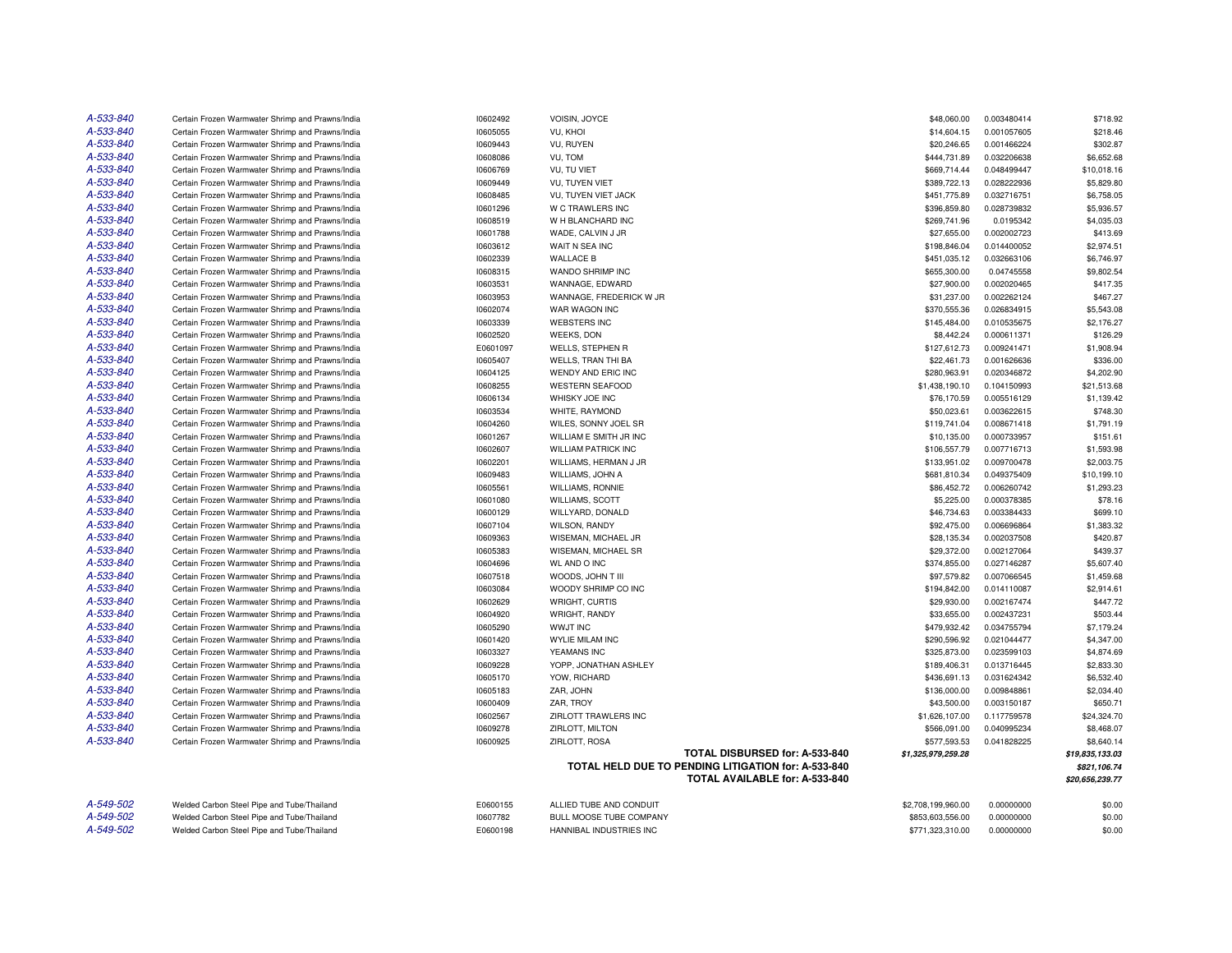| A-549-502              | Welded Carbon Steel Pipe and Tube/Thailand                                                                 | 10600867             | LEAVITT TUBE COMPANY LLC                            |                                | \$489,695,019.00                    | 0.00000000                 | \$0.00                    |
|------------------------|------------------------------------------------------------------------------------------------------------|----------------------|-----------------------------------------------------|--------------------------------|-------------------------------------|----------------------------|---------------------------|
| A-549-502              | Welded Carbon Steel Pipe and Tube/Thailand                                                                 | 10600268             | MARUICHI AMERICAN CORPORATION                       |                                | \$96,852,181.20                     | 0.00000000                 | \$0.00                    |
| A-549-502              | Welded Carbon Steel Pipe and Tube/Thailand                                                                 | 10602347             | MAVERICK TUBE CORPORATION                           |                                | \$1,845,063,488.82                  | 0.00000000                 | \$0.00                    |
| A-549-502              | Welded Carbon Steel Pipe and Tube/Thailand                                                                 | E0600170             | NORTHWEST PIPE COMPANY                              |                                | \$279,343,858.00                    | 0.00000000                 | \$0.00                    |
| A-549-502              | Welded Carbon Steel Pipe and Tube/Thailand                                                                 | E0600352             | SHARON TUBE COMPANY                                 |                                | \$1,415,211,681.00                  | 0.00000000                 | \$0.00                    |
| A-549-502              | Welded Carbon Steel Pipe and Tube/Thailand                                                                 | E0600219             | WESTERN TUBE AND CONDUIT CORP                       |                                | \$340,561,280.00                    | 0.00000000                 | \$0.00                    |
| A-549-502              | Welded Carbon Steel Pipe and Tube/Thailand                                                                 | E0600260             | WHEATLAND TUBE COMPANY                              |                                | \$4,570,557,925.00                  | 0.00000000                 | \$0.00                    |
|                        |                                                                                                            |                      |                                                     | <b>TOTAL for: A-549-502</b>    | \$13,370,412,259.02                 |                            | \$0.00                    |
| A-549-601              | Malleable Cast Iron Pipe Fittings/Thailand                                                                 | 10604284             | ANVIL INTERNATIONAL LP                              |                                | \$48,502,968.00                     | 0.00000000                 | \$0.00                    |
| A-549-601              | Malleable Cast Iron Pipe Fittings/Thailand                                                                 | 10601178             | WARD MANUFACTURING INC                              |                                | \$549,995,266.00                    | 0.00000000                 | \$0.00                    |
|                        |                                                                                                            |                      |                                                     | <b>TOTAL for: A-549-601</b>    | \$598,498,234.00                    |                            | \$0.00                    |
| A-549-807              | Carbon Steel Butt-Weld Pipe Fittings/Thailand                                                              | 10606678             | HACKNEY LADISH INC                                  |                                | \$365,541,634.00                    | 62.52188414                | \$11,544.02               |
| A-549-807              | Carbon Steel Butt-Weld Pipe Fittings/Thailand                                                              | 10600061             | MILLS IRON WORKS INC                                |                                | \$18,650,499.28                     | 3.18996319                 | \$588.99                  |
| A-549-807              | Carbon Steel Butt-Weld Pipe Fittings/Thailand                                                              | 10605321             | TUBE FORGINGS OF AMERICA INC                        |                                | \$200,469,764.00                    | 34.28815268                | \$6,330.95                |
|                        |                                                                                                            |                      |                                                     | <b>TOTAL for: A-549-807</b>    | \$584,661,897.28                    |                            | \$18,463.97               |
| A-549-813              | Canned Pineapple/Thailand                                                                                  | 10600023             | MAUI PINEAPPLE COMPANY LTD                          |                                | \$383.157.394.00                    | 100.00000000               | \$1,409,608.68            |
|                        |                                                                                                            |                      |                                                     | <b>TOTAL for: A-549-813</b>    | \$383,157,394.00                    |                            | \$1,409,608.68            |
| A-549-817              | Hot-Rolled Steel Products/Thailand                                                                         | E0600100             | <b>GALLATIN STEEL</b>                               |                                | \$2,269,676,158.00                  | 4.44544437                 | \$4,407.79                |
| A-549-817              | Hot-Rolled Steel Products/Thailand                                                                         | 10604077             | <b>IPSCO STEEL INC</b>                              |                                | \$1,091,977,439.64                  | 2.13877427                 | \$2,120.66                |
| A-549-817              | Hot-Rolled Steel Products/Thailand                                                                         | 10608213             | MITTAL STEEL USA INC                                |                                | \$13,073,190,741.41                 | 25.60547768                | \$25,388.57               |
| A-549-817              | Hot-Rolled Steel Products/Thailand                                                                         | E0600743             | NUCOR CORPORATION                                   |                                | \$12,546,581,157.00                 | 24.57404701                | \$24,365.88               |
| A-549-817              | Hot-Rolled Steel Products/Thailand                                                                         | E0600395             | SEVERSTAL NORTH AMERICA INC                         |                                | \$2,660,607,977.00                  | 5.21113319                 | \$5,166.99                |
| A-549-817              | Hot-Rolled Steel Products/Thailand                                                                         | E0600529             | STEEL DYNAMICS INC                                  |                                | \$3,970,411,375.30                  | 7.77654682                 | \$7,710.67                |
| A-549-817              | Hot-Rolled Steel Products/Thailand                                                                         | 10608037             | UNITED STATES STEEL CORPORATION                     |                                | \$12,940,857,732.86                 | 25.34628695                | \$25,131.58               |
| A-549-817              | Hot-Rolled Steel Products/Thailand                                                                         | 10601445             | WCI STEEL INC                                       |                                | \$1,553,705,146.99                  | 3.04312568                 | \$3,017.35                |
|                        |                                                                                                            |                      |                                                     | TOTAL DISBURSED for: A-549-817 | \$50,107,007,728.20                 |                            | \$97,309.48               |
|                        |                                                                                                            |                      | TOTAL HELD DUE TO PENDING LITIGATION for: A-549-817 | TOTAL AVAILABLE for: A-549-817 |                                     |                            | \$1,843.42<br>\$99,152.90 |
| A-549-820              |                                                                                                            |                      |                                                     |                                |                                     |                            |                           |
|                        | Prestressed Concrete Steel Wire Strand/Thailand                                                            | 10605368             | AMERICAN SPRING WIRE CORPORATION                    | <b>TOTAL for: A-549-820</b>    | \$96,199,461.89<br>\$96,199,461.89  | 100.00000000               | \$445.05<br>\$445.05      |
|                        |                                                                                                            |                      |                                                     |                                |                                     |                            |                           |
| A-549-821              | Polyethylene Retail Carrier Bags/Thailand                                                                  | 10610103             | ADVANCE POLYBAG NEVADA INC                          |                                | \$63,810,165.45                     | 3.72821925                 | \$2,468.10                |
| A-549-821              | Polyethylene Retail Carrier Bags/Thailand                                                                  | 10610098             | ADVANCE POLYBAG NORTHEAST INC                       |                                | \$60,976,698.41                     | 3.562669038                | \$2,358.50                |
| A-549-821              | Polyethylene Retail Carrier Bags/Thailand                                                                  | 10607127             | ALPINE PLASTICS INC                                 |                                | \$32,755,609.60                     | 1.913803128                | \$1,266.95                |
| A-549-821              | Polyethylene Retail Carrier Bags/Thailand                                                                  | E0600282             | AMPAC PACKAGING LLC                                 |                                | \$68,024,547.57                     | 3.974451812                | \$2,631.10                |
| A-549-821              | Polyethylene Retail Carrier Bags/Thailand                                                                  | 10610101             | API ENTERPRISES INC                                 |                                | \$135,492,998.20                    | 7.916412699                | \$5,240.70                |
| A-549-821              | Polyethylene Retail Carrier Bags/Thailand                                                                  | 10602471             | <b>GRAND PACKAGING INC</b>                          |                                | \$59,491,306.07                     | 3.475882423                | \$2,301.05                |
| A-549-821<br>A-549-821 | Polyethylene Retail Carrier Bags/Thailand                                                                  | E0600483<br>E0600486 | HILEX POLY CO LLC<br>PCL PACKAGING INC              |                                | \$988,065,286.00<br>\$59,515,000.00 | 57.72942278<br>3.477266781 | \$38,217.10<br>\$2,301.96 |
| A-549-821              | Polyethylene Retail Carrier Bags/Thailand                                                                  |                      |                                                     |                                |                                     |                            | \$850.65                  |
| A-549-821              | Polyethylene Retail Carrier Bags/Thailand<br>Polyethylene Retail Carrier Bags/Thailand                     | 10606331<br>E0600297 | ROPLAST INDUSTRIES INC<br>SUPERBAG CORPORATION      |                                | \$21,992,777.00                     | 1.284966024<br>9.604706599 | \$6,358.35                |
| A-549-821              | Polyethylene Retail Carrier Bags/Thailand                                                                  | E0600381             | UNISTAR PLASTICS LLC                                |                                | \$164,388,914.97<br>\$57,032,107.00 | 3.332199465                | \$2,205.93                |
|                        |                                                                                                            |                      |                                                     | <b>TOTAL for: A-549-821</b>    | \$1,711,545,410.27                  |                            | \$66,200.39               |
| A-549-822              |                                                                                                            |                      |                                                     |                                |                                     |                            |                           |
| A-549-822              | Certain Frozen Warmwater Shrimp and Prawns/Thailand                                                        | 10604952             | A SEAFOOD EXPRESS                                   |                                | \$26,834.14                         | 0.001943453                | \$907.68                  |
| A-549-822              | Certain Frozen Warmwater Shrimp and Prawns/Thailand<br>Certain Frozen Warmwater Shrimp and Prawns/Thailand | 10606302             | ABRAHAM, STEVEN KERRY<br>ADAM, MICHAEL A            |                                | \$316,885.91                        | 0.022950348                | \$10,718.82<br>\$747.35   |
| A-549-822              |                                                                                                            | 10600246             |                                                     |                                | \$22,094.38                         | 0.001600178<br>0.001622022 | \$757.56                  |
| A-549-822              | Certain Frozen Warmwater Shrimp and Prawns/Thailand                                                        | 10610016             | ADAMS, STEVEN<br>ADAMS, TED                         |                                | \$22,396.00                         | 0.004565727                |                           |
| A-549-822              | Certain Frozen Warmwater Shrimp and Prawns/Thailand<br>Certain Frozen Warmwater Shrimp and Prawns/Thailand | 10603220             |                                                     |                                | \$63,041.07                         | 0.000701215                | \$2,132.39                |
| A-549-822              | Certain Frozen Warmwater Shrimp and Prawns/Thailand                                                        | 10609745<br>10605524 | ADAMS, WHITNEY P JR<br>ALARIO INC                   |                                | \$9,682.00<br>\$229,892.39          | 0.016649873                | \$327.50<br>\$7,776.22    |
|                        |                                                                                                            |                      |                                                     |                                |                                     |                            |                           |
| A-549-822              | Certain Frozen Warmwater Shrimp and Prawns/Thailand                                                        | 10602729             | ALARIO, NAT                                         |                                | \$150,889.72                        | 0.010928134                | \$5,103.92                |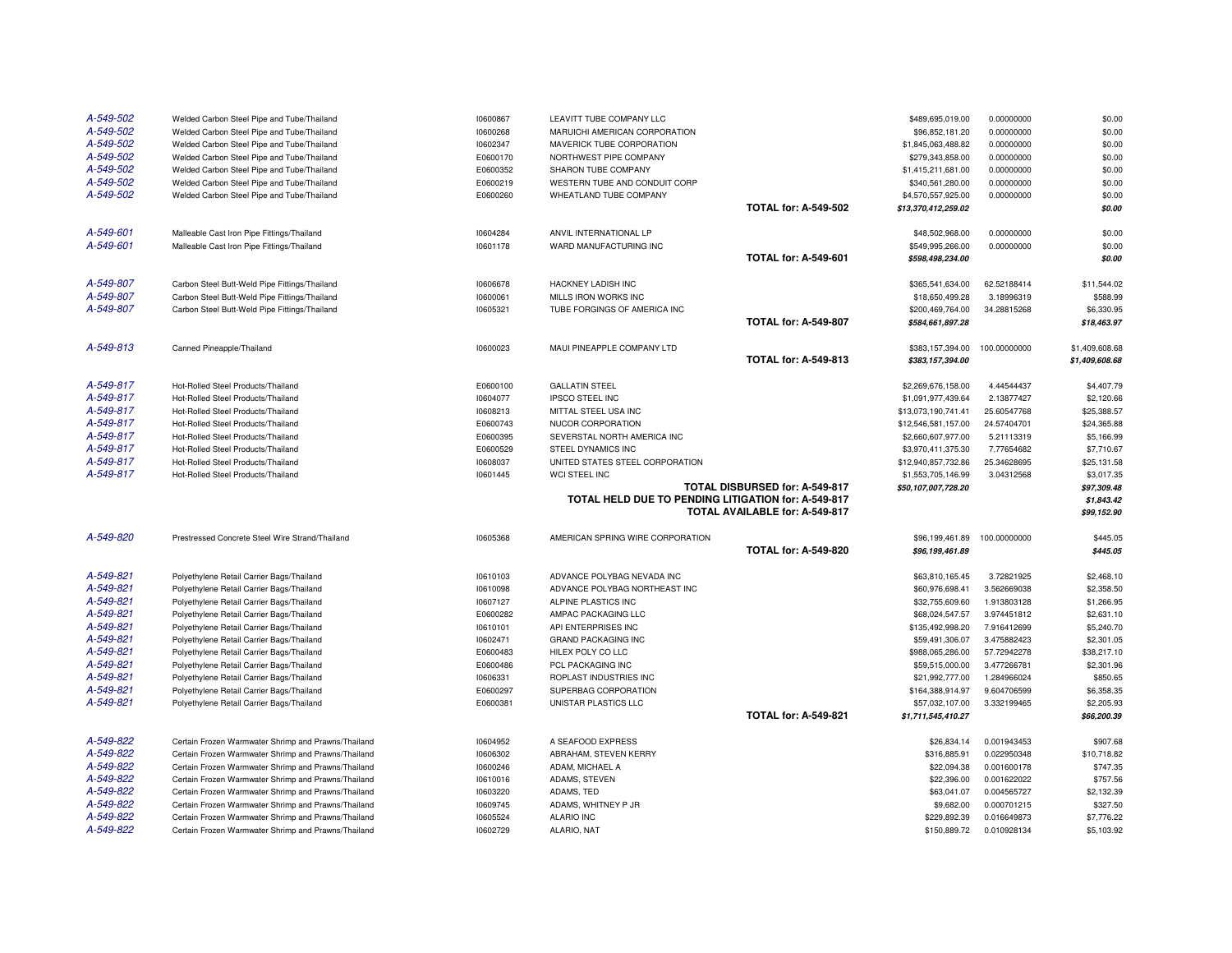| A-549-822 | Certain Frozen Warmwater Shrimp and Prawns/Thailand                                                        | 10603478             | ALDEBARAN INC                       | \$23,280.84                 | 0.001686106                | \$787.49                 |
|-----------|------------------------------------------------------------------------------------------------------------|----------------------|-------------------------------------|-----------------------------|----------------------------|--------------------------|
| A-549-822 | Certain Frozen Warmwater Shrimp and Prawns/Thailand                                                        | 10605595             | ALEXANDER, ROBERT F JR              | \$408,541.18                | 0.029588448                | \$13,819.10              |
| A-549-822 | Certain Frozen Warmwater Shrimp and Prawns/Thailand                                                        | E0600640             | ALEXIE, BENNY J                     | \$57,439.00                 | 0.004159999                | \$1,942.90               |
| A-549-822 | Certain Frozen Warmwater Shrimp and Prawns/Thailand                                                        | 10610055             | ALEXIE, CORKEY                      | \$25,222.00                 | 0.001826694                | \$853.15                 |
| A-549-822 | Certain Frozen Warmwater Shrimp and Prawns/Thailand                                                        | 10610080             | ALEXIE, DOLPHY                      | \$40,000.00                 | 0.002896986                | \$1,353.02               |
| A-549-822 | Certain Frozen Warmwater Shrimp and Prawns/Thailand                                                        | E0601082             | ALEXIE, JOHN J                      | \$21,792.00                 | 0.001578278                | \$737.12                 |
| A-549-822 | Certain Frozen Warmwater Shrimp and Prawns/Thailand                                                        | E0601071             | ALEXIE, JOHN V                      | \$25,864.00                 | 0.001873191                | \$874.86                 |
| A-549-822 | Certain Frozen Warmwater Shrimp and Prawns/Thailand                                                        | 10600530             | ALEXIE, LARRY JR                    | \$51,527.22                 | 0.00373184                 | \$1,742.93               |
| A-549-822 | Certain Frozen Warmwater Shrimp and Prawns/Thailand                                                        | 10600467             | ALEXIE. LARRY SR                    | \$34,154.25                 | 0.002473609                | \$1,155.28               |
| A-549-822 | Certain Frozen Warmwater Shrimp and Prawns/Thailand                                                        | 10600633             | ALFONSO, ANTHONY JR                 | \$83,710.00                 | 0.006062667                | \$2,831.53               |
| A-549-822 | Certain Frozen Warmwater Shrimp and Prawns/Thailand                                                        | 10603466             | ALFRED TRAWLERS INC                 | \$246,400.05                | 0.017845435                | \$8,334.60               |
| A-549-822 | Certain Frozen Warmwater Shrimp and Prawns/Thailand                                                        | 10601208             | ALLEN, CAROLYN SUE                  | \$107,814.84                | 0.007808451                | \$3,646.89               |
| A-549-822 | Certain Frozen Warmwater Shrimp and Prawns/Thailand                                                        | 10601238             | ALLEN, CAROLYN SUE                  | \$294,822.20                | 0.021352391                | \$9,972.50               |
| A-549-822 | Certain Frozen Warmwater Shrimp and Prawns/Thailand                                                        | 10604929             | ALLEN, WILLIE SR                    | \$98,067.01                 | 0.007102468                | \$3,317.16               |
| A-549-822 | Certain Frozen Warmwater Shrimp and Prawns/Thailand                                                        | 10601614             | ALYSIA RENEE INC                    | \$337,560.49                | 0.024447697                | \$11,418.15              |
| A-549-822 | Certain Frozen Warmwater Shrimp and Prawns/Thailand                                                        | 10603229             | AMERICAN BEAUTY INC                 | \$128,343.00                | 0.009295195                | \$4,341.26               |
| A-549-822 | Certain Frozen Warmwater Shrimp and Prawns/Thailand                                                        | 10603526             | ANDERSON, LYNWOOD                   | \$236,045.01                | 0.017095475                | \$7,984.34               |
| A-549-822 | Certain Frozen Warmwater Shrimp and Prawns/Thailand                                                        | 10608115             | ANDERSON, MICHAEL B                 | \$374,138.00                | 0.02709681                 | \$12,655.40              |
| A-549-822 | Certain Frozen Warmwater Shrimp and Prawns/Thailand                                                        | 10605151             | ANDERSON, RONALD L JR               | \$98,976.57                 | 0.007168342                | \$3,347.93               |
| A-549-822 | Certain Frozen Warmwater Shrimp and Prawns/Thailand                                                        | 10602077             | ANDY DOS INC                        | \$374,720.69                | 0.027139011                | \$12,675.11              |
| A-549-822 | Certain Frozen Warmwater Shrimp and Prawns/Thailand                                                        | 10601467             | ANGEL SEAFOOD INC                   | \$384,142.82                | 0.027821405                | \$12,993.81              |
| A-549-822 | Certain Frozen Warmwater Shrimp and Prawns/Thailand                                                        | 10604139             | ANGELINA INC                        | \$668,520.98                | 0.048417391                | \$22,613.04              |
| A-549-822 | Certain Frozen Warmwater Shrimp and Prawns/Thailand                                                        | 10600318             | ANNA GRACE LLC                      | \$317,833.00                | 0.02301894                 | \$10,750.85              |
| A-549-822 | Certain Frozen Warmwater Shrimp and Prawns/Thailand                                                        | 10608439             | ANNIE THORNTON INC                  | \$362,445.11                | 0.026249956                | \$12,259.88              |
| A-549-822 | Certain Frozen Warmwater Shrimp and Prawns/Thailand                                                        | E0600028             | APALACHEE GIRL INC                  | \$545,794.58                | 0.039528976                | \$18,461.76              |
| A-549-822 | Certain Frozen Warmwater Shrimp and Prawns/Thailand                                                        | 10607804             | APARICIO TRAWLERS INC               | \$351,028.73                | 0.025423129                | \$11,873.71              |
| A-549-822 | Certain Frozen Warmwater Shrimp and Prawns/Thailand                                                        | 10605043             | APPLE JACK INC                      | \$175,337.52                | 0.012698757                | \$5,930.88               |
| A-549-822 | Certain Frozen Warmwater Shrimp and Prawns/Thailand                                                        | 10603586             | ARCENEAUX, MICHAEL K                | \$53,356.00                 | 0.003864289                | \$1,804.79               |
| A-549-822 | Certain Frozen Warmwater Shrimp and Prawns/Thailand                                                        | 10608800             | ARGO MARINE INC                     | \$587,478.00                | 0.042547882                | \$19,871.72              |
| A-549-822 | Certain Frozen Warmwater Shrimp and Prawns/Thailand                                                        | 10600853             | ARMBRUSTER, PAULA D                 | \$79,992.00                 | 0.005793392                | \$2,705.77               |
| A-549-822 | Certain Frozen Warmwater Shrimp and Prawns/Thailand                                                        | 10600666             | ARNONDIN, ROBERT                    | \$40,045.59                 | 0.002900287                | \$1,354.56               |
| A-549-822 |                                                                                                            |                      | ARROYA CRUZ INC                     |                             | 0.036057337                |                          |
| A-549-822 | Certain Frozen Warmwater Shrimp and Prawns/Thailand                                                        | 10604306             |                                     | \$497,860.08                |                            | \$16,840.36              |
| A-549-822 | Certain Frozen Warmwater Shrimp and Prawns/Thailand                                                        | 10607063             | ART AND RED INC                     | \$330,790.57                | 0.023957388                | \$11,189.15              |
| A-549-822 | Certain Frozen Warmwater Shrimp and Prawns/Thailand<br>Certain Frozen Warmwater Shrimp and Prawns/Thailand | 10606204<br>10603096 | ARTHUR, BRENDA J<br>ATWOOD, KENNETH | \$115,268.15<br>\$95,637.87 | 0.008348254<br>0.006926538 | \$3,899.00<br>\$3,235.00 |
| A-549-822 |                                                                                                            |                      |                                     |                             |                            |                          |
| A-549-822 | Certain Frozen Warmwater Shrimp and Prawns/Thailand                                                        | 10605918             | AU, CHOW D                          | \$20,653.91                 | 0.001495852                | \$698.63                 |
|           | Certain Frozen Warmwater Shrimp and Prawns/Thailand                                                        | 10605882             | AU, ROBERT                          | \$10,156.97                 | 0.000735615                | \$343.56                 |
| A-549-822 | Certain Frozen Warmwater Shrimp and Prawns/Thailand                                                        | 10602003             | AUTHEMENT, CRAIG L                  | \$62,171.47                 | 0.004502746                | \$2,102.98               |
| A-549-822 | Certain Frozen Warmwater Shrimp and Prawns/Thailand                                                        | 10603024             | AUTHEMENT, DION J                   | \$18,977.26                 | 0.001374421                | \$641.91                 |
| A-549-822 | Certain Frozen Warmwater Shrimp and Prawns/Thailand                                                        | E0600793             | AUTIN, KENNETH D                    | \$66,431.00                 | 0.004811241                | \$2,247.06               |
| A-549-822 | Certain Frozen Warmwater Shrimp and Prawns/Thailand                                                        | 10606116             | <b>B AND B BOATS INC</b>            | \$475,693.79                | 0.034451951                | \$16,090.57              |
| A-549-822 | Certain Frozen Warmwater Shrimp and Prawns/Thailand                                                        | 10603571             | <b>B F MILLIS AND SONS INC</b>      | \$377,598.21                | 0.027347414                | \$12,772.44              |
| A-549-822 | Certain Frozen Warmwater Shrimp and Prawns/Thailand                                                        | 10600806             | <b>BABE INC</b>                     | \$117,461.00                | 0.008507071                | \$3,973.17               |
| A-549-822 | Certain Frozen Warmwater Shrimp and Prawns/Thailand                                                        | E0600189             | BAILEY, DAVID B SR                  | \$179,579.13                | 0.013005954                | \$6,074.35               |
| A-549-822 | Certain Frozen Warmwater Shrimp and Prawns/Thailand                                                        | 10601875             | BAKER, KENNETH                      | \$82,000.00                 | 0.00593882                 | \$2,773.69               |
| A-549-822 | Certain Frozen Warmwater Shrimp and Prawns/Thailand                                                        | E0600276             | BALDWIN, RICHARD PRENTISS           | \$212,825.67                | 0.015413822                | \$7,198.93               |
| A-549-822 | Certain Frozen Warmwater Shrimp and Prawns/Thailand                                                        | 10605142             | <b>BAMA LOVE INC</b>                | \$97,087.98                 | 0.007031562                | \$3,284.05               |
| A-549-822 | Certain Frozen Warmwater Shrimp and Prawns/Thailand                                                        | 10605017             | <b>BAMA SEA PRODUCTS INC</b>        | \$50,045,246.00             | 3.624508887                | \$1,692,804.39           |
| A-549-822 | Certain Frozen Warmwater Shrimp and Prawns/Thailand                                                        | 10608433             | <b>BARBARA BROOKS INC</b>           | \$383,933.39                | 0.027806237                | \$12,986.73              |
| A-549-822 | Certain Frozen Warmwater Shrimp and Prawns/Thailand                                                        | 10606410             | BARBAREE, JOE                       | \$42,498.41                 | 0.003077932                | \$1,437.53               |
| A-549-822 | Certain Frozen Warmwater Shrimp and Prawns/Thailand                                                        | 10606309             | <b>BARISICH INC</b>                 | \$146.174.01                | 0.0105866                  | \$4,944.41               |
| A-549-822 | Certain Frozen Warmwater Shrimp and Prawns/Thailand                                                        | 10609814             | BARROIS, WENDELL JR                 | \$52,500.00                 | 0.003802294                | \$1,775.84               |
| A-549-822 | Certain Frozen Warmwater Shrimp and Prawns/Thailand                                                        | 10607873             | BASSE, DONALD                       | \$26,552.25                 | 0.001923037                | \$898.14                 |
| A-549-822 | Certain Frozen Warmwater Shrimp and Prawns/Thailand                                                        | 10603401             | BAUDOIN, MURPHY                     | \$82,641.00                 | 0.005985245                | \$2,795.37               |
| A-549-822 | Certain Frozen Warmwater Shrimp and Prawns/Thailand                                                        | 10603806             | <b>BAY ISLANDER INC</b>             | \$230,844.33                | 0.016718817                | \$7,808.42               |
| A-549-822 | Certain Frozen Warmwater Shrimp and Prawns/Thailand                                                        | E0600443             | BAYOU SHRIMP PROCESSORS INC         | \$30,546,249.82             | 2.212301123                | \$1,033,241.52           |
| A-549-822 | Certain Frozen Warmwater Shrimp and Prawns/Thailand                                                        | 10604784             | <b>BBC TRAWLERS INC</b>             | \$243,921.02                | 0.017665892                | \$8,250.75               |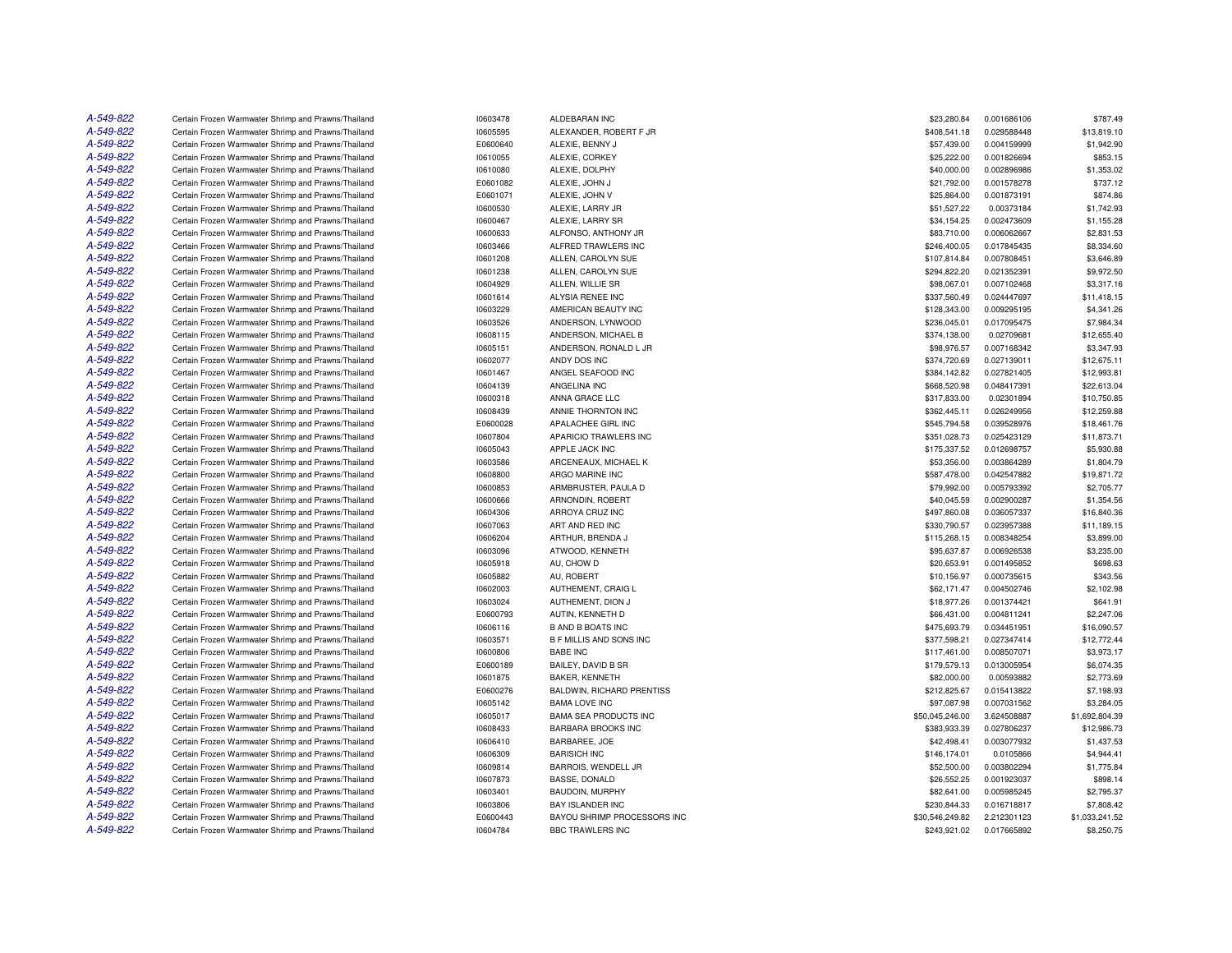| A-549-822 | Certain Frozen Warmwater Shrimp and Prawns/Thailand | 10608873 | <b>BBS INC</b>               | \$136,537.94    | 0.009888711 | \$4,618.46   |
|-----------|-----------------------------------------------------|----------|------------------------------|-----------------|-------------|--------------|
| A-549-822 | Certain Frozen Warmwater Shrimp and Prawns/Thailand | 10605302 | <b>BEACHCOMBER INC</b>       | \$237,569.00    | 0.017205849 | \$8,035.89   |
| A-549-822 | Certain Frozen Warmwater Shrimp and Prawns/Thailand | 10604237 | <b>BEAS CORPORATION</b>      | \$267,717.54    | 0.019389346 | \$9,055.67   |
| A-549-822 | Certain Frozen Warmwater Shrimp and Prawns/Thailand | 10601594 | <b>BECKY LYN INC</b>         | \$382,509.36    | 0.027703102 | \$12,938.56  |
| A-549-822 | Certain Frozen Warmwater Shrimp and Prawns/Thailand | E0600008 | BEECHER, CAROLD              | \$25,300.72     | 0.001832396 | \$855.81     |
| A-549-822 | Certain Frozen Warmwater Shrimp and Prawns/Thailand | 10603437 | BELLANGER, CLIFTON           | \$289,200.00    | 0.020945206 | \$9,782.33   |
| A-549-822 | Certain Frozen Warmwater Shrimp and Prawns/Thailand | 10608757 | BELSOME, KARL M              | \$58,071.00     | 0.004205771 | \$1,964.28   |
| A-549-822 | Certain Frozen Warmwater Shrimp and Prawns/Thailand | 10603885 | BENNETT, IRIN BRAD           | \$227,298.69    | 0.016462026 | \$7,688.49   |
| A-549-822 | Certain Frozen Warmwater Shrimp and Prawns/Thailand | E0600922 | BENNY HUDSON SEAFOOD         | \$351,858.53    | 0.025483227 | \$11,901.78  |
| A-549-822 | Certain Frozen Warmwater Shrimp and Prawns/Thailand | 10600831 | BERGERON, ULYSSES J          | \$62,420.66     | 0.004520794 | \$2.111.41   |
| A-549-822 | Certain Frozen Warmwater Shrimp and Prawns/Thailand | 10607860 | BEST SEA PACK OF TEXAS INC   | \$19,185,194.00 | 1.389480754 | \$648,948.37 |
| A-549-822 | Certain Frozen Warmwater Shrimp and Prawns/Thailand | 10607898 | BETH LOMONTE INC             | \$525,763.23    | 0.038078212 | \$17,784.19  |
| A-549-822 | Certain Frozen Warmwater Shrimp and Prawns/Thailand | 10609429 | <b>BETHANY INC</b>           | \$301,393.94    | 0.021828347 | \$10,194.79  |
| A-549-822 | Certain Frozen Warmwater Shrimp and Prawns/Thailand | 10604179 | <b>BETY INC</b>              | \$517,571.23    | 0.03748491  | \$17,507.09  |
| A-549-822 | Certain Frozen Warmwater Shrimp and Prawns/Thailand | 10605420 | BIG DADDY SEAFOOD INC        | \$107,808.06    | 0.00780796  | \$3,646.66   |
| A-549-822 | Certain Frozen Warmwater Shrimp and Prawns/Thailand | 10601946 | <b>BIG GRAPES INC</b>        | \$285,644.00    | 0.020687664 | \$9,662.04   |
| A-549-822 | Certain Frozen Warmwater Shrimp and Prawns/Thailand | E0600615 | BILLINGTON, RICHARD R JR     | \$18,852.65     | 0.001365396 | \$637.70     |
| A-549-822 | Certain Frozen Warmwater Shrimp and Prawns/Thailand | 10604958 | <b>BILLIOT, ALFREDIA</b>     | \$85,777.57     | 0.00621241  | \$2,901.47   |
| A-549-822 | Certain Frozen Warmwater Shrimp and Prawns/Thailand | 10601970 | <b>BILLIOT, AUBREY</b>       | \$46,009.74     | 0.003332239 | \$1,556.30   |
| A-549-822 | Certain Frozen Warmwater Shrimp and Prawns/Thailand | 10609329 | BILLIOT, EARL W SR           | \$7,096.00      | 0.000513925 | \$240.03     |
| A-549-822 | Certain Frozen Warmwater Shrimp and Prawns/Thailand | 10608275 | <b>BILLIOT, EMARY</b>        | \$34,241.00     | 0.002479892 | \$1,158.22   |
| A-549-822 | Certain Frozen Warmwater Shrimp and Prawns/Thailand | 10606044 | <b>BILLIOT, GERALD</b>       | \$84,002.00     | 0.006083815 | \$2,841.41   |
| A-549-822 | Certain Frozen Warmwater Shrimp and Prawns/Thailand | 10601699 | BILLIOT, JACCO A             | \$5,471.56      | 0.000396276 | \$185.08     |
| A-549-822 | Certain Frozen Warmwater Shrimp and Prawns/Thailand | 10601710 | <b>BILLIOT, JAKE A</b>       | \$46,424.36     | 0.003362268 | \$1,570.33   |
| A-549-822 | Certain Frozen Warmwater Shrimp and Prawns/Thailand | 10608506 | <b>BILLIOT, LAURENCE</b>     | \$5,239.56      | 0.000379473 | \$177.23     |
| A-549-822 | Certain Frozen Warmwater Shrimp and Prawns/Thailand | 10601244 | BILLIOT, LEONARD F JR        | \$26,991.00     | 0.001954813 | \$912.98     |
| A-549-822 | Certain Frozen Warmwater Shrimp and Prawns/Thailand | 10601751 | <b>BILLIOT, SHIRLEY</b>      | \$41,595.59     | 0.003012546 | \$1,406.99   |
| A-549-822 | Certain Frozen Warmwater Shrimp and Prawns/Thailand | 10600294 | BILLIOTT, ALEXANDER J        | \$4,860.00      | 0.000351984 | \$164.39     |
| A-549-822 | Certain Frozen Warmwater Shrimp and Prawns/Thailand | 10603373 | <b>BILLY SUE INC</b>         | \$253,402.82    | 0.018352608 | \$8,571.47   |
| A-549-822 | Certain Frozen Warmwater Shrimp and Prawns/Thailand | 10604117 | <b>BIRON, YALE</b>           | \$14,800.00     | 0.001071885 | \$500.62     |
| A-549-822 | Certain Frozen Warmwater Shrimp and Prawns/Thailand | 10601886 | <b>BJF INC</b>               | \$662,904.52    | 0.048010621 | \$22,423.06  |
| A-549-822 | Certain Frozen Warmwater Shrimp and Prawns/Thailand | 10603767 | BLACKSTON, DAVID R           | \$102,297.06    | 0.007408828 | \$3,460.25   |
| A-549-822 | Certain Frozen Warmwater Shrimp and Prawns/Thailand | 10604677 | <b>BLACKSTON, LARRY E</b>    | \$161,284.61    | 0.01168098  | \$5,455.53   |
| A-549-822 | Certain Frozen Warmwater Shrimp and Prawns/Thailand | 10603991 | BLAIN AND MELISSA INC        | \$845,354.90    | 0.061224524 | \$28,594.53  |
| A-549-822 | Certain Frozen Warmwater Shrimp and Prawns/Thailand | 10604312 | <b>BLANCA CRUZ INC</b>       | \$407.242.36    | 0.029494381 | \$13,775.17  |
| A-549-822 | Certain Frozen Warmwater Shrimp and Prawns/Thailand | 10602333 | BLANCHARD, CYRUS J           | \$14,057.98     | 0.001018144 | \$475.52     |
| A-549-822 | Certain Frozen Warmwater Shrimp and Prawns/Thailand | 10603405 | BLANCHARD, DOUGLAS JR        | \$158,891.98    | 0.011507694 | \$5,374.60   |
| A-549-822 | Certain Frozen Warmwater Shrimp and Prawns/Thailand | 10607485 | BLANCHARD, JOHN F JR         | \$39,000.00     | 0.002824561 | \$1,319.19   |
| A-549-822 | Certain Frozen Warmwater Shrimp and Prawns/Thailand | 10607116 | BLANCHARD, KELLY             | \$55,280.56     | 0.004003675 | \$1,869.89   |
| A-549-822 | Certain Frozen Warmwater Shrimp and Prawns/Thailand | 10603845 | BLANCHARD, QUENTIN           | \$44,453.94     | 0.003219561 | \$1,503.68   |
| A-549-822 | Certain Frozen Warmwater Shrimp and Prawns/Thailand | 10603309 | <b>BLIGH INC</b>             | \$60,591.00     | 0.004388281 | \$2,049.52   |
| A-549-822 | Certain Frozen Warmwater Shrimp and Prawns/Thailand | 10600815 | BLUEWATER SHRIMP COMPANY     | \$2,074,633.86  | 0.150254609 | \$70,175.48  |
| A-549-822 | Certain Frozen Warmwater Shrimp and Prawns/Thailand | 10606879 | <b>BOB REY FISHERIES INC</b> | \$246,247.00    | 0.01783435  | \$8,329.42   |
| A-549-822 | Certain Frozen Warmwater Shrimp and Prawns/Thailand | 10604772 | BODDEN AND CADDELL INC       | \$166,830.30    | 0.012082624 | \$5,643.11   |
| A-549-822 | Certain Frozen Warmwater Shrimp and Prawns/Thailand | 10607141 | BODDEN TRAWLERS INC          | \$378,186.30    | 0.027390006 | \$12,792.33  |
| A-549-822 | Certain Frozen Warmwater Shrimp and Prawns/Thailand | 10603190 | <b>BOLILLO PRIETO INC</b>    | \$181,300.78    | 0.013130644 | \$6,132.59   |
| A-549-822 | Certain Frozen Warmwater Shrimp and Prawns/Thailand | 10604616 | BOLLINGER, DONALD JR         | \$29,006.00     | 0.002100749 | \$981.14     |
| A-549-822 | Certain Frozen Warmwater Shrimp and Prawns/Thailand | 10602643 | <b>BON SECOUR BOATS INC</b>  | \$941,729.00    | 0.068204383 | \$31,854.43  |
| A-549-822 | Certain Frozen Warmwater Shrimp and Prawns/Thailand | 10602722 | BON SECOUR FISHERIES INC     | \$932,894.00    | 0.067564511 | \$31,555.59  |
| A-549-822 | Certain Frozen Warmwater Shrimp and Prawns/Thailand | 10607312 | BONNIE LASS INC              | \$379,188.00    | 0.027462554 | \$12,826.22  |
| A-549-822 | Certain Frozen Warmwater Shrimp and Prawns/Thailand | 10601002 | BONVILLAIN, JIMMY J          | \$36,085.00     | 0.002613443 | \$1,220.59   |
| A-549-822 | Certain Frozen Warmwater Shrimp and Prawns/Thailand | 10602735 | BOONE, DONALD F II           | \$423,190.90    | 0.030649448 | \$14,314.63  |
| A-549-822 | Certain Frozen Warmwater Shrimp and Prawns/Thailand | 10602648 | BOONE, DONALD F III          | \$72,178.37     | 0.005227492 | \$2,441.47   |
| A-549-822 | Certain Frozen Warmwater Shrimp and Prawns/Thailand | 10606327 | BOONE, GREGORY T             | \$153,052.17    | 0.011084748 | \$5,177.06   |
| A-549-822 | Certain Frozen Warmwater Shrimp and Prawns/Thailand | 10601019 | BOONE, WALTER                | \$521,796.05    | 0.037790891 | \$17,650.00  |
| A-549-822 | Certain Frozen Warmwater Shrimp and Prawns/Thailand | 10606320 | BOONES SEAFOOD INC           | \$78,049.02     | 0.005652672 | \$2,640.05   |
| A-549-822 | Certain Frozen Warmwater Shrimp and Prawns/Thailand | 10600918 | BORNE, EDWARD J JR           | \$52,144.25     | 0.003776528 | \$1,763.80   |
|           |                                                     |          |                              |                 |             |              |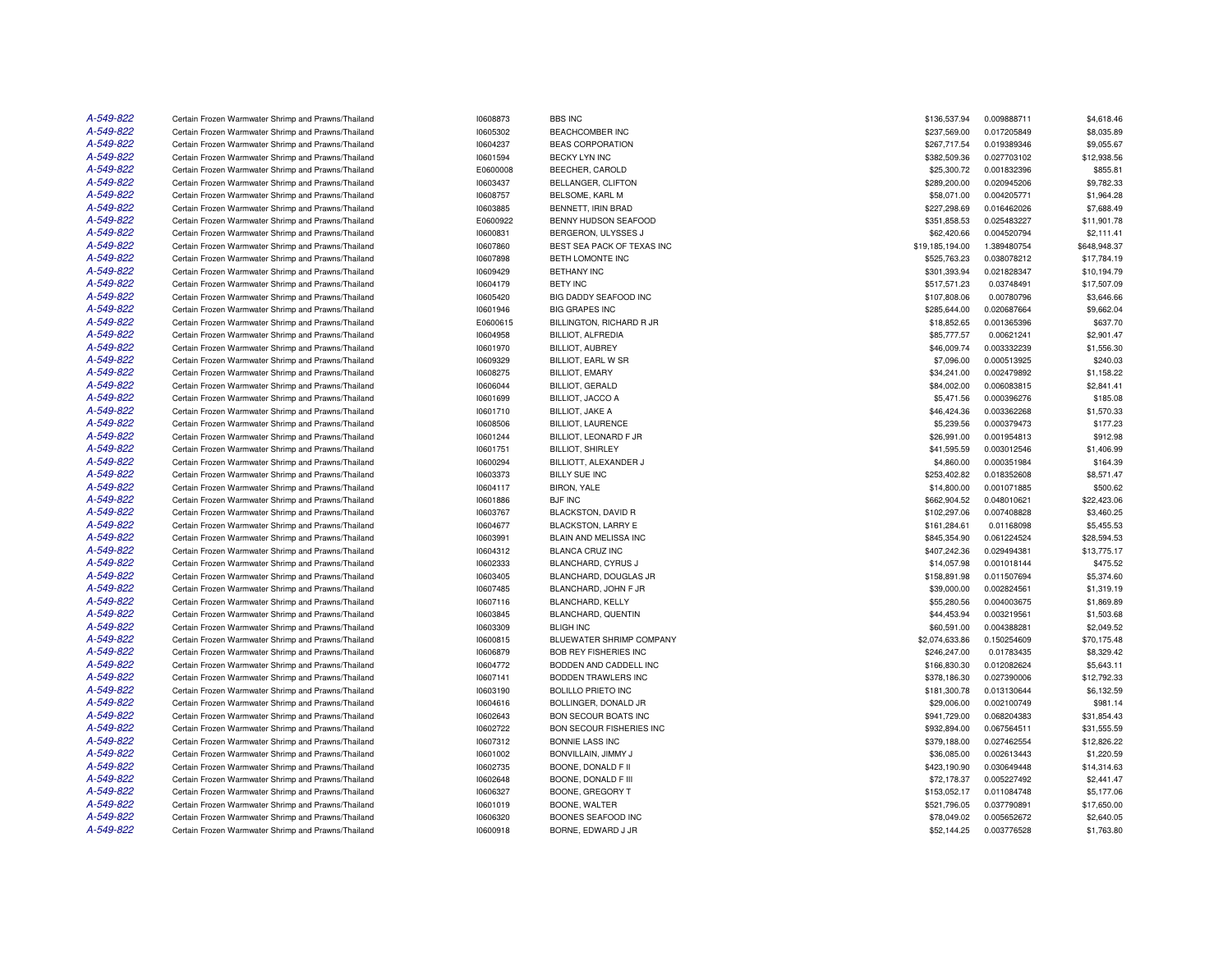| A-549-822 | Certain Frozen Warmwater Shrimp and Prawns/Thailand                                                        | 10600387 | BORNE, EDWARD SR                          | \$40,978.00    | 0.002967817 | \$1,386.10   |
|-----------|------------------------------------------------------------------------------------------------------------|----------|-------------------------------------------|----------------|-------------|--------------|
| A-549-822 | Certain Frozen Warmwater Shrimp and Prawns/Thailand                                                        | 10606123 | <b>BOSARGE BOATS INC</b>                  | \$1,096,501.70 | 0.07941374  | \$37,089.69  |
| A-549-822 | Certain Frozen Warmwater Shrimp and Prawns/Thailand                                                        | 10600197 | BOUDREAUX, RONALD SR                      | \$169,588.18   | 0.012282363 | \$5,736.40   |
| A-549-822 | Certain Frozen Warmwater Shrimp and Prawns/Thailand                                                        | 10603263 | BOUSEGARD, DUVIC JR                       | \$29,056.00    | 0.00210437  | \$982.83     |
| A-549-822 | Certain Frozen Warmwater Shrimp and Prawns/Thailand                                                        | 10605902 | <b>BOWERS SHRIMP</b>                      | \$6,245,886.01 | 0.452356041 | \$211,270.08 |
| A-549-822 | Certain Frozen Warmwater Shrimp and Prawns/Thailand                                                        | 10606539 | <b>BOWERS SHRIMP FARM</b>                 | \$7,105,543.60 | 0.514616432 | \$240,348.41 |
| A-549-822 | Certain Frozen Warmwater Shrimp and Prawns/Thailand                                                        | 10606568 | BOWERS VALLEY SHRIMP                      | \$4,948,665.22 | 0.358405293 | \$167,390.97 |
| A-549-822 | Certain Frozen Warmwater Shrimp and Prawns/Thailand                                                        | 10604435 | BRADLEY, JAMES                            | \$20,440.06    | 0.001480364 | \$691.39     |
| A-549-822 | Certain Frozen Warmwater Shrimp and Prawns/Thailand                                                        | 10607424 | BRANDHURST, KAY                           | \$105,956.99   | 0.007673897 | \$3,584.05   |
| A-549-822 | Certain Frozen Warmwater Shrimp and Prawns/Thailand                                                        | 10607363 | BRANDHURST, RAY                           | \$160,809.16   | 0.011646545 | \$5,439.45   |
| A-549-822 | Certain Frozen Warmwater Shrimp and Prawns/Thailand                                                        | 10604300 | <b>BRAVA CRUZ INC</b>                     | \$513,643.39   | 0.037200437 | \$17,374.23  |
| A-549-822 | Certain Frozen Warmwater Shrimp and Prawns/Thailand                                                        | E0600033 | <b>BRENDA DARLENE INC</b>                 | \$526,523.53   | 0.038133277 | \$17,809.91  |
| A-549-822 | Certain Frozen Warmwater Shrimp and Prawns/Thailand                                                        | 10608564 | <b>BROUSSARD, ERIC</b>                    | \$36,300.00    | 0.002629014 | \$1,227.86   |
| A-549-822 | Certain Frozen Warmwater Shrimp and Prawns/Thailand                                                        | 10609884 | <b>BROWN, COLLEEN</b>                     | \$273,423.82   | 0.019802622 | \$9,248.69   |
| A-549-822 | Certain Frozen Warmwater Shrimp and Prawns/Thailand                                                        | 10603893 | BROWN, DONALD G                           | \$88,323.96    | 0.006396831 | \$2,987.60   |
| A-549-822 | Certain Frozen Warmwater Shrimp and Prawns/Thailand                                                        | 10601348 | <b>BROWN, JOHN</b>                        | \$42,311.66    | 0.003064407 | \$1,431.21   |
| A-549-822 | Certain Frozen Warmwater Shrimp and Prawns/Thailand                                                        |          | <b>BRUCE, DANIEL M SR</b>                 | \$77,358.80    | 0.005602683 | \$2,616.70   |
| A-549-822 |                                                                                                            | 10600736 |                                           |                |             |              |
| A-549-822 | Certain Frozen Warmwater Shrimp and Prawns/Thailand                                                        | 10600609 | <b>BRUCE, MARGIE L</b>                    | \$46,529.77    | 0.003369902 | \$1,573.89   |
|           | Certain Frozen Warmwater Shrimp and Prawns/Thailand                                                        | 10609582 | <b>BRUCE, NATHAN</b>                      | \$12,972.38    | 0.00093952  | \$438.80     |
| A-549-822 | Certain Frozen Warmwater Shrimp and Prawns/Thailand                                                        | 10601560 | BRUCE, ROBERT A                           | \$17,812.91    | 0.001290094 | \$602.53     |
| A-549-822 | Certain Frozen Warmwater Shrimp and Prawns/Thailand                                                        | 10600381 | BRUNET, LEVY J JR                         | \$51,326.54    | 0.003717306 | \$1,736.14   |
| A-549-822 | Certain Frozen Warmwater Shrimp and Prawns/Thailand                                                        | 10605582 | BUCCANEER SHRIMP CO                       | \$497,566.00   | 0.036036038 | \$16,830.41  |
| A-549-822 | Certain Frozen Warmwater Shrimp and Prawns/Thailand                                                        | 10606864 | BUCKMASTER, WM EARL                       | \$46,487.44    | 0.003366836 | \$1,572.46   |
| A-549-822 | Certain Frozen Warmwater Shrimp and Prawns/Thailand                                                        | 10605847 | <b>BULL AND SON INC</b>                   | \$287.647.00   | 0.02083273  | \$9,729.80   |
| A-549-822 | Certain Frozen Warmwater Shrimp and Prawns/Thailand                                                        | 10605503 | BULL, DELBERT JR                          | \$290,091.00   | 0.021009736 | \$9,812.47   |
| A-549-822 | Certain Frozen Warmwater Shrimp and Prawns/Thailand                                                        | 10604970 | BUNDY, RONALD                             | \$23,149.00    | 0.001676558 | \$783.03     |
| A-549-822 | Certain Frozen Warmwater Shrimp and Prawns/Thailand                                                        | 10604964 | <b>BUNDY, RONNIE</b>                      | \$18,482.00    | 0.001338552 | \$625.16     |
| A-549-822 | Certain Frozen Warmwater Shrimp and Prawns/Thailand                                                        | 10606062 | <b>BURAS, CLAYTON</b>                     | \$87,794.00    | 0.006358449 | \$2,969.67   |
| A-549-822 | Certain Frozen Warmwater Shrimp and Prawns/Thailand                                                        | 10607662 | BURAS, WAYLON J                           | \$115,971.82   | 0.008399217 | \$3,922.80   |
| A-549-822 | Certain Frozen Warmwater Shrimp and Prawns/Thailand                                                        | 10603368 | BURNELL TRAWLING INC                      | \$548,549.00   | 0.039728463 | \$18,554.93  |
| A-549-822 | Certain Frozen Warmwater Shrimp and Prawns/Thailand                                                        | 10608633 | BUSCH, RC                                 | \$529,159.00   | 0.03832415  | \$17,899.06  |
| A-549-822 | Certain Frozen Warmwater Shrimp and Prawns/Thailand                                                        | 10605694 | BUTLER, ALBERT                            | \$253,273.58   | 0.018343248 | \$8,567.10   |
| A-549-822 | Certain Frozen Warmwater Shrimp and Prawns/Thailand                                                        | 10600760 | BYCHURCH, JOHNNY JR                       | \$60,056.78    | 0.004349591 | \$2,031.45   |
| A-549-822 | Certain Frozen Warmwater Shrimp and Prawns/Thailand                                                        | 10606792 | C T INC                                   | \$344,780.86   | 0.024970629 | \$11,662.38  |
| A-549-822 | Certain Frozen Warmwater Shrimp and Prawns/Thailand                                                        | 10603207 | CA MAGWOOD JR AND SON INC                 | \$125,342.00   | 0.009077849 | \$4,239.75   |
| A-549-822 | Certain Frozen Warmwater Shrimp and Prawns/Thailand                                                        | 10604294 | CA MAGWOOD JR ENTERPRISES INC             | \$274.348.00   | 0.019869555 | \$9,279.95   |
| A-549-822 | Certain Frozen Warmwater Shrimp and Prawns/Thailand                                                        | 10608767 | CAISON, JERRY LANE JR                     | \$25,155.47    | 0.001821876 | \$850.90     |
| A-549-822 | Certain Frozen Warmwater Shrimp and Prawns/Thailand                                                        | E0601061 | CALLAIS, MICHAEL                          | \$234,398.30   | 0.016976212 | \$7,928.63   |
| A-549-822 | Certain Frozen Warmwater Shrimp and Prawns/Thailand                                                        | 10600872 | CALLAIS, TERRENCE                         | \$31,724.63    | 0.002297645 | \$1,073.10   |
| A-549-822 | Certain Frozen Warmwater Shrimp and Prawns/Thailand                                                        | E0600681 | CAMARDELLE, CHRIS                         | \$55,511.00    | 0.004020364 | \$1,877.69   |
| A-549-822 | Certain Frozen Warmwater Shrimp and Prawns/Thailand                                                        | 10606245 | CANDY INC                                 | \$21,627.17    | 0.00156634  | \$731.55     |
| A-549-822 | Certain Frozen Warmwater Shrimp and Prawns/Thailand                                                        | 10606238 | CANOVA, CARL                              | \$422,114.00   | 0.030571454 | \$14,278.21  |
| A-549-822 | Certain Frozen Warmwater Shrimp and Prawns/Thailand                                                        | 10605825 | CAO, BINH                                 | \$85,883.00    | 0.006220045 | \$2,905.03   |
| A-549-822 | Certain Frozen Warmwater Shrimp and Prawns/Thailand                                                        | 10602915 | CAO, GIO VAN                              | \$201,690.00   | 0.014607325 | \$6,822.26   |
| A-549-822 | Certain Frozen Warmwater Shrimp and Prawns/Thailand                                                        | 10603997 | CAPN BOZO INC                             | \$278,372.01   | 0.020160992 | \$9,416.07   |
| A-549-822 | Certain Frozen Warmwater Shrimp and Prawns/Thailand                                                        | 10603547 | CAPN JASPERS SEAFOOD INC                  | \$314,578.90   | 0.022783263 | \$10,640.78  |
| A-549-822 | Certain Frozen Warmwater Shrimp and Prawns/Thailand                                                        | 10606695 | CAPT ANTHONY INC                          | \$232,242.79   | 0.0168201   | \$7,855.72   |
| A-549-822 | Certain Frozen Warmwater Shrimp and Prawns/Thailand                                                        | 10600930 | CAPT BILL JR                              | \$496,628.49   | 0.035968139 | \$16,798.70  |
| A-549-822 | Certain Frozen Warmwater Shrimp and Prawns/Thailand                                                        | 10601339 | CAPT BUBBA INC                            | \$269,404.01   | 0.019511488 | \$9,112.72   |
| A-549-822 | Certain Frozen Warmwater Shrimp and Prawns/Thailand                                                        | 10604778 | CAPT CARLOS TRAWLERS INC                  | \$396,748.93   | 0.028734398 | \$13,420.22  |
| A-549-822 |                                                                                                            |          |                                           |                |             |              |
| A-549-822 | Certain Frozen Warmwater Shrimp and Prawns/Thailand<br>Certain Frozen Warmwater Shrimp and Prawns/Thailand | 10606743 | CAPT CHRISTOPHER INC<br>CAPT CROCKETT INC | \$406,534.53   | 0.029443117 | \$13,751.23  |
|           |                                                                                                            | 10606267 |                                           | \$152,063.00   | 0.011013108 | \$5,143.60   |
| A-549-822 | Certain Frozen Warmwater Shrimp and Prawns/Thailand                                                        | 10608466 | CAPT DARREN HILL INC                      | \$63,695.15    | 0.004613098 | \$2,154.52   |
| A-549-822 | Certain Frozen Warmwater Shrimp and Prawns/Thailand                                                        | 10602797 | <b>CAPT DENNIS</b>                        | \$650,196.85   | 0.047090272 | \$21,993.22  |
| A-549-822 | Certain Frozen Warmwater Shrimp and Prawns/Thailand                                                        | 10606543 | CAPT DENNIS INC                           | \$129,467.64   | 0.009376647 | \$4,379.30   |
| A-549-822 | Certain Frozen Warmwater Shrimp and Prawns/Thailand                                                        | 10600092 | CAPT EDDIE INC                            | \$110.351.92   | 0.007992198 | \$3,732.71   |
| A-549-822 | Certain Frozen Warmwater Shrimp and Prawns/Thailand                                                        | 10601605 | CAPT EDDIE INC                            | \$241,566.84   | 0.017495391 | \$8,171.11   |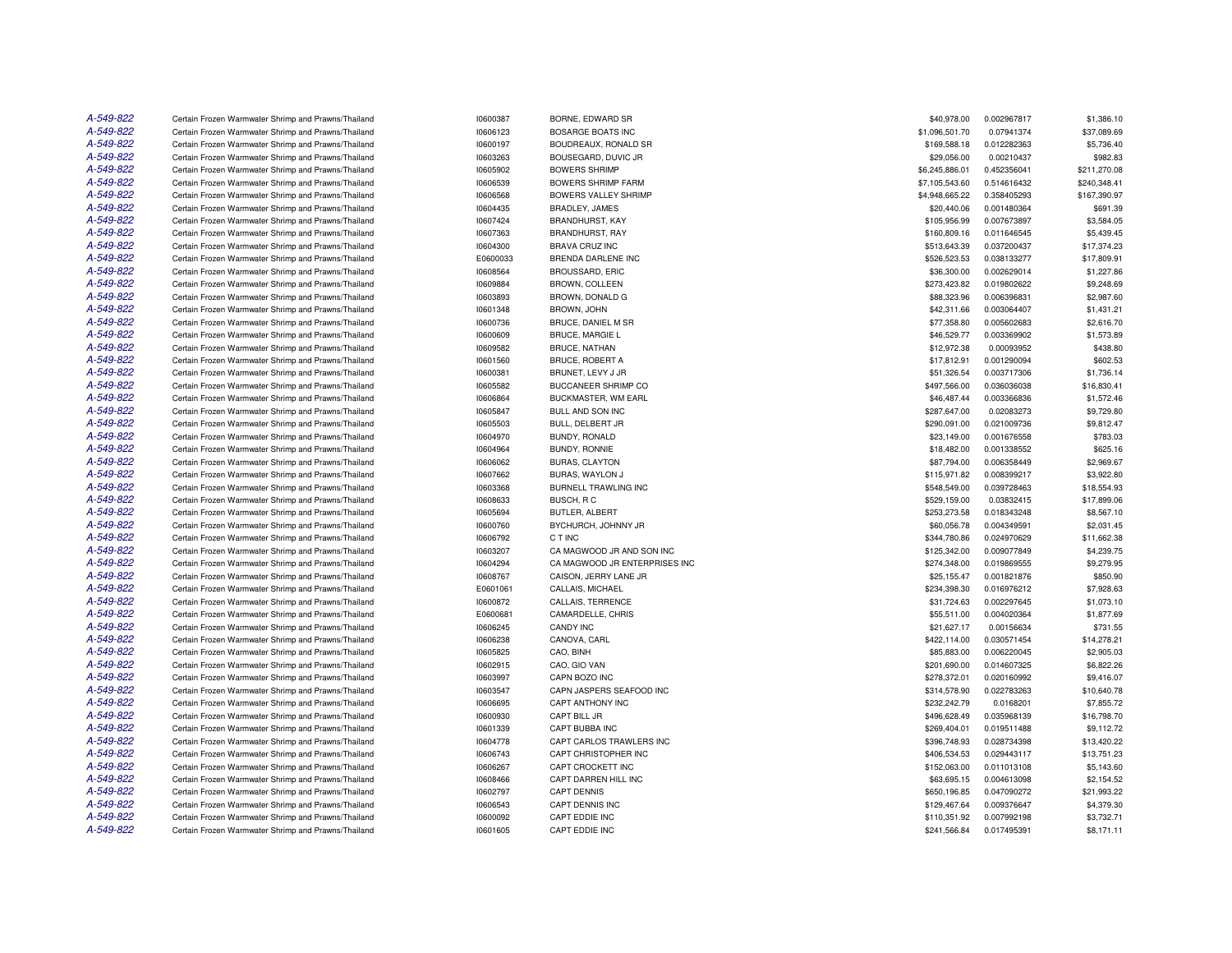| A-549-822 | Certain Frozen Warmwater Shrimp and Prawns/Thailand | 10603156 | CAPT EDWARD INC                | \$290,245.00    | 0.021020889 | \$9,817.68     |
|-----------|-----------------------------------------------------|----------|--------------------------------|-----------------|-------------|----------------|
| A-549-822 | Certain Frozen Warmwater Shrimp and Prawns/Thailand | 10605233 | CAPT GDA INC                   | \$369,240.00    | 0.026742074 | \$12,489.72    |
| A-549-822 | Certain Frozen Warmwater Shrimp and Prawns/Thailand | 10604534 | CAPT JDL INC                   | \$296,422.00    | 0.021468256 | \$10,026.62    |
| A-549-822 | Certain Frozen Warmwater Shrimp and Prawns/Thailand | 10603276 | CAPT KEVIN INC                 | \$74,917.67     | 0.005425885 | \$2,534.13     |
| A-549-822 | Certain Frozen Warmwater Shrimp and Prawns/Thailand | 10601536 | CAPT LUCAS INC                 | \$201,478.81    | 0.01459203  | \$6,815.12     |
| A-549-822 | Certain Frozen Warmwater Shrimp and Prawns/Thailand | 10602050 | CAPT MACK INC                  | \$131,744.00    | 0.009541512 | \$4,456.30     |
| A-549-822 | Certain Frozen Warmwater Shrimp and Prawns/Thailand | 10606689 | CAPT MARCUS INC                | \$322,909.33    | 0.023386592 | \$10,922.56    |
| A-549-822 | Certain Frozen Warmwater Shrimp and Prawns/Thailand | 10601305 | <b>CAPT NICHOLAS INC</b>       | \$322,216.24    | 0.023336395 | \$10,899.12    |
| A-549-822 | Certain Frozen Warmwater Shrimp and Prawns/Thailand | 10604003 | CAPT PAPPIE INC                | \$342,207.66    | 0.024784266 | \$11,575.34    |
| A-549-822 | Certain Frozen Warmwater Shrimp and Prawns/Thailand | 10606054 | CAPT QUINA INC                 | \$82,679.80     | 0.005988055 | \$2,796.68     |
| A-549-822 | Certain Frozen Warmwater Shrimp and Prawns/Thailand | 10601366 | CAPT ROSS INC                  | \$188,570.04    | 0.013657117 | \$6,378.47     |
| A-549-822 | Certain Frozen Warmwater Shrimp and Prawns/Thailand | 10609836 | <b>CAPT TOMMY</b>              | \$107,000.00    | 0.007749436 | \$3,619.33     |
| A-549-822 | Certain Frozen Warmwater Shrimp and Prawns/Thailand | 10609110 | CAPT VANS SEAFOOD              | \$207,193.09    | 0.015005885 | \$7,008.41     |
| A-549-822 | Certain Frozen Warmwater Shrimp and Prawns/Thailand | 10604528 | CAPT WALLEY INC                | \$386,596.00    | 0.027999076 | \$13,076.79    |
| A-549-822 | Certain Frozen Warmwater Shrimp and Prawns/Thailand | 10607852 | CAPTAIN ARNULFO INC            | \$338,153.27    | 0.024490629 | \$11,438.20    |
| A-549-822 | Certain Frozen Warmwater Shrimp and Prawns/Thailand | 10607630 | CAPTAIN HOMER INC              | \$258,870.87    | 0.018748629 | \$8,756.43     |
| A-549-822 | Certain Frozen Warmwater Shrimp and Prawns/Thailand | 10604049 | CAPTAIN THOMAS TRAWLERS INC    | \$264,723.13    | 0.019172477 | \$8,954.39     |
| A-549-822 | Certain Frozen Warmwater Shrimp and Prawns/Thailand | 10600740 | CARL, JOSEPH ALLEN             | \$45,469.38     | 0.003293103 | \$1,538.02     |
| A-549-822 | Certain Frozen Warmwater Shrimp and Prawns/Thailand | 10601504 | CARLOS, IRVIN                  | \$43,525.90     | 0.003152348 | \$1,472.28     |
| A-549-822 | Certain Frozen Warmwater Shrimp and Prawns/Thailand | 10600673 | CARMADELLE, DAVID J            | \$45,679.00     | 0.003308285 | \$1,545.11     |
| A-549-822 | Certain Frozen Warmwater Shrimp and Prawns/Thailand |          | CARMADELLE, RUDY               | \$34,001.88     |             |                |
| A-549-822 |                                                     | 10601659 | <b>CARMELITA INC</b>           |                 | 0.002462574 | \$1,150.13     |
| A-549-822 | Certain Frozen Warmwater Shrimp and Prawns/Thailand | 10604515 |                                | \$421,782.45    | 0.030547442 | \$14,266.99    |
| A-549-822 | Certain Frozen Warmwater Shrimp and Prawns/Thailand | 10602321 | CAROLINA LADY INC              | \$394,265.11    | 0.028554508 | \$13,336.21    |
|           | Certain Frozen Warmwater Shrimp and Prawns/Thailand | 10603472 | CAROLINA SEAFOODS INC          | \$736,547.95    | 0.05334422  | \$24,914.09    |
| A-549-822 | Certain Frozen Warmwater Shrimp and Prawns/Thailand | 10601889 | CARSON AND CO INC              | \$48,919,922.63 | 3.543007748 | \$1,654,739.79 |
| A-549-822 | Certain Frozen Warmwater Shrimp and Prawns/Thailand | 10604422 | CARUSO, MICHAEL JR             | \$249,489.12    | 0.01806916  | \$8,439.09     |
| A-549-822 | Certain Frozen Warmwater Shrimp and Prawns/Thailand | E0600183 | CASSAGNE, ALPHONSE III         | \$24,110.73     | 0.001746211 | \$815.56       |
| A-549-822 | Certain Frozen Warmwater Shrimp and Prawns/Thailand | 10604244 | CASTELLANOS CORPORATION        | \$193,044.19    | 0.013981156 | \$6,529.81     |
| A-549-822 | Certain Frozen Warmwater Shrimp and Prawns/Thailand | 10604173 | CASTELLANOS SEAFOODS INC       | \$80,656.17     | 0.005841494 | \$2,728.23     |
| A-549-822 | Certain Frozen Warmwater Shrimp and Prawns/Thailand | 10608687 | CAULFIELD, HOPE                | \$53,860.00     | 0.003900791 | \$1,821.84     |
| A-549-822 | Certain Frozen Warmwater Shrimp and Prawns/Thailand | 10603058 | CF GOLLOTT AND SON SEAFOOD INC | \$37,896,814.51 | 2.744663119 | \$1,281,877.89 |
| A-549-822 | Certain Frozen Warmwater Shrimp and Prawns/Thailand | 10604709 | CHALLENGE 42 INC               | \$286,799.21    | 0.020771329 | \$9,701.12     |
| A-549-822 | Certain Frozen Warmwater Shrimp and Prawns/Thailand | 10604009 | CHALLENGER SHRIMP CO INC       | \$422,549.52    | 0.030602997 | \$14,292.94    |
| A-549-822 | Certain Frozen Warmwater Shrimp and Prawns/Thailand | 10607513 | CHAPLIN, ROBERT G SR           | \$41,688.00     | 0.003019238 | \$1,410.12     |
| A-549-822 | Certain Frozen Warmwater Shrimp and Prawns/Thailand | 10609894 | CHAPLIN, SAXBY S               | \$36,333.00     | 0.002631404 | \$1,228.98     |
| A-549-822 | Certain Frozen Warmwater Shrimp and Prawns/Thailand | 10608451 | CHARLOTTE MAIER INC            | \$278,533.35    | 0.020172677 | \$9,421.52     |
| A-549-822 | Certain Frozen Warmwater Shrimp and Prawns/Thailand | 10603183 | CHARPENTIER, ALLEN             | \$139,601.59    | 0.010110595 | \$4,722.09     |
| A-549-822 | Certain Frozen Warmwater Shrimp and Prawns/Thailand | 10603709 | CHARPENTIER, LINTON            | \$122.021.59    | 0.00883737  | \$4,127.44     |
| A-549-822 | Certain Frozen Warmwater Shrimp and Prawns/Thailand | E0600889 | CHAUVIN, CAREY M               | \$335,977.56    | 0.024333054 | \$11,364.60    |
| A-549-822 | Certain Frozen Warmwater Shrimp and Prawns/Thailand | 10607386 | CHAUVIN, DAVID                 | \$962,980.71    | 0.069743531 | \$32,573.28    |
| A-549-822 | Certain Frozen Warmwater Shrimp and Prawns/Thailand | 10607378 | CHAUVIN, DAVID                 | \$65,372.54     | 0.004734583 | \$2,211.26     |
| A-549-822 | Certain Frozen Warmwater Shrimp and Prawns/Thailand | 10607390 | CHAUVIN, KIMBERLY              | \$340,682.50    | 0.024673807 | \$11,523.75    |
| A-549-822 | Certain Frozen Warmwater Shrimp and Prawns/Thailand | 10600080 | CHEEKS, ALTON BRUCE            | \$33,333,48     | 0.002414165 | \$1,127.52     |
| A-549-822 | Certain Frozen Warmwater Shrimp and Prawns/Thailand | 10609647 | CHERAMIE, DANNY                | \$55,756.35     | 0.004038134 | \$1,885.99     |
| A-549-822 | Certain Frozen Warmwater Shrimp and Prawns/Thailand | 10602683 | CHERAMIE, HAROLD L             | \$52,791.19     | 0.003823383 | \$1,785.69     |
| A-549-822 | Certain Frozen Warmwater Shrimp and Prawns/Thailand | E0600779 | CHERAMIE, HARRY SR             | \$196,558.00    | 0.014235642 | \$6,648.67     |
| A-549-822 | Certain Frozen Warmwater Shrimp and Prawns/Thailand | 10600248 | CHERAMIE, HARVEY JR            | \$30,169.44     | 0.002185011 | \$1,020.50     |
| A-549-822 | Certain Frozen Warmwater Shrimp and Prawns/Thailand | 10600615 | CHERAMIE, JAMES P              | \$65,381.02     | 0.004735197 | \$2,211.54     |
| A-549-822 | Certain Frozen Warmwater Shrimp and Prawns/Thailand | 10600802 | CHERAMIE, JOEY J               | \$216,629.11    | 0.015689285 | \$7,327.58     |
| A-549-822 | Certain Frozen Warmwater Shrimp and Prawns/Thailand | 10600797 | CHERAMIE, JOSEPH               | \$83,348.80     | 0.006036507 | \$2,819.31     |
| A-549-822 | Certain Frozen Warmwater Shrimp and Prawns/Thailand | E0600176 | CHERAMIE, OJESS                | \$26,026.24     | 0.001884941 | \$880.35       |
| A-549-822 | Certain Frozen Warmwater Shrimp and Prawns/Thailand | 10600649 | CHERAMIE, SALLY                | \$16,697.95     | 0.001209343 | \$564.82       |
| A-549-822 | Certain Frozen Warmwater Shrimp and Prawns/Thailand | 10600694 | CHERAMIE, TERRY J              | \$57,725.25     | 0.00418073  | \$1,952.58     |
| A-549-822 | Certain Frozen Warmwater Shrimp and Prawns/Thailand | E0600119 | CHERAMIE, TIMMY                | \$151,584.96    | 0.010978486 | \$5,127.43     |
| A-549-822 | Certain Frozen Warmwater Shrimp and Prawns/Thailand | 10601513 | CHERAMIE, TINA                 | \$24,722.23     | 0.001790499 | \$836.24       |
| A-549-822 | Certain Frozen Warmwater Shrimp and Prawns/Thailand | 10604898 | CHERAMIE, WAYNE                | \$303.525.59    | 0.021982731 | \$10,266.90    |
| A-549-822 | Certain Frozen Warmwater Shrimp and Prawns/Thailand | 10604910 | CHERAMIE, WEBB JR              | \$90,324.80     | 0.006541741 | \$3,055.28     |
|           |                                                     |          |                                |                 |             |                |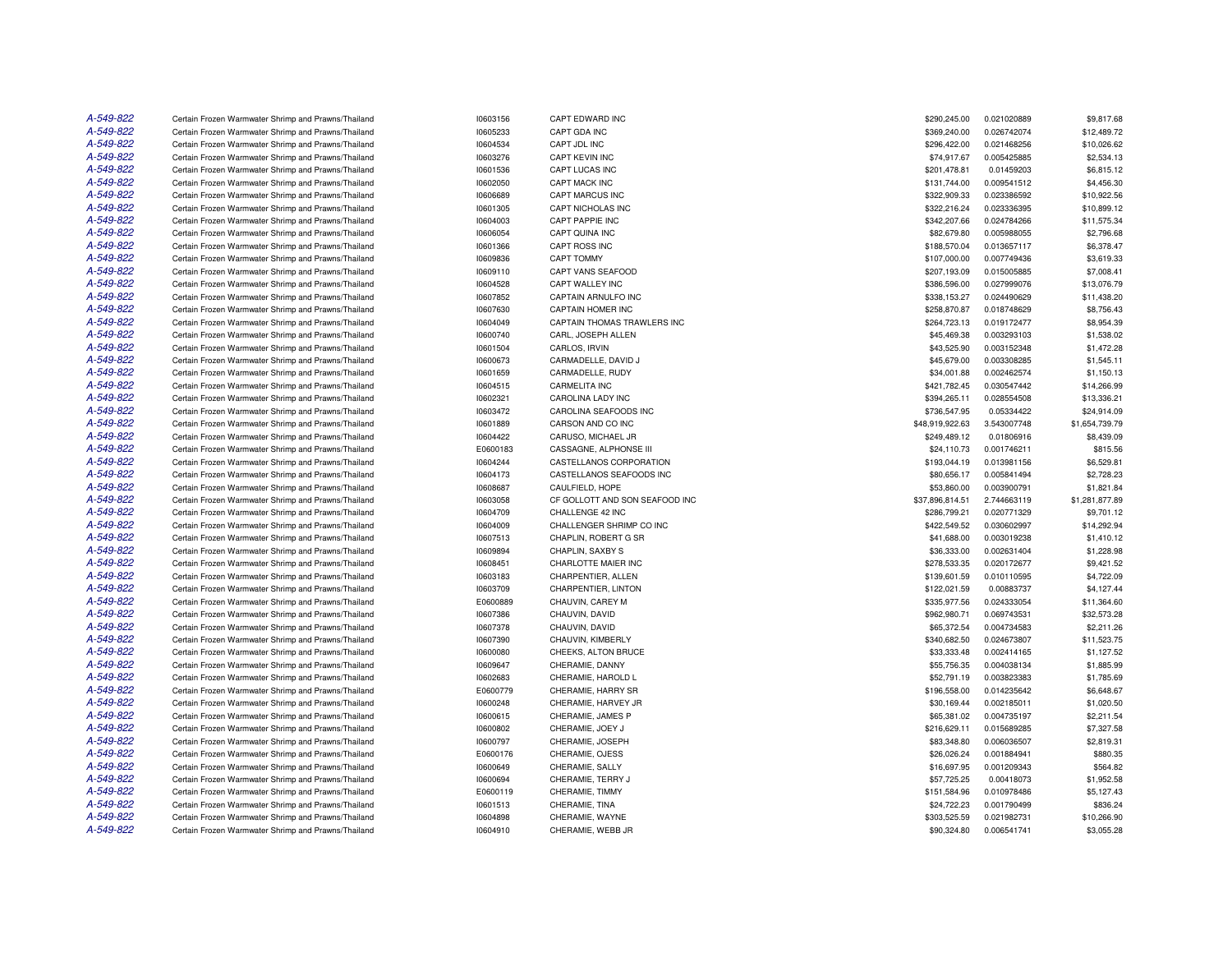| A-549-822 | Certain Frozen Warmwater Shrimp and Prawns/Thailand | 10604255             | CHEW, THOMAS J             | \$31,762.70     | 0.002300402 | \$1,074.39                |
|-----------|-----------------------------------------------------|----------------------|----------------------------|-----------------|-------------|---------------------------|
| A-549-822 | Certain Frozen Warmwater Shrimp and Prawns/Thailand | 10609590             | CHISHOLM, ARTHUR SR        | \$95,525.00     | 0.006918364 | \$3,231.18                |
| A-549-822 | Certain Frozen Warmwater Shrimp and Prawns/Thailand | 10607337             | CHISHOLM, HENRY JR         | \$103,736.00    | 0.007513042 | \$3,508.92                |
| A-549-822 | Certain Frozen Warmwater Shrimp and Prawns/Thailand | 10600448             | CHRISTEN, DAVID JR         | \$59,908.00     | 0.004338815 | \$2,026.42                |
| A-549-822 | Certain Frozen Warmwater Shrimp and Prawns/Thailand | 10603108             | CHRISTIAN G INC            | \$165,394.00    | 0.011978601 | \$5,594.53                |
| A-549-822 | Certain Frozen Warmwater Shrimp and Prawns/Thailand | 10604399             | CIEUTAT TRAWLERS INC       | \$561,245.43    | 0.040647998 | \$18,984.40               |
| A-549-822 | Certain Frozen Warmwater Shrimp and Prawns/Thailand | 10603132             | CINCO DE MAYO INC          | \$296,366.90    | 0.021464266 | \$10,024.75               |
| A-549-822 | Certain Frozen Warmwater Shrimp and Prawns/Thailand | 10606572             | <b>CITY MARKET INC</b>     | \$1,924,867.92  | 0.139407865 | \$65,109.58               |
| A-549-822 | Certain Frozen Warmwater Shrimp and Prawns/Thailand | E0600305             | COBB, MICHAEL              | \$30,494.00     | 0.002208517 | \$1,031.47                |
| A-549-822 | Certain Frozen Warmwater Shrimp and Prawns/Thailand | 10601253             | COLLINS, BERNARD J         | \$17,056.33     | 0.001235299 | \$576.94                  |
| A-549-822 | Certain Frozen Warmwater Shrimp and Prawns/Thailand | 10603747             | COLLINS, EARLINE           | \$16,815.83     | 0.00121788  | \$568.80                  |
| A-549-822 | Certain Frozen Warmwater Shrimp and Prawns/Thailand | 10602653             | COOK, EDWIN A SR           | \$48,487.10     | 0.003511661 | \$1,640.10                |
| A-549-822 | Certain Frozen Warmwater Shrimp and Prawns/Thailand | 10602694             | COOKSEY, JOHN JR           | \$59,356.93     | 0.004298904 | \$2,007.78                |
| A-549-822 | Certain Frozen Warmwater Shrimp and Prawns/Thailand | 10605674             | COOPER, ACY J III          | \$19,611.00     | 0.00142032  | \$663.35                  |
| A-549-822 | Certain Frozen Warmwater Shrimp and Prawns/Thailand | 10605686             | COOPER, ACY J JR           | \$90,177.13     | 0.006531046 | \$3,050.28                |
| A-549-822 | Certain Frozen Warmwater Shrimp and Prawns/Thailand | 10605662             | COOPER, ACY J SR           | \$8,000.00      | 0.000579397 | \$270.60                  |
| A-549-822 | Certain Frozen Warmwater Shrimp and Prawns/Thailand | E0600795             | COPEMAN, JOHN              | \$89,490.00     | 0.006481281 | \$3.027.04                |
| A-549-822 | Certain Frozen Warmwater Shrimp and Prawns/Thailand | 10600422             | COULON, ALLEN              | \$13,389.27     | 0.000969713 | \$452.90                  |
| A-549-822 | Certain Frozen Warmwater Shrimp and Prawns/Thailand | 10600051             | COULON, AMY                | \$44,730.07     | 0.003239559 | \$1,513.02                |
| A-549-822 | Certain Frozen Warmwater Shrimp and Prawns/Thailand | 10605656             | COULON, DARRIN             | \$48,055.65     | 0.003480413 | \$1,625.51                |
| A-549-822 | Certain Frozen Warmwater Shrimp and Prawns/Thailand | 10604146             | COULON, DON                | \$13,010.62     | 0.000942289 | \$440.09                  |
| A-549-822 | Certain Frozen Warmwater Shrimp and Prawns/Thailand |                      | <b>COUNTRY INC</b>         | \$496,320.00    | 0.035945797 |                           |
| A-549-822 | Certain Frozen Warmwater Shrimp and Prawns/Thailand | 10603289<br>10602991 | COURSEY, JOHN              | \$141,264.63    | 0.01023104  | \$16,788.26<br>\$4,778.34 |
| A-549-822 |                                                     |                      |                            |                 |             |                           |
| A-549-822 | Certain Frozen Warmwater Shrimp and Prawns/Thailand | 10607478             | COWDREY, MICHAEL N         | \$224,671.63    | 0.016271762 | \$7,599.63                |
| A-549-822 | Certain Frozen Warmwater Shrimp and Prawns/Thailand | 10607596             | CROSBY, LEONARD W JR       | \$42,000.00     | 0.003041835 | \$1,420.67                |
|           | Certain Frozen Warmwater Shrimp and Prawns/Thailand | 10602965             | CROSBYS FISH AND SHRIMP CO | \$91,835.14     | 0.006651127 | \$3,106.37                |
| A-549-822 | Certain Frozen Warmwater Shrimp and Prawns/Thailand | 10606920             | <b>CRUILLAS INC</b>        | \$448,099.31    | 0.032453431 | \$15,157.17               |
| A-549-822 | Certain Frozen Warmwater Shrimp and Prawns/Thailand | 10607219             | CRUM, TOMMY LLOYD          | \$119,993.16    | 0.008690461 | \$4,058.83                |
| A-549-822 | Certain Frozen Warmwater Shrimp and Prawns/Thailand | 10600774             | <b>CRUSADER INC</b>        | \$162,186.00    | 0.011746263 | \$5,486.02                |
| A-549-822 | Certain Frozen Warmwater Shrimp and Prawns/Thailand | 10602578             | <b>CRYSTAL GAYLE INC</b>   | \$365,344.47    | 0.026459941 | \$12,357.95               |
| A-549-822 | Certain Frozen Warmwater Shrimp and Prawns/Thailand | 10601159             | CRYSTAL LIGHT INC          | \$31,706.33     | 0.00229632  | \$1,072.48                |
| A-549-822 | Certain Frozen Warmwater Shrimp and Prawns/Thailand | 10609536             | CRYSTAL SEAFOOD            | \$5,900,000.00  | 0.427305371 | \$199,570.32              |
| A-549-822 | Certain Frozen Warmwater Shrimp and Prawns/Thailand | 10602838             | <b>CUSTOM PACK INC</b>     | \$15,965,419.00 | 1.156289711 | \$540,037.94              |
| A-549-822 | Certain Frozen Warmwater Shrimp and Prawns/Thailand | 10600961             | D AND L SEAFOOD CORP       | \$67,910.00     | 0.004918357 | \$2,297.09                |
| A-549-822 | Certain Frozen Warmwater Shrimp and Prawns/Thailand | 10600306             | D DITCHARO JR SEAFOODS LLC | \$220,000.00    | 0.015933421 | \$7,441.61                |
| A-549-822 | Certain Frozen Warmwater Shrimp and Prawns/Thailand | 10604643             | D G AND R C INC            | \$408,550.00    | 0.029589086 | \$13,819.40               |
| A-549-822 | Certain Frozen Warmwater Shrimp and Prawns/Thailand | 10601373             | <b>DAHA INC</b>            | \$692,441.24    | 0.050149807 | \$23,422.16               |
| A-549-822 | Certain Frozen Warmwater Shrimp and Prawns/Thailand | 10601895             | <b>DAHAPA INC</b>          | \$193,005.79    | 0.013978375 | \$6,528.51                |
| A-549-822 | Certain Frozen Warmwater Shrimp and Prawns/Thailand | 10609299             | DAIGLE, DAVID              | \$12,857.38     | 0.000931191 | \$434.91                  |
| A-549-822 | Certain Frozen Warmwater Shrimp and Prawns/Thailand | 10606341             | DAIGLE, MICHAEL WAYNE      | \$119,311.72    | 0.008641108 | \$4,035.78                |
| A-549-822 | Certain Frozen Warmwater Shrimp and Prawns/Thailand | 10601855             | DANG, DAP V                | \$138,286.09    | 0.01001532  | \$4,677.59                |
| A-549-822 | Certain Frozen Warmwater Shrimp and Prawns/Thailand | 10602858             | DANG, KHANG                | \$573,585.40    | 0.041541716 | \$19,401.80               |
| A-549-822 | Certain Frozen Warmwater Shrimp and Prawns/Thailand | 10608973             | DANG, MINH VAN             | \$23,714.00     | 0.001717478 | \$802.14                  |
| A-549-822 | Certain Frozen Warmwater Shrimp and Prawns/Thailand | 10605412             | DANG, SON                  | \$197,542.71    | 0.01430696  | \$6,681.98                |
| A-549-822 | Certain Frozen Warmwater Shrimp and Prawns/Thailand | 10602091             | DANG, THUONG               | \$453,715.65    | 0.032860192 | \$15,347.15               |
| A-549-822 | Certain Frozen Warmwater Shrimp and Prawns/Thailand | 10604577             | DANIELS, DAVID W           | \$243,555.14    | 0.017639393 | \$8,238.37                |
| A-549-822 | Certain Frozen Warmwater Shrimp and Prawns/Thailand | 10609395             | DANOS, OLIVER J            | \$29,271.82     | 0.002120001 | \$990.13                  |
| A-549-822 | Certain Frozen Warmwater Shrimp and Prawns/Thailand | 10600877             | DANOS, RICKY P             | \$36,370.44     | 0.002634116 | \$1,230.25                |
| A-549-822 | Certain Frozen Warmwater Shrimp and Prawns/Thailand | 10601864             | DANOS, TIMOTHY             | \$55,149.10     | 0.003994154 | \$1,865.44                |
| A-549-822 | Certain Frozen Warmwater Shrimp and Prawns/Thailand | 10606187             | DARDA, HERBERT             | \$65,760.56     | 0.004762685 | \$2,224.38                |
| A-549-822 | Certain Frozen Warmwater Shrimp and Prawns/Thailand | E0600598             | DARDA, J C                 | \$75,754.46     | 0.005486489 | \$2,562.43                |
| A-549-822 | Certain Frozen Warmwater Shrimp and Prawns/Thailand | 10606193             | DARDAR, BASILE J SR        | \$52,076.00     | 0.003771586 | \$1,761.50                |
| A-549-822 | Certain Frozen Warmwater Shrimp and Prawns/Thailand | 10602509             | DARDAR, DONALD S           | \$28,205.92     | 0.002042804 | \$954.08                  |
| A-549-822 | Certain Frozen Warmwater Shrimp and Prawns/Thailand | 10606219             | DARDAR, GILBERT B SR       | \$132,325.00    | 0.00958359  | \$4,475.96                |
| A-549-822 | Certain Frozen Warmwater Shrimp and Prawns/Thailand | 10606031             | DARDAR, ISADORE J JR       | \$18,710.89     | 0.001355129 | \$632.90                  |
| A-549-822 | Certain Frozen Warmwater Shrimp and Prawns/Thailand | 10605680             | DARDAR, JONATHAN M         | \$47.074.42     | 0.003409348 | \$1,592.31                |
| A-549-822 | Certain Frozen Warmwater Shrimp and Prawns/Thailand | E0600493             | DARDAR, MANY               | \$27,209.00     | 0.001970602 | \$920.36                  |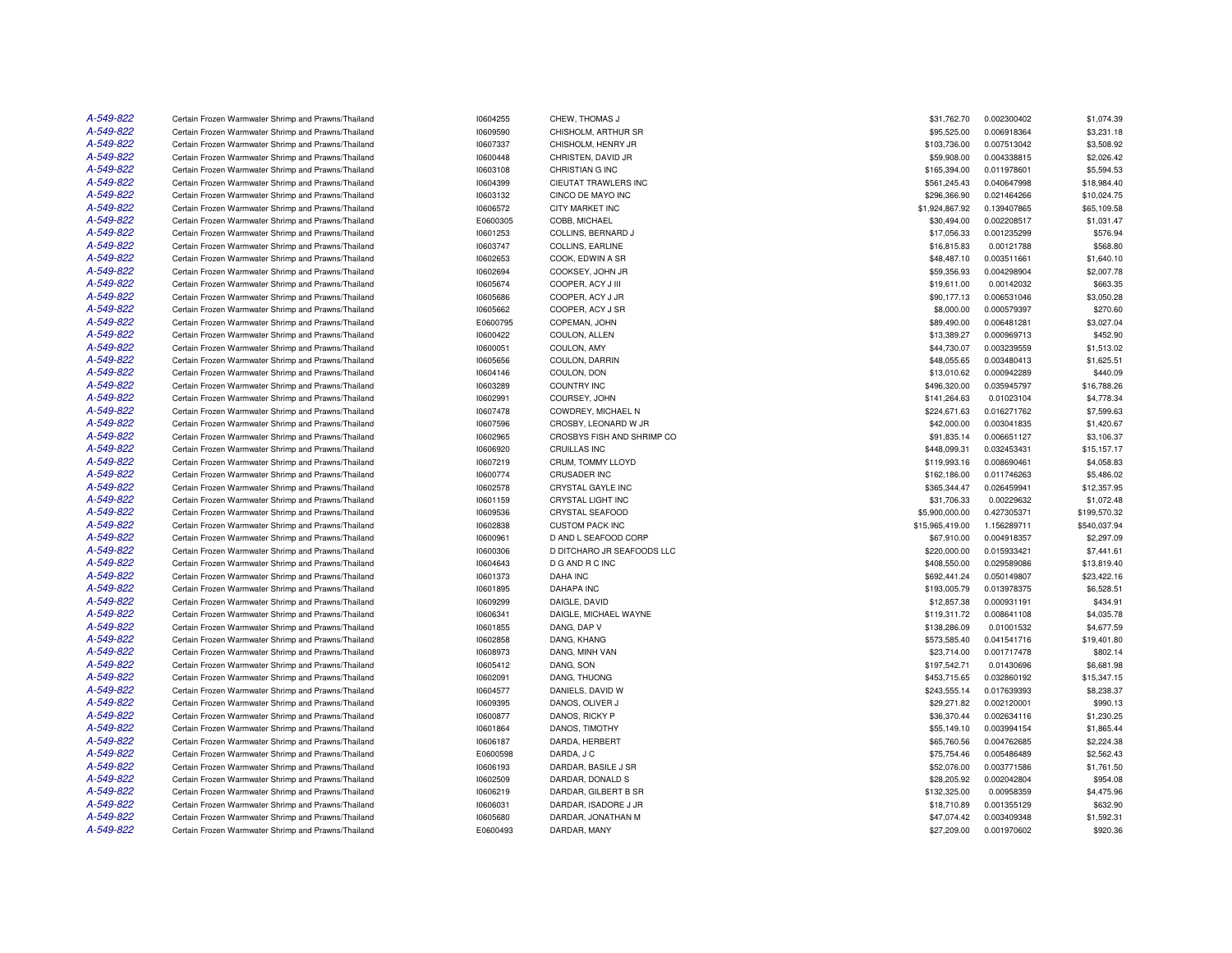| A-549-822 | Certain Frozen Warmwater Shrimp and Prawns/Thailand | 10607151 | DARDAR, TONEY              | \$99,360.12     | 0.007196121 | \$3,360.90     |
|-----------|-----------------------------------------------------|----------|----------------------------|-----------------|-------------|----------------|
| A-549-822 | Certain Frozen Warmwater Shrimp and Prawns/Thailand | E0600071 | DASSAU, LOUIS              | \$189,986.00    | 0.013759668 | \$6,426.37     |
| A-549-822 | Certain Frozen Warmwater Shrimp and Prawns/Thailand | 10605625 | DAVIS SEAFOOD INC          | \$156,853.91    | 0.011360088 | \$5,305.66     |
| A-549-822 | Certain Frozen Warmwater Shrimp and Prawns/Thailand | 10604170 | DAVIS, DANIEL              | \$109,473.89    | 0.007928607 | \$3,703.01     |
| A-549-822 | Certain Frozen Warmwater Shrimp and Prawns/Thailand | 10606517 | DAVIS, JOHN W              | \$79,689.00     | 0.005771447 | \$2,695.52     |
| A-549-822 | Certain Frozen Warmwater Shrimp and Prawns/Thailand | 10604203 | DAVIS, RONALD              | \$222,805.95    | 0.016136641 | \$7,536.52     |
| A-549-822 | Certain Frozen Warmwater Shrimp and Prawns/Thailand | 10606997 | DAVIS, WILLIAM T           | \$67,366.56     | 0.004878999 | \$2,278.71     |
| A-549-822 | Certain Frozen Warmwater Shrimp and Prawns/Thailand | 10609352 | DAVIS, WILLIAM T JR        | \$83,172.00     | 0.006023702 | \$2,813.33     |
| A-549-822 | Certain Frozen Warmwater Shrimp and Prawns/Thailand | 10608621 | DEAN BLANCHARD SEAFOOD INC | \$15,813,908.22 | 1.145316598 | \$534,913.01   |
| A-549-822 | Certain Frozen Warmwater Shrimp and Prawns/Thailand | 10605483 | DEAN, ILENE                | \$203,439.90    | 0.014734061 | \$6,881.45     |
| A-549-822 | Certain Frozen Warmwater Shrimp and Prawns/Thailand | 10600416 | DEBARGE, THOMAS            | \$16,040.00     | 0.001161691 | \$542.56       |
| A-549-822 | Certain Frozen Warmwater Shrimp and Prawns/Thailand | 10603624 | DEBBE ANNE INC             | \$209,378.00    | 0.015164126 | \$7,082.31     |
| A-549-822 | Certain Frozen Warmwater Shrimp and Prawns/Thailand | 10603303 | DEEP SEA FOODS INC         | \$71,937,003.00 | 5.21001149  | \$2,433,303.55 |
| A-549-822 | Certain Frozen Warmwater Shrimp and Prawns/Thailand | E0600231 | DEHART, CLEVIS             | \$61,546.00     | 0.004457447 | \$2,081.82     |
| A-549-822 | Certain Frozen Warmwater Shrimp and Prawns/Thailand | 10601547 | DEHART, FERRELL JOHN       | \$38,703.20     | 0.002803065 | \$1,309.15     |
| A-549-822 | Certain Frozen Warmwater Shrimp and Prawns/Thailand | 10607552 | DEJEAN, CHRIS JR           | \$74,179.33     | 0.005372411 | \$2,509.15     |
| A-549-822 | Certain Frozen Warmwater Shrimp and Prawns/Thailand | E0600660 | DEKEMEL, WILLIAM J         | \$25,000.00     | 0.001810616 | \$845.64       |
| A-549-822 | Certain Frozen Warmwater Shrimp and Prawns/Thailand | 10602584 | <b>DELL MARINE INC</b>     | \$412,632.65    | 0.029884771 | \$13,957.50    |
| A-549-822 | Certain Frozen Warmwater Shrimp and Prawns/Thailand | 10603739 | DENNIS SHRIMP CO INC       | \$261,733.00    | 0.018955918 | \$8,853.24     |
| A-549-822 | Certain Frozen Warmwater Shrimp and Prawns/Thailand | 10606212 | DEROCHE, BARBARA           | \$115,485.08    | 0.008363965 | \$3,906.34     |
| A-549-822 | Certain Frozen Warmwater Shrimp and Prawns/Thailand | 10600428 | DESPAUX, BYRON             | \$35,668.11     | 0.00258325  | \$1,206.49     |
| A-549-822 | Certain Frozen Warmwater Shrimp and Prawns/Thailand | 10604976 | DESPAUX, GLEN              | \$47,385.00     | 0.003431842 | \$1,602.82     |
| A-549-822 | Certain Frozen Warmwater Shrimp and Prawns/Thailand | 10602403 | DEVANEY, BOBBY C JR        | \$1,009,445.00  | 0.07310869  | \$34,144.96    |
| A-549-822 | Certain Frozen Warmwater Shrimp and Prawns/Thailand | 10607645 | DFS INC                    | \$155,362.00    | 0.011252037 | \$5,255.19     |
| A-549-822 | Certain Frozen Warmwater Shrimp and Prawns/Thailand | 10605527 | DICKEY, WESLEY FRANK       | \$81,922.96     | 0.005933241 | \$2,771.08     |
| A-549-822 | Certain Frozen Warmwater Shrimp and Prawns/Thailand | 10602208 | DINH, CHAU T               | \$1,065,332.00  | 0.077156286 | \$36,035.36    |
| A-549-822 | Certain Frozen Warmwater Shrimp and Prawns/Thailand | 10609698 | DINH, LONG                 | \$17,714.46     | 0.001282963 | \$599.20       |
| A-549-822 | Certain Frozen Warmwater Shrimp and Prawns/Thailand | 10609608 | DINH, VINCENT              | \$354,552.19    | 0.025678314 | \$11,992.90    |
| A-549-822 | Certain Frozen Warmwater Shrimp and Prawns/Thailand | 10602018 | DION, PAUL ADAM            | \$27,172.12     | 0.001967931 | \$919.11       |
| A-549-822 | Certain Frozen Warmwater Shrimp and Prawns/Thailand | 10601740 | DO, LIET VAN               | \$406,038.92    | 0.029407222 | \$13,734.46    |
| A-549-822 | Certain Frozen Warmwater Shrimp and Prawns/Thailand | 10608528 | DO, LUONG VAN              | \$67,750.00     | 0.004906769 | \$2,291.68     |
| A-549-822 | Certain Frozen Warmwater Shrimp and Prawns/Thailand | 10609717 | DO, THAN VIET              | \$535,640.42    | 0.038793564 | \$18,118.29    |
| A-549-822 | Certain Frozen Warmwater Shrimp and Prawns/Thailand | 10605362 | DO, THIEN VAN              | \$212,550.00    | 0.015393857 | \$7,189.61     |
| A-549-822 | Certain Frozen Warmwater Shrimp and Prawns/Thailand | 10608240 | DO, VI VAN                 | \$17,282.00     | 0.001251643 | \$584.57       |
| A-549-822 | Certain Frozen Warmwater Shrimp and Prawns/Thailand | 10602830 | DOAN, LIEM                 | \$394,408.51    | 0.028564894 | \$13,341.06    |
| A-549-822 | Certain Frozen Warmwater Shrimp and Prawns/Thailand | 10602792 | DOAN, MAI                  | \$103,826.56    | 0.007519601 | \$3,511.98     |
| A-549-822 | Certain Frozen Warmwater Shrimp and Prawns/Thailand | 10602870 | DOAN, MINH VAN             | \$498,194.36    | 0.036081547 | \$16,851.66    |
| A-549-822 | Certain Frozen Warmwater Shrimp and Prawns/Thailand | 10609992 | <b>DOCTOR BILL</b>         | \$408,786.35    | 0.029606204 | \$13,827.39    |
| A-549-822 | Certain Frozen Warmwater Shrimp and Prawns/Thailand | E0600919 | DOMANGUE, RANZELL SR       | \$68,711.10     | 0.004976377 | \$2,324.19     |
| A-549-822 | Certain Frozen Warmwater Shrimp and Prawns/Thailand | 10603385 | DOMANGUE, WESTLEY          | \$259,578.33    | 0.018799867 | \$8,780.36     |
| A-549-822 | Certain Frozen Warmwater Shrimp and Prawns/Thailand | 10610110 | DOMANGUE, WESTLEY          | \$205,071.79    | 0.01485225  | \$6,936.65     |
| A-549-822 | Certain Frozen Warmwater Shrimp and Prawns/Thailand | 10606580 | DOMINICKS SEAFOOD INC      | \$10,865,876.16 | 0.786957161 | \$367,543.46   |
| A-549-822 | Certain Frozen Warmwater Shrimp and Prawns/Thailand | 10604231 | DON PACO INC               | \$491.640.97    | 0.03560692  | \$16,629.99    |
| A-549-822 | Certain Frozen Warmwater Shrimp and Prawns/Thailand | 10604471 | DONINI SEAFOODS INC        | \$445,312.61    | 0.032251605 | \$15,062.91    |
| A-549-822 | Certain Frozen Warmwater Shrimp and Prawns/Thailand | E0600406 | DONNELLY, DAVID C          | \$147,131.42    | 0.01065594  | \$4,976.79     |
| A-549-822 | Certain Frozen Warmwater Shrimp and Prawns/Thailand | E0600438 | DOPSON, CRAIG B            | \$296,347.77    | 0.02146288  | \$10,024.11    |
| A-549-822 | Certain Frozen Warmwater Shrimp and Prawns/Thailand | 10604789 | DORADA CRUZ INC            | \$409,393.46    | 0.029650174 | \$13,847.93    |
| A-549-822 | Certain Frozen Warmwater Shrimp and Prawns/Thailand | 10603056 | DORE, PRESTON J JR         | \$27,907.03     | 0.002021157 | \$943.97       |
| A-549-822 | Certain Frozen Warmwater Shrimp and Prawns/Thailand | 10603425 | DOUG AND NEIL INC          | \$88,257.00     | 0.006391981 | \$2,985.34     |
| A-549-822 | Certain Frozen Warmwater Shrimp and Prawns/Thailand | 10603196 | DOYLE, JOHN                | \$143,104.65    | 0.010364303 | \$4,840.58     |
| A-549-822 | Certain Frozen Warmwater Shrimp and Prawns/Thailand | 10603676 | <b>DRAGNET INC</b>         | \$8,066.00      | 0.000584177 | \$272.84       |
| A-549-822 | Certain Frozen Warmwater Shrimp and Prawns/Thailand | 10601327 | DRAGNET SEAFOOD LLC        | \$344,905.33    | 0.024979644 | \$11,666.59    |
| A-549-822 | Certain Frozen Warmwater Shrimp and Prawns/Thailand | 10608409 | DRURY, BRUCE JR            | \$19,220.74     | 0.001392055 | \$650.15       |
| A-549-822 | Certain Frozen Warmwater Shrimp and Prawns/Thailand | 10608388 | DRURY, BRUCE SR            | \$366,014.00    | 0.026508432 | \$12,380.60    |
| A-549-822 | Certain Frozen Warmwater Shrimp and Prawns/Thailand | 10602184 | DRURY, BRYANT JAMES        | \$127,794.10    | 0.009255442 | \$4,322.70     |
| A-549-822 | Certain Frozen Warmwater Shrimp and Prawns/Thailand | 10602774 | DRURY, ERIC                | \$77,712.00     | 0.005628264 | \$2,628.65     |
| A-549-822 | Certain Frozen Warmwater Shrimp and Prawns/Thailand | 10604983 | DRURY, JEFF B III          | \$69,729.00     | 0.005050098 | \$2,358.62     |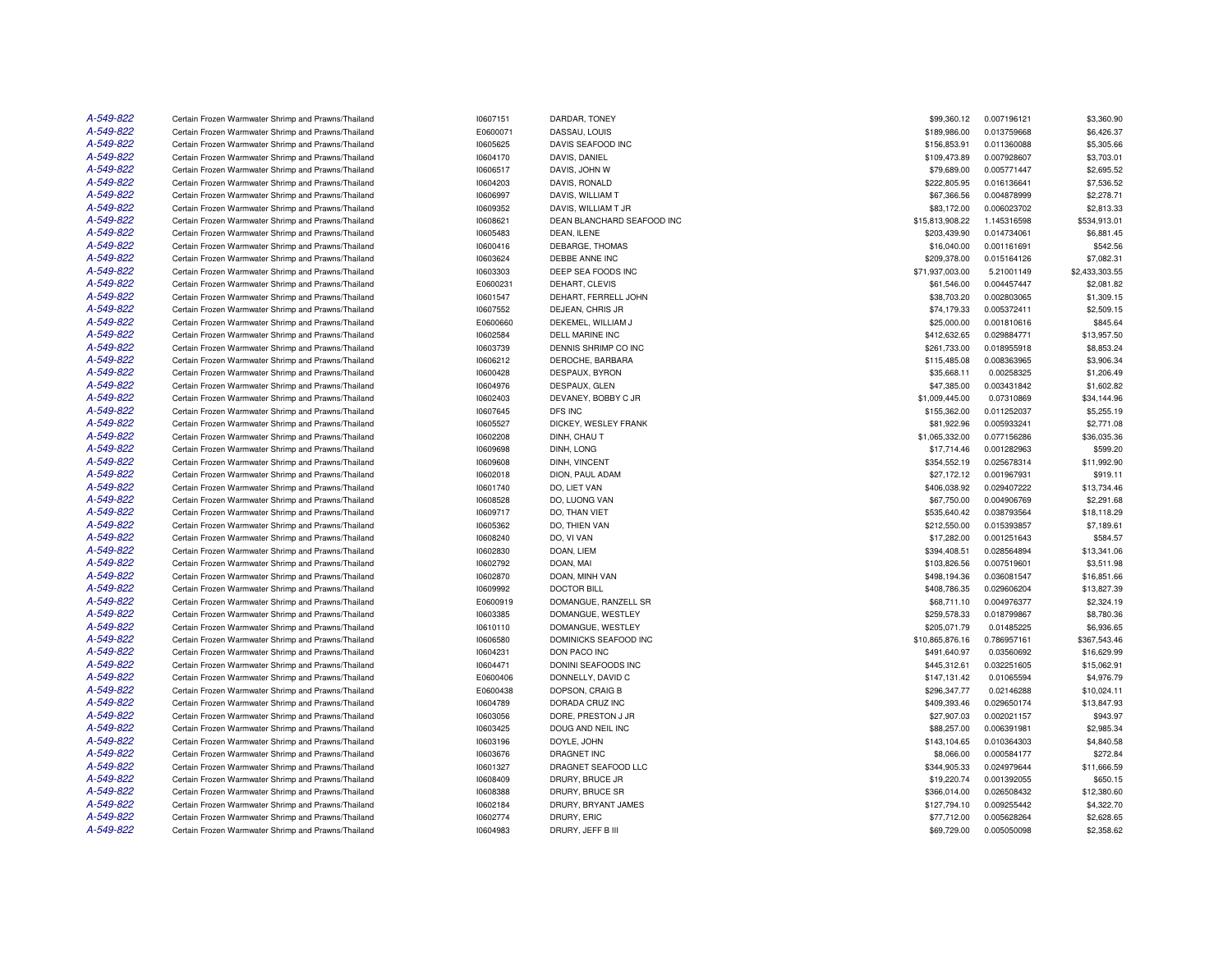| A-549-822 | Certain Frozen Warmwater Shrimp and Prawns/Thailand | 10607584 | DRURY, KEVIN                        | \$125,639.00   | 0.009099359 | \$4,249.80   |
|-----------|-----------------------------------------------------|----------|-------------------------------------|----------------|-------------|--------------|
| A-549-822 | Certain Frozen Warmwater Shrimp and Prawns/Thailand | 10604650 | DSL AND R INC                       | \$736,213.00   | 0.053319961 | \$24,902.76  |
| A-549-822 | Certain Frozen Warmwater Shrimp and Prawns/Thailand | 10604900 | DUBBERLY, JAMES F                   | \$1,749,984.00 | 0.12674196  | \$59,194.05  |
| A-549-822 | Certain Frozen Warmwater Shrimp and Prawns/Thailand | 10604883 | DUBBERLY, JAMES F                   | \$466,808.00   | 0.033808401 | \$15,790.00  |
| A-549-822 | Certain Frozen Warmwater Shrimp and Prawns/Thailand | 10604874 | DUBBERLY, JAMES F                   | \$398,505.00   | 0.028861581 | \$13,479.62  |
| A-549-822 | Certain Frozen Warmwater Shrimp and Prawns/Thailand | 10602497 | DUBOIS, JOHN D JR                   | \$12,524.00    | 0.000907046 | \$423.63     |
| A-549-822 | Certain Frozen Warmwater Shrimp and Prawns/Thailand | 10602098 | DUFRENE, ARCHIE                     | \$315,058.57   | 0.022818003 | \$10,657.01  |
| A-549-822 | Certain Frozen Warmwater Shrimp and Prawns/Thailand | 10602710 | DUFRENE, ELSON A                    | \$113,703.25   | 0.008234917 | \$3,846.07   |
| A-549-822 | Certain Frozen Warmwater Shrimp and Prawns/Thailand | 10600654 | DUFRENE, ERIC                       | \$48,199.94    | 0.003490863 | \$1,630.39   |
| A-549-822 | Certain Frozen Warmwater Shrimp and Prawns/Thailand | 10601324 | DUFRENE, ERIC F                     | \$10,717.86    | 0.000776237 | \$362.54     |
| A-549-822 | Certain Frozen Warmwater Shrimp and Prawns/Thailand | 10604946 | DUFRENE, ERIC JR                    | \$22,000.00    | 0.001593342 | \$744.16     |
| A-549-822 | Certain Frozen Warmwater Shrimp and Prawns/Thailand | 10601716 | DUFRENE, GOLDEN                     | \$14,753.22    | 0.001068497 | \$499.03     |
| A-549-822 | Certain Frozen Warmwater Shrimp and Prawns/Thailand | 10601530 | DUFRENE, RONALD SR                  | \$354,235.26   | 0.025655361 | \$11,982.18  |
| A-549-822 | Certain Frozen Warmwater Shrimp and Prawns/Thailand | 10608291 | DUFRENE, SCOTTIE M                  | \$54,435.04    | 0.003942438 | \$1,841.29   |
| A-549-822 | Certain Frozen Warmwater Shrimp and Prawns/Thailand | 10601665 | DUFRENE, TOBY                       | \$153,921.94   | 0.011147741 | \$5,206.48   |
| A-549-822 | Certain Frozen Warmwater Shrimp and Prawns/Thailand | 10605139 | DUNAMIS TOWING INC                  | \$1,807,976.01 | 0.13094201  | \$61,155.65  |
| A-549-822 | Certain Frozen Warmwater Shrimp and Prawns/Thailand | 10608782 | DUNCAN, GARY                        | \$182,879.18   | 0.013244959 | \$6,185.98   |
| A-549-822 | Certain Frozen Warmwater Shrimp and Prawns/Thailand | E0600960 | DUONG, MAU                          | \$481,331.74   | 0.034860278 | \$16,281.28  |
| A-549-822 | Certain Frozen Warmwater Shrimp and Prawns/Thailand | 10602558 | DUONG, XUAN THI                     | \$234,189.05   | 0.016961057 | \$7,921.56   |
| A-549-822 | Certain Frozen Warmwater Shrimp and Prawns/Thailand | 10602105 | DUPLANTIS, BLAIR                    | \$15,501.00    | 0.001122654 | \$524.33     |
| A-549-822 | Certain Frozen Warmwater Shrimp and Prawns/Thailand | 10608532 | DUPLANTIS, WEDGIR J JR              | \$42,955.51    | 0.003111037 | \$1,452.99   |
| A-549-822 |                                                     |          |                                     |                |             |              |
| A-549-822 | Certain Frozen Warmwater Shrimp and Prawns/Thailand | 10600160 | DUPRE, JIMMIE SR                    | \$32,918.00    | 0.002384074 | \$1,113.47   |
|           | Certain Frozen Warmwater Shrimp and Prawns/Thailand | 10603576 | DUPRE, LINWARD P                    | \$186,075.33   | 0.013476439 | \$6,294.09   |
| A-549-822 | Certain Frozen Warmwater Shrimp and Prawns/Thailand | E0601053 | DUPUIS, CLAYTON J                   | \$17,516.68    | 0.001268639 | \$592.51     |
| A-549-822 | Certain Frozen Warmwater Shrimp and Prawns/Thailand | 10603985 | DURAND, WALTER                      | \$134,000.00   | 0.009704902 | \$4,532.61   |
| A-549-822 | Certain Frozen Warmwater Shrimp and Prawns/Thailand | 10607493 | DWAYNES DREAM INC                   | \$307,194.27   | 0.022248434 | \$10,390.99  |
| A-549-822 | Certain Frozen Warmwater Shrimp and Prawns/Thailand | 10607309 | E AND E LLC                         | \$469,971.00   | 0.03403748  | \$15,896.99  |
| A-549-822 | Certain Frozen Warmwater Shrimp and Prawns/Thailand | 10604476 | E AND E SHRIMP CO INC               | \$447,657.37   | 0.032421424 | \$15,142.22  |
| A-549-822 | Certain Frozen Warmwater Shrimp and Prawns/Thailand | 10601692 | EDENS, STEVEN                       | \$347,800.08   | 0.025189295 | \$11,764.50  |
| A-549-822 | Certain Frozen Warmwater Shrimp and Prawns/Thailand | 10606084 | EDENS, TIMOTHY DALE                 | \$24,350.71    | 0.001763591 | \$823.67     |
| A-549-822 | Certain Frozen Warmwater Shrimp and Prawns/Thailand | 10603752 | EDISTO QUEEN LLC                    | \$345,811.54   | 0.025045276 | \$11,697.24  |
| A-549-822 | Certain Frozen Warmwater Shrimp and Prawns/Thailand | 10601931 | <b>EDWARDS, TOMMY</b>               | \$147,751.29   | 0.010700834 | \$4,997.76   |
| A-549-822 | Certain Frozen Warmwater Shrimp and Prawns/Thailand | 10604015 | <b>ELIMINATOR INC</b>               | \$690,736.28   | 0.050026326 | \$23,364.49  |
| A-549-822 | Certain Frozen Warmwater Shrimp and Prawns/Thailand | 10600018 | ELLERBEE, JODY D                    | \$549,943.42   | 0.039829454 | \$18,602.10  |
| A-549-822 | Certain Frozen Warmwater Shrimp and Prawns/Thailand | 10604854 | ELLISON, DAVID                      | \$29,589.10    | 0.00214298  | \$1,000.87   |
| A-549-822 | Certain Frozen Warmwater Shrimp and Prawns/Thailand | 10608427 | ELMIRA PFLUECKHAHN INC              | \$283,342.55   | 0.020520982 | \$9,584.20   |
| A-549-822 | Certain Frozen Warmwater Shrimp and Prawns/Thailand | 10606737 | <b>EMMANUEL INC</b>                 | \$299,376.29   | 0.02168222  | \$10,126.55  |
| A-549-822 | Certain Frozen Warmwater Shrimp and Prawns/Thailand | 10604995 | <b>ENCLADE, RODNEY</b>              | \$50,371.00    | 0.003648102 | \$1,703.82   |
| A-549-822 | Certain Frozen Warmwater Shrimp and Prawns/Thailand | 10604795 | ENSENADA CRUZ INC                   | \$349,633.98   | 0.025322115 | \$11,826.54  |
| A-549-822 | Certain Frozen Warmwater Shrimp and Prawns/Thailand | 10604021 | EQUALIZER INC                       | \$627,196.76   | 0.045424499 | \$21,215.23  |
| A-549-822 | Certain Frozen Warmwater Shrimp and Prawns/Thailand | E0600211 | ERICA LYNN INC                      | \$600,818.00   | 0.043514027 | \$20,322.96  |
| A-549-822 | Certain Frozen Warmwater Shrimp and Prawns/Thailand | 10607231 | ERICKSON AND JENSEN SEAFOOD PACKERS | \$5,217,304.00 | 0.37786136  | \$176,477.80 |
| A-549-822 | Certain Frozen Warmwater Shrimp and Prawns/Thailand | E0600241 | ESTAY, WAYNE                        | \$1,743,742.79 | 0.126289942 | \$58,982.93  |
| A-549-822 | Certain Frozen Warmwater Shrimp and Prawns/Thailand | 10603164 | ETHAN G INC                         | \$281,833.00   | 0.020411653 | \$9,533.14   |
| A-549-822 | Certain Frozen Warmwater Shrimp and Prawns/Thailand | 10604718 | EVERSON, GEORGE C                   | \$85,639.29    | 0.006202395 | \$2,896.79   |
| A-549-822 | Certain Frozen Warmwater Shrimp and Prawns/Thailand | 10602178 | FABRA, MARK                         | \$22,049.88    | 0.001596955 | \$745.85     |
| A-549-822 | Certain Frozen Warmwater Shrimp and Prawns/Thailand | 10601190 | <b>FABRE, SHERON</b>                | \$82,627.31    | 0.005984253 | \$2,794.91   |
| A-549-822 | Certain Frozen Warmwater Shrimp and Prawns/Thailand | 10601783 | FAIR MAIDEN SEAFOOD                 | \$104,039.00   | 0.007534987 | \$3,519.17   |
| A-549-822 | Certain Frozen Warmwater Shrimp and Prawns/Thailand | 10607624 | FATHER CASIMIR INC                  | \$203,437.13   | 0.014733861 | \$6,881.36   |
| A-549-822 | Certain Frozen Warmwater Shrimp and Prawns/Thailand | 10607814 | FATHER DAN INC                      | \$294,902.31   | 0.021358193 | \$9,975.21   |
| A-549-822 | Certain Frozen Warmwater Shrimp and Prawns/Thailand | 10606660 | FATHER MIKE INC                     | \$192,771.92   | 0.013961437 | \$6,520.60   |
| A-549-822 | Certain Frozen Warmwater Shrimp and Prawns/Thailand | 10600679 | FAZENDE, JEFFERY                    | \$23,965.62    | 0.001735701 | \$810.65     |
| A-549-822 | Certain Frozen Warmwater Shrimp and Prawns/Thailand | 10610005 | FAZENDE, THOMAS G                   | \$76,483.91    | 0.00553932  | \$2,587.10   |
| A-549-822 | Certain Frozen Warmwater Shrimp and Prawns/Thailand | 10604801 | FIESTA CRUZ INC                     | \$382,449.49   | 0.027698766 | \$12,936.54  |
| A-549-822 | Certain Frozen Warmwater Shrimp and Prawns/Thailand | 10603559 | FILLINICH, ANTHONY SR               | \$73,272.57    | 0.005306739 | \$2,478.48   |
| A-549-822 | Certain Frozen Warmwater Shrimp and Prawns/Thailand | 10602675 | FILLINICH, JACK                     | \$19,181.00    | 0.001389177 | \$648.81     |
| A-549-822 | Certain Frozen Warmwater Shrimp and Prawns/Thailand | 10604989 | FINCHER, WILLIAM                    | \$19,400.00    | 0.001405038 | \$656.21     |
|           |                                                     |          |                                     |                |             |              |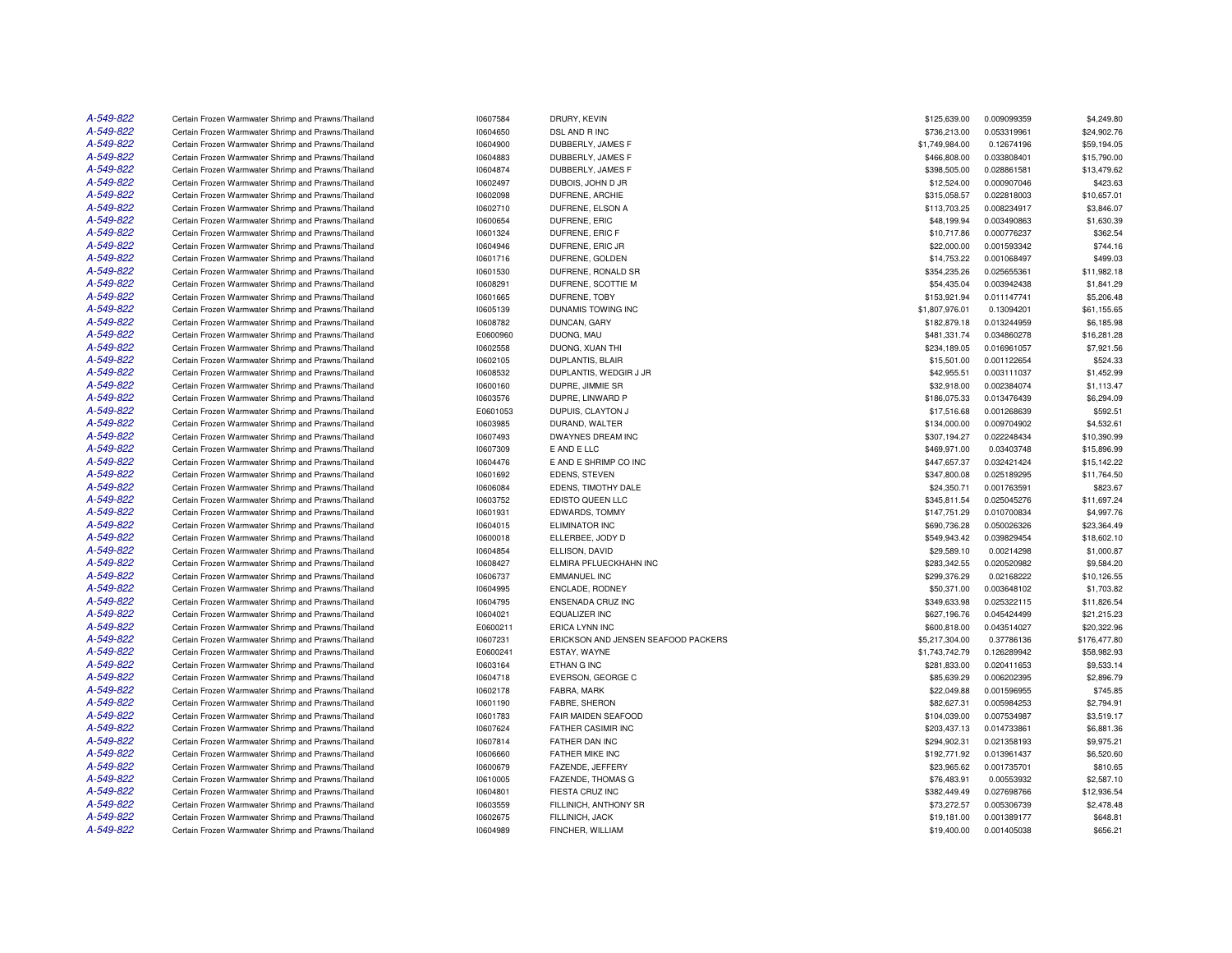| A-549-822 | Certain Frozen Warmwater Shrimp and Prawns/Thailand | 10605575 | FINE SHRIMP CO                     | \$409,374.00    | 0.029648764 | \$13,847.27  |
|-----------|-----------------------------------------------------|----------|------------------------------------|-----------------|-------------|--------------|
| A-549-822 | Certain Frozen Warmwater Shrimp and Prawns/Thailand | 10604877 | <b>FIREFOX INC</b>                 | \$126,447.00    | 0.009157878 | \$4,277.13   |
| A-549-822 | Certain Frozen Warmwater Shrimp and Prawns/Thailand | 10603245 | FISHERMANS REEF SHRIMP COMPANY     | \$22,544,416.78 | 1.632771252 | \$762,575.69 |
| A-549-822 | Certain Frozen Warmwater Shrimp and Prawns/Thailand | 10602743 | FITCH, ADAM J                      | \$35,049.10     | 0.002538418 | \$1,185.55   |
| A-549-822 | Certain Frozen Warmwater Shrimp and Prawns/Thailand | 10605196 | FLEET PRODUCTS INC                 | \$341,637.60    | 0.02474298  | \$11,556.06  |
| A-549-822 | Certain Frozen Warmwater Shrimp and Prawns/Thailand | 10604510 | FLOWERS, VINCENT                   | \$63,162.58     | 0.004574527 | \$2,136.50   |
| A-549-822 | Certain Frozen Warmwater Shrimp and Prawns/Thailand | 10609899 | FONTENOT, PEGGY D                  | \$15,251.00     | 0.001104548 | \$515.87     |
| A-549-822 | Certain Frozen Warmwater Shrimp and Prawns/Thailand | 10600404 | FOREMAN, RALPH JR                  | \$38,551.13     | 0.002792052 | \$1,304.01   |
| A-549-822 | Certain Frozen Warmwater Shrimp and Prawns/Thailand | 10607246 | FORET, KURT J SR                   | \$68,456.54     | 0.00495794  | \$2,315.58   |
| A-549-822 | Certain Frozen Warmwater Shrimp and Prawns/Thailand | 10601290 | FRANKS, MICHAEL                    | \$5,219,854.61  | 0.378046087 | \$176,564.08 |
| A-549-822 |                                                     |          |                                    |                 |             |              |
|           | Certain Frozen Warmwater Shrimp and Prawns/Thailand | 10603718 | FRAZIER, DAVID                     | \$7,232.05      | 0.000523779 | \$244.63     |
| A-549-822 | Certain Frozen Warmwater Shrimp and Prawns/Thailand | 10606038 | FRAZIER, MICHAEL                   | \$17,770.63     | 0.001287031 | \$601.10     |
| A-549-822 | Certain Frozen Warmwater Shrimp and Prawns/Thailand | 10601100 | FREDERICK, JOHNNIE                 | \$90,709.00     | 0.006569567 | \$3,068.28   |
| A-549-822 | Certain Frozen Warmwater Shrimp and Prawns/Thailand | 10600099 | FREDERICK, MICHAEL                 | \$64,965.78     | 0.004705123 | \$2,197.50   |
| A-549-822 | Certain Frozen Warmwater Shrimp and Prawns/Thailand | 10601463 | FREEDOM FISHING INC                | \$541,879.32    | 0.039245414 | \$18,329.33  |
| A-549-822 | Certain Frozen Warmwater Shrimp and Prawns/Thailand | E0600604 | FREEMAN, KENNETH F                 | \$60,460.00     | 0.004378794 | \$2,045.09   |
| A-549-822 | Certain Frozen Warmwater Shrimp and Prawns/Thailand | 10604561 | FRILOUX, BRAD                      | \$186,668.38    | 0.01351939  | \$6,314.15   |
| A-549-822 | Certain Frozen Warmwater Shrimp and Prawns/Thailand | 10600862 | G AND O TRAWLERS INC               | \$606,679.46    | 0.043938541 | \$20,521.22  |
| A-549-822 | Certain Frozen Warmwater Shrimp and Prawns/Thailand | 10600896 | G AND S TRAWLERS INC               | \$510,225.86    | 0.036952924 | \$17,258.63  |
| A-549-822 | Certain Frozen Warmwater Shrimp and Prawns/Thailand | 10600888 | <b>GD VENTURES II INC</b>          | \$537,847.68    | 0.038953424 | \$18,192.96  |
| A-549-822 | Certain Frozen Warmwater Shrimp and Prawns/Thailand | 10607297 | <b>GALAXY STAR LLC</b>             | \$354,825.00    | 0.025698073 | \$12,002.13  |
| A-549-822 | Certain Frozen Warmwater Shrimp and Prawns/Thailand | 10603611 | <b>GALE FORCE INC</b>              | \$122,919.96    | 0.008902434 | \$4,157.83   |
| A-549-822 | Certain Frozen Warmwater Shrimp and Prawns/Thailand | 10603921 | GALJOUR, JESS J                    | \$11,163.51     | 0.000808513 | \$377.61     |
| A-549-822 | Certain Frozen Warmwater Shrimp and Prawns/Thailand | 10603735 | GALJOUR, REED                      | \$276,290.68    | 0.020010253 | \$9,345.66   |
| A-549-822 | Certain Frozen Warmwater Shrimp and Prawns/Thailand | 10600348 | GALLIANO, ANTHONY                  | \$123,663.48    | 0.008956283 | \$4,182.98   |
| A-549-822 | Certain Frozen Warmwater Shrimp and Prawns/Thailand | 10607327 | GALLIANO, HORACE J                 | \$256,096.89    | 0.018547725 | \$8,662.60   |
| A-549-822 | Certain Frozen Warmwater Shrimp and Prawns/Thailand | 10603428 | GALLIANO, MOISE JR                 | \$59,133.45     | 0.004282719 | \$2,000.22   |
| A-549-822 | Certain Frozen Warmwater Shrimp and Prawns/Thailand | 10601040 | GALLOWAY, JIMMY                    | \$79,604.86     | 0.005765353 | \$2,692.67   |
| A-549-822 | Certain Frozen Warmwater Shrimp and Prawns/Thailand | E0600073 | GALLOWAY, JUDY L                   | \$90,997.00     | 0.006590425 | \$3,078.02   |
| A-549-822 | Certain Frozen Warmwater Shrimp and Prawns/Thailand | 10601122 | GALLOWAY, MARK                     | \$104,716.15    | 0.007584029 | \$3,542.07   |
| A-549-822 | Certain Frozen Warmwater Shrimp and Prawns/Thailand | 10608394 | <b>GAMBER INC</b>                  | \$53,550.00     | 0.003878339 | \$1,811.35   |
| A-549-822 | Certain Frozen Warmwater Shrimp and Prawns/Thailand | 10609504 | <b>GARIJAK INC</b>                 | \$144,874.67    | 0.010492496 | \$4,900.46   |
| A-549-822 | Certain Frozen Warmwater Shrimp and Prawns/Thailand | 10605252 | <b>GARNER, LARRY S</b>             | \$83,943.00     | 0.006079541 | \$2,839.41   |
| A-549-822 | Certain Frozen Warmwater Shrimp and Prawns/Thailand | 10607463 | GARZA, ANDRES                      | \$140,059.42    | 0.010143753 | \$4,737.58   |
| A-549-822 | Certain Frozen Warmwater Shrimp and Prawns/Thailand | 10602527 | GASPARD, MICHAEL ANTHONY           | \$53,194.26     | 0.003852575 | \$1,799.32   |
| A-549-822 | Certain Frozen Warmwater Shrimp and Prawns/Thailand | 10601261 | GASPARD, MURRY SR                  | \$67,565.35     | 0.004893396 | \$2,285.43   |
| A-549-822 |                                                     |          |                                    |                 |             |              |
|           | Certain Frozen Warmwater Shrimp and Prawns/Thailand | 10607417 | GASPARD, MURVIN                    | \$91,829.87     | 0.006650745 | \$3,106.19   |
| A-549-822 | Certain Frozen Warmwater Shrimp and Prawns/Thailand | E0600773 | GAUDET, ALLEN IV                   | \$340,352.00    | 0.024649871 | \$11,512.57  |
| A-549-822 | Certain Frozen Warmwater Shrimp and Prawns/Thailand | E0600649 | GAY FISH COMPANY INC               | \$333,807.62    | 0.024175896 | \$11,291.20  |
| A-549-822 | Certain Frozen Warmwater Shrimp and Prawns/Thailand | E0600558 | GAY, ROBERT G                      | \$48,450.81     | 0.003509032 | \$1,638.87   |
| A-549-822 | Certain Frozen Warmwater Shrimp and Prawns/Thailand | 10603864 | <b>GEMITA INC</b>                  | \$362,747.85    | 0.026271882 | \$12,270.12  |
| A-549-822 | Certain Frozen Warmwater Shrimp and Prawns/Thailand | 10603445 | GEORGE, JAMES JR                   | \$162,765.45    | 0.011788229 | \$5,505.62   |
| A-549-822 | Certain Frozen Warmwater Shrimp and Prawns/Thailand | 10603591 | <b>GEORGIA SHRIMP CO LLC</b>       | \$2,466,256,43  | 0.178617732 | \$83,422.30  |
| A-549-822 | Certain Frozen Warmwater Shrimp and Prawns/Thailand | 10608337 | <b>GERICA, PETER</b>               | \$29,887.00     | 0.002164555 | \$1,010.94   |
| A-549-822 | Certain Frozen Warmwater Shrimp and Prawns/Thailand | 10607301 | <b>GISCO INC</b>                   | \$734,075.61    | 0.053165161 | \$24,830.46  |
| A-549-822 | Certain Frozen Warmwater Shrimp and Prawns/Thailand | 10604807 | <b>GLORIA CRUZ INC</b>             | \$333,473.19    | 0.024151675 | \$11,279.89  |
| A-549-822 | Certain Frozen Warmwater Shrimp and Prawns/Thailand | 10606089 | GLOVER, CHARLES                    | \$71,838.27     | 0.005202861 | \$2,429.96   |
| A-549-822 | Certain Frozen Warmwater Shrimp and Prawns/Thailand | 10603089 | <b>GOINGS, ROBERT</b>              | \$69,011.02     | 0.004998098 | \$2,334.33   |
| A-549-822 | Certain Frozen Warmwater Shrimp and Prawns/Thailand | 10601143 | GOLD COAST SEAFOOD INC             | \$1,450,360.06  | 0.105041804 | \$49,059.12  |
| A-549-822 | Certain Frozen Warmwater Shrimp and Prawns/Thailand | 10609000 | GOLDEN GULF COAST PKG CO INC       | \$14,041,328.89 | 1.016938179 | \$474,954.67 |
| A-549-822 | Certain Frozen Warmwater Shrimp and Prawns/Thailand | 10603594 | <b>GOLDEN PHASE INC</b>            | \$87,882.46     | 0.006364855 | \$2,972.67   |
| A-549-822 | Certain Frozen Warmwater Shrimp and Prawns/Thailand | 10602686 | <b>GOLDEN, GEORGE T</b>            | \$44,079.73     | 0.003192459 | \$1,491.02   |
| A-549-822 | Certain Frozen Warmwater Shrimp and Prawns/Thailand | 10609687 | GOLDEN, JOYCE G                    | \$439,528.31    | 0.031832679 | \$14,867.26  |
| A-549-822 | Certain Frozen Warmwater Shrimp and Prawns/Thailand | 10608918 | <b>GOLDEN, WILLIAM L</b>           | \$29,313.76     | 0.002123038 | \$991.55     |
| A-549-822 | Certain Frozen Warmwater Shrimp and Prawns/Thailand | 10608639 | GOLLOTT BROTHERS SEAFOOD CO INC    | \$5,969,340.77  | 0.432327352 | \$201,915.81 |
| A-549-822 | Certain Frozen Warmwater Shrimp and Prawns/Thailand | 10608851 | <b>GOLLOTT, EDGAR R</b>            | \$7,287,649,77  | 0.527805405 | \$246,508.24 |
| A-549-822 | Certain Frozen Warmwater Shrimp and Prawns/Thailand | 10608827 | GOLLOTTS OIL DOCK AND ICEHOUSE INC | \$10,267,805.63 | 0.743642118 | \$347,313.44 |
|           |                                                     |          |                                    |                 |             |              |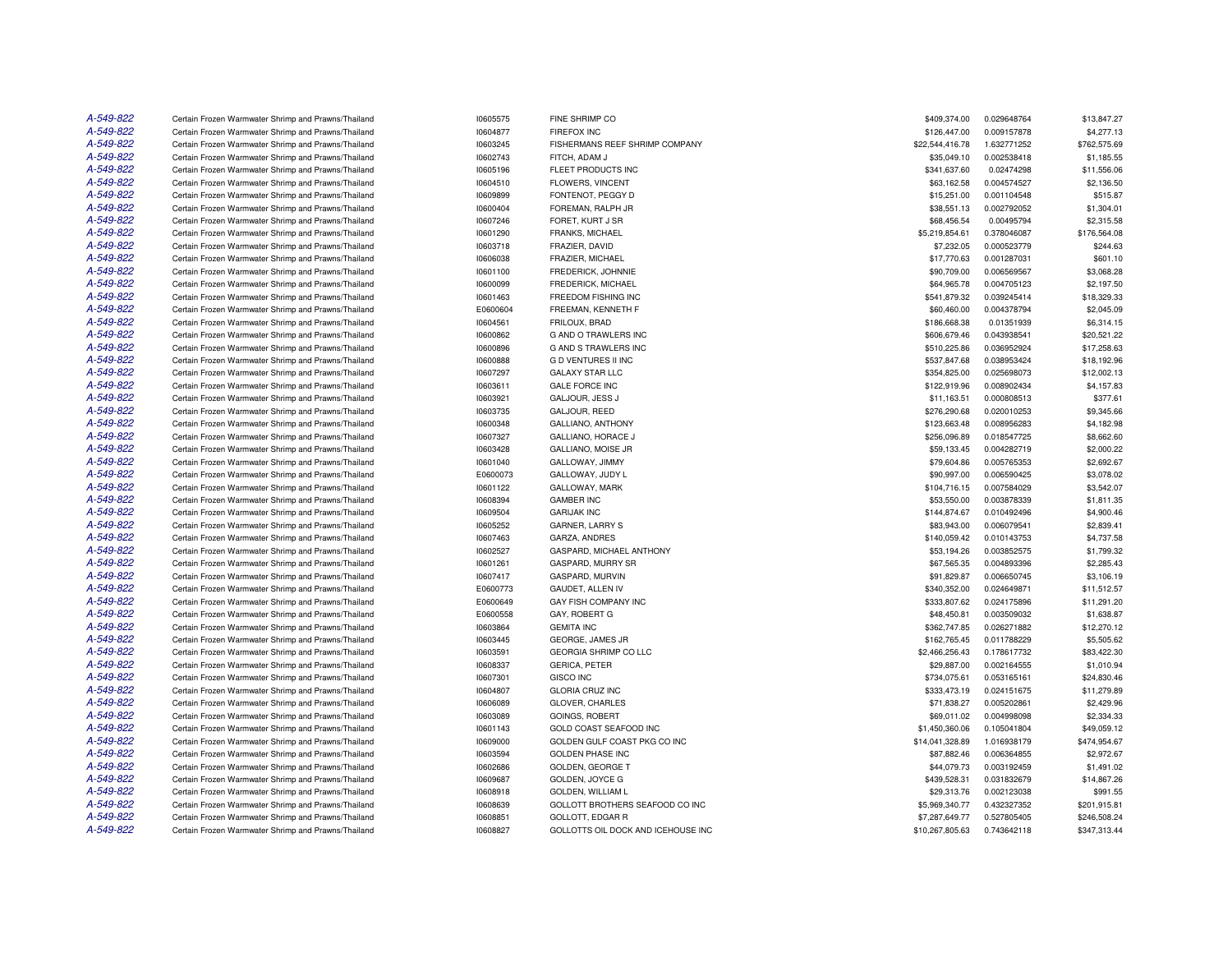| A-549-822 | Certain Frozen Warmwater Shrimp and Prawns/Thailand                                                        | 10606524             | GONZALES, RUDOLPH JR                         | \$31,750.00                 | 0.002299482                | \$1,073.96     |
|-----------|------------------------------------------------------------------------------------------------------------|----------------------|----------------------------------------------|-----------------------------|----------------------------|----------------|
| A-549-822 | Certain Frozen Warmwater Shrimp and Prawns/Thailand                                                        | 10610044             | GONZALES, RUDY                               | \$26,720.43                 | 0.001935218                | \$903.83       |
| A-549-822 | Certain Frozen Warmwater Shrimp and Prawns/Thailand                                                        | 10606855             | GONZALEZ TRAWLERS INC                        | \$283,866.00                | 0.020558893                | \$9,601.90     |
| A-549-822 | Certain Frozen Warmwater Shrimp and Prawns/Thailand                                                        | 10601924             | GOODMAN, DANNY                               | \$211,578.00                | 0.01532346                 | \$7,156.73     |
| A-549-822 | Certain Frozen Warmwater Shrimp and Prawns/Thailand                                                        | 10600201             | <b>GORE SEAFOOD INC</b>                      | \$517,850.48                | 0.037505134                | \$17.516.54    |
| A-549-822 | Certain Frozen Warmwater Shrimp and Prawns/Thailand                                                        | 10603199             | <b>GOVELOPEZ INC</b>                         | \$87,300.79                 | 0.006322728                | \$2,952.99     |
| A-549-822 | Certain Frozen Warmwater Shrimp and Prawns/Thailand                                                        | 10605188             | <b>GRAHAM SHRIMP CO INC</b>                  | \$4,106,705.27              | 0.297426648                | \$138,911.27   |
| A-549-822 | Certain Frozen Warmwater Shrimp and Prawns/Thailand                                                        | 10603827             | GRAHAM, DARRELL                              | \$3,545,099.00              | 0.256752516                | \$119,914.67   |
| A-549-822 | Certain Frozen Warmwater Shrimp and Prawns/Thailand                                                        | 10603114             | <b>GRANDMA INC</b>                           | \$386,314.00                | 0.027978652                | \$13,067.26    |
| A-549-822 | Certain Frozen Warmwater Shrimp and Prawns/Thailand                                                        | 10601575             | GRANGER, ALBERT J                            | \$29,245.99                 | 0.00211813                 | \$989.26       |
| A-549-822 | Certain Frozen Warmwater Shrimp and Prawns/Thailand                                                        | 10605668             | GRANGER, WILLIAM                             | \$76,668.00                 | 0.005552652                | \$2,593.33     |
| A-549-822 | Certain Frozen Warmwater Shrimp and Prawns/Thailand                                                        | 10600312             | <b>GRANIER, STEPHEN</b>                      | \$86,375.14                 | 0.006255688                | \$2,921.68     |
| A-549-822 | Certain Frozen Warmwater Shrimp and Prawns/Thailand                                                        | E0601065             | GRAVES, ROBERT N SR                          | \$258,001.00                | 0.018685629                | \$8,727.01     |
| A-549-822 | Certain Frozen Warmwater Shrimp and Prawns/Thailand                                                        | 10607212             | <b>GREEN FLASH LLC</b>                       | \$368,585.00                | 0.026694636                | \$12,467.56    |
| A-549-822 | Certain Frozen Warmwater Shrimp and Prawns/Thailand                                                        | E0600129             | <b>GREEN, JAMES W</b>                        | \$331,216.02                | 0.023988201                | \$11,203.54    |
| A-549-822 |                                                                                                            |                      |                                              |                             |                            |                |
|           | Certain Frozen Warmwater Shrimp and Prawns/Thailand                                                        | E0600098             | GREEN, JAMES W JR                            | \$184,054.52                | 0.013330082                | \$6,225.73     |
| A-549-822 | Certain Frozen Warmwater Shrimp and Prawns/Thailand                                                        | 10609310             | GREENLAW, WILLARD C JR                       | \$32,797.03                 | 0.002375313                | \$1,109.38     |
| A-549-822 | Certain Frozen Warmwater Shrimp and Prawns/Thailand                                                        | 10601707             | <b>GRIFFIN, FAYE</b>                         | \$34,559.01                 | 0.002502924                | \$1,168.98     |
| A-549-822 | Certain Frozen Warmwater Shrimp and Prawns/Thailand                                                        | 10605423             | <b>GRIFFIN, TIMOTHY</b>                      | \$24,564.82                 | 0.001779098                | \$830.92       |
| A-549-822 | Certain Frozen Warmwater Shrimp and Prawns/Thailand                                                        | E0600974             | GROOVER, HENRY HARLEY                        | \$92,639.97                 | 0.006709416                | \$3,133.59     |
| A-549-822 | Certain Frozen Warmwater Shrimp and Prawns/Thailand                                                        | 10609370             | GROS, DANNY A                                | \$114,070.10                | 0.008261486                | \$3,858.48     |
| A-549-822 | Certain Frozen Warmwater Shrimp and Prawns/Thailand                                                        | 10605746             | GROS, GARY                                   | \$19,113.39                 | 0.00138428                 | \$646.52       |
| A-549-822 | Certain Frozen Warmwater Shrimp and Prawns/Thailand                                                        | 10600660             | GROS, MICHAEL                                | \$24,400.00                 | 0.001767161                | \$825.34       |
| A-549-822 | Certain Frozen Warmwater Shrimp and Prawns/Thailand                                                        | 10600958             | GROSSIE, TATE                                | \$56,725.00                 | 0.004108288                | \$1,918.75     |
| A-549-822 | Certain Frozen Warmwater Shrimp and Prawns/Thailand                                                        | 10605128             | GUENTHER, JOHN                               | \$13,950.00                 | 0.001010324                | \$471.87       |
| A-549-822 | Certain Frozen Warmwater Shrimp and Prawns/Thailand                                                        | 10608102             | <b>GUERRA, FABIAN</b>                        | \$20,618.56                 | 0.001493292                | \$697.43       |
| A-549-822 | Certain Frozen Warmwater Shrimp and Prawns/Thailand                                                        | 10605102             | GUIDRY, CHARLES J                            | \$50,509.48                 | 0.003658131                | \$1,708.51     |
| A-549-822 | Certain Frozen Warmwater Shrimp and Prawns/Thailand                                                        | 10601413             | GUIDRY, CHRIS J                              | \$28,870.00                 | 0.002090899                | \$976.54       |
| A-549-822 | Certain Frozen Warmwater Shrimp and Prawns/Thailand                                                        | 10601671             | GUIDRY, CLINTON P JR                         | \$70,006.00                 | 0.005070159                | \$2,367.99     |
| A-549-822 | Certain Frozen Warmwater Shrimp and Prawns/Thailand                                                        | 10602037             | <b>GUIDRY, JASON J</b>                       | \$58,137.03                 | 0.004210553                | \$1,966.51     |
| A-549-822 | Certain Frozen Warmwater Shrimp and Prawns/Thailand                                                        | 10608739             | <b>GUIDRY, KEITH M</b>                       | \$84,470.00                 | 0.006117709                | \$2,857.24     |
| A-549-822 | Certain Frozen Warmwater Shrimp and Prawns/Thailand                                                        | 10601844             | GUIDRY, KENNETH J                            | \$122,552.00                | 0.008875784                | \$4,145.38     |
| A-549-822 | Certain Frozen Warmwater Shrimp and Prawns/Thailand                                                        | 10601963             | GUIDRY, MICHAEL J                            | \$61,642.36                 | 0.004464426                | \$2,085.08     |
| A-549-822 | Certain Frozen Warmwater Shrimp and Prawns/Thailand                                                        | 10607358             | GUIDRY, ROBERT J                             | \$29,681.88                 | 0.002149699                | \$1,004.00     |
| A-549-822 | Certain Frozen Warmwater Shrimp and Prawns/Thailand                                                        | 10603721             | GULF CROWN SEAFOOD CO INC                    | \$46,689,755.00             | 3.381488662                | \$1,579,303.30 |
| A-549-822 | Certain Frozen Warmwater Shrimp and Prawns/Thailand                                                        | 10607270             | <b>GULF FISH INC</b>                         | \$2,574,096.00              | 0.186427974                | \$87,070.03    |
| A-549-822 | Certain Frozen Warmwater Shrimp and Prawns/Thailand                                                        | 10606590             | <b>GULF FISHERIES INC</b>                    | \$257,320.30                | 0.01863633                 | \$8,703.98     |
| A-549-822 | Certain Frozen Warmwater Shrimp and Prawns/Thailand                                                        | E0600165             | GULF ISLAND SHRIMP AND SEAFOOD II LLC        | \$23,338,322.21             | 1.690269566                | \$789,429.92   |
| A-549-822 | Certain Frozen Warmwater Shrimp and Prawns/Thailand                                                        | 10608598             | <b>GULF KING SERVICES INC</b>                | \$20,821,313.00             | 1.507976082                | \$704,290.88   |
| A-549-822 | Certain Frozen Warmwater Shrimp and Prawns/Thailand                                                        | 10605829             | GULF PRIDE ENTERPRISES INC                   | \$12,377,485.68             | 0.896434935                | \$418,674.38   |
| A-549-822 | Certain Frozen Warmwater Shrimp and Prawns/Thailand                                                        | 10602315             | <b>GULF RUNNER</b>                           | \$415,448.09                | 0.030088678                | \$14,052.73    |
| A-549-822 | Certain Frozen Warmwater Shrimp and Prawns/Thailand                                                        | 10602564             | <b>GULF SHRIMP CO INC</b>                    | \$3,212,932.24              | 0.232695458                | \$108,678.97   |
| A-549-822 | Certain Frozen Warmwater Shrimp and Prawns/Thailand                                                        | 10603873             | GULF SHRIMP ICE CO INC                       | \$252,452.00                | 0.018283745                | \$8,539.31     |
| A-549-822 | Certain Frozen Warmwater Shrimp and Prawns/Thailand                                                        | E0600814             | <b>GULF SOUTH INC</b>                        | \$10,903,466.93             | 0.789679659                | \$368,814.99   |
| A-549-822 | Certain Frozen Warmwater Shrimp and Prawns/Thailand                                                        | 10600586             | GUY, JODY                                    | \$42,305.21                 | 0.00306394                 | \$1,430.99     |
| A-549-822 | Certain Frozen Warmwater Shrimp and Prawns/Thailand                                                        | E0600964             | <b>GUY, KIMOTHY</b>                          | \$108,769.00                | 0.007877556                | \$3,679.16     |
| A-549-822 | Certain Frozen Warmwater Shrimp and Prawns/Thailand                                                        | 10602663             | <b>HT SEAMAN</b>                             | \$83,635.58                 | 0.006057277                | \$2,829.01     |
| A-549-822 | Certain Frozen Warmwater Shrimp and Prawns/Thailand                                                        | 10607087             | <b>HACKBERRY SEAFOOD</b>                     | \$396,793.20                | 0.028737604                | \$13,421.72    |
| A-549-822 | Certain Frozen Warmwater Shrimp and Prawns/Thailand                                                        | 10604027             | HAILEY MARIE INC                             | \$381,303.54                | 0.027615771                | \$12,897.77    |
| A-549-822 | Certain Frozen Warmwater Shrimp and Prawns/Thailand                                                        | 10607122             | HALILI, RHONDA                               | \$74,530.00                 | 0.005397808                | \$2,521.01     |
| A-549-822 | Certain Frozen Warmwater Shrimp and Prawns/Thailand                                                        | 10600040             | HALL, DARRELL SR                             | \$10,509.00                 | 0.000761111                | \$355.47       |
| A-549-822 | Certain Frozen Warmwater Shrimp and Prawns/Thailand                                                        | 10605651             | HANSON, EDMOND A                             | \$10,470.00                 | 0.000758286                | \$354.15       |
| A-549-822 | Certain Frozen Warmwater Shrimp and Prawns/Thailand                                                        | 10603682             | HARDEE, WILLIAM                              | \$237,800.94                | 0.017222647                | \$8,043.73     |
| A-549-822 | Certain Frozen Warmwater Shrimp and Prawns/Thailand                                                        |                      | HARDY, JOHN C                                |                             | 0.045372436                |                |
| A-549-822 |                                                                                                            | 10603976             |                                              | \$626,477.90                |                            | \$21,190.91    |
| A-549-822 | Certain Frozen Warmwater Shrimp and Prawns/Thailand<br>Certain Frozen Warmwater Shrimp and Prawns/Thailand | 10605727<br>10605397 | HARTMANN, LEON M JR<br>HATTAWAY, ERROL HENRY | \$34,983.80<br>\$316,076.29 | 0.002533689<br>0.022891711 | \$1,183.34     |
| A-549-822 |                                                                                                            |                      |                                              |                             |                            | \$10,691.43    |
|           | Certain Frozen Warmwater Shrimp and Prawns/Thailand                                                        | 10601395             | HCP LLC                                      | \$82,445.13                 | 0.005971059                | \$2,788.75     |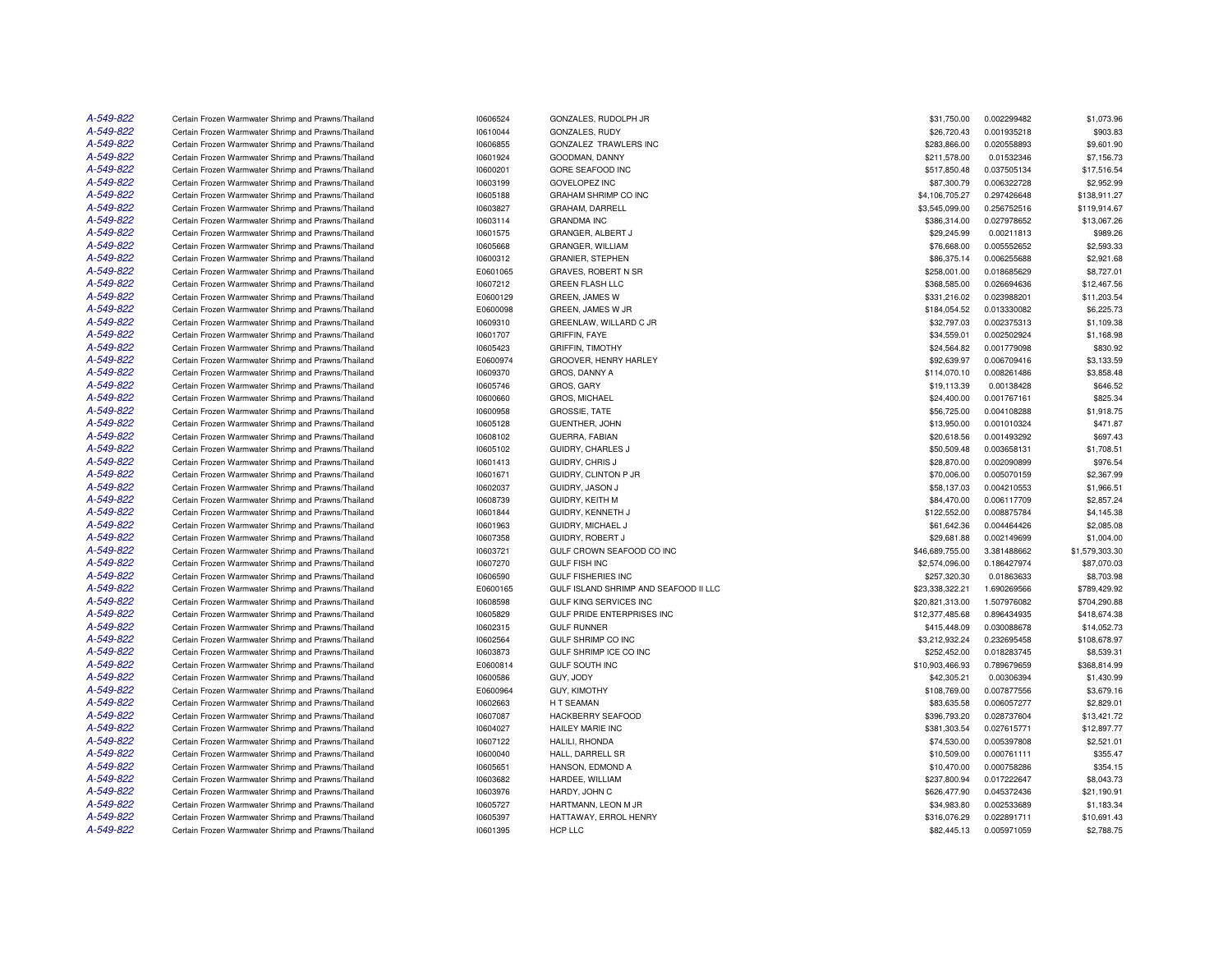| A-549-822 | Certain Frozen Warmwater Shrimp and Prawns/Thailand | 10601457 | <b>HEBERT, ROBERT</b>                 | \$80,351.10     | 0.005819399 | \$2,717.91   |
|-----------|-----------------------------------------------------|----------|---------------------------------------|-----------------|-------------|--------------|
| A-549-822 | Certain Frozen Warmwater Shrimp and Prawns/Thailand | E0600286 | HELEN E INC                           | \$342,557.00    | 0.024809567 | \$11,587.15  |
| A-549-822 | Certain Frozen Warmwater Shrimp and Prawns/Thailand | 10608421 | HELEN KAY INC                         | \$361,025.99    | 0.026147177 | \$12,211.88  |
| A-549-822 | Certain Frozen Warmwater Shrimp and Prawns/Thailand | 10601279 | HELEN W SMITH INC                     | \$9,670.00      | 0.000700346 | \$327.09     |
| A-549-822 | Certain Frozen Warmwater Shrimp and Prawns/Thailand | 10601094 | HELMER, GERRY                         | \$72.691.24     | 0.005264637 | \$2,458.82   |
| A-549-822 | Certain Frozen Warmwater Shrimp and Prawns/Thailand | 10600434 | HELMER, KENNETH J                     | \$58,987.83     | 0.004272172 | \$1,995.29   |
| A-549-822 | Certain Frozen Warmwater Shrimp and Prawns/Thailand | 10600367 | HELMER, LARRY SR                      | \$41,709.60     | 0.003020803 | \$1,410.85   |
| A-549-822 | Certain Frozen Warmwater Shrimp and Prawns/Thailand | 10600085 | HENDERSON, JOHNNY                     | \$53,259.00     | 0.003857264 | \$1,801.51   |
| A-549-822 | Certain Frozen Warmwater Shrimp and Prawns/Thailand | 10601107 | HENRY, RODNEY                         | \$71,016.76     | 0.005143363 | \$2,402.18   |
| A-549-822 | Certain Frozen Warmwater Shrimp and Prawns/Thailand | E0601044 | HEREFORD, RODNEY O JR                 | \$53,605.00     | 0.003882323 | \$1,813.21   |
| A-549-822 | Certain Frozen Warmwater Shrimp and Prawns/Thailand | E0601043 | HEREFORD, RODNEY O SR                 | \$54,057.00     | 0.003915059 | \$1,828.50   |
| A-549-822 | Certain Frozen Warmwater Shrimp and Prawns/Thailand | 10604813 | HERMOSA CRUZ INC                      | \$434,111.41    | 0.031440362 | \$14,684.03  |
| A-549-822 | Certain Frozen Warmwater Shrimp and Prawns/Thailand | 10605733 | HESS, HENRY JR                        | \$63,897.11     | 0.004627725 | \$2,161.35   |
| A-549-822 | Certain Frozen Warmwater Shrimp and Prawns/Thailand | 10604456 | HEWETT, JAMES L                       | \$154,089.00    | 0.01115984  | \$5,212.13   |
| A-549-822 | Certain Frozen Warmwater Shrimp and Prawns/Thailand | 10600621 | HI SEAS OF DULAC INC                  | \$21,051,524.11 | 1.524649039 | \$712,077.88 |
| A-549-822 | Certain Frozen Warmwater Shrimp and Prawns/Thailand | 10602787 | HICKMAN, MARVIN                       | \$453,166.76    | 0.032820439 | \$15,328.58  |
| A-549-822 | Certain Frozen Warmwater Shrimp and Prawns/Thailand | 10608265 | HINGLE, ROLAND JR                     | \$8,215.00      | 0.000594968 | \$277.88     |
| A-549-822 | Certain Frozen Warmwater Shrimp and Prawns/Thailand | 10606985 | HINGLE, ROLAND T SR                   | \$13,579.00     | 0.000983454 | \$459.32     |
| A-549-822 | Certain Frozen Warmwater Shrimp and Prawns/Thailand | 10609098 | HO, DUNG TAN                          | \$75,526.00     | 0.005469943 | \$2,554.70   |
| A-549-822 | Certain Frozen Warmwater Shrimp and Prawns/Thailand | 10609843 | HO, JIMMY                             | \$47,666.45     | 0.003452225 | \$1,612.34   |
| A-549-822 | Certain Frozen Warmwater Shrimp and Prawns/Thailand | 10601803 | HO, NAM                               | \$159,894.06    | 0.01158027  | \$5,408.49   |
| A-549-822 | Certain Frozen Warmwater Shrimp and Prawns/Thailand | 10602513 | HO. NGA THI                           | \$556,152.00    | 0.040279108 | \$18,812.11  |
| A-549-822 | Certain Frozen Warmwater Shrimp and Prawns/Thailand | 10608651 | HOANG, HUY VAN                        | \$16,642.00     | 0.001205291 | \$562.92     |
| A-549-822 | Certain Frozen Warmwater Shrimp and Prawns/Thailand | 10607090 | HOANG, LOAN                           | \$434,111.00    | 0.031440333 | \$14,684.01  |
| A-549-822 | Certain Frozen Warmwater Shrimp and Prawns/Thailand | 10605861 | HOANG, SAN NGOC                       | \$135,737.00    | 0.009830703 | \$4,591.37   |
| A-549-822 | Certain Frozen Warmwater Shrimp and Prawns/Thailand | 10608343 | HOANG, TRUNG TUAN                     | \$37,000.00     | 0.002679712 | \$1,251.54   |
| A-549-822 | Certain Frozen Warmwater Shrimp and Prawns/Thailand | 10602086 | HOLLIER, DENNIS J                     | \$46,237.00     | 0.003348698 | \$1,563.99   |
| A-549-822 | Certain Frozen Warmwater Shrimp and Prawns/Thailand | 10607075 | HOME LOVING CARE INC                  | \$209,205.77    | 0.015151652 | \$7,076.49   |
| A-549-822 | Certain Frozen Warmwater Shrimp and Prawns/Thailand | 10603867 | HONDUMEX ENTERPRISES INC              | \$407,058.15    | 0.02948104  | \$13,768.94  |
| A-549-822 | Certain Frozen Warmwater Shrimp and Prawns/Thailand | 10603460 | <b>HONGRI INC</b>                     | \$220.043.51    | 0.015936572 | \$7,443.08   |
| A-549-822 | Certain Frozen Warmwater Shrimp and Prawns/Thailand | 10605469 | HOSTETLER, WARREN L II                | \$72,869.93     | 0.005277578 | \$2,464.86   |
| A-549-822 | Certain Frozen Warmwater Shrimp and Prawns/Thailand | 10604712 | HOTARD, EMILE JOHN JR                 | \$87,142.63     | 0.006311274 | \$2,947.64   |
| A-549-822 | Certain Frozen Warmwater Shrimp and Prawns/Thailand | 10608747 | HOWARD, JEFF                          | \$21,300.00     | 0.001542645 | \$720.48     |
| A-549-822 | Certain Frozen Warmwater Shrimp and Prawns/Thailand | 10600942 | HOWERIN, BILLY                        | \$337,293.91    | 0.02442839  | \$11,409.13  |
| A-549-822 | Certain Frozen Warmwater Shrimp and Prawns/Thailand | 10600514 | HUBER, CHARLES A                      | \$92,281.68     | 0.006683467 | \$3,121.47   |
| A-549-822 | Certain Frozen Warmwater Shrimp and Prawns/Thailand | 10601137 | HUCK, STEVEN                          | \$45,959.00     | 0.003328564 | \$1,554.59   |
| A-549-822 | Certain Frozen Warmwater Shrimp and Prawns/Thailand | 10602221 | HUE, PATRICK A                        | \$68,042.00     | 0.004927917 | \$2,301.55   |
| A-549-822 | Certain Frozen Warmwater Shrimp and Prawns/Thailand | 10603487 | HUGHES, BRAD                          | \$42,779.37     | 0.00309828  | \$1,447.03   |
| A-549-822 | Certain Frozen Warmwater Shrimp and Prawns/Thailand | 10609523 | HURRICANE EMILY SEAFOOD INC           | \$90,592.55     | 0.006561133 | \$3,064.34   |
| A-549-822 | Certain Frozen Warmwater Shrimp and Prawns/Thailand | 10607158 | HUTCHERSON, DANIEL J                  | \$132,276.31    | 0.009580064 | \$4,474.31   |
| A-549-822 | Certain Frozen Warmwater Shrimp and Prawns/Thailand | E0600834 | HUTCHINSON, DOUGLAS                   | \$147,572.00    | 0.010687849 | \$4,991.69   |
| A-549-822 | Certain Frozen Warmwater Shrimp and Prawns/Thailand | 10604496 | HUYNH, CHIEN                          | \$2,830.18      | 0.000204975 | \$95.73      |
| A-549-822 | Certain Frozen Warmwater Shrimp and Prawns/Thailand | 10609772 | HUYNH, CHUNG VAN                      | \$231,042.00    | 0.016733133 | \$7,815.11   |
| A-549-822 | Certain Frozen Warmwater Shrimp and Prawns/Thailand | 10609265 | HUYNH, DONG                           | \$64,000.00     | 0.004635177 | \$2,164.83   |
| A-549-822 | Certain Frozen Warmwater Shrimp and Prawns/Thailand | 10605512 | HUYNH, DUNG V                         | \$659,739.00    | 0.047781359 | \$22,315.99  |
| A-549-822 | Certain Frozen Warmwater Shrimp and Prawns/Thailand | 10605263 | HUYNH, DUNG VAN                       | \$94,691.39     | 0.00685799  | \$3,202.98   |
| A-549-822 | Certain Frozen Warmwater Shrimp and Prawns/Thailand | 10609767 | HUYNH, LAY                            | \$11,100.00     | 0.000803913 | \$375.46     |
| A-549-822 | Certain Frozen Warmwater Shrimp and Prawns/Thailand | 10604489 | HUYNH, THANH NGOC                     | \$1,073,611.53  | 0.077755928 | \$36,315.42  |
| A-549-822 | Certain Frozen Warmwater Shrimp and Prawns/Thailand | 10609272 | HUYNH, THANH PHAT                     | \$63,740.51     | 0.004616383 | \$2,156.05   |
| A-549-822 | Certain Frozen Warmwater Shrimp and Prawns/Thailand | 10605756 | HUYNH, VUONG VAN                      | \$14,378.25     | 0.00104134  | \$486.35     |
| A-549-822 | Certain Frozen Warmwater Shrimp and Prawns/Thailand | E0600639 | HYMEL, MICHAEL                        | \$17,816.00     | 0.001290317 | \$602.63     |
| A-549-822 | Certain Frozen Warmwater Shrimp and Prawns/Thailand | 10606749 | <b>IKE AND ZACK INC</b>               | \$225,670.33    | 0.016344092 | \$7,633.41   |
| A-549-822 | Certain Frozen Warmwater Shrimp and Prawns/Thailand | 10605602 | INDEPENDENT FISH COMPANY INC          | \$841,599.00    | 0.060952504 | \$28,467.49  |
| A-549-822 | Certain Frozen Warmwater Shrimp and Prawns/Thailand | 10602245 | INDEPENDENT SEAFOOD INC               | \$327,532.26    | 0.023721406 | \$11,078.94  |
| A-549-822 | Certain Frozen Warmwater Shrimp and Prawns/Thailand | 10601015 | INGRAHAM, JOYCE                       | \$142,127.00    | 0.010293497 | \$4,807.51   |
| A-549-822 | Certain Frozen Warmwater Shrimp and Prawns/Thailand | 10601481 | <b>INTEGRITY FISHING INC</b>          | \$324,762.09    | 0.023520777 | \$10.985.23  |
| A-549-822 | Certain Frozen Warmwater Shrimp and Prawns/Thailand | 10605699 | INTERNATIONAL OCEANIC ENTERPRISES INC | \$16,719,230.60 | 1.210884244 | \$565,535.98 |
|           |                                                     |          |                                       |                 |             |              |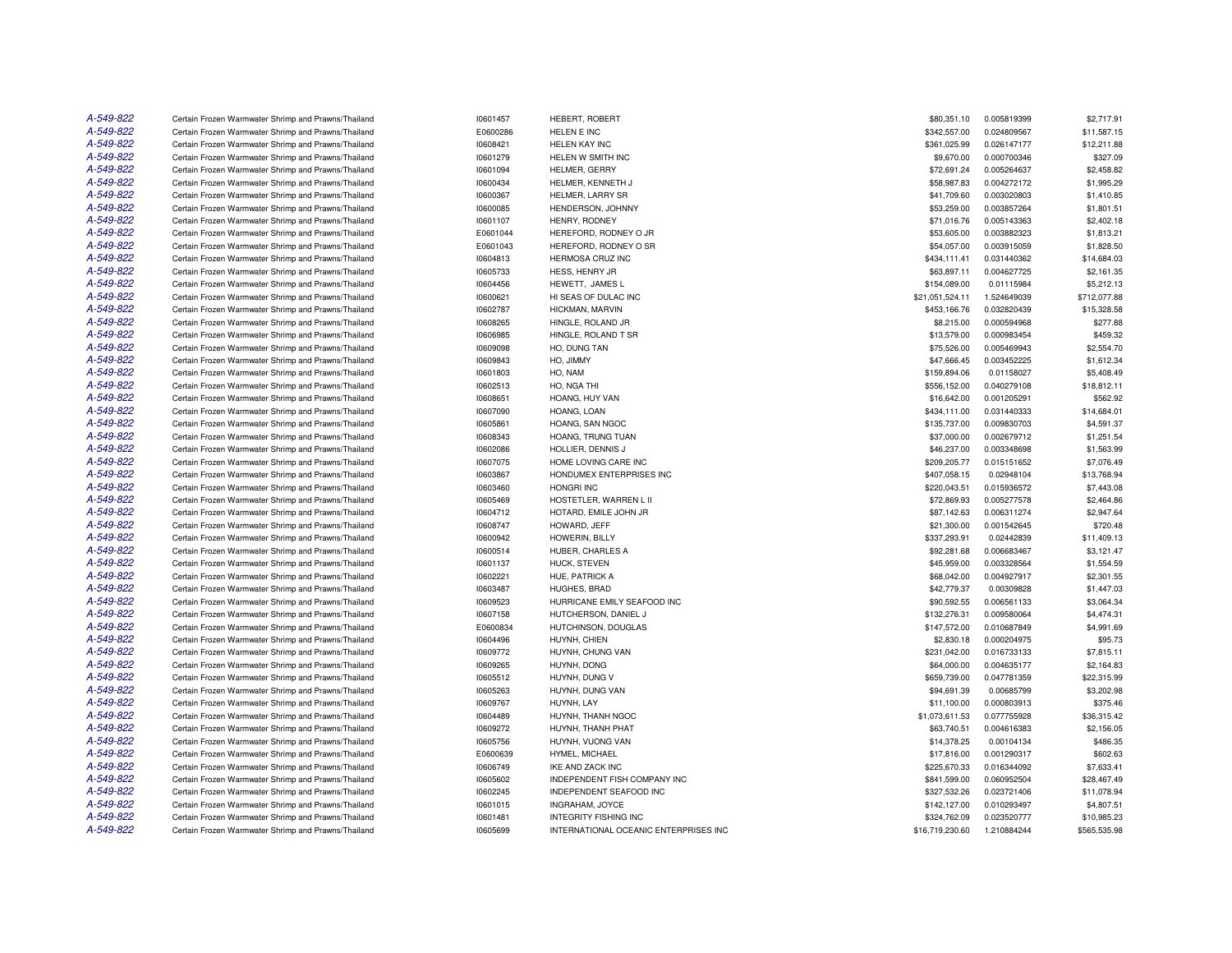| A-549-822 | Certain Frozen Warmwater Shrimp and Prawns/Thailand                                                        | 10603396             | <b>IRON HORSE INC</b>                | \$42,000.00                  | 0.003041835               | \$1,420.67                |
|-----------|------------------------------------------------------------------------------------------------------------|----------------------|--------------------------------------|------------------------------|---------------------------|---------------------------|
| A-549-822 | Certain Frozen Warmwater Shrimp and Prawns/Thailand                                                        | 10603686             | <b>IRON WILL INC</b>                 | \$345,075.87                 | 0.024991995               | \$11,672.36               |
| A-549-822 | Certain Frozen Warmwater Shrimp and Prawns/Thailand                                                        | 10608445             | <b>ISABEL MAIER INC</b>              | \$496,231.72                 | 0.035939403               | \$16,785.28               |
| A-549-822 | Certain Frozen Warmwater Shrimp and Prawns/Thailand                                                        | 10604337             | <b>ISLA CRUZ INC</b>                 | \$440,949.66                 | 0.03193562                | \$14,915.33               |
| A-549-822 | Certain Frozen Warmwater Shrimp and Prawns/Thailand                                                        | 10604754             | J AND J RENTALS INC                  | \$353,318.75                 | 0.025588983               | \$11,951.18               |
| A-549-822 | Certain Frozen Warmwater Shrimp and Prawns/Thailand                                                        | 10603351             | J AND J TRAWLERS INC                 | \$11,583.00                  | 0.000838895               | \$391.80                  |
| A-549-822 | Certain Frozen Warmwater Shrimp and Prawns/Thailand                                                        | 10609426             | J COLLINS TRAWLERS INC               | \$157,509.51                 | 0.011407569               | \$5,327.83                |
| A-549-822 | Certain Frozen Warmwater Shrimp and Prawns/Thailand                                                        | 10603553             | J D LAND CO                          | \$251,497.38                 | 0.018214607               | \$8,507.02                |
| A-549-822 | Certain Frozen Warmwater Shrimp and Prawns/Thailand                                                        | 10605646             | J W BLUME INC                        | \$971,520.00                 | 0.070361986               | \$32,862.13               |
| A-549-822 | Certain Frozen Warmwater Shrimp and Prawns/Thailand                                                        | 10602010             | JACKSON, ALFRED                      | \$52,339.01                  | 0.003790634               | \$1,770.39                |
| A-549-822 | Certain Frozen Warmwater Shrimp and Prawns/Thailand                                                        | 10605453             | JACKSON, EUGENE O                    | \$20,829.06                  | 0.001508537               | \$704.55                  |
| A-549-822 | Certain Frozen Warmwater Shrimp and Prawns/Thailand                                                        | E0600663             | JACKSON, JOHN DERRELL                | \$121,687.57                 | 0.008813178               | \$4,116.14                |
| A-549-822 | Certain Frozen Warmwater Shrimp and Prawns/Thailand                                                        | 10604056             | JACKSON, JOHN ELTON SR               | \$40,592.39                  | 0.002939889               | \$1,373.06                |
| A-549-822 | Certain Frozen Warmwater Shrimp and Prawns/Thailand                                                        | 10605433             | <b>JACKSON, NANCY L</b>              | \$36,376.14                  | 0.002634529               | \$1,230.44                |
| A-549-822 | Certain Frozen Warmwater Shrimp and Prawns/Thailand                                                        | 10607796             | JACOB A INC                          | \$311,608.27                 | 0.022568117               | \$10,540.30               |
| A-549-822 | Certain Frozen Warmwater Shrimp and Prawns/Thailand                                                        | 10609409             | JACOBS, LAWRENCE ANTHONY             | \$106,335.00                 | 0.007701274               | \$3,596.83                |
| A-549-822 | Certain Frozen Warmwater Shrimp and Prawns/Thailand                                                        | 10608549             | JACOBS, LAWRENCE F                   | \$146,939.05                 | 0.010642008               | \$4,970.28                |
| A-549-822 | Certain Frozen Warmwater Shrimp and Prawns/Thailand                                                        | E0600052             | JACQUELIN MARIE INC                  | \$180,146.10                 | 0.013047016               | \$6,093.53                |
| A-549-822 | Certain Frozen Warmwater Shrimp and Prawns/Thailand                                                        | 10606080             | JBS PACKING COMPANY INC              | \$41,001,431.00              | 2.969513848               | \$1,386,893.02            |
| A-549-822 | Certain Frozen Warmwater Shrimp and Prawns/Thailand                                                        | 10607195             | JENNA DAWN LLC                       | \$304,403.00                 | 0.022046277               | \$10,296.58               |
| A-549-822 | Certain Frozen Warmwater Shrimp and Prawns/Thailand                                                        | 10607549             | JESSICA ANN INC                      | \$104,305.00                 | 0.007554252               | \$3,528.17                |
| A-549-822 | Certain Frozen Warmwater Shrimp and Prawns/Thailand                                                        | 10609007             | JO ANN B INC                         | \$253,000.00                 | 0.018323434               | \$8,557.85                |
| A-549-822 | Certain Frozen Warmwater Shrimp and Prawns/Thailand                                                        | 10602398             | JOHNSON, ALBERT F                    | \$91,723.48                  | 0.00664304                | \$3,102.59                |
| A-549-822 | Certain Frozen Warmwater Shrimp and Prawns/Thailand                                                        | 10603917             | JONES, RALPH WILLIAM                 | \$200,959.00                 | 0.014554383               | \$6,797.53                |
| A-549-822 | Certain Frozen Warmwater Shrimp and Prawns/Thailand                                                        | 10603698             | JOOST, DONALD F                      | \$47,240.98                  | 0.003421411               | \$1,597.95                |
| A-549-822 | Certain Frozen Warmwater Shrimp and Prawns/Thailand                                                        | 10608303             | JORDAN, DEAN                         | \$278,957.23                 | 0.020203377               | \$9,435.86                |
| A-549-822 | Certain Frozen Warmwater Shrimp and Prawns/Thailand                                                        | 10609495             | JORDAN, HUBERT W JR                  | \$23,246.19                  | 0.001683597               | \$786.31                  |
| A-549-822 | Certain Frozen Warmwater Shrimp and Prawns/Thailand                                                        | 10606617             | JOSEPH ANTHONY INC                   | \$680,791.66                 | 0.04930609                | \$23,028.10               |
| A-549-822 | Certain Frozen Warmwater Shrimp and Prawns/Thailand                                                        | 10606719             | JOSH AND JAKE INC                    | \$426,639.00                 | 0.030899176               | \$14,431.27               |
| A-549-822 | Certain Frozen Warmwater Shrimp and Prawns/Thailand                                                        | 10604330             | JOYA CRUZ INC                        | \$496,044.91                 | 0.035925874               | \$16,778.96               |
| A-549-822 | Certain Frozen Warmwater Shrimp and Prawns/Thailand                                                        | 10602297             | <b>JOYCE</b>                         | \$187,785.05                 | 0.013600264               | \$6,351.92                |
| A-549-822 | Certain Frozen Warmwater Shrimp and Prawns/Thailand                                                        | 10603514             | JP MOORE INC                         | \$213,745.52                 | 0.015480442               | \$7,230.04                |
| A-549-822 |                                                                                                            |                      |                                      |                              |                           |                           |
| A-549-822 | Certain Frozen Warmwater Shrimp and Prawns/Thailand                                                        | 10601520             | JUDY, WILLIAM R                      | \$206,269.00                 | 0.014938958               | \$6,977.15                |
| A-549-822 | Certain Frozen Warmwater Shrimp and Prawns/Thailand<br>Certain Frozen Warmwater Shrimp and Prawns/Thailand | 10607903<br>10603419 | JULIE ANN LLC<br>JULIE SHRIMP CO INC | \$337,533.68<br>\$243,100.00 | 0.024445755<br>0.01760643 | \$11,417.24<br>\$8,222.97 |
| A-549-822 |                                                                                                            |                      |                                      |                              |                           |                           |
|           | Certain Frozen Warmwater Shrimp and Prawns/Thailand                                                        | 10603144             | JULIO GONZALEZ BOAT BUILDERS INC     | \$357,528.23                 | 0.025893853               | \$12,093.56               |
| A-549-822 | Certain Frozen Warmwater Shrimp and Prawns/Thailand                                                        | 10606146             | JULISSA INC                          | \$86,142.07                  | 0.006238808               | \$2,913.80                |
| A-549-822 | Certain Frozen Warmwater Shrimp and Prawns/Thailand                                                        | 10607250             | K AND J INC                          | \$103,975.13                 | 0.007530361               | \$3,517.01                |
| A-549-822 | Certain Frozen Warmwater Shrimp and Prawns/Thailand                                                        | 10604209             | KALLIAINEN SEAFOOD INC               | \$155,722.00                 | 0.01127811                | \$5,267.37                |
| A-549-822 | Certain Frozen Warmwater Shrimp and Prawns/Thailand                                                        | 10604215             | KALLIAINEN, DALE                     | \$134,810.00                 | 0.009763566               | \$4,560.01                |
| A-549-822 | Certain Frozen Warmwater Shrimp and Prawns/Thailand                                                        | 10600008             | <b>KEENAN, ROBERT M</b>              | \$100,025.00                 | 0.007244275               | \$3,383.39                |
| A-549-822 | Certain Frozen Warmwater Shrimp and Prawns/Thailand                                                        | 10600191             | KELLUM, KENNETH                      | \$46,009.00                  | 0.003332185               | \$1,556.28                |
| A-549-822 | Certain Frozen Warmwater Shrimp and Prawns/Thailand                                                        | 10602237             | <b>KELLUM, LARRY SR</b>              | \$21,375.28                  | 0.001548097               | \$723.03                  |
| A-549-822 | Certain Frozen Warmwater Shrimp and Prawns/Thailand                                                        | 10606725             | <b>KELLY MARIE INC</b>               | \$344,529.79                 | 0.024952446               | \$11,653.89               |
| A-549-822 | Certain Frozen Warmwater Shrimp and Prawns/Thailand                                                        | 10603174             | KERN, THURMOND A                     | \$279,705.54                 | 0.020257573               | \$9,461.17                |
| A-549-822 | Certain Frozen Warmwater Shrimp and Prawns/Thailand                                                        | 10609033             | KHA, MINH                            | \$19,981.00                  | 0.001447117               | \$675.87                  |
| A-549-822 | Certain Frozen Warmwater Shrimp and Prawns/Thailand                                                        | 10605307             | KIESEL, EDWARD                       | \$211,755.34                 | 0.015336304               | \$7,162.73                |
| A-549-822 | Certain Frozen Warmwater Shrimp and Prawns/Thailand                                                        | 10603414             | KIFF, HANK J                         | \$29,219.59                  | 0.002116218               | \$988.37                  |
| A-549-822 | Certain Frozen Warmwater Shrimp and Prawns/Thailand                                                        | 10608141             | KING, THORNELL L                     | \$284,065.00                 | 0.020573305               | \$9,608.63                |
| A-549-822 | Certain Frozen Warmwater Shrimp and Prawns/Thailand                                                        | 10608151             | KING, THORNELL L                     | \$216,915.00                 | 0.015709991               | \$7,337.25                |
| A-549-822 | Certain Frozen Warmwater Shrimp and Prawns/Thailand                                                        | 10607830             | KING. THORNELL L                     | \$310,465.00                 | 0.022485316               | \$10,501.63               |
| A-549-822 | Certain Frozen Warmwater Shrimp and Prawns/Thailand                                                        | 10608333             | KING, THORNELL L                     | \$125,697.00                 | 0.00910356                | \$4,251.76                |
| A-549-822 | Certain Frozen Warmwater Shrimp and Prawns/Thailand                                                        | 10600597             | KING, WESLEY A                       | \$28,548.19                  | 0.002067592               | \$965.66                  |
| A-549-822 | Certain Frozen Warmwater Shrimp and Prawns/Thailand                                                        | 10604829             | KNIGHT SEAFOOD INC                   | \$996,865.28                 | 0.072197608               | \$33,719.45               |
| A-549-822 | Certain Frozen Warmwater Shrimp and Prawns/Thailand                                                        | 10604817             | KNIGHT, GEORGE                       | \$235,360.19                 | 0.017045877               | \$7,961.17                |
| A-549-822 | Certain Frozen Warmwater Shrimp and Prawns/Thailand                                                        | 10604823             | KNIGHT, ROBERT                       | \$171,263.44                 | 0.012403693               | \$5,793.07                |
| A-549-822 | Certain Frozen Warmwater Shrimp and Prawns/Thailand                                                        | 10600643             | KOPSZYWA, MARK                       | \$33,832.00                  | 0.00245027                | \$1,144.38                |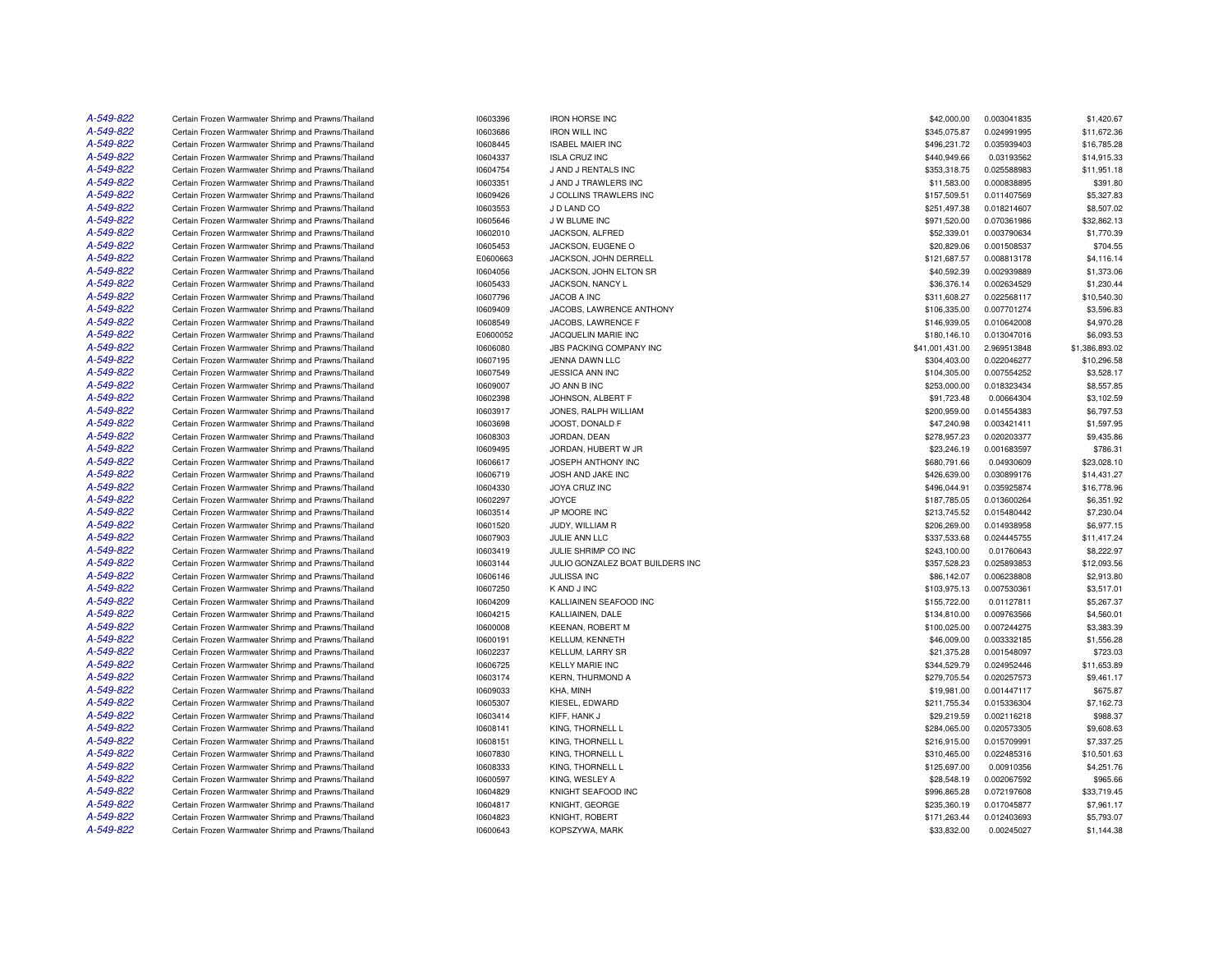| A-549-822 | Certain Frozen Warmwater Shrimp and Prawns/Thailand | 10600699 | KOPSZYWA, STANLEY J              | \$25,751.00     | 0.001865007 | \$871.04       |
|-----------|-----------------------------------------------------|----------|----------------------------------|-----------------|-------------|----------------|
| A-549-822 | Certain Frozen Warmwater Shrimp and Prawns/Thailand | 10603800 | KRENNERICH, RAYMOND              | \$17,000.00     | 0.001231219 | \$575.03       |
| A-549-822 | Certain Frozen Warmwater Shrimp and Prawns/Thailand | 10608127 | KRIS AND CODY INC                | \$667,439.25    | 0.048339047 | \$22,576.45    |
| A-549-822 | Certain Frozen Warmwater Shrimp and Prawns/Thailand | 10602260 | <b>KYLE AND COURTNEY</b>         | \$167,978.87    | 0.012165809 | \$5,681.97     |
| A-549-822 | Certain Frozen Warmwater Shrimp and Prawns/Thailand | 10607656 | L AND J SPECIALTY INC            | \$275,591.82    | 0.019959638 | \$9,322.03     |
| A-549-822 | Certain Frozen Warmwater Shrimp and Prawns/Thailand | 10604537 | L AND O TRAWLERS INC             | \$691,704.00    | 0.050096413 | \$23,397.22    |
| A-549-822 | Certain Frozen Warmwater Shrimp and Prawns/Thailand | 10606786 | L T INC                          | \$380,070.24    | 0.02752645  | \$12,856.06    |
| A-549-822 | Certain Frozen Warmwater Shrimp and Prawns/Thailand | 10603520 | LA MACARELA INC                  | \$77,055.71     | 0.005580732 | \$2,606.45     |
| A-549-822 | Certain Frozen Warmwater Shrimp and Prawns/Thailand | 10604185 | LA PACHITA INC                   | \$388,781.83    | 0.028157384 | \$13,150.73    |
| A-549-822 | Certain Frozen Warmwater Shrimp and Prawns/Thailand | 10602154 | LA RETA INC                      | \$408,125.30    | 0.029558328 | \$13,805.03    |
| A-549-822 | Certain Frozen Warmwater Shrimp and Prawns/Thailand | 10600167 | LABOVE, CARROLL                  | \$87,200.00     | 0.006315429 | \$2,949.58     |
| A-549-822 | Certain Frozen Warmwater Shrimp and Prawns/Thailand | 10604462 | LACOSTE, MALCOLM JR              | \$147.969.32    | 0.010716625 | \$5,005.13     |
| A-549-822 | Certain Frozen Warmwater Shrimp and Prawns/Thailand | 10603212 | <b>LACOSTE, MELVIN SR</b>        | \$44,937.57     | 0.003254587 | \$1,520.03     |
| A-549-822 | Certain Frozen Warmwater Shrimp and Prawns/Thailand | 10605488 | LACOSTE, RAVIN SR                | \$146,032.36    | 0.010576341 | \$4,939.61     |
| A-549-822 | Certain Frozen Warmwater Shrimp and Prawns/Thailand | E0600451 | LADSON, EARLENE G                | \$194,586.19    | 0.014092835 | \$6,581.97     |
| A-549-822 | Certain Frozen Warmwater Shrimp and Prawns/Thailand | 10601973 | <b>LADY CATHERINE</b>            | \$95,612.76     | 0.00692472  | \$3.234.15     |
| A-549-822 |                                                     |          |                                  |                 |             |                |
|           | Certain Frozen Warmwater Shrimp and Prawns/Thailand | 10607276 | LADY CHANCERY INC                | \$464,504.48    | 0.033641569 | \$15,712.09    |
| A-549-822 | Certain Frozen Warmwater Shrimp and Prawns/Thailand | 10604452 | LADY DOLCINA INC                 | \$218,110.00    | 0.015796538 | \$7,377.68     |
| A-549-822 | Certain Frozen Warmwater Shrimp and Prawns/Thailand | 10603909 | <b>LADY GAIL INC</b>             | \$33,116.17     | 0.002398427 | \$1,120.17     |
| A-549-822 | Certain Frozen Warmwater Shrimp and Prawns/Thailand | 10602291 | <b>LADY GWEN DOE</b>             | \$108,947.01    | 0.007890448 | \$3,685.18     |
| A-549-822 | Certain Frozen Warmwater Shrimp and Prawns/Thailand | 10605962 | <b>LADY KATHERINE INC</b>        | \$232,113.50    | 0.016810736 | \$7,851.35     |
| A-549-822 | Certain Frozen Warmwater Shrimp and Prawns/Thailand | 10604411 | <b>LADY KELLY INC</b>            | \$351,886.00    | 0.025485217 | \$11,902.71    |
| A-549-822 | Certain Frozen Warmwater Shrimp and Prawns/Thailand | 10607648 | LADY MARIE INC                   | \$607,723.87    | 0.044014182 | \$20,556.55    |
| A-549-822 | Certain Frozen Warmwater Shrimp and Prawns/Thailand | 10605935 | <b>LADY SNOW INC</b>             | \$222,885.60    | 0.016142409 | \$7,539.21     |
| A-549-822 | Certain Frozen Warmwater Shrimp and Prawns/Thailand | 10607019 | <b>LADY SUSIE INC</b>            | \$191,222.00    | 0.013849184 | \$6,468.18     |
| A-549-822 | Certain Frozen Warmwater Shrimp and Prawns/Thailand | 10606666 | <b>LADY TONI INC</b>             | \$284,439.41    | 0.020600422 | \$9,621.30     |
| A-549-822 | Certain Frozen Warmwater Shrimp and Prawns/Thailand | 10600938 | LAFITTE FROZEN FOODS CORPORATION | \$77,708,472.98 | 5.628008121 | \$2,628,526.28 |
| A-549-822 | Certain Frozen Warmwater Shrimp and Prawns/Thailand | 10603668 | <b>LAFONT INC</b>                | \$232,683,00    | 0.016851982 | \$7,870.61     |
| A-549-822 | Certain Frozen Warmwater Shrimp and Prawns/Thailand | 10600460 | LAGARDE, FRANK                   | \$14,800.00     | 0.001071885 | \$500.62       |
| A-549-822 | Certain Frozen Warmwater Shrimp and Prawns/Thailand | 10603001 | LAGASSE, MICHAEL                 | \$314,728.66    | 0.02279411  | \$10,645.85    |
| A-549-822 | Certain Frozen Warmwater Shrimp and Prawns/Thailand | 10602995 | LAGASSE, MICHAEL                 | \$22,386.72     | 0.00162135  | \$757.24       |
| A-549-822 | Certain Frozen Warmwater Shrimp and Prawns/Thailand | 10604504 | LAM. HIEP TAN                    | \$41,507.69     | 0.003006179 | \$1,404.02     |
| A-549-822 | Certain Frozen Warmwater Shrimp and Prawns/Thailand | 10609674 | LAM, PHAN                        | \$305,895.72    | 0.022154387 | \$10,347.07    |
| A-549-822 | Certain Frozen Warmwater Shrimp and Prawns/Thailand | 10606825 | <b>LANCERO INC</b>               | \$564,172.00    | 0.040859954 | \$19,083.39    |
| A-549-822 | Certain Frozen Warmwater Shrimp and Prawns/Thailand | 10601771 | LANE, DANIEL E                   | \$162,733.18    | 0.011785892 | \$5,504.53     |
| A-549-822 | Certain Frozen Warmwater Shrimp and Prawns/Thailand | E0600480 | LAPEYROUSE, TILLMAN              | \$16,338.00     | 0.001183274 | \$552.64       |
| A-549-822 | Certain Frozen Warmwater Shrimp and Prawns/Thailand | 10602755 | LASSEIGNE AND SONS INC           | \$305,396.00    | 0.022118195 | \$10,330.17    |
| A-549-822 | Certain Frozen Warmwater Shrimp and Prawns/Thailand | 10600074 | LATAPIE, JOEY                    | \$60,000.00     | 0.004345478 | \$2,029.53     |
| A-549-822 | Certain Frozen Warmwater Shrimp and Prawns/Thailand | 10600148 | LATAPIE, JOSEPH                  | \$39,145.00     | 0.002835063 | \$1,324.10     |
| A-549-822 | Certain Frozen Warmwater Shrimp and Prawns/Thailand | 10600154 | LATAPIE. TRAVIS                  | \$34,800.00     | 0.002520377 | \$1,177,13     |
| A-549-822 | Certain Frozen Warmwater Shrimp and Prawns/Thailand | 10600549 | LAUGHLIN, JAMES G                | \$49,901.00     | 0.003614062 | \$1,687.93     |
| A-549-822 | Certain Frozen Warmwater Shrimp and Prawns/Thailand | 10609914 | LE, CHEO VAN                     | \$387,600.00    | 0.02807179  | \$13,110.76    |
| A-549-822 | Certain Frozen Warmwater Shrimp and Prawns/Thailand | 10610038 | LE, DALE                         | \$457,452.74    | 0.03313085  | \$15,473.56    |
| A-549-822 | Certain Frozen Warmwater Shrimp and Prawns/Thailand | 10608369 | LE. DAVID RUNG                   | \$34,130.00     | 0.002471853 | \$1,154.46     |
| A-549-822 | Certain Frozen Warmwater Shrimp and Prawns/Thailand | 10602473 | LE. DUOC NGUYEN                  | \$243,191.00    | 0.01761302  | \$8,226.05     |
| A-549-822 | Certain Frozen Warmwater Shrimp and Prawns/Thailand | 10609196 | LE, HOUSTON                      | \$36,081.00     | 0.002613153 | \$1,220.46     |
| A-549-822 | Certain Frozen Warmwater Shrimp and Prawns/Thailand | 10607600 | LE, MINH VAN                     | \$544,419.46    | 0.039429383 | \$18,415.25    |
| A-549-822 | Certain Frozen Warmwater Shrimp and Prawns/Thailand | 10609657 | LE. NAM VAN                      | \$26,924.35     | 0.001949986 | \$910.73       |
| A-549-822 |                                                     |          |                                  |                 |             |                |
|           | Certain Frozen Warmwater Shrimp and Prawns/Thailand | 10609549 | LE, NHIEU                        | \$55,776.00     | 0.004039557 | \$1,886.65     |
| A-549-822 | Certain Frozen Warmwater Shrimp and Prawns/Thailand | 10602862 | LE, PHAT AND TRAN, LE            | \$425,961.02    | 0.030850073 | \$14,408.34    |
| A-549-822 | Certain Frozen Warmwater Shrimp and Prawns/Thailand | 10605456 | LE, TONY                         | \$27,563.31     | 0.001996263 | \$932.34       |
| A-549-822 | Certain Frozen Warmwater Shrimp and Prawns/Thailand | 10605206 | LE. VUI                          | \$144,533.81    | 0.010467809 | \$4,888.93     |
| A-549-822 | Certain Frozen Warmwater Shrimp and Prawns/Thailand | 10609597 | LE, XUAN MINH                    | \$75,781.00     | 0.005488412 | \$2,563.33     |
| A-549-822 | Certain Frozen Warmwater Shrimp and Prawns/Thailand | 10605085 | LEBLANC, GARETH R JR             | \$483,681.00    | 0.035030422 | \$16,360.74    |
| A-549-822 | Certain Frozen Warmwater Shrimp and Prawns/Thailand | 10604152 | LEBLANC, MARTY J                 | \$24,518.21     | 0.001775723 | \$829.34       |
| A-549-822 | Certain Frozen Warmwater Shrimp and Prawns/Thailand | 10602636 | LEBLANC, MICKEL J                | \$60,034.75     | 0.004347995 | \$2,030.70     |
| A-549-822 | Certain Frozen Warmwater Shrimp and Prawns/Thailand | 10600224 | LEBLANC, ROBERT                  | \$9,366.00      | 0.000678329 | \$316.81       |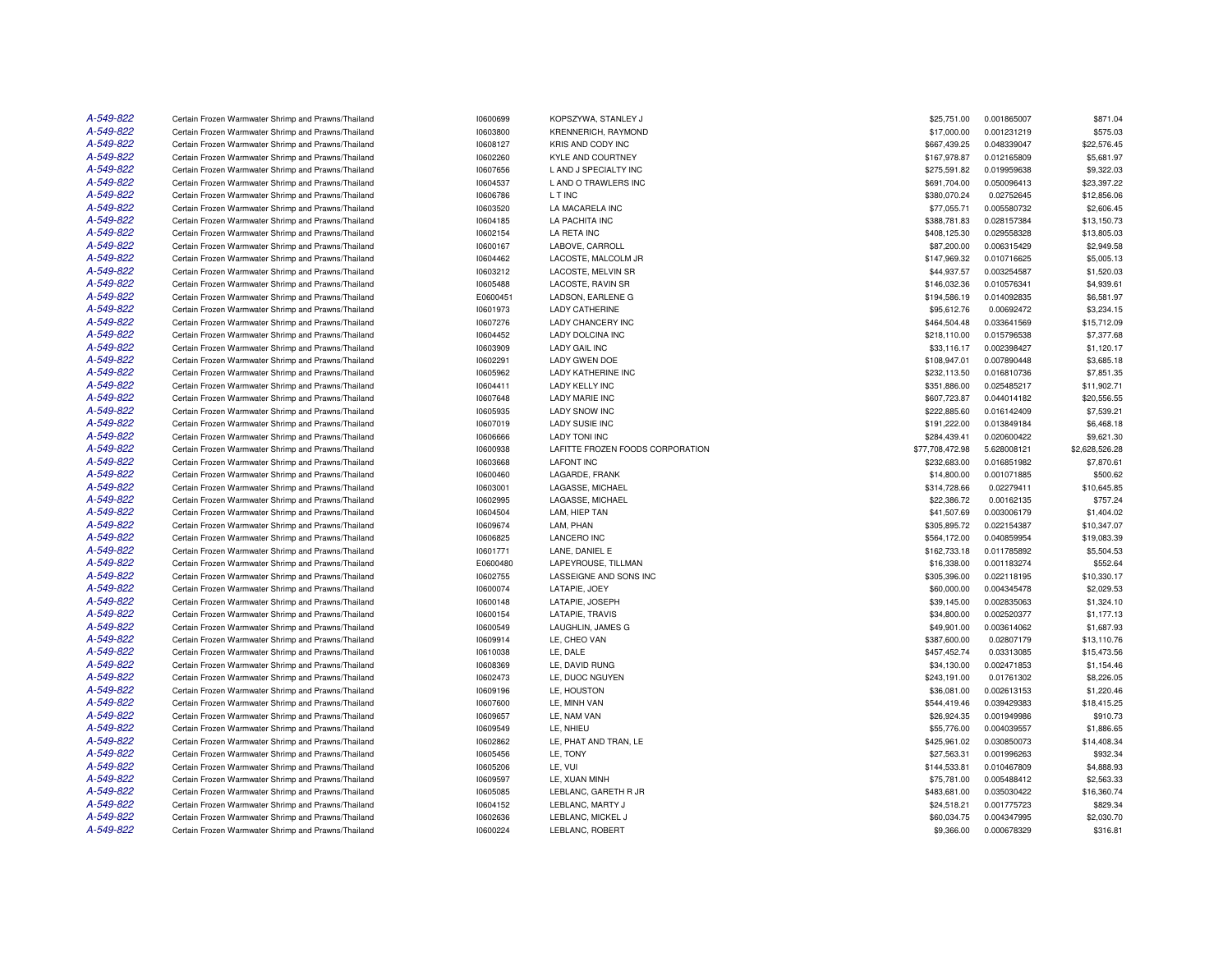| A-549-822 | Certain Frozen Warmwater Shrimp and Prawns/Thailand | 10608727 | LEBOEUF, RUSSELL J                  | \$74,049.76     | 0.005363027 | \$2,504.77   |
|-----------|-----------------------------------------------------|----------|-------------------------------------|-----------------|-------------|--------------|
| A-549-822 | Certain Frozen Warmwater Shrimp and Prawns/Thailand | E0600671 | LEBOEUF, TOMMY J                    | \$51,377.00     | 0.003720961 | \$1,737.85   |
| A-549-822 | Certain Frozen Warmwater Shrimp and Prawns/Thailand | 10602001 | LEBOUEF, LESLIE                     | \$48,971.47     | 0.003546741 | \$1,656.48   |
| A-549-822 | Certain Frozen Warmwater Shrimp and Prawns/Thailand | E0600307 | LEBOUEF, RAYMOND                    | \$76,691.00     | 0.005554318 | \$2,594.11   |
| A-549-822 | Certain Frozen Warmwater Shrimp and Prawns/Thailand | E0600938 | LECOMPTE, ETHA                      | \$55,379.62     | 0.004010849 | \$1,873.24   |
| A-549-822 | Certain Frozen Warmwater Shrimp and Prawns/Thailand | 10605477 | LECOMPTE, JESSE JR                  | \$347,478.61    | 0.025166013 | \$11,753.63  |
| A-549-822 | Certain Frozen Warmwater Shrimp and Prawns/Thailand | 10604158 | LECOMPTE, LYLE                      | \$209,035.00    | 0.015139284 | \$7,070.71   |
| A-549-822 | Certain Frozen Warmwater Shrimp and Prawns/Thailand | 10609859 | LEONARD, DAN                        | \$187,646.07    | 0.013590199 | \$6,347.22   |
| A-549-822 | Certain Frozen Warmwater Shrimp and Prawns/Thailand | 10604549 | LEVRON, DALE T                      | \$67,583.57     | 0.004894716 | \$2,286.05   |
| A-549-822 | Certain Frozen Warmwater Shrimp and Prawns/Thailand | 10606952 | LIBERTAD FISHERIES INC              | \$395,590.00    | 0.028650463 | \$13,381.02  |
| A-549-822 | Certain Frozen Warmwater Shrimp and Prawns/Thailand | 10600603 | LICATINO, DANIEL JR                 | \$85,853.52     | 0.00621791  | \$2,904.04   |
| A-549-822 | Certain Frozen Warmwater Shrimp and Prawns/Thailand | 10605608 | LIGHTHOUSE FISHERIES INC            | \$454,331.00    | 0.032904759 | \$15,367.96  |
| A-549-822 | Certain Frozen Warmwater Shrimp and Prawns/Thailand | 10601319 | <b>LINDA B INC</b>                  | \$91,829.63     | 0.006650728 | \$3,106.18   |
| A-549-822 | Certain Frozen Warmwater Shrimp and Prawns/Thailand | 10604324 | LINDA CRUZ INC                      | \$428,602.67    | 0.031041394 | \$14,497.69  |
| A-549-822 | Certain Frozen Warmwater Shrimp and Prawns/Thailand | 10602284 | LINDA JUNE                          | \$20,368.16     | 0.001475157 | \$688.96     |
| A-549-822 | Certain Frozen Warmwater Shrimp and Prawns/Thailand | 10606139 | LINDA LOU BOAT CORPORATION          | \$89,818.49     | 0.006505072 | \$3,038.15   |
| A-549-822 | Certain Frozen Warmwater Shrimp and Prawns/Thailand | E0600045 | <b>LISA LYNN INC</b>                | \$263,666.61    | 0.019095959 | \$8,918.65   |
| A-549-822 | Certain Frozen Warmwater Shrimp and Prawns/Thailand | 10607473 | LITTLE ANDY INC                     | \$141,728.93    | 0.010264667 | \$4,794.05   |
| A-549-822 | Certain Frozen Warmwater Shrimp and Prawns/Thailand | 10601980 | LITTLE BROTHERS INC                 | \$73,540.57     | 0.005326149 | \$2,487.54   |
| A-549-822 | Certain Frozen Warmwater Shrimp and Prawns/Thailand | 10607792 | LITTLE DAVID GULF TRAWLER INC       | \$412,407.48    | 0.029868463 | \$13,949.88  |
| A-549-822 | Certain Frozen Warmwater Shrimp and Prawns/Thailand | 10607703 | LITTLE ERNIE GULF TRAWLER INC       | \$422,237.47    | 0.030580396 | \$14,282.38  |
| A-549-822 | Certain Frozen Warmwater Shrimp and Prawns/Thailand | 10606683 | LITTLE KEN INC                      | \$210,760.18    | 0.01526423  | \$7,129.06   |
| A-549-822 | Certain Frozen Warmwater Shrimp and Prawns/Thailand | 10602196 | <b>LNN CORPORATION</b>              | \$269,616.53    | 0.01952688  | \$9,119.91   |
| A-549-822 | Certain Frozen Warmwater Shrimp and Prawns/Thailand | 10602043 | LODRIGUE, JIMMY A                   | \$68,947.30     | 0.004993483 | \$2,332.18   |
| A-549-822 | Certain Frozen Warmwater Shrimp and Prawns/Thailand | 10604835 | LONG, ROBERT                        | \$216,465.69    | 0.01567745  | \$7,322.06   |
| A-549-822 | Certain Frozen Warmwater Shrimp and Prawns/Thailand | 10602456 | LONGO, RONALD                       | \$88,000.00     | 0.006373368 | \$2,976.64   |
| A-549-822 | Certain Frozen Warmwater Shrimp and Prawns/Thailand | 10602429 | LOPEZ, CELESTINO                    | \$263,731.74    | 0.019100676 | \$8,920.85   |
| A-549-822 | Certain Frozen Warmwater Shrimp and Prawns/Thailand | 10602446 | LORD, MICHAEL                       | \$70,000.00     | 0.005069725 | \$2,367.78   |
| A-549-822 | Certain Frozen Warmwater Shrimp and Prawns/Thailand | 10602275 | LOUISIANA LADY INC                  | \$272,569.91    | 0.019740777 | \$9,219.81   |
| A-549-822 | Certain Frozen Warmwater Shrimp and Prawns/Thailand | 10606017 | LOUISIANA NEWPACK SHRIMP CO INC     | \$5,310,530.00  | 0.384613219 | \$179,631.22 |
| A-549-822 | Certain Frozen Warmwater Shrimp and Prawns/Thailand | 10607160 | LOUISIANA SHRIMP AND PACKING CO INC | \$16,070,878.02 | 1.163927543 | \$543,605.14 |
| A-549-822 | Certain Frozen Warmwater Shrimp and Prawns/Thailand | 10602922 | LTN INC                             | \$455,942.88    | 0.033021499 | \$15,422.49  |
| A-549-822 | Certain Frozen Warmwater Shrimp and Prawns/Thailand | 10603010 | LUCHADOR INC                        | \$20,271.55     | 0.00146816  | \$685.69     |
| A-549-822 | Certain Frozen Warmwater Shrimp and Prawns/Thailand | 10602886 | LUCKY SEA STAR INC                  | \$175,920.68    | 0.012740992 | \$5,950.60   |
| A-549-822 | Certain Frozen Warmwater Shrimp and Prawns/Thailand | 10603773 | LUISA INC                           | \$17,208.16     | 0.001246295 | \$582.07     |
| A-549-822 | Certain Frozen Warmwater Shrimp and Prawns/Thailand | 10608497 | LUKE, HENRY                         | \$37,209.09     | 0.002694855 | \$1,258.62   |
| A-549-822 | Certain Frozen Warmwater Shrimp and Prawns/Thailand | 10603545 | LUKE, PAUL LEROY                    | \$38,154.00     | 0.00276329  | \$1,290.58   |
| A-549-822 | Certain Frozen Warmwater Shrimp and Prawns/Thailand | 10600579 | LUKE, TERRY SR                      | \$362,023.11    | 0.026219393 | \$12,245.60  |
| A-549-822 | Certain Frozen Warmwater Shrimp and Prawns/Thailand | 10600451 | LUKE, TIMOTHY                       | \$27,048.00     | 0.001958942 | \$914.91     |
| A-549-822 | Certain Frozen Warmwater Shrimp and Prawns/Thailand | 10604690 | LUONG, KEVIN                        | \$475,950.90    | 0.034470572 | \$16,099.27  |
| A-549-822 | Certain Frozen Warmwater Shrimp and Prawns/Thailand | 10608415 | <b>LYNDA RILEY INC</b>              | \$413,470.95    | 0.029945484 | \$13,985.85  |
| A-549-822 | Certain Frozen Warmwater Shrimp and Prawns/Thailand | 10600786 | LYONS, BERTON                       | \$10,700.73     | 0.000774997 | \$361.96     |
| A-549-822 | Certain Frozen Warmwater Shrimp and Prawns/Thailand | 10604378 | MADERA CRUZ INC                     | \$584,434.14    | 0.042327432 | \$19,768.76  |
| A-549-822 | Certain Frozen Warmwater Shrimp and Prawns/Thailand | 10609671 | <b>MALIBU</b>                       | \$433,186.95    | 0.031373409 | \$14,652.76  |
| A-549-822 | Certain Frozen Warmwater Shrimp and Prawns/Thailand | 10601677 | MALLETT, MERVIN B                   | \$31,200.00     | 0.002259649 | \$1,055.35   |
| A-549-822 | Certain Frozen Warmwater Shrimp and Prawns/Thailand | 10607204 | MALOLO LLC                          | \$354,339.00    | 0.025662874 | \$11,985.69  |
| A-549-822 | Certain Frozen Warmwater Shrimp and Prawns/Thailand | 10603239 | MAMACITA INC                        | \$578,528.00    | 0.041899682 | \$19,568.99  |
| A-549-822 | Certain Frozen Warmwater Shrimp and Prawns/Thailand | 10601838 | MAMOLO, TERRY                       | \$23,570.69     | 0.001707099 | \$797.29     |
| A-549-822 | Certain Frozen Warmwater Shrimp and Prawns/Thailand | 10605570 | MANTEO SHRIMP CO                    | \$464,340.00    | 0.033629657 | \$15,706.52  |
| A-549-822 | Certain Frozen Warmwater Shrimp and Prawns/Thailand | 10604190 | MARCO CORP                          | \$444,753.25    | 0.032211094 | \$15,043.99  |
| A-549-822 | Certain Frozen Warmwater Shrimp and Prawns/Thailand | 10606200 | MARENO, ANSLEY                      | \$75,239.00     | 0.005449157 | \$2,545.00   |
| A-549-822 | Certain Frozen Warmwater Shrimp and Prawns/Thailand | 10607525 | MARENO, BRENT                       | \$57,570.00     | 0.004169486 | \$1,947.33   |
| A-549-822 | Certain Frozen Warmwater Shrimp and Prawns/Thailand | 10606400 | MARENO, KENNETH L                   | \$121,732.82    | 0.008816456 | \$4,117.67   |
| A-549-822 | Certain Frozen Warmwater Shrimp and Prawns/Thailand | 10607145 | <b>MARIA ELENA INC</b>              | \$209,063.38    | 0.01514134  | \$7,071.67   |
| A-549-822 | Certain Frozen Warmwater Shrimp and Prawns/Thailand | 10606853 | MARIACHI TRAWLERS INC               | \$315,565.00    | 0.022854681 | \$10,674.14  |
| A-549-822 | Certain Frozen Warmwater Shrimp and Prawns/Thailand | 10601354 | <b>MARIAH LYNN INC</b>              | \$263.174.94    | 0.01906035  | \$8,902.02   |
| A-549-822 | Certain Frozen Warmwater Shrimp and Prawns/Thailand | 10606804 | <b>MARIE TERESA INC</b>             | \$630,657.17    | 0.045675118 | \$21,332.28  |
|           |                                                     |          |                                     |                 |             |              |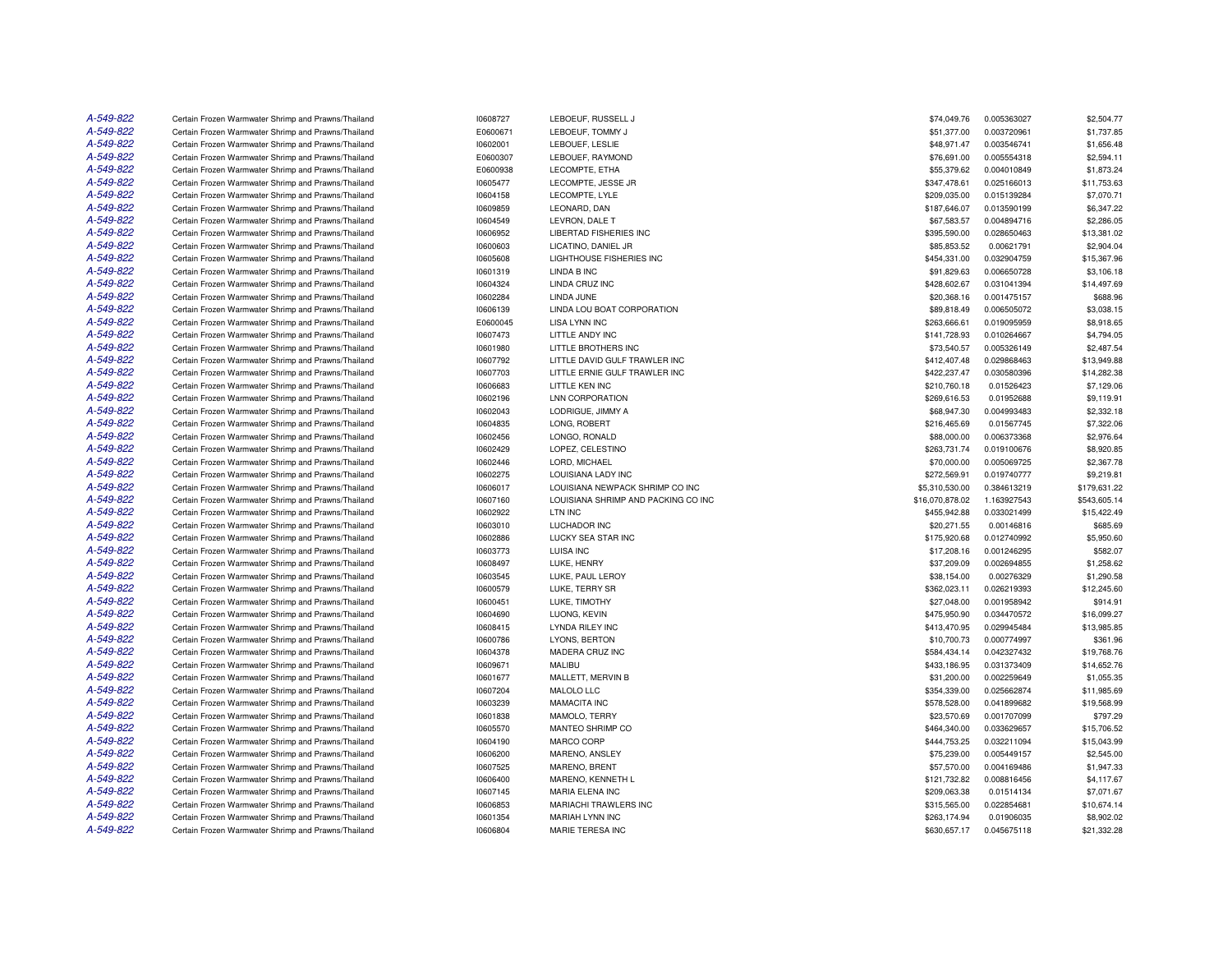| A-549-822 | Certain Frozen Warmwater Shrimp and Prawns/Thailand | 10601728 | MARIE, ALLEN               | \$3,298,460.00  | 0.238889776 | \$111,571.99 |
|-----------|-----------------------------------------------------|----------|----------------------------|-----------------|-------------|--------------|
| A-549-822 | Certain Frozen Warmwater Shrimp and Prawns/Thailand | 10606048 | MARISA ELIDA INC           | \$95,588.51     | 0.006922963 | \$3,233.33   |
| A-549-822 | Certain Frozen Warmwater Shrimp and Prawns/Thailand | 10606961 | MARQUIZE, KIP              | \$118,870.80    | 0.008609175 | \$4,020.86   |
| A-549-822 | Certain Frozen Warmwater Shrimp and Prawns/Thailand | 10608789 | MARRIS, ROY C JR           | \$66,700.36     | 0.00483075  | \$2,256.17   |
| A-549-822 | Certain Frozen Warmwater Shrimp and Prawns/Thailand | 10601381 | MARTIN, DENNIS             | \$41,658.89     | 0.00301713  | \$1,409.13   |
| A-549-822 | Certain Frozen Warmwater Shrimp and Prawns/Thailand | 10601912 | <b>MARTIN, SHARON</b>      | \$32,504.14     | 0.002354101 | \$1,099.47   |
| A-549-822 | Certain Frozen Warmwater Shrimp and Prawns/Thailand | 10601152 | MARY BEA INC               | \$510,239.24    | 0.036953893 | \$17,259.09  |
| A-549-822 | Certain Frozen Warmwater Shrimp and Prawns/Thailand | 10605973 | MASSEY, JAMES R            | \$78,223.27     | 0.005665292 | \$2,645.94   |
| A-549-822 | Certain Frozen Warmwater Shrimp and Prawns/Thailand | 10602303 | <b>MASTER ALSTON</b>       | \$416,449.06    | 0.030161173 | \$14,086.59  |
| A-549-822 | Certain Frozen Warmwater Shrimp and Prawns/Thailand | E0600610 | MASTER BRANDON INC         | \$108,032.00    | 0.007824179 | \$3,654.23   |
| A-549-822 | Certain Frozen Warmwater Shrimp and Prawns/Thailand | 10600903 | MASTER GERALD TRAWLERS INC | \$583,920.46    | 0.042290229 | \$19,751.39  |
| A-549-822 |                                                     |          |                            |                 |             |              |
|           | Certain Frozen Warmwater Shrimp and Prawns/Thailand | 10606503 | MASTER JARED INC           | \$227,805.84    | 0.016498756 | \$7,705.64   |
| A-549-822 | Certain Frozen Warmwater Shrimp and Prawns/Thailand | 10605390 | MASTER JEFFREY INC         | \$943,812.87    | 0.068355307 | \$31,924.92  |
| A-549-822 | Certain Frozen Warmwater Shrimp and Prawns/Thailand | 10602956 | MASTER JIMBO INC           | \$213,380.75    | 0.015454024 | \$7,217.71   |
| A-549-822 | Certain Frozen Warmwater Shrimp and Prawns/Thailand | 10605030 | MASTER JOHN INC            | \$408,717.42    | 0.029601212 | \$13,825.06  |
| A-549-822 | Certain Frozen Warmwater Shrimp and Prawns/Thailand | 10606707 | MASTER KEN INC             | \$477,420.36    | 0.034576997 | \$16,148.97  |
| A-549-822 | Certain Frozen Warmwater Shrimp and Prawns/Thailand | 10604565 | MASTER MIKE INC            | \$619,224.34    | 0.044847099 | \$20,945.56  |
| A-549-822 | Certain Frozen Warmwater Shrimp and Prawns/Thailand | 10600906 | MASTER RONALD INC          | \$555,850.26    | 0.040257255 | \$18,801.90  |
| A-549-822 | Certain Frozen Warmwater Shrimp and Prawns/Thailand | 10606228 | MAT ROLAND SEAFOOD CO INC  | \$2,822,807.00  | 0.204440779 | \$95,482.80  |
| A-549-822 | Certain Frozen Warmwater Shrimp and Prawns/Thailand | 10608457 | MATHERNE, CLIFFORD         | \$69,109.55     | 0.005005234 | \$2,337.66   |
| A-549-822 | Certain Frozen Warmwater Shrimp and Prawns/Thailand | 10605519 | MATHERNE, FOREST           | \$24,891.77     | 0.001802777 | \$841.98     |
| A-549-822 | Certain Frozen Warmwater Shrimp and Prawns/Thailand | 10606177 | MATHERNE, GRACE            | \$81,427.30     | 0.005897343 | \$2,754.32   |
| A-549-822 | Certain Frozen Warmwater Shrimp and Prawns/Thailand | E0600375 | MATHERNE, JAMES J SR       | \$86,554.85     | 0.006268704 | \$2,927.76   |
| A-549-822 | Certain Frozen Warmwater Shrimp and Prawns/Thailand | 10600057 | MATHERNE, LARRY JR         | \$59,708.91     | 0.004324396 | \$2,019.68   |
| A-549-822 | Certain Frozen Warmwater Shrimp and Prawns/Thailand | 10601196 | MATHERNE, LOUIS M SR       | \$15,983.88     | 0.001157627 | \$540.66     |
| A-549-822 | Certain Frozen Warmwater Shrimp and Prawns/Thailand | 10606129 | MATHERNE, THOMAS           | \$30,256.79     | 0.002191337 | \$1,023.45   |
| A-549-822 | Certain Frozen Warmwater Shrimp and Prawns/Thailand | 10601401 | MATHEWS, PATRICK T         | \$93,405.76     | 0.006764878 | \$3,159.49   |
| A-549-822 | Certain Frozen Warmwater Shrimp and Prawns/Thailand | E0601109 | MAVAR, MARK D              | \$10,229,958.21 | 0.740901033 | \$346,033.23 |
| A-549-822 | Certain Frozen Warmwater Shrimp and Prawns/Thailand | 10602624 | MAYFIELD, GARY             | \$73,050.73     | 0.005290673 | \$2,470.98   |
| A-549-822 | Certain Frozen Warmwater Shrimp and Prawns/Thailand | 10606095 | <b>MAYPORTER INC</b>       | \$240,186.44    | 0.017395416 | \$8,124.42   |
| A-549-822 | Certain Frozen Warmwater Shrimp and Prawns/Thailand | 10609380 | MCCALL, MARCUS H           | \$113,679.33    | 0.008233184 | \$3,845.26   |
| A-549-822 | Certain Frozen Warmwater Shrimp and Prawns/Thailand | 10604745 | MCCALL, ROY TERRY          | \$22,045.98     | 0.001596672 | \$745.72     |
| A-549-822 | Certain Frozen Warmwater Shrimp and Prawns/Thailand | E0600952 | MCCLELLAN, EUGENE GARDNER  | \$84,735.00     | 0.006136902 | \$2,866.20   |
| A-549-822 | Certain Frozen Warmwater Shrimp and Prawns/Thailand | 10606588 | MCCLELLAN, EUGENE GARDNER  | \$116,953.93    | 0.008470346 | \$3,956.02   |
| A-549-822 | Certain Frozen Warmwater Shrimp and Prawns/Thailand | 10609041 | MCCUISTON, DENNY C         | \$30,676.00     | 0.002221698 | \$1,037.63   |
| A-549-822 | Certain Frozen Warmwater Shrimp and Prawns/Thailand | 10607017 | MCDONALD, ALLAN F          | \$39,102.10     | 0.002831955 | \$1,322.65   |
| A-549-822 | Certain Frozen Warmwater Shrimp and Prawns/Thailand | 10600470 | MCIVER, JOHN H JR          | \$106,706.41    | 0.007728173 | \$3,609.40   |
| A-549-822 | Certain Frozen Warmwater Shrimp and Prawns/Thailand | E0600012 | MCKENZIE, GEORGE B JR      | \$106,938.96    | 0.007745016 | \$3,617.26   |
| A-549-822 | Certain Frozen Warmwater Shrimp and Prawns/Thailand | 10603778 | MCKINZIE, BOBBY E          | \$77,378.25     | 0.005604092 | \$2,617.36   |
| A-549-822 | Certain Frozen Warmwater Shrimp and Prawns/Thailand | 10600716 | MCKOIN, ROBERT             | \$20,000.00     | 0.001448493 | \$676.51     |
| A-549-822 | Certain Frozen Warmwater Shrimp and Prawns/Thailand | E0601116 | MCLENDON, JONATHAN S       | \$1,408,268.48  | 0.101993337 | \$47,635.36  |
| A-549-822 | Certain Frozen Warmwater Shrimp and Prawns/Thailand | E0600544 | MELANCON, BRENT            | \$45,861.00     | 0.003321466 | \$1,551.27   |
| A-549-822 | Certain Frozen Warmwater Shrimp and Prawns/Thailand | 10601654 | MELANCON, TERRAL J         | \$27,310.94     | 0.001977985 | \$923.81     |
| A-549-822 | Certain Frozen Warmwater Shrimp and Prawns/Thailand | 10602669 | MELANCON, TIMMY J          | \$22,869.00     | 0.001656279 | \$773.55     |
| A-549-822 | Certain Frozen Warmwater Shrimp and Prawns/Thailand | 10604164 | MELANSON, OZIMEA J III     | \$14,371.22     | 0.00104083  | \$486.11     |
| A-549-822 | Certain Frozen Warmwater Shrimp and Prawns/Thailand | 10600173 | MELERINE SEAFOOD           | \$155,000.00    | 0.011225819 | \$5,242.95   |
| A-549-822 | Certain Frozen Warmwater Shrimp and Prawns/Thailand | 10600210 | MELERINE, RAYMOND J        | \$26,286.21     | 0.001903769 | \$889.14     |
| A-549-822 | Certain Frozen Warmwater Shrimp and Prawns/Thailand | 10609515 | MELODY SHRIMP CO INC       | \$305,215.99    | 0.022105158 | \$10,324.08  |
| A-549-822 | Certain Frozen Warmwater Shrimp and Prawns/Thailand | 10607590 | MENGE, VINCENT J           | \$22,521.29     | 0.001631096 | \$761.79     |
| A-549-822 |                                                     |          |                            |                 |             |              |
| A-549-822 | Certain Frozen Warmwater Shrimp and Prawns/Thailand | 10603568 | MER SHRIMP INC             | \$290,604.00    | 0.02104689  | \$9,829.82   |
| A-549-822 | Certain Frozen Warmwater Shrimp and Prawns/Thailand | 10607669 | MICHAEL ANTHONY INC        | \$325,200.91    | 0.023552559 | \$11,000.08  |
|           | Certain Frozen Warmwater Shrimp and Prawns/Thailand | 10602063 | MICHEAL S INC              | \$331,910.36    | 0.024038488 | \$11,227.03  |
| A-549-822 | Certain Frozen Warmwater Shrimp and Prawns/Thailand | 10603965 | MILES, RICKY DAVID         | \$104,610.62    | 0.007576386 | \$3,538.50   |
| A-549-822 | Certain Frozen Warmwater Shrimp and Prawns/Thailand | 10603079 | MILITELLO AND SON INC      | \$118,927.00    | 0.008613245 | \$4,022.76   |
| A-549-822 | Certain Frozen Warmwater Shrimp and Prawns/Thailand | 10607037 | MILLER, JAMES A            | \$60,258.00     | 0.004364164 | \$2,038.26   |
| A-549-822 | Certain Frozen Warmwater Shrimp and Prawns/Thailand | 10609864 | MILLER, LARRY              | \$147,161.35    | 0.010658108 | \$4,977.80   |
| A-549-822 | Certain Frozen Warmwater Shrimp and Prawns/Thailand | 10601646 | MILLIS, RAEFORD            | \$57,724.81     | 0.004180699 | \$1,952.57   |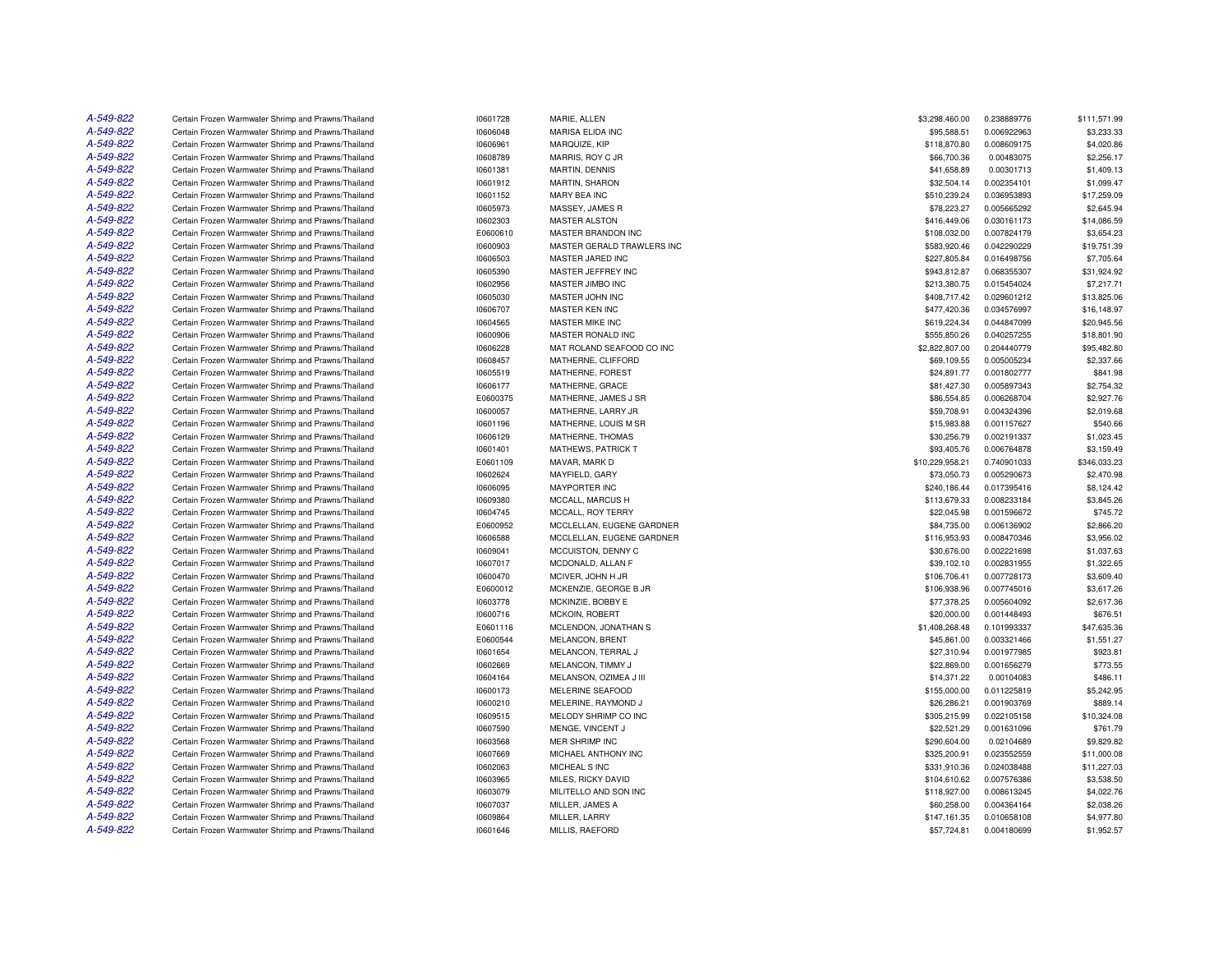| A-549-822 | Certain Frozen Warmwater Shrimp and Prawns/Thailand | 10607373             | MILLIS, TIMMIE LEE             | \$101,628.67                 | 0.00736042  | \$3,437.64                 |
|-----------|-----------------------------------------------------|----------------------|--------------------------------|------------------------------|-------------|----------------------------|
| A-549-822 | Certain Frozen Warmwater Shrimp and Prawns/Thailand | 10608733             | MINE, DERRICK                  | \$79,842.00                  | 0.005782528 | \$2,700.69                 |
| A-549-822 | Certain Frozen Warmwater Shrimp and Prawns/Thailand | 10606731             | MISS ADRIANNA INC              | \$295,958.52                 | 0.021434689 | \$10,010.94                |
| A-549-822 | Certain Frozen Warmwater Shrimp and Prawns/Thailand | 10606611             | MISS ASHLEIGH INC              | \$668,295.10                 | 0.048401032 | \$22,605.40                |
| A-549-822 | Certain Frozen Warmwater Shrimp and Prawns/Thailand | 10606621             | MISS BARBARA INC               | \$673,384.43                 | 0.048769624 | \$22,777.55                |
| A-549-822 | Certain Frozen Warmwater Shrimp and Prawns/Thailand | 10607810             | MISS BERNADETTE A INC          | \$435,894.66                 | 0.031569513 | \$14,744.35                |
| A-549-822 | Certain Frozen Warmwater Shrimp and Prawns/Thailand | 10603458             | MISS CANDACE NICOLE INC        | \$393,712.77                 | 0.028514505 | \$13,317.52                |
| A-549-822 | Certain Frozen Warmwater Shrimp and Prawns/Thailand | E0600947             | MISS CARLA JEAN INC            | \$280,356.60                 | 0.020304726 | \$9,483.20                 |
| A-549-822 | Certain Frozen Warmwater Shrimp and Prawns/Thailand | 10604662             | MISS CAROLINE INC              | \$354,202.00                 | 0.025652952 | \$11,981.05                |
| A-549-822 | Certain Frozen Warmwater Shrimp and Prawns/Thailand | 10605159             | MISS CAROLYN LOUISE INC        | \$522,837.46                 | 0.037866314 | \$17,685.23                |
| A-549-822 | Certain Frozen Warmwater Shrimp and Prawns/Thailand | 10607403             | MISS CHARLOTTE INC             | \$255,670.97                 | 0.018516878 | \$8,648.19                 |
| A-549-822 | Certain Frozen Warmwater Shrimp and Prawns/Thailand | 10601512             | MISS CLEDA JO                  | \$588,469.81                 | 0.042619714 | \$19,905.27                |
| A-549-822 | Certain Frozen Warmwater Shrimp and Prawns/Thailand | 10607611             | MISS DANIELLE GULF TRAWLER INC | \$425,800.98                 | 0.030838482 | \$14,402.92                |
| A-549-822 | Certain Frozen Warmwater Shrimp and Prawns/Thailand | 10604033             | MISS ELLIE INC                 | \$325,303.86                 | 0.023560015 | \$11,003.56                |
| A-549-822 | Certain Frozen Warmwater Shrimp and Prawns/Thailand | 10601599             | MISS EMILY INC                 | \$171,550.87                 | 0.01242451  | \$5,802.79                 |
| A-549-822 | Certain Frozen Warmwater Shrimp and Prawns/Thailand | 10604760             | <b>MISS FINA INC</b>           | \$284,548.01                 | 0.020608287 | \$9,624.97                 |
| A-549-822 | Certain Frozen Warmwater Shrimp and Prawns/Thailand | 10601579             | MISS GABRIELLE INC             | \$344,278.90                 | 0.024934275 | \$11,645.40                |
| A-549-822 | Certain Frozen Warmwater Shrimp and Prawns/Thailand | 10606639             | <b>MISS HANNAH INC</b>         | \$788,007.81                 | 0.057071181 | \$26,654.74                |
| A-549-822 | Certain Frozen Warmwater Shrimp and Prawns/Thailand | 10603118             | MISS HILARY INC                | \$461,589.00                 | 0.033430417 | \$15,613.47                |
| A-549-822 | Certain Frozen Warmwater Shrimp and Prawns/Thailand | 10607538             | MISS JOANNA INC                | \$164,230.00                 | 0.011894299 | \$5,555.16                 |
| A-549-822 | Certain Frozen Warmwater Shrimp and Prawns/Thailand | 10604441             | <b>MISS KATHI INC</b>          | \$446,608.81                 | 0.032345482 | \$15,106.76                |
| A-549-822 | Certain Frozen Warmwater Shrimp and Prawns/Thailand |                      | <b>MISS KELSEY</b>             |                              | 0.023427903 |                            |
| A-549-822 | Certain Frozen Warmwater Shrimp and Prawns/Thailand | 10602266<br>10607078 | MISS LIZ INC                   | \$323,479.73<br>\$323,066.63 | 0.023397984 | \$10,941.86<br>\$10,927.88 |
| A-549-822 |                                                     |                      |                                |                              |             |                            |
| A-549-822 | Certain Frozen Warmwater Shrimp and Prawns/Thailand | 10606634             | MISS LORAINE INC               | \$540,917.07                 | 0.039175724 | \$18,296.78                |
|           | Certain Frozen Warmwater Shrimp and Prawns/Thailand | 10610035             | <b>MISS LORIE</b>              | \$477,201.00                 | 0.03456111  | \$16,141.55                |
| A-549-822 | Certain Frozen Warmwater Shrimp and Prawns/Thailand | 10607715             | MISS MADELINE INC              | \$416,877.95                 | 0.030192235 | \$14,101.10                |
| A-549-822 | Certain Frozen Warmwater Shrimp and Prawns/Thailand | 10602960             | <b>MISS MARIE INC</b>          | \$127,662.36                 | 0.0092459   | \$4,318.24                 |
| A-549-822 | Certain Frozen Warmwater Shrimp and Prawns/Thailand | 10605164             | MISS MARILYN LOUISE INC        | \$520,272.15                 | 0.037680523 | \$17,598.45                |
| A-549-822 | Certain Frozen Warmwater Shrimp and Prawns/Thailand | 10606798             | MISS MARISSA INC               | \$334,944.14                 | 0.024258209 | \$11,329.65                |
| A-549-822 | Certain Frozen Warmwater Shrimp and Prawns/Thailand | 10601268             | MISS PLUM INC                  | \$7,200.00                   | 0.000521457 | \$243.54                   |
| A-549-822 | Certain Frozen Warmwater Shrimp and Prawns/Thailand | 10607709             | <b>MISS RHIANNA INC</b>        | \$324,184.88                 | 0.023478973 | \$10,965.71                |
| A-549-822 | Certain Frozen Warmwater Shrimp and Prawns/Thailand | 10603821             | MISS VERNA INC                 | \$304,419.50                 | 0.022047472 | \$10,297.14                |
| A-549-822 | Certain Frozen Warmwater Shrimp and Prawns/Thailand | 10602973             | <b>MISS WINNIE INC</b>         | \$270,276.00                 | 0.019574642 | \$9,142.22                 |
| A-549-822 | Certain Frozen Warmwater Shrimp and Prawns/Thailand | 10609415             | MISTER SEA INC                 | \$238,213.39                 | 0.017252519 | \$8,057.68                 |
| A-549-822 | Certain Frozen Warmwater Shrimp and Prawns/Thailand | 10608105             | MIXON, JOYCE B                 | \$168,053.83                 | 0.012171238 | \$5,684.50                 |
| A-549-822 | Certain Frozen Warmwater Shrimp and Prawns/Thailand | 10607919             | <b>MIZ SHIRLEY INC</b>         | \$20,173.00                  | 0.001461022 | \$682.36                   |
| A-549-822 | Certain Frozen Warmwater Shrimp and Prawns/Thailand | 10600543             | MOBLEY, BRYAN A                | \$73,618.97                  | 0.005331827 | \$2,490.20                 |
| A-549-822 | Certain Frozen Warmwater Shrimp and Prawns/Thailand | 10607531             | MOLERO, LOUIS III              | \$63,581.00                  | 0.004604831 | \$2,150.66                 |
| A-549-822 | Certain Frozen Warmwater Shrimp and Prawns/Thailand | 10603382             | MOM AND DAD INC                | \$193,150.54                 | 0.013988858 | \$6,533.41                 |
| A-549-822 | Certain Frozen Warmwater Shrimp and Prawns/Thailand | 10607675             | MOORE, CARL                    | \$131,151.53                 | 0.009498602 | \$4,436.26                 |
| A-549-822 | Certain Frozen Warmwater Shrimp and Prawns/Thailand | 10605294             | MOORE, CURTIS L                | \$47,640.00                  | 0.00345031  | \$1,611.45                 |
| A-549-822 | Certain Frozen Warmwater Shrimp and Prawns/Thailand | 10609206             | MORALES, DANIEL JR             | \$19,690.00                  | 0.001426041 | \$666.02                   |
| A-549-822 | Certain Frozen Warmwater Shrimp and Prawns/Thailand | 10600480             | MORALES, RAUL                  | \$183,412.44                 | 0.01328358  | \$6,204.01                 |
| A-549-822 | Certain Frozen Warmwater Shrimp and Prawns/Thailand | 10603344             | <b>MORGAN RAE INC</b>          | \$199,000.00                 | 0.014412503 | \$6,731.27                 |
| A-549-822 | Certain Frozen Warmwater Shrimp and Prawns/Thailand | 10609181             | MORRISON, STEPHEN D JR         | \$255,273.74                 | 0.018488109 | \$8,634.76                 |
| A-549-822 | Certain Frozen Warmwater Shrimp and Prawns/Thailand | 10606564             | MOSELEY, KEVIN                 | \$18,216.41                  | 0.001319317 | \$616.18                   |
| A-549-822 | Certain Frozen Warmwater Shrimp and Prawns/Thailand | 10607679             | MOTHER T INC                   | \$396,625.67                 | 0.028725471 | \$13,416.05                |
| A-549-822 | Certain Frozen Warmwater Shrimp and Prawns/Thailand | 10607637             | MRS MINA INC                   | \$336,929.32                 | 0.024401984 | \$11,396.80                |
| A-549-822 | Certain Frozen Warmwater Shrimp and Prawns/Thailand | E0600899             | MUTH, GARY J SR                | \$66,478.94                  | 0.004814713 | \$2,248.68                 |
| A-549-822 | Certain Frozen Warmwater Shrimp and Prawns/Thailand | 10604415             | MY DAD WHITNEY INC             | \$336,713.88                 | 0.024386381 | \$11,389.51                |
| A-549-822 | Certain Frozen Warmwater Shrimp and Prawns/Thailand | 10602031             | MY GIRLS LLC                   | \$52,829.19                  | 0.003826135 | \$1,786.97                 |
| A-549-822 | Certain Frozen Warmwater Shrimp and Prawns/Thailand | 10601283             | MYRON A SMITH INC              | \$8,595.00                   | 0.00062249  | \$290.73                   |
| A-549-822 | Certain Frozen Warmwater Shrimp and Prawns/Thailand | 10600495             | NACCIO, ANDREW                 | \$51,690.00                  | 0.00374363  | \$1,748.44                 |
| A-549-822 | Certain Frozen Warmwater Shrimp and Prawns/Thailand | 10601031             | NACIO, LANCE M                 | \$157,975.43                 | 0.011441314 | \$5,343.59                 |
| A-549-822 | Certain Frozen Warmwater Shrimp and Prawns/Thailand | 10600720             | NACIO, PHILOCLES J SR          | \$23,690.29                  | 0.001715761 | \$801.34                   |
| A-549-822 | Certain Frozen Warmwater Shrimp and Prawns/Thailand | 10603357             | <b>NANCY</b>                   | \$81,718.00                  | 0.005918397 | \$2,764.15                 |
| A-549-822 | Certain Frozen Warmwater Shrimp and Prawns/Thailand | 10601113             | NANCY JOY INC                  | \$325,571.44                 | 0.023579394 | \$11,012.61                |
|           |                                                     |                      |                                |                              |             |                            |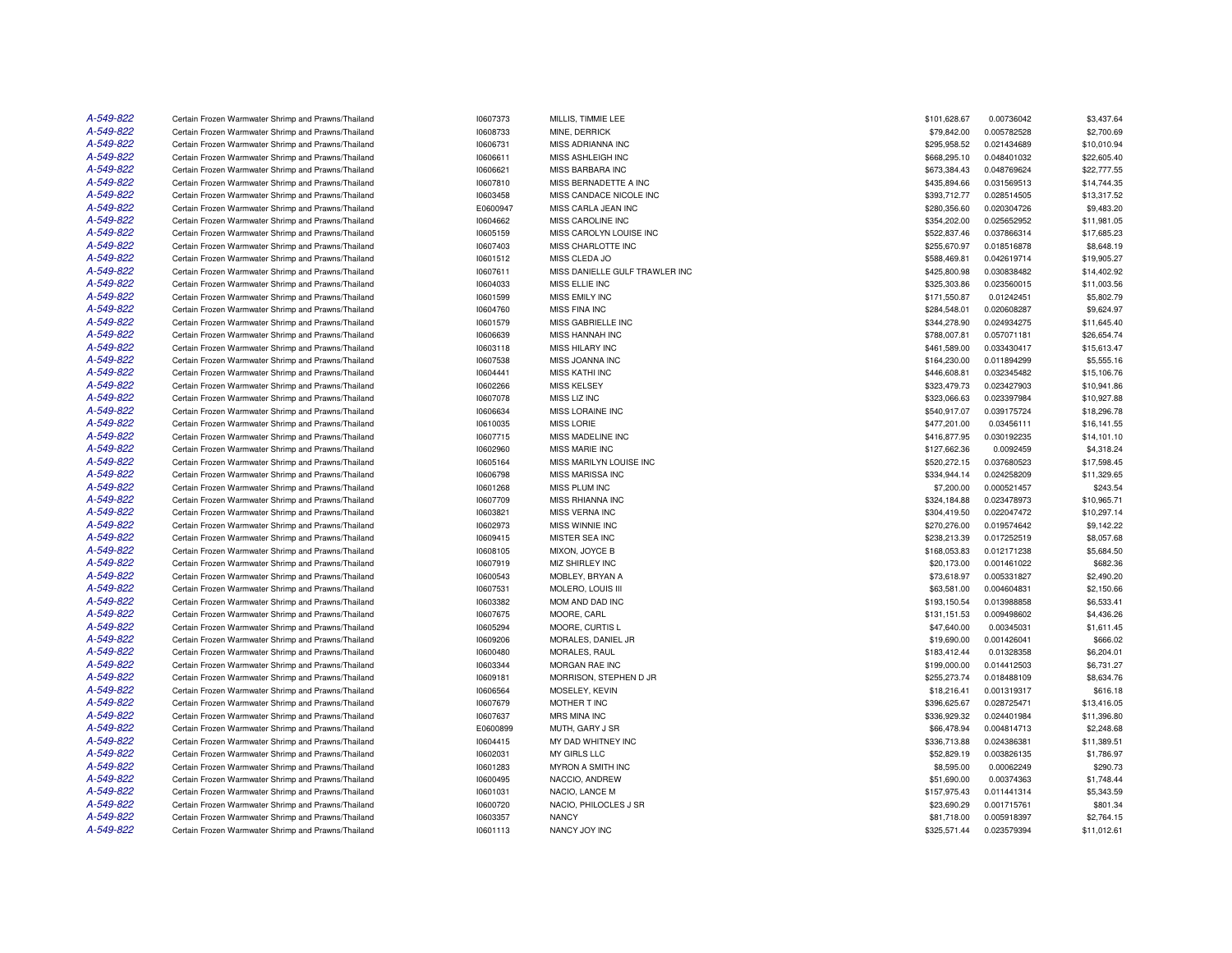| A-549-822 | Certain Frozen Warmwater Shrimp and Prawns/Thailand | 10601952             | NAQUIN, ANDREW                 | \$27,015.44                 | 0.001956583 | \$913.81    |
|-----------|-----------------------------------------------------|----------------------|--------------------------------|-----------------------------|-------------|-------------|
| A-549-822 | Certain Frozen Warmwater Shrimp and Prawns/Thailand | 10603500             | NAQUIN, BOBBY J                | \$159,542.60                | 0.011554815 | \$5,396.60  |
| A-549-822 | Certain Frozen Warmwater Shrimp and Prawns/Thailand | E0600248             | NAQUIN, IRVIN                  | \$22,212.00                 | 0.001608696 | \$751.33    |
| A-549-822 | Certain Frozen Warmwater Shrimp and Prawns/Thailand | 10609056             | NAQUIN, MILTON H IV            | \$100,093.99                | 0.007249271 | \$3,385.73  |
| A-549-822 | Certain Frozen Warmwater Shrimp and Prawns/Thailand | 10607189             | <b>NAUTILUS LLC</b>            | \$422,421.00                | 0.030593689 | \$14,288.59 |
| A-549-822 | Certain Frozen Warmwater Shrimp and Prawns/Thailand | 10605443             | NEELY, BOBBY H                 | \$25,704.87                 | 0.001861666 | \$869.48    |
| A-549-822 | Certain Frozen Warmwater Shrimp and Prawns/Thailand | 10600573             | NEIL, DEAN                     | \$51,866.00                 | 0.003756376 | \$1,754.39  |
| A-549-822 | Certain Frozen Warmwater Shrimp and Prawns/Thailand | 10600281             | NELSON TRAWLERS INC            | \$194,192.54                | 0.014064325 | \$6,568.66  |
| A-549-822 | Certain Frozen Warmwater Shrimp and Prawns/Thailand | 10603830             | NELSON, GORDON KENT SR         | \$85,681.00                 | 0.006205416 | \$2,898.20  |
| A-549-822 | Certain Frozen Warmwater Shrimp and Prawns/Thailand | 10605711             | NELSON, GORDON W III           | \$107,961.44                | 0.007819068 | \$3,651.85  |
| A-549-822 | Certain Frozen Warmwater Shrimp and Prawns/Thailand | 10605708             | NELSONS QUALITY SHRIMP COMPANY | \$803,071.90                | 0.058162193 | \$27,164.29 |
| A-549-822 | Certain Frozen Warmwater Shrimp and Prawns/Thailand | E0600865             | NETTLETON, CODY                | \$102,508.00                | 0.007424105 | \$3,467.38  |
| A-549-822 | Certain Frozen Warmwater Shrimp and Prawns/Thailand | 10605400             | <b>NEW WAY INC</b>             | \$419,224.83                | 0.030362207 | \$14,180.48 |
| A-549-822 | Certain Frozen Warmwater Shrimp and Prawns/Thailand | 10605269             | NGO, LO VAN                    | \$78,405.00                 | 0.005678454 | \$2,652.09  |
| A-549-822 | Certain Frozen Warmwater Shrimp and Prawns/Thailand | 10606439             | NGUYEN, AMY                    | \$39,042.58                 | 0.002827645 | \$1,320.63  |
| A-549-822 | Certain Frozen Warmwater Shrimp and Prawns/Thailand | 10605228             | NGUYEN, ANDY THUY              | \$405,984.54                | 0.029403284 | \$13,732.62 |
| A-549-822 | Certain Frozen Warmwater Shrimp and Prawns/Thailand | 10605073             | NGUYEN, BA                     | \$28,977.63                 | 0.002098694 | \$980.18    |
| A-549-822 | Certain Frozen Warmwater Shrimp and Prawns/Thailand | 10609904             | NGUYEN, BAY                    | \$55,900.00                 | 0.004048537 | \$1,890.84  |
| A-549-822 | Certain Frozen Warmwater Shrimp and Prawns/Thailand | 10608814             | NGUYEN, BE VAN                 | \$22,739.72                 | 0.001646916 | \$769.18    |
| A-549-822 | Certain Frozen Warmwater Shrimp and Prawns/Thailand | 10609953             | NGUYEN, BINH                   | \$248,396.80                | 0.017990049 | \$8,402.14  |
| A-549-822 | Certain Frozen Warmwater Shrimp and Prawns/Thailand | 10605078             | NGUYEN, CHUC TAN               | \$677,121.45                | 0.049040277 | \$22,903.96 |
| A-549-822 | Certain Frozen Warmwater Shrimp and Prawns/Thailand | 10609705             | NGUYEN, DANG                   | \$834,733.48                | 0.060455271 | \$28,235.26 |
| A-549-822 | Certain Frozen Warmwater Shrimp and Prawns/Thailand | 10605066             | NGUYEN, DAY                    | \$14,406.01                 | 0.00104335  | \$487.29    |
| A-549-822 | Certain Frozen Warmwater Shrimp and Prawns/Thailand | 10605890             | NGUYEN, DIEP                   | \$34,745.00                 | 0.002516394 | \$1,175.27  |
| A-549-822 | Certain Frozen Warmwater Shrimp and Prawns/Thailand | 10605632             | NGUYEN, DINH                   | \$466,226.58                | 0.033766292 | \$15,770.34 |
| A-549-822 | Certain Frozen Warmwater Shrimp and Prawns/Thailand |                      | NGUYEN, DINH                   |                             | 0.001748299 | \$816.53    |
| A-549-822 | Certain Frozen Warmwater Shrimp and Prawns/Thailand | 10609462<br>10605637 |                                | \$24,139.56<br>\$318,645.53 | 0.023077788 | \$10,778.34 |
| A-549-822 |                                                     |                      | NGUYEN, DINH                   |                             |             |             |
| A-549-822 | Certain Frozen Warmwater Shrimp and Prawns/Thailand | 10609036             | NGUYEN, DUNG                   | \$18,223.54                 | 0.001319833 | \$616.42    |
|           | Certain Frozen Warmwater Shrimp and Prawns/Thailand | 10602892             | NGUYEN, DUNG ANH               | \$213,045.92                | 0.015429774 | \$7,206.38  |
| A-549-822 | Certain Frozen Warmwater Shrimp and Prawns/Thailand | 10605048             | NGUYEN, HAI                    | \$165,004.90                | 0.01195042  | \$5,581.37  |
| A-549-822 | Certain Frozen Warmwater Shrimp and Prawns/Thailand | 10607504             | NGUYEN, HAN VAN                | \$232,327.11                | 0.016826207 | \$7,858.58  |
| A-549-822 | Certain Frozen Warmwater Shrimp and Prawns/Thailand | 10605588             | NGUYEN, HAO VAN                | \$275,244.33                | 0.019934471 | \$9,310.27  |
| A-549-822 | Certain Frozen Warmwater Shrimp and Prawns/Thailand | 10610050             | NGUYEN, HARRY V                | \$416,611.00                | 0.030172901 | \$14,092.07 |
| A-549-822 | Certain Frozen Warmwater Shrimp and Prawns/Thailand | 10606445             | NGUYEN, HENRI HIEP             | \$45,273.50                 | 0.003278917 | \$1,531.40  |
| A-549-822 | Certain Frozen Warmwater Shrimp and Prawns/Thailand | 10601072             | NGUYEN, HIEN                   | \$342,258.00                | 0.024787912 | \$11,577.04 |
| A-549-822 | Certain Frozen Warmwater Shrimp and Prawns/Thailand | 10602880             | NGUYEN, HOA                    | \$211,440.75                | 0.01531352  | \$7,152.08  |
| A-549-822 | Certain Frozen Warmwater Shrimp and Prawns/Thailand | 10608871             | NGUYEN, HOA T                  | \$37,496.12                 | 0.002715643 | \$1,268.32  |
| A-549-822 | Certain Frozen Warmwater Shrimp and Prawns/Thailand | 10606774             | NGUYEN, HOANG XUAN             | \$264,730.89                | 0.019173039 | \$8,954.65  |
| A-549-822 | Certain Frozen Warmwater Shrimp and Prawns/Thailand | 10606815             | NGUYEN, HON XUONG              | \$28,956.22                 | 0.002097144 | \$979.46    |
| A-549-822 | Certain Frozen Warmwater Shrimp and Prawns/Thailand | 10608676             | NGUYEN, HUNG JOSEPH            | \$86,208.00                 | 0.006243583 | \$2,916.03  |
| A-549-822 | Certain Frozen Warmwater Shrimp and Prawns/Thailand | 10609435             | NGUYEN, HUNG MANH              | \$381,217.77                | 0.027609559 | \$12,894.87 |
| A-549-822 | Certain Frozen Warmwater Shrimp and Prawns/Thailand | 10609135             | NGUYEN, JEFFERSON              | \$15,000.00                 | 0.00108637  | \$507.38    |
| A-549-822 | Certain Frozen Warmwater Shrimp and Prawns/Thailand | 10607009             | NGUYEN, JIMMY                  | \$384,491.12                | 0.027846631 | \$13,005.60 |
| A-549-822 | Certain Frozen Warmwater Shrimp and Prawns/Thailand | 10607131             | NGUYEN, KHAI                   | \$292,000.00                | 0.021147995 | \$9,877.04  |
| A-549-822 | Certain Frozen Warmwater Shrimp and Prawns/Thailand | 10609156             | NGUYEN, KIM                    | \$36,520.00                 | 0.002644948 | \$1,235.31  |
| A-549-822 | Certain Frozen Warmwater Shrimp and Prawns/Thailand | 10605897             | NGUYEN, KIM THOA               | \$30,360.96                 | 0.002198882 | \$1,026.97  |
| A-549-822 | Certain Frozen Warmwater Shrimp and Prawns/Thailand | 10608986             | NGUYEN, KINH                   | \$18,550.00                 | 0.001343477 | \$627.46    |
| A-549-822 | Certain Frozen Warmwater Shrimp and Prawns/Thailand | 10609723             | NGUYEN, LAM                    | \$16,592.24                 | 0.001201687 | \$561.24    |
| A-549-822 | Certain Frozen Warmwater Shrimp and Prawns/Thailand | 10605759             | NGUYEN, LAN XUAN               | \$55,140.55                 | 0.003993534 | \$1,865.16  |
| A-549-822 | Certain Frozen Warmwater Shrimp and Prawns/Thailand | 10606065             | NGUYEN, LAP                    | \$392,871.93                | 0.028453608 | \$13,289.08 |
| A-549-822 | Certain Frozen Warmwater Shrimp and Prawns/Thailand | 10606674             | NGUYEN, LIEN THI               | \$37,483.40                 | 0.002714722 | \$1,267.89  |
| A-549-822 | Certain Frozen Warmwater Shrimp and Prawns/Thailand | 10608656             | NGUYEN, LINH                   | \$11,688.55                 | 0.000846539 | \$395.37    |
| A-549-822 | Certain Frozen Warmwater Shrimp and Prawns/Thailand | 10602229             | NGUYEN, LOC                    | \$11,003.38                 | 0.000796916 | \$372.19    |
| A-549-822 | Certain Frozen Warmwater Shrimp and Prawns/Thailand | 10601922             | NGUYEN, LOC                    | \$2,260.28                  | 0.0001637   | \$76.46     |
| A-549-822 | Certain Frozen Warmwater Shrimp and Prawns/Thailand | 10610019             | NGUYEN, LONG VIET              | \$207,688.19                | 0.015041742 | \$7,025.15  |
| A-549-822 | Certain Frozen Warmwater Shrimp and Prawns/Thailand | 10609569             | NGUYEN, MARY                   | \$210,519.43                | 0.015246794 | \$7,120.92  |
| A-549-822 | Certain Frozen Warmwater Shrimp and Prawns/Thailand | 10607053             | NGUYEN, MINH                   | \$294,654.00                | 0.02134021  | \$9,966.81  |
|           |                                                     |                      |                                |                             |             |             |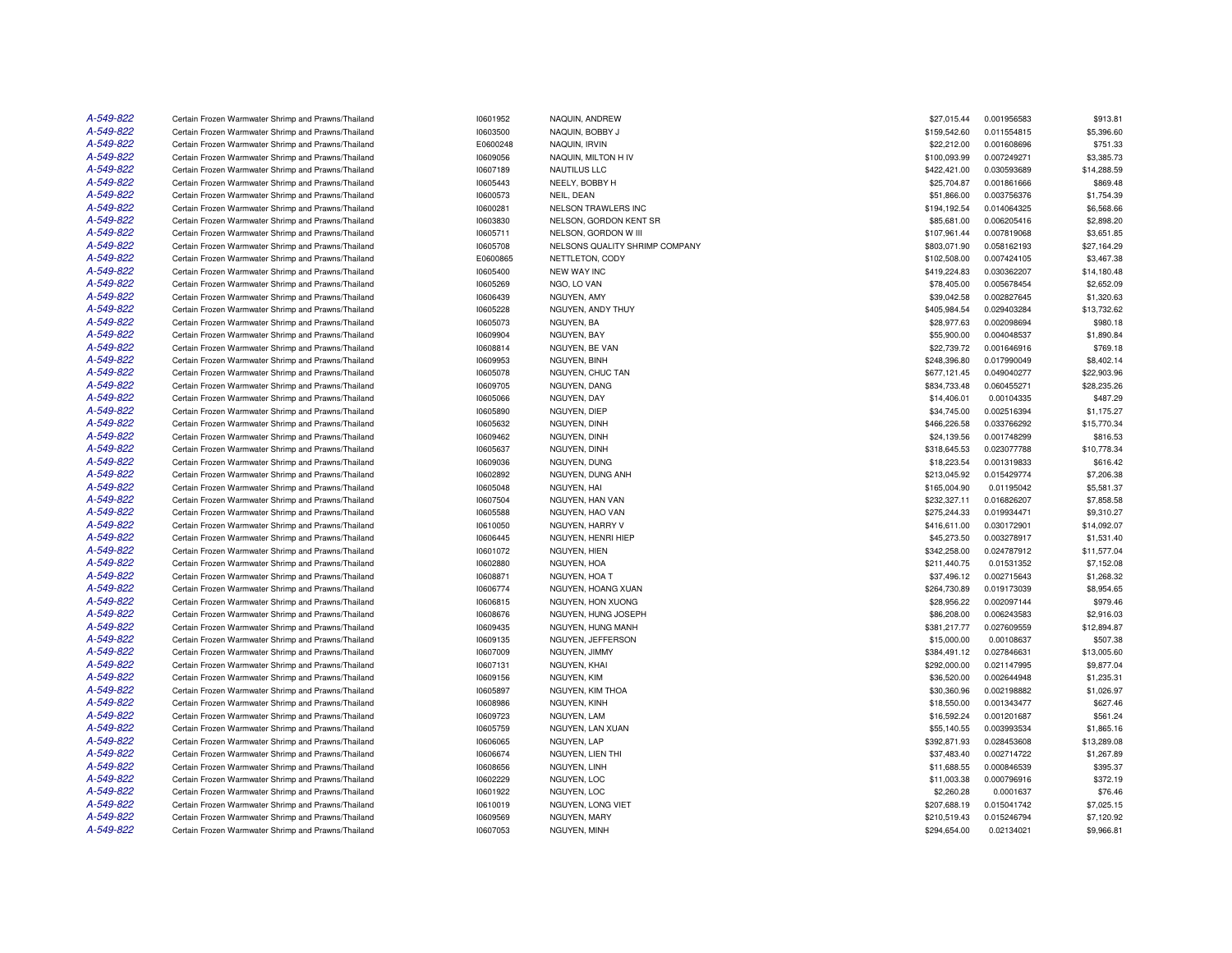| A-549-822              | Certain Frozen Warmwater Shrimp and Prawns/Thailand                                                        | 10605178             | NGUYEN, MINH                              | \$717,949.00               | 0.051997197                | \$24,284.97            |
|------------------------|------------------------------------------------------------------------------------------------------------|----------------------|-------------------------------------------|----------------------------|----------------------------|------------------------|
| A-549-822              | Certain Frozen Warmwater Shrimp and Prawns/Thailand                                                        | 10607003             | NGUYEN, MUOI                              | \$111,800.00               | 0.008097075                | \$3,781.69             |
| A-549-822              | Certain Frozen Warmwater Shrimp and Prawns/Thailand                                                        | 10609678             | NGUYEN, NAM VAN                           | \$27,511.20                | 0.001992489                | \$930.58               |
| A-549-822              | Certain Frozen Warmwater Shrimp and Prawns/Thailand                                                        | 10606288             | NGUYEN, NGHIA                             | \$165,390.86               | 0.011978373                | \$5,594.42             |
| A-549-822              | Certain Frozen Warmwater Shrimp and Prawns/Thailand                                                        | 10608480             | NGUYEN, NGHIEP THANH                      | \$503,883.11               | 0.036493552                | \$17,044.09            |
| A-549-822              | Certain Frozen Warmwater Shrimp and Prawns/Thailand                                                        | 10609124             | NGUYEN, NGUYET T                          | \$17,686.00                | 0.001280902                | \$598.24               |
| A-549-822              | Certain Frozen Warmwater Shrimp and Prawns/Thailand                                                        | 10606432             | NGUYEN, PHUONG                            | \$147,890.89               | 0.010710944                | \$5,002.48             |
| A-549-822              | Certain Frozen Warmwater Shrimp and Prawns/Thailand                                                        | 10609457             | NGUYEN, QUANG                             | \$6,094.48                 | 0.000441391                | \$206.15               |
| A-549-822              | Certain Frozen Warmwater Shrimp and Prawns/Thailand                                                        | 10608558             | NGUYEN, SANG VAN                          | \$192,946.14               | 0.013974055                | \$6,526.50             |
| A-549-822              | Certain Frozen Warmwater Shrimp and Prawns/Thailand                                                        | 10606392             | NGUYEN, SAU                               | \$61,315.00                | 0.004440717                | \$2,074.01             |
| A-549-822              | Certain Frozen Warmwater Shrimp and Prawns/Thailand                                                        | 10609138             | NGUYEN, STEVE                             | \$63,000.00                | 0.004562752                | \$2,131.01             |
| A-549-822              | Certain Frozen Warmwater Shrimp and Prawns/Thailand                                                        | 10606809             | NGUYEN, STEVE Q                           | \$1,276,400.00             | 0.09244281                 | \$43,174.84            |
| A-549-822              | Certain Frozen Warmwater Shrimp and Prawns/Thailand                                                        | 10606475             | NGUYEN, SUNG                              | \$29,171.62                | 0.002112744                | \$986.74               |
| A-549-822              | Certain Frozen Warmwater Shrimp and Prawns/Thailand                                                        | 10604682             | NGUYEN, TAM MINH                          | \$333,117.16               | 0.02412589                 | \$11,267.85            |
| A-549-822              | Certain Frozen Warmwater Shrimp and Prawns/Thailand                                                        | 10600843             | NGUYEN, TAN                               | \$74,159.31                | 0.005370961                | \$2,508.47             |
| A-549-822              | Certain Frozen Warmwater Shrimp and Prawns/Thailand                                                        | 10605212             | NGUYEN, THANH                             | \$88,858.63                | 0.006435554                | \$3,005.69             |
| A-549-822              | Certain Frozen Warmwater Shrimp and Prawns/Thailand                                                        | 10609126             | NGUYEN, THANH TAM                         | \$19,200.00                | 0.001390553                | \$649.45               |
| A-549-822              | Certain Frozen Warmwater Shrimp and Prawns/Thailand                                                        | 10605218             | NGUYEN, THANH VAN                         | \$61,485.23                | 0.004453046                | \$2,079.77             |
| A-549-822              | Certain Frozen Warmwater Shrimp and Prawns/Thailand                                                        | 10609105             | NGUYEN, THIET                             | \$220,900.00               | 0.015998603                | \$7,472.05             |
| A-549-822              | Certain Frozen Warmwater Shrimp and Prawns/Thailand                                                        | 10600756             | NGUYEN, THOA                              | \$228,157.56               | 0.016524229                | \$7,717.54             |
| A-549-822              | Certain Frozen Warmwater Shrimp and Prawns/Thailand                                                        | 10609012             | NGUYEN, THUAN AND TRAN, QUANG             | \$21,503.17                | 0.001557359                | \$727.36               |
| A-549-822              | Certain Frozen Warmwater Shrimp and Prawns/Thailand                                                        | 10607343             | NGUYEN, TOMMY                             | \$337,525.93               | 0.024445194                | \$11,416.98            |
| A-549-822              | Certain Frozen Warmwater Shrimp and Prawns/Thailand                                                        | 10607349             | NGUYEN, TOMMY                             | \$295,068.42               | 0.021370224                | \$9,980.83             |
| A-549-822              | Certain Frozen Warmwater Shrimp and Prawns/Thailand                                                        | 10602388             | NGUYEN, TRUNG VAN                         | \$105,672.01               | 0.007653257                | \$3,574.41             |
| A-549-822              | Certain Frozen Warmwater Shrimp and Prawns/Thailand                                                        | 10608668             | NGUYEN, TU VAN                            | \$66,386.04                | 0.004807985                | \$2,245.54             |
| A-549-822              | Certain Frozen Warmwater Shrimp and Prawns/Thailand                                                        | 10607173             | NGUYEN, TUAN                              | \$280,000.00               | 0.020278899                | \$9,471.13             |
| A-549-822              | Certain Frozen Warmwater Shrimp and Prawns/Thailand                                                        | 10601223             | NGUYEN, TUAN VAN                          | \$177,605.00               | 0.012862978                | \$6,007.57             |
| A-549-822              | Certain Frozen Warmwater Shrimp and Prawns/Thailand                                                        | 10609468             | NGUYEN, VINH                              | \$18,094.39                | 0.00131048                 | \$612.05               |
| A-549-822              | Certain Frozen Warmwater Shrimp and Prawns/Thailand                                                        | 10609919             | NGUYEN, VINH                              | \$150,120.00               | 0.010872387                | \$5,077.88             |
| A-549-822              | Certain Frozen Warmwater Shrimp and Prawns/Thailand                                                        | 10607836             | NICHOLSON, GARY W                         | \$258,719.00               | 0.01873763                 | \$8,751.29             |
| A-549-822              | Certain Frozen Warmwater Shrimp and Prawns/Thailand                                                        | 10609653             | NIGHT SHIFT LLC                           | \$79,949.87                | 0.00579034                 | \$2,704.34             |
| A-549-822              | Certain Frozen Warmwater Shrimp and Prawns/Thailand                                                        | 10603664             | NORRIS, CANDACE                           | \$13,341.64                | 0.000966263                | \$451.29               |
| A-549-822              | Certain Frozen Warmwater Shrimp and Prawns/Thailand                                                        | 10601732             | NOWELL, JAMES E                           | \$42,111.67                | 0.003049923                | \$1,424.45             |
| A-549-822              | Certain Frozen Warmwater Shrimp and Prawns/Thailand                                                        | 10604316             | NUESTRA CRUZ INC                          | \$278,727.94               | 0.02018677                 | \$9.428.11             |
| A-549-822              | Certain Frozen Warmwater Shrimp and Prawns/Thailand                                                        | 10607321             | NUNEZ SEAFOOD                             | \$523,145.00               | 0.037888588                | \$17,695.63            |
| A-549-822              | Certain Frozen Warmwater Shrimp and Prawns/Thailand                                                        | 10600046             | NUNEZ, CONRAD J                           | \$97,095.00                | 0.00703207                 | \$3,284.28             |
| A-549-822              | Certain Frozen Warmwater Shrimp and Prawns/Thailand                                                        | 10604448             | OBRIEN, GARY                              | \$116,335.90               | 0.008425586                | \$3,935.12             |
| A-549-822              | Certain Frozen Warmwater Shrimp and Prawns/Thailand                                                        | 10606251             | OCEAN BREEZE INC                          | \$178,869.58               | 0.012954565                | \$6,050.35             |
| A-549-822              | Certain Frozen Warmwater Shrimp and Prawns/Thailand                                                        | 10604096             | OCEAN HARVEST WHOLESALE INC               | \$9,498,872.50             | 0.687952414                | \$321,303.91           |
| A-549-822              | Certain Frozen Warmwater Shrimp and Prawns/Thailand                                                        | 10602226             | OCEAN PRIDE SEAFOOD INC                   | \$2,177,252.04             | 0.157686694                | \$73,646.59            |
| A-549-822              | Certain Frozen Warmwater Shrimp and Prawns/Thailand                                                        | E0600515             | OCEAN SELECT SEAFOOD LLC                  | \$5,215,690.06             | 0.377744471                | \$176,423.21           |
| A-549-822              | Certain Frozen Warmwater Shrimp and Prawns/Thailand                                                        | 10608372             | OCEAN SPRINGS SEAFOOD MARKET INC          | \$8,544,483.00             | 0.618831099                | \$289,021.23           |
| A-549-822              | Certain Frozen Warmwater Shrimp and Prawns/Thailand                                                        | 10606840             | OCEAN WIND INC                            | \$842,341.13               | 0.061006252                | \$28,492.59            |
| A-549-822              | Certain Frozen Warmwater Shrimp and Prawns/Thailand                                                        | 10604342             | OCEANICA CRUZ INC                         | \$475.946.19               | 0.034470231                | \$16,099.11            |
| A-549-822              | Certain Frozen Warmwater Shrimp and Prawns/Thailand                                                        | 10607179             | <b>ODIN LLC</b>                           | \$336,176.00               | 0.024347426                | \$11,371.31            |
| A-549-822              |                                                                                                            |                      |                                           |                            |                            |                        |
| A-549-822              | Certain Frozen Warmwater Shrimp and Prawns/Thailand                                                        | 10603691<br>10600259 | OGWYNN, MICHAEL P SR<br>OLANDER, RODNEY P | \$20,169.80<br>\$32,025.24 | 0.00146079                 | \$682.25<br>\$1,083.27 |
| A-549-822              | Certain Frozen Warmwater Shrimp and Prawns/Thailand<br>Certain Frozen Warmwater Shrimp and Prawns/Thailand |                      | OLANDER, THOMAS                           | \$28,493.56                | 0.002319416<br>0.002063636 | \$963.81               |
| A-549-822              |                                                                                                            | 10600216             |                                           |                            |                            |                        |
| A-549-822              | Certain Frozen Warmwater Shrimp and Prawns/Thailand                                                        | 10604425             | OLIVER, CHARLES                           | \$118,890.14               | 0.008610575                | \$4,021.52             |
|                        | Certain Frozen Warmwater Shrimp and Prawns/Thailand                                                        | E0600057             | OPEN SEA INC                              | \$417,173.29               | 0.030213625                | \$14,111.09            |
| A-549-822<br>A-549-822 | Certain Frozen Warmwater Shrimp and Prawns/Thailand                                                        | 10600142             | ORACOY, BRAD                              | \$18,600.00                | 0.001347098                | \$629.15               |
| A-549-822              | Certain Frozen Warmwater Shrimp and Prawns/Thailand                                                        | 10607914             | ORAGE ENTERPRISE                          | \$91,847.00                | 0.006651986                | \$3,106.77             |
|                        | Certain Frozen Warmwater Shrimp and Prawns/Thailand                                                        | 10602377             | ORLANDO, HET                              | \$241,687.92               | 0.01750416                 | \$8,175.21             |
| A-549-822              | Certain Frozen Warmwater Shrimp and Prawns/Thailand                                                        | E0600454             | PADGETT, KENNETH J                        | \$125,212.36               | 0.00906846                 | \$4,235.37             |
| A-549-822<br>A-549-822 | Certain Frozen Warmwater Shrimp and Prawns/Thailand                                                        | 10601476             | PAPA ROD INC                              | \$515,725.01               | 0.037351198                | \$17,444.65            |
|                        | Certain Frozen Warmwater Shrimp and Prawns/Thailand                                                        | 10609087             | PAPPY INC                                 | \$139,063,00               | 0.010071588                | \$4,703.87             |
| A-549-822              | Certain Frozen Warmwater Shrimp and Prawns/Thailand                                                        | 10600240             | PARFAIT, ANTOINE JR                       | \$23,549.77                | 0.001705584                | \$796.58               |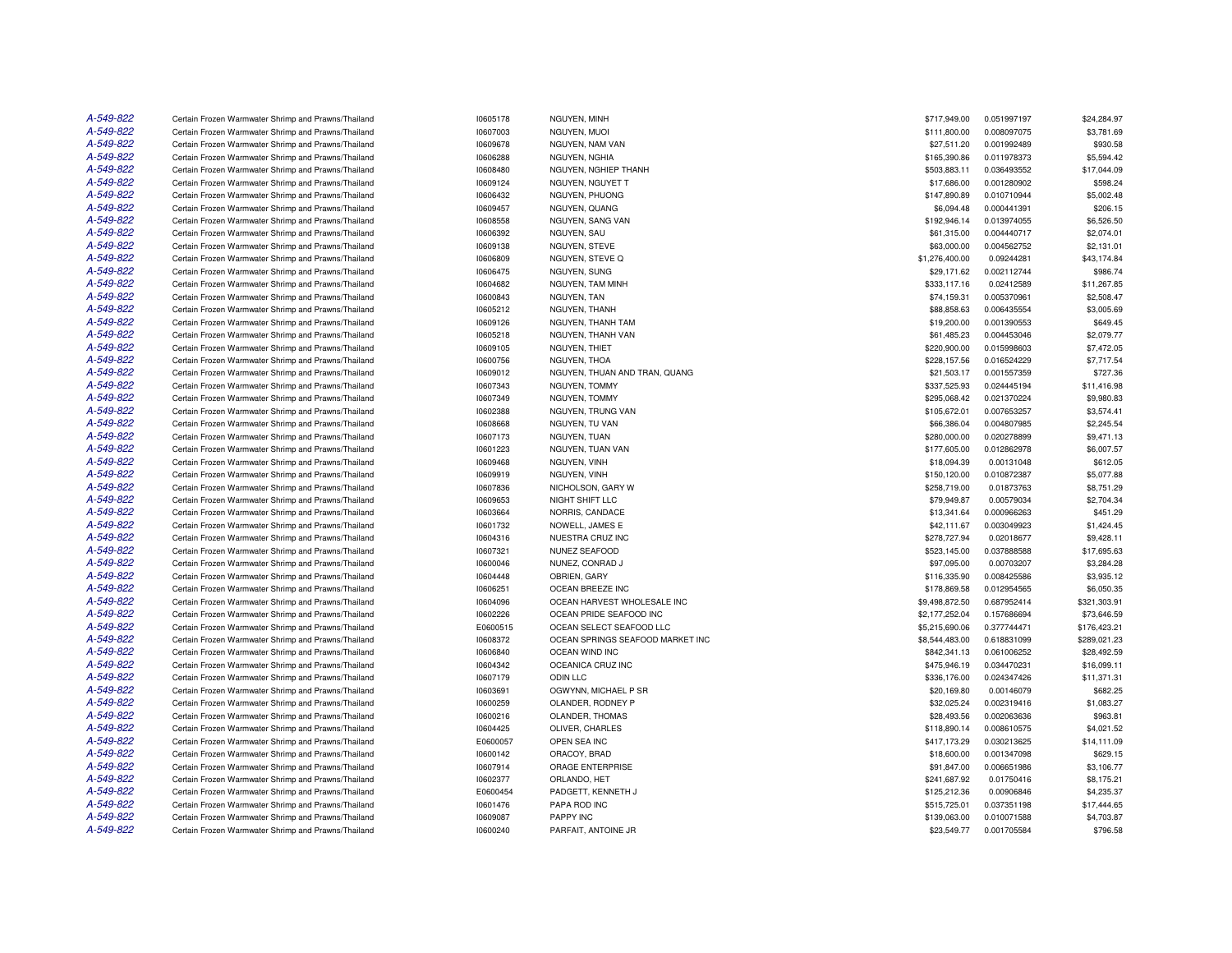| A-549-822 | Certain Frozen Warmwater Shrimp and Prawns/Thailand | 10607255 | PARFAIT, OLDEN G JR               | \$62,938.76     | 0.004558317 | \$2,128.93     |
|-----------|-----------------------------------------------------|----------|-----------------------------------|-----------------|-------------|----------------|
| A-549-822 | Certain Frozen Warmwater Shrimp and Prawns/Thailand | 10600627 | PARFAIT, ROBERT SR                | \$44,920.00     | 0.003253315 | \$1,519.44     |
| A-549-822 | Certain Frozen Warmwater Shrimp and Prawns/Thailand | 10602479 | PARFAIT, RODNEY PAUL SR           | \$27,184.02     | 0.001968793 | \$919.51       |
| A-549-822 | Certain Frozen Warmwater Shrimp and Prawns/Thailand | 10606512 | PARKS, DANIEL D                   | \$22,623.89     | 0.001638527 | \$765.26       |
| A-549-822 | Certain Frozen Warmwater Shrimp and Prawns/Thailand | 10604866 | PARKS, ELLERY DOYLE JR            | \$80,125.09     | 0.005803031 | \$2,710.27     |
| A-549-822 | Certain Frozen Warmwater Shrimp and Prawns/Thailand | E0600935 | PARRAMORE INC                     | \$649,185.72    | 0.047017042 | \$21,959.02    |
| A-549-822 | Certain Frozen Warmwater Shrimp and Prawns/Thailand | 10601451 | PARRIA, GAVIN C                   | \$344,036.97    | 0.024916753 | \$11,637.22    |
| A-549-822 | Certain Frozen Warmwater Shrimp and Prawns/Thailand | 10601390 | PARRIA, KIP                       | \$217,480.00    | 0.015750911 | \$7,356.37     |
| A-549-822 | Certain Frozen Warmwater Shrimp and Prawns/Thailand | 10600393 | PARRIA, LOUIS III                 | \$121,571.84    | 0.008804797 | \$4,112.23     |
| A-549-822 | Certain Frozen Warmwater Shrimp and Prawns/Thailand | 10600373 | PARRIA, LOUIS JR                  | \$113,140.86    | 0.008194186 | \$3,827.04     |
| A-549-822 | Certain Frozen Warmwater Shrimp and Prawns/Thailand | 10600361 | PARRIA, RONALD                    | \$273,702.03    | 0.019822771 | \$9,258.10     |
| A-549-822 | Certain Frozen Warmwater Shrimp and Prawns/Thailand | 10600355 | PARRIA, ROSS                      | \$116,112.00    | 0.00840937  | \$3,927.54     |
| A-549-822 | Certain Frozen Warmwater Shrimp and Prawns/Thailand | 10604573 | PARRISH, CHARLES                  | \$354,935.10    | 0.025706047 | \$12,005.85    |
| A-549-822 | Certain Frozen Warmwater Shrimp and Prawns/Thailand | 10605532 | PARRISH, WALTER L                 | \$153,612.95    | 0.011125362 | \$5,196.03     |
| A-549-822 | Certain Frozen Warmwater Shrimp and Prawns/Thailand | 10604389 | PASCAGOULA ICE AND FREEZER CO INC | \$6,592,664.42  | 0.477471342 | \$223,000.03   |
| A-549-822 | Certain Frozen Warmwater Shrimp and Prawns/Thailand | 10605840 | PATRICK SUTTON INC                | \$161,608.58    | 0.011704443 | \$5,466.49     |
| A-549-822 | Certain Frozen Warmwater Shrimp and Prawns/Thailand | 10604039 | PATRON SEAFOOD INC                | \$1,132,660.41  | 0.082032522 | \$38,312.78    |
| A-549-822 | Certain Frozen Warmwater Shrimp and Prawns/Thailand | E0600020 | PAUL PIAZZA AND SON INC           | \$37,870,774.00 | 2.742777144 | \$1,280,997.05 |
| A-549-822 | Certain Frozen Warmwater Shrimp and Prawns/Thailand | 10608518 | PAYNE, JOHN                       | \$243,066.31    | 0.01760399  | \$8,221.83     |
| A-549-822 | Certain Frozen Warmwater Shrimp and Prawns/Thailand | 10607461 | PAZ G LLC INC                     | \$100,879.88    | 0.007306189 | \$3,412.31     |
| A-549-822 | Certain Frozen Warmwater Shrimp and Prawns/Thailand | 10601904 | PEARL INC                         | \$7,239,477.13  | 0.524316519 | \$244,878.78   |
| A-549-822 | Certain Frozen Warmwater Shrimp and Prawns/Thailand | 10602485 | PELAS, JAMES                      | \$90,116.00     | 0.006526619 | \$3,048.22     |
| A-549-822 | Certain Frozen Warmwater Shrimp and Prawns/Thailand | 10607935 | PELICAN POINT SEAFOOD INC         | \$248,521.85    | 0.017999105 | \$8,406.37     |
| A-549-822 | Certain Frozen Warmwater Shrimp and Prawns/Thailand | 10603836 | PELTIER, RODNEY J                 | \$239,935.33    | 0.01737723  | \$8,115.93     |
| A-549-822 | Certain Frozen Warmwater Shrimp and Prawns/Thailand | 10607202 | PENNY V LLC                       | \$390,670.00    | 0.028294134 | \$13,214.60    |
| A-549-822 | Certain Frozen Warmwater Shrimp and Prawns/Thailand | 10605564 | PERLITA INC                       | \$55,468.00     | 0.00401725  | \$1,876.23     |
| A-549-822 | Certain Frozen Warmwater Shrimp and Prawns/Thailand | 10600288 | PERRIN, DAVID M                   | \$15,096.98     | 0.001093393 | \$510.66       |
| A-549-822 | Certain Frozen Warmwater Shrimp and Prawns/Thailand | 10600300 | PERRIN, KENNETH V                 | \$33,006.46     | 0.002390481 | \$1,116.46     |
| A-549-822 | Certain Frozen Warmwater Shrimp and Prawns/Thailand | 10602449 | PERRIN, NELSON JR                 | \$97,485.00     | 0.007060316 | \$3,297.48     |
| A-549-822 | Certain Frozen Warmwater Shrimp and Prawns/Thailand | 10607225 | PERSEVERANCE I LLC                | \$345,353.00    | 0.025012066 | \$11,681.73    |
| A-549-822 | Certain Frozen Warmwater Shrimp and Prawns/Thailand | 10600885 | PESHOFF, KIRK                     | \$67,741.00     | 0.004906117 | \$2,291.37     |
| A-549-822 | Certain Frozen Warmwater Shrimp and Prawns/Thailand | 10609804 | PETE AND QUEENIE INC              | \$96,676.00     | 0.007001724 | \$3,270.11     |
| A-549-822 | Certain Frozen Warmwater Shrimp and Prawns/Thailand | 10603254 | PETE, ALFRED                      | \$37,087.90     | 0.002686078 | \$1,254.52     |
| A-549-822 | Certain Frozen Warmwater Shrimp and Prawns/Thailand | 10600485 | PHAM, ANH MY                      | \$148,036.08    | 0.01072146  | \$5,007.39     |
| A-549-822 | Certain Frozen Warmwater Shrimp and Prawns/Thailand | 10608908 | PHAM, CINDY D                     | \$52,592.00     | 0.003808957 | \$1,778.95     |
| A-549-822 | Certain Frozen Warmwater Shrimp and Prawns/Thailand | 10609978 | PHAM, HAI                         | \$228,809.19    | 0.016571423 | \$7,739.58     |
| A-549-822 | Certain Frozen Warmwater Shrimp and Prawns/Thailand | 10605980 | PHAM, HAI                         | \$343,785.37    | 0.024898531 | \$11,628.70    |
| A-549-822 | Certain Frozen Warmwater Shrimp and Prawns/Thailand | 10609214 | PHAM, HIEN THI                    | \$148,556.57    | 0.010759156 | \$5,025.00     |
| A-549-822 | Certain Frozen Warmwater Shrimp and Prawns/Thailand | 10609254 | PHAM, HUAN VAN                    | \$19,073.37     | 0.001381382 | \$645.17       |
| A-549-822 | Certain Frozen Warmwater Shrimp and Prawns/Thailand | 10608678 | PHAM, HUNG                        | \$557,656.68    | 0.040388084 | \$18,863.00    |
| A-549-822 | Certain Frozen Warmwater Shrimp and Prawns/Thailand | 10605912 | PHAM, HUYNH                       | \$486,871.00    | 0.035261457 | \$16,468.64    |
| A-549-822 | Certain Frozen Warmwater Shrimp and Prawns/Thailand | 10609758 | PHAM, JOHN F                      | \$86,641.94     | 0.006275011 | \$2,930.71     |
| A-549-822 | Certain Frozen Warmwater Shrimp and Prawns/Thailand | 10606778 | PHAM, JOSEPH SON                  | \$512,113.86    | 0.037089662 | \$17,322.50    |
| A-549-822 | Certain Frozen Warmwater Shrimp and Prawns/Thailand | 10608894 | PHAM, STEVE BAN                   | \$228,333.00    | 0.016536935 | \$7,723.47     |
| A-549-822 | Certain Frozen Warmwater Shrimp and Prawns/Thailand | 10609612 | PHAM, THANH                       | \$26,645.73     | 0.001929807 | \$901.30       |
| A-549-822 | Certain Frozen Warmwater Shrimp and Prawns/Thailand | 10609663 | PHAM, THANH DUC                   | \$506,255.13    | 0.036665345 | \$17,124.32    |
| A-549-822 | Certain Frozen Warmwater Shrimp and Prawns/Thailand | 10609777 | PHAM. TOMMY V                     | \$191.550.00    | 0.01387294  | \$6,479.27     |
| A-549-822 | Certain Frozen Warmwater Shrimp and Prawns/Thailand | 10606388 | PHAM. UT VAN                      | \$16,604.00     | 0.001202539 | \$561.64       |
| A-549-822 | Certain Frozen Warmwater Shrimp and Prawns/Thailand | 10601009 | PHAN, ANH                         | \$113,501.70    | 0.00822032  | \$3,839.25     |
| A-549-822 | Certain Frozen Warmwater Shrimp and Prawns/Thailand | 10609319 | PHAN, LUYEN VAN                   | \$39,697.51     | 0.002875078 | \$1,342.79     |
| A-549-822 | Certain Frozen Warmwater Shrimp and Prawns/Thailand | 10609323 | PHAN, NAM V                       | \$14,118.65     | 0.001022538 | \$477.57       |
| A-549-822 | Certain Frozen Warmwater Shrimp and Prawns/Thailand | 10607047 | PHILLIPS. JAMES C                 | \$476,280.89    | 0.034494472 | \$16,110.43    |
| A-549-822 | Certain Frozen Warmwater Shrimp and Prawns/Thailand | 10607412 | PHILLIPS, HARRY LOUIS             | \$69,951.00     | 0.005066176 | \$2,366.13     |
| A-549-822 | Certain Frozen Warmwater Shrimp and Prawns/Thailand | 10608295 | PICOU, JORDAN                     | \$59,821.60     | 0.004332558 | \$2,023.49     |
| A-549-822 | Certain Frozen Warmwater Shrimp and Prawns/Thailand | 10604484 | PICOU, RICKY J SR                 | \$88,387.00     | 0.006401397 | \$2,989.73     |
| A-549-822 | Certain Frozen Warmwater Shrimp and Prawns/Thailand | 10607848 | PICOU, TERRY                      | \$17,451.00     | 0.001263882 | \$590.29       |
| A-549-822 | Certain Frozen Warmwater Shrimp and Prawns/Thailand | 10603493 | PITRE, BENTON                     | \$59,207.39     | 0.004288074 | \$2,002.72     |
|           |                                                     |          |                                   |                 |             |                |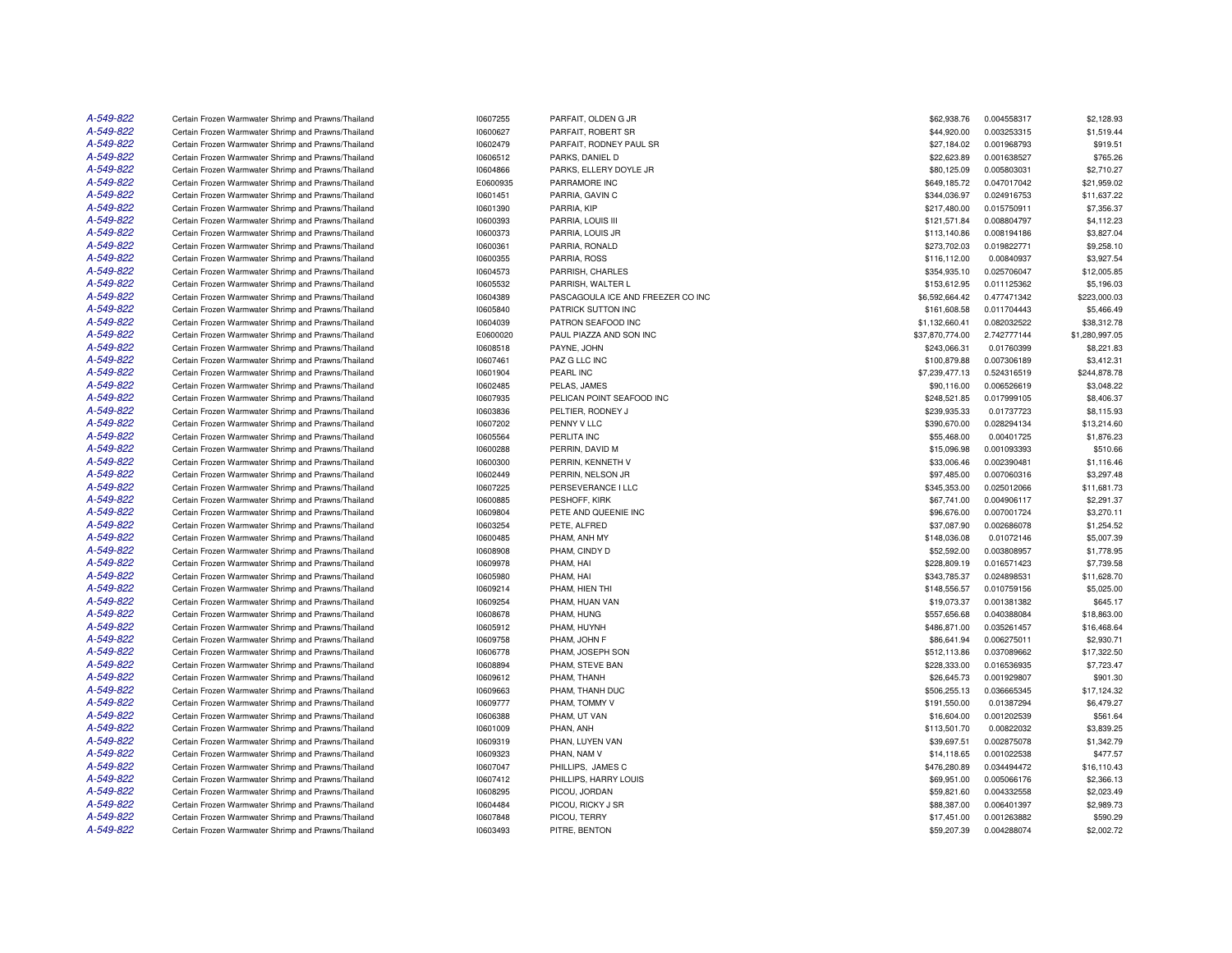| A-549-822 | Certain Frozen Warmwater Shrimp and Prawns/Thailand | 10603633 | PITRE, JEANNIE               | \$55,678.87     | 0.004032522 | \$1,883.36   |
|-----------|-----------------------------------------------------|----------|------------------------------|-----------------|-------------|--------------|
| A-549-822 | Certain Frozen Warmwater Shrimp and Prawns/Thailand | 10605110 | PITRE, TED J                 | \$44,983.45     | 0.00325791  | \$1,521.59   |
| A-549-822 | Certain Frozen Warmwater Shrimp and Prawns/Thailand | 10604892 | PIZANI, TERRILL              | \$101,471.74    | 0.007349054 | \$3,432.33   |
| A-549-822 | Certain Frozen Warmwater Shrimp and Prawns/Thailand | 10604916 | PIZANI, TERRY                | \$67,106.06     | 0.004860132 | \$2,269.89   |
| A-549-822 | Certain Frozen Warmwater Shrimp and Prawns/Thailand | 10609874 | PIZANI, TERRY JR             | \$304,661.00    | 0.022064963 | \$10,305.30  |
| A-549-822 | Certain Frozen Warmwater Shrimp and Prawns/Thailand | 10603706 | PLAISANCE, DEAN SR           | \$42,003.81     | 0.003042111 | \$1,420.80   |
| A-549-822 | Certain Frozen Warmwater Shrimp and Prawns/Thailand | 10602166 | PLAISANCE, EARL JR           | \$51,585.88     | 0.003736089 | \$1,744.92   |
| A-549-822 | Certain Frozen Warmwater Shrimp and Prawns/Thailand | 10602311 | PLAISANCE, JIMMIE J          | \$19,189.70     | 0.001389807 | \$649.10     |
| A-549-822 | Certain Frozen Warmwater Shrimp and Prawns/Thailand | 10603928 | PLAISANCE, KEITH             | \$41,873.00     | 0.003032637 | \$1,416.37   |
| A-549-822 | Certain Frozen Warmwater Shrimp and Prawns/Thailand | 10604370 | PLATA CRUZ INC               | \$551,423.83    | 0.039936672 | \$18,652.17  |
| A-549-822 | Certain Frozen Warmwater Shrimp and Prawns/Thailand | 10607565 | PLATINUM SEAFOOD SERVICE INC | \$3,103,836.94  | 0.224794271 | \$104,988.77 |
| A-549-822 | Certain Frozen Warmwater Shrimp and Prawns/Thailand | 10609539 | PLEASURE ISLAND SHRIMP HOUSE | \$8,500,000.00  | 0.615609433 | \$287,516.57 |
| A-549-822 | Certain Frozen Warmwater Shrimp and Prawns/Thailand | 10600911 | POC TAL TRAWLERS INC         | \$598,291.83    | 0.04333107  | \$20,237.51  |
| A-549-822 | Certain Frozen Warmwater Shrimp and Prawns/Thailand | 10603050 | POCHE, GLENN                 | \$27,896.00     | 0.002020358 | \$943.60     |
| A-549-822 | Certain Frozen Warmwater Shrimp and Prawns/Thailand | 10607689 | POLKEY, SHAWN                | \$28,100.00     | 0.002035132 | \$950.50     |
| A-549-822 | Certain Frozen Warmwater Shrimp and Prawns/Thailand | 10600970 | POPE, ROBERT SR              | \$42,100.00     | 0.003049077 | \$1,424.05   |
| A-549-822 | Certain Frozen Warmwater Shrimp and Prawns/Thailand | 10609401 | POPPELL, DAVID               | \$65,672.80     | 0.004756329 | \$2,221.41   |
| A-549-822 | Certain Frozen Warmwater Shrimp and Prawns/Thailand | 10605618 | POPPYS PRIDE SEAFOOD INC     | \$88,610.83     | 0.006417607 | \$2,997.30   |
| A-549-822 | Certain Frozen Warmwater Shrimp and Prawns/Thailand | 10607289 | PORT ROYAL SEAFOOD INC       | \$4,012,757.00  | 0.290622478 | \$135,733.43 |
| A-549-822 | Certain Frozen Warmwater Shrimp and Prawns/Thailand | 10601812 | PORTIER, RUSSELL             | \$579,539.62    | 0.041972948 | \$19,603.20  |
| A-549-822 | Certain Frozen Warmwater Shrimp and Prawns/Thailand | 10601813 | PORTIER, RUSSELL             | \$96,007.78     | 0.006953329 | \$3,247.51   |
| A-549-822 | Certain Frozen Warmwater Shrimp and Prawns/Thailand | 10601824 | PORTIER, RUSSELL             | \$92,800.43     | 0.006721038 | \$3,139.02   |
| A-549-822 | Certain Frozen Warmwater Shrimp and Prawns/Thailand | 10603640 | POTEET SEAFOOD INC           | \$3,780,056.03  | 0.273769194 | \$127,862.20 |
| A-549-822 | Certain Frozen Warmwater Shrimp and Prawns/Thailand | E0600040 | POTTER BOATS INC             | \$314,588.38    | 0.02278395  | \$10,641.10  |
| A-549-822 | Certain Frozen Warmwater Shrimp and Prawns/Thailand | 10600704 | PRICE SEAFOOD                | \$1,430,254.00  | 0.10358563  | \$48,379.03  |
| A-549-822 | Certain Frozen Warmwater Shrimp and Prawns/Thailand | 10609235 | PRINCESS CELINE INC          | \$436,092.92    | 0.031583872 | \$14,751.05  |
| A-549-822 | Certain Frozen Warmwater Shrimp and Prawns/Thailand | 10610066 | PRINCESS LORIE LLC           | \$472,297.00    | 0.03420594  | \$15,975.67  |
| A-549-822 | Certain Frozen Warmwater Shrimp and Prawns/Thailand | 10610011 | PRINCESS MARY INC            | \$710,119.45    | 0.051430145 | \$24,020.13  |
| A-549-822 | Certain Frozen Warmwater Shrimp and Prawns/Thailand | 10601062 | PRIVATEER                    | \$196,653.00    | 0.014242523 | \$6,651.88   |
| A-549-822 | Certain Frozen Warmwater Shrimp and Prawns/Thailand | 10602909 | PURATA TRAWLERS INC          | \$319,595.86    | 0.023146615 | \$10,810.48  |
| A-549-822 | Certain Frozen Warmwater Shrimp and Prawns/Thailand | 10604103 | PURSUER INC                  | \$280,849.02    | 0.020340389 | \$9,499.85   |
| A-549-822 |                                                     |          |                              | \$33,355.42     |             | \$1,128.26   |
| A-549-822 | Certain Frozen Warmwater Shrimp and Prawns/Thailand | 10608980 | QUACH, DUC                   |                 | 0.002415754 |              |
| A-549-822 | Certain Frozen Warmwater Shrimp and Prawns/Thailand | 10607543 | QUEEN LILY INC               | \$101,152.00    | 0.007325897 | \$3,421.51   |
| A-549-822 | Certain Frozen Warmwater Shrimp and Prawns/Thailand | 10604655 | QUEEN MARY INC               | \$498,772.35    | 0.036123408 | \$16,871.21  |
| A-549-822 | Certain Frozen Warmwater Shrimp and Prawns/Thailand | 10602947 | QUINN, DORA                  | \$18,753.74     | 0.001358233 | \$634.35     |
|           | Certain Frozen Warmwater Shrimp and Prawns/Thailand | 10604366 | QUINTA CRUZ INC              | \$441,296.99    | 0.031960775 | \$14,927.08  |
| A-549-822 | Certain Frozen Warmwater Shrimp and Prawns/Thailand | 10600330 | R A LESSO BROKERAGE INC      | \$19,634,700.00 | 1.422036064 | \$664,153.12 |
| A-549-822 | Certain Frozen Warmwater Shrimp and Prawns/Thailand | 10608601 | R AND J INC                  | \$340,678.88    | 0.024673545 | \$11,523.63  |
| A-549-822 | Certain Frozen Warmwater Shrimp and Prawns/Thailand | E0600630 | R AND K FISHERIES LLC        | \$55,605.19     | 0.004027186 | \$1,880.87   |
| A-549-822 | Certain Frozen Warmwater Shrimp and Prawns/Thailand | 10602574 | <b>RAND P FISHERIES INC</b>  | \$109,576.15    | 0.007936013 | \$3,706.47   |
| A-549-822 | Certain Frozen Warmwater Shrimp and Prawns/Thailand | 10600850 | R AND T ATOCHA LLC           | \$165,610.13    | 0.011994254 | \$5,601.84   |
| A-549-822 | Certain Frozen Warmwater Shrimp and Prawns/Thailand | E0600465 | RACINE, SYLVAN P JR          | \$120,153.05    | 0.008702041 | \$4,064.23   |
| A-549-822 | Certain Frozen Warmwater Shrimp and Prawns/Thailand | 10606845 | RANCHERO TRAWLERS INC        | \$383,724.00    | 0.027791072 | \$12,979.65  |
| A-549-822 | Certain Frozen Warmwater Shrimp and Prawns/Thailand | 10601333 | RANDALL J PINELL INC         | \$342,478.33    | 0.024803869 | \$11,584.49  |
| A-549-822 | Certain Frozen Warmwater Shrimp and Prawns/Thailand | 10603172 | RAWLINGS, JOHN H             | \$281,316.00    | 0.02037421  | \$9,515.65   |
| A-549-822 | Certain Frozen Warmwater Shrimp and Prawns/Thailand | 10603286 | RAWLINGS, RALPH E JR         | \$1,022,214.00  | 0.07403348  | \$34,576.88  |
| A-549-822 | Certain Frozen Warmwater Shrimp and Prawns/Thailand | 10606948 | RAY, LEO V                   | \$99,925.23     | 0.007237049 | \$3,380.02   |
| A-549-822 | Certain Frozen Warmwater Shrimp and Prawns/Thailand | 10602747 | RAYNOR, STEVEN E             | \$76,824.25     | 0.005563969 | \$2,598.62   |
| A-549-822 | Certain Frozen Warmwater Shrimp and Prawns/Thailand | E0601085 | RCP SEAFOOD INC              | \$5,958,734.00  | 0.43155916  | \$201,557.03 |
| A-549-822 | Certain Frozen Warmwater Shrimp and Prawns/Thailand | 10604222 | RDR SHRIMP CO INC            | \$374,992.00    | 0.02715866  | \$12,684.28  |
| A-549-822 | Certain Frozen Warmwater Shrimp and Prawns/Thailand | 10605954 | REAGAN, ROY                  | \$248,279.34    | 0.017981542 | \$8,398.17   |
| A-549-822 | Certain Frozen Warmwater Shrimp and Prawns/Thailand | 10603073 | REBECCA SHRIMP CO INC        | \$562,815.00    | 0.040761673 | \$19,037.49  |
| A-549-822 | Certain Frozen Warmwater Shrimp and Prawns/Thailand | 10602618 | REBSTOCK, CHARLES            | \$36,196.00     | 0.002621482 | \$1,224.35   |
| A-549-822 | Certain Frozen Warmwater Shrimp and Prawns/Thailand | 10600765 | RECTOR, LANCE                | \$25,381.00     | 0.00183821  | \$858.52     |
| A-549-822 | Certain Frozen Warmwater Shrimp and Prawns/Thailand | 10605462 | <b>REJIMI INC</b>            | \$237,200.00    | 0.017179124 | \$8,023.40   |
| A-549-822 | Certain Frozen Warmwater Shrimp and Prawns/Thailand | 10600729 | REVELL, BEN D                | \$138,945.32    | 0.010063065 | \$4,699.89   |
| A-549-822 | Certain Frozen Warmwater Shrimp and Prawns/Thailand | 10603857 | <b>REYES TRAWLERS INC</b>    | \$361,300.08    | 0.026167028 | \$12,221.15  |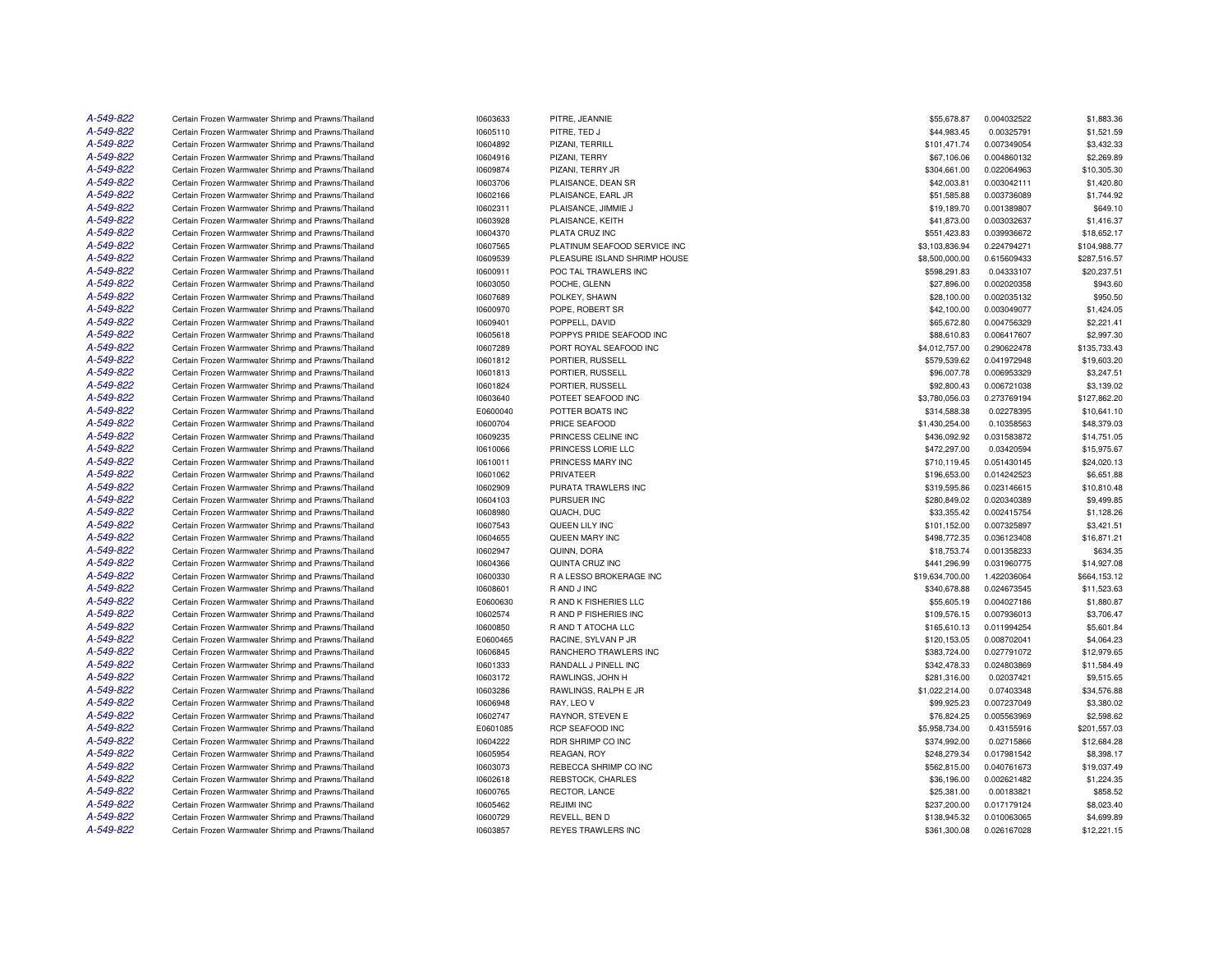| A-549-822 | Certain Frozen Warmwater Shrimp and Prawns/Thailand | 10600343             | RHODES, RANDOLPH N       | \$134,602.00    | 0.009748501 | \$4,552.98   |
|-----------|-----------------------------------------------------|----------------------|--------------------------|-----------------|-------------|--------------|
| A-549-822 | Certain Frozen Warmwater Shrimp and Prawns/Thailand | 10601066             | RHONDA LYNN INC          | \$468,267.08    | 0.033914074 | \$15,839.36  |
| A-549-822 | Certain Frozen Warmwater Shrimp and Prawns/Thailand | 10600685             | RICHARD, DAVID L         | \$34,720.00     | 0.002514583 | \$1,174.42   |
| A-549-822 | Certain Frozen Warmwater Shrimp and Prawns/Thailand | 10604131             | RICKS SEAFOOD INC        | \$284,340.00    | 0.020593222 | \$9,617.94   |
| A-549-822 | Certain Frozen Warmwater Shrimp and Prawns/Thailand | 10604846             | <b>RICKY G INC</b>       | \$722,398.62    | 0.052319459 | \$24,435.48  |
| A-549-822 | Certain Frozen Warmwater Shrimp and Prawns/Thailand | 10600826             | RIFFLE, JOSIAH B         | \$78,339.00     | 0.005673674 | \$2,649.85   |
| A-549-822 | Certain Frozen Warmwater Shrimp and Prawns/Thailand | 10603883             | RILEY, JACKIE            | \$30,000.00     | 0.002172739 | \$1,014.76   |
| A-549-822 | Certain Frozen Warmwater Shrimp and Prawns/Thailand | 10601799             | <b>RKB FISHING INC</b>   | \$307,199.31    | 0.022248799 | \$10,391.16  |
| A-549-822 | Certain Frozen Warmwater Shrimp and Prawns/Thailand | 10603848             | ROATEX ENTERPRISES INC   | \$358,231.08    | 0.025944757 | \$12,117.34  |
| A-549-822 | Certain Frozen Warmwater Shrimp and Prawns/Thailand | 10608131             | ROBIN, CHARLES III       | \$40,828.00     | 0.002956953 | \$1,381.03   |
| A-549-822 | Certain Frozen Warmwater Shrimp and Prawns/Thailand | 10608137             | ROBIN, RICKY             | \$41,600.00     | 0.003012865 | \$1,407.14   |
| A-549-822 | Certain Frozen Warmwater Shrimp and Prawns/Thailand | 10606293             | ROEUM, ORN               | \$20,664.00     | 0.001496583 | \$698.97     |
| A-549-822 | Certain Frozen Warmwater Shrimp and Prawns/Thailand | 10600034             | ROJAS, KERRY D JR        | \$278,552.45    | 0.020174061 | \$9,422.17   |
| A-549-822 | Certain Frozen Warmwater Shrimp and Prawns/Thailand | 10609490             | ROJAS, RANDY SR          | \$24,800.00     | 0.001796131 | \$838.87     |
| A-549-822 | Certain Frozen Warmwater Shrimp and Prawns/Thailand | 10603260             | ROMO INC                 | \$242,419.25    | 0.017557127 | \$8,199.95   |
| A-549-822 | Certain Frozen Warmwater Shrimp and Prawns/Thailand | 10604940             | RONQUILLO, EARL          | \$53,879.00     | 0.003902167 | \$1,822.48   |
| A-549-822 | Certain Frozen Warmwater Shrimp and Prawns/Thailand | 10600993             | ROSA MARIE INC           | \$604,146.49    | 0.043755092 | \$20,435.54  |
| A-549-822 | Certain Frozen Warmwater Shrimp and Prawns/Thailand | 10606547             | ROSS, LOIS F             | \$25,759.04     | 0.001865589 | \$871.31     |
| A-549-822 | Certain Frozen Warmwater Shrimp and Prawns/Thailand | 10607843             | ROUNTREE ENTERPRISES INC | \$521,835.92    | 0.037793778 | \$17,651.35  |
| A-549-822 | Certain Frozen Warmwater Shrimp and Prawns/Thailand | 10602372             | ROUSE, JIMMY D           | \$64,724.80     | 0.00468767  | \$2,189.35   |
| A-549-822 | Certain Frozen Warmwater Shrimp and Prawns/Thailand | 10602365             | ROUSE, JIMMY D           | \$89,667.17     | 0.006494112 | \$3,033.03   |
| A-549-822 | Certain Frozen Warmwater Shrimp and Prawns/Thailand | E0601002             | ROUSSEL, MICHAEL D JR    | \$17,110.48     | 0.00123922  | \$578.77     |
| A-549-822 | Certain Frozen Warmwater Shrimp and Prawns/Thailand | 10604599             | RUBI CRUZ INC            | \$359,269.75    | 0.026019982 | \$12,152.47  |
| A-549-822 | Certain Frozen Warmwater Shrimp and Prawns/Thailand | 10603313             | RUF N REDY INC           | \$472,301.00    | 0.03420623  | \$15,975.81  |
| A-549-822 | Certain Frozen Warmwater Shrimp and Prawns/Thailand | 10602825             | RUSSELL TRAWLING CO      | \$143,146.64    | 0.010367344 | \$4,842.00   |
| A-549-822 | Certain Frozen Warmwater Shrimp and Prawns/Thailand | E0600618             | RUSSELL, NICHOLAS M      | \$53,178.63     | 0.003851443 | \$1,798.79   |
| A-549-822 | Certain Frozen Warmwater Shrimp and Prawns/Thailand | 10609735             | RUSTICK, KENNETH         | \$14,223.26     | 0.001030114 | \$481.11     |
| A-549-822 | Certain Frozen Warmwater Shrimp and Prawns/Thailand | 10601764             | <b>RUTTLEY BOYS INC</b>  | \$227,747.05    | 0.016494498 | \$7,703.65   |
| A-549-822 | Certain Frozen Warmwater Shrimp and Prawns/Thailand | 10601360             | SABRINA MARIE INC        | \$346,004.24    | 0.025059232 | \$11,703.76  |
| A-549-822 | Certain Frozen Warmwater Shrimp and Prawns/Thailand | 10607367             | SAGNES, EVERETT L        | \$123,202.52    | 0.008922898 | \$4,167.38   |
| A-549-822 | Certain Frozen Warmwater Shrimp and Prawns/Thailand | 10604605             | SALINA CRUZ INC          | \$333,489.50    | 0.024152857 | \$11,280.44  |
| A-549-822 | Certain Frozen Warmwater Shrimp and Prawns/Thailand | 10603298             | <b>SAMAIRA INC</b>       | \$117,570.00    | 0.008514965 | \$3,976.86   |
| A-549-822 | Certain Frozen Warmwater Shrimp and Prawns/Thailand | 10601588             | SANDRA G INC             | \$331,593.55    | 0.024015543 | \$11,216.31  |
| A-549-822 | Certain Frozen Warmwater Shrimp and Prawns/Thailand | 10602438             | <b>SANDRA KAY</b>        | \$425,997.41    | 0.030852709 | \$14,409.57  |
| A-549-822 | Certain Frozen Warmwater Shrimp and Prawns/Thailand | 10604610             | SANTA FE CRUZ INC        | \$405,883.24    | 0.029395947 | \$13,729.19  |
| A-549-822 | Certain Frozen Warmwater Shrimp and Prawns/Thailand | 10609024             | SANTA MARIA I INC        | \$737,402.58    | 0.053406116 | \$24,943.00  |
| A-549-822 | Certain Frozen Warmwater Shrimp and Prawns/Thailand | 10601317             | SANTA MARIA INC          | \$235,810.14    | 0.017078464 | \$7,976.39   |
| A-549-822 | Certain Frozen Warmwater Shrimp and Prawns/Thailand | 10604360             | SANTA MONICA INC         | \$393,547.59    | 0.028502542 | \$13,311.94  |
| A-549-822 | Certain Frozen Warmwater Shrimp and Prawns/Thailand | 10602212             | SATURDAY, MICHAEL        | \$38,401.15     | 0.002781189 | \$1,298.94   |
| A-549-822 | Certain Frozen Warmwater Shrimp and Prawns/Thailand | 10603936             | SAUCE, CARLTON           | \$111,894.73    | 0.008103935 | \$3,784.89   |
| A-549-822 | Certain Frozen Warmwater Shrimp and Prawns/Thailand | 10600398             | SAUCE, JOSEPH C JR       | \$104,963.63    | 0.007601953 | \$3,550.45   |
| A-549-822 | Certain Frozen Warmwater Shrimp and Prawns/Thailand | 10608096             | SCARABIN, CLIFFORD SR    | \$33,309.00     | 0.002412392 | \$1,126.69   |
| A-549-822 | Certain Frozen Warmwater Shrimp and Prawns/Thailand | E0600644             | SCHULTZ, TROY A          | \$55,353,00     | 0.004008921 | \$1,872.34   |
| A-549-822 | Certain Frozen Warmwater Shrimp and Prawns/Thailand | 10604669             | <b>SCOOBY INC</b>        | \$181,161.60    | 0.013120564 | \$6,127.88   |
| A-549-822 | Certain Frozen Warmwater Shrimp and Prawns/Thailand | E0600299             | SCOTT, AARON             | \$15,717.00     | 0.001138298 | \$531.64     |
| A-549-822 | Certain Frozen Warmwater Shrimp and Prawns/Thailand | 10603942             | SCOTT, JAMES E III       | \$122,558.23    | 0.008876236 | \$4,145.59   |
| A-549-822 | Certain Frozen Warmwater Shrimp and Prawns/Thailand | 10606527             | SEA DRIFTER INC          | \$199,776.95    | 0.014468774 | \$6,757.55   |
| A-549-822 | Certain Frozen Warmwater Shrimp and Prawns/Thailand | 10601488             | SEA EAGLE FISHERIES INC  | \$252,143.05    | 0.018261369 | \$8,528.86   |
| A-549-822 | Certain Frozen Warmwater Shrimp and Prawns/Thailand | 10603150             | SEA GULF FISHERIES INC   | \$263,495.21    | 0.019083546 | \$8,912.85   |
| A-549-822 | Certain Frozen Warmwater Shrimp and Prawns/Thailand | 10602846             | SEA LION V INC           | \$598,599.16    | 0.043353328 | \$20,247.90  |
| A-549-822 | Certain Frozen Warmwater Shrimp and Prawns/Thailand | 10602878             | SEA LION VI INC          | \$617,374.63    | 0.044713135 | \$20,882.99  |
| A-549-822 | Certain Frozen Warmwater Shrimp and Prawns/Thailand | 10602901             | SEA PEARL SEAFOOD CO INC | \$23,649,041.29 | 1.712773284 | \$799,940.14 |
| A-549-822 | Certain Frozen Warmwater Shrimp and Prawns/Thailand |                      | SEA WALKER INC           | \$97,000.00     | 0.00702519  | \$3,281.07   |
| A-549-822 | Certain Frozen Warmwater Shrimp and Prawns/Thailand | 10609764<br>10608383 | SEABROOK SEAFOOD INC     | \$5,567,635.00  | 0.403233956 | \$188,327.92 |
| A-549-822 | Certain Frozen Warmwater Shrimp and Prawns/Thailand | 10607558             | SEAFOOD ENTERPRISE INC   | \$6,382,720.00  | 0.462266193 | \$215,898.56 |
| A-549-822 | Certain Frozen Warmwater Shrimp and Prawns/Thailand | 10600747             | SEAFOOD SHED             | \$3,463,325.70  | 0.250830114 | \$117.148.65 |
| A-549-822 | Certain Frozen Warmwater Shrimp and Prawns/Thailand | 10600561             | SEAL, CHARLES            | \$14,177.26     | 0.001026783 | \$479.55     |
|           |                                                     |                      |                          |                 |             |              |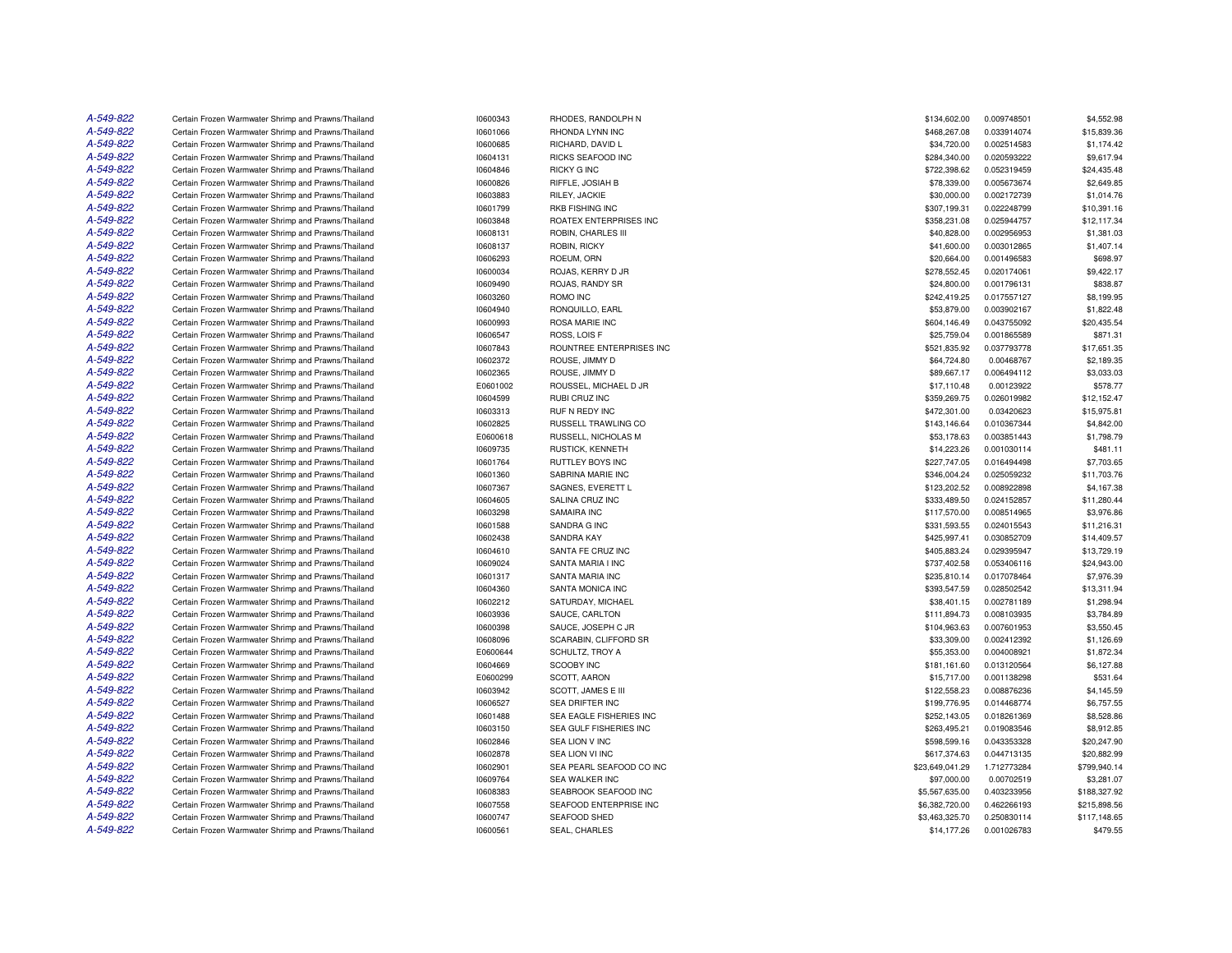| A-549-822 | Certain Frozen Warmwater Shrimp and Prawns/Thailand                                                        | 10602657             | SEAMAN TRAWLERS INC                      | \$363,915.18   | 0.026356426              | \$12,309.61  |
|-----------|------------------------------------------------------------------------------------------------------------|----------------------|------------------------------------------|----------------|--------------------------|--------------|
| A-549-822 | Certain Frozen Warmwater Shrimp and Prawns/Thailand                                                        | 10606603             | <b>SEAMANS MAGIC INC</b>                 | \$208,682.75   | 0.015113773              | \$7,058.79   |
| A-549-822 | Certain Frozen Warmwater Shrimp and Prawns/Thailand                                                        | 10600492             | SEKUL, MORRIS G                          | \$36,537.31    | 0.002646201              | \$1,235.89   |
| A-549-822 | Certain Frozen Warmwater Shrimp and Prawns/Thailand                                                        | 10602704             | SELLERS, ISAAC                           | \$226,915.00   | 0.016434237              | \$7,675.51   |
| A-549-822 | Certain Frozen Warmwater Shrimp and Prawns/Thailand                                                        | 10609829             | SEVEL, MICHAEL D                         | \$153,507.59   | 0.011117732              | \$5,192.47   |
| A-549-822 | Certain Frozen Warmwater Shrimp and Prawns/Thailand                                                        | 10609969             | SEVEL, MICHAEL D                         | \$28,915.82    | 0.002094218              | \$978.09     |
| A-549-822 | Certain Frozen Warmwater Shrimp and Prawns/Thailand                                                        | 10608923             | SHELL CREEK SEAFOOD INC                  | \$461,690.89   | 0.033437796              | \$15,616.92  |
| A-549-822 | Certain Frozen Warmwater Shrimp and Prawns/Thailand                                                        | 10603904             | SHILLING, JASON                          | \$18,899.50    | 0.001368789              | \$639.28     |
| A-549-822 | Certain Frozen Warmwater Shrimp and Prawns/Thailand                                                        | E0600908             | SHRIMP BOAT PATRICE LLC                  | \$15,803.48    | 0.001144561              | \$534.56     |
| A-549-822 | Certain Frozen Warmwater Shrimp and Prawns/Thailand                                                        | 10602979             | SHRIMP TEXAS 18 INC                      | \$388,484.00   | 0.028135814              | \$13,140.66  |
| A-549-822 | Certain Frozen Warmwater Shrimp and Prawns/Thailand                                                        | 10602052             | SHRIMP TRAWLER PLAYBOY INC               | \$360,414.09   | 0.02610286               | \$12,191.18  |
| A-549-822 | Certain Frozen Warmwater Shrimp and Prawns/Thailand                                                        | 10602068             | SHRIMP TRAWLER VALLY INC                 | \$381,382.98   | 0.027621525              | \$12,900.46  |
| A-549-822 | Certain Frozen Warmwater Shrimp and Prawns/Thailand                                                        | 10602984             | SHRIMP TX 1 INC                          | \$397,025.00   | 0.028754392              | \$13,429.56  |
| A-549-822 | Certain Frozen Warmwater Shrimp and Prawns/Thailand                                                        | 10607400             | SI KY LAN INC                            | \$159,582.94   | 0.011557737              | \$5,397.97   |
| A-549-822 | Certain Frozen Warmwater Shrimp and Prawns/Thailand                                                        | 10602759             | SIDNEY FISHERIES INC                     | \$217,388.00   | 0.015744247              | \$7,353.25   |
| A-549-822 | Certain Frozen Warmwater Shrimp and Prawns/Thailand                                                        | 10608118             | SIFUENTES, FERNANDO                      | \$161,800.19   | 0.01171832               | \$5,472.97   |
| A-549-822 | Certain Frozen Warmwater Shrimp and Prawns/Thailand                                                        | 10601128             | SILVER, CURTIS JR                        | \$95,289.82    | 0.006901331              | \$3,223.22   |
| A-549-822 | Certain Frozen Warmwater Shrimp and Prawns/Thailand                                                        | 10606979             | SISUNG, WALTER                           | \$26,206.00    | 0.00189796               | \$886.43     |
| A-549-822 | Certain Frozen Warmwater Shrimp and Prawns/Thailand                                                        | 10608324             | SKINNER, GARY SR                         | \$167,779.81   | 0.012151392              | \$5,675.23   |
| A-549-822 | Certain Frozen Warmwater Shrimp and Prawns/Thailand                                                        | 10601119             | SKINNER, RICHARD                         | \$85,929.82    | 0.006223436              | \$2,906.62   |
| A-549-822 | Certain Frozen Warmwater Shrimp and Prawns/Thailand                                                        | 10608611             | SKIP TOOMER INC                          | \$297,992.00   | 0.021581963              | \$10,079.72  |
| A-549-822 | Certain Frozen Warmwater Shrimp and Prawns/Thailand                                                        | 10600336             | SKRMETTA, MARTIN J                       | \$64,765.00    | 0.004690582              | \$2,190.71   |
| A-549-822 | Certain Frozen Warmwater Shrimp and Prawns/Thailand                                                        | 10601422             | SKYE MARIE INC                           | \$105,805.15   | 0.0076629                | \$3,578.91   |
| A-549-822 | Certain Frozen Warmwater Shrimp and Prawns/Thailand                                                        | 10608759             | SMITH, WALTER M                          | \$7,635,466.00 | 0.55299587               | \$258,273.29 |
| A-549-822 | Certain Frozen Warmwater Shrimp and Prawns/Thailand                                                        | 10601642             | SMITHWICK, TED W                         | \$148,543.00   | 0.010758173              | \$5,024.54   |
| A-549-822 | Certain Frozen Warmwater Shrimp and Prawns/Thailand                                                        | 10608323             | SMOAK, WILLIAM W III                     | \$77,803.00    | 0.005634854              | \$2,631.72   |
| A-549-822 | Certain Frozen Warmwater Shrimp and Prawns/Thailand                                                        | 10602148             | SNODGRASS BROTHERS INC                   | \$283,600.39   | 0.020539656              | \$9,592.92   |
| A-549-822 | Certain Frozen Warmwater Shrimp and Prawns/Thailand                                                        | 10601869             | <b>SOK. MONTHA</b>                       | \$481,128.69   | 0.034845572              | \$16,274.41  |
| A-549-822 | Certain Frozen Warmwater Shrimp and Prawns/Thailand                                                        | 10600567             | SOLET, JOSEPH R                          | \$14,360.51    | 0.001040055              | \$485.75     |
| A-549-822 | Certain Frozen Warmwater Shrimp and Prawns/Thailand                                                        | 10603015             | SOPHIE MARIE INC                         | \$49,869.13    | 0.003611754              | \$1,686.85   |
| A-549-822 | Certain Frozen Warmwater Shrimp and Prawns/Thailand                                                        | 10603948             | SPELL, MARK                              | \$123,730.00   | 0.008961101              | \$4,185.23   |
| A-549-822 | Certain Frozen Warmwater Shrimp and Prawns/Thailand                                                        | 10603362             | SPRIG CO INC                             | \$39,892.00    | 0.002889164              | \$1,349.37   |
| A-549-822 | Certain Frozen Warmwater Shrimp and Prawns/Thailand                                                        | 10603728             | SPRINKLE, JOSEPH                         | \$379,257.00   | 0.027467551              | \$12,828.55  |
| A-549-822 |                                                                                                            | 10606713             | ST DANIEL PHILLIP III INC                | \$324,978.77   | 0.02353647               | \$10,992.56  |
| A-549-822 | Certain Frozen Warmwater Shrimp and Prawns/Thailand<br>Certain Frozen Warmwater Shrimp and Prawns/Thailand | 10600710             | ST MICHAEL ICE AND FUEL INC              | \$1,360,000.00 | 0.098497509              | \$46,002.65  |
| A-549-822 | Certain Frozen Warmwater Shrimp and Prawns/Thailand                                                        | 10602853             | ST PETER 550775                          | \$175,266.29   | 0.012693598              | \$5,928.47   |
| A-549-822 | Certain Frozen Warmwater Shrimp and Prawns/Thailand                                                        | 10607572             | ST PHILLIP INC                           | \$544,066.19   | 0.039403798              | \$18,403.30  |
| A-549-822 |                                                                                                            |                      |                                          |                |                          |              |
| A-549-822 | Certain Frozen Warmwater Shrimp and Prawns/Thailand                                                        | 10607609             | ST TERESA INC                            | \$445,229.77   | 0.032245605              | \$15,060.11  |
| A-549-822 | Certain Frozen Warmwater Shrimp and Prawns/Thailand                                                        | 10607620<br>10604766 | ST VINCENT ANDREW INC<br>START YOUNG INC | \$324,537.35   | 0.0235045<br>0.023391505 | \$10,977.63  |
| A-549-822 | Certain Frozen Warmwater Shrimp and Prawns/Thailand                                                        |                      |                                          | \$322,977.17   |                          | \$10,924.86  |
| A-549-822 | Certain Frozen Warmwater Shrimp and Prawns/Thailand                                                        | 10606100             | STEEN, CARL L                            | \$151,691.32   | 0.010986189              | \$5,131.03   |
| A-549-822 | Certain Frozen Warmwater Shrimp and Prawns/Thailand                                                        | 10605497             | STEEN, JAMES                             | \$33,916.00    | 0.002456354              | \$1,147.22   |
| A-549-822 | Certain Frozen Warmwater Shrimp and Prawns/Thailand                                                        | 10604228             | STELLA MESTRE INC                        | \$177,685.00   | 0.012868772              | \$6,010.28   |
|           | Certain Frozen Warmwater Shrimp and Prawns/Thailand                                                        | 10606482             | STELLY, ADLAR W                          | \$48,500.00    | 0.003512595              | \$1,640.54   |
| A-549-822 | Certain Frozen Warmwater Shrimp and Prawns/Thailand                                                        | 10606556             | STELLY, CARL                             | \$45,500.00    | 0.003295321              | \$1,539.06   |
| A-549-822 | Certain Frozen Warmwater Shrimp and Prawns/Thailand                                                        | 10606500             | STELLY, SANDRUS JR                       | \$57,000.00    | 0.004128204              | \$1,928.05   |
| A-549-822 | Certain Frozen Warmwater Shrimp and Prawns/Thailand                                                        | 10606494             | STELLY, SANDRUS SR                       | \$30,000.00    | 0.002172739              | \$1,014.76   |
| A-549-822 | Certain Frozen Warmwater Shrimp and Prawns/Thailand                                                        | 10606488             | STELLY, TOBY                             | \$48,919.73    | 0.003542994              | \$1,654.73   |
| A-549-822 | Certain Frozen Warmwater Shrimp and Prawns/Thailand                                                        | 10606315             | STELLY, WARREN                           | \$55,315.16    | 0.004006181              | \$1,871.06   |
| A-549-822 | Certain Frozen Warmwater Shrimp and Prawns/Thailand                                                        | 10600991             | STEWART, WILLIAM C                       | \$77,184.00    | 0.005590023              | \$2,610.79   |
| A-549-822 | Certain Frozen Warmwater Shrimp and Prawns/Thailand                                                        | 10609502             | STORMY SEAS INC                          | \$147,736.00   | 0.010699727              | \$4,997.24   |
| A-549-822 | Certain Frozen Warmwater Shrimp and Prawns/Thailand                                                        | 10603812             | STRICKLAND, KEN                          | \$64,935.34    | 0.004702919              | \$2,196.47   |
| A-549-822 | Certain Frozen Warmwater Shrimp and Prawns/Thailand                                                        | 10602255             | <b>SULAK, BILLY</b>                      | \$19,502.82    | 0.001412485              | \$659.69     |
| A-549-822 | Certain Frozen Warmwater Shrimp and Prawns/Thailand                                                        | 10606008             | SUN STAR INCORPORATED                    | \$244,670.00   | 0.017720136              | \$8,276.08   |
| A-549-822 | Certain Frozen Warmwater Shrimp and Prawns/Thailand                                                        | 10601557             | SUPER COOPER INC                         | \$77,280.70    | 0.005597027              | \$2,614.06   |
| A-549-822 | Certain Frozen Warmwater Shrimp and Prawns/Thailand                                                        | 10609419             | SUPERCOON INC                            | \$157,664.30   | 0.01141878               | \$5,333,07   |
| A-549-822 | Certain Frozen Warmwater Shrimp and Prawns/Thailand                                                        | 10603068             | <b>SWAMP IRISH INC</b>                   | \$557,796.00   | 0.040398174              | \$18,867.72  |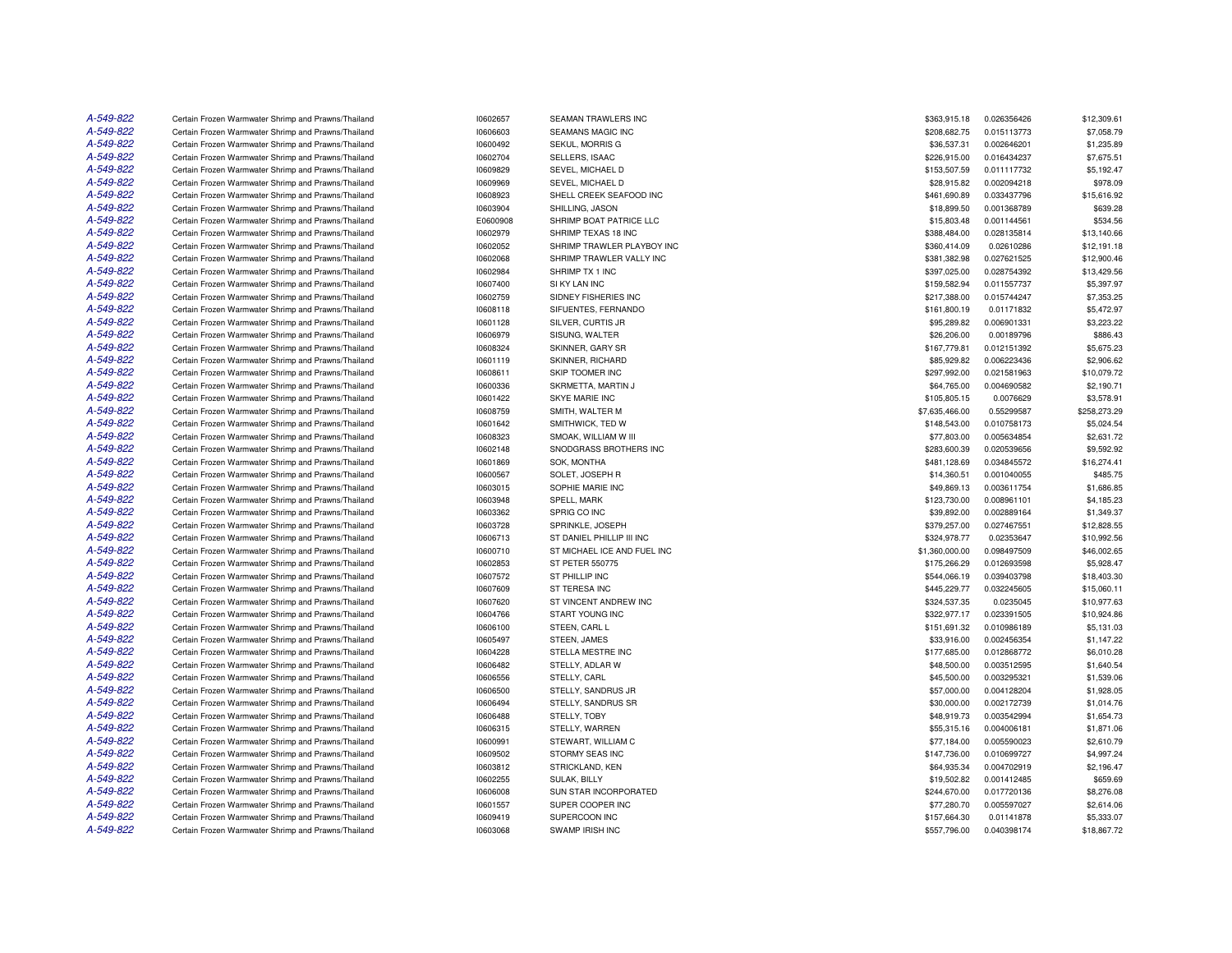| A-549-822 | Certain Frozen Warmwater Shrimp and Prawns/Thailand | 10605325 | T CVITANOVICH SEAFOOD LLC          | \$9,689,108.00 | 0.701730151 | \$327,738.71 |
|-----------|-----------------------------------------------------|----------|------------------------------------|----------------|-------------|--------------|
| A-549-822 | Certain Frozen Warmwater Shrimp and Prawns/Thailand | 10605873 | TA, YEN THI                        | \$154,146.41   | 0.011163998 | \$5,214.08   |
| A-549-822 | Certain Frozen Warmwater Shrimp and Prawns/Thailand | 10600982 | TAN, HUNG V                        | \$109,533.51   | 0.007932925 | \$3,705.02   |
| A-549-822 | Certain Frozen Warmwater Shrimp and Prawns/Thailand | 10600555 | TAN, LAN T                         | \$131,790.19   | 0.009544857 | \$4,457.87   |
| A-549-822 | Certain Frozen Warmwater Shrimp and Prawns/Thailand | 10603137 | <b>TANA INC</b>                    | \$295,653.67   | 0.02141261  | \$10,000.63  |
| A-549-822 | Certain Frozen Warmwater Shrimp and Prawns/Thailand | 10601541 | TATE, ARCHIE P                     | \$10,407.77    | 0.000753779 | \$352.05     |
| A-549-822 | Certain Frozen Warmwater Shrimp and Prawns/Thailand | 10603794 | TAYLOR, DOYLE                      | \$51,172.00    | 0.003706114 | \$1,730.92   |
| A-549-822 | Certain Frozen Warmwater Shrimp and Prawns/Thailand | 10601725 | TEE TREGRE INC                     | \$166,622.96   | 0.012067608 | \$5,636.10   |
| A-549-822 | Certain Frozen Warmwater Shrimp and Prawns/Thailand | 10604348 | TERCERA CRUZ INC                   | \$426,043.22   | 0.030856027 | \$14,411.12  |
| A-549-822 | Certain Frozen Warmwater Shrimp and Prawns/Thailand | 10601163 | TERREBONNE, CARROLL                | \$69,659.66    | 0.005045076 | \$2,356.27   |
| A-549-822 | Certain Frozen Warmwater Shrimp and Prawns/Thailand | 10602717 | TERREBONNE, GARY J                 | \$33,334.55    | 0.002414243 | \$1,127.56   |
| A-549-822 | Certain Frozen Warmwater Shrimp and Prawns/Thailand | 10601777 | TERREBONNE, JIMMY                  | \$33,429.70    | 0.002421134 | \$1,130.78   |
| A-549-822 | Certain Frozen Warmwater Shrimp and Prawns/Thailand | 10601989 | TERREBONNE, KLINE A                | \$45,876.30    | 0.003322574 | \$1,551.79   |
| A-549-822 | Certain Frozen Warmwater Shrimp and Prawns/Thailand | E0600301 | <b>TERRY LYNN INC</b>              | \$419,506.00   | 0.030382571 | \$14,189.99  |
| A-549-822 | Certain Frozen Warmwater Shrimp and Prawns/Thailand | 10600536 | TERRY, ELOISE                      | \$16,806.94    | 0.001217237 | \$568.50     |
| A-549-822 | Certain Frozen Warmwater Shrimp and Prawns/Thailand | 10601847 | TEX MEX COLD STORAGE INC           | \$531,000.00   | 0.038457483 | \$17,961.33  |
| A-549-822 | Certain Frozen Warmwater Shrimp and Prawns/Thailand | 10602281 | <b>TEXAS LADY INC</b>              | \$216,153.37   | 0.01565483  | \$7,311.49   |
| A-549-822 | Certain Frozen Warmwater Shrimp and Prawns/Thailand | 10608306 | <b>TEXAS PACK INC</b>              | \$3,030,565.43 | 0.219487608 | \$102,510.33 |
| A-549-822 | Certain Frozen Warmwater Shrimp and Prawns/Thailand | 10602189 | THAI AND TRAN INC                  | \$478,794.90   | 0.034676548 | \$16,195.47  |
| A-549-822 |                                                     |          |                                    |                |             |              |
|           | Certain Frozen Warmwater Shrimp and Prawns/Thailand | 10606761 | THAI, HUYNH TAN                    | \$886,603.67   | 0.064211951 | \$29,989.79  |
| A-549-822 | Certain Frozen Warmwater Shrimp and Prawns/Thailand | E0600904 | THERIOT, CRAIG                     | \$393,135.80   | 0.028472718 | \$13,298.01  |
| A-549-822 | Certain Frozen Warmwater Shrimp and Prawns/Thailand | 10602021 | THERIOT, ROLAND                    | \$37,443.63    | 0.002711841 | \$1,266.55   |
| A-549-822 | Certain Frozen Warmwater Shrimp and Prawns/Thailand | 10601681 | THIBODEAUX, BART                   | \$106,096.27   | 0.007683984 | \$3,588.76   |
| A-549-822 | Certain Frozen Warmwater Shrimp and Prawns/Thailand | 10605990 | THIBODEAUX, TONY                   | \$284,712.18   | 0.020620177 | \$9,630.53   |
| A-549-822 | Certain Frozen Warmwater Shrimp and Prawns/Thailand | 10601308 | THOMAS G INC                       | \$368,750.70   | 0.026706636 | \$12,473.17  |
| A-549-822 | Certain Frozen Warmwater Shrimp and Prawns/Thailand | 10605719 | THOMAS, RANDY                      | \$165,575.56   | 0.01199175  | \$5,600.67   |
| A-549-822 | Certain Frozen Warmwater Shrimp and Prawns/Thailand | 10600186 | THOMAS, ROBERT W                   | \$19,880.00    | 0.001439802 | \$672.45     |
| A-549-822 | Certain Frozen Warmwater Shrimp and Prawns/Thailand | 10605101 | THOMAS, WILLARD N                  | \$50,016.19    | 0.003622405 | \$1,691.82   |
| A-549-822 | Certain Frozen Warmwater Shrimp and Prawns/Thailand | 10603505 | THOMASSIE, TRACY J                 | \$54,481.29    | 0.003945788 | \$1,842.86   |
| A-549-822 | Certain Frozen Warmwater Shrimp and Prawns/Thailand | 10603960 | THUNDERBOLT FISHERMANS SEAFOOD INC | \$1,160,321.47 | 0.084035864 | \$39,248.43  |
| A-549-822 | Certain Frozen Warmwater Shrimp and Prawns/Thailand | 10601025 | TIDELANDS SEAFOOD CO INC           | \$2,366,772.23 | 0.171412625 | \$80,057.20  |
| A-549-822 | Certain Frozen Warmwater Shrimp and Prawns/Thailand | 10602768 | <b>TIKEDE INC</b>                  | \$250,323.00   | 0.018129553 | \$8,467.30   |
| A-549-822 | Certain Frozen Warmwater Shrimp and Prawns/Thailand | 10603759 | TILLMAN, TIMOTHY P                 | \$27,924.00    | 0.002022386 | \$944.54     |
| A-549-822 | Certain Frozen Warmwater Shrimp and Prawns/Thailand | 10609358 | TINNEY, MARK                       | \$22,147.00    | 0.001603988 | \$749.13     |
| A-549-822 | Certain Frozen Warmwater Shrimp and Prawns/Thailand | 10608795 | TIPPS, ROY D                       | \$56,795.54    | 0.004113396 | \$1,921.14   |
| A-549-822 | Certain Frozen Warmwater Shrimp and Prawns/Thailand | 10609378 | <b>TITAN SEAFOOD</b>               | \$5,450,000.00 | 0.394714284 | \$184,348.86 |
| A-549-822 | Certain Frozen Warmwater Shrimp and Prawns/Thailand | 10608645 | TO, DU                             | \$48,500.00    | 0.003512595 | \$1,640.54   |
| A-549-822 | Certain Frozen Warmwater Shrimp and Prawns/Thailand | 10601490 | TODD, ROBERT C                     | \$142,706.22   | 0.010335446 | \$4,827.11   |
| A-549-822 | Certain Frozen Warmwater Shrimp and Prawns/Thailand | 10607906 | TOMMY CHERAMIE INC                 | \$196,802.00   | 0.014253314 | \$6,656.92   |
| A-549-822 | Certain Frozen Warmwater Shrimp and Prawns/Thailand | 10601055 | TOMMYS SEAFOOD INC                 | \$7,024,587.00 | 0.508753179 | \$237,610.02 |
| A-549-822 | Certain Frozen Warmwater Shrimp and Prawns/Thailand | E0600314 | TONYA JANE INC                     | \$345,939.00   | 0.025054507 | \$11,701.55  |
| A-549-822 | Certain Frozen Warmwater Shrimp and Prawns/Thailand | 10608609 | TOOMER, FRANK G JR                 | \$154,515.00   | 0.011190693 | \$5,226.54   |
| A-549-822 | Certain Frozen Warmwater Shrimp and Prawns/Thailand | 10605615 | TOUCHARD, JOHN JR                  | \$11,175.26    | 0.000809364 | \$378.01     |
| A-549-822 | Certain Frozen Warmwater Shrimp and Prawns/Thailand | 10606023 | TOUPS, ANTHONY G                   | \$33,118.59    | 0.002398602 | \$1,120.25   |
| A-549-822 | Certain Frozen Warmwater Shrimp and Prawns/Thailand | 10609792 | TOUPS, TED                         | \$103,100.00   | 0.00746698  | \$3,487.41   |
| A-549-822 | Certain Frozen Warmwater Shrimp and Prawns/Thailand | 10601499 | TRAHAN, RICKY                      | \$93,078.89    | 0.006741205 | \$3,148.44   |
| A-549-822 | Certain Frozen Warmwater Shrimp and Prawns/Thailand | 10600068 | TRAN, BAY VAN                      | \$4,135.93     | 0.000299543 | \$139.90     |
| A-549-822 | Certain Frozen Warmwater Shrimp and Prawns/Thailand | E0600574 | TRAN, BINH                         | \$73,146.00    | 0.005297573 | \$2,474.20   |
| A-549-822 | Certain Frozen Warmwater Shrimp and Prawns/Thailand | 10609576 | TRAN, CHAU                         | \$5,191.80     | 0.000376014 | \$175.62     |
| A-549-822 | Certain Frozen Warmwater Shrimp and Prawns/Thailand | 10609924 | TRAN, DOAN                         | \$42,524.00    | 0.003079785 | \$1,438.39   |
|           |                                                     |          |                                    |                |             |              |
| A-549-822 | Certain Frozen Warmwater Shrimp and Prawns/Thailand | 10606005 | TRAN, HIEP PHUOC                   | \$138,181.00   | 0.010007709 | \$4,674.04   |
| A-549-822 | Certain Frozen Warmwater Shrimp and Prawns/Thailand | 10609211 | TRAN, HIEU                         | \$108,497.20   | 0.007857871 | \$3,669.97   |
| A-549-822 | Certain Frozen Warmwater Shrimp and Prawns/Thailand | 10605999 | TRAN, HUNG P                       | \$145,948.83   | 0.010570291 | \$4,936.79   |
| A-549-822 | Certain Frozen Warmwater Shrimp and Prawns/Thailand | 10600323 | TRAN, HUNG T                       | \$144,060.00   | 0.010433494 | \$4,872.90   |
| A-549-822 | Certain Frozen Warmwater Shrimp and Prawns/Thailand | 10601226 | TRAN, HUNG VAN                     | \$131,006.26   | 0.009488081 | \$4,431.35   |
| A-549-822 | Certain Frozen Warmwater Shrimp and Prawns/Thailand | 10609069 | TRAN, JOHN                         | \$55,505.70    | 0.00401998  | \$1,877.51   |
| A-549-822 | Certain Frozen Warmwater Shrimp and Prawns/Thailand | 10609934 | TRAN, LOAN                         | \$11,880.25    | 0.000860423 | \$401.86     |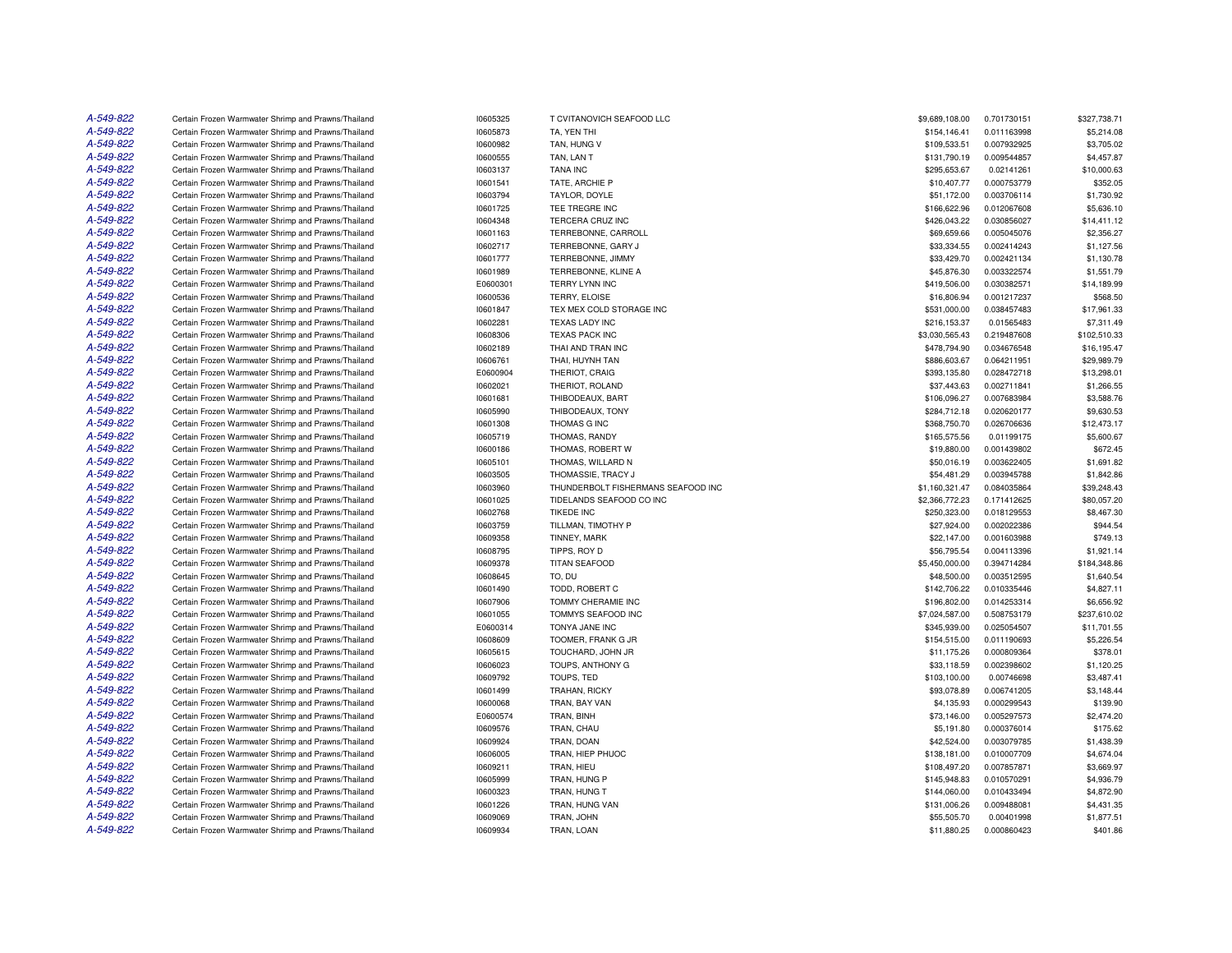| A-549-822 | Certain Frozen Warmwater Shrimp and Prawns/Thailand | 10609075             | TRAN, MEIL                                | \$182,465.79                 | 0.013215019 | \$6,171.99     |
|-----------|-----------------------------------------------------|----------------------|-------------------------------------------|------------------------------|-------------|----------------|
| A-549-822 | Certain Frozen Warmwater Shrimp and Prawns/Thailand | 10601832             | TRAN, MIKE                                | \$170,709.00                 | 0.012363538 | \$5,774.31     |
| A-549-822 | Certain Frozen Warmwater Shrimp and Prawns/Thailand | 10601635             | TRAN, MIKE                                | \$495,751.93                 | 0.035904655 | \$16,769.05    |
| A-549-822 | Certain Frozen Warmwater Shrimp and Prawns/Thailand | 10609246             | TRAN, NAM VAN                             | \$6,637.90                   | 0.000480748 | \$224.53       |
| A-549-822 | Certain Frozen Warmwater Shrimp and Prawns/Thailand | 10608821             | TRAN, NGHIA                               | \$26,916.85                  | 0.001949443 | \$910.48       |
| A-549-822 | Certain Frozen Warmwater Shrimp and Prawns/Thailand | 10605200             | TRAN, NHANH                               | \$254,490.68                 | 0.018431396 | \$8,608.27     |
| A-549-822 | Certain Frozen Warmwater Shrimp and Prawns/Thailand | 10601766             | TRAN, QUAN                                | \$444,421.38                 | 0.032187058 | \$15,032.77    |
| A-549-822 | Certain Frozen Warmwater Shrimp and Prawns/Thailand | 10607264             | TRAN, QUANG VAN                           | \$34,973.55                  | 0.002532947 | \$1,183.00     |
| A-549-822 | Certain Frozen Warmwater Shrimp and Prawns/Thailand | 10601232             | TRAN, QUI                                 | \$139,893.00                 | 0.0101317   | \$4,731.95     |
| A-549-822 | Certain Frozen Warmwater Shrimp and Prawns/Thailand | 10609150             | TRAN, SARAH                               | \$24,300.00                  | 0.001759919 | \$821.96       |
| A-549-822 | Certain Frozen Warmwater Shrimp and Prawns/Thailand | 10608899             | TRAN, SCOTTY                              | \$347,582.95                 | 0.02517357  | \$11,757.16    |
| A-549-822 | Certain Frozen Warmwater Shrimp and Prawns/Thailand | 10609174             | TRAN, THANH VAN                           | \$21,802.00                  | 0.001579002 | \$737.46       |
| A-549-822 | Certain Frozen Warmwater Shrimp and Prawns/Thailand | 10609729             | TRAN, TONY                                | \$50,471.35                  | 0.003655369 | \$1,707.22     |
| A-549-822 | Certain Frozen Warmwater Shrimp and Prawns/Thailand | E0600578             | TRAN, TU                                  | \$189,502.55                 | 0.013724654 | \$6,410.01     |
| A-549-822 | Certain Frozen Warmwater Shrimp and Prawns/Thailand | 10609939             | TRAN, TUAN                                | \$15,000.00                  | 0.00108637  | \$507.38       |
| A-549-822 | Certain Frozen Warmwater Shrimp and Prawns/Thailand | 10608810             | TRAN, TUAN                                | \$12,938.07                  | 0.000937035 | \$437.64       |
| A-549-822 | Certain Frozen Warmwater Shrimp and Prawns/Thailand | 10607282             | TRAN. TUAN V                              | \$1,732,394.81               | 0.125468069 | \$58,599.08    |
| A-549-822 | Certain Frozen Warmwater Shrimp and Prawns/Thailand | 10609018             | TRANG, TAN                                | \$14,208.34                  | 0.001029034 | \$480.60       |
| A-549-822 | Certain Frozen Warmwater Shrimp and Prawns/Thailand | 10609238             | TRANS EXPRESS INC                         | \$191,551.47                 | 0.013873046 | \$6,479.32     |
| A-549-822 | Certain Frozen Warmwater Shrimp and Prawns/Thailand | 10608834             | TREYBIG, ERNEST H JR                      | \$54,630.93                  | 0.003956625 | \$1,847.92     |
| A-549-822 | Certain Frozen Warmwater Shrimp and Prawns/Thailand | 10604109             | TRICO SHRIMP CO INC                       | \$13,019,428.21              | 0.942927391 | \$440,388.39   |
| A-549-822 | Certain Frozen Warmwater Shrimp and Prawns/Thailand |                      | TRIEU, JACKIE AND HIEP                    |                              | 0.047136281 | \$22.014.71    |
| A-549-822 | Certain Frozen Warmwater Shrimp and Prawns/Thailand | 10602804<br>10602539 |                                           | \$650,832.12<br>\$201,560.41 | 0.01459794  | \$6,817.88     |
| A-549-822 |                                                     |                      | TRIEU, LY VAN                             |                              |             |                |
|           | Certain Frozen Warmwater Shrimp and Prawns/Thailand | 10603225             | TRIEU, TAM                                | \$704,607.94                 | 0.051030976 | \$23,833.70    |
| A-549-822 | Certain Frozen Warmwater Shrimp and Prawns/Thailand | 10603321             | TRIEU, TAM                                | \$606,464.43                 | 0.043922968 | \$20,513.95    |
| A-549-822 | Certain Frozen Warmwater Shrimp and Prawns/Thailand | 10605492             | TRUONG, DAC                               | \$199,391.00                 | 0.014440821 | \$6,744.50     |
| A-549-822 | Certain Frozen Warmwater Shrimp and Prawns/Thailand | 10608775             | TRUONG, THEM VAN                          | \$173,716.00                 | 0.012581319 | \$5,876.03     |
| A-549-822 | Certain Frozen Warmwater Shrimp and Prawns/Thailand | 10604195             | TWO FLAGS INC                             | \$354,639.42                 | 0.025684632 | \$11,995.85    |
| A-549-822 | Certain Frozen Warmwater Shrimp and Prawns/Thailand | 10604354             | ULTIMA CRUZ INC                           | \$522,641.44                 | 0.037852118 | \$17,678.60    |
| A-549-822 | Certain Frozen Warmwater Shrimp and Prawns/Thailand | E0600491             | VALENTINO, JAMES G                        | \$29,346.48                  | 0.002125408 | \$992.66       |
| A-549-822 | Certain Frozen Warmwater Shrimp and Prawns/Thailand | E0600378             | VALENTINO, JOHNNY G JR                    | \$70,337.11                  | 0.00509414  | \$2,379.19     |
| A-549-822 | Certain Frozen Warmwater Shrimp and Prawns/Thailand | 10600112             | VALLOT, CHRISTOPHER A                     | \$15,580.00                  | 0.001128376 | \$527.00       |
| A-549-822 | Certain Frozen Warmwater Shrimp and Prawns/Thailand | 10600117             | VALLOT, NANCY                             | \$15,580.00                  | 0.001128376 | \$527.00       |
| A-549-822 | Certain Frozen Warmwater Shrimp and Prawns/Thailand | 10602468             | VALONA SEAFOOD INC                        | \$118,117.00                 | 0.008554581 | \$3.995.36     |
| A-549-822 | Certain Frozen Warmwater Shrimp and Prawns/Thailand | 10605375             | VALURE, HUGH                              | \$24,123.17                  | 0.001747112 | \$815.98       |
| A-549-822 | Certain Frozen Warmwater Shrimp and Prawns/Thailand | 10605009             | VAN BURREN SHRIMP CO INC                  | \$450,555.00                 | 0.032631283 | \$15,240.24    |
| A-549-822 | Certain Frozen Warmwater Shrimp and Prawns/Thailand | 10603332             | VAQUERO INC                               | \$230,686.00                 | 0.01670735  | \$7,803.06     |
| A-549-822 | Certain Frozen Warmwater Shrimp and Prawns/Thailand | 10606832             | <b>VARON INC</b>                          | \$376,988.00                 | 0.02730322  | \$12,751.80    |
| A-549-822 | Certain Frozen Warmwater Shrimp and Prawns/Thailand | 10604384             | <b>VERA CRUZ INC</b>                      | \$521,579.40                 | 0.0377752   | \$17,642.67    |
| A-549-822 | Certain Frozen Warmwater Shrimp and Prawns/Thailand | 10601995             | <b>VERDIN, CHARLES E</b>                  | \$379,466.21                 | 0.027482703 | \$12,835.63    |
| A-549-822 | Certain Frozen Warmwater Shrimp and Prawns/Thailand | 10609295             | <b>VERDIN, EBRO</b>                       | \$11,665.75                  | 0.000844888 | \$394.60       |
| A-549-822 | Certain Frozen Warmwater Shrimp and Prawns/Thailand | 10607166             | <b>VERDIN, ERNEST</b>                     | \$47,261.19                  | 0.003422875 | \$1,598.63     |
| A-549-822 | Certain Frozen Warmwater Shrimp and Prawns/Thailand | 10601375             | VERDIN, JESSIE                            | \$46,933.84                  | 0.003399166 | \$1,587.56     |
| A-549-822 | Certain Frozen Warmwater Shrimp and Prawns/Thailand | 10600229             | VERDIN, JOHN                              | \$50,525.00                  | 0.003659255 | \$1,709.03     |
| A-549-822 | Certain Frozen Warmwater Shrimp and Prawns/Thailand | 10601745             | <b>VERDIN, PERRY</b>                      | \$89,714.75                  | 0.006497558 | \$3,034.64     |
| A-549-822 | Certain Frozen Warmwater Shrimp and Prawns/Thailand | 10609947             | <b>VERDIN, TOMMY</b>                      | \$54,064.00                  | 0.003915566 | \$1,828.74     |
| A-549-822 | Certain Frozen Warmwater Shrimp and Prawns/Thailand | 10608859             | <b>VERDIN, TONY</b>                       | \$78,545.45                  | 0.005688626 | \$2,656.84     |
| A-549-822 | Certain Frozen Warmwater Shrimp and Prawns/Thailand | 10606645             | VERDIN, WALLACE                           | \$8,849.16                   | 0.000640897 | \$299.33       |
| A-549-822 | Certain Frozen Warmwater Shrimp and Prawns/Thailand | 10607069             | <b>VERONICA INC</b>                       | \$305,455.62                 | 0.022122513 | \$10,332.18    |
| A-549-822 | Certain Frozen Warmwater Shrimp and Prawns/Thailand | 10600124             | <b>VERRET, RONALD</b>                     | \$22,138.00                  | 0.001603337 | \$748.83       |
| A-549-822 | Certain Frozen Warmwater Shrimp and Prawns/Thailand | 10601907             | <b>VERSAGGI SHRIMP CORP</b>               | \$1,497,604.82               | 0.108463489 | \$50,657.20    |
| A-549-822 | Certain Frozen Warmwater Shrimp and Prawns/Thailand | 10602172             | VICKNAIR, DUANE                           | \$67,630.41                  | 0.004898108 | \$2,287.63     |
| A-549-822 | Certain Frozen Warmwater Shrimp and Prawns/Thailand | 10603102             | VICTORIA INC                              | \$121,150.00                 | 0.008774245 | \$4,097.96     |
| A-549-822 | Certain Frozen Warmwater Shrimp and Prawns/Thailand | 10606701             | VICTORIA ROSE INC                         | \$371,576.22                 | 0.026911274 | \$12,568.74    |
| A-549-822 | Certain Frozen Warmwater Shrimp and Prawns/Thailand | 10609118             | VIETNAMESE AMERICAN COMMERCIAL FISHERMENS | \$110,046,282.88             | 7.970062337 | \$3,722,368.18 |
| A-549-822 | Certain Frozen Warmwater Shrimp and Prawns/Thailand | 10606823             | <b>VIGILANTE INC</b>                      | \$350,652.00                 | 0.025395845 | \$11,860.97    |
| A-549-822 | Certain Frozen Warmwater Shrimp and Prawns/Thailand | 10605925             | VILLERS SEAFOOD COMPANY                   | \$2,269,621.00               | 0.164376482 | \$76,771.02    |
|           |                                                     |                      |                                           |                              |             |                |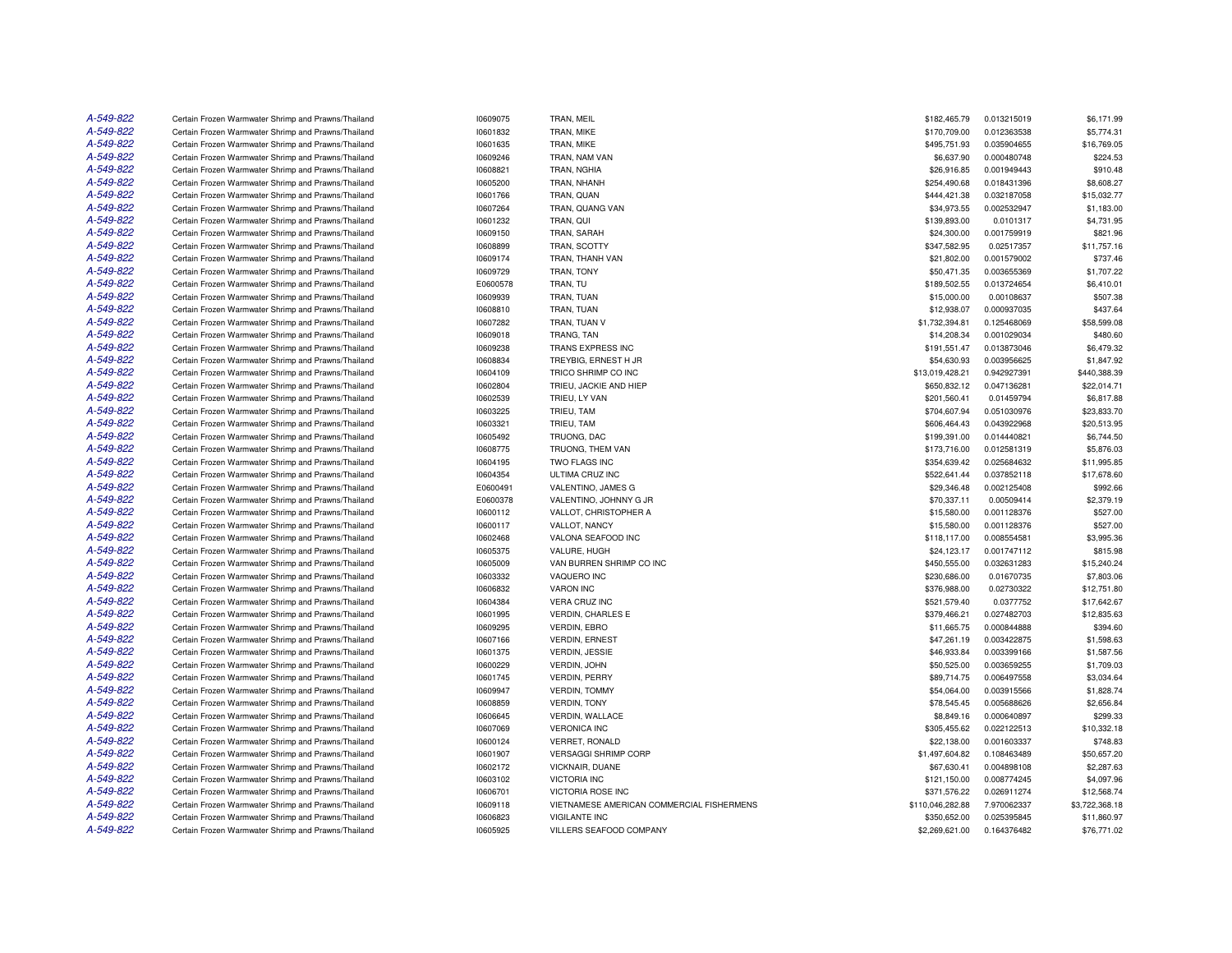| A-549-822 | Certain Frozen Warmwater Shrimp and Prawns/Thailand | 10606106 | <b>VIN PENNY INC</b>                   | \$295,113.94   | 0.021373521 | \$9,982.37   |
|-----------|-----------------------------------------------------|----------|----------------------------------------|----------------|-------------|--------------|
| A-549-822 | Certain Frozen Warmwater Shrimp and Prawns/Thailand | 10608251 | VINCENT PIAZZA JR AND SONS SEAFOOD INC | \$3,281,134.00 | 0.237634946 | \$110,985.93 |
| A-549-822 | Certain Frozen Warmwater Shrimp and Prawns/Thailand | 10601569 | VINCENT, GAGE                          | \$60,176.00    | 0.004358225 | \$2,035.48   |
| A-549-822 | Certain Frozen Warmwater Shrimp and Prawns/Thailand | 10602160 | VINCENT, GENE B                        | \$49,720.81    | 0.003601012 | \$1,681.83   |
| A-549-822 | Certain Frozen Warmwater Shrimp and Prawns/Thailand | 10608352 | VO. DUSTIN                             | \$16,538.00    | 0.001197759 | \$559.41     |
| A-549-822 | Certain Frozen Warmwater Shrimp and Prawns/Thailand | 10609166 | VO, HANH XUAN                          | \$397,500.00   | 0.028788794 | \$13,445.63  |
| A-549-822 | Certain Frozen Warmwater Shrimp and Prawns/Thailand | 10609944 | VO, MINH                               | \$180,000.00   | 0.013036435 | \$6,088.59   |
| A-549-822 | Certain Frozen Warmwater Shrimp and Prawns/Thailand | E0600591 | VO, NGA                                | \$220,000.00   | 0.015933421 | \$7,441.61   |
| A-549-822 | Certain Frozen Warmwater Shrimp and Prawns/Thailand | 10608955 | VO, NHU THANH                          | \$9,871.27     | 0.000714923 | \$333.90     |
| A-549-822 | Certain Frozen Warmwater Shrimp and Prawns/Thailand | 10605060 | VO, TIEN                               | \$16,057.00    | 0.001162922 | \$543.14     |
| A-549-822 | Certain Frozen Warmwater Shrimp and Prawns/Thailand | 10602249 | VOISIN, EDDIE JAMES                    | \$157,401.80   | 0.011399769 | \$5,324.19   |
| A-549-822 | Certain Frozen Warmwater Shrimp and Prawns/Thailand | 10602487 | VOISIN, JOYCE                          | \$48,060.00    | 0.003480728 | \$1,625.65   |
| A-549-822 | Certain Frozen Warmwater Shrimp and Prawns/Thailand | 10605052 | VU. KHOI                               | \$14,604.15    | 0.0010577   | \$493.99     |
| A-549-822 | Certain Frozen Warmwater Shrimp and Prawns/Thailand | 10609444 | VU, RUYEN                              | \$20,246.65    | 0.001466356 | \$684.85     |
| A-549-822 | Certain Frozen Warmwater Shrimp and Prawns/Thailand | 10608087 | VU, TOM                                | \$444,731.89   | 0.032209547 | \$15,043.27  |
| A-549-822 | Certain Frozen Warmwater Shrimp and Prawns/Thailand | 10606768 | VU, TU VIET                            | \$669,714.44   | 0.048503827 | \$22,653.41  |
| A-549-822 | Certain Frozen Warmwater Shrimp and Prawns/Thailand | 10609450 | VU, TUYEN VIET                         | \$389,722.13   | 0.028225485 | \$13,182.54  |
| A-549-822 | Certain Frozen Warmwater Shrimp and Prawns/Thailand | 10608486 | VU, TUYEN VIET JACK                    | \$451,775.89   | 0.032719706 | \$15,281.54  |
| A-549-822 | Certain Frozen Warmwater Shrimp and Prawns/Thailand | 10601295 | W C TRAWLERS INC                       | \$396,859.80   | 0.028742428 | \$13,423.97  |
| A-549-822 | Certain Frozen Warmwater Shrimp and Prawns/Thailand | 10608521 | W H BLANCHARD INC                      | \$269,741.96   | 0.019535964 | \$9,124.15   |
| A-549-822 | Certain Frozen Warmwater Shrimp and Prawns/Thailand | 10601789 | WADE, CALVIN J JR                      | \$27,655.00    | 0.002002903 | \$935.44     |
| A-549-822 | Certain Frozen Warmwater Shrimp and Prawns/Thailand | 10603613 | WAIT N SEA INC                         | \$198,846.04   | 0.014401353 | \$6,726.06   |
| A-549-822 | Certain Frozen Warmwater Shrimp and Prawns/Thailand | 10602340 | <b>WALLACE B</b>                       | \$451,035.12   | 0.032666056 | \$15,256.48  |
| A-549-822 | Certain Frozen Warmwater Shrimp and Prawns/Thailand | 10608314 | WANDO SHRIMP INC                       | \$655,300.00   | 0.047459866 | \$22,165.84  |
| A-549-822 | Certain Frozen Warmwater Shrimp and Prawns/Thailand |          | WANNAGE, EDWARD                        |                | 0.002020647 | \$943.73     |
| A-549-822 |                                                     | 10603532 |                                        | \$27,900.00    |             |              |
|           | Certain Frozen Warmwater Shrimp and Prawns/Thailand | 10603954 | WANNAGE, FREDERICK W JR                | \$31,237.00    | 0.002262328 | \$1,056.61   |
| A-549-822 | Certain Frozen Warmwater Shrimp and Prawns/Thailand | 10602072 | WAR WAGON INC                          | \$370,555.36   | 0.026837338 | \$12,534.21  |
| A-549-822 | Certain Frozen Warmwater Shrimp and Prawns/Thailand | 10603338 | <b>WEBSTERS INC</b>                    | \$145,484.00   | 0.010536626 | \$4,921.07   |
| A-549-822 | Certain Frozen Warmwater Shrimp and Prawns/Thailand | 10602519 | WEEKS, DON                             | \$8,442.24     | 0.000611426 | \$285.56     |
| A-549-822 | Certain Frozen Warmwater Shrimp and Prawns/Thailand | E0601092 | <b>WELLS, STEPHEN R</b>                | \$127,612.73   | 0.009242306 | \$4,316.56   |
| A-549-822 | Certain Frozen Warmwater Shrimp and Prawns/Thailand | 10605406 | <b>WELLS, TRAN THI BA</b>              | \$22,461.73    | 0.001626783 | \$759.78     |
| A-549-822 | Certain Frozen Warmwater Shrimp and Prawns/Thailand | 10604124 | WENDY AND ERIC INC                     | \$280,963.91   | 0.02034871  | \$9,503.74   |
| A-549-822 | Certain Frozen Warmwater Shrimp and Prawns/Thailand | 10608258 | <b>WESTERN SEAFOOD</b>                 | \$1,438,190.10 | 0.104160399 | \$48,647.47  |
| A-549-822 | Certain Frozen Warmwater Shrimp and Prawns/Thailand | 10606133 | WHISKY JOE INC                         | \$76,170.59    | 0.005516628 | \$2,576.51   |
| A-549-822 | Certain Frozen Warmwater Shrimp and Prawns/Thailand | 10603536 | WHITE, RAYMOND                         | \$50,023.61    | 0.003622942 | \$1,692.07   |
| A-549-822 | Certain Frozen Warmwater Shrimp and Prawns/Thailand | 10604265 | WILES, SONNY JOEL SR                   | \$119,741.04   | 0.008672202 | \$4,050.30   |
| A-549-822 | Certain Frozen Warmwater Shrimp and Prawns/Thailand | 10601265 | WILLIAM E SMITH JR INC                 | \$10,135.00    | 0.000734024 | \$342.82     |
| A-549-822 | Certain Frozen Warmwater Shrimp and Prawns/Thailand | 10602606 | <b>WILLIAM PATRICK INC</b>             | \$106,557.79   | 0.007717409 | \$3,604.37   |
| A-549-822 | Certain Frozen Warmwater Shrimp and Prawns/Thailand | 10602200 | WILLIAMS, HERMAN J JR                  | \$133,951.02   | 0.009701354 | \$4,530.96   |
| A-549-822 | Certain Frozen Warmwater Shrimp and Prawns/Thailand | 10609482 | WILLIAMS, JOHN A                       | \$681,810.34   | 0.049379868 | \$23,062.56  |
| A-549-822 | Certain Frozen Warmwater Shrimp and Prawns/Thailand | 10605562 | <b>WILLIAMS, RONNIE</b>                | \$86,452.72    | 0.006261307 | \$2,924.30   |
| A-549-822 | Certain Frozen Warmwater Shrimp and Prawns/Thailand | 10601081 | <b>WILLIAMS, SCOTT</b>                 | \$5,225.00     | 0.000378419 | \$176.74     |
| A-549-822 | Certain Frozen Warmwater Shrimp and Prawns/Thailand | 10600130 | WILLYARD, DONALD                       | \$46,734.63    | 0.003384739 | \$1,580.82   |
| A-549-822 | Certain Frozen Warmwater Shrimp and Prawns/Thailand | 10607105 | <b>WILSON, RANDY</b>                   | \$92,475.00    | 0.006697469 | \$3,128.01   |
| A-549-822 | Certain Frozen Warmwater Shrimp and Prawns/Thailand | 10609364 | WISEMAN, MICHAEL JR                    | \$28,135.34    | 0.002037692 | \$951.69     |
| A-549-822 | Certain Frozen Warmwater Shrimp and Prawns/Thailand | 10605384 | WISEMAN, MICHAEL SR                    | \$29,372.00    | 0.002127257 | \$993.52     |
| A-549-822 | Certain Frozen Warmwater Shrimp and Prawns/Thailand | 10604697 | <b>WL AND O INC</b>                    | \$374,855.00   | 0.027148738 | \$12,679.65  |
| A-549-822 | Certain Frozen Warmwater Shrimp and Prawns/Thailand | 10607519 | WOODS, JOHN T III                      | \$97,579.82    | 0.007067183 | \$3,300.68   |
| A-549-822 | Certain Frozen Warmwater Shrimp and Prawns/Thailand | 10603085 | WOODY SHRIMP CO INC                    | \$194,842.00   | 0.014111362 | \$6,590.62   |
| A-549-822 | Certain Frozen Warmwater Shrimp and Prawns/Thailand | 10602630 | WRIGHT, CURTIS                         | \$29,930.00    | 0.002167669 | \$1,012.40   |
| A-549-822 | Certain Frozen Warmwater Shrimp and Prawns/Thailand | 10604919 | WRIGHT, RANDY                          | \$33,655.00    | 0.002437451 | \$1,138.40   |
| A-549-822 | Certain Frozen Warmwater Shrimp and Prawns/Thailand | 10605289 | <b>WWJT INC</b>                        | \$479,932.42   | 0.034758932 | \$16,233.94  |
| A-549-822 | Certain Frozen Warmwater Shrimp and Prawns/Thailand | 10601421 | <b>WYLIE MILAM INC</b>                 | \$290,596.92   | 0.021046377 | \$9,829.58   |
| A-549-822 | Certain Frozen Warmwater Shrimp and Prawns/Thailand | 10603325 | YEAMANS INC                            | \$325,873.00   | 0.023601234 | \$11,022.81  |
| A-549-822 | Certain Frozen Warmwater Shrimp and Prawns/Thailand | 10609227 | YOPP, JONATHAN ASHLEY                  | \$189,406.31   | 0.013717684 | \$6,406.76   |
| A-549-822 | Certain Frozen Warmwater Shrimp and Prawns/Thailand | 10605169 | YOW. RICHARD                           | \$436,691.13   | 0.031627198 | \$14,771.29  |
| A-549-822 | Certain Frozen Warmwater Shrimp and Prawns/Thailand | 10605184 | ZAR, JOHN                              | \$136,000.00   | 0.009849751 | \$4,600.27   |
|           |                                                     |          |                                        |                |             |              |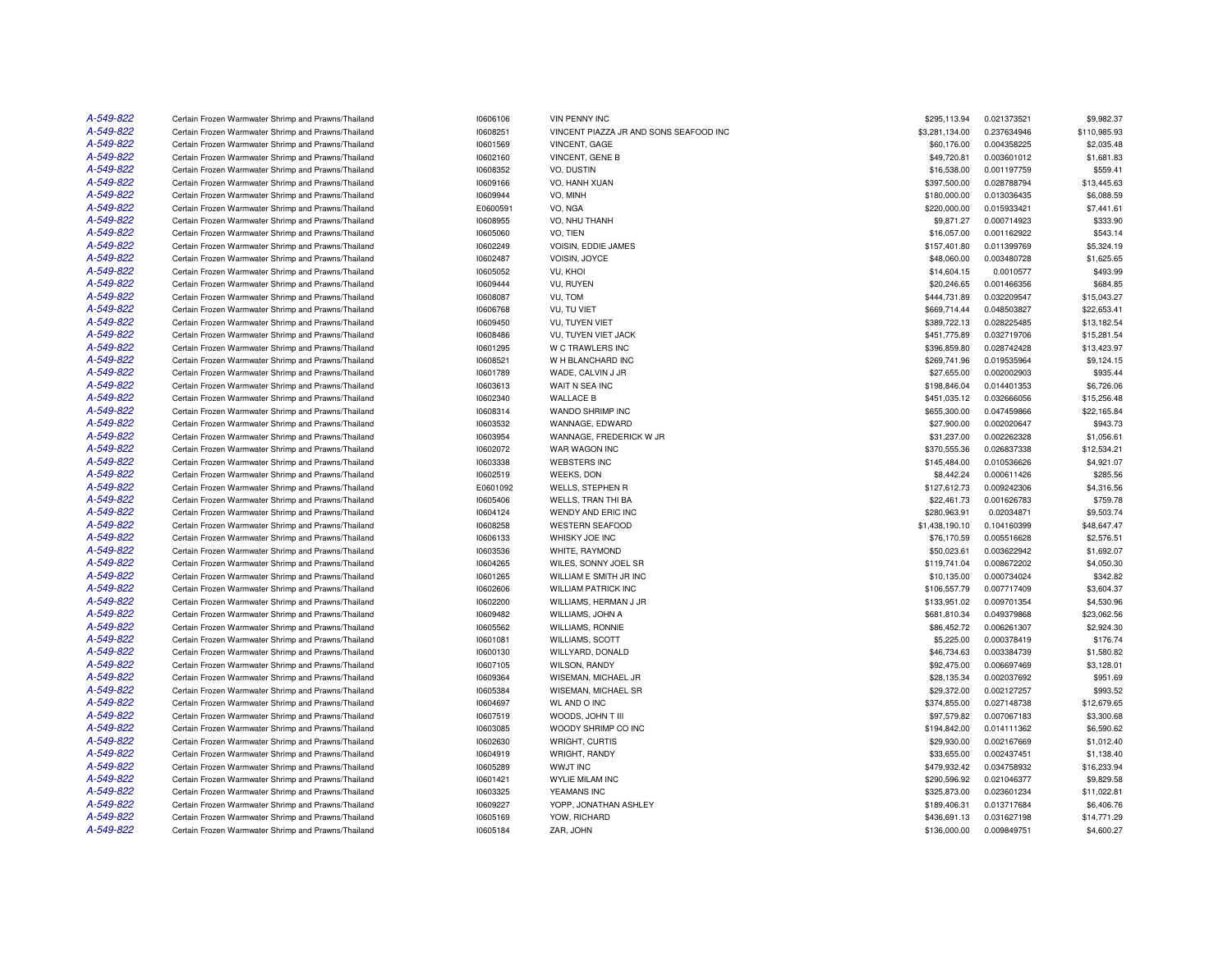| A-549-822<br>A-549-822 | Certain Frozen Warmwater Shrimp and Prawns/Thailand<br>Certain Frozen Warmwater Shrimp and Prawns/Thailand | 10600410<br>10602568 | ZAR, TROY<br>ZIRLOTT TRAWLERS INC                   | \$43,500.00<br>\$1,626,107.00 | 0.003150472<br>0.117770213 | \$1,471.41<br>\$55,003.85 |
|------------------------|------------------------------------------------------------------------------------------------------------|----------------------|-----------------------------------------------------|-------------------------------|----------------------------|---------------------------|
| A-549-822              | Certain Frozen Warmwater Shrimp and Prawns/Thailand                                                        | 10609277             | ZIRLOTT, MILTON                                     | \$566,091.00                  | 0.040998936                | \$19,148.30               |
| A-549-822              | Certain Frozen Warmwater Shrimp and Prawns/Thailand                                                        | 10600924             | ZIRLOTT, ROSA                                       | \$577,593.53                  | 0.041832003                | \$19,537.38               |
|                        |                                                                                                            |                      | TOTAL DISBURSED for: A-549-822                      | \$1,325,924,962.97            |                            | \$44,850,046.35           |
|                        |                                                                                                            |                      | TOTAL HELD DUE TO PENDING LITIGATION for: A-549-822 |                               |                            | \$1,854,333.37            |
|                        |                                                                                                            |                      | TOTAL AVAILABLE for: A-549-822                      |                               |                            | \$46,704,379.72           |
|                        |                                                                                                            |                      |                                                     |                               |                            |                           |
| A-552-801              | Certain Frozen Fish Fillets/Vietnam                                                                        | E0601117             | ALABAMA CATFISH INC                                 | \$48,728,558.05               | 7.932694674                | \$277,333.03              |
| A-552-801              | Certain Frozen Fish Fillets/Vietnam                                                                        | 10605738             | AMERICAS CATCH INC                                  | \$93,401,056.96               | 15.2050891                 | \$531,581.46              |
| A-552-801              | Certain Frozen Fish Fillets/Vietnam                                                                        | E0600536             | CAROLINA CLASSICS CATFISH INC                       | \$6,732,688.00                | 1.096038142                | \$38,318.33               |
| A-552-801              | Certain Frozen Fish Fillets/Vietnam                                                                        | 10604141             | CATFISH FARMERS OF AMERICA                          | \$1,691,861.25                | 0.27542409                 | \$9,629.04                |
| A-552-801              | Certain Frozen Fish Fillets/Vietnam                                                                        | E0600243             | CONSOLIDATED CATFISH CO LLC                         | \$65,124,134.00               | 10.60178859                | \$370,646.58              |
| A-552-801              | Certain Frozen Fish Fillets/Vietnam                                                                        | 10607128             | DELTA PRIDE CATFISH                                 | \$69,671,216.08               | 11.34202420                | \$396,525.78              |
| A-552-801              | Certain Frozen Fish Fillets/Vietnam                                                                        | E0600455             | <b>GUIDRYS CATFISH INC</b>                          | \$38,117,823.84               | 6.20533564                 | \$216,943.24              |
| A-552-801              | Certain Frozen Fish Fillets/Vietnam                                                                        | E0600215             | HARINGS PRIDE CATFISH                               | \$9,984,545.50                | 1.62541955                 | \$56,825.90               |
| A-552-801              | Certain Frozen Fish Fillets/Vietnam                                                                        | 10600063             | PRIDE OF THE POND                                   | \$16,492,534.00               | 2.68487806                 | \$93,865.38               |
| A-552-801              | Certain Frozen Fish Fillets/Vietnam                                                                        | 10600779             | PRIDE OF THE SOUTH CATFISH INC                      | \$47,463,000.00               | 7.72666999                 | \$270,130.25              |
| A-552-801              | Certain Frozen Fish Fillets/Vietnam                                                                        | 10608378             | SEABROOK SEAFOOD INC                                | \$3,951,941.13                | 0.64335050                 | \$22,492.02               |
| A-552-801              | Certain Frozen Fish Fillets/Vietnam                                                                        | 10602131             | SIMMONS FARM RAISED CATFISH INC                     | \$30,309,596.00               | 4.93420656                 | \$172,503.61              |
| A-552-801              | Certain Frozen Fish Fillets/Vietnam                                                                        | E0601062             | SOUTHERN PRIDE CATFISH LLC                          | \$87,292,411.00               | 14.21064098                | \$496,814.80              |
| A-552-801              | Certain Frozen Fish Fillets/Vietnam                                                                        | E0601119             | T T AND W FARM PRODUCTS INC                         | \$95,313,607.00               | 15.51643990                | \$542,466.52              |
|                        |                                                                                                            |                      | <b>TOTAL for: A-552-801</b>                         | \$614,274,972.81              |                            | \$3,496,075.91            |
|                        |                                                                                                            |                      |                                                     |                               |                            |                           |
| A-552-802              | Certain Frozen Warmwater Shrimp and Prawns/Vietnam                                                         | 10604953             | A SEAFOOD EXPRESS                                   | \$26,834.14                   | 0.001944283                | \$658.79                  |
| A-552-802              | Certain Frozen Warmwater Shrimp and Prawns/Vietnam                                                         | 10606303             | ABRAHAM, STEVEN KERRY                               | \$316,885.91                  | 0.022960148                | \$7,779.68                |
| A-552-802              | Certain Frozen Warmwater Shrimp and Prawns/Vietnam                                                         | 10600247             | ADAM, MICHAEL A                                     | \$22,094.38                   | 0.001600861                | \$542.43                  |
| A-552-802<br>A-552-802 | Certain Frozen Warmwater Shrimp and Prawns/Vietnam                                                         | 10610017             | ADAMS, STEVEN                                       | \$22,396.00                   | 0.001622715                | \$549.83                  |
| A-552-802              | Certain Frozen Warmwater Shrimp and Prawns/Vietnam<br>Certain Frozen Warmwater Shrimp and Prawns/Vietnam   | 10603221<br>10609746 | ADAMS, TED<br>ADAMS, WHITNEY P JR                   | \$63,041.07<br>\$9,682.00     | 0.004567676<br>0.000701515 | \$1,547.68<br>\$237.70    |
| A-552-802              | Certain Frozen Warmwater Shrimp and Prawns/Vietnam                                                         | 10605525             | <b>ALARIO INC</b>                                   | \$229,892.39                  | 0.016656983                | \$5,643.95                |
| A-552-802              | Certain Frozen Warmwater Shrimp and Prawns/Vietnam                                                         | 10602733             | ALARIO, NAT                                         | \$150,889.72                  | 0.0109328                  | \$3,704.41                |
| A-552-802              | Certain Frozen Warmwater Shrimp and Prawns/Vietnam                                                         | 10603477             | ALDEBARAN INC                                       | \$23,280.84                   | 0.001686826                | \$571.55                  |
| A-552-802              | Certain Frozen Warmwater Shrimp and Prawns/Vietnam                                                         | 10605596             | ALEXANDER, ROBERT F JR                              | \$408,541.18                  | 0.029601082                | \$10,029.86               |
| A-552-802              | Certain Frozen Warmwater Shrimp and Prawns/Vietnam                                                         | E0600636             | ALEXIE, BENNY J                                     | \$57,439.00                   | 0.004161775                | \$1,410.15                |
| A-552-802              | Certain Frozen Warmwater Shrimp and Prawns/Vietnam                                                         | 10610056             | ALEXIE, CORKEY                                      | \$25,222.00                   | 0.001827474                | \$619.21                  |
| A-552-802              | Certain Frozen Warmwater Shrimp and Prawns/Vietnam                                                         | 10610081             | ALEXIE, DOLPHY                                      | \$40,000.00                   | 0.002898223                | \$982.02                  |
| A-552-802              | Certain Frozen Warmwater Shrimp and Prawns/Vietnam                                                         | E0601096             | ALEXIE, JOHN J                                      | \$21,792.00                   | 0.001578952                | \$535.00                  |
| A-552-802              | Certain Frozen Warmwater Shrimp and Prawns/Vietnam                                                         | E0601093             | ALEXIE, JOHN V                                      | \$25,864.00                   | 0.001873991                | \$634.97                  |
| A-552-802              | Certain Frozen Warmwater Shrimp and Prawns/Vietnam                                                         | 10600531             | ALEXIE, LARRY JR                                    | \$51,527.22                   | 0.003733434                | \$1,265.01                |
| A-552-802              | Certain Frozen Warmwater Shrimp and Prawns/Vietnam                                                         | 10600468             | ALEXIE, LARRY SR                                    | \$34,154.25                   | 0.002474665                | \$838.50                  |
| A-552-802              | Certain Frozen Warmwater Shrimp and Prawns/Vietnam                                                         | 10600634             | ALFONSO, ANTHONY JR                                 | \$83,710.00                   | 0.006065255                | \$2,055.12                |
| A-552-802              | Certain Frozen Warmwater Shrimp and Prawns/Vietnam                                                         | 10603465             | ALFRED TRAWLERS INC                                 | \$246,400.05                  | 0.017853055                | \$6,049.22                |
| A-552-802              | Certain Frozen Warmwater Shrimp and Prawns/Vietnam                                                         | 10601207             | ALLEN, CAROLYN SUE                                  | \$107,814.84                  | 0.007811785                | \$2,646.90                |
| A-552-802              | Certain Frozen Warmwater Shrimp and Prawns/Vietnam                                                         | 10601237             | ALLEN, CAROLYN SUE                                  | \$294,822.20                  | 0.021361509                | \$7,238.01                |
| A-552-802              | Certain Frozen Warmwater Shrimp and Prawns/Vietnam                                                         | 10604927             | ALLEN, WILLIE SR                                    | \$98,067.01                   | 0.007105501                | \$2,407.59                |
| A-552-802              | Certain Frozen Warmwater Shrimp and Prawns/Vietnam                                                         | 10601615             | ALYSIA RENEE INC                                    | \$337,560.49                  | 0.024458136                | \$8,287.25                |
| A-552-802              | Certain Frozen Warmwater Shrimp and Prawns/Vietnam                                                         | 10603228             | AMERICAN BEAUTY INC                                 | \$128,343.00                  | 0.009299165                | \$3,150.87                |
| A-552-802              | Certain Frozen Warmwater Shrimp and Prawns/Vietnam                                                         | 10603527             | ANDERSON, LYNWOOD                                   | \$236,045.01                  | 0.017102775                | \$5,795.00                |
| A-552-802              | Certain Frozen Warmwater Shrimp and Prawns/Vietnam                                                         | 10608116             | ANDERSON, MICHAEL B                                 | \$374,138.00                  | 0.02710838                 | \$9,185.24                |
| A-552-802              | Certain Frozen Warmwater Shrimp and Prawns/Vietnam                                                         | 10605153             | ANDERSON, RONALD L JR                               | \$98,976.57                   | 0.007171403                | \$2,429.92                |
| A-552-802              | Certain Frozen Warmwater Shrimp and Prawns/Vietnam                                                         | 10602080             | ANDY DOS INC                                        | \$374,720.69                  | 0.027150599                | \$9,199.55                |
| A-552-802              | Certain Frozen Warmwater Shrimp and Prawns/Vietnam                                                         | 10601465             | ANGEL SEAFOOD INC                                   | \$384,142.82                  | 0.027833285                | \$9,430.87                |
| A-552-802              | Certain Frozen Warmwater Shrimp and Prawns/Vietnam                                                         | 10604136             | ANGELINA INC                                        | \$668,520.98                  | 0.048438065                | \$16,412.47               |
| A-552-802              | Certain Frozen Warmwater Shrimp and Prawns/Vietnam                                                         | 10600319             | ANNA GRACE LLC                                      | \$317,833.00                  | 0.02302877                 | \$7,802.93                |
| A-552-802              | Certain Frozen Warmwater Shrimp and Prawns/Vietnam                                                         | 10608440             | ANNIE THORNTON INC                                  | \$362,445.11                  | 0.026261165                | \$8,898.18                |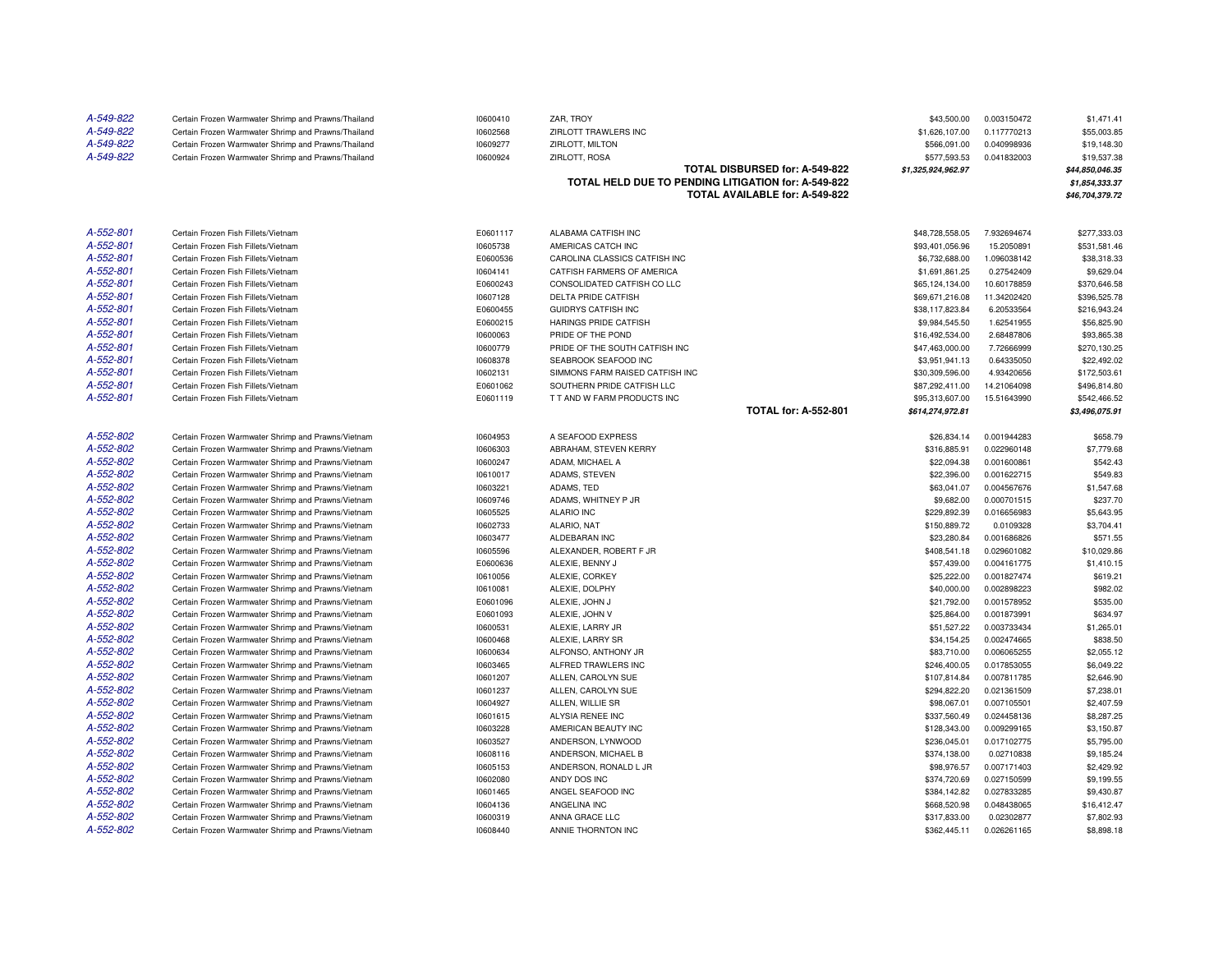| A-552-802 | Certain Frozen Warmwater Shrimp and Prawns/Vietnam | E0600027 | APALACHEE GIRL INC             | \$545,794.58    | 0.039545855 | \$13,399.48    |
|-----------|----------------------------------------------------|----------|--------------------------------|-----------------|-------------|----------------|
| A-552-802 | Certain Frozen Warmwater Shrimp and Prawns/Vietnam | 10607805 | APARICIO TRAWLERS INC          | \$351,028.73    | 0.025433985 | \$8,617.90     |
| A-552-802 | Certain Frozen Warmwater Shrimp and Prawns/Vietnam | 10605044 | APPLE JACK INC                 | \$175,337.52    | 0.012704179 | \$4,304.61     |
| A-552-802 | Certain Frozen Warmwater Shrimp and Prawns/Vietnam | 10603587 | ARCENEAUX, MICHAEL K           | \$53,356.00     | 0.003865939 | \$1,309.91     |
| A-552-802 | Certain Frozen Warmwater Shrimp and Prawns/Vietnam | 10608801 | ARGO MARINE INC                | \$587,478.00    | 0.042566051 | \$14,422.83    |
| A-552-802 | Certain Frozen Warmwater Shrimp and Prawns/Vietnam | 10600852 | ARMBRUSTER, PAULA D            | \$79,992.00     | 0.005795866 | \$1,963.84     |
| A-552-802 | Certain Frozen Warmwater Shrimp and Prawns/Vietnam | 10600667 | ARNONDIN, ROBERT               | \$40,045.59     | 0.002901526 | \$983.14       |
| A-552-802 | Certain Frozen Warmwater Shrimp and Prawns/Vietnam | 10604305 | ARROYA CRUZ INC                | \$497,860.08    | 0.036072733 | \$12,222.67    |
| A-552-802 | Certain Frozen Warmwater Shrimp and Prawns/Vietnam | 10607064 | ART AND RED INC                | \$330,790.57    | 0.023967618 | \$8,121.05     |
| A-552-802 | Certain Frozen Warmwater Shrimp and Prawns/Vietnam | 10606203 | ARTHUR, BRENDA J               | \$115,268.15    | 0.008351819 | \$2,829.88     |
| A-552-802 | Certain Frozen Warmwater Shrimp and Prawns/Vietnam | 10603097 | ATWOOD, KENNETH                | \$95,637.87     | 0.006929496 | \$2,347.95     |
| A-552-802 | Certain Frozen Warmwater Shrimp and Prawns/Vietnam | 10605920 | AU, CHOW D                     | \$20,653.91     | 0.001496491 | \$507.06       |
| A-552-802 | Certain Frozen Warmwater Shrimp and Prawns/Vietnam | 10605883 | AU, ROBERT                     | \$10,156.97     | 0.000735929 | \$249.36       |
| A-552-802 | Certain Frozen Warmwater Shrimp and Prawns/Vietnam | 10602128 | AUTHEMENT, CRAIG L             | \$62,171.47     | 0.004504669 | \$1,526.34     |
| A-552-802 | Certain Frozen Warmwater Shrimp and Prawns/Vietnam | 10603023 | AUTHEMENT, DION J              | \$18,977.26     | 0.001375008 | \$465.90       |
| A-552-802 | Certain Frozen Warmwater Shrimp and Prawns/Vietnam | E0600803 | AUTIN, KENNETH D               | \$66,431.00     | 0.004813296 | \$1,630.91     |
| A-552-802 | Certain Frozen Warmwater Shrimp and Prawns/Vietnam | 10606113 | <b>B AND B BOATS INC</b>       | \$475,693.79    | 0.034466662 | \$11,678.48    |
| A-552-802 | Certain Frozen Warmwater Shrimp and Prawns/Vietnam | 10603570 | <b>B F MILLIS AND SONS INC</b> | \$377,598.21    | 0.027359092 | \$9,270.19     |
| A-552-802 | Certain Frozen Warmwater Shrimp and Prawns/Vietnam | 10600805 | <b>BABE INC</b>                | \$117,461.00    | 0.008510703 | \$2,883.72     |
| A-552-802 | Certain Frozen Warmwater Shrimp and Prawns/Vietnam | E0600190 | BAILEY, DAVID B SR             | \$179,579.13    | 0.013011507 | \$4,408.74     |
| A-552-802 | Certain Frozen Warmwater Shrimp and Prawns/Vietnam | 10601876 | BAKER, KENNETH                 | \$82,000.00     | 0.005941356 | \$2,013.13     |
| A-552-802 | Certain Frozen Warmwater Shrimp and Prawns/Vietnam | E0600280 | BALDWIN, RICHARD PRENTISS      | \$212,825.67    | 0.015420404 | \$5,224.96     |
| A-552-802 | Certain Frozen Warmwater Shrimp and Prawns/Vietnam | 10605141 | <b>BAMA LOVE INC</b>           | \$97,087.98     | 0.007034564 | \$2.383.55     |
| A-552-802 | Certain Frozen Warmwater Shrimp and Prawns/Vietnam | 10605018 | <b>BAMA SEA PRODUCTS INC</b>   | \$50,045,246.00 | 3.626056582 | \$1,228,631.70 |
| A-552-802 | Certain Frozen Warmwater Shrimp and Prawns/Vietnam | 10608434 | <b>BARBARA BROOKS INC</b>      | \$383,933.39    | 0.027818111 | \$9,425.73     |
| A-552-802 | Certain Frozen Warmwater Shrimp and Prawns/Vietnam | 10606411 | BARBAREE, JOE                  | \$42,498.41     | 0.003079246 | \$1,043.35     |
| A-552-802 | Certain Frozen Warmwater Shrimp and Prawns/Vietnam | 10606310 | <b>BARISICH INC</b>            | \$146,174.01    | 0.010591121 | \$3,588.63     |
| A-552-802 | Certain Frozen Warmwater Shrimp and Prawns/Vietnam | 10609815 | BARROIS, WENDELL JR            | \$52,500.00     | 0.003803917 | \$1,288.90     |
| A-552-802 | Certain Frozen Warmwater Shrimp and Prawns/Vietnam | 10607874 | BASSE, DONALD                  | \$26,552.25     | 0.001923858 | \$651.87       |
| A-552-802 | Certain Frozen Warmwater Shrimp and Prawns/Vietnam | 10603400 | BAUDOIN, MURPHY                | \$82,641.00     | 0.0059878   | \$2,028.87     |
| A-552-802 | Certain Frozen Warmwater Shrimp and Prawns/Vietnam | 10603807 | BAY ISLANDER INC               | \$230,844.33    | 0.016725956 | \$5,667.32     |
| A-552-802 | Certain Frozen Warmwater Shrimp and Prawns/Vietnam | E0600436 | BAYOU SHRIMP PROCESSORS INC    | \$30,546,249.82 | 2.213245794 | \$749,923.20   |
| A-552-802 | Certain Frozen Warmwater Shrimp and Prawns/Vietnam | 10604785 | <b>BBC TRAWLERS INC</b>        | \$243,921.02    | 0.017673435 | \$5,988.36     |
| A-552-802 | Certain Frozen Warmwater Shrimp and Prawns/Vietnam | 10608878 | <b>BBS INC</b>                 | \$136,537.94    | 0.009892934 | \$3,352.06     |
| A-552-802 | Certain Frozen Warmwater Shrimp and Prawns/Vietnam | 10605301 | BEACHCOMBER INC                | \$237,569.00    | 0.017213196 | \$5,832.42     |
| A-552-802 | Certain Frozen Warmwater Shrimp and Prawns/Vietnam | 10604236 | <b>BEAS CORPORATION</b>        | \$267,717.54    | 0.019397626 | \$6,572.58     |
| A-552-802 | Certain Frozen Warmwater Shrimp and Prawns/Vietnam | 10601591 | BECKY LYN INC                  | \$382,509.36    | 0.027714932 | \$9,390.76     |
| A-552-802 | Certain Frozen Warmwater Shrimp and Prawns/Vietnam | E0600009 | BEECHER, CAROLD                | \$25,300.72     | 0.001833178 | \$621.14       |
| A-552-802 | Certain Frozen Warmwater Shrimp and Prawns/Vietnam | 10603439 | BELLANGER, CLIFTON             | \$289,200.00    | 0.020954149 | \$7,099.98     |
| A-552-802 | Certain Frozen Warmwater Shrimp and Prawns/Vietnam | 10608758 | BELSOME, KARL M                | \$58,071.00     | 0.004207567 | \$1,425.67     |
| A-552-802 | Certain Frozen Warmwater Shrimp and Prawns/Vietnam | 10603886 | BENNETT, IRIN BRAD             | \$227,298.69    | 0.016469055 | \$5,580.28     |
| A-552-802 | Certain Frozen Warmwater Shrimp and Prawns/Vietnam | E0600923 | BENNY HUDSON SEAFOOD           | \$351,858.53    | 0.025494109 | \$8,638.27     |
| A-552-802 | Certain Frozen Warmwater Shrimp and Prawns/Vietnam | 10600828 | BERGERON, ULYSSES J            | \$62,420.66     | 0.004522724 | \$1.532.45     |
| A-552-802 | Certain Frozen Warmwater Shrimp and Prawns/Vietnam | 10607861 | BEST SEA PACK OF TEXAS INC     | \$19,185,194.00 | 1.390074074 | \$471,004.53   |
| A-552-802 | Certain Frozen Warmwater Shrimp and Prawns/Vietnam | 10607899 | BETH LOMONTE INC               | \$525,763.23    | 0.038094472 | \$12,907.71    |
| A-552-802 | Certain Frozen Warmwater Shrimp and Prawns/Vietnam | 10609428 | <b>BETHANY INC</b>             | \$301,393.94    | 0.021837668 | \$7,399.35     |
| A-552-802 | Certain Frozen Warmwater Shrimp and Prawns/Vietnam | 10604178 | <b>BETY INC</b>                | \$517.571.23    | 0.037500916 | \$12,706.59    |
| A-552-802 | Certain Frozen Warmwater Shrimp and Prawns/Vietnam | 10605421 | BIG DADDY SEAFOOD INC          | \$107,808.06    | 0.007811294 | \$2,646.73     |
| A-552-802 | Certain Frozen Warmwater Shrimp and Prawns/Vietnam | 10601947 | <b>BIG GRAPES INC</b>          | \$285,644.00    | 0.020696497 | \$7,012.68     |
| A-552-802 | Certain Frozen Warmwater Shrimp and Prawns/Vietnam | E0600621 | BILLINGTON, RICHARD R JR       | \$18,852.65     | 0.001365979 | \$462.84       |
| A-552-802 | Certain Frozen Warmwater Shrimp and Prawns/Vietnam | 10604959 | <b>BILLIOT, ALFREDIA</b>       | \$85,777,57     | 0.006215062 | \$2.105.88     |
| A-552-802 | Certain Frozen Warmwater Shrimp and Prawns/Vietnam | 10601971 | BILLIOT, AUBREY                | \$46,009.74     | 0.003333662 | \$1,129.56     |
| A-552-802 | Certain Frozen Warmwater Shrimp and Prawns/Vietnam | 10609331 | BILLIOT, EARL W SR             | \$7,096.00      | 0.000514145 | \$174.21       |
| A-552-802 | Certain Frozen Warmwater Shrimp and Prawns/Vietnam | 10608274 | <b>BILLIOT, EMARY</b>          | \$34,241.00     | 0.002480951 | \$840.63       |
| A-552-802 | Certain Frozen Warmwater Shrimp and Prawns/Vietnam | 10606045 | BILLIOT, GERALD                | \$84,002.00     | 0.006086412 | \$2,062.28     |
| A-552-802 | Certain Frozen Warmwater Shrimp and Prawns/Vietnam | 10601698 | <b>BILLIOT, JACCO A</b>        | \$5,471.56      | 0.000396445 | \$134.33       |
| A-552-802 | Certain Frozen Warmwater Shrimp and Prawns/Vietnam | 10601713 | BILLIOT, JAKE A                | \$46,424.36     | 0.003363703 | \$1,139.74     |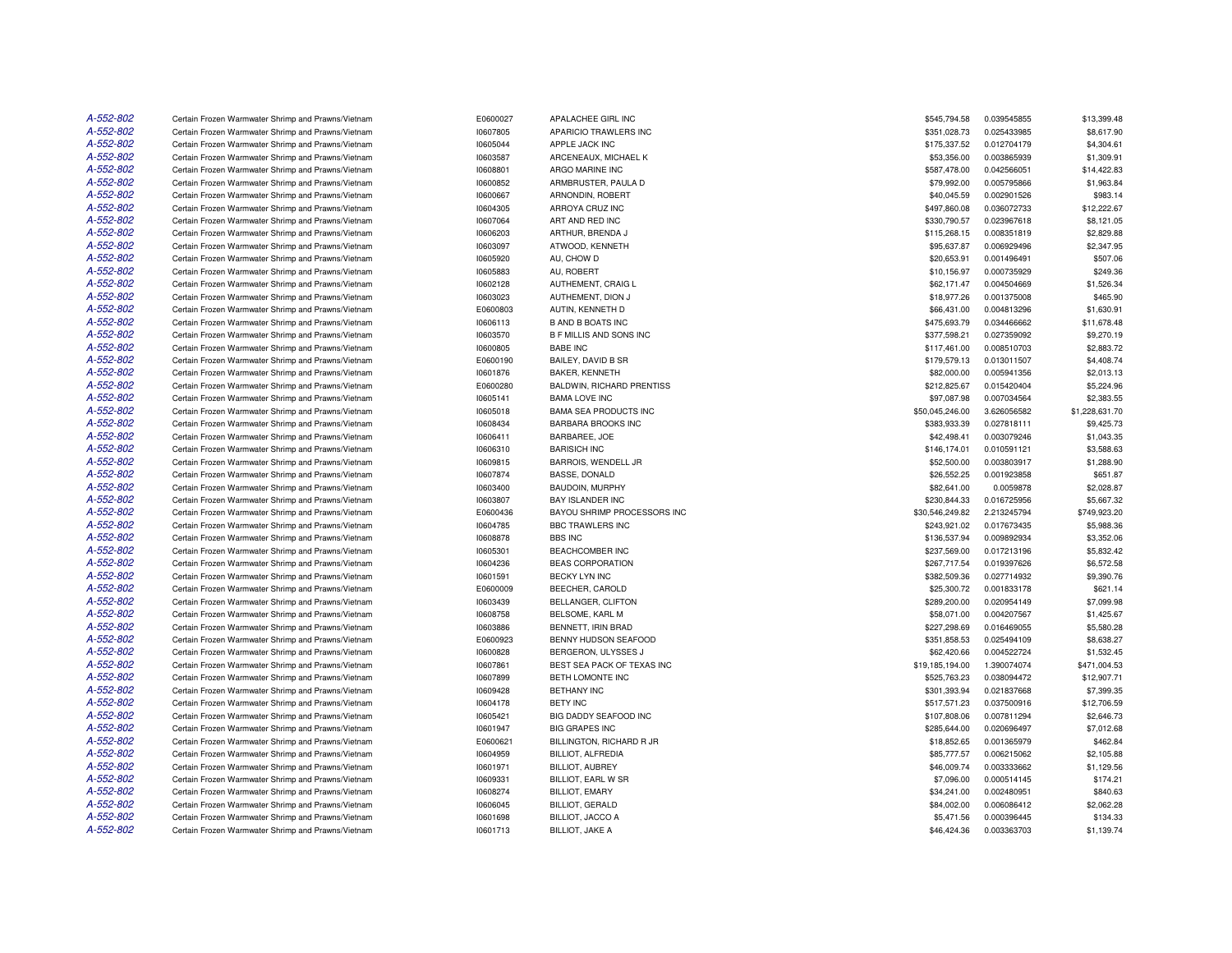| A-552-802 | Certain Frozen Warmwater Shrimp and Prawns/Vietnam | 10608507 | <b>BILLIOT, LAURENCE</b>     | \$5,239.56     | 0.000379635 | \$128.63     |
|-----------|----------------------------------------------------|----------|------------------------------|----------------|-------------|--------------|
| A-552-802 | Certain Frozen Warmwater Shrimp and Prawns/Vietnam | 10601249 | BILLIOT, LEONARD F JR        | \$26,991.00    | 0.001955648 | \$662.64     |
| A-552-802 | Certain Frozen Warmwater Shrimp and Prawns/Vietnam | 10601750 | <b>BILLIOT, SHIRLEY</b>      | \$41,595.59    | 0.003013832 | \$1,021.19   |
| A-552-802 | Certain Frozen Warmwater Shrimp and Prawns/Vietnam | 10600295 | BILLIOTT, ALEXANDER J        | \$4,860.00     | 0.000352134 | \$119.32     |
| A-552-802 | Certain Frozen Warmwater Shrimp and Prawns/Vietnam | 10603378 | <b>BILLY SUE INC</b>         | \$253,402.82   | 0.018360445 | \$6,221.15   |
| A-552-802 | Certain Frozen Warmwater Shrimp and Prawns/Vietnam | 10604119 | <b>BIRON, YALE</b>           | \$14,800.00    | 0.001072342 | \$363.35     |
| A-552-802 | Certain Frozen Warmwater Shrimp and Prawns/Vietnam | 10601882 | <b>BJF INC</b>               | \$662,904.52   | 0.048031122 | \$16,274.58  |
| A-552-802 | Certain Frozen Warmwater Shrimp and Prawns/Vietnam | 10603768 | BLACKSTON, DAVID R           | \$102,297.06   | 0.007411991 | \$2,511.44   |
| A-552-802 | Certain Frozen Warmwater Shrimp and Prawns/Vietnam | 10604676 | <b>BLACKSTON, LARRY E</b>    | \$161,284.61   | 0.011685968 | \$3,959.60   |
| A-552-802 | Certain Frozen Warmwater Shrimp and Prawns/Vietnam | 10603990 | BLAIN AND MELISSA INC        | \$845,354.90   | 0.061250667 | \$20,753.82  |
| A-552-802 | Certain Frozen Warmwater Shrimp and Prawns/Vietnam | 10604311 | <b>BLANCA CRUZ INC</b>       | \$407,242.36   | 0.029506975 | \$9,997.97   |
| A-552-802 | Certain Frozen Warmwater Shrimp and Prawns/Vietnam | 10602334 | BLANCHARD, CYRUS J           | \$14,057.98    | 0.001018579 | \$345.13     |
| A-552-802 | Certain Frozen Warmwater Shrimp and Prawns/Vietnam | 10603403 | BLANCHARD, DOUGLAS JR        | \$158,891.98   | 0.011512608 | \$3,900.86   |
| A-552-802 | Certain Frozen Warmwater Shrimp and Prawns/Vietnam | 10607486 | BLANCHARD, JOHN F JR         | \$39,000.00    | 0.002825767 | \$957.47     |
| A-552-802 | Certain Frozen Warmwater Shrimp and Prawns/Vietnam | 10607113 | BLANCHARD, KELLY             | \$55,280.56    | 0.004005384 | \$1,357.16   |
| A-552-802 | Certain Frozen Warmwater Shrimp and Prawns/Vietnam | 10603846 | BLANCHARD, QUENTIN           | \$44,453.94    | 0.003220935 | \$1,091.36   |
| A-552-802 | Certain Frozen Warmwater Shrimp and Prawns/Vietnam | 10603310 | <b>BLIGH INC</b>             | \$60,591.00    | 0.004390155 | \$1,487.53   |
| A-552-802 | Certain Frozen Warmwater Shrimp and Prawns/Vietnam | 10600816 | BLUEWATER SHRIMP COMPANY     | \$2,074,633.86 | 0.150318769 | \$50,933.13  |
| A-552-802 | Certain Frozen Warmwater Shrimp and Prawns/Vietnam | 10606883 | <b>BOB REY FISHERIES INC</b> | \$246,247.00   | 0.017841966 | \$6,045.47   |
| A-552-802 | Certain Frozen Warmwater Shrimp and Prawns/Vietnam | 10604773 | BODDEN AND CADDELL INC       | \$166,830.30   | 0.012087784 | \$4,095.75   |
| A-552-802 | Certain Frozen Warmwater Shrimp and Prawns/Vietnam | 10607136 | BODDEN TRAWLERS INC          | \$378,186.30   | 0.027401702 | \$9,284.63   |
| A-552-802 | Certain Frozen Warmwater Shrimp and Prawns/Vietnam | 10603191 | <b>BOLILLO PRIETO INC</b>    | \$181,300.78   | 0.01313625  | \$4,451.01   |
| A-552-802 | Certain Frozen Warmwater Shrimp and Prawns/Vietnam | 10604615 | BOLLINGER, DONALD JR         | \$29,006.00    | 0.002101646 | \$712.11     |
| A-552-802 | Certain Frozen Warmwater Shrimp and Prawns/Vietnam | 10602642 | <b>BON SECOUR BOATS INC</b>  | \$941,729.00   | 0.068233507 | \$23,119.84  |
| A-552-802 | Certain Frozen Warmwater Shrimp and Prawns/Vietnam | 10602724 | BON SECOUR FISHERIES INC     | \$932,894.00   | 0.067593362 | \$22,902.94  |
| A-552-802 | Certain Frozen Warmwater Shrimp and Prawns/Vietnam | 10607311 | <b>BONNIE LASS INC</b>       | \$379,188.00   | 0.027474281 | \$9,309.22   |
| A-552-802 | Certain Frozen Warmwater Shrimp and Prawns/Vietnam | 10601004 | BONVILLAIN, JIMMY J          | \$36,085.00    | 0.002614559 | \$885.90     |
| A-552-802 | Certain Frozen Warmwater Shrimp and Prawns/Vietnam | 10602734 | BOONE, DONALD F II           | \$423,190.90   | 0.030662536 | \$10,389.51  |
| A-552-802 | Certain Frozen Warmwater Shrimp and Prawns/Vietnam | 10602649 | BOONE, DONALD F III          | \$72,178.37    | 0.005229725 | \$1,772.01   |
| A-552-802 | Certain Frozen Warmwater Shrimp and Prawns/Vietnam | 10606323 | BOONE, GREGORY T             | \$153,052.17   | 0.011089481 | \$3,757.49   |
| A-552-802 | Certain Frozen Warmwater Shrimp and Prawns/Vietnam | 10601020 | BOONE, WALTER                | \$521,796.05   | 0.037807028 | \$12,810.31  |
| A-552-802 | Certain Frozen Warmwater Shrimp and Prawns/Vietnam | 10606317 | BOONES SEAFOOD INC           | \$78,049.02    | 0.005655086 | \$1,916.14   |
| A-552-802 | Certain Frozen Warmwater Shrimp and Prawns/Vietnam | 10600917 | BORNE, EDWARD J JR           | \$52,144.25    | 0.003778141 | \$1,280.16   |
| A-552-802 | Certain Frozen Warmwater Shrimp and Prawns/Vietnam | 10600385 | BORNE, EDWARD SR             | \$40,978.00    | 0.002969084 | \$1,006.03   |
| A-552-802 | Certain Frozen Warmwater Shrimp and Prawns/Vietnam | 10606122 | <b>BOSARGE BOATS INC</b>     | \$1,096,501.70 | 0.07944765  | \$26,919.57  |
| A-552-802 | Certain Frozen Warmwater Shrimp and Prawns/Vietnam | 10600196 | BOUDREAUX, RONALD SR         | \$169,588.18   | 0.012287607 | \$4,163.46   |
| A-552-802 | Certain Frozen Warmwater Shrimp and Prawns/Vietnam | 10603267 | BOUSEGARD, DUVIC JR          | \$29,056.00    | 0.002105269 | \$713.34     |
| A-552-802 | Certain Frozen Warmwater Shrimp and Prawns/Vietnam | 10605903 | <b>BOWERS SHRIMP</b>         | \$6,245,886.01 | 0.452549201 | \$153,339.11 |
| A-552-802 | Certain Frozen Warmwater Shrimp and Prawns/Vietnam | 10606540 | <b>BOWERS SHRIMP FARM</b>    | \$7,105,543.60 | 0.514836177 | \$174,444.06 |
| A-552-802 | Certain Frozen Warmwater Shrimp and Prawns/Vietnam | 10606569 | <b>BOWERS VALLEY SHRIMP</b>  | \$4,948,665.22 | 0.358558335 | \$121,491.80 |
| A-552-802 | Certain Frozen Warmwater Shrimp and Prawns/Vietnam | 10604436 | BRADLEY, JAMES               | \$20,440.06    | 0.001480996 | \$501.81     |
| A-552-802 | Certain Frozen Warmwater Shrimp and Prawns/Vietnam | 10607422 | <b>BRANDHURST, KAY</b>       | \$105,956.99   | 0.007677174 | \$2,601.29   |
| A-552-802 | Certain Frozen Warmwater Shrimp and Prawns/Vietnam | 10607364 | BRANDHURST, RAY              | \$160,809.16   | 0.011651519 | \$3,947.93   |
| A-552-802 | Certain Frozen Warmwater Shrimp and Prawns/Vietnam | 10604299 | <b>BRAVA CRUZ INC</b>        | \$513,643.39   | 0.037216322 | \$12,610.16  |
| A-552-802 | Certain Frozen Warmwater Shrimp and Prawns/Vietnam | E0600038 | <b>BRENDA DARLENE INC</b>    | \$526,523.53   | 0.03814956  | \$12,926.37  |
| A-552-802 | Certain Frozen Warmwater Shrimp and Prawns/Vietnam | 10608565 | BROUSSARD, ERIC              | \$36,300.00    | 0.002630137 | \$891.18     |
| A-552-802 | Certain Frozen Warmwater Shrimp and Prawns/Vietnam | 10609885 | <b>BROWN, COLLEEN</b>        | \$273,423.82   | 0.019811077 | \$6,712.67   |
| A-552-802 | Certain Frozen Warmwater Shrimp and Prawns/Vietnam | 10603892 | BROWN, DONALD G              | \$88,323.96    | 0.006399562 | \$2,168.39   |
| A-552-802 | Certain Frozen Warmwater Shrimp and Prawns/Vietnam | 10601349 | <b>BROWN, JOHN</b>           | \$42,311.66    | 0.003065715 | \$1,038.77   |
| A-552-802 | Certain Frozen Warmwater Shrimp and Prawns/Vietnam | 10600735 | BRUCE, DANIEL M SR           | \$77,358.80    | 0.005605076 | \$1,899.19   |
| A-552-802 | Certain Frozen Warmwater Shrimp and Prawns/Vietnam | 10600610 | <b>BRUCE, MARGIE L</b>       | \$46,529.77    | 0.003371341 | \$1,142.33   |
| A-552-802 | Certain Frozen Warmwater Shrimp and Prawns/Vietnam | 10609581 | <b>BRUCE, NATHAN</b>         | \$12,972.38    | 0.000939921 | \$318.48     |
| A-552-802 | Certain Frozen Warmwater Shrimp and Prawns/Vietnam | 10601561 | <b>BRUCE, ROBERT A</b>       | \$17,812.91    | 0.001290644 | \$437.31     |
| A-552-802 | Certain Frozen Warmwater Shrimp and Prawns/Vietnam | 10600383 | BRUNET, LEVY J JR            | \$51,326.54    | 0.003718893 | \$1,260.09   |
| A-552-802 | Certain Frozen Warmwater Shrimp and Prawns/Vietnam | 10605581 | BUCCANEER SHRIMP CO          | \$497,566.00   | 0.036051426 | \$12,215.45  |
| A-552-802 | Certain Frozen Warmwater Shrimp and Prawns/Vietnam | 10606865 | BUCKMASTER, WM EARL          | \$46,487.44    | 0.003368274 | \$1,141.29   |
| A-552-802 | Certain Frozen Warmwater Shrimp and Prawns/Vietnam | 10605844 | BULL AND SON INC             | \$287,647.00   | 0.020841626 | \$7,061.85   |
|           |                                                    |          |                              |                |             |              |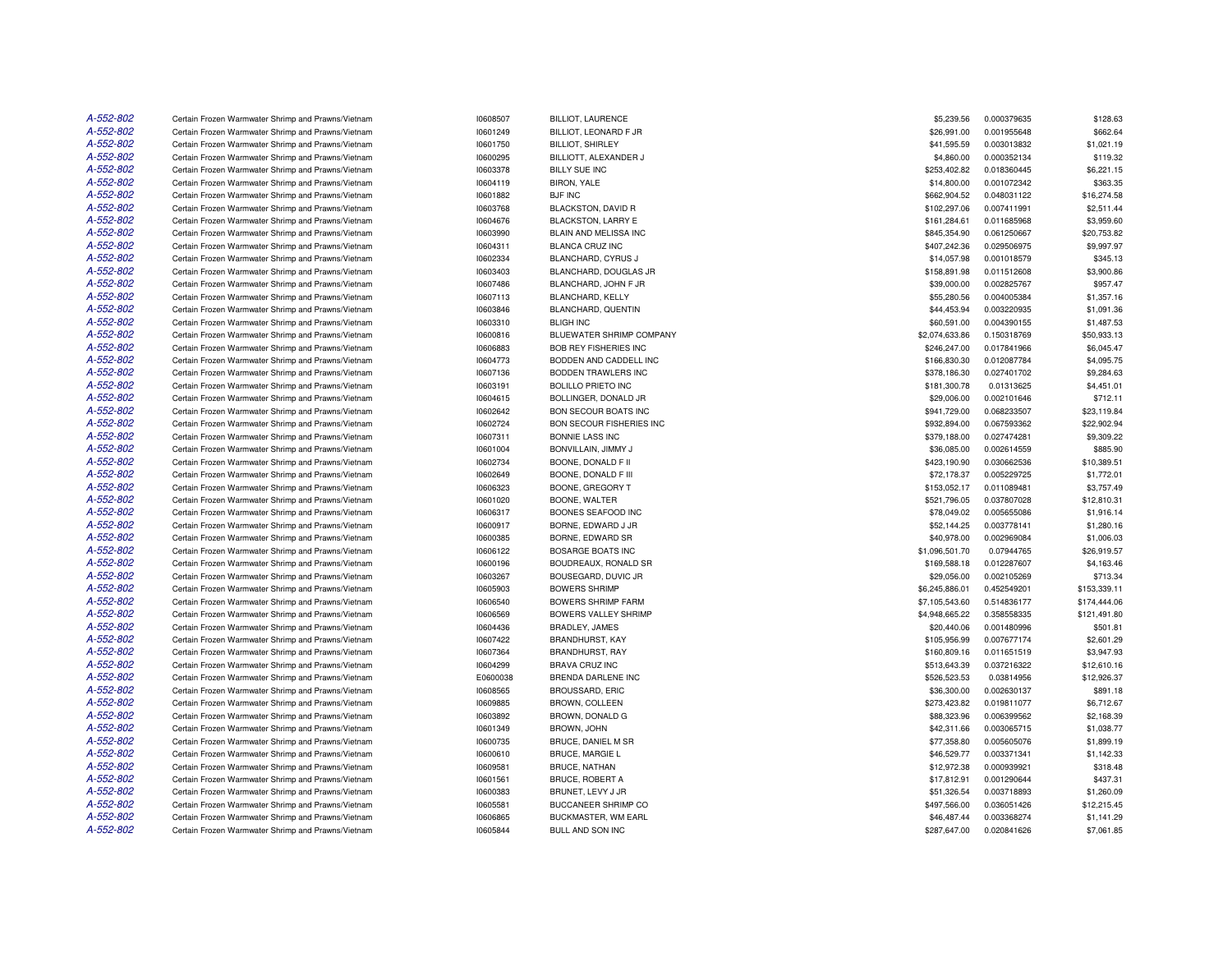| A-552-802 | Certain Frozen Warmwater Shrimp and Prawns/Vietnam | 10605502 | BULL, DELBERT JR              | \$290,091.00 | 0.021018707 | \$7,121.86  |
|-----------|----------------------------------------------------|----------|-------------------------------|--------------|-------------|-------------|
| A-552-802 | Certain Frozen Warmwater Shrimp and Prawns/Vietnam | 10604971 | BUNDY, RONALD                 | \$23,149.00  | 0.001677274 | \$568.32    |
| A-552-802 | Certain Frozen Warmwater Shrimp and Prawns/Vietnam | 10604965 | BUNDY, RONNIE                 | \$18,482.00  | 0.001339124 | \$453.74    |
| A-552-802 | Certain Frozen Warmwater Shrimp and Prawns/Vietnam | 10606063 | <b>BURAS, CLAYTON</b>         | \$87,794.00  | 0.006361164 | \$2,155.38  |
| A-552-802 | Certain Frozen Warmwater Shrimp and Prawns/Vietnam | 10607663 | BURAS, WAYLON J               | \$115,971.82 | 0.008402804 | \$2,847.16  |
| A-552-802 | Certain Frozen Warmwater Shrimp and Prawns/Vietnam | 10603367 | BURNELL TRAWLING INC          | \$548,549.00 | 0.039745428 | \$13,467.11 |
| A-552-802 | Certain Frozen Warmwater Shrimp and Prawns/Vietnam | 10608629 | BUSCH, RC                     | \$529,159.00 | 0.038340514 | \$12,991.07 |
| A-552-802 | Certain Frozen Warmwater Shrimp and Prawns/Vietnam | 10605693 | BUTLER, ALBERT                | \$253,273.58 | 0.01835108  | \$6,217.97  |
| A-552-802 | Certain Frozen Warmwater Shrimp and Prawns/Vietnam | 10600763 | BYCHURCH, JOHNNY JR           | \$60,056.78  | 0.004351448 | \$1,474.42  |
| A-552-802 | Certain Frozen Warmwater Shrimp and Prawns/Vietnam | 10606791 | C T INC                       | \$344,780.86 | 0.024981292 | \$8,464.51  |
| A-552-802 | Certain Frozen Warmwater Shrimp and Prawns/Vietnam | 10603206 | CA MAGWOOD JR AND SON INC     | \$125,342.00 | 0.009081725 | \$3,077.20  |
| A-552-802 | Certain Frozen Warmwater Shrimp and Prawns/Vietnam | 10604293 | CA MAGWOOD JR ENTERPRISES INC | \$274,348.00 | 0.019878039 | \$6,735.36  |
| A-552-802 | Certain Frozen Warmwater Shrimp and Prawns/Vietnam | 10608766 | CAISON, JERRY LANE JR         | \$25,155.47  | 0.001822654 | \$617.58    |
| A-552-802 | Certain Frozen Warmwater Shrimp and Prawns/Vietnam | E0601054 | CALLAIS, MICHAEL              | \$234,398.30 | 0.016983461 | \$5,754.58  |
| A-552-802 | Certain Frozen Warmwater Shrimp and Prawns/Vietnam | 10600868 | CALLAIS, TERRENCE             | \$31,724.63  | 0.002298626 | \$778.85    |
| A-552-802 | Certain Frozen Warmwater Shrimp and Prawns/Vietnam | E0600767 | CAMARDELLE, CHRIS             | \$55,511.00  | 0.004022081 | \$1,362.82  |
| A-552-802 | Certain Frozen Warmwater Shrimp and Prawns/Vietnam | 10606246 | <b>CANDY INC</b>              | \$21,627.17  | 0.001567009 | \$530.96    |
| A-552-802 | Certain Frozen Warmwater Shrimp and Prawns/Vietnam | 10606239 | CANOVA, CARL                  | \$422,114.00 | 0.030584508 | \$10,363.08 |
| A-552-802 | Certain Frozen Warmwater Shrimp and Prawns/Vietnam | 10605826 | CAO, BINH                     | \$85,883.00  | 0.006222701 | \$2,108.46  |
| A-552-802 | Certain Frozen Warmwater Shrimp and Prawns/Vietnam | 10602916 | CAO, GIO VAN                  | \$201,690.00 | 0.014613563 | \$4,951.57  |
| A-552-802 | Certain Frozen Warmwater Shrimp and Prawns/Vietnam | 10603996 | CAPN BOZO INC                 | \$278,372.01 | 0.020169601 | \$6,834.15  |
| A-552-802 | Certain Frozen Warmwater Shrimp and Prawns/Vietnam | 10603546 | CAPN JASPERS SEAFOOD INC      | \$314,578.90 | 0.022792992 | \$7,723.04  |
| A-552-802 | Certain Frozen Warmwater Shrimp and Prawns/Vietnam | 10606694 | <b>CAPT ANTHONY INC</b>       | \$232,242.79 | 0.016827283 | \$5,701.66  |
| A-552-802 | Certain Frozen Warmwater Shrimp and Prawns/Vietnam | 10600935 | CAPT BILL JR                  | \$496,628.49 | 0.035983498 | \$12,192.44 |
| A-552-802 | Certain Frozen Warmwater Shrimp and Prawns/Vietnam | 10601338 | CAPT BUBBA INC                | \$269,404.01 | 0.01951982  | \$6,613.98  |
| A-552-802 | Certain Frozen Warmwater Shrimp and Prawns/Vietnam | 10604779 | CAPT CARLOS TRAWLERS INC      | \$396,748.93 | 0.028746668 | \$9,740.35  |
| A-552-802 | Certain Frozen Warmwater Shrimp and Prawns/Vietnam | 10606742 | CAPT CHRISTOPHER INC          | \$406,534.53 | 0.029455689 | \$9,980.59  |
| A-552-802 | Certain Frozen Warmwater Shrimp and Prawns/Vietnam | 10606268 | CAPT CROCKETT INC             | \$152,063.00 | 0.011017811 | \$3,733.21  |
| A-552-802 | Certain Frozen Warmwater Shrimp and Prawns/Vietnam | 10608471 | CAPT DARREN HILL INC          | \$63,695.15  | 0.004615068 | \$1,563.74  |
| A-552-802 | Certain Frozen Warmwater Shrimp and Prawns/Vietnam | 10602796 | <b>CAPT DENNIS</b>            | \$650,196.85 | 0.04711038  | \$15,962.60 |
| A-552-802 | Certain Frozen Warmwater Shrimp and Prawns/Vietnam | 10606542 | CAPT DENNIS INC               | \$129,467.64 | 0.009380651 | \$3,178.48  |
| A-552-802 | Certain Frozen Warmwater Shrimp and Prawns/Vietnam | 10600093 | CAPT EDDIE INC                | \$110,351.92 | 0.007995611 | \$2,709.19  |
| A-552-802 | Certain Frozen Warmwater Shrimp and Prawns/Vietnam | 10601604 | CAPT EDDIE INC                | \$241,566.84 | 0.017502862 | \$5,930.57  |
| A-552-802 | Certain Frozen Warmwater Shrimp and Prawns/Vietnam | 10603159 | CAPT EDWARD INC               | \$290,245.00 | 0.021029866 | \$7,125.64  |
| A-552-802 | Certain Frozen Warmwater Shrimp and Prawns/Vietnam | 10604703 | CAPT GDA INC                  | \$369,240.00 | 0.026753493 | \$9,065.00  |
| A-552-802 | Certain Frozen Warmwater Shrimp and Prawns/Vietnam | 10605232 | CAPT JDL INC                  | \$296,422.00 | 0.021477424 | \$7,277.28  |
| A-552-802 | Certain Frozen Warmwater Shrimp and Prawns/Vietnam | 10603281 | CAPT KEVIN INC                | \$74,917.67  | 0.005428202 | \$1,839.26  |
| A-552-802 | Certain Frozen Warmwater Shrimp and Prawns/Vietnam | 10601537 | <b>CAPT LUCAS INC</b>         | \$201,478.81 | 0.014598261 | \$4,946.39  |
| A-552-802 | Certain Frozen Warmwater Shrimp and Prawns/Vietnam | 10602045 | CAPT MACK INC                 | \$131,744.00 | 0.009545586 | \$3,234.37  |
| A-552-802 | Certain Frozen Warmwater Shrimp and Prawns/Vietnam | 10606688 | <b>CAPT MARCUS INC</b>        | \$322,909.33 | 0.023396578 | \$7,927.56  |
| A-552-802 | Certain Frozen Warmwater Shrimp and Prawns/Vietnam | 10601306 | CAPT NICHOLAS INC             | \$322,216.24 | 0.02334636  | \$7,910.54  |
| A-552-802 | Certain Frozen Warmwater Shrimp and Prawns/Vietnam | 10604002 | CAPT PAPPIE INC               | \$342,207.66 | 0.024794849 | \$8,401.34  |
| A-552-802 | Certain Frozen Warmwater Shrimp and Prawns/Vietnam | 10606055 | CAPT QUINA INC                | \$82,679.80  | 0.005990612 | \$2,029.82  |
| A-552-802 | Certain Frozen Warmwater Shrimp and Prawns/Vietnam | 10601367 | CAPT ROSS INC                 | \$188,570.04 | 0.013662949 | \$4,629.47  |
| A-552-802 | Certain Frozen Warmwater Shrimp and Prawns/Vietnam | 10609837 | CAPT TOMMY                    | \$107,000.00 | 0.007752745 | \$2,626.89  |
| A-552-802 | Certain Frozen Warmwater Shrimp and Prawns/Vietnam | 10609112 | CAPT VANS SEAFOOD             | \$207,193.09 | 0.015012292 | \$5,086.68  |
| A-552-802 | Certain Frozen Warmwater Shrimp and Prawns/Vietnam | 10604529 | CAPT WALLEY INC               | \$386,596.00 | 0.028011032 | \$9,491.09  |
| A-552-802 | Certain Frozen Warmwater Shrimp and Prawns/Vietnam | 10607851 | CAPTAIN ARNULFO INC           | \$338,153.27 | 0.024501086 | \$8,301.80  |
| A-552-802 | Certain Frozen Warmwater Shrimp and Prawns/Vietnam | 10607629 | CAPTAIN HOMER INC             | \$258,870.87 | 0.018756635 | \$6,355.39  |
| A-552-802 | Certain Frozen Warmwater Shrimp and Prawns/Vietnam | 10604050 | CAPTAIN THOMAS TRAWLERS INC   | \$264,723.13 | 0.019180664 | \$6,499.06  |
| A-552-802 | Certain Frozen Warmwater Shrimp and Prawns/Vietnam | 10600739 | CARL, JOSEPH ALLEN            | \$45,469.38  | 0.00329451  | \$1,116.29  |
| A-552-802 | Certain Frozen Warmwater Shrimp and Prawns/Vietnam | 10601503 | CARLOS, IRVIN                 | \$43,525.90  | 0.003153694 | \$1,068.58  |
| A-552-802 | Certain Frozen Warmwater Shrimp and Prawns/Vietnam | 10600674 | CARMADELLE, DAVID J           | \$45,679.00  | 0.003309698 | \$1,121.44  |
| A-552-802 | Certain Frozen Warmwater Shrimp and Prawns/Vietnam | 10601660 | CARMADELLE, RUDY              | \$34,001.88  | 0.002463625 | \$834.76    |
| A-552-802 | Certain Frozen Warmwater Shrimp and Prawns/Vietnam | 10604514 | <b>CARMELITA INC</b>          | \$421,782.45 | 0.030560486 | \$10,354.94 |
| A-552-802 | Certain Frozen Warmwater Shrimp and Prawns/Vietnam | 10602320 | <b>CAROLINA LADY INC</b>      | \$394.265.11 | 0.028566701 | \$9,679.37  |
| A-552-802 | Certain Frozen Warmwater Shrimp and Prawns/Vietnam | 10603471 | CAROLINA SEAFOODS INC         | \$736,547.95 | 0.053366998 | \$18,082.56 |
|           |                                                    |          |                               |              |             |             |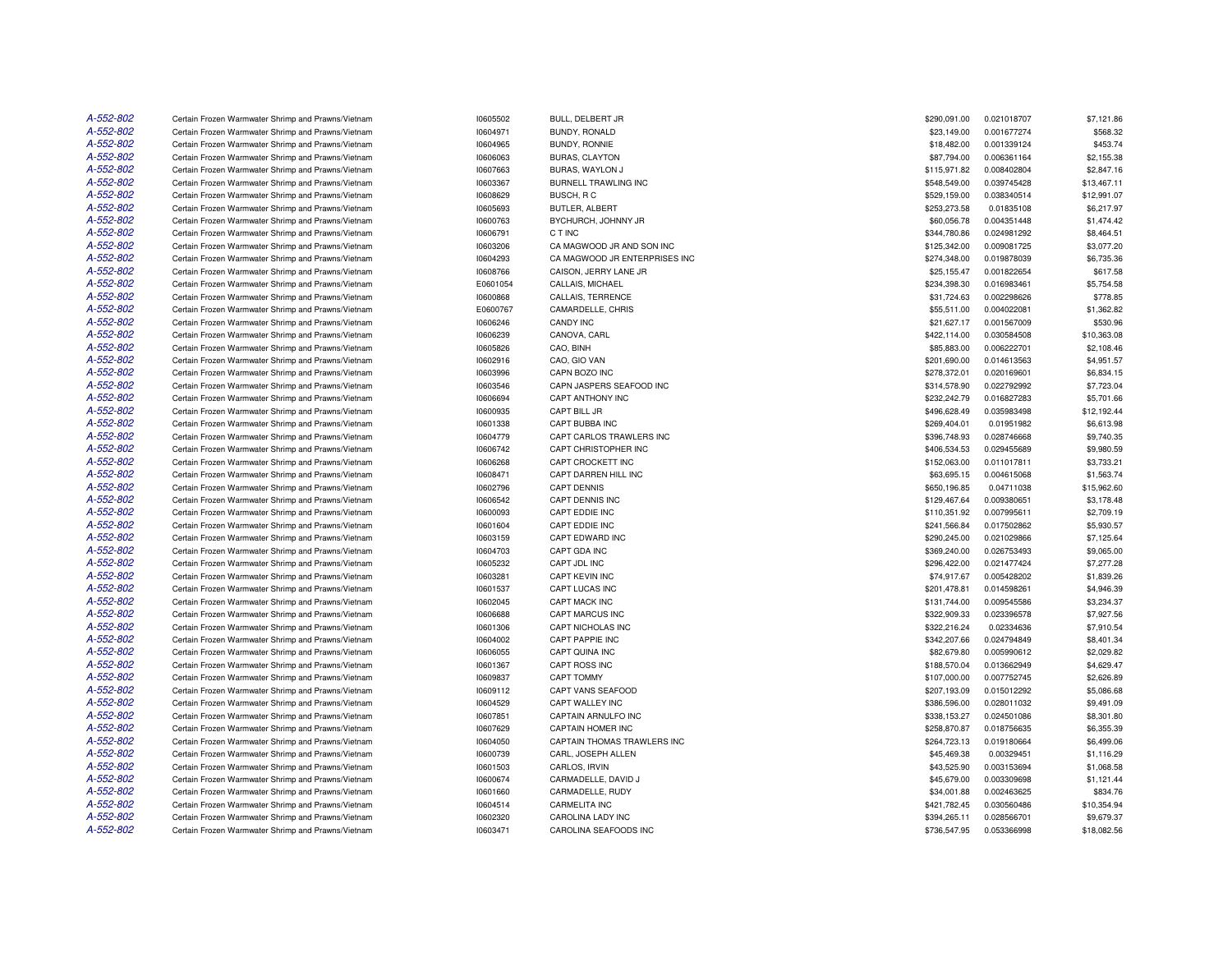| A-552-802 | Certain Frozen Warmwater Shrimp and Prawns/Vietnam | 10601888 | CARSON AND CO INC              | \$48,919,922.63 | 3.544520641 | \$1,201,004.54 |
|-----------|----------------------------------------------------|----------|--------------------------------|-----------------|-------------|----------------|
| A-552-802 | Certain Frozen Warmwater Shrimp and Prawns/Vietnam | 10604421 | CARUSO, MICHAEL JR             | \$249,489.12    | 0.018076875 | \$6,125.06     |
| A-552-802 | Certain Frozen Warmwater Shrimp and Prawns/Vietnam | E0600184 | CASSAGNE, ALPHONSE III         | \$24,110.73     | 0.001746957 | \$591.93       |
| A-552-802 | Certain Frozen Warmwater Shrimp and Prawns/Vietnam | 10604243 | CASTELLANOS CORPORATION        | \$193,044.19    | 0.013987126 | \$4,739.32     |
| A-552-802 | Certain Frozen Warmwater Shrimp and Prawns/Vietnam | 10604172 | CASTELLANOS SEAFOODS INC       | \$80,656.17     | 0.005843988 | \$1,980.14     |
| A-552-802 | Certain Frozen Warmwater Shrimp and Prawns/Vietnam | 10608688 | CAULFIELD, HOPE                | \$53,860.00     | 0.003902457 | \$1,322.29     |
| A-552-802 | Certain Frozen Warmwater Shrimp and Prawns/Vietnam | 10603062 | CF GOLLOTT AND SON SEAFOOD INC | \$37,896,814.51 | 2.745835113 | \$930,382.63   |
| A-552-802 | Certain Frozen Warmwater Shrimp and Prawns/Vietnam | 10604705 | CHALLENGE 42 INC               | \$286.799.21    | 0.020780199 | \$7.041.04     |
| A-552-802 | Certain Frozen Warmwater Shrimp and Prawns/Vietnam | 10604008 | CHALLENGER SHRIMP CO INC       | \$422,549.52    | 0.030616064 | \$10,373.77    |
| A-552-802 | Certain Frozen Warmwater Shrimp and Prawns/Vietnam | 10607511 | CHAPLIN, ROBERT G SR           | \$41,688.00     | 0.003020528 | \$1,023.46     |
| A-552-802 | Certain Frozen Warmwater Shrimp and Prawns/Vietnam | 10609895 | CHAPLIN, SAXBY S               | \$36,333.00     | 0.002632528 | \$891.99       |
| A-552-802 | Certain Frozen Warmwater Shrimp and Prawns/Vietnam | 10608452 | CHARLOTTE MAIER INC            | \$278,533.35    | 0.020181291 | \$6,838.11     |
| A-552-802 | Certain Frozen Warmwater Shrimp and Prawns/Vietnam | 10603181 | CHARPENTIER, ALLEN             | \$139,601.59    | 0.010114912 | \$3,427.28     |
| A-552-802 | Certain Frozen Warmwater Shrimp and Prawns/Vietnam | 10603708 | CHARPENTIER, LINTON            | \$122,021.59    | 0.008841143 | \$2,995.68     |
| A-552-802 | Certain Frozen Warmwater Shrimp and Prawns/Vietnam | E0600892 | CHAUVIN, CAREY M               | \$335,977.56    | 0.024343444 | \$8,248.39     |
| A-552-802 | Certain Frozen Warmwater Shrimp and Prawns/Vietnam | 10607387 | CHAUVIN, DAVID                 | \$962,980.71    | 0.069773312 | \$23.641.58    |
| A-552-802 | Certain Frozen Warmwater Shrimp and Prawns/Vietnam | 10607380 | CHAUVIN, DAVID                 | \$65,372.54     | 0.004736604 | \$1,604.92     |
| A-552-802 | Certain Frozen Warmwater Shrimp and Prawns/Vietnam | 10607395 | CHAUVIN, KIMBERLY              | \$340,682.50    | 0.024684343 | \$8,363.90     |
| A-552-802 | Certain Frozen Warmwater Shrimp and Prawns/Vietnam | 10600081 | CHEEKS, ALTON BRUCE            | \$33,333.48     | 0.002415196 | \$818.35       |
| A-552-802 | Certain Frozen Warmwater Shrimp and Prawns/Vietnam | 10609645 | CHERAMIE, DANNY                | \$55,756.35     | 0.004039858 | \$1,368.84     |
| A-552-802 |                                                    | 10602682 |                                | \$52,791.19     | 0.003825016 | \$1,296.05     |
| A-552-802 | Certain Frozen Warmwater Shrimp and Prawns/Vietnam |          | CHERAMIE, HAROLD L             |                 |             |                |
| A-552-802 | Certain Frozen Warmwater Shrimp and Prawns/Vietnam | E0600780 | CHERAMIE, HARRY SR             | \$196,558.00    | 0.014241721 | \$4,825.58     |
|           | Certain Frozen Warmwater Shrimp and Prawns/Vietnam | 10600253 | CHERAMIE, HARVEY JR            | \$30,169.44     | 0.002185944 | \$740.67       |
| A-552-802 | Certain Frozen Warmwater Shrimp and Prawns/Vietnam | 10600616 | CHERAMIE, JAMES P              | \$65,381.02     | 0.004737219 | \$1,605.13     |
| A-552-802 | Certain Frozen Warmwater Shrimp and Prawns/Vietnam | 10600801 | CHERAMIE, JOEY J               | \$216,629.11    | 0.015695985 | \$5,318.34     |
| A-552-802 | Certain Frozen Warmwater Shrimp and Prawns/Vietnam | 10600793 | CHERAMIE, JOSEPH               | \$83,348.80     | 0.006039084 | \$2,046.25     |
| A-552-802 | Certain Frozen Warmwater Shrimp and Prawns/Vietnam | E0600174 | CHERAMIE, OJESS                | \$26,026.24     | 0.001885746 | \$638.96       |
| A-552-802 | Certain Frozen Warmwater Shrimp and Prawns/Vietnam | 10600647 | CHERAMIE, SALLY                | \$16,697.95     | 0.001209859 | \$409.94       |
| A-552-802 | Certain Frozen Warmwater Shrimp and Prawns/Vietnam | 10600690 | CHERAMIE, TERRY J              | \$57,725.25     | 0.004182516 | \$1,417.18     |
| A-552-802 | Certain Frozen Warmwater Shrimp and Prawns/Vietnam | E0600121 | CHERAMIE, TIMMY                | \$151,584.96    | 0.010983174 | \$3,721.47     |
| A-552-802 | Certain Frozen Warmwater Shrimp and Prawns/Vietnam | 10601517 | CHERAMIE, TINA                 | \$24,722.23     | 0.001791263 | \$606.94       |
| A-552-802 | Certain Frozen Warmwater Shrimp and Prawns/Vietnam | 10604899 | CHERAMIE, WAYNE                | \$303.525.59    | 0.021992118 | \$7,451.68     |
| A-552-802 | Certain Frozen Warmwater Shrimp and Prawns/Vietnam | 10604911 | CHERAMIE, WEBB JR              | \$90,324.80     | 0.006544534 | \$2,217.51     |
| A-552-802 | Certain Frozen Warmwater Shrimp and Prawns/Vietnam | 10604256 | CHEW, THOMAS J                 | \$31,762.70     | 0.002301384 | \$779.79       |
| A-552-802 | Certain Frozen Warmwater Shrimp and Prawns/Vietnam | 10609588 | CHISHOLM, ARTHUR SR            | \$95,525.00     | 0.006921318 | \$2,345.18     |
| A-552-802 | Certain Frozen Warmwater Shrimp and Prawns/Vietnam | 10607332 | CHISHOLM, HENRY JR             | \$103,736.00    | 0.007516251 | \$2,546.76     |
| A-552-802 | Certain Frozen Warmwater Shrimp and Prawns/Vietnam | 10600449 | CHRISTEN, DAVID JR             | \$59,908.00     | 0.004340668 | \$1,470.77     |
| A-552-802 | Certain Frozen Warmwater Shrimp and Prawns/Vietnam | 10603107 | CHRISTIAN G INC                | \$165,394.00    | 0.011983716 | \$4,060.49     |
| A-552-802 | Certain Frozen Warmwater Shrimp and Prawns/Vietnam | 10604400 | CIEUTAT TRAWLERS INC           | \$561,245.43    | 0.040665355 | \$13,778.81    |
| A-552-802 | Certain Frozen Warmwater Shrimp and Prawns/Vietnam | 10603130 | CINCO DE MAYO INC              | \$296,366.90    | 0.021473431 | \$7,275.93     |
| A-552-802 | Certain Frozen Warmwater Shrimp and Prawns/Vietnam | 10606575 | <b>CITY MARKET INC</b>         | \$1,924,867.92  | 0.139467393 | \$47,256.31    |
| A-552-802 | Certain Frozen Warmwater Shrimp and Prawns/Vietnam | E0600340 | COBB, MICHAEL                  | \$30,494.00     | 0.00220946  | \$748.64       |
| A-552-802 | Certain Frozen Warmwater Shrimp and Prawns/Vietnam | 10601254 | COLLINS, BERNARD J             | \$17,056.33     | 0.001235826 | \$418.74       |
| A-552-802 | Certain Frozen Warmwater Shrimp and Prawns/Vietnam | 10603746 | COLLINS, EARLINE               | \$16,815.83     | 0.0012184   | \$412.84       |
| A-552-802 | Certain Frozen Warmwater Shrimp and Prawns/Vietnam | 10602652 | COOK, EDWIN A SR               | \$48,487.10     | 0.00351316  | \$1,190.38     |
| A-552-802 | Certain Frozen Warmwater Shrimp and Prawns/Vietnam | 10602695 | COOKSEY, JOHN JR               | \$59,356.93     | 0.00430074  | \$1,457.24     |
| A-552-802 | Certain Frozen Warmwater Shrimp and Prawns/Vietnam | 10605675 | COOPER, ACY J III              | \$19,611.00     | 0.001420926 | \$481.46       |
| A-552-802 | Certain Frozen Warmwater Shrimp and Prawns/Vietnam | 10605687 | COOPER, ACY J JR               | \$90,177,13     | 0.006533835 | \$2,213.89     |
| A-552-802 | Certain Frozen Warmwater Shrimp and Prawns/Vietnam | 10605663 | COOPER, ACY J SR               | \$8,000.00      | 0.000579645 | \$196.40       |
| A-552-802 | Certain Frozen Warmwater Shrimp and Prawns/Vietnam | E0600788 | COPEMAN, JOHN                  | \$89,490.00     | 0.006484049 | \$2,197.02     |
| A-552-802 | Certain Frozen Warmwater Shrimp and Prawns/Vietnam | 10600423 | COULON, ALLEN                  | \$13,389.27     | 0.000970127 | \$328.71       |
| A-552-802 | Certain Frozen Warmwater Shrimp and Prawns/Vietnam | 10600052 | COULON, AMY                    | \$44,730.07     | 0.003240943 | \$1,098.14     |
| A-552-802 | Certain Frozen Warmwater Shrimp and Prawns/Vietnam | 10605657 | COULON, DARRIN                 | \$48,055.65     | 0.003481899 | \$1,179.79     |
| A-552-802 | Certain Frozen Warmwater Shrimp and Prawns/Vietnam | 10604147 | COULON, DON                    | \$13,010.62     | 0.000942692 | \$319.42       |
| A-552-802 | Certain Frozen Warmwater Shrimp and Prawns/Vietnam | 10603288 | <b>COUNTRY INC</b>             | \$496,320.00    | 0.035961146 | \$12,184.86    |
| A-552-802 | Certain Frozen Warmwater Shrimp and Prawns/Vietnam | 10602989 | COURSEY, JOHN                  | \$141.264.63    | 0.010235409 | \$3.468.11     |
| A-552-802 | Certain Frozen Warmwater Shrimp and Prawns/Vietnam | 10607477 | COWDREY, MICHAEL N             | \$224,671.63    | 0.01627871  | \$5,515.78     |
|           |                                                    |          |                                |                 |             |                |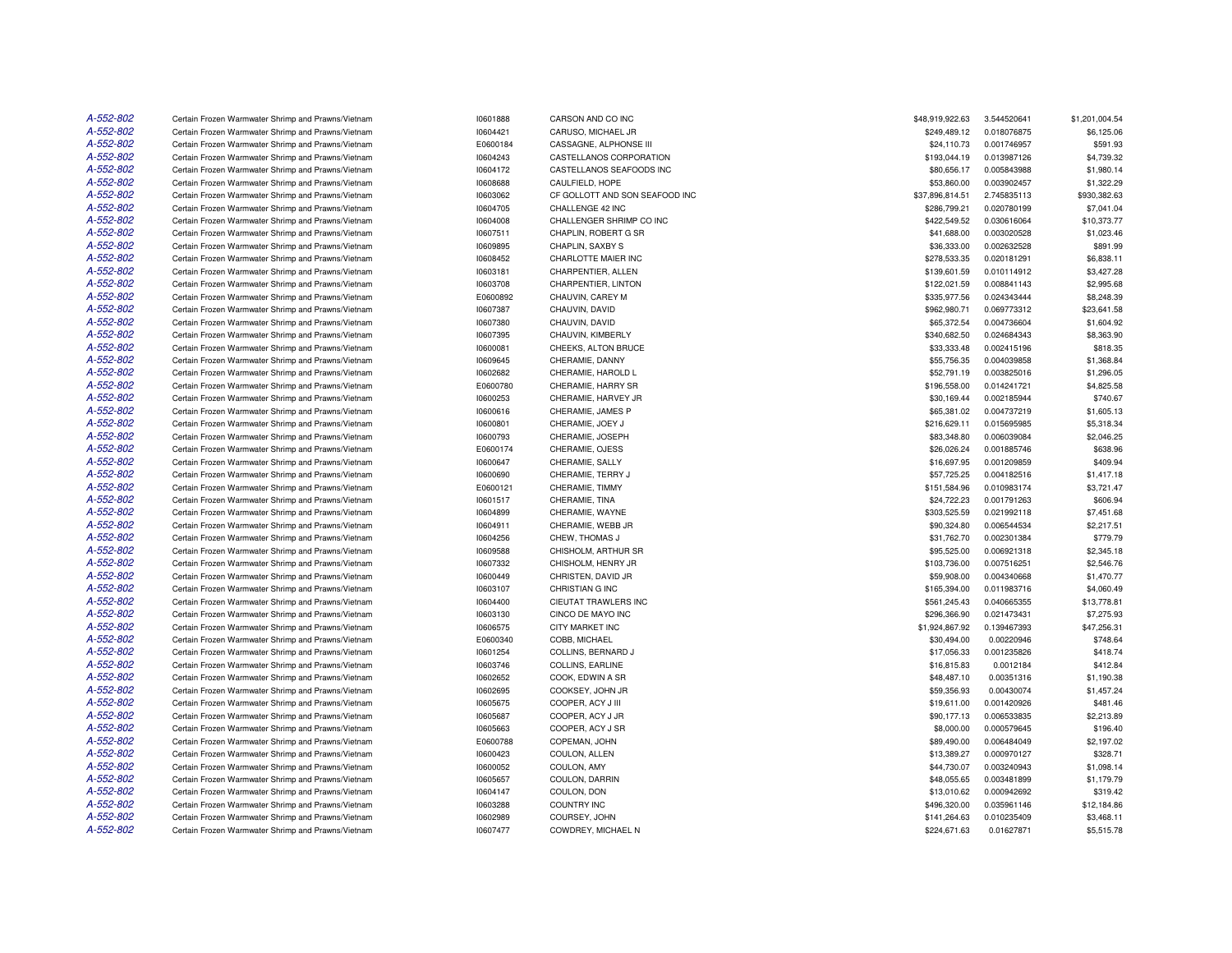| A-552-802 | Certain Frozen Warmwater Shrimp and Prawns/Vietnam | 10607597 | CROSBY, LEONARD W JR       | \$42,000.00     | 0.003043134 | \$1,031.12     |
|-----------|----------------------------------------------------|----------|----------------------------|-----------------|-------------|----------------|
| A-552-802 | Certain Frozen Warmwater Shrimp and Prawns/Vietnam | 10602968 | CROSBYS FISH AND SHRIMP CO | \$91,835.14     | 0.006653967 | \$2,254.59     |
| A-552-802 | Certain Frozen Warmwater Shrimp and Prawns/Vietnam | 10606919 | <b>CRUILLAS INC</b>        | \$448,099.31    | 0.032467289 | \$11,001.03    |
| A-552-802 | Certain Frozen Warmwater Shrimp and Prawns/Vietnam | 10607220 | CRUM, TOMMY LLOYD          | \$119,993.16    | 0.008694172 | \$2,945.88     |
| A-552-802 | Certain Frozen Warmwater Shrimp and Prawns/Vietnam | 10600775 | <b>CRUSADER INC</b>        | \$162,186.00    | 0.011751278 | \$3,981.73     |
| A-552-802 | Certain Frozen Warmwater Shrimp and Prawns/Vietnam | 10602582 | CRYSTAL GAYLE INC          | \$365,344.47    | 0.02647124  | \$8,969.36     |
| A-552-802 | Certain Frozen Warmwater Shrimp and Prawns/Vietnam | 10601158 | CRYSTAL LIGHT INC          | \$31,706.33     | 0.0022973   | \$778.40       |
| A-552-802 | Certain Frozen Warmwater Shrimp and Prawns/Vietnam | 10609531 | <b>CRYSTAL SEAFOOD</b>     | \$5,900,000.00  | 0.427487834 | \$144,847.46   |
| A-552-802 | Certain Frozen Warmwater Shrimp and Prawns/Vietnam | 10602839 | <b>CUSTOM PACK INC</b>     | \$15,965,419.00 | 1.156783456 | \$391,957.71   |
| A-552-802 | Certain Frozen Warmwater Shrimp and Prawns/Vietnam | 10600960 | D AND L SEAFOOD CORP       | \$67,910.00     | 0.004920457 | \$1,667.22     |
| A-552-802 | Certain Frozen Warmwater Shrimp and Prawns/Vietnam | 10600307 | D DITCHARO JR SEAFOODS LLC | \$220,000.00    | 0.015940224 | \$5,401.09     |
| A-552-802 | Certain Frozen Warmwater Shrimp and Prawns/Vietnam | 10604644 | D G AND R C INC            | \$408,550.00    | 0.029601721 | \$10,030.07    |
| A-552-802 | Certain Frozen Warmwater Shrimp and Prawns/Vietnam | 10601370 | <b>DAHA INC</b>            | \$692,441.24    | 0.050171221 | \$16,999.72    |
| A-552-802 | Certain Frozen Warmwater Shrimp and Prawns/Vietnam | 10601894 | <b>DAHAPA INC</b>          | \$193,005.79    | 0.013984344 | \$4,738.37     |
| A-552-802 | Certain Frozen Warmwater Shrimp and Prawns/Vietnam | 10609298 | DAIGLE, DAVID              | \$12,857.38     | 0.000931589 | \$315.65       |
| A-552-802 | Certain Frozen Warmwater Shrimp and Prawns/Vietnam | 10606342 | DAIGLE, MICHAEL WAYNE      | \$119,311.72    | 0.008644798 | \$2,929.15     |
| A-552-802 | Certain Frozen Warmwater Shrimp and Prawns/Vietnam | 10601856 | DANG, DAP V                | \$138,286.09    | 0.010019597 | \$3,394.98     |
| A-552-802 | Certain Frozen Warmwater Shrimp and Prawns/Vietnam | 10602859 | DANG, KHANG                | \$573,585.40    | 0.041559454 | \$14,081.76    |
| A-552-802 | Certain Frozen Warmwater Shrimp and Prawns/Vietnam | 10608974 | DANG, MINH VAN             | \$23,714.00     | 0.001718211 | \$582.19       |
| A-552-802 | Certain Frozen Warmwater Shrimp and Prawns/Vietnam | 10605411 | DANG, SON                  | \$197,542.71    | 0.014313069 | \$4,849.76     |
| A-552-802 | Certain Frozen Warmwater Shrimp and Prawns/Vietnam | 10602092 | DANG, THUONG               | \$453,715.65    | 0.032874224 | \$11,138.91    |
| A-552-802 | Certain Frozen Warmwater Shrimp and Prawns/Vietnam | 10604582 | DANIELS, DAVID W           | \$243,555.14    | 0.017646925 | \$5,979.38     |
| A-552-802 | Certain Frozen Warmwater Shrimp and Prawns/Vietnam | 10609393 | DANOS, OLIVER J            | \$29,271.82     | 0.002120906 | \$718.64       |
| A-552-802 | Certain Frozen Warmwater Shrimp and Prawns/Vietnam | 10600875 | DANOS, RICKY P             | \$36,370.44     | 0.002635241 | \$892.91       |
| A-552-802 | Certain Frozen Warmwater Shrimp and Prawns/Vietnam | 10601865 | DANOS, TIMOTHY             | \$55,149.10     | 0.003995859 | \$1,353.93     |
| A-552-802 | Certain Frozen Warmwater Shrimp and Prawns/Vietnam | 10606188 | DARDA, HERBERT             | \$65,760.56     | 0.004764719 | \$1,614.45     |
| A-552-802 | Certain Frozen Warmwater Shrimp and Prawns/Vietnam | E0600599 | DARDA, J C                 | \$75,754.46     | 0.005488832 | \$1,859.80     |
| A-552-802 | Certain Frozen Warmwater Shrimp and Prawns/Vietnam | 10606192 | DARDAR, BASILE J SR        | \$52,076.00     | 0.003773196 | \$1,278.49     |
| A-552-802 | Certain Frozen Warmwater Shrimp and Prawns/Vietnam | 10602510 | DARDAR, DONALD S           | \$28,205.92     | 0.002043676 | \$692.47       |
| A-552-802 | Certain Frozen Warmwater Shrimp and Prawns/Vietnam | 10606216 | DARDAR, GILBERT B SR       | \$132,325.00    | 0.009587683 | \$3,248.63     |
| A-552-802 | Certain Frozen Warmwater Shrimp and Prawns/Vietnam | 10606032 | DARDAR, ISADORE J JR       | \$18,710.89     | 0.001355708 | \$459.36       |
| A-552-802 | Certain Frozen Warmwater Shrimp and Prawns/Vietnam | 10605681 | DARDAR, JONATHAN M         | \$47,074.42     | 0.003410804 | \$1,155.70     |
| A-552-802 | Certain Frozen Warmwater Shrimp and Prawns/Vietnam | E0600496 | DARDAR, MANY               | \$27,209.00     | 0.001971443 | \$667.99       |
| A-552-802 | Certain Frozen Warmwater Shrimp and Prawns/Vietnam | 10607152 | DARDAR, TONEY              | \$99,360.12     | 0.007199194 | \$2,439.33     |
| A-552-802 | Certain Frozen Warmwater Shrimp and Prawns/Vietnam | E0600072 | DASSAU, LOUIS              | \$189,986.00    | 0.013765543 | \$4,664.24     |
| A-552-802 | Certain Frozen Warmwater Shrimp and Prawns/Vietnam | 10605623 | DAVIS SEAFOOD INC          | \$156,853.91    | 0.011364939 | \$3,850.83     |
| A-552-802 | Certain Frozen Warmwater Shrimp and Prawns/Vietnam | 10604171 | DAVIS, DANIEL              | \$109,473.89    | 0.007931993 | \$2,687.63     |
| A-552-802 | Certain Frozen Warmwater Shrimp and Prawns/Vietnam | 10606518 | DAVIS, JOHN W              | \$79,689.00     | 0.005773912 | \$1,956.40     |
| A-552-802 | Certain Frozen Warmwater Shrimp and Prawns/Vietnam | 10604204 | DAVIS, RONALD              | \$222,805.95    | 0.016143531 | \$5,469.98     |
| A-552-802 | Certain Frozen Warmwater Shrimp and Prawns/Vietnam | 10606998 | DAVIS, WILLIAM T           | \$67,366.56     | 0.004881082 | \$1,653.88     |
| A-552-802 | Certain Frozen Warmwater Shrimp and Prawns/Vietnam | 10609353 | DAVIS, WILLIAM T JR        | \$83,172.00     | 0.006026274 | \$2,041.91     |
| A-552-802 | Certain Frozen Warmwater Shrimp and Prawns/Vietnam | 10608622 | DEAN BLANCHARD SEAFOOD INC | \$15,813,908.22 | 1.145805657 | \$388,238.05   |
| A-552-802 | Certain Frozen Warmwater Shrimp and Prawns/Vietnam | 10605481 | DEAN, ILENE                | \$203,439.90    | 0.014740353 | \$4,994.53     |
| A-552-802 | Certain Frozen Warmwater Shrimp and Prawns/Vietnam | 10600417 | DEBARGE, THOMAS            | \$16,040.00     | 0.001162187 | \$393.79       |
| A-552-802 | Certain Frozen Warmwater Shrimp and Prawns/Vietnam | 10603625 | DEBBE ANNE INC             | \$209,378.00    | 0.015170601 | \$5.140.32     |
| A-552-802 | Certain Frozen Warmwater Shrimp and Prawns/Vietnam | 10603304 | DEEP SEA FOODS INC         | \$71,937,003.00 | 5.212236207 | \$1,766,083.48 |
| A-552-802 | Certain Frozen Warmwater Shrimp and Prawns/Vietnam | E0600232 | DEHART, CLEVIS             | \$61,546.00     | 0.00445935  | \$1,510.98     |
| A-552-802 | Certain Frozen Warmwater Shrimp and Prawns/Vietnam | 10601548 | DEHART, FERRELL JOHN       | \$38,703.20     | 0.002804262 | \$950.18       |
| A-552-802 | Certain Frozen Warmwater Shrimp and Prawns/Vietnam | 10607551 | DEJEAN, CHRIS JR           | \$74,179.33     | 0.005374705 | \$1,821.13     |
| A-552-802 | Certain Frozen Warmwater Shrimp and Prawns/Vietnam | E0600662 | DEKEMEL, WILLIAM J         | \$25,000.00     | 0.001811389 | \$613.76       |
| A-552-802 | Certain Frozen Warmwater Shrimp and Prawns/Vietnam | 10602585 | DELL MARINE INC            | \$412,632.65    | 0.029897532 | \$10,130.30    |
| A-552-802 | Certain Frozen Warmwater Shrimp and Prawns/Vietnam | 10603738 | DENNIS SHRIMP CO INC       | \$261,733.00    | 0.018964012 | \$6,425.65     |
| A-552-802 | Certain Frozen Warmwater Shrimp and Prawns/Vietnam | 10606213 | DEROCHE, BARBARA           | \$115,485.08    | 0.008367537 | \$2,835.21     |
| A-552-802 | Certain Frozen Warmwater Shrimp and Prawns/Vietnam | 10600429 | DESPAUX, BYRON             | \$35,668.11     | 0.002584353 | \$875.67       |
| A-552-802 | Certain Frozen Warmwater Shrimp and Prawns/Vietnam | 10604977 | DESPAUX, GLEN              | \$47,385.00     | 0.003433307 | \$1,163.32     |
| A-552-802 | Certain Frozen Warmwater Shrimp and Prawns/Vietnam | 10602404 | DEVANEY, BOBBY C JR        | \$1,009,445.00  | 0.073139908 | \$24,782.30    |
| A-552-802 | Certain Frozen Warmwater Shrimp and Prawns/Vietnam | 10607641 | DFS INC                    | \$155,362.00    | 0.011256842 | \$3,814.20     |
|           |                                                    |          |                            |                 |             |                |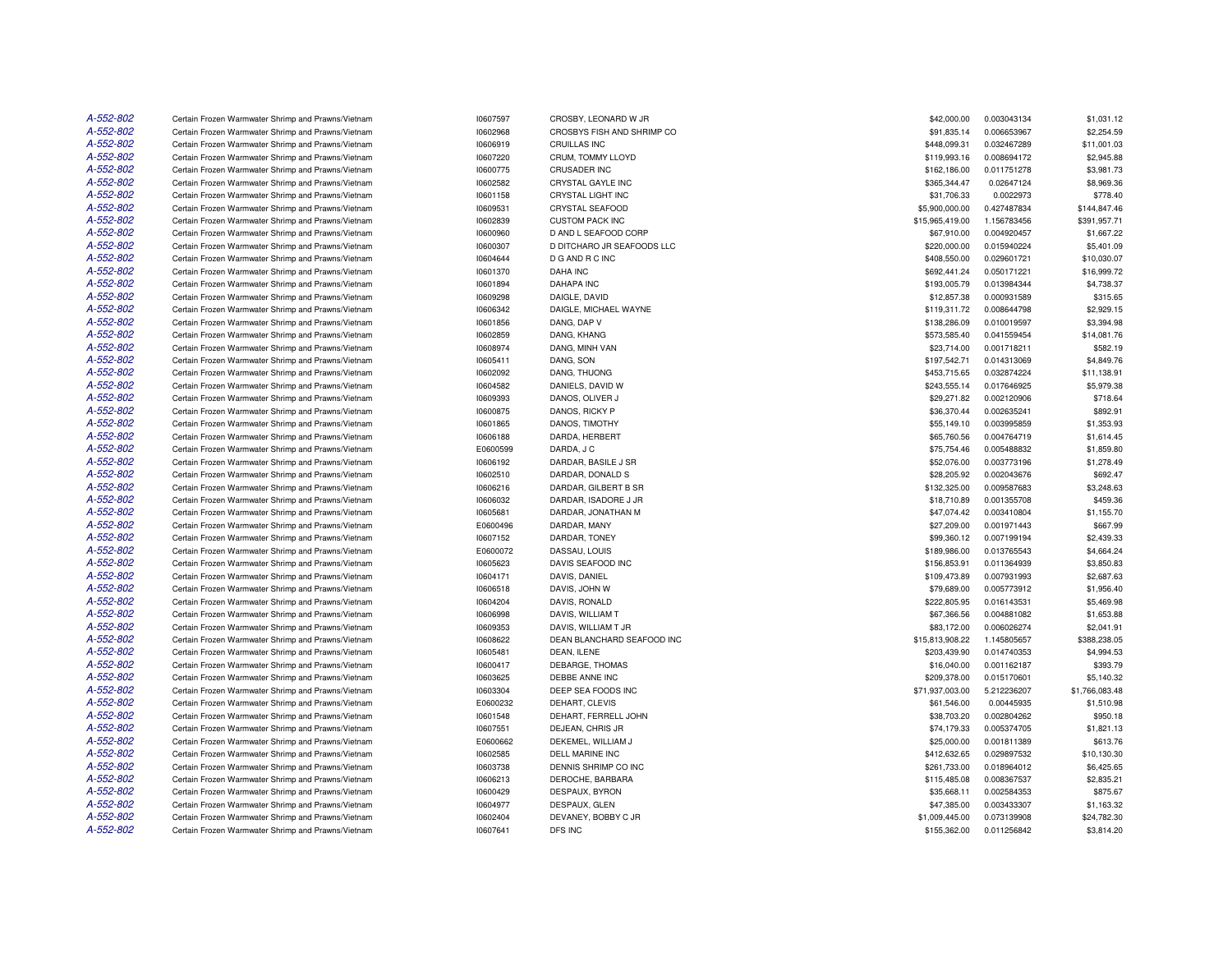| A-552-802 | Certain Frozen Warmwater Shrimp and Prawns/Vietnam | 10605528 | DICKEY, WESLEY FRANK   | \$81,922.96     | 0.005935774 | \$2,011.24   |
|-----------|----------------------------------------------------|----------|------------------------|-----------------|-------------|--------------|
| A-552-802 | Certain Frozen Warmwater Shrimp and Prawns/Vietnam | 10602207 | DINH, CHAU T           | \$1,065,332.00  | 0.077189232 | \$26,154.35  |
| A-552-802 | Certain Frozen Warmwater Shrimp and Prawns/Vietnam | 10609699 | DINH, LONG             | \$17,714.46     | 0.001283511 | \$434.90     |
| A-552-802 | Certain Frozen Warmwater Shrimp and Prawns/Vietnam | 10609607 | DINH, VINCENT          | \$354,552.19    | 0.025689279 | \$8,704.40   |
| A-552-802 | Certain Frozen Warmwater Shrimp and Prawns/Vietnam | 10602016 | DION, PAUL ADAM        | \$27,172.12     | 0.001968771 | \$667.09     |
| A-552-802 | Certain Frozen Warmwater Shrimp and Prawns/Vietnam | 10601739 | DO, LIET VAN           | \$406,038.92    | 0.029419779 | \$9,968.43   |
| A-552-802 | Certain Frozen Warmwater Shrimp and Prawns/Vietnam | 10608529 | DO, LUONG VAN          | \$67,750.00     | 0.004908865 | \$1,663.29   |
| A-552-802 | Certain Frozen Warmwater Shrimp and Prawns/Vietnam | 10609718 | DO. THAN VIET          | \$535.640.42    | 0.038810129 | \$13,150.20  |
| A-552-802 | Certain Frozen Warmwater Shrimp and Prawns/Vietnam | 10605367 | DO, THIEN VAN          | \$212,550.00    | 0.01540043  | \$5,218.19   |
| A-552-802 | Certain Frozen Warmwater Shrimp and Prawns/Vietnam | 10608244 | DO, VI VAN             | \$17,282.00     | 0.001252177 | \$424.28     |
| A-552-802 | Certain Frozen Warmwater Shrimp and Prawns/Vietnam | 10602829 | DOAN, LIEM             | \$394,408.51    | 0.028577091 | \$9,682.89   |
| A-552-802 | Certain Frozen Warmwater Shrimp and Prawns/Vietnam | 10602793 | DOAN, MAI              | \$103,826.56    | 0.007522812 | \$2,548.99   |
| A-552-802 | Certain Frozen Warmwater Shrimp and Prawns/Vietnam | 10602871 | DOAN, MINH VAN         | \$498,194.36    | 0.036096954 | \$12,230.88  |
| A-552-802 | Certain Frozen Warmwater Shrimp and Prawns/Vietnam | 10609991 | <b>DOCTOR BILL</b>     | \$408,786.35    | 0.029618846 | \$10,035.88  |
| A-552-802 | Certain Frozen Warmwater Shrimp and Prawns/Vietnam | 10609849 | DOMANGUE, RANZELL SR   | \$68,711.10     | 0.004978502 | \$1,686.89   |
| A-552-802 | Certain Frozen Warmwater Shrimp and Prawns/Vietnam | 10603388 | DOMANGUE, WESTLEY      | \$259,578.33    | 0.018807895 | \$6,372.76   |
| A-552-802 | Certain Frozen Warmwater Shrimp and Prawns/Vietnam | 10610108 | DOMANGUE, WESTLEY      | \$205,071.79    | 0.014858592 | \$5,034.60   |
| A-552-802 | Certain Frozen Warmwater Shrimp and Prawns/Vietnam | 10606581 | DOMINICKS SEAFOOD INC  | \$10,865,876.16 | 0.787293198 | \$266,761.80 |
| A-552-802 | Certain Frozen Warmwater Shrimp and Prawns/Vietnam | 10604230 | DON PACO INC           | \$491,640.97    | 0.035622124 | \$12,069.99  |
| A-552-802 | Certain Frozen Warmwater Shrimp and Prawns/Vietnam | 10604469 | DONINI SEAFOODS INC    | \$445,312.61    | 0.032265377 | \$10,932.61  |
| A-552-802 | Certain Frozen Warmwater Shrimp and Prawns/Vietnam | E0600393 | DONNELLY, DAVID C      | \$147,131.42    | 0.01066049  | \$3,612.14   |
| A-552-802 | Certain Frozen Warmwater Shrimp and Prawns/Vietnam | E0600432 | DOPSON, CRAIG B        | \$296,347.77    | 0.021472045 | \$7,275.46   |
| A-552-802 | Certain Frozen Warmwater Shrimp and Prawns/Vietnam | 10604790 | DORADA CRUZ INC        | \$409,393.46    | 0.029662835 | \$10,050.78  |
| A-552-802 | Certain Frozen Warmwater Shrimp and Prawns/Vietnam | 10603057 | DORE, PRESTON J JR     | \$27,907.03     | 0.00202202  | \$685.13     |
| A-552-802 | Certain Frozen Warmwater Shrimp and Prawns/Vietnam | 10603426 | DOUG AND NEIL INC      | \$88,257.00     | 0.006394711 | \$2,166.75   |
| A-552-802 | Certain Frozen Warmwater Shrimp and Prawns/Vietnam | 10603197 | DOYLE, JOHN            | \$143,104.65    | 0.010368728 | \$3,513.28   |
| A-552-802 | Certain Frozen Warmwater Shrimp and Prawns/Vietnam | 10603677 | DRAGNET INC            | \$8,066.00      | 0.000584427 | \$198.02     |
| A-552-802 | Certain Frozen Warmwater Shrimp and Prawns/Vietnam | 10601326 | DRAGNET SEAFOOD LLC    | \$344,905.33    | 0.024990311 | \$8,467.57   |
| A-552-802 | Certain Frozen Warmwater Shrimp and Prawns/Vietnam | 10608410 | DRURY, BRUCE JR        | \$19,220.74     | 0.00139265  | \$471.88     |
| A-552-802 | Certain Frozen Warmwater Shrimp and Prawns/Vietnam | 10608389 | DRURY, BRUCE SR        | \$366,014.00    | 0.026519751 | \$8,985.80   |
| A-552-802 | Certain Frozen Warmwater Shrimp and Prawns/Vietnam | 10602185 | DRURY, BRYANT JAMES    | \$127,794.10    | 0.009259394 | \$3,137.40   |
| A-552-802 | Certain Frozen Warmwater Shrimp and Prawns/Vietnam | 10602775 | DRURY, ERIC            | \$77,712.00     | 0.005630667 | \$1,907.86   |
| A-552-802 | Certain Frozen Warmwater Shrimp and Prawns/Vietnam | 10604984 | DRURY, JEFF B III      | \$69,729.00     | 0.005052254 | \$1,711.88   |
| A-552-802 | Certain Frozen Warmwater Shrimp and Prawns/Vietnam | 10607585 | DRURY, KEVIN           | \$125,639.00    | 0.009103245 | \$3,084.49   |
| A-552-802 | Certain Frozen Warmwater Shrimp and Prawns/Vietnam | 10604651 | DSL AND R INC          | \$736,213.00    | 0.053342729 | \$18,074.34  |
| A-552-802 | Certain Frozen Warmwater Shrimp and Prawns/Vietnam | 10604905 | DUBBERLY, JAMES F      | \$1,749,984.00  | 0.12679608  | \$42,962.84  |
| A-552-802 | Certain Frozen Warmwater Shrimp and Prawns/Vietnam | 10604870 | DUBBERLY, JAMES F      | \$398,505.00    | 0.028873905 | \$9,783.46   |
| A-552-802 | Certain Frozen Warmwater Shrimp and Prawns/Vietnam | 10604882 | DUBBERLY, JAMES F      | \$466,808.00    | 0.033822837 | \$11,460.33  |
| A-552-802 | Certain Frozen Warmwater Shrimp and Prawns/Vietnam | 10602498 | DUBOIS, JOHN D JR      | \$12,524.00     | 0.000907433 | \$307.47     |
| A-552-802 | Certain Frozen Warmwater Shrimp and Prawns/Vietnam | 10602099 | DUFRENE, ARCHIE        | \$315.058.57    | 0.022827747 | \$7,734.82   |
| A-552-802 | Certain Frozen Warmwater Shrimp and Prawns/Vietnam | 10602712 | DUFRENE, ELSON A       | \$113,703.25    | 0.008238433 | \$2,791.46   |
| A-552-802 | Certain Frozen Warmwater Shrimp and Prawns/Vietnam | 10600655 | DUFRENE, ERIC          | \$48,199.94     | 0.003492354 | \$1,183.33   |
| A-552-802 | Certain Frozen Warmwater Shrimp and Prawns/Vietnam | 10601325 | DUFRENE, ERIC F        | \$10,717.86     | 0.000776569 | \$263.13     |
| A-552-802 | Certain Frozen Warmwater Shrimp and Prawns/Vietnam | 10604947 | DUFRENE, ERIC JR       | \$22,000.00     | 0.001594022 | \$540.11     |
| A-552-802 | Certain Frozen Warmwater Shrimp and Prawns/Vietnam | 10601715 | DUFRENE, GOLDEN        | \$14,753.22     | 0.001068953 | \$362.20     |
| A-552-802 | Certain Frozen Warmwater Shrimp and Prawns/Vietnam | 10601531 | DUFRENE, RONALD SR     | \$354,235.26    | 0.025666316 | \$8,696.62   |
| A-552-802 | Certain Frozen Warmwater Shrimp and Prawns/Vietnam | 10608289 | DUFRENE, SCOTTIE M     | \$54,435.04     | 0.003944122 | \$1,336.40   |
| A-552-802 | Certain Frozen Warmwater Shrimp and Prawns/Vietnam | 10601666 | DUFRENE, TOBY          | \$153,921.94    | 0.011152501 | \$3,778.85   |
| A-552-802 | Certain Frozen Warmwater Shrimp and Prawns/Vietnam | 10605140 | DUNAMIS TOWING INC     | \$1,807,976.01  | 0.130997924 | \$44,386.57  |
| A-552-802 | Certain Frozen Warmwater Shrimp and Prawns/Vietnam | 10608783 | DUNCAN, GARY           | \$182,879.18    | 0.013250614 | \$4,489.76   |
| A-552-802 | Certain Frozen Warmwater Shrimp and Prawns/Vietnam | E0600961 | DUONG, MAU             | \$481,331.74    | 0.034875163 | \$11,816.90  |
| A-552-802 | Certain Frozen Warmwater Shrimp and Prawns/Vietnam | 10602821 | DUONG, XUAN THI        | \$234,189.05    | 0.0169683   | \$5,749.44   |
| A-552-802 | Certain Frozen Warmwater Shrimp and Prawns/Vietnam | 10602106 | DUPLANTIS, BLAIR       | \$15,501.00     | 0.001123134 | \$380.56     |
| A-552-802 | Certain Frozen Warmwater Shrimp and Prawns/Vietnam | 10608531 | DUPLANTIS, WEDGIR J JR | \$42,955.51     | 0.003112366 | \$1,054.58   |
| A-552-802 | Certain Frozen Warmwater Shrimp and Prawns/Vietnam | 10600161 | DUPRE, JIMMIE SR       | \$32,918.00     | 0.002385092 | \$808.15     |
| A-552-802 | Certain Frozen Warmwater Shrimp and Prawns/Vietnam | 10603577 | DUPRE, LINWARD P       | \$186,075.33    | 0.013482193 | \$4,568.23   |
| A-552-802 | Certain Frozen Warmwater Shrimp and Prawns/Vietnam | E0601032 | DUPUIS, CLAYTON J      | \$17,516.68     | 0.001269181 | \$430.04     |
|           |                                                    |          |                        |                 |             |              |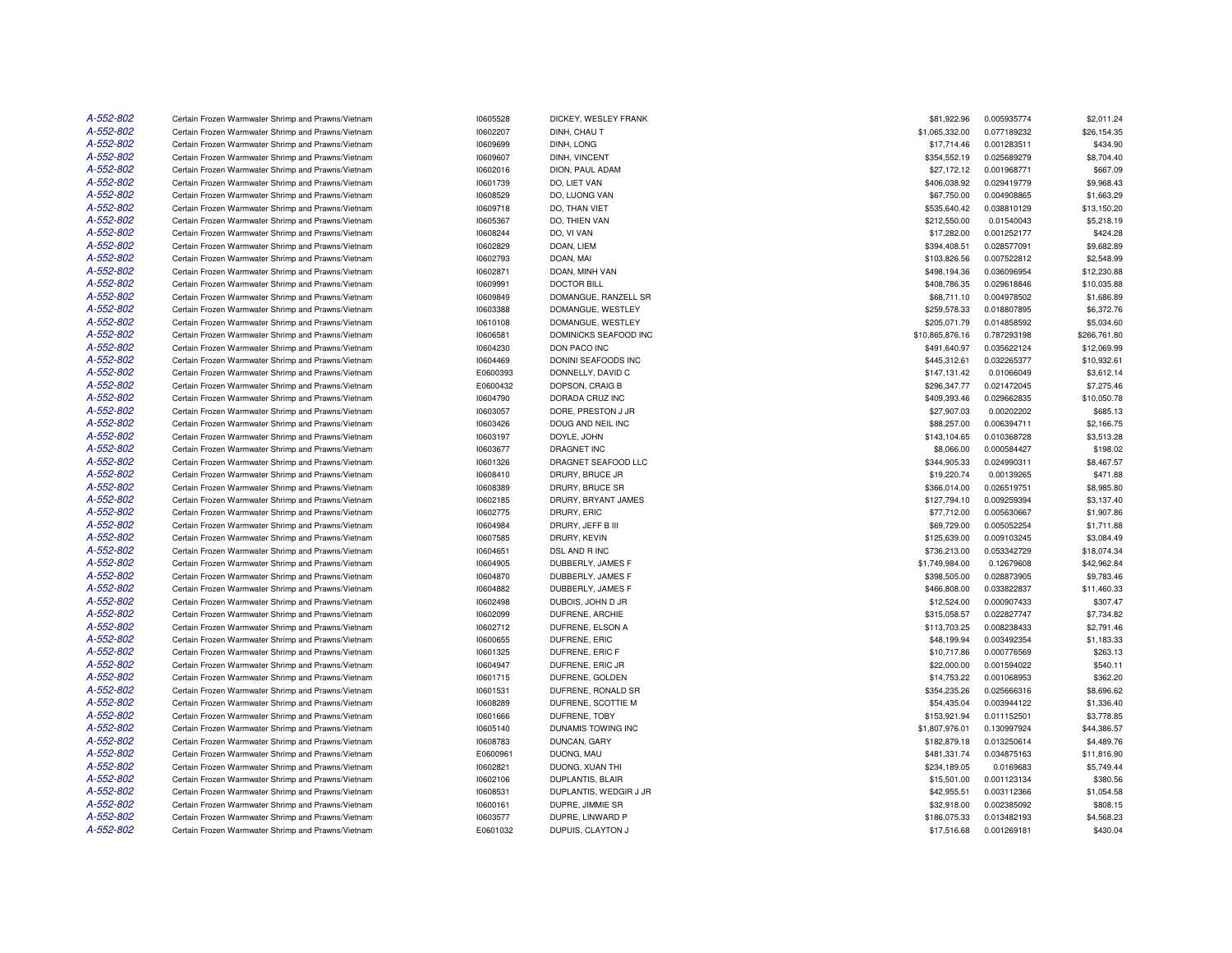| A-552-802 | Certain Frozen Warmwater Shrimp and Prawns/Vietnam                                                       | 10603984             | DURAND, WALTER                           | \$134,000.00                 | 0.009709046                | \$3,289.76                 |
|-----------|----------------------------------------------------------------------------------------------------------|----------------------|------------------------------------------|------------------------------|----------------------------|----------------------------|
| A-552-802 | Certain Frozen Warmwater Shrimp and Prawns/Vietnam                                                       | 10607492             | DWAYNES DREAM INC                        | \$307,194.27                 | 0.022257934                | \$7,541.75                 |
| A-552-802 | Certain Frozen Warmwater Shrimp and Prawns/Vietnam                                                       | 10607310             | E AND E LLC                              | \$469,971.00                 | 0.034052014                | \$11,537.98                |
| A-552-802 | Certain Frozen Warmwater Shrimp and Prawns/Vietnam                                                       | 10604480             | E AND E SHRIMP CO INC                    | \$447,657.37                 | 0.032435268                | \$10,990.18                |
| A-552-802 | Certain Frozen Warmwater Shrimp and Prawns/Vietnam                                                       | 10601691             | EDENS, STEVEN                            | \$347,800.08                 | 0.025200051                | \$8,538.64                 |
| A-552-802 | Certain Frozen Warmwater Shrimp and Prawns/Vietnam                                                       | 10606082             | EDENS, TIMOTHY DALE                      | \$24,350.71                  | 0.001764344                | \$597.82                   |
| A-552-802 | Certain Frozen Warmwater Shrimp and Prawns/Vietnam                                                       | 10603751             | EDISTO QUEEN LLC                         | \$345,811.54                 | 0.025055971                | \$8,489.82                 |
| A-552-802 | Certain Frozen Warmwater Shrimp and Prawns/Vietnam                                                       | 10601930             | EDWARDS, TOMMY                           | \$147,751.29                 | 0.010705403                | \$3,627.36                 |
| A-552-802 | Certain Frozen Warmwater Shrimp and Prawns/Vietnam                                                       | 10604014             | <b>ELIMINATOR INC</b>                    | \$690,736.28                 | 0.050047688                | \$16,957.86                |
| A-552-802 | Certain Frozen Warmwater Shrimp and Prawns/Vietnam                                                       | 10600017             | ELLERBEE, JODY D                         | \$549,943.42                 | 0.039846461                | \$13,501.34                |
| A-552-802 | Certain Frozen Warmwater Shrimp and Prawns/Vietnam                                                       | 10604855             | ELLISON, DAVID                           | \$29,589.10                  | 0.002143895                | \$726.42                   |
| A-552-802 | Certain Frozen Warmwater Shrimp and Prawns/Vietnam                                                       | 10608428             | ELMIRA PFLUECKHAHN INC                   | \$283,342.55                 | 0.020529745                | \$6,956.18                 |
| A-552-802 | Certain Frozen Warmwater Shrimp and Prawns/Vietnam                                                       | 10606736             | <b>EMMANUEL INC</b>                      | \$299,376.29                 | 0.021691478                | \$7,349.81                 |
| A-552-802 | Certain Frozen Warmwater Shrimp and Prawns/Vietnam                                                       | 10604996             | ENCLADE, RODNEY                          | \$50,371.00                  | 0.003649659                | \$1,236.63                 |
| A-552-802 | Certain Frozen Warmwater Shrimp and Prawns/Vietnam                                                       | 10604796             | ENSENADA CRUZ INC                        | \$349,633.98                 | 0.025332928                | \$8,583.66                 |
| A-552-802 | Certain Frozen Warmwater Shrimp and Prawns/Vietnam                                                       | 10604020             | <b>EQUALIZER INC</b>                     | \$627,196.76                 | 0.045443896                | \$15,397.94                |
| A-552-802 | Certain Frozen Warmwater Shrimp and Prawns/Vietnam                                                       | E0600205             | ERICA LYNN INC                           | \$600,818.00                 | 0.043532608                | \$14,750.33                |
| A-552-802 | Certain Frozen Warmwater Shrimp and Prawns/Vietnam                                                       | 10607232             | ERICKSON AND JENSEN SEAFOOD PACKERS      | \$5,217,304.00               | 0.37802271                 | \$128,086.99               |
| A-552-802 | Certain Frozen Warmwater Shrimp and Prawns/Vietnam                                                       | E0600239             | ESTAY, WAYNE                             | \$1,743,742.79               | 0.126343869                | \$42,809.61                |
| A-552-802 | Certain Frozen Warmwater Shrimp and Prawns/Vietnam                                                       | 10603163             | ETHAN G INC                              | \$281,833.00                 | 0.020420369                | \$6,919.12                 |
| A-552-802 | Certain Frozen Warmwater Shrimp and Prawns/Vietnam                                                       | 10604717             | EVERSON, GEORGE C                        | \$85,639.29                  | 0.006205043                | \$2,102.48                 |
| A-552-802 | Certain Frozen Warmwater Shrimp and Prawns/Vietnam                                                       | 10602179             | FABRA, MARK                              | \$22,049.88                  | 0.001597637                | \$541.33                   |
| A-552-802 | Certain Frozen Warmwater Shrimp and Prawns/Vietnam                                                       | 10601191             | FABRE, SHERON                            | \$82,627.31                  | 0.005986808                | \$2,028.53                 |
| A-552-802 | Certain Frozen Warmwater Shrimp and Prawns/Vietnam                                                       | 10601784             | <b>FAIR MAIDEN SEAFOOD</b>               | \$104,039.00                 | 0.007538205                | \$2,554.20                 |
| A-552-802 | Certain Frozen Warmwater Shrimp and Prawns/Vietnam                                                       | 10607623             | <b>FATHER CASIMIR INC</b>                | \$203,437.13                 | 0.014740152                | \$4,994.47                 |
| A-552-802 | Certain Frozen Warmwater Shrimp and Prawns/Vietnam                                                       | 10607813             | FATHER DAN INC                           | \$294,902.31                 | 0.021367314                | \$7,239.97                 |
| A-552-802 | Certain Frozen Warmwater Shrimp and Prawns/Vietnam                                                       | 10606659             | <b>FATHER MIKE INC</b>                   | \$192,771.92                 | 0.013967398                | \$4,732.63                 |
| A-552-802 | Certain Frozen Warmwater Shrimp and Prawns/Vietnam                                                       | 10600680             | FAZENDE, JEFFERY                         | \$23,965.62                  | 0.001736443                | \$588.37                   |
| A-552-802 | Certain Frozen Warmwater Shrimp and Prawns/Vietnam                                                       | 10610006             | FAZENDE, THOMAS G                        | \$76,483.91                  | 0.005541685                | \$1,877.71                 |
| A-552-802 | Certain Frozen Warmwater Shrimp and Prawns/Vietnam                                                       | 10604802             | FIESTA CRUZ INC                          | \$382,449.49                 | 0.027710594                | \$9,389.29                 |
| A-552-802 | Certain Frozen Warmwater Shrimp and Prawns/Vietnam                                                       | 10603558             | FILLINICH, ANTHONY SR                    | \$73,272.57                  | 0.005309005                | \$1,798.87                 |
| A-552-802 | Certain Frozen Warmwater Shrimp and Prawns/Vietnam                                                       | 10602676             | FILLINICH, JACK                          | \$19,181.00                  | 0.00138977                 | \$470.90                   |
| A-552-802 | Certain Frozen Warmwater Shrimp and Prawns/Vietnam                                                       | 10604990             | FINCHER, WILLIAM                         | \$19,400.00                  | 0.001405638                | \$476.28                   |
| A-552-802 | Certain Frozen Warmwater Shrimp and Prawns/Vietnam                                                       | 10605580             | FINE SHRIMP CO                           | \$409,374.00                 | 0.029661425                | \$10,050.30                |
| A-552-802 | Certain Frozen Warmwater Shrimp and Prawns/Vietnam                                                       | 10604876             | <b>FIREFOX INC</b>                       | \$126,447.00                 | 0.009161789                | \$3,104.33                 |
| A-552-802 | Certain Frozen Warmwater Shrimp and Prawns/Vietnam                                                       | 10603244             | FISHERMANS REEF SHRIMP COMPANY           | \$22,544,416.78              | 1.633468459                | \$553,474.85               |
| A-552-802 | Certain Frozen Warmwater Shrimp and Prawns/Vietnam                                                       | 10602744             | FITCH, ADAM J                            | \$35,049.10                  | 0.002539502                | \$860.47                   |
| A-552-802 | Certain Frozen Warmwater Shrimp and Prawns/Vietnam                                                       | 10605197             | FLEET PRODUCTS INC                       | \$341,637.60                 | 0.024753545                | \$8,387.35                 |
| A-552-802 | Certain Frozen Warmwater Shrimp and Prawns/Vietnam                                                       | 10604511             | FLOWERS, VINCENT                         | \$63,162.58                  | 0.00457648                 | \$1,550.67                 |
| A-552-802 | Certain Frozen Warmwater Shrimp and Prawns/Vietnam                                                       | 10609900             | FONTENOT, PEGGY D                        | \$15,251.00                  | 0.00110502                 | \$374.42                   |
| A-552-802 | Certain Frozen Warmwater Shrimp and Prawns/Vietnam                                                       | 10600405             | FOREMAN, RALPH JR                        | \$38,551.13                  | 0.002793244                | \$946.45                   |
| A-552-802 | Certain Frozen Warmwater Shrimp and Prawns/Vietnam                                                       | 10607245             | FORET, KURT J SR                         | \$68,456.54                  | 0.004960057                | \$1,680.64                 |
| A-552-802 | Certain Frozen Warmwater Shrimp and Prawns/Vietnam                                                       | 10601289             | <b>FRANKS, MICHAEL</b>                   | \$5,219,854.61               | 0.378207516                | \$128,149.61               |
| A-552-802 | Certain Frozen Warmwater Shrimp and Prawns/Vietnam                                                       | 10603720             | FRAZIER, DAVID                           | \$7,232.05                   | 0.000524002                | \$177.55                   |
| A-552-802 | Certain Frozen Warmwater Shrimp and Prawns/Vietnam                                                       | 10606039             | FRAZIER, MICHAEL                         | \$17,770.63                  | 0.001287581                | \$436.28                   |
| A-552-802 | Certain Frozen Warmwater Shrimp and Prawns/Vietnam                                                       | 10601096             | FREDERICK, JOHNNIE                       | \$90,709.00                  | 0.006572372                | \$2,226.94                 |
| A-552-802 | Certain Frozen Warmwater Shrimp and Prawns/Vietnam                                                       | 10600100             | FREDERICK, MICHAEL                       | \$64,965.78                  | 0.004707132                | \$1,594.94                 |
| A-552-802 | Certain Frozen Warmwater Shrimp and Prawns/Vietnam                                                       | 10601460             | FREEDOM FISHING INC                      | \$541,879.32                 | 0.039262172                | \$13,303.36                |
| A-552-802 | Certain Frozen Warmwater Shrimp and Prawns/Vietnam                                                       | E0600603             | FREEMAN, KENNETH F                       | \$60,460.00                  | 0.004380663                | \$1,484.32                 |
| A-552-802 | Certain Frozen Warmwater Shrimp and Prawns/Vietnam                                                       | 10604557             | FRILOUX, BRAD                            | \$186,668.38                 | 0.013525163                | \$4,582.79                 |
| A-552-802 | Certain Frozen Warmwater Shrimp and Prawns/Vietnam                                                       |                      | <b>G AND O TRAWLERS INC</b>              |                              | 0.043957303                |                            |
| A-552-802 | Certain Frozen Warmwater Shrimp and Prawns/Vietnam                                                       | 10600863<br>10600894 | <b>G AND S TRAWLERS INC</b>              | \$606,679.46<br>\$510,225.86 | 0.036968703                | \$14,894.23<br>\$12,526.26 |
| A-552-802 | Certain Frozen Warmwater Shrimp and Prawns/Vietnam                                                       | 10600890             | <b>GD VENTURES II INC</b>                | \$537,847.68                 | 0.038970058                | \$13,204.39                |
| A-552-802 |                                                                                                          | 10607298             | <b>GALAXY STAR LLC</b>                   | \$354,825.00                 | 0.025709046                | \$8,711.10                 |
| A-552-802 | Certain Frozen Warmwater Shrimp and Prawns/Vietnam                                                       |                      |                                          |                              |                            |                            |
| A-552-802 | Certain Frozen Warmwater Shrimp and Prawns/Vietnam<br>Certain Frozen Warmwater Shrimp and Prawns/Vietnam | 10603609<br>10603923 | <b>GALE FORCE INC</b><br>GALJOUR, JESS J | \$122,919.96                 | 0.008906235<br>0.000808858 | \$3,017.74<br>\$274.07     |
| A-552-802 | Certain Frozen Warmwater Shrimp and Prawns/Vietnam                                                       | 10603733             | GALJOUR, REED                            | \$11,163.51<br>\$276,290.68  | 0.020018797                | \$6,783.05                 |
|           |                                                                                                          |                      |                                          |                              |                            |                            |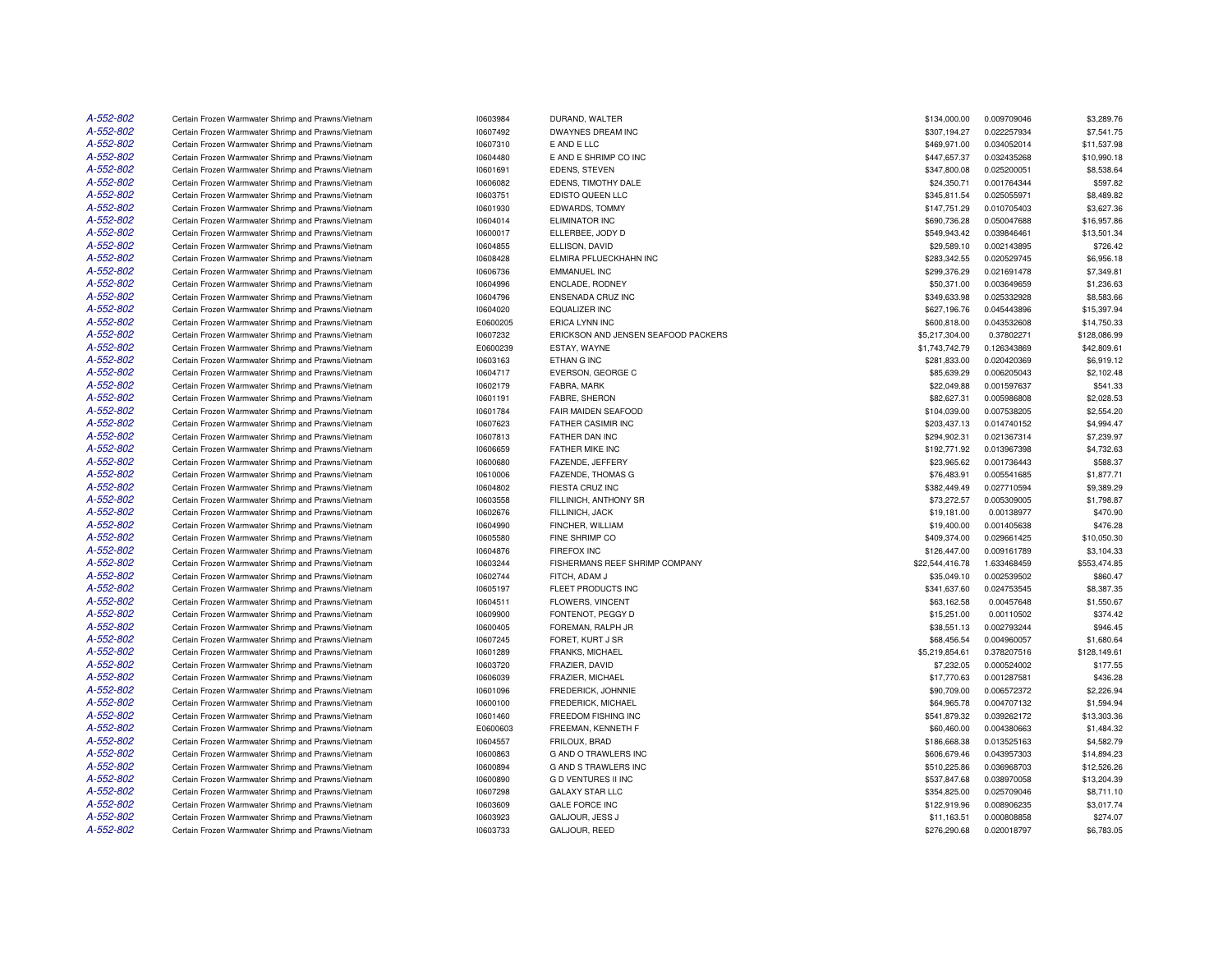| A-552-802 | Certain Frozen Warmwater Shrimp and Prawns/Vietnam                                                       | 10600349             | GALLIANO, ANTHONY                        | \$123,663.48               | 0.008960107                | \$3,035.99               |
|-----------|----------------------------------------------------------------------------------------------------------|----------------------|------------------------------------------|----------------------------|----------------------------|--------------------------|
| A-552-802 | Certain Frozen Warmwater Shrimp and Prawns/Vietnam                                                       | 10607323             | GALLIANO, HORACE J                       | \$256,096.89               | 0.018555645                | \$6,287.29               |
| A-552-802 | Certain Frozen Warmwater Shrimp and Prawns/Vietnam                                                       | 10603433             | GALLIANO, MOISE JR                       | \$59,133.45                | 0.004284548                | \$1,451.75               |
| A-552-802 | Certain Frozen Warmwater Shrimp and Prawns/Vietnam                                                       | 10601036             | GALLOWAY, JIMMY                          | \$79,604.86                | 0.005767815                | \$1,954.33               |
| A-552-802 | Certain Frozen Warmwater Shrimp and Prawns/Vietnam                                                       | E0600064             | GALLOWAY, JUDY L                         | \$90,997.00                | 0.006593239                | \$2,234.01               |
| A-552-802 | Certain Frozen Warmwater Shrimp and Prawns/Vietnam                                                       | 10601046             | GALLOWAY, MARK                           | \$104,716.15               | 0.007587268                | \$2,570.83               |
| A-552-802 | Certain Frozen Warmwater Shrimp and Prawns/Vietnam                                                       | 10608395             | <b>GAMBER INC</b>                        | \$53,550.00                | 0.003879996                | \$1,314.67               |
| A-552-802 | Certain Frozen Warmwater Shrimp and Prawns/Vietnam                                                       | 10609505             | <b>GARIJAK INC</b>                       | \$144,874.67               | 0.010496976                | \$3,556.73               |
| A-552-802 | Certain Frozen Warmwater Shrimp and Prawns/Vietnam                                                       | 10605253             | <b>GARNER, LARRY S</b>                   | \$83,943.00                | 0.006082138                | \$2,060.84               |
| A-552-802 | Certain Frozen Warmwater Shrimp and Prawns/Vietnam                                                       | 10607468             | GARZA, ANDRES                            | \$140,059.42               | 0.010148084                | \$3,438.52               |
| A-552-802 | Certain Frozen Warmwater Shrimp and Prawns/Vietnam                                                       | 10602529             | GASPARD, MICHAEL ANTHONY                 | \$53,194.26                | 0.00385422                 | \$1,305.94               |
| A-552-802 | Certain Frozen Warmwater Shrimp and Prawns/Vietnam                                                       | 10601256             | <b>GASPARD, MURRY SR</b>                 | \$67,565.35                | 0.004895486                | \$1,658.76               |
| A-552-802 | Certain Frozen Warmwater Shrimp and Prawns/Vietnam                                                       | 10607416             | GASPARD, MURVIN                          | \$91,829.87                | 0.006653585                | \$2,254.46               |
| A-552-802 | Certain Frozen Warmwater Shrimp and Prawns/Vietnam                                                       | E0600774             | GAUDET, ALLEN IV                         | \$340,352.00               | 0.024660397                | \$8,355.78               |
| A-552-802 | Certain Frozen Warmwater Shrimp and Prawns/Vietnam                                                       | E0600650             | <b>GAY FISH COMPANY INC</b>              | \$333,807.62               | 0.02418622                 | \$8,195.12               |
| A-552-802 | Certain Frozen Warmwater Shrimp and Prawns/Vietnam                                                       | E0600559             | GAY, ROBERT G                            | \$48,450.81                | 0.003510531                | \$1,189.49               |
| A-552-802 | Certain Frozen Warmwater Shrimp and Prawns/Vietnam                                                       | 10603863             | <b>GEMITA INC</b>                        | \$362,747.85               | 0.0262831                  | \$8,905.61               |
| A-552-802 | Certain Frozen Warmwater Shrimp and Prawns/Vietnam                                                       | 10603441             | GEORGE, JAMES JR                         | \$162,765.45               | 0.011793263                | \$3,995.96               |
| A-552-802 | Certain Frozen Warmwater Shrimp and Prawns/Vietnam                                                       | 10603590             | GEORGIA SHRIMP CO LLC                    | \$2,466,256.43             | 0.178694003                | \$60,547.63              |
| A-552-802 | Certain Frozen Warmwater Shrimp and Prawns/Vietnam                                                       | 10608336             | GERICA, PETER                            | \$29,887.00                | 0.002165479                | \$733.74                 |
| A-552-802 | Certain Frozen Warmwater Shrimp and Prawns/Vietnam                                                       | 10607299             | <b>GISCO INC</b>                         | \$734,075.61               | 0.053187863                | \$18,021.86              |
| A-552-802 | Certain Frozen Warmwater Shrimp and Prawns/Vietnam                                                       |                      |                                          | \$333,473.19               |                            | \$8,186.91               |
| A-552-802 |                                                                                                          | 10604808             | <b>GLORIA CRUZ INC</b>                   |                            | 0.024161988                |                          |
| A-552-802 | Certain Frozen Warmwater Shrimp and Prawns/Vietnam<br>Certain Frozen Warmwater Shrimp and Prawns/Vietnam | 10606088<br>10603090 | GLOVER, CHARLES<br><b>GOINGS, ROBERT</b> | \$71,838.27<br>\$69,011.02 | 0.005205082<br>0.005000232 | \$1,763.66<br>\$1,694.25 |
| A-552-802 | Certain Frozen Warmwater Shrimp and Prawns/Vietnam                                                       |                      | <b>GOLD COAST SEAFOOD INC</b>            |                            | 0.105086658                | \$35,606.95              |
| A-552-802 |                                                                                                          | 10601142             |                                          | \$1,450,360.06             |                            |                          |
|           | Certain Frozen Warmwater Shrimp and Prawns/Vietnam                                                       | 10609003             | GOLDEN GULF COAST PKG CO INC             | \$14,041,328.89            | 1.01737242                 | \$344,720.49             |
| A-552-802 | Certain Frozen Warmwater Shrimp and Prawns/Vietnam                                                       | 10603599             | <b>GOLDEN PHASE INC</b>                  | \$87,882.46                | 0.006367573                | \$2,157.55               |
| A-552-802 | Certain Frozen Warmwater Shrimp and Prawns/Vietnam                                                       | 10602690             | GOLDEN, GEORGE T                         | \$44,079.73                | 0.003193822                | \$1,082.18               |
| A-552-802 | Certain Frozen Warmwater Shrimp and Prawns/Vietnam                                                       | 10609688             | GOLDEN, JOYCE G                          | \$439,528.31               | 0.031846272                | \$10,790.60              |
| A-552-802 | Certain Frozen Warmwater Shrimp and Prawns/Vietnam                                                       | 10608917             | <b>GOLDEN, WILLIAM L</b>                 | \$29,313.76                | 0.002123945                | \$719.67                 |
| A-552-802 | Certain Frozen Warmwater Shrimp and Prawns/Vietnam                                                       | 10608638             | GOLLOTT BROTHERS SEAFOOD CO INC          | \$5,969,340.77             | 0.432511959                | \$146,549.81             |
| A-552-802 | Certain Frozen Warmwater Shrimp and Prawns/Vietnam                                                       | 10608852             | GOLLOTT, EDGAR R                         | \$7,287,649.77             | 0.528030783                | \$178,914.85             |
| A-552-802 | Certain Frozen Warmwater Shrimp and Prawns/Vietnam                                                       | 10608824             | GOLLOTTS OIL DOCK AND ICEHOUSE INC       | \$10,267,805.63            | 0.74395966                 | \$252,078.92             |
| A-552-802 | Certain Frozen Warmwater Shrimp and Prawns/Vietnam                                                       | 10606525             | GONZALES, RUDOLPH JR                     | \$31,750.00                | 0.002300464                | \$779.48                 |
| A-552-802 | Certain Frozen Warmwater Shrimp and Prawns/Vietnam                                                       | 10610045             | GONZALES, RUDY                           | \$26,720.43                | 0.001936044                | \$656.00                 |
| A-552-802 | Certain Frozen Warmwater Shrimp and Prawns/Vietnam                                                       | 10606860             | GONZALEZ TRAWLERS INC                    | \$283,866.00               | 0.020567671                | \$6,969.03               |
| A-552-802 | Certain Frozen Warmwater Shrimp and Prawns/Vietnam                                                       | 10601928             | GOODMAN, DANNY                           | \$211,578.00               | 0.015330004                | \$5,194.33               |
| A-552-802 | Certain Frozen Warmwater Shrimp and Prawns/Vietnam                                                       | 10600206             | <b>GORE SEAFOOD INC</b>                  | \$517,850.48               | 0.037521149                | \$12,713.45              |
| A-552-802 | Certain Frozen Warmwater Shrimp and Prawns/Vietnam                                                       | 10603198             | <b>GOVELOPEZ INC</b>                     | \$87,300.79                | 0.006325428                | \$2,143.27               |
| A-552-802 | Certain Frozen Warmwater Shrimp and Prawns/Vietnam                                                       | 10605186             | <b>GRAHAM SHRIMP CO INC</b>              | \$4,106,705.27             | 0.297553651                | \$100,821.33             |
| A-552-802 | Certain Frozen Warmwater Shrimp and Prawns/Vietnam                                                       | 10603826             | GRAHAM, DARRELL                          | \$3,545,099.00             | 0.256862152                | \$87,033.66              |
| A-552-802 | Certain Frozen Warmwater Shrimp and Prawns/Vietnam                                                       | 10603113             | <b>GRANDMA INC</b>                       | \$386,314.00               | 0.027990599                | \$9,484.17               |
| A-552-802 | Certain Frozen Warmwater Shrimp and Prawns/Vietnam                                                       | 10601576             | GRANGER, ALBERT J                        | \$29,245.99                | 0.002119035                | \$718.00                 |
| A-552-802 | Certain Frozen Warmwater Shrimp and Prawns/Vietnam                                                       | 10605669             | GRANGER, WILLIAM                         | \$76,668.00                | 0.005555023                | \$1,882.23               |
| A-552-802 | Certain Frozen Warmwater Shrimp and Prawns/Vietnam                                                       | 10600313             | <b>GRANIER, STEPHEN</b>                  | \$86,375.14                | 0.00625836                 | \$2,120.55               |
| A-552-802 | Certain Frozen Warmwater Shrimp and Prawns/Vietnam                                                       | E0601022             | GRAVES, ROBERT N SR                      | \$258,001.00               | 0.018693608                | \$6,334.03               |
| A-552-802 | Certain Frozen Warmwater Shrimp and Prawns/Vietnam                                                       | 10607211             | <b>GREEN FLASH LLC</b>                   | \$368,585.00               | 0.026706034                | \$9,048.92               |
| A-552-802 | Certain Frozen Warmwater Shrimp and Prawns/Vietnam                                                       | E0600124             | GREEN, JAMES W                           | \$331,216.02               | 0.023998444                | \$8,131.49               |
| A-552-802 | Certain Frozen Warmwater Shrimp and Prawns/Vietnam                                                       | E0600088             | GREEN, JAMES W JR                        | \$184,054.52               | 0.013335774                | \$4,518.62               |
| A-552-802 | Certain Frozen Warmwater Shrimp and Prawns/Vietnam                                                       | 10609309             | GREENLAW, WILLARD C JR                   | \$32,797.03                | 0.002376327                | \$805.18                 |
| A-552-802 | Certain Frozen Warmwater Shrimp and Prawns/Vietnam                                                       | 10601704             | <b>GRIFFIN, FAYE</b>                     | \$34,559.01                | 0.002503993                | \$848.44                 |
| A-552-802 | Certain Frozen Warmwater Shrimp and Prawns/Vietnam                                                       | 10605422             | <b>GRIFFIN, TIMOTHY</b>                  | \$24,564.82                | 0.001779858                | \$603.08                 |
| A-552-802 | Certain Frozen Warmwater Shrimp and Prawns/Vietnam                                                       | E0600973             | GROOVER, HENRY HARLEY                    | \$92,639.97                | 0.006712281                | \$2,274.35               |
| A-552-802 | Certain Frozen Warmwater Shrimp and Prawns/Vietnam                                                       | 10609371             | GROS, DANNY A                            | \$114,070.10               | 0.008265014                | \$2,800.47               |
| A-552-802 | Certain Frozen Warmwater Shrimp and Prawns/Vietnam                                                       | 10605747             | GROS, GARY                               | \$19,113.39                | 0.001384871                | \$469.24                 |
| A-552-802 | Certain Frozen Warmwater Shrimp and Prawns/Vietnam                                                       | 10600661             | GROS, MICHAEL                            | \$24,400.00                | 0.001767916                | \$599.03                 |
| A-552-802 | Certain Frozen Warmwater Shrimp and Prawns/Vietnam                                                       | 10600959             | <b>GROSSIE, TATE</b>                     | \$56,725.00                | 0.004110042                | \$1,392.62               |
|           |                                                                                                          |                      |                                          |                            |                            |                          |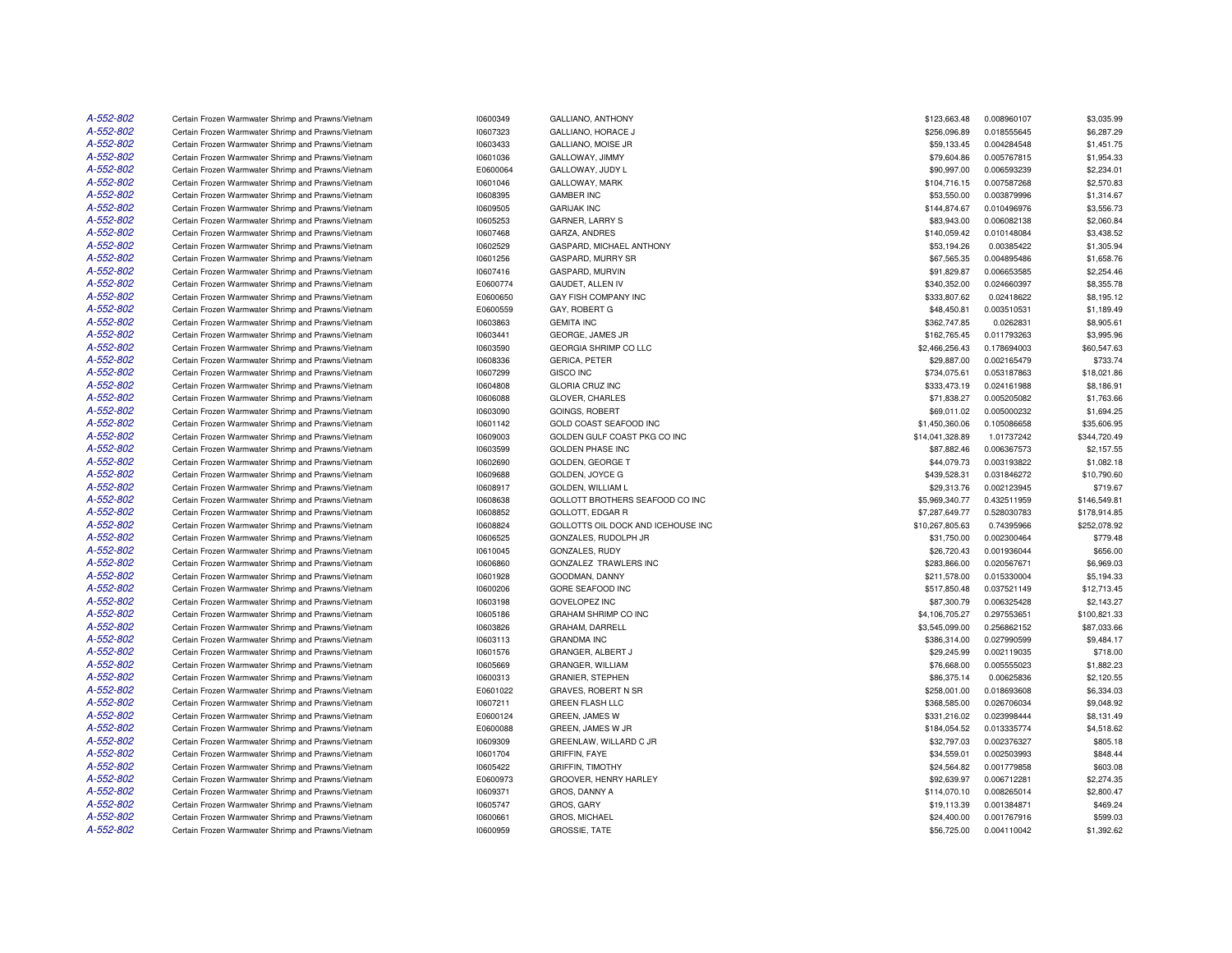| A-552-802 | Certain Frozen Warmwater Shrimp and Prawns/Vietnam | 10605127 | <b>GUENTHER, JOHN</b>                 | \$13,950.00     | 0.001010755 | \$342.48       |
|-----------|----------------------------------------------------|----------|---------------------------------------|-----------------|-------------|----------------|
| A-552-802 | Certain Frozen Warmwater Shrimp and Prawns/Vietnam | 10608103 | GUERRA, FABIAN                        | \$20,618.56     | 0.001493929 | \$506.19       |
| A-552-802 | Certain Frozen Warmwater Shrimp and Prawns/Vietnam | 10605103 | GUIDRY, CHARLES J                     | \$50,509.48     | 0.003659693 | \$1,240.03     |
| A-552-802 | Certain Frozen Warmwater Shrimp and Prawns/Vietnam | 10601414 | GUIDRY, CHRIS J                       | \$28,870.00     | 0.002091792 | \$708.77       |
| A-552-802 | Certain Frozen Warmwater Shrimp and Prawns/Vietnam | 10601672 | GUIDRY, CLINTON P JR                  | \$70,006.00     | 0.005072324 | \$1,718.68     |
| A-552-802 | Certain Frozen Warmwater Shrimp and Prawns/Vietnam | 10602038 | GUIDRY, JASON J                       | \$58,137.03     | 0.004212351 | \$1,427.29     |
| A-552-802 | Certain Frozen Warmwater Shrimp and Prawns/Vietnam | 10608740 | GUIDRY, KEITH M                       | \$84,470.00     | 0.006120322 | \$2,073.77     |
| A-552-802 | Certain Frozen Warmwater Shrimp and Prawns/Vietnam | 10601845 | GUIDRY, KENNETH J                     | \$122,552.00    | 0.008879574 | \$3,008.70     |
| A-552-802 | Certain Frozen Warmwater Shrimp and Prawns/Vietnam | 10602126 | GUIDRY, MICHAEL J                     | \$61,642.36     | 0.004466332 | \$1,513.35     |
| A-552-802 | Certain Frozen Warmwater Shrimp and Prawns/Vietnam | 10607359 | GUIDRY, ROBERT J                      | \$29,681.88     | 0.002150617 | \$728.70       |
| A-552-802 | Certain Frozen Warmwater Shrimp and Prawns/Vietnam | 10603722 | GULF CROWN SEAFOOD CO INC             | \$46,689,755.00 | 3.382932585 | \$1,146,252.99 |
| A-552-802 | Certain Frozen Warmwater Shrimp and Prawns/Vietnam | 10607271 | <b>GULF FISH INC</b>                  | \$2,574,096.00  | 0.18650758  | \$63,195.13    |
| A-552-802 | Certain Frozen Warmwater Shrimp and Prawns/Vietnam | 10606592 | <b>GULF FISHERIES INC</b>             | \$257,320.30    | 0.018644288 | \$6,317.32     |
| A-552-802 | Certain Frozen Warmwater Shrimp and Prawns/Vietnam | E0600166 | GULF ISLAND SHRIMP AND SEAFOOD II LLC | \$23,338,322.21 | 1.690991325 | \$572,965.56   |
| A-552-802 | Certain Frozen Warmwater Shrimp and Prawns/Vietnam | 10608597 | <b>GULF KING SERVICES INC</b>         | \$20,821,313.00 | 1.508620001 | \$511.171.93   |
| A-552-802 |                                                    |          |                                       |                 |             |                |
| A-552-802 | Certain Frozen Warmwater Shrimp and Prawns/Vietnam | 10605828 | GULF PRIDE ENTERPRISES INC            | \$12,377,485.68 | 0.89681772  | \$303,872.44   |
|           | Certain Frozen Warmwater Shrimp and Prawns/Vietnam | 10602314 | <b>GULF RUNNER</b>                    | \$415,448.09    | 0.030101526 | \$10,199.42    |
| A-552-802 | Certain Frozen Warmwater Shrimp and Prawns/Vietnam | 10602563 | <b>GULF SHRIMP CO INC</b>             | \$3,212,932.24  | 0.232794821 | \$78,878.83    |
| A-552-802 | Certain Frozen Warmwater Shrimp and Prawns/Vietnam | 10603872 | GULF SHRIMP ICE CO INC                | \$252,452.00    | 0.018291552 | \$6,197.80     |
| A-552-802 | Certain Frozen Warmwater Shrimp and Prawns/Vietnam | E0600813 | <b>GULF SOUTH INC</b>                 | \$10,903,466.93 | 0.790016858 | \$267,684.67   |
| A-552-802 | Certain Frozen Warmwater Shrimp and Prawns/Vietnam | 10600587 | GUY, JODY                             | \$42,305.21     | 0.003065248 | \$1,038.61     |
| A-552-802 | Certain Frozen Warmwater Shrimp and Prawns/Vietnam | E0600965 | <b>GUY, KIMOTHY</b>                   | \$108,769.00    | 0.007880919 | \$2,670.32     |
| A-552-802 | Certain Frozen Warmwater Shrimp and Prawns/Vietnam | 10602662 | H T SEAMAN                            | \$83,635.58     | 0.006059863 | \$2,053.29     |
| A-552-802 | Certain Frozen Warmwater Shrimp and Prawns/Vietnam | 10607088 | HACKBERRY SEAFOOD                     | \$396,793.20    | 0.028749876 | \$9,741.44     |
| A-552-802 | Certain Frozen Warmwater Shrimp and Prawns/Vietnam | 10604026 | <b>HAILEY MARIE INC</b>               | \$381,303.54    | 0.027627563 | \$9,361.16     |
| A-552-802 | Certain Frozen Warmwater Shrimp and Prawns/Vietnam | 10607123 | HALILI. RHONDA                        | \$74,530.00     | 0.005400113 | \$1,829.74     |
| A-552-802 | Certain Frozen Warmwater Shrimp and Prawns/Vietnam | 10600041 | HALL, DARRELL SR                      | \$10,509.00     | 0.000761436 | \$258.00       |
| A-552-802 | Certain Frozen Warmwater Shrimp and Prawns/Vietnam | 10605652 | HANSON, EDMOND A                      | \$10,470.00     | 0.00075861  | \$257.04       |
| A-552-802 | Certain Frozen Warmwater Shrimp and Prawns/Vietnam | 10603678 | HARDEE, WILLIAM                       | \$237,800.94    | 0.017230002 | \$5,838.11     |
| A-552-802 | Certain Frozen Warmwater Shrimp and Prawns/Vietnam | 10603975 | HARDY, JOHN C                         | \$626,477.90    | 0.04539181  | \$15,380,29    |
| A-552-802 | Certain Frozen Warmwater Shrimp and Prawns/Vietnam | 10605728 | HARTMANN, LEON M JR                   | \$34,983.80     | 0.002534771 | \$858.87       |
| A-552-802 | Certain Frozen Warmwater Shrimp and Prawns/Vietnam | 10605396 | HATTAWAY, ERROL HENRY                 | \$316,076.29    | 0.022901486 | \$7,759.80     |
| A-552-802 | Certain Frozen Warmwater Shrimp and Prawns/Vietnam | 10601394 | HCP LLC                               | \$82,445.13     | 0.005973608 | \$2,024.06     |
| A-552-802 | Certain Frozen Warmwater Shrimp and Prawns/Vietnam | 10601458 | HEBERT, ROBERT                        | \$80,351.10     | 0.005821884 | \$1,972.65     |
| A-552-802 | Certain Frozen Warmwater Shrimp and Prawns/Vietnam | E0600317 | HELEN E INC                           | \$342,557.00    | 0.024820161 | \$8,409.92     |
| A-552-802 | Certain Frozen Warmwater Shrimp and Prawns/Vietnam | 10608422 | <b>HELEN KAY INC</b>                  | \$361,025.99    | 0.026158342 | \$8,863.34     |
| A-552-802 | Certain Frozen Warmwater Shrimp and Prawns/Vietnam | 10601274 | HELEN W SMITH INC                     | \$9,670.00      | 0.000700645 | \$237.40       |
| A-552-802 | Certain Frozen Warmwater Shrimp and Prawns/Vietnam | 10601095 | HELMER, GERRY                         | \$72,691.24     | 0.005266885 | \$1,784.60     |
| A-552-802 | Certain Frozen Warmwater Shrimp and Prawns/Vietnam | 10600435 | HELMER, KENNETH J                     | \$58,987.83     | 0.004273997 | \$1,448.18     |
| A-552-802 | Certain Frozen Warmwater Shrimp and Prawns/Vietnam | 10600368 | HELMER, LARRY SR                      | \$41,709.60     | 0.003022093 | \$1,023.99     |
| A-552-802 | Certain Frozen Warmwater Shrimp and Prawns/Vietnam | 10600086 | HENDERSON, JOHNNY                     | \$53,259.00     | 0.003858911 | \$1,307.53     |
| A-552-802 | Certain Frozen Warmwater Shrimp and Prawns/Vietnam | 10601108 | HENRY, RODNEY                         | \$71,016.76     | 0.005145559 | \$1,743.49     |
| A-552-802 | Certain Frozen Warmwater Shrimp and Prawns/Vietnam | E0601048 | HEREFORD, RODNEY O JR                 | \$53,605.00     | 0.003883981 | \$1,316.03     |
| A-552-802 | Certain Frozen Warmwater Shrimp and Prawns/Vietnam | E0601027 | HEREFORD, RODNEY O SR                 | \$54,057.00     | 0.00391673  | \$1,327.12     |
| A-552-802 | Certain Frozen Warmwater Shrimp and Prawns/Vietnam | 10604814 | HERMOSA CRUZ INC                      | \$434,111.41    | 0.031453788 | \$10,657.62    |
| A-552-802 | Certain Frozen Warmwater Shrimp and Prawns/Vietnam | 10605734 | HESS, HENRY JR                        | \$63,897.11     | 0.004629701 | \$1,568.70     |
| A-552-802 | Certain Frozen Warmwater Shrimp and Prawns/Vietnam | 10604455 | HEWETT. JAMES L                       | \$154,089.00    | 0.011164606 | \$3,782.95     |
| A-552-802 | Certain Frozen Warmwater Shrimp and Prawns/Vietnam | 10600622 | HI SEAS OF DULAC INC                  | \$21,051,524.11 | 1.525300077 | \$516,823.71   |
| A-552-802 | Certain Frozen Warmwater Shrimp and Prawns/Vietnam | 10602788 | HICKMAN, MARVIN                       | \$453,166.76    | 0.032834454 | \$11,125.43    |
| A-552-802 | Certain Frozen Warmwater Shrimp and Prawns/Vietnam | 10608266 | HINGLE, ROLAND JR                     | \$8,215.00      | 0.000595222 | \$201.68       |
| A-552-802 | Certain Frozen Warmwater Shrimp and Prawns/Vietnam | 10606986 | HINGLE, ROLAND T SR                   | \$13,579.00     | 0.000983874 | \$333.37       |
| A-552-802 | Certain Frozen Warmwater Shrimp and Prawns/Vietnam | 10609097 | HO, DUNG TAN                          | \$75,526.00     | 0.005472279 | \$1,854.19     |
| A-552-802 |                                                    |          |                                       |                 |             |                |
| A-552-802 | Certain Frozen Warmwater Shrimp and Prawns/Vietnam | 10609844 | HO, JIMMY                             | \$47,666.45     | 0.0034537   | \$1,170.23     |
|           | Certain Frozen Warmwater Shrimp and Prawns/Vietnam | 10601802 | HO, NAM                               | \$159,894.06    | 0.011585214 | \$3,925.47     |
| A-552-802 | Certain Frozen Warmwater Shrimp and Prawns/Vietnam | 10602515 | HO, NGA THI                           | \$556,152.00    | 0.040296307 | \$13,653.76    |
| A-552-802 | Certain Frozen Warmwater Shrimp and Prawns/Vietnam | 10608652 | HOANG, HUY VAN                        | \$16,642.00     | 0.001205806 | \$408.57       |
| A-552-802 | Certain Frozen Warmwater Shrimp and Prawns/Vietnam | 10607089 | HOANG, LOAN                           | \$434,111.00    | 0.031453758 | \$10,657.61    |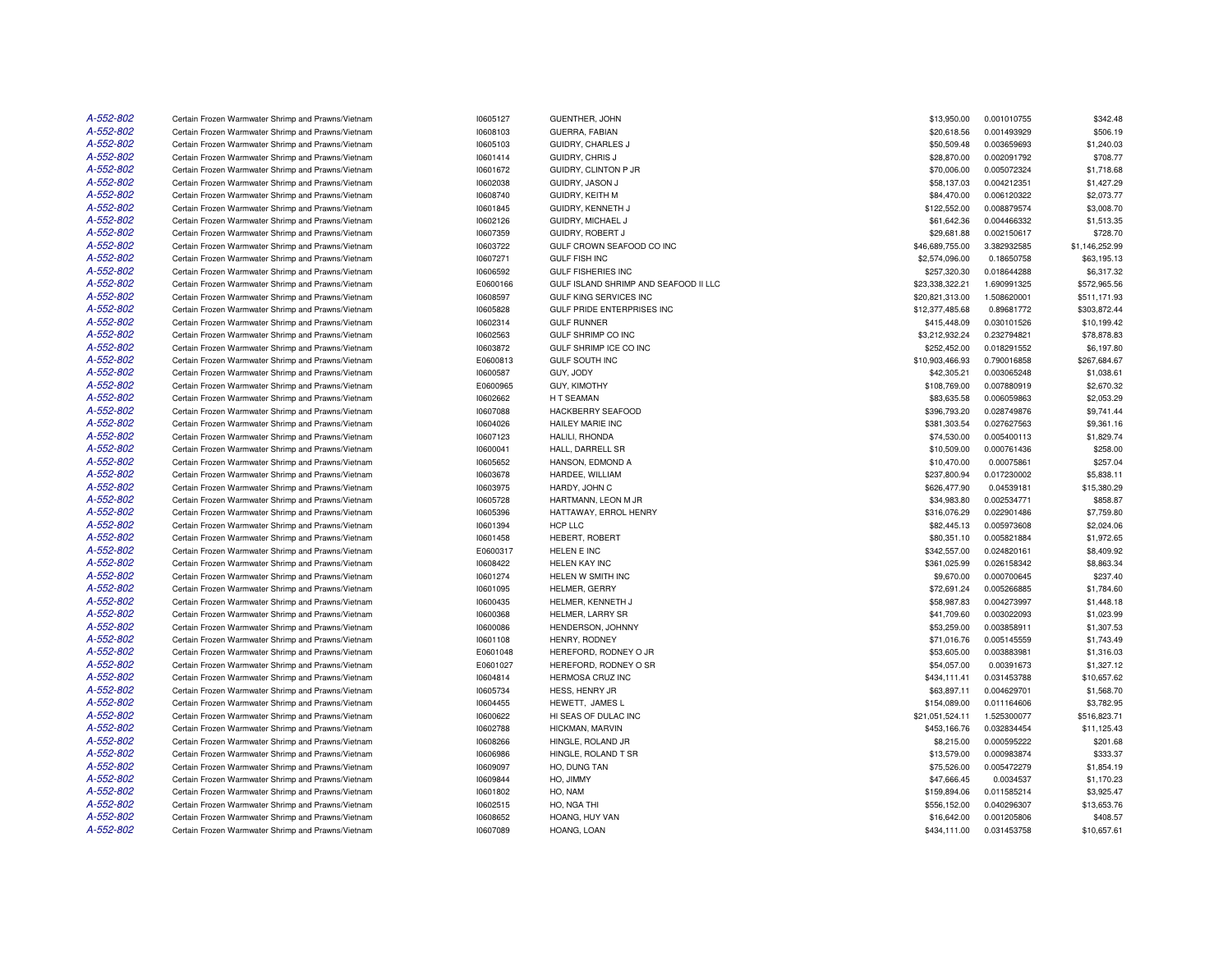| A-552-802 | Certain Frozen Warmwater Shrimp and Prawns/Vietnam | 10605858 | HOANG, SAN NGOC                       | \$135,737.00    | 0.009834901 | \$3,332.40     |
|-----------|----------------------------------------------------|----------|---------------------------------------|-----------------|-------------|----------------|
| A-552-802 | Certain Frozen Warmwater Shrimp and Prawns/Vietnam | 10608345 | HOANG, TRUNG TUAN                     | \$37,000.00     | 0.002680856 | \$908.37       |
| A-552-802 | Certain Frozen Warmwater Shrimp and Prawns/Vietnam | 10602087 | HOLLIER, DENNIS J                     | \$46,237.00     | 0.003350128 | \$1,135.14     |
| A-552-802 | Certain Frozen Warmwater Shrimp and Prawns/Vietnam | 10607076 | HOME LOVING CARE INC                  | \$209,205.77    | 0.015158122 | \$5,136.09     |
| A-552-802 | Certain Frozen Warmwater Shrimp and Prawns/Vietnam | 10603870 | HONDUMEX ENTERPRISES INC              | \$407,058.15    | 0.029493628 | \$9,993.45     |
| A-552-802 | Certain Frozen Warmwater Shrimp and Prawns/Vietnam | 10603459 | <b>HONGRI INC</b>                     | \$220,043.51    | 0.015943377 | \$5,402.16     |
| A-552-802 | Certain Frozen Warmwater Shrimp and Prawns/Vietnam | 10605468 | HOSTETLER, WARREN L II                | \$72,869.93     | 0.005279832 | \$1,788.99     |
| A-552-802 | Certain Frozen Warmwater Shrimp and Prawns/Vietnam | 10604711 | HOTARD, EMILE JOHN JR                 | \$87,142.63     | 0.006313969 | \$2,139.39     |
| A-552-802 | Certain Frozen Warmwater Shrimp and Prawns/Vietnam | 10608748 | HOWARD, JEFF                          | \$21,300.00     | 0.001543304 | \$522.92       |
| A-552-802 | Certain Frozen Warmwater Shrimp and Prawns/Vietnam | 10600947 | HOWERIN, BILLY                        | \$337,293.91    | 0.024438821 | \$8,280.71     |
| A-552-802 | Certain Frozen Warmwater Shrimp and Prawns/Vietnam | 10600515 | HUBER, CHARLES A                      | \$92,281.68     | 0.006686321 | \$2,265.55     |
| A-552-802 | Certain Frozen Warmwater Shrimp and Prawns/Vietnam | 10601138 | HUCK, STEVEN                          | \$45,959.00     | 0.003329985 | \$1,128.31     |
| A-552-802 | Certain Frozen Warmwater Shrimp and Prawns/Vietnam | 10602222 | HUE, PATRICK A                        | \$68,042.00     | 0.004930022 | \$1,670.46     |
| A-552-802 | Certain Frozen Warmwater Shrimp and Prawns/Vietnam | 10603488 | HUGHES, BRAD                          | \$42,779.37     | 0.003099603 | \$1,050.25     |
| A-552-802 | Certain Frozen Warmwater Shrimp and Prawns/Vietnam | 10609522 | HURRICANE EMILY SEAFOOD INC           | \$90,592.55     | 0.006563934 | \$2,224.08     |
| A-552-802 | Certain Frozen Warmwater Shrimp and Prawns/Vietnam | 10607157 | HUTCHERSON, DANIEL J                  | \$132,276.31    | 0.009584155 | \$3,247.44     |
| A-552-802 | Certain Frozen Warmwater Shrimp and Prawns/Vietnam | E0600826 | HUTCHINSON, DOUGLAS                   | \$147,572.00    | 0.010692413 | \$3,622.95     |
| A-552-802 | Certain Frozen Warmwater Shrimp and Prawns/Vietnam | 10604493 | HUYNH, CHIEN                          | \$2,830.18      | 0.000205062 | \$69.48        |
| A-552-802 | Certain Frozen Warmwater Shrimp and Prawns/Vietnam | 10609775 | HUYNH, CHUNG VAN                      | \$231,042.00    | 0.016740279 | \$5,672.18     |
| A-552-802 | Certain Frozen Warmwater Shrimp and Prawns/Vietnam | 10609266 | HUYNH, DONG                           | \$64,000.00     | 0.004637156 | \$1,571.23     |
| A-552-802 | Certain Frozen Warmwater Shrimp and Prawns/Vietnam | 10605262 | HUYNH, DUNG VAN                       | \$94,691.39     | 0.006860918 | \$2,324.71     |
| A-552-802 | Certain Frozen Warmwater Shrimp and Prawns/Vietnam | 10609769 | HUYNH, LAY                            | \$11,100.00     | 0.000804257 | \$272.51       |
| A-552-802 | Certain Frozen Warmwater Shrimp and Prawns/Vietnam | 10604490 | HUYNH, THANH NGOC                     | \$1,073,611.53  | 0.07778913  | \$26,357.61    |
| A-552-802 | Certain Frozen Warmwater Shrimp and Prawns/Vietnam | 10609271 | HUYNH, THANH PHAT                     | \$63,740.51     | 0.004618355 | \$1,564.86     |
| A-552-802 | Certain Frozen Warmwater Shrimp and Prawns/Vietnam | 10605755 | HUYNH, VUONG VAN                      | \$14,378.25     | 0.001041784 | \$352.99       |
| A-552-802 | Certain Frozen Warmwater Shrimp and Prawns/Vietnam | E0600647 | HYMEL, MICHAEL                        | \$17,816.00     | 0.001290868 | \$437.39       |
| A-552-802 | Certain Frozen Warmwater Shrimp and Prawns/Vietnam | 10606748 | IKE AND ZACK INC                      | \$225,670.33    | 0.016351071 | \$5,540.30     |
| A-552-802 | Certain Frozen Warmwater Shrimp and Prawns/Vietnam | 10605603 | INDEPENDENT FISH COMPANY INC          | \$841,599.00    | 0.060978531 | \$20,661.61    |
| A-552-802 | Certain Frozen Warmwater Shrimp and Prawns/Vietnam | 10602242 | INDEPENDENT SEAFOOD INC               | \$327,532.26    | 0.023731535 | \$8,041.05     |
| A-552-802 | Certain Frozen Warmwater Shrimp and Prawns/Vietnam | 10601014 | INGRAHAM, JOYCE                       | \$142,127.00    | 0.010297892 | \$3,489.28     |
| A-552-802 | Certain Frozen Warmwater Shrimp and Prawns/Vietnam | 10601477 | INTEGRITY FISHING INC                 | \$324,762.09    | 0.023530821 | \$7,973.04     |
| A-552-802 | Certain Frozen Warmwater Shrimp and Prawns/Vietnam | 10605698 | INTERNATIONAL OCEANIC ENTERPRISES INC | \$16,719,230.60 | 1.211401302 | \$410,464.10   |
| A-552-802 | Certain Frozen Warmwater Shrimp and Prawns/Vietnam | 10603395 | <b>IRON HORSE INC</b>                 | \$42,000.00     | 0.003043134 | \$1,031.12     |
| A-552-802 | Certain Frozen Warmwater Shrimp and Prawns/Vietnam | 10603685 | <b>IRON WILL INC</b>                  | \$345,075.87    | 0.025002667 | \$8,471.76     |
| A-552-802 | Certain Frozen Warmwater Shrimp and Prawns/Vietnam | 10608446 | <b>ISABEL MAIER INC</b>               | \$496,231.72    | 0.03595475  | \$12,182.70    |
| A-552-802 | Certain Frozen Warmwater Shrimp and Prawns/Vietnam | 10604338 | <b>ISLA CRUZ INC</b>                  | \$440,949.66    | 0.031949257 | \$10,825.50    |
| A-552-802 | Certain Frozen Warmwater Shrimp and Prawns/Vietnam | 10604755 | J AND J RENTALS INC                   | \$353,318.75    | 0.02559991  | \$8,674.12     |
| A-552-802 | Certain Frozen Warmwater Shrimp and Prawns/Vietnam | 10603352 | J AND J TRAWLERS INC                  | \$11,583.00     | 0.000839253 | \$284.37       |
| A-552-802 | Certain Frozen Warmwater Shrimp and Prawns/Vietnam | 10609425 | J COLLINS TRAWLERS INC                | \$157,509.51    | 0.011412441 | \$3,866.92     |
| A-552-802 | Certain Frozen Warmwater Shrimp and Prawns/Vietnam | 10603552 | J D LAND CO                           | \$251,497.38    | 0.018222385 | \$6,174.37     |
| A-552-802 | Certain Frozen Warmwater Shrimp and Prawns/Vietnam | 10605641 | J W BLUME INC                         | \$971,520.00    | 0.070392031 | \$23,851.22    |
| A-552-802 | Certain Frozen Warmwater Shrimp and Prawns/Vietnam | 10601948 | JACKSON, ALFRED                       | \$52,339.01     | 0.003792253 | \$1,284.94     |
| A-552-802 | Certain Frozen Warmwater Shrimp and Prawns/Vietnam | 10605448 | JACKSON, EUGENE O                     | \$20,829.06     | 0.001509181 | \$511.36       |
| A-552-802 | Certain Frozen Warmwater Shrimp and Prawns/Vietnam | E0600664 | JACKSON, JOHN DERRELL                 | \$121,687.57    | 0.008816942 | \$2,987.48     |
| A-552-802 | Certain Frozen Warmwater Shrimp and Prawns/Vietnam | 10604055 | JACKSON, JOHN ELTON SR                | \$40,592.39     | 0.002941145 | \$996.56       |
| A-552-802 | Certain Frozen Warmwater Shrimp and Prawns/Vietnam | 10605432 | JACKSON, NANCY L                      | \$36,376.14     | 0.002635654 | \$893.05       |
| A-552-802 | Certain Frozen Warmwater Shrimp and Prawns/Vietnam | 10607795 | JACOB A INC                           | \$311,608.27    | 0.022577753 | \$7,650.11     |
| A-552-802 | Certain Frozen Warmwater Shrimp and Prawns/Vietnam | 10609404 | JACOBS, LAWRENCE ANTHONY              | \$106,335.00    | 0.007704563 | \$2,610.57     |
| A-552-802 | Certain Frozen Warmwater Shrimp and Prawns/Vietnam | 10608548 | JACOBS, LAWRENCE F                    | \$146,939.05    | 0.010646552 | \$3,607.42     |
| A-552-802 | Certain Frozen Warmwater Shrimp and Prawns/Vietnam | E0600051 | JACQUELIN MARIE INC                   | \$180,146.10    | 0.013052587 | \$4,422.66     |
| A-552-802 | Certain Frozen Warmwater Shrimp and Prawns/Vietnam | 10606081 | <b>JBS PACKING COMPANY INC</b>        | \$41.001.431.00 | 2.970781855 | \$1,006,602.26 |
| A-552-802 | Certain Frozen Warmwater Shrimp and Prawns/Vietnam | 10607196 | <b>JENNA DAWN LLC</b>                 | \$304,403.00    | 0.022055691 | \$7,473.22     |
| A-552-802 | Certain Frozen Warmwater Shrimp and Prawns/Vietnam | 10607548 | JESSICA ANN INC                       | \$104,305.00    | 0.007557478 | \$2,560.73     |
| A-552-802 | Certain Frozen Warmwater Shrimp and Prawns/Vietnam | 10609008 | JO ANN B INC                          | \$253,000.00    | 0.018331258 | \$6,211.26     |
| A-552-802 | Certain Frozen Warmwater Shrimp and Prawns/Vietnam | 10602399 | JOHNSON, ALBERT F                     | \$91,723.48     | 0.006645877 | \$2,251.85     |
| A-552-802 | Certain Frozen Warmwater Shrimp and Prawns/Vietnam | 10603915 | JONES. RALPH WILLIAM                  | \$200,959.00    | 0.014560598 | \$4,933.63     |
| A-552-802 | Certain Frozen Warmwater Shrimp and Prawns/Vietnam | 10603696 | JOOST, DONALD F                       | \$47,240.98     | 0.003422872 | \$1,159.79     |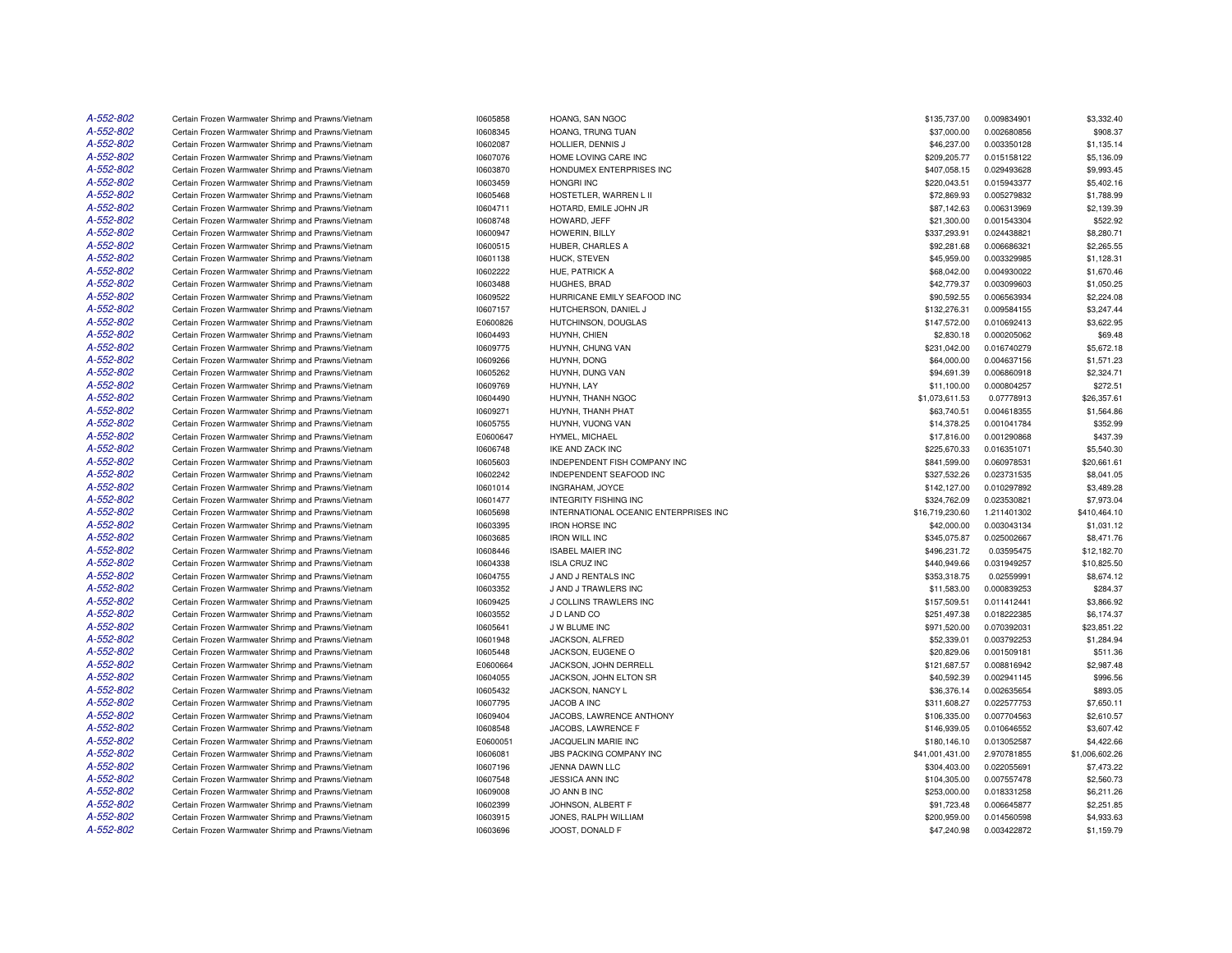| A-552-802 | Certain Frozen Warmwater Shrimp and Prawns/Vietnam | 10608301 | JORDAN, DEAN                     | \$278,957.23                | 0.020212004 | \$6,848.52  |
|-----------|----------------------------------------------------|----------|----------------------------------|-----------------------------|-------------|-------------|
| A-552-802 | Certain Frozen Warmwater Shrimp and Prawns/Vietnam | 10609496 | JORDAN, HUBERT W JR              | \$23,246.19                 | 0.001684316 | \$570.70    |
| A-552-802 | Certain Frozen Warmwater Shrimp and Prawns/Vietnam | 10606618 | JOSEPH ANTHONY INC               | \$680,791.66                | 0.049327144 | \$16,713.72 |
| A-552-802 | Certain Frozen Warmwater Shrimp and Prawns/Vietnam | 10606718 | JOSH AND JAKE INC                | \$426,639.00                | 0.03091237  | \$10,474.17 |
| A-552-802 | Certain Frozen Warmwater Shrimp and Prawns/Vietnam | 10604329 | <b>JOYA CRUZ INC</b>             | \$496,044.91                | 0.035941214 | \$12,178.11 |
| A-552-802 | Certain Frozen Warmwater Shrimp and Prawns/Vietnam | 10602296 | <b>JOYCE</b>                     | \$187,785.05                | 0.013606072 | \$4,610.20  |
| A-552-802 | Certain Frozen Warmwater Shrimp and Prawns/Vietnam | 10603515 | JP MOORE INC                     | \$213,745.52                | 0.015487052 | \$5,247.54  |
| A-552-802 | Certain Frozen Warmwater Shrimp and Prawns/Vietnam | 10601519 | JUDY, WILLIAM R                  | \$206,269.00                | 0.014945337 | \$5,063.99  |
| A-552-802 | Certain Frozen Warmwater Shrimp and Prawns/Vietnam | 10607902 | JULIE ANN LLC                    | \$337,533.68                | 0.024456194 | \$8,286.59  |
| A-552-802 | Certain Frozen Warmwater Shrimp and Prawns/Vietnam | 10603420 | JULIE SHRIMP CO INC              | \$243,100.00                | 0.017613948 | \$5,968.21  |
| A-552-802 | Certain Frozen Warmwater Shrimp and Prawns/Vietnam | 10603146 | JULIO GONZALEZ BOAT BUILDERS INC | \$357,528.23                | 0.02590491  | \$8,777.47  |
| A-552-802 | Certain Frozen Warmwater Shrimp and Prawns/Vietnam | 10606144 | <b>JULISSA INC</b>               | \$86,142.07                 | 0.006241472 | \$2,114.82  |
| A-552-802 | Certain Frozen Warmwater Shrimp and Prawns/Vietnam | 10607249 | K AND J INC                      | \$103,975.13                | 0.007533577 | \$2,552.63  |
| A-552-802 | Certain Frozen Warmwater Shrimp and Prawns/Vietnam | 10604208 | KALLIAINEN SEAFOOD INC           | \$155,722.00                | 0.011282926 | \$3,823.04  |
| A-552-802 | Certain Frozen Warmwater Shrimp and Prawns/Vietnam | 10604214 | KALLIAINEN, DALE                 | \$134,810.00                | 0.009767735 | \$3,309.64  |
| A-552-802 | Certain Frozen Warmwater Shrimp and Prawns/Vietnam | 10600009 | <b>KEENAN, ROBERT M</b>          | \$100,025.00                | 0.007247368 | \$2,455.66  |
| A-552-802 | Certain Frozen Warmwater Shrimp and Prawns/Vietnam | 10600192 | KELLUM, KENNETH                  | \$46,009.00                 | 0.003333608 | \$1,129.54  |
| A-552-802 |                                                    |          |                                  |                             |             | \$524.77    |
| A-552-802 | Certain Frozen Warmwater Shrimp and Prawns/Vietnam | 10602236 | KELLUM, LARRY SR                 | \$21,375.28<br>\$344,529.79 | 0.001548758 | \$8,458.35  |
| A-552-802 | Certain Frozen Warmwater Shrimp and Prawns/Vietnam | 10606724 | <b>KELLY MARIE INC</b>           |                             | 0.024963101 |             |
|           | Certain Frozen Warmwater Shrimp and Prawns/Vietnam | 10603177 | <b>KERN, THURMOND A</b>          | \$279,705.54                | 0.020266223 | \$6,866.89  |
| A-552-802 | Certain Frozen Warmwater Shrimp and Prawns/Vietnam | 10609031 | KHA, MINH                        | \$19,981.00                 | 0.001447735 | \$490.54    |
| A-552-802 | Certain Frozen Warmwater Shrimp and Prawns/Vietnam | 10605306 | KIESEL, EDWARD                   | \$211,755.34                | 0.015342853 | \$5,198.68  |
| A-552-802 | Certain Frozen Warmwater Shrimp and Prawns/Vietnam | 10603413 | KIFF, HANK J                     | \$29,219.59                 | 0.002117122 | \$717.35    |
| A-552-802 | Certain Frozen Warmwater Shrimp and Prawns/Vietnam | 10607826 | KING, THORNELL L                 | \$310,465.00                | 0.022494917 | \$7,622.05  |
| A-552-802 | Certain Frozen Warmwater Shrimp and Prawns/Vietnam | 10608152 | KING, THORNELL L                 | \$216,915.00                | 0.015716699 | \$5,325.35  |
| A-552-802 | Certain Frozen Warmwater Shrimp and Prawns/Vietnam | 10608146 | KING, THORNELL L                 | \$284,065.00                | 0.02058209  | \$6,973.91  |
| A-552-802 | Certain Frozen Warmwater Shrimp and Prawns/Vietnam | 10608334 | KING, THORNELL L                 | \$125,697.00                | 0.009107447 | \$3,085.91  |
| A-552-802 | Certain Frozen Warmwater Shrimp and Prawns/Vietnam | 10600598 | KING, WESLEY A                   | \$28,548.19                 | 0.002068475 | \$700.87    |
| A-552-802 | Certain Frozen Warmwater Shrimp and Prawns/Vietnam | 10604828 | KNIGHT SEAFOOD INC               | \$996,865.28                | 0.072228437 | \$24,473.46 |
| A-552-802 | Certain Frozen Warmwater Shrimp and Prawns/Vietnam | 10604816 | KNIGHT, GEORGE                   | \$235,360.19                | 0.017053156 | \$5,778.19  |
| A-552-802 | Certain Frozen Warmwater Shrimp and Prawns/Vietnam | 10604822 | KNIGHT, ROBERT                   | \$171,263.44                | 0.012408989 | \$4,204.59  |
| A-552-802 | Certain Frozen Warmwater Shrimp and Prawns/Vietnam | 10600644 | KOPSZYWA, MARK                   | \$33,832.00                 | 0.002451317 | \$830.59    |
| A-552-802 | Certain Frozen Warmwater Shrimp and Prawns/Vietnam | 10600700 | KOPSZYWA, STANLEY J              | \$25,751.00                 | 0.001865803 | \$632.20    |
| A-552-802 | Certain Frozen Warmwater Shrimp and Prawns/Vietnam | 10603796 | <b>KRENNERICH, RAYMOND</b>       | \$17,000.00                 | 0.001231745 | \$417.36    |
| A-552-802 | Certain Frozen Warmwater Shrimp and Prawns/Vietnam | 10608124 | KRIS AND CODY INC                | \$667,439.25                | 0.048359688 | \$16,385.91 |
| A-552-802 | Certain Frozen Warmwater Shrimp and Prawns/Vietnam | 10602259 | KYLE AND COURTNEY                | \$167,978.87                | 0.012171004 | \$4,123.95  |
| A-552-802 | Certain Frozen Warmwater Shrimp and Prawns/Vietnam | 10607657 | L AND J SPECIALTY INC            | \$275,591.82                | 0.019968161 | \$6,765.89  |
| A-552-802 | Certain Frozen Warmwater Shrimp and Prawns/Vietnam | 10604536 | L AND O TRAWLERS INC             | \$691,704.00                | 0.050117804 | \$16,981.62 |
| A-552-802 | Certain Frozen Warmwater Shrimp and Prawns/Vietnam | 10606785 | L T INC                          | \$380,070.24                | 0.027538204 | \$9,330.88  |
| A-552-802 | Certain Frozen Warmwater Shrimp and Prawns/Vietnam | 10603521 | LA MACARELA INC                  | \$77,055.71                 | 0.005583115 | \$1,891.75  |
| A-552-802 | Certain Frozen Warmwater Shrimp and Prawns/Vietnam | 10604184 | LA PACHITA INC                   | \$388,781.83                | 0.028169407 | \$9,544.76  |
| A-552-802 | Certain Frozen Warmwater Shrimp and Prawns/Vietnam | 10602155 | LA RETA INC                      | \$408,125.30                | 0.029570949 | \$10,019.65 |
| A-552-802 | Certain Frozen Warmwater Shrimp and Prawns/Vietnam | 10600168 | LABOVE, CARROLL                  | \$87,200.00                 | 0.006318125 | \$2,140.80  |
| A-552-802 | Certain Frozen Warmwater Shrimp and Prawns/Vietnam | 10604464 | LACOSTE, MALCOLM JR              | \$147,969.32                | 0.010721201 | \$3,632.71  |
| A-552-802 | Certain Frozen Warmwater Shrimp and Prawns/Vietnam | 10603213 | LACOSTE, MELVIN SR               | \$44,937.57                 | 0.003255977 | \$1,103.24  |
| A-552-802 | Certain Frozen Warmwater Shrimp and Prawns/Vietnam | 10605489 | LACOSTE, RAVIN SR                | \$146,032.36                | 0.010580857 | \$3,585.16  |
| A-552-802 | Certain Frozen Warmwater Shrimp and Prawns/Vietnam | E0600449 | LADSON, EARLENE G                | \$194,586.19                | 0.014098852 | \$4,777.17  |
| A-552-802 | Certain Frozen Warmwater Shrimp and Prawns/Vietnam | 10601978 | <b>LADY CATHERINE</b>            | \$95,612.76                 | 0.006927677 | \$2,347.33  |
| A-552-802 | Certain Frozen Warmwater Shrimp and Prawns/Vietnam | 10607277 | <b>LADY CHANCERY INC</b>         | \$464,504.48                | 0.033655935 | \$11,403.78 |
| A-552-802 | Certain Frozen Warmwater Shrimp and Prawns/Vietnam | 10604453 | LADY DOLCINA INC                 | \$218,110.00                | 0.015803283 | \$5,354.69  |
| A-552-802 | Certain Frozen Warmwater Shrimp and Prawns/Vietnam | 10603910 | <b>LADY GAIL INC</b>             | \$33,116.17                 | 0.002399451 | \$813.02    |
| A-552-802 | Certain Frozen Warmwater Shrimp and Prawns/Vietnam | 10602290 | LADY GWEN DOE                    | \$108,947.01                | 0.007893817 | \$2,674.69  |
| A-552-802 |                                                    |          | <b>LADY KATHERINE INC</b>        |                             |             |             |
|           | Certain Frozen Warmwater Shrimp and Prawns/Vietnam | 10605961 |                                  | \$232,113.50                | 0.016817915 | \$5,698.48  |
| A-552-802 | Certain Frozen Warmwater Shrimp and Prawns/Vietnam | 10604412 | <b>LADY KELLY INC</b>            | \$351,886.00                | 0.025496099 | \$8,638.95  |
| A-552-802 | Certain Frozen Warmwater Shrimp and Prawns/Vietnam | 10607647 | <b>LADY MARIE INC</b>            | \$607,723.87                | 0.044032976 | \$14,919.87 |
| A-552-802 | Certain Frozen Warmwater Shrimp and Prawns/Vietnam | 10605936 | <b>LADY SNOW INC</b>             | \$222,885.60                | 0.016149302 | \$5,471.93  |
| A-552-802 | Certain Frozen Warmwater Shrimp and Prawns/Vietnam | 10607018 | <b>LADY SUSIE INC</b>            | \$191,222.00                | 0.013855098 | \$4,694.58  |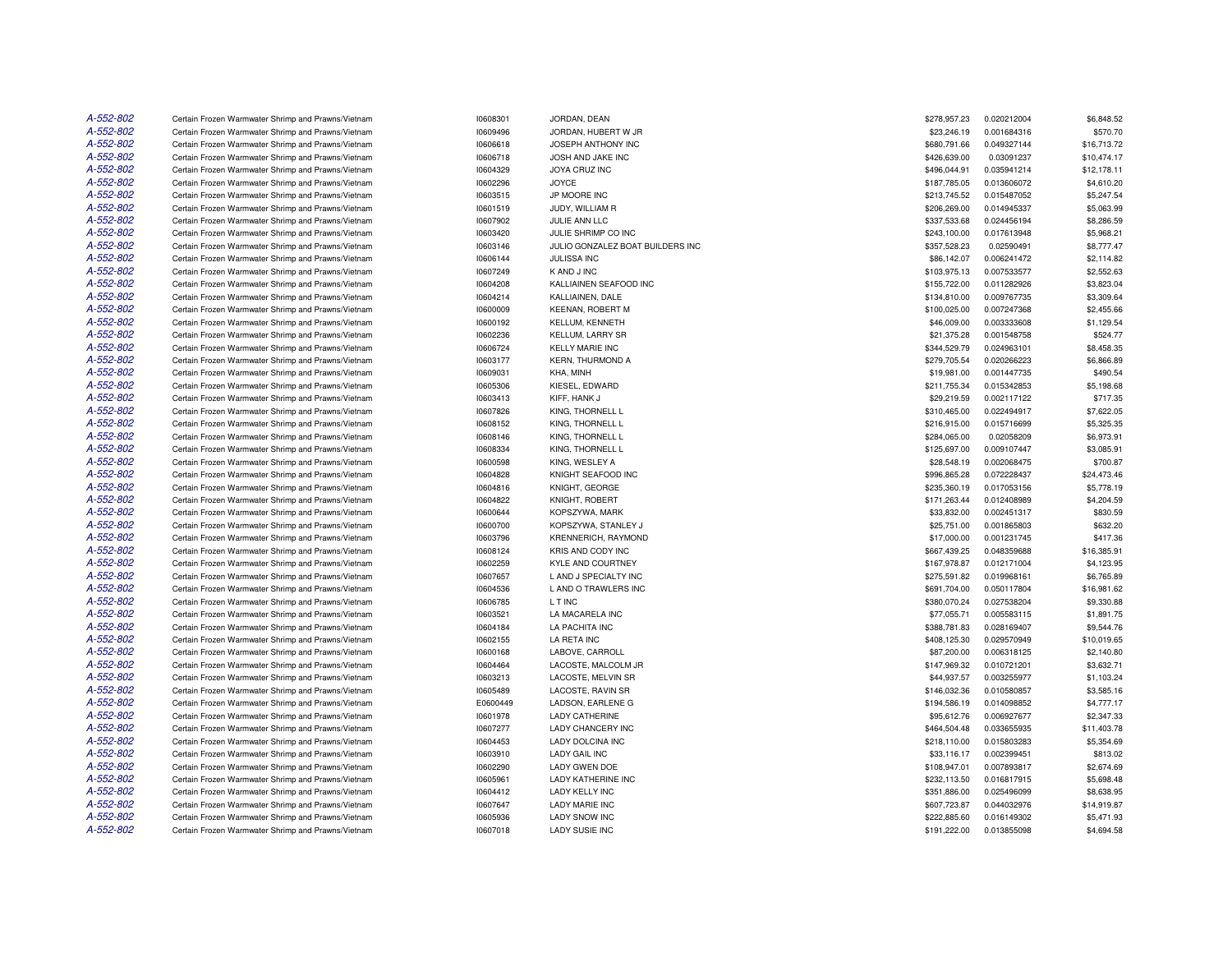| A-552-802 | Certain Frozen Warmwater Shrimp and Prawns/Vietnam                                                       | 10606665 | <b>LADY TONI INC</b>                                 | \$284,439.41    | 0.020609218 | \$6,983.11     |
|-----------|----------------------------------------------------------------------------------------------------------|----------|------------------------------------------------------|-----------------|-------------|----------------|
| A-552-802 | Certain Frozen Warmwater Shrimp and Prawns/Vietnam                                                       | 10600940 | LAFITTE FROZEN FOODS CORPORATION                     | \$77,708,472.98 | 5.630411326 | \$1,907,775.48 |
| A-552-802 | Certain Frozen Warmwater Shrimp and Prawns/Vietnam                                                       | 10603669 | <b>LAFONT INC</b>                                    | \$232,683.00    | 0.016859178 | \$5,712.46     |
| A-552-802 | Certain Frozen Warmwater Shrimp and Prawns/Vietnam                                                       | 10600461 | LAGARDE, FRANK                                       | \$14,800.00     | 0.001072342 | \$363.35       |
| A-552-802 | Certain Frozen Warmwater Shrimp and Prawns/Vietnam                                                       | 10603000 | LAGASSE, MICHAEL                                     | \$314,728.66    | 0.022803843 | \$7,726.72     |
| A-552-802 | Certain Frozen Warmwater Shrimp and Prawns/Vietnam                                                       | 10602994 | LAGASSE, MICHAEL                                     | \$22,386.72     | 0.001622042 | \$549.60       |
| A-552-802 | Certain Frozen Warmwater Shrimp and Prawns/Vietnam                                                       | 10604501 | LAM, HIEP TAN                                        | \$41,507.69     | 0.003007463 | \$1,019.03     |
| A-552-802 | Certain Frozen Warmwater Shrimp and Prawns/Vietnam                                                       | 10609673 | LAM. PHAN                                            | \$305,895.72    | 0.022163847 | \$7,509.87     |
| A-552-802 | Certain Frozen Warmwater Shrimp and Prawns/Vietnam                                                       | 10606826 | <b>LANCERO INC</b>                                   | \$564,172.00    | 0.040877401 | \$13,850.66    |
| A-552-802 | Certain Frozen Warmwater Shrimp and Prawns/Vietnam                                                       | 10601772 | LANE, DANIEL E                                       | \$162,733.18    | 0.011790925 | \$3,995.17     |
| A-552-802 | Certain Frozen Warmwater Shrimp and Prawns/Vietnam                                                       | E0600509 | LAPEYROUSE, TILLMAN                                  | \$16,338.00     | 0.001183779 | \$401.10       |
| A-552-802 | Certain Frozen Warmwater Shrimp and Prawns/Vietnam                                                       | 10602756 | LASSEIGNE AND SONS INC                               | \$305,396.00    | 0.02212764  | \$7,497.60     |
| A-552-802 | Certain Frozen Warmwater Shrimp and Prawns/Vietnam                                                       | 10600075 | LATAPIE, JOEY                                        | \$60,000.00     | 0.004347334 | \$1,473.03     |
| A-552-802 | Certain Frozen Warmwater Shrimp and Prawns/Vietnam                                                       | 10600149 | LATAPIE, JOSEPH                                      | \$39,145.00     | 0.002836273 | \$961.03       |
| A-552-802 | Certain Frozen Warmwater Shrimp and Prawns/Vietnam                                                       | 10600155 | LATAPIE, TRAVIS                                      | \$34,800.00     | 0.002521454 | \$854.35       |
| A-552-802 | Certain Frozen Warmwater Shrimp and Prawns/Vietnam                                                       | 10600550 | LAUGHLIN, JAMES G                                    | \$49,901.00     | 0.003615605 | \$1,225.09     |
| A-552-802 | Certain Frozen Warmwater Shrimp and Prawns/Vietnam                                                       | 10609915 | LE, CHEO VAN                                         | \$387,600.00    | 0.028083777 | \$9,515.74     |
|           |                                                                                                          |          |                                                      |                 |             |                |
| A-552-802 | Certain Frozen Warmwater Shrimp and Prawns/Vietnam                                                       | 10610040 | LE, DALE                                             | \$457,452.74    | 0.033144997 | \$11,230.66    |
| A-552-802 | Certain Frozen Warmwater Shrimp and Prawns/Vietnam                                                       | 10608365 | LE, DAVID RUNG                                       | \$34,130.00     | 0.002472908 | \$837.91       |
| A-552-802 | Certain Frozen Warmwater Shrimp and Prawns/Vietnam                                                       | 10602460 | LE. DUOC NGUYEN                                      | \$243,191.00    | 0.017620541 | \$5,970.44     |
| A-552-802 | Certain Frozen Warmwater Shrimp and Prawns/Vietnam                                                       | 10609201 | LE, HOUSTON                                          | \$36,081.00     | 0.002614269 | \$885.80       |
| A-552-802 | Certain Frozen Warmwater Shrimp and Prawns/Vietnam                                                       | 10607603 | LE, MINH VAN                                         | \$544,419.46    | 0.03944622  | \$13,365.73    |
| A-552-802 | Certain Frozen Warmwater Shrimp and Prawns/Vietnam                                                       | 10609656 | LE, NAM VAN                                          | \$26,924.35     | 0.001950819 | \$661.00       |
| A-552-802 | Certain Frozen Warmwater Shrimp and Prawns/Vietnam                                                       | 10609544 | LE. NHIEU                                            | \$55,776.00     | 0.004041282 | \$1,369.32     |
| A-552-802 | Certain Frozen Warmwater Shrimp and Prawns/Vietnam                                                       | 10602861 | LE. PHAT AND TRAN. LE                                | \$425,961.02    | 0.030863246 | \$10,457.52    |
| A-552-802 | Certain Frozen Warmwater Shrimp and Prawns/Vietnam                                                       | 10605455 | LE, TONY                                             | \$27,563.31     | 0.001997115 | \$676.69       |
| A-552-802 | Certain Frozen Warmwater Shrimp and Prawns/Vietnam                                                       | 10605205 | LE, VUI                                              | \$144,533.81    | 0.010472279 | \$3,548.37     |
| A-552-802 | Certain Frozen Warmwater Shrimp and Prawns/Vietnam                                                       | 10609595 | LE. XUAN MINH                                        | \$75,781.00     | 0.005490755 | \$1,860.46     |
| A-552-802 | Certain Frozen Warmwater Shrimp and Prawns/Vietnam                                                       | 10605086 | LEBLANC, GARETH R JR                                 | \$483,681.00    | 0.03504538  | \$11,874.57    |
| A-552-802 | Certain Frozen Warmwater Shrimp and Prawns/Vietnam                                                       | 10604153 | LEBLANC, MARTY J                                     | \$24,518.21     | 0.001776481 | \$601.93       |
| A-552-802 | Certain Frozen Warmwater Shrimp and Prawns/Vietnam                                                       | 10602637 | LEBLANC, MICKEL J                                    | \$60,034.75     | 0.004349852 | \$1,473.88     |
| A-552-802 | Certain Frozen Warmwater Shrimp and Prawns/Vietnam                                                       | 10600225 | LEBLANC, ROBERT                                      | \$9,366.00      | 0.000678619 | \$229.94       |
| A-552-802 | Certain Frozen Warmwater Shrimp and Prawns/Vietnam                                                       | 10608728 | LEBOEUF, RUSSELL J                                   | \$74,049.76     | 0.005365317 | \$1,817.95     |
| A-552-802 | Certain Frozen Warmwater Shrimp and Prawns/Vietnam                                                       | E0600670 | LEBOEUF, TOMMY J                                     | \$51,377.00     | 0.00372255  | \$1,261.33     |
| A-552-802 | Certain Frozen Warmwater Shrimp and Prawns/Vietnam                                                       | 10602000 | LEBOUEF, LESLIE                                      | \$48,971.47     | 0.003548256 | \$1,202.27     |
| A-552-802 | Certain Frozen Warmwater Shrimp and Prawns/Vietnam                                                       | E0600315 | LEBOUEF, RAYMOND                                     | \$76,691.00     | 0.00555669  | \$1,882.80     |
| A-552-802 | Certain Frozen Warmwater Shrimp and Prawns/Vietnam                                                       | E0600924 | LECOMPTE, ETHA                                       | \$55,379.62     | 0.004012562 | \$1,359.59     |
| A-552-802 | Certain Frozen Warmwater Shrimp and Prawns/Vietnam                                                       | 10605476 | LECOMPTE, JESSE JR                                   | \$347,478.61    | 0.025176759 | \$8,530.75     |
| A-552-802 | Certain Frozen Warmwater Shrimp and Prawns/Vietnam                                                       | 10604159 | LECOMPTE, LYLE                                       | \$209,035.00    | 0.015145749 | \$5,131.90     |
| A-552-802 | Certain Frozen Warmwater Shrimp and Prawns/Vietnam                                                       | 10609860 | LEONARD, DAN                                         | \$187,646.07    | 0.013596002 | \$4,606.79     |
| A-552-802 | Certain Frozen Warmwater Shrimp and Prawns/Vietnam                                                       | 10604548 | LEVRON, DALE T                                       | \$67,583.57     | 0.004896806 | \$1,659.20     |
| A-552-802 | Certain Frozen Warmwater Shrimp and Prawns/Vietnam                                                       | 10606951 | LIBERTAD FISHERIES INC                               | \$395,590.00    | 0.028662697 | \$9,711.90     |
| A-552-802 | Certain Frozen Warmwater Shrimp and Prawns/Vietnam                                                       | 10600604 | LICATINO, DANIEL JR                                  | \$85,853.52     | 0.006220565 | \$2,107.74     |
| A-552-802 | Certain Frozen Warmwater Shrimp and Prawns/Vietnam                                                       | 10605609 | <b>LIGHTHOUSE FISHERIES INC</b>                      | \$454,331.00    | 0.032918809 | \$11,154.02    |
| A-552-802 | Certain Frozen Warmwater Shrimp and Prawns/Vietnam                                                       | 10601185 | LINDA B INC                                          | \$91,829.63     | 0.006653568 | \$2,254.46     |
| A-552-802 | Certain Frozen Warmwater Shrimp and Prawns/Vietnam                                                       | 10604323 | LINDA CRUZ INC                                       | \$428,602.67    | 0.031054649 | \$10,522.37    |
| A-552-802 | Certain Frozen Warmwater Shrimp and Prawns/Vietnam                                                       | 10602283 | LINDA JUNE                                           | \$20,368.16     | 0.001475787 | \$500.05       |
| A-552-802 | Certain Frozen Warmwater Shrimp and Prawns/Vietnam                                                       | 10606140 | LINDA LOU BOAT CORPORATION                           | \$89,818.49     | 0.006507849 | \$2,205.08     |
| A-552-802 | Certain Frozen Warmwater Shrimp and Prawns/Vietnam                                                       | E0600044 | <b>LISA LYNN INC</b>                                 | \$263,666.61    | 0.019104113 | \$6,473.13     |
| A-552-802 | Certain Frozen Warmwater Shrimp and Prawns/Vietnam                                                       | 10607474 | LITTLE ANDY INC                                      | \$141,728.93    | 0.01026905  | \$3,479.50     |
| A-552-802 |                                                                                                          |          |                                                      |                 |             |                |
| A-552-802 | Certain Frozen Warmwater Shrimp and Prawns/Vietnam<br>Certain Frozen Warmwater Shrimp and Prawns/Vietnam | 10601979 | LITTLE BROTHERS INC<br>LITTLE DAVID GULF TRAWLER INC | \$73,540.57     | 0.005328424 | \$1,805.45     |
|           |                                                                                                          | 10607793 |                                                      | \$412,407.48    | 0.029881217 | \$10,124.78    |
| A-552-802 | Certain Frozen Warmwater Shrimp and Prawns/Vietnam                                                       | 10607702 | LITTLE ERNIE GULF TRAWLER INC                        | \$422,237.47    | 0.030593455 | \$10,366.11    |
| A-552-802 | Certain Frozen Warmwater Shrimp and Prawns/Vietnam                                                       | 10606682 | LITTLE KEN INC                                       | \$210,760.18    | 0.015270748 | \$5,174.25     |
| A-552-802 | Certain Frozen Warmwater Shrimp and Prawns/Vietnam                                                       | 10602197 | LNN CORPORATION                                      | \$269,616.53    | 0.019535218 | \$6,619.20     |
| A-552-802 | Certain Frozen Warmwater Shrimp and Prawns/Vietnam                                                       | 10602044 | LODRIGUE, JIMMY A                                    | \$68,947.30     | 0.004995616 | \$1,692.69     |
| A-552-802 | Certain Frozen Warmwater Shrimp and Prawns/Vietnam                                                       | 10604834 | LONG. ROBERT                                         | \$216,465.69    | 0.015684144 | \$5,314.32     |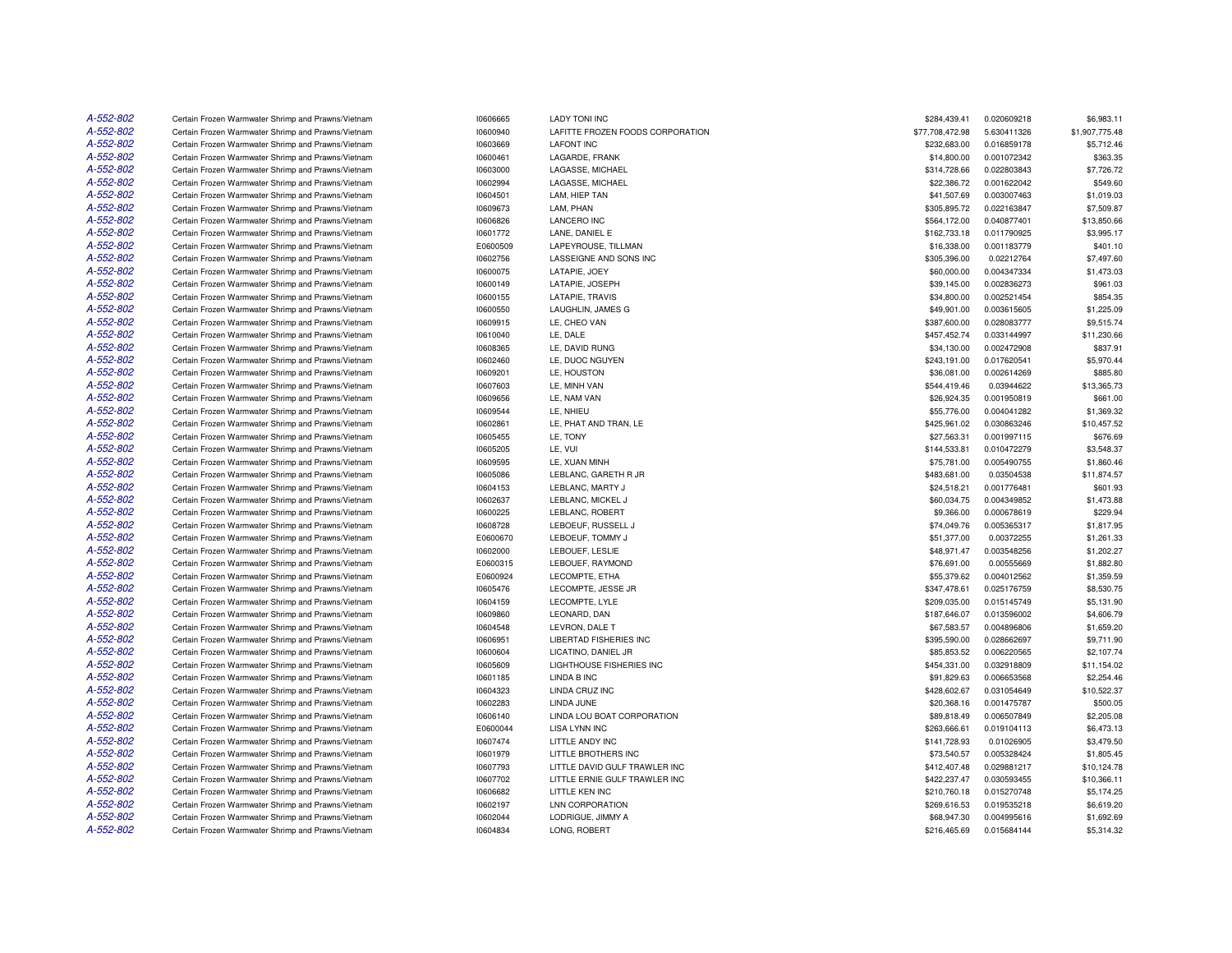| A-552-802 | Certain Frozen Warmwater Shrimp and Prawns/Vietnam | 10602457 | LONGO, RONALD                       | \$88,000.00     | 0.00637609  | \$2,160.44   |
|-----------|----------------------------------------------------|----------|-------------------------------------|-----------------|-------------|--------------|
| A-552-802 | Certain Frozen Warmwater Shrimp and Prawns/Vietnam | 10602428 | LOPEZ, CELESTINO                    | \$263,731.74    | 0.019108832 | \$6,474.72   |
| A-552-802 | Certain Frozen Warmwater Shrimp and Prawns/Vietnam | 10602447 | LORD, MICHAEL                       | \$70,000.00     | 0.00507189  | \$1,718.53   |
| A-552-802 | Certain Frozen Warmwater Shrimp and Prawns/Vietnam | 10602276 | LOUISIANA LADY INC                  | \$272,569.91    | 0.019749207 | \$6,691.71   |
| A-552-802 | Certain Frozen Warmwater Shrimp and Prawns/Vietnam | 10606018 | LOUISIANA NEWPACK SHRIMP CO INC     | \$5,310,530.00  | 0.384777452 | \$130,375.73 |
| A-552-802 | Certain Frozen Warmwater Shrimp and Prawns/Vietnam | 10607161 | LOUISIANA SHRIMP AND PACKING CO INC | \$16,070,878.02 | 1.164424549 | \$394,546.77 |
| A-552-802 | Certain Frozen Warmwater Shrimp and Prawns/Vietnam | 10602921 | LTN INC                             | \$455,942.88    | 0.033035599 | \$11,193.59  |
| A-552-802 | Certain Frozen Warmwater Shrimp and Prawns/Vietnam | 10603011 | LUCHADOR INC                        | \$20,271.55     | 0.001468787 | \$497.68     |
| A-552-802 | Certain Frozen Warmwater Shrimp and Prawns/Vietnam | 10602885 | LUCKY SEA STAR INC                  | \$175,920.68    | 0.012746432 | \$4,318.93   |
| A-552-802 | Certain Frozen Warmwater Shrimp and Prawns/Vietnam | 10603774 | <b>LUISA INC</b>                    | \$17,208.16     | 0.001246827 | \$422.47     |
| A-552-802 | Certain Frozen Warmwater Shrimp and Prawns/Vietnam | 10608496 | LUKE, HENRY                         | \$37,209.09     | 0.002696006 | \$913.50     |
| A-552-802 | Certain Frozen Warmwater Shrimp and Prawns/Vietnam | 10603543 | LUKE, PAUL LEROY                    | \$38,154.00     | 0.00276447  | \$936.70     |
| A-552-802 | Certain Frozen Warmwater Shrimp and Prawns/Vietnam | 10600580 | LUKE, TERRY SR                      | \$362,023.11    | 0.026230589 | \$8,887.82   |
| A-552-802 | Certain Frozen Warmwater Shrimp and Prawns/Vietnam | 10600450 | LUKE, TIMOTHY                       | \$27,048.00     | 0.001959778 | \$664.04     |
| A-552-802 | Certain Frozen Warmwater Shrimp and Prawns/Vietnam | 10604689 | LUONG, KEVIN                        | \$475,950.90    | 0.034485291 | \$11,684.79  |
| A-552-802 | Certain Frozen Warmwater Shrimp and Prawns/Vietnam | 10608416 | <b>LYNDA RILEY INC</b>              | \$413,470.95    | 0.029958271 | \$10,150.88  |
| A-552-802 | Certain Frozen Warmwater Shrimp and Prawns/Vietnam | 10600783 | LYONS, BERTON                       | \$10,700.73     | 0.000775327 | \$262.71     |
| A-552-802 | Certain Frozen Warmwater Shrimp and Prawns/Vietnam | 10604377 | MADERA CRUZ INC                     | \$584,434.14    | 0.042345506 | \$14,348.10  |
| A-552-802 | Certain Frozen Warmwater Shrimp and Prawns/Vietnam | 10609670 | <b>MALIBU</b>                       | \$433,186.95    | 0.031386805 | \$10.634.92  |
| A-552-802 | Certain Frozen Warmwater Shrimp and Prawns/Vietnam | 10601678 | MALLETT, MERVIN B                   | \$31,200.00     | 0.002260614 | \$765.97     |
| A-552-802 | Certain Frozen Warmwater Shrimp and Prawns/Vietnam | 10607203 | MALOLO LLC                          | \$354,339.00    | 0.025673832 | \$8,699.17   |
| A-552-802 | Certain Frozen Warmwater Shrimp and Prawns/Vietnam | 10603237 | MAMACITA INC                        | \$578,528.00    | 0.041917573 | \$14,203.10  |
| A-552-802 | Certain Frozen Warmwater Shrimp and Prawns/Vietnam | 10601839 | MAMOLO, TERRY                       | \$23,570.69     | 0.001707828 | \$578.67     |
| A-552-802 | Certain Frozen Warmwater Shrimp and Prawns/Vietnam | 10605569 | MANTEO SHRIMP CO                    | \$464,340.00    | 0.033644017 | \$11,399.74  |
| A-552-802 | Certain Frozen Warmwater Shrimp and Prawns/Vietnam | 10604189 | <b>MARCO CORP</b>                   | \$444,753.25    | 0.032224848 | \$10,918.88  |
| A-552-802 | Certain Frozen Warmwater Shrimp and Prawns/Vietnam | 10606201 | MARENO, ANSLEY                      | \$75,239.00     | 0.005451484 | \$1,847.15   |
| A-552-802 | Certain Frozen Warmwater Shrimp and Prawns/Vietnam | 10607526 | MARENO, BRENT                       | \$57,570.00     | 0.004171267 | \$1,413.37   |
| A-552-802 | Certain Frozen Warmwater Shrimp and Prawns/Vietnam | 10606401 | MARENO, KENNETH L                   | \$121,732.82    | 0.00882022  | \$2,988.59   |
| A-552-802 | Certain Frozen Warmwater Shrimp and Prawns/Vietnam | 10607146 | <b>MARIA ELENA INC</b>              | \$209,063.38    | 0.015147805 | \$5,132.59   |
| A-552-802 | Certain Frozen Warmwater Shrimp and Prawns/Vietnam | 10606854 | MARIACHI TRAWLERS INC               | \$315,565.00    | 0.02286444  | \$7,747.25   |
| A-552-802 | Certain Frozen Warmwater Shrimp and Prawns/Vietnam | 10601355 | MARIAH LYNN INC                     | \$263,174.94    | 0.019068489 | \$6,461.05   |
| A-552-802 | Certain Frozen Warmwater Shrimp and Prawns/Vietnam | 10606803 | MARIE TERESA INC                    | \$630,657.17    | 0.045694622 | \$15,482.90  |
| A-552-802 | Certain Frozen Warmwater Shrimp and Prawns/Vietnam | 10601727 | MARIE, ALLEN                        | \$3,298,460.00  | 0.238991783 | \$80,978.57  |
| A-552-802 | Certain Frozen Warmwater Shrimp and Prawns/Vietnam | 10606050 | MARISA ELIDA INC                    | \$95,588.51     | 0.00692592  | \$2,346.74   |
| A-552-802 | Certain Frozen Warmwater Shrimp and Prawns/Vietnam | 10606962 | MARQUIZE, KIP                       | \$118,870.80    | 0.008612851 | \$2,918.33   |
| A-552-802 | Certain Frozen Warmwater Shrimp and Prawns/Vietnam | 10608790 | MARRIS, ROY C JR                    | \$66,700.36     | 0.004832812 | \$1,637.52   |
| A-552-802 | Certain Frozen Warmwater Shrimp and Prawns/Vietnam | 10601380 | MARTIN, DENNIS                      | \$41,658.89     | 0.003018418 | \$1,022.74   |
| A-552-802 | Certain Frozen Warmwater Shrimp and Prawns/Vietnam | 10601915 | <b>MARTIN, SHARON</b>               | \$32,504.14     | 0.002355106 | \$797.99     |
| A-552-802 | Certain Frozen Warmwater Shrimp and Prawns/Vietnam | 10601153 | MARY BEA INC                        | \$510,239.24    | 0.036969672 | \$12,526.59  |
| A-552-802 | Certain Frozen Warmwater Shrimp and Prawns/Vietnam | 10606916 | MASSEY, JAMES R                     | \$78,223.27     | 0.005667711 | \$1,920.41   |
| A-552-802 | Certain Frozen Warmwater Shrimp and Prawns/Vietnam | 10602302 | <b>MASTER ALSTON</b>                | \$416,449.06    | 0.030174052 | \$10,224.00  |
| A-552-802 | Certain Frozen Warmwater Shrimp and Prawns/Vietnam | E0600611 | MASTER BRANDON INC                  | \$108,032.00    | 0.00782752  | \$2,652.23   |
| A-552-802 | Certain Frozen Warmwater Shrimp and Prawns/Vietnam | 10600904 | MASTER GERALD TRAWLERS INC          | \$583,920.46    | 0.042308287 | \$14,335.49  |
| A-552-802 | Certain Frozen Warmwater Shrimp and Prawns/Vietnam | 10606502 | MASTER JARED INC                    | \$227,805.84    | 0.016505801 | \$5,592.73   |
| A-552-802 | Certain Frozen Warmwater Shrimp and Prawns/Vietnam | 10605391 | MASTER JEFFREY INC                  | \$943,812.87    | 0.068384495 | \$23,171.00  |
| A-552-802 | Certain Frozen Warmwater Shrimp and Prawns/Vietnam | 10602957 | MASTER JIMBO INC                    | \$213,380.75    | 0.015460623 | \$5,238.59   |
| A-552-802 | Certain Frozen Warmwater Shrimp and Prawns/Vietnam | 10605029 | MASTER JOHN INC                     | \$408,717.42    | 0.029613852 | \$10.034.18  |
| A-552-802 | Certain Frozen Warmwater Shrimp and Prawns/Vietnam | 10606706 | <b>MASTER KEN INC</b>               | \$477,420.36    | 0.034591762 | \$11,720.87  |
| A-552-802 | Certain Frozen Warmwater Shrimp and Prawns/Vietnam | 10604564 | MASTER MIKE INC                     | \$619,224.34    | 0.04486625  | \$15,202.22  |
| A-552-802 | Certain Frozen Warmwater Shrimp and Prawns/Vietnam | 10600905 | MASTER RONALD INC                   | \$555,850.26    | 0.040274445 | \$13,646.36  |
| A-552-802 | Certain Frozen Warmwater Shrimp and Prawns/Vietnam | 10606227 | MAT ROLAND SEAFOOD CO INC           | \$2,822,807.00  | 0.204528076 | \$69,301.09  |
| A-552-802 | Certain Frozen Warmwater Shrimp and Prawns/Vietnam | 10608458 | MATHERNE, CLIFFORD                  | \$69,109.55     | 0.005007372 | \$1,696.67   |
| A-552-802 | Certain Frozen Warmwater Shrimp and Prawns/Vietnam | 10605518 | MATHERNE, FOREST                    | \$24,891.77     | 0.001803547 | \$611.10     |
| A-552-802 | Certain Frozen Warmwater Shrimp and Prawns/Vietnam | 10606178 | MATHERNE, GRACE                     | \$81,427.30     | 0.005899861 | \$1,999.07   |
| A-552-802 | Certain Frozen Warmwater Shrimp and Prawns/Vietnam | E0600373 | MATHERNE, JAMES J SR                | \$86,554.85     | 0.006271381 | \$2,124.96   |
| A-552-802 | Certain Frozen Warmwater Shrimp and Prawns/Vietnam | 10600058 | MATHERNE, LARRY JR                  | \$59,708.91     | 0.004326243 | \$1,465.88   |
| A-552-802 | Certain Frozen Warmwater Shrimp and Prawns/Vietnam | 10601197 | MATHERNE, LOUIS M SR                | \$15,983.88     | 0.001158121 | \$392.41     |
|           |                                                    |          |                                     |                 |             |              |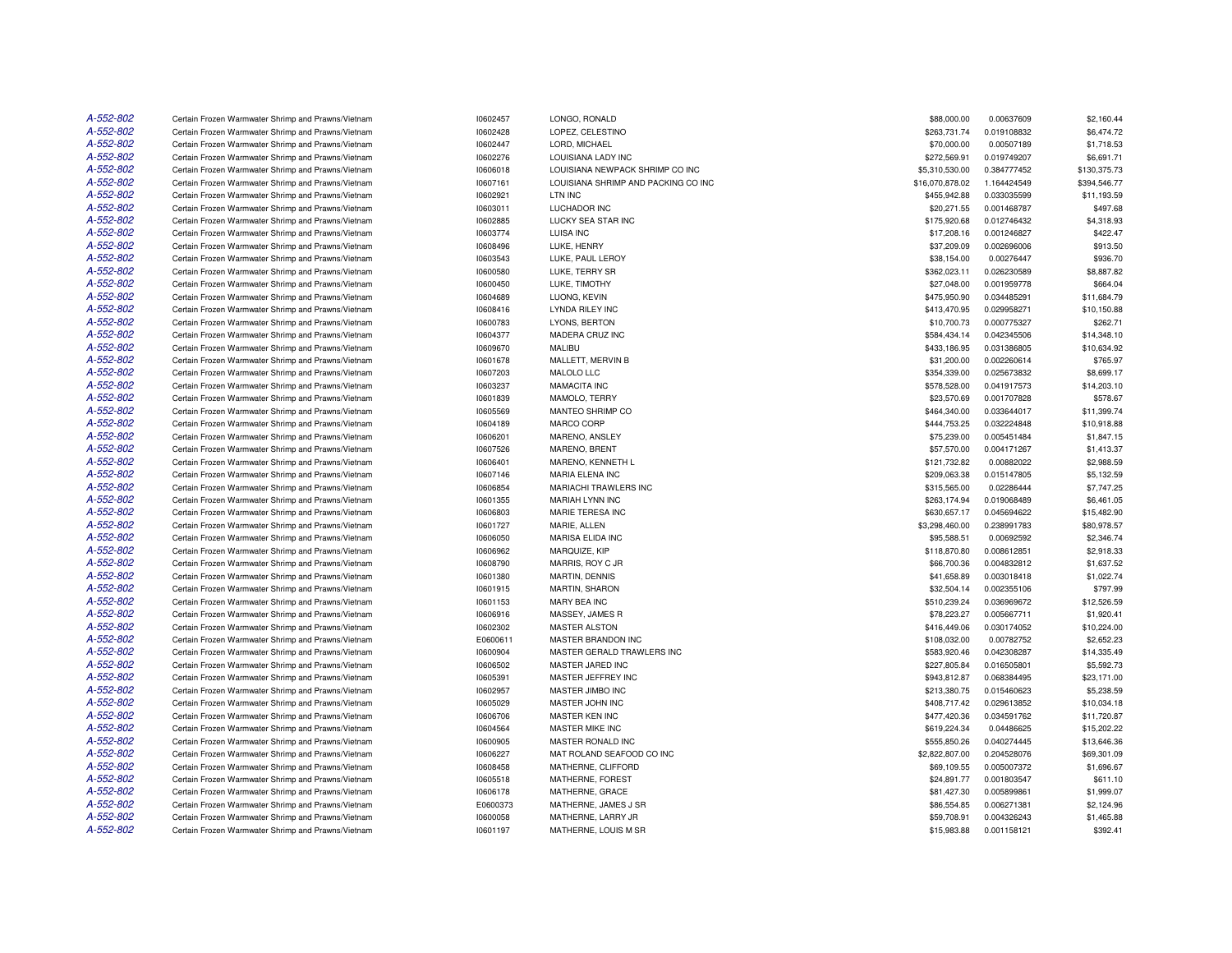| A-552-802 | Certain Frozen Warmwater Shrimp and Prawns/Vietnam | 10606130 | MATHERNE, THOMAS               | \$30,256.79     | 0.002192273 | \$742.82     |
|-----------|----------------------------------------------------|----------|--------------------------------|-----------------|-------------|--------------|
| A-552-802 | Certain Frozen Warmwater Shrimp and Prawns/Vietnam | 10601400 | MATHEWS, PATRICK T             | \$93,405.76     | 0.006767767 | \$2,293.15   |
| A-552-802 | Certain Frozen Warmwater Shrimp and Prawns/Vietnam | E0601111 | MAVAR, MARK D                  | \$10,229,958.21 | 0.741217404 | \$251,149.75 |
| A-552-802 | Certain Frozen Warmwater Shrimp and Prawns/Vietnam | 10602625 | MAYFIELD, GARY                 | \$73,050.73     | 0.005292932 | \$1,793.43   |
| A-552-802 | Certain Frozen Warmwater Shrimp and Prawns/Vietnam | 10606096 | <b>MAYPORTER INC</b>           | \$240,186.44    | 0.017402844 | \$5,896.68   |
| A-552-802 | Certain Frozen Warmwater Shrimp and Prawns/Vietnam | 10609381 | MCCALL, MARCUS H               | \$113,679.33    | 0.0082367   | \$2,790.88   |
| A-552-802 | Certain Frozen Warmwater Shrimp and Prawns/Vietnam | 10604746 | MCCALL, ROY TERRY              | \$22,045.98     | 0.001597354 | \$541.24     |
| A-552-802 | Certain Frozen Warmwater Shrimp and Prawns/Vietnam | E0600956 | MCCLELLAN, EUGENE GARDNER      | \$84,735.00     | 0.006139522 | \$2,080.28   |
| A-552-802 | Certain Frozen Warmwater Shrimp and Prawns/Vietnam | 10606584 | MCCLELLAN, EUGENE GARDNER      | \$116,953.93    | 0.008473963 | \$2,871.27   |
| A-552-802 | Certain Frozen Warmwater Shrimp and Prawns/Vietnam | 10609040 | MCCUISTON, DENNY C             | \$30,676.00     | 0.002222647 | \$753.11     |
| A-552-802 | Certain Frozen Warmwater Shrimp and Prawns/Vietnam | 10607014 | MCDONALD, ALLAN F              | \$39,102.10     | 0.002833165 | \$959.97     |
| A-552-802 | Certain Frozen Warmwater Shrimp and Prawns/Vietnam | 10600469 | MCIVER, JOHN H JR              | \$106,706.41    | 0.007731473 | \$2,619.69   |
| A-552-802 | Certain Frozen Warmwater Shrimp and Prawns/Vietnam | E0600014 | MCKENZIE, GEORGE B JR          | \$106,938.96    | 0.007748323 | \$2,625.40   |
| A-552-802 | Certain Frozen Warmwater Shrimp and Prawns/Vietnam | 10603783 | MCKINZIE, BOBBY E              | \$77,378.25     | 0.005606485 | \$1,899.67   |
| A-552-802 | Certain Frozen Warmwater Shrimp and Prawns/Vietnam | 10600717 | MCKOIN, ROBERT                 | \$20,000.00     | 0.001449111 | \$491.01     |
| A-552-802 | Certain Frozen Warmwater Shrimp and Prawns/Vietnam | E0601102 | MCLENDON, JONATHAN S           | \$1,408,268.48  | 0.102036889 | \$34,573.58  |
| A-552-802 | Certain Frozen Warmwater Shrimp and Prawns/Vietnam | E0600504 | MELANCON, BRENT                | \$45,861.00     | 0.003322885 | \$1,125.91   |
| A-552-802 |                                                    |          |                                |                 |             |              |
| A-552-802 | Certain Frozen Warmwater Shrimp and Prawns/Vietnam | 10601650 | MELANCON, TERRAL J             | \$27,310.94     | 0.00197883  | \$670.49     |
|           | Certain Frozen Warmwater Shrimp and Prawns/Vietnam | 10602673 | MELANCON, TIMMY J              | \$22,869.00     | 0.001656986 | \$561.44     |
| A-552-802 | Certain Frozen Warmwater Shrimp and Prawns/Vietnam | 10604165 | MELANSON, OZIMEA J III         | \$14,371.22     | 0.001041275 | \$352.82     |
| A-552-802 | Certain Frozen Warmwater Shrimp and Prawns/Vietnam | 10600174 | MELERINE SEAFOOD               | \$155,000.00    | 0.011230613 | \$3,805.31   |
| A-552-802 | Certain Frozen Warmwater Shrimp and Prawns/Vietnam | 10600211 | MELERINE, RAYMOND J            | \$26,286.21     | 0.001904582 | \$645.34     |
| A-552-802 | Certain Frozen Warmwater Shrimp and Prawns/Vietnam | 10609514 | MELODY SHRIMP CO INC           | \$305,215.99    | 0.022114597 | \$7,493.18   |
| A-552-802 | Certain Frozen Warmwater Shrimp and Prawns/Vietnam | 10607591 | MENGE, VINCENT J               | \$22,521.29     | 0.001631793 | \$552.91     |
| A-552-802 | Certain Frozen Warmwater Shrimp and Prawns/Vietnam | 10603569 | MER SHRIMP INC                 | \$290,604.00    | 0.021055877 | \$7,134.45   |
| A-552-802 | Certain Frozen Warmwater Shrimp and Prawns/Vietnam | 10607664 | MICHAEL ANTHONY INC            | \$325,200.91    | 0.023562616 | \$7,983.82   |
| A-552-802 | Certain Frozen Warmwater Shrimp and Prawns/Vietnam | 10602058 | MICHEAL S INC                  | \$331,910.36    | 0.024048753 | \$8,148.54   |
| A-552-802 | Certain Frozen Warmwater Shrimp and Prawns/Vietnam | 10603964 | MILES, RICKY DAVID             | \$104,610.62    | 0.007579622 | \$2,568.23   |
| A-552-802 | Certain Frozen Warmwater Shrimp and Prawns/Vietnam | 10603080 | MILITELLO AND SON INC          | \$118,927.00    | 0.008616923 | \$2,919.71   |
| A-552-802 | Certain Frozen Warmwater Shrimp and Prawns/Vietnam | 10607036 | MILLER, JAMES A                | \$60,258.00     | 0.004366027 | \$1,479.36   |
| A-552-802 | Certain Frozen Warmwater Shrimp and Prawns/Vietnam | 10609865 | MILLER, LARRY                  | \$147,161.35    | 0.010662659 | \$3,612.87   |
| A-552-802 | Certain Frozen Warmwater Shrimp and Prawns/Vietnam | 10601647 | MILLIS, RAEFORD                | \$57,724.81     | 0.004182484 | \$1,417.17   |
| A-552-802 | Certain Frozen Warmwater Shrimp and Prawns/Vietnam | 10607372 | MILLIS, TIMMIE LEE             | \$101,628.67    | 0.007363563 | \$2,495.03   |
| A-552-802 | Certain Frozen Warmwater Shrimp and Prawns/Vietnam | 10608734 | MINE, DERRICK                  | \$79,842.00     | 0.005784997 | \$1,960.15   |
| A-552-802 | Certain Frozen Warmwater Shrimp and Prawns/Vietnam | 10606730 | <b>MISS ADRIANNA INC</b>       | \$295,958.52    | 0.021443842 | \$7,265.91   |
| A-552-802 | Certain Frozen Warmwater Shrimp and Prawns/Vietnam | 10606612 | MISS ASHLEIGH INC              | \$668,295.10    | 0.048421699 | \$16,406.92  |
| A-552-802 | Certain Frozen Warmwater Shrimp and Prawns/Vietnam | 10606623 | MISS BARBARA INC               | \$673,384.43    | 0.048790449 | \$16,531.87  |
| A-552-802 | Certain Frozen Warmwater Shrimp and Prawns/Vietnam | 10607811 | MISS BERNADETTE A INC          | \$435,894.66    | 0.031582994 | \$10,701.40  |
| A-552-802 | Certain Frozen Warmwater Shrimp and Prawns/Vietnam | 10603456 | MISS CANDACE NICOLE INC        | \$393,712.77    | 0.028526681 | \$9,665.81   |
| A-552-802 | Certain Frozen Warmwater Shrimp and Prawns/Vietnam | E0600937 | MISS CARLA JEAN INC            | \$280,356.60    | 0.020313396 | \$6,882.87   |
| A-552-802 | Certain Frozen Warmwater Shrimp and Prawns/Vietnam | 10604663 | MISS CAROLINE INC              | \$354,202.00    | 0.025663906 | \$8,695.81   |
| A-552-802 | Certain Frozen Warmwater Shrimp and Prawns/Vietnam | 10605160 | MISS CAROLYN LOUISE INC        | \$522,837.46    | 0.037882484 | \$12,835.88  |
| A-552-802 | Certain Frozen Warmwater Shrimp and Prawns/Vietnam | 10607402 | MISS CHARLOTTE INC             | \$255.670.97    | 0.018524785 | \$6,276.83   |
| A-552-802 | Certain Frozen Warmwater Shrimp and Prawns/Vietnam | 10601507 | MISS CLEDA JO                  | \$588,469.81    | 0.042637913 | \$14,447.18  |
| A-552-802 | Certain Frozen Warmwater Shrimp and Prawns/Vietnam | 10607610 | MISS DANIELLE GULF TRAWLER INC | \$425,800.98    | 0.030851651 | \$10,453.59  |
| A-552-802 | Certain Frozen Warmwater Shrimp and Prawns/Vietnam | 10604032 | MISS ELLIE INC                 | \$325,303.86    | 0.023570075 | \$7,986.35   |
| A-552-802 | Certain Frozen Warmwater Shrimp and Prawns/Vietnam | 10601598 | MISS EMILY INC                 | \$171,550.87    | 0.012429815 | \$4,211.65   |
| A-552-802 | Certain Frozen Warmwater Shrimp and Prawns/Vietnam | 10604761 | MISS FINA INC                  | \$284,548.01    | 0.020617087 | \$6,985.77   |
| A-552-802 | Certain Frozen Warmwater Shrimp and Prawns/Vietnam | 10601580 | MISS GABRIELLE INC             | \$344,278.90    | 0.024944922 | \$8,452.19   |
| A-552-802 | Certain Frozen Warmwater Shrimp and Prawns/Vietnam | 10606638 | MISS HANNAH INC                | \$788,007.81    | 0.057095551 | \$19,345.92  |
| A-552-802 | Certain Frozen Warmwater Shrimp and Prawns/Vietnam | 10603119 | MISS HILARY INC                | \$461,589.00    | 0.033444692 | \$11,332.20  |
| A-552-802 | Certain Frozen Warmwater Shrimp and Prawns/Vietnam | 10607533 | MISS JOANNA INC                | \$164,230.00    | 0.011899377 | \$4,031.92   |
| A-552-802 |                                                    |          | <b>MISS KATHI INC</b>          |                 | 0.032359294 |              |
| A-552-802 | Certain Frozen Warmwater Shrimp and Prawns/Vietnam | 10604439 |                                | \$446,608.81    |             | \$10,964.43  |
|           | Certain Frozen Warmwater Shrimp and Prawns/Vietnam | 10602265 | <b>MISS KELSEY</b>             | \$323,479.73    | 0.023437907 | \$7,941.56   |
| A-552-802 | Certain Frozen Warmwater Shrimp and Prawns/Vietnam | 10607077 | MISS LIZ INC                   | \$323,066.63    | 0.023407975 | \$7,931.42   |
| A-552-802 | Certain Frozen Warmwater Shrimp and Prawns/Vietnam | 10606635 | MISS LORAINE INC               | \$540.917.07    | 0.039192452 | \$13,279.74  |
| A-552-802 | Certain Frozen Warmwater Shrimp and Prawns/Vietnam | 10610036 | <b>MISS LORIE</b>              | \$477,201.00    | 0.034575868 | \$11,715.48  |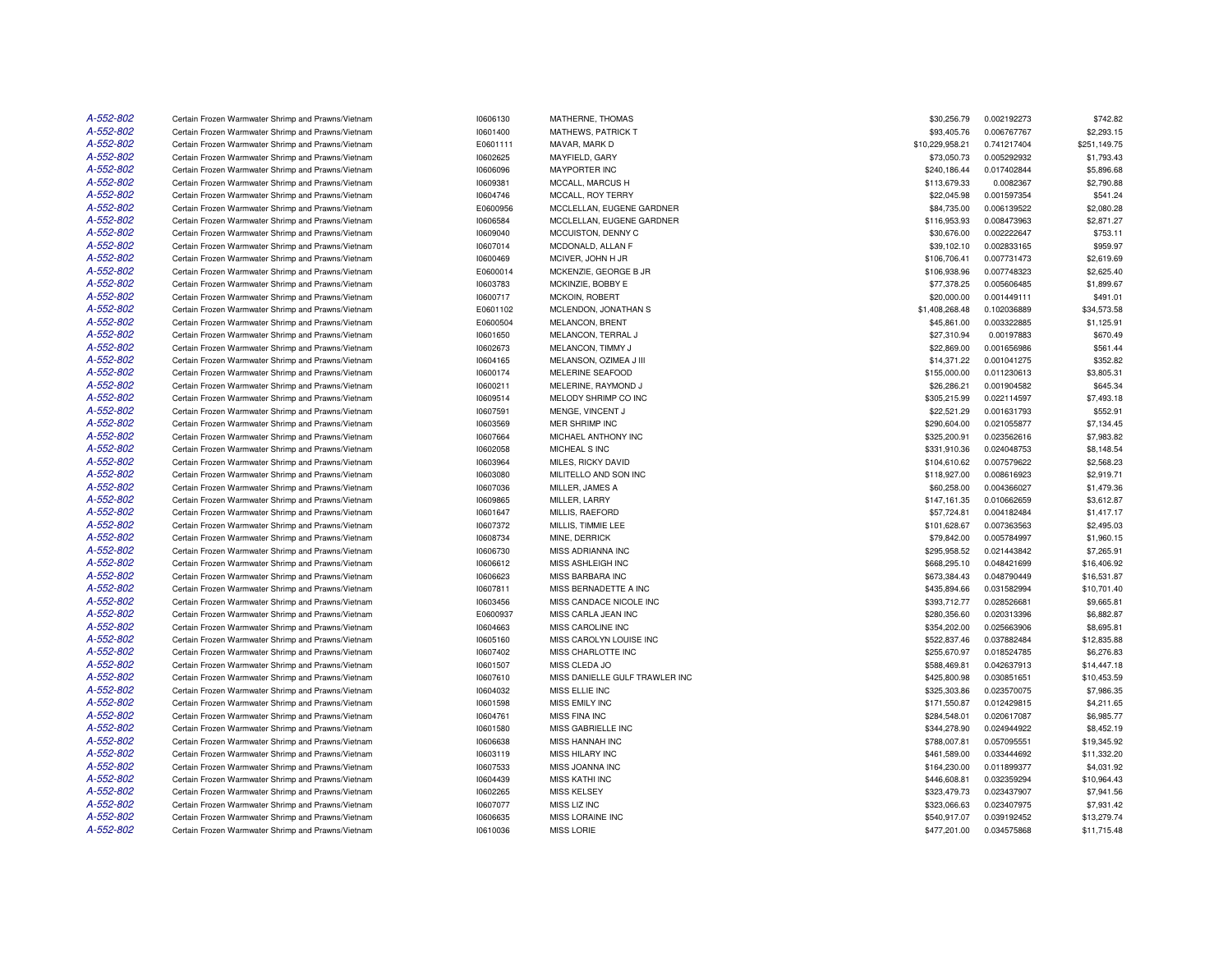| A-552-802 | Certain Frozen Warmwater Shrimp and Prawns/Vietnam                                                       | 10607714 | MISS MADELINE INC              | \$416,877.95                | 0.030205127                | \$10,234.53 |
|-----------|----------------------------------------------------------------------------------------------------------|----------|--------------------------------|-----------------------------|----------------------------|-------------|
| A-552-802 | Certain Frozen Warmwater Shrimp and Prawns/Vietnam                                                       | 10602961 | <b>MISS MARIE INC</b>          | \$127,662.36                | 0.009249848                | \$3,134.16  |
| A-552-802 | Certain Frozen Warmwater Shrimp and Prawns/Vietnam                                                       | 10605163 | MISS MARILYN LOUISE INC        | \$520,272.15                | 0.037696613                | \$12,772.90 |
| A-552-802 | Certain Frozen Warmwater Shrimp and Prawns/Vietnam                                                       | 10606797 | MISS MARISSA INC               | \$334,944.14                | 0.024268567                | \$8,223.02  |
| A-552-802 | Certain Frozen Warmwater Shrimp and Prawns/Vietnam                                                       | 10601273 | MISS PLUM INC                  | \$7,200.00                  | 0.00052168                 | \$176.76    |
| A-552-802 | Certain Frozen Warmwater Shrimp and Prawns/Vietnam                                                       | 10607708 | MISS RHIANNA INC               | \$324,184.88                | 0.023488999                | \$7,958.87  |
| A-552-802 | Certain Frozen Warmwater Shrimp and Prawns/Vietnam                                                       | 10603822 | <b>MISS VERNA INC</b>          | \$304,419.50                | 0.022056887                | \$7,473.63  |
| A-552-802 | Certain Frozen Warmwater Shrimp and Prawns/Vietnam                                                       | 10602974 | <b>MISS WINNIE INC</b>         | \$270,276.00                | 0.019583                   | \$6,635.39  |
| A-552-802 | Certain Frozen Warmwater Shrimp and Prawns/Vietnam                                                       | 10609414 | MISTER SEA INC                 | \$238,213.39                | 0.017259886                | \$5,848.24  |
| A-552-802 | Certain Frozen Warmwater Shrimp and Prawns/Vietnam                                                       | 10607575 | MIXON, JOYCE B                 | \$168,053.83                | 0.012176435                | \$4,125.79  |
| A-552-802 | Certain Frozen Warmwater Shrimp and Prawns/Vietnam                                                       | 10607918 | MIZ SHIRLEY INC                | \$20,173.00                 | 0.001461646                | \$495.26    |
| A-552-802 | Certain Frozen Warmwater Shrimp and Prawns/Vietnam                                                       | 10600544 | MOBLEY, BRYAN A                | \$73,618.97                 | 0.005334104                | \$1,807.38  |
| A-552-802 | Certain Frozen Warmwater Shrimp and Prawns/Vietnam                                                       | 10607532 | MOLERO, LOUIS III              | \$63,581.00                 | 0.004606797                | \$1,560.94  |
| A-552-802 | Certain Frozen Warmwater Shrimp and Prawns/Vietnam                                                       | 10603384 | MOM AND DAD INC                | \$193,150.54                | 0.013994832                | \$4,741.93  |
| A-552-802 | Certain Frozen Warmwater Shrimp and Prawns/Vietnam                                                       | 10607672 | MOORE, CARL                    | \$131,151.53                | 0.009502658                | \$3,219.82  |
| A-552-802 | Certain Frozen Warmwater Shrimp and Prawns/Vietnam                                                       | 10605295 | MOORE, CURTIS L                | \$47,640.00                 | 0.003451783                | \$1,169.58  |
| A-552-802 | Certain Frozen Warmwater Shrimp and Prawns/Vietnam                                                       | 10609207 | MORALES, DANIEL JR             | \$19,690.00                 | 0.00142665                 | \$483.40    |
| A-552-802 | Certain Frozen Warmwater Shrimp and Prawns/Vietnam                                                       | 10600476 | MORALES, RAUL                  | \$183,412.44                | 0.013289252                | \$4,502.85  |
| A-552-802 | Certain Frozen Warmwater Shrimp and Prawns/Vietnam                                                       | 10603343 | MORGAN RAE INC                 | \$199,000.00                | 0.014418657                | \$4,885.53  |
| A-552-802 | Certain Frozen Warmwater Shrimp and Prawns/Vietnam                                                       | 10609180 | MORRISON, STEPHEN D JR         | \$255,273.74                | 0.018496003                | \$6,267.08  |
| A-552-802 | Certain Frozen Warmwater Shrimp and Prawns/Vietnam                                                       | 10606562 | MOSELEY, KEVIN                 | \$18,216.41                 | 0.00131988                 | \$447.22    |
| A-552-802 | Certain Frozen Warmwater Shrimp and Prawns/Vietnam                                                       | 10607678 | MOTHER T INC                   | \$396.625.67                | 0.028737737                | \$9,737.33  |
| A-552-802 | Certain Frozen Warmwater Shrimp and Prawns/Vietnam                                                       | 10607638 | MRS MINA INC                   | \$336,929.32                | 0.024412404                | \$8,271.76  |
| A-552-802 | Certain Frozen Warmwater Shrimp and Prawns/Vietnam                                                       | E0600888 | MUTH, GARY J SR                | \$66,478.94                 | 0.004816769                | \$1,632.09  |
| A-552-802 | Certain Frozen Warmwater Shrimp and Prawns/Vietnam                                                       | 10604414 | MY DAD WHITNEY INC             | \$336,713.88                | 0.024396794                | \$8,266.47  |
| A-552-802 | Certain Frozen Warmwater Shrimp and Prawns/Vietnam                                                       | 10602032 | MY GIRLS LLC                   | \$52,829.19                 | 0.003827769                | \$1,296.98  |
| A-552-802 | Certain Frozen Warmwater Shrimp and Prawns/Vietnam                                                       | 10601282 | MYRON A SMITH INC              | \$8,595.00                  | 0.000622756                | \$211.01    |
| A-552-802 | Certain Frozen Warmwater Shrimp and Prawns/Vietnam                                                       | 10600494 | NACCIO, ANDREW                 | \$51,690.00                 | 0.003745228                | \$1,269.01  |
| A-552-802 | Certain Frozen Warmwater Shrimp and Prawns/Vietnam                                                       | 10601030 | NACIO, LANCE M                 | \$157,975.43                | 0.011446199                | \$3,878.36  |
| A-552-802 | Certain Frozen Warmwater Shrimp and Prawns/Vietnam                                                       | 10600723 | NACIO. PHILOCLES J SR          | \$23,690.29                 | 0.001716493                | \$581.61    |
| A-552-802 | Certain Frozen Warmwater Shrimp and Prawns/Vietnam                                                       | 10603358 | <b>NANCY</b>                   | \$81,718.00                 | 0.005920924                | \$2,006.21  |
| A-552-802 | Certain Frozen Warmwater Shrimp and Prawns/Vietnam                                                       | 10601115 | NANCY JOY INC                  | \$325,571.44                | 0.023589463                | \$7,992.91  |
| A-552-802 | Certain Frozen Warmwater Shrimp and Prawns/Vietnam                                                       | 10601951 | NAQUIN, ANDREW                 | \$27,015.44                 | 0.001957419                | \$663.24    |
| A-552-802 | Certain Frozen Warmwater Shrimp and Prawns/Vietnam                                                       | 10603497 | NAQUIN, BOBBY J                | \$159,542.60                | 0.011559749                | \$3,916.84  |
| A-552-802 | Certain Frozen Warmwater Shrimp and Prawns/Vietnam                                                       | E0600249 | NAQUIN, IRVIN                  | \$22,212.00                 | 0.001609383                | \$545.31    |
| A-552-802 | Certain Frozen Warmwater Shrimp and Prawns/Vietnam                                                       | 10609057 | NAQUIN, MILTON H IV            | \$100,093.99                | 0.007252367                | \$2,457.35  |
| A-552-802 | Certain Frozen Warmwater Shrimp and Prawns/Vietnam                                                       | 10607184 | NAUTILUS LLC                   | \$422,421.00                | 0.030606752                | \$10,370.61 |
| A-552-802 | Certain Frozen Warmwater Shrimp and Prawns/Vietnam                                                       | 10605442 | NEELY, BOBBY H                 | \$25,704.87                 | 0.001862461                | \$631.07    |
| A-552-802 | Certain Frozen Warmwater Shrimp and Prawns/Vietnam                                                       | 10600574 | NEIL, DEAN                     | \$51,866.00                 | 0.00375798                 | \$1,273.33  |
| A-552-802 | Certain Frozen Warmwater Shrimp and Prawns/Vietnam                                                       | 10600282 | <b>NELSON TRAWLERS INC</b>     | \$194,192.54                | 0.01407033                 | \$4,767.51  |
| A-552-802 | Certain Frozen Warmwater Shrimp and Prawns/Vietnam                                                       | 10603829 | NELSON, GORDON KENT SR         | \$85,681.00                 | 0.006208065                | \$2,103.50  |
| A-552-802 | Certain Frozen Warmwater Shrimp and Prawns/Vietnam                                                       | 10605710 | NELSON, GORDON W III           | \$107,961.44                | 0.007822407                | \$2,650.50  |
| A-552-802 | Certain Frozen Warmwater Shrimp and Prawns/Vietnam                                                       | 10605709 | NELSONS QUALITY SHRIMP COMPANY | \$803,071.90                | 0.058187028                | \$19,715.75 |
| A-552-802 | Certain Frozen Warmwater Shrimp and Prawns/Vietnam                                                       | E0600827 | NETTLETON, CODY                | \$102,508.00                | 0.007427275                | \$2,516.61  |
| A-552-802 | Certain Frozen Warmwater Shrimp and Prawns/Vietnam                                                       | 10605399 | <b>NEW WAY INC</b>             | \$419,224.83                | 0.030375172                | \$10,292.14 |
| A-552-802 | Certain Frozen Warmwater Shrimp and Prawns/Vietnam                                                       | 10605268 | NGO, LO VAN                    | \$78,405.00                 | 0.005680879                | \$1,924.88  |
| A-552-802 | Certain Frozen Warmwater Shrimp and Prawns/Vietnam                                                       | 10606440 | NGUYEN, AMY                    | \$39,042.58                 | 0.002828852                | \$958.51    |
| A-552-802 | Certain Frozen Warmwater Shrimp and Prawns/Vietnam                                                       | 10605227 | NGUYEN, ANDY THUY              | \$405,984.54                | 0.029415839                | \$9,967.09  |
| A-552-802 | Certain Frozen Warmwater Shrimp and Prawns/Vietnam                                                       | 10605072 | NGUYEN, BA                     | \$28,977.63                 | 0.002099591                | \$711.41    |
| A-552-802 | Certain Frozen Warmwater Shrimp and Prawns/Vietnam                                                       | 10609905 | NGUYEN, BAY                    | \$55,900.00                 | 0.004050266                | \$1,372.37  |
| A-552-802 |                                                                                                          | 10608813 | NGUYEN, BE VAN                 |                             |                            | \$558.27    |
| A-552-802 | Certain Frozen Warmwater Shrimp and Prawns/Vietnam<br>Certain Frozen Warmwater Shrimp and Prawns/Vietnam | 10609954 | NGUYEN, BINH                   | \$22,739.72<br>\$248,396.80 | 0.001647619<br>0.017997731 | \$6,098.25  |
| A-552-802 | Certain Frozen Warmwater Shrimp and Prawns/Vietnam                                                       | 10605077 | NGUYEN, CHUC TAN               | \$677,121.45                | 0.049061217                | \$16,623.61 |
| A-552-802 | Certain Frozen Warmwater Shrimp and Prawns/Vietnam                                                       | 10609706 | NGUYEN, DANG                   | \$834,733.48                | 0.060481086                | \$20,493.06 |
| A-552-802 | Certain Frozen Warmwater Shrimp and Prawns/Vietnam                                                       | 10605067 | NGUYEN, DAY                    | \$14,406.01                 | 0.001043796                | \$353.67    |
| A-552-802 | Certain Frozen Warmwater Shrimp and Prawns/Vietnam                                                       | 10605889 | NGUYEN, DIEP                   | \$34,745.00                 | 0.002517469                | \$853.00    |
| A-552-802 | Certain Frozen Warmwater Shrimp and Prawns/Vietnam                                                       | 10605633 | NGUYEN, DINH                   | \$466,226.58                | 0.03378071                 | \$11,446.06 |
|           |                                                                                                          |          |                                |                             |                            |             |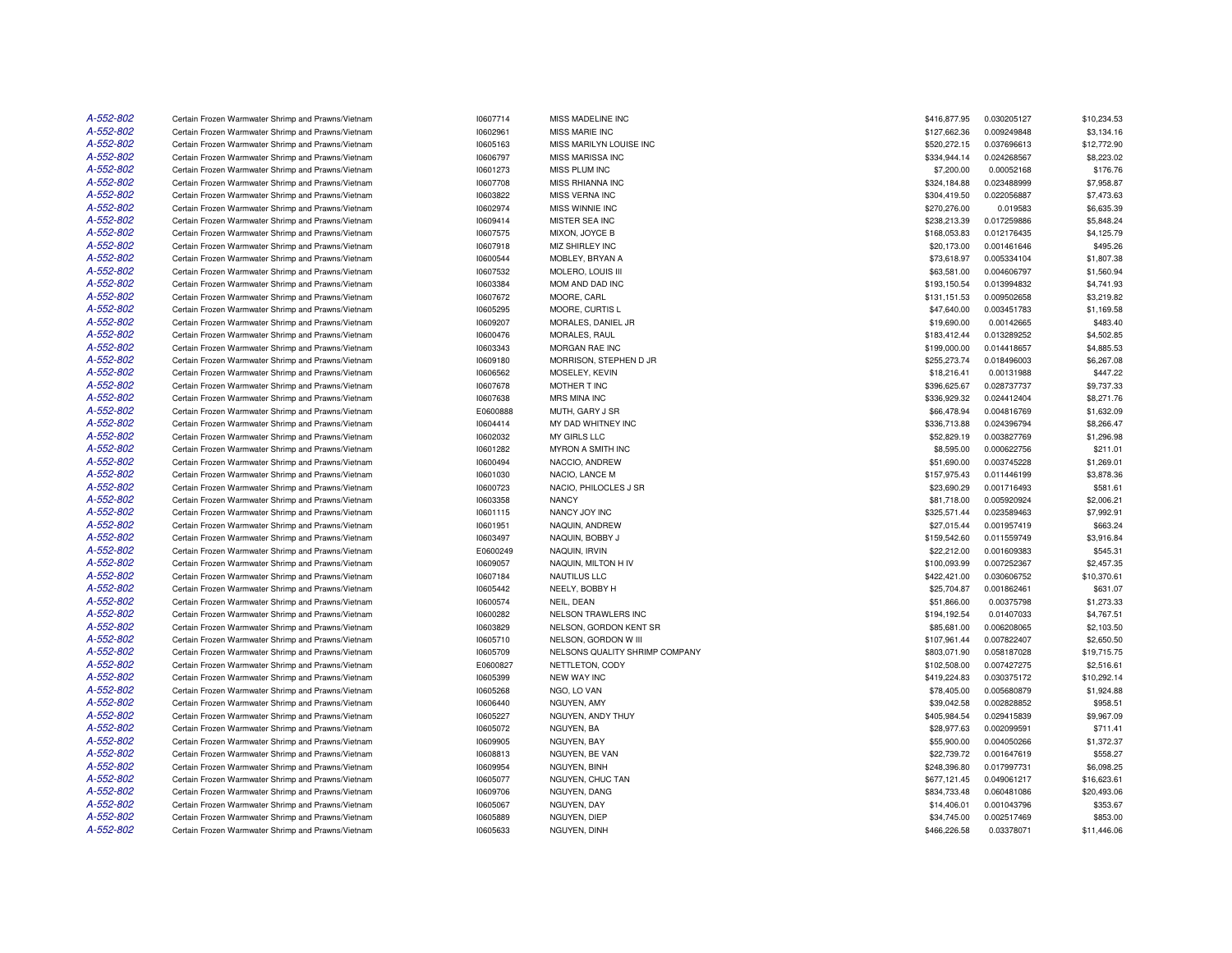| A-552-802              | Certain Frozen Warmwater Shrimp and Prawns/Vietnam                                                       | 10609461             | NGUYEN, DINH                      | \$24,139.56                 | 0.001749045                | \$592.64                  |
|------------------------|----------------------------------------------------------------------------------------------------------|----------------------|-----------------------------------|-----------------------------|----------------------------|---------------------------|
| A-552-802              | Certain Frozen Warmwater Shrimp and Prawns/Vietnam                                                       | 10605636             | NGUYEN, DINH                      | \$318,645.53                | 0.023087642                | \$7,822.88                |
| A-552-802              | Certain Frozen Warmwater Shrimp and Prawns/Vietnam                                                       | 10609035             | NGUYEN, DUNG                      | \$18,223.54                 | 0.001320397                | \$447.40                  |
| A-552-802              | Certain Frozen Warmwater Shrimp and Prawns/Vietnam                                                       | 10602895             | NGUYEN, DUNG ANH                  | \$213,045.92                | 0.015436363                | \$5,230.37                |
| A-552-802              | Certain Frozen Warmwater Shrimp and Prawns/Vietnam                                                       | 10605049             | NGUYEN, HAI                       | \$165,004.90                | 0.011955523                | \$4,050.94                |
| A-552-802              | Certain Frozen Warmwater Shrimp and Prawns/Vietnam                                                       | 10607505             | NGUYEN, HAN VAN                   | \$232,327.11                | 0.016833392                | \$5,703.73                |
| A-552-802              | Certain Frozen Warmwater Shrimp and Prawns/Vietnam                                                       | 10605587             | NGUYEN, HAO VAN                   | \$275,244.33                | 0.019942983                | \$6,757.36                |
| A-552-802              | Certain Frozen Warmwater Shrimp and Prawns/Vietnam                                                       | 10610051             | NGUYEN, HARRY V                   | \$416,611.00                | 0.030185785                | \$10,227.97               |
| A-552-802              | Certain Frozen Warmwater Shrimp and Prawns/Vietnam                                                       | 10606446             | NGUYEN, HENRI HIEP                | \$45,273.50                 | 0.003280317                | \$1,111.48                |
| A-552-802              | Certain Frozen Warmwater Shrimp and Prawns/Vietnam                                                       | 10601071             | NGUYEN, HIEN                      | \$342,258.00                | 0.024798497                | \$8,402.58                |
| A-552-802              | Certain Frozen Warmwater Shrimp and Prawns/Vietnam                                                       | 10602879             | NGUYEN, HOA                       | \$211,440.75                | 0.015320059                | \$5,190.96                |
| A-552-802              | Certain Frozen Warmwater Shrimp and Prawns/Vietnam                                                       | 10608872             | NGUYEN, HOA T                     | \$37,496.12                 | 0.002716803                | \$920.55                  |
| A-552-802              | Certain Frozen Warmwater Shrimp and Prawns/Vietnam                                                       | 10606773             | NGUYEN, HOANG XUAN                | \$264,730.89                | 0.019181226                | \$6,499.25                |
| A-552-802              | Certain Frozen Warmwater Shrimp and Prawns/Vietnam                                                       | 10606814             | NGUYEN, HON XUONG                 | \$28,956.22                 | 0.002098039                | \$710.89                  |
| A-552-802              | Certain Frozen Warmwater Shrimp and Prawns/Vietnam                                                       | 10608673             | NGUYEN, HUNG JOSEPH               | \$86,208.00                 | 0.006246249                | \$2,116.44                |
| A-552-802              | Certain Frozen Warmwater Shrimp and Prawns/Vietnam                                                       | 10609437             | NGUYEN, HUNG MANH                 | \$381,217.77                | 0.027621349                | \$9,359.06                |
| A-552-802              | Certain Frozen Warmwater Shrimp and Prawns/Vietnam                                                       | 10609136             | NGUYEN, JEFFERSON                 | \$15,000.00                 | 0.001086833                | \$368.26                  |
| A-552-802              | Certain Frozen Warmwater Shrimp and Prawns/Vietnam                                                       | 10607006             | NGUYEN, JIMMY                     | \$384,491.12                | 0.027858521                | \$9,439.42                |
| A-552-802              | Certain Frozen Warmwater Shrimp and Prawns/Vietnam                                                       | 10607130             | NGUYEN, KHAI                      | \$292,000.00                | 0.021157025                | \$7,168.72                |
| A-552-802              | Certain Frozen Warmwater Shrimp and Prawns/Vietnam                                                       | 10609158             | NGUYEN, KIM                       | \$36,520.00                 | 0.002646077                | \$896.58                  |
| A-552-802              | Certain Frozen Warmwater Shrimp and Prawns/Vietnam                                                       | 10605896             | NGUYEN, KIM THOA                  | \$30,360.96                 | 0.002199821                | \$745.37                  |
| A-552-802              | Certain Frozen Warmwater Shrimp and Prawns/Vietnam                                                       | 10608987             | NGUYEN, KINH                      | \$18,550.00                 | 0.001344051                | \$455.41                  |
| A-552-802              | Certain Frozen Warmwater Shrimp and Prawns/Vietnam                                                       | 10609724             | NGUYEN, LAM                       | \$16,592.24                 | 0.0012022                  | \$407.35                  |
| A-552-802              | Certain Frozen Warmwater Shrimp and Prawns/Vietnam                                                       | 10605761             | NGUYEN, LAN XUAN                  | \$55,140.55                 | 0.00399524                 | \$1,353.72                |
| A-552-802              | Certain Frozen Warmwater Shrimp and Prawns/Vietnam                                                       | 10606064             | NGUYEN, LAP                       | \$392,871.93                | 0.028465758                | \$9,645.17                |
| A-552-802              | Certain Frozen Warmwater Shrimp and Prawns/Vietnam                                                       | 10606675             | NGUYEN, LIEN THI                  | \$37,483.40                 | 0.002715881                | \$920.23                  |
| A-552-802              | Certain Frozen Warmwater Shrimp and Prawns/Vietnam                                                       | 10608657             | NGUYEN, LINH                      | \$11,688.55                 | 0.0008469                  | \$286.96                  |
| A-552-802              | Certain Frozen Warmwater Shrimp and Prawns/Vietnam                                                       | 10601923             | NGUYEN, LOC                       | \$2,260.28                  | 0.00016377                 | \$55.49                   |
| A-552-802              |                                                                                                          |                      |                                   |                             |                            | \$270.14                  |
| A-552-802              | Certain Frozen Warmwater Shrimp and Prawns/Vietnam<br>Certain Frozen Warmwater Shrimp and Prawns/Vietnam | 10602234             | NGUYEN, LOC                       | \$11,003.38<br>\$207,688.19 | 0.000797256<br>0.015048165 |                           |
| A-552-802              | Certain Frozen Warmwater Shrimp and Prawns/Vietnam                                                       | 10610018<br>10609997 | NGUYEN, LONG VIET<br>NGUYEN, MARY | \$210,519.43                | 0.015253304                | \$5,098.83<br>\$5,168.34  |
| A-552-802              |                                                                                                          |                      |                                   |                             | 0.021349322                |                           |
| A-552-802              | Certain Frozen Warmwater Shrimp and Prawns/Vietnam                                                       | 10607055             | NGUYEN, MINH                      | \$294,654.00                |                            | \$7,233.88<br>\$17,625.95 |
| A-552-802              | Certain Frozen Warmwater Shrimp and Prawns/Vietnam                                                       | 10605177             | NGUYEN, MINH                      | \$717,949.00                | 0.052019401                |                           |
| A-552-802              | Certain Frozen Warmwater Shrimp and Prawns/Vietnam                                                       | 10606999             | NGUYEN, MUOI                      | \$111,800.00                | 0.008100532                | \$2,744.74                |
| A-552-802              | Certain Frozen Warmwater Shrimp and Prawns/Vietnam                                                       | 10609679             | NGUYEN, NAM VAN                   | \$27,511.20                 | 0.00199334                 | \$675.41                  |
| A-552-802              | Certain Frozen Warmwater Shrimp and Prawns/Vietnam                                                       | 10606289             | NGUYEN, NGHIA                     | \$165,390.86                | 0.011983488                | \$4,060.41                |
|                        | Certain Frozen Warmwater Shrimp and Prawns/Vietnam                                                       | 10608482             | NGUYEN, NGHIEP THANH              | \$503,883.11                | 0.036509136                | \$12,370.54               |
| A-552-802<br>A-552-802 | Certain Frozen Warmwater Shrimp and Prawns/Vietnam                                                       | 10609120             | NGUYEN, NGUYET T                  | \$17,686.00                 | 0.001281449                | \$434.20                  |
|                        | Certain Frozen Warmwater Shrimp and Prawns/Vietnam                                                       | 10606431             | NGUYEN, PHUONG                    | \$147,890.89                | 0.010715518                | \$3,630.78                |
| A-552-802              | Certain Frozen Warmwater Shrimp and Prawns/Vietnam                                                       | 10609458             | NGUYEN, QUANG                     | \$6,094.48                  | 0.000441579                | \$149.62                  |
| A-552-802              | Certain Frozen Warmwater Shrimp and Prawns/Vietnam                                                       | 10608559             | NGUYEN, SANG VAN                  | \$192,946.14                | 0.013980022                | \$4,736.91                |
| A-552-802              | Certain Frozen Warmwater Shrimp and Prawns/Vietnam                                                       | 10606391             | NGUYEN, SAU                       | \$61,315.00                 | 0.004442613                | \$1,505.31                |
| A-552-802<br>A-552-802 | Certain Frozen Warmwater Shrimp and Prawns/Vietnam                                                       | 10609143             | NGUYEN, STEVE                     | \$63,000.00                 | 0.004564701                | \$1,546.68                |
|                        | Certain Frozen Warmwater Shrimp and Prawns/Vietnam                                                       | 10606808             | NGUYEN, STEVE Q                   | \$1,276,400.00              | 0.092482283                | \$31,336.15               |
| A-552-802              | Certain Frozen Warmwater Shrimp and Prawns/Vietnam                                                       | 10606476             | NGUYEN, SUNG                      | \$29,171.62                 | 0.002113646                | \$716.18                  |
| A-552-802              | Certain Frozen Warmwater Shrimp and Prawns/Vietnam                                                       | 10604685             | NGUYEN, TAM MINH                  | \$333,117.16                | 0.024136192                | \$8,178.17                |
| A-552-802              | Certain Frozen Warmwater Shrimp and Prawns/Vietnam                                                       | 10600844             | NGUYEN, TAN                       | \$74,159.31                 | 0.005373255                | \$1,820.64                |
| A-552-802              | Certain Frozen Warmwater Shrimp and Prawns/Vietnam                                                       | 10605211             | NGUYEN, THANH                     | \$88,858.63                 | 0.006438302                | \$2,181.52                |
| A-552-802              | Certain Frozen Warmwater Shrimp and Prawns/Vietnam                                                       | 10609128             | NGUYEN, THANH TAM                 | \$19,200.00                 | 0.001391147                | \$471.37                  |
| A-552-802              | Certain Frozen Warmwater Shrimp and Prawns/Vietnam                                                       | 10605217             | NGUYEN, THANH VAN                 | \$61,485.23                 | 0.004454947                | \$1,509.49                |
| A-552-802              | Certain Frozen Warmwater Shrimp and Prawns/Vietnam                                                       | 10609106             | NGUYEN, THIET                     | \$220,900.00                | 0.016005434                | \$5,423.19                |
| A-552-802              | Certain Frozen Warmwater Shrimp and Prawns/Vietnam                                                       | 10600757             | NGUYEN, THOA                      | \$228,157.56                | 0.016531285                | \$5,601.36                |
| A-552-802              | Certain Frozen Warmwater Shrimp and Prawns/Vietnam                                                       | 10609011             | NGUYEN, THUAN AND TRAN, QUANG     | \$21,503.17                 | 0.001558024                | \$527.91                  |
| A-552-802              | Certain Frozen Warmwater Shrimp and Prawns/Vietnam                                                       | 10607342             | NGUYEN, TOMMY                     | \$337,525.93                | 0.024455632                | \$8,286.40                |
| A-552-802              | Certain Frozen Warmwater Shrimp and Prawns/Vietnam                                                       | 10607348             | NGUYEN, TOMMY                     | \$295,068.42                | 0.021379349                | \$7,244.05                |
| A-552-802              | Certain Frozen Warmwater Shrimp and Prawns/Vietnam                                                       | 10602387             | NGUYEN, TRUNG VAN                 | \$105,672.01                | 0.007656525                | \$2,594.29                |
| A-552-802              | Certain Frozen Warmwater Shrimp and Prawns/Vietnam                                                       | 10608667             | NGUYEN, TU VAN                    | \$66,386.04                 | 0.004810038                | \$1,629.81                |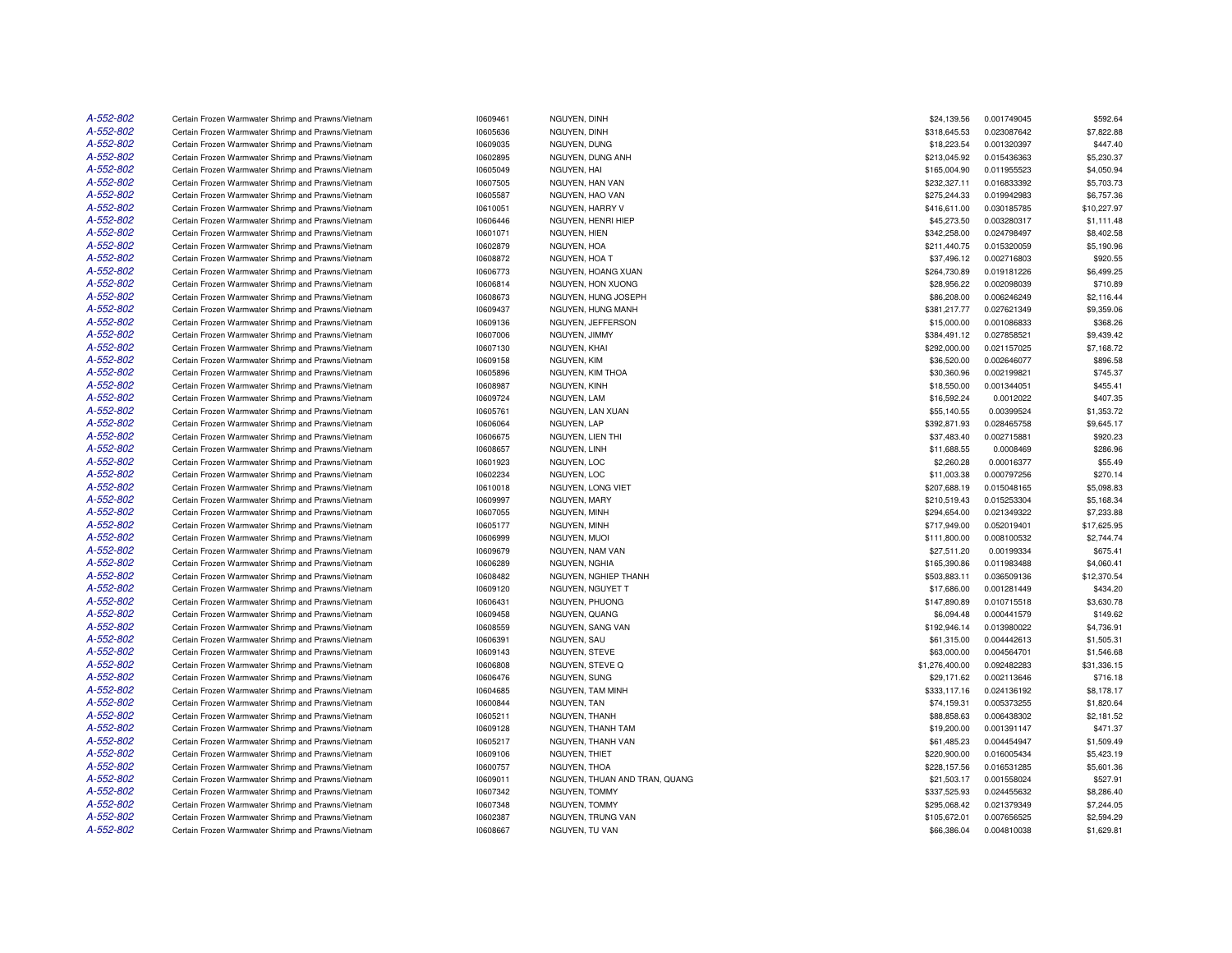| A-552-802              | Certain Frozen Warmwater Shrimp and Prawns/Vietnam                                                       | 10607172 | NGUYEN, TUAN                      | \$280,000.00    | 0.020287558 | \$6,874.12   |
|------------------------|----------------------------------------------------------------------------------------------------------|----------|-----------------------------------|-----------------|-------------|--------------|
| A-552-802              | Certain Frozen Warmwater Shrimp and Prawns/Vietnam                                                       | 10601222 | NGUYEN, TUAN VAN                  | \$177,605.00    | 0.012868471 | \$4,360.28   |
| A-552-802              | Certain Frozen Warmwater Shrimp and Prawns/Vietnam                                                       | 10609467 | NGUYEN, VINH                      | \$18,094.39     | 0.001311039 | \$444.22     |
| A-552-802              | Certain Frozen Warmwater Shrimp and Prawns/Vietnam                                                       | 10609920 | NGUYEN, VINH                      | \$150,120.00    | 0.010877029 | \$3,685.51   |
| A-552-802              | Certain Frozen Warmwater Shrimp and Prawns/Vietnam                                                       | 10607837 | NICHOLSON, GARY W                 | \$258,719.00    | 0.018745631 | \$6,351.66   |
| A-552-802              | Certain Frozen Warmwater Shrimp and Prawns/Vietnam                                                       | 10609652 | NIGHT SHIFT LLC                   | \$79,949.87     | 0.005792813 | \$1,962.80   |
| A-552-802              | Certain Frozen Warmwater Shrimp and Prawns/Vietnam                                                       | 10603665 | NORRIS, CANDACE                   | \$13,341.64     | 0.000966676 | \$327.54     |
| A-552-802              | Certain Frozen Warmwater Shrimp and Prawns/Vietnam                                                       | 10601733 | NOWELL, JAMES E                   | \$42,111.67     | 0.003051225 | \$1,033.86   |
| A-552-802              | Certain Frozen Warmwater Shrimp and Prawns/Vietnam                                                       | 10604320 | NUESTRA CRUZ INC                  | \$278,727.94    | 0.02019539  | \$6,842.89   |
| A-552-802              | Certain Frozen Warmwater Shrimp and Prawns/Vietnam                                                       | 10607318 | NUNEZ SEAFOOD                     | \$523,145.00    | 0.037904767 | \$12,843.43  |
| A-552-802              | Certain Frozen Warmwater Shrimp and Prawns/Vietnam                                                       | 10600047 | NUNEZ, CONRAD J                   | \$97,095.00     | 0.007035073 | \$2,383.72   |
| A-552-802              | Certain Frozen Warmwater Shrimp and Prawns/Vietnam                                                       | 10604444 | OBRIEN, GARY                      | \$116,335.90    | 0.008429183 | \$2,856.09   |
| A-552-802              | Certain Frozen Warmwater Shrimp and Prawns/Vietnam                                                       | 10606252 | OCEAN BREEZE INC                  | \$178,869.58    | 0.012960097 | \$4,391.32   |
| A-552-802              | Certain Frozen Warmwater Shrimp and Prawns/Vietnam                                                       | 10604100 | OCEAN HARVEST WHOLESALE INC       | \$9,498,872.50  | 0.688246175 | \$233,201.29 |
| A-552-802              | Certain Frozen Warmwater Shrimp and Prawns/Vietnam                                                       | 10602224 | OCEAN PRIDE SEAFOOD INC           | \$2,177,252.04  | 0.157754027 | \$53,452.45  |
| A-552-802              | Certain Frozen Warmwater Shrimp and Prawns/Vietnam                                                       | E0600516 | OCEAN SELECT SEAFOOD LLC          | \$5,215,690.06  | 0.377905771 | \$128,047.37 |
| A-552-802              | Certain Frozen Warmwater Shrimp and Prawns/Vietnam                                                       | 10608375 | OCEAN SPRINGS SEAFOOD MARKET INC  | \$8,544,483.00  | 0.619095345 | \$209,770.63 |
| A-552-802              | Certain Frozen Warmwater Shrimp and Prawns/Vietnam                                                       | 10606841 | OCEAN WIND INC                    | \$842,341.13    | 0.061032303 | \$20,679.83  |
| A-552-802              | Certain Frozen Warmwater Shrimp and Prawns/Vietnam                                                       | 10604341 | OCEANICA CRUZ INC                 | \$475,946.19    | 0.03448495  | \$11,684.68  |
| A-552-802              |                                                                                                          |          |                                   |                 |             |              |
| A-552-802              | Certain Frozen Warmwater Shrimp and Prawns/Vietnam<br>Certain Frozen Warmwater Shrimp and Prawns/Vietnam | 10607178 | <b>ODIN LLC</b>                   | \$336,176.00    | 0.024357822 | \$8,253.26   |
|                        |                                                                                                          | 10603690 | OGWYNN, MICHAEL P SR              | \$20,169.80     | 0.001461414 | \$495.18     |
| A-552-802<br>A-552-802 | Certain Frozen Warmwater Shrimp and Prawns/Vietnam                                                       | 10600260 | OLANDER, RODNEY P                 | \$32,025.24     | 0.002320407 | \$786.23     |
|                        | Certain Frozen Warmwater Shrimp and Prawns/Vietnam                                                       | 10600217 | OLANDER, THOMAS                   | \$28,493.56     | 0.002064517 | \$699.53     |
| A-552-802              | Certain Frozen Warmwater Shrimp and Prawns/Vietnam                                                       | 10604428 | OLIVER, CHARLES                   | \$118,890.14    | 0.008614252 | \$2,918.80   |
| A-552-802              | Certain Frozen Warmwater Shrimp and Prawns/Vietnam                                                       | E0600056 | OPEN SEA INC                      | \$417,173.29    | 0.030226526 | \$10,241.78  |
| A-552-802              | Certain Frozen Warmwater Shrimp and Prawns/Vietnam                                                       | 10600143 | ORACOY, BRAD                      | \$18,600.00     | 0.001347674 | \$456.64     |
| A-552-802              | Certain Frozen Warmwater Shrimp and Prawns/Vietnam                                                       | 10607913 | ORAGE ENTERPRISE                  | \$91,847.00     | 0.006654826 | \$2,254.88   |
| A-552-802              | Certain Frozen Warmwater Shrimp and Prawns/Vietnam                                                       | 10602376 | ORLANDO, HET                      | \$241,687.92    | 0.017511635 | \$5,933.54   |
| A-552-802              | Certain Frozen Warmwater Shrimp and Prawns/Vietnam                                                       | E0600456 | PADGETT, KENNETH J                | \$125,212.36    | 0.009072332 | \$3,074.02   |
| A-552-802              | Certain Frozen Warmwater Shrimp and Prawns/Vietnam                                                       | 10601472 | PAPA ROD INC                      | \$515,725.01    | 0.037367147 | \$12,661.26  |
| A-552-802              | Certain Frozen Warmwater Shrimp and Prawns/Vietnam                                                       | 10609086 | PAPPY INC                         | \$139,063.00    | 0.010075888 | \$3,414.05   |
| A-552-802              | Certain Frozen Warmwater Shrimp and Prawns/Vietnam                                                       | 10600241 | PARFAIT, ANTOINE JR               | \$23,549.77     | 0.001706312 | \$578.16     |
| A-552-802              | Certain Frozen Warmwater Shrimp and Prawns/Vietnam                                                       | 10607259 | PARFAIT, OLDEN G JR               | \$62,938.76     | 0.004560263 | \$1,545.17   |
| A-552-802              | Certain Frozen Warmwater Shrimp and Prawns/Vietnam                                                       | 10600628 | PARFAIT, ROBERT SR                | \$44,920.00     | 0.003254704 | \$1,102.80   |
| A-552-802              | Certain Frozen Warmwater Shrimp and Prawns/Vietnam                                                       | 10602480 | PARFAIT, RODNEY PAUL SR           | \$27,184.02     | 0.001969634 | \$667.38     |
| A-552-802              | Certain Frozen Warmwater Shrimp and Prawns/Vietnam                                                       | 10606508 | PARKS, DANIEL D                   | \$22,623.89     | 0.001639227 | \$555.43     |
| A-552-802              | Certain Frozen Warmwater Shrimp and Prawns/Vietnam                                                       | 10604867 | PARKS, ELLERY DOYLE JR            | \$80,125.09     | 0.005805509 | \$1,967.10   |
| A-552-802              | Certain Frozen Warmwater Shrimp and Prawns/Vietnam                                                       | E0600934 | PARRAMORE INC                     | \$649,185.72    | 0.047037118 | \$15,937.78  |
| A-552-802              | Certain Frozen Warmwater Shrimp and Prawns/Vietnam                                                       | 10601452 | PARRIA, GAVIN C                   | \$344,036.97    | 0.024927393 | \$8,446.25   |
| A-552-802              | Certain Frozen Warmwater Shrimp and Prawns/Vietnam                                                       | 10601391 | PARRIA, KIP                       | \$217,480.00    | 0.015757636 | \$5,339.22   |
| A-552-802              | Certain Frozen Warmwater Shrimp and Prawns/Vietnam                                                       | 10600394 | PARRIA, LOUIS III                 | \$121,571.84    | 0.008808556 | \$2,984.64   |
| A-552-802              | Certain Frozen Warmwater Shrimp and Prawns/Vietnam                                                       | 10600374 | PARRIA, LOUIS JR                  | \$113,140.86    | 0.008197685 | \$2,777.66   |
| A-552-802              | Certain Frozen Warmwater Shrimp and Prawns/Vietnam                                                       | 10600362 | PARRIA, RONALD                    | \$273,702.03    | 0.019831235 | \$6,719.50   |
| A-552-802              | Certain Frozen Warmwater Shrimp and Prawns/Vietnam                                                       | 10600356 | PARRIA, ROSS                      | \$116,112.00    | 0.008412961 | \$2,850.60   |
| A-552-802              | Certain Frozen Warmwater Shrimp and Prawns/Vietnam                                                       | 10604584 | PARRISH, CHARLES                  | \$354,935.10    | 0.025717023 | \$8,713.80   |
| A-552-802              | Certain Frozen Warmwater Shrimp and Prawns/Vietnam                                                       | 10605536 | PARRISH, WALTER L                 | \$153,612.95    | 0.011130113 | \$3,771.26   |
| A-552-802              | Certain Frozen Warmwater Shrimp and Prawns/Vietnam                                                       | 10604116 | PASCAGOULA ICE AND FREEZER CO INC | \$6,592,664.42  | 0.477675226 | \$161,852.67 |
| A-552-802              | Certain Frozen Warmwater Shrimp and Prawns/Vietnam                                                       | 10605843 | PATRICK SUTTON INC                | \$161,608.58    | 0.011709441 | \$3,967.56   |
| A-552-802              | Certain Frozen Warmwater Shrimp and Prawns/Vietnam                                                       | 10604038 | PATRON SEAFOOD INC                | \$1,132,660.41  | 0.08206755  | \$27,807.29  |
| A-552-802              | Certain Frozen Warmwater Shrimp and Prawns/Vietnam                                                       | E0600022 | PAUL PIAZZA AND SON INC           | \$37,870,774.00 | 2.743948333 | \$929,743.32 |
| A-552-802              | Certain Frozen Warmwater Shrimp and Prawns/Vietnam                                                       | 10608513 | PAYNE, JOHN                       | \$243,066.31    | 0.017611507 | \$5,967.38   |
| A-552-802              | Certain Frozen Warmwater Shrimp and Prawns/Vietnam                                                       | 10607460 | PAZ G LLC INC                     | \$100,879.88    | 0.007309309 | \$2,476.64   |
| A-552-802              | Certain Frozen Warmwater Shrimp and Prawns/Vietnam                                                       | 10601905 | PEARL INC                         | \$7,239,477.13  | 0.524540407 | \$177,732.19 |
| A-552-802              | Certain Frozen Warmwater Shrimp and Prawns/Vietnam                                                       | 10602486 | PELAS, JAMES                      | \$90,116.00     | 0.006529406 | \$2,212.39   |
| A-552-802              | Certain Frozen Warmwater Shrimp and Prawns/Vietnam                                                       | 10607934 | PELICAN POINT SEAFOOD INC         | \$248,521.85    | 0.018006791 | \$6,101.32   |
| A-552-802              | Certain Frozen Warmwater Shrimp and Prawns/Vietnam                                                       | 10603838 | PELTIER, RODNEY J                 | \$239,935.33    | 0.01738465  | \$5,890.51   |
| A-552-802              | Certain Frozen Warmwater Shrimp and Prawns/Vietnam                                                       | 10607201 | PENNY V LLC                       | \$390,670.00    | 0.028306216 | \$9,591.11   |
|                        |                                                                                                          |          |                                   |                 |             |              |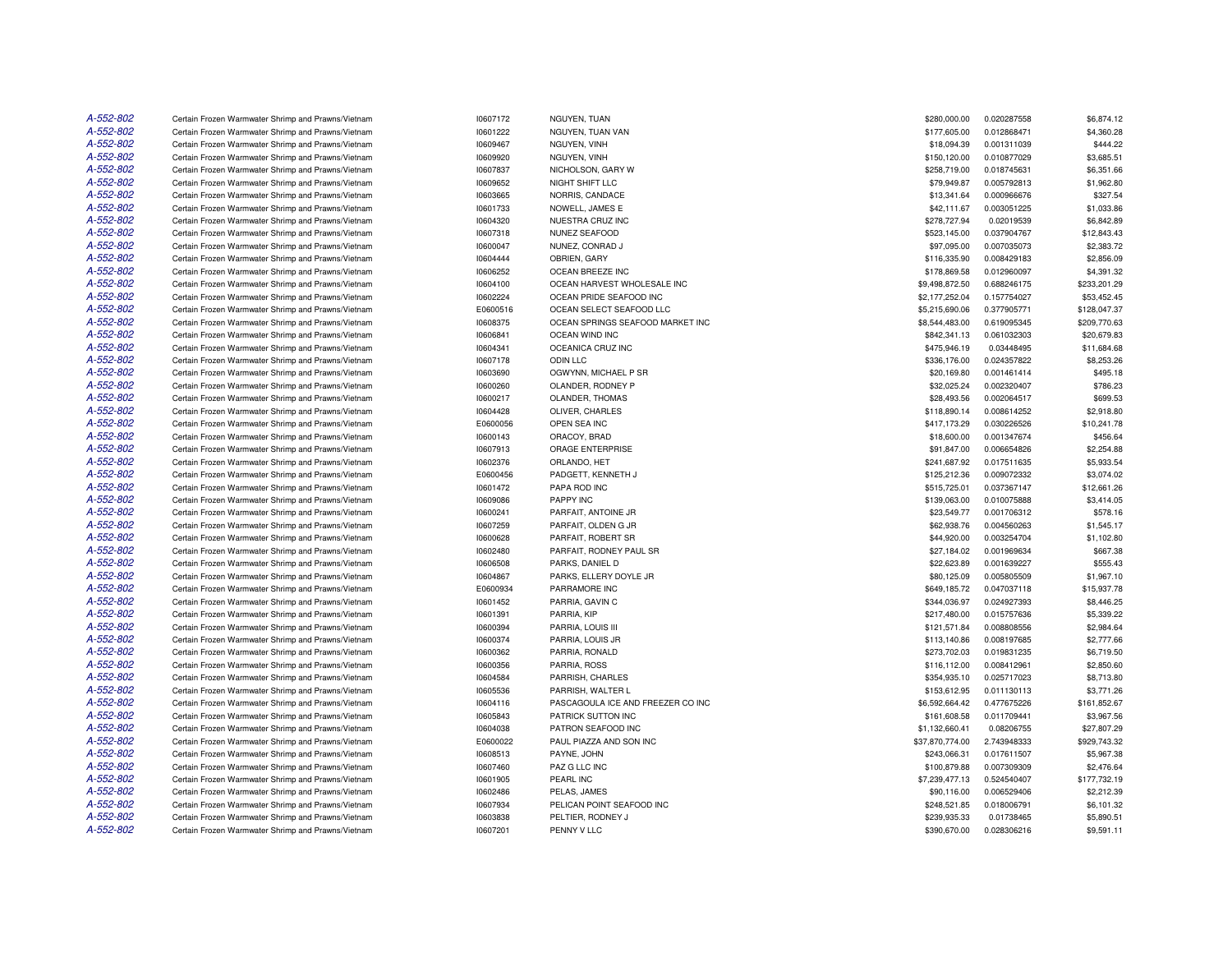| A-552-802              | Certain Frozen Warmwater Shrimp and Prawns/Vietnam                                                       | 10605563             | PERLITA INC                     | \$55,468.00                 | 0.004018965                | \$1,361.76               |
|------------------------|----------------------------------------------------------------------------------------------------------|----------------------|---------------------------------|-----------------------------|----------------------------|--------------------------|
| A-552-802              | Certain Frozen Warmwater Shrimp and Prawns/Vietnam                                                       | 10600289             | PERRIN, DAVID M                 | \$15,096.98                 | 0.00109386                 | \$370.64                 |
| A-552-802              | Certain Frozen Warmwater Shrimp and Prawns/Vietnam                                                       | 10600301             | PERRIN, KENNETH V               | \$33,006.46                 | 0.002391502                | \$810.32                 |
| A-552-802              | Certain Frozen Warmwater Shrimp and Prawns/Vietnam                                                       | 10602452             | PERRIN, NELSON JR               | \$97,485.00                 | 0.007063331                | \$2,393.30               |
| A-552-802              | Certain Frozen Warmwater Shrimp and Prawns/Vietnam                                                       | 10607226             | PERSEVERANCE I LLC              | \$345,353.00                | 0.025022747                | \$8,478.56               |
| A-552-802              | Certain Frozen Warmwater Shrimp and Prawns/Vietnam                                                       | 10600886             | PESHOFF, KIRK                   | \$67,741.00                 | 0.004908212                | \$1,663.07               |
| A-552-802              | Certain Frozen Warmwater Shrimp and Prawns/Vietnam                                                       | 10609805             | PETE AND QUEENIE INC            | \$96,676.00                 | 0.007004714                | \$2,373.44               |
| A-552-802              | Certain Frozen Warmwater Shrimp and Prawns/Vietnam                                                       | 10603255             | PETE, ALFRED                    | \$37,087.90                 | 0.002687225                | \$910.52                 |
| A-552-802              | Certain Frozen Warmwater Shrimp and Prawns/Vietnam                                                       | 10600486             | PHAM, ANH MY                    | \$148,036.08                | 0.010726038                | \$3,634.35               |
| A-552-802              | Certain Frozen Warmwater Shrimp and Prawns/Vietnam                                                       | 10608907             | PHAM, CINDY D                   | \$52,592.00                 | 0.003810583                | \$1,291.16               |
| A-552-802              | Certain Frozen Warmwater Shrimp and Prawns/Vietnam                                                       | 10609983             | PHAM, HAI                       | \$228,809.19                | 0.016578499                | \$5,617.36               |
| A-552-802              | Certain Frozen Warmwater Shrimp and Prawns/Vietnam                                                       | 10605979             | PHAM, HAI                       | \$343,785.37                | 0.024909163                | \$8,440.07               |
| A-552-802              | Certain Frozen Warmwater Shrimp and Prawns/Vietnam                                                       | 10609218             | PHAM, HIEN THI                  | \$148,556.57                | 0.01076375                 | \$3,647.13               |
| A-552-802              | Certain Frozen Warmwater Shrimp and Prawns/Vietnam                                                       | 10609250             | PHAM, HUAN VAN                  | \$19,073.37                 | 0.001381972                | \$468.26                 |
| A-552-802              | Certain Frozen Warmwater Shrimp and Prawns/Vietnam                                                       | 10608677             | PHAM, HUNG                      | \$557,656.68                | 0.04040533                 | \$13,690.70              |
| A-552-802              | Certain Frozen Warmwater Shrimp and Prawns/Vietnam                                                       | 10605913             | PHAM, HUYNH                     | \$486,871.00                | 0.035276513                | \$11,952.89              |
| A-552-802              | Certain Frozen Warmwater Shrimp and Prawns/Vietnam                                                       | 10609759             | PHAM, JOHN F                    | \$86,641.94                 | 0.006277691                | \$2,127.10               |
| A-552-802              | Certain Frozen Warmwater Shrimp and Prawns/Vietnam                                                       | 10606779             | PHAM, JOSEPH SON                | \$512,113.86                | 0.037105499                | \$12,572.61              |
| A-552-802              | Certain Frozen Warmwater Shrimp and Prawns/Vietnam                                                       | 10608895             | PHAM, STEVE BAN                 | \$228,333.00                | 0.016543997                | \$5,605.67               |
| A-552-802              | Certain Frozen Warmwater Shrimp and Prawns/Vietnam                                                       | 10609616             | PHAM, THANH                     | \$26,645.73                 | 0.001930631                | \$654.16                 |
| A-552-802              | Certain Frozen Warmwater Shrimp and Prawns/Vietnam                                                       | 10609664             | PHAM, THANH DUC                 | \$506,255.13                | 0.036681002                | \$12,428.77              |
| A-552-802              | Certain Frozen Warmwater Shrimp and Prawns/Vietnam                                                       | 10609776             | PHAM, TOMMY V                   | \$191,550.00                | 0.013878864                | \$4,702.63               |
| A-552-802              | Certain Frozen Warmwater Shrimp and Prawns/Vietnam                                                       | 10606389             | PHAM. UT VAN                    | \$16,604.00                 | 0.001203052                | \$407.64                 |
| A-552-802              | Certain Frozen Warmwater Shrimp and Prawns/Vietnam                                                       | 10601010             | PHAN, ANH                       | \$113,501.70                | 0.00822383                 | \$2,786.51               |
| A-552-802              | Certain Frozen Warmwater Shrimp and Prawns/Vietnam                                                       | 10609317             | PHAN, LUYEN VAN                 | \$39,697.51                 | 0.002876306                | \$974.59                 |
| A-552-802              | Certain Frozen Warmwater Shrimp and Prawns/Vietnam                                                       | 10609321             | PHAN, NAM V                     | \$14,118.65                 | 0.001022975                | \$346.62                 |
| A-552-802              | Certain Frozen Warmwater Shrimp and Prawns/Vietnam                                                       | 10607046             | PHILLIPS, JAMES C               | \$476,280.89                | 0.034509201                | \$11,692.89              |
| A-552-802              | Certain Frozen Warmwater Shrimp and Prawns/Vietnam                                                       | 10607413             | PHILLIPS, HARRY LOUIS           | \$69,951.00                 | 0.005068339                | \$1,717.33               |
| A-552-802              | Certain Frozen Warmwater Shrimp and Prawns/Vietnam                                                       | 10608294             | PICOU, JORDAN                   | \$59,821.60                 | 0.004334408                | \$1,468.65               |
| A-552-802              | Certain Frozen Warmwater Shrimp and Prawns/Vietnam                                                       | 10604483             | PICOU, RICKY J SR               | \$88,387.00                 | 0.00640413                 | \$2,169.94               |
| A-552-802              | Certain Frozen Warmwater Shrimp and Prawns/Vietnam                                                       | 10607849             | PICOU, TERRY                    | \$17,451.00                 | 0.001264422                | \$428.43                 |
| A-552-802              | Certain Frozen Warmwater Shrimp and Prawns/Vietnam                                                       | 10603492             | PITRE, BENTON                   | \$59,207.39                 | 0.004289905                | \$1,453.57               |
| A-552-802              | Certain Frozen Warmwater Shrimp and Prawns/Vietnam                                                       | 10603634             | PITRE, JEANNIE                  | \$55,678.87                 | 0.004034244                | \$1,366.94               |
| A-552-802              |                                                                                                          |                      |                                 |                             |                            |                          |
| A-552-802              | Certain Frozen Warmwater Shrimp and Prawns/Vietnam<br>Certain Frozen Warmwater Shrimp and Prawns/Vietnam | 10605108<br>10604893 | PITRE, TED J<br>PIZANI, TERRILL | \$44,983.45<br>\$101,471.74 | 0.003259301<br>0.007352192 | \$1,104.36<br>\$2,491.17 |
| A-552-802              | Certain Frozen Warmwater Shrimp and Prawns/Vietnam                                                       | 10604917             | PIZANI, TERRY                   | \$67,106.06                 | 0.004862208                | \$1,647.48               |
| A-552-802              |                                                                                                          | 10609875             | PIZANI, TERRY JR                |                             | 0.022074385                | \$7,479.55               |
| A-552-802              | Certain Frozen Warmwater Shrimp and Prawns/Vietnam                                                       |                      |                                 | \$304,661.00                |                            |                          |
| A-552-802              | Certain Frozen Warmwater Shrimp and Prawns/Vietnam                                                       | 10603702             | PLAISANCE, DEAN SR              | \$42,003.81                 | 0.00304341                 | \$1,031.21               |
|                        | Certain Frozen Warmwater Shrimp and Prawns/Vietnam                                                       | 10602167             | PLAISANCE, EARL JR              | \$51,585.88                 | 0.003737684                | \$1,266.45               |
| A-552-802              | Certain Frozen Warmwater Shrimp and Prawns/Vietnam                                                       | 10602309             | PLAISANCE, JIMMIE J             | \$19,189.70                 | 0.001390401                | \$471.12                 |
| A-552-802<br>A-552-802 | Certain Frozen Warmwater Shrimp and Prawns/Vietnam                                                       | 10603929             | PLAISANCE, KEITH                | \$41,873.00                 | 0.003033932                | \$1,028.00               |
|                        | Certain Frozen Warmwater Shrimp and Prawns/Vietnam                                                       | 10604374             | PLATA CRUZ INC                  | \$551,423.83                | 0.039953725                | \$13,537.69              |
| A-552-802              | Certain Frozen Warmwater Shrimp and Prawns/Vietnam                                                       | 10607564             | PLATINUM SEAFOOD SERVICE INC    | \$3,103,836.94              | 0.22489026                 | \$76,200.49              |
| A-552-802              | Certain Frozen Warmwater Shrimp and Prawns/Vietnam                                                       | 10609537             | PLEASURE ISLAND SHRIMP HOUSE    | \$8,500,000.00              | 0.615872304                | \$208,678.55             |
| A-552-802              | Certain Frozen Warmwater Shrimp and Prawns/Vietnam                                                       | 10600916             | POC TAL TRAWLERS INC            | \$598,291.83                | 0.043349573                | \$14,688.31              |
| A-552-802              | Certain Frozen Warmwater Shrimp and Prawns/Vietnam                                                       | 10603051             | POCHE, GLENN                    | \$27,896.00                 | 0.00202122                 | \$684.86                 |
| A-552-802              | Certain Frozen Warmwater Shrimp and Prawns/Vietnam                                                       | 10607690             | POLKEY, SHAWN                   | \$28,100.00                 | 0.002036001                | \$689.87                 |
| A-552-802              | Certain Frozen Warmwater Shrimp and Prawns/Vietnam                                                       | 10600967             | POPE, ROBERT SR                 | \$42,100.00                 | 0.003050379                | \$1,033.57               |
| A-552-802              | Certain Frozen Warmwater Shrimp and Prawns/Vietnam                                                       | 10609400             | POPPELL, DAVID                  | \$65,672.80                 | 0.00475836                 | \$1,612.29               |
| A-552-802              | Certain Frozen Warmwater Shrimp and Prawns/Vietnam                                                       | 10605617             | POPPYS PRIDE SEAFOOD INC        | \$88,610.83                 | 0.006420348                | \$2,175.43               |
| A-552-802              | Certain Frozen Warmwater Shrimp and Prawns/Vietnam                                                       | 10607287             | PORT ROYAL SEAFOOD INC          | \$4,012,757.00              | 0.290746576                | \$98,514.86              |
| A-552-802              | Certain Frozen Warmwater Shrimp and Prawns/Vietnam                                                       | 10601807             | PORTIER, RUSSELL                | \$579,539.62                | 0.041990871                | \$14,227.94              |
| A-552-802              | Certain Frozen Warmwater Shrimp and Prawns/Vietnam                                                       | 10601822             | PORTIER, RUSSELL                | \$92,800.43                 | 0.006723908                | \$2,278.29               |
| A-552-802              | Certain Frozen Warmwater Shrimp and Prawns/Vietnam                                                       | 10601817             | PORTIER, RUSSELL                | \$96,007.78                 | 0.006956298                | \$2,357.03               |
| A-552-802              | Certain Frozen Warmwater Shrimp and Prawns/Vietnam                                                       | 10603645             | POTEET SEAFOOD INC              | \$3,780,056.03              | 0.273886096                | \$92,801.95              |
| A-552-802              | Certain Frozen Warmwater Shrimp and Prawns/Vietnam                                                       | E0600034             | POTTER BOATS INC                | \$314,588,38                | 0.022793679                | \$7,723.28               |
| A-552-802              | Certain Frozen Warmwater Shrimp and Prawns/Vietnam                                                       | 10600705             | PRICE SEAFOOD                   | \$1,430,254.00              | 0.103629862                | \$35,113.33              |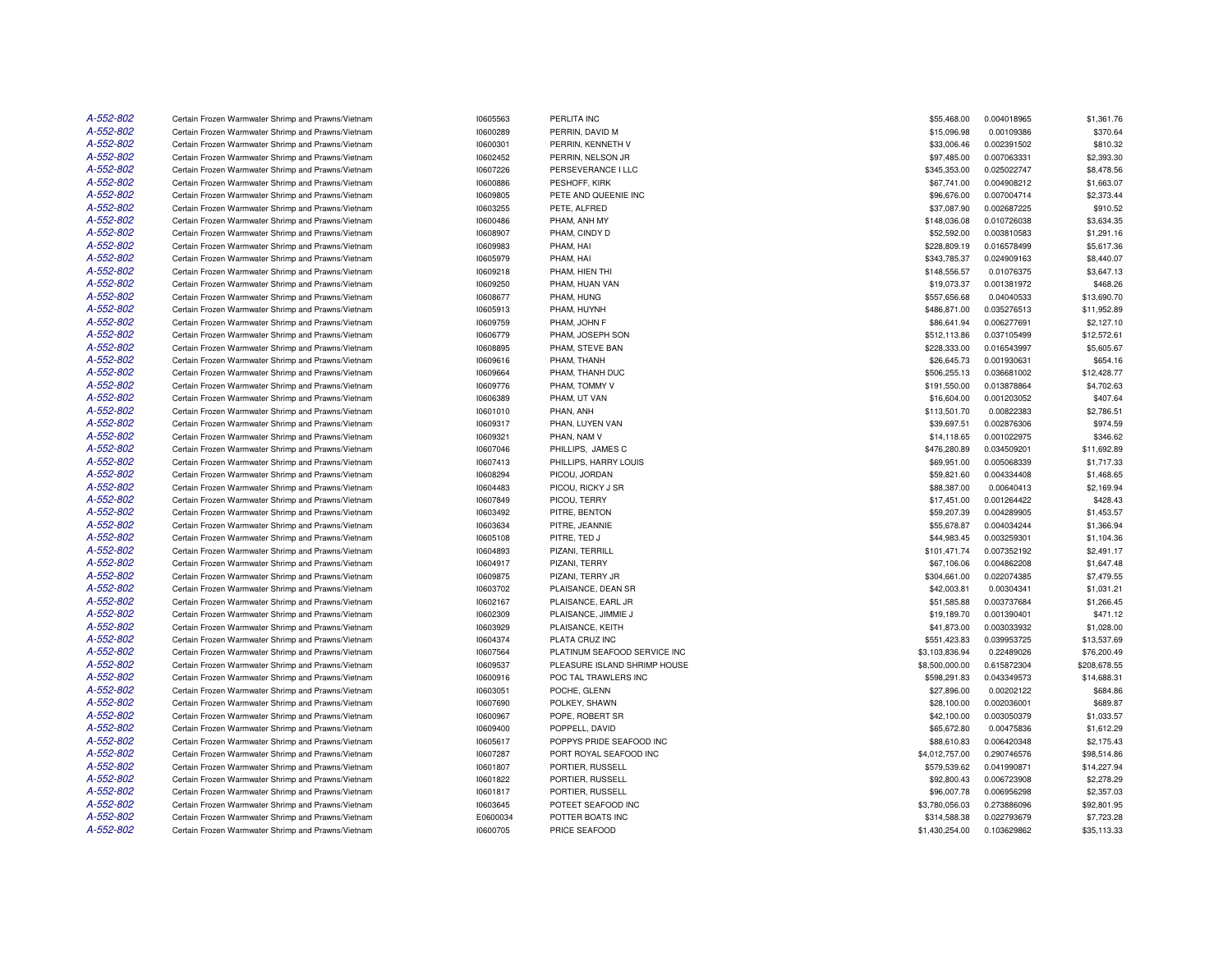| A-552-802 | Certain Frozen Warmwater Shrimp and Prawns/Vietnam                                                       | 10609233             | PRINCESS CELINE INC              | \$436,092.92                | 0.031597359                | \$10,706.26            |
|-----------|----------------------------------------------------------------------------------------------------------|----------------------|----------------------------------|-----------------------------|----------------------------|------------------------|
| A-552-802 | Certain Frozen Warmwater Shrimp and Prawns/Vietnam                                                       | 10610070             | PRINCESS LORIE LLC               | \$472,297.00                | 0.034220546                | \$11,595.09            |
| A-552-802 | Certain Frozen Warmwater Shrimp and Prawns/Vietnam                                                       | 10610007             | PRINCESS MARY INC                | \$710,119.45                | 0.051452106                | \$17,433.73            |
| A-552-802 | Certain Frozen Warmwater Shrimp and Prawns/Vietnam                                                       | 10601063             | PRIVATEER                        | \$196,653.00                | 0.014248604                | \$4,827.91             |
| A-552-802 | Certain Frozen Warmwater Shrimp and Prawns/Vietnam                                                       | 10602908             | PURATA TRAWLERS INC              | \$319,595.86                | 0.023156499                | \$7,846.21             |
| A-552-802 | Certain Frozen Warmwater Shrimp and Prawns/Vietnam                                                       | 10604102             | PURSUER INC                      | \$280,849.02                | 0.020349074                | \$6,894.96             |
| A-552-802 | Certain Frozen Warmwater Shrimp and Prawns/Vietnam                                                       | 10608979             | QUACH, DUC                       | \$33,355.42                 | 0.002416786                | \$818.89               |
| A-552-802 | Certain Frozen Warmwater Shrimp and Prawns/Vietnam                                                       | 10607544             | QUEEN LILY INC                   | \$101,152.00                | 0.007329025                | \$2,483.32             |
| A-552-802 | Certain Frozen Warmwater Shrimp and Prawns/Vietnam                                                       | 10604654             | QUEEN MARY INC                   | \$498,772.35                | 0.036138832                | \$12,245.07            |
| A-552-802 | Certain Frozen Warmwater Shrimp and Prawns/Vietnam                                                       | 10602949             | QUINN, DORA                      | \$18,753.74                 | 0.001358813                | \$460.41               |
| A-552-802 | Certain Frozen Warmwater Shrimp and Prawns/Vietnam                                                       | 10604365             | QUINTA CRUZ INC                  | \$441,296.99                | 0.031974423                | \$10,834.03            |
| A-552-802 | Certain Frozen Warmwater Shrimp and Prawns/Vietnam                                                       | 10600331             | R A LESSO BROKERAGE INC          | \$19,634,700.00             | 1.422643285                | \$482,040.09           |
| A-552-802 | Certain Frozen Warmwater Shrimp and Prawns/Vietnam                                                       | 10608599             | R AND J INC                      | \$340,678.88                | 0.024684081                | \$8,363.81             |
| A-552-802 | Certain Frozen Warmwater Shrimp and Prawns/Vietnam                                                       | E0600628             | R AND K FISHERIES LLC            | \$55,605.19                 | 0.004028905                | \$1,365.13             |
| A-552-802 | Certain Frozen Warmwater Shrimp and Prawns/Vietnam                                                       | 10602576             | R AND P FISHERIES INC            | \$109,576.15                | 0.007939402                | \$2,690.14             |
| A-552-802 | Certain Frozen Warmwater Shrimp and Prawns/Vietnam                                                       | 10600847             | R AND T ATOCHA LLC               | \$165,610.13                | 0.011999376                | \$4,065.80             |
| A-552-802 | Certain Frozen Warmwater Shrimp and Prawns/Vietnam                                                       | E0601104             | RACINE, SYLVAN P JR              | \$120,153.05                | 0.008705757                | \$2,949.81             |
| A-552-802 | Certain Frozen Warmwater Shrimp and Prawns/Vietnam                                                       | 10606844             | RANCHERO TRAWLERS INC            | \$383,724.00                | 0.027802939                | \$9,420.58             |
| A-552-802 | Certain Frozen Warmwater Shrimp and Prawns/Vietnam                                                       | 10601332             | RANDALL J PINELL INC             | \$342,478.33                | 0.024814461                | \$8,407.99             |
| A-552-802 | Certain Frozen Warmwater Shrimp and Prawns/Vietnam                                                       | 10603173             | RAWLINGS, JOHN H                 | \$281,316.00                | 0.02038291                 | \$6,906.43             |
| A-552-802 | Certain Frozen Warmwater Shrimp and Prawns/Vietnam                                                       | 10603287             | RAWLINGS, RALPH E JR             | \$1,022,214.00              | 0.074065093                | \$25,095.78            |
| A-552-802 | Certain Frozen Warmwater Shrimp and Prawns/Vietnam                                                       | 10606949             | RAY, LEO V                       | \$99,925.23                 | 0.007240139                | \$2,453.21             |
| A-552-802 | Certain Frozen Warmwater Shrimp and Prawns/Vietnam                                                       | 10602746             | RAYNOR, STEVEN E                 | \$76,824.25                 | 0.005566344                | \$1,886.07             |
| A-552-802 | Certain Frozen Warmwater Shrimp and Prawns/Vietnam                                                       | E0601087             | <b>RCP SEAFOOD INC</b>           | \$5,958,734.00              | 0.43174344                 | \$146,289.41           |
| A-552-802 | Certain Frozen Warmwater Shrimp and Prawns/Vietnam                                                       | 10604223             | RDR SHRIMP CO INC                | \$374,992.00                | 0.027170257                | \$9,206.21             |
| A-552-802 | Certain Frozen Warmwater Shrimp and Prawns/Vietnam                                                       | 10605953             | REAGAN, ROY                      | \$248,279.34                | 0.01798922                 | \$6,095.36             |
| A-552-802 | Certain Frozen Warmwater Shrimp and Prawns/Vietnam                                                       | 10603074             | REBECCA SHRIMP CO INC            | \$562,815.00                | 0.040779079                | \$13,817.34            |
| A-552-802 | Certain Frozen Warmwater Shrimp and Prawns/Vietnam                                                       | 10602619             | REBSTOCK, CHARLES                | \$36,196.00                 | 0.002622602                | \$888.63               |
| A-552-802 | Certain Frozen Warmwater Shrimp and Prawns/Vietnam                                                       | 10600764             | RECTOR, LANCE                    | \$25,381.00                 | 0.001838995                | \$623.11               |
| A-552-802 | Certain Frozen Warmwater Shrimp and Prawns/Vietnam                                                       | 10605461             | <b>REJIMI INC</b>                | \$237,200.00                | 0.01718646                 | \$5,823.36             |
| A-552-802 | Certain Frozen Warmwater Shrimp and Prawns/Vietnam                                                       | 10600730             | REVELL, BEN D                    | \$138,945.32                | 0.010067362                | \$3,411.17             |
| A-552-802 | Certain Frozen Warmwater Shrimp and Prawns/Vietnam                                                       | 10603858             | <b>REYES TRAWLERS INC</b>        | \$361,300.08                | 0.026178201                | \$8,870.07             |
| A-552-802 | Certain Frozen Warmwater Shrimp and Prawns/Vietnam                                                       | 10600338             | RHODES, RANDOLPH N               | \$134,602.00                | 0.009752664                | \$3,304.54             |
| A-552-802 | Certain Frozen Warmwater Shrimp and Prawns/Vietnam                                                       | 10601065             | RHONDA LYNN INC                  | \$468,267.08                | 0.033928556                | \$11,496.15            |
| A-552-802 | Certain Frozen Warmwater Shrimp and Prawns/Vietnam                                                       | 10600686             | RICHARD, DAVID L                 | \$34,720.00                 | 0.002515657                | \$852.39               |
| A-552-802 | Certain Frozen Warmwater Shrimp and Prawns/Vietnam                                                       | 10604130             | RICKS SEAFOOD INC                | \$284,340.00                | 0.020602015                | \$6,980.67             |
| A-552-802 | Certain Frozen Warmwater Shrimp and Prawns/Vietnam                                                       | 10604845             | <b>RICKY G INC</b>               | \$722,398.62                | 0.0523418                  | \$17,735.19            |
| A-552-802 | Certain Frozen Warmwater Shrimp and Prawns/Vietnam                                                       | 10600821             | RIFFLE, JOSIAH B                 | \$78,339.00                 | 0.005676097                | \$1,923.26             |
| A-552-802 |                                                                                                          | 10603884             |                                  |                             | 0.002173667                | \$736.51               |
| A-552-802 | Certain Frozen Warmwater Shrimp and Prawns/Vietnam<br>Certain Frozen Warmwater Shrimp and Prawns/Vietnam | 10601800             | RILEY, JACKIE<br>RKB FISHING INC | \$30,000.00<br>\$307,199.31 | 0.0222583                  | \$7,541.87             |
| A-552-802 | Certain Frozen Warmwater Shrimp and Prawns/Vietnam                                                       |                      | ROATEX ENTERPRISES INC           |                             | 0.025955835                | \$8,794.72             |
| A-552-802 |                                                                                                          | 10603849             | ROBIN, CHARLES III               | \$358,231.08<br>\$40,828.00 | 0.002958216                | \$1,002.34             |
| A-552-802 | Certain Frozen Warmwater Shrimp and Prawns/Vietnam                                                       | 10608130             |                                  |                             |                            |                        |
| A-552-802 | Certain Frozen Warmwater Shrimp and Prawns/Vietnam<br>Certain Frozen Warmwater Shrimp and Prawns/Vietnam | 10608136<br>10606294 | ROBIN, RICKY<br>ROEUM, ORN       | \$41,600.00<br>\$20,664.00  | 0.003014152<br>0.001497222 | \$1,021.30<br>\$507.31 |
| A-552-802 |                                                                                                          |                      |                                  |                             |                            |                        |
|           | Certain Frozen Warmwater Shrimp and Prawns/Vietnam                                                       | 10600035             | ROJAS, KERRY D JR                | \$278,552.45                | 0.020182675                | \$6,838.58             |
| A-552-802 | Certain Frozen Warmwater Shrimp and Prawns/Vietnam                                                       | 10609491             | ROJAS, RANDY SR                  | \$24,800.00                 | 0.001796898                | \$608.85               |
| A-552-802 | Certain Frozen Warmwater Shrimp and Prawns/Vietnam                                                       | 10603261             | ROMO INC                         | \$242,419.25                | 0.017564624                | \$5,951.49             |
| A-552-802 | Certain Frozen Warmwater Shrimp and Prawns/Vietnam                                                       | 10604941             | RONQUILLO, EARL                  | \$53,879.00                 | 0.003903833                | \$1,322.75             |
| A-552-802 | Certain Frozen Warmwater Shrimp and Prawns/Vietnam                                                       | 10600998             | ROSA MARIE INC                   | \$604,146.49                | 0.043773775                | \$14,832.05            |
| A-552-802 | Certain Frozen Warmwater Shrimp and Prawns/Vietnam                                                       | 10606548             | ROSS, LOIS F                     | \$25,759.04                 | 0.001866386                | \$632.40               |
| A-552-802 | Certain Frozen Warmwater Shrimp and Prawns/Vietnam                                                       | 10607842             | ROUNTREE ENTERPRISES INC         | \$521,835.92                | 0.037809916                | \$12,811,29            |
| A-552-802 | Certain Frozen Warmwater Shrimp and Prawns/Vietnam                                                       | 10602371             | ROUSE, JIMMY D                   | \$64,724.80                 | 0.004689672                | \$1,589.02             |
| A-552-802 | Certain Frozen Warmwater Shrimp and Prawns/Vietnam                                                       | 10602369             | ROUSE, JIMMY D                   | \$89,667.17                 | 0.006496885                | \$2,201.37             |
| A-552-802 | Certain Frozen Warmwater Shrimp and Prawns/Vietnam                                                       | E0601059             | ROUSSEL, MICHAEL D JR            | \$17,110.48                 | 0.001239749                | \$420.07               |
| A-552-802 | Certain Frozen Warmwater Shrimp and Prawns/Vietnam                                                       | 10604598             | RUBI CRUZ INC                    | \$359,269.75                | 0.026031093                | \$8,820.22             |
| A-552-802 | Certain Frozen Warmwater Shrimp and Prawns/Vietnam                                                       | 10603314             | <b>RUF N REDY INC</b>            | \$472,301.00                | 0.034220836                | \$11,595.19            |
| A-552-802 | Certain Frozen Warmwater Shrimp and Prawns/Vietnam                                                       | 10602826             | <b>RUSSELL TRAWLING CO</b>       | \$143.146.64                | 0.010371771                | \$3,514.31             |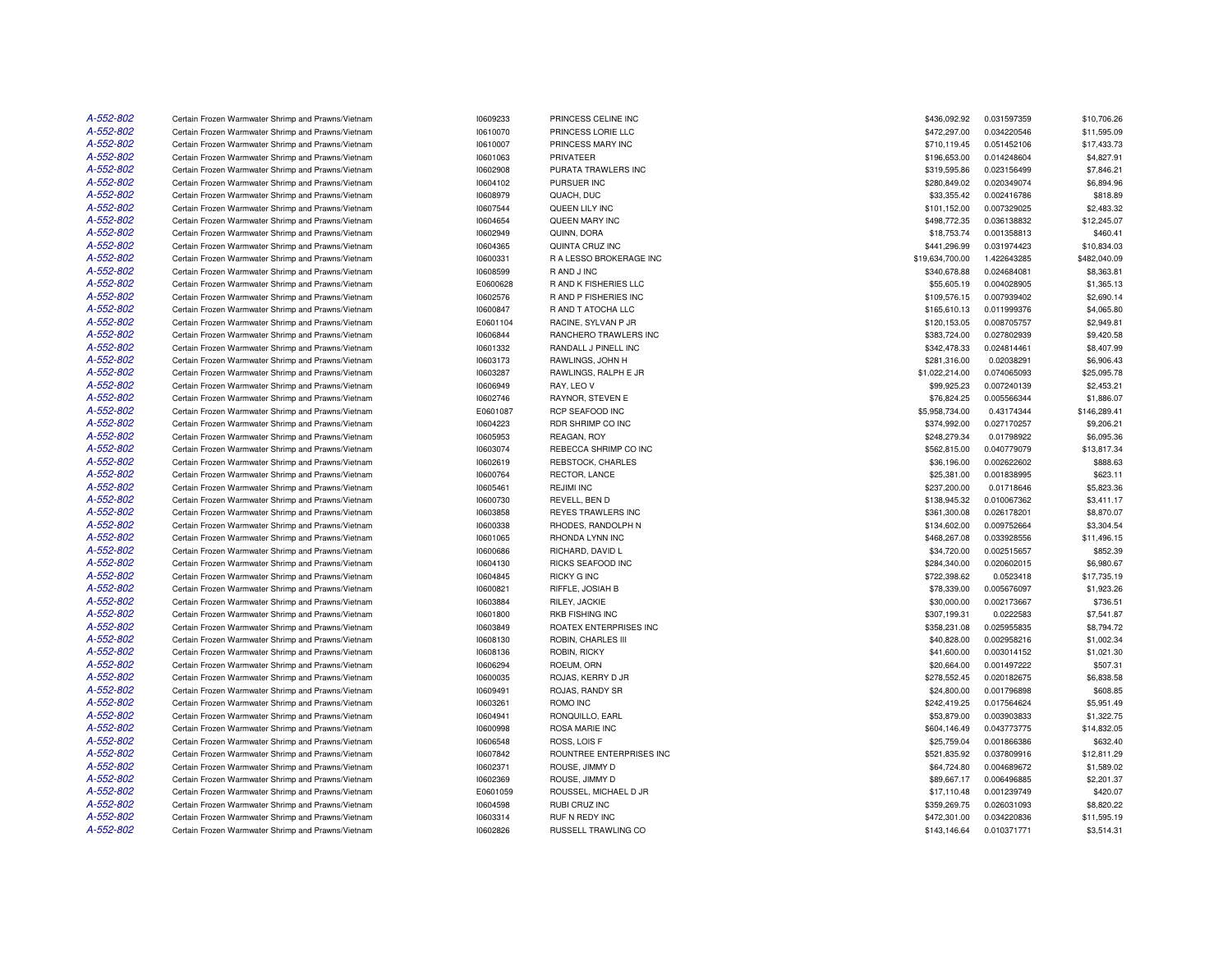| A-552-802              | Certain Frozen Warmwater Shrimp and Prawns/Vietnam | E0600616 | RUSSELL, NICHOLAS M                         | \$53,178.63     | 0.003853088 | \$1,305.56   |
|------------------------|----------------------------------------------------|----------|---------------------------------------------|-----------------|-------------|--------------|
| A-552-802              | Certain Frozen Warmwater Shrimp and Prawns/Vietnam | 10609734 | RUSTICK, KENNETH                            | \$14,223.26     | 0.001030554 | \$349.19     |
| A-552-802              | Certain Frozen Warmwater Shrimp and Prawns/Vietnam | 10601765 | RUTTLEY BOYS INC                            | \$227,747.05    | 0.016501541 | \$5,591.29   |
| A-552-802              | Certain Frozen Warmwater Shrimp and Prawns/Vietnam | 10601361 | SABRINA MARIE INC                           | \$346,004.24    | 0.025069933 | \$8,494.55   |
| A-552-802              | Certain Frozen Warmwater Shrimp and Prawns/Vietnam | 10607366 | SAGNES, EVERETT L                           | \$123,202.52    | 0.008926708 | \$3,024.67   |
| A-552-802              | Certain Frozen Warmwater Shrimp and Prawns/Vietnam | 10604604 | SALINA CRUZ INC                             | \$333,489.50    | 0.02416317  | \$8,187.31   |
| A-552-802              | Certain Frozen Warmwater Shrimp and Prawns/Vietnam | 10603299 | SAMAIRA INC                                 | \$117,570.00    | 0.008518601 | \$2,886.39   |
| A-552-802              | Certain Frozen Warmwater Shrimp and Prawns/Vietnam | 10601583 | SANDRA G INC                                | \$331,593.55    | 0.024025798 | \$8,140.76   |
| A-552-802              | Certain Frozen Warmwater Shrimp and Prawns/Vietnam | 10602439 | <b>SANDRA KAY</b>                           | \$425,997.41    | 0.030865883 | \$10,458.41  |
| A-552-802              | Certain Frozen Warmwater Shrimp and Prawns/Vietnam | 10604609 | SANTA FE CRUZ INC                           | \$405,883.24    | 0.0294085   | \$9,964.60   |
| A-552-802              | Certain Frozen Warmwater Shrimp and Prawns/Vietnam | 10609023 | SANTA MARIA I INC                           | \$737,402.58    | 0.053428921 | \$18,103.54  |
| A-552-802              | Certain Frozen Warmwater Shrimp and Prawns/Vietnam | 10601318 | SANTA MARIA INC                             | \$235,810.14    | 0.017085757 | \$5,789.24   |
| A-552-802              | Certain Frozen Warmwater Shrimp and Prawns/Vietnam | 10604359 | SANTA MONICA INC                            | \$393,547.59    | 0.028514713 | \$9,661.76   |
| A-552-802              | Certain Frozen Warmwater Shrimp and Prawns/Vietnam | 10602214 | SATURDAY, MICHAEL                           | \$38,401.15     | 0.002782377 | \$942.76     |
| A-552-802              | Certain Frozen Warmwater Shrimp and Prawns/Vietnam | 10603937 | SAUCE, CARLTON                              | \$111,894.73    | 0.008107396 | \$2,747.06   |
| A-552-802              | Certain Frozen Warmwater Shrimp and Prawns/Vietnam | 10600399 | SAUCE, JOSEPH C JR                          | \$104,963.63    | 0.007605199 | \$2,576.90   |
| A-552-802              | Certain Frozen Warmwater Shrimp and Prawns/Vietnam | 10608097 | SCARABIN, CLIFFORD SR                       | \$33,309.00     | 0.002413422 | \$817.75     |
| A-552-802              | Certain Frozen Warmwater Shrimp and Prawns/Vietnam | E0600645 | SCHULTZ, TROY A                             | \$55,353.00     | 0.004010633 | \$1,358.94   |
| A-552-802              | Certain Frozen Warmwater Shrimp and Prawns/Vietnam | 10604670 | SCOOBY INC                                  | \$181,161.60    | 0.013126166 | \$4,447.59   |
| A-552-802              | Certain Frozen Warmwater Shrimp and Prawns/Vietnam | E0600298 | SCOTT, AARON                                | \$15,717.00     | 0.001138784 | \$385.86     |
| A-552-802              | Certain Frozen Warmwater Shrimp and Prawns/Vietnam | 10603941 | SCOTT, JAMES E III                          | \$122,558.23    | 0.008880026 | \$3,008.86   |
| A-552-802              | Certain Frozen Warmwater Shrimp and Prawns/Vietnam | 10606526 | <b>SEA DRIFTER INC</b>                      | \$199,776.95    | 0.014474952 | \$4,904.61   |
| A-552-802              | Certain Frozen Warmwater Shrimp and Prawns/Vietnam | 10601483 | SEA EAGLE FISHERIES INC                     | \$252,143.05    | 0.018269167 | \$6,190.22   |
| A-552-802              | Certain Frozen Warmwater Shrimp and Prawns/Vietnam | 10603152 | SEA GULF FISHERIES INC                      | \$263,495.21    | 0.019091694 | \$6,468.92   |
| A-552-802              | Certain Frozen Warmwater Shrimp and Prawns/Vietnam | 10602847 | SEA LION V INC                              | \$598,599.16    | 0.04337184  | \$14,695.86  |
| A-552-802              | Certain Frozen Warmwater Shrimp and Prawns/Vietnam | 10602874 | SEA LION VI INC                             | \$617,374.63    | 0.044732228 | \$15,156.81  |
| A-552-802              | Certain Frozen Warmwater Shrimp and Prawns/Vietnam | 10602902 | SEA PEARL SEAFOOD CO INC                    | \$23,649,041.29 | 1.713504652 | \$580,593.84 |
| A-552-802              | Certain Frozen Warmwater Shrimp and Prawns/Vietnam | 10608936 | <b>SEA WALKER INC</b>                       | \$97,000.00     | 0.00702819  | \$2,381.39   |
| A-552-802              | Certain Frozen Warmwater Shrimp and Prawns/Vietnam | 10608377 | SEABROOK SEAFOOD INC                        | \$5,567,635.00  | 0.40340614  | \$136,687.77 |
| A-552-802              | Certain Frozen Warmwater Shrimp and Prawns/Vietnam | 10607557 | SEAFOOD ENTERPRISE INC                      | \$6,382,720.00  | 0.462463585 | \$156,698.44 |
| A-552-802              | Certain Frozen Warmwater Shrimp and Prawns/Vietnam | 10600746 | SEAFOOD SHED                                | \$3,463,325.70  | 0.250937221 | \$85,026.09  |
| A-552-802              | Certain Frozen Warmwater Shrimp and Prawns/Vietnam | 10600562 | <b>SEAL, CHARLES</b>                        | \$14,177.26     | 0.001027221 | \$348.06     |
| A-552-802              | Certain Frozen Warmwater Shrimp and Prawns/Vietnam | 10602656 | <b>SEAMAN TRAWLERS INC</b>                  | \$363.915.18    | 0.02636768  | \$8,934.27   |
| A-552-802              | Certain Frozen Warmwater Shrimp and Prawns/Vietnam | 10606605 | <b>SEAMANS MAGIC INC</b>                    | \$208,682.75    | 0.015120227 | \$5,123.25   |
| A-552-802              | Certain Frozen Warmwater Shrimp and Prawns/Vietnam | 10600491 | SEKUL, MORRIS G                             | \$36,537.31     | 0.002647331 | \$897.01     |
| A-552-802              |                                                    |          | SELLERS, ISAAC                              |                 | 0.016441255 | \$5,570.86   |
| A-552-802              | Certain Frozen Warmwater Shrimp and Prawns/Vietnam | 10602702 |                                             | \$226,915.00    |             |              |
| A-552-802              | Certain Frozen Warmwater Shrimp and Prawns/Vietnam | 10609830 | SEVEL, MICHAEL D                            | \$153,507.59    | 0.011122479 | \$3,768.68   |
| A-552-802              | Certain Frozen Warmwater Shrimp and Prawns/Vietnam | 10609971 | SEVEL, MICHAEL D<br>SHELL CREEK SEAFOOD INC | \$28,915.82     | 0.002095112 | \$709.90     |
|                        | Certain Frozen Warmwater Shrimp and Prawns/Vietnam | 10608927 |                                             | \$461,690.89    | 0.033452074 | \$11,334.70  |
| A-552-802<br>A-552-802 | Certain Frozen Warmwater Shrimp and Prawns/Vietnam | 10603905 | SHILLING, JASON                             | \$18,899.50     | 0.001369374 | \$463.99     |
|                        | Certain Frozen Warmwater Shrimp and Prawns/Vietnam | E0600902 | SHRIMP BOAT PATRICE LLC                     | \$15,803.48     | 0.00114505  | \$387.98     |
| A-552-802              | Certain Frozen Warmwater Shrimp and Prawns/Vietnam | 10602977 | SHRIMP TEXAS 18 INC                         | \$388,484.00    | 0.028147828 | \$9,537.44   |
| A-552-802              | Certain Frozen Warmwater Shrimp and Prawns/Vietnam | 10602053 | SHRIMP TRAWLER PLAYBOY INC                  | \$360,414.09    | 0.026114007 | \$8,848.32   |
| A-552-802              | Certain Frozen Warmwater Shrimp and Prawns/Vietnam | 10602069 | SHRIMP TRAWLER VALLY INC                    | \$381,382.98    | 0.027633319 | \$9,363.11   |
| A-552-802              | Certain Frozen Warmwater Shrimp and Prawns/Vietnam | 10602983 | SHRIMP TX 1 INC                             | \$397,025.00    | 0.028766671 | \$9,747.13   |
| A-552-802              | Certain Frozen Warmwater Shrimp and Prawns/Vietnam | 10607401 | SI KY LAN INC                               | \$159,582.94    | 0.011562672 | \$3,917.83   |
| A-552-802              | Certain Frozen Warmwater Shrimp and Prawns/Vietnam | 10602758 | SIDNEY FISHERIES INC                        | \$217,388.00    | 0.01575097  | \$5,336.97   |
| A-552-802              | Certain Frozen Warmwater Shrimp and Prawns/Vietnam | 10608117 | SIFUENTES, FERNANDO                         | \$161,800.19    | 0.011723324 | \$3,972.26   |
| A-552-802              | Certain Frozen Warmwater Shrimp and Prawns/Vietnam | 10601129 | SILVER, CURTIS JR                           | \$95,289.82     | 0.006904278 | \$2,339.40   |
| A-552-802              | Certain Frozen Warmwater Shrimp and Prawns/Vietnam | 10606980 | SISUNG, WALTER                              | \$26,206.00     | 0.001898771 | \$643.37     |
| A-552-802              | Certain Frozen Warmwater Shrimp and Prawns/Vietnam | 10608329 | SKINNER, GARY SR                            | \$167,779.81    | 0.012156581 | \$4,119.06   |
| A-552-802              | Certain Frozen Warmwater Shrimp and Prawns/Vietnam | 10601121 | SKINNER, RICHARD                            | \$85,929.82     | 0.006226094 | \$2,109.61   |
| A-552-802              | Certain Frozen Warmwater Shrimp and Prawns/Vietnam | 10608612 | SKIP TOOMER INC                             | \$297,992.00    | 0.021591179 | \$7,315.83   |
| A-552-802              | Certain Frozen Warmwater Shrimp and Prawns/Vietnam | 10600337 | SKRMETTA, MARTIN J                          | \$64,765.00     | 0.004692585 | \$1,590.01   |
| A-552-802              | Certain Frozen Warmwater Shrimp and Prawns/Vietnam | 10601425 | <b>SKYE MARIE INC</b>                       | \$105,805.15    | 0.007666172 | \$2,597.56   |
| A-552-802              | Certain Frozen Warmwater Shrimp and Prawns/Vietnam | 10608760 | SMITH, WALTER M                             | \$7,635,466.00  | 0.553232004 | \$187,453.88 |
| A-552-802              | Certain Frozen Warmwater Shrimp and Prawns/Vietnam | 10601640 | SMITHWICK, TED W                            | \$148,543.00    | 0.010762767 | \$3,646.79   |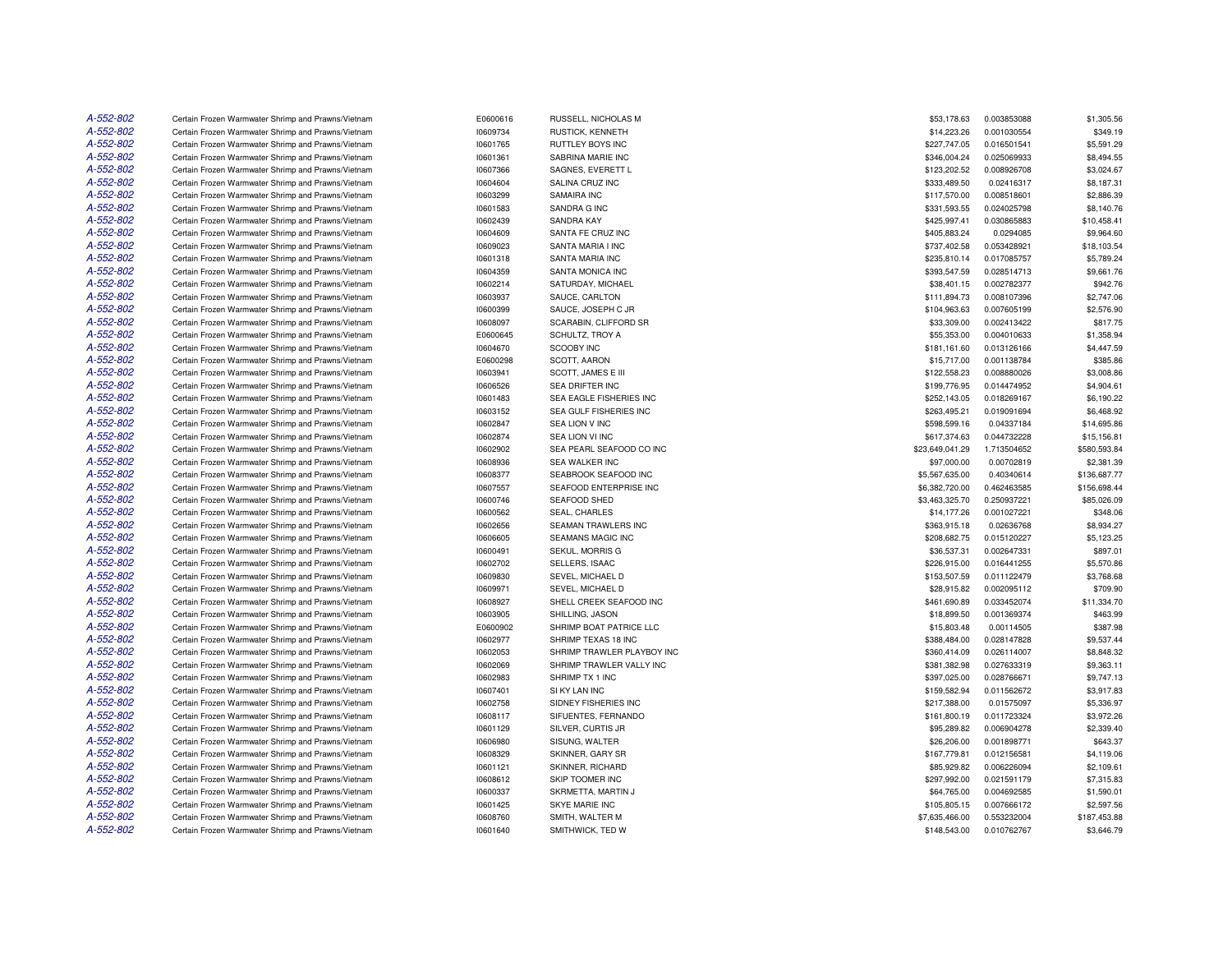| A-552-802 | Certain Frozen Warmwater Shrimp and Prawns/Vietnam | 10608320 | SMOAK, WILLIAM W III        | \$77,803.00    | 0.00563726  | \$1,910.10   |
|-----------|----------------------------------------------------|----------|-----------------------------|----------------|-------------|--------------|
| A-552-802 | Certain Frozen Warmwater Shrimp and Prawns/Vietnam | 10602149 | SNODGRASS BROTHERS INC      | \$283,600.39   | 0.020548427 | \$6,962.51   |
| A-552-802 | Certain Frozen Warmwater Shrimp and Prawns/Vietnam | 10601870 | SOK, MONTHA                 | \$481,128.69   | 0.034860451 | \$11,811.91  |
| A-552-802 | Certain Frozen Warmwater Shrimp and Prawns/Vietnam | 10600568 | SOLET, JOSEPH R             | \$14,360.51    | 0.001040499 | \$352.56     |
| A-552-802 | Certain Frozen Warmwater Shrimp and Prawns/Vietnam | 10603016 | SOPHIE MARIE INC            | \$49,869.13    | 0.003613296 | \$1,224.31   |
| A-552-802 | Certain Frozen Warmwater Shrimp and Prawns/Vietnam | 10603949 | SPELL, MARK                 | \$123,730.00   | 0.008964927 | \$3,037.62   |
| A-552-802 | Certain Frozen Warmwater Shrimp and Prawns/Vietnam | 10603363 | SPRIG CO INC                | \$39,892.00    | 0.002890397 | \$979.37     |
| A-552-802 | Certain Frozen Warmwater Shrimp and Prawns/Vietnam | 10603731 | SPRINKLE, JOSEPH            | \$379,257.00   | 0.02747928  | \$9,310.92   |
| A-552-802 | Certain Frozen Warmwater Shrimp and Prawns/Vietnam | 10606712 | ST DANIEL PHILLIP III INC   | \$324,978.77   | 0.02354652  | \$7,978.36   |
| A-552-802 | Certain Frozen Warmwater Shrimp and Prawns/Vietnam | 10600711 | ST MICHAEL ICE AND FUEL INC | \$1,360,000.00 | 0.098539569 | \$33,388.57  |
| A-552-802 | Certain Frozen Warmwater Shrimp and Prawns/Vietnam | 10602852 | ST PETER 550775             | \$175,266.29   | 0.012699018 | \$4,302.86   |
| A-552-802 | Certain Frozen Warmwater Shrimp and Prawns/Vietnam | 10607571 | ST PHILLIP INC              | \$544,066.19   | 0.039420623 | \$13,357.05  |
| A-552-802 | Certain Frozen Warmwater Shrimp and Prawns/Vietnam | 10607608 | ST TERESA INC               | \$445,229.77   | 0.032259375 | \$10,930.58  |
| A-552-802 | Certain Frozen Warmwater Shrimp and Prawns/Vietnam | 10607621 | ST VINCENT ANDREW INC       | \$324,537.35   | 0.023514537 | \$7,967.53   |
| A-552-802 | Certain Frozen Warmwater Shrimp and Prawns/Vietnam | 10604767 | START YOUNG INC             | \$322,977.17   | 0.023401493 | \$7,929.22   |
| A-552-802 | Certain Frozen Warmwater Shrimp and Prawns/Vietnam | 10606105 | STEEN, CARL L               | \$151.691.32   | 0.01099088  | \$3,724.09   |
| A-552-802 | Certain Frozen Warmwater Shrimp and Prawns/Vietnam | 10605496 | STEEN, JAMES                | \$33,916.00    | 0.002457403 | \$832.65     |
| A-552-802 | Certain Frozen Warmwater Shrimp and Prawns/Vietnam | 10604229 | STELLA MESTRE INC           | \$177,685.00   | 0.012874267 | \$4,362.24   |
| A-552-802 | Certain Frozen Warmwater Shrimp and Prawns/Vietnam | 10606483 | STELLY, ADLAR W             | \$48,500.00    | 0.003514095 | \$1,190.70   |
| A-552-802 | Certain Frozen Warmwater Shrimp and Prawns/Vietnam | 10606557 | STELLY, CARL                | \$45,500.00    | 0.003296728 | \$1,117.04   |
| A-552-802 |                                                    |          |                             |                |             |              |
| A-552-802 | Certain Frozen Warmwater Shrimp and Prawns/Vietnam | 10606501 | STELLY, SANDRUS JR          | \$57,000.00    | 0.004129967 | \$1,399.37   |
| A-552-802 | Certain Frozen Warmwater Shrimp and Prawns/Vietnam | 10606495 | STELLY, SANDRUS SR          | \$30,000.00    | 0.002173667 | \$736.51     |
|           | Certain Frozen Warmwater Shrimp and Prawns/Vietnam | 10606489 | STELLY, TOBY                | \$48,919.73    | 0.003544507 | \$1,201.00   |
| A-552-802 | Certain Frozen Warmwater Shrimp and Prawns/Vietnam | 10606316 | STELLY, WARREN              | \$55,315.16    | 0.004007891 | \$1,358.01   |
| A-552-802 | Certain Frozen Warmwater Shrimp and Prawns/Vietnam | 10600992 | STEWART, WILLIAM C          | \$77,184.00    | 0.00559241  | \$1,894.90   |
| A-552-802 | Certain Frozen Warmwater Shrimp and Prawns/Vietnam | 10609501 | STORMY SEAS INC             | \$147,736.00   | 0.010704295 | \$3,626.98   |
| A-552-802 | Certain Frozen Warmwater Shrimp and Prawns/Vietnam | 10603811 | STRICKLAND, KEN             | \$64,935.34    | 0.004704927 | \$1,594.19   |
| A-552-802 | Certain Frozen Warmwater Shrimp and Prawns/Vietnam | 10602258 | <b>SULAK, BILLY</b>         | \$19,502.82    | 0.001413088 | \$478.80     |
| A-552-802 | Certain Frozen Warmwater Shrimp and Prawns/Vietnam | 10606007 | SUN STAR INCORPORATED       | \$244,670.00   | 0.017727703 | \$6,006.75   |
| A-552-802 | Certain Frozen Warmwater Shrimp and Prawns/Vietnam | 10601558 | SUPER COOPER INC            | \$77,280.70    | 0.005599417 | \$1,897.27   |
| A-552-802 | Certain Frozen Warmwater Shrimp and Prawns/Vietnam | 10609420 | SUPERCOON INC               | \$157,664.30   | 0.011423656 | \$3,870.72   |
| A-552-802 | Certain Frozen Warmwater Shrimp and Prawns/Vietnam | 10603064 | <b>SWAMP IRISH INC</b>      | \$557,796.00   | 0.040415424 | \$13,694.12  |
| A-552-802 | Certain Frozen Warmwater Shrimp and Prawns/Vietnam | 10605322 | T CVITANOVICH SEAFOOD LLC   | \$9,689,108.00 | 0.702029796 | \$237,871.65 |
| A-552-802 | Certain Frozen Warmwater Shrimp and Prawns/Vietnam | 10605874 | TA, YEN THI                 | \$154,146.41   | 0.011168765 | \$3,784.36   |
| A-552-802 | Certain Frozen Warmwater Shrimp and Prawns/Vietnam | 10600981 | TAN, HUNG V                 | \$109,533.51   | 0.007936312 | \$2,689.09   |
| A-552-802 | Certain Frozen Warmwater Shrimp and Prawns/Vietnam | 10600556 | TAN. LAN T                  | \$131,790.19   | 0.009548933 | \$3,235.50   |
| A-552-802 | Certain Frozen Warmwater Shrimp and Prawns/Vietnam | 10603140 | <b>TANA INC</b>             | \$295,653.67   | 0.021421754 | \$7,258.42   |
| A-552-802 | Certain Frozen Warmwater Shrimp and Prawns/Vietnam | 10601543 | TATE, ARCHIE P              | \$10,407.77    | 0.000754101 | \$255.52     |
| A-552-802 | Certain Frozen Warmwater Shrimp and Prawns/Vietnam | 10603795 | TAYLOR, DOYLE               | \$51,172.00    | 0.003707696 | \$1,256.29   |
| A-552-802 | Certain Frozen Warmwater Shrimp and Prawns/Vietnam | 10601721 | TEE TREGRE INC              | \$166,622.96   | 0.012072761 | \$4,090.66   |
| A-552-802 | Certain Frozen Warmwater Shrimp and Prawns/Vietnam | 10604347 | TERCERA CRUZ INC            | \$426,043.22   | 0.030869202 | \$10,459.54  |
| A-552-802 | Certain Frozen Warmwater Shrimp and Prawns/Vietnam | 10601160 | TERREBONNE, CARROLL         | \$69,659.66    | 0.00504723  | \$1,710.17   |
| A-552-802 | Certain Frozen Warmwater Shrimp and Prawns/Vietnam | 10602713 | TERREBONNE, GARY J          | \$33,334.55    | 0.002415274 | \$818.38     |
| A-552-802 | Certain Frozen Warmwater Shrimp and Prawns/Vietnam | 10601778 | TERREBONNE, JIMMY           | \$33,429.70    | 0.002422168 | \$820.71     |
| A-552-802 | Certain Frozen Warmwater Shrimp and Prawns/Vietnam | 10601990 | TERREBONNE, KLINE A         | \$45,876.30    | 0.003323993 | \$1,126.28   |
| A-552-802 | Certain Frozen Warmwater Shrimp and Prawns/Vietnam | E0600321 | TERRY LYNN INC              | \$419,506.00   | 0.030395544 | \$10,299.05  |
| A-552-802 | Certain Frozen Warmwater Shrimp and Prawns/Vietnam | 10600537 | TERRY, ELOISE               | \$16,806.94    | 0.001217756 | \$412.62     |
| A-552-802 | Certain Frozen Warmwater Shrimp and Prawns/Vietnam | 10601846 | TEX MEX COLD STORAGE INC    | \$531,000.00   | 0.038473905 | \$13,036.27  |
| A-552-802 | Certain Frozen Warmwater Shrimp and Prawns/Vietnam | 10602282 | TEXAS LADY INC              | \$216,153.37   | 0.015661515 | \$5,306.66   |
| A-552-802 | Certain Frozen Warmwater Shrimp and Prawns/Vietnam | 10608311 | <b>TEXAS PACK INC</b>       | \$3,030,565.43 | 0.219581331 | \$74,401.65  |
| A-552-802 | Certain Frozen Warmwater Shrimp and Prawns/Vietnam | 10602191 | THAI AND TRAN INC           | \$478,794.90   | 0.034691355 | \$11,754.61  |
| A-552-802 | Certain Frozen Warmwater Shrimp and Prawns/Vietnam | 10606760 | THAI, HUYNH TAN             | \$886,603.67   | 0.06423937  | \$21,766.49  |
| A-552-802 | Certain Frozen Warmwater Shrimp and Prawns/Vietnam | E0600903 | THERIOT, CRAIG              | \$393,135.80   | 0.028484877 | \$9,651.65   |
| A-552-802 | Certain Frozen Warmwater Shrimp and Prawns/Vietnam | 10602024 | THERIOT, ROLAND             | \$37,443.63    | 0.002712999 | \$919.26     |
| A-552-802 | Certain Frozen Warmwater Shrimp and Prawns/Vietnam | 10601682 | THIBODEAUX, BART            | \$106,096.27   | 0.007687265 | \$2,604.71   |
| A-552-802 | Certain Frozen Warmwater Shrimp and Prawns/Vietnam | 10605992 | THIBODEAUX, TONY            | \$284,712.18   | 0.020628982 | \$6,989.80   |
| A-552-802 | Certain Frozen Warmwater Shrimp and Prawns/Vietnam | 10601307 | THOMAS G INC                | \$368,750.70   | 0.02671804  | \$9,052.98   |
|           |                                                    |          |                             |                |             |              |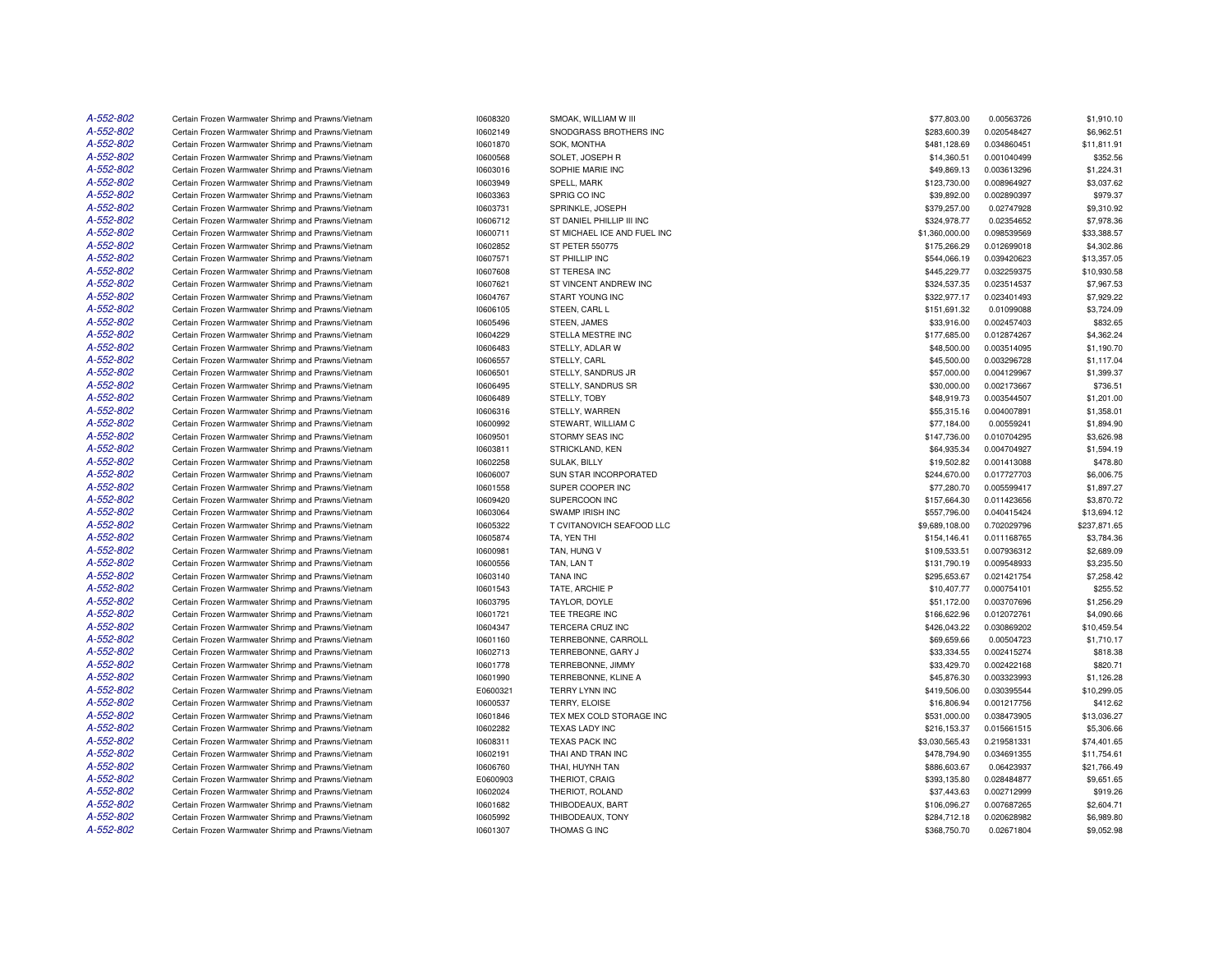| A-552-802 | Certain Frozen Warmwater Shrimp and Prawns/Vietnam | 10605722 | THOMAS, RANDY                      | \$165,575.56    | 0.011996871 | \$4,064.95   |
|-----------|----------------------------------------------------|----------|------------------------------------|-----------------|-------------|--------------|
| A-552-802 | Certain Frozen Warmwater Shrimp and Prawns/Vietnam | 10600187 | THOMAS, ROBERT W                   | \$19,880.00     | 0.001440417 | \$488.06     |
| A-552-802 | Certain Frozen Warmwater Shrimp and Prawns/Vietnam | 10605100 | THOMAS, WILLARD N                  | \$50,016.19     | 0.003623951 | \$1,227.92   |
| A-552-802 | Certain Frozen Warmwater Shrimp and Prawns/Vietnam | 10603501 | THOMASSIE, TRACY J                 | \$54,481.29     | 0.003947473 | \$1,337.54   |
| A-552-802 | Certain Frozen Warmwater Shrimp and Prawns/Vietnam | 10603961 | THUNDERBOLT FISHERMANS SEAFOOD INC | \$1,160,321.47  | 0.084071748 | \$28,486.38  |
| A-552-802 | Certain Frozen Warmwater Shrimp and Prawns/Vietnam | 10601023 | TIDELANDS SEAFOOD CO INC           | \$2,366,772.23  | 0.171485819 | \$58,105.25  |
| A-552-802 | Certain Frozen Warmwater Shrimp and Prawns/Vietnam | 10602769 | <b>TIKEDE INC</b>                  | \$250,323.00    | 0.018137294 | \$6,145.53   |
| A-552-802 | Certain Frozen Warmwater Shrimp and Prawns/Vietnam | 10603758 | TILLMAN. TIMOTHY P                 | \$27,924.00     | 0.002023249 | \$685.55     |
| A-552-802 | Certain Frozen Warmwater Shrimp and Prawns/Vietnam | 10609359 | TINNEY, MARK                       | \$22,147.00     | 0.001604673 | \$543.72     |
| A-552-802 | Certain Frozen Warmwater Shrimp and Prawns/Vietnam | 10608796 | TIPPS, ROY D                       | \$56,795.54     | 0.004115153 | \$1,394.35   |
| A-552-802 | Certain Frozen Warmwater Shrimp and Prawns/Vietnam | 10609373 | TITAN SEAFOOD                      | \$5,450,000.00  | 0.39488283  | \$133,799.78 |
| A-552-802 | Certain Frozen Warmwater Shrimp and Prawns/Vietnam | 10608646 | TO, DU                             | \$48,500.00     | 0.003514095 | \$1,190.70   |
| A-552-802 | Certain Frozen Warmwater Shrimp and Prawns/Vietnam | 10601494 | TODD, ROBERT C                     | \$142,706.22    | 0.01033986  | \$3,503.50   |
| A-552-802 | Certain Frozen Warmwater Shrimp and Prawns/Vietnam | 10607907 | TOMMY CHERAMIE INC                 | \$196,802.00    | 0.0142594   | \$4,831.57   |
| A-552-802 | Certain Frozen Warmwater Shrimp and Prawns/Vietnam | 10601056 | TOMMYS SEAFOOD INC                 | \$7,024,587.00  | 0.508970421 | \$172,456.55 |
| A-552-802 | Certain Frozen Warmwater Shrimp and Prawns/Vietnam | E0600334 | TONYA JANE INC                     | \$345,939.00    | 0.025065206 | \$8,492.95   |
| A-552-802 | Certain Frozen Warmwater Shrimp and Prawns/Vietnam | 10608606 | TOOMER, FRANK G JR                 | \$154,515.00    | 0.011195472 | \$3,793.41   |
| A-552-802 | Certain Frozen Warmwater Shrimp and Prawns/Vietnam | 10605616 | TOUCHARD, JOHN JR                  | \$11,175.26     | 0.00080971  | \$274.36     |
| A-552-802 | Certain Frozen Warmwater Shrimp and Prawns/Vietnam | 10606024 | TOUPS, ANTHONY G                   | \$33,118.59     | 0.002399626 | \$813.08     |
| A-552-802 | Certain Frozen Warmwater Shrimp and Prawns/Vietnam | 10609793 | TOUPS. TED                         | \$103,100.00    | 0.007470169 | \$2,531.15   |
| A-552-802 | Certain Frozen Warmwater Shrimp and Prawns/Vietnam | 10601500 | TRAHAN, RICKY                      | \$93,078.89     | 0.006744084 | \$2,285.13   |
| A-552-802 |                                                    |          |                                    |                 |             |              |
| A-552-802 | Certain Frozen Warmwater Shrimp and Prawns/Vietnam | 10600069 | TRAN, BAY VAN                      | \$4,135.93      | 0.000299671 | \$101.54     |
|           | Certain Frozen Warmwater Shrimp and Prawns/Vietnam | E0600575 | TRAN, BINH                         | \$73,146.00     | 0.005299835 | \$1,795.76   |
| A-552-802 | Certain Frozen Warmwater Shrimp and Prawns/Vietnam | 10609575 | TRAN, CHAU                         | \$5,191.80      | 0.000376175 | \$127.46     |
| A-552-802 | Certain Frozen Warmwater Shrimp and Prawns/Vietnam | 10609925 | TRAN, DOAN                         | \$42,524.00     | 0.0030811   | \$1,043.98   |
| A-552-802 | Certain Frozen Warmwater Shrimp and Prawns/Vietnam | 10606006 | TRAN, HIEP PHUOC                   | \$138,181.00    | 0.010011982 | \$3,392.40   |
| A-552-802 | Certain Frozen Warmwater Shrimp and Prawns/Vietnam | 10609212 | TRAN, HIEU                         | \$108,497.20    | 0.007861226 | \$2,663.65   |
| A-552-802 | Certain Frozen Warmwater Shrimp and Prawns/Vietnam | 10606000 | TRAN, HUNG P                       | \$145,948.83    | 0.010574805 | \$3,583.10   |
| A-552-802 | Certain Frozen Warmwater Shrimp and Prawns/Vietnam | 10600325 | TRAN, HUNG T                       | \$144,060.00    | 0.010437949 | \$3,536.73   |
| A-552-802 | Certain Frozen Warmwater Shrimp and Prawns/Vietnam | 10601225 | TRAN, HUNG VAN                     | \$131,006.26    | 0.009492133 | \$3,216.26   |
| A-552-802 | Certain Frozen Warmwater Shrimp and Prawns/Vietnam | 10609068 | TRAN, JOHN                         | \$55,505.70     | 0.004021697 | \$1,362.69   |
| A-552-802 | Certain Frozen Warmwater Shrimp and Prawns/Vietnam | 10609935 | TRAN, LOAN                         | \$11,880.25     | 0.00086079  | \$291.67     |
| A-552-802 | Certain Frozen Warmwater Shrimp and Prawns/Vietnam | 10609074 | TRAN, MEIL                         | \$182,465.79    | 0.013220662 | \$4,479.61   |
| A-552-802 | Certain Frozen Warmwater Shrimp and Prawns/Vietnam | 10601833 | TRAN, MIKE                         | \$170,709.00    | 0.012368817 | \$4,190.98   |
| A-552-802 | Certain Frozen Warmwater Shrimp and Prawns/Vietnam | 10601636 | TRAN, MIKE                         | \$495,751.93    | 0.035919986 | \$12,170.92  |
| A-552-802 | Certain Frozen Warmwater Shrimp and Prawns/Vietnam | 10609245 | TRAN, NAM VAN                      | \$6,637.90      | 0.000480953 | \$162.96     |
| A-552-802 | Certain Frozen Warmwater Shrimp and Prawns/Vietnam | 10608822 | TRAN, NGHIA                        | \$26,916.85     | 0.001950276 | \$660.82     |
| A-552-802 | Certain Frozen Warmwater Shrimp and Prawns/Vietnam | 10605199 | TRAN, NHANH                        | \$254,490.68    | 0.018439266 | \$6,247.85   |
| A-552-802 | Certain Frozen Warmwater Shrimp and Prawns/Vietnam | 10609984 | TRAN, QUAN                         | \$444,421.38    | 0.032200802 | \$10,910.73  |
| A-552-802 | Certain Frozen Warmwater Shrimp and Prawns/Vietnam | 10607261 | TRAN, QUANG VAN                    | \$34,973.55     | 0.002534028 | \$858.62     |
| A-552-802 | Certain Frozen Warmwater Shrimp and Prawns/Vietnam | 10601231 | TRAN, QUI                          | \$139,893.00    | 0.010136026 | \$3,434.43   |
| A-552-802 | Certain Frozen Warmwater Shrimp and Prawns/Vietnam | 10609155 | TRAN, SARAH                        | \$24,300.00     | 0.00176067  | \$596.58     |
| A-552-802 | Certain Frozen Warmwater Shrimp and Prawns/Vietnam | 10608898 | TRAN, SCOTTY                       | \$347,582.95    | 0.025184319 | \$8,533.31   |
| A-552-802 | Certain Frozen Warmwater Shrimp and Prawns/Vietnam | 10609179 | TRAN, THANH VAN                    | \$21,802.00     | 0.001579676 | \$535.25     |
| A-552-802 | Certain Frozen Warmwater Shrimp and Prawns/Vietnam | 10609730 | TRAN, TONY                         | \$50,471.35     | 0.00365693  | \$1,239.09   |
| A-552-802 | Certain Frozen Warmwater Shrimp and Prawns/Vietnam | E0600580 | TRAN, TU                           | \$189,502.55    | 0.013730514 | \$4,652.37   |
| A-552-802 | Certain Frozen Warmwater Shrimp and Prawns/Vietnam | 10609940 | TRAN, TUAN                         | \$15,000.00     | 0.001086833 | \$368.26     |
| A-552-802 | Certain Frozen Warmwater Shrimp and Prawns/Vietnam | 10608809 | TRAN, TUAN                         | \$12,938.07     | 0.000937435 | \$317.64     |
| A-552-802 | Certain Frozen Warmwater Shrimp and Prawns/Vietnam | 10607283 | TRAN, TUAN V                       | \$1,732,394.81  | 0.125521645 | \$42,531.02  |
| A-552-802 | Certain Frozen Warmwater Shrimp and Prawns/Vietnam | 10609019 | TRANG, TAN                         | \$14,208.34     | 0.001029473 | \$348.82     |
| A-552-802 | Certain Frozen Warmwater Shrimp and Prawns/Vietnam | 10609243 | TRANS EXPRESS INC                  | \$191,551.47    | 0.01387897  | \$4,702.67   |
| A-552-802 | Certain Frozen Warmwater Shrimp and Prawns/Vietnam | 10608835 | TREYBIG, ERNEST H JR               | \$54,630.93     | 0.003958315 | \$1,341.21   |
| A-552-802 | Certain Frozen Warmwater Shrimp and Prawns/Vietnam | 10604108 | TRICO SHRIMP CO INC                | \$13,019,428.21 | 0.943330029 | \$319,632.40 |
| A-552-802 | Certain Frozen Warmwater Shrimp and Prawns/Vietnam | 10602803 | TRIEU, JACKIE AND HIEP             | \$650,832.12    | 0.047156409 | \$15,978.20  |
| A-552-802 | Certain Frozen Warmwater Shrimp and Prawns/Vietnam | 10602536 | TRIEU, LY VAN                      | \$201,560.41    | 0.014604173 | \$4,948.39   |
| A-552-802 | Certain Frozen Warmwater Shrimp and Prawns/Vietnam | 10603226 | TRIEU, TAM                         | \$704,607.94    | 0.051052766 | \$17,298.42  |
| A-552-802 | Certain Frozen Warmwater Shrimp and Prawns/Vietnam | 10603322 | TRIEU, TAM                         | \$606,464.43    | 0.043941723 | \$14,888.96  |
|           |                                                    |          |                                    |                 |             |              |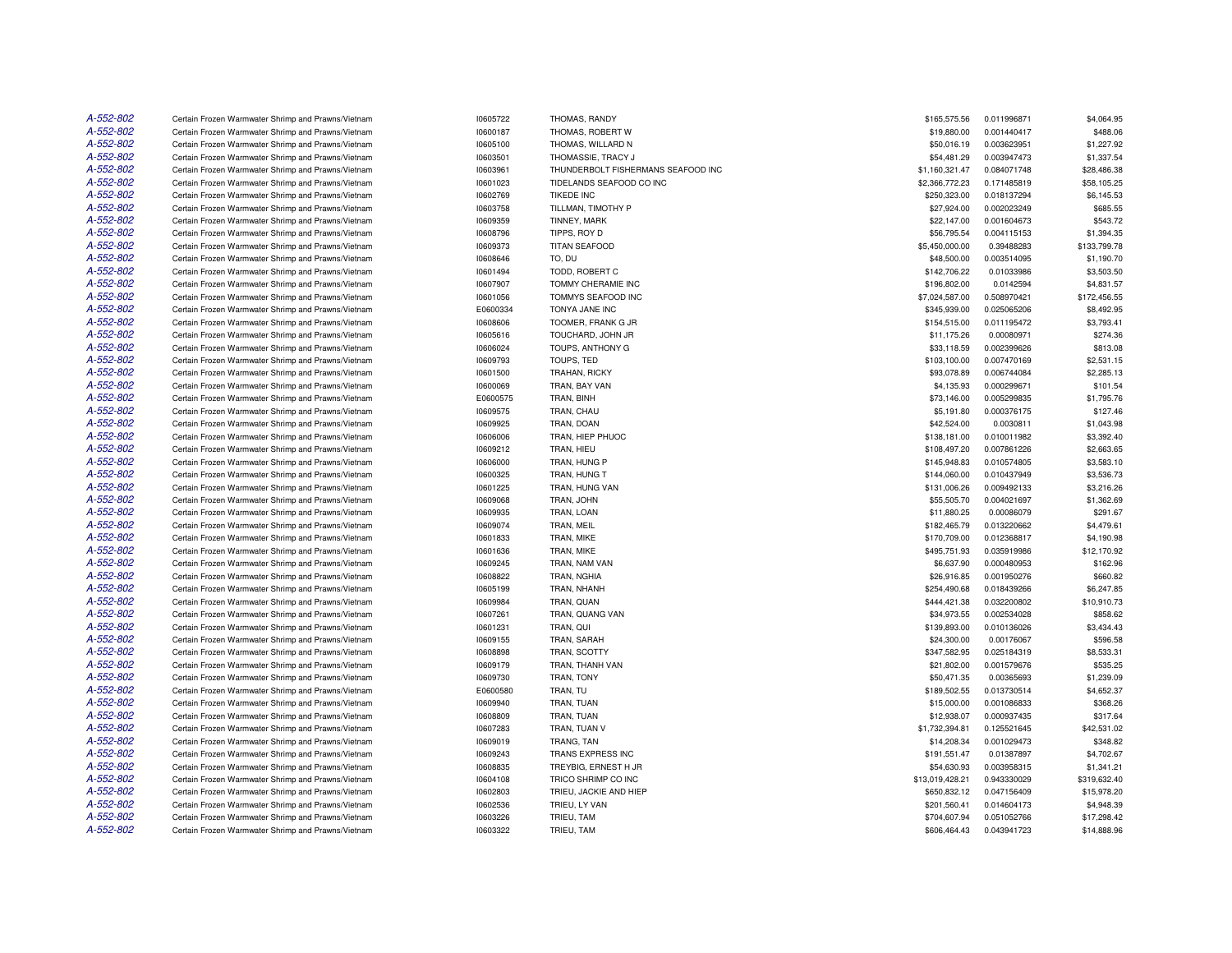| A-552-802 | Certain Frozen Warmwater Shrimp and Prawns/Vietnam | 10605490             | TRUONG, DAC                               | \$199,391.00                 | 0.014446988 | \$4,895.13     |
|-----------|----------------------------------------------------|----------------------|-------------------------------------------|------------------------------|-------------|----------------|
| A-552-802 | Certain Frozen Warmwater Shrimp and Prawns/Vietnam | 10608776             | TRUONG, THEM VAN                          | \$173,716.00                 | 0.012586691 | \$4,264.80     |
| A-552-802 | Certain Frozen Warmwater Shrimp and Prawns/Vietnam | 10604194             | TWO FLAGS INC                             | \$354,639.42                 | 0.0256956   | \$8,706.55     |
| A-552-802 | Certain Frozen Warmwater Shrimp and Prawns/Vietnam | 10604353             | ULTIMA CRUZ INC                           | \$522,641.44                 | 0.037868281 | \$12,831.07    |
| A-552-802 | Certain Frozen Warmwater Shrimp and Prawns/Vietnam | E0600521             | VALENTINO, JAMES G                        | \$29,346.48                  | 0.002126316 | \$720.47       |
| A-552-802 | Certain Frozen Warmwater Shrimp and Prawns/Vietnam | E0600379             | VALENTINO, JOHNNY G JR                    | \$70,337.11                  | 0.005096315 | \$1,726.81     |
| A-552-802 | Certain Frozen Warmwater Shrimp and Prawns/Vietnam | 10600119             | VALLOT, CHRISTOPHER A                     | \$15,580.00                  | 0.001128858 | \$382.50       |
| A-552-802 | Certain Frozen Warmwater Shrimp and Prawns/Vietnam | 10600118             | VALLOT. NANCY                             | \$15,580.00                  | 0.001128858 | \$382.50       |
| A-552-802 | Certain Frozen Warmwater Shrimp and Prawns/Vietnam | 10602465             | VALONA SEAFOOD INC                        | \$118,117.00                 | 0.008558234 | \$2,899.82     |
| A-552-802 | Certain Frozen Warmwater Shrimp and Prawns/Vietnam | 10605374             | VALURE, HUGH                              | \$24,123.17                  | 0.001747858 | \$592.23       |
| A-552-802 | Certain Frozen Warmwater Shrimp and Prawns/Vietnam | 10605008             | VAN BURREN SHRIMP CO INC                  | \$450,555.00                 | 0.032645217 | \$11,061.31    |
| A-552-802 | Certain Frozen Warmwater Shrimp and Prawns/Vietnam | 10603331             | VAQUERO INC                               | \$230,686.00                 | 0.016714485 | \$5,663.44     |
| A-552-802 | Certain Frozen Warmwater Shrimp and Prawns/Vietnam | 10606831             | <b>VARON INC</b>                          | \$376,988.00                 | 0.027314879 | \$9,255.21     |
| A-552-802 | Certain Frozen Warmwater Shrimp and Prawns/Vietnam | 10604383             | <b>VERA CRUZ INC</b>                      | \$521,579.40                 | 0.03779133  | \$12,804.99    |
| A-552-802 | Certain Frozen Warmwater Shrimp and Prawns/Vietnam | 10601996             | <b>VERDIN, CHARLES E</b>                  | \$379,466.21                 | 0.027494439 | \$9,316.05     |
| A-552-802 | Certain Frozen Warmwater Shrimp and Prawns/Vietnam | 10609291             | <b>VERDIN, EBRO</b>                       | \$11,665.75                  | 0.000845249 | \$286.40       |
| A-552-802 | Certain Frozen Warmwater Shrimp and Prawns/Vietnam | 10607170             | <b>VERDIN, ERNEST</b>                     | \$47,261.19                  | 0.003424336 | \$1,160.28     |
| A-552-802 | Certain Frozen Warmwater Shrimp and Prawns/Vietnam | 10601374             | <b>VERDIN, JESSIE</b>                     | \$46,933.84                  | 0.003400618 | \$1,152.25     |
| A-552-802 | Certain Frozen Warmwater Shrimp and Prawns/Vietnam | 10600230             | VERDIN, JOHN                              | \$50,525.00                  | 0.003660817 | \$1,240.41     |
| A-552-802 | Certain Frozen Warmwater Shrimp and Prawns/Vietnam | 10601744             | <b>VERDIN, PERRY</b>                      | \$89,714.75                  | 0.006500333 | \$2,202.53     |
| A-552-802 | Certain Frozen Warmwater Shrimp and Prawns/Vietnam | 10608881             | VERDIN, TOMMY                             | \$54,064.00                  | 0.003917238 | \$1,327.29     |
| A-552-802 | Certain Frozen Warmwater Shrimp and Prawns/Vietnam | 10608860             | <b>VERDIN, TONY</b>                       | \$78,545.45                  | 0.005691055 | \$1,928.32     |
| A-552-802 | Certain Frozen Warmwater Shrimp and Prawns/Vietnam | 10606642             | VERDIN, WALLACE                           | \$8,849.16                   | 0.000641171 | \$217.25       |
| A-552-802 | Certain Frozen Warmwater Shrimp and Prawns/Vietnam | 10607070             | <b>VERONICA INC</b>                       | \$305,455.62                 | 0.02213196  | \$7,499.06     |
| A-552-802 | Certain Frozen Warmwater Shrimp and Prawns/Vietnam | 10600125             | VERRET, RONALD                            | \$22,138.00                  | 0.001604021 | \$543.50       |
| A-552-802 | Certain Frozen Warmwater Shrimp and Prawns/Vietnam | 10601906             | <b>VERSAGGI SHRIMP CORP</b>               | \$1,497,604.82               | 0.108509804 | \$36,766.82    |
| A-552-802 | Certain Frozen Warmwater Shrimp and Prawns/Vietnam | 10602173             | VICKNAIR, DUANE                           | \$67,630.41                  | 0.0049002   | \$1,660.35     |
| A-552-802 | Certain Frozen Warmwater Shrimp and Prawns/Vietnam | 10603101             | <b>VICTORIA INC</b>                       | \$121,150.00                 | 0.008777992 | \$2,974.28     |
| A-552-802 | Certain Frozen Warmwater Shrimp and Prawns/Vietnam | 10606700             | VICTORIA ROSE INC                         | \$371,576.22                 | 0.026922765 | \$9,122.35     |
| A-552-802 | Certain Frozen Warmwater Shrimp and Prawns/Vietnam | 10609119             | VIETNAMESE AMERICAN COMMERCIAL FISHERMENS | \$110,046,282.88             | 7.973465618 | \$2,701,682.22 |
| A-552-802 | Certain Frozen Warmwater Shrimp and Prawns/Vietnam | 10606824             | <b>VIGILANTE INC</b>                      | \$350,652.00                 | 0.025406689 | \$8,608.65     |
| A-552-802 | Certain Frozen Warmwater Shrimp and Prawns/Vietnam | 10605924             | VILLERS SEAFOOD COMPANY                   | \$2,269,621.00               | 0.164446672 | \$55,720.14    |
| A-552-802 | Certain Frozen Warmwater Shrimp and Prawns/Vietnam | 10606107             | <b>VIN PENNY INC</b>                      | \$295,113.94                 | 0.021382647 | \$7,245.17     |
| A-552-802 | Certain Frozen Warmwater Shrimp and Prawns/Vietnam | 10608252             | VINCENT PIAZZA JR AND SONS SEAFOOD INC    | \$3,281,134.00               | 0.237736418 | \$80,553,21    |
| A-552-802 | Certain Frozen Warmwater Shrimp and Prawns/Vietnam | 10601570             | <b>VINCENT, GAGE</b>                      | \$60,176.00                  | 0.004360086 | \$1,477.35     |
| A-552-802 | Certain Frozen Warmwater Shrimp and Prawns/Vietnam | 10602161             | VINCENT, GENE B                           | \$49,720.81                  | 0.003602549 | \$1,220.67     |
| A-552-802 | Certain Frozen Warmwater Shrimp and Prawns/Vietnam | 10608353             | VO, DUSTIN                                | \$16,538.00                  | 0.00119827  | \$406.01       |
| A-552-802 | Certain Frozen Warmwater Shrimp and Prawns/Vietnam | 10609164             | VO, HANH XUAN                             | \$397,500.00                 | 0.028801087 | \$9,758.79     |
| A-552-802 | Certain Frozen Warmwater Shrimp and Prawns/Vietnam | 10609945             | VO, MINH                                  | \$180,000.00                 | 0.013042002 | \$4,419.08     |
| A-552-802 | Certain Frozen Warmwater Shrimp and Prawns/Vietnam | E0600592             | VO. NGA                                   | \$220,000.00                 | 0.015940224 | \$5,401.09     |
| A-552-802 | Certain Frozen Warmwater Shrimp and Prawns/Vietnam | 10608956             | VO, NHU THANH                             | \$9,871.27                   | 0.000715228 | \$242.34       |
| A-552-802 | Certain Frozen Warmwater Shrimp and Prawns/Vietnam | 10605061             | VO, TIEN                                  | \$16,057.00                  | 0.001163419 | \$394.21       |
| A-552-802 | Certain Frozen Warmwater Shrimp and Prawns/Vietnam | 10602248             | <b>VOISIN, EDDIE JAMES</b>                | \$157,401.80                 | 0.011404636 | \$3.864.28     |
| A-552-802 | Certain Frozen Warmwater Shrimp and Prawns/Vietnam | 10602488             | VOISIN, JOYCE                             | \$48,060.00                  | 0.003482214 | \$1,179.89     |
| A-552-802 | Certain Frozen Warmwater Shrimp and Prawns/Vietnam | 10605053             | VU, KHOI                                  | \$14,604.15                  | 0.001058152 | \$358.54       |
| A-552-802 | Certain Frozen Warmwater Shrimp and Prawns/Vietnam | 10609445             | VU, RUYEN                                 | \$20,246.65                  | 0.001466982 | \$497.06       |
| A-552-802 | Certain Frozen Warmwater Shrimp and Prawns/Vietnam | 10608088             | VU, TOM                                   | \$444,731.89                 | 0.0322233   | \$10,918.35    |
| A-552-802 | Certain Frozen Warmwater Shrimp and Prawns/Vietnam | 10606767             | <b>VU. TU VIET</b>                        | \$669,714.44                 | 0.048524538 | \$16,441.77    |
| A-552-802 | Certain Frozen Warmwater Shrimp and Prawns/Vietnam | 10609451             | VU, TUYEN VIET                            | \$389,722.13                 | 0.028237537 | \$9,567.84     |
| A-552-802 | Certain Frozen Warmwater Shrimp and Prawns/Vietnam | 10608487             | VU, TUYEN VIET JACK                       | \$451,775.89                 | 0.032733677 | \$11,091.29    |
| A-552-802 | Certain Frozen Warmwater Shrimp and Prawns/Vietnam | 10601299             | W C TRAWLERS INC                          | \$396,859.80                 | 0.028754701 | \$9,743.07     |
| A-552-802 | Certain Frozen Warmwater Shrimp and Prawns/Vietnam | 10608524             | W H BLANCHARD INC                         | \$269,741.96                 | 0.019544306 | \$6,622.28     |
| A-552-802 | Certain Frozen Warmwater Shrimp and Prawns/Vietnam | 10601790             | WADE, CALVIN J JR                         | \$27,655.00                  | 0.002003759 | \$678.94       |
| A-552-802 | Certain Frozen Warmwater Shrimp and Prawns/Vietnam | 10603617             | WAIT N SEA INC                            | \$198,846.04                 | 0.014407502 | \$4,881.75     |
| A-552-802 | Certain Frozen Warmwater Shrimp and Prawns/Vietnam |                      | <b>WALLACE B</b>                          |                              | 0.032680005 | \$11,073.10    |
| A-552-802 | Certain Frozen Warmwater Shrimp and Prawns/Vietnam | 10602341<br>10608313 | WANDO SHRIMP INC                          | \$451,035.12<br>\$655,300.00 | 0.047480132 | \$16,087.89    |
| A-552-802 | Certain Frozen Warmwater Shrimp and Prawns/Vietnam |                      | WANNAGE, EDWARD                           |                              | 0.00202151  |                |
|           |                                                    | 10603533             |                                           | \$27,900.00                  |             | \$684.96       |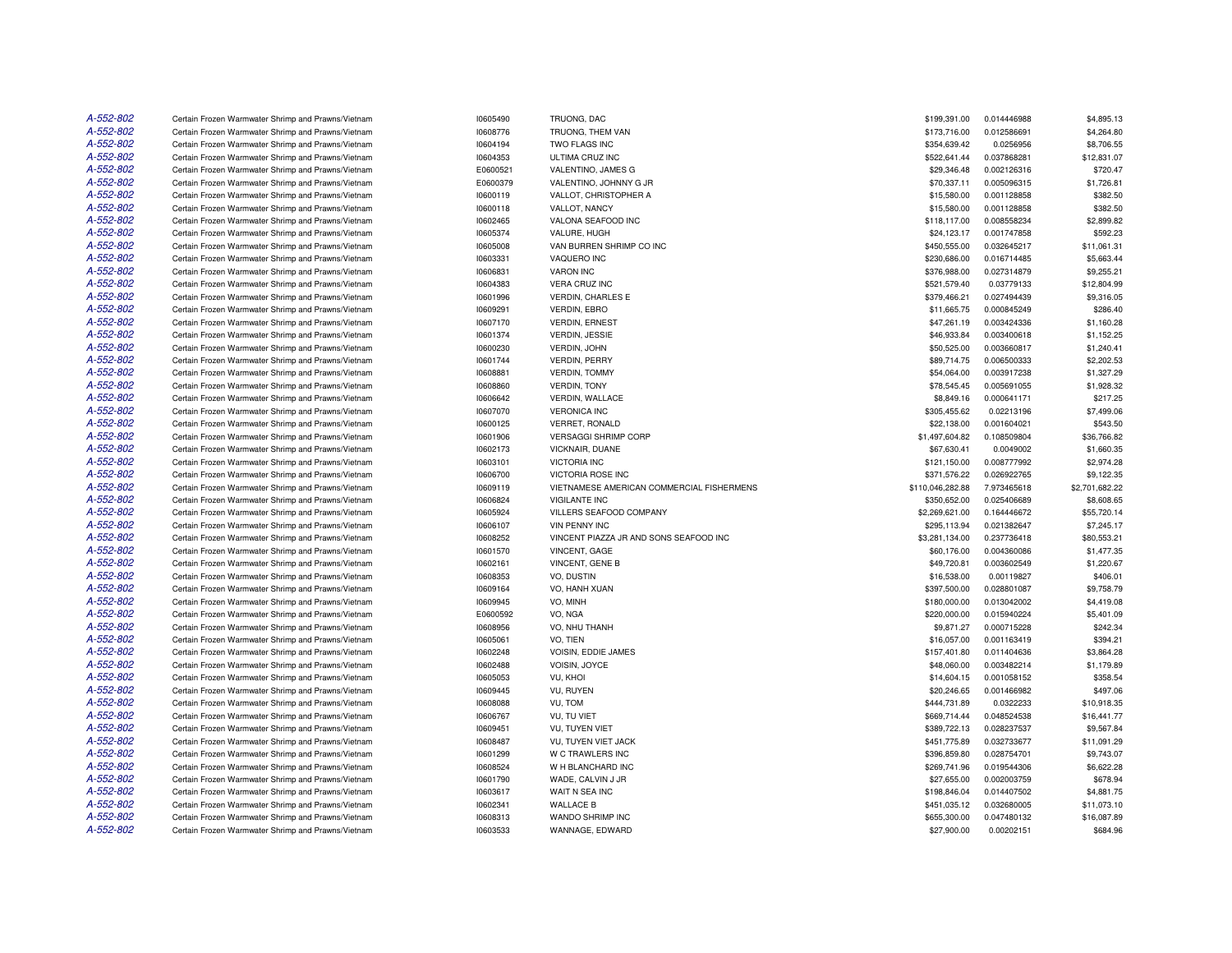| A-552-802 | Certain Frozen Warmwater Shrimp and Prawns/Vietnam | 10603955 | WANNAGE, FREDERICK W JR                             |                                | \$31,237.00        | 0.002263294  | \$766.88        |
|-----------|----------------------------------------------------|----------|-----------------------------------------------------|--------------------------------|--------------------|--------------|-----------------|
| A-552-802 | Certain Frozen Warmwater Shrimp and Prawns/Vietnam | 10602071 | WAR WAGON INC                                       |                                | \$370,555.36       | 0.026848798  | \$9,097.29      |
| A-552-802 | Certain Frozen Warmwater Shrimp and Prawns/Vietnam | 10603337 | <b>WEBSTERS INC</b>                                 |                                | \$145,484.00       | 0.010541125  | \$3,571.69      |
| A-552-802 | Certain Frozen Warmwater Shrimp and Prawns/Vietnam | 10602518 | <b>WEEKS, DON</b>                                   |                                | \$8,442.24         | 0.000611687  | \$207.26        |
| A-552-802 | Certain Frozen Warmwater Shrimp and Prawns/Vietnam | E0601091 | <b>WELLS, STEPHEN R</b>                             |                                | \$127,612.73       | 0.009246252  | \$3,132.95      |
| A-552-802 | Certain Frozen Warmwater Shrimp and Prawns/Vietnam | 10605404 | WELLS, TRAN THI BA                                  |                                | \$22,461.73        | 0.001627477  | \$551.44        |
| A-552-802 | Certain Frozen Warmwater Shrimp and Prawns/Vietnam | 10604123 | WENDY AND ERIC INC                                  |                                | \$280,963.91       | 0.020357399  | \$6,897.78      |
| A-552-802 | Certain Frozen Warmwater Shrimp and Prawns/Vietnam | 10608259 | <b>WESTERN SEAFOOD</b>                              |                                | \$1,438,190.10     | 0.104204876  | \$35,308.17     |
| A-552-802 | Certain Frozen Warmwater Shrimp and Prawns/Vietnam | 10606169 | WHISKY JOE INC                                      |                                | \$76,170.59        | 0.005518983  | \$1,870.02      |
| A-552-802 | Certain Frozen Warmwater Shrimp and Prawns/Vietnam | 10603535 | WHITE, RAYMOND                                      |                                | \$50,023.61        | 0.003624489  | \$1,228.10      |
| A-552-802 | Certain Frozen Warmwater Shrimp and Prawns/Vietnam | 10604262 | WILES, SONNY JOEL SR                                |                                | \$119,741.04       | 0.008675905  | \$2,939.69      |
| A-552-802 | Certain Frozen Warmwater Shrimp and Prawns/Vietnam | 10601263 | WILLIAM E SMITH JR INC                              |                                | \$10,135.00        | 0.000734337  | \$248.82        |
| A-552-802 | Certain Frozen Warmwater Shrimp and Prawns/Vietnam | 10602605 | <b>WILLIAM PATRICK INC</b>                          |                                | \$106,557.79       | 0.007720705  | \$2,616.04      |
| A-552-802 | Certain Frozen Warmwater Shrimp and Prawns/Vietnam | 10602199 | WILLIAMS, HERMAN J JR                               |                                | \$133,951.02       | 0.009705497  | \$3,288.55      |
| A-552-802 | Certain Frozen Warmwater Shrimp and Prawns/Vietnam | 10609481 | WILLIAMS, JOHN A                                    |                                | \$681,810.34       | 0.049400954  | \$16,738.73     |
| A-552-802 | Certain Frozen Warmwater Shrimp and Prawns/Vietnam | 10605557 | <b>WILLIAMS, RONNIE</b>                             |                                | \$86,452.72        | 0.006263981  | \$2,122.45      |
| A-552-802 | Certain Frozen Warmwater Shrimp and Prawns/Vietnam | 10601082 | <b>WILLIAMS, SCOTT</b>                              |                                | \$5,225.00         | 0.00037858   | \$128.28        |
| A-552-802 | Certain Frozen Warmwater Shrimp and Prawns/Vietnam | 10600131 | WILLYARD, DONALD                                    |                                | \$46,734.63        | 0.003386184  | \$1,147.35      |
| A-552-802 | Certain Frozen Warmwater Shrimp and Prawns/Vietnam | 10607106 | <b>WILSON, RANDY</b>                                |                                | \$92,475.00        | 0.006700328  | \$2,270.30      |
| A-552-802 | Certain Frozen Warmwater Shrimp and Prawns/Vietnam | 10609365 | WISEMAN, MICHAEL JR                                 |                                | \$28,135.34        | 0.002038562  | \$690.73        |
| A-552-802 | Certain Frozen Warmwater Shrimp and Prawns/Vietnam | 10605385 | WISEMAN, MICHAEL SR                                 |                                | \$29,372.00        | 0.002128165  | \$721.09        |
| A-552-802 | Certain Frozen Warmwater Shrimp and Prawns/Vietnam | 10604698 | <b>WL AND O INC</b>                                 |                                | \$374,855.00       | 0.027160331  | \$9,202.85      |
| A-552-802 | Certain Frozen Warmwater Shrimp and Prawns/Vietnam | 10607520 | WOODS, JOHN T III                                   |                                | \$97,579.82        | 0.007070201  | \$2,395.63      |
| A-552-802 | Certain Frozen Warmwater Shrimp and Prawns/Vietnam | 10603086 | WOODY SHRIMP CO INC                                 |                                | \$194,842.00       | 0.014117387  | \$4,783.45      |
| A-552-802 | Certain Frozen Warmwater Shrimp and Prawns/Vietnam | 10602631 | WRIGHT, CURTIS                                      |                                | \$29,930.00        | 0.002168595  | \$734.79        |
| A-552-802 | Certain Frozen Warmwater Shrimp and Prawns/Vietnam | 10604918 | WRIGHT, RANDY                                       |                                | \$33,655.00        | 0.002438492  | \$826.24        |
| A-552-802 | Certain Frozen Warmwater Shrimp and Prawns/Vietnam | 10605288 | <b>WWJT INC</b>                                     |                                | \$479,932.42       | 0.034773775  | \$11,782.54     |
| A-552-802 | Certain Frozen Warmwater Shrimp and Prawns/Vietnam | 10601416 | <b>WYLIE MILAM INC</b>                              |                                | \$290,596.92       | 0.021055364  | \$7,134.28      |
| A-552-802 | Certain Frozen Warmwater Shrimp and Prawns/Vietnam | 10603326 | YEAMANS INC                                         |                                | \$325,873.00       | 0.023611312  | \$8,000.32      |
| A-552-802 | Certain Frozen Warmwater Shrimp and Prawns/Vietnam | 10609226 | YOPP, JONATHAN ASHLEY                               |                                | \$189,406.31       | 0.013723541  | \$4,650.00      |
| A-552-802 | Certain Frozen Warmwater Shrimp and Prawns/Vietnam | 10605168 | YOW, RICHARD                                        |                                | \$436,691.13       | 0.031640703  | \$10,720.95     |
| A-552-802 | Certain Frozen Warmwater Shrimp and Prawns/Vietnam | 10605185 | ZAR, JOHN                                           |                                | \$136,000.00       | 0.009853957  | \$3,338.86      |
| A-552-802 | Certain Frozen Warmwater Shrimp and Prawns/Vietnam | 10600411 | ZAR, TROY                                           |                                | \$43,500.00        | 0.003151817  | \$1,067.94      |
| A-552-802 | Certain Frozen Warmwater Shrimp and Prawns/Vietnam | 10602570 | ZIRLOTT TRAWLERS INC                                |                                | \$1,626,107.00     | 0.117820502  | \$39,921.61     |
| A-552-802 | Certain Frozen Warmwater Shrimp and Prawns/Vietnam | 10609276 | ZIRLOTT, MILTON                                     |                                | \$566,091.00       | 0.041016443  | \$13,897.77     |
| A-552-802 | Certain Frozen Warmwater Shrimp and Prawns/Vietnam | 10600929 | ZIRLOTT, ROSA                                       |                                | \$577,593.53       | 0.041849866  | \$14,180.16     |
|           |                                                    |          |                                                     | TOTAL DISBURSED for: A-552-802 | \$1,325,265,223.97 |              | \$32,535,814.93 |
|           |                                                    |          | TOTAL HELD DUE TO PENDING LITIGATION for: A-552-802 |                                |                    |              | \$1,347,597.26  |
|           |                                                    |          |                                                     | TOTAL AVAILABLE for: A-552-802 |                    |              | \$33,883,412.19 |
|           |                                                    |          |                                                     |                                |                    |              |                 |
| A-557-805 | Extruded Rubber Thread/Malaysia                    | E0600815 | FRIAR, JOHN II                                      |                                | \$3,167,444.00     | 100.00000000 | \$352,872.71    |
|           |                                                    |          |                                                     | <b>TOTAL for: A-557-805</b>    | \$3,167,444.00     |              | \$352,872.71    |
|           |                                                    |          |                                                     |                                |                    |              |                 |
| A-557-809 | Stainless Steel Butt-Weld Pipe Fittings/Malaysia   | 10607779 | FLO MAC INC                                         |                                | \$3,871,422.00     | 4.96614570   | \$5,904.00      |
| A-557-809 | Stainless Steel Butt-Weld Pipe Fittings/Malaysia   | 10606987 | FLOWLINE DIV OF MARKOVITZ ENT                       |                                | \$12,827,385.00    | 16.45459029  | \$19,562.03     |
| A-557-809 | Stainless Steel Butt-Weld Pipe Fittings/Malaysia   | 10608589 | <b>GERLIN INC</b>                                   |                                | \$11,906,735.00    | 15.27360769  | \$18,158.02     |
| A-557-809 | Stainless Steel Butt-Weld Pipe Fittings/Malaysia   | 10608578 | SHAW ALLOY PIPING PRODUCTS INC                      |                                | \$24,031,924.00    | 30.82744171  | \$36,649.19     |
| A-557-809 | Stainless Steel Butt-Weld Pipe Fittings/Malaysia   | 10608069 | TAYLOR FORGE STAINLESS INC                          |                                | \$25,318,805.00    | 32.47821461  | \$38,611.71     |
|           |                                                    |          |                                                     | <b>TOTAL for: A-557-809</b>    | \$77,956,271.00    |              | \$118,884.94    |
|           |                                                    |          |                                                     |                                |                    |              |                 |
| A-557-813 | Polyethylene Retail Carrier Bags/Malaysia          | 10610097 | ADVANCE POLYBAG NEVADA INC                          |                                | \$63,810,247.51    | 3.728219042  | \$5,267.56      |
| A-557-813 | Polyethylene Retail Carrier Bags/Malaysia          | 10610100 | ADVANCE POLYBAG NORTHEAST INC                       |                                | \$60,976,803.86    | 3.56267042   | \$5,033.65      |
| A-557-813 | Polyethylene Retail Carrier Bags/Malaysia          | 10607126 | ALPINE PLASTICS INC                                 |                                | \$32,755,666.18    | 1.913803866  | \$2,703.99      |
| A-557-813 | Polyethylene Retail Carrier Bags/Malaysia          | E0600283 | AMPAC PACKAGING LLC                                 |                                | \$68,024,674.00    | 3.974453866  | \$5,615.46      |
| A-557-813 | Polyethylene Retail Carrier Bags/Malaysia          | 10610095 | API ENTERPRISES INC                                 |                                | \$135,493,212.97   | 7.916414626  | \$11,185.01     |
| A-557-813 | Polyethylene Retail Carrier Bags/Malaysia          | 10602474 | <b>GRAND PACKAGING INC</b>                          |                                | \$59,491,306.07    | 3.475877759  | \$4,911.03      |
| A-557-813 | Polyethylene Retail Carrier Bags/Malaysia          | E0600484 | HILEX POLY CO LLC                                   |                                | \$988,066,997.00   | 57.7294453   | \$81,565.25     |
|           |                                                    |          |                                                     |                                |                    |              |                 |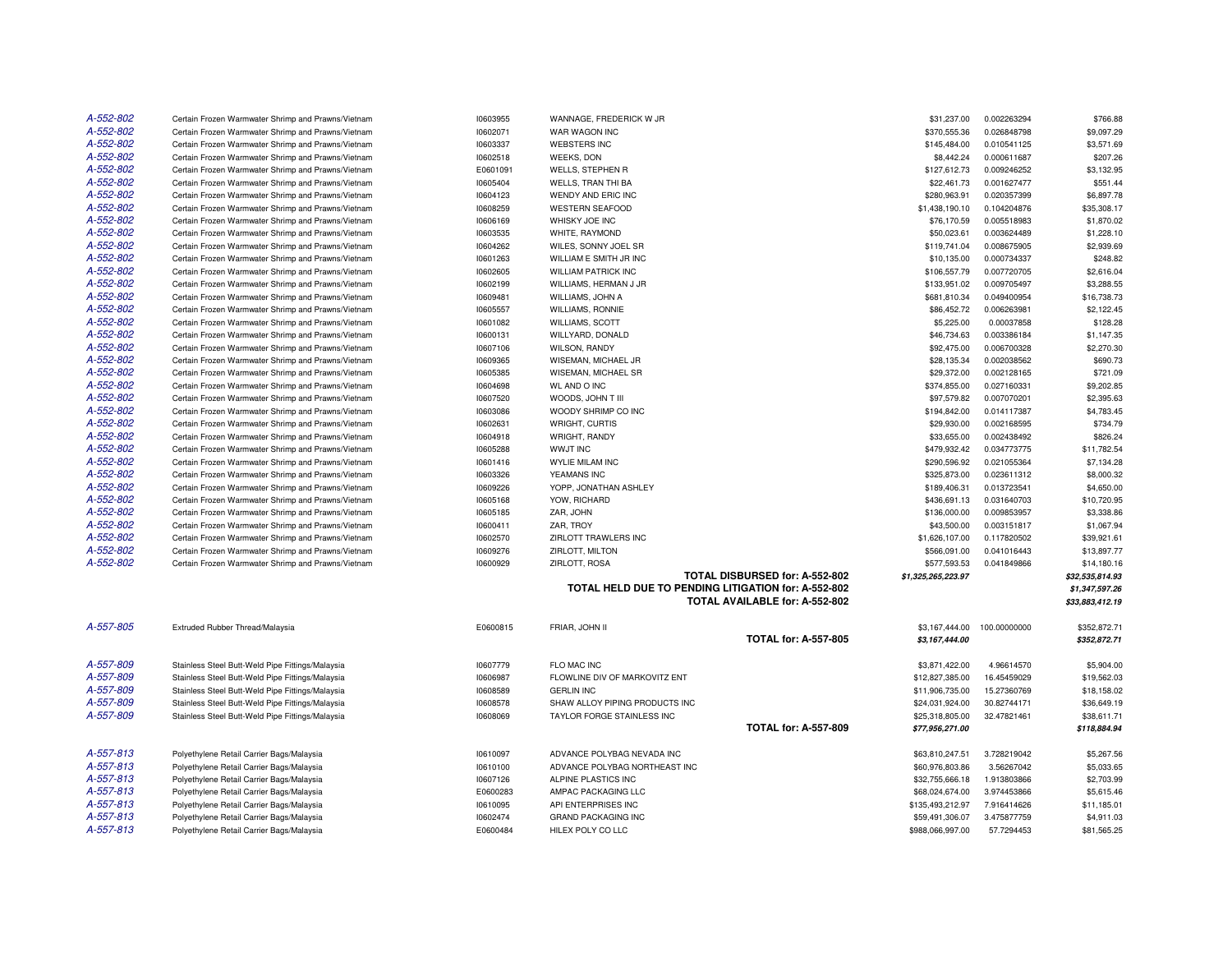| A-557-813 | Polyethylene Retail Carrier Bags/Malaysia                       | E0600478 | PCL PACKAGING INC                                   |                                | \$59,515,000.00                        | 3.477262116 | \$4,912.98                     |
|-----------|-----------------------------------------------------------------|----------|-----------------------------------------------------|--------------------------------|----------------------------------------|-------------|--------------------------------|
| A-557-813 | Polyethylene Retail Carrier Bags/Malaysia                       | 10606330 | ROPLAST INDUSTRIES INC                              |                                | \$21,992,777.00                        | 1.2849643   | \$1,815.51                     |
| A-557-813 | Polyethylene Retail Carrier Bags/Malaysia                       | E0600293 | SUPERBAG CORPORATION                                |                                | \$164,388,914.97                       | 9.604693713 | \$13,570.36                    |
| A-557-813 | Polyethylene Retail Carrier Bags/Malaysia                       | E0600380 | UNISTAR PLASTICS LLC                                |                                | \$57,032,107.00                        | 3.332194994 | \$4,708.02                     |
|           |                                                                 |          |                                                     | <b>TOTAL for: A-557-813</b>    | \$1,711,547,706.56                     |             | \$141,288.82                   |
| A-559-502 | Small-Diameter Standard and Rectangular Pipe and Tube/Singapore | E0600145 | ALLIED TUBE AND CONDUIT                             |                                | \$227,069,000.00                       | 0.00000000  | \$0.00                         |
| A-559-502 | Small-Diameter Standard and Rectangular Pipe and Tube/Singapore | E0600196 | HANNIBAL INDUSTRIES INC                             |                                | \$334,067,000.00                       | 0.00000000  | \$0.00                         |
| A-559-502 | Small-Diameter Standard and Rectangular Pipe and Tube/Singapore | E0600348 | SHARON TUBE COMPANY                                 |                                | \$851,826,000.00                       | 0.00000000  | \$0.00                         |
| A-559-502 | Small-Diameter Standard and Rectangular Pipe and Tube/Singapore | E0600224 | WESTERN TUBE AND CONDUIT CORP                       |                                | \$43,538,000.00                        | 0.00000000  | \$0.00                         |
|           |                                                                 |          |                                                     | <b>TOTAL for: A-559-502</b>    | \$1,456,500,000.00                     |             | \$0.00                         |
| A-559-801 | <b>Ball Bearings/Singapore</b>                                  | 10603037 | EMERSON POWER TRANSMISSION CORPORATION              |                                | \$1,000,020,564.79                     | 19.28356302 | \$260,477.32                   |
| A-559-801 | <b>Ball Bearings/Singapore</b>                                  | 10603033 | MCGILL MANUFACTURING COMPANY                        |                                | \$88,057,587.98                        | 1.69802913  | \$22,936.53                    |
| A-559-801 | <b>Ball Bearings/Singapore</b>                                  | 10604631 | MPB CORPORATION                                     |                                | \$1,003,880,025.90                     | 19.35798565 | \$261,482.60                   |
| A-559-801 | <b>Ball Bearings/Singapore</b>                                  | 10600519 | PACAMOR KUBAR BEARINGS                              |                                | \$55,995,845.00                        | 1.07977720  | \$14,585.35                    |
| A-559-801 | <b>Ball Bearings/Singapore</b>                                  | E0601006 | RBC AIRCRAFT PRODUCTS INC                           |                                | \$63,250,220.00                        | 1.21966452  | \$16,474.91                    |
| A-559-801 | <b>Ball Bearings/Singapore</b>                                  | 10605094 | REXNORD INC BEARING GROUP                           |                                | \$445,780,000.00                       | 8.59604995  | \$116,113.19                   |
| A-559-801 | <b>Ball Bearings/Singapore</b>                                  | 10606368 | TIMKEN US CORPORATION                               |                                | \$1,887,609,876.39                     | 36.39909546 | \$491,669.46                   |
|           |                                                                 |          |                                                     | TOTAL DISBURSED for: A-559-801 | \$4,544,594,120.06                     |             | \$1,183,739.37                 |
|           |                                                                 |          | TOTAL HELD DUE TO PENDING LITIGATION for: A-559-801 | TOTAL AVAILABLE for: A-559-801 |                                        |             | \$167,034.46<br>\$1,350,773.83 |
| A-559-802 |                                                                 |          |                                                     |                                |                                        |             |                                |
| A-559-802 | Industrial Belts/Singapore                                      | 10606223 | <b>GATES CORPORATION</b>                            |                                | \$523,142,852.20                       | 52.27362208 | \$109.78                       |
|           | Industrial Belts/Singapore                                      | 10605038 | GOODYEAR TIRE AND RUBBER COMPANY                    | <b>TOTAL for: A-559-802</b>    | \$477,635,038.00<br>\$1,000,777,890.20 | 47.72637792 | \$100.23<br>\$210.01           |
|           |                                                                 |          |                                                     |                                |                                        |             |                                |
| A-560-802 | Preserved Mushrooms/Indonesia                                   | 10609974 | L K BOWMAN COMPANY                                  |                                | \$48,110,752.00                        | 8.56742199  | \$12,148.14                    |
| A-560-802 | Preserved Mushrooms/Indonesia                                   | 10605121 | MONTEREY MUSHROOMS INC                              |                                | \$79,177,025.05                        | 14.09961303 | \$19,992.48                    |
| A-560-802 | Preserved Mushrooms/Indonesia                                   | 10602123 | MUSHROOM CANNING COMPANY                            |                                | \$54,981,711.38                        | 9.79098234  | \$13,883.08                    |
|           |                                                                 |          |                                                     | TOTAL DISBURSED for: A-560-802 | \$182,269,488.43                       |             | \$46,023.69                    |
|           |                                                                 |          | TOTAL HELD DUE TO PENDING LITIGATION for: A-560-802 |                                |                                        |             | \$95,770.84                    |
|           |                                                                 |          |                                                     | TOTAL AVAILABLE for: A-560-802 |                                        |             | \$141,794.53                   |
| A-560-805 | Cut-to-Length Carbon Steel Plate/Indonesia                      | 10604095 | <b>IPSCO STEEL INC</b>                              |                                | \$2,357,619,913.55                     | 0.00000000  | \$0.00                         |
| A-560-805 | Cut-to-Length Carbon Steel Plate/Indonesia                      | 10608212 | MITTAL STEEL USA INC                                |                                | \$7,904,058,426.73                     | 0.00000000  | \$0.00                         |
| A-560-805 | Cut-to-Length Carbon Steel Plate/Indonesia                      | 10607984 | UNITED STATES STEEL CORPORATION                     |                                | \$1,624,120,328.81                     | 0.00000000  | \$0.00                         |
|           |                                                                 |          |                                                     | <b>TOTAL for: A-560-805</b>    | \$11,885,798,669.09                    |             | \$0.00                         |
| A-560-811 | Steel Concrete Reinforcing Bar/Indonesia                        | E0600722 | BORDER STEEL INC                                    |                                | \$332,069,612.00                       | 0.00000000  | \$0.00                         |
| A-560-811 | Steel Concrete Reinforcing Bar/Indonesia                        | E0600704 | CHAPARRAL STEEL                                     |                                | \$324,256,015.00                       | 0.00000000  | \$0.00                         |
| A-560-811 | Steel Concrete Reinforcing Bar/Indonesia                        | 10606655 | CMC STEEL GROUP                                     |                                | \$1,037,529,926.00                     | 0.00000000  | \$0.00                         |
| A-560-811 | Steel Concrete Reinforcing Bar/Indonesia                        | 10606160 | <b>GERDAU USA INC</b>                               |                                | \$3,590,224,000.00                     | 0.00000000  | \$0.00                         |
| A-560-811 | Steel Concrete Reinforcing Bar/Indonesia                        | E0600752 | NUCOR CORPORATION                                   |                                | \$3,190,757,968.00                     | 0.00000000  | \$0.00                         |
| A-560-811 | Steel Concrete Reinforcing Bar/Indonesia                        | E0600719 | NUCOR STEEL MARION INC                              |                                | \$498,576,930.00                       | 0.00000000  | \$0.00                         |
| A-560-811 | Steel Concrete Reinforcing Bar/Indonesia                        | E0600691 | <b>TAMCO</b>                                        |                                | \$795,243,056.00                       | 0.00000000  | \$0.00                         |
|           |                                                                 |          |                                                     | <b>TOTAL for: A-560-811</b>    | \$9,768,657,507.00                     |             | \$0.00                         |
| A-560-812 | Hot-Rolled Steel Products/Indonesia                             | E0600091 | <b>GALLATIN STEEL</b>                               |                                | \$2,247,527,241.00                     | 0.00000000  | \$0.00                         |
| A-560-812 | Hot-Rolled Steel Products/Indonesia                             | 10604081 | <b>IPSCO STEEL INC</b>                              |                                | \$1,091,985,190.00                     | 0.00000000  | \$0.00                         |
| A-560-812 | Hot-Rolled Steel Products/Indonesia                             | 10608211 | MITTAL STEEL USA INC                                |                                | \$24,813,496,641.25                    | 0.00000000  | \$0.00                         |
| A-560-812 | Hot-Rolled Steel Products/Indonesia                             | E0600732 | NUCOR CORPORATION                                   |                                | \$12,546,581,157.00                    | 0.00000000  | \$0.00                         |
| A-560-812 | Hot-Rolled Steel Products/Indonesia                             | E0600399 | SEVERSTAL NORTH AMERICA INC                         |                                | \$2,660,608,000.00                     | 0.00000000  | \$0.00                         |
| A-560-812 | Hot-Rolled Steel Products/Indonesia                             | E0600473 | STEEL DYNAMICS INC                                  |                                | \$3,970,436,556.00                     | 0.00000000  | \$0.00                         |
| A-560-812 | Hot-Rolled Steel Products/Indonesia                             | 10608045 | UNITED STATES STEEL CORPORATION                     |                                | \$12,940,857,732.86                    | 0.00000000  | \$0.00                         |
| A-560-812 | Hot-Rolled Steel Products/Indonesia                             | 10601430 | WCI STEEL INC                                       |                                | \$1,553,720,000.00                     | 0.00000000  | \$0.00                         |
|           |                                                                 |          |                                                     | <b>TOTAL for: A-560-812</b>    | \$61,825,212,518.11                    |             | \$0.00                         |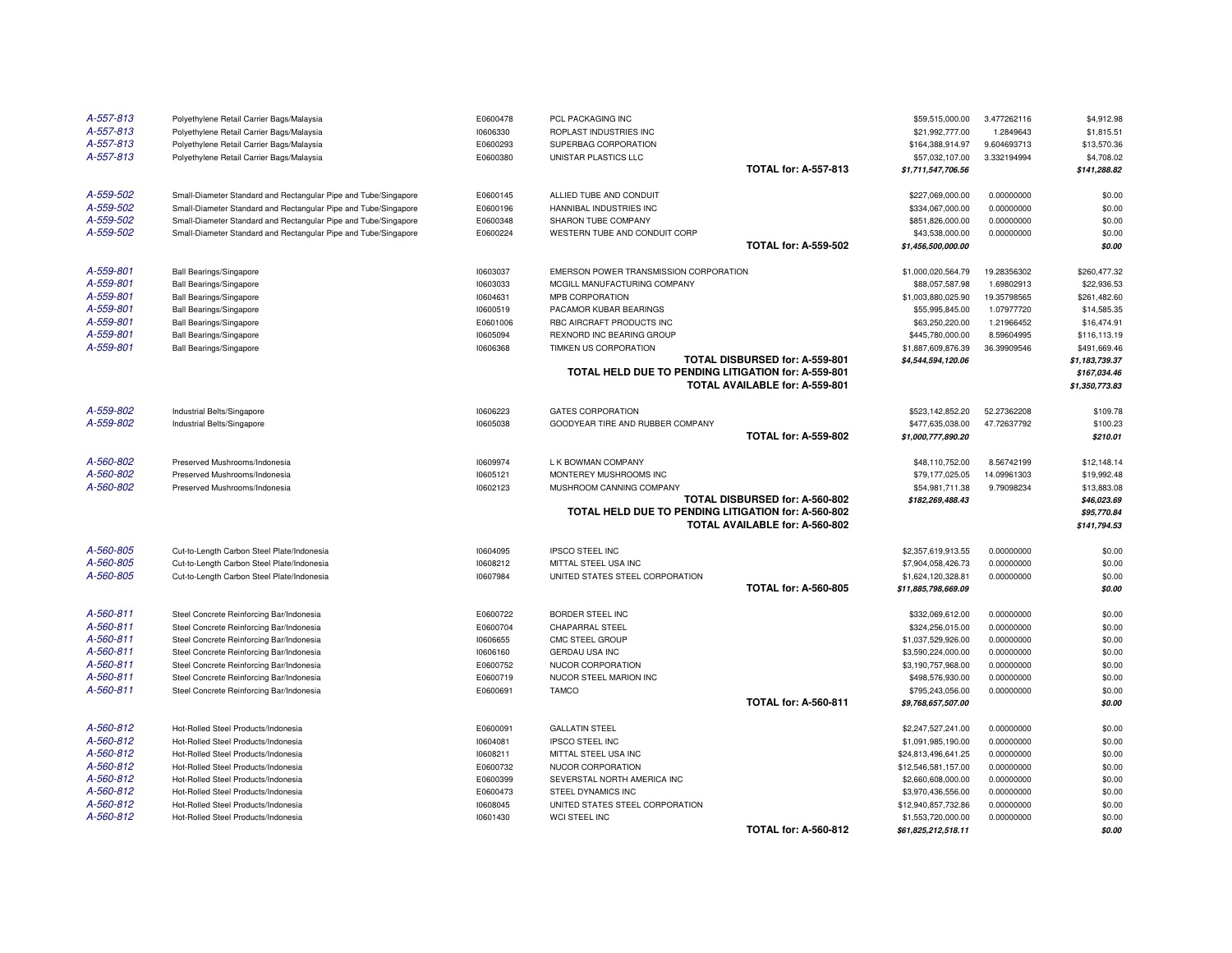| A-560-815<br>A-560-815 | Carbon and Certain Alloy Steel Wire Rod/Indonesia<br>Carbon and Certain Alloy Steel Wire Rod/Indonesia | 10607237<br>10606154 | CHARTER MANUFACTURING COMPANY INC<br><b>GERDAU USA INC</b> |                                | \$1,019,585,000.00<br>\$1,615,956,000.00 | 0.00000000<br>0.00000000 | \$0.00<br>\$0.00         |
|------------------------|--------------------------------------------------------------------------------------------------------|----------------------|------------------------------------------------------------|--------------------------------|------------------------------------------|--------------------------|--------------------------|
| A-560-815              | Carbon and Certain Alloy Steel Wire Rod/Indonesia                                                      | 10606901             | KEYSTONE CONSOLIDATED INDUSTRIES INC                       |                                | \$850,563,713.00                         | 0.00000000               | \$0.00                   |
| A-560-815              | Carbon and Certain Alloy Steel Wire Rod/Indonesia                                                      | E0600757             | NUCOR CORPORATION                                          |                                | \$240,639,301.00                         | 0.00000000               | \$0.00                   |
| A-560-815              | Carbon and Certain Alloy Steel Wire Rod/Indonesia                                                      | E0600987             | NUCOR STEEL CONNECTICUT INC                                |                                | \$288,813,678.00                         | 0.00000000               | \$0.00                   |
|                        |                                                                                                        |                      |                                                            | <b>TOTAL for: A-560-815</b>    | \$4,015,557,692.00                       |                          | \$0.00                   |
|                        |                                                                                                        |                      |                                                            |                                |                                          |                          |                          |
| A-565-801              | Stainless Steel Butt-Weld Pipe Fittings/Philippines                                                    | 10607778             | FLO MAC INC                                                |                                | \$3,880,604.00                           | 4.96777905               | \$3,335.50               |
| A-565-801              | Stainless Steel Butt-Weld Pipe Fittings/Philippines                                                    | 10606988             | FLOWLINE DIV OF MARKOVITZ ENT                              |                                | \$12,855,678.00                          | 16.45727515              | \$11,049.87              |
| A-565-801              | Stainless Steel Butt-Weld Pipe Fittings/Philippines                                                    | 10608588             | <b>GERLIN INC</b>                                          |                                | \$11,932,728.00                          | 15.27575504              | \$10,256.56              |
| A-565-801              | Stainless Steel Butt-Weld Pipe Fittings/Philippines                                                    | 10608577             | SHAW ALLOY PIPING PRODUCTS INC                             |                                | \$24,078,239.00                          | 30.82390555              | \$20,696.02              |
| A-565-801              | Stainless Steel Butt-Weld Pipe Fittings/Philippines                                                    | 10608068             | TAYLOR FORGE STAINLESS INC                                 |                                | \$25,368,222.00                          | 32.47528521              | \$21,804.80              |
|                        |                                                                                                        |                      |                                                            | <b>TOTAL for: A-565-801</b>    | \$78,115,471.00                          |                          | \$67,142.75              |
|                        |                                                                                                        |                      |                                                            |                                |                                          |                          |                          |
| A-570-001              | Potassium Permanganate/China                                                                           | 10600591             | CARUS CHEMICAL CO                                          |                                | \$47,601,092.00                          | 0.00000000               | \$0.00                   |
|                        |                                                                                                        |                      |                                                            | <b>TOTAL for: A-570-001</b>    | \$47,601,092.00                          |                          | \$0.00                   |
| A-570-007              | Barium Chloride/China                                                                                  |                      | CHEMICAL PRODUCTS CORPORATION                              |                                |                                          |                          |                          |
|                        |                                                                                                        | 10600011             |                                                            | <b>TOTAL for: A-570-007</b>    | \$53,587,483.81<br>\$53,587,483.81       | 100.00000000             | \$9,357.99<br>\$9,357.99 |
|                        |                                                                                                        |                      |                                                            |                                |                                          |                          |                          |
| A-570-501              | Natural Bristle Paint Brushes/China                                                                    | 10608277             | ELDER AND JENKS                                            |                                | \$57,260,262.79                          | 4.24724569               | \$18,576.15              |
| A-570-501              | Natural Bristle Paint Brushes/China                                                                    | 10607720             | SHERWIN WILLIAMS COMPANY                                   |                                | \$506,159,560.00                         | 37.54408213              | \$164,206.29             |
| A-570-501              | Natural Bristle Paint Brushes/China                                                                    | 10603246             | SHUR LINE                                                  |                                | \$413,260,353.00                         | 30.65333910              | \$134,068.30             |
| A-570-501              | Natural Bristle Paint Brushes/China                                                                    | 10600538             | TRUE VALUE MANUFACTURING                                   |                                | \$55,886,910.00                          | 4.14537807               | \$18,130.61              |
| A-570-501              | Natural Bristle Paint Brushes/China                                                                    | 10608411             | WOOSTER BRUSH COMPANY                                      |                                | \$315,606,930.86                         | 23.40995502              | \$102,387.96             |
|                        |                                                                                                        |                      |                                                            | <b>TOTAL for: A-570-501</b>    | \$1,348,174,016.65                       |                          | \$437,369.31             |
|                        |                                                                                                        |                      |                                                            |                                |                                          |                          |                          |
| A-570-502              | Iron Construction Castings/China                                                                       | 10609989             | ALHAMBRA FOUNDRY CO LTD                                    |                                | \$88,149,915.73                          | 2.44744609               | \$48.60                  |
| A-570-502              | Iron Construction Castings/China                                                                       | 10605331             | EAST JORDAN IRON WORKS INC                                 |                                | \$1,374,014,923.00                       | 38.14895826              | \$757.47                 |
| A-570-502              | Iron Construction Castings/China                                                                       | 10605280             | LEBARON FOUNDRY INC                                        |                                | \$226,682,103.06                         | 6.29373520               | \$124.97                 |
| A-570-502              | Iron Construction Castings/China                                                                       | 10604934             | MUNICIPAL CASTINGS INC                                     |                                | \$35,556,657.71                          | 0.98721595               | \$19.60                  |
| A-570-502              | Iron Construction Castings/China                                                                       | 10605546             | NEENAH FOUNDRY COMPANY                                     |                                | \$1,592,595,721.19                       | 44.21776407              | \$877.97                 |
| A-570-502              | Iron Construction Castings/China                                                                       | 10608584             | TYLER PIPE COMPANY                                         |                                | \$76,767,190.91                          | 2.13140943               | \$42.32                  |
| A-570-502              | Iron Construction Castings/China                                                                       | 10605115             | U S FOUNDRY AND MANUFACTURING CORP                         |                                | \$207,943,693.62                         | 5.77347098               | \$114.64                 |
|                        |                                                                                                        |                      |                                                            | <b>TOTAL for: A-570-502</b>    | \$3,601,710,205.22                       |                          | \$1,985.56               |
| A-570-504              | Petroleum Wax Candles/China                                                                            | 10607724             | A I ROOT COMPANY                                           |                                | \$185,028,346.00                         | 3.24364478               | \$82,445.77              |
| A-570-504              | Petroleum Wax Candles/China                                                                            | 10605697             | CANDLE ARTISANS INC                                        |                                | \$63,356,370.00                          | 1.11067068               | \$28,230.62              |
| A-570-504              | Petroleum Wax Candles/China                                                                            | E0600441             | CANDLE LITE                                                |                                | \$1,569,213,292.26                       | 27.50913909              | \$699,217.21             |
| A-570-504              | Petroleum Wax Candles/China                                                                            | 10604051             | CATHEDRAL CANDLE CO                                        |                                | \$61,035,154.69                          | 1.06997855               | \$27,196.32              |
| A-570-504              | Petroleum Wax Candles/China                                                                            | E0600374             | GENERAL WAX CO INC                                         |                                | \$159,954,958.00                         | 2.80409503               | \$71,273.46              |
| A-570-504              | Petroleum Wax Candles/China                                                                            | 10607774             | HOME FRAGRANCE HOLDINGS INC                                |                                | \$514,754,539.00                         | 9.02391936               | \$229,366.67             |
| A-570-504              | Petroleum Wax Candles/China                                                                            | E0600452             | LUMI LITE CANDLE COMPANY INC                               |                                | \$92,683,691.49                          | 1.62479414               | \$41,298.42              |
| A-570-504              | Petroleum Wax Candles/China                                                                            | 10605739             | MUENCH KREUZER CANDLE COMPANY                              |                                | \$228,604,715.00                         | 4.00756158               | \$101,862.73             |
| A-570-504              | Petroleum Wax Candles/China                                                                            | 10605299             | REED CANDLE COMPANY                                        |                                | \$159,610,994.00                         | 2.79806516               | \$71,120.19              |
| A-570-504              | Petroleum Wax Candles/China                                                                            | E0600247             | WHITEFISH ENTERPRISES INC                                  |                                | \$496,463,433.00                         | 8.70326660               | \$221,216.44             |
| A-570-504              | Petroleum Wax Candles/China                                                                            | 10602906             | WILL AND BAUMER INC                                        |                                | \$81,943,575.00                          | 1.43651422               | \$36,512.79              |
|                        |                                                                                                        |                      |                                                            | TOTAL DISBURSED for: A-570-504 | \$3,612,649,068.44                       |                          | \$1,609,740.64           |
|                        |                                                                                                        |                      | TOTAL HELD DUE TO PENDING LITIGATION for: A-570-504        |                                |                                          |                          | \$932,022.70             |
|                        |                                                                                                        |                      |                                                            | TOTAL AVAILABLE for: A-570-504 |                                          |                          | \$2,541,763.34           |
|                        |                                                                                                        |                      |                                                            |                                |                                          |                          |                          |
| A-570-506              | Porcelain-on-Steel Cooking Ware/China                                                                  | 10605735             | COLUMBIAN HOME PRODUCTS LLC                                |                                | \$176,126,158.81                         | 100.00000000             | \$1,653,562.62           |
|                        |                                                                                                        |                      |                                                            | <b>TOTAL for: A-570-506</b>    | \$176,126,158.81                         |                          | \$1,653,562.62           |
| A-570-601              | Tapered Roller Bearings/China                                                                          | E0600285             | RBC OKLAHOMA INC                                           |                                | \$46,482,000.00                          | 0.34550353               | \$1,347.13               |
| A-570-601              | Tapered Roller Bearings/China                                                                          | 10606372             | <b>TIMKEN COMPANY</b>                                      |                                | \$12,671,832,476.41                      | 94.19049969              | \$367,251.10             |
|                        |                                                                                                        |                      |                                                            |                                |                                          |                          |                          |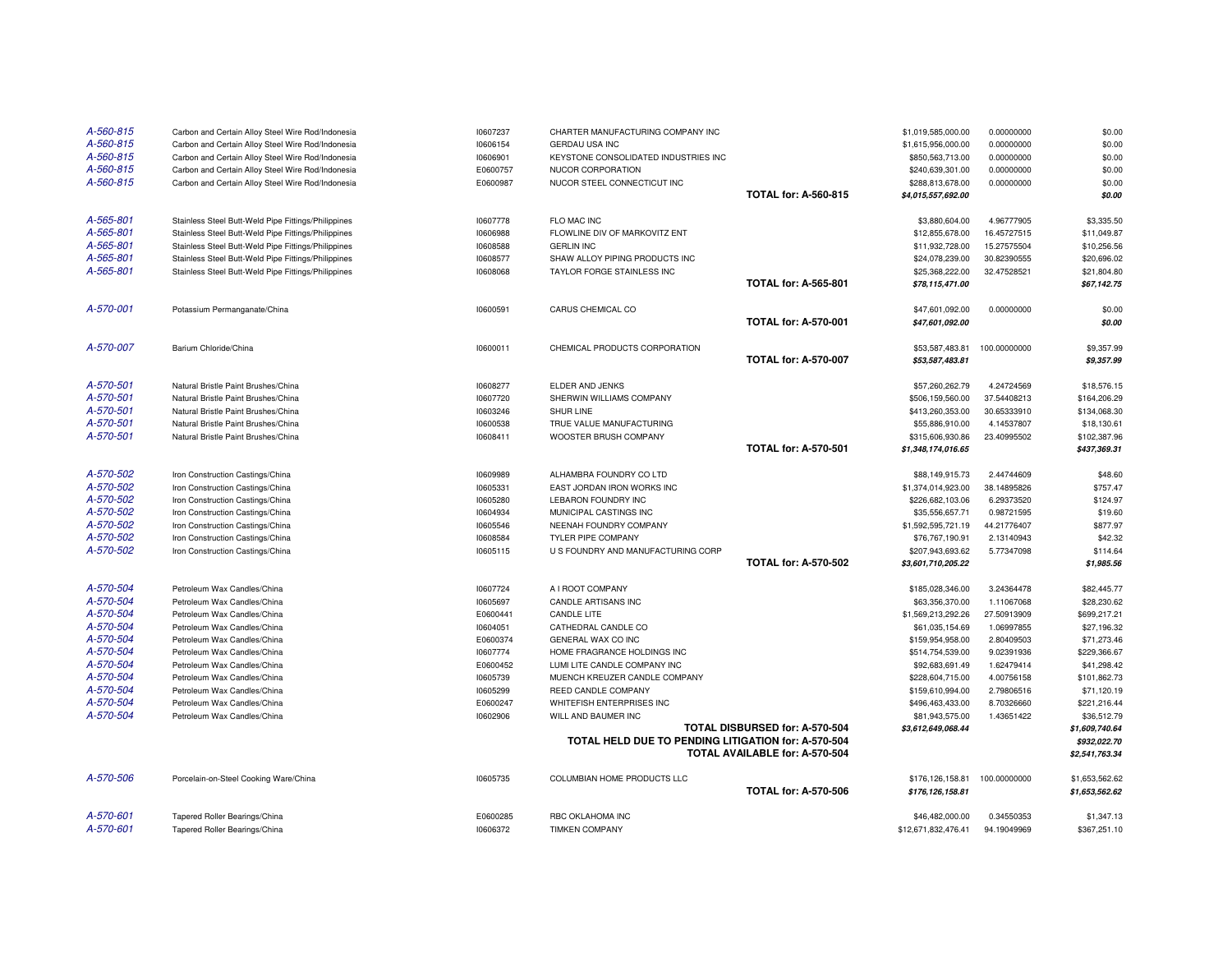| A-570-601 | Tapered Roller Bearings/China                                         | 10606354 | TIMKEN US CORPORATION<br>TOTAL HELD DUE TO PENDING LITIGATION for: A-570-601 | TOTAL DISBURSED for: A-570-601<br>TOTAL AVAILABLE for: A-570-601 | \$210,413,294.66<br>\$12,928,727,771.07 | 1.56401479   | \$6,098.13<br>\$374,696.36<br>\$15,206.13<br>\$389,902.49 |
|-----------|-----------------------------------------------------------------------|----------|------------------------------------------------------------------------------|------------------------------------------------------------------|-----------------------------------------|--------------|-----------------------------------------------------------|
| A-570-803 | Axes, Adzes, Bars, Hammers, Mattocks, Picks, Sledges and Wedges/China | 10608784 | AMES TRUE TEMPER INC                                                         |                                                                  | \$97,998,997.00                         | 60.34553774  | \$1,531,317.52                                            |
| A-570-803 | Axes, Adzes, Bars, Hammers, Mattocks, Picks, Sledges and Wedges/China | 10606195 | COUNCIL TOOL CO                                                              |                                                                  | \$57,840,553.00                         | 35.61688773  | \$903,807.74                                              |
| A-570-803 | Axes, Adzes, Bars, Hammers, Mattocks, Picks, Sledges and Wedges/China | 10605742 | WARWOOD TOOL COMPANY                                                         |                                                                  | \$6,556,876.75                          | 4.03757452   | \$102,456.77                                              |
|           |                                                                       |          |                                                                              | <b>TOTAL for: A-570-803</b>                                      | \$162,396,426.75                        |              | \$2,537,582.02                                            |
| A-570-804 | Sparklers/China                                                       | 10605688 | DIAMOND SPARKLER MFG CO INC                                                  |                                                                  | \$5,039,906.00                          | 40.67091463  | \$237,296.57                                              |
| A-570-804 | Sparklers/China                                                       | 10606626 | ELKTON SPARKLER COMPANY INC                                                  |                                                                  | \$7,352,011.04                          | 59.32908537  | \$346,158.65                                              |
|           |                                                                       |          |                                                                              | <b>TOTAL for: A-570-804</b>                                      | \$12,391,917.04                         |              | \$583,455.22                                              |
| A-570-806 | Silicon Metal/China                                                   | 10609187 | GLOBE METALLURGICAL INC                                                      |                                                                  | \$2,237,036,775.23                      | 0.00000000   | \$0.00                                                    |
| A-570-806 | Silicon Metal/China                                                   | 10608990 | SIMCALA INC                                                                  |                                                                  | \$642,752,048.00                        | 0.00000000   | \$0.00                                                    |
|           |                                                                       |          |                                                                              | <b>TOTAL for: A-570-806</b>                                      | \$2,879,788,823.23                      |              | \$0.00                                                    |
| A-570-814 | Carbon Steel Butt-Weld Pipe Fittings/China                            | 10606677 | HACKNEY LADISH INC                                                           |                                                                  | \$365,541,634.00                        | 0.00000000   | \$0.00                                                    |
| A-570-814 | Carbon Steel Butt-Weld Pipe Fittings/China                            | 10600062 | MILLS IRON WORKS INC                                                         |                                                                  | \$18,648,977.05                         | 0.00000000   | \$0.00                                                    |
| A-570-814 | Carbon Steel Butt-Weld Pipe Fittings/China                            | 10605318 | TUBE FORGINGS OF AMERICA INC                                                 |                                                                  | \$200,469,764.00                        | 0.00000000   | \$0.00                                                    |
|           |                                                                       |          |                                                                              | <b>TOTAL for: A-570-814</b>                                      | \$584,660,375.05                        |              | \$0.00                                                    |
| A-570-815 | Sulfanilic Acid/China                                                 | 10602115 | NATION FORD CHEMICAL COMPANY                                                 |                                                                  | \$85,115,307.93                         | 100.00000000 | \$22,635.72                                               |
|           |                                                                       |          |                                                                              | <b>TOTAL for: A-570-815</b>                                      | \$85,115,307.93                         |              | \$22,635.72                                               |
| A-570-822 | Helical Spring Lock Washers/China                                     | 10601102 | ILLINOIS TOOL WORKS SHAKERPROOF INDUSTRIAL                                   |                                                                  | \$132,397,481.00                        | 100.00000000 | \$277,822.27                                              |
|           |                                                                       |          |                                                                              | <b>TOTAL for: A-570-822</b>                                      | \$132,397,481.00                        |              | \$277,822.27                                              |
| A-570-826 | Paper Clips/China                                                     | 10608254 | ACCO BRANDS USA LLC                                                          | <b>TOTAL for: A-570-826</b>                                      | \$5,543,922.46<br>\$5,543,922.46        | 100.00000000 | \$466,692.88<br>\$466,692.88                              |
| A-570-827 | Cased Pencils/China                                                   | 10606627 | DIXON TICONDEROGA COMPANY                                                    |                                                                  | \$151,795,443.00                        | 16.52417778  | \$12,089.73                                               |
| A-570-827 | Cased Pencils/China                                                   | 10605284 | GENERAL PENCIL COMPANY INC                                                   |                                                                  | \$28,578,628.00                         | 3.11101783   | \$2,276.14                                                |
| A-570-827 | Cased Pencils/China                                                   | 10604272 | MUSGRAVE PENCIL COMPANY                                                      |                                                                  | \$57,255,880.00                         | 6.23277169   | \$4,560.14                                                |
| A-570-827 | Cased Pencils/China                                                   | 10601057 | PANDA PENCIL INC                                                             |                                                                  | \$13,522,813.34                         | 1.47206904   | \$1,077.02                                                |
| A-570-827 | Cased Pencils/China                                                   | 10608281 | ROSE MOON INC                                                                |                                                                  | \$93,440,339.72                         | 10.17174663  | \$7,442.05                                                |
| A-570-827 | Cased Pencils/China                                                   | 10605740 | SANFORD L P                                                                  |                                                                  | \$574,033,196.43                        | 62.48821704  | \$45,718.82                                               |
|           |                                                                       |          |                                                                              | <b>TOTAL for: A-570-827</b>                                      | \$918,626,300.49                        |              | \$73,163.90                                               |
| A-570-831 | Fresh Garlic/China                                                    | 10604044 | CHRISTOPHER RANCH LLC                                                        |                                                                  | \$190,409,796.00                        | 40.84393679  | \$4,160.79                                                |
| A-570-831 | Fresh Garlic/China                                                    | 10609080 | <b>GARLIC COMPANY</b>                                                        |                                                                  | \$209,110,579.23                        | 44.85535650  | \$4,569.44                                                |
| A-570-831 | Fresh Garlic/China                                                    | 10609082 | VESSEY AND COMPANY INC                                                       |                                                                  | \$66,668,271.00                         | 14.30070671  | \$1,456.82                                                |
|           |                                                                       |          |                                                                              | <b>TOTAL for: A-570-831</b>                                      | \$466,188,646.23                        |              | \$10,187.05                                               |
| A-570-832 | Pure Magnesium/China                                                  | 10606382 | US MAGNESIUM LLC                                                             |                                                                  | \$37,532,629.49                         | 100.00000000 | \$2,867.36                                                |
|           |                                                                       |          |                                                                              | <b>TOTAL for: A-570-832</b>                                      | \$37,532,629.49                         |              | \$2,867.36                                                |
| A-570-836 | Glycine/China                                                         | 10602801 | CHATTEM CHEMICALS INC                                                        |                                                                  | \$37,997,288.66                         | 21.18495198  | \$2,364.80                                                |
| A-570-836 | Glycine/China                                                         | 10604266 | GEO SPECIALTY CHEMICALS INC                                                  |                                                                  | \$141,362,516.85                        | 78.81504802  | \$8,797.82                                                |
|           |                                                                       |          |                                                                              | <b>TOTAL for: A-570-836</b>                                      | \$179,359,805.51                        |              | \$11,162.62                                               |
| A-570-846 | <b>Brake Rotors/China</b>                                             | 10602937 | <b>BRAKE PARTS INC</b>                                                       |                                                                  | \$1,601,509,660.43                      | 80.90915832  | \$57,050.41                                               |
|           |                                                                       |          |                                                                              | TOTAL DISBURSED for: A-570-846                                   | \$1,601,509,660.43                      |              | \$57,050.41                                               |
|           |                                                                       |          | TOTAL HELD DUE TO PENDING LITIGATION for: A-570-846                          | TOTAL AVAILABLE for: A-570-846                                   |                                         |              | \$13,461.27<br>\$70,511.68                                |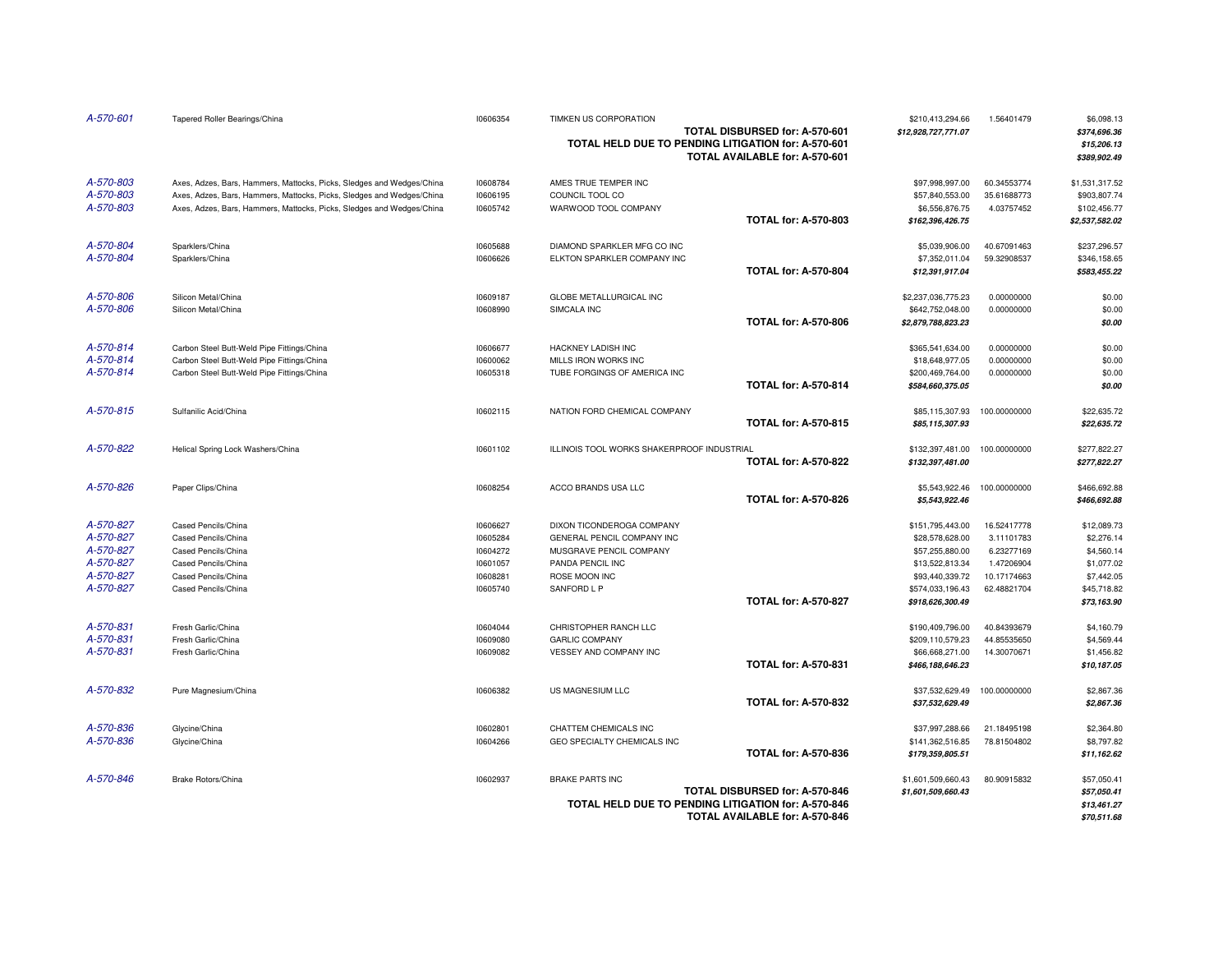| A-570-847 | Persulfates/China                        | E0600017 | <b>FMC CORPORATION</b>                              |                                | \$122,422,859.00    | 100.00000000 | \$16,562.63    |
|-----------|------------------------------------------|----------|-----------------------------------------------------|--------------------------------|---------------------|--------------|----------------|
|           |                                          |          |                                                     | <b>TOTAL for: A-570-847</b>    | \$122,422,859.00    |              | \$16,562.63    |
| A-570-848 | Crawfish Tail Meat/China                 | 10602070 | ACADIANA FISHERMENS CO OP                           |                                | \$3,481,367.00      | 4.98515468   | \$226,581.81   |
| A-570-848 | Crawfish Tail Meat/China                 | 10603124 | ARNAUDVILLE SEAFOOD                                 |                                | \$325,285.00        | 0.46579290   | \$21,170.90    |
| A-570-848 | Crawfish Tail Meat/China                 | 10602133 | ATCHAFALAYA CRAWFISH PROCESSORS INC                 |                                | \$8,226,196.00      | 11.77952783  | \$535,394.98   |
| A-570-848 | Crawfish Tail Meat/China                 | 10604257 | BAYOU LAND SEAFOOD LLC                              |                                | \$3,877,287.00      | 5.55209360   | \$252,349.93   |
| A-570-848 | Crawfish Tail Meat/China                 | 10603093 | BELLARDS POULTRY INC                                |                                | \$23,998.00         | 0.03436401   | \$1,561.89     |
| A-570-848 | Crawfish Tail Meat/China                 | 10604273 | BLANCHARDS SEAFOOD INC                              |                                | \$1,740,037.00      | 2.49165158   | \$113,248.83   |
| A-570-848 | Crawfish Tail Meat/China                 | 10601859 | BONANZA CRAWFISH FARM INC                           |                                | \$3,051,756.39      | 4.36997238   | \$198,620.97   |
| A-570-848 | Crawfish Tail Meat/China                 | 10606226 | BROWN, AUBREY                                       |                                | \$3,762,014.00      | 5.38702805   | \$244,847.49   |
| A-570-848 | Crawfish Tail Meat/China                 | 10604267 | CAJUN SEAFOOD DISTRIBUTORS INC                      |                                | \$3,104,143.34      | 4.44498805   | \$202,030.53   |
| A-570-848 | Crawfish Tail Meat/China                 | 10604274 | CATAHOULA CRAWFISH INC                              |                                | \$5,018,533.84      | 7.18630568   | \$326,627.01   |
| A-570-848 | Crawfish Tail Meat/China                 | 10604287 | CHOPLIN SEAFOOD                                     |                                | \$1,822,415.75      | 2.60961410   | \$118,610.38   |
| A-570-848 | Crawfish Tail Meat/China                 | 10604275 | CJL ENTERPRISE INC                                  |                                | \$4,236,665.00      | 6.06670608   | \$275,739.74   |
| A-570-848 | Crawfish Tail Meat/China                 | 10600845 | CLEARWATER CRAWFISH LLC                             |                                | \$17,412.81         | 0.02493433   | \$1,133.30     |
| A-570-848 | Crawfish Tail Meat/China                 | 10602897 | CRAWFISH DISTRIBUTORS INC                           |                                | \$2,626,343.88      | 3.76080157   | \$170,933.36   |
| A-570-848 | Crawfish Tail Meat/China                 | 10602132 | <b>CRAWFISH ENTERPRISES INC</b>                     |                                | \$1,795,041.86      | 2.57041597   | \$116,828.78   |
| A-570-848 | Crawfish Tail Meat/China                 | 10603644 | DUGAS, ALLEN J                                      |                                | \$2,093,703.00      | 2.99808475   | \$136,266.88   |
| A-570-848 | Crawfish Tail Meat/China                 | 10600638 | DUGAS, CARL                                         |                                | \$1,266,445.00      | 1.81348999   | \$82,425.50    |
| A-570-848 | Crawfish Tail Meat/China                 | 10601083 | HARVEYS SEAFOOD                                     |                                | \$1,214,096.00      | 1.73852867   | \$79,018.41    |
| A-570-848 | Crawfish Tail Meat/China                 | 10601123 | L T WEST INC                                        |                                | \$3,439,549.00      | 4.92527326   | \$223,860.13   |
| A-570-848 | Crawfish Tail Meat/China                 | 10602328 | LOUISIANA PREMIUM SEAFOODS INC                      |                                | \$396,495.37        | 0.56776282   | \$25,805.56    |
| A-570-848 | Crawfish Tail Meat/China                 | 10603647 | PHILLIPS SEAFOOD                                    |                                | \$483,381.21        | 0.69217928   | \$31,460.46    |
| A-570-848 | Crawfish Tail Meat/China                 | 10601525 | PRAIRIE CAJUN SEAFOOD WHOLESALERS INC               |                                | \$3,759,884.00      | 5.38397799   | \$244,708.86   |
| A-570-848 | Crawfish Tail Meat/China                 | 10600581 | RANDOL INC                                          |                                | \$2,499,793.94      | 3.57958798   | \$162,696.97   |
| A-570-848 | Crawfish Tail Meat/China                 | 10604268 | RICELAND CRAWFISH INC                               |                                | \$4,172,189.00      | 5.97437946   | \$271,543.38   |
| A-570-848 | Crawfish Tail Meat/China                 | 10604269 | SEAFOOD INTERNATIONAL INC                           |                                | \$5,737,722.00      | 8.21614948   | \$373,434.76   |
| A-570-848 | Crawfish Tail Meat/China                 | 10604259 | SYLVESTERS CRAWFISH PROCESSORS                      |                                | \$1,490,632.27      | 2.13451568   | \$97,016.54    |
| A-570-848 | Crawfish Tail Meat/China                 | 10600193 | TECHE VALLEY SEAFOOD INC                            |                                | \$172,296.00        | 0.24671981   | \$11,213.74    |
|           |                                          |          |                                                     | <b>TOTAL for: A-570-848</b>    | \$69,834,683.66     |              | \$4,545,131.08 |
| A-570-849 | Cut-to-Length Carbon Steel Plate/China   | 10608210 | MITTAL STEEL USA INC                                |                                | \$6,441,114,139.66  | 74.54812475  | \$4,744,230.77 |
| A-570-849 | Cut-to-Length Carbon Steel Plate/China   | 10608008 | UNITED STATES STEEL CORPORATION                     |                                | \$2,193,518,987.32  | 25.38733573  | \$1,615,646.00 |
| A-570-849 | Cut-to-Length Carbon Steel Plate/China   | 10608400 | UNITED STEEL, PAPERINTERNATIONAL UNION              |                                | \$5,576,350.00      | 0.06453952   | \$4,107.28     |
|           |                                          |          |                                                     | <b>TOTAL for: A-570-849</b>    | \$8,640,209,476.98  |              | \$6,363,984.05 |
| A-570-851 | Preserved Mushrooms/China                | 10609976 | L K BOWMAN COMPANY                                  |                                | \$48,110,752.00     | 8.61826545   | \$4,402.79     |
| A-570-851 | Preserved Mushrooms/China                | 10605120 | MONTEREY MUSHROOMS INC                              |                                | \$79,598,108.74     | 14.25871769  | \$7,284.32     |
| A-570-851 | Preserved Mushrooms/China                | 10602121 | MUSHROOM CANNING COMPANY                            |                                | \$54,981,711.38     | 9.84908703   | \$5,031.58     |
|           |                                          |          |                                                     | TOTAL DISBURSED for: A-570-851 | \$182,690,572.12    |              | \$16,718.70    |
|           |                                          |          | TOTAL HELD DUE TO PENDING LITIGATION for: A-570-851 |                                |                     |              | \$34,368.08    |
|           |                                          |          |                                                     | TOTAL AVAILABLE for: A-570-851 |                     |              | \$51,086.78    |
|           |                                          |          |                                                     |                                |                     |              |                |
| A-570-855 | Non-Frozen Apple Juice Concentrate/China | 10600499 | TREE TOP INC                                        |                                | \$94,395,911.15     | 100.00000000 | \$505,780.60   |
|           |                                          |          |                                                     | <b>TOTAL for: A-570-855</b>    | \$94,395,911.15     |              | \$505,780.60   |
| A-570-860 | Steel Concrete Reinforcing Bar/China     | E0600713 | BORDER STEEL INC                                    |                                | \$332,069,612.00    | 3.27298737   | \$80.72        |
| A-570-860 | Steel Concrete Reinforcing Bar/China     | E0600703 | CHAPARRAL STEEL                                     |                                | \$324,256,015.00    | 3.19597398   | \$78.82        |
| A-570-860 | Steel Concrete Reinforcing Bar/China     | 10606656 | CMC STEEL GROUP                                     |                                | \$1,037,529,926.00  | 10.22623635  | \$252.22       |
| A-570-860 | Steel Concrete Reinforcing Bar/China     | 10606159 | <b>GERDAU USA INC</b>                               |                                | \$3,590,224,000.00  | 35.38642912  | \$872.76       |
| A-570-860 | Steel Concrete Reinforcing Bar/China     | E0600753 | NUCOR CORPORATION                                   |                                | \$3,190,757,968.00  | 31.44916047  | \$775.66       |
| A-570-860 | Steel Concrete Reinforcing Bar/China     | E0600686 | NUCOR STEEL AUBURN INC                              |                                | \$377,107,660.00    | 3.71689719   | \$91.67        |
| A-570-860 | Steel Concrete Reinforcing Bar/China     | E0600717 | NUCOR STEEL MARION INC                              |                                | \$498,576,930.00    | 4.91413828   | \$121.20       |
| A-570-860 | Steel Concrete Reinforcing Bar/China     | E0600697 | <b>TAMCO</b>                                        |                                | \$795,243,056.00    | 7.83817724   | \$193.32       |
|           |                                          |          |                                                     | <b>TOTAL for: A-570-860</b>    | \$10,145,765,167.00 |              | \$2,466.38     |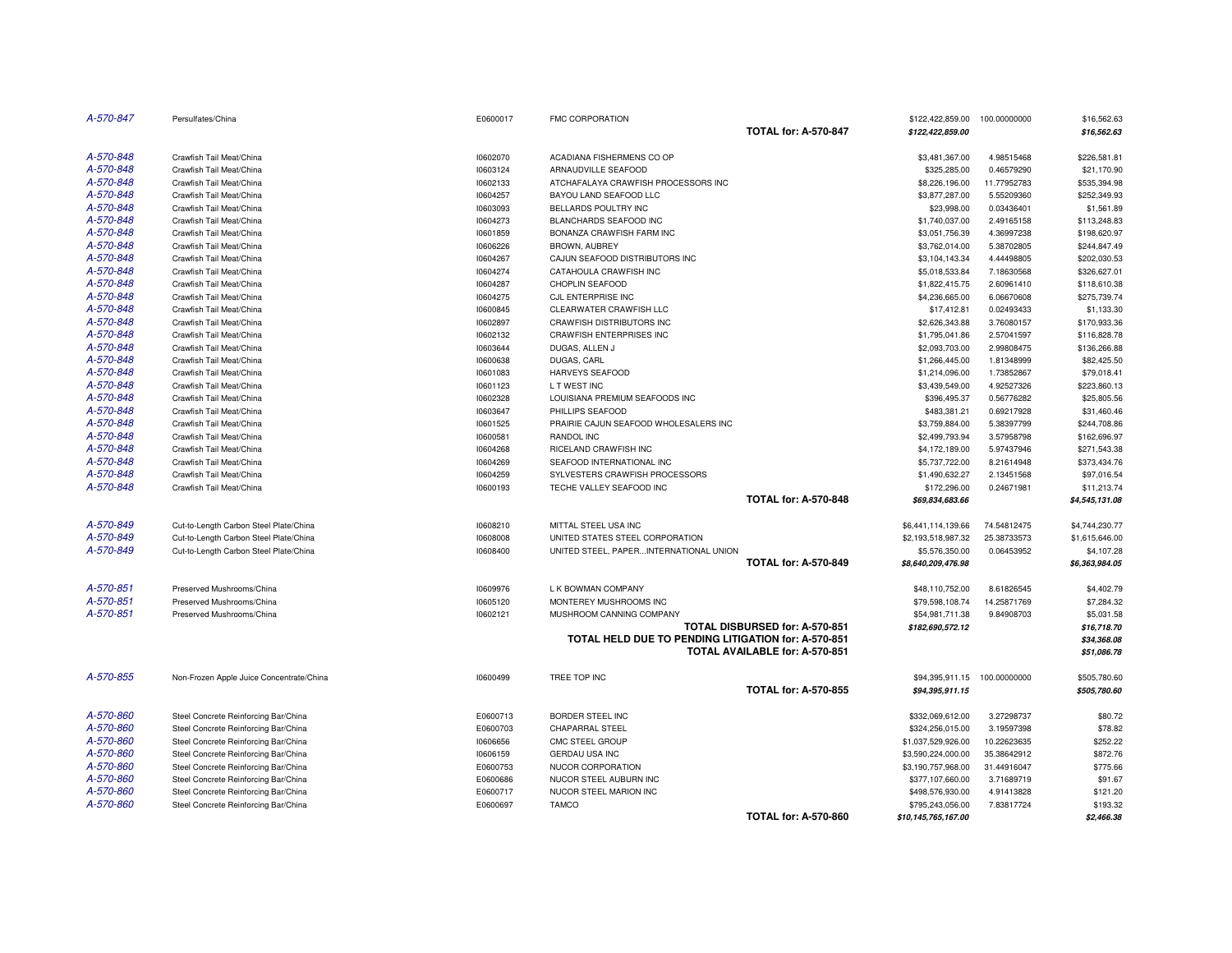| A-570-862 | Foundry Coke/China | E0601056 | ABC COKE                            |                             | \$322,398,015.00   | 0.00000000 | \$0.00      |
|-----------|--------------------|----------|-------------------------------------|-----------------------------|--------------------|------------|-------------|
| A-570-862 | Foundry Coke/China | E0601012 | CITIZENS GAS AND COKE UTILITY       |                             | \$365,490,539.00   | 0.00000000 | \$0.00      |
| A-570-862 | Foundry Coke/China | E0600116 | ERIE COKE CORPORATION               |                             | \$125,093,446.00   | 0.00000000 | \$0.00      |
| A-570-862 | Foundry Coke/China | E0600161 | <b>SLOSS INDUSTRIES CORPORATION</b> |                             | \$114,794,420.00   | 0.00000000 | \$0.00      |
| A-570-862 | Foundry Coke/China | E0600115 | TONAWANDA COKE CORPORATION          |                             | \$144,144,428.00   | 0.00000000 | \$0.00      |
|           |                    |          |                                     | <b>TOTAL for: A-570-862</b> | \$1,071,920,848.00 |            | \$0.00      |
| A-570-863 | Honey/China        | 10601141 | A H MEYER AND SONS INC              |                             | \$4,622,877.67     | 0.88491309 | \$7,295.45  |
| A-570-863 | Honey/China        | 10604749 | ADEE HONEY FARMS                    |                             | \$33,546,008.29    | 6.42139031 | \$52,939.61 |
| A-570-863 | Honey/China        | 10600776 | ALMETER, MARK                       |                             | \$1,233,332.63     | 0.23608502 | \$1,946.35  |
| A-570-863 | Honey/China        | 10605968 | ARTESIAN HONEY PRODUCERS INC        |                             | \$3,333,583.50     | 0.63811589 | \$5,260.79  |
| A-570-863 | Honey/China        | 10605544 | <b>B WEAVER APIARIES INC</b>        |                             | \$3,203,374.09     | 0.61319115 | \$5,055.31  |
| A-570-863 | Honey/China        | 10608269 | BAERWALD, JIM                       |                             | \$1,911,566.00     | 0.36591273 | \$3,016.68  |
| A-570-863 | Honey/China        | 10602719 | <b>BAILEY ENTERPRISES INC</b>       |                             | \$5,667,407.03     | 1.08485732 | \$8,943.85  |
| A-570-863 | Honey/China        | 10605878 | BALDWIN, ALAN                       |                             | \$552,465.21       | 0.10575311 | \$871.86    |
| A-570-863 | Honey/China        | 10609290 | BEAVERHEAD HONEY CO INC             |                             | \$3,078,201.37     | 0.58923054 | \$4,857.77  |
| A-570-863 | Honey/China        | 10602143 | <b>BEE BOX RANCH</b>                |                             | \$474,629.67       | 0.09085380 | \$749.02    |
| A-570-863 | Honey/China        | 10605853 | BEE HAVEN INC                       |                             | \$1,574,165.00     | 0.30132729 | \$2,484.22  |
| A-570-863 | Honey/China        | 10601597 | BERNARDS APIARIES INC               |                             | \$1,155,279.00     | 0.22114397 | \$1,823.17  |
| A-570-863 | Honey/China        | 10603268 | BEST, OREN                          |                             | \$578,960.00       | 0.11082475 | \$913.67    |
| A-570-863 | Honey/China        | 10605967 | BILL RHODES HONEY CO LLC            |                             | \$3,937,420.00     | 0.75370251 | \$6,213.72  |
| A-570-863 | Honey/China        | 10605539 | <b>BRADY, MARK T</b>                |                             | \$2,920,957.40     | 0.55913083 | \$4,609.62  |
| A-570-863 | Honey/China        | 10609816 | BRONNENBERG, CURT                   |                             | \$910,354.00       | 0.17426033 | \$1,436.65  |
| A-570-863 | Honey/China        | 10604674 | <b>BROWNS HONEY FARMS</b>           |                             | \$711,345.27       | 0.13616600 | \$1,122.59  |
| A-570-863 | Honey/China        | 10603628 | <b>CALVERT APIARIES</b>             |                             | \$578,073.00       | 0.11065496 | \$912.27    |
| A-570-863 | Honey/China        | E0600355 | CAPTAIN COOK HONEY LTD              |                             | \$2,181,332.29     | 0.41755150 | \$3,442.40  |
| A-570-863 | Honey/China        | 10601939 | CARYS HONEY FARMS INC               |                             | \$5,714,278.65     | 1.09382950 | \$9,017.81  |
| A-570-863 | Honey/China        | 10601288 | CHARLES L EMMONS COMPANY            |                             | \$1,172,982.55     | 0.22453279 | \$1,851.11  |
| A-570-863 | Honey/China        | 10603775 | COLORADO SUNSHINE HONEY COMPANY     |                             | \$329,524.00       | 0.06307762 | \$520.03    |
| A-570-863 | Honey/China        | 10609346 | COPLIN. STEVEN E                    |                             | \$331,607.00       | 0.06347634 | \$523.32    |
| A-570-863 | Honey/China        | 10602842 | COYS HONEY FARM INC                 |                             | \$5,460,725.00     | 1.04529416 | \$8,617.68  |
| A-570-863 | Honey/China        | 10600718 | CULPS HONEY FARM LLC                |                             | \$255,605.00       | 0.04892801 | \$403.38    |
| A-570-863 | Honey/China        | 10608504 | DANZIG HONEY COMPANY                |                             | \$5,139,695.00     | 0.98384247 | \$8,111.05  |
| A-570-863 | Honey/China        | E0600782 | DEL SIGNORE APIARIES INC            |                             | \$1,876,229.00     | 0.35914850 | \$2,960.91  |
| A-570-863 | Honey/China        | 10605748 | ELLINGSON, DAVID                    |                             | \$1,579,741.00     | 0.30239465 | \$2,493.02  |
| A-570-863 | Honey/China        | 10608537 | ENGLISH HONEY FARMS INC             |                             | \$2,201,842.00     | 0.42147748 | \$3,474.77  |
| A-570-863 | Honey/China        | 10606254 | EVERGREEN HONEY COMPANY             |                             | \$2,577,129.00     | 0.49331506 | \$4,067.02  |
| A-570-863 | Honey/China        | 10604622 | FISCHERS HONEY FARM INC             |                             | \$1,501,611.52     | 0.28743908 | \$2,369.72  |
| A-570-863 | Honey/China        | 10605124 | FULLERTON, ROBERT S                 |                             | \$278,504.00       | 0.05331135 | \$439.51    |
| A-570-863 | Honey/China        | 10603897 | <b>GAUSE HONEY CO</b>               |                             | \$780,029.00       | 0.14931346 | \$1,230.98  |
| A-570-863 | Honey/China        | 10607035 | <b>GILBERTS, MARK R</b>             |                             | \$574,671.00       | 0.11000375 | \$906.90    |
| A-570-863 | Honey/China        | 10608099 | <b>GODLIN BEES INC</b>              |                             | \$1,182,521.00     | 0.22635864 | \$1,866.16  |
| A-570-863 | Honey/China        | 10604570 | GRAND RIVER HONEY COMPANY INC       |                             | \$819,532.00       | 0.15687514 | \$1,293.32  |
| A-570-863 | Honey/China        | 10601880 | GRAY, CLYDE A                       |                             | \$491,107.00       | 0.09400790 | \$775.03    |
| A-570-863 | Honey/China        | 10602109 | HANNAR, BRIAN N                     |                             | \$546,913.13       | 0.10469033 | \$863.09    |
| A-570-863 | Honey/China        | 10604523 | HARVEY, ROBERT D                    |                             | \$4,010,569.53     | 0.76770482 | \$6,329.16  |
| A-570-863 | Honey/China        | 10602612 | HAUKE HONEY CORP                    |                             | \$2,234,903.00     | 0.42780603 | \$3,526.94  |
| A-570-863 | Honey/China        | 10600589 | <b>HIATT HONEY</b>                  |                             | \$4,197,763.00     | 0.80353747 | \$6,624.57  |
| A-570-863 | Honey/China        | 10607508 | HONEY HOUSE ENT                     |                             | \$862,732.00       | 0.16514450 | \$1,361.49  |
| A-570-863 | Honey/China        | 10603637 | HORACE BELL HONEY COMPANY           |                             | \$8,310,624.22     | 1.59082301 | \$13,115.16 |
| A-570-863 | Honey/China        | 10601756 | HURD, BILL                          |                             | \$2,074,205.14     | 0.39704518 | \$3,273.34  |
| A-570-863 | Honey/China        | 10609190 | JOHNSON, RAY L JR                   |                             | \$1,592,758.00     | 0.30488637 | \$2,513.56  |
| A-570-863 | Honey/China        | 10600813 | JOHNSTON HONEY FARMS                |                             | \$1,378,351.00     | 0.26384450 | \$2,175.20  |
| A-570-863 | Honey/China        | 10600977 | KELLER, DEE                         |                             | \$903,862.56       | 0.17301773 | \$1,426.40  |
| A-570-863 | Honey/China        | 10600974 | KELLER, DEWAYNE L                   |                             | \$1,763,025.75     | 0.33747909 | \$2,782.27  |
| A-570-863 | Honey/China        | 10600984 | KELLER. TODD L                      |                             | \$754,215.67       | 0.14437226 | \$1,190.24  |
| A-570-863 | Honey/China        | 10603274 | KOHN, DONALD J                      |                             | \$349,390.37       | 0.06688044 | \$551.38    |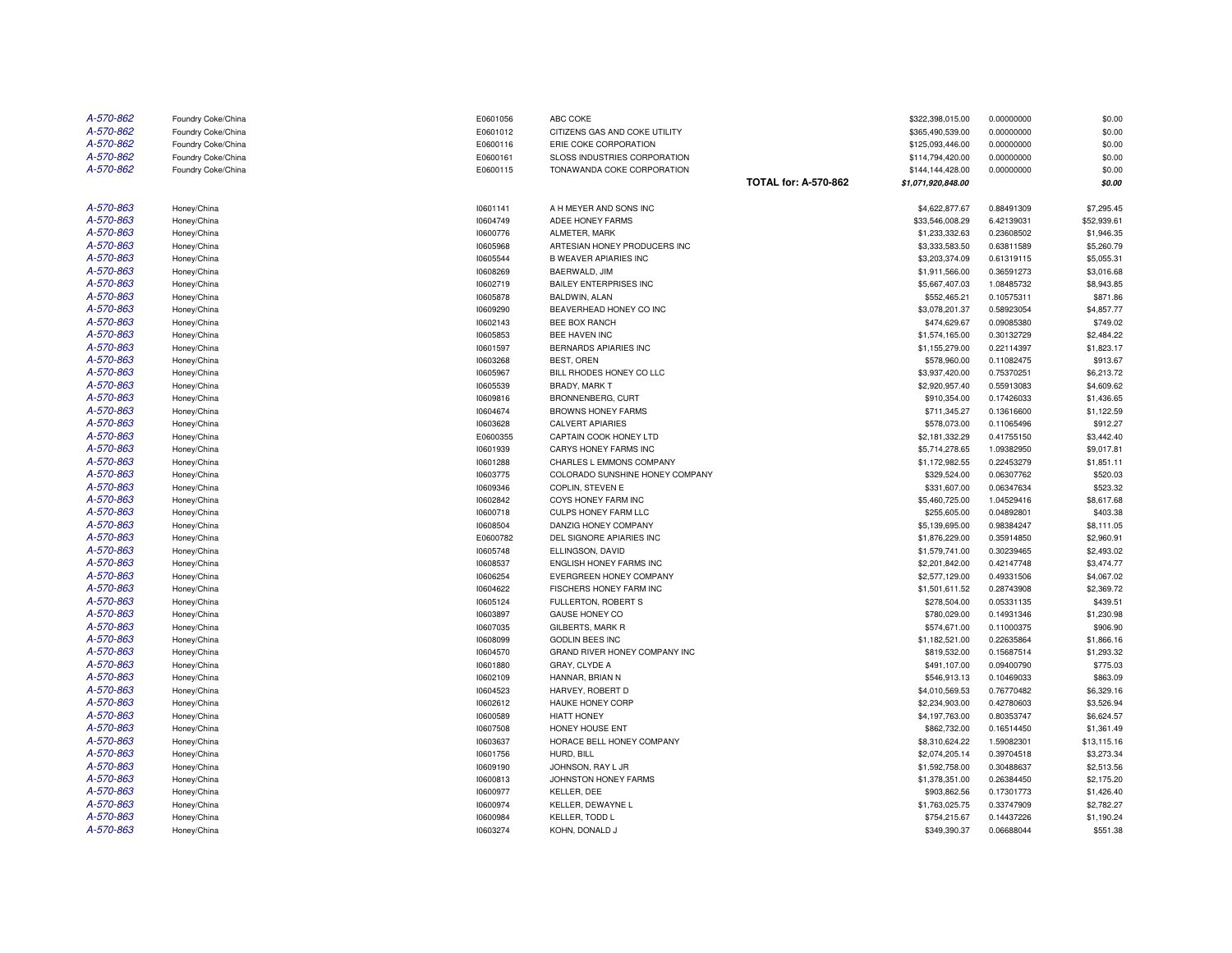| A-570-863 |                                 |          | LAS FLORES APIARIES INC                             |                                |                     |                          |                        |
|-----------|---------------------------------|----------|-----------------------------------------------------|--------------------------------|---------------------|--------------------------|------------------------|
| A-570-863 | Honey/China                     | 10607723 | <b>LONGS APIARIES</b>                               |                                | \$2,535,104.00      | 0.48527062<br>0.07366853 | \$4,000.70<br>\$607.34 |
| A-570-863 | Honey/China                     | 10605950 |                                                     |                                | \$384,852.02        |                          |                        |
|           | Honey/China                     | 10608278 | LONGS HONEY FARMS INC                               |                                | \$1,385,116.00      | 0.26513946               | \$2,185.88             |
| A-570-863 | Honey/China                     | 10605134 | MACKRILL HONEY FARMS AND SALES INC                  |                                | \$1,390,580.74      | 0.26618552               | \$2,194.50             |
| A-570-863 | Honey/China                     | 10600635 | MASON AND SONS HONEY INC                            |                                | \$427,625.67        | 0.08185628               | \$674.84               |
| A-570-863 | Honey/China                     | 10607024 | MAXWELL. TOM                                        |                                | \$2,264,723.95      | 0.43351436               | \$3.574.01             |
| A-570-863 | Honey/China                     | 10606298 | MCCOYS SUNNY SOUTH APIARIES INC                     |                                | \$2,718,778.00      | 0.52042957               | \$4,290.56             |
| A-570-863 | Honey/China                     | 10606027 | MERRIMACK VALLEY APIARIES INC                       |                                | \$4,016,724.00      | 0.76888291               | \$6,338.87             |
| A-570-863 | Honey/China                     | E0600784 | MILLER, BOB                                         |                                | \$433,218.49        | 0.08292686               | \$683.67               |
| A-570-863 | Honey/China                     | E0600584 | OLD MILL APIARIES                                   |                                | \$339,312.91        | 0.06495141               | \$535.48               |
| A-570-863 | Honey/China                     | 10603987 | OLSEN, DIRK W                                       |                                | \$1,473,394.00      | 0.28203767               | \$2.325.19             |
| A-570-863 | Honey/China                     | 10604625 | PENDER, LARRY R                                     |                                | \$296,309.00        | 0.05671959               | \$467.61               |
| A-570-863 | Honey/China                     | 10606233 | PERRY, WILLIAM H                                    |                                | \$935,661.87        | 0.17910477               | \$1,476.59             |
| A-570-863 | Honey/China                     | 10603620 | POWELL AND SONS INC                                 |                                | \$602,864.64        | 0.11540059               | \$951.39               |
| A-570-863 | Honey/China                     | 10603507 | PRICE APIARIES INC                                  |                                | \$528,824.00        | 0.10122770               | \$834.55               |
| A-570-863 | Honey/China                     | 10606912 | RUDEBUSCH, DANIEL                                   |                                | \$268,353.00        | 0.05136824               | \$423.49               |
| A-570-863 | Honey/China                     | 10601965 | SCHMIDT HONEY FARMS                                 |                                | \$1,610,313.00      | 0.30824676               | \$2,541.27             |
| A-570-863 | Honey/China                     | 10605933 | SIOUX HONEY ASSOCIATION                             |                                | \$311,082,188.20    | 59.54747674              | \$490,924.88           |
| A-570-863 | Honey/China                     | 10607285 | SMITH, GLENN                                        |                                | \$383,151.11        | 0.07334294               | \$604.66               |
| A-570-863 | Honey/China                     | 10602779 | SMOOT HONEY CO INC                                  |                                | \$3,504,864.93      | 0.67090265               | \$5,531.10             |
| A-570-863 | Honey/China                     | E0600292 | STAHLECKER, RANDY                                   |                                | \$935,572.62        | 0.17908768               | \$1,476.45             |
| A-570-863 | Honey/China                     | E0600262 | STEPHENSON HONEY COMPANY                            |                                | \$843,634.70        | 0.16148889               | \$1,331.36             |
| A-570-863 | Honey/China                     | 10602776 | STEVE E PARK APIARIES INC                           |                                | \$11,097,790.00     | 2.12434340               | \$17,513.64            |
| A-570-863 | Honey/China                     | 10603446 | STODDARD HONEY COMPANY                              |                                | \$605,603.00        | 0.11592477               | \$955.71               |
| A-570-863 | Honey/China                     | 10601957 | STRACHAN APIARIES INC                               |                                | \$4,525,145.00      | 0.86620506               | \$7,141.22             |
| A-570-863 | Honey/China                     | 10601825 | STRICKLER, ROBERT                                   |                                | \$418,040.00        | 0.08002138               | \$659.72               |
| A-570-863 | Honey/China                     | 10604556 | STROOPE, DAVID W                                    |                                | \$2,019,596.49      | 0.38659197               | \$3,187.16             |
| A-570-863 | Honey/China                     | 10604841 | T M KLEIN AND SONS                                  |                                | \$2,767,717.00      | 0.52979749               | \$4,367.79             |
| A-570-863 | Honey/China                     | 10601408 | TALBOTTS HONEY LLC                                  |                                | \$2,806,905.83      | 0.53729904               | \$4,429.63             |
| A-570-863 | Honey/China                     | 10601064 | THORNTON, TOMMY J                                   |                                | \$124,881.00        | 0.02390477               | \$197.08               |
| A-570-863 | Honey/China                     | 10602699 | V VAZZA FARMS INC                                   |                                | \$360,717.95        | 0.06904877               | \$569.26               |
| A-570-863 | Honey/China                     | 10604392 | <b>VAUGHN FARMS INC</b>                             |                                | \$303,649.00        | 0.05812461               | \$479.19               |
| A-570-863 | Honey/China                     | 10608743 | VERHOEK, RANDELL C                                  |                                | \$7,730,838.87      | 1.47984026               | \$12,200.19            |
| A-570-863 | Honey/China                     | 10601936 | VIKLA, ELMER E                                      |                                | \$13,611.82         | 0.00260558               | \$21.48                |
| A-570-863 | Honey/China                     | 10601550 | <b>WAKEFIELD APIARIES</b>                           |                                | \$438,528.17        | 0.08394324               | \$692.05               |
| A-570-863 | Honey/China                     | 10605087 | WIEBERSIEK, DON                                     |                                | \$1,520,160.00      | 0.29098963               | \$2,398.99             |
| A-570-863 | Honey/China                     | 10603452 | <b>WILMER FARMS INC</b>                             |                                | \$2,310,364.48      | 0.44225089               | \$3,646.03             |
| A-570-863 | Honey/China                     | 10605147 | WILSON, WALTER L                                    |                                | \$2,839,415.00      | 0.54352195               | \$4,480.94             |
| A-570-863 | Honey/China                     | 10609195 | YADDOF, ELMER J JR                                  |                                | \$1,580,541.00      | 0.30254779               | \$2,494.28             |
|           |                                 |          |                                                     | TOTAL DISBURSED for: A-570-863 | \$513,242,649.97    |                          | \$809,958.25           |
|           |                                 |          | TOTAL HELD DUE TO PENDING LITIGATION for: A-570-863 |                                |                     |                          | \$14,467.75            |
|           |                                 |          |                                                     | TOTAL AVAILABLE for: A-570-863 |                     |                          | \$824,426.00           |
|           |                                 |          |                                                     |                                |                     |                          |                        |
| A-570-864 | Pure Magnesium (Granular)/China | 10606383 | US MAGNESIUM LLC                                    |                                | \$37,532,629.49     | 100.00000000             | \$292,663.79           |
|           |                                 |          |                                                     | <b>TOTAL for: A-570-864</b>    | \$37,532,629.49     |                          | \$292,663.79           |
|           |                                 |          |                                                     |                                |                     |                          |                        |
| A-570-865 | Hot-Rolled Steel Products/China | E0600101 | <b>GALLATIN STEEL</b>                               |                                | \$2,269,694,938.00  | 0.00000000               | \$0.00                 |
| A-570-865 | Hot-Rolled Steel Products/China | 10604076 | <b>IPSCO STEEL INC</b>                              |                                | \$1,091,985,062.10  | 0.00000000               | \$0.00                 |
| A-570-865 | Hot-Rolled Steel Products/China | 10608209 | MITTAL STEEL USA INC                                |                                | \$24,827,514,531.72 | 0.00000000               | \$0.00                 |
| A-570-865 | Hot-Rolled Steel Products/China | E0600716 | NUCOR CORPORATION                                   |                                | \$12,546,581,157.00 | 0.00000000               | \$0.00                 |
| A-570-865 | Hot-Rolled Steel Products/China | E0600392 | SEVERSTAL NORTH AMERICA INC                         |                                | \$2,660,607,622.00  | 0.00000000               | \$0.00                 |
| A-570-865 | Hot-Rolled Steel Products/China | E0600530 | STEEL DYNAMICS INC                                  |                                | \$3,970,436,151.00  | 0.00000000               | \$0.00                 |
| A-570-865 | Hot-Rolled Steel Products/China | 10608048 | UNITED STATES STEEL CORPORATION                     |                                | \$12,940,857,732.86 | 0.00000000               | \$0.00                 |
| A-570-865 | Hot-Rolled Steel Products/China | 10601432 | WCI STEEL INC                                       |                                | \$1,553,719,777.88  | 0.00000000               | \$0.00                 |
|           |                                 |          |                                                     | <b>TOTAL for: A-570-865</b>    | \$61,861,396,972.56 |                          | \$0.00                 |
|           |                                 |          |                                                     |                                |                     |                          |                        |
| A-570-866 | Folding Gift Boxes/China        | 10600350 | HARVARD FOLDING BOX COMPANY                         |                                | \$167,321,118.63    | 100.00000000             | \$112,505.82           |
|           |                                 |          |                                                     |                                |                     |                          |                        |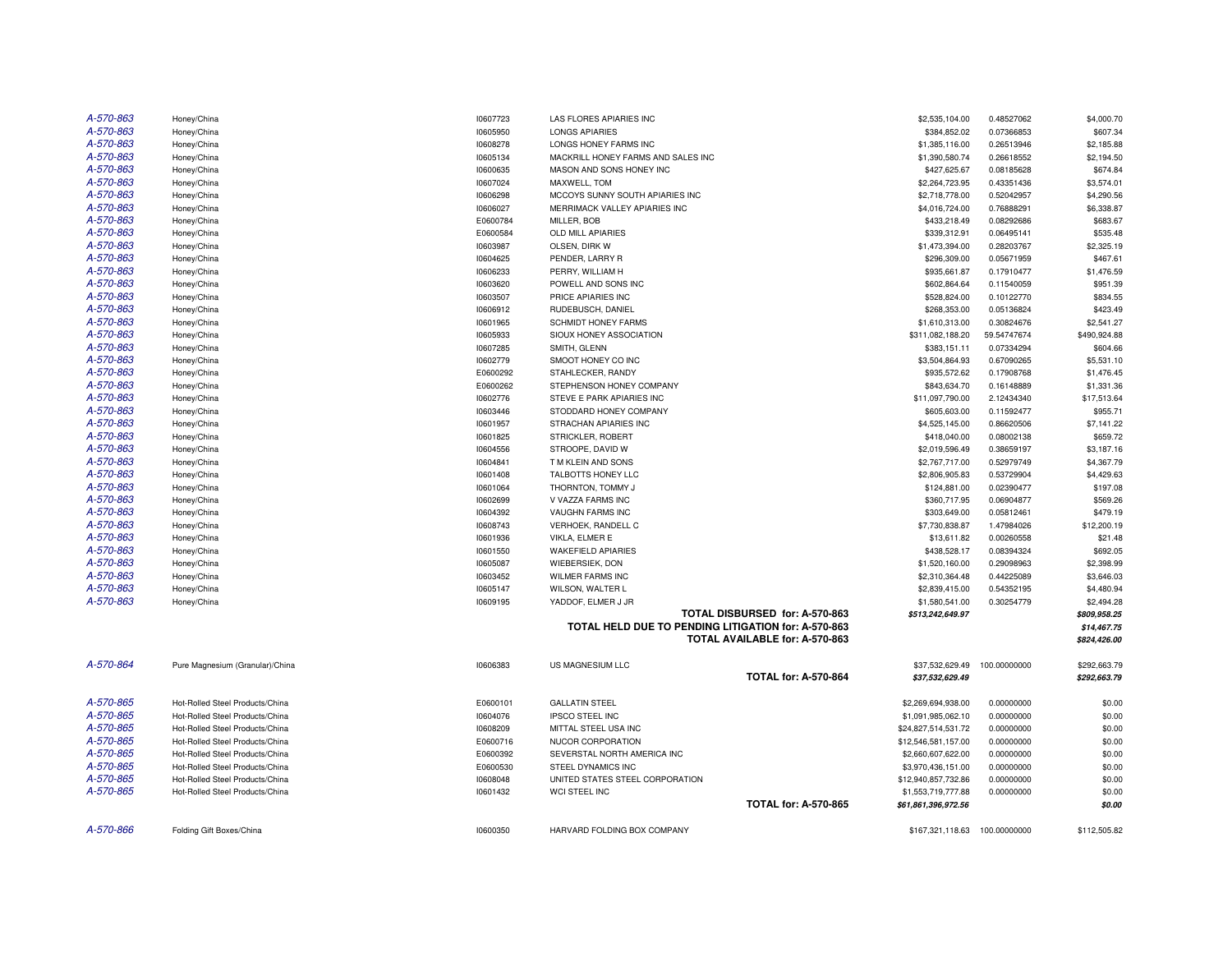|                        |                                                                                  |                      |                                                             | <b>TOTAL for: A-570-866</b>    | \$167,321,118.63                   |                            | \$112,505.82                 |
|------------------------|----------------------------------------------------------------------------------|----------------------|-------------------------------------------------------------|--------------------------------|------------------------------------|----------------------------|------------------------------|
| A-570-867              |                                                                                  |                      |                                                             |                                |                                    | 33.97358760                |                              |
| A-570-867              | Automotive Replacement Glass Windshields/China                                   | 10604563             | AUTOMOTIVE COMPONENTS HOLDINGS LLC                          |                                | \$150,038,293.00                   |                            | \$187,800.83                 |
|                        | Automotive Replacement Glass Windshields/China                                   | 10605316             | PPG INDUSTRIES                                              |                                | \$202,383,871.00                   | 45.82634228                | \$253,321.06                 |
| A-570-867              | Automotive Replacement Glass Windshields/China                                   | 10602524             | VIRACON CURVLITE INC                                        | <b>TOTAL for: A-570-867</b>    | \$89,210,008.49                    | 20.20007011                | \$111,662.92                 |
|                        |                                                                                  |                      |                                                             |                                | \$441,632,172.49                   |                            | \$552,784.81                 |
| A-570-868              | Folding Metal Tables and Chairs/China                                            | 10601972             | <b>MECO CORPORATION</b>                                     |                                | \$63,157,966.71                    | 100.00000000               | \$6,541,728,48               |
|                        |                                                                                  |                      |                                                             | <b>TOTAL for: A-570-868</b>    | \$63,157,966.71                    |                            | \$6,541,728.48               |
| A-570-873              | Ferrovanadium/China                                                              | 10606649             | BEAR METALLURGICAL CO                                       |                                | \$18,010,844.00                    | 0.00000000                 | \$0.00                       |
| A-570-873              | Ferrovanadium/China                                                              | 10606629             | SHIELDALLOY METALLURGICAL CORPORATION                       |                                | \$39,769,414.00                    | 0.00000000                 | \$0.00                       |
|                        |                                                                                  |                      |                                                             | <b>TOTAL for: A-570-873</b>    | \$57,780,258.00                    |                            | \$0.00                       |
|                        |                                                                                  |                      |                                                             |                                |                                    |                            |                              |
| A-570-875              | Non-Malleable Cast Iron Pipe Fittings/China                                      | 10604280             | ANVIL INTERNATIONAL LP                                      |                                | \$106,480,729.00                   | 46.76276727                | \$4,493.19                   |
| A-570-875              | Non-Malleable Cast Iron Pipe Fittings/China                                      | 10601179             | WARD MANUFACTURING INC                                      |                                | \$121,223,351.00                   | 53.23723273                | \$5,115.29                   |
|                        |                                                                                  |                      |                                                             | <b>TOTAL for: A-570-875</b>    | \$227,704,080.00                   |                            | \$9,608.48                   |
| A-570-878              | Saccharin/China                                                                  | 10608583             | PMC SPECIALTIES GROUP INC                                   |                                | \$20,839,203.77                    | 100.00000000               | \$39,029.92                  |
|                        |                                                                                  |                      |                                                             | <b>TOTAL for: A-570-878</b>    | \$20,839,203.77                    |                            | \$39,029.92                  |
| A-570-880              | Barium Carbonate/China                                                           | 10600010             | CHEMICAL PRODUCTS CORPORATION                               |                                | \$23,631,617.45                    | 100.00000000               | \$37,686.74                  |
|                        |                                                                                  |                      |                                                             | <b>TOTAL for: A-570-880</b>    | \$23,631,617.45                    |                            | \$37,686.74                  |
|                        |                                                                                  |                      |                                                             |                                |                                    |                            |                              |
| A-570-881              | Mallable Iron Pipe Fittings/China                                                | 10604281             | ANVIL INTERNATIONAL LP                                      |                                | \$149,784,208.00                   | 50.80400627                | \$1,562,458.76               |
| A-570-881              | Mallable Iron Pipe Fittings/China                                                | 10601176             | WARD MANUFACTURING INC                                      |                                | \$145,043,344.00                   | 49.19599373                | \$1,513,004.92               |
|                        |                                                                                  |                      |                                                             | <b>TOTAL for: A-570-881</b>    | \$294,827,552.00                   |                            | \$3,075,463.68               |
| A-570-882              | Refined Brown Aluminum Oxide/China                                               | 10600590             | C E MINERALS                                                |                                | \$29,900,060.00                    | 18.30384397                | \$90,504.54                  |
| A-570-882              | Refined Brown Aluminum Oxide/China                                               | 10600592             | TREIBACHER SCHLEIFMITTEL NORTH AMERICA INC                  |                                | \$37,446,347.00                    | 22.92343536                | \$113,346.41                 |
| A-570-882              | Refined Brown Aluminum Oxide/China                                               | E0600624             | WASHINGTON MILLS COMPANY                                    |                                | \$96,007,586.00                    | 58.77272066                | \$290,605.53                 |
|                        |                                                                                  |                      |                                                             | <b>TOTAL for: A-570-882</b>    | \$163,353,993.00                   |                            | \$494,456.49                 |
| A-570-884              | Certain Color Television Receivers/China                                         | 10602531             | FIVE RIVERS ELECTRONIC INNOVATIONS LLC                      |                                | \$35,077,389.30                    | 3.51412976                 | \$48,976.58                  |
|                        |                                                                                  |                      |                                                             | TOTAL DISBURSED for: A-570-884 | \$35,077,389.30                    |                            | \$48,976.58                  |
|                        |                                                                                  |                      | TOTAL HELD DUE TO PENDING LITIGATION for: A-570-884         |                                |                                    |                            | \$1,344,727.90               |
|                        |                                                                                  |                      |                                                             | TOTAL AVAILABLE for: A-570-884 |                                    |                            | \$1,393,704.48               |
|                        |                                                                                  |                      |                                                             |                                |                                    |                            |                              |
| A-570-886<br>A-570-886 | Polyethylene Retail Carrier Bags/China<br>Polyethylene Retail Carrier Bags/China | 10610096<br>10610099 | ADVANCE POLYBAG NEVADA INC<br>ADVANCE POLYBAG NORTHEAST INC |                                | \$63,809,223.18<br>\$60,975,487.58 | 3.728221642<br>3.562653189 | \$217,758.38<br>\$208,087.84 |
| A-570-886              |                                                                                  |                      |                                                             |                                |                                    |                            |                              |
| A-570-886              | Polyethylene Retail Carrier Bags/China                                           | 10607125             | ALPINE PLASTICS INC                                         |                                | \$32,754,959.94                    | 1.913794659                | \$111,781.13                 |
| A-570-886              | Polyethylene Retail Carrier Bags/China                                           | E0600281             | AMPAC PACKAGING LLC                                         |                                | \$68,023,095.84                    | 3.974428232                | \$232,138.84                 |
| A-570-886              | Polyethylene Retail Carrier Bags/China                                           | 10610102             | API ENTERPRISES INC                                         |                                | \$135,490,532.18                   | 7.916390598<br>3.475935982 | \$462,381.41                 |
|                        | Polyethylene Retail Carrier Bags/China                                           | 10602472             | <b>GRAND PACKAGING INC</b>                                  |                                | \$59,491,306.07                    |                            | \$203,022.85                 |
| A-570-886              | Polyethylene Retail Carrier Bags/China                                           | E0600488             | HILEX POLY CO LLC                                           |                                | \$988,045,634.00                   | 57.72916411                | \$3,371,851.34               |
| A-570-886              | Polyethylene Retail Carrier Bags/China                                           | E0600477             | PCL PACKAGING INC                                           |                                | \$59,515,000.00                    | 3.477320362                | \$203,103.71                 |
| A-570-886              | Polyethylene Retail Carrier Bags/China                                           | 10606329             | ROPLAST INDUSTRIES INC                                      |                                | \$21,992,777.00                    | 1.284985823                | \$75,053.59                  |
| A-570-886              | Polyethylene Retail Carrier Bags/China                                           | E0600284             | SUPERBAG CORPORATION                                        |                                | \$164,388,914.97                   | 9.604854597                | \$561,001.40                 |
| A-570-886              | Polyethylene Retail Carrier Bags/China                                           | E0600370             | UNISTAR PLASTICS LLC                                        |                                | \$57,032,107.00                    | 3.33225081                 | \$194,630.47                 |
|                        |                                                                                  |                      |                                                             | <b>TOTAL for: A-570-886</b>    | \$1,711,519,037.76                 |                            | \$5,840,810.95               |
| A-570-888              | Ironing Tables and Certain Parts Thereof/China                                   | 10608361             | HOME PRODUCTS INTERNATIONAL INC                             |                                | \$38,190,000.00                    | 100.00000000               | \$4.894.85                   |
|                        |                                                                                  |                      |                                                             | <b>TOTAL for: A-570-888</b>    | \$38,190,000.00                    |                            | \$4,894.85                   |
| A-570-890              | Wooden Bedroom Furniture/China                                                   | E0600458             | AMERICAN OF MARTINSVILLE                                    |                                | \$68,817,439.40                    | 4.67512036                 | \$1,488,571.72               |
| A-570-890              | Wooden Bedroom Furniture/China                                                   | 10603635             | BASSETT FURNITURE INDUSTRIES INC                            |                                | \$71,607,740.00                    | 4.86467974                 | \$1,548,927.97               |
| A-570-890              | Wooden Bedroom Furniture/China                                                   | 10607769             | BEBE FURNITURE INC                                          |                                | \$1,705,877.00                     | 0.11588894                 | \$36,899.37                  |
|                        |                                                                                  |                      |                                                             |                                |                                    |                            |                              |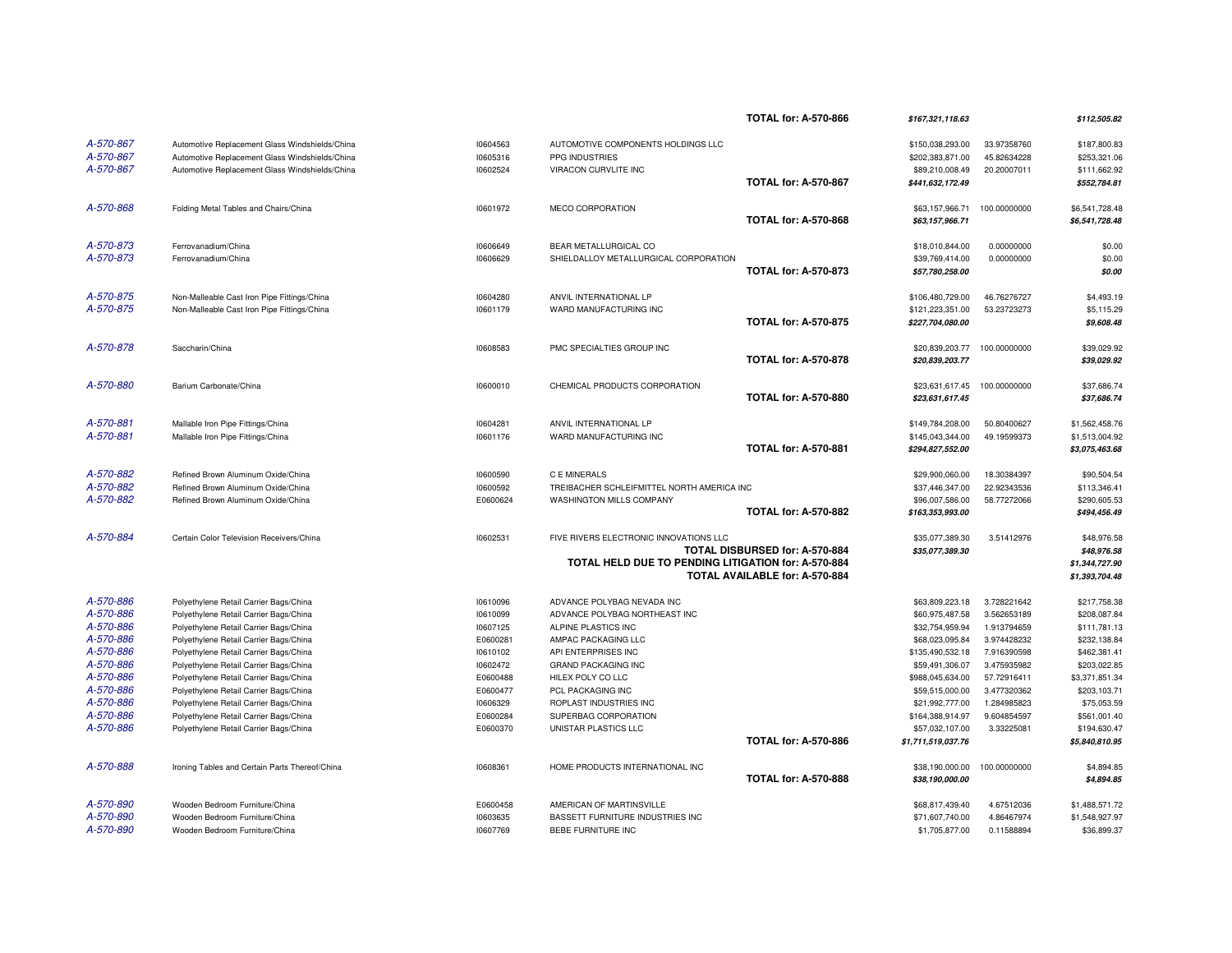| A-570-890 | Wooden Bedroom Furniture/China                   | E0601118 | CAROLINA FURNITURE WORKS INC                        | \$23,289,882.00    | 1.58220071  | \$503,777.24    |
|-----------|--------------------------------------------------|----------|-----------------------------------------------------|--------------------|-------------|-----------------|
| A-570-890 | Wooden Bedroom Furniture/China                   | 10602905 | CENTURY FURNITURE LLC                               | \$17,298,715.98    | 1.17519018  | \$374,183.92    |
| A-570-890 | Wooden Bedroom Furniture/China                   | E0600866 | HARDEN FURNITURE INC                                | \$4,272,229.00     | 0.29023435  | \$92,411.45     |
| A-570-890 | Wooden Bedroom Furniture/China                   | E0600475 | HIGDON FURNITURE COMPANY INC                        | \$27,835,524.49    | 1.89100944  | \$602,102.82    |
| A-570-890 | Wooden Bedroom Furniture/China                   | 10608245 | JOHNSTON TOMBIGBEE FURNITURE MFG CO                 | \$37,508,246.69    | 2.54812689  | \$811,330.90    |
| A-570-890 | Wooden Bedroom Furniture/China                   | E0600476 | KINCAID FURNITURE COMPANY INC                       | \$70,192,356.67    | 4.76852552  | \$1,518,312.19  |
| A-570-890 | Wooden Bedroom Furniture/China                   | E0600329 | L AND J G STICKLEY INC                              | \$26,573,692.00    | 1.80528671  | \$574,808.46    |
| A-570-890 | Wooden Bedroom Furniture/China                   | E0600461 | <b>LEA INDUSTRIES</b>                               | \$41,740,325.76    | 2.83563365  | \$902,873.88    |
| A-570-890 | Wooden Bedroom Furniture/China                   | E0600324 | MICHELS AND COMPANY                                 | \$17,972,941.00    | 1.22099374  | \$388,767.90    |
| A-570-890 | Wooden Bedroom Furniture/China                   | E0600206 | MJ WOOD PRODUCTS INC                                | \$8,357,280.00     | 0.56775274  | \$180,774.10    |
| A-570-890 | Wooden Bedroom Furniture/China                   | E0601101 | MOBEL INC                                           | \$18,355,365.63    | 1.24697380  | \$397,040.03    |
| A-570-890 | Wooden Bedroom Furniture/China                   | E0600994 | MOOSEHEAD MANUFACTURING COMPANY                     | \$9,365,818.10     | 0.63626789  | \$202,589.52    |
| A-570-890 | Wooden Bedroom Furniture/China                   | E0600350 | PERDUES INC                                         | \$23,360,041.00    | 1.58696697  | \$505,294.83    |
| A-570-890 | Wooden Bedroom Furniture/China                   | E0600131 | SANDBERG FURNITURE MFG CO INC                       | \$44,064,523.00    | 2.99352825  | \$953,147.97    |
| A-570-890 | Wooden Bedroom Furniture/China                   | E0600236 | STANLEY FURNITURE COMPANY INC                       | \$248,611,800.34   | 16.88947018 | \$5,377,655.69  |
| A-570-890 | Wooden Bedroom Furniture/China                   | E0600169 | T COPELAND AND SONS INC                             | \$8,151,073.00     | 0.55374405  | \$176,313.69    |
| A-570-890 | Wooden Bedroom Furniture/China                   | E0600487 | TOM SEELY FURNITURE                                 | \$4,195,782.65     | 0.28504096  | \$90,757.86     |
| A-570-890 | Wooden Bedroom Furniture/China                   | E0600981 | VAUGHAN BASSETT FURNITURE COMPANY                   | \$177,855,132.00   | 12.08260808 | \$3,847,137.03  |
| A-570-890 | Wooden Bedroom Furniture/China                   | 10606281 | VAUGHAN FURNITURE COMPANY INC                       | \$53,167,037.00    | 3.61190854  | \$1,150,042.03  |
| A-570-890 | Wooden Bedroom Furniture/China                   | 10603022 | VERMONT QUALITY WOOD PRODUCTS                       | \$7,431,123.39     | 0.50483419  | \$160,740.65    |
|           |                                                  |          | TOTAL DISBURSED for: A-570-890                      | \$1,011,729,946.10 |             | \$21,884,461.21 |
|           |                                                  |          | TOTAL HELD DUE TO PENDING LITIGATION for: A-570-890 |                    |             | \$9,955,825.27  |
|           |                                                  |          | TOTAL AVAILABLE for: A-570-890                      |                    |             | \$31,840,286.48 |
|           |                                                  |          |                                                     |                    |             |                 |
| A-570-891 | Hand Trucks and Certain Parts Thereof/China      | 10600923 | GLEASON INDUSTRIAL PRODUCTS INC                     | \$12,697,538,00    | 45.49533568 | \$983.13        |
| A-570-891 | Hand Trucks and Certain Parts Thereof/China      | 10600880 | PRECISION PRODUCTS INC                              | \$15,212,000.00    | 54.50466432 | \$1,177.81      |
|           |                                                  |          | <b>TOTAL for: A-570-891</b>                         | \$27,909,538.00    |             | \$2,160.94      |
|           |                                                  |          |                                                     |                    |             |                 |
| A-570-892 | Carbazole Violet Pigment 23/China                | 10608107 | ALLEGHENY COLOR CORPORATION                         | \$3,118,818.00     | 6.26315057  | \$996.79        |
| A-570-892 | Carbazole Violet Pigment 23/China                | E0600852 | CLARIANT CORPORATION                                | \$29,175,000.00    | 58.58867621 | \$9,324.45      |
| A-570-892 | Carbazole Violet Pigment 23/China                | 10602138 | NATION FORD CHEMICAL COMPANY                        | \$4,084,804.00     | 8.20302516  | \$1,305.52      |
| A-570-892 | Carbazole Violet Pigment 23/China                | 10605285 | SUN CHEMICAL CORPORATION                            | \$13,417,690.00    | 26.94514807 | \$4,288.35      |
|           |                                                  |          | <b>TOTAL for: A-570-892</b>                         | \$49,796,312.00    |             | \$15,915.11     |
|           |                                                  |          |                                                     |                    |             |                 |
| A-570-893 | Certain Frozen Warmwater Shrimp and Prawns/China | 10604949 | A SEAFOOD EXPRESS                                   | \$26,834.14        | 0.001944283 | \$2.76          |
| A-570-893 | Certain Frozen Warmwater Shrimp and Prawns/China | 10606300 | ABRAHAM, STEVEN KERRY                               | \$316,885.91       | 0.022960148 | \$32.56         |
| A-570-893 | Certain Frozen Warmwater Shrimp and Prawns/China | 10600243 | ADAM, MICHAEL A                                     | \$22,094.38        | 0.001600861 | \$2.27          |
| A-570-893 | Certain Frozen Warmwater Shrimp and Prawns/China | 10610013 | ADAMS, STEVEN                                       | \$22,396.00        | 0.001622715 | \$2.30          |
| A-570-893 | Certain Frozen Warmwater Shrimp and Prawns/China | 10603217 | ADAMS, TED                                          | \$63,041.07        | 0.004567676 | \$6.48          |
| A-570-893 | Certain Frozen Warmwater Shrimp and Prawns/China | 10609749 | ADAMS, WHITNEY P JR                                 | \$9,682.00         | 0.000701515 | \$0.99          |
| A-570-893 | Certain Frozen Warmwater Shrimp and Prawns/China | 10605521 | <b>ALARIO INC</b>                                   | \$229,892.39       | 0.016656983 | \$23.62         |
| A-570-893 | Certain Frozen Warmwater Shrimp and Prawns/China | 10602732 | ALARIO, NAT                                         | \$150,889.72       | 0.0109328   | \$15.50         |
| A-570-893 | Certain Frozen Warmwater Shrimp and Prawns/China | 10603479 | ALDEBARAN INC                                       | \$23,280.84        | 0.001686826 | \$2.39          |
| A-570-893 | Certain Frozen Warmwater Shrimp and Prawns/China | 10605597 | ALEXANDER, ROBERT F JR                              | \$408,541.18       | 0.029601082 | \$41.98         |
| A-570-893 | Certain Frozen Warmwater Shrimp and Prawns/China | E0600634 | ALEXIE, BENNY J                                     | \$57,439.00        | 0.004161775 | \$5.90          |
| A-570-893 | Certain Frozen Warmwater Shrimp and Prawns/China | 10610052 | ALEXIE, CORKEY                                      | \$25,222.00        | 0.001827474 | \$2.59          |
| A-570-893 | Certain Frozen Warmwater Shrimp and Prawns/China | 10610077 | ALEXIE, DOLPHY                                      | \$40,000.00        | 0.002898223 | \$4.11          |
| A-570-893 | Certain Frozen Warmwater Shrimp and Prawns/China | E0601098 | ALEXIE, JOHN J                                      | \$21,792.00        | 0.001578952 | \$2.24          |
| A-570-893 | Certain Frozen Warmwater Shrimp and Prawns/China | E0601079 | ALEXIE, JOHN V                                      | \$25,864.00        | 0.001873991 | \$2.66          |
| A-570-893 | Certain Frozen Warmwater Shrimp and Prawns/China | 10600527 | ALEXIE, LARRY JR                                    | \$51,527.22        | 0.003733434 | \$5.29          |
| A-570-893 | Certain Frozen Warmwater Shrimp and Prawns/China | 10600464 | ALEXIE, LARRY SR                                    | \$34,154.25        | 0.002474665 | \$3.51          |
| A-570-893 | Certain Frozen Warmwater Shrimp and Prawns/China | 10600630 | ALFONSO, ANTHONY JR                                 | \$83,710.00        | 0.006065255 | \$8.60          |
| A-570-893 | Certain Frozen Warmwater Shrimp and Prawns/China | 10603469 | ALFRED TRAWLERS INC                                 | \$246,400.05       | 0.017853055 | \$25.32         |
| A-570-893 | Certain Frozen Warmwater Shrimp and Prawns/China | 10601206 | ALLEN, CAROLYN SUE                                  | \$107,814.84       | 0.007811785 | \$11.08         |
| A-570-893 | Certain Frozen Warmwater Shrimp and Prawns/China | 10601236 | ALLEN, CAROLYN SUE                                  | \$294,822.20       | 0.021361509 | \$30.29         |
| A-570-893 | Certain Frozen Warmwater Shrimp and Prawns/China | 10604925 | ALLEN. WILLIE SR                                    | \$98,067.01        | 0.007105501 | \$10.08         |
| A-570-893 | Certain Frozen Warmwater Shrimp and Prawns/China | 10601610 | ALYSIA RENEE INC                                    | \$337,560.49       | 0.024458136 | \$34.68         |
|           |                                                  |          |                                                     |                    |             |                 |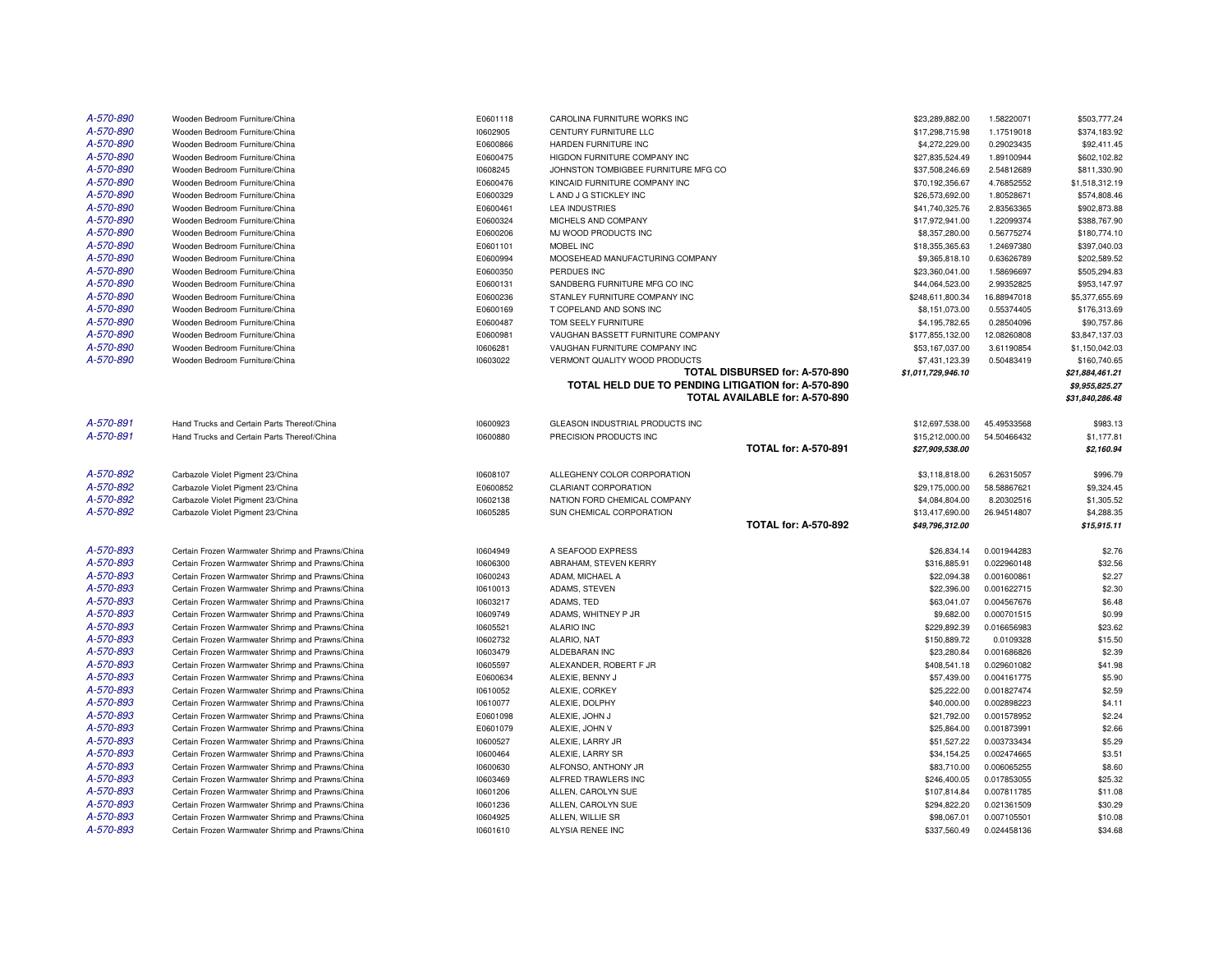| A-570-893 | Certain Frozen Warmwater Shrimp and Prawns/China | 10603233 | AMERICAN BEAUTY INC          | \$128,343.00    | 0.009299165 | \$13.19    |
|-----------|--------------------------------------------------|----------|------------------------------|-----------------|-------------|------------|
| A-570-893 | Certain Frozen Warmwater Shrimp and Prawns/China | 10603523 | ANDERSON, LYNWOOD            | \$236,045.01    | 0.017102775 | \$24.25    |
| A-570-893 | Certain Frozen Warmwater Shrimp and Prawns/China | 10608112 | ANDERSON, MICHAEL B          | \$374,138.00    | 0.02710838  | \$38.44    |
| A-570-893 | Certain Frozen Warmwater Shrimp and Prawns/China | 10605155 | ANDERSON, RONALD L JR        | \$98,976.57     | 0.007171403 | \$10.17    |
| A-570-893 | Certain Frozen Warmwater Shrimp and Prawns/China | 10602078 | ANDY DOS INC                 | \$374,720.69    | 0.027150599 | \$38.50    |
| A-570-893 | Certain Frozen Warmwater Shrimp and Prawns/China | 10601466 | ANGEL SEAFOOD INC            | \$384,142.82    | 0.027833285 | \$39.47    |
| A-570-893 | Certain Frozen Warmwater Shrimp and Prawns/China | 10604137 | ANGELINA INC                 | \$668,520.98    | 0.048438065 | \$68.69    |
| A-570-893 | Certain Frozen Warmwater Shrimp and Prawns/China | 10600315 | ANNA GRACE LLC               | \$317,833.00    | 0.02302877  | \$32.66    |
| A-570-893 | Certain Frozen Warmwater Shrimp and Prawns/China | 10608441 | ANNIE THORNTON INC           | \$362,445.11    | 0.026261165 | \$37.24    |
| A-570-893 | Certain Frozen Warmwater Shrimp and Prawns/China | E0600026 | APALACHEE GIRL INC           | \$545,794.58    | 0.039545855 | \$56.08    |
| A-570-893 | Certain Frozen Warmwater Shrimp and Prawns/China | 10607801 | APARICIO TRAWLERS INC        | \$351,028.73    | 0.025433985 | \$36.07    |
| A-570-893 | Certain Frozen Warmwater Shrimp and Prawns/China | 10605040 | APPLE JACK INC               | \$175,337.52    | 0.012704179 | \$18.02    |
| A-570-893 | Certain Frozen Warmwater Shrimp and Prawns/China | 10603583 | ARCENEAUX, MICHAEL K         | \$53,356.00     | 0.003865939 | \$5.48     |
| A-570-893 | Certain Frozen Warmwater Shrimp and Prawns/China | 10608802 | ARGO MARINE INC              | \$587,478.00    | 0.042566051 | \$60.36    |
| A-570-893 | Certain Frozen Warmwater Shrimp and Prawns/China | 10600856 | ARMBRUSTER, PAULA D          | \$79,992.00     | 0.005795866 | \$8.22     |
| A-570-893 | Certain Frozen Warmwater Shrimp and Prawns/China | 10600663 | ARNONDIN, ROBERT             | \$40,045.59     | 0.002901526 | \$4.11     |
| A-570-893 | Certain Frozen Warmwater Shrimp and Prawns/China | 10604304 | ARROYA CRUZ INC              | \$497,860.08    | 0.036072733 | \$51.15    |
| A-570-893 | Certain Frozen Warmwater Shrimp and Prawns/China | 10607060 | ART AND RED INC              | \$330,790.57    | 0.023967618 | \$33.99    |
| A-570-893 | Certain Frozen Warmwater Shrimp and Prawns/China | 10606207 | ARTHUR, BRENDA J             | \$115,268.15    | 0.008351819 | \$11.84    |
| A-570-893 | Certain Frozen Warmwater Shrimp and Prawns/China | 10603099 | ATWOOD, KENNETH              | \$95,637.87     | 0.006929496 | \$9.83     |
| A-570-893 | Certain Frozen Warmwater Shrimp and Prawns/China | 10605919 | AU, CHOW D                   | \$20,653.91     | 0.001496491 | \$2.12     |
| A-570-893 | Certain Frozen Warmwater Shrimp and Prawns/China | 10605885 | AU, ROBERT                   | \$10,156.97     | 0.000735929 | \$1.04     |
| A-570-893 | Certain Frozen Warmwater Shrimp and Prawns/China | 10602007 | AUTHEMENT, CRAIG L           | \$62,171.47     | 0.004504669 | \$6.39     |
| A-570-893 | Certain Frozen Warmwater Shrimp and Prawns/China | 10603027 | AUTHEMENT, DION J            | \$18,977.26     | 0.001375008 | \$1.95     |
| A-570-893 | Certain Frozen Warmwater Shrimp and Prawns/China | E0600802 | AUTIN, KENNETH D             | \$66,431.00     | 0.004813296 | \$6.83     |
| A-570-893 | Certain Frozen Warmwater Shrimp and Prawns/China | 10606117 | <b>B AND B BOATS INC</b>     | \$475,693.79    | 0.034466662 | \$48.88    |
| A-570-893 | Certain Frozen Warmwater Shrimp and Prawns/China | 10603574 | B F MILLIS AND SONS INC      | \$377,598.21    | 0.027359092 | \$38.80    |
| A-570-893 | Certain Frozen Warmwater Shrimp and Prawns/China | 10600809 | <b>BABE INC</b>              | \$117,461.00    | 0.008510703 | \$12.07    |
| A-570-893 | Certain Frozen Warmwater Shrimp and Prawns/China | E0600186 | BAILEY, DAVID B SR           | \$179,579.13    | 0.013011507 | \$18.45    |
| A-570-893 | Certain Frozen Warmwater Shrimp and Prawns/China | 10601877 | BAKER, KENNETH               | \$82,000.00     | 0.005941356 | \$8.43     |
| A-570-893 | Certain Frozen Warmwater Shrimp and Prawns/China | E0600278 | BALDWIN, RICHARD PRENTISS    | \$212,825.67    | 0.015420404 | \$21.87    |
| A-570-893 | Certain Frozen Warmwater Shrimp and Prawns/China | 10605145 | <b>BAMA LOVE INC</b>         | \$97,087.98     | 0.007034564 | \$9.98     |
| A-570-893 | Certain Frozen Warmwater Shrimp and Prawns/China | 10605021 | <b>BAMA SEA PRODUCTS INC</b> | \$50,045,246.00 | 3.626056582 | \$5,142.05 |
| A-570-893 | Certain Frozen Warmwater Shrimp and Prawns/China | 10608435 | <b>BARBARA BROOKS INC</b>    | \$383,933.39    | 0.027818111 | \$39.45    |
| A-570-893 | Certain Frozen Warmwater Shrimp and Prawns/China | 10606407 | BARBAREE, JOE                | \$42,498.41     | 0.003079246 | \$4.37     |
| A-570-893 | Certain Frozen Warmwater Shrimp and Prawns/China | 10606306 | <b>BARISICH INC</b>          | \$146,174.01    | 0.010591121 | \$15.02    |
| A-570-893 | Certain Frozen Warmwater Shrimp and Prawns/China | 10609811 | BARROIS, WENDELL JR          | \$52,500.00     | 0.003803917 | \$5.39     |
| A-570-893 | Certain Frozen Warmwater Shrimp and Prawns/China | 10607870 | <b>BASSE, DONALD</b>         | \$26,552.25     | 0.001923858 | \$2.73     |
| A-570-893 | Certain Frozen Warmwater Shrimp and Prawns/China | 10603399 | BAUDOIN, MURPHY              | \$82,641.00     | 0.0059878   | \$8.49     |
| A-570-893 | Certain Frozen Warmwater Shrimp and Prawns/China | 10603810 | <b>BAY ISLANDER INC</b>      | \$230,844.33    | 0.016725956 | \$23.72    |
| A-570-893 | Certain Frozen Warmwater Shrimp and Prawns/China | E0600434 | BAYOU SHRIMP PROCESSORS INC  | \$30,546,249.82 | 2.213245794 | \$3,138.56 |
| A-570-893 | Certain Frozen Warmwater Shrimp and Prawns/China | 10604781 | <b>BBC TRAWLERS INC</b>      | \$243,921.02    | 0.017673435 | \$25.06    |
| A-570-893 | Certain Frozen Warmwater Shrimp and Prawns/China | 10608874 | <b>BBS INC</b>               | \$136,537.94    | 0.009892934 | \$14.03    |
| A-570-893 | Certain Frozen Warmwater Shrimp and Prawns/China | 10605305 | <b>BEACHCOMBER INC</b>       | \$237,569.00    | 0.017213196 | \$24.41    |
| A-570-893 | Certain Frozen Warmwater Shrimp and Prawns/China | 10604240 | <b>BEAS CORPORATION</b>      | \$267,717.54    | 0.019397626 | \$27.51    |
| A-570-893 | Certain Frozen Warmwater Shrimp and Prawns/China | 10601593 | <b>BECKY LYN INC</b>         | \$382,509.36    | 0.027714932 | \$39.30    |
| A-570-893 | Certain Frozen Warmwater Shrimp and Prawns/China | E0600006 | BEECHER, CAROLD              | \$25,300.72     | 0.001833178 | \$2.60     |
| A-570-893 | Certain Frozen Warmwater Shrimp and Prawns/China | 10603435 | BELLANGER, CLIFTON           | \$289,200.00    | 0.020954149 | \$29.71    |
| A-570-893 | Certain Frozen Warmwater Shrimp and Prawns/China | 10608754 | BELSOME, KARL M              | \$58,071.00     | 0.004207567 | \$5.97     |
| A-570-893 | Certain Frozen Warmwater Shrimp and Prawns/China | 10603889 | BENNETT, IRIN BRAD           | \$227,298.69    | 0.016469055 | \$23.35    |
| A-570-893 | Certain Frozen Warmwater Shrimp and Prawns/China | E0600931 | BENNY HUDSON SEAFOOD         | \$351,858.53    | 0.025494109 | \$36.15    |
| A-570-893 | Certain Frozen Warmwater Shrimp and Prawns/China | 10600830 | BERGERON, ULYSSES J          | \$62,420.66     | 0.004522724 | \$6.41     |
| A-570-893 | Certain Frozen Warmwater Shrimp and Prawns/China | 10607857 | BEST SEA PACK OF TEXAS INC   | \$19,185,194.00 | 1.390074074 | \$1,971.24 |
| A-570-893 | Certain Frozen Warmwater Shrimp and Prawns/China | 10607900 | BETH LOMONTE INC             | \$525,763.23    | 0.038094472 | \$54.02    |
| A-570-893 | Certain Frozen Warmwater Shrimp and Prawns/China | 10609427 | <b>BETHANY INC</b>           | \$301,393.94    | 0.021837668 | \$30.97    |
| A-570-893 | Certain Frozen Warmwater Shrimp and Prawns/China | 10604182 | <b>BETY INC</b>              | \$517.571.23    | 0.037500916 | \$53.18    |
| A-570-893 | Certain Frozen Warmwater Shrimp and Prawns/China | 10605417 | BIG DADDY SEAFOOD INC        | \$107,808.06    | 0.007811294 | \$11.08    |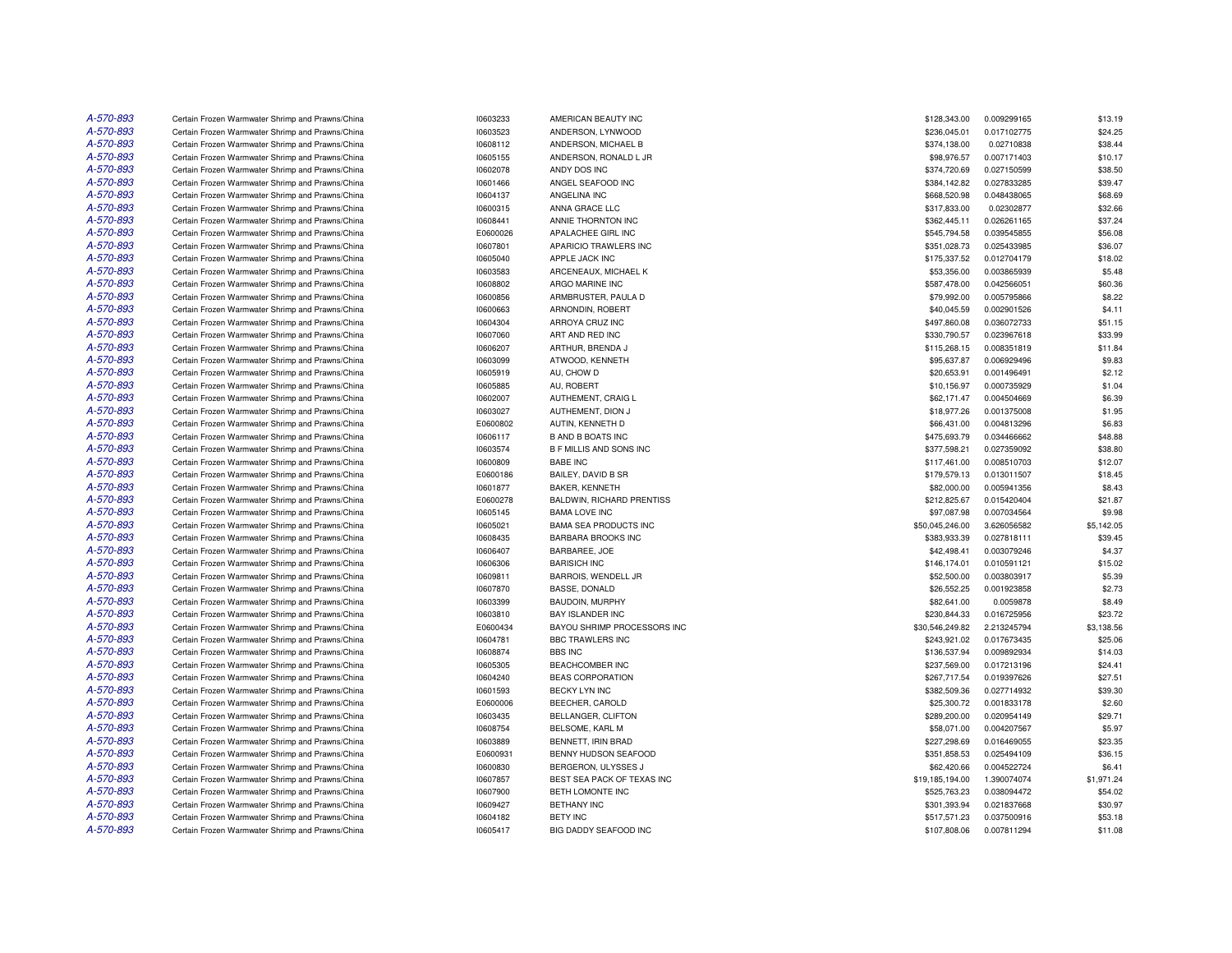| A-570-893 | Certain Frozen Warmwater Shrimp and Prawns/China | 10601943 | <b>BIG GRAPES INC</b>        | \$285,644.00   | 0.020696497 | \$29.35  |
|-----------|--------------------------------------------------|----------|------------------------------|----------------|-------------|----------|
| A-570-893 | Certain Frozen Warmwater Shrimp and Prawns/China | E0600619 | BILLINGTON, RICHARD R JR     | \$18,852.65    | 0.001365979 | \$1.94   |
| A-570-893 | Certain Frozen Warmwater Shrimp and Prawns/China | 10604955 | BILLIOT, ALFREDIA            | \$85,777.57    | 0.006215062 | \$8.81   |
| A-570-893 | Certain Frozen Warmwater Shrimp and Prawns/China | 10601967 | <b>BILLIOT, AUBREY</b>       | \$46,009.74    | 0.003333662 | \$4.73   |
| A-570-893 | Certain Frozen Warmwater Shrimp and Prawns/China | 10609327 | BILLIOT, EARL W SR           | \$7,096.00     | 0.000514145 | \$0.73   |
| A-570-893 | Certain Frozen Warmwater Shrimp and Prawns/China | 10608273 | <b>BILLIOT, EMARY</b>        | \$34,241.00    | 0.002480951 | \$3.52   |
| A-570-893 | Certain Frozen Warmwater Shrimp and Prawns/China | 10606041 | BILLIOT, GERALD              | \$84,002.00    | 0.006086412 | \$8.63   |
| A-570-893 | Certain Frozen Warmwater Shrimp and Prawns/China | 10601701 | <b>BILLIOT, JACCO A</b>      | \$5,471.56     | 0.000396445 | \$0.56   |
| A-570-893 | Certain Frozen Warmwater Shrimp and Prawns/China | 10601711 | <b>BILLIOT, JAKE A</b>       | \$46,424.36    | 0.003363703 | \$4.77   |
| A-570-893 | Certain Frozen Warmwater Shrimp and Prawns/China | 10608505 | <b>BILLIOT, LAURENCE</b>     | \$5,239.56     | 0.000379635 | \$0.54   |
| A-570-893 | Certain Frozen Warmwater Shrimp and Prawns/China | 10601248 | BILLIOT, LEONARD F JR        | \$26,991.00    | 0.001955648 | \$2.77   |
| A-570-893 | Certain Frozen Warmwater Shrimp and Prawns/China | 10601754 | <b>BILLIOT, SHIRLEY</b>      | \$41,595.59    | 0.003013832 | \$4.27   |
| A-570-893 | Certain Frozen Warmwater Shrimp and Prawns/China | 10600291 | BILLIOTT, ALEXANDER J        | \$4,860.00     | 0.000352134 | \$0.50   |
| A-570-893 | Certain Frozen Warmwater Shrimp and Prawns/China | 10603375 | <b>BILLY SUE INC</b>         | \$253,402.82   | 0.018360445 | \$26.04  |
| A-570-893 | Certain Frozen Warmwater Shrimp and Prawns/China | 10604121 | BIRON, YALE                  | \$14,800.00    | 0.001072342 | \$1.52   |
| A-570-893 | Certain Frozen Warmwater Shrimp and Prawns/China | 10601885 | <b>BJF INC</b>               | \$662,904.52   | 0.048031122 | \$68.11  |
| A-570-893 | Certain Frozen Warmwater Shrimp and Prawns/China | 10603764 | <b>BLACKSTON, DAVID R</b>    | \$102,297.06   | 0.007411991 | \$10.51  |
| A-570-893 | Certain Frozen Warmwater Shrimp and Prawns/China | 10604680 | BLACKSTON, LARRY E           | \$161,284.61   | 0.011685968 | \$16.57  |
| A-570-893 | Certain Frozen Warmwater Shrimp and Prawns/China | 10603994 | BLAIN AND MELISSA INC        | \$845,354.90   | 0.061250667 | \$86.86  |
| A-570-893 | Certain Frozen Warmwater Shrimp and Prawns/China | 10604310 | <b>BLANCA CRUZ INC</b>       | \$407,242.36   | 0.029506975 | \$41.84  |
| A-570-893 | Certain Frozen Warmwater Shrimp and Prawns/China | 10602330 | <b>BLANCHARD, CYRUS J</b>    | \$14,057.98    | 0.001018579 | \$1.44   |
| A-570-893 | Certain Frozen Warmwater Shrimp and Prawns/China | 10603406 | BLANCHARD, DOUGLAS JR        | \$158,891.98   | 0.011512608 | \$16.33  |
| A-570-893 | Certain Frozen Warmwater Shrimp and Prawns/China | 10607487 | BLANCHARD, JOHN F JR         | \$39,000.00    | 0.002825767 | \$4.01   |
| A-570-893 | Certain Frozen Warmwater Shrimp and Prawns/China | 10607115 | BLANCHARD, KELLY             | \$55,280.56    | 0.004005384 | \$5.68   |
| A-570-893 | Certain Frozen Warmwater Shrimp and Prawns/China | 10603844 | BLANCHARD, QUENTIN           | \$44,453.94    | 0.003220935 | \$4.57   |
| A-570-893 | Certain Frozen Warmwater Shrimp and Prawns/China | 10603306 | <b>BLIGH INC</b>             | \$60,591.00    | 0.004390155 | \$6.23   |
| A-570-893 | Certain Frozen Warmwater Shrimp and Prawns/China | 10600819 | BLUEWATER SHRIMP COMPANY     | \$2,074,633.86 | 0.150318769 | \$213.16 |
| A-570-893 | Certain Frozen Warmwater Shrimp and Prawns/China | 10606882 | <b>BOB REY FISHERIES INC</b> | \$246,247.00   | 0.017841966 | \$25.30  |
| A-570-893 | Certain Frozen Warmwater Shrimp and Prawns/China | 10604769 | BODDEN AND CADDELL INC       | \$166,830.30   | 0.012087784 | \$17.14  |
| A-570-893 | Certain Frozen Warmwater Shrimp and Prawns/China | 10607138 | BODDEN TRAWLERS INC          | \$378,186.30   | 0.027401702 | \$38.86  |
| A-570-893 | Certain Frozen Warmwater Shrimp and Prawns/China | 10603187 | BOLILLO PRIETO INC           | \$181,300.78   | 0.01313625  | \$18.63  |
| A-570-893 | Certain Frozen Warmwater Shrimp and Prawns/China | 10604619 | BOLLINGER, DONALD JR         | \$29,006.00    | 0.002101646 | \$2.98   |
| A-570-893 | Certain Frozen Warmwater Shrimp and Prawns/China | 10602640 | <b>BON SECOUR BOATS INC</b>  | \$941,729.00   | 0.068233507 | \$96.76  |
| A-570-893 | Certain Frozen Warmwater Shrimp and Prawns/China | 10602723 | BON SECOUR FISHERIES INC     | \$932,894.00   | 0.067593362 | \$95.85  |
| A-570-893 | Certain Frozen Warmwater Shrimp and Prawns/China | 10607315 | <b>BONNIE LASS INC</b>       | \$379,188.00   | 0.027474281 | \$38.96  |
| A-570-893 | Certain Frozen Warmwater Shrimp and Prawns/China | 10600999 | BONVILLAIN, JIMMY J          | \$36,085.00    | 0.002614559 | \$3.71   |
| A-570-893 | Certain Frozen Warmwater Shrimp and Prawns/China | 10602738 | BOONE, DONALD F II           | \$423,190.90   | 0.030662536 | \$43.48  |
| A-570-893 | Certain Frozen Warmwater Shrimp and Prawns/China | 10602645 | BOONE, DONALD F III          | \$72,178.37    | 0.005229725 | \$7.42   |
| A-570-893 | Certain Frozen Warmwater Shrimp and Prawns/China | 10606328 | BOONE, GREGORY T             | \$153,052.17   | 0.011089481 | \$15.73  |
| A-570-893 | Certain Frozen Warmwater Shrimp and Prawns/China | 10601021 | BOONE, WALTER                | \$521,796.05   | 0.037807028 | \$53.61  |
| A-570-893 | Certain Frozen Warmwater Shrimp and Prawns/China | 10606321 | BOONES SEAFOOD INC           | \$78,049.02    | 0.005655086 | \$8.02   |
| A-570-893 | Certain Frozen Warmwater Shrimp and Prawns/China | 10600921 | BORNE, EDWARD J JR           | \$52,144.25    | 0.003778141 | \$5.36   |
| A-570-893 | Certain Frozen Warmwater Shrimp and Prawns/China | 10600382 | BORNE, EDWARD SR             | \$40,978.00    | 0.002969084 | \$4.21   |
| A-570-893 | Certain Frozen Warmwater Shrimp and Prawns/China | 10606120 | <b>BOSARGE BOATS INC</b>     | \$1,096,501.70 | 0.07944765  | \$112.66 |
| A-570-893 | Certain Frozen Warmwater Shrimp and Prawns/China | 10600200 | BOUDREAUX, RONALD SR         | \$169,588.18   | 0.012287607 | \$17.42  |
| A-570-893 | Certain Frozen Warmwater Shrimp and Prawns/China | 10603264 | BOUSEGARD, DUVIC JR          | \$29,056.00    | 0.002105269 | \$2.99   |
| A-570-893 | Certain Frozen Warmwater Shrimp and Prawns/China | 10605899 | <b>BOWERS SHRIMP</b>         | \$6,245,886.01 | 0.452549201 | \$641.75 |
| A-570-893 | Certain Frozen Warmwater Shrimp and Prawns/China | 10606536 | <b>BOWERS SHRIMP FARM</b>    | \$7,105,543.60 | 0.514836177 | \$730.08 |
| A-570-893 | Certain Frozen Warmwater Shrimp and Prawns/China | 10606571 | <b>BOWERS VALLEY SHRIMP</b>  | \$4,948,665.22 | 0.358558335 | \$508.47 |
| A-570-893 | Certain Frozen Warmwater Shrimp and Prawns/China | 10604432 | BRADLEY, JAMES               | \$20,440.06    | 0.001480996 | \$2.10   |
| A-570-893 | Certain Frozen Warmwater Shrimp and Prawns/China | 10607421 | <b>BRANDHURST, KAY</b>       | \$105,956.99   | 0.007677174 | \$10.89  |
| A-570-893 | Certain Frozen Warmwater Shrimp and Prawns/China | 10607365 | <b>BRANDHURST, RAY</b>       | \$160,809.16   | 0.011651519 | \$16.52  |
| A-570-893 | Certain Frozen Warmwater Shrimp and Prawns/China | 10604298 | <b>BRAVA CRUZ INC</b>        | \$513,643.39   | 0.037216322 | \$52.78  |
| A-570-893 | Certain Frozen Warmwater Shrimp and Prawns/China | E0600037 | <b>BRENDA DARLENE INC</b>    | \$526,523.53   | 0.03814956  | \$54.10  |
| A-570-893 | Certain Frozen Warmwater Shrimp and Prawns/China | 10608561 | <b>BROUSSARD, ERIC</b>       | \$36,300.00    | 0.002630137 | \$3.73   |
| A-570-893 | Certain Frozen Warmwater Shrimp and Prawns/China | 10609882 | <b>BROWN, COLLEEN</b>        | \$273,423.82   | 0.019811077 | \$28.09  |
| A-570-893 | Certain Frozen Warmwater Shrimp and Prawns/China | 10603891 | BROWN, DONALD G              | \$88,323.96    | 0.006399562 | \$9.08   |
|           |                                                  |          |                              |                |             |          |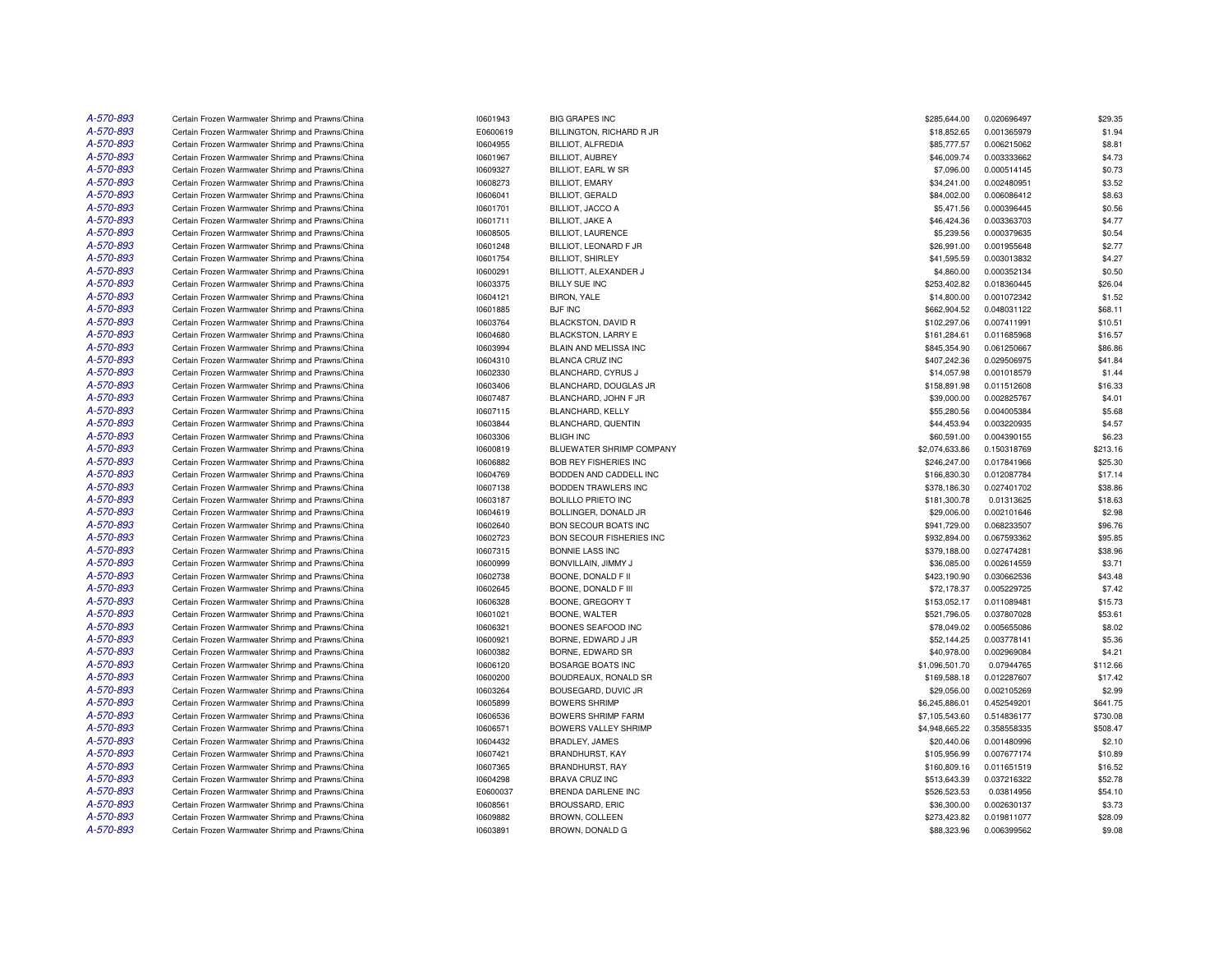| A-570-893 | Certain Frozen Warmwater Shrimp and Prawns/China | 10601345 | BROWN, JOHN                   | \$42,311.66  | 0.003065715 | \$4.35  |
|-----------|--------------------------------------------------|----------|-------------------------------|--------------|-------------|---------|
| A-570-893 | Certain Frozen Warmwater Shrimp and Prawns/China | 10600733 | BRUCE, DANIEL M SR            | \$77,358.80  | 0.005605076 | \$7.95  |
| A-570-893 | Certain Frozen Warmwater Shrimp and Prawns/China | 10600606 | <b>BRUCE, MARGIE L</b>        | \$46,529.77  | 0.003371341 | \$4.78  |
| A-570-893 | Certain Frozen Warmwater Shrimp and Prawns/China | 10609583 | <b>BRUCE, NATHAN</b>          | \$12,972.38  | 0.000939921 | \$1.33  |
| A-570-893 | Certain Frozen Warmwater Shrimp and Prawns/China | 10601562 | <b>BRUCE, ROBERT A</b>        | \$17,812.91  | 0.001290644 | \$1.83  |
| A-570-893 | Certain Frozen Warmwater Shrimp and Prawns/China | 10600378 | BRUNET, LEVY J JR             | \$51,326.54  | 0.003718893 | \$5.27  |
| A-570-893 | Certain Frozen Warmwater Shrimp and Prawns/China | 10605585 | BUCCANEER SHRIMP CO           | \$497,566.00 | 0.036051426 | \$51.12 |
| A-570-893 | Certain Frozen Warmwater Shrimp and Prawns/China | 10606866 | BUCKMASTER, WM EARL           | \$46,487.44  | 0.003368274 | \$4.78  |
| A-570-893 | Certain Frozen Warmwater Shrimp and Prawns/China | 10605849 | BULL AND SON INC              | \$287,647.00 | 0.020841626 | \$29.56 |
| A-570-893 | Certain Frozen Warmwater Shrimp and Prawns/China | 10605506 | BULL, DELBERT JR              | \$290,091.00 | 0.021018707 | \$29.81 |
| A-570-893 | Certain Frozen Warmwater Shrimp and Prawns/China | 10604967 | BUNDY, RONALD                 | \$23,149.00  | 0.001677274 | \$2.38  |
| A-570-893 | Certain Frozen Warmwater Shrimp and Prawns/China | 10604961 | <b>BUNDY, RONNIE</b>          | \$18,482.00  | 0.001339124 | \$1.90  |
| A-570-893 | Certain Frozen Warmwater Shrimp and Prawns/China | 10606059 | <b>BURAS, CLAYTON</b>         | \$87,794.00  | 0.006361164 | \$9.02  |
| A-570-893 | Certain Frozen Warmwater Shrimp and Prawns/China | 10607659 | BURAS, WAYLON J               | \$115,971.82 | 0.008402804 | \$11.92 |
| A-570-893 | Certain Frozen Warmwater Shrimp and Prawns/China | 10603371 | <b>BURNELL TRAWLING INC</b>   | \$548,549.00 | 0.039745428 | \$56.36 |
| A-570-893 | Certain Frozen Warmwater Shrimp and Prawns/China | 10608634 | BUSCH, RC                     | \$529,159.00 | 0.038340514 | \$54.37 |
| A-570-893 | Certain Frozen Warmwater Shrimp and Prawns/China | 10605691 | BUTLER, ALBERT                | \$253,273.58 | 0.01835108  | \$26.02 |
| A-570-893 | Certain Frozen Warmwater Shrimp and Prawns/China | 10600758 | BYCHURCH, JOHNNY JR           | \$60,056.78  | 0.004351448 | \$6.17  |
| A-570-893 | Certain Frozen Warmwater Shrimp and Prawns/China | 10606790 | C T INC                       | \$344,780.86 | 0.024981292 | \$35.43 |
| A-570-893 |                                                  |          |                               |              |             |         |
|           | Certain Frozen Warmwater Shrimp and Prawns/China | 10603204 | CA MAGWOOD JR AND SON INC     | \$125,342.00 | 0.009081725 | \$12.88 |
| A-570-893 | Certain Frozen Warmwater Shrimp and Prawns/China | 10604297 | CA MAGWOOD JR ENTERPRISES INC | \$274,348.00 | 0.019878039 | \$28.19 |
| A-570-893 | Certain Frozen Warmwater Shrimp and Prawns/China | 10608770 | CAISON, JERRY LANE JR         | \$25,155.47  | 0.001822654 | \$2.58  |
| A-570-893 | Certain Frozen Warmwater Shrimp and Prawns/China | E0601030 | CALLAIS, MICHAEL              | \$234,398.30 | 0.016983461 | \$24.08 |
| A-570-893 | Certain Frozen Warmwater Shrimp and Prawns/China | 10600871 | CALLAIS, TERRENCE             | \$31,724.63  | 0.002298626 | \$3.26  |
| A-570-893 | Certain Frozen Warmwater Shrimp and Prawns/China | E0600677 | CAMARDELLE, CHRIS             | \$55,511.00  | 0.004022081 | \$5.70  |
| A-570-893 | Certain Frozen Warmwater Shrimp and Prawns/China | 10606247 | <b>CANDY INC</b>              | \$21,627.17  | 0.001567009 | \$2.22  |
| A-570-893 | Certain Frozen Warmwater Shrimp and Prawns/China | 10606241 | CANOVA, CARL                  | \$422,114.00 | 0.030584508 | \$43.37 |
| A-570-893 | Certain Frozen Warmwater Shrimp and Prawns/China | 10605822 | CAO, BINH                     | \$85,883.00  | 0.006222701 | \$8.82  |
| A-570-893 | Certain Frozen Warmwater Shrimp and Prawns/China | 10602917 | CAO, GIO VAN                  | \$201,690.00 | 0.014613563 | \$20.72 |
| A-570-893 | Certain Frozen Warmwater Shrimp and Prawns/China | 10604000 | CAPN BOZO INC                 | \$278,372.01 | 0.020169601 | \$28.60 |
| A-570-893 | Certain Frozen Warmwater Shrimp and Prawns/China | 10603550 | CAPN JASPERS SEAFOOD INC      | \$314,578.90 | 0.022792992 | \$32.32 |
| A-570-893 | Certain Frozen Warmwater Shrimp and Prawns/China | 10606698 | CAPT ANTHONY INC              | \$232,242.79 | 0.016827283 | \$23.86 |
| A-570-893 | Certain Frozen Warmwater Shrimp and Prawns/China | 10600933 | CAPT BILL JR                  | \$496,628.49 | 0.035983498 | \$51.03 |
| A-570-893 | Certain Frozen Warmwater Shrimp and Prawns/China | 10601341 | CAPT BUBBA INC                | \$269,404.01 | 0.01951982  | \$27.68 |
| A-570-893 | Certain Frozen Warmwater Shrimp and Prawns/China | 10604775 | CAPT CARLOS TRAWLERS INC      | \$396,748.93 | 0.028746668 | \$40.77 |
| A-570-893 | Certain Frozen Warmwater Shrimp and Prawns/China | 10606746 | CAPT CHRISTOPHER INC          | \$406,534.53 | 0.029455689 | \$41.77 |
| A-570-893 | Certain Frozen Warmwater Shrimp and Prawns/China | 10606264 | CAPT CROCKETT INC             | \$152,063.00 | 0.011017811 | \$15.62 |
| A-570-893 | Certain Frozen Warmwater Shrimp and Prawns/China | 10608469 | CAPT DARREN HILL INC          | \$63,695.15  | 0.004615068 | \$6.54  |
| A-570-893 | Certain Frozen Warmwater Shrimp and Prawns/China | 10602795 | <b>CAPT DENNIS</b>            | \$650,196.85 | 0.04711038  | \$66.81 |
| A-570-893 | Certain Frozen Warmwater Shrimp and Prawns/China | 10606541 | CAPT DENNIS INC               | \$129,467.64 | 0.009380651 | \$13.30 |
| A-570-893 | Certain Frozen Warmwater Shrimp and Prawns/China | 10600090 | CAPT EDDIE INC                | \$110,351.92 | 0.007995611 | \$11.34 |
| A-570-893 | Certain Frozen Warmwater Shrimp and Prawns/China | 10601608 | CAPT EDDIE INC                | \$241,566.84 | 0.017502862 | \$24.82 |
| A-570-893 | Certain Frozen Warmwater Shrimp and Prawns/China | 10603158 | CAPT EDWARD INC               | \$290,245.00 | 0.021029866 | \$29.82 |
| A-570-893 | Certain Frozen Warmwater Shrimp and Prawns/China | 10604704 | CAPT GDA INC                  | \$369,240.00 | 0.026753493 | \$37.94 |
| A-570-893 | Certain Frozen Warmwater Shrimp and Prawns/China | 10604530 | CAPT JDL INC                  | \$296,422.00 | 0.021477424 | \$30.46 |
| A-570-893 | Certain Frozen Warmwater Shrimp and Prawns/China | 10603277 | <b>CAPT KEVIN INC</b>         | \$74,917.67  | 0.005428202 | \$7.70  |
| A-570-893 | Certain Frozen Warmwater Shrimp and Prawns/China | 10601533 | <b>CAPT LUCAS INC</b>         | \$201,478.81 | 0.014598261 | \$20.70 |
| A-570-893 | Certain Frozen Warmwater Shrimp and Prawns/China | 10602048 | <b>CAPT MACK INC</b>          | \$131,744.00 | 0.009545586 | \$13.54 |
| A-570-893 | Certain Frozen Warmwater Shrimp and Prawns/China | 10606692 | CAPT MARCUS INC               | \$322,909.33 | 0.023396578 | \$33.18 |
| A-570-893 | Certain Frozen Warmwater Shrimp and Prawns/China | 10601302 | CAPT NICHOLAS INC             | \$322,216.24 | 0.02334636  | \$33.11 |
| A-570-893 | Certain Frozen Warmwater Shrimp and Prawns/China | 10604006 | <b>CAPT PAPPIE INC</b>        | \$342,207.66 | 0.024794849 | \$35.16 |
| A-570-893 | Certain Frozen Warmwater Shrimp and Prawns/China | 10606057 | CAPT QUINA INC                | \$82,679.80  | 0.005990612 | \$8.50  |
| A-570-893 | Certain Frozen Warmwater Shrimp and Prawns/China | 10601363 | CAPT ROSS INC                 | \$188,570.04 | 0.013662949 | \$19.38 |
| A-570-893 | Certain Frozen Warmwater Shrimp and Prawns/China | 10609833 | CAPT TOMMY                    | \$107,000.00 | 0.007752745 | \$10.99 |
| A-570-893 | Certain Frozen Warmwater Shrimp and Prawns/China | 10609109 | CAPT VANS SEAFOOD             | \$207,193.09 | 0.015012292 | \$21.29 |
| A-570-893 | Certain Frozen Warmwater Shrimp and Prawns/China | 10604524 | CAPT WALLEY INC               | \$386,596.00 | 0.028011032 | \$39.72 |
| A-570-893 | Certain Frozen Warmwater Shrimp and Prawns/China | 10607855 | <b>CAPTAIN ARNULFO INC</b>    | \$338,153.27 | 0.024501086 | \$34.74 |
|           |                                                  |          |                               |              |             |         |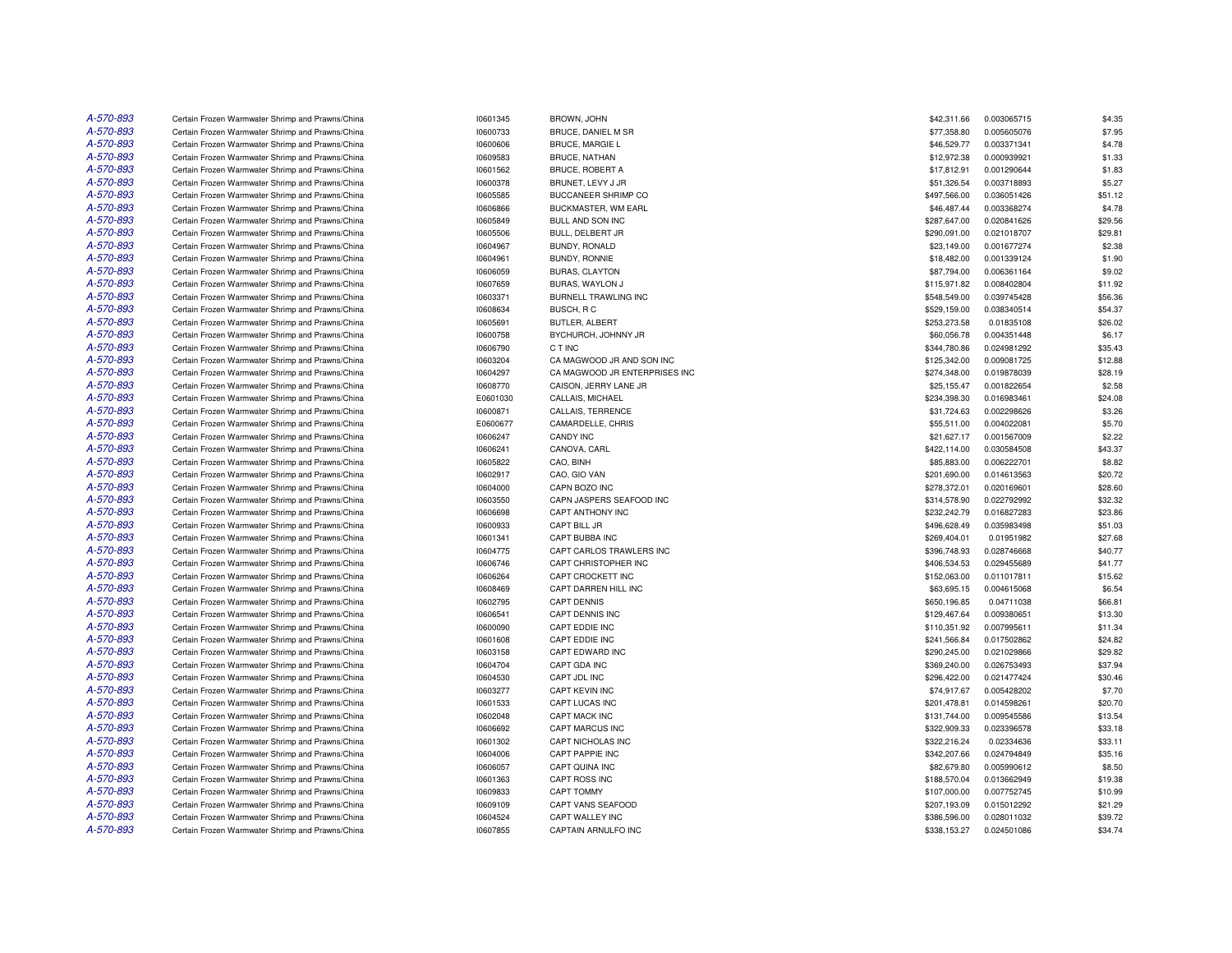| A-570-893 | Certain Frozen Warmwater Shrimp and Prawns/China | 10607633 | CAPTAIN HOMER INC              | \$258,870.87    | 0.018756635 | \$26.60    |
|-----------|--------------------------------------------------|----------|--------------------------------|-----------------|-------------|------------|
| A-570-893 | Certain Frozen Warmwater Shrimp and Prawns/China | 10604046 | CAPTAIN THOMAS TRAWLERS INC    | \$264,723.13    | 0.019180664 | \$27.20    |
| A-570-893 | Certain Frozen Warmwater Shrimp and Prawns/China | 10600743 | CARL, JOSEPH ALLEN             | \$45,469.38     | 0.00329451  | \$4.67     |
| A-570-893 | Certain Frozen Warmwater Shrimp and Prawns/China | 10601506 | CARLOS, IRVIN                  | \$43,525.90     | 0.003153694 | \$4.47     |
| A-570-893 | Certain Frozen Warmwater Shrimp and Prawns/China | 10600670 | CARMADELLE, DAVID J            | \$45,679.00     | 0.003309698 | \$4.69     |
| A-570-893 | Certain Frozen Warmwater Shrimp and Prawns/China | 10601656 | CARMADELLE, RUDY               | \$34,001.88     | 0.002463625 | \$3.49     |
| A-570-893 | Certain Frozen Warmwater Shrimp and Prawns/China | 10604513 | CARMELITA INC                  | \$421,782.45    | 0.030560486 | \$43.34    |
| A-570-893 | Certain Frozen Warmwater Shrimp and Prawns/China | 10602324 | CAROLINA LADY INC              | \$394,265.11    | 0.028566701 | \$40.51    |
| A-570-893 | Certain Frozen Warmwater Shrimp and Prawns/China | 10603475 | CAROLINA SEAFOODS INC          | \$736,547.95    | 0.053366998 | \$75.68    |
| A-570-893 | Certain Frozen Warmwater Shrimp and Prawns/China | 10601892 | CARSON AND CO INC              | \$48,919,922.63 | 3.544520641 | \$5,026.42 |
| A-570-893 | Certain Frozen Warmwater Shrimp and Prawns/China | 10604420 | CARUSO, MICHAEL JR             | \$249,489.12    | 0.018076875 | \$25.63    |
| A-570-893 | Certain Frozen Warmwater Shrimp and Prawns/China | E0600181 | CASSAGNE, ALPHONSE III         | \$24,110.73     | 0.001746957 | \$2.48     |
| A-570-893 | Certain Frozen Warmwater Shrimp and Prawns/China | 10604247 | CASTELLANOS CORPORATION        | \$193,044.19    | 0.013987126 | \$19.83    |
| A-570-893 | Certain Frozen Warmwater Shrimp and Prawns/China | 10604176 | CASTELLANOS SEAFOODS INC       | \$80,656.17     | 0.005843988 | \$8.29     |
| A-570-893 | Certain Frozen Warmwater Shrimp and Prawns/China | 10608684 | CAULFIELD, HOPE                | \$53,860.00     | 0.003902457 | \$5.53     |
| A-570-893 | Certain Frozen Warmwater Shrimp and Prawns/China | 10603061 | CF GOLLOTT AND SON SEAFOOD INC | \$37,896,814.51 | 2.745835113 | \$3,893.82 |
| A-570-893 | Certain Frozen Warmwater Shrimp and Prawns/China | 10604707 | CHALLENGE 42 INC               | \$286,799.21    | 0.020780199 | \$29.47    |
| A-570-893 | Certain Frozen Warmwater Shrimp and Prawns/China | 10604012 | CHALLENGER SHRIMP CO INC       | \$422,549.52    | 0.030616064 | \$43.42    |
| A-570-893 | Certain Frozen Warmwater Shrimp and Prawns/China | 10607514 | CHAPLIN, ROBERT G SR           | \$41,688.00     | 0.003020528 | \$4.28     |
| A-570-893 | Certain Frozen Warmwater Shrimp and Prawns/China | 10609892 | CHAPLIN, SAXBY S               | \$36,333.00     | 0.002632528 | \$3.73     |
| A-570-893 | Certain Frozen Warmwater Shrimp and Prawns/China | 10608453 | CHARLOTTE MAIER INC            | \$278,533.35    | 0.020181291 | \$28.62    |
| A-570-893 | Certain Frozen Warmwater Shrimp and Prawns/China | 10603180 | CHARPENTIER, ALLEN             | \$139,601.59    | 0.010114912 | \$14.34    |
| A-570-893 | Certain Frozen Warmwater Shrimp and Prawns/China | 10603712 | CHARPENTIER, LINTON            | \$122,021.59    | 0.008841143 | \$12.54    |
| A-570-893 |                                                  |          |                                |                 |             |            |
|           | Certain Frozen Warmwater Shrimp and Prawns/China | E0600896 | CHAUVIN, CAREY M               | \$335,977.56    | 0.024343444 | \$34.52    |
| A-570-893 | Certain Frozen Warmwater Shrimp and Prawns/China | 10607388 | CHAUVIN, DAVID                 | \$962,980.71    | 0.069773312 | \$98.94    |
| A-570-893 | Certain Frozen Warmwater Shrimp and Prawns/China | 10607382 | CHAUVIN, DAVID                 | \$65,372.54     | 0.004736604 | \$6.72     |
| A-570-893 | Certain Frozen Warmwater Shrimp and Prawns/China | 10607394 | CHAUVIN, KIMBERLY              | \$340,682.50    | 0.024684343 | \$35.00    |
| A-570-893 | Certain Frozen Warmwater Shrimp and Prawns/China | 10600077 | CHEEKS, ALTON BRUCE            | \$33,333.48     | 0.002415196 | \$3.42     |
| A-570-893 | Certain Frozen Warmwater Shrimp and Prawns/China | 10609643 | CHERAMIE, DANNY                | \$55,756.35     | 0.004039858 | \$5.73     |
| A-570-893 | Certain Frozen Warmwater Shrimp and Prawns/China | 10602681 | CHERAMIE, HAROLD L             | \$52,791.19     | 0.003825016 | \$5.42     |
| A-570-893 | Certain Frozen Warmwater Shrimp and Prawns/China | E0600776 | CHERAMIE, HARRY SR             | \$196,558.00    | 0.014241721 | \$20.20    |
| A-570-893 | Certain Frozen Warmwater Shrimp and Prawns/China | 10600249 | CHERAMIE, HARVEY JR            | \$30,169.44     | 0.002185944 | \$3.10     |
| A-570-893 | Certain Frozen Warmwater Shrimp and Prawns/China | 10600612 | CHERAMIE, JAMES P              | \$65,381.02     | 0.004737219 | \$6.72     |
| A-570-893 | Certain Frozen Warmwater Shrimp and Prawns/China | 10600803 | CHERAMIE, JOEY J               | \$216,629.11    | 0.015695985 | \$22.26    |
| A-570-893 | Certain Frozen Warmwater Shrimp and Prawns/China | 10600796 | CHERAMIE, JOSEPH               | \$83,348.80     | 0.006039084 | \$8.56     |
| A-570-893 | Certain Frozen Warmwater Shrimp and Prawns/China | E0600178 | CHERAMIE, OJESS                | \$26,026.24     | 0.001885746 | \$2.67     |
| A-570-893 | Certain Frozen Warmwater Shrimp and Prawns/China | 10600668 | CHERAMIE, SALLY                | \$16,697.95     | 0.001209859 | \$1.72     |
| A-570-893 | Certain Frozen Warmwater Shrimp and Prawns/China | 10600693 | CHERAMIE, TERRY J              | \$57,725.25     | 0.004182516 | \$5.93     |
| A-570-893 | Certain Frozen Warmwater Shrimp and Prawns/China | E0600120 | CHERAMIE, TIMMY                | \$151,584.96    | 0.010983174 | \$15.58    |
| A-570-893 | Certain Frozen Warmwater Shrimp and Prawns/China | 10601515 | CHERAMIE, TINA                 | \$24,722.23     | 0.001791263 | \$2.54     |
| A-570-893 | Certain Frozen Warmwater Shrimp and Prawns/China | 10604895 | CHERAMIE, WAYNE                | \$303,525.59    | 0.021992118 | \$31.19    |
| A-570-893 | Certain Frozen Warmwater Shrimp and Prawns/China | 10604907 | CHERAMIE, WEBB JR              | \$90,324.80     | 0.006544534 | \$9.28     |
| A-570-893 | Certain Frozen Warmwater Shrimp and Prawns/China | 10604252 | CHEW, THOMAS J                 | \$31,762.70     | 0.002301384 | \$3.26     |
| A-570-893 | Certain Frozen Warmwater Shrimp and Prawns/China | 10609587 | CHISHOLM, ARTHUR SR            | \$95,525.00     | 0.006921318 | \$9.81     |
| A-570-893 | Certain Frozen Warmwater Shrimp and Prawns/China | 10607333 | CHISHOLM, HENRY JR             | \$103,736.00    | 0.007516251 | \$10.66    |
| A-570-893 | Certain Frozen Warmwater Shrimp and Prawns/China | 10600445 | CHRISTEN, DAVID JR             | \$59,908.00     | 0.004340668 | \$6.16     |
| A-570-893 | Certain Frozen Warmwater Shrimp and Prawns/China | 10603111 | CHRISTIAN G INC                | \$165,394.00    | 0.011983716 | \$16.99    |
| A-570-893 | Certain Frozen Warmwater Shrimp and Prawns/China | 10604396 | CIEUTAT TRAWLERS INC           | \$561,245.43    | 0.040665355 | \$57.67    |
| A-570-893 | Certain Frozen Warmwater Shrimp and Prawns/China | 10603125 | CINCO DE MAYO INC              | \$296,366.90    | 0.021473431 | \$30.45    |
| A-570-893 | Certain Frozen Warmwater Shrimp and Prawns/China | 10606573 | <b>CITY MARKET INC</b>         | \$1,924,867.92  | 0.139467393 | \$197.78   |
| A-570-893 | Certain Frozen Warmwater Shrimp and Prawns/China | E0600341 | COBB, MICHAEL                  | \$30,494.00     | 0.00220946  | \$3.13     |
| A-570-893 | Certain Frozen Warmwater Shrimp and Prawns/China | 10601252 | COLLINS, BERNARD J             | \$17,056.33     | 0.001235826 | \$1.75     |
| A-570-893 | Certain Frozen Warmwater Shrimp and Prawns/China | 10603745 | COLLINS, EARLINE               | \$16,815.83     | 0.0012184   | \$1.73     |
| A-570-893 | Certain Frozen Warmwater Shrimp and Prawns/China | 10602651 | COOK, EDWIN A SR               | \$48,487.10     | 0.00351316  | \$4.98     |
| A-570-893 | Certain Frozen Warmwater Shrimp and Prawns/China | 10602696 | COOKSEY, JOHN JR               | \$59,356.93     | 0.00430074  | \$6.10     |
| A-570-893 | Certain Frozen Warmwater Shrimp and Prawns/China | 10605671 | COOPER, ACY J III              | \$19,611.00     | 0.001420926 | \$2.01     |
| A-570-893 | Certain Frozen Warmwater Shrimp and Prawns/China | 10605683 | COOPER, ACY J JR               | \$90,177.13     | 0.006533835 | \$9.27     |
|           |                                                  |          |                                |                 |             |            |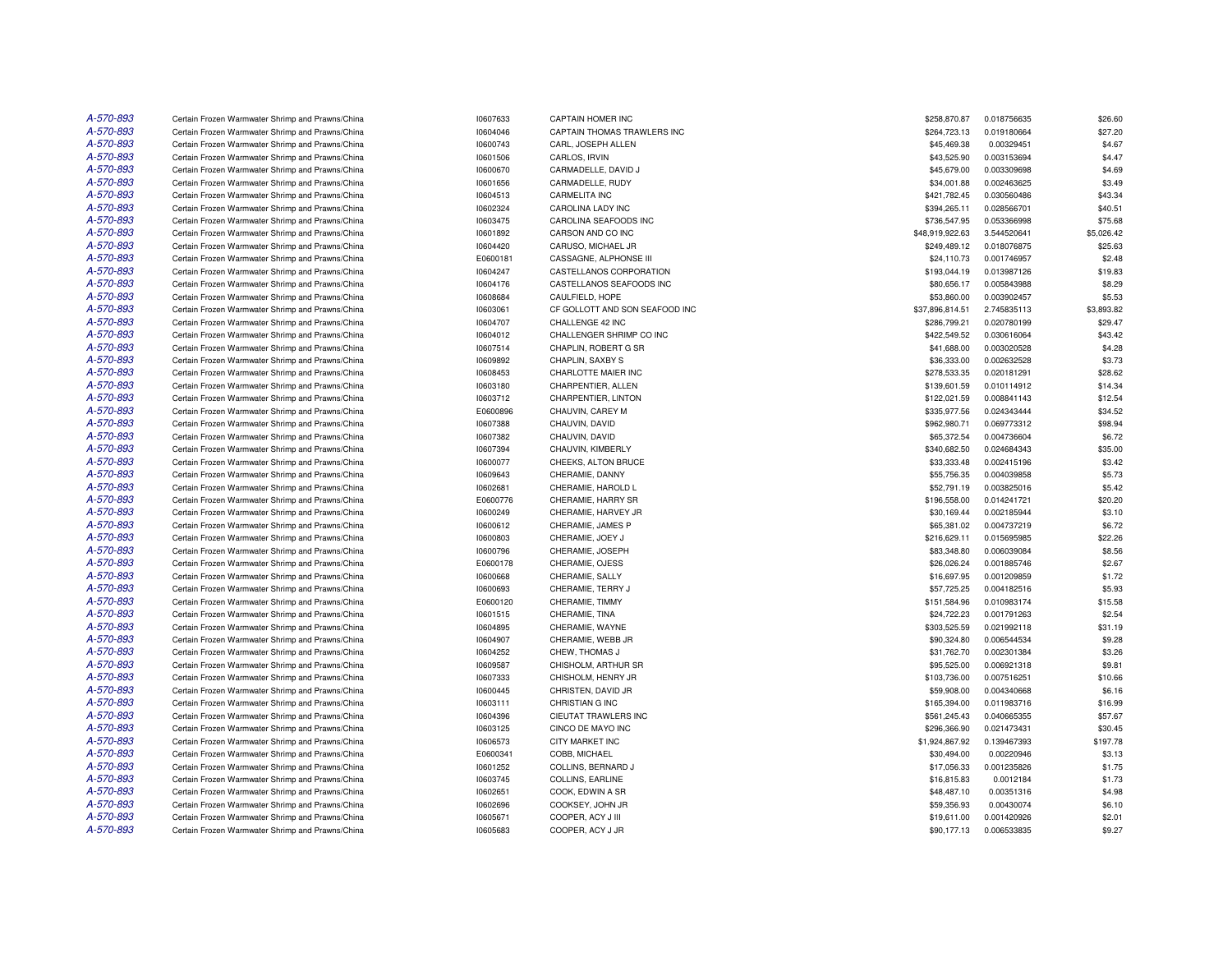| A-570-893 | Certain Frozen Warmwater Shrimp and Prawns/China | 10605659 | COOPER, ACY J SR           | \$8,000.00      | 0.000579645 | \$0.82     |
|-----------|--------------------------------------------------|----------|----------------------------|-----------------|-------------|------------|
| A-570-893 | Certain Frozen Warmwater Shrimp and Prawns/China | E0600797 | COPEMAN, JOHN              | \$89,490.00     | 0.006484049 | \$9.19     |
| A-570-893 | Certain Frozen Warmwater Shrimp and Prawns/China | 10600419 | COULON, ALLEN              | \$13,389.27     | 0.000970127 | \$1.38     |
| A-570-893 | Certain Frozen Warmwater Shrimp and Prawns/China | 10600048 | COULON, AMY                | \$44,730.07     | 0.003240943 | \$4.60     |
| A-570-893 | Certain Frozen Warmwater Shrimp and Prawns/China | 10605653 | COULON, DARRIN             | \$48,055.65     | 0.003481899 | \$4.94     |
| A-570-893 | Certain Frozen Warmwater Shrimp and Prawns/China | 10604143 | COULON, DON                | \$13,010.62     | 0.000942692 | \$1.34     |
| A-570-893 | Certain Frozen Warmwater Shrimp and Prawns/China | 10603292 | <b>COUNTRY INC</b>         | \$496,320.00    | 0.035961146 | \$51.00    |
| A-570-893 | Certain Frozen Warmwater Shrimp and Prawns/China | 10602990 | COURSEY, JOHN              | \$141,264.63    | 0.010235409 | \$14.51    |
| A-570-893 | Certain Frozen Warmwater Shrimp and Prawns/China | 10607480 | COWDREY, MICHAEL N         | \$224,671.63    | 0.01627871  | \$23.08    |
| A-570-893 | Certain Frozen Warmwater Shrimp and Prawns/China | 10607593 | CROSBY, LEONARD W JR       | \$42,000.00     | 0.003043134 | \$4.32     |
| A-570-893 |                                                  |          |                            |                 |             |            |
| A-570-893 | Certain Frozen Warmwater Shrimp and Prawns/China | 10602967 | CROSBYS FISH AND SHRIMP CO | \$91,835.14     | 0.006653967 | \$9.44     |
|           | Certain Frozen Warmwater Shrimp and Prawns/China | 10606918 | CRUILLAS INC               | \$448,099.31    | 0.032467289 | \$46.04    |
| A-570-893 | Certain Frozen Warmwater Shrimp and Prawns/China | 10607218 | CRUM, TOMMY LLOYD          | \$119,993.16    | 0.008694172 | \$12.33    |
| A-570-893 | Certain Frozen Warmwater Shrimp and Prawns/China | 10600771 | CRUSADER INC               | \$162,186.00    | 0.011751278 | \$16.66    |
| A-570-893 | Certain Frozen Warmwater Shrimp and Prawns/China | 10602580 | CRYSTAL GAYLE INC          | \$365,344.47    | 0.02647124  | \$37.54    |
| A-570-893 | Certain Frozen Warmwater Shrimp and Prawns/China | 10601156 | CRYSTAL LIGHT INC          | \$31,706.33     | 0.0022973   | \$3.26     |
| A-570-893 | Certain Frozen Warmwater Shrimp and Prawns/China | 10609535 | <b>CRYSTAL SEAFOOD</b>     | \$5,900,000.00  | 0.427487834 | \$606.21   |
| A-570-893 | Certain Frozen Warmwater Shrimp and Prawns/China | 10602835 | <b>CUSTOM PACK INC</b>     | \$15,965,419.00 | 1.156783456 | \$1,640.41 |
| A-570-893 | Certain Frozen Warmwater Shrimp and Prawns/China | 10600964 | D AND L SEAFOOD CORP       | \$67,910.00     | 0.004920457 | \$6.98     |
| A-570-893 | Certain Frozen Warmwater Shrimp and Prawns/China | 10600303 | D DITCHARO JR SEAFOODS LLC | \$220,000.00    | 0.015940224 | \$22.60    |
| A-570-893 | Certain Frozen Warmwater Shrimp and Prawns/China | 10604646 | D G AND R C INC            | \$408,550.00    | 0.029601721 | \$41.98    |
| A-570-893 | Certain Frozen Warmwater Shrimp and Prawns/China | 10601368 | <b>DAHA INC</b>            | \$692,441.24    | 0.050171221 | \$71.15    |
| A-570-893 | Certain Frozen Warmwater Shrimp and Prawns/China | 10601898 | <b>DAHAPA INC</b>          | \$193,005.79    | 0.013984344 | \$19.83    |
| A-570-893 | Certain Frozen Warmwater Shrimp and Prawns/China | 10609297 | DAIGLE, DAVID              | \$12,857.38     | 0.000931589 | \$1.32     |
| A-570-893 | Certain Frozen Warmwater Shrimp and Prawns/China | E0600781 | DAIGLE, MICHAEL WAYNE      | \$119,311.72    | 0.008644798 | \$12.26    |
| A-570-893 | Certain Frozen Warmwater Shrimp and Prawns/China | 10601857 | DANG, DAP V                | \$138,286.09    | 0.010019597 | \$14.21    |
| A-570-893 | Certain Frozen Warmwater Shrimp and Prawns/China | 10602860 | DANG, KHANG                | \$573,585.40    | 0.041559454 | \$58.93    |
| A-570-893 | Certain Frozen Warmwater Shrimp and Prawns/China | 10608975 | DANG, MINH VAN             | \$23,714.00     | 0.001718211 | \$2.44     |
| A-570-893 | Certain Frozen Warmwater Shrimp and Prawns/China | 10605410 | DANG, SON                  | \$197,542.71    | 0.014313069 | \$20.30    |
| A-570-893 | Certain Frozen Warmwater Shrimp and Prawns/China | 10602093 | DANG, THUONG               | \$453,715.65    | 0.032874224 | \$46.62    |
| A-570-893 | Certain Frozen Warmwater Shrimp and Prawns/China | 10604581 | DANIELS, DAVID W           | \$243,555.14    | 0.017646925 | \$25.02    |
| A-570-893 | Certain Frozen Warmwater Shrimp and Prawns/China | 10609397 | DANOS, OLIVER J            | \$29,271.82     | 0.002120906 | \$3.01     |
| A-570-893 | Certain Frozen Warmwater Shrimp and Prawns/China | 10600879 | DANOS, RICKY P             | \$36,370.44     | 0.002635241 | \$3.74     |
| A-570-893 | Certain Frozen Warmwater Shrimp and Prawns/China | 10601861 | DANOS, TIMOTHY             | \$55,149.10     | 0.003995859 | \$5.67     |
| A-570-893 | Certain Frozen Warmwater Shrimp and Prawns/China | 10606184 | DARDA, HERBERT             | \$65,760.56     | 0.004764719 | \$6.76     |
| A-570-893 | Certain Frozen Warmwater Shrimp and Prawns/China | E0600600 | DARDA, J C                 | \$75,754.46     | 0.005488832 | \$7.78     |
| A-570-893 | Certain Frozen Warmwater Shrimp and Prawns/China | 10606190 | DARDAR, BASILE J SR        | \$52,076.00     | 0.003773196 | \$5.35     |
| A-570-893 | Certain Frozen Warmwater Shrimp and Prawns/China | 10602507 | DARDAR, DONALD S           | \$28,205.92     | 0.002043676 | \$2.90     |
| A-570-893 | Certain Frozen Warmwater Shrimp and Prawns/China | 10606215 | DARDAR, GILBERT B SR       | \$132,325.00    | 0.009587683 | \$13.60    |
| A-570-893 | Certain Frozen Warmwater Shrimp and Prawns/China | 10606028 | DARDAR, ISADORE J JR       | \$18,710.89     | 0.001355708 | \$1.92     |
| A-570-893 | Certain Frozen Warmwater Shrimp and Prawns/China | 10605677 | DARDAR, JONATHAN M         | \$47,074.42     | 0.003410804 | \$4.84     |
| A-570-893 | Certain Frozen Warmwater Shrimp and Prawns/China | E0600492 | DARDAR, MANY               | \$27,209.00     | 0.001971443 | \$2.80     |
| A-570-893 | Certain Frozen Warmwater Shrimp and Prawns/China | 10607148 | DARDAR, TONEY              | \$99,360.12     | 0.007199194 | \$10.21    |
| A-570-893 | Certain Frozen Warmwater Shrimp and Prawns/China | E0600067 | DASSAU, LOUIS              | \$189,986.00    | 0.013765543 | \$19.52    |
| A-570-893 | Certain Frozen Warmwater Shrimp and Prawns/China | 10605626 | DAVIS SEAFOOD INC          | \$156,853.91    | 0.011364939 | \$16.12    |
| A-570-893 | Certain Frozen Warmwater Shrimp and Prawns/China | 10604167 | DAVIS, DANIEL              | \$109,473.89    | 0.007931993 | \$11.25    |
| A-570-893 | Certain Frozen Warmwater Shrimp and Prawns/China | 10606519 | DAVIS, JOHN W              | \$79,689.00     | 0.005773912 | \$8.19     |
| A-570-893 | Certain Frozen Warmwater Shrimp and Prawns/China | 10604200 | DAVIS, RONALD              | \$222,805.95    | 0.016143531 | \$22.89    |
| A-570-893 | Certain Frozen Warmwater Shrimp and Prawns/China | 10606994 | DAVIS, WILLIAM T           | \$67,366.56     | 0.004881082 | \$6.92     |
| A-570-893 | Certain Frozen Warmwater Shrimp and Prawns/China |          |                            |                 |             | \$8.55     |
| A-570-893 |                                                  | 10609349 | DAVIS, WILLIAM T JR        | \$83,172.00     | 0.006026274 |            |
|           | Certain Frozen Warmwater Shrimp and Prawns/China | 10608618 | DEAN BLANCHARD SEAFOOD INC | \$15,813,908.22 | 1.145805657 | \$1,624.85 |
| A-570-893 | Certain Frozen Warmwater Shrimp and Prawns/China | 10605478 | DEAN, ILENE                | \$203,439.90    | 0.014740353 | \$20.90    |
| A-570-893 | Certain Frozen Warmwater Shrimp and Prawns/China | 10600413 | DEBARGE, THOMAS            | \$16,040.00     | 0.001162187 | \$1.65     |
| A-570-893 | Certain Frozen Warmwater Shrimp and Prawns/China | 10603622 | DEBBE ANNE INC             | \$209,378.00    | 0.015170601 | \$21.51    |
| A-570-893 | Certain Frozen Warmwater Shrimp and Prawns/China | 10603300 | DEEP SEA FOODS INC         | \$71,937,003.00 | 5.212236207 | \$7,391.38 |
| A-570-893 | Certain Frozen Warmwater Shrimp and Prawns/China | 10603127 | DEHART, CLEVIS             | \$61,546.00     | 0.00445935  | \$6.32     |
| A-570-893 | Certain Frozen Warmwater Shrimp and Prawns/China | 10601549 | DEHART, FERRELL JOHN       | \$38,703.20     | 0.002804262 | \$3.98     |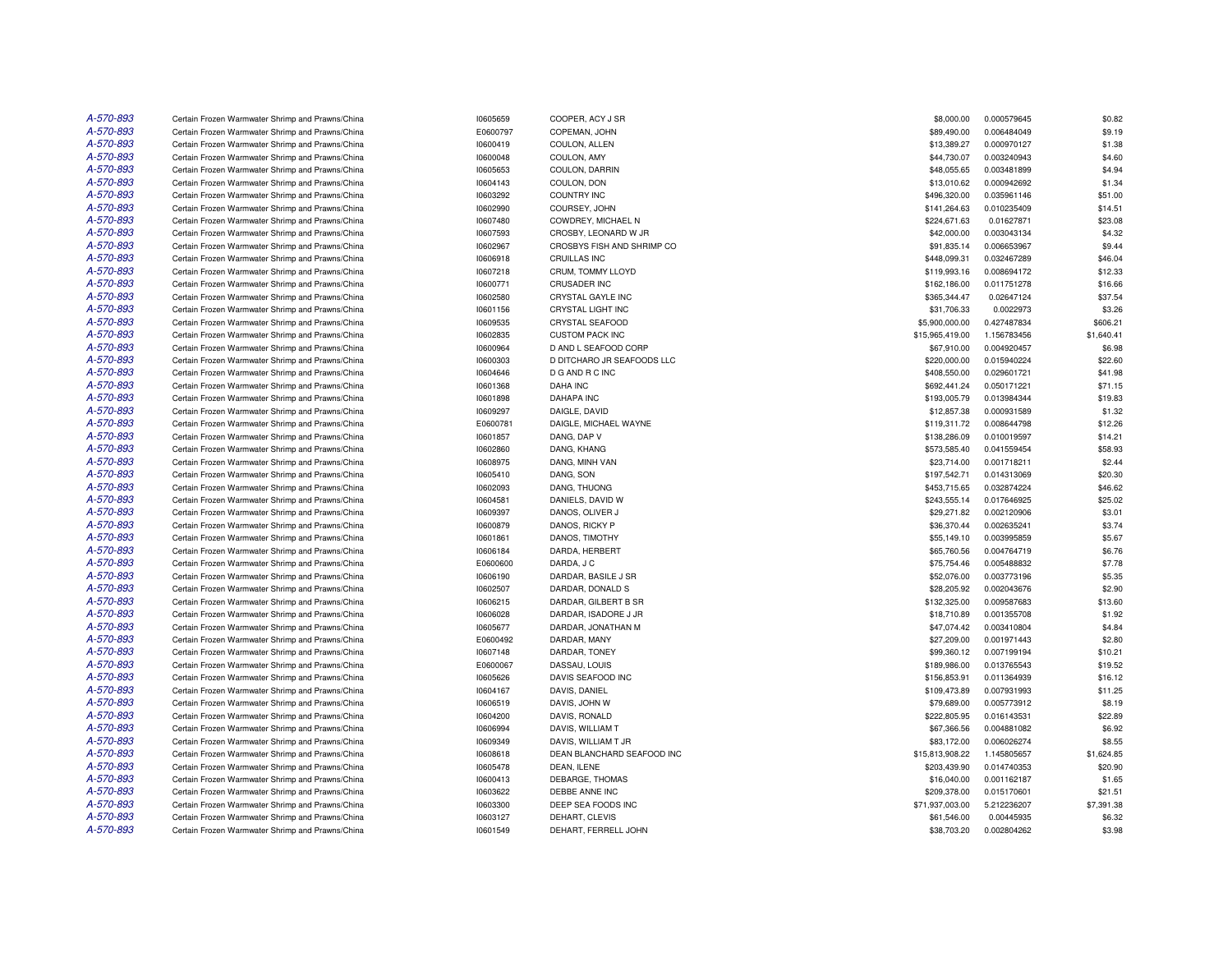| A-570-893 | Certain Frozen Warmwater Shrimp and Prawns/China | 10607553 | DEJEAN, CHRIS JR      | \$74,179.33     | 0.005374705 | \$7.62     |
|-----------|--------------------------------------------------|----------|-----------------------|-----------------|-------------|------------|
| A-570-893 | Certain Frozen Warmwater Shrimp and Prawns/China | E0600661 | DEKEMEL, WILLIAM J    | \$25,000.00     | 0.001811389 | \$2.57     |
| A-570-893 | Certain Frozen Warmwater Shrimp and Prawns/China | 10602588 | DELL MARINE INC       | \$412,632.65    | 0.029897532 | \$42.40    |
| A-570-893 | Certain Frozen Warmwater Shrimp and Prawns/China | 10603742 | DENNIS SHRIMP CO INC  | \$261,733.00    | 0.018964012 | \$26.89    |
| A-570-893 | Certain Frozen Warmwater Shrimp and Prawns/China | 10606209 | DEROCHE, BARBARA      | \$115,485.08    | 0.008367537 | \$11.87    |
| A-570-893 | Certain Frozen Warmwater Shrimp and Prawns/China | 10600425 | DESPAUX, BYRON        | \$35,668.11     | 0.002584353 | \$3.66     |
| A-570-893 | Certain Frozen Warmwater Shrimp and Prawns/China | 10604973 | DESPAUX, GLEN         | \$47,385.00     | 0.003433307 | \$4.87     |
| A-570-893 | Certain Frozen Warmwater Shrimp and Prawns/China | 10602400 | DEVANEY, BOBBY C JR   | \$1,009,445.00  | 0.073139908 | \$103.72   |
| A-570-893 | Certain Frozen Warmwater Shrimp and Prawns/China | 10607640 | DFS INC               | \$155,362.00    | 0.011256842 | \$15.96    |
| A-570-893 | Certain Frozen Warmwater Shrimp and Prawns/China | 10605529 | DICKEY, WESLEY FRANK  | \$81,922.96     | 0.005935774 | \$8.42     |
| A-570-893 | Certain Frozen Warmwater Shrimp and Prawns/China | 10602210 | DINH, CHAU T          | \$1,065,332.00  | 0.077189232 | \$109.46   |
| A-570-893 | Certain Frozen Warmwater Shrimp and Prawns/China | 10609700 | DINH, LONG            | \$17,714.46     | 0.001283511 | \$1.82     |
| A-570-893 | Certain Frozen Warmwater Shrimp and Prawns/China | 10609605 | DINH, VINCENT         | \$354,552.19    | 0.025689279 | \$36.43    |
| A-570-893 | Certain Frozen Warmwater Shrimp and Prawns/China | 10602013 | DION, PAUL ADAM       | \$27,172.12     | 0.001968771 | \$2.79     |
| A-570-893 | Certain Frozen Warmwater Shrimp and Prawns/China | 10601743 | DO, LIET VAN          | \$406,038.92    | 0.029419779 | \$41.72    |
| A-570-893 | Certain Frozen Warmwater Shrimp and Prawns/China | 10608530 | DO. LUONG VAN         | \$67,750.00     | 0.004908865 | \$6.96     |
| A-570-893 | Certain Frozen Warmwater Shrimp and Prawns/China | 10609719 | DO, THAN VIET         | \$535,640.42    | 0.038810129 | \$55.04    |
| A-570-893 | Certain Frozen Warmwater Shrimp and Prawns/China | 10605365 | DO, THIEN VAN         | \$212,550.00    | 0.01540043  | \$21.84    |
| A-570-893 | Certain Frozen Warmwater Shrimp and Prawns/China | 10608242 | DO, VI VAN            | \$17,282.00     | 0.001252177 | \$1.78     |
| A-570-893 | Certain Frozen Warmwater Shrimp and Prawns/China | 10602828 | DOAN, LIEM            | \$394,408.51    | 0.028577091 | \$40.52    |
| A-570-893 | Certain Frozen Warmwater Shrimp and Prawns/China | 10602794 | DOAN, MAI             | \$103,826.56    | 0.007522812 | \$10.67    |
| A-570-893 | Certain Frozen Warmwater Shrimp and Prawns/China | 10602872 | DOAN, MINH VAN        | \$498,194.36    | 0.036096954 | \$51.19    |
| A-570-893 | Certain Frozen Warmwater Shrimp and Prawns/China | 10609995 | <b>DOCTOR BILL</b>    | \$408,786.35    | 0.029618846 | \$42.00    |
| A-570-893 | Certain Frozen Warmwater Shrimp and Prawns/China | E0600910 | DOMANGUE, RANZELL SR  | \$68,711.10     | 0.004978502 | \$7.06     |
| A-570-893 | Certain Frozen Warmwater Shrimp and Prawns/China | 10603387 | DOMANGUE, WESTLEY     | \$259,578.33    | 0.018807895 | \$26.67    |
| A-570-893 | Certain Frozen Warmwater Shrimp and Prawns/China | 10610106 | DOMANGUE, WESTLEY     | \$205,071.79    | 0.014858592 | \$21.07    |
| A-570-893 | Certain Frozen Warmwater Shrimp and Prawns/China | 10606583 | DOMINICKS SEAFOOD INC | \$10,865,876.16 | 0.787293198 | \$1,116.45 |
| A-570-893 | Certain Frozen Warmwater Shrimp and Prawns/China | 10604234 | DON PACO INC          | \$491.640.97    | 0.035622124 | \$50.52    |
| A-570-893 | Certain Frozen Warmwater Shrimp and Prawns/China |          | DONINI SEAFOODS INC   | \$445,312.61    | 0.032265377 | \$45.75    |
| A-570-893 |                                                  | 10604473 |                       |                 |             |            |
|           | Certain Frozen Warmwater Shrimp and Prawns/China | E0600431 | DONNELLY, DAVID C     | \$147,131.42    | 0.01066049  | \$15.12    |
| A-570-893 | Certain Frozen Warmwater Shrimp and Prawns/China | E0600439 | DOPSON, CRAIG B       | \$296,347.77    | 0.021472045 | \$30.45    |
| A-570-893 | Certain Frozen Warmwater Shrimp and Prawns/China | 10604791 | DORADA CRUZ INC       | \$409,393.46    | 0.029662835 | \$42.06    |
| A-570-893 | Certain Frozen Warmwater Shrimp and Prawns/China | 10603053 | DORE, PRESTON J JR    | \$27,907.03     | 0.00202202  | \$2.87     |
| A-570-893 | Certain Frozen Warmwater Shrimp and Prawns/China | 10603427 | DOUG AND NEIL INC     | \$88,257.00     | 0.006394711 | \$9.07     |
| A-570-893 | Certain Frozen Warmwater Shrimp and Prawns/China | 10603193 | DOYLE, JOHN           | \$143,104.65    | 0.010368728 | \$14.70    |
| A-570-893 | Certain Frozen Warmwater Shrimp and Prawns/China | 10603673 | <b>DRAGNET INC</b>    | \$8,066.00      | 0.000584427 | \$0.83     |
| A-570-893 | Certain Frozen Warmwater Shrimp and Prawns/China | 10601330 | DRAGNET SEAFOOD LLC   | \$344,905.33    | 0.024990311 | \$35.44    |
| A-570-893 | Certain Frozen Warmwater Shrimp and Prawns/China | 10608406 | DRURY, BRUCE JR       | \$19,220.74     | 0.00139265  | \$1.97     |
| A-570-893 | Certain Frozen Warmwater Shrimp and Prawns/China | 10608385 | DRURY, BRUCE SR       | \$366,014.00    | 0.026519751 | \$37.61    |
| A-570-893 | Certain Frozen Warmwater Shrimp and Prawns/China | 10602181 | DRURY, BRYANT JAMES   | \$127,794.10    | 0.009259394 | \$13.13    |
| A-570-893 | Certain Frozen Warmwater Shrimp and Prawns/China | 10602771 | DRURY, ERIC           | \$77,712.00     | 0.005630667 | \$7.98     |
| A-570-893 | Certain Frozen Warmwater Shrimp and Prawns/China | 10604980 | DRURY, JEFF B III     | \$69,729.00     | 0.005052254 | \$7.16     |
| A-570-893 | Certain Frozen Warmwater Shrimp and Prawns/China | 10607581 | DRURY, KEVIN          | \$125,639.00    | 0.009103245 | \$12.91    |
| A-570-893 | Certain Frozen Warmwater Shrimp and Prawns/China | 10604647 | DSL AND R INC         | \$736,213.00    | 0.053342729 | \$75.64    |
| A-570-893 | Certain Frozen Warmwater Shrimp and Prawns/China | 10604903 | DUBBERLY, JAMES F     | \$1,749,984.00  | 0.12679608  | \$179.81   |
| A-570-893 | Certain Frozen Warmwater Shrimp and Prawns/China | 10604886 | DUBBERLY, JAMES F     | \$466,808.00    | 0.033822837 | \$47.96    |
| A-570-893 | Certain Frozen Warmwater Shrimp and Prawns/China | 10604872 | DUBBERLY, JAMES F     | \$398,505.00    | 0.028873905 | \$40.95    |
| A-570-893 | Certain Frozen Warmwater Shrimp and Prawns/China | 10602494 | DUBOIS, JOHN D JR     | \$12,524.00     | 0.000907433 | \$1.29     |
| A-570-893 | Certain Frozen Warmwater Shrimp and Prawns/China | 10602095 | DUFRENE, ARCHIE       | \$315,058.57    | 0.022827747 | \$32.37    |
| A-570-893 | Certain Frozen Warmwater Shrimp and Prawns/China | 10602708 | DUFRENE, ELSON A      | \$113,703.25    | 0.008238433 | \$11.68    |
| A-570-893 | Certain Frozen Warmwater Shrimp and Prawns/China | 10600651 | DUFRENE, ERIC         | \$48,199.94     | 0.003492354 | \$4.95     |
| A-570-893 | Certain Frozen Warmwater Shrimp and Prawns/China | 10601321 | DUFRENE, ERIC F       | \$10,717.86     | 0.000776569 | \$1.10     |
| A-570-893 | Certain Frozen Warmwater Shrimp and Prawns/China | 10604943 | DUFRENE, ERIC JR      | \$22,000.00     | 0.001594022 | \$2.26     |
| A-570-893 | Certain Frozen Warmwater Shrimp and Prawns/China | 10601720 | DUFRENE, GOLDEN       | \$14,753.22     | 0.001068953 | \$1.52     |
| A-570-893 | Certain Frozen Warmwater Shrimp and Prawns/China | 10601527 | DUFRENE, RONALD SR    | \$354,235.26    | 0.025666316 | \$36.40    |
| A-570-893 | Certain Frozen Warmwater Shrimp and Prawns/China | 10608288 | DUFRENE, SCOTTIE M    | \$54,435.04     | 0.003944122 | \$5.59     |
| A-570-893 | Certain Frozen Warmwater Shrimp and Prawns/China | 10601662 | DUFRENE, TOBY         | \$153,921.94    | 0.011152501 | \$15.82    |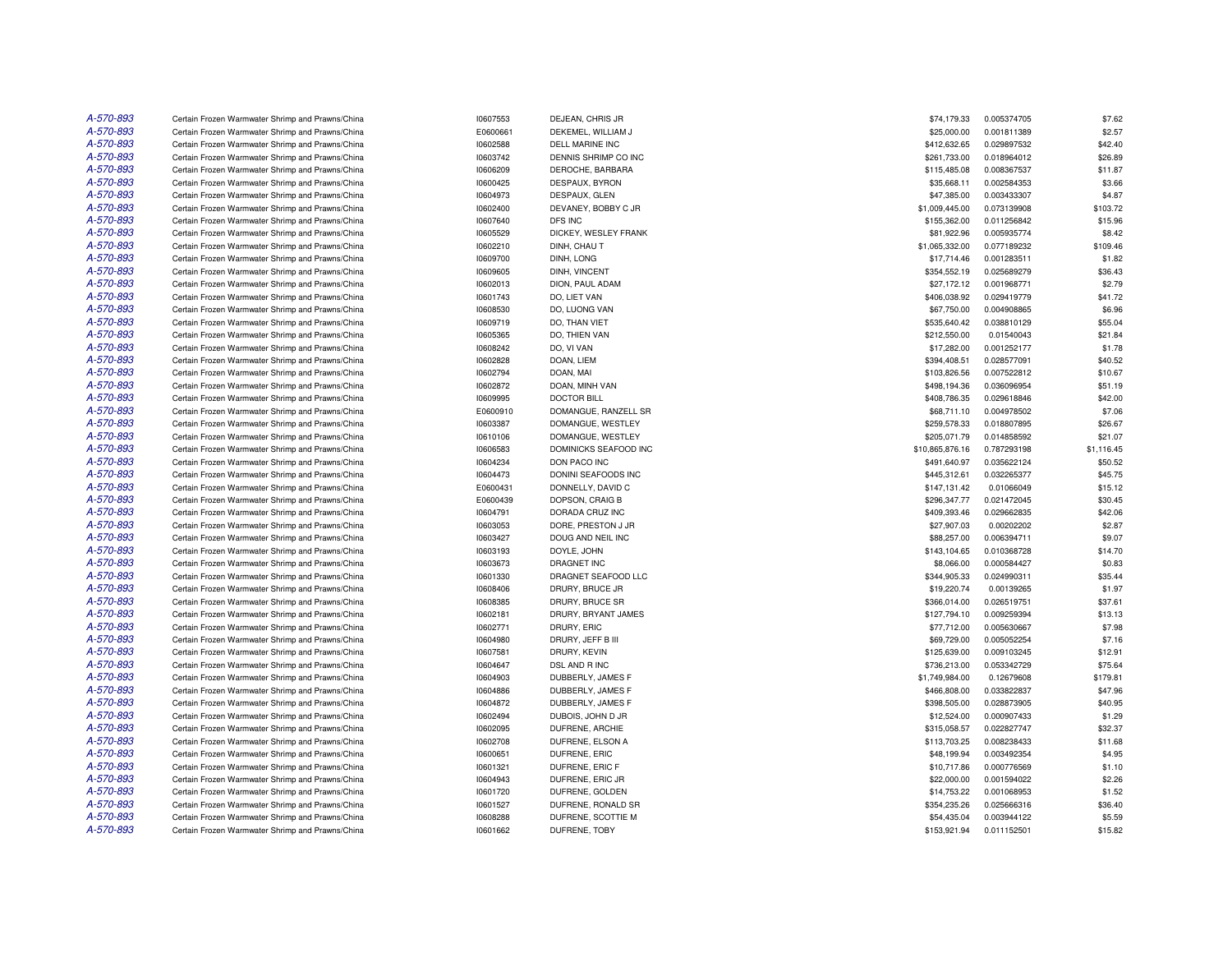| A-570-893 | Certain Frozen Warmwater Shrimp and Prawns/China | 10605136 | DUNAMIS TOWING INC                  | \$1,807,976.01  | 0.130997924 | \$185.77   |
|-----------|--------------------------------------------------|----------|-------------------------------------|-----------------|-------------|------------|
| A-570-893 | Certain Frozen Warmwater Shrimp and Prawns/China | 10608779 | DUNCAN, GARY                        | \$182,879.18    | 0.013250614 | \$18.79    |
| A-570-893 | Certain Frozen Warmwater Shrimp and Prawns/China | E0600962 | DUONG, MAU                          | \$481,331.74    | 0.034875163 | \$49.46    |
| A-570-893 | Certain Frozen Warmwater Shrimp and Prawns/China | 10602556 | DUONG, XUAN THI                     | \$234,189.05    | 0.0169683   | \$24.06    |
| A-570-893 | Certain Frozen Warmwater Shrimp and Prawns/China | 10602102 | DUPLANTIS, BLAIR                    | \$15,501.00     | 0.001123134 | \$1.59     |
| A-570-893 | Certain Frozen Warmwater Shrimp and Prawns/China | 10608535 | DUPLANTIS, WEDGIR J JR              | \$42,955.51     | 0.003112366 | \$4.41     |
| A-570-893 | Certain Frozen Warmwater Shrimp and Prawns/China | 10600157 | DUPRE, JIMMIE SR                    | \$32,918.00     | 0.002385092 | \$3.38     |
| A-570-893 | Certain Frozen Warmwater Shrimp and Prawns/China | 10603580 | DUPRE, LINWARD P                    | \$186,075.33    | 0.013482193 | \$19.12    |
| A-570-893 | Certain Frozen Warmwater Shrimp and Prawns/China | E0601035 | DUPUIS, CLAYTON J                   | \$17,516.68     | 0.001269181 | \$1.80     |
| A-570-893 | Certain Frozen Warmwater Shrimp and Prawns/China | 10603982 | DURAND, WALTER                      | \$134,000.00    | 0.009709046 | \$13.77    |
| A-570-893 | Certain Frozen Warmwater Shrimp and Prawns/China | 10607489 | DWAYNES DREAM INC                   | \$307,194.27    | 0.022257934 | \$31.56    |
| A-570-893 | Certain Frozen Warmwater Shrimp and Prawns/China | 10607306 | E AND E LLC                         | \$469,971.00    | 0.034052014 | \$48.29    |
| A-570-893 | Certain Frozen Warmwater Shrimp and Prawns/China | 10604478 | E AND E SHRIMP CO INC               | \$447,657.37    | 0.032435268 | \$46.00    |
| A-570-893 | Certain Frozen Warmwater Shrimp and Prawns/China | 10601695 | <b>EDENS, STEVEN</b>                | \$347,800.08    | 0.025200051 | \$35.74    |
| A-570-893 | Certain Frozen Warmwater Shrimp and Prawns/China | 10606087 | EDENS. TIMOTHY DALE                 | \$24,350.71     | 0.001764344 | \$2.50     |
| A-570-893 | Certain Frozen Warmwater Shrimp and Prawns/China | 10603750 | EDISTO QUEEN LLC                    | \$345,811.54    | 0.025055971 | \$35.53    |
| A-570-893 | Certain Frozen Warmwater Shrimp and Prawns/China | 10601932 | EDWARDS, TOMMY                      | \$147,751.29    | 0.010705403 | \$15.18    |
| A-570-893 | Certain Frozen Warmwater Shrimp and Prawns/China | 10604018 | <b>ELIMINATOR INC</b>               | \$690,736.28    | 0.050047688 | \$70.97    |
| A-570-893 | Certain Frozen Warmwater Shrimp and Prawns/China | 10600021 | ELLERBEE, JODY D                    | \$549,943.42    | 0.039846461 | \$56.51    |
| A-570-893 | Certain Frozen Warmwater Shrimp and Prawns/China | 10604850 | ELLISON, DAVID                      | \$29,589.10     | 0.002143895 | \$3.04     |
| A-570-893 | Certain Frozen Warmwater Shrimp and Prawns/China | 10608429 | ELMIRA PFLUECKHAHN INC              | \$283,342.55    | 0.020529745 | \$29.11    |
| A-570-893 | Certain Frozen Warmwater Shrimp and Prawns/China | 10606740 | <b>EMMANUEL INC</b>                 | \$299,376.29    | 0.021691478 | \$30.76    |
| A-570-893 | Certain Frozen Warmwater Shrimp and Prawns/China | 10604992 | <b>ENCLADE, RODNEY</b>              | \$50,371.00     | 0.003649659 | \$5.18     |
| A-570-893 | Certain Frozen Warmwater Shrimp and Prawns/China | 10604797 | ENSENADA CRUZ INC                   | \$349,633.98    | 0.025332928 | \$35.92    |
| A-570-893 | Certain Frozen Warmwater Shrimp and Prawns/China | 10604024 | EQUALIZER INC                       | \$627,196.76    | 0.045443896 | \$64.44    |
| A-570-893 | Certain Frozen Warmwater Shrimp and Prawns/China | E0600208 | <b>ERICA LYNN INC</b>               | \$600,818.00    | 0.043532608 | \$61.73    |
| A-570-893 | Certain Frozen Warmwater Shrimp and Prawns/China | 10607228 | ERICKSON AND JENSEN SEAFOOD PACKERS | \$5,217,304.00  | 0.37802271  | \$536.07   |
| A-570-893 | Certain Frozen Warmwater Shrimp and Prawns/China | E0600240 | ESTAY, WAYNE                        | \$1,743,742.79  | 0.126343869 | \$179.17   |
| A-570-893 | Certain Frozen Warmwater Shrimp and Prawns/China | 10603167 | ETHAN G INC                         | \$281,833.00    | 0.020420369 | \$28.96    |
| A-570-893 | Certain Frozen Warmwater Shrimp and Prawns/China | 10604721 | EVERSON, GEORGE C                   | \$85,639.29     | 0.006205043 | \$8.80     |
| A-570-893 | Certain Frozen Warmwater Shrimp and Prawns/China | 10602175 | FABRA, MARK                         | \$22,049.88     | 0.001597637 | \$2.27     |
| A-570-893 | Certain Frozen Warmwater Shrimp and Prawns/China | 10601187 | FABRE, SHERON                       | \$82,627.31     | 0.005986808 | \$8.49     |
| A-570-893 | Certain Frozen Warmwater Shrimp and Prawns/China | 10601780 | FAIR MAIDEN SEAFOOD                 | \$104,039.00    | 0.007538205 | \$10.69    |
| A-570-893 | Certain Frozen Warmwater Shrimp and Prawns/China | 10607627 | FATHER CASIMIR INC                  | \$203,437.13    | 0.014740152 | \$20.90    |
| A-570-893 | Certain Frozen Warmwater Shrimp and Prawns/China | 10607817 | FATHER DAN INC                      | \$294,902.31    | 0.021367314 | \$30.30    |
| A-570-893 | Certain Frozen Warmwater Shrimp and Prawns/China | 10606663 | FATHER MIKE INC                     | \$192,771.92    | 0.013967398 | \$19.81    |
| A-570-893 | Certain Frozen Warmwater Shrimp and Prawns/China | 10600676 | FAZENDE, JEFFERY                    | \$23,965.62     | 0.001736443 | \$2.46     |
| A-570-893 | Certain Frozen Warmwater Shrimp and Prawns/China | 10610002 | <b>FAZENDE, THOMAS G</b>            | \$76,483.91     | 0.005541685 | \$7.86     |
| A-570-893 | Certain Frozen Warmwater Shrimp and Prawns/China | 10604803 | FIESTA CRUZ INC                     | \$382,449.49    | 0.027710594 | \$39.30    |
| A-570-893 | Certain Frozen Warmwater Shrimp and Prawns/China | 10603562 | FILLINICH, ANTHONY SR               | \$73,272.57     | 0.005309005 | \$7.53     |
| A-570-893 | Certain Frozen Warmwater Shrimp and Prawns/China | 10602679 | FILLINICH, JACK                     | \$19,181.00     | 0.00138977  | \$1.97     |
| A-570-893 | Certain Frozen Warmwater Shrimp and Prawns/China | 10604986 | FINCHER, WILLIAM                    | \$19,400.00     | 0.001405638 | \$1.99     |
| A-570-893 | Certain Frozen Warmwater Shrimp and Prawns/China | 10605578 | FINE SHRIMP CO                      | \$409,374.00    | 0.029661425 | \$42.06    |
| A-570-893 | Certain Frozen Warmwater Shrimp and Prawns/China | 10604880 | <b>FIREFOX INC</b>                  | \$126,447.00    | 0.009161789 | \$12.99    |
| A-570-893 | Certain Frozen Warmwater Shrimp and Prawns/China | 10603241 | FISHERMANS REEF SHRIMP COMPANY      | \$22,544,416.78 | 1.633468459 | \$2,316.39 |
| A-570-893 | Certain Frozen Warmwater Shrimp and Prawns/China | 10602741 | FITCH, ADAM J                       | \$35,049.10     | 0.002539502 | \$3.60     |
| A-570-893 | Certain Frozen Warmwater Shrimp and Prawns/China | 10605193 | FLEET PRODUCTS INC                  | \$341,637.60    | 0.024753545 | \$35.10    |
| A-570-893 | Certain Frozen Warmwater Shrimp and Prawns/China | 10604508 | FLOWERS, VINCENT                    | \$63,162.58     | 0.00457648  | \$6.49     |
| A-570-893 | Certain Frozen Warmwater Shrimp and Prawns/China | 10609896 | FONTENOT, PEGGY D                   | \$15,251.00     | 0.00110502  | \$1.57     |
| A-570-893 | Certain Frozen Warmwater Shrimp and Prawns/China | 10600401 | FOREMAN, RALPH JR                   | \$38,551.13     | 0.002793244 | \$3.96     |
| A-570-893 | Certain Frozen Warmwater Shrimp and Prawns/China | 10607247 | FORET, KURT J SR                    | \$68,456.54     | 0.004960057 | \$7.03     |
| A-570-893 | Certain Frozen Warmwater Shrimp and Prawns/China | 10601292 | <b>FRANKS, MICHAEL</b>              | \$5,219,854.61  | 0.378207516 | \$536.33   |
| A-570-893 | Certain Frozen Warmwater Shrimp and Prawns/China | 10603715 | FRAZIER, DAVID                      | \$7,232.05      | 0.000524002 | \$0.74     |
| A-570-893 | Certain Frozen Warmwater Shrimp and Prawns/China | 10606035 | FRAZIER, MICHAEL                    | \$17,770.63     | 0.001287581 | \$1.83     |
| A-570-893 | Certain Frozen Warmwater Shrimp and Prawns/China | 10601101 | FREDERICK, JOHNNIE                  | \$90,709.00     | 0.006572372 | \$9.32     |
| A-570-893 | Certain Frozen Warmwater Shrimp and Prawns/China | 10600096 | FREDERICK, MICHAEL                  | \$64,965.78     | 0.004707132 | \$6.68     |
| A-570-893 | Certain Frozen Warmwater Shrimp and Prawns/China | 10601464 | <b>FREEDOM FISHING INC</b>          | \$541,879.32    | 0.039262172 | \$55.68    |
|           |                                                  |          |                                     |                 |             |            |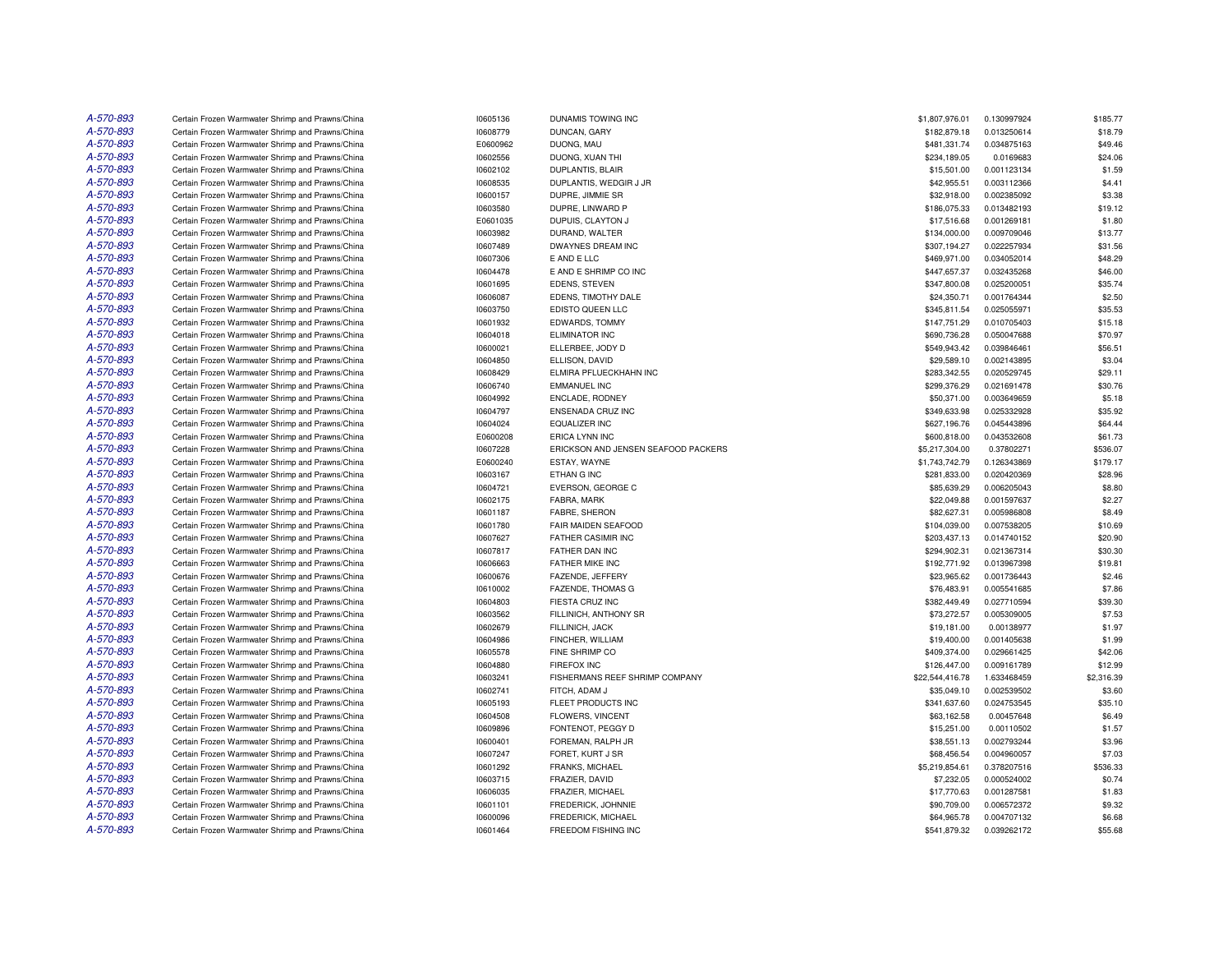| A-570-893 | Certain Frozen Warmwater Shrimp and Prawns/China                                                     | E0600602 | FREEMAN, KENNETH F                        | \$60,460.00     | 0.004380663                | \$6.21     |
|-----------|------------------------------------------------------------------------------------------------------|----------|-------------------------------------------|-----------------|----------------------------|------------|
| A-570-893 | Certain Frozen Warmwater Shrimp and Prawns/China                                                     | 10604559 | FRILOUX, BRAD                             | \$186,668.38    | 0.013525163                | \$19.18    |
| A-570-893 | Certain Frozen Warmwater Shrimp and Prawns/China                                                     | 10600860 | G AND O TRAWLERS INC                      | \$606,679.46    | 0.043957303                | \$62.34    |
| A-570-893 | Certain Frozen Warmwater Shrimp and Prawns/China                                                     | 10600895 | G AND S TRAWLERS INC                      | \$510,225.86    | 0.036968703                | \$52.42    |
| A-570-893 | Certain Frozen Warmwater Shrimp and Prawns/China                                                     | 10600892 | <b>GD VENTURES II INC</b>                 | \$537,847.68    | 0.038970058                | \$55.26    |
| A-570-893 | Certain Frozen Warmwater Shrimp and Prawns/China                                                     | 10607294 | <b>GALAXY STAR LLC</b>                    | \$354,825.00    | 0.025709046                | \$36.46    |
| A-570-893 | Certain Frozen Warmwater Shrimp and Prawns/China                                                     | 10603606 | <b>GALE FORCE INC</b>                     | \$122,919.96    | 0.008906235                | \$12.63    |
| A-570-893 | Certain Frozen Warmwater Shrimp and Prawns/China                                                     | 10603924 | GALJOUR, JESS J                           | \$11,163.51     | 0.000808858                | \$1.15     |
| A-570-893 |                                                                                                      |          |                                           |                 |                            | \$28.39    |
| A-570-893 | Certain Frozen Warmwater Shrimp and Prawns/China<br>Certain Frozen Warmwater Shrimp and Prawns/China | 10603732 | GALJOUR, REED<br><b>GALLIANO, ANTHONY</b> | \$276,290.68    | 0.020018797<br>0.008960107 | \$12.71    |
|           |                                                                                                      | 10600345 |                                           | \$123,663.48    |                            |            |
| A-570-893 | Certain Frozen Warmwater Shrimp and Prawns/China                                                     | 10607325 | <b>GALLIANO, HORACE J</b>                 | \$256,096.89    | 0.018555645                | \$26.31    |
| A-570-893 | Certain Frozen Warmwater Shrimp and Prawns/China                                                     | 10603430 | GALLIANO, MOISE JR                        | \$59,133.45     | 0.004284548                | \$6.08     |
| A-570-893 | Certain Frozen Warmwater Shrimp and Prawns/China                                                     | 10601038 | GALLOWAY, JIMMY                           | \$79,604.86     | 0.005767815                | \$8.18     |
| A-570-893 | Certain Frozen Warmwater Shrimp and Prawns/China                                                     | E0600075 | GALLOWAY, JUDY L                          | \$90,997.00     | 0.006593239                | \$9.35     |
| A-570-893 | Certain Frozen Warmwater Shrimp and Prawns/China                                                     | 10601042 | GALLOWAY, MARK                            | \$104,716.15    | 0.007587268                | \$10.76    |
| A-570-893 | Certain Frozen Warmwater Shrimp and Prawns/China                                                     | 10608391 | <b>GAMBER INC</b>                         | \$53,550.00     | 0.003879996                | \$5.50     |
| A-570-893 | Certain Frozen Warmwater Shrimp and Prawns/China                                                     | 10609508 | <b>GARIJAK INC</b>                        | \$144,874.67    | 0.010496976                | \$14.89    |
| A-570-893 | Certain Frozen Warmwater Shrimp and Prawns/China                                                     | 10605254 | <b>GARNER, LARRY S</b>                    | \$83,943.00     | 0.006082138                | \$8.62     |
| A-570-893 | Certain Frozen Warmwater Shrimp and Prawns/China                                                     | 10607464 | GARZA, ANDRES                             | \$140,059.42    | 0.010148084                | \$14.39    |
| A-570-893 | Certain Frozen Warmwater Shrimp and Prawns/China                                                     | 10602530 | GASPARD, MICHAEL ANTHONY                  | \$53,194.26     | 0.00385422                 | \$5.47     |
| A-570-893 | Certain Frozen Warmwater Shrimp and Prawns/China                                                     | 10601257 | GASPARD, MURRY SR                         | \$67,565.35     | 0.004895486                | \$6.94     |
| A-570-893 | Certain Frozen Warmwater Shrimp and Prawns/China                                                     | 10607414 | GASPARD, MURVIN                           | \$91,829.87     | 0.006653585                | \$9.44     |
| A-570-893 | Certain Frozen Warmwater Shrimp and Prawns/China                                                     | E0600770 | GAUDET, ALLEN IV                          | \$340,352.00    | 0.024660397                | \$34.97    |
| A-570-893 | Certain Frozen Warmwater Shrimp and Prawns/China                                                     | E0600622 | GAY FISH COMPANY INC                      | \$333,807.62    | 0.02418622                 | \$34.30    |
| A-570-893 | Certain Frozen Warmwater Shrimp and Prawns/China                                                     | E0600549 | GAY, ROBERT G                             | \$48,450.81     | 0.003510531                | \$4.98     |
| A-570-893 | Certain Frozen Warmwater Shrimp and Prawns/China                                                     | 10603861 | <b>GEMITA INC</b>                         | \$362,747.85    | 0.0262831                  | \$37.27    |
| A-570-893 | Certain Frozen Warmwater Shrimp and Prawns/China                                                     | 10603442 | GEORGE, JAMES JR                          | \$162,765.45    | 0.011793263                | \$16.72    |
| A-570-893 | Certain Frozen Warmwater Shrimp and Prawns/China                                                     | 10603589 | <b>GEORGIA SHRIMP CO LLC</b>              | \$2,466,256.43  | 0.178694003                | \$253.40   |
| A-570-893 | Certain Frozen Warmwater Shrimp and Prawns/China                                                     | 10608341 | <b>GERICA, PETER</b>                      | \$29,887.00     | 0.002165479                | \$3.07     |
| A-570-893 | Certain Frozen Warmwater Shrimp and Prawns/China                                                     | 10607300 | <b>GISCO INC</b>                          | \$734,075.61    | 0.053187863                | \$75.42    |
| A-570-893 | Certain Frozen Warmwater Shrimp and Prawns/China                                                     | 10604809 | <b>GLORIA CRUZ INC</b>                    | \$333,473.19    | 0.024161988                | \$34.26    |
| A-570-893 | Certain Frozen Warmwater Shrimp and Prawns/China                                                     | 10606091 | GLOVER, CHARLES                           | \$71,838.27     | 0.005205082                | \$7.38     |
| A-570-893 | Certain Frozen Warmwater Shrimp and Prawns/China                                                     | 10603091 | GOINGS, ROBERT                            | \$69,011.02     | 0.005000232                | \$7.09     |
| A-570-893 | Certain Frozen Warmwater Shrimp and Prawns/China                                                     | 10601146 | GOLD COAST SEAFOOD INC                    | \$1,450,360.06  | 0.105086658                | \$149.02   |
| A-570-893 | Certain Frozen Warmwater Shrimp and Prawns/China                                                     | 10608998 | GOLDEN GULF COAST PKG CO INC              | \$14,041,328.89 | 1.01737242                 | \$1,442.72 |
| A-570-893 | Certain Frozen Warmwater Shrimp and Prawns/China                                                     | 10603598 | <b>GOLDEN PHASE INC</b>                   | \$87,882.46     | 0.006367573                | \$9.03     |
| A-570-893 | Certain Frozen Warmwater Shrimp and Prawns/China                                                     | 10602687 | <b>GOLDEN, GEORGE T</b>                   | \$44,079.73     | 0.003193822                | \$4.53     |
| A-570-893 | Certain Frozen Warmwater Shrimp and Prawns/China                                                     | 10609689 | GOLDEN, JOYCE G                           | \$439,528.31    | 0.031846272                | \$45.16    |
| A-570-893 | Certain Frozen Warmwater Shrimp and Prawns/China                                                     | 10609763 | GOLDEN, WILLIAM L                         | \$29,313.76     | 0.002123945                | \$3.01     |
| A-570-893 | Certain Frozen Warmwater Shrimp and Prawns/China                                                     | 10608637 | GOLLOTT BROTHERS SEAFOOD CO INC           | \$5,969,340.77  | 0.432511959                | \$613.34   |
| A-570-893 | Certain Frozen Warmwater Shrimp and Prawns/China                                                     | 10608854 | <b>GOLLOTT, EDGAR R</b>                   | \$7,287,649.77  | 0.528030783                | \$748.79   |
| A-570-893 | Certain Frozen Warmwater Shrimp and Prawns/China                                                     | 10608825 | GOLLOTTS OIL DOCK AND ICEHOUSE INC        | \$10,267,805.63 | 0.74395966                 | \$1,055.00 |
| A-570-893 | Certain Frozen Warmwater Shrimp and Prawns/China                                                     | 10606521 | GONZALES, RUDOLPH JR                      | \$31,750.00     | 0.002300464                | \$3.26     |
| A-570-893 | Certain Frozen Warmwater Shrimp and Prawns/China                                                     | 10610046 | GONZALES, RUDY                            | \$26,720.43     | 0.001936044                | \$2.75     |
| A-570-893 | Certain Frozen Warmwater Shrimp and Prawns/China                                                     | 10606859 | GONZALEZ TRAWLERS INC                     | \$283,866.00    | 0.020567671                | \$29.17    |
| A-570-893 |                                                                                                      |          |                                           |                 |                            |            |
|           | Certain Frozen Warmwater Shrimp and Prawns/China                                                     | 10601926 | GOODMAN, DANNY                            | \$211,578.00    | 0.015330004                | \$21.74    |
| A-570-893 | Certain Frozen Warmwater Shrimp and Prawns/China                                                     | 10600204 | GORE SEAFOOD INC                          | \$517,850.48    | 0.037521149                | \$53.21    |
| A-570-893 | Certain Frozen Warmwater Shrimp and Prawns/China                                                     | 10603202 | <b>GOVELOPEZ INC</b>                      | \$87,300.79     | 0.006325428                | \$8.97     |
| A-570-893 | Certain Frozen Warmwater Shrimp and Prawns/China                                                     | 10605187 | <b>GRAHAM SHRIMP CO INC</b>               | \$4,106,705.27  | 0.297553651                | \$421.96   |
| A-570-893 | Certain Frozen Warmwater Shrimp and Prawns/China                                                     | 10603824 | <b>GRAHAM, DARRELL</b>                    | \$3,545,099.00  | 0.256862152                | \$364.25   |
| A-570-893 | Certain Frozen Warmwater Shrimp and Prawns/China                                                     | 10603117 | <b>GRANDMA INC</b>                        | \$386,314.00    | 0.027990599                | \$39.69    |
| A-570-893 | Certain Frozen Warmwater Shrimp and Prawns/China                                                     | 10601572 | GRANGER, ALBERT J                         | \$29,245.99     | 0.002119035                | \$3.00     |
| A-570-893 | Certain Frozen Warmwater Shrimp and Prawns/China                                                     | 10605665 | GRANGER, WILLIAM                          | \$76,668.00     | 0.005555023                | \$7.88     |
| A-570-893 | Certain Frozen Warmwater Shrimp and Prawns/China                                                     | 10600309 | <b>GRANIER, STEPHEN</b>                   | \$86,375.14     | 0.00625836                 | \$8.87     |
| A-570-893 | Certain Frozen Warmwater Shrimp and Prawns/China                                                     | E0601063 | GRAVES, ROBERT N SR                       | \$258,001.00    | 0.018693608                | \$26.51    |
| A-570-893 | Certain Frozen Warmwater Shrimp and Prawns/China                                                     | 10607210 | <b>GREEN FLASH LLC</b>                    | \$368,585.00    | 0.026706034                | \$37.87    |
| A-570-893 | Certain Frozen Warmwater Shrimp and Prawns/China                                                     | E0600127 | GREEN, JAMES W                            | \$331,216.02    | 0.023998444                | \$34.03    |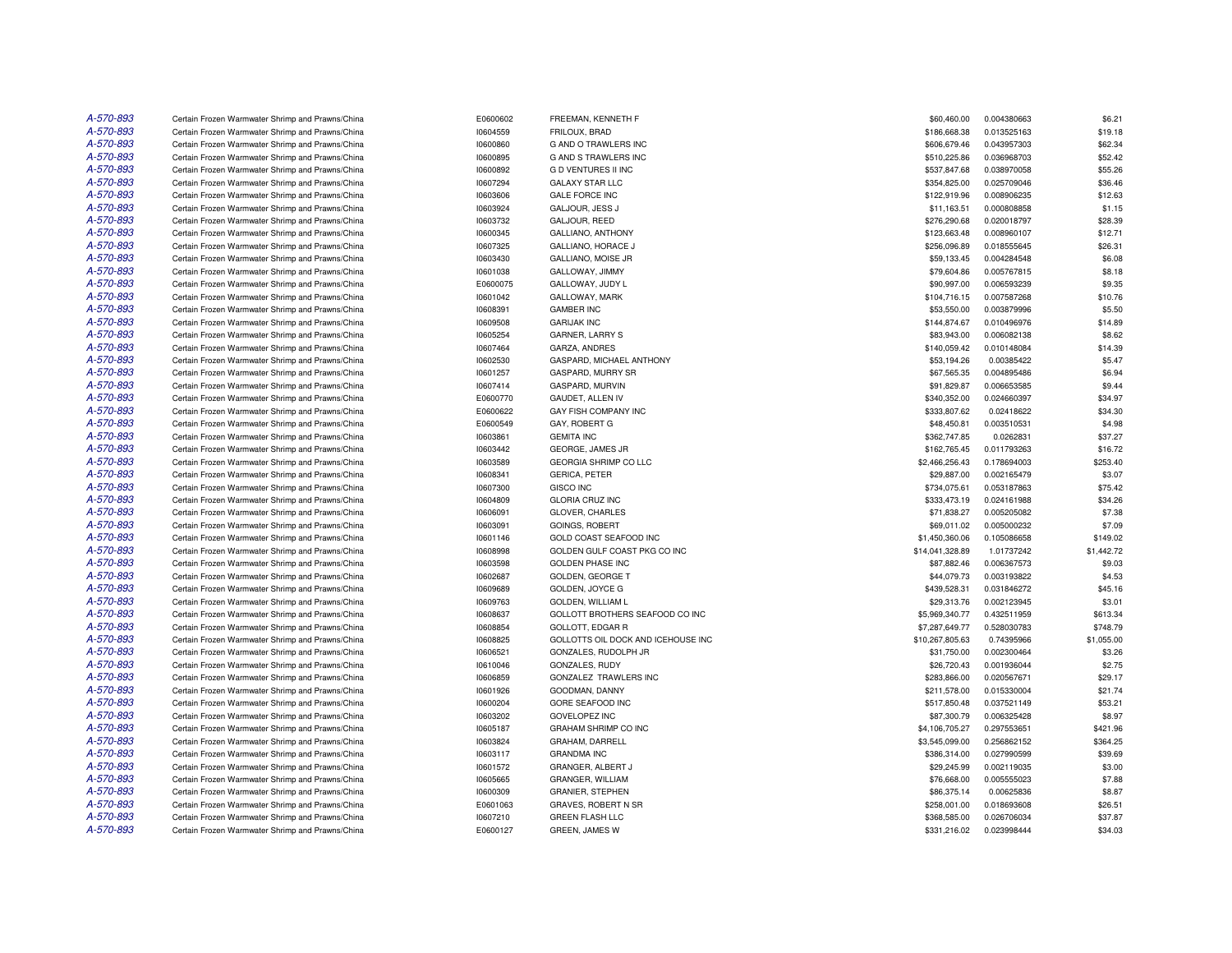| A-570-893 | Certain Frozen Warmwater Shrimp and Prawns/China | E0600096 | GREEN, JAMES W JR                     | \$184,054.52    | 0.013335774                | \$18.91    |
|-----------|--------------------------------------------------|----------|---------------------------------------|-----------------|----------------------------|------------|
| A-570-893 | Certain Frozen Warmwater Shrimp and Prawns/China | 10609314 | GREENLAW, WILLARD C JR                | \$32,797.03     | 0.002376327                | \$3.37     |
| A-570-893 | Certain Frozen Warmwater Shrimp and Prawns/China | 10601706 | <b>GRIFFIN, FAYE</b>                  | \$34,559.01     | 0.002503993                | \$3.55     |
| A-570-893 | Certain Frozen Warmwater Shrimp and Prawns/China | 10605426 | <b>GRIFFIN, TIMOTHY</b>               | \$24,564.82     | 0.001779858                | \$2.52     |
| A-570-893 | Certain Frozen Warmwater Shrimp and Prawns/China | E0600978 | GROOVER, HENRY HARLEY                 | \$92,639.97     | 0.006712281                | \$9.52     |
| A-570-893 | Certain Frozen Warmwater Shrimp and Prawns/China | 10609367 | GROS, DANNY A                         | \$114,070.10    | 0.008265014                | \$11.72    |
| A-570-893 | Certain Frozen Warmwater Shrimp and Prawns/China | 10605743 | GROS, GARY                            | \$19,113.39     | 0.001384871                | \$1.96     |
| A-570-893 | Certain Frozen Warmwater Shrimp and Prawns/China | 10600657 | GROS, MICHAEL                         | \$24,400.00     | 0.001767916                | \$2.51     |
| A-570-893 | Certain Frozen Warmwater Shrimp and Prawns/China | 10600955 | <b>GROSSIE, TATE</b>                  | \$56,725.00     | 0.004110042                | \$5.83     |
| A-570-893 | Certain Frozen Warmwater Shrimp and Prawns/China | 10605126 | <b>GUENTHER, JOHN</b>                 | \$13,950.00     | 0.001010755                | \$1.43     |
| A-570-893 | Certain Frozen Warmwater Shrimp and Prawns/China | 10608104 | GUERRA, FABIAN                        | \$20,618.56     | 0.001493929                | \$2.12     |
| A-570-893 | Certain Frozen Warmwater Shrimp and Prawns/China | 10605104 | GUIDRY, CHARLES J                     | \$50,509.48     | 0.003659693                | \$5.19     |
| A-570-893 | Certain Frozen Warmwater Shrimp and Prawns/China | 10601410 | <b>GUIDRY, CHRIS J</b>                | \$28,870.00     | 0.002091792                | \$2.97     |
| A-570-893 | Certain Frozen Warmwater Shrimp and Prawns/China | 10601668 | GUIDRY, CLINTON P JR                  | \$70,006.00     | 0.005072324                | \$7.19     |
| A-570-893 | Certain Frozen Warmwater Shrimp and Prawns/China | 10602034 | GUIDRY, JASON J                       | \$58,137.03     | 0.004212351                | \$5.97     |
| A-570-893 | Certain Frozen Warmwater Shrimp and Prawns/China | 10608736 | GUIDRY, KEITH M                       | \$84,470.00     | 0.006120322                | \$8.68     |
| A-570-893 | Certain Frozen Warmwater Shrimp and Prawns/China | 10601841 | GUIDRY, KENNETH J                     | \$122,552.00    | 0.008879574                | \$12.59    |
| A-570-893 | Certain Frozen Warmwater Shrimp and Prawns/China | 10601961 | GUIDRY, MICHAEL J                     | \$61,642.36     | 0.004466332                | \$6.33     |
| A-570-893 | Certain Frozen Warmwater Shrimp and Prawns/China | 10607355 | GUIDRY, ROBERT J                      | \$29,681.88     | 0.002150617                | \$3.05     |
| A-570-893 | Certain Frozen Warmwater Shrimp and Prawns/China | 10603725 | GULF CROWN SEAFOOD CO INC             | \$46,689,755.00 | 3.382932585                | \$4,797.28 |
| A-570-893 | Certain Frozen Warmwater Shrimp and Prawns/China | 10607267 | <b>GULF FISH INC</b>                  | \$2,574,096.00  | 0.18650758                 | \$264.48   |
| A-570-893 | Certain Frozen Warmwater Shrimp and Prawns/China | 10606593 | <b>GULF FISHERIES INC</b>             | \$257,320.30    |                            | \$26.44    |
| A-570-893 | Certain Frozen Warmwater Shrimp and Prawns/China | E0600153 | GULF ISLAND SHRIMP AND SEAFOOD II LLC | \$23,338,322.21 | 0.018644288<br>1.690991325 | \$2,397.96 |
| A-570-893 |                                                  |          |                                       |                 |                            |            |
|           | Certain Frozen Warmwater Shrimp and Prawns/China | 10608593 | <b>GULF KING SERVICES INC</b>         | \$20,821,313.00 | 1.508620001                | \$2,139.35 |
| A-570-893 | Certain Frozen Warmwater Shrimp and Prawns/China | 10605827 | GULF PRIDE ENTERPRISES INC            | \$12,377,485.68 | 0.89681772                 | \$1,271.76 |
| A-570-893 | Certain Frozen Warmwater Shrimp and Prawns/China | 10602318 | <b>GULF RUNNER</b>                    | \$415.448.09    | 0.030101526                | \$42.69    |
| A-570-893 | Certain Frozen Warmwater Shrimp and Prawns/China | 10602560 | GULF SHRIMP CO INC                    | \$3,212,932.24  | 0.232794821                | \$330.12   |
| A-570-893 | Certain Frozen Warmwater Shrimp and Prawns/China | 10603876 | GULF SHRIMP ICE CO INC                | \$252,452.00    | 0.018291552                | \$25.94    |
| A-570-893 | Certain Frozen Warmwater Shrimp and Prawns/China | E0600805 | <b>GULF SOUTH INC</b>                 | \$10,903,466.93 | 0.790016858                | \$1,120.31 |
| A-570-893 | Certain Frozen Warmwater Shrimp and Prawns/China | 10600583 | GUY, JODY                             | \$42,305.21     | 0.003065248                | \$4.35     |
| A-570-893 | Certain Frozen Warmwater Shrimp and Prawns/China | E0600914 | <b>GUY, KIMOTHY</b>                   | \$108,769.00    | 0.007880919                | \$11.18    |
| A-570-893 | Certain Frozen Warmwater Shrimp and Prawns/China | 10602666 | H T SEAMAN                            | \$83,635.58     | 0.006059863                | \$8.59     |
| A-570-893 | Certain Frozen Warmwater Shrimp and Prawns/China | 10607084 | HACKBERRY SEAFOOD                     | \$396,793.20    | 0.028749876                | \$40.77    |
| A-570-893 | Certain Frozen Warmwater Shrimp and Prawns/China | 10604030 | HAILEY MARIE INC                      | \$381,303.54    | 0.027627563                | \$39.18    |
| A-570-893 | Certain Frozen Warmwater Shrimp and Prawns/China | 10607119 | HALILI, RHONDA                        | \$74,530.00     | 0.005400113                | \$7.66     |
| A-570-893 | Certain Frozen Warmwater Shrimp and Prawns/China | 10600037 | HALL, DARRELL SR                      | \$10,509.00     | 0.000761436                | \$1.08     |
| A-570-893 | Certain Frozen Warmwater Shrimp and Prawns/China | 10605648 | HANSON, EDMOND A                      | \$10,470.00     | 0.00075861                 | \$1.08     |
| A-570-893 | Certain Frozen Warmwater Shrimp and Prawns/China | 10603683 | HARDEE, WILLIAM                       | \$237,800.94    | 0.017230002                | \$24.43    |
| A-570-893 | Certain Frozen Warmwater Shrimp and Prawns/China | 10603979 | HARDY, JOHN C                         | \$626,477.90    | 0.04539181                 | \$64.37    |
| A-570-893 | Certain Frozen Warmwater Shrimp and Prawns/China | 10605724 | HARTMANN, LEON M JR                   | \$34,983.80     | 0.002534771                | \$3.59     |
| A-570-893 | Certain Frozen Warmwater Shrimp and Prawns/China | 10605393 | HATTAWAY, ERROL HENRY                 | \$316,076.29    | 0.022901486                | \$32.48    |
| A-570-893 | Certain Frozen Warmwater Shrimp and Prawns/China | 10601398 | HCP LLC                               | \$82,445.13     | 0.005973608                | \$8.47     |
| A-570-893 | Certain Frozen Warmwater Shrimp and Prawns/China | 10601454 | <b>HEBERT, ROBERT</b>                 | \$80,351.10     | 0.005821884                | \$8.26     |
| A-570-893 | Certain Frozen Warmwater Shrimp and Prawns/China | E0600308 | HELEN E INC                           | \$342,557.00    | 0.024820161                | \$35.20    |
| A-570-893 | Certain Frozen Warmwater Shrimp and Prawns/China | 10608423 | <b>HELEN KAY INC</b>                  | \$361,025.99    | 0.026158342                | \$37.09    |
| A-570-893 | Certain Frozen Warmwater Shrimp and Prawns/China | 10601278 | HELEN W SMITH INC                     | \$9,670.00      | 0.000700645                | \$0.99     |
| A-570-893 | Certain Frozen Warmwater Shrimp and Prawns/China | 10601091 | <b>HELMER, GERRY</b>                  | \$72,691.24     | 0.005266885                | \$7.47     |
| A-570-893 | Certain Frozen Warmwater Shrimp and Prawns/China | 10600431 | HELMER, KENNETH J                     | \$58,987.83     | 0.004273997                | \$6.06     |
| A-570-893 | Certain Frozen Warmwater Shrimp and Prawns/China | 10600364 | HELMER, LARRY SR                      | \$41,709.60     | 0.003022093                | \$4.29     |
| A-570-893 | Certain Frozen Warmwater Shrimp and Prawns/China | 10600087 | HENDERSON, JOHNNY                     | \$53,259.00     | 0.003858911                | \$5.47     |
| A-570-893 | Certain Frozen Warmwater Shrimp and Prawns/China | 10601109 | HENRY, RODNEY                         | \$71,016.76     | 0.005145559                | \$7.30     |
| A-570-893 | Certain Frozen Warmwater Shrimp and Prawns/China | E0601029 | HEREFORD, RODNEY O JR                 | \$53,605.00     | 0.003883981                | \$5.51     |
| A-570-893 | Certain Frozen Warmwater Shrimp and Prawns/China | E0601039 | HEREFORD, RODNEY O SR                 | \$54,057.00     | 0.00391673                 | \$5.55     |
| A-570-893 | Certain Frozen Warmwater Shrimp and Prawns/China | 10604815 | <b>HERMOSA CRUZ INC</b>               | \$434,111.41    | 0.031453788                | \$44.60    |
| A-570-893 | Certain Frozen Warmwater Shrimp and Prawns/China | 10605730 | HESS, HENRY JR                        | \$63,897.11     | 0.004629701                | \$6.57     |
| A-570-893 | Certain Frozen Warmwater Shrimp and Prawns/China | 10604459 | HEWETT, JAMES L                       | \$154,089.00    | 0.011164606                | \$15.83    |
| A-570-893 | Certain Frozen Warmwater Shrimp and Prawns/China | 10600618 | HI SEAS OF DULAC INC                  | \$21,051,524.11 | 1.525300077                | \$2,163.00 |
|           |                                                  |          |                                       |                 |                            |            |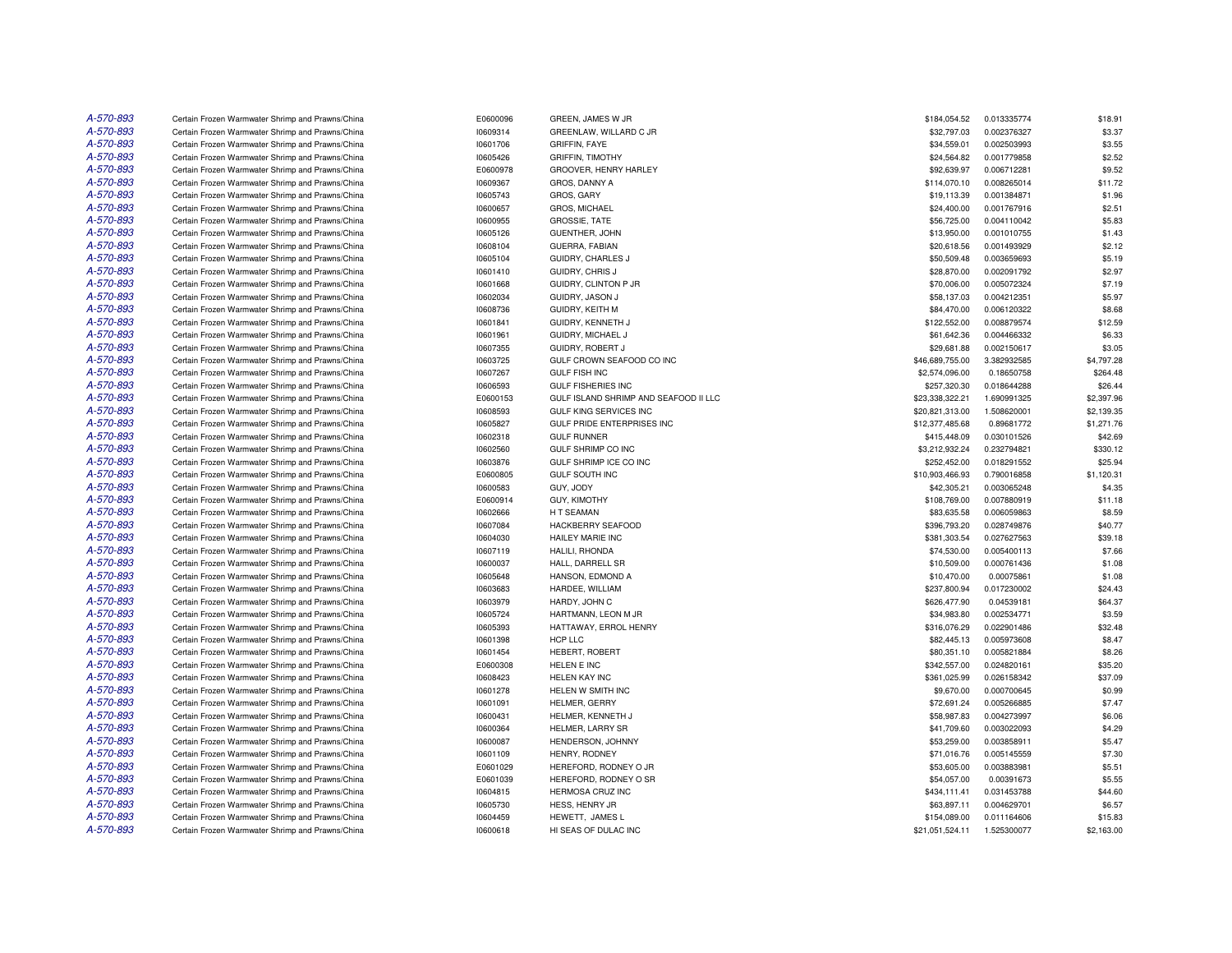| A-570-893 | Certain Frozen Warmwater Shrimp and Prawns/China | 10602784 | HICKMAN, MARVIN                       | \$453,166.76    | 0.032834454 | \$46.56    |
|-----------|--------------------------------------------------|----------|---------------------------------------|-----------------|-------------|------------|
| A-570-893 | Certain Frozen Warmwater Shrimp and Prawns/China | 10608262 | HINGLE, ROLAND JR                     | \$8,215.00      | 0.000595222 | \$0.84     |
| A-570-893 | Certain Frozen Warmwater Shrimp and Prawns/China | 10606982 | HINGLE, ROLAND T SR                   | \$13,579.00     | 0.000983874 | \$1.40     |
| A-570-893 | Certain Frozen Warmwater Shrimp and Prawns/China | 10609096 | HO, DUNG TAN                          | \$75,526.00     | 0.005472279 | \$7.76     |
| A-570-893 | Certain Frozen Warmwater Shrimp and Prawns/China | 10609845 | HO, JIMMY                             | \$47,666.45     | 0.0034537   | \$4.90     |
| A-570-893 | Certain Frozen Warmwater Shrimp and Prawns/China | 10601801 | HO, NAM                               | \$159,894.06    | 0.011585214 | \$16.43    |
| A-570-893 | Certain Frozen Warmwater Shrimp and Prawns/China | 10602512 | HO, NGA THI                           | \$556,152.00    | 0.040296307 | \$57.14    |
| A-570-893 | Certain Frozen Warmwater Shrimp and Prawns/China | 10608647 | HOANG, HUY VAN                        | \$16,642.00     | 0.001205806 | \$1.71     |
| A-570-893 | Certain Frozen Warmwater Shrimp and Prawns/China | 10607094 | HOANG, LOAN                           | \$434,111.00    | 0.031453758 | \$44.60    |
| A-570-893 | Certain Frozen Warmwater Shrimp and Prawns/China | 10605859 | HOANG, SAN NGOC                       | \$135,737.00    | 0.009834901 | \$13.95    |
| A-570-893 | Certain Frozen Warmwater Shrimp and Prawns/China | 10608347 | HOANG, TRUNG TUAN                     | \$37,000.00     | 0.002680856 | \$3.80     |
| A-570-893 | Certain Frozen Warmwater Shrimp and Prawns/China | 10602083 | HOLLIER, DENNIS J                     | \$46,237.00     | 0.003350128 | \$4.75     |
| A-570-893 | Certain Frozen Warmwater Shrimp and Prawns/China | 10607072 | HOME LOVING CARE INC                  | \$209,205.77    | 0.015158122 | \$21.50    |
| A-570-893 | Certain Frozen Warmwater Shrimp and Prawns/China | 10603865 | HONDUMEX ENTERPRISES INC              | \$407,058.15    | 0.029493628 | \$41.82    |
| A-570-893 | Certain Frozen Warmwater Shrimp and Prawns/China | 10603463 | HONGRI INC                            | \$220,043.51    | 0.015943377 | \$22.61    |
| A-570-893 | Certain Frozen Warmwater Shrimp and Prawns/China | 10605466 | HOSTETLER, WARREN L II                | \$72,869.93     | 0.005279832 | \$7.49     |
| A-570-893 | Certain Frozen Warmwater Shrimp and Prawns/China | 10604715 | HOTARD, EMILE JOHN JR                 | \$87,142.63     | 0.006313969 | \$8.95     |
| A-570-893 | Certain Frozen Warmwater Shrimp and Prawns/China | 10608749 | HOWARD, JEFF                          | \$21,300.00     | 0.001543304 | \$2.19     |
| A-570-893 | Certain Frozen Warmwater Shrimp and Prawns/China | 10600945 | HOWERIN, BILLY                        | \$337,293.91    | 0.024438821 | \$34.66    |
| A-570-893 | Certain Frozen Warmwater Shrimp and Prawns/China |          | HUBER, CHARLES A                      | \$92,281.68     | 0.006686321 | \$9.48     |
|           |                                                  | 10600511 |                                       |                 |             |            |
| A-570-893 | Certain Frozen Warmwater Shrimp and Prawns/China | 10601134 | HUCK, STEVEN                          | \$45,959.00     | 0.003329985 | \$4.72     |
| A-570-893 | Certain Frozen Warmwater Shrimp and Prawns/China | 10602218 | HUE, PATRICK A                        | \$68,042.00     | 0.004930022 | \$6.99     |
| A-570-893 | Certain Frozen Warmwater Shrimp and Prawns/China | 10603484 | HUGHES, BRAD                          | \$42,779.37     | 0.003099603 | \$4.40     |
| A-570-893 | Certain Frozen Warmwater Shrimp and Prawns/China | 10609526 | HURRICANE EMILY SEAFOOD INC           | \$90,592.55     | 0.006563934 | \$9.31     |
| A-570-893 | Certain Frozen Warmwater Shrimp and Prawns/China | 10607159 | HUTCHERSON, DANIEL J                  | \$132,276.31    | 0.009584155 | \$13.59    |
| A-570-893 | Certain Frozen Warmwater Shrimp and Prawns/China | E0600819 | HUTCHINSON, DOUGLAS                   | \$147,572.00    | 0.010692413 | \$15.16    |
| A-570-893 | Certain Frozen Warmwater Shrimp and Prawns/China | 10604498 | HUYNH, CHIEN                          | \$2,830.18      | 0.000205062 | \$0.29     |
| A-570-893 | Certain Frozen Warmwater Shrimp and Prawns/China | 10609774 | HUYNH, CHUNG VAN                      | \$231,042.00    | 0.016740279 | \$23.74    |
| A-570-893 | Certain Frozen Warmwater Shrimp and Prawns/China | 10609264 | HUYNH, DONG                           | \$64,000.00     | 0.004637156 | \$6.58     |
| A-570-893 | Certain Frozen Warmwater Shrimp and Prawns/China | 10605261 | HUYNH, DUNG VAN                       | \$94,691.39     | 0.006860918 | \$9.73     |
| A-570-893 | Certain Frozen Warmwater Shrimp and Prawns/China | 10609770 | HUYNH, LAY                            | \$11,100.00     | 0.000804257 | \$1.14     |
| A-570-893 | Certain Frozen Warmwater Shrimp and Prawns/China | 10604491 | HUYNH, THANH NGOC                     | \$1,073,611.53  | 0.07778913  | \$110.31   |
| A-570-893 | Certain Frozen Warmwater Shrimp and Prawns/China | 10609270 | HUYNH, THANH PHAT                     | \$63,740.51     | 0.004618355 | \$6.55     |
| A-570-893 | Certain Frozen Warmwater Shrimp and Prawns/China | 10605754 | HUYNH, VUONG VAN                      | \$14,378.25     | 0.001041784 | \$1.48     |
| A-570-893 | Certain Frozen Warmwater Shrimp and Prawns/China | E0600637 | HYMEL, MICHAEL                        | \$17,816.00     | 0.001290868 | \$1.83     |
| A-570-893 | Certain Frozen Warmwater Shrimp and Prawns/China | 10606752 | IKE AND ZACK INC                      | \$225,670.33    | 0.016351071 | \$23.19    |
| A-570-893 | Certain Frozen Warmwater Shrimp and Prawns/China | 10605604 | INDEPENDENT FISH COMPANY INC          | \$841,599.00    | 0.060978531 | \$86.47    |
| A-570-893 | Certain Frozen Warmwater Shrimp and Prawns/China | 10602244 | INDEPENDENT SEAFOOD INC               | \$327,532.26    | 0.023731535 | \$33.65    |
| A-570-893 | Certain Frozen Warmwater Shrimp and Prawns/China | 10601048 | INGRAHAM, JOYCE                       | \$142,127.00    | 0.010297892 | \$14.60    |
| A-570-893 | Certain Frozen Warmwater Shrimp and Prawns/China | 10601479 | <b>INTEGRITY FISHING INC</b>          | \$324,762.09    | 0.023530821 | \$33.37    |
| A-570-893 | Certain Frozen Warmwater Shrimp and Prawns/China | 10605702 | INTERNATIONAL OCEANIC ENTERPRISES INC | \$16,719,230.60 | 1.211401302 | \$1,717.87 |
| A-570-893 | Certain Frozen Warmwater Shrimp and Prawns/China | 10603394 | <b>IRON HORSE INC</b>                 | \$42,000.00     | 0.003043134 | \$4.32     |
| A-570-893 | Certain Frozen Warmwater Shrimp and Prawns/China | 10603688 | <b>IRON WILL INC</b>                  | \$345.075.87    | 0.025002667 | \$35.46    |
| A-570-893 | Certain Frozen Warmwater Shrimp and Prawns/China | 10608447 | <b>ISABEL MAIER INC</b>               | \$496,231.72    | 0.03595475  | \$50.99    |
| A-570-893 | Certain Frozen Warmwater Shrimp and Prawns/China | 10604339 | <b>ISLA CRUZ INC</b>                  | \$440,949.66    | 0.031949257 | \$45.31    |
| A-570-893 | Certain Frozen Warmwater Shrimp and Prawns/China | 10604751 | J AND J RENTALS INC                   | \$353,318.75    | 0.02559991  | \$36.30    |
| A-570-893 | Certain Frozen Warmwater Shrimp and Prawns/China | 10603353 | J AND J TRAWLERS INC                  | \$11,583.00     | 0.000839253 | \$1.19     |
| A-570-893 | Certain Frozen Warmwater Shrimp and Prawns/China | 10609422 | J COLLINS TRAWLERS INC                | \$157,509.51    | 0.011412441 | \$16.18    |
| A-570-893 | Certain Frozen Warmwater Shrimp and Prawns/China | 10603556 | J D LAND CO                           | \$251,497.38    | 0.018222385 | \$25.84    |
| A-570-893 | Certain Frozen Warmwater Shrimp and Prawns/China | 10605645 | J W BLUME INC                         | \$971,520.00    | 0.070392031 | \$99.82    |
| A-570-893 | Certain Frozen Warmwater Shrimp and Prawns/China | 10602008 | JACKSON, ALFRED                       | \$52,339.01     | 0.003792253 | \$5.38     |
| A-570-893 | Certain Frozen Warmwater Shrimp and Prawns/China | 10605450 | JACKSON, EUGENE O                     | \$20,829.06     | 0.001509181 | \$2.14     |
| A-570-893 | Certain Frozen Warmwater Shrimp and Prawns/China | E0600667 | JACKSON, JOHN DERRELL                 | \$121,687.57    | 0.008816942 | \$12.50    |
| A-570-893 | Certain Frozen Warmwater Shrimp and Prawns/China | 10604521 | JACKSON, JOHN ELTON SR                | \$40,592.39     | 0.002941145 | \$4.17     |
| A-570-893 | Certain Frozen Warmwater Shrimp and Prawns/China | 10605430 | JACKSON, NANCY L                      | \$36,376.14     | 0.002635654 | \$3.74     |
| A-570-893 | Certain Frozen Warmwater Shrimp and Prawns/China | 10607799 | JACOB A INC                           | \$311,608.27    | 0.022577753 | \$32.02    |
| A-570-893 | Certain Frozen Warmwater Shrimp and Prawns/China | 10609406 | JACOBS, LAWRENCE ANTHONY              | \$106,335.00    | 0.007704563 | \$10.93    |
|           |                                                  |          |                                       |                 |             |            |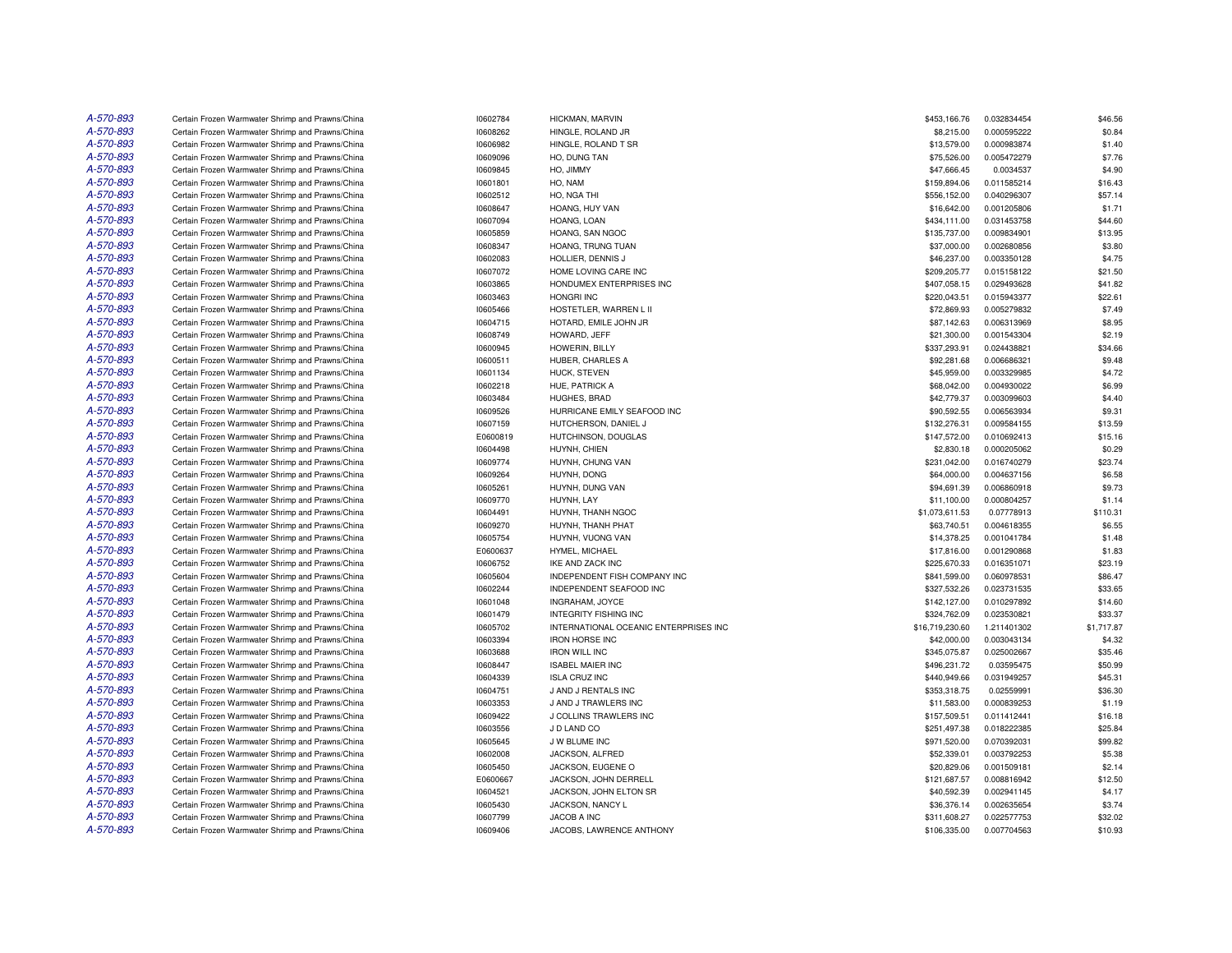| A-570-893 | Certain Frozen Warmwater Shrimp and Prawns/China | 10608553 | JACOBS, LAWRENCE F               | \$146,939.05    | 0.010646552 | \$15.10    |
|-----------|--------------------------------------------------|----------|----------------------------------|-----------------|-------------|------------|
| A-570-893 | Certain Frozen Warmwater Shrimp and Prawns/China | E0600054 | JACQUELIN MARIE INC              | \$180,146.10    | 0.013052587 | \$18.51    |
| A-570-893 | Certain Frozen Warmwater Shrimp and Prawns/China | 10606077 | JBS PACKING COMPANY INC          | \$41,001,431.00 | 2.970781855 | \$4,212.81 |
| A-570-893 | Certain Frozen Warmwater Shrimp and Prawns/China | 10607192 | JENNA DAWN LLC                   | \$304,403.00    | 0.022055691 | \$31.28    |
| A-570-893 | Certain Frozen Warmwater Shrimp and Prawns/China | 10607547 | JESSICA ANN INC                  | \$104,305.00    | 0.007557478 | \$10.72    |
| A-570-893 | Certain Frozen Warmwater Shrimp and Prawns/China | 10609009 | JO ANN B INC                     | \$253,000.00    | 0.018331258 | \$26.00    |
| A-570-893 | Certain Frozen Warmwater Shrimp and Prawns/China | 10602395 | JOHNSON, ALBERT F                | \$91,723.48     | 0.006645877 | \$9.42     |
| A-570-893 | Certain Frozen Warmwater Shrimp and Prawns/China | 10603918 | JONES, RALPH WILLIAM             | \$200,959.00    | 0.014560598 | \$20.65    |
| A-570-893 | Certain Frozen Warmwater Shrimp and Prawns/China | 10603701 | JOOST, DONALD F                  | \$47,240.98     | 0.003422872 | \$4.85     |
| A-570-893 | Certain Frozen Warmwater Shrimp and Prawns/China | 10608302 | JORDAN, DEAN                     | \$278,957.23    | 0.020212004 | \$28.66    |
| A-570-893 | Certain Frozen Warmwater Shrimp and Prawns/China | 10609497 | JORDAN, HUBERT W JR              | \$23,246.19     | 0.001684316 | \$2.39     |
| A-570-893 | Certain Frozen Warmwater Shrimp and Prawns/China | 10606614 | JOSEPH ANTHONY INC               | \$680,791.66    | 0.049327144 | \$69.95    |
| A-570-893 | Certain Frozen Warmwater Shrimp and Prawns/China | 10606722 | JOSH AND JAKE INC                | \$426,639.00    | 0.03091237  | \$43.84    |
| A-570-893 | Certain Frozen Warmwater Shrimp and Prawns/China | 10604328 | JOYA CRUZ INC                    | \$496,044.91    | 0.035941214 | \$50.97    |
| A-570-893 | Certain Frozen Warmwater Shrimp and Prawns/China | 10602300 | <b>JOYCE</b>                     | \$187,785.05    | 0.013606072 | \$19.29    |
| A-570-893 | Certain Frozen Warmwater Shrimp and Prawns/China | 10603511 | JP MOORE INC                     | \$213,745.52    | 0.015487052 | \$21.96    |
| A-570-893 | Certain Frozen Warmwater Shrimp and Prawns/China | 10601523 | JUDY, WILLIAM R                  | \$206,269.00    | 0.014945337 | \$21.19    |
| A-570-893 | Certain Frozen Warmwater Shrimp and Prawns/China | 10609948 | JULIE ANN LLC                    | \$337,533.68    | 0.024456194 | \$34.68    |
| A-570-893 | Certain Frozen Warmwater Shrimp and Prawns/China | 10603421 | JULIE SHRIMP CO INC              | \$243,100.00    | 0.017613948 | \$24.98    |
| A-570-893 | Certain Frozen Warmwater Shrimp and Prawns/China | 10603149 | JULIO GONZALEZ BOAT BUILDERS INC | \$357,528.23    | 0.02590491  | \$36.74    |
| A-570-893 |                                                  |          |                                  |                 |             |            |
| A-570-893 | Certain Frozen Warmwater Shrimp and Prawns/China | 10606142 | JULISSA INC                      | \$86,142.07     | 0.006241472 | \$8.85     |
|           | Certain Frozen Warmwater Shrimp and Prawns/China | 10607251 | K AND J INC                      | \$103,975.13    | 0.007533577 | \$10.68    |
| A-570-893 | Certain Frozen Warmwater Shrimp and Prawns/China | 10604212 | KALLIAINEN SEAFOOD INC           | \$155,722.00    | 0.011282926 | \$16.00    |
| A-570-893 | Certain Frozen Warmwater Shrimp and Prawns/China | 10604218 | KALLIAINEN, DALE                 | \$134,810.00    | 0.009767735 | \$13.85    |
| A-570-893 | Certain Frozen Warmwater Shrimp and Prawns/China | 10600005 | <b>KEENAN, ROBERT M</b>          | \$100,025.00    | 0.007247368 | \$10.28    |
| A-570-893 | Certain Frozen Warmwater Shrimp and Prawns/China | 10600188 | KELLUM, KENNETH                  | \$46,009.00     | 0.003333608 | \$4.73     |
| A-570-893 | Certain Frozen Warmwater Shrimp and Prawns/China | 10602235 | KELLUM, LARRY SR                 | \$21,375.28     | 0.001548758 | \$2.20     |
| A-570-893 | Certain Frozen Warmwater Shrimp and Prawns/China | 10606728 | <b>KELLY MARIE INC</b>           | \$344,529.79    | 0.024963101 | \$35.40    |
| A-570-893 | Certain Frozen Warmwater Shrimp and Prawns/China | 10603179 | KERN, THURMOND A                 | \$279,705.54    | 0.020266223 | \$28.74    |
| A-570-893 | Certain Frozen Warmwater Shrimp and Prawns/China | 10609032 | KHA, MINH                        | \$19,981.00     | 0.001447735 | \$2.05     |
| A-570-893 | Certain Frozen Warmwater Shrimp and Prawns/China | 10605310 | KIESEL, EDWARD                   | \$211,755.34    | 0.015342853 | \$21.76    |
| A-570-893 | Certain Frozen Warmwater Shrimp and Prawns/China | 10603412 | KIFF, HANK J                     | \$29,219.59     | 0.002117122 | \$3.00     |
| A-570-893 | Certain Frozen Warmwater Shrimp and Prawns/China | 10607827 | KING, THORNELL L                 | \$310,465.00    | 0.022494917 | \$31.90    |
| A-570-893 | Certain Frozen Warmwater Shrimp and Prawns/China | 10608143 | KING, THORNELL L                 | \$284,065.00    | 0.02058209  | \$29.19    |
| A-570-893 | Certain Frozen Warmwater Shrimp and Prawns/China | 10608148 | KING, THORNELL L                 | \$216,915.00    | 0.015716699 | \$22.29    |
| A-570-893 | Certain Frozen Warmwater Shrimp and Prawns/China | 10608330 | KING, THORNELL L                 | \$125,697.00    | 0.009107447 | \$12.92    |
| A-570-893 | Certain Frozen Warmwater Shrimp and Prawns/China | 10600594 | KING, WESLEY A                   | \$28,548.19     | 0.002068475 | \$2.93     |
| A-570-893 | Certain Frozen Warmwater Shrimp and Prawns/China | 10604832 | KNIGHT SEAFOOD INC               | \$996,865.28    | 0.072228437 | \$102.43   |
| A-570-893 | Certain Frozen Warmwater Shrimp and Prawns/China | 10604820 | KNIGHT, GEORGE                   | \$235,360.19    | 0.017053156 | \$24.18    |
| A-570-893 | Certain Frozen Warmwater Shrimp and Prawns/China | 10604826 | KNIGHT, ROBERT                   | \$171,263.44    | 0.012408989 | \$17.60    |
| A-570-893 | Certain Frozen Warmwater Shrimp and Prawns/China | 10600640 | KOPSZYWA, MARK                   | \$33,832.00     | 0.002451317 | \$3.48     |
| A-570-893 | Certain Frozen Warmwater Shrimp and Prawns/China | 10600696 | KOPSZYWA, STANLEY J              | \$25,751.00     | 0.001865803 | \$2.65     |
| A-570-893 | Certain Frozen Warmwater Shrimp and Prawns/China | 10603797 | <b>KRENNERICH, RAYMOND</b>       | \$17,000.00     | 0.001231745 | \$1.75     |
| A-570-893 | Certain Frozen Warmwater Shrimp and Prawns/China | 10608128 | <b>KRIS AND CODY INC</b>         | \$667,439.25    | 0.048359688 | \$68.58    |
| A-570-893 | Certain Frozen Warmwater Shrimp and Prawns/China | 10602263 | <b>KYLE AND COURTNEY</b>         | \$167,978.87    | 0.012171004 | \$17.26    |
| A-570-893 | Certain Frozen Warmwater Shrimp and Prawns/China | 10607652 | L AND J SPECIALTY INC            | \$275,591.82    | 0.019968161 | \$28.32    |
| A-570-893 | Certain Frozen Warmwater Shrimp and Prawns/China | 10604540 | L AND O TRAWLERS INC             | \$691,704.00    | 0.050117804 | \$71.07    |
| A-570-893 | Certain Frozen Warmwater Shrimp and Prawns/China | 10606784 | L T INC                          | \$380,070.24    | 0.027538204 | \$39.05    |
| A-570-893 | Certain Frozen Warmwater Shrimp and Prawns/China | 10603517 | LA MACARELA INC                  | \$77,055.71     | 0.005583115 | \$7.92     |
| A-570-893 | Certain Frozen Warmwater Shrimp and Prawns/China | 10604205 | LA PACHITA INC                   | \$388,781.83    | 0.028169407 | \$39.95    |
| A-570-893 | Certain Frozen Warmwater Shrimp and Prawns/China | 10602150 | LA RETA INC                      | \$408,125.30    | 0.029570949 | \$41.93    |
| A-570-893 | Certain Frozen Warmwater Shrimp and Prawns/China | 10600164 | LABOVE, CARROLL                  | \$87,200.00     | 0.006318125 | \$8.96     |
| A-570-893 | Certain Frozen Warmwater Shrimp and Prawns/China | 10604461 | LACOSTE, MALCOLM JR              | \$147,969.32    | 0.010721201 | \$15.20    |
| A-570-893 | Certain Frozen Warmwater Shrimp and Prawns/China | 10603214 | LACOSTE, MELVIN SR               | \$44,937.57     | 0.003255977 | \$4.62     |
| A-570-893 | Certain Frozen Warmwater Shrimp and Prawns/China | 10605485 | LACOSTE, RAVIN SR                | \$146,032.36    | 0.010580857 | \$15.00    |
| A-570-893 | Certain Frozen Warmwater Shrimp and Prawns/China | E0600447 | LADSON, EARLENE G                | \$194,586.19    | 0.014098852 | \$19.99    |
| A-570-893 | Certain Frozen Warmwater Shrimp and Prawns/China | 10601976 | <b>LADY CATHERINE</b>            | \$95,612.76     | 0.006927677 | \$9.82     |
|           |                                                  |          |                                  |                 |             |            |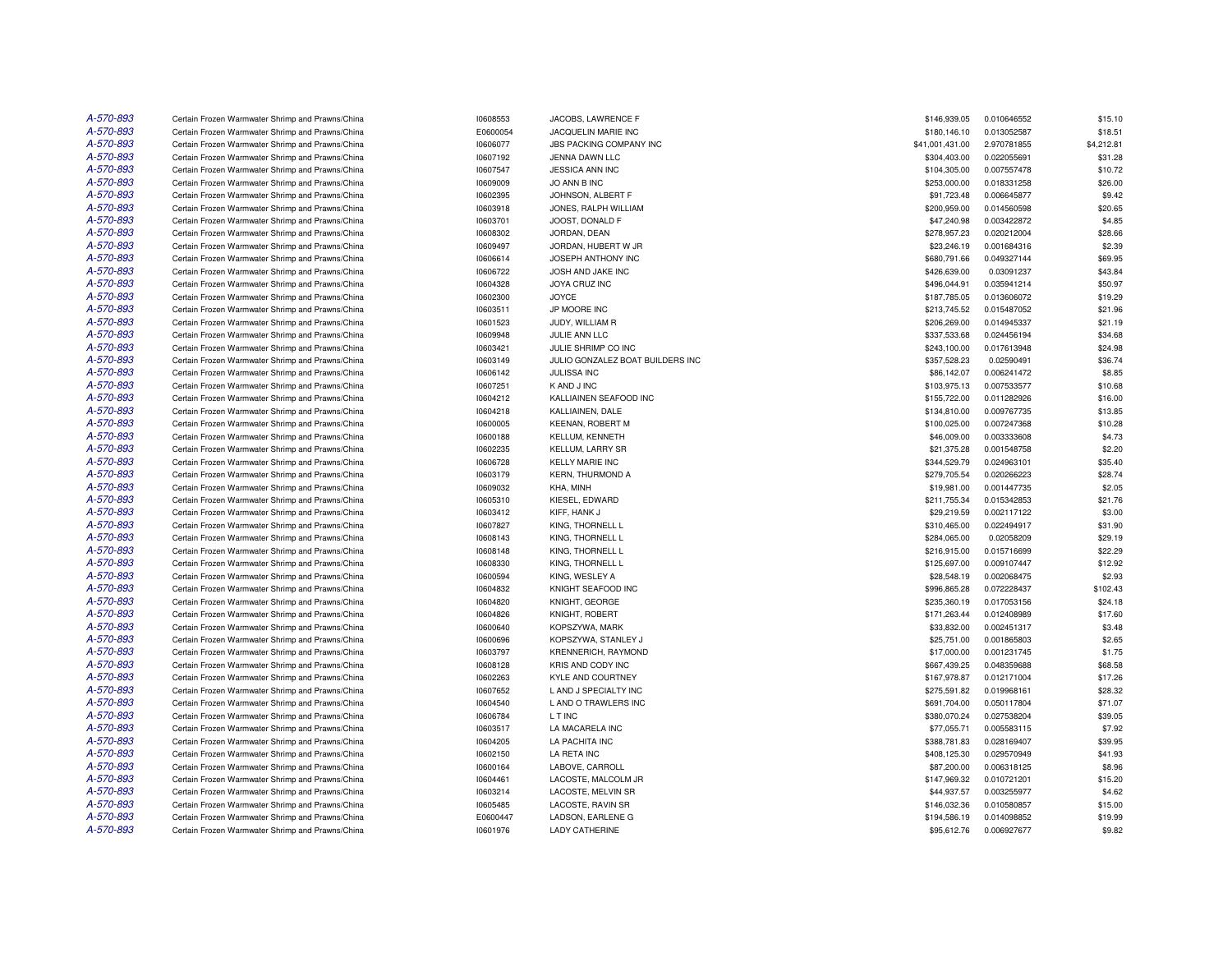| A-570-893 | Certain Frozen Warmwater Shrimp and Prawns/China                                                     | 10607273             | LADY CHANCERY INC                | \$464,504.48    | 0.033655935 | \$47.73    |
|-----------|------------------------------------------------------------------------------------------------------|----------------------|----------------------------------|-----------------|-------------|------------|
| A-570-893 | Certain Frozen Warmwater Shrimp and Prawns/China                                                     | 10604449             | LADY DOLCINA INC                 | \$218,110.00    | 0.015803283 | \$22.41    |
| A-570-893 | Certain Frozen Warmwater Shrimp and Prawns/China                                                     | 10603911             | <b>LADY GAIL INC</b>             | \$33,116.17     | 0.002399451 | \$3.40     |
| A-570-893 | Certain Frozen Warmwater Shrimp and Prawns/China                                                     | 10602294             | LADY GWEN DOE                    | \$108,947.01    | 0.007893817 | \$11.19    |
| A-570-893 | Certain Frozen Warmwater Shrimp and Prawns/China                                                     | 10605960             | <b>LADY KATHERINE INC</b>        | \$232,113.50    | 0.016817915 | \$23.85    |
| A-570-893 | Certain Frozen Warmwater Shrimp and Prawns/China                                                     | 10604408             | <b>LADY KELLY INC</b>            | \$351,886.00    | 0.025496099 | \$36.16    |
| A-570-893 | Certain Frozen Warmwater Shrimp and Prawns/China                                                     | 10607646             | <b>LADY MARIE INC</b>            | \$607,723.87    | 0.044032976 | \$62.44    |
| A-570-893 | Certain Frozen Warmwater Shrimp and Prawns/China                                                     | 10605939             | <b>LADY SNOW INC</b>             | \$222,885.60    | 0.016149302 | \$22.90    |
| A-570-893 | Certain Frozen Warmwater Shrimp and Prawns/China                                                     | 10607022             | <b>LADY SUSIE INC</b>            | \$191,222.00    | 0.013855098 | \$19.65    |
| A-570-893 | Certain Frozen Warmwater Shrimp and Prawns/China                                                     | 10606669             | <b>LADY TONI INC</b>             | \$284,439.41    | 0.020609218 | \$29.23    |
| A-570-893 | Certain Frozen Warmwater Shrimp and Prawns/China                                                     | 10600939             | LAFITTE FROZEN FOODS CORPORATION | \$77,708,472.98 | 5.630411326 | \$7,984.39 |
| A-570-893 | Certain Frozen Warmwater Shrimp and Prawns/China                                                     | 10603671             | <b>LAFONT INC</b>                | \$232,683.00    | 0.016859178 | \$23.91    |
| A-570-893 | Certain Frozen Warmwater Shrimp and Prawns/China                                                     | 10600457             | LAGARDE, FRANK                   | \$14,800.00     | 0.001072342 | \$1.52     |
| A-570-893 | Certain Frozen Warmwater Shrimp and Prawns/China                                                     | 10603004             | LAGASSE, MICHAEL                 | \$314,728.66    | 0.022803843 | \$32.34    |
| A-570-893 | Certain Frozen Warmwater Shrimp and Prawns/China                                                     | 10602998             | LAGASSE, MICHAEL                 | \$22,386.72     | 0.001622042 | \$2.30     |
| A-570-893 | Certain Frozen Warmwater Shrimp and Prawns/China                                                     | 10604503             | LAM, HIEP TAN                    | \$41,507.69     | 0.003007463 | \$4.26     |
| A-570-893 | Certain Frozen Warmwater Shrimp and Prawns/China                                                     | 10609672             | LAM, PHAN                        | \$305,895.72    | 0.022163847 | \$31.43    |
| A-570-893 | Certain Frozen Warmwater Shrimp and Prawns/China                                                     | 10606829             | <b>LANCERO INC</b>               | \$564,172.00    | 0.040877401 | \$57.97    |
| A-570-893 | Certain Frozen Warmwater Shrimp and Prawns/China                                                     | 10601768             | LANE. DANIEL E                   | \$162,733.18    | 0.011790925 | \$16.72    |
| A-570-893 | Certain Frozen Warmwater Shrimp and Prawns/China                                                     | E0600481             | LAPEYROUSE, TILLMAN              | \$16,338.00     | 0.001183779 | \$1.68     |
| A-570-893 | Certain Frozen Warmwater Shrimp and Prawns/China                                                     | 10602752             | LASSEIGNE AND SONS INC           | \$305,396.00    | 0.02212764  | \$31.38    |
| A-570-893 |                                                                                                      |                      | LATAPIE, JOEY                    | \$60,000.00     | 0.004347334 | \$6.16     |
| A-570-893 | Certain Frozen Warmwater Shrimp and Prawns/China<br>Certain Frozen Warmwater Shrimp and Prawns/China | 10600071<br>10600145 |                                  | \$39,145.00     | 0.002836273 | \$4.02     |
|           |                                                                                                      |                      | LATAPIE, JOSEPH                  |                 |             |            |
| A-570-893 | Certain Frozen Warmwater Shrimp and Prawns/China                                                     | 10600151             | LATAPIE, TRAVIS                  | \$34,800.00     | 0.002521454 | \$3.58     |
| A-570-893 | Certain Frozen Warmwater Shrimp and Prawns/China                                                     | 10600546             | LAUGHLIN, JAMES G                | \$49,901.00     | 0.003615605 | \$5.13     |
| A-570-893 | Certain Frozen Warmwater Shrimp and Prawns/China                                                     | 10609911             | LE. CHEO VAN                     | \$387,600.00    | 0.028083777 | \$39.83    |
| A-570-893 | Certain Frozen Warmwater Shrimp and Prawns/China                                                     | 10610039             | LE. DALE                         | \$457,452.74    | 0.033144997 | \$47.00    |
| A-570-893 | Certain Frozen Warmwater Shrimp and Prawns/China                                                     | 10608366             | LE, DAVID RUNG                   | \$34,130.00     | 0.002472908 | \$3.51     |
| A-570-893 | Certain Frozen Warmwater Shrimp and Prawns/China                                                     | 10602464             | LE, DUOC NGUYEN                  | \$243,191.00    | 0.017620541 | \$24.99    |
| A-570-893 | Certain Frozen Warmwater Shrimp and Prawns/China                                                     | 10609197             | LE, HOUSTON                      | \$36,081.00     | 0.002614269 | \$3.71     |
| A-570-893 | Certain Frozen Warmwater Shrimp and Prawns/China                                                     | 10607598             | LE, MINH VAN                     | \$544,419.46    | 0.03944622  | \$55.94    |
| A-570-893 | Certain Frozen Warmwater Shrimp and Prawns/China                                                     | 10609654             | LE, NAM VAN                      | \$26,924.35     | 0.001950819 | \$2.77     |
| A-570-893 | Certain Frozen Warmwater Shrimp and Prawns/China                                                     | 10609546             | LE, NHIEU                        | \$55,776.00     | 0.004041282 | \$5.73     |
| A-570-893 | Certain Frozen Warmwater Shrimp and Prawns/China                                                     | 10602866             | LE, PHAT AND TRAN, LE            | \$425,961.02    | 0.030863246 | \$43.77    |
| A-570-893 | Certain Frozen Warmwater Shrimp and Prawns/China                                                     | 10605454             | LE, TONY                         | \$27,563.31     | 0.001997115 | \$2.83     |
| A-570-893 | Certain Frozen Warmwater Shrimp and Prawns/China                                                     | 10605204             | LE, VUI                          | \$144,533.81    | 0.010472279 | \$14.85    |
| A-570-893 | Certain Frozen Warmwater Shrimp and Prawns/China                                                     | 10609598             | LE, XUAN MINH                    | \$75,781.00     | 0.005490755 | \$7.79     |
| A-570-893 | Certain Frozen Warmwater Shrimp and Prawns/China                                                     | 10605082             | LEBLANC, GARETH R JR             | \$483,681.00    | 0.03504538  | \$49.70    |
| A-570-893 | Certain Frozen Warmwater Shrimp and Prawns/China                                                     | 10604149             | LEBLANC, MARTY J                 | \$24,518.21     | 0.001776481 | \$2.52     |
| A-570-893 | Certain Frozen Warmwater Shrimp and Prawns/China                                                     | 10602633             | LEBLANC, MICKEL J                | \$60,034.75     | 0.004349852 | \$6.17     |
| A-570-893 | Certain Frozen Warmwater Shrimp and Prawns/China                                                     | 10600221             | LEBLANC, ROBERT                  | \$9,366.00      | 0.000678619 | \$0.96     |
| A-570-893 | Certain Frozen Warmwater Shrimp and Prawns/China                                                     | 10608724             | LEBOEUF, RUSSELL J               | \$74,049.76     | 0.005365317 | \$7.61     |
| A-570-893 | Certain Frozen Warmwater Shrimp and Prawns/China                                                     | E0600672             | LEBOEUF, TOMMY J                 | \$51,377.00     | 0.00372255  | \$5.28     |
| A-570-893 | Certain Frozen Warmwater Shrimp and Prawns/China                                                     | 10601997             | LEBOUEF, LESLIE                  | \$48,971.47     | 0.003548256 | \$5.03     |
| A-570-893 | Certain Frozen Warmwater Shrimp and Prawns/China                                                     | E0600322             | LEBOUEF, RAYMOND                 | \$76,691.00     | 0.00555669  | \$7.88     |
| A-570-893 | Certain Frozen Warmwater Shrimp and Prawns/China                                                     | E0600918             | LECOMPTE, ETHA                   | \$55,379.62     | 0.004012562 | \$5.69     |
| A-570-893 | Certain Frozen Warmwater Shrimp and Prawns/China                                                     | 10605475             | LECOMPTE, JESSE JR               | \$347,478.61    | 0.025176759 | \$35.70    |
| A-570-893 | Certain Frozen Warmwater Shrimp and Prawns/China                                                     | 10604154             | LECOMPTE, LYLE                   | \$209,035.00    | 0.015145749 | \$21.48    |
| A-570-893 | Certain Frozen Warmwater Shrimp and Prawns/China                                                     | 10609857             | LEONARD, DAN                     | \$187,646.07    | 0.013596002 | \$19.28    |
| A-570-893 | Certain Frozen Warmwater Shrimp and Prawns/China                                                     | 10604551             | LEVRON, DALE T                   | \$67,583.57     | 0.004896806 | \$6.94     |
| A-570-893 | Certain Frozen Warmwater Shrimp and Prawns/China                                                     | 10606955             | LIBERTAD FISHERIES INC           | \$395,590.00    | 0.028662697 | \$40.65    |
| A-570-893 | Certain Frozen Warmwater Shrimp and Prawns/China                                                     | 10600600             | LICATINO, DANIEL JR              | \$85,853.52     | 0.006220565 | \$8.82     |
| A-570-893 | Certain Frozen Warmwater Shrimp and Prawns/China                                                     | 10605610             | <b>LIGHTHOUSE FISHERIES INC</b>  | \$454,331.00    | 0.032918809 | \$46.68    |
| A-570-893 | Certain Frozen Warmwater Shrimp and Prawns/China                                                     | 10601184             | LINDA B INC                      | \$91,829.63     | 0.006653568 | \$9.44     |
| A-570-893 | Certain Frozen Warmwater Shrimp and Prawns/China                                                     | 10604322             | LINDA CRUZ INC                   | \$428,602.67    | 0.031054649 | \$44.04    |
| A-570-893 | Certain Frozen Warmwater Shrimp and Prawns/China                                                     | 10602288             | LINDA JUNE                       | \$20,368.16     | 0.001475787 | \$2.09     |
| A-570-893 | Certain Frozen Warmwater Shrimp and Prawns/China                                                     | 10606136             | LINDA LOU BOAT CORPORATION       | \$89,818.49     | 0.006507849 | \$9.23     |
|           |                                                                                                      |                      |                                  |                 |             |            |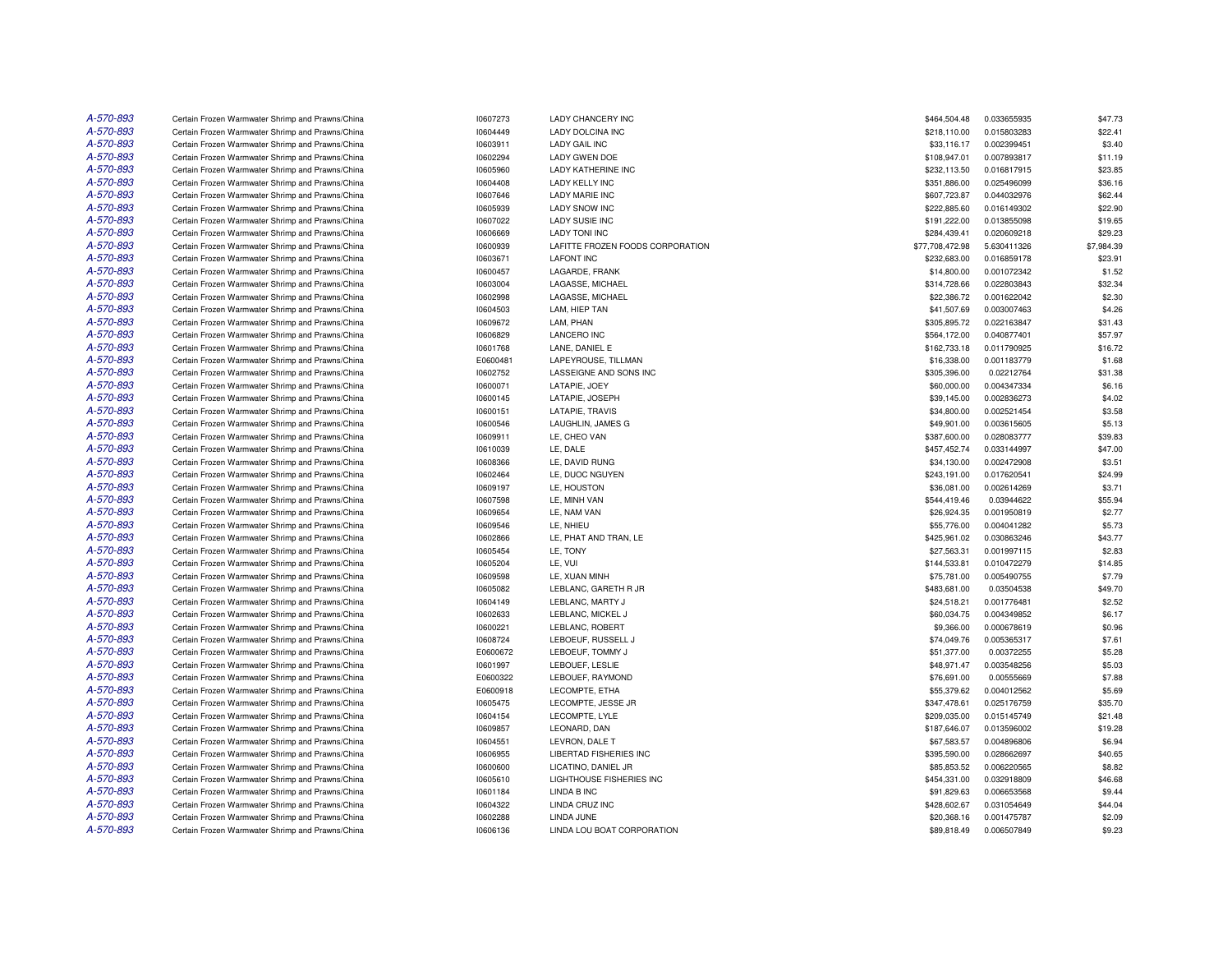| A-570-893 | Certain Frozen Warmwater Shrimp and Prawns/China | E0600047 | <b>LISA LYNN INC</b>                | \$263,666.61    | 0.019104113 | \$27.09    |
|-----------|--------------------------------------------------|----------|-------------------------------------|-----------------|-------------|------------|
| A-570-893 | Certain Frozen Warmwater Shrimp and Prawns/China | 10607469 | LITTLE ANDY INC                     | \$141,728.93    | 0.01026905  | \$14.56    |
| A-570-893 | Certain Frozen Warmwater Shrimp and Prawns/China | 10601983 | LITTLE BROTHERS INC                 | \$73,540.57     | 0.005328424 | \$7.56     |
| A-570-893 | Certain Frozen Warmwater Shrimp and Prawns/China | 10607789 | LITTLE DAVID GULF TRAWLER INC       | \$412,407.48    | 0.029881217 | \$42.37    |
| A-570-893 | Certain Frozen Warmwater Shrimp and Prawns/China | 10607706 | LITTLE ERNIE GULF TRAWLER INC       | \$422,237.47    | 0.030593455 | \$43.38    |
| A-570-893 | Certain Frozen Warmwater Shrimp and Prawns/China | 10606686 | LITTLE KEN INC                      | \$210,760.18    | 0.015270748 | \$21.66    |
| A-570-893 | Certain Frozen Warmwater Shrimp and Prawns/China | 10602198 | <b>LNN CORPORATION</b>              | \$269,616.53    | 0.019535218 | \$27.70    |
| A-570-893 | Certain Frozen Warmwater Shrimp and Prawns/China | 10602040 | LODRIGUE, JIMMY A                   | \$68,947.30     | 0.004995616 | \$7.08     |
| A-570-893 | Certain Frozen Warmwater Shrimp and Prawns/China | 10604838 | LONG, ROBERT                        | \$216,465.69    | 0.015684144 | \$22.24    |
| A-570-893 | Certain Frozen Warmwater Shrimp and Prawns/China | 10602458 | LONGO, RONALD                       | \$88,000.00     | 0.00637609  | \$9.04     |
| A-570-893 | Certain Frozen Warmwater Shrimp and Prawns/China | 10602432 | LOPEZ, CELESTINO                    | \$263,731.74    | 0.019108832 | \$27.10    |
| A-570-893 | Certain Frozen Warmwater Shrimp and Prawns/China | 10602443 | LORD, MICHAEL                       | \$70,000.00     | 0.00507189  | \$7.19     |
| A-570-893 | Certain Frozen Warmwater Shrimp and Prawns/China | 10602272 | LOUISIANA LADY INC                  | \$272,569.91    | 0.019749207 | \$28.01    |
| A-570-893 | Certain Frozen Warmwater Shrimp and Prawns/China | 10606013 | LOUISIANA NEWPACK SHRIMP CO INC     | \$5,310,530.00  | 0.384777452 | \$545.65   |
| A-570-893 | Certain Frozen Warmwater Shrimp and Prawns/China | 10607164 | LOUISIANA SHRIMP AND PACKING CO INC | \$16,070,878.02 | 1.164424549 | \$1,651.25 |
| A-570-893 | Certain Frozen Warmwater Shrimp and Prawns/China | 10602920 | LTN INC                             | \$455,942.88    | 0.033035599 | \$46.85    |
| A-570-893 | Certain Frozen Warmwater Shrimp and Prawns/China | 10603006 | LUCHADOR INC                        | \$20,271.55     | 0.001468787 | \$2.08     |
| A-570-893 | Certain Frozen Warmwater Shrimp and Prawns/China | 10602890 | LUCKY SEA STAR INC                  | \$175,920.68    | 0.012746432 | \$18.08    |
| A-570-893 | Certain Frozen Warmwater Shrimp and Prawns/China | 10603770 | <b>LUISA INC</b>                    | \$17,208.16     | 0.001246827 | \$1.77     |
| A-570-893 | Certain Frozen Warmwater Shrimp and Prawns/China | 10608500 | LUKE, HENRY                         | \$37,209.09     | 0.002696006 | \$3.82     |
| A-570-893 | Certain Frozen Warmwater Shrimp and Prawns/China | 10603542 | LUKE, PAUL LEROY                    | \$38,154.00     | 0.00276447  | \$3.92     |
| A-570-893 | Certain Frozen Warmwater Shrimp and Prawns/China | 10600576 | LUKE, TERRY SR                      | \$362,023.11    | 0.026230589 | \$37.20    |
| A-570-893 | Certain Frozen Warmwater Shrimp and Prawns/China | 10600454 | LUKE, TIMOTHY                       | \$27,048.00     | 0.001959778 | \$2.78     |
| A-570-893 | Certain Frozen Warmwater Shrimp and Prawns/China | 10604688 | LUONG, KEVIN                        | \$475,950.90    | 0.034485291 | \$48.90    |
| A-570-893 | Certain Frozen Warmwater Shrimp and Prawns/China | 10608417 | <b>LYNDA RILEY INC</b>              | \$413,470.95    | 0.029958271 | \$42.48    |
| A-570-893 | Certain Frozen Warmwater Shrimp and Prawns/China | 10600785 | LYONS, BERTON                       | \$10,700.73     | 0.000775327 | \$1.10     |
| A-570-893 | Certain Frozen Warmwater Shrimp and Prawns/China | 10604376 | MADERA CRUZ INC                     | \$584,434.14    | 0.042345506 | \$60.05    |
| A-570-893 | Certain Frozen Warmwater Shrimp and Prawns/China | 10609666 | <b>MALIBU</b>                       | \$433,186.95    | 0.031386805 | \$44.51    |
| A-570-893 | Certain Frozen Warmwater Shrimp and Prawns/China | 10601674 | MALLETT, MERVIN B                   | \$31,200.00     | 0.002260614 | \$3.21     |
| A-570-893 | Certain Frozen Warmwater Shrimp and Prawns/China | 10607207 | MALOLO LLC                          | \$354,339.00    | 0.025673832 | \$36.41    |
| A-570-893 | Certain Frozen Warmwater Shrimp and Prawns/China | 10603234 | MAMACITA INC                        | \$578,528.00    | 0.041917573 | \$59.44    |
| A-570-893 | Certain Frozen Warmwater Shrimp and Prawns/China | 10601835 | MAMOLO, TERRY                       | \$23,570.69     | 0.001707828 | \$2.42     |
| A-570-893 | Certain Frozen Warmwater Shrimp and Prawns/China | 10605573 | MANTEO SHRIMP CO                    | \$464,340.00    | 0.033644017 | \$47.71    |
| A-570-893 | Certain Frozen Warmwater Shrimp and Prawns/China | 10604193 | MARCO CORP                          | \$444,753.25    | 0.032224848 | \$45.70    |
| A-570-893 | Certain Frozen Warmwater Shrimp and Prawns/China | 10606197 | MARENO, ANSLEY                      | \$75,239.00     | 0.005451484 | \$7.73     |
| A-570-893 | Certain Frozen Warmwater Shrimp and Prawns/China | 10607522 | MARENO, BRENT                       | \$57,570.00     | 0.004171267 | \$5.92     |
| A-570-893 | Certain Frozen Warmwater Shrimp and Prawns/China | 10606397 | MARENO, KENNETH L                   | \$121,732.82    | 0.00882022  | \$12.51    |
| A-570-893 | Certain Frozen Warmwater Shrimp and Prawns/China | 10607142 | <b>MARIA ELENA INC</b>              | \$209,063.38    | 0.015147805 | \$21.48    |
| A-570-893 | Certain Frozen Warmwater Shrimp and Prawns/China | 10606850 | MARIACHI TRAWLERS INC               | \$315,565.00    | 0.02286444  | \$32.42    |
| A-570-893 | Certain Frozen Warmwater Shrimp and Prawns/China | 10601351 | MARIAH LYNN INC                     | \$263,174.94    | 0.019068489 | \$27.04    |
| A-570-893 | Certain Frozen Warmwater Shrimp and Prawns/China | 10606802 | MARIE TERESA INC                    | \$630,657.17    | 0.045694622 | \$64.80    |
| A-570-893 | Certain Frozen Warmwater Shrimp and Prawns/China | 10601730 | MARIE, ALLEN                        | \$3,298,460.00  | 0.238991783 | \$338.91   |
| A-570-893 | Certain Frozen Warmwater Shrimp and Prawns/China | 10606049 | MARISA ELIDA INC                    | \$95,588.51     | 0.00692592  | \$9.82     |
| A-570-893 | Certain Frozen Warmwater Shrimp and Prawns/China | 10606958 | MARQUIZE, KIP                       | \$118,870.80    | 0.008612851 | \$12.21    |
| A-570-893 | Certain Frozen Warmwater Shrimp and Prawns/China | 10608786 | MARRIS, ROY C JR                    | \$66,700.36     | 0.004832812 | \$6.85     |
| A-570-893 | Certain Frozen Warmwater Shrimp and Prawns/China | 10601384 | MARTIN, DENNIS                      | \$41,658.89     | 0.003018418 | \$4.28     |
| A-570-893 | Certain Frozen Warmwater Shrimp and Prawns/China | 10601914 | MARTIN, SHARON                      | \$32,504.14     | 0.002355106 | \$3.34     |
| A-570-893 | Certain Frozen Warmwater Shrimp and Prawns/China | 10601149 | <b>MARY BEA INC</b>                 | \$510,239.24    | 0.036969672 | \$52.43    |
| A-570-893 | Certain Frozen Warmwater Shrimp and Prawns/China | 10605970 | MASSEY, JAMES R                     | \$78,223.27     | 0.005667711 | \$8.04     |
| A-570-893 | Certain Frozen Warmwater Shrimp and Prawns/China | 10602306 | <b>MASTER ALSTON</b>                | \$416,449.06    | 0.030174052 | \$42.79    |
| A-570-893 | Certain Frozen Warmwater Shrimp and Prawns/China | E0600560 | <b>MASTER BRANDON INC</b>           | \$108,032.00    | 0.00782752  | \$11.10    |
| A-570-893 | Certain Frozen Warmwater Shrimp and Prawns/China | 10600900 | MASTER GERALD TRAWLERS INC          | \$583,920.46    | 0.042308287 | \$60.00    |
| A-570-893 | Certain Frozen Warmwater Shrimp and Prawns/China | 10606506 | MASTER JARED INC                    | \$227,805.84    | 0.016505801 | \$23.41    |
| A-570-893 | Certain Frozen Warmwater Shrimp and Prawns/China | 10605388 | MASTER JEFFREY INC                  | \$943,812.87    | 0.068384495 | \$96.97    |
| A-570-893 | Certain Frozen Warmwater Shrimp and Prawns/China | 10602953 | MASTER JIMBO INC                    | \$213,380.75    | 0.015460623 | \$21.92    |
| A-570-893 | Certain Frozen Warmwater Shrimp and Prawns/China | 10605033 | MASTER JOHN INC                     | \$408,717.42    | 0.029613852 | \$41.99    |
| A-570-893 | Certain Frozen Warmwater Shrimp and Prawns/China | 10606710 | <b>MASTER KEN INC</b>               | \$477,420.36    | 0.034591762 | \$49.05    |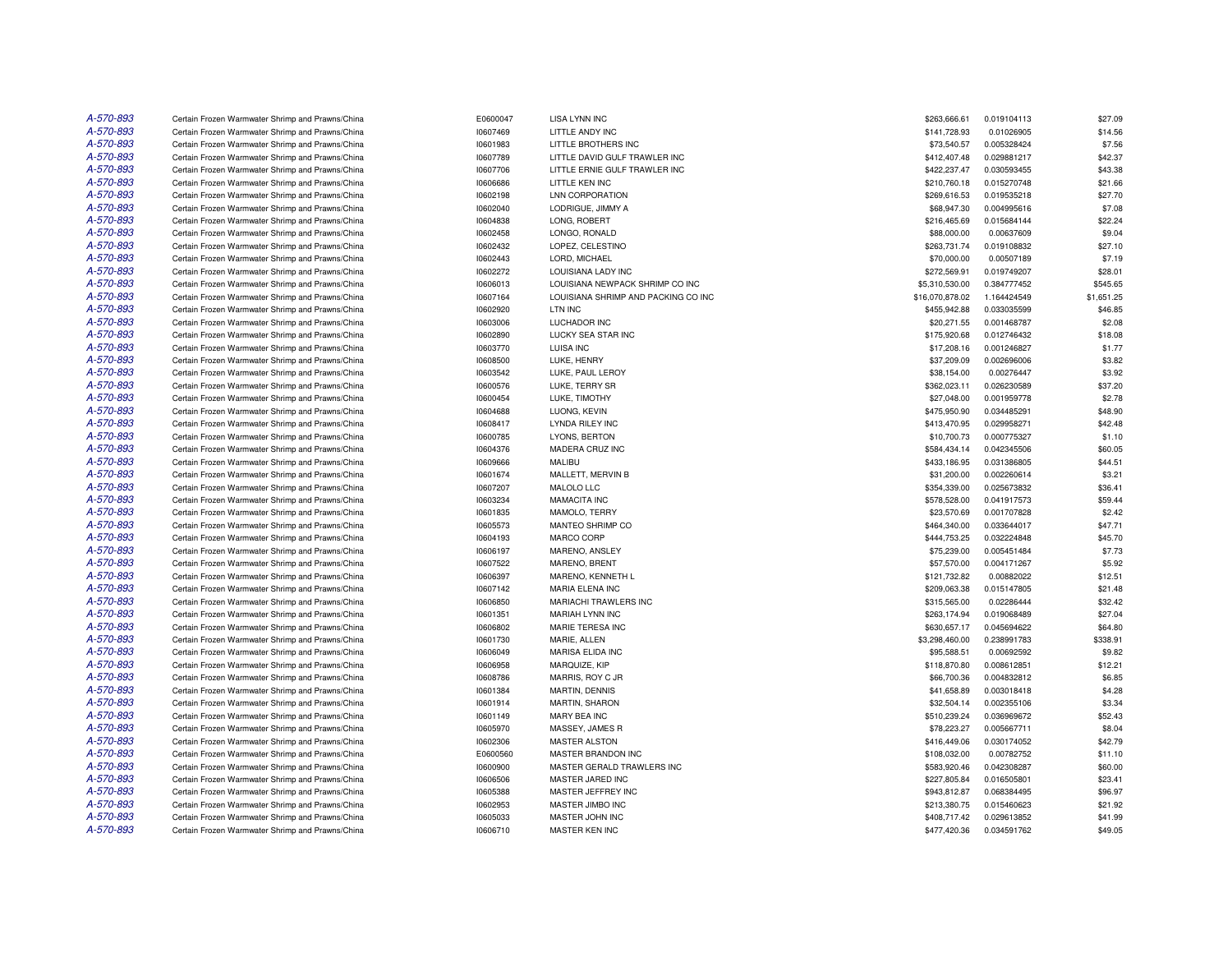| A-570-893 | Certain Frozen Warmwater Shrimp and Prawns/China                                                     | 10604568 | MASTER MIKE INC                | \$619,224.34    | 0.04486625  | \$63.62    |
|-----------|------------------------------------------------------------------------------------------------------|----------|--------------------------------|-----------------|-------------|------------|
| A-570-893 | Certain Frozen Warmwater Shrimp and Prawns/China                                                     | 10600908 | MASTER RONALD INC              | \$555,850.26    | 0.040274445 | \$57.11    |
| A-570-893 | Certain Frozen Warmwater Shrimp and Prawns/China                                                     | 10606231 | MAT ROLAND SEAFOOD CO INC      | \$2,822,807.00  | 0.204528076 | \$290.04   |
| A-570-893 | Certain Frozen Warmwater Shrimp and Prawns/China                                                     | 10608459 | MATHERNE, CLIFFORD             | \$69,109.55     | 0.005007372 | \$7.10     |
| A-570-893 | Certain Frozen Warmwater Shrimp and Prawns/China                                                     | 10605516 | MATHERNE, FOREST               | \$24,891.77     | 0.001803547 | \$2.56     |
| A-570-893 | Certain Frozen Warmwater Shrimp and Prawns/China                                                     | 10606174 | MATHERNE, GRACE                | \$81,427.30     | 0.005899861 | \$8.37     |
| A-570-893 | Certain Frozen Warmwater Shrimp and Prawns/China                                                     | E0600372 | MATHERNE, JAMES J SR           | \$86,554.85     | 0.006271381 | \$8.89     |
| A-570-893 | Certain Frozen Warmwater Shrimp and Prawns/China                                                     | 10600054 | MATHERNE, LARRY JR             | \$59,708.91     | 0.004326243 | \$6.13     |
| A-570-893 | Certain Frozen Warmwater Shrimp and Prawns/China                                                     | 10601193 | MATHERNE, LOUIS M SR           | \$15,983.88     | 0.001158121 | \$1.64     |
| A-570-893 | Certain Frozen Warmwater Shrimp and Prawns/China                                                     | 10606126 | MATHERNE, THOMAS               | \$30,256.79     | 0.002192273 | \$3.11     |
| A-570-893 | Certain Frozen Warmwater Shrimp and Prawns/China                                                     | 10601404 | <b>MATHEWS, PATRICK T</b>      | \$93,405.76     | 0.006767767 | \$9.60     |
| A-570-893 | Certain Frozen Warmwater Shrimp and Prawns/China                                                     | E0601112 | MAVAR, MARK D                  | \$10,229,958.21 | 0.741217404 | \$1,051.11 |
| A-570-893 | Certain Frozen Warmwater Shrimp and Prawns/China                                                     | 10602621 | MAYFIELD, GARY                 | \$73,050.73     | 0.005292932 | \$7.51     |
| A-570-893 | Certain Frozen Warmwater Shrimp and Prawns/China                                                     | 10606099 | <b>MAYPORTER INC</b>           | \$240,186.44    | 0.017402844 | \$24.68    |
| A-570-893 | Certain Frozen Warmwater Shrimp and Prawns/China                                                     | 10609384 | MCCALL, MARCUS H               | \$113,679.33    | 0.0082367   | \$11.68    |
| A-570-893 |                                                                                                      |          |                                |                 |             |            |
|           | Certain Frozen Warmwater Shrimp and Prawns/China                                                     | 10604742 | MCCALL, ROY TERRY              | \$22,045.98     | 0.001597354 | \$2.27     |
| A-570-893 | Certain Frozen Warmwater Shrimp and Prawns/China                                                     | E0600954 | MCCLELLAN, EUGENE GARDNER      | \$84,735.00     | 0.006139522 | \$8.71     |
| A-570-893 | Certain Frozen Warmwater Shrimp and Prawns/China                                                     | 10606589 | MCCLELLAN, EUGENE GARDNER      | \$116,953.93    | 0.008473963 | \$12.02    |
| A-570-893 | Certain Frozen Warmwater Shrimp and Prawns/China                                                     | 10609044 | MCCUISTON, DENNY C             | \$30,676.00     | 0.002222647 | \$3.15     |
| A-570-893 | Certain Frozen Warmwater Shrimp and Prawns/China                                                     | 10607013 | MCDONALD, ALLAN F              | \$39,102.10     | 0.002833165 | \$4.02     |
| A-570-893 | Certain Frozen Warmwater Shrimp and Prawns/China                                                     | 10600474 | MCIVER, JOHN H JR              | \$106,706.41    | 0.007731473 | \$10.96    |
| A-570-893 | Certain Frozen Warmwater Shrimp and Prawns/China                                                     | E0600011 | MCKENZIE, GEORGE B JR          | \$106,938.96    | 0.007748323 | \$10.99    |
| A-570-893 | Certain Frozen Warmwater Shrimp and Prawns/China                                                     | 10603781 | MCKINZIE, BOBBY E              | \$77,378.25     | 0.005606485 | \$7.95     |
| A-570-893 | Certain Frozen Warmwater Shrimp and Prawns/China                                                     | 10600713 | MCKOIN, ROBERT                 | \$20,000.00     | 0.001449111 | \$2.05     |
| A-570-893 | Certain Frozen Warmwater Shrimp and Prawns/China                                                     | E0601106 | MCLENDON, JONATHAN S           | \$1,408,268.48  | 0.102036889 | \$144.70   |
| A-570-893 | Certain Frozen Warmwater Shrimp and Prawns/China                                                     | E0600553 | MELANCON, BRENT                | \$45,861.00     | 0.003322885 | \$4.71     |
| A-570-893 | Certain Frozen Warmwater Shrimp and Prawns/China                                                     | 10601652 | MELANCON, TERRAL J             | \$27,310.94     | 0.00197883  | \$2.81     |
| A-570-893 | Certain Frozen Warmwater Shrimp and Prawns/China                                                     | 10602671 | MELANCON, TIMMY J              | \$22,869.00     | 0.001656986 | \$2.35     |
| A-570-893 | Certain Frozen Warmwater Shrimp and Prawns/China                                                     | 10604161 | MELANSON, OZIMEA J III         | \$14,371.22     | 0.001041275 | \$1.48     |
| A-570-893 | Certain Frozen Warmwater Shrimp and Prawns/China                                                     | 10600170 | <b>MELERINE SEAFOOD</b>        | \$155,000.00    | 0.011230613 | \$15.93    |
| A-570-893 | Certain Frozen Warmwater Shrimp and Prawns/China                                                     | 10600207 | MELERINE, RAYMOND J            | \$26,286.21     | 0.001904582 | \$2.70     |
| A-570-893 | Certain Frozen Warmwater Shrimp and Prawns/China                                                     | 10609511 | MELODY SHRIMP CO INC           | \$305,215.99    | 0.022114597 | \$31.36    |
| A-570-893 | Certain Frozen Warmwater Shrimp and Prawns/China                                                     | 10607587 | MENGE, VINCENT J               | \$22,521.29     | 0.001631793 | \$2.31     |
| A-570-893 | Certain Frozen Warmwater Shrimp and Prawns/China                                                     | 10603565 | <b>MER SHRIMP INC</b>          | \$290,604.00    | 0.021055877 | \$29.86    |
| A-570-893 | Certain Frozen Warmwater Shrimp and Prawns/China                                                     | 10607666 | MICHAEL ANTHONY INC            | \$325,200.91    | 0.023562616 | \$33.41    |
| A-570-893 | Certain Frozen Warmwater Shrimp and Prawns/China                                                     | 10602060 | MICHEAL S INC                  | \$331,910.36    | 0.024048753 | \$34.10    |
| A-570-893 | Certain Frozen Warmwater Shrimp and Prawns/China                                                     | 10603968 | MILES, RICKY DAVID             | \$104,610.62    | 0.007579622 | \$10.75    |
| A-570-893 | Certain Frozen Warmwater Shrimp and Prawns/China                                                     | 10603081 | MILITELLO AND SON INC          | \$118,927.00    | 0.008616923 | \$12.22    |
| A-570-893 | Certain Frozen Warmwater Shrimp and Prawns/China                                                     | 10607039 | MILLER, JAMES A                | \$60,258.00     | 0.004366027 | \$6.19     |
| A-570-893 | Certain Frozen Warmwater Shrimp and Prawns/China                                                     | 10609861 | MILLER, LARRY                  | \$147,161.35    | 0.010662659 | \$15.12    |
| A-570-893 | Certain Frozen Warmwater Shrimp and Prawns/China                                                     | 10601643 | MILLIS, RAEFORD                | \$57,724.81     | 0.004182484 | \$5.93     |
| A-570-893 | Certain Frozen Warmwater Shrimp and Prawns/China                                                     | 10607376 | MILLIS, TIMMIE LEE             | \$101,628.67    | 0.007363563 | \$10.44    |
| A-570-893 | Certain Frozen Warmwater Shrimp and Prawns/China                                                     | 10608730 | MINE, DERRICK                  | \$79,842.00     | 0.005784997 | \$8.20     |
| A-570-893 | Certain Frozen Warmwater Shrimp and Prawns/China                                                     | 10606734 | MISS ADRIANNA INC              | \$295,958.52    | 0.021443842 | \$30.41    |
| A-570-893 | Certain Frozen Warmwater Shrimp and Prawns/China                                                     | 10606608 | MISS ASHLEIGH INC              | \$668,295.10    | 0.048421699 | \$68.67    |
| A-570-893 | Certain Frozen Warmwater Shrimp and Prawns/China                                                     | 10606625 | MISS BARBARA INC               | \$673,384.43    | 0.048790449 | \$69.19    |
| A-570-893 |                                                                                                      |          |                                |                 |             |            |
| A-570-893 | Certain Frozen Warmwater Shrimp and Prawns/China<br>Certain Frozen Warmwater Shrimp and Prawns/China | 10607807 | MISS BERNADETTE A INC          | \$435,894.66    | 0.031582994 | \$44.79    |
|           |                                                                                                      | 10603453 | MISS CANDACE NICOLE INC        | \$393,712.77    | 0.028526681 | \$40.45    |
| A-570-893 | Certain Frozen Warmwater Shrimp and Prawns/China                                                     | E0600945 | MISS CARLA JEAN INC            | \$280,356.60    | 0.020313396 | \$28.81    |
| A-570-893 | Certain Frozen Warmwater Shrimp and Prawns/China                                                     | 10604659 | MISS CAROLINE INC              | \$354,202.00    | 0.025663906 | \$36.39    |
| A-570-893 | Certain Frozen Warmwater Shrimp and Prawns/China                                                     | 10605157 | MISS CAROLYN LOUISE INC        | \$522,837.46    | 0.037882484 | \$53.72    |
| A-570-893 | Certain Frozen Warmwater Shrimp and Prawns/China                                                     | 10607406 | MISS CHARLOTTE INC             | \$255,670.97    | 0.018524785 | \$26.27    |
| A-570-893 | Certain Frozen Warmwater Shrimp and Prawns/China                                                     | 10601509 | MISS CLEDA JO                  | \$588,469.81    | 0.042637913 | \$60.46    |
| A-570-893 | Certain Frozen Warmwater Shrimp and Prawns/China                                                     | 10607614 | MISS DANIELLE GULF TRAWLER INC | \$425,800.98    | 0.030851651 | \$43.75    |
| A-570-893 | Certain Frozen Warmwater Shrimp and Prawns/China                                                     | 10604036 | MISS ELLIE INC                 | \$325,303.86    | 0.023570075 | \$33.42    |
| A-570-893 | Certain Frozen Warmwater Shrimp and Prawns/China                                                     | 10601602 | MISS EMILY INC                 | \$171,550.87    | 0.012429815 | \$17.63    |
| A-570-893 | Certain Frozen Warmwater Shrimp and Prawns/China                                                     | 10604757 | MISS FINA INC                  | \$284,548.01    | 0.020617087 | \$29.24    |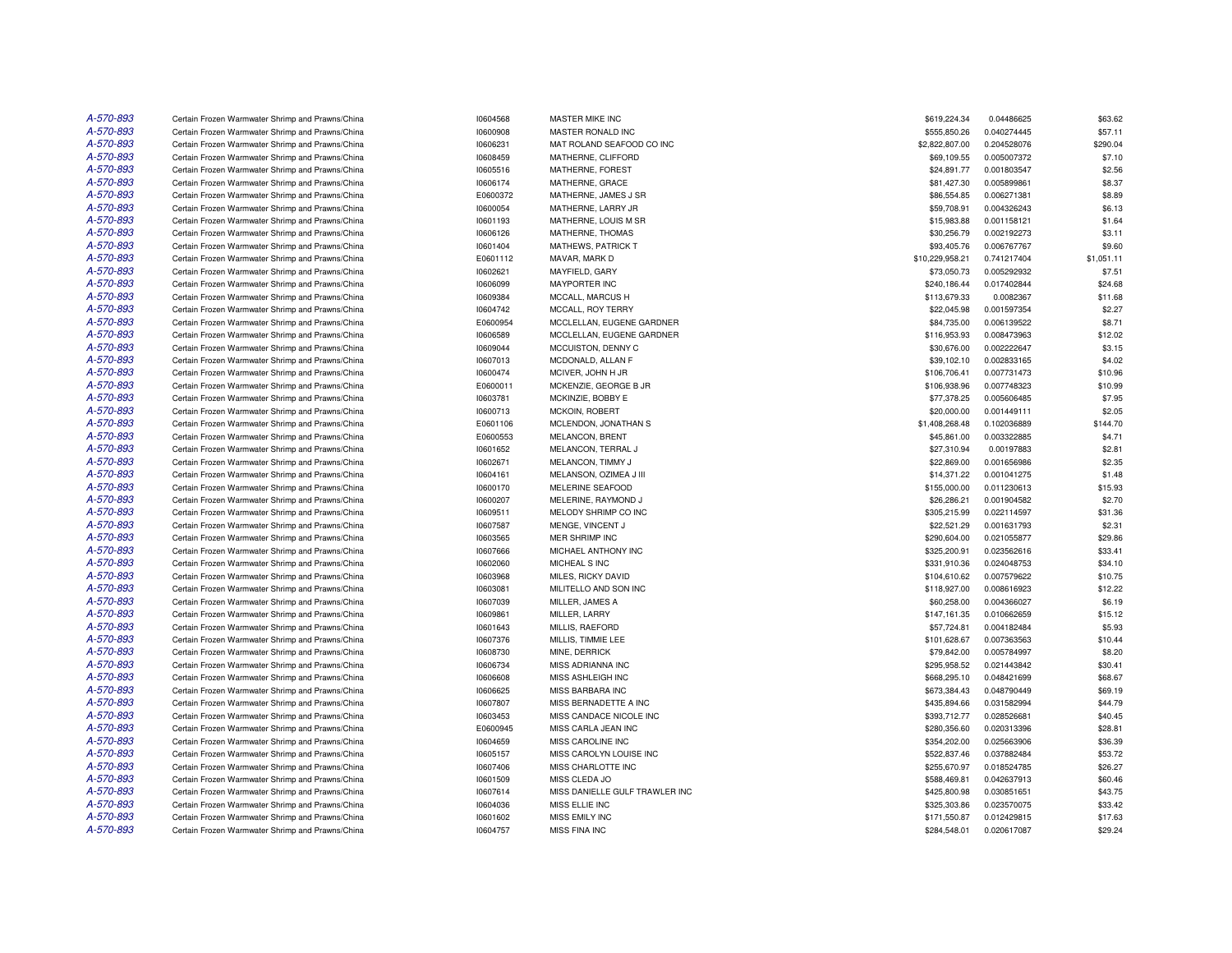| A-570-893 | Certain Frozen Warmwater Shrimp and Prawns/China | 10601582 | MISS GABRIELLE INC             | \$344,278.90 | 0.024944922 | \$35.37          |
|-----------|--------------------------------------------------|----------|--------------------------------|--------------|-------------|------------------|
| A-570-893 | Certain Frozen Warmwater Shrimp and Prawns/China | 10606636 | MISS HANNAH INC                | \$788,007.81 | 0.057095551 | \$80.97          |
| A-570-893 | Certain Frozen Warmwater Shrimp and Prawns/China | 10603121 | <b>MISS HILARY INC</b>         | \$461,589.00 | 0.033444692 | \$47.43          |
| A-570-893 | Certain Frozen Warmwater Shrimp and Prawns/China | 10607534 | MISS JOANNA INC                | \$164,230.00 | 0.011899377 | \$16.87          |
| A-570-893 | Certain Frozen Warmwater Shrimp and Prawns/China | 10604442 | <b>MISS KATHI INC</b>          | \$446,608.81 | 0.032359294 | \$45.89          |
| A-570-893 | Certain Frozen Warmwater Shrimp and Prawns/China | 10602269 | <b>MISS KELSEY</b>             | \$323,479.73 | 0.023437907 | \$33.24          |
| A-570-893 | Certain Frozen Warmwater Shrimp and Prawns/China | 10607082 | MISS LIZ INC                   | \$323,066.63 | 0.023407975 | \$33.19          |
| A-570-893 | Certain Frozen Warmwater Shrimp and Prawns/China | 10606631 | MISS LORAINE INC               | \$540,917.07 | 0.039192452 | \$55.58          |
| A-570-893 | Certain Frozen Warmwater Shrimp and Prawns/China | 10610032 | <b>MISS LORIE</b>              | \$477,201.00 | 0.034575868 | \$49.03          |
| A-570-893 | Certain Frozen Warmwater Shrimp and Prawns/China | 10607718 | MISS MADELINE INC              | \$416,877.95 | 0.030205127 | \$42.83          |
| A-570-893 | Certain Frozen Warmwater Shrimp and Prawns/China | 10602962 | <b>MISS MARIE INC</b>          | \$127,662.36 | 0.009249848 | \$13.12          |
| A-570-893 | Certain Frozen Warmwater Shrimp and Prawns/China | 10605167 | MISS MARILYN LOUISE INC        | \$520,272.15 | 0.037696613 | \$53.46          |
| A-570-893 | Certain Frozen Warmwater Shrimp and Prawns/China | 10606796 | MISS MARISSA INC               | \$334,944.14 | 0.024268567 | \$34.41          |
| A-570-893 | Certain Frozen Warmwater Shrimp and Prawns/China | 10601270 | MISS PLUM INC                  | \$7,200.00   | 0.00052168  | \$0.74           |
| A-570-893 | Certain Frozen Warmwater Shrimp and Prawns/China | 10607712 | <b>MISS RHIANNA INC</b>        | \$324,184.88 | 0.023488999 | \$33.31          |
| A-570-893 | Certain Frozen Warmwater Shrimp and Prawns/China | 10603818 | MISS VERNA INC                 | \$304,419.50 | 0.022056887 | \$31.28          |
| A-570-893 | Certain Frozen Warmwater Shrimp and Prawns/China | 10602970 | <b>MISS WINNIE INC</b>         | \$270,276.00 | 0.019583    | \$27.77          |
| A-570-893 | Certain Frozen Warmwater Shrimp and Prawns/China | 10609411 | MISTER SEA INC                 | \$238,213.39 | 0.017259886 | \$24.48          |
| A-570-893 | Certain Frozen Warmwater Shrimp and Prawns/China | 10607579 | MIXON, JOYCE B                 | \$168,053.83 | 0.012176435 | \$17.27          |
| A-570-893 |                                                  |          |                                |              |             |                  |
| A-570-893 | Certain Frozen Warmwater Shrimp and Prawns/China | 10607922 | MIZ SHIRLEY INC                | \$20,173.00  | 0.001461646 | \$2.07<br>\$7.56 |
|           | Certain Frozen Warmwater Shrimp and Prawns/China | 10600540 | MOBLEY, BRYAN A                | \$73,618.97  | 0.005334104 |                  |
| A-570-893 | Certain Frozen Warmwater Shrimp and Prawns/China | 10607527 | MOLERO, LOUIS III              | \$63,581.00  | 0.004606797 | \$6.53           |
| A-570-893 | Certain Frozen Warmwater Shrimp and Prawns/China | 10603383 | MOM AND DAD INC                | \$193,150.54 | 0.013994832 | \$19.85          |
| A-570-893 | Certain Frozen Warmwater Shrimp and Prawns/China | 10607677 | MOORE, CARL                    | \$131,151.53 | 0.009502658 | \$13.48          |
| A-570-893 | Certain Frozen Warmwater Shrimp and Prawns/China | 10605291 | MOORE, CURTIS L                | \$47,640.00  | 0.003451783 | \$4.89           |
| A-570-893 | Certain Frozen Warmwater Shrimp and Prawns/China | 10609203 | MORALES, DANIEL JR             | \$19,690.00  | 0.00142665  | \$2.02           |
| A-570-893 | Certain Frozen Warmwater Shrimp and Prawns/China | 10600475 | MORALES, RAUL                  | \$183,412.44 | 0.013289252 | \$18.85          |
| A-570-893 | Certain Frozen Warmwater Shrimp and Prawns/China | 10603342 | MORGAN RAE INC                 | \$199,000.00 | 0.014418657 | \$20.45          |
| A-570-893 | Certain Frozen Warmwater Shrimp and Prawns/China | 10609184 | MORRISON, STEPHEN D JR         | \$255,273.74 | 0.018496003 | \$26.23          |
| A-570-893 | Certain Frozen Warmwater Shrimp and Prawns/China | 10606560 | MOSELEY, KEVIN                 | \$18,216.41  | 0.00131988  | \$1.87           |
| A-570-893 | Certain Frozen Warmwater Shrimp and Prawns/China | 10607682 | MOTHER T INC                   | \$396,625.67 | 0.028737737 | \$40.75          |
| A-570-893 | Certain Frozen Warmwater Shrimp and Prawns/China | 10607634 | MRS MINA INC                   | \$336,929.32 | 0.024412404 | \$34.62          |
| A-570-893 | Certain Frozen Warmwater Shrimp and Prawns/China | E0600894 | MUTH, GARY J SR                | \$66,478.94  | 0.004816769 | \$6.83           |
| A-570-893 | Certain Frozen Warmwater Shrimp and Prawns/China | 10604418 | MY DAD WHITNEY INC             | \$336,713.88 | 0.024396794 | \$34.60          |
| A-570-893 | Certain Frozen Warmwater Shrimp and Prawns/China | 10602028 | MY GIRLS LLC                   | \$52,829.19  | 0.003827769 | \$5.43           |
| A-570-893 | Certain Frozen Warmwater Shrimp and Prawns/China | 10601280 | MYRON A SMITH INC              | \$8,595.00   | 0.000622756 | \$0.88           |
| A-570-893 | Certain Frozen Warmwater Shrimp and Prawns/China | 10600496 | NACCIO, ANDREW                 | \$51,690.00  | 0.003745228 | \$5.31           |
| A-570-893 | Certain Frozen Warmwater Shrimp and Prawns/China | 10601035 | NACIO, LANCE M                 | \$157,975.43 | 0.011446199 | \$16.23          |
| A-570-893 | Certain Frozen Warmwater Shrimp and Prawns/China | 10600721 | NACIO, PHILOCLES J SR          | \$23,690.29  | 0.001716493 | \$2.43           |
| A-570-893 | Certain Frozen Warmwater Shrimp and Prawns/China | 10603359 | <b>NANCY</b>                   | \$81,718.00  | 0.005920924 | \$8.40           |
| A-570-893 | Certain Frozen Warmwater Shrimp and Prawns/China | 10601114 | NANCY JOY INC                  | \$325,571.44 | 0.023589463 | \$33.45          |
| A-570-893 | Certain Frozen Warmwater Shrimp and Prawns/China | 10601953 | NAQUIN, ANDREW                 | \$27,015.44  | 0.001957419 | \$2.78           |
| A-570-893 | Certain Frozen Warmwater Shrimp and Prawns/China | 10603498 | NAQUIN, BOBBY J                | \$159,542.60 | 0.011559749 | \$16.39          |
| A-570-893 | Certain Frozen Warmwater Shrimp and Prawns/China | E0600254 | NAQUIN, IRVIN                  | \$22,212.00  | 0.001609383 | \$2.28           |
| A-570-893 | Certain Frozen Warmwater Shrimp and Prawns/China | 10609053 | NAQUIN, MILTON H IV            | \$100,093.99 | 0.007252367 | \$10.28          |
| A-570-893 | Certain Frozen Warmwater Shrimp and Prawns/China | 10607186 | NAUTILUS LLC                   | \$422,421.00 | 0.030606752 | \$43.40          |
| A-570-893 | Certain Frozen Warmwater Shrimp and Prawns/China | 10605447 | NEELY, BOBBY H                 | \$25,704.87  | 0.001862461 | \$2.64           |
| A-570-893 | Certain Frozen Warmwater Shrimp and Prawns/China | 10600570 | NEIL, DEAN                     | \$51,866.00  | 0.00375798  | \$5.33           |
| A-570-893 | Certain Frozen Warmwater Shrimp and Prawns/China | 10600278 | NELSON TRAWLERS INC            | \$194,192.54 | 0.01407033  | \$19.95          |
| A-570-893 | Certain Frozen Warmwater Shrimp and Prawns/China | 10603833 | NELSON, GORDON KENT SR         | \$85,681.00  | 0.006208065 | \$8.80           |
| A-570-893 | Certain Frozen Warmwater Shrimp and Prawns/China | 10605714 | NELSON, GORDON W III           | \$107,961.44 | 0.007822407 | \$11.09          |
| A-570-893 | Certain Frozen Warmwater Shrimp and Prawns/China | 10605705 | NELSONS QUALITY SHRIMP COMPANY | \$803,071.90 | 0.058187028 | \$82.51          |
| A-570-893 | Certain Frozen Warmwater Shrimp and Prawns/China | E0600853 | NETTLETON, CODY                | \$102,508.00 | 0.007427275 | \$10.53          |
| A-570-893 | Certain Frozen Warmwater Shrimp and Prawns/China | 10605398 | <b>NEW WAY INC</b>             | \$419,224.83 | 0.030375172 | \$43.07          |
| A-570-893 | Certain Frozen Warmwater Shrimp and Prawns/China | 10605267 | NGO, LO VAN                    | \$78,405.00  | 0.005680879 | \$8.06           |
| A-570-893 | Certain Frozen Warmwater Shrimp and Prawns/China | 10606441 | NGUYEN, AMY                    | \$39,042.58  | 0.002828852 | \$4.01           |
| A-570-893 | Certain Frozen Warmwater Shrimp and Prawns/China | 10605226 | NGUYEN, ANDY THUY              | \$405,984.54 | 0.029415839 | \$41.71          |
|           |                                                  |          |                                |              |             |                  |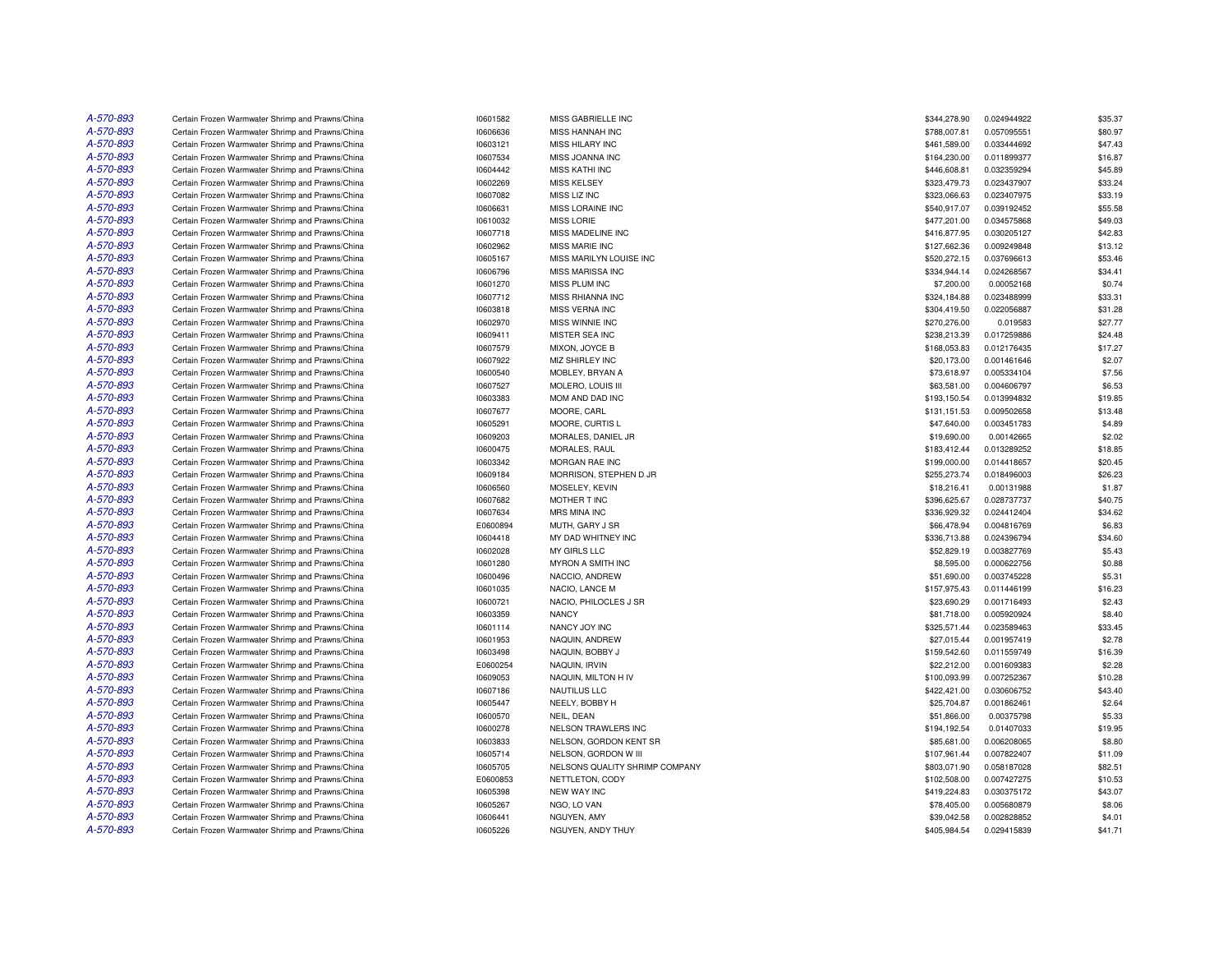| A-570-893 | Certain Frozen Warmwater Shrimp and Prawns/China | 10605074 | NGUYEN, BA           | \$28,977.63    | 0.002099591 | \$2.98   |
|-----------|--------------------------------------------------|----------|----------------------|----------------|-------------|----------|
| A-570-893 | Certain Frozen Warmwater Shrimp and Prawns/China | 10609902 | NGUYEN, BAY          | \$55,900.00    | 0.004050266 | \$5.74   |
| A-570-893 | Certain Frozen Warmwater Shrimp and Prawns/China | 10608812 | NGUYEN, BE VAN       | \$22,739.72    | 0.001647619 | \$2.34   |
| A-570-893 | Certain Frozen Warmwater Shrimp and Prawns/China | 10609952 | NGUYEN, BINH         | \$248,396.80   | 0.017997731 | \$25.52  |
| A-570-893 | Certain Frozen Warmwater Shrimp and Prawns/China | 10605076 | NGUYEN, CHUC TAN     | \$677,121.45   | 0.049061217 | \$69.57  |
| A-570-893 | Certain Frozen Warmwater Shrimp and Prawns/China | 10609707 | NGUYEN, DANG         | \$834,733.48   | 0.060481086 | \$85.77  |
| A-570-893 | Certain Frozen Warmwater Shrimp and Prawns/China | 10605068 | NGUYEN, DAY          | \$14,406.01    | 0.001043796 | \$1.48   |
| A-570-893 | Certain Frozen Warmwater Shrimp and Prawns/China | 10605888 | NGUYEN, DIEP         | \$34,745.00    | 0.002517469 | \$3.57   |
| A-570-893 | Certain Frozen Warmwater Shrimp and Prawns/China | 10605634 | NGUYEN, DINH         | \$466,226.58   | 0.03378071  | \$47.90  |
| A-570-893 | Certain Frozen Warmwater Shrimp and Prawns/China | 10609460 | NGUYEN, DINH         | \$24,139.56    | 0.001749045 | \$2.48   |
| A-570-893 | Certain Frozen Warmwater Shrimp and Prawns/China | 10605635 | NGUYEN, DINH         | \$318,645.53   | 0.023087642 | \$32.74  |
|           |                                                  |          |                      |                |             |          |
| A-570-893 | Certain Frozen Warmwater Shrimp and Prawns/China | 10609034 | NGUYEN, DUNG         | \$18,223.54    | 0.001320397 | \$1.87   |
| A-570-893 | Certain Frozen Warmwater Shrimp and Prawns/China | 10602894 | NGUYEN, DUNG ANH     | \$213,045.92   | 0.015436363 | \$21.89  |
| A-570-893 | Certain Frozen Warmwater Shrimp and Prawns/China | 10605050 | NGUYEN, HAI          | \$165,004.90   | 0.011955523 | \$16.95  |
| A-570-893 | Certain Frozen Warmwater Shrimp and Prawns/China | 10607501 | NGUYEN, HAN VAN      | \$232,327.11   | 0.016833392 | \$23.87  |
| A-570-893 | Certain Frozen Warmwater Shrimp and Prawns/China | 10605591 | NGUYEN, HAO VAN      | \$275,244.33   | 0.019942983 | \$28.28  |
| A-570-893 | Certain Frozen Warmwater Shrimp and Prawns/China | 10610047 | NGUYEN, HARRY V      | \$416,611.00   | 0.030185785 | \$42.81  |
| A-570-893 | Certain Frozen Warmwater Shrimp and Prawns/China | 10606447 | NGUYEN, HENRI HIEP   | \$45,273.50    | 0.003280317 | \$4.65   |
| A-570-893 | Certain Frozen Warmwater Shrimp and Prawns/China | 10601075 | NGUYEN, HIEN         | \$342,258.00   | 0.024798497 | \$35.17  |
| A-570-893 | Certain Frozen Warmwater Shrimp and Prawns/China | 10602884 | NGUYEN, HOA          | \$211,440.75   | 0.015320059 | \$21.73  |
| A-570-893 | Certain Frozen Warmwater Shrimp and Prawns/China | 10608868 | NGUYEN, HOA T        | \$37,496.12    | 0.002716803 | \$3.85   |
| A-570-893 | Certain Frozen Warmwater Shrimp and Prawns/China | 10606772 | NGUYEN, HOANG XUAN   | \$264,730.89   | 0.019181226 | \$27.20  |
| A-570-893 | Certain Frozen Warmwater Shrimp and Prawns/China | 10606818 | NGUYEN, HON XUONG    | \$28,956.22    | 0.002098039 | \$2.98   |
| A-570-893 | Certain Frozen Warmwater Shrimp and Prawns/China | 10608675 | NGUYEN, HUNG JOSEPH  | \$86,208.00    | 0.006246249 | \$8.86   |
| A-570-893 | Certain Frozen Warmwater Shrimp and Prawns/China | 10609438 | NGUYEN, HUNG MANH    | \$381,217.77   | 0.027621349 | \$39.17  |
| A-570-893 | Certain Frozen Warmwater Shrimp and Prawns/China | 10609132 | NGUYEN, JEFFERSON    | \$15,000.00    | 0.001086833 | \$1.54   |
| A-570-893 | Certain Frozen Warmwater Shrimp and Prawns/China | 10607007 | NGUYEN, JIMMY        | \$384,491.12   | 0.027858521 | \$39.51  |
| A-570-893 | Certain Frozen Warmwater Shrimp and Prawns/China | 10607134 | NGUYEN, KHAI         | \$292,000.00   | 0.021157025 | \$30.00  |
| A-570-893 | Certain Frozen Warmwater Shrimp and Prawns/China | 10609157 | NGUYEN, KIM          | \$36,520.00    | 0.002646077 | \$3.75   |
| A-570-893 | Certain Frozen Warmwater Shrimp and Prawns/China | 10605893 | NGUYEN, KIM THOA     | \$30,360.96    | 0.002199821 | \$3.12   |
| A-570-893 | Certain Frozen Warmwater Shrimp and Prawns/China | 10608983 | NGUYEN, KINH         | \$18,550.00    | 0.001344051 | \$1.91   |
| A-570-893 |                                                  |          |                      | \$16,592.24    |             | \$1.70   |
|           | Certain Frozen Warmwater Shrimp and Prawns/China | 10609725 | NGUYEN, LAM          |                | 0.0012022   |          |
| A-570-893 | Certain Frozen Warmwater Shrimp and Prawns/China | 10605760 | NGUYEN, LAN XUAN     | \$55,140.55    | 0.00399524  | \$5.67   |
| A-570-893 | Certain Frozen Warmwater Shrimp and Prawns/China | 10606069 | NGUYEN, LAP          | \$392,871.93   | 0.028465758 | \$40.37  |
| A-570-893 | Certain Frozen Warmwater Shrimp and Prawns/China | 10606676 | NGUYEN, LIEN THI     | \$37,483.40    | 0.002715881 | \$3.85   |
| A-570-893 | Certain Frozen Warmwater Shrimp and Prawns/China | 10608658 | NGUYEN, LINH         | \$11,688.55    | 0.0008469   | \$1.20   |
| A-570-893 | Certain Frozen Warmwater Shrimp and Prawns/China | 10602232 | NGUYEN, LOC          | \$11,003.38    | 0.000797256 | \$1.13   |
| A-570-893 | Certain Frozen Warmwater Shrimp and Prawns/China | 10601919 | NGUYEN, LOC          | \$2,260.28     | 0.00016377  | \$0.23   |
| A-570-893 | Certain Frozen Warmwater Shrimp and Prawns/China | 10610021 | NGUYEN, LONG VIET    | \$207,688.19   | 0.015048165 | \$21.34  |
| A-570-893 | Certain Frozen Warmwater Shrimp and Prawns/China | 10609568 | NGUYEN, MARY         | \$210,519.43   | 0.015253304 | \$21.63  |
| A-570-893 | Certain Frozen Warmwater Shrimp and Prawns/China | 10607052 | NGUYEN, MINH         | \$294,654.00   | 0.021349322 | \$30.28  |
| A-570-893 | Certain Frozen Warmwater Shrimp and Prawns/China | 10605175 | NGUYEN, MINH         | \$717,949.00   | 0.052019401 | \$73.77  |
| A-570-893 | Certain Frozen Warmwater Shrimp and Prawns/China | 10607000 | NGUYEN, MUOI         | \$111,800.00   | 0.008100532 | \$11.49  |
| A-570-893 | Certain Frozen Warmwater Shrimp and Prawns/China | 10609680 | NGUYEN, NAM VAN      | \$27,511.20    | 0.00199334  | \$2.83   |
| A-570-893 | Certain Frozen Warmwater Shrimp and Prawns/China | 10606285 | NGUYEN, NGHIA        | \$165,390.86   | 0.011983488 | \$16.99  |
| A-570-893 | Certain Frozen Warmwater Shrimp and Prawns/China | 10608483 | NGUYEN, NGHIEP THANH | \$503,883.11   | 0.036509136 | \$51.77  |
| A-570-893 | Certain Frozen Warmwater Shrimp and Prawns/China | 10609123 | NGUYEN, NGUYET T     | \$17,686.00    | 0.001281449 | \$1.82   |
| A-570-893 | Certain Frozen Warmwater Shrimp and Prawns/China | 10606430 | NGUYEN, PHUONG       | \$147,890.89   | 0.010715518 | \$15.20  |
| A-570-893 | Certain Frozen Warmwater Shrimp and Prawns/China | 10609459 | NGUYEN, QUANG        | \$6,094.48     | 0.000441579 | \$0.63   |
| A-570-893 | Certain Frozen Warmwater Shrimp and Prawns/China | 10608554 | NGUYEN, SANG VAN     | \$192,946.14   | 0.013980022 | \$19.82  |
| A-570-893 | Certain Frozen Warmwater Shrimp and Prawns/China | 10606395 | NGUYEN, SAU          | \$61,315.00    | 0.004442613 | \$6.30   |
| A-570-893 | Certain Frozen Warmwater Shrimp and Prawns/China |          |                      | \$63,000.00    |             | \$6.47   |
| A-570-893 |                                                  | 10609142 | NGUYEN, STEVE        |                | 0.004564701 |          |
|           | Certain Frozen Warmwater Shrimp and Prawns/China | 10606813 | NGUYEN, STEVE Q      | \$1,276,400.00 | 0.092482283 | \$131.15 |
| A-570-893 | Certain Frozen Warmwater Shrimp and Prawns/China | 10606477 | NGUYEN, SUNG         | \$29,171.62    | 0.002113646 | \$3.00   |
| A-570-893 | Certain Frozen Warmwater Shrimp and Prawns/China | 10604684 | NGUYEN, TAM MINH     | \$333,117.16   | 0.024136192 | \$34.23  |
| A-570-893 | Certain Frozen Warmwater Shrimp and Prawns/China | 10600842 | NGUYEN, TAN          | \$74.159.31    | 0.005373255 | \$7.62   |
| A-570-893 | Certain Frozen Warmwater Shrimp and Prawns/China | 10605210 | NGUYEN, THANH        | \$88,858.63    | 0.006438302 | \$9.13   |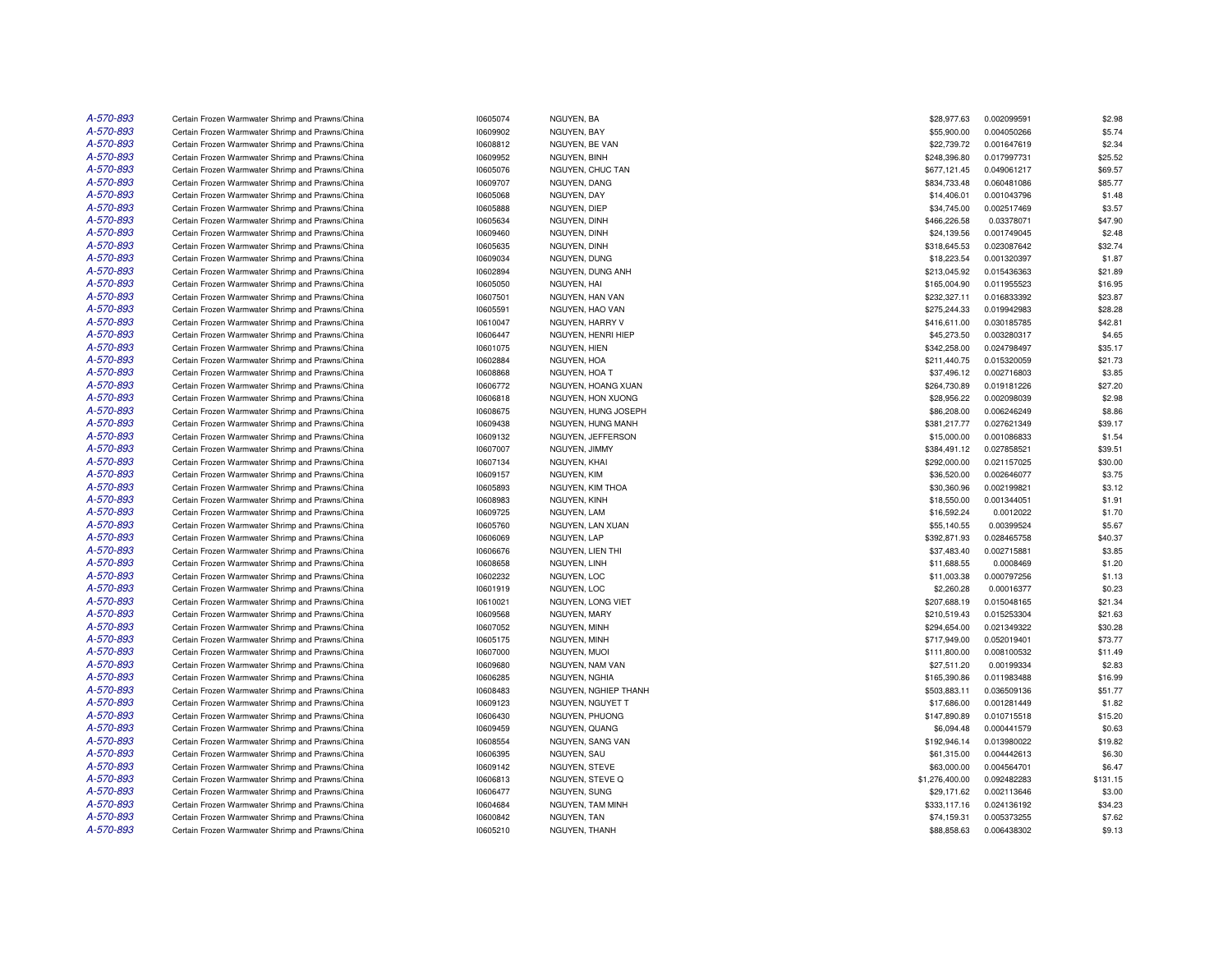| A-570-893 | Certain Frozen Warmwater Shrimp and Prawns/China | 10609127 | NGUYEN, THANH TAM                 | \$19,200.00    | 0.001391147 | \$1.97   |
|-----------|--------------------------------------------------|----------|-----------------------------------|----------------|-------------|----------|
| A-570-893 | Certain Frozen Warmwater Shrimp and Prawns/China | 10605216 | NGUYEN, THANH VAN                 | \$61,485.23    | 0.004454947 | \$6.32   |
| A-570-893 | Certain Frozen Warmwater Shrimp and Prawns/China | 10609102 | NGUYEN, THIET                     | \$220,900.00   | 0.016005434 | \$22.70  |
| A-570-893 | Certain Frozen Warmwater Shrimp and Prawns/China | 10600753 | NGUYEN, THOA                      | \$228,157.56   | 0.016531285 | \$23.44  |
| A-570-893 | Certain Frozen Warmwater Shrimp and Prawns/China | 10609010 | NGUYEN. THUAN AND TRAN. QUANG     | \$21.503.17    | 0.001558024 | \$2.21   |
| A-570-893 | Certain Frozen Warmwater Shrimp and Prawns/China | 10607345 | NGUYEN, TOMMY                     | \$337,525.93   | 0.024455632 | \$34.68  |
| A-570-893 | Certain Frozen Warmwater Shrimp and Prawns/China | 10607351 | NGUYEN, TOMMY                     | \$295,068.42   | 0.021379349 | \$30.32  |
| A-570-893 | Certain Frozen Warmwater Shrimp and Prawns/China | 10602386 | NGUYEN, TRUNG VAN                 | \$105,672.01   | 0.007656525 | \$10.86  |
| A-570-893 | Certain Frozen Warmwater Shrimp and Prawns/China | 10608665 | NGUYEN, TU VAN                    | \$66,386.04    | 0.004810038 | \$6.82   |
| A-570-893 | Certain Frozen Warmwater Shrimp and Prawns/China | 10607176 | NGUYEN, TUAN                      | \$280,000.00   | 0.020287558 | \$28.77  |
| A-570-893 | Certain Frozen Warmwater Shrimp and Prawns/China | 10601221 | NGUYEN, TUAN VAN                  | \$177,605.00   | 0.012868471 | \$18.25  |
| A-570-893 | Certain Frozen Warmwater Shrimp and Prawns/China | 10609466 | NGUYEN, VINH                      | \$18,094.39    | 0.001311039 | \$1.86   |
| A-570-893 | Certain Frozen Warmwater Shrimp and Prawns/China | E0600840 | NGUYEN, VINH                      | \$150,120.00   | 0.010877029 | \$15.42  |
| A-570-893 | Certain Frozen Warmwater Shrimp and Prawns/China | 10607833 | NICHOLSON, GARY W                 | \$258,719.00   | 0.018745631 | \$26.58  |
| A-570-893 | Certain Frozen Warmwater Shrimp and Prawns/China | 10609649 | NIGHT SHIFT LLC                   | \$79,949.87    | 0.005792813 | \$8.21   |
| A-570-893 | Certain Frozen Warmwater Shrimp and Prawns/China | 10603661 | NORRIS, CANDACE                   | \$13,341.64    | 0.000966676 | \$1.37   |
| A-570-893 | Certain Frozen Warmwater Shrimp and Prawns/China | 10601734 | NOWELL, JAMES E                   | \$42,111.67    | 0.003051225 | \$4.33   |
| A-570-893 | Certain Frozen Warmwater Shrimp and Prawns/China | 10604321 | NUESTRA CRUZ INC                  | \$278,727.94   | 0.02019539  | \$28.64  |
| A-570-893 | Certain Frozen Warmwater Shrimp and Prawns/China | 10607319 | NUNEZ SEAFOOD                     | \$523,145.00   | 0.037904767 | \$53.75  |
| A-570-893 | Certain Frozen Warmwater Shrimp and Prawns/China | 10600043 | NUNEZ, CONRAD J                   | \$97,095.00    | 0.007035073 | \$9.98   |
| A-570-893 | Certain Frozen Warmwater Shrimp and Prawns/China | 10604445 | OBRIEN, GARY                      | \$116,335.90   | 0.008429183 | \$11.95  |
| A-570-893 | Certain Frozen Warmwater Shrimp and Prawns/China | 10606253 | OCEAN BREEZE INC                  | \$178,869.58   | 0.012960097 | \$18.38  |
| A-570-893 | Certain Frozen Warmwater Shrimp and Prawns/China | 10604099 | OCEAN HARVEST WHOLESALE INC       | \$9,498,872.50 | 0.688246175 | \$975.99 |
| A-570-893 | Certain Frozen Warmwater Shrimp and Prawns/China | 10602228 | OCEAN PRIDE SEAFOOD INC           | \$2,177,252.04 | 0.157754027 | \$223.71 |
| A-570-893 | Certain Frozen Warmwater Shrimp and Prawns/China | E0600514 | OCEAN SELECT SEAFOOD LLC          | \$5,215,690.06 | 0.377905771 | \$535.90 |
| A-570-893 | Certain Frozen Warmwater Shrimp and Prawns/China | 10608374 | OCEAN SPRINGS SEAFOOD MARKET INC  | \$8,544,483.00 | 0.619095345 | \$877.93 |
| A-570-893 | Certain Frozen Warmwater Shrimp and Prawns/China | 10606842 | OCEAN WIND INC                    | \$842,341.13   | 0.061032303 | \$86.55  |
| A-570-893 | Certain Frozen Warmwater Shrimp and Prawns/China | 10604340 | OCEANICA CRUZ INC                 | \$475,946.19   | 0.03448495  | \$48.90  |
| A-570-893 | Certain Frozen Warmwater Shrimp and Prawns/China | 10607182 | <b>ODIN LLC</b>                   | \$336,176.00   | 0.024357822 | \$34.54  |
| A-570-893 | Certain Frozen Warmwater Shrimp and Prawns/China | 10603694 | OGWYNN, MICHAEL P SR              | \$20,169.80    | 0.001461414 | \$2.07   |
| A-570-893 | Certain Frozen Warmwater Shrimp and Prawns/China | 10600256 | OLANDER, RODNEY P                 | \$32,025.24    | 0.002320407 | \$3.29   |
| A-570-893 | Certain Frozen Warmwater Shrimp and Prawns/China | 10600213 | OLANDER, THOMAS                   | \$28,493.56    | 0.002064517 | \$2.93   |
| A-570-893 | Certain Frozen Warmwater Shrimp and Prawns/China | 10604429 | OLIVER, CHARLES                   | \$118,890.14   | 0.008614252 | \$12.22  |
| A-570-893 | Certain Frozen Warmwater Shrimp and Prawns/China | E0600060 | OPEN SEA INC                      | \$417,173.29   | 0.030226526 | \$42.86  |
| A-570-893 | Certain Frozen Warmwater Shrimp and Prawns/China | 10600139 | ORACOY, BRAD                      | \$18,600.00    | 0.001347674 | \$1.91   |
| A-570-893 | Certain Frozen Warmwater Shrimp and Prawns/China | 10607917 | ORAGE ENTERPRISE                  | \$91,847.00    | 0.006654826 | \$9.44   |
| A-570-893 | Certain Frozen Warmwater Shrimp and Prawns/China | 10602375 | ORLANDO, HET                      | \$241,687.92   | 0.017511635 | \$24.83  |
| A-570-893 | Certain Frozen Warmwater Shrimp and Prawns/China | E0600444 | PADGETT, KENNETH J                | \$125,212.36   | 0.009072332 | \$12.87  |
| A-570-893 | Certain Frozen Warmwater Shrimp and Prawns/China | 10601471 | PAPA ROD INC                      | \$515,725.01   | 0.037367147 | \$52.99  |
| A-570-893 | Certain Frozen Warmwater Shrimp and Prawns/China | 10609085 | PAPPY INC                         | \$139,063.00   | 0.010075888 | \$14.29  |
| A-570-893 | Certain Frozen Warmwater Shrimp and Prawns/China | 10600237 | PARFAIT, ANTOINE JR               | \$23,549.77    | 0.001706312 | \$2.42   |
| A-570-893 | Certain Frozen Warmwater Shrimp and Prawns/China | 10607254 | PARFAIT, OLDEN G JR               | \$62,938.76    | 0.004560263 | \$6.47   |
| A-570-893 | Certain Frozen Warmwater Shrimp and Prawns/China | 10600624 | PARFAIT, ROBERT SR                | \$44,920.00    | 0.003254704 | \$4.62   |
| A-570-893 | Certain Frozen Warmwater Shrimp and Prawns/China | 10602478 | PARFAIT, RODNEY PAUL SR           | \$27,184.02    | 0.001969634 | \$2.79   |
| A-570-893 | Certain Frozen Warmwater Shrimp and Prawns/China | 10606511 | PARKS, DANIEL D                   | \$22,623.89    | 0.001639227 | \$2.32   |
| A-570-893 | Certain Frozen Warmwater Shrimp and Prawns/China | 10604863 | PARKS, ELLERY DOYLE JR            | \$80,125.09    | 0.005805509 | \$8.23   |
| A-570-893 | Certain Frozen Warmwater Shrimp and Prawns/China | E0600932 | PARRAMORE INC                     | \$649,185.72   | 0.047037118 | \$66.70  |
| A-570-893 | Certain Frozen Warmwater Shrimp and Prawns/China | 10601448 | PARRIA, GAVIN C                   | \$344,036.97   | 0.024927393 | \$35.35  |
| A-570-893 | Certain Frozen Warmwater Shrimp and Prawns/China | 10601387 | PARRIA, KIP                       | \$217,480.00   | 0.015757636 | \$22.35  |
| A-570-893 | Certain Frozen Warmwater Shrimp and Prawns/China | 10600390 | PARRIA, LOUIS III                 | \$121,571.84   | 0.008808556 | \$12.49  |
| A-570-893 | Certain Frozen Warmwater Shrimp and Prawns/China | 10600370 | PARRIA, LOUIS JR                  | \$113,140.86   | 0.008197685 | \$11.62  |
| A-570-893 | Certain Frozen Warmwater Shrimp and Prawns/China | 10600358 | PARRIA, RONALD                    | \$273,702.03   | 0.019831235 | \$28.12  |
| A-570-893 | Certain Frozen Warmwater Shrimp and Prawns/China | 10600352 | PARRIA, ROSS                      | \$116,112.00   | 0.008412961 | \$11.93  |
| A-570-893 | Certain Frozen Warmwater Shrimp and Prawns/China | 10604576 | PARRISH, CHARLES                  | \$354,935.10   | 0.025717023 | \$36.47  |
| A-570-893 | Certain Frozen Warmwater Shrimp and Prawns/China | 10605537 | PARRISH, WALTER L                 | \$153,612.95   | 0.011130113 | \$15.78  |
| A-570-893 | Certain Frozen Warmwater Shrimp and Prawns/China | 10604391 | PASCAGOULA ICE AND FREEZER CO INC | \$6,592,664.42 | 0.477675226 | \$677.38 |
| A-570-893 | Certain Frozen Warmwater Shrimp and Prawns/China | 10605841 | PATRICK SUTTON INC                | \$161,608.58   | 0.011709441 | \$16.60  |
|           |                                                  |          |                                   |                |             |          |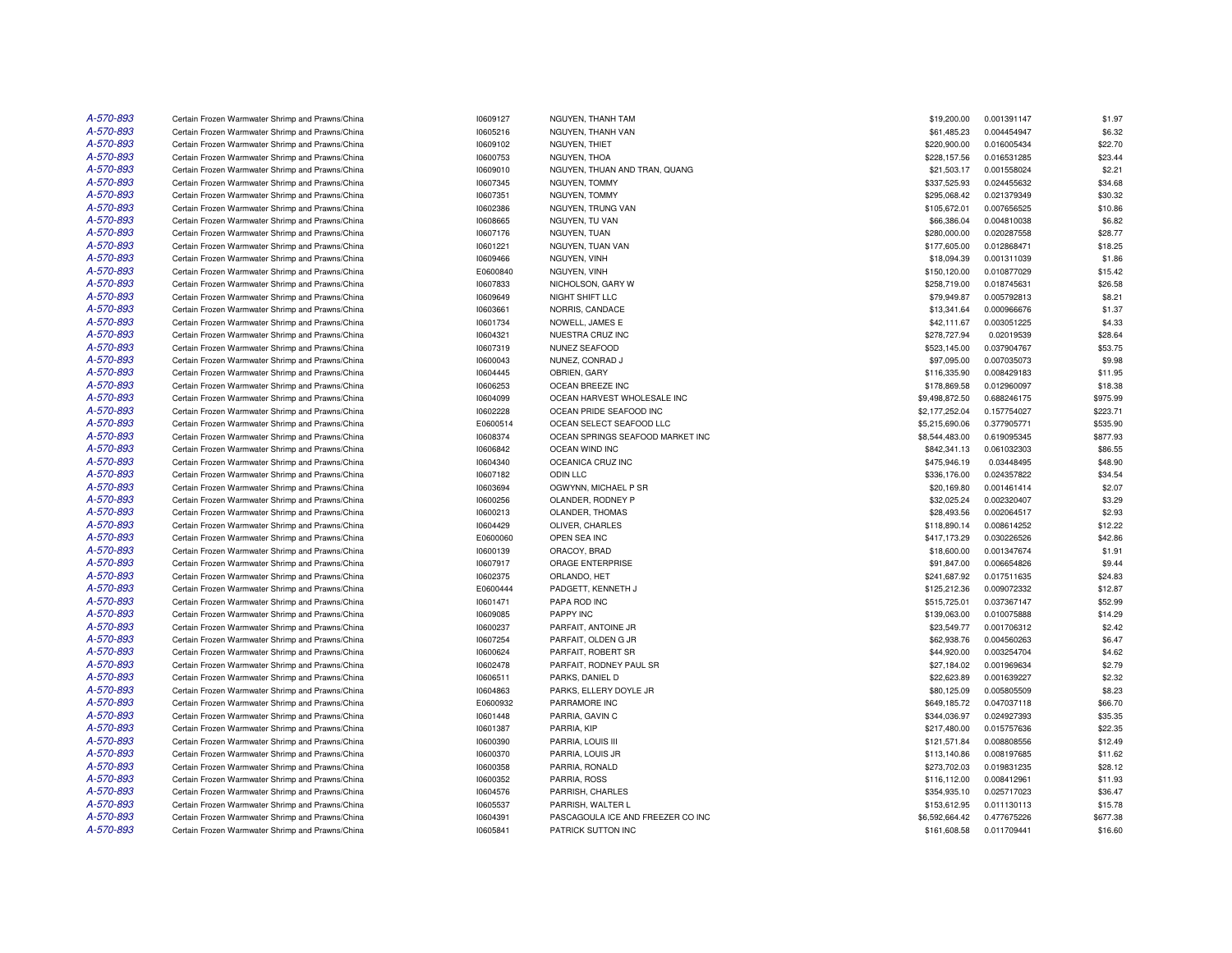| A-570-893 | Certain Frozen Warmwater Shrimp and Prawns/China | 10604042 | PATRON SEAFOOD INC           | \$1,132,660.41  | 0.08206755  | \$116.38   |
|-----------|--------------------------------------------------|----------|------------------------------|-----------------|-------------|------------|
| A-570-893 | Certain Frozen Warmwater Shrimp and Prawns/China | E0600018 | PAUL PIAZZA AND SON INC      | \$37,870,774.00 | 2.743948333 | \$3,891.14 |
| A-570-893 | Certain Frozen Warmwater Shrimp and Prawns/China | 10608514 | PAYNE, JOHN                  | \$243,066.31    | 0.017611507 | \$24.97    |
| A-570-893 | Certain Frozen Warmwater Shrimp and Prawns/China | 10607462 | PAZ G LLC INC                | \$100,879.88    | 0.007309309 | \$10.37    |
| A-570-893 | Certain Frozen Warmwater Shrimp and Prawns/China | 10601901 | PEARL INC                    | \$7,239,477.13  | 0.524540407 | \$743.84   |
| A-570-893 | Certain Frozen Warmwater Shrimp and Prawns/China | 10602482 | PELAS, JAMES                 | \$90,116.00     | 0.006529406 | \$9.26     |
| A-570-893 | Certain Frozen Warmwater Shrimp and Prawns/China | 10607933 | PELICAN POINT SEAFOOD INC    | \$248,521.85    | 0.018006791 | \$25.54    |
| A-570-893 | Certain Frozen Warmwater Shrimp and Prawns/China | 10603837 | PELTIER, RODNEY J            | \$239,935.33    | 0.01738465  | \$24.65    |
| A-570-893 | Certain Frozen Warmwater Shrimp and Prawns/China | 10607198 | PENNY V LLC                  | \$390,670.00    | 0.028306216 | \$40.14    |
| A-570-893 | Certain Frozen Warmwater Shrimp and Prawns/China | 10605567 | PERLITA INC                  | \$55,468.00     | 0.004018965 | \$5.70     |
| A-570-893 | Certain Frozen Warmwater Shrimp and Prawns/China | 10600285 | PERRIN, DAVID M              | \$15,096.98     | 0.00109386  | \$1.55     |
| A-570-893 | Certain Frozen Warmwater Shrimp and Prawns/China | 10600297 | PERRIN, KENNETH V            | \$33,006.46     | 0.002391502 | \$3.39     |
| A-570-893 | Certain Frozen Warmwater Shrimp and Prawns/China | 10602450 | PERRIN, NELSON JR            | \$97,485.00     | 0.007063331 | \$10.02    |
| A-570-893 | Certain Frozen Warmwater Shrimp and Prawns/China | 10607222 | PERSEVERANCE I LLC           | \$345,353.00    | 0.025022747 | \$35.48    |
| A-570-893 | Certain Frozen Warmwater Shrimp and Prawns/China | 10600882 | PESHOFF, KIRK                | \$67,741.00     | 0.004908212 | \$6.96     |
| A-570-893 | Certain Frozen Warmwater Shrimp and Prawns/China | 10609802 | PETE AND QUEENIE INC         | \$96,676.00     | 0.007004714 | \$9.93     |
| A-570-893 | Certain Frozen Warmwater Shrimp and Prawns/China | 10603251 | PETE, ALFRED                 | \$37,087.90     | 0.002687225 | \$3.81     |
| A-570-893 | Certain Frozen Warmwater Shrimp and Prawns/China | 10600481 | PHAM, ANH MY                 | \$148,036.08    | 0.010726038 | \$15.21    |
| A-570-893 | Certain Frozen Warmwater Shrimp and Prawns/China | 10608904 | PHAM, CINDY D                | \$52,592.00     | 0.003810583 | \$5.40     |
| A-570-893 | Certain Frozen Warmwater Shrimp and Prawns/China | 10609982 | PHAM, HAI                    | \$228,809.19    | 0.016578499 | \$23.51    |
| A-570-893 | Certain Frozen Warmwater Shrimp and Prawns/China | 10605978 | PHAM, HAI                    | \$343,785.37    | 0.024909163 | \$35.32    |
| A-570-893 | Certain Frozen Warmwater Shrimp and Prawns/China | 10609219 | PHAM. HIEN THI               | \$148,556.57    | 0.01076375  | \$15.26    |
| A-570-893 | Certain Frozen Warmwater Shrimp and Prawns/China | 10609252 | PHAM, HUAN VAN               | \$19,073.37     | 0.001381972 | \$1.96     |
| A-570-893 | Certain Frozen Warmwater Shrimp and Prawns/China | 10608681 | PHAM, HUNG                   | \$557,656.68    | 0.04040533  | \$57.30    |
| A-570-893 | Certain Frozen Warmwater Shrimp and Prawns/China | 10605915 | PHAM, HUYNH                  | \$486,871.00    | 0.035276513 | \$50.02    |
| A-570-893 | Certain Frozen Warmwater Shrimp and Prawns/China | 10609757 | PHAM, JOHN F                 | \$86,641.94     | 0.006277691 | \$8.90     |
| A-570-893 | Certain Frozen Warmwater Shrimp and Prawns/China | 10606783 | PHAM, JOSEPH SON             | \$512,113.86    | 0.037105499 | \$52.62    |
| A-570-893 | Certain Frozen Warmwater Shrimp and Prawns/China | 10608893 | PHAM, STEVE BAN              | \$228,333.00    | 0.016543997 | \$23.46    |
| A-570-893 | Certain Frozen Warmwater Shrimp and Prawns/China |          | PHAM, THANH                  |                 | 0.001930631 | \$2.74     |
|           |                                                  | 10609611 |                              | \$26,645.73     |             |            |
| A-570-893 | Certain Frozen Warmwater Shrimp and Prawns/China | 10609665 | PHAM, THANH DUC              | \$506,255.13    | 0.036681002 | \$52.02    |
| A-570-893 | Certain Frozen Warmwater Shrimp and Prawns/China | 10609781 | PHAM, TOMMY V                | \$191,550.00    | 0.013878864 | \$19.68    |
| A-570-893 | Certain Frozen Warmwater Shrimp and Prawns/China | 10606385 | PHAM, UT VAN                 | \$16,604.00     | 0.001203052 | \$1.71     |
| A-570-893 | Certain Frozen Warmwater Shrimp and Prawns/China | 10601006 | PHAN, ANH                    | \$113,501.70    | 0.00822383  | \$11.66    |
| A-570-893 | Certain Frozen Warmwater Shrimp and Prawns/China | 10609316 | PHAN, LUYEN VAN              | \$39,697.51     | 0.002876306 | \$4.08     |
| A-570-893 | Certain Frozen Warmwater Shrimp and Prawns/China | 10609325 | PHAN, NAM V                  | \$14,118.65     | 0.001022975 | \$1.45     |
| A-570-893 | Certain Frozen Warmwater Shrimp and Prawns/China | 10607044 | PHILLIPS, JAMES C            | \$476,280.89    | 0.034509201 | \$48.94    |
| A-570-893 | Certain Frozen Warmwater Shrimp and Prawns/China | 10607409 | PHILLIPS, HARRY LOUIS        | \$69,951.00     | 0.005068339 | \$7.19     |
| A-570-893 | Certain Frozen Warmwater Shrimp and Prawns/China | 10608296 | PICOU, JORDAN                | \$59,821.60     | 0.004334408 | \$6.15     |
| A-570-893 | Certain Frozen Warmwater Shrimp and Prawns/China | 10604482 | PICOU, RICKY J SR            | \$88,387.00     | 0.00640413  | \$9.08     |
| A-570-893 | Certain Frozen Warmwater Shrimp and Prawns/China | 10607845 | PICOU, TERRY                 | \$17,451.00     | 0.001264422 | \$1.79     |
| A-570-893 | Certain Frozen Warmwater Shrimp and Prawns/China | 10603491 | PITRE, BENTON                | \$59,207.39     | 0.004289905 | \$6.08     |
| A-570-893 | Certain Frozen Warmwater Shrimp and Prawns/China | 10603630 | PITRE, JEANNIE               | \$55,678.87     | 0.004034244 | \$5.72     |
| A-570-893 | Certain Frozen Warmwater Shrimp and Prawns/China | 10605111 | PITRE, TED J                 | \$44,983.45     | 0.003259301 | \$4.62     |
| A-570-893 | Certain Frozen Warmwater Shrimp and Prawns/China | 10604889 | PIZANI, TERRILL              | \$101,471.74    | 0.007352192 | \$10.43    |
| A-570-893 | Certain Frozen Warmwater Shrimp and Prawns/China | 10604913 | PIZANI, TERRY                | \$67,106.06     | 0.004862208 | \$6.90     |
| A-570-893 | Certain Frozen Warmwater Shrimp and Prawns/China | 10609872 | PIZANI, TERRY JR             | \$304,661.00    | 0.022074385 | \$31.30    |
| A-570-893 | Certain Frozen Warmwater Shrimp and Prawns/China | 10603705 | PLAISANCE, DEAN SR           | \$42,003.81     | 0.00304341  | \$4.32     |
| A-570-893 | Certain Frozen Warmwater Shrimp and Prawns/China | 10602163 | PLAISANCE, EARL JR           | \$51,585.88     | 0.003737684 | \$5.30     |
| A-570-893 | Certain Frozen Warmwater Shrimp and Prawns/China | 10602312 | PLAISANCE, JIMMIE J          | \$19,189.70     | 0.001390401 | \$1.97     |
| A-570-893 | Certain Frozen Warmwater Shrimp and Prawns/China | 10603927 | PLAISANCE, KEITH             | \$41,873.00     | 0.003033932 | \$4.30     |
| A-570-893 | Certain Frozen Warmwater Shrimp and Prawns/China | 10604375 | PLATA CRUZ INC               | \$551,423.83    | 0.039953725 | \$56.66    |
| A-570-893 | Certain Frozen Warmwater Shrimp and Prawns/China | 10607563 | PLATINUM SEAFOOD SERVICE INC | \$3,103,836.94  | 0.22489026  | \$318.91   |
| A-570-893 | Certain Frozen Warmwater Shrimp and Prawns/China | 10609541 | PLEASURE ISLAND SHRIMP HOUSE | \$8,500,000.00  | 0.615872304 | \$873.36   |
| A-570-893 | Certain Frozen Warmwater Shrimp and Prawns/China | 10600913 | POC TAL TRAWLERS INC         | \$598,291.83    | 0.043349573 | \$61.47    |
| A-570-893 | Certain Frozen Warmwater Shrimp and Prawns/China | 10603047 | POCHE, GLENN                 | \$27,896.00     | 0.00202122  | \$2.87     |
| A-570-893 | Certain Frozen Warmwater Shrimp and Prawns/China | 10607692 | POLKEY, SHAWN                | \$28,100.00     | 0.002036001 | \$2.89     |
| A-570-893 | Certain Frozen Warmwater Shrimp and Prawns/China | 10600968 | POPE, ROBERT SR              | \$42,100.00     | 0.003050379 | \$4.33     |
|           |                                                  |          |                              |                 |             |            |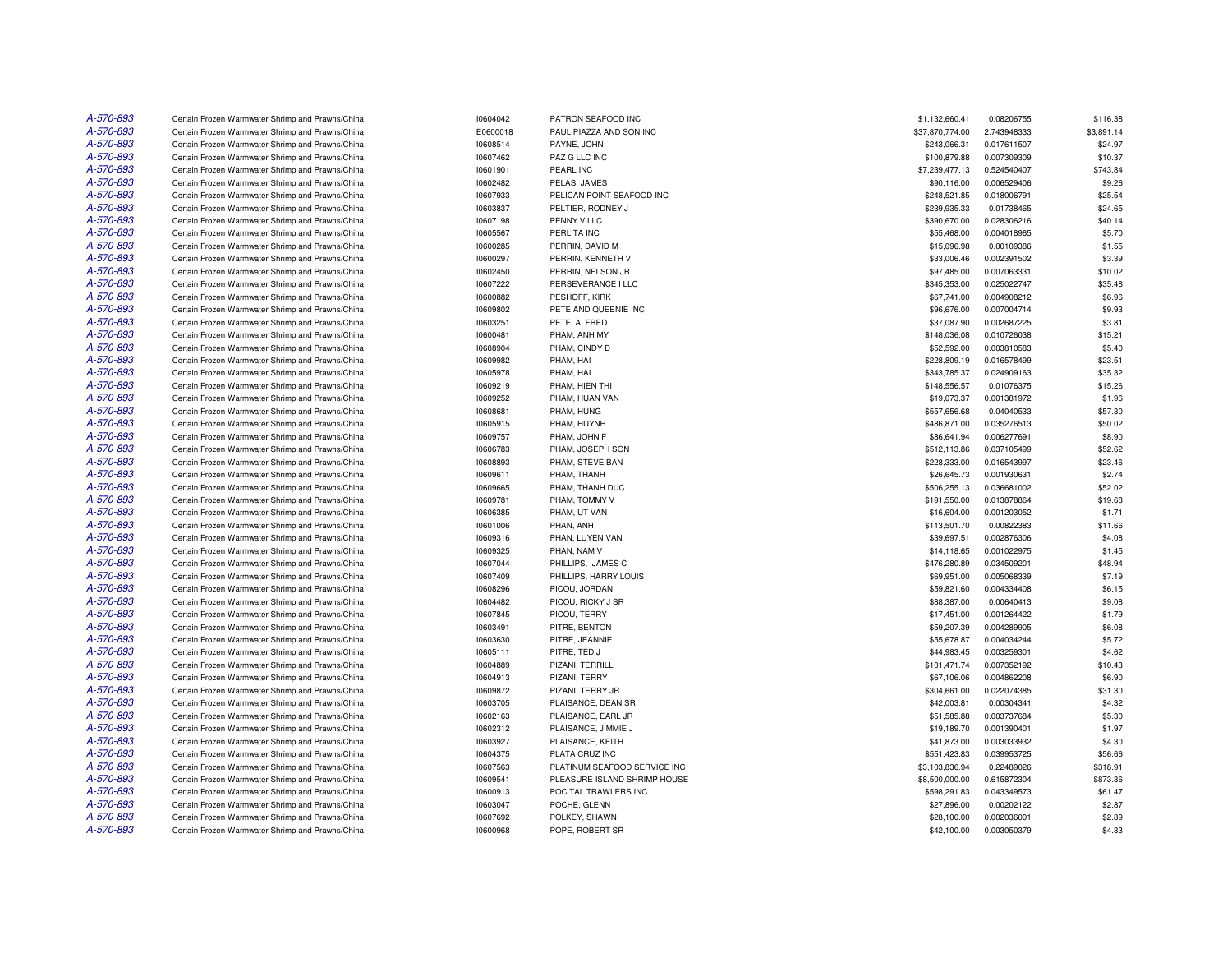| A-570-893 | Certain Frozen Warmwater Shrimp and Prawns/China | 10609398 | POPPELL, DAVID           | \$65,672.80     | 0.00475836  | \$6.75     |
|-----------|--------------------------------------------------|----------|--------------------------|-----------------|-------------|------------|
| A-570-893 | Certain Frozen Warmwater Shrimp and Prawns/China | 10605621 | POPPYS PRIDE SEAFOOD INC | \$88,610.83     | 0.006420348 | \$9.10     |
| A-570-893 | Certain Frozen Warmwater Shrimp and Prawns/China | 10607292 | PORT ROYAL SEAFOOD INC   | \$4,012,757.00  | 0.290746576 | \$412.30   |
| A-570-893 | Certain Frozen Warmwater Shrimp and Prawns/China | 10601809 | PORTIER, RUSSELL         | \$579,539.62    | 0.041990871 | \$59.55    |
| A-570-893 | Certain Frozen Warmwater Shrimp and Prawns/China | 10601819 | PORTIER, RUSSELL         | \$92,800.43     | 0.006723908 | \$9.54     |
| A-570-893 | Certain Frozen Warmwater Shrimp and Prawns/China | 10601814 | PORTIER, RUSSELL         | \$96,007.78     | 0.006956298 | \$9.86     |
| A-570-893 | Certain Frozen Warmwater Shrimp and Prawns/China | 10603643 | POTEET SEAFOOD INC       | \$3,780,056.03  | 0.273886096 | \$388.39   |
| A-570-893 | Certain Frozen Warmwater Shrimp and Prawns/China | E0600041 | POTTER BOATS INC         | \$314,588.38    | 0.022793679 | \$32.32    |
| A-570-893 | Certain Frozen Warmwater Shrimp and Prawns/China | 10600702 | PRICE SEAFOOD            | \$1,430,254.00  | 0.103629862 | \$146.96   |
| A-570-893 | Certain Frozen Warmwater Shrimp and Prawns/China | 10609237 | PRINCESS CELINE INC      | \$436,092.92    | 0.031597359 | \$44.81    |
| A-570-893 |                                                  |          |                          |                 |             |            |
|           | Certain Frozen Warmwater Shrimp and Prawns/China | 10610067 | PRINCESS LORIE LLC       | \$472,297.00    | 0.034220546 | \$48.53    |
| A-570-893 | Certain Frozen Warmwater Shrimp and Prawns/China | 10601759 | PRINCESS MARY INC        | \$710,119.45    | 0.051452106 | \$72.96    |
| A-570-893 | Certain Frozen Warmwater Shrimp and Prawns/China | 10601059 | PRIVATEER                | \$196,653.00    | 0.014248604 | \$20.21    |
| A-570-893 | Certain Frozen Warmwater Shrimp and Prawns/China | 10602912 | PURATA TRAWLERS INC      | \$319,595.86    | 0.023156499 | \$32.84    |
| A-570-893 | Certain Frozen Warmwater Shrimp and Prawns/China | 10604106 | PURSUER INC              | \$280,849.02    | 0.020349074 | \$28.86    |
| A-570-893 | Certain Frozen Warmwater Shrimp and Prawns/China | 10608978 | QUACH, DUC               | \$33,355.42     | 0.002416786 | \$3.43     |
| A-570-893 | Certain Frozen Warmwater Shrimp and Prawns/China | 10607539 | QUEEN LILY INC           | \$101,152.00    | 0.007329025 | \$10.39    |
| A-570-893 | Certain Frozen Warmwater Shrimp and Prawns/China | 10604653 | QUEEN MARY INC           | \$498,772.35    | 0.036138832 | \$51.25    |
| A-570-893 | Certain Frozen Warmwater Shrimp and Prawns/China | 10602948 | QUINN, DORA              | \$18,753.74     | 0.001358813 | \$1.93     |
| A-570-893 | Certain Frozen Warmwater Shrimp and Prawns/China | 10604364 | <b>QUINTA CRUZ INC</b>   | \$441,296.99    | 0.031974423 | \$45.34    |
| A-570-893 | Certain Frozen Warmwater Shrimp and Prawns/China | 10600327 | R A LESSO BROKERAGE INC  | \$19,634,700.00 | 1.422643285 | \$2,017.42 |
| A-570-893 | Certain Frozen Warmwater Shrimp and Prawns/China | 10608604 | R AND J INC              | \$340,678.88    | 0.024684081 | \$35.00    |
| A-570-893 | Certain Frozen Warmwater Shrimp and Prawns/China | E0600627 | R AND K FISHERIES LLC    | \$55,605.19     | 0.004028905 | \$5.71     |
| A-570-893 | Certain Frozen Warmwater Shrimp and Prawns/China | 10602573 | R AND P FISHERIES INC    | \$109,576.15    | 0.007939402 | \$11.26    |
| A-570-893 | Certain Frozen Warmwater Shrimp and Prawns/China | 10600851 | R AND T ATOCHA LLC       | \$165,610.13    | 0.011999376 | \$17.02    |
| A-570-893 | Certain Frozen Warmwater Shrimp and Prawns/China | E0600463 | RACINE, SYLVAN P JR      | \$120,153.05    | 0.008705757 | \$12.35    |
| A-570-893 | Certain Frozen Warmwater Shrimp and Prawns/China | 10606848 | RANCHERO TRAWLERS INC    | \$383,724.00    | 0.027802939 | \$39.43    |
| A-570-893 | Certain Frozen Warmwater Shrimp and Prawns/China | 10601336 | RANDALL J PINELL INC     | \$342,478.33    | 0.024814461 | \$35.19    |
| A-570-893 | Certain Frozen Warmwater Shrimp and Prawns/China | 10603169 | RAWLINGS, JOHN H         | \$281,316.00    | 0.02038291  | \$28.90    |
| A-570-893 | Certain Frozen Warmwater Shrimp and Prawns/China | 10603283 | RAWLINGS, RALPH E JR     | \$1,022,214.00  | 0.074065093 | \$105.03   |
| A-570-893 | Certain Frozen Warmwater Shrimp and Prawns/China | 10606950 | RAY, LEO V               | \$99,925.23     | 0.007240139 | \$10.27    |
| A-570-893 | Certain Frozen Warmwater Shrimp and Prawns/China | 10602751 | RAYNOR, STEVEN E         | \$76,824.25     | 0.005566344 | \$7.89     |
| A-570-893 | Certain Frozen Warmwater Shrimp and Prawns/China | E0601083 | RCP SEAFOOD INC          | \$5,958,734.00  | 0.43174344  | \$612.25   |
| A-570-893 | Certain Frozen Warmwater Shrimp and Prawns/China | 10604219 | RDR SHRIMP CO INC        | \$374.992.00    | 0.027170257 | \$38.53    |
| A-570-893 | Certain Frozen Warmwater Shrimp and Prawns/China | 10605957 | REAGAN, ROY              | \$248,279.34    | 0.01798922  | \$25.51    |
| A-570-893 | Certain Frozen Warmwater Shrimp and Prawns/China | 10603075 | REBECCA SHRIMP CO INC    | \$562,815.00    | 0.040779079 | \$57.83    |
| A-570-893 | Certain Frozen Warmwater Shrimp and Prawns/China | 10602615 | REBSTOCK, CHARLES        | \$36,196.00     | 0.002622602 | \$3.72     |
| A-570-893 | Certain Frozen Warmwater Shrimp and Prawns/China | 10600768 | RECTOR, LANCE            | \$25,381.00     | 0.001838995 | \$2.61     |
| A-570-893 | Certain Frozen Warmwater Shrimp and Prawns/China | 10605465 | <b>REJIMI INC</b>        | \$237,200.00    | 0.01718646  | \$24.37    |
| A-570-893 |                                                  |          |                          |                 |             |            |
| A-570-893 | Certain Frozen Warmwater Shrimp and Prawns/China | 10600726 | REVELL, BEN D            | \$138,945.32    | 0.010067362 | \$14.28    |
|           | Certain Frozen Warmwater Shrimp and Prawns/China | 10603854 | REYES TRAWLERS INC       | \$361,300.08    | 0.026178201 | \$37.12    |
| A-570-893 | Certain Frozen Warmwater Shrimp and Prawns/China | 10600340 | RHODES, RANDOLPH N       | \$134,602.00    | 0.009752664 | \$13.83    |
| A-570-893 | Certain Frozen Warmwater Shrimp and Prawns/China | 10601069 | RHONDA LYNN INC          | \$468,267.08    | 0.033928556 | \$48.11    |
| A-570-893 | Certain Frozen Warmwater Shrimp and Prawns/China | 10600682 | RICHARD, DAVID L         | \$34,720.00     | 0.002515657 | \$3.57     |
| A-570-893 | Certain Frozen Warmwater Shrimp and Prawns/China | 10604134 | RICKS SEAFOOD INC        | \$284,340.00    | 0.020602015 | \$29.22    |
| A-570-893 | Certain Frozen Warmwater Shrimp and Prawns/China | 10604849 | <b>RICKY G INC</b>       | \$722,398.62    | 0.0523418   | \$74.22    |
| A-570-893 | Certain Frozen Warmwater Shrimp and Prawns/China | 10600823 | RIFFLE, JOSIAH B         | \$78,339.00     | 0.005676097 | \$8.05     |
| A-570-893 | Certain Frozen Warmwater Shrimp and Prawns/China | 10603880 | RILEY, JACKIE            | \$30,000.00     | 0.002173667 | \$3.08     |
| A-570-893 | Certain Frozen Warmwater Shrimp and Prawns/China | 10601796 | RKB FISHING INC          | \$307,199.31    | 0.0222583   | \$31.56    |
| A-570-893 | Certain Frozen Warmwater Shrimp and Prawns/China | 10603851 | ROATEX ENTERPRISES INC   | \$358,231.08    | 0.025955835 | \$36.81    |
| A-570-893 | Certain Frozen Warmwater Shrimp and Prawns/China | 10608129 | ROBIN, CHARLES III       | \$40,828.00     | 0.002958216 | \$4.19     |
| A-570-893 | Certain Frozen Warmwater Shrimp and Prawns/China | 10608135 | ROBIN, RICKY             | \$41,600.00     | 0.003014152 | \$4.27     |
| A-570-893 | Certain Frozen Warmwater Shrimp and Prawns/China | 10606291 | ROEUM, ORN               | \$20,664.00     | 0.001497222 | \$2.12     |
| A-570-893 | Certain Frozen Warmwater Shrimp and Prawns/China | 10600031 | ROJAS, KERRY D JR        | \$278,552.45    | 0.020182675 | \$28.62    |
| A-570-893 | Certain Frozen Warmwater Shrimp and Prawns/China | 10609487 | ROJAS, RANDY SR          | \$24,800.00     | 0.001796898 | \$2.55     |
| A-570-893 | Certain Frozen Warmwater Shrimp and Prawns/China | 10603257 | ROMO INC                 | \$242.419.25    | 0.017564624 | \$24.91    |
| A-570-893 | Certain Frozen Warmwater Shrimp and Prawns/China | 10604937 | RONQUILLO, EARL          | \$53,879.00     | 0.003903833 | \$5.54     |
|           |                                                  |          |                          |                 |             |            |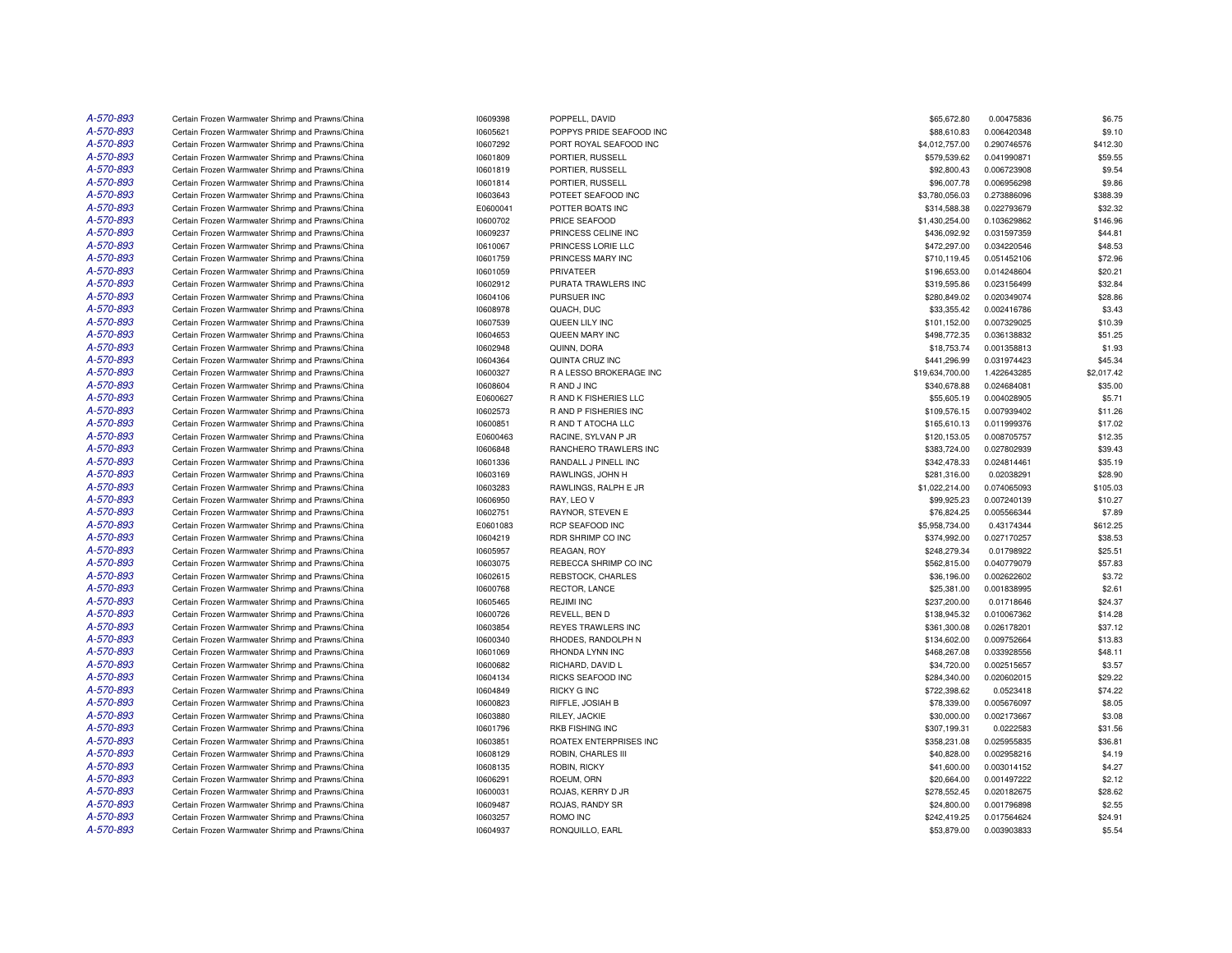| A-570-893 | Certain Frozen Warmwater Shrimp and Prawns/China                                                     | 10600996             | ROSA MARIE INC             | \$604,146.49                 | 0.043773775 | \$62.07    |
|-----------|------------------------------------------------------------------------------------------------------|----------------------|----------------------------|------------------------------|-------------|------------|
| A-570-893 | Certain Frozen Warmwater Shrimp and Prawns/China                                                     | 10606549             | ROSS, LOIS F               | \$25,759.04                  | 0.001866386 | \$2.65     |
| A-570-893 | Certain Frozen Warmwater Shrimp and Prawns/China                                                     | 10607841             | ROUNTREE ENTERPRISES INC   | \$521,835.92                 | 0.037809916 | \$53.62    |
| A-570-893 | Certain Frozen Warmwater Shrimp and Prawns/China                                                     | 10602364             | ROUSE, JIMMY D             | \$89,667.17                  | 0.006496885 | \$9.21     |
| A-570-893 | Certain Frozen Warmwater Shrimp and Prawns/China                                                     | 10602370             | ROUSE, JIMMY D             | \$64,724.80                  | 0.004689672 | \$6.65     |
| A-570-893 | Certain Frozen Warmwater Shrimp and Prawns/China                                                     | E0601058             | ROUSSEL, MICHAEL D JR      | \$17,110.48                  | 0.001239749 | \$1.76     |
| A-570-893 | Certain Frozen Warmwater Shrimp and Prawns/China                                                     | 10604597             | RUBI CRUZ INC              | \$359,269.75                 | 0.026031093 | \$36.91    |
| A-570-893 | Certain Frozen Warmwater Shrimp and Prawns/China                                                     | 10603316             | RUF N REDY INC             | \$472,301.00                 | 0.034220836 | \$48.53    |
| A-570-893 | Certain Frozen Warmwater Shrimp and Prawns/China                                                     | 10602827             | <b>RUSSELL TRAWLING CO</b> | \$143,146.64                 | 0.010371771 | \$14.71    |
| A-570-893 | Certain Frozen Warmwater Shrimp and Prawns/China                                                     | E0600607             | RUSSELL, NICHOLAS M        | \$53,178.63                  | 0.003853088 | \$5.46     |
| A-570-893 | Certain Frozen Warmwater Shrimp and Prawns/China                                                     | 10609738             | RUSTICK, KENNETH           | \$14,223.26                  | 0.001030554 | \$1.46     |
| A-570-893 | Certain Frozen Warmwater Shrimp and Prawns/China                                                     | 10601761             | RUTTLEY BOYS INC           | \$227,747.05                 | 0.016501541 | \$23.40    |
| A-570-893 | Certain Frozen Warmwater Shrimp and Prawns/China                                                     | 10601357             | SABRINA MARIE INC          | \$346,004.24                 | 0.025069933 | \$35.55    |
| A-570-893 | Certain Frozen Warmwater Shrimp and Prawns/China                                                     | 10607370             | SAGNES, EVERETT L          | \$123,202.52                 | 0.008926708 | \$12.66    |
| A-570-893 | Certain Frozen Warmwater Shrimp and Prawns/China                                                     | 10604603             | SALINA CRUZ INC            | \$333,489.50                 | 0.02416317  | \$34.27    |
| A-570-893 | Certain Frozen Warmwater Shrimp and Prawns/China                                                     | 10603295             | SAMAIRA INC                | \$117,570.00                 | 0.008518601 | \$12.08    |
| A-570-893 | Certain Frozen Warmwater Shrimp and Prawns/China                                                     | 10601586             | SANDRA G INC               | \$331,593.55                 | 0.024025798 | \$34.07    |
| A-570-893 |                                                                                                      |                      | SANDRA KAY                 |                              | 0.030865883 | \$43.77    |
| A-570-893 | Certain Frozen Warmwater Shrimp and Prawns/China                                                     | 10602435             |                            | \$425,997.41                 | 0.0294085   |            |
|           | Certain Frozen Warmwater Shrimp and Prawns/China                                                     | 10604614             | SANTA FE CRUZ INC          | \$405,883.24                 |             | \$41.70    |
| A-570-893 | Certain Frozen Warmwater Shrimp and Prawns/China                                                     | 10609022             | SANTA MARIA I INC          | \$737,402.58                 | 0.053428921 | \$75.77    |
| A-570-893 | Certain Frozen Warmwater Shrimp and Prawns/China                                                     | 10601313             | SANTA MARIA INC            | \$235,810.14                 | 0.017085757 | \$24.23    |
| A-570-893 | Certain Frozen Warmwater Shrimp and Prawns/China                                                     | 10604358             | SANTA MONICA INC           | \$393,547.59                 | 0.028514713 | \$40.44    |
| A-570-893 | Certain Frozen Warmwater Shrimp and Prawns/China                                                     | 10602216             | SATURDAY, MICHAEL          | \$38,401.15                  | 0.002782377 | \$3.95     |
| A-570-893 | Certain Frozen Warmwater Shrimp and Prawns/China                                                     | 10603933             | SAUCE, CARLTON             | \$111,894.73                 | 0.008107396 | \$11.50    |
| A-570-893 | Certain Frozen Warmwater Shrimp and Prawns/China                                                     | 10600395             | SAUCE, JOSEPH C JR         | \$104,963.63                 | 0.007605199 | \$10.78    |
| A-570-893 | Certain Frozen Warmwater Shrimp and Prawns/China                                                     | 10608093             | SCARABIN, CLIFFORD SR      | \$33,309.00                  | 0.002413422 | \$3.42     |
| A-570-893 | Certain Frozen Warmwater Shrimp and Prawns/China                                                     | E0600641             | SCHULTZ, TROY A            | \$55,353.00                  | 0.004010633 | \$5.69     |
| A-570-893 | Certain Frozen Warmwater Shrimp and Prawns/China                                                     | 10604666             | <b>SCOOBY INC</b>          | \$181,161.60                 | 0.013126166 | \$18.61    |
| A-570-893 | Certain Frozen Warmwater Shrimp and Prawns/China                                                     | E0600295             | SCOTT, AARON               | \$15,717.00                  | 0.001138784 | \$1.61     |
| A-570-893 | Certain Frozen Warmwater Shrimp and Prawns/China                                                     | 10603938             | SCOTT, JAMES E III         | \$122,558.23                 | 0.008880026 | \$12.59    |
| A-570-893 | Certain Frozen Warmwater Shrimp and Prawns/China                                                     | 10606530             | SEA DRIFTER INC            | \$199,776.95                 | 0.014474952 | \$20.53    |
| A-570-893 | Certain Frozen Warmwater Shrimp and Prawns/China                                                     | 10601485             | SEA EAGLE FISHERIES INC    | \$252,143.05                 | 0.018269167 | \$25.91    |
| A-570-893 | Certain Frozen Warmwater Shrimp and Prawns/China                                                     | 10603155             | SEA GULF FISHERIES INC     | \$263,495.21                 | 0.019091694 | \$27.07    |
| A-570-893 | Certain Frozen Warmwater Shrimp and Prawns/China                                                     | 10602848             | SEA LION V INC             | \$598,599.16                 | 0.04337184  | \$61.50    |
| A-570-893 | Certain Frozen Warmwater Shrimp and Prawns/China                                                     | 10602873             | SEA LION VI INC            | \$617,374.63                 | 0.044732228 | \$63.43    |
| A-570-893 | Certain Frozen Warmwater Shrimp and Prawns/China                                                     | 10602900             | SEA PEARL SEAFOOD CO INC   | \$23,649,041.29              | 1.713504652 | \$2,429.89 |
| A-570-893 | Certain Frozen Warmwater Shrimp and Prawns/China                                                     | 10608933             | <b>SEA WALKER INC</b>      | \$97,000.00                  | 0.00702819  | \$9.97     |
| A-570-893 | Certain Frozen Warmwater Shrimp and Prawns/China                                                     | 10608380             | SEABROOK SEAFOOD INC       | \$5,567,635.00               | 0.40340614  | \$572.06   |
| A-570-893 | Certain Frozen Warmwater Shrimp and Prawns/China                                                     | 10607562             | SEAFOOD ENTERPRISE INC     | \$6,382,720.00               | 0.462463585 | \$655.81   |
| A-570-893 | Certain Frozen Warmwater Shrimp and Prawns/China                                                     | 10600750             | SEAFOOD SHED               | \$3,463,325.70               | 0.250937221 | \$355.85   |
| A-570-893 | Certain Frozen Warmwater Shrimp and Prawns/China                                                     | 10600558             | <b>SEAL, CHARLES</b>       | \$14,177.26                  | 0.001027221 | \$1.46     |
| A-570-893 | Certain Frozen Warmwater Shrimp and Prawns/China                                                     | 10602660             | SEAMAN TRAWLERS INC        | \$363,915.18                 | 0.02636768  | \$37.39    |
| A-570-893 | Certain Frozen Warmwater Shrimp and Prawns/China                                                     | 10606604             | SEAMANS MAGIC INC          | \$208,682.75                 | 0.015120227 | \$21.44    |
| A-570-893 | Certain Frozen Warmwater Shrimp and Prawns/China                                                     | 10600488             | SEKUL, MORRIS G            | \$36,537.31                  | 0.002647331 | \$3.75     |
| A-570-893 | Certain Frozen Warmwater Shrimp and Prawns/China                                                     | 10602703             | SELLERS, ISAAC             | \$226,915.00                 | 0.016441255 | \$23.32    |
| A-570-893 | Certain Frozen Warmwater Shrimp and Prawns/China                                                     | 10609826             | SEVEL, MICHAEL D           | \$153,507.59                 | 0.011122479 | \$15.77    |
| A-570-893 | Certain Frozen Warmwater Shrimp and Prawns/China                                                     | 10609973             | SEVEL, MICHAEL D           | \$28,915.82                  | 0.002095112 | \$2.97     |
| A-570-893 | Certain Frozen Warmwater Shrimp and Prawns/China                                                     | 10608925             | SHELL CREEK SEAFOOD INC    | \$461,690.89                 | 0.033452074 | \$47.44    |
| A-570-893 | Certain Frozen Warmwater Shrimp and Prawns/China                                                     | 10603901             | SHILLING, JASON            | \$18,899.50                  | 0.001369374 | \$1.94     |
| A-570-893 | Certain Frozen Warmwater Shrimp and Prawns/China                                                     | E0600901             | SHRIMP BOAT PATRICE LLC    | \$15,803.48                  | 0.00114505  | \$1.62     |
| A-570-893 |                                                                                                      |                      | SHRIMP TEXAS 18 INC        |                              | 0.028147828 | \$39.92    |
| A-570-893 | Certain Frozen Warmwater Shrimp and Prawns/China<br>Certain Frozen Warmwater Shrimp and Prawns/China | 10602976<br>10602054 | SHRIMP TRAWLER PLAYBOY INC | \$388,484.00<br>\$360,414.09 | 0.026114007 | \$37.03    |
| A-570-893 | Certain Frozen Warmwater Shrimp and Prawns/China                                                     | 10602064             | SHRIMP TRAWLER VALLY INC   | \$381,382.98                 | 0.027633319 | \$39.19    |
| A-570-893 |                                                                                                      |                      |                            |                              |             |            |
|           | Certain Frozen Warmwater Shrimp and Prawns/China                                                     | 10602987             | SHRIMP TX 1 INC            | \$397,025.00                 | 0.028766671 | \$40.79    |
| A-570-893 | Certain Frozen Warmwater Shrimp and Prawns/China                                                     | 10607397             | SI KY LAN INC              | \$159,582.94                 | 0.011562672 | \$16.40    |
| A-570-893 | Certain Frozen Warmwater Shrimp and Prawns/China                                                     | 10602762             | SIDNEY FISHERIES INC       | \$217,388.00                 | 0.01575097  | \$22.34    |
| A-570-893 | Certain Frozen Warmwater Shrimp and Prawns/China                                                     | 10608121             | SIFUENTES, FERNANDO        | \$161,800.19                 | 0.011723324 | \$16.62    |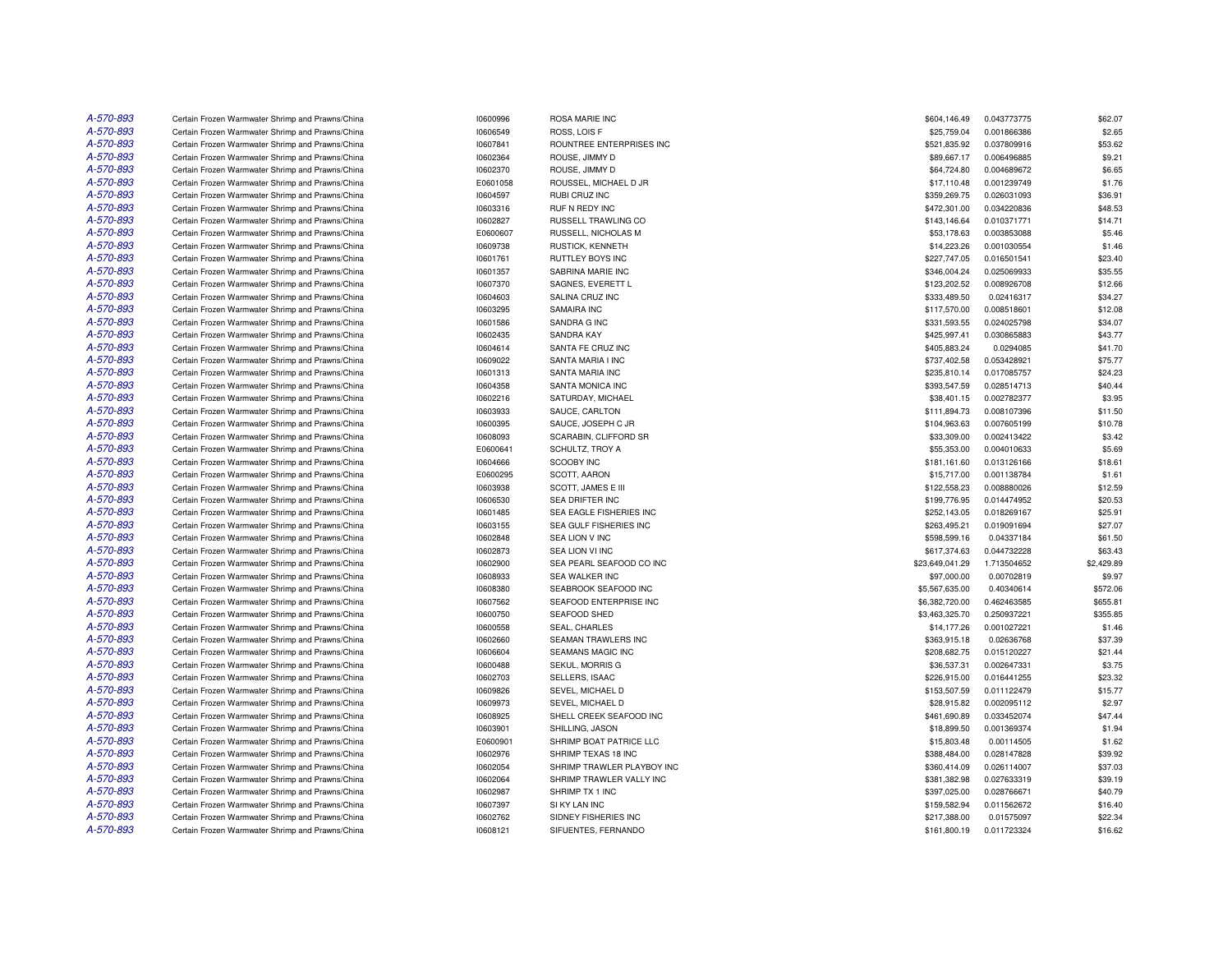| A-570-893 | Certain Frozen Warmwater Shrimp and Prawns/China | 10601125 | SILVER, CURTIS JR           | \$95,289.82                  | 0.006904278                | \$9.79   |
|-----------|--------------------------------------------------|----------|-----------------------------|------------------------------|----------------------------|----------|
| A-570-893 | Certain Frozen Warmwater Shrimp and Prawns/China | 10606976 | SISUNG, WALTER              | \$26,206.00                  | 0.001898771                | \$2.69   |
| A-570-893 | Certain Frozen Warmwater Shrimp and Prawns/China | 10608328 | <b>SKINNER, GARY SR</b>     | \$167,779.81                 | 0.012156581                | \$17.24  |
| A-570-893 | Certain Frozen Warmwater Shrimp and Prawns/China | 10601116 | SKINNER, RICHARD            | \$85,929.82                  | 0.006226094                | \$8.83   |
| A-570-893 | Certain Frozen Warmwater Shrimp and Prawns/China | 10608616 | SKIP TOOMER INC             | \$297,992.00                 | 0.021591179                | \$30.62  |
| A-570-893 | Certain Frozen Warmwater Shrimp and Prawns/China | 10600333 | SKRMETTA, MARTIN J          | \$64,765.00                  | 0.004692585                | \$6.65   |
| A-570-893 | Certain Frozen Warmwater Shrimp and Prawns/China | 10601427 | SKYE MARIE INC              | \$105,805.15                 | 0.007666172                | \$10.87  |
| A-570-893 | Certain Frozen Warmwater Shrimp and Prawns/China | 10608763 | SMITH, WALTER M             | \$7,635,466.00               | 0.553232004                | \$784.53 |
| A-570-893 | Certain Frozen Warmwater Shrimp and Prawns/China | 10601638 | SMITHWICK, TED W            | \$148,543.00                 | 0.010762767                | \$15.26  |
| A-570-893 | Certain Frozen Warmwater Shrimp and Prawns/China | 10608318 | SMOAK, WILLIAM W III        | \$77,803.00                  | 0.00563726                 | \$7.99   |
| A-570-893 | Certain Frozen Warmwater Shrimp and Prawns/China | 10602146 | SNODGRASS BROTHERS INC      | \$283,600.39                 | 0.020548427                | \$29.14  |
| A-570-893 | Certain Frozen Warmwater Shrimp and Prawns/China | 10601871 | SOK, MONTHA                 | \$481,128.69                 | 0.034860451                | \$49.43  |
| A-570-893 | Certain Frozen Warmwater Shrimp and Prawns/China | 10600564 | SOLET, JOSEPH R             | \$14,360.51                  | 0.001040499                | \$1.48   |
| A-570-893 | Certain Frozen Warmwater Shrimp and Prawns/China | 10603012 | SOPHIE MARIE INC            | \$49,869.13                  | 0.003613296                | \$5.12   |
| A-570-893 | Certain Frozen Warmwater Shrimp and Prawns/China | 10603945 | SPELL, MARK                 | \$123,730.00                 | 0.008964927                | \$12.71  |
| A-570-893 | Certain Frozen Warmwater Shrimp and Prawns/China | 10603364 | SPRIG CO INC                | \$39,892.00                  | 0.002890397                | \$4.10   |
| A-570-893 | Certain Frozen Warmwater Shrimp and Prawns/China | 10603726 | SPRINKLE, JOSEPH            | \$379,257.00                 | 0.02747928                 | \$38.97  |
| A-570-893 | Certain Frozen Warmwater Shrimp and Prawns/China | 10606716 | ST DANIEL PHILLIP III INC   | \$324,978.77                 | 0.02354652                 | \$33.39  |
| A-570-893 | Certain Frozen Warmwater Shrimp and Prawns/China | 10600707 | ST MICHAEL ICE AND FUEL INC | \$1,360,000.00               | 0.098539569                | \$139.74 |
| A-570-893 |                                                  |          |                             |                              |                            |          |
| A-570-893 | Certain Frozen Warmwater Shrimp and Prawns/China | 10602851 | ST PETER 550775             | \$175,266.29<br>\$544,066.19 | 0.012699018<br>0.039420623 | \$18.01  |
|           | Certain Frozen Warmwater Shrimp and Prawns/China | 10607573 | ST PHILLIP INC              |                              |                            | \$55.90  |
| A-570-893 | Certain Frozen Warmwater Shrimp and Prawns/China | 10607604 | ST TERESA INC               | \$445,229.77                 | 0.032259375                | \$45.75  |
| A-570-893 | Certain Frozen Warmwater Shrimp and Prawns/China | 10607617 | ST VINCENT ANDREW INC       | \$324,537.35                 | 0.023514537                | \$33.35  |
| A-570-893 | Certain Frozen Warmwater Shrimp and Prawns/China | 10604763 | START YOUNG INC             | \$322,977.17                 | 0.023401493                | \$33.19  |
| A-570-893 | Certain Frozen Warmwater Shrimp and Prawns/China | 10606103 | STEEN, CARL L               | \$151,691.32                 | 0.01099088                 | \$15.59  |
| A-570-893 | Certain Frozen Warmwater Shrimp and Prawns/China | 10605500 | STEEN, JAMES                | \$33,916.00                  | 0.002457403                | \$3.48   |
| A-570-893 | Certain Frozen Warmwater Shrimp and Prawns/China | 10604224 | STELLA MESTRE INC           | \$177,685.00                 | 0.012874267                | \$18.26  |
| A-570-893 | Certain Frozen Warmwater Shrimp and Prawns/China | 10606479 | STELLY, ADLAR W             | \$48,500.00                  | 0.003514095                | \$4.98   |
| A-570-893 | Certain Frozen Warmwater Shrimp and Prawns/China | 10606554 | STELLY, CARL                | \$45,500.00                  | 0.003296728                | \$4.68   |
| A-570-893 | Certain Frozen Warmwater Shrimp and Prawns/China | 10606496 | STELLY, SANDRUS JR          | \$57,000.00                  | 0.004129967                | \$5.86   |
| A-570-893 | Certain Frozen Warmwater Shrimp and Prawns/China | 10606491 | STELLY, SANDRUS SR          | \$30,000.00                  | 0.002173667                | \$3.08   |
| A-570-893 | Certain Frozen Warmwater Shrimp and Prawns/China | 10606485 | STELLY, TOBY                | \$48,919.73                  | 0.003544507                | \$5.03   |
| A-570-893 | Certain Frozen Warmwater Shrimp and Prawns/China | 10606312 | STELLY, WARREN              | \$55,315.16                  | 0.004007891                | \$5.68   |
| A-570-893 | Certain Frozen Warmwater Shrimp and Prawns/China | 10600988 | STEWART, WILLIAM C          | \$77,184.00                  | 0.00559241                 | \$7.93   |
| A-570-893 | Certain Frozen Warmwater Shrimp and Prawns/China | 10609503 | STORMY SEAS INC             | \$147,736.00                 | 0.010704295                | \$15.18  |
| A-570-893 | Certain Frozen Warmwater Shrimp and Prawns/China | 10603815 | STRICKLAND, KEN             | \$64,935.34                  | 0.004704927                | \$6.67   |
| A-570-893 | Certain Frozen Warmwater Shrimp and Prawns/China | 10602256 | <b>SULAK, BILLY</b>         | \$19,502.82                  | 0.001413088                | \$2.00   |
| A-570-893 | Certain Frozen Warmwater Shrimp and Prawns/China | 10606012 | SUN STAR INCORPORATED       | \$244,670.00                 | 0.017727703                | \$25.14  |
| A-570-893 | Certain Frozen Warmwater Shrimp and Prawns/China | 10601555 | SUPER COOPER INC            | \$77,280.70                  | 0.005599417                | \$7.94   |
| A-570-893 | Certain Frozen Warmwater Shrimp and Prawns/China | 10609417 | SUPERCOON INC               | \$157,664.30                 | 0.011423656                | \$16.20  |
| A-570-893 | Certain Frozen Warmwater Shrimp and Prawns/China | 10603065 | SWAMP IRISH INC             | \$557,796.00                 | 0.040415424                | \$57.31  |
| A-570-893 | Certain Frozen Warmwater Shrimp and Prawns/China | 10605323 | T CVITANOVICH SEAFOOD LLC   | \$9,689,108.00               | 0.702029796                | \$995.54 |
| A-570-893 | Certain Frozen Warmwater Shrimp and Prawns/China | 10605870 | TA. YEN THI                 | \$154.146.41                 | 0.011168765                | \$15.84  |
| A-570-893 | Certain Frozen Warmwater Shrimp and Prawns/China | 10600980 | TAN, HUNG V                 | \$109,533.51                 | 0.007936312                | \$11.25  |
| A-570-893 | Certain Frozen Warmwater Shrimp and Prawns/China | 10600552 | TAN, LAN T                  | \$131,790.19                 | 0.009548933                | \$13.54  |
| A-570-893 | Certain Frozen Warmwater Shrimp and Prawns/China | 10603143 | <b>TANA INC</b>             | \$295,653.67                 | 0.021421754                | \$30.38  |
| A-570-893 | Certain Frozen Warmwater Shrimp and Prawns/China | 10601542 | TATE, ARCHIE P              | \$10,407.77                  | 0.000754101                | \$1.07   |
| A-570-893 | Certain Frozen Warmwater Shrimp and Prawns/China | 10603791 | TAYLOR, DOYLE               | \$51,172.00                  | 0.003707696                | \$5.26   |
| A-570-893 | Certain Frozen Warmwater Shrimp and Prawns/China | 10601722 | TEE TREGRE INC              | \$166,622.96                 | 0.012072761                | \$17.12  |
| A-570-893 | Certain Frozen Warmwater Shrimp and Prawns/China | 10604346 | TERCERA CRUZ INC            | \$426,043.22                 | 0.030869202                | \$43.78  |
| A-570-893 | Certain Frozen Warmwater Shrimp and Prawns/China | 10601162 | TERREBONNE, CARROLL         | \$69,659.66                  | 0.00504723                 | \$7.16   |
| A-570-893 | Certain Frozen Warmwater Shrimp and Prawns/China | 10602715 | TERREBONNE, GARY J          | \$33,334.55                  | 0.002415274                | \$3.43   |
| A-570-893 | Certain Frozen Warmwater Shrimp and Prawns/China | 10601774 | TERREBONNE, JIMMY           | \$33,429.70                  | 0.002422168                | \$3.43   |
| A-570-893 | Certain Frozen Warmwater Shrimp and Prawns/China | 10601987 | TERREBONNE, KLINE A         | \$45,876.30                  | 0.003323993                | \$4.71   |
| A-570-893 | Certain Frozen Warmwater Shrimp and Prawns/China | E0600309 | TERRY LYNN INC              | \$419,506.00                 | 0.030395544                | \$43.10  |
| A-570-893 | Certain Frozen Warmwater Shrimp and Prawns/China | 10600533 | <b>TERRY, ELOISE</b>        | \$16,806.94                  | 0.001217756                | \$1.73   |
| A-570-893 | Certain Frozen Warmwater Shrimp and Prawns/China | 10601850 | TEX MEX COLD STORAGE INC    | \$531,000.00                 | 0.038473905                | \$54.56  |
|           |                                                  |          |                             |                              |                            |          |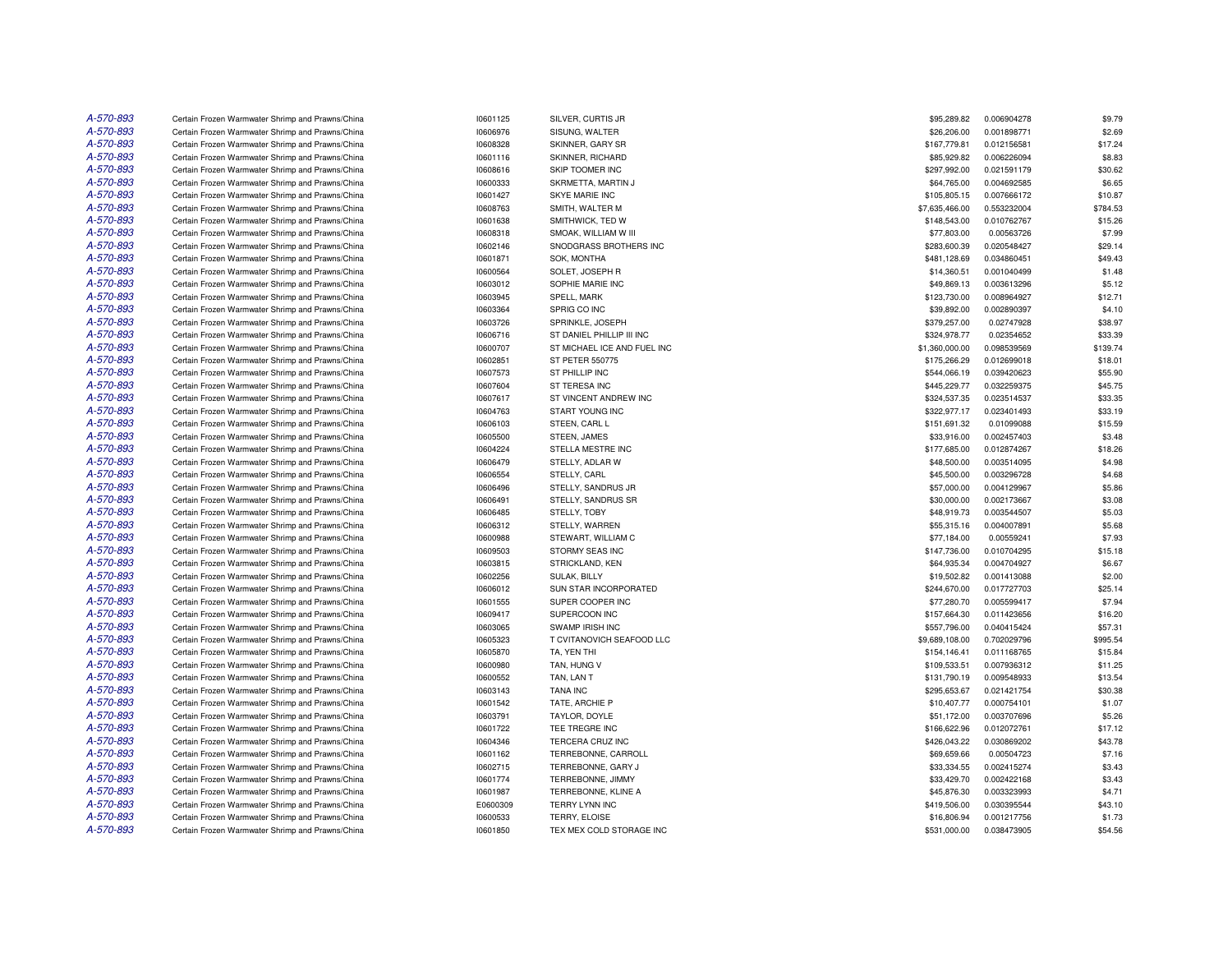| A-570-893              | Certain Frozen Warmwater Shrimp and Prawns/China | 10602278 | <b>TEXAS LADY INC</b>              | \$216,153.37   | 0.015661515 | \$22.21  |
|------------------------|--------------------------------------------------|----------|------------------------------------|----------------|-------------|----------|
| A-570-893              | Certain Frozen Warmwater Shrimp and Prawns/China | 10608309 | <b>TEXAS PACK INC</b>              | \$3,030,565.43 | 0.219581331 | \$311.38 |
| A-570-893              | Certain Frozen Warmwater Shrimp and Prawns/China | 10602190 | THAI AND TRAN INC                  | \$478,794.90   | 0.034691355 | \$49.20  |
| A-570-893              | Certain Frozen Warmwater Shrimp and Prawns/China | 10606764 | THAI, HUYNH TAN                    | \$886,603.67   | 0.06423937  | \$91.10  |
| A-570-893              | Certain Frozen Warmwater Shrimp and Prawns/China | E0600921 | THERIOT, CRAIG                     | \$393,135.80   | 0.028484877 | \$40.39  |
| A-570-893              | Certain Frozen Warmwater Shrimp and Prawns/China | 10602022 | THERIOT, ROLAND                    | \$37,443.63    | 0.002712999 | \$3.85   |
| A-570-893              | Certain Frozen Warmwater Shrimp and Prawns/China | 10601683 | THIBODEAUX, BART                   | \$106,096.27   | 0.007687265 | \$10.90  |
| A-570-893              | Certain Frozen Warmwater Shrimp and Prawns/China | 10605994 | THIBODEAUX, TONY                   | \$284,712.18   | 0.020628982 | \$29.25  |
| A-570-893              | Certain Frozen Warmwater Shrimp and Prawns/China | 10601311 | THOMAS G INC                       | \$368,750.70   | 0.02671804  | \$37.89  |
| A-570-893              | Certain Frozen Warmwater Shrimp and Prawns/China | 10605718 | THOMAS, RANDY                      | \$165,575.56   | 0.011996871 | \$17.01  |
| A-570-893              | Certain Frozen Warmwater Shrimp and Prawns/China | 10600183 | THOMAS, ROBERT W                   | \$19,880.00    | 0.001440417 | \$2.04   |
| A-570-893              | Certain Frozen Warmwater Shrimp and Prawns/China | 10605096 | THOMAS, WILLARD N                  | \$50,016.19    | 0.003623951 | \$5.14   |
| A-570-893              | Certain Frozen Warmwater Shrimp and Prawns/China | 10603503 | THOMASSIE, TRACY J                 | \$54,481.29    | 0.003947473 | \$5.60   |
| A-570-893              | Certain Frozen Warmwater Shrimp and Prawns/China | 10603957 | THUNDERBOLT FISHERMANS SEAFOOD INC | \$1,160,321.47 | 0.084071748 | \$119.22 |
| A-570-893              | Certain Frozen Warmwater Shrimp and Prawns/China | 10601028 | TIDELANDS SEAFOOD CO INC           | \$2,366,772.23 | 0.171485819 | \$243.18 |
| A-570-893              | Certain Frozen Warmwater Shrimp and Prawns/China | 10602765 | <b>TIKEDE INC</b>                  | \$250,323.00   | 0.018137294 | \$25.72  |
| A-570-893              | Certain Frozen Warmwater Shrimp and Prawns/China | 10603761 | TILLMAN, TIMOTHY P                 | \$27,924.00    | 0.002023249 | \$2.87   |
| A-570-893              | Certain Frozen Warmwater Shrimp and Prawns/China | 10609355 |                                    |                |             | \$2.28   |
| A-570-893              |                                                  |          | <b>TINNEY, MARK</b>                | \$22,147.00    | 0.001604673 | \$5.84   |
|                        | Certain Frozen Warmwater Shrimp and Prawns/China | 10608792 | TIPPS, ROY D                       | \$56,795.54    | 0.004115153 |          |
| A-570-893              | Certain Frozen Warmwater Shrimp and Prawns/China | 10609377 | TITAN SEAFOOD                      | \$5,450,000.00 | 0.39488283  | \$559.98 |
| A-570-893              | Certain Frozen Warmwater Shrimp and Prawns/China | 10608642 | TO. DU                             | \$48,500.00    | 0.003514095 | \$4.98   |
| A-570-893              | Certain Frozen Warmwater Shrimp and Prawns/China | 10601492 | TODD, ROBERT C                     | \$142,706.22   | 0.01033986  | \$14.66  |
| A-570-893              | Certain Frozen Warmwater Shrimp and Prawns/China | 10607911 | TOMMY CHERAMIE INC                 | \$196,802.00   | 0.0142594   | \$20.22  |
| A-570-893              | Certain Frozen Warmwater Shrimp and Prawns/China | 10601051 | TOMMYS SEAFOOD INC                 | \$7,024,587.00 | 0.508970421 | \$721.76 |
| A-570-893              | Certain Frozen Warmwater Shrimp and Prawns/China | E0600331 | TONYA JANE INC                     | \$345,939.00   | 0.025065206 | \$35.54  |
| A-570-893              | Certain Frozen Warmwater Shrimp and Prawns/China | 10608607 | TOOMER, FRANK G JR                 | \$154,515.00   | 0.011195472 | \$15.88  |
| A-570-893              | Certain Frozen Warmwater Shrimp and Prawns/China | 10605612 | TOUCHARD, JOHN JR                  | \$11,175.26    | 0.00080971  | \$1.15   |
| A-570-893              | Certain Frozen Warmwater Shrimp and Prawns/China | 10606020 | TOUPS, ANTHONY G                   | \$33,118.59    | 0.002399626 | \$3.40   |
| A-570-893              | Certain Frozen Warmwater Shrimp and Prawns/China | 10609789 | TOUPS, TED                         | \$103,100.00   | 0.007470169 | \$10.59  |
| A-570-893              | Certain Frozen Warmwater Shrimp and Prawns/China | 10601496 | <b>TRAHAN, RICKY</b>               | \$93,078.89    | 0.006744084 | \$9.56   |
| A-570-893              | Certain Frozen Warmwater Shrimp and Prawns/China | 10600065 | TRAN, BAY VAN                      | \$4,135.93     | 0.000299671 | \$0.42   |
| A-570-893              | Certain Frozen Warmwater Shrimp and Prawns/China | E0600576 | TRAN, BINH                         | \$73,146.00    | 0.005299835 | \$7.52   |
| A-570-893              | Certain Frozen Warmwater Shrimp and Prawns/China | 10609573 | TRAN, CHAU                         | \$5,191.80     | 0.000376175 | \$0.53   |
| A-570-893              | Certain Frozen Warmwater Shrimp and Prawns/China | 10609922 | TRAN, DOAN                         | \$42,524.00    | 0.0030811   | \$4.37   |
| A-570-893              | Certain Frozen Warmwater Shrimp and Prawns/China | 10606002 | TRAN, HIEP PHUOC                   | \$138,181.00   | 0.010011982 | \$14.20  |
| A-570-893              | Certain Frozen Warmwater Shrimp and Prawns/China | 10609213 | TRAN, HIEU                         | \$108,497.20   | 0.007861226 | \$11.15  |
| A-570-893              | Certain Frozen Warmwater Shrimp and Prawns/China | 10605996 | TRAN, HUNG P                       | \$145,948.83   | 0.010574805 | \$15.00  |
| A-570-893              | Certain Frozen Warmwater Shrimp and Prawns/China | 10600324 | TRAN, HUNG T                       | \$144,060.00   | 0.010437949 | \$14.80  |
| A-570-893              | Certain Frozen Warmwater Shrimp and Prawns/China | 10601224 | TRAN, HUNG VAN                     | \$131,006.26   | 0.009492133 | \$13.46  |
| A-570-893              | Certain Frozen Warmwater Shrimp and Prawns/China | 10609067 | TRAN, JOHN                         | \$55,505.70    | 0.004021697 | \$5.70   |
| A-570-893              | Certain Frozen Warmwater Shrimp and Prawns/China | 10609931 | TRAN, LOAN                         | \$11,880.25    | 0.00086079  | \$1.22   |
| A-570-893              | Certain Frozen Warmwater Shrimp and Prawns/China | 10609073 | TRAN, MEIL                         | \$182,465.79   | 0.013220662 | \$18.75  |
| A-570-893              | Certain Frozen Warmwater Shrimp and Prawns/China | 10601829 | TRAN, MIKE                         | \$170,709.00   | 0.012368817 | \$17.54  |
| A-570-893              | Certain Frozen Warmwater Shrimp and Prawns/China | 10601632 | TRAN, MIKE                         | \$495,751.93   | 0.035919986 | \$50.94  |
| A-570-893              | Certain Frozen Warmwater Shrimp and Prawns/China | 10609244 | TRAN, NAM VAN                      | \$6,637.90     | 0.000480953 | \$0.68   |
| A-570-893              | Certain Frozen Warmwater Shrimp and Prawns/China | 10608823 | TRAN, NGHIA                        | \$26,916.85    | 0.001950276 | \$2.77   |
| A-570-893              | Certain Frozen Warmwater Shrimp and Prawns/China | 10605198 | TRAN, NHANH                        | \$254,490.68   | 0.018439266 | \$26.15  |
| A-570-893              | Certain Frozen Warmwater Shrimp and Prawns/China | 10609987 | TRAN, QUAN                         | \$444,421.38   | 0.032200802 | \$45.66  |
| A-570-893              | Certain Frozen Warmwater Shrimp and Prawns/China | 10607260 | TRAN, QUANG VAN                    | \$34,973.55    | 0.002534028 | \$3.59   |
| A-570-893              | Certain Frozen Warmwater Shrimp and Prawns/China | 10601230 | TRAN, QUI                          | \$139,893.00   | 0.010136026 | \$14.37  |
|                        |                                                  |          |                                    |                |             |          |
| A-570-893<br>A-570-893 | Certain Frozen Warmwater Shrimp and Prawns/China | 10609152 | <b>TRAN, SARAH</b>                 | \$24,300.00    | 0.00176067  | \$2.50   |
|                        | Certain Frozen Warmwater Shrimp and Prawns/China | 10608902 | TRAN, SCOTTY                       | \$347,582.95   | 0.025184319 | \$35.71  |
| A-570-893              | Certain Frozen Warmwater Shrimp and Prawns/China | 10609177 | TRAN, THANH VAN                    | \$21,802.00    | 0.001579676 | \$2.24   |
| A-570-893              | Certain Frozen Warmwater Shrimp and Prawns/China | 10609731 | TRAN, TONY                         | \$50,471.35    | 0.00365693  | \$5.19   |
| A-570-893              | Certain Frozen Warmwater Shrimp and Prawns/China | E0600582 | TRAN, TU                           | \$189,502.55   | 0.013730514 | \$19.47  |
| A-570-893              | Certain Frozen Warmwater Shrimp and Prawns/China | 10609936 | TRAN, TUAN                         | \$15,000.00    | 0.001086833 | \$1.54   |
| A-570-893              | Certain Frozen Warmwater Shrimp and Prawns/China | 10608808 | TRAN, TUAN                         | \$12,938.07    | 0.000937435 | \$1.33   |
|                        |                                                  |          |                                    |                |             |          |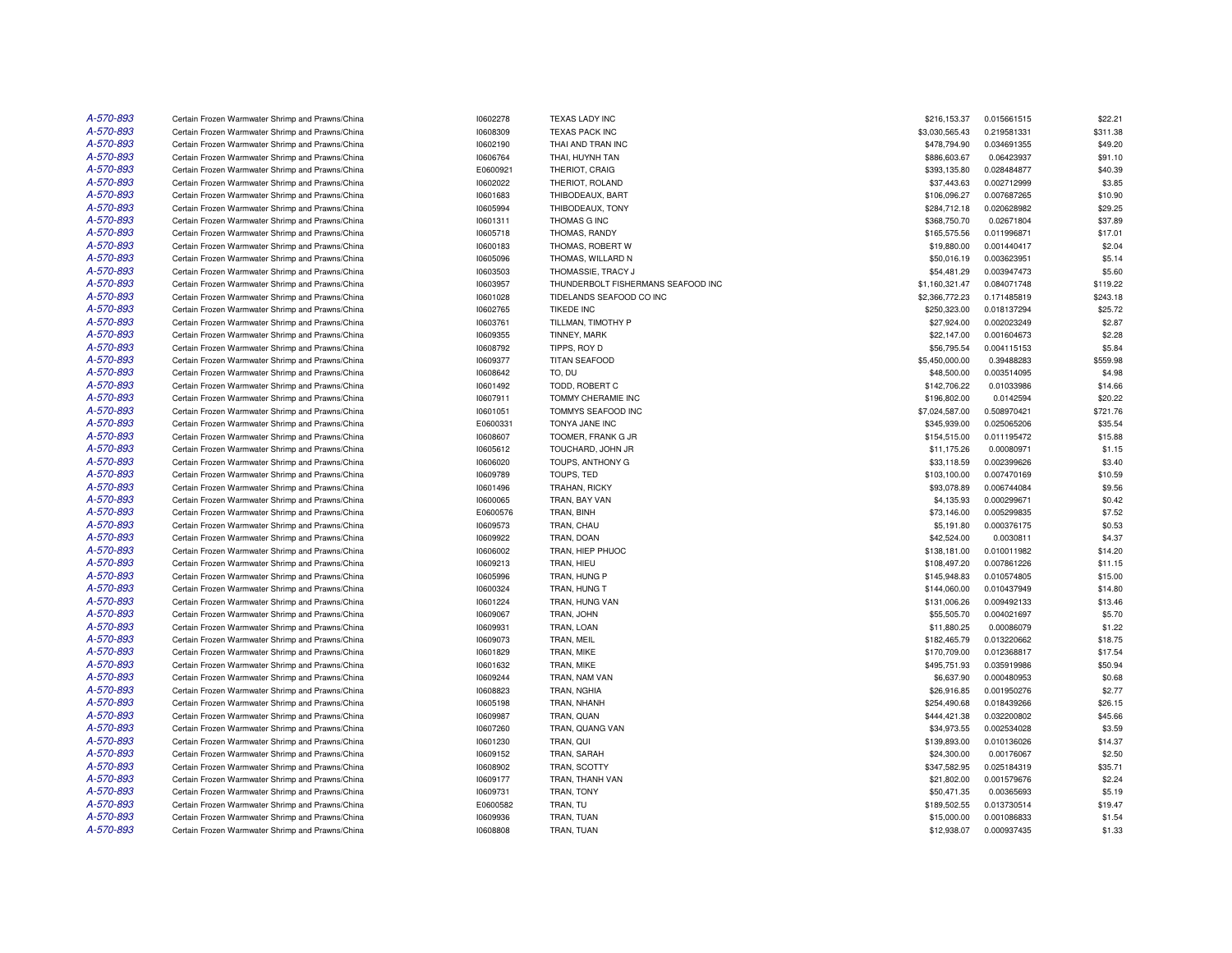| A-570-893 | Certain Frozen Warmwater Shrimp and Prawns/China | 10607278 | TRAN, TUAN V                              | \$1,732,394.81   | 0.125521645 | \$178.00    |
|-----------|--------------------------------------------------|----------|-------------------------------------------|------------------|-------------|-------------|
| A-570-893 | Certain Frozen Warmwater Shrimp and Prawns/China | 10609020 | TRANG, TAN                                | \$14,208.34      | 0.001029473 | \$1.46      |
| A-570-893 | Certain Frozen Warmwater Shrimp and Prawns/China | 10609239 | TRANS EXPRESS INC                         | \$191,551.47     | 0.01387897  | \$19.68     |
| A-570-893 | Certain Frozen Warmwater Shrimp and Prawns/China | 10608831 | TREYBIG, ERNEST H JR                      | \$54,630.93      | 0.003958315 | \$5.61      |
| A-570-893 | Certain Frozen Warmwater Shrimp and Prawns/China | 10604112 | TRICO SHRIMP CO INC                       | \$13,019,428.21  | 0.943330029 | \$1,337.72  |
| A-570-893 | Certain Frozen Warmwater Shrimp and Prawns/China | 10602802 | TRIEU, JACKIE AND HIEP                    | \$650,832.12     | 0.047156409 | \$66.87     |
| A-570-893 | Certain Frozen Warmwater Shrimp and Prawns/China | 10602540 | TRIEU, LY VAN                             | \$201,560.41     | 0.014604173 | \$20.71     |
| A-570-893 | Certain Frozen Warmwater Shrimp and Prawns/China | 10603227 | TRIEU, TAM                                | \$704,607.94     | 0.051052766 | \$72.40     |
| A-570-893 | Certain Frozen Warmwater Shrimp and Prawns/China | 10603323 | TRIEU, TAM                                | \$606,464.43     | 0.043941723 | \$62.31     |
| A-570-893 | Certain Frozen Warmwater Shrimp and Prawns/China | 10605491 | TRUONG, DAC                               | \$199,391.00     | 0.014446988 | \$20.49     |
| A-570-893 | Certain Frozen Warmwater Shrimp and Prawns/China | 10608777 | TRUONG, THEM VAN                          | \$173,716.00     | 0.012586691 | \$17.85     |
| A-570-893 | Certain Frozen Warmwater Shrimp and Prawns/China | 10604198 | TWO FLAGS INC                             | \$354,639.42     | 0.0256956   | \$36.44     |
| A-570-893 | Certain Frozen Warmwater Shrimp and Prawns/China | 10604352 | ULTIMA CRUZ INC                           | \$522,641.44     | 0.037868281 | \$53.70     |
| A-570-893 | Certain Frozen Warmwater Shrimp and Prawns/China | E0600517 | VALENTINO, JAMES G                        | \$29,346.48      | 0.002126316 | \$3.02      |
| A-570-893 | Certain Frozen Warmwater Shrimp and Prawns/China | E0600376 | VALENTINO, JOHNNY G JR                    | \$70,337.11      | 0.005096315 | \$7.23      |
| A-570-893 | Certain Frozen Warmwater Shrimp and Prawns/China | 10600109 | VALLOT, CHRISTOPHER A                     | \$15,580.00      | 0.001128858 | \$1.60      |
| A-570-893 | Certain Frozen Warmwater Shrimp and Prawns/China | 10600114 | VALLOT, NANCY                             | \$15,580.00      | 0.001128858 | \$1.60      |
| A-570-893 | Certain Frozen Warmwater Shrimp and Prawns/China | 10602467 | VALONA SEAFOOD INC                        | \$118,117.00     | 0.008558234 | \$12.14     |
| A-570-893 | Certain Frozen Warmwater Shrimp and Prawns/China | 10605378 | VALURE, HUGH                              | \$24,123.17      | 0.001747858 | \$2.48      |
| A-570-893 | Certain Frozen Warmwater Shrimp and Prawns/China | 10605012 | VAN BURREN SHRIMP CO INC                  | \$450,555.00     | 0.032645217 | \$46.29     |
| A-570-893 | Certain Frozen Warmwater Shrimp and Prawns/China | 10603330 | VAQUERO INC                               | \$230,686.00     | 0.016714485 | \$23.70     |
| A-570-893 | Certain Frozen Warmwater Shrimp and Prawns/China | 10606835 | <b>VARON INC</b>                          | \$376,988.00     | 0.027314879 | \$38.73     |
| A-570-893 | Certain Frozen Warmwater Shrimp and Prawns/China | 10604382 | <b>VERA CRUZ INC</b>                      | \$521,579.40     | 0.03779133  | \$53.59     |
| A-570-893 | Certain Frozen Warmwater Shrimp and Prawns/China | 10601992 | <b>VERDIN, CHARLES E</b>                  | \$379,466.21     | 0.027494439 | \$38.99     |
| A-570-893 | Certain Frozen Warmwater Shrimp and Prawns/China | 10609296 | VERDIN, EBRO                              | \$11,665.75      | 0.000845249 | \$1.20      |
| A-570-893 | Certain Frozen Warmwater Shrimp and Prawns/China | 10607171 | <b>VERDIN, ERNEST</b>                     | \$47,261.19      | 0.003424336 | \$4.86      |
| A-570-893 | Certain Frozen Warmwater Shrimp and Prawns/China | 10601378 | VERDIN, JESSIE                            | \$46,933.84      | 0.003400618 | \$4.82      |
| A-570-893 | Certain Frozen Warmwater Shrimp and Prawns/China | 10600226 | VERDIN, JOHN                              | \$50,525.00      | 0.003660817 | \$5.19      |
| A-570-893 | Certain Frozen Warmwater Shrimp and Prawns/China | 10601748 | <b>VERDIN, PERRY</b>                      | \$89,714.75      | 0.006500333 | \$9.22      |
| A-570-893 | Certain Frozen Warmwater Shrimp and Prawns/China | 10608879 | <b>VERDIN, TOMMY</b>                      | \$54,064.00      | 0.003917238 | \$5.55      |
| A-570-893 | Certain Frozen Warmwater Shrimp and Prawns/China | 10608856 | <b>VERDIN, TONY</b>                       | \$78,545.45      | 0.005691055 | \$8.07      |
| A-570-893 | Certain Frozen Warmwater Shrimp and Prawns/China | 10606646 | VERDIN, WALLACE                           | \$8,849.16       | 0.000641171 | \$0.91      |
| A-570-893 | Certain Frozen Warmwater Shrimp and Prawns/China | 10607066 | <b>VERONICA INC</b>                       | \$305,455.62     | 0.02213196  | \$31.38     |
| A-570-893 | Certain Frozen Warmwater Shrimp and Prawns/China | 10600121 | <b>VERRET, RONALD</b>                     | \$22,138.00      | 0.001604021 | \$2.27      |
| A-570-893 | Certain Frozen Warmwater Shrimp and Prawns/China | 10601910 | <b>VERSAGGI SHRIMP CORP</b>               | \$1,497,604.82   | 0.108509804 | \$153.88    |
| A-570-893 | Certain Frozen Warmwater Shrimp and Prawns/China | 10602169 | VICKNAIR, DUANE                           | \$67,630.41      | 0.0049002   | \$6.95      |
| A-570-893 | Certain Frozen Warmwater Shrimp and Prawns/China | 10603105 | <b>VICTORIA INC</b>                       | \$121,150.00     | 0.008777992 | \$12.45     |
| A-570-893 | Certain Frozen Warmwater Shrimp and Prawns/China | 10606704 | <b>VICTORIA ROSE INC</b>                  | \$371,576.22     | 0.026922765 | \$38.18     |
| A-570-893 | Certain Frozen Warmwater Shrimp and Prawns/China | 10609115 | VIETNAMESE AMERICAN COMMERCIAL FISHERMENS | \$110,046,282.88 | 7.973465618 | \$11,307.03 |
| A-570-893 | Certain Frozen Warmwater Shrimp and Prawns/China | 10606820 | <b>VIGILANTE INC</b>                      | \$350,652.00     | 0.025406689 | \$36.03     |
| A-570-893 | Certain Frozen Warmwater Shrimp and Prawns/China | 10605929 | VILLERS SEAFOOD COMPANY                   | \$2,269,621.00   | 0.164446672 | \$233.20    |
| A-570-893 | Certain Frozen Warmwater Shrimp and Prawns/China | 10606110 | <b>VIN PENNY INC</b>                      | \$295,113.94     | 0.021382647 | \$30.32     |
| A-570-893 | Certain Frozen Warmwater Shrimp and Prawns/China | 10608253 | VINCENT PIAZZA JR AND SONS SEAFOOD INC    | \$3,281,134.00   | 0.237736418 | \$337.13    |
| A-570-893 | Certain Frozen Warmwater Shrimp and Prawns/China | 10601566 | VINCENT, GAGE                             | \$60,176.00      | 0.004360086 | \$6.18      |
| A-570-893 | Certain Frozen Warmwater Shrimp and Prawns/China | 10602157 | VINCENT, GENE B                           | \$49,720.81      | 0.003602549 | \$5.11      |
| A-570-893 | Certain Frozen Warmwater Shrimp and Prawns/China | 10608349 | VO, DUSTIN                                | \$16,538.00      | 0.00119827  | \$1.70      |
| A-570-893 | Certain Frozen Warmwater Shrimp and Prawns/China | 10609165 | VO. HANH XUAN                             | \$397,500.00     | 0.028801087 | \$40.84     |
| A-570-893 | Certain Frozen Warmwater Shrimp and Prawns/China | 10609942 | VO, MINH                                  | \$180,000.00     | 0.013042002 | \$18.49     |
| A-570-893 | Certain Frozen Warmwater Shrimp and Prawns/China | E0600593 | VO, NGA                                   | \$220,000.00     | 0.015940224 | \$22.60     |
| A-570-893 | Certain Frozen Warmwater Shrimp and Prawns/China | 10608957 | VO, NHU THANH                             | \$9,871.27       | 0.000715228 | \$1.01      |
| A-570-893 | Certain Frozen Warmwater Shrimp and Prawns/China | 10605062 | VO. TIEN                                  | \$16,057.00      | 0.001163419 | \$1.65      |
| A-570-893 | Certain Frozen Warmwater Shrimp and Prawns/China | 10602247 | VOISIN, EDDIE JAMES                       | \$157,401.80     | 0.011404636 | \$16.17     |
| A-570-893 | Certain Frozen Warmwater Shrimp and Prawns/China | 10602490 | VOISIN, JOYCE                             | \$48,060.00      | 0.003482214 | \$4.94      |
| A-570-893 | Certain Frozen Warmwater Shrimp and Prawns/China | 10605054 | VU, KHOI                                  | \$14,604.15      | 0.001058152 | \$1.50      |
| A-570-893 | Certain Frozen Warmwater Shrimp and Prawns/China | 10609446 | VU, RUYEN                                 | \$20,246.65      | 0.001466982 | \$2.08      |
| A-570-893 | Certain Frozen Warmwater Shrimp and Prawns/China | 10608089 | VU. TOM                                   | \$444,731.89     | 0.0322233   | \$45.70     |
| A-570-893 | Certain Frozen Warmwater Shrimp and Prawns/China | 10606766 | VU, TU VIET                               | \$669,714.44     | 0.048524538 | \$68.81     |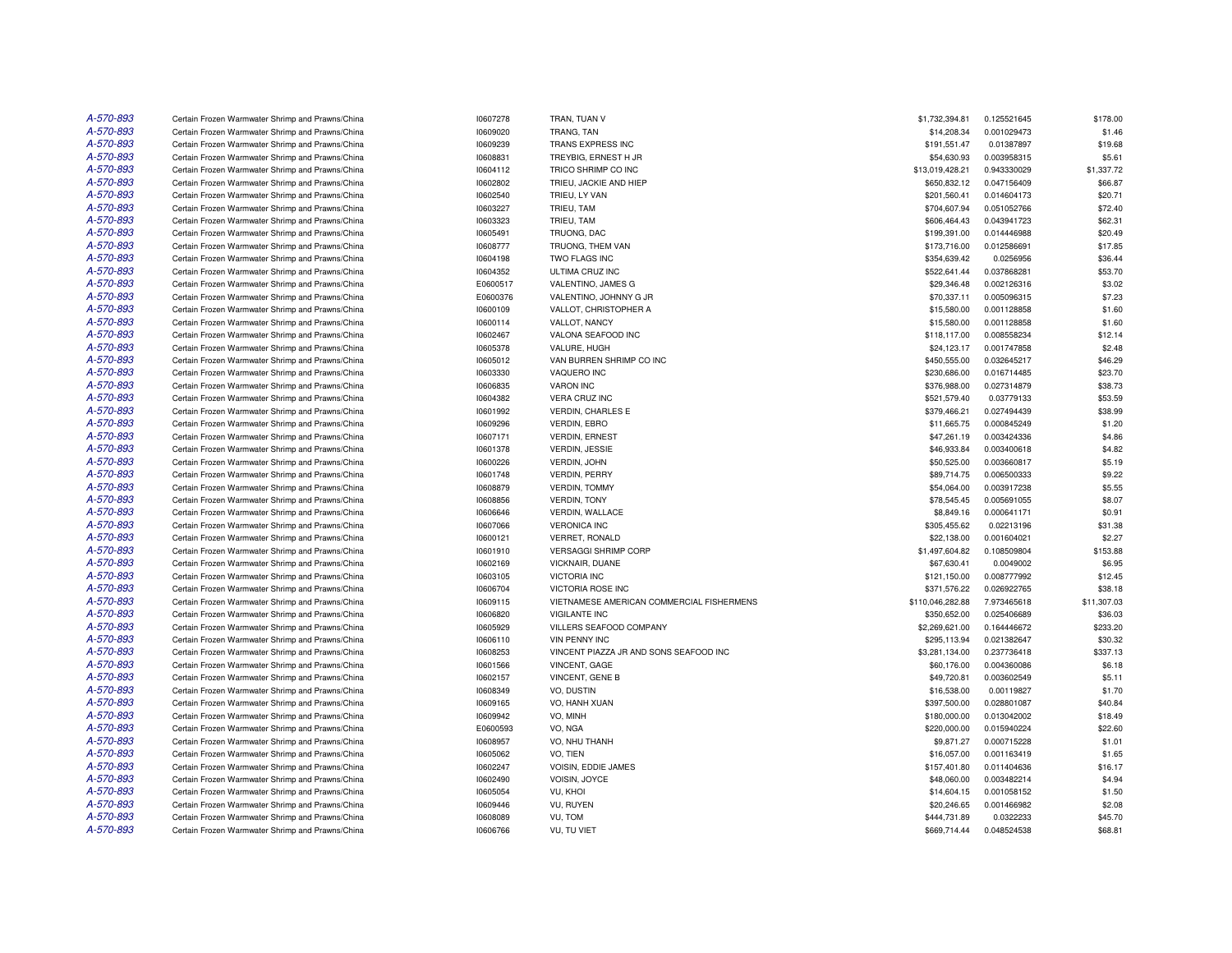| A-570-893 | Certain Frozen Warmwater Shrimp and Prawns/China | 10609452 | <b>VU, TUYEN VIET</b>                               | \$389,722.13       | 0.028237537 | \$40.04      |
|-----------|--------------------------------------------------|----------|-----------------------------------------------------|--------------------|-------------|--------------|
| A-570-893 | Certain Frozen Warmwater Shrimp and Prawns/China | 10608488 | VU, TUYEN VIET JACK                                 | \$451,775.89       | 0.032733677 | \$46.42      |
| A-570-893 | Certain Frozen Warmwater Shrimp and Prawns/China | 10601298 | W C TRAWLERS INC                                    | \$396,859.80       | 0.028754701 | \$40.78      |
| A-570-893 | Certain Frozen Warmwater Shrimp and Prawns/China | 10608522 | W H BLANCHARD INC                                   | \$269,741.96       | 0.019544306 | \$27.72      |
| A-570-893 | Certain Frozen Warmwater Shrimp and Prawns/China | 10601786 | WADE, CALVIN J JR                                   | \$27,655.00        | 0.002003759 | \$2.84       |
| A-570-893 | Certain Frozen Warmwater Shrimp and Prawns/China | 10603615 | WAIT N SEA INC                                      | \$198,846.04       | 0.014407502 | \$20.43      |
| A-570-893 | Certain Frozen Warmwater Shrimp and Prawns/China | 10602337 | <b>WALLACE B</b>                                    | \$451,035.12       | 0.032680005 | \$46.34      |
| A-570-893 | Certain Frozen Warmwater Shrimp and Prawns/China | 10608312 | WANDO SHRIMP INC                                    | \$655,300.00       | 0.047480132 | \$67.33      |
| A-570-893 | Certain Frozen Warmwater Shrimp and Prawns/China | 10603529 | WANNAGE, EDWARD                                     | \$27,900.00        | 0.00202151  | \$2.87       |
| A-570-893 | Certain Frozen Warmwater Shrimp and Prawns/China | 10603951 | WANNAGE, FREDERICK W JR                             | \$31,237.00        | 0.002263294 | \$3.21       |
| A-570-893 | Certain Frozen Warmwater Shrimp and Prawns/China | 10602073 | WAR WAGON INC                                       | \$370,555.36       | 0.026848798 | \$38.07      |
| A-570-893 | Certain Frozen Warmwater Shrimp and Prawns/China | 10603336 | <b>WEBSTERS INC</b>                                 | \$145,484.00       | 0.010541125 | \$14.95      |
| A-570-893 | Certain Frozen Warmwater Shrimp and Prawns/China | 10602522 | <b>WEEKS, DON</b>                                   | \$8,442.24         | 0.000611687 | \$0.87       |
| A-570-893 | Certain Frozen Warmwater Shrimp and Prawns/China | E0601094 | <b>WELLS, STEPHEN R</b>                             | \$127,612.73       | 0.009246252 | \$13.11      |
| A-570-893 | Certain Frozen Warmwater Shrimp and Prawns/China | 10605405 | <b>WELLS, TRAN THI BA</b>                           | \$22,461.73        | 0.001627477 | \$2.31       |
| A-570-893 | Certain Frozen Warmwater Shrimp and Prawns/China | 10604127 | WENDY AND ERIC INC                                  | \$280,963.91       | 0.020357399 | \$28.87      |
| A-570-893 | Certain Frozen Warmwater Shrimp and Prawns/China | 10608260 | <b>WESTERN SEAFOOD</b>                              | \$1,438,190.10     | 0.104204876 | \$147.77     |
| A-570-893 | Certain Frozen Warmwater Shrimp and Prawns/China | 10606135 | WHISKY JOE INC                                      | \$76,170.59        | 0.005518983 | \$7.83       |
| A-570-893 | Certain Frozen Warmwater Shrimp and Prawns/China | 10603538 | WHITE, RAYMOND                                      | \$50,023.61        | 0.003624489 | \$5.14       |
| A-570-893 | Certain Frozen Warmwater Shrimp and Prawns/China | 10604261 | WILES, SONNY JOEL SR                                | \$119,741.04       | 0.008675905 | \$12.30      |
| A-570-893 | Certain Frozen Warmwater Shrimp and Prawns/China | 10601266 | WILLIAM E SMITH JR INC                              | \$10,135.00        | 0.000734337 | \$1.04       |
| A-570-893 | Certain Frozen Warmwater Shrimp and Prawns/China | 10602609 | <b>WILLIAM PATRICK INC</b>                          | \$106,557.79       | 0.007720705 | \$10.95      |
| A-570-893 | Certain Frozen Warmwater Shrimp and Prawns/China | 10602203 | WILLIAMS, HERMAN J JR                               | \$133,951.02       | 0.009705497 | \$13.76      |
| A-570-893 | Certain Frozen Warmwater Shrimp and Prawns/China | 10609480 | WILLIAMS, JOHN A                                    | \$681,810.34       | 0.049400954 | \$70.05      |
| A-570-893 | Certain Frozen Warmwater Shrimp and Prawns/China | 10605559 | WILLIAMS, RONNIE                                    | \$86,452.72        | 0.006263981 | \$8.88       |
| A-570-893 | Certain Frozen Warmwater Shrimp and Prawns/China | 10601078 | <b>WILLIAMS, SCOTT</b>                              | \$5,225.00         | 0.00037858  | \$0.54       |
| A-570-893 | Certain Frozen Warmwater Shrimp and Prawns/China | 10600127 | WILLYARD, DONALD                                    | \$46,734.63        | 0.003386184 | \$4.80       |
| A-570-893 | Certain Frozen Warmwater Shrimp and Prawns/China | 10607102 | <b>WILSON, RANDY</b>                                | \$92,475.00        | 0.006700328 | \$9.50       |
| A-570-893 | Certain Frozen Warmwater Shrimp and Prawns/China | 10609361 | WISEMAN, MICHAEL JR                                 | \$28,135.34        | 0.002038562 | \$2.89       |
| A-570-893 | Certain Frozen Warmwater Shrimp and Prawns/China | 10605381 | WISEMAN, MICHAEL SR                                 | \$29,372.00        | 0.002128165 | \$3.02       |
| A-570-893 | Certain Frozen Warmwater Shrimp and Prawns/China | 10604694 | <b>WL AND O INC</b>                                 | \$374,855.00       | 0.027160331 | \$38.52      |
| A-570-893 | Certain Frozen Warmwater Shrimp and Prawns/China | 10607516 | WOODS, JOHN T III                                   | \$97,579.82        | 0.007070201 | \$10.03      |
| A-570-893 | Certain Frozen Warmwater Shrimp and Prawns/China | 10603087 | WOODY SHRIMP CO INC                                 | \$194,842.00       | 0.014117387 | \$20.02      |
| A-570-893 | Certain Frozen Warmwater Shrimp and Prawns/China | 10602627 | WRIGHT, CURTIS                                      | \$29,930.00        | 0.002168595 | \$3.08       |
| A-570-893 | Certain Frozen Warmwater Shrimp and Prawns/China | 10604922 | <b>WRIGHT, RANDY</b>                                | \$33,655.00        | 0.002438492 | \$3.46       |
| A-570-893 | Certain Frozen Warmwater Shrimp and Prawns/China | 10605297 | <b>WWJT INC</b>                                     | \$479,932.42       | 0.034773775 | \$49.31      |
| A-570-893 | Certain Frozen Warmwater Shrimp and Prawns/China | 10601418 | <b>WYLIE MILAM INC</b>                              | \$290,596.92       | 0.021055364 | \$29.86      |
| A-570-893 | Certain Frozen Warmwater Shrimp and Prawns/China | 10603324 | YEAMANS INC                                         | \$325,873.00       | 0.023611312 | \$33.48      |
| A-570-893 | Certain Frozen Warmwater Shrimp and Prawns/China | 10609230 | YOPP, JONATHAN ASHLEY                               | \$189,406.31       | 0.013723541 | \$19.46      |
| A-570-893 | Certain Frozen Warmwater Shrimp and Prawns/China | 10605172 | YOW, RICHARD                                        | \$436,691.13       | 0.031640703 | \$44.87      |
| A-570-893 | Certain Frozen Warmwater Shrimp and Prawns/China | 10605181 | ZAR, JOHN                                           | \$136,000.00       | 0.009853957 | \$13.97      |
| A-570-893 | Certain Frozen Warmwater Shrimp and Prawns/China | 10600407 | ZAR. TROY                                           | \$43,500.00        | 0.003151817 | \$4.47       |
| A-570-893 | Certain Frozen Warmwater Shrimp and Prawns/China | 10602566 | ZIRLOTT TRAWLERS INC                                | \$1,626,107.00     | 0.117820502 | \$167.08     |
| A-570-893 | Certain Frozen Warmwater Shrimp and Prawns/China | 10609280 | ZIRLOTT, MILTON                                     | \$566,091.00       | 0.041016443 | \$58.16      |
| A-570-893 | Certain Frozen Warmwater Shrimp and Prawns/China | 10600927 | ZIRLOTT, ROSA                                       | \$577,593.53       | 0.041849866 | \$59.35      |
|           |                                                  |          | TOTAL DISBURSED for: A-570-893                      | \$1,325,265,223.97 |             | \$136,168.27 |
|           |                                                  |          | TOTAL HELD DUE TO PENDING LITIGATION for: A-570-893 |                    |             | \$5,639.94   |
|           |                                                  |          | TOTAL AVAILABLE for: A-570-893                      |                    |             | \$141,808.21 |
| A-570-894 | Certain Tissue Paper Products/China              | E0600002 | <b>EAGLE TISSUE</b>                                 | \$4,989,552.00     | 5.68552496  | \$9,454.60   |
| A-570-894 | Certain Tissue Paper Products/China              | 10605741 | FLOWER CITY TISSUE MILLS CO                         | \$7,117,001.98     | 8.10972456  | \$13,485.85  |
| A-570-894 | Certain Tissue Paper Products/China              | E0600897 | HALLMARK CARDS INCORPORATED                         | \$6,759,561.00     | 7.70242554  | \$12,808.55  |
| A-570-894 | Certain Tissue Paper Products/China              | E0601120 | PUTNEY PAPER COMPANY                                | \$7,223,072.00     | 8.23058987  | \$13,686.84  |
| A-570-894 | Certain Tissue Paper Products/China              | 10604271 | SEAMAN PAPER COMPANY OF MASSACHUSETTS INC           | \$61,666,899.00    | 70.26857187 | \$116,851.29 |
| A-570-894 | Certain Tissue Paper Products/China              | 10608398 | UNITED STEEL, PAPERINTERNATIONAL UNION              | \$2,776.00         | 0.00316321  | \$5.26       |
|           |                                                  |          | <b>TOTAL for: A-570-894</b>                         | \$87,758,861.98    |             | \$166.292.39 |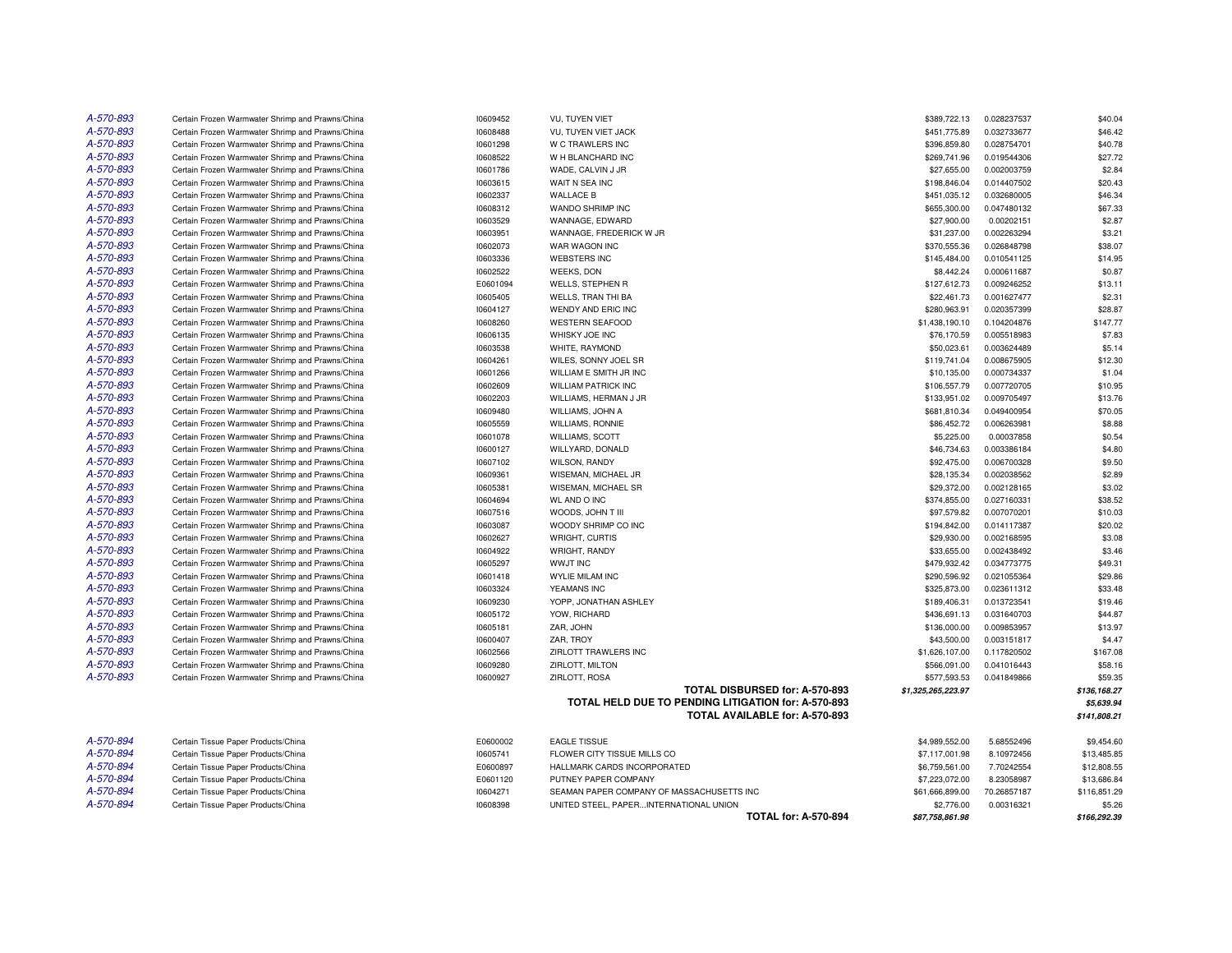| A-570-895<br>A-570-895<br>A-570-895 | Certain Crepe Paper Products/China<br>Certain Crepe Paper Products/China<br>Certain Crepe Paper Products/China | E0600524<br>10604270<br>10608397 | <b>CINDUS CORPORATION</b><br>SEAMAN PAPER COMPANY OF MASSACHUSETTS INC<br>UNITED STEEL, PAPERINTERNATIONAL UNION | <b>TOTAL for: A-570-895</b> | \$888,183,30<br>\$7,736,104.00<br>\$2,942.00<br>\$8,627,229.30 | 10.29511642<br>89.67078225<br>0.03410133 | \$8,020.85<br>\$69,861.82<br>\$26.57<br>\$77,909.23 |
|-------------------------------------|----------------------------------------------------------------------------------------------------------------|----------------------------------|------------------------------------------------------------------------------------------------------------------|-----------------------------|----------------------------------------------------------------|------------------------------------------|-----------------------------------------------------|
| A-570-896                           | Alloy Magnesium/China                                                                                          | 10603913                         | GARFIELD ALLOYS INC                                                                                              |                             | \$735,914.54                                                   | 0.00000000                               | \$0.00                                              |
| A-570-896                           | Alloy Magnesium/China                                                                                          | 10603963                         | MAGRETECH INC                                                                                                    |                             | \$19,632,977.73                                                | 0.00000000                               | \$0.00                                              |
| A-570-896                           | Alloy Magnesium/China                                                                                          | 10606381                         | US MAGNESIUM LLC                                                                                                 |                             | \$8,942,339.28                                                 | 0.00000000                               | \$0.00                                              |
|                                     |                                                                                                                |                                  |                                                                                                                  | <b>TOTAL for: A-570-896</b> | \$29,311,231.55                                                |                                          | \$0.00                                              |
| A-570-898                           | Chlorinated Isocyanurates/China                                                                                | 10608798                         | <b>BIOLAB INC</b>                                                                                                |                             | \$58,072,073.00                                                | 0.00000000                               | \$0.00                                              |
|                                     |                                                                                                                |                                  |                                                                                                                  | <b>TOTAL for: A-570-898</b> | \$58,072,073.00                                                |                                          | \$0.00                                              |
| A-570-899                           | Artists' Canvas/China                                                                                          | 10608360                         | DURO ART INDUSTRIES INC                                                                                          |                             | \$521,754.21                                                   | 0.00000000                               | \$0.00                                              |
|                                     |                                                                                                                |                                  |                                                                                                                  | <b>TOTAL for: A-570-899</b> | \$521,754.21                                                   |                                          | \$0.00                                              |
| A-580-507                           | Malleable Cast Iron Pipe Fittings/Korea                                                                        | 10604285                         | ANVIL INTERNATIONAL LP                                                                                           |                             | \$262,367,780.00                                               | 23.85230845                              | \$5.04                                              |
| A-580-507                           | Malleable Cast Iron Pipe Fittings/Korea                                                                        | 10601174                         | WARD MANUFACTURING INC                                                                                           |                             | \$837,600,303.00                                               | 76.14769155                              | \$16.08                                             |
|                                     |                                                                                                                |                                  |                                                                                                                  | <b>TOTAL for: A-580-507</b> | \$1,099,968,083.00                                             |                                          | \$21.12                                             |
| A-580-601                           | Top-of-the-Stove Stainless Steel Cooking Ware/Korea                                                            | 10600013                         | REGAL WARE INC                                                                                                   |                             | \$398,065,455.00                                               | 100.00000000                             | \$319,225.68                                        |
|                                     |                                                                                                                |                                  |                                                                                                                  | <b>TOTAL for: A-580-601</b> | \$398,065,455.00                                               |                                          | \$319,225.68                                        |
| A-580-603                           | Brass Sheet and Strip/Korea                                                                                    | 10605335                         | <b>OLIN BRASS</b>                                                                                                |                             | \$139,922,172.17                                               | 0.00000000                               | \$0.00                                              |
|                                     |                                                                                                                |                                  |                                                                                                                  | <b>TOTAL for: A-580-603</b> | \$139,922,172.17                                               |                                          | \$0.00                                              |
| A-580-807                           | Polyethylene Terephthalate Film/Korea                                                                          | 10606403                         | DUPONT TEIJIN FILMS                                                                                              |                             | \$2,772,946,950.85                                             | 68.04784939                              | $-$53,873.13$                                       |
| A-580-807                           | Polyethylene Terephthalate Film/Korea                                                                          | 10602134                         | MITSUBISHI POLYESTER FILM INC                                                                                    |                             | \$1,302,048,770.00                                             | 31.95215061                              | $-$27.454.02$                                       |
|                                     |                                                                                                                |                                  |                                                                                                                  | <b>TOTAL for: A-580-807</b> | \$4,074,995,720.85                                             |                                          | $-$81,327.15$                                       |
| A-580-809                           | Circular Welded Nonalloy Steel Pipe/Korea                                                                      | E0600140                         | ALLIED TUBE AND CONDUIT                                                                                          |                             | \$2,074,526,520.00                                             | 13.26298585                              | \$69,643.15                                         |
| A-580-809                           | Circular Welded Nonalloy Steel Pipe/Korea                                                                      | 10607785                         | BULL MOOSE TUBE COMPANY                                                                                          |                             | \$411,203,914.00                                               | 2.62893322                               | \$13,804.37                                         |
| A-580-809                           | Circular Welded Nonalloy Steel Pipe/Korea                                                                      | 10607765                         | CALIFORNIA STEEL INDUSTRIES INC                                                                                  |                             | \$776,994,394.00                                               | 4.96752659                               | \$26,084.19                                         |
| A-580-809                           | Circular Welded Nonalloy Steel Pipe/Korea                                                                      | 10600274                         | MARUICHI AMERICAN CORPORATION                                                                                    |                             | \$67,616,046.56                                                | 0.43228691                               | \$2,269.91                                          |
| A-580-809                           | Circular Welded Nonalloy Steel Pipe/Korea                                                                      | 10602344                         | MAVERICK TUBE CORPORATION                                                                                        |                             | \$6,999,181,331.06                                             | 44.74758073                              | \$234,966.88                                        |
| A-580-809                           | Circular Welded Nonalloy Steel Pipe/Korea                                                                      | E0600351                         | SHARON TUBE COMPANY                                                                                              |                             | \$1,055,934,335.00                                             | 6.75086195                               | \$35,448.37                                         |
| A-580-809                           | Circular Welded Nonalloy Steel Pipe/Korea                                                                      | 10608012                         | UNITED STATES STEEL CORPORATION                                                                                  |                             | \$356,603,653.67                                               | 2.27985960                               | \$11,971.41                                         |
| A-580-809                           | Circular Welded Nonalloy Steel Pipe/Korea                                                                      | E0600222                         | WESTERN TUBE AND CONDUIT CORP                                                                                    |                             | \$218,467,786.00                                               | 1.39672119                               | \$7,334.10                                          |
| A-580-809                           | Circular Welded Nonalloy Steel Pipe/Korea                                                                      | E0600270                         | WHEATLAND TUBE COMPANY                                                                                           |                             | \$3,680,946,301.00                                             | 23.53324396                              | \$123,571.66                                        |
|                                     |                                                                                                                |                                  |                                                                                                                  | <b>TOTAL for: A-580-809</b> | \$15,641,474,281.29                                            |                                          | \$525,094.05                                        |
| A-580-810                           | Welded ASTM A-312 Stainless Steel Pipe/Korea                                                                   | E0600337                         | <b>BRISTOL METALS LP</b>                                                                                         |                             | \$755,867,464.31                                               | 41.57967986                              | \$71,640.52                                         |
| A-580-810                           | Welded ASTM A-312 Stainless Steel Pipe/Korea                                                                   | E0600342                         | CRUCIBLE MATERIALS CORPORATION                                                                                   |                             | \$173,136,875.00                                               | 9.52412450                               | \$16,409.78                                         |
| A-580-810                           | Welded ASTM A-312 Stainless Steel Pipe/Korea                                                                   | E0600005                         | MARCEGAGLIA USA INC                                                                                              |                             | \$489,898,952.61                                               | 26.94895941                              | \$46,432.24                                         |
| A-580-810                           | Welded ASTM A-312 Stainless Steel Pipe/Korea                                                                   | E0600087                         | OUTOKUMPU STAINLESS PIPE INC                                                                                     |                             | \$398,973,774.00                                               | 21.94723623                              | \$37,814.42                                         |
|                                     |                                                                                                                |                                  |                                                                                                                  | <b>TOTAL for: A-580-810</b> | \$1,817,877,065.92                                             |                                          | \$172,296.96                                        |
| A-580-812                           | DRAMs of 1 Meg+/Korea                                                                                          | 10606166                         | MICRON TECHNOLOGY INC                                                                                            |                             | \$7,703,596,236.00                                             | 100.00000000                             | \$1,032,265.05                                      |
|                                     |                                                                                                                |                                  |                                                                                                                  | <b>TOTAL for: A-580-812</b> | \$7,703,596,236.00                                             |                                          | \$1,032,265.05                                      |
| A-580-813                           | Stainless Steel Butt-Weld Pipe Fittings/Korea                                                                  | 10607777                         | FLO MAC INC                                                                                                      |                             | \$7,614,777.00                                                 | 3.05825051                               | \$8,782.97                                          |
| A-580-813                           | Stainless Steel Butt-Weld Pipe Fittings/Korea                                                                  | 10606991                         | FLOWLINE DIV OF MARKOVITZ ENT                                                                                    |                             | \$49,185,119.00                                                | 19.75375186                              | \$56,730.65                                         |
| A-580-813                           | Stainless Steel Butt-Weld Pipe Fittings/Korea                                                                  | 10608592                         | <b>GERLIN INC</b>                                                                                                |                             | \$56,573,149.00                                                | 22.72093612                              | \$65,252.08                                         |
| A-580-813                           | Stainless Steel Butt-Weld Pipe Fittings/Korea                                                                  | 10608581                         | SHAW ALLOY PIPING PRODUCTS INC                                                                                   |                             | \$75,195,405.00                                                | 30.20001580                              | \$86,731.19                                         |
| A-580-813                           |                                                                                                                |                                  |                                                                                                                  |                             |                                                                |                                          |                                                     |
|                                     | Stainless Steel Butt-Weld Pipe Fittings/Korea                                                                  | 10608072                         | TAYLOR FORGE STAINLESS INC                                                                                       | <b>TOTAL for: A-580-813</b> | \$60,422,827.00<br>\$248,991,277.00                            | 24.26704571                              | \$69,692.34<br>\$287,189.23                         |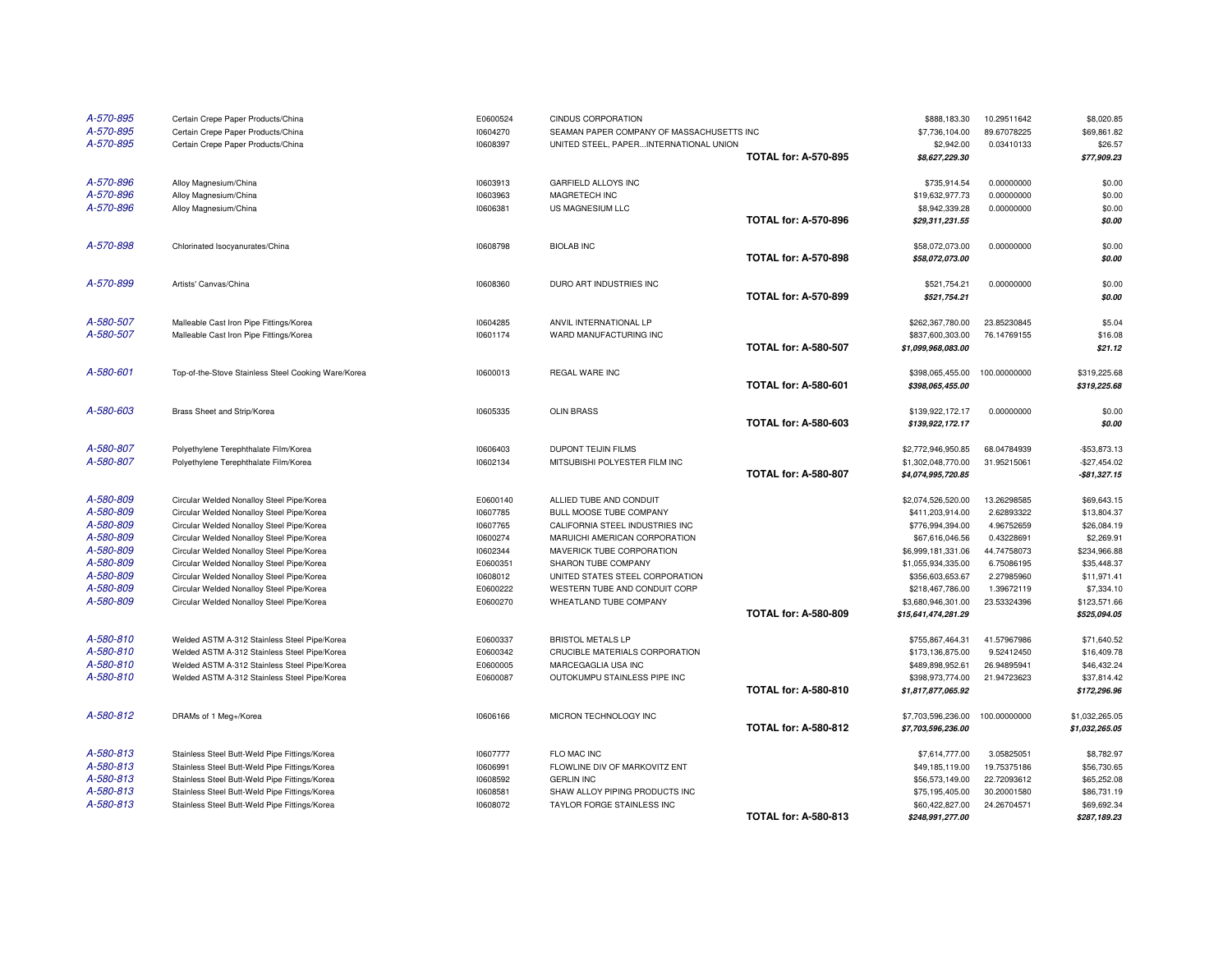| A-580-815 | Cold-Rolled Carbon Steel Flat Products/Korea         | 10605809 | AK STEEL CORPORATION                       |                                | \$2,349,430,579.68   | 7.52451345  | $-$619.50$     |
|-----------|------------------------------------------------------|----------|--------------------------------------------|--------------------------------|----------------------|-------------|----------------|
| A-580-815 | Cold-Rolled Carbon Steel Flat Products/Korea         | 10607753 | CALIFORNIA STEEL INDUSTRIES INC            |                                | \$1,049,695,611.00   | 3.36185662  | $-$107.21$     |
| A-580-815 | Cold-Rolled Carbon Steel Flat Products/Korea         | 10608208 | MITTAL STEEL USA INC                       |                                | \$10,205,747,700.09  | 32.68591399 | $-$3,742.43$   |
| A-580-815 | Cold-Rolled Carbon Steel Flat Products/Korea         | E0600416 | SEVERSTAL NORTH AMERICA INC                |                                | \$2,338,831,583.00   | 7.49056808  | $-$0.42$       |
| A-580-815 | Cold-Rolled Carbon Steel Flat Products/Korea         | 10608065 | UNITED STATES STEEL CORPORATION            |                                | \$13,549,309,211.15  | 43.39432724 | $-$1,551.45$   |
|           |                                                      |          |                                            | TOTAL DISUBRSED for: A-580-815 | \$29,493,014,684.92  |             | $-$6,021.01$   |
| A-580-816 | Corrosion-Resistant Carbon Steel Flat Products/Korea | 10605801 | AK STEEL CORPORATION                       |                                | \$20,624,131,476.93  | 19.99106548 | \$165,554.67   |
| A-580-816 | Corrosion-Resistant Carbon Steel Flat Products/Korea | 10607763 | CALIFORNIA STEEL INDUSTRIES INC            |                                | \$2,939,470,153.00   | 2.84924194  | \$23,595.81    |
| A-580-816 | Corrosion-Resistant Carbon Steel Flat Products/Korea | 10608207 | MITTAL STEEL USA INC                       |                                | \$43,977,836,004.32  | 42.62791868 | \$353,020.26   |
| A-580-816 | Corrosion-Resistant Carbon Steel Flat Products/Korea | E0600413 | SEVERSTAL NORTH AMERICA INC                |                                | \$4,785,789,181.00   | 4.63888746  | \$38,416.64    |
| A-580-816 | Corrosion-Resistant Carbon Steel Flat Products/Korea | 10608055 | UNITED STATES STEEL CORPORATION            |                                | \$29,349,907,473.69  | 28.44900028 | \$235,598.49   |
| A-580-816 | Corrosion-Resistant Carbon Steel Flat Products/Korea | 10601621 | WCI STEEL INC                              |                                | \$1,489,610,343.77   | 1.44388616  | \$11,957.45    |
|           |                                                      |          |                                            | <b>TOTAL for: A-580-816</b>    | \$103,166,744,632.71 |             | \$828,143.31   |
| A-580-825 | Oil Country Tubular Goods/Korea                      | 10604062 | <b>IPSCO TUBULARS INC</b>                  |                                | \$1,100,935,448.50   | 7.60513365  | \$1,092.08     |
| A-580-825 | Oil Country Tubular Goods/Korea                      | E0600149 | LONE STAR STEEL COMPANY                    |                                | \$3,237,670,094.00   | 22.36544732 | \$3,211.62     |
| A-580-825 | Oil Country Tubular Goods/Korea                      | 10602355 | MAVERICK TUBE CORPORATION                  |                                | \$2,959,717,368.18   | 20.44538232 | \$2,935.91     |
| A-580-825 | Oil Country Tubular Goods/Korea                      | 10602440 | NEWPORT STEEL                              |                                | \$2,053,627,589.00   | 14.18621982 | \$2,037.11     |
| A-580-825 | Oil Country Tubular Goods/Korea                      | 10608028 | UNITED STATES STEEL CORPORATION            |                                | \$4,088,424,632.68   | 28.24236043 | \$4,055.53     |
| A-580-825 | Oil Country Tubular Goods/Korea                      | E0600133 | V AND M STAR LP                            |                                | \$1,035,839,212.78   | 7.15545645  | \$1,027.51     |
|           |                                                      |          |                                            | <b>TOTAL for: A-580-825</b>    | \$14,476,214,345.14  |             | \$14,359.75    |
| A-580-829 | Stainless Steel Wire Rod/Korea                       | 10607455 | CARPENTER TECHNOLOGY CORPORATION           |                                | \$678,245,923.00     | 90.94103682 | \$31,702.38    |
| A-580-829 | Stainless Steel Wire Rod/Korea                       | 10606934 | UNIVERSAL STAINLESS AND ALLOY PRODUCTS INC |                                | \$67,562,511.48      | 9.05896318  | \$3,157.99     |
|           |                                                      |          |                                            | <b>TOTAL for: A-580-829</b>    | \$745,808,434.48     |             | \$34,860.37    |
| A-580-831 | Stainless Steel Plate in Coils/Korea                 | 10608703 | ALLEGHENY LUDLUM CORPORATION               |                                | \$254,860,513.72     | 20.24890679 | \$3.73         |
| A-580-831 | Stainless Steel Plate in Coils/Korea                 | 10605783 | NORTH AMERICAN STAINLESS                   |                                | \$1,003,777,873.03   | 79.75109321 | \$14.69        |
|           |                                                      |          |                                            | <b>TOTAL for: A-580-831</b>    | \$1,258,638,386.75   |             | \$18.42        |
| A-580-834 | Stainless Steel Sheet and Strip/Korea                | 10605815 | AK STEEL CORPORATION                       |                                | \$11,045,539,047.97  | 50.96573832 | \$29,294.63    |
| A-580-834 | Stainless Steel Sheet and Strip/Korea                | 10608697 | ALLEGHENY LUDLUM CORPORATION               |                                | \$4,951,214,938.18   | 22.84563241 | \$13,131.45    |
| A-580-834 | Stainless Steel Sheet and Strip/Korea                | 10607431 | CARPENTER TECHNOLOGY CORPORATION           |                                | \$181,285,321.00     | 0.83647708  | \$480.80       |
| A-580-834 | Stainless Steel Sheet and Strip/Korea                | 10605791 | NORTH AMERICAN STAINLESS                   |                                | \$5,494,439,915.26   | 25.35215219 | \$14,572.18    |
|           |                                                      |          |                                            | <b>TOTAL for: A-580-834</b>    | \$21,672,479,222.41  |             | \$57,479.06    |
| A-580-836 | Cut-to-Length Carbon Steel Plate/Korea               | 10604089 | <b>IPSCO STEEL INC</b>                     |                                | \$2,357,380,109.36   | 22.11982893 | \$5,677.30     |
| A-580-836 | Cut-to-Length Carbon Steel Plate/Korea               | 10608206 | MITTAL STEEL USA INC                       |                                | \$6,675,815,750.07   | 62.64068394 | \$16,077.43    |
| A-580-836 | Cut-to-Length Carbon Steel Plate/Korea               | 10607979 | UNITED STATES STEEL CORPORATION            |                                | \$1,624,120,328.81   | 15.23948713 | \$3,911.39     |
|           |                                                      |          |                                            | <b>TOTAL for: A-580-836</b>    | \$10,657,316,188.24  |             | \$25,666.12    |
| A-580-839 | Polyester Staple Fiber/Korea                         | 10606910 | DAK AMERICAS LLC                           |                                | \$194,774,532.00     | 10.56570257 | \$257,088.47   |
| A-580-839 | Polyester Staple Fiber/Korea                         | 10606906 | INVISTA S A R L                            |                                | \$682,799,855.00     | 37.03903229 | \$901,247.04   |
| A-580-839 | Polyester Staple Fiber/Korea                         | 10602326 | <b>WELLMAN INC</b>                         |                                | \$965,885,911.00     | 52.39526515 | \$1,274,900.41 |
|           |                                                      |          |                                            | <b>TOTAL for: A-580-839</b>    | \$1,843,460,298.00   |             | \$2,433,235.92 |
| A-580-841 | Structural Steel Beams/Korea                         | E0600692 | CHAPARRAL STEEL                            |                                | \$3,175,356,180.00   | 35.72682616 | \$26,745.17    |
| A-580-841 | Structural Steel Beams/Korea                         | E0600986 | NUCOR CORPORATION                          |                                | \$5,712,520,301.00   | 64.27317384 | \$48,115.03    |
|           |                                                      |          |                                            | <b>TOTAL for: A-580-841</b>    | \$8,887,876,481.00   |             | \$74,860.20    |
| A-580-844 | Steel Concrete Reinforcing Bar/Korea                 | E0600726 | BORDER STEEL INC                           |                                | \$332,069,612.00     | 3.27298737  | \$92,608.79    |
| A-580-844 | Steel Concrete Reinforcing Bar/Korea                 | E0600705 | CHAPARRAL STEEL                            |                                | \$324,256,015.00     | 3.19597398  | \$90,429.71    |
| A-580-844 | Steel Concrete Reinforcing Bar/Korea                 | 10606654 | CMC STEEL GROUP                            |                                | \$1,037,529,926.00   | 10.22623635 | \$289,350.16   |
| A-580-844 | Steel Concrete Reinforcing Bar/Korea                 | 10606161 | GERDAU USA INC                             |                                | \$3,590,224,000.00   | 35.38642912 | \$1,001,254.87 |
| A-580-844 | Steel Concrete Reinforcing Bar/Korea                 | E0600751 | NUCOR CORPORATION                          |                                | \$3,190,757,968.00   | 31.44916047 | \$889,850.31   |
| A-580-844 | Steel Concrete Reinforcing Bar/Korea                 | E0600688 | NUCOR STEEL AUBURN INC                     |                                | \$377,107,660.00     | 3.71689719  | \$105,169.17   |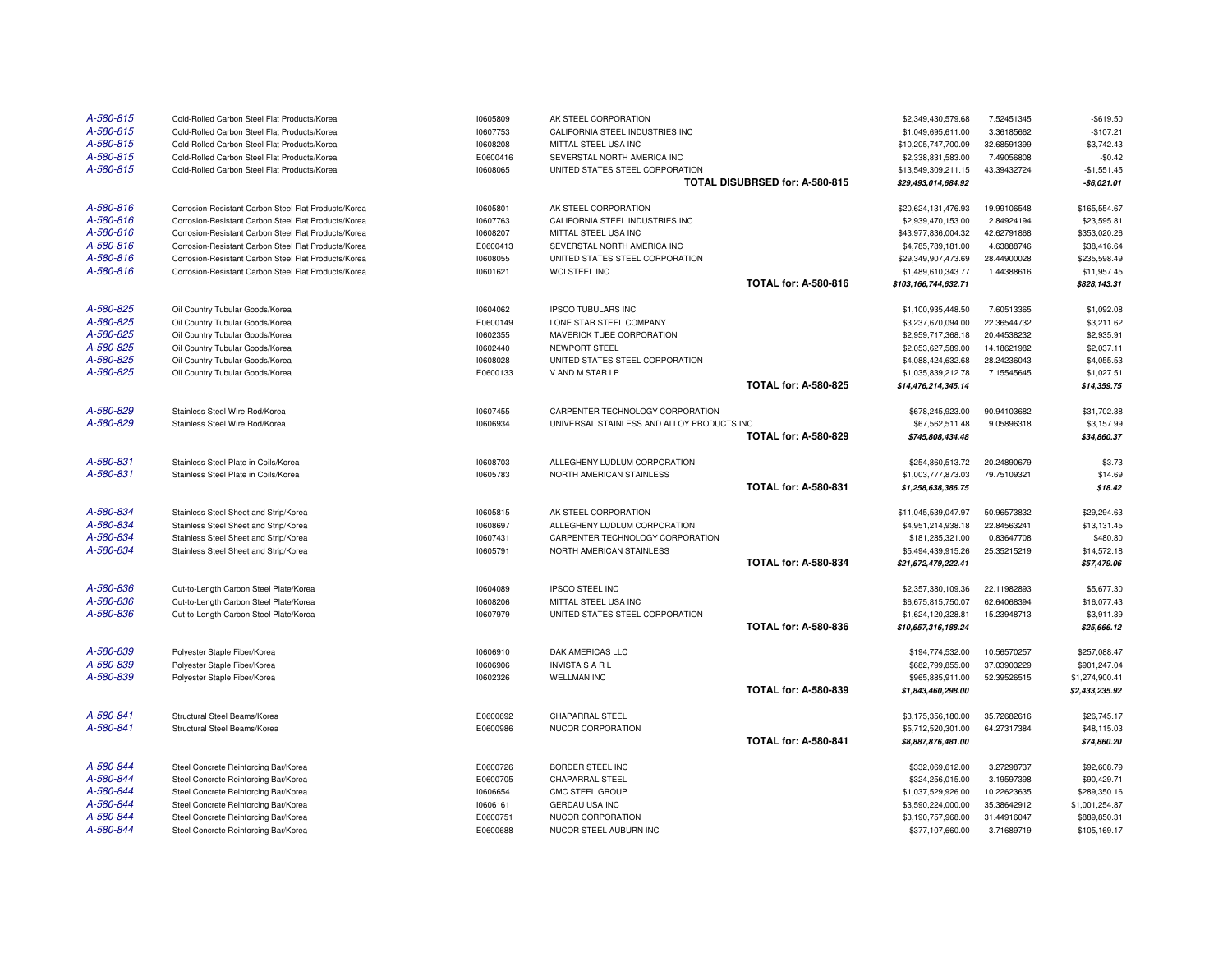| A-580-844 | Steel Concrete Reinforcing Bar/Korea                 | E0600724 | NUCOR STEEL MARION INC                              |                                | \$498,576,930.00    | 4.91413828   | \$139,044.97   |
|-----------|------------------------------------------------------|----------|-----------------------------------------------------|--------------------------------|---------------------|--------------|----------------|
| A-580-844 | Steel Concrete Reinforcing Bar/Korea                 | E0600698 | <b>TAMCO</b>                                        |                                | \$795,243,056.00    | 7.83817724   | \$221,780.31   |
|           |                                                      |          |                                                     | <b>TOTAL for: A-580-844</b>    | \$10,145,765,167.00 |              | \$2,829,488.29 |
| A-580-847 | Stainless Steel Bar/Korea                            | 10607445 | CARPENTER TECHNOLOGY CORPORATION                    |                                | \$1,808,547,292.00  | 68.47539809  | \$24,556.03    |
| A-580-847 | Stainless Steel Bar/Korea                            | 10605771 | CRUCIBLE SPECIALTY METALS                           |                                | \$360,454,043.31    | 13.64754697  | \$4,894.16     |
| A-580-847 | Stainless Steel Bar/Korea                            | 10608568 | ELECTRALLOY CORPORATION                             |                                | \$46,558,934.27     | 1.76281902   | \$632.17       |
| A-580-847 | Stainless Steel Bar/Korea                            | 10606926 | UNIVERSAL STAINLESS AND ALLOY PRODUCTS INC          |                                | \$113,922,334.42    | 4.31333880   | \$1,546.81     |
|           |                                                      |          |                                                     | TOTAL DISBURSED for: A-580-847 | \$2,329,482,604.00  |              | \$31,629.17    |
|           |                                                      |          | TOTAL HELD DUE TO PENDING LITIGATION for: A-580-847 |                                |                     |              | \$4,231.93     |
|           |                                                      |          |                                                     | TOTAL AVAILABLE for: A-580-847 |                     |              | \$35,861.10    |
| A-580-850 | Polyvinyl Alcohol/Korea                              | 10605690 | E I DU PONT DE NEMOURS AND CO                       |                                | \$182,365,570.40    | 0.00000000   | \$0.00         |
|           |                                                      |          |                                                     | <b>TOTAL for: A-580-850</b>    | \$182,365,570.40    |              | \$0.00         |
| A-580-852 | Prestressed Concrete Steel Wire Strand/Korea         | 10605371 | AMERICAN SPRING WIRE CORPORATION                    |                                | \$96,199,461.89     | 100.00000000 | \$14,762.44    |
|           |                                                      |          |                                                     | <b>TOTAL for: A-580-852</b>    | \$96,199,461.89     |              | \$14,762.44    |
| A-583-008 | Small-Diameter Carbon Steel Pipe and Tube/Taiwan     | E0600154 | ALLIED TUBE AND CONDUIT                             |                                | \$2,431,716,455.00  | 69.31472998  | \$598,165.83   |
| A-583-008 | Small-Diameter Carbon Steel Pipe and Tube/Taiwan     | E0600200 | HANNIBAL INDUSTRIES INC                             |                                | \$578,590,481.00    | 16.49240103  | \$142,324.59   |
| A-583-008 | Small-Diameter Carbon Steel Pipe and Tube/Taiwan     | E0600168 | NORTHWEST PIPE COMPANY                              |                                | \$279,301,350.00    | 7.96133020   | \$68,703.95    |
| A-583-008 | Small-Diameter Carbon Steel Pipe and Tube/Taiwan     | E0600223 | WESTERN TUBE AND CONDUIT CORP                       |                                | \$218,616,381.00    | 6.23153879   | \$53,776.36    |
|           |                                                      |          |                                                     | <b>TOTAL for: A-583-008</b>    | \$3,508,224,667.00  |              | \$862,970.73   |
| A-583-080 | Carbon Steel Plate/Taiwan                            | 10608205 | MITTAL STEEL USA INC                                |                                | \$12,860,899,508.41 | 0.00000000   | \$0.00         |
| A-583-080 | Carbon Steel Plate/Taiwan                            | 10608007 | UNITED STATES STEEL CORPORATION                     |                                | \$5,063,017,640.32  | 0.00000000   | \$0.00         |
|           |                                                      |          |                                                     | <b>TOTAL for: A-583-080</b>    | \$17,923,917,148.73 |              | \$0.00         |
| A-583-505 | Oil Country Tubular Goods/Taiwan                     | E0600148 | LONE STAR STEEL COMPANY                             |                                | \$2,688,674,000.00  | 0.00000000   | \$0.00         |
| A-583-505 | Oil Country Tubular Goods/Taiwan                     | 10608033 | UNITED STATES STEEL CORPORATION                     |                                | \$3,431,597,208.68  | 0.00000000   | \$0.00         |
|           |                                                      |          |                                                     | <b>TOTAL for: A-583-505</b>    | \$6,120,271,208.68  |              | \$0.00         |
| A-583-507 | Malleable Cast Iron Pipe Fittings/Taiwan             | 10604283 | ANVIL INTERNATIONAL LP                              |                                | \$48,521,980.00     | 7.72386417   | \$3.24         |
| A-583-507 | Malleable Cast Iron Pipe Fittings/Taiwan             | 10601175 | WARD MANUFACTURING INC                              |                                | \$579,686,633.00    | 92.27613583  | \$38.67        |
|           |                                                      |          |                                                     | <b>TOTAL for: A-583-507</b>    | \$628,208,613.00    |              | \$41.91        |
| A-583-508 | Porcelain-on-Steel Cooking Ware/Taiwan               | 10605736 | COLUMBIAN HOME PRODUCTS LLC                         |                                | \$176,126,158.81    | 100.00000000 | \$132,340.61   |
|           |                                                      |          |                                                     | <b>TOTAL for: A-583-508</b>    | \$176,126,158.81    |              | \$132,340.61   |
| A-583-603 | Top-of-the-Stove Stainless Steel Cooking Ware/Taiwan | 10600015 | REGAL WARE INC                                      |                                | \$393,352,992.00    | 100.00000000 | $-$309.66$     |
|           |                                                      |          |                                                     | <b>TOTAL for: A-583-603</b>    | \$393,352,992.00    |              | $-$309.66$     |
| A-583-605 | Carbon Steel Butt-Weld Pipe Fittings/Taiwan          | 10606681 | HACKNEY LADISH INC                                  |                                | \$365,541,634.00    | 29.65487957  | \$34,903.24    |
| A-583-605 | Carbon Steel Butt-Weld Pipe Fittings/Taiwan          | 10600059 | MILLS IRON WORKS INC                                |                                | \$24,182,029.59     | 1.96178796   | \$2,308.99     |
| A-583-605 | Carbon Steel Butt-Weld Pipe Fittings/Taiwan          | 10605320 | TUBE FORGINGS OF AMERICA INC                        |                                | \$200,469,764.00    | 16.26328209  | \$19,141.58    |
| A-583-605 | Carbon Steel Butt-Weld Pipe Fittings/Taiwan          | 10608363 | WELDBEND CORPORATION                                |                                | \$642,459,138.67    | 52.12005039  | \$61,344.32    |
|           |                                                      |          |                                                     | <b>TOTAL for: A-583-605</b>    | \$1,232,652,566.26  |              | \$117,698.12   |
| A-583-803 | Light-Walled Rectangular Tube/Taiwan                 | E0600201 | HANNIBAL INDUSTRIES INC                             |                                | \$213,566,816.00    | 0.00000000   | \$0.00         |
| A-583-803 | Light-Walled Rectangular Tube/Taiwan                 | 10600271 | MARUICHI AMERICAN CORPORATION                       |                                | \$194,077,761.03    | 0.00000000   | \$0.00         |
| A-583-803 | Light-Walled Rectangular Tube/Taiwan                 | E0600207 | NORTHWEST PIPE COMPANY                              |                                | \$279,409,754.00    | 0.00000000   | \$0.00         |
| A-583-803 | Light-Walled Rectangular Tube/Taiwan                 | E0601049 | SEARING INDUSTRIES                                  |                                | \$476,744,594.36    | 0.00000000   | \$0.00         |
| A-583-803 | Light-Walled Rectangular Tube/Taiwan                 | E0600214 | WESTERN TUBE AND CONDUIT CORP                       |                                | \$58,450,908.00     | 0.00000000   | \$0.00         |
|           |                                                      |          |                                                     | <b>TOTAL for: A-583-803</b>    | \$1,222,249,833.39  |              | \$0.00         |
| A-583-814 | Circular Welded Nonalloy Steel Pipe/Taiwan           | E0600157 | ALLIED TUBE AND CONDUIT                             |                                | \$2,076,756,303,00  | 13.26768698  | $-$1,303.50$   |
| A-583-814 | Circular Welded Nonalloy Steel Pipe/Taiwan           | 10607784 | BULL MOOSE TUBE COMPANY                             |                                | \$411,436,595.00    | 2.62852793   | $-$245.60$     |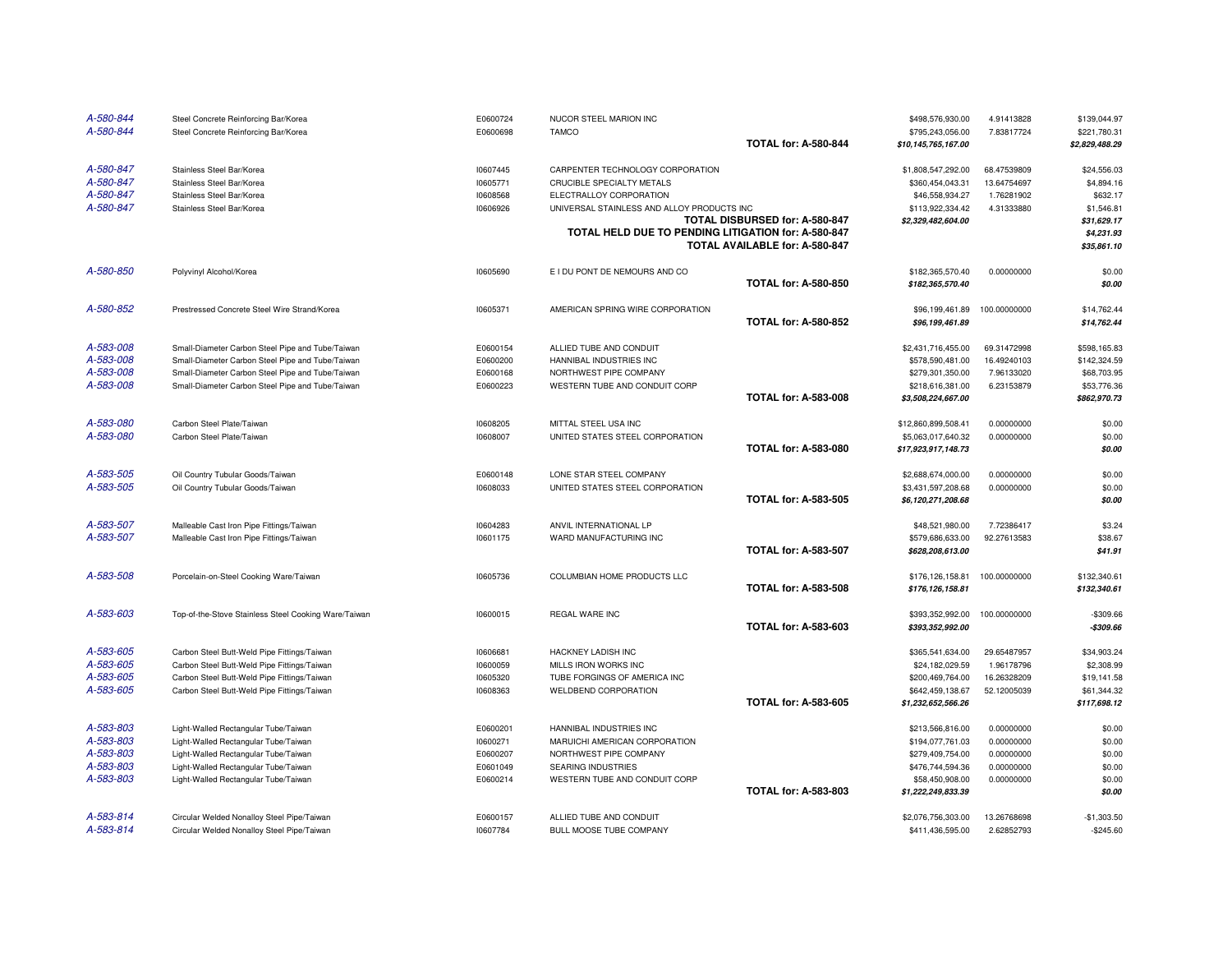| A-583-814<br>Circular Welded Nonalloy Steel Pipe/Taiwan<br>10600273<br>MARUICHI AMERICAN CORPORATION<br>\$67,684,339.77<br>0.43241214<br>$-$42.17$<br>A-583-814<br>Circular Welded Nonalloy Steel Pipe/Taiwan<br>10602342<br>MAVERICK TUBE CORPORATION<br>44.73905465<br>$-$4,781.86$<br>\$7,002,887,079.12<br>A-583-814<br>Circular Welded Nonalloy Steel Pipe/Taiwan<br>SHARON TUBE COMPANY<br>6.75327806<br>$-$674.23$<br>E0600349<br>\$1,057,072,932.00<br>A-583-814<br>Circular Welded Nonalloy Steel Pipe/Taiwan<br>10608010<br>UNITED STATES STEEL CORPORATION<br>\$356,603,653.67<br>2.27821899<br>$-$213.13$<br>A-583-814<br>WESTERN TUBE AND CONDUIT CORP<br>$-$145.04$<br>Circular Welded Nonalloy Steel Pipe/Taiwan<br>E0600217<br>\$218,715,978.00<br>1.39730171<br>A-583-814<br>Circular Welded Nonalloy Steel Pipe/Taiwan<br>E0600267<br>WHEATLAND TUBE COMPANY<br>\$3,684,221,976.00<br>23.53723635<br>$-$2.149.62$<br><b>TOTAL for: A-583-814</b><br>$-$10,016.06$<br>\$15,652,738,158.56<br>A-583-815<br>Welded ASTM A-312 Stainless Steel Pipe/Taiwan<br>E0600318<br><b>BRISTOL METALS LP</b><br>\$751,349,461.67<br>41.58603456<br>\$128,006.00<br>A-583-815<br>Welded ASTM A-312 Stainless Steel Pipe/Taiwan<br>E0600343<br>CRUCIBLE MATERIALS CORPORATION<br>\$172,030,672.00<br>9.52163252<br>\$29,308.54<br>A-583-815<br>Welded ASTM A-312 Stainless Steel Pipe/Taiwan<br>E0600004<br>\$486,761,973.88<br>26.94152495<br>\$82,928.72<br>MARCEGAGLIA USA INC<br>A-583-815<br>Welded ASTM A-312 Stainless Steel Pipe/Taiwan<br>E0600092<br>\$396,592,941.00<br>OUTOKUMPU STAINLESS PIPE INC<br>21.95080797<br>\$67,566.80<br><b>TOTAL for: A-583-815</b><br>\$1,806,735,048.55<br>\$307,810.06<br>A-583-816<br>Stainless Steel Butt-Weld Pipe Fittings/Taiwan<br>10607775<br>FLO MAC INC<br>\$7,444,829.00<br>3.11254466<br>\$3,448.31<br>A-583-816<br>Stainless Steel Butt-Weld Pipe Fittings/Taiwan<br>FLOWLINE DIV OF MARKOVITZ ENT<br>19.63281615<br>\$21,750.73<br>10606990<br>\$46,959,313.00<br>A-583-816<br>Stainless Steel Butt-Weld Pipe Fittings/Taiwan<br>\$25,252.60<br>10608591<br><b>GERLIN INC</b><br>\$54,519,764.00<br>22.79370022<br>A-583-816<br>Stainless Steel Butt-Weld Pipe Fittings/Taiwan<br>10608580<br>SHAW ALLOY PIPING PRODUCTS INC<br>\$72,394,256.00<br>30.26669317<br>\$33,531.75<br>A-583-816<br>Stainless Steel Butt-Weld Pipe Fittings/Taiwan<br>10608071<br>TAYLOR FORGE STAINLESS INC<br>\$26,804.23<br>\$57,869,699.00<br>24.19424579<br><b>TOTAL for: A-583-816</b><br>\$110,787.63<br>\$239,187,861.00<br>A-583-820<br>Helical Spring Lock Washers/Taiwan<br>10601103<br>ILLINOIS TOOL WORKS SHAKERPROOF INDUSTRIAL<br>\$138,348,199.00<br>100.00000000<br>\$150,034.02<br><b>TOTAL for: A-583-820</b><br>\$150,034.02<br>\$138,348,199.00<br>A-583-821<br><b>GERLIN INC</b><br>Forged Stainless Steel Flanges/Taiwan<br>10608587<br>\$1,476.27<br>\$39,351,684.00<br>25.10818164<br>A-583-821<br>MAASS FLANGE CORP<br>\$4,403.37<br>Forged Stainless Steel Flanges/Taiwan<br>10600443<br>\$117,376,846.00<br>74.89181836<br><b>TOTAL for: A-583-821</b><br>\$156,728,530.00<br>\$5,879.64<br>A-583-828<br>10607426<br>\$4,205.36<br>Stainless Steel Wire Rod/Taiwan<br>CARPENTER TECHNOLOGY CORPORATION<br>\$678,897,628.00<br>90.92975850<br>A-583-828<br>Stainless Steel Wire Rod/Taiwan<br>10606931<br>UNIVERSAL STAINLESS AND ALLOY PRODUCTS INC<br>\$67,720,024.17<br>9.07024150<br>\$419.49<br><b>TOTAL for: A-583-828</b><br>\$746,617,652.17<br>\$4,624.85<br>A-583-830<br>Stainless Steel Plate in Coils/Taiwan<br>\$0.00<br>10608702<br>ALLEGHENY LUDLUM CORPORATION<br>\$254,887,582.86<br>0.00000000<br>A-583-830<br>Stainless Steel Plate in Coils/Taiwan<br>10605784<br>NORTH AMERICAN STAINLESS<br>0.00000000<br>\$0.00<br>\$1,003,826,619.07<br><b>TOTAL for: A-583-830</b><br>\$0.00<br>\$1,258,714,201.93<br>A-583-831<br>Stainless Steel Sheet and Strip/Taiwan<br>10605819<br>AK STEEL CORPORATION<br>50.96590966<br>\$15,771.45<br>\$11,045,930,750.97<br>A-583-831<br>Stainless Steel Sheet and Strip/Taiwan<br>10608693<br>ALLEGHENY LUDLUM CORPORATION<br>22.84569648<br>\$7,069.62<br>\$4,951,387,760.38<br>A-583-831<br>Stainless Steel Sheet and Strip/Taiwan<br>10607432<br>CARPENTER TECHNOLOGY CORPORATION<br>\$181,288,469.00<br>0.83646475<br>\$258.84<br>A-583-831<br>Stainless Steel Sheet and Strip/Taiwan<br>10605793<br>NORTH AMERICAN STAINLESS<br>\$7,845.18<br>\$5,494,567,940.89<br>25.35192911<br><b>TOTAL for: A-583-831</b><br>\$30,945.10<br>\$21,673,174,921.24<br>A-583-833<br>Polyester Staple Fiber/Taiwan<br>10606907<br><b>INVISTA S A R L</b><br>41.36523712<br>\$685,300.64<br>\$680,322,718.00<br>A-583-833<br>Polyester Staple Fiber/Taiwan<br>10602327<br><b>WELLMAN INC</b><br>\$964,349,875.00<br>58.63476288<br>\$971,406.03<br><b>TOTAL for: A-583-833</b><br>\$1,656,706.67<br>\$1,644,672,593.00<br>A-583-835<br>\$0.00<br>Hot-Rolled Steel Products/Taiwan<br>E0600078<br><b>GALLATIN STEEL</b><br>\$2,269,694,993.00<br>0.00000000<br>A-583-835<br>Hot-Rolled Steel Products/Taiwan<br>10604074<br><b>IPSCO STEEL INC</b><br>0.00000000<br>\$0.00<br>\$1,091,985,080.61<br>A-583-835<br>Hot-Rolled Steel Products/Taiwan<br>0.00000000<br>\$0.00<br>10608204<br>MITTAL STEEL USA INC<br>\$24,827,515,852.85<br>A-583-835<br>\$0.00<br>Hot-Rolled Steel Products/Taiwan<br>E0600742<br>NUCOR CORPORATION<br>\$12,546,581,157.00<br>0.00000000<br>A-583-835<br>Hot-Rolled Steel Products/Taiwan<br>E0600390<br>SEVERSTAL NORTH AMERICA INC<br>\$2,660,607,632.00<br>0.00000000<br>\$0.00<br>A-583-835<br>Hot-Rolled Steel Products/Taiwan<br>E0600542<br>STEEL DYNAMICS INC<br>0.00000000<br>\$0.00<br>\$3,970,436,247.00<br>A-583-835<br>Hot-Rolled Steel Products/Taiwan<br>10608038<br>UNITED STATES STEEL CORPORATION<br>\$0.00<br>\$12,940,857,732.86<br>0.00000000<br>A-583-835<br>Hot-Rolled Steel Products/Taiwan<br>10601444<br>WCI STEEL INC<br>0.00000000<br>\$1,553,719,787.89<br>\$0.00<br><b>TOTAL for: A-583-835</b><br>\$61,861,398,483.21<br>\$0.00 | A-583-814 | Circular Welded Nonalloy Steel Pipe/Taiwan | 10607767 | CALIFORNIA STEEL INDUSTRIES INC | \$777,359,302.00 | 4.96628318 | $-$460.92$ |
|----------------------------------------------------------------------------------------------------------------------------------------------------------------------------------------------------------------------------------------------------------------------------------------------------------------------------------------------------------------------------------------------------------------------------------------------------------------------------------------------------------------------------------------------------------------------------------------------------------------------------------------------------------------------------------------------------------------------------------------------------------------------------------------------------------------------------------------------------------------------------------------------------------------------------------------------------------------------------------------------------------------------------------------------------------------------------------------------------------------------------------------------------------------------------------------------------------------------------------------------------------------------------------------------------------------------------------------------------------------------------------------------------------------------------------------------------------------------------------------------------------------------------------------------------------------------------------------------------------------------------------------------------------------------------------------------------------------------------------------------------------------------------------------------------------------------------------------------------------------------------------------------------------------------------------------------------------------------------------------------------------------------------------------------------------------------------------------------------------------------------------------------------------------------------------------------------------------------------------------------------------------------------------------------------------------------------------------------------------------------------------------------------------------------------------------------------------------------------------------------------------------------------------------------------------------------------------------------------------------------------------------------------------------------------------------------------------------------------------------------------------------------------------------------------------------------------------------------------------------------------------------------------------------------------------------------------------------------------------------------------------------------------------------------------------------------------------------------------------------------------------------------------------------------------------------------------------------------------------------------------------------------------------------------------------------------------------------------------------------------------------------------------------------------------------------------------------------------------------------------------------------------------------------------------------------------------------------------------------------------------------------------------------------------------------------------------------------------------------------------------------------------------------------------------------------------------------------------------------------------------------------------------------------------------------------------------------------------------------------------------------------------------------------------------------------------------------------------------------------------------------------------------------------------------------------------------------------------------------------------------------------------------------------------------------------------------------------------------------------------------------------------------------------------------------------------------------------------------------------------------------------------------------------------------------------------------------------------------------------------------------------------------------------------------------------------------------------------------------------------------------------------------------------------------------------------------------------------------------------------------------------------------------------------------------------------------------------------------------------------------------------------------------------------------------------------------------------------------------------------------------------------------------------------------------------------------------------------------------------------------------------------------------------------------------------------------------------------------------------------------------------------------------------------------------------------------------------------------------------------------------------------------------------------------------------------------------------------------------------------------------------------------------------------------------------------------------------------------------------------------------------------------------------------------------------------------------------------------------------------------------------------------------------------------------------------------------------------------------------------------------------------------------------------------------------------------------------------------|-----------|--------------------------------------------|----------|---------------------------------|------------------|------------|------------|
|                                                                                                                                                                                                                                                                                                                                                                                                                                                                                                                                                                                                                                                                                                                                                                                                                                                                                                                                                                                                                                                                                                                                                                                                                                                                                                                                                                                                                                                                                                                                                                                                                                                                                                                                                                                                                                                                                                                                                                                                                                                                                                                                                                                                                                                                                                                                                                                                                                                                                                                                                                                                                                                                                                                                                                                                                                                                                                                                                                                                                                                                                                                                                                                                                                                                                                                                                                                                                                                                                                                                                                                                                                                                                                                                                                                                                                                                                                                                                                                                                                                                                                                                                                                                                                                                                                                                                                                                                                                                                                                                                                                                                                                                                                                                                                                                                                                                                                                                                                                                                                                                                                                                                                                                                                                                                                                                                                                                                                                                                                                                                                                                                                                                                                                                                                                                                                                                                                                                                                                                                                                                                                    |           |                                            |          |                                 |                  |            |            |
|                                                                                                                                                                                                                                                                                                                                                                                                                                                                                                                                                                                                                                                                                                                                                                                                                                                                                                                                                                                                                                                                                                                                                                                                                                                                                                                                                                                                                                                                                                                                                                                                                                                                                                                                                                                                                                                                                                                                                                                                                                                                                                                                                                                                                                                                                                                                                                                                                                                                                                                                                                                                                                                                                                                                                                                                                                                                                                                                                                                                                                                                                                                                                                                                                                                                                                                                                                                                                                                                                                                                                                                                                                                                                                                                                                                                                                                                                                                                                                                                                                                                                                                                                                                                                                                                                                                                                                                                                                                                                                                                                                                                                                                                                                                                                                                                                                                                                                                                                                                                                                                                                                                                                                                                                                                                                                                                                                                                                                                                                                                                                                                                                                                                                                                                                                                                                                                                                                                                                                                                                                                                                                    |           |                                            |          |                                 |                  |            |            |
|                                                                                                                                                                                                                                                                                                                                                                                                                                                                                                                                                                                                                                                                                                                                                                                                                                                                                                                                                                                                                                                                                                                                                                                                                                                                                                                                                                                                                                                                                                                                                                                                                                                                                                                                                                                                                                                                                                                                                                                                                                                                                                                                                                                                                                                                                                                                                                                                                                                                                                                                                                                                                                                                                                                                                                                                                                                                                                                                                                                                                                                                                                                                                                                                                                                                                                                                                                                                                                                                                                                                                                                                                                                                                                                                                                                                                                                                                                                                                                                                                                                                                                                                                                                                                                                                                                                                                                                                                                                                                                                                                                                                                                                                                                                                                                                                                                                                                                                                                                                                                                                                                                                                                                                                                                                                                                                                                                                                                                                                                                                                                                                                                                                                                                                                                                                                                                                                                                                                                                                                                                                                                                    |           |                                            |          |                                 |                  |            |            |
|                                                                                                                                                                                                                                                                                                                                                                                                                                                                                                                                                                                                                                                                                                                                                                                                                                                                                                                                                                                                                                                                                                                                                                                                                                                                                                                                                                                                                                                                                                                                                                                                                                                                                                                                                                                                                                                                                                                                                                                                                                                                                                                                                                                                                                                                                                                                                                                                                                                                                                                                                                                                                                                                                                                                                                                                                                                                                                                                                                                                                                                                                                                                                                                                                                                                                                                                                                                                                                                                                                                                                                                                                                                                                                                                                                                                                                                                                                                                                                                                                                                                                                                                                                                                                                                                                                                                                                                                                                                                                                                                                                                                                                                                                                                                                                                                                                                                                                                                                                                                                                                                                                                                                                                                                                                                                                                                                                                                                                                                                                                                                                                                                                                                                                                                                                                                                                                                                                                                                                                                                                                                                                    |           |                                            |          |                                 |                  |            |            |
|                                                                                                                                                                                                                                                                                                                                                                                                                                                                                                                                                                                                                                                                                                                                                                                                                                                                                                                                                                                                                                                                                                                                                                                                                                                                                                                                                                                                                                                                                                                                                                                                                                                                                                                                                                                                                                                                                                                                                                                                                                                                                                                                                                                                                                                                                                                                                                                                                                                                                                                                                                                                                                                                                                                                                                                                                                                                                                                                                                                                                                                                                                                                                                                                                                                                                                                                                                                                                                                                                                                                                                                                                                                                                                                                                                                                                                                                                                                                                                                                                                                                                                                                                                                                                                                                                                                                                                                                                                                                                                                                                                                                                                                                                                                                                                                                                                                                                                                                                                                                                                                                                                                                                                                                                                                                                                                                                                                                                                                                                                                                                                                                                                                                                                                                                                                                                                                                                                                                                                                                                                                                                                    |           |                                            |          |                                 |                  |            |            |
|                                                                                                                                                                                                                                                                                                                                                                                                                                                                                                                                                                                                                                                                                                                                                                                                                                                                                                                                                                                                                                                                                                                                                                                                                                                                                                                                                                                                                                                                                                                                                                                                                                                                                                                                                                                                                                                                                                                                                                                                                                                                                                                                                                                                                                                                                                                                                                                                                                                                                                                                                                                                                                                                                                                                                                                                                                                                                                                                                                                                                                                                                                                                                                                                                                                                                                                                                                                                                                                                                                                                                                                                                                                                                                                                                                                                                                                                                                                                                                                                                                                                                                                                                                                                                                                                                                                                                                                                                                                                                                                                                                                                                                                                                                                                                                                                                                                                                                                                                                                                                                                                                                                                                                                                                                                                                                                                                                                                                                                                                                                                                                                                                                                                                                                                                                                                                                                                                                                                                                                                                                                                                                    |           |                                            |          |                                 |                  |            |            |
|                                                                                                                                                                                                                                                                                                                                                                                                                                                                                                                                                                                                                                                                                                                                                                                                                                                                                                                                                                                                                                                                                                                                                                                                                                                                                                                                                                                                                                                                                                                                                                                                                                                                                                                                                                                                                                                                                                                                                                                                                                                                                                                                                                                                                                                                                                                                                                                                                                                                                                                                                                                                                                                                                                                                                                                                                                                                                                                                                                                                                                                                                                                                                                                                                                                                                                                                                                                                                                                                                                                                                                                                                                                                                                                                                                                                                                                                                                                                                                                                                                                                                                                                                                                                                                                                                                                                                                                                                                                                                                                                                                                                                                                                                                                                                                                                                                                                                                                                                                                                                                                                                                                                                                                                                                                                                                                                                                                                                                                                                                                                                                                                                                                                                                                                                                                                                                                                                                                                                                                                                                                                                                    |           |                                            |          |                                 |                  |            |            |
|                                                                                                                                                                                                                                                                                                                                                                                                                                                                                                                                                                                                                                                                                                                                                                                                                                                                                                                                                                                                                                                                                                                                                                                                                                                                                                                                                                                                                                                                                                                                                                                                                                                                                                                                                                                                                                                                                                                                                                                                                                                                                                                                                                                                                                                                                                                                                                                                                                                                                                                                                                                                                                                                                                                                                                                                                                                                                                                                                                                                                                                                                                                                                                                                                                                                                                                                                                                                                                                                                                                                                                                                                                                                                                                                                                                                                                                                                                                                                                                                                                                                                                                                                                                                                                                                                                                                                                                                                                                                                                                                                                                                                                                                                                                                                                                                                                                                                                                                                                                                                                                                                                                                                                                                                                                                                                                                                                                                                                                                                                                                                                                                                                                                                                                                                                                                                                                                                                                                                                                                                                                                                                    |           |                                            |          |                                 |                  |            |            |
|                                                                                                                                                                                                                                                                                                                                                                                                                                                                                                                                                                                                                                                                                                                                                                                                                                                                                                                                                                                                                                                                                                                                                                                                                                                                                                                                                                                                                                                                                                                                                                                                                                                                                                                                                                                                                                                                                                                                                                                                                                                                                                                                                                                                                                                                                                                                                                                                                                                                                                                                                                                                                                                                                                                                                                                                                                                                                                                                                                                                                                                                                                                                                                                                                                                                                                                                                                                                                                                                                                                                                                                                                                                                                                                                                                                                                                                                                                                                                                                                                                                                                                                                                                                                                                                                                                                                                                                                                                                                                                                                                                                                                                                                                                                                                                                                                                                                                                                                                                                                                                                                                                                                                                                                                                                                                                                                                                                                                                                                                                                                                                                                                                                                                                                                                                                                                                                                                                                                                                                                                                                                                                    |           |                                            |          |                                 |                  |            |            |
|                                                                                                                                                                                                                                                                                                                                                                                                                                                                                                                                                                                                                                                                                                                                                                                                                                                                                                                                                                                                                                                                                                                                                                                                                                                                                                                                                                                                                                                                                                                                                                                                                                                                                                                                                                                                                                                                                                                                                                                                                                                                                                                                                                                                                                                                                                                                                                                                                                                                                                                                                                                                                                                                                                                                                                                                                                                                                                                                                                                                                                                                                                                                                                                                                                                                                                                                                                                                                                                                                                                                                                                                                                                                                                                                                                                                                                                                                                                                                                                                                                                                                                                                                                                                                                                                                                                                                                                                                                                                                                                                                                                                                                                                                                                                                                                                                                                                                                                                                                                                                                                                                                                                                                                                                                                                                                                                                                                                                                                                                                                                                                                                                                                                                                                                                                                                                                                                                                                                                                                                                                                                                                    |           |                                            |          |                                 |                  |            |            |
|                                                                                                                                                                                                                                                                                                                                                                                                                                                                                                                                                                                                                                                                                                                                                                                                                                                                                                                                                                                                                                                                                                                                                                                                                                                                                                                                                                                                                                                                                                                                                                                                                                                                                                                                                                                                                                                                                                                                                                                                                                                                                                                                                                                                                                                                                                                                                                                                                                                                                                                                                                                                                                                                                                                                                                                                                                                                                                                                                                                                                                                                                                                                                                                                                                                                                                                                                                                                                                                                                                                                                                                                                                                                                                                                                                                                                                                                                                                                                                                                                                                                                                                                                                                                                                                                                                                                                                                                                                                                                                                                                                                                                                                                                                                                                                                                                                                                                                                                                                                                                                                                                                                                                                                                                                                                                                                                                                                                                                                                                                                                                                                                                                                                                                                                                                                                                                                                                                                                                                                                                                                                                                    |           |                                            |          |                                 |                  |            |            |
|                                                                                                                                                                                                                                                                                                                                                                                                                                                                                                                                                                                                                                                                                                                                                                                                                                                                                                                                                                                                                                                                                                                                                                                                                                                                                                                                                                                                                                                                                                                                                                                                                                                                                                                                                                                                                                                                                                                                                                                                                                                                                                                                                                                                                                                                                                                                                                                                                                                                                                                                                                                                                                                                                                                                                                                                                                                                                                                                                                                                                                                                                                                                                                                                                                                                                                                                                                                                                                                                                                                                                                                                                                                                                                                                                                                                                                                                                                                                                                                                                                                                                                                                                                                                                                                                                                                                                                                                                                                                                                                                                                                                                                                                                                                                                                                                                                                                                                                                                                                                                                                                                                                                                                                                                                                                                                                                                                                                                                                                                                                                                                                                                                                                                                                                                                                                                                                                                                                                                                                                                                                                                                    |           |                                            |          |                                 |                  |            |            |
|                                                                                                                                                                                                                                                                                                                                                                                                                                                                                                                                                                                                                                                                                                                                                                                                                                                                                                                                                                                                                                                                                                                                                                                                                                                                                                                                                                                                                                                                                                                                                                                                                                                                                                                                                                                                                                                                                                                                                                                                                                                                                                                                                                                                                                                                                                                                                                                                                                                                                                                                                                                                                                                                                                                                                                                                                                                                                                                                                                                                                                                                                                                                                                                                                                                                                                                                                                                                                                                                                                                                                                                                                                                                                                                                                                                                                                                                                                                                                                                                                                                                                                                                                                                                                                                                                                                                                                                                                                                                                                                                                                                                                                                                                                                                                                                                                                                                                                                                                                                                                                                                                                                                                                                                                                                                                                                                                                                                                                                                                                                                                                                                                                                                                                                                                                                                                                                                                                                                                                                                                                                                                                    |           |                                            |          |                                 |                  |            |            |
|                                                                                                                                                                                                                                                                                                                                                                                                                                                                                                                                                                                                                                                                                                                                                                                                                                                                                                                                                                                                                                                                                                                                                                                                                                                                                                                                                                                                                                                                                                                                                                                                                                                                                                                                                                                                                                                                                                                                                                                                                                                                                                                                                                                                                                                                                                                                                                                                                                                                                                                                                                                                                                                                                                                                                                                                                                                                                                                                                                                                                                                                                                                                                                                                                                                                                                                                                                                                                                                                                                                                                                                                                                                                                                                                                                                                                                                                                                                                                                                                                                                                                                                                                                                                                                                                                                                                                                                                                                                                                                                                                                                                                                                                                                                                                                                                                                                                                                                                                                                                                                                                                                                                                                                                                                                                                                                                                                                                                                                                                                                                                                                                                                                                                                                                                                                                                                                                                                                                                                                                                                                                                                    |           |                                            |          |                                 |                  |            |            |
|                                                                                                                                                                                                                                                                                                                                                                                                                                                                                                                                                                                                                                                                                                                                                                                                                                                                                                                                                                                                                                                                                                                                                                                                                                                                                                                                                                                                                                                                                                                                                                                                                                                                                                                                                                                                                                                                                                                                                                                                                                                                                                                                                                                                                                                                                                                                                                                                                                                                                                                                                                                                                                                                                                                                                                                                                                                                                                                                                                                                                                                                                                                                                                                                                                                                                                                                                                                                                                                                                                                                                                                                                                                                                                                                                                                                                                                                                                                                                                                                                                                                                                                                                                                                                                                                                                                                                                                                                                                                                                                                                                                                                                                                                                                                                                                                                                                                                                                                                                                                                                                                                                                                                                                                                                                                                                                                                                                                                                                                                                                                                                                                                                                                                                                                                                                                                                                                                                                                                                                                                                                                                                    |           |                                            |          |                                 |                  |            |            |
|                                                                                                                                                                                                                                                                                                                                                                                                                                                                                                                                                                                                                                                                                                                                                                                                                                                                                                                                                                                                                                                                                                                                                                                                                                                                                                                                                                                                                                                                                                                                                                                                                                                                                                                                                                                                                                                                                                                                                                                                                                                                                                                                                                                                                                                                                                                                                                                                                                                                                                                                                                                                                                                                                                                                                                                                                                                                                                                                                                                                                                                                                                                                                                                                                                                                                                                                                                                                                                                                                                                                                                                                                                                                                                                                                                                                                                                                                                                                                                                                                                                                                                                                                                                                                                                                                                                                                                                                                                                                                                                                                                                                                                                                                                                                                                                                                                                                                                                                                                                                                                                                                                                                                                                                                                                                                                                                                                                                                                                                                                                                                                                                                                                                                                                                                                                                                                                                                                                                                                                                                                                                                                    |           |                                            |          |                                 |                  |            |            |
|                                                                                                                                                                                                                                                                                                                                                                                                                                                                                                                                                                                                                                                                                                                                                                                                                                                                                                                                                                                                                                                                                                                                                                                                                                                                                                                                                                                                                                                                                                                                                                                                                                                                                                                                                                                                                                                                                                                                                                                                                                                                                                                                                                                                                                                                                                                                                                                                                                                                                                                                                                                                                                                                                                                                                                                                                                                                                                                                                                                                                                                                                                                                                                                                                                                                                                                                                                                                                                                                                                                                                                                                                                                                                                                                                                                                                                                                                                                                                                                                                                                                                                                                                                                                                                                                                                                                                                                                                                                                                                                                                                                                                                                                                                                                                                                                                                                                                                                                                                                                                                                                                                                                                                                                                                                                                                                                                                                                                                                                                                                                                                                                                                                                                                                                                                                                                                                                                                                                                                                                                                                                                                    |           |                                            |          |                                 |                  |            |            |
|                                                                                                                                                                                                                                                                                                                                                                                                                                                                                                                                                                                                                                                                                                                                                                                                                                                                                                                                                                                                                                                                                                                                                                                                                                                                                                                                                                                                                                                                                                                                                                                                                                                                                                                                                                                                                                                                                                                                                                                                                                                                                                                                                                                                                                                                                                                                                                                                                                                                                                                                                                                                                                                                                                                                                                                                                                                                                                                                                                                                                                                                                                                                                                                                                                                                                                                                                                                                                                                                                                                                                                                                                                                                                                                                                                                                                                                                                                                                                                                                                                                                                                                                                                                                                                                                                                                                                                                                                                                                                                                                                                                                                                                                                                                                                                                                                                                                                                                                                                                                                                                                                                                                                                                                                                                                                                                                                                                                                                                                                                                                                                                                                                                                                                                                                                                                                                                                                                                                                                                                                                                                                                    |           |                                            |          |                                 |                  |            |            |
|                                                                                                                                                                                                                                                                                                                                                                                                                                                                                                                                                                                                                                                                                                                                                                                                                                                                                                                                                                                                                                                                                                                                                                                                                                                                                                                                                                                                                                                                                                                                                                                                                                                                                                                                                                                                                                                                                                                                                                                                                                                                                                                                                                                                                                                                                                                                                                                                                                                                                                                                                                                                                                                                                                                                                                                                                                                                                                                                                                                                                                                                                                                                                                                                                                                                                                                                                                                                                                                                                                                                                                                                                                                                                                                                                                                                                                                                                                                                                                                                                                                                                                                                                                                                                                                                                                                                                                                                                                                                                                                                                                                                                                                                                                                                                                                                                                                                                                                                                                                                                                                                                                                                                                                                                                                                                                                                                                                                                                                                                                                                                                                                                                                                                                                                                                                                                                                                                                                                                                                                                                                                                                    |           |                                            |          |                                 |                  |            |            |
|                                                                                                                                                                                                                                                                                                                                                                                                                                                                                                                                                                                                                                                                                                                                                                                                                                                                                                                                                                                                                                                                                                                                                                                                                                                                                                                                                                                                                                                                                                                                                                                                                                                                                                                                                                                                                                                                                                                                                                                                                                                                                                                                                                                                                                                                                                                                                                                                                                                                                                                                                                                                                                                                                                                                                                                                                                                                                                                                                                                                                                                                                                                                                                                                                                                                                                                                                                                                                                                                                                                                                                                                                                                                                                                                                                                                                                                                                                                                                                                                                                                                                                                                                                                                                                                                                                                                                                                                                                                                                                                                                                                                                                                                                                                                                                                                                                                                                                                                                                                                                                                                                                                                                                                                                                                                                                                                                                                                                                                                                                                                                                                                                                                                                                                                                                                                                                                                                                                                                                                                                                                                                                    |           |                                            |          |                                 |                  |            |            |
|                                                                                                                                                                                                                                                                                                                                                                                                                                                                                                                                                                                                                                                                                                                                                                                                                                                                                                                                                                                                                                                                                                                                                                                                                                                                                                                                                                                                                                                                                                                                                                                                                                                                                                                                                                                                                                                                                                                                                                                                                                                                                                                                                                                                                                                                                                                                                                                                                                                                                                                                                                                                                                                                                                                                                                                                                                                                                                                                                                                                                                                                                                                                                                                                                                                                                                                                                                                                                                                                                                                                                                                                                                                                                                                                                                                                                                                                                                                                                                                                                                                                                                                                                                                                                                                                                                                                                                                                                                                                                                                                                                                                                                                                                                                                                                                                                                                                                                                                                                                                                                                                                                                                                                                                                                                                                                                                                                                                                                                                                                                                                                                                                                                                                                                                                                                                                                                                                                                                                                                                                                                                                                    |           |                                            |          |                                 |                  |            |            |
|                                                                                                                                                                                                                                                                                                                                                                                                                                                                                                                                                                                                                                                                                                                                                                                                                                                                                                                                                                                                                                                                                                                                                                                                                                                                                                                                                                                                                                                                                                                                                                                                                                                                                                                                                                                                                                                                                                                                                                                                                                                                                                                                                                                                                                                                                                                                                                                                                                                                                                                                                                                                                                                                                                                                                                                                                                                                                                                                                                                                                                                                                                                                                                                                                                                                                                                                                                                                                                                                                                                                                                                                                                                                                                                                                                                                                                                                                                                                                                                                                                                                                                                                                                                                                                                                                                                                                                                                                                                                                                                                                                                                                                                                                                                                                                                                                                                                                                                                                                                                                                                                                                                                                                                                                                                                                                                                                                                                                                                                                                                                                                                                                                                                                                                                                                                                                                                                                                                                                                                                                                                                                                    |           |                                            |          |                                 |                  |            |            |
|                                                                                                                                                                                                                                                                                                                                                                                                                                                                                                                                                                                                                                                                                                                                                                                                                                                                                                                                                                                                                                                                                                                                                                                                                                                                                                                                                                                                                                                                                                                                                                                                                                                                                                                                                                                                                                                                                                                                                                                                                                                                                                                                                                                                                                                                                                                                                                                                                                                                                                                                                                                                                                                                                                                                                                                                                                                                                                                                                                                                                                                                                                                                                                                                                                                                                                                                                                                                                                                                                                                                                                                                                                                                                                                                                                                                                                                                                                                                                                                                                                                                                                                                                                                                                                                                                                                                                                                                                                                                                                                                                                                                                                                                                                                                                                                                                                                                                                                                                                                                                                                                                                                                                                                                                                                                                                                                                                                                                                                                                                                                                                                                                                                                                                                                                                                                                                                                                                                                                                                                                                                                                                    |           |                                            |          |                                 |                  |            |            |
|                                                                                                                                                                                                                                                                                                                                                                                                                                                                                                                                                                                                                                                                                                                                                                                                                                                                                                                                                                                                                                                                                                                                                                                                                                                                                                                                                                                                                                                                                                                                                                                                                                                                                                                                                                                                                                                                                                                                                                                                                                                                                                                                                                                                                                                                                                                                                                                                                                                                                                                                                                                                                                                                                                                                                                                                                                                                                                                                                                                                                                                                                                                                                                                                                                                                                                                                                                                                                                                                                                                                                                                                                                                                                                                                                                                                                                                                                                                                                                                                                                                                                                                                                                                                                                                                                                                                                                                                                                                                                                                                                                                                                                                                                                                                                                                                                                                                                                                                                                                                                                                                                                                                                                                                                                                                                                                                                                                                                                                                                                                                                                                                                                                                                                                                                                                                                                                                                                                                                                                                                                                                                                    |           |                                            |          |                                 |                  |            |            |
|                                                                                                                                                                                                                                                                                                                                                                                                                                                                                                                                                                                                                                                                                                                                                                                                                                                                                                                                                                                                                                                                                                                                                                                                                                                                                                                                                                                                                                                                                                                                                                                                                                                                                                                                                                                                                                                                                                                                                                                                                                                                                                                                                                                                                                                                                                                                                                                                                                                                                                                                                                                                                                                                                                                                                                                                                                                                                                                                                                                                                                                                                                                                                                                                                                                                                                                                                                                                                                                                                                                                                                                                                                                                                                                                                                                                                                                                                                                                                                                                                                                                                                                                                                                                                                                                                                                                                                                                                                                                                                                                                                                                                                                                                                                                                                                                                                                                                                                                                                                                                                                                                                                                                                                                                                                                                                                                                                                                                                                                                                                                                                                                                                                                                                                                                                                                                                                                                                                                                                                                                                                                                                    |           |                                            |          |                                 |                  |            |            |
|                                                                                                                                                                                                                                                                                                                                                                                                                                                                                                                                                                                                                                                                                                                                                                                                                                                                                                                                                                                                                                                                                                                                                                                                                                                                                                                                                                                                                                                                                                                                                                                                                                                                                                                                                                                                                                                                                                                                                                                                                                                                                                                                                                                                                                                                                                                                                                                                                                                                                                                                                                                                                                                                                                                                                                                                                                                                                                                                                                                                                                                                                                                                                                                                                                                                                                                                                                                                                                                                                                                                                                                                                                                                                                                                                                                                                                                                                                                                                                                                                                                                                                                                                                                                                                                                                                                                                                                                                                                                                                                                                                                                                                                                                                                                                                                                                                                                                                                                                                                                                                                                                                                                                                                                                                                                                                                                                                                                                                                                                                                                                                                                                                                                                                                                                                                                                                                                                                                                                                                                                                                                                                    |           |                                            |          |                                 |                  |            |            |
|                                                                                                                                                                                                                                                                                                                                                                                                                                                                                                                                                                                                                                                                                                                                                                                                                                                                                                                                                                                                                                                                                                                                                                                                                                                                                                                                                                                                                                                                                                                                                                                                                                                                                                                                                                                                                                                                                                                                                                                                                                                                                                                                                                                                                                                                                                                                                                                                                                                                                                                                                                                                                                                                                                                                                                                                                                                                                                                                                                                                                                                                                                                                                                                                                                                                                                                                                                                                                                                                                                                                                                                                                                                                                                                                                                                                                                                                                                                                                                                                                                                                                                                                                                                                                                                                                                                                                                                                                                                                                                                                                                                                                                                                                                                                                                                                                                                                                                                                                                                                                                                                                                                                                                                                                                                                                                                                                                                                                                                                                                                                                                                                                                                                                                                                                                                                                                                                                                                                                                                                                                                                                                    |           |                                            |          |                                 |                  |            |            |
|                                                                                                                                                                                                                                                                                                                                                                                                                                                                                                                                                                                                                                                                                                                                                                                                                                                                                                                                                                                                                                                                                                                                                                                                                                                                                                                                                                                                                                                                                                                                                                                                                                                                                                                                                                                                                                                                                                                                                                                                                                                                                                                                                                                                                                                                                                                                                                                                                                                                                                                                                                                                                                                                                                                                                                                                                                                                                                                                                                                                                                                                                                                                                                                                                                                                                                                                                                                                                                                                                                                                                                                                                                                                                                                                                                                                                                                                                                                                                                                                                                                                                                                                                                                                                                                                                                                                                                                                                                                                                                                                                                                                                                                                                                                                                                                                                                                                                                                                                                                                                                                                                                                                                                                                                                                                                                                                                                                                                                                                                                                                                                                                                                                                                                                                                                                                                                                                                                                                                                                                                                                                                                    |           |                                            |          |                                 |                  |            |            |
|                                                                                                                                                                                                                                                                                                                                                                                                                                                                                                                                                                                                                                                                                                                                                                                                                                                                                                                                                                                                                                                                                                                                                                                                                                                                                                                                                                                                                                                                                                                                                                                                                                                                                                                                                                                                                                                                                                                                                                                                                                                                                                                                                                                                                                                                                                                                                                                                                                                                                                                                                                                                                                                                                                                                                                                                                                                                                                                                                                                                                                                                                                                                                                                                                                                                                                                                                                                                                                                                                                                                                                                                                                                                                                                                                                                                                                                                                                                                                                                                                                                                                                                                                                                                                                                                                                                                                                                                                                                                                                                                                                                                                                                                                                                                                                                                                                                                                                                                                                                                                                                                                                                                                                                                                                                                                                                                                                                                                                                                                                                                                                                                                                                                                                                                                                                                                                                                                                                                                                                                                                                                                                    |           |                                            |          |                                 |                  |            |            |
|                                                                                                                                                                                                                                                                                                                                                                                                                                                                                                                                                                                                                                                                                                                                                                                                                                                                                                                                                                                                                                                                                                                                                                                                                                                                                                                                                                                                                                                                                                                                                                                                                                                                                                                                                                                                                                                                                                                                                                                                                                                                                                                                                                                                                                                                                                                                                                                                                                                                                                                                                                                                                                                                                                                                                                                                                                                                                                                                                                                                                                                                                                                                                                                                                                                                                                                                                                                                                                                                                                                                                                                                                                                                                                                                                                                                                                                                                                                                                                                                                                                                                                                                                                                                                                                                                                                                                                                                                                                                                                                                                                                                                                                                                                                                                                                                                                                                                                                                                                                                                                                                                                                                                                                                                                                                                                                                                                                                                                                                                                                                                                                                                                                                                                                                                                                                                                                                                                                                                                                                                                                                                                    |           |                                            |          |                                 |                  |            |            |
|                                                                                                                                                                                                                                                                                                                                                                                                                                                                                                                                                                                                                                                                                                                                                                                                                                                                                                                                                                                                                                                                                                                                                                                                                                                                                                                                                                                                                                                                                                                                                                                                                                                                                                                                                                                                                                                                                                                                                                                                                                                                                                                                                                                                                                                                                                                                                                                                                                                                                                                                                                                                                                                                                                                                                                                                                                                                                                                                                                                                                                                                                                                                                                                                                                                                                                                                                                                                                                                                                                                                                                                                                                                                                                                                                                                                                                                                                                                                                                                                                                                                                                                                                                                                                                                                                                                                                                                                                                                                                                                                                                                                                                                                                                                                                                                                                                                                                                                                                                                                                                                                                                                                                                                                                                                                                                                                                                                                                                                                                                                                                                                                                                                                                                                                                                                                                                                                                                                                                                                                                                                                                                    |           |                                            |          |                                 |                  |            |            |
|                                                                                                                                                                                                                                                                                                                                                                                                                                                                                                                                                                                                                                                                                                                                                                                                                                                                                                                                                                                                                                                                                                                                                                                                                                                                                                                                                                                                                                                                                                                                                                                                                                                                                                                                                                                                                                                                                                                                                                                                                                                                                                                                                                                                                                                                                                                                                                                                                                                                                                                                                                                                                                                                                                                                                                                                                                                                                                                                                                                                                                                                                                                                                                                                                                                                                                                                                                                                                                                                                                                                                                                                                                                                                                                                                                                                                                                                                                                                                                                                                                                                                                                                                                                                                                                                                                                                                                                                                                                                                                                                                                                                                                                                                                                                                                                                                                                                                                                                                                                                                                                                                                                                                                                                                                                                                                                                                                                                                                                                                                                                                                                                                                                                                                                                                                                                                                                                                                                                                                                                                                                                                                    |           |                                            |          |                                 |                  |            |            |
|                                                                                                                                                                                                                                                                                                                                                                                                                                                                                                                                                                                                                                                                                                                                                                                                                                                                                                                                                                                                                                                                                                                                                                                                                                                                                                                                                                                                                                                                                                                                                                                                                                                                                                                                                                                                                                                                                                                                                                                                                                                                                                                                                                                                                                                                                                                                                                                                                                                                                                                                                                                                                                                                                                                                                                                                                                                                                                                                                                                                                                                                                                                                                                                                                                                                                                                                                                                                                                                                                                                                                                                                                                                                                                                                                                                                                                                                                                                                                                                                                                                                                                                                                                                                                                                                                                                                                                                                                                                                                                                                                                                                                                                                                                                                                                                                                                                                                                                                                                                                                                                                                                                                                                                                                                                                                                                                                                                                                                                                                                                                                                                                                                                                                                                                                                                                                                                                                                                                                                                                                                                                                                    |           |                                            |          |                                 |                  |            |            |
|                                                                                                                                                                                                                                                                                                                                                                                                                                                                                                                                                                                                                                                                                                                                                                                                                                                                                                                                                                                                                                                                                                                                                                                                                                                                                                                                                                                                                                                                                                                                                                                                                                                                                                                                                                                                                                                                                                                                                                                                                                                                                                                                                                                                                                                                                                                                                                                                                                                                                                                                                                                                                                                                                                                                                                                                                                                                                                                                                                                                                                                                                                                                                                                                                                                                                                                                                                                                                                                                                                                                                                                                                                                                                                                                                                                                                                                                                                                                                                                                                                                                                                                                                                                                                                                                                                                                                                                                                                                                                                                                                                                                                                                                                                                                                                                                                                                                                                                                                                                                                                                                                                                                                                                                                                                                                                                                                                                                                                                                                                                                                                                                                                                                                                                                                                                                                                                                                                                                                                                                                                                                                                    |           |                                            |          |                                 |                  |            |            |
|                                                                                                                                                                                                                                                                                                                                                                                                                                                                                                                                                                                                                                                                                                                                                                                                                                                                                                                                                                                                                                                                                                                                                                                                                                                                                                                                                                                                                                                                                                                                                                                                                                                                                                                                                                                                                                                                                                                                                                                                                                                                                                                                                                                                                                                                                                                                                                                                                                                                                                                                                                                                                                                                                                                                                                                                                                                                                                                                                                                                                                                                                                                                                                                                                                                                                                                                                                                                                                                                                                                                                                                                                                                                                                                                                                                                                                                                                                                                                                                                                                                                                                                                                                                                                                                                                                                                                                                                                                                                                                                                                                                                                                                                                                                                                                                                                                                                                                                                                                                                                                                                                                                                                                                                                                                                                                                                                                                                                                                                                                                                                                                                                                                                                                                                                                                                                                                                                                                                                                                                                                                                                                    |           |                                            |          |                                 |                  |            |            |
|                                                                                                                                                                                                                                                                                                                                                                                                                                                                                                                                                                                                                                                                                                                                                                                                                                                                                                                                                                                                                                                                                                                                                                                                                                                                                                                                                                                                                                                                                                                                                                                                                                                                                                                                                                                                                                                                                                                                                                                                                                                                                                                                                                                                                                                                                                                                                                                                                                                                                                                                                                                                                                                                                                                                                                                                                                                                                                                                                                                                                                                                                                                                                                                                                                                                                                                                                                                                                                                                                                                                                                                                                                                                                                                                                                                                                                                                                                                                                                                                                                                                                                                                                                                                                                                                                                                                                                                                                                                                                                                                                                                                                                                                                                                                                                                                                                                                                                                                                                                                                                                                                                                                                                                                                                                                                                                                                                                                                                                                                                                                                                                                                                                                                                                                                                                                                                                                                                                                                                                                                                                                                                    |           |                                            |          |                                 |                  |            |            |
|                                                                                                                                                                                                                                                                                                                                                                                                                                                                                                                                                                                                                                                                                                                                                                                                                                                                                                                                                                                                                                                                                                                                                                                                                                                                                                                                                                                                                                                                                                                                                                                                                                                                                                                                                                                                                                                                                                                                                                                                                                                                                                                                                                                                                                                                                                                                                                                                                                                                                                                                                                                                                                                                                                                                                                                                                                                                                                                                                                                                                                                                                                                                                                                                                                                                                                                                                                                                                                                                                                                                                                                                                                                                                                                                                                                                                                                                                                                                                                                                                                                                                                                                                                                                                                                                                                                                                                                                                                                                                                                                                                                                                                                                                                                                                                                                                                                                                                                                                                                                                                                                                                                                                                                                                                                                                                                                                                                                                                                                                                                                                                                                                                                                                                                                                                                                                                                                                                                                                                                                                                                                                                    |           |                                            |          |                                 |                  |            |            |
|                                                                                                                                                                                                                                                                                                                                                                                                                                                                                                                                                                                                                                                                                                                                                                                                                                                                                                                                                                                                                                                                                                                                                                                                                                                                                                                                                                                                                                                                                                                                                                                                                                                                                                                                                                                                                                                                                                                                                                                                                                                                                                                                                                                                                                                                                                                                                                                                                                                                                                                                                                                                                                                                                                                                                                                                                                                                                                                                                                                                                                                                                                                                                                                                                                                                                                                                                                                                                                                                                                                                                                                                                                                                                                                                                                                                                                                                                                                                                                                                                                                                                                                                                                                                                                                                                                                                                                                                                                                                                                                                                                                                                                                                                                                                                                                                                                                                                                                                                                                                                                                                                                                                                                                                                                                                                                                                                                                                                                                                                                                                                                                                                                                                                                                                                                                                                                                                                                                                                                                                                                                                                                    |           |                                            |          |                                 |                  |            |            |
|                                                                                                                                                                                                                                                                                                                                                                                                                                                                                                                                                                                                                                                                                                                                                                                                                                                                                                                                                                                                                                                                                                                                                                                                                                                                                                                                                                                                                                                                                                                                                                                                                                                                                                                                                                                                                                                                                                                                                                                                                                                                                                                                                                                                                                                                                                                                                                                                                                                                                                                                                                                                                                                                                                                                                                                                                                                                                                                                                                                                                                                                                                                                                                                                                                                                                                                                                                                                                                                                                                                                                                                                                                                                                                                                                                                                                                                                                                                                                                                                                                                                                                                                                                                                                                                                                                                                                                                                                                                                                                                                                                                                                                                                                                                                                                                                                                                                                                                                                                                                                                                                                                                                                                                                                                                                                                                                                                                                                                                                                                                                                                                                                                                                                                                                                                                                                                                                                                                                                                                                                                                                                                    |           |                                            |          |                                 |                  |            |            |
|                                                                                                                                                                                                                                                                                                                                                                                                                                                                                                                                                                                                                                                                                                                                                                                                                                                                                                                                                                                                                                                                                                                                                                                                                                                                                                                                                                                                                                                                                                                                                                                                                                                                                                                                                                                                                                                                                                                                                                                                                                                                                                                                                                                                                                                                                                                                                                                                                                                                                                                                                                                                                                                                                                                                                                                                                                                                                                                                                                                                                                                                                                                                                                                                                                                                                                                                                                                                                                                                                                                                                                                                                                                                                                                                                                                                                                                                                                                                                                                                                                                                                                                                                                                                                                                                                                                                                                                                                                                                                                                                                                                                                                                                                                                                                                                                                                                                                                                                                                                                                                                                                                                                                                                                                                                                                                                                                                                                                                                                                                                                                                                                                                                                                                                                                                                                                                                                                                                                                                                                                                                                                                    |           |                                            |          |                                 |                  |            |            |
|                                                                                                                                                                                                                                                                                                                                                                                                                                                                                                                                                                                                                                                                                                                                                                                                                                                                                                                                                                                                                                                                                                                                                                                                                                                                                                                                                                                                                                                                                                                                                                                                                                                                                                                                                                                                                                                                                                                                                                                                                                                                                                                                                                                                                                                                                                                                                                                                                                                                                                                                                                                                                                                                                                                                                                                                                                                                                                                                                                                                                                                                                                                                                                                                                                                                                                                                                                                                                                                                                                                                                                                                                                                                                                                                                                                                                                                                                                                                                                                                                                                                                                                                                                                                                                                                                                                                                                                                                                                                                                                                                                                                                                                                                                                                                                                                                                                                                                                                                                                                                                                                                                                                                                                                                                                                                                                                                                                                                                                                                                                                                                                                                                                                                                                                                                                                                                                                                                                                                                                                                                                                                                    |           |                                            |          |                                 |                  |            |            |
|                                                                                                                                                                                                                                                                                                                                                                                                                                                                                                                                                                                                                                                                                                                                                                                                                                                                                                                                                                                                                                                                                                                                                                                                                                                                                                                                                                                                                                                                                                                                                                                                                                                                                                                                                                                                                                                                                                                                                                                                                                                                                                                                                                                                                                                                                                                                                                                                                                                                                                                                                                                                                                                                                                                                                                                                                                                                                                                                                                                                                                                                                                                                                                                                                                                                                                                                                                                                                                                                                                                                                                                                                                                                                                                                                                                                                                                                                                                                                                                                                                                                                                                                                                                                                                                                                                                                                                                                                                                                                                                                                                                                                                                                                                                                                                                                                                                                                                                                                                                                                                                                                                                                                                                                                                                                                                                                                                                                                                                                                                                                                                                                                                                                                                                                                                                                                                                                                                                                                                                                                                                                                                    |           |                                            |          |                                 |                  |            |            |
|                                                                                                                                                                                                                                                                                                                                                                                                                                                                                                                                                                                                                                                                                                                                                                                                                                                                                                                                                                                                                                                                                                                                                                                                                                                                                                                                                                                                                                                                                                                                                                                                                                                                                                                                                                                                                                                                                                                                                                                                                                                                                                                                                                                                                                                                                                                                                                                                                                                                                                                                                                                                                                                                                                                                                                                                                                                                                                                                                                                                                                                                                                                                                                                                                                                                                                                                                                                                                                                                                                                                                                                                                                                                                                                                                                                                                                                                                                                                                                                                                                                                                                                                                                                                                                                                                                                                                                                                                                                                                                                                                                                                                                                                                                                                                                                                                                                                                                                                                                                                                                                                                                                                                                                                                                                                                                                                                                                                                                                                                                                                                                                                                                                                                                                                                                                                                                                                                                                                                                                                                                                                                                    |           |                                            |          |                                 |                  |            |            |
|                                                                                                                                                                                                                                                                                                                                                                                                                                                                                                                                                                                                                                                                                                                                                                                                                                                                                                                                                                                                                                                                                                                                                                                                                                                                                                                                                                                                                                                                                                                                                                                                                                                                                                                                                                                                                                                                                                                                                                                                                                                                                                                                                                                                                                                                                                                                                                                                                                                                                                                                                                                                                                                                                                                                                                                                                                                                                                                                                                                                                                                                                                                                                                                                                                                                                                                                                                                                                                                                                                                                                                                                                                                                                                                                                                                                                                                                                                                                                                                                                                                                                                                                                                                                                                                                                                                                                                                                                                                                                                                                                                                                                                                                                                                                                                                                                                                                                                                                                                                                                                                                                                                                                                                                                                                                                                                                                                                                                                                                                                                                                                                                                                                                                                                                                                                                                                                                                                                                                                                                                                                                                                    |           |                                            |          |                                 |                  |            |            |
|                                                                                                                                                                                                                                                                                                                                                                                                                                                                                                                                                                                                                                                                                                                                                                                                                                                                                                                                                                                                                                                                                                                                                                                                                                                                                                                                                                                                                                                                                                                                                                                                                                                                                                                                                                                                                                                                                                                                                                                                                                                                                                                                                                                                                                                                                                                                                                                                                                                                                                                                                                                                                                                                                                                                                                                                                                                                                                                                                                                                                                                                                                                                                                                                                                                                                                                                                                                                                                                                                                                                                                                                                                                                                                                                                                                                                                                                                                                                                                                                                                                                                                                                                                                                                                                                                                                                                                                                                                                                                                                                                                                                                                                                                                                                                                                                                                                                                                                                                                                                                                                                                                                                                                                                                                                                                                                                                                                                                                                                                                                                                                                                                                                                                                                                                                                                                                                                                                                                                                                                                                                                                                    |           |                                            |          |                                 |                  |            |            |
|                                                                                                                                                                                                                                                                                                                                                                                                                                                                                                                                                                                                                                                                                                                                                                                                                                                                                                                                                                                                                                                                                                                                                                                                                                                                                                                                                                                                                                                                                                                                                                                                                                                                                                                                                                                                                                                                                                                                                                                                                                                                                                                                                                                                                                                                                                                                                                                                                                                                                                                                                                                                                                                                                                                                                                                                                                                                                                                                                                                                                                                                                                                                                                                                                                                                                                                                                                                                                                                                                                                                                                                                                                                                                                                                                                                                                                                                                                                                                                                                                                                                                                                                                                                                                                                                                                                                                                                                                                                                                                                                                                                                                                                                                                                                                                                                                                                                                                                                                                                                                                                                                                                                                                                                                                                                                                                                                                                                                                                                                                                                                                                                                                                                                                                                                                                                                                                                                                                                                                                                                                                                                                    |           |                                            |          |                                 |                  |            |            |
|                                                                                                                                                                                                                                                                                                                                                                                                                                                                                                                                                                                                                                                                                                                                                                                                                                                                                                                                                                                                                                                                                                                                                                                                                                                                                                                                                                                                                                                                                                                                                                                                                                                                                                                                                                                                                                                                                                                                                                                                                                                                                                                                                                                                                                                                                                                                                                                                                                                                                                                                                                                                                                                                                                                                                                                                                                                                                                                                                                                                                                                                                                                                                                                                                                                                                                                                                                                                                                                                                                                                                                                                                                                                                                                                                                                                                                                                                                                                                                                                                                                                                                                                                                                                                                                                                                                                                                                                                                                                                                                                                                                                                                                                                                                                                                                                                                                                                                                                                                                                                                                                                                                                                                                                                                                                                                                                                                                                                                                                                                                                                                                                                                                                                                                                                                                                                                                                                                                                                                                                                                                                                                    |           |                                            |          |                                 |                  |            |            |
|                                                                                                                                                                                                                                                                                                                                                                                                                                                                                                                                                                                                                                                                                                                                                                                                                                                                                                                                                                                                                                                                                                                                                                                                                                                                                                                                                                                                                                                                                                                                                                                                                                                                                                                                                                                                                                                                                                                                                                                                                                                                                                                                                                                                                                                                                                                                                                                                                                                                                                                                                                                                                                                                                                                                                                                                                                                                                                                                                                                                                                                                                                                                                                                                                                                                                                                                                                                                                                                                                                                                                                                                                                                                                                                                                                                                                                                                                                                                                                                                                                                                                                                                                                                                                                                                                                                                                                                                                                                                                                                                                                                                                                                                                                                                                                                                                                                                                                                                                                                                                                                                                                                                                                                                                                                                                                                                                                                                                                                                                                                                                                                                                                                                                                                                                                                                                                                                                                                                                                                                                                                                                                    |           |                                            |          |                                 |                  |            |            |
|                                                                                                                                                                                                                                                                                                                                                                                                                                                                                                                                                                                                                                                                                                                                                                                                                                                                                                                                                                                                                                                                                                                                                                                                                                                                                                                                                                                                                                                                                                                                                                                                                                                                                                                                                                                                                                                                                                                                                                                                                                                                                                                                                                                                                                                                                                                                                                                                                                                                                                                                                                                                                                                                                                                                                                                                                                                                                                                                                                                                                                                                                                                                                                                                                                                                                                                                                                                                                                                                                                                                                                                                                                                                                                                                                                                                                                                                                                                                                                                                                                                                                                                                                                                                                                                                                                                                                                                                                                                                                                                                                                                                                                                                                                                                                                                                                                                                                                                                                                                                                                                                                                                                                                                                                                                                                                                                                                                                                                                                                                                                                                                                                                                                                                                                                                                                                                                                                                                                                                                                                                                                                                    |           |                                            |          |                                 |                  |            |            |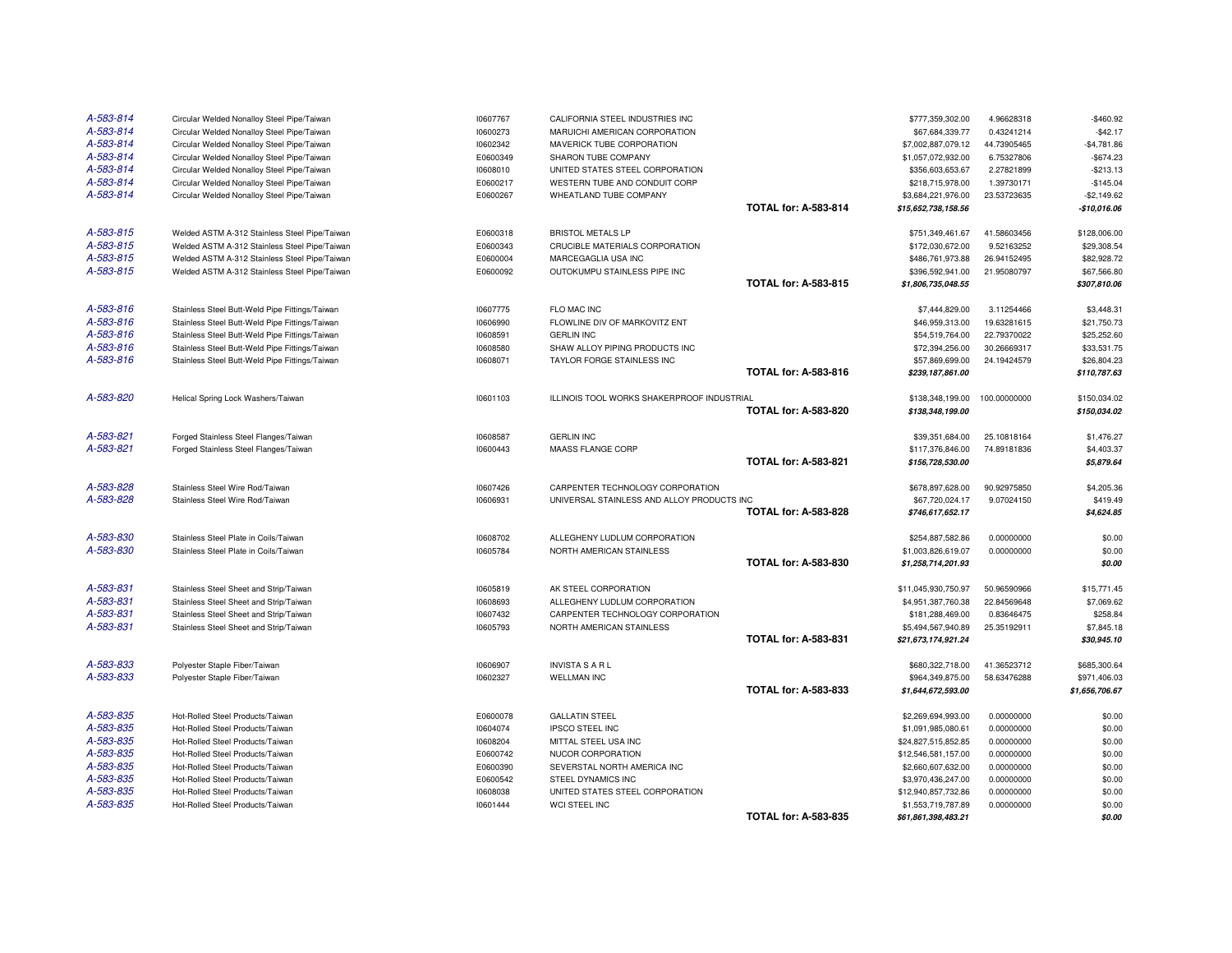| A-583-837<br>A-583-837 | Polyethylene Terephthalate Film, Sheet and Strip (PET Film)/Taiwan<br>Polyethylene Terephthalate Film, Sheet and Strip (PET Film)/Taiwan | 10606405<br>10602137 | DUPONT TEIJIN FILMS<br>MITSUBISHI POLYESTER FILM INC                                  | \$589,287,230.20<br>\$495,214,578.00              | 33.21356088<br>27.91141347 | \$51,814.61<br>\$43,543.03        |
|------------------------|------------------------------------------------------------------------------------------------------------------------------------------|----------------------|---------------------------------------------------------------------------------------|---------------------------------------------------|----------------------------|-----------------------------------|
| A-583-837              | Polyethylene Terephthalate Film, Sheet and Strip (PET Film)/Taiwan                                                                       | E0601021             | <b>SKC AMERICA INC</b>                                                                | \$368,118,577.00                                  | 20.74799544                | \$32,367.78                       |
| A-583-837              | Polyethylene Terephthalate Film, Sheet and Strip (PET Film)/Taiwan                                                                       | E0600762             | TORAY PLASTICS AMERICA INC                                                            | \$321,616,446.56                                  | 18.12703021                | \$28,278.96                       |
|                        |                                                                                                                                          |                      |                                                                                       | <b>TOTAL for: A-583-837</b><br>\$1,774,236,831.76 |                            | \$156,004.38                      |
| A-588-028              | Roller Chain/Japan                                                                                                                       | 10601198             | DIAMOND CHAIN COMPANY                                                                 | \$25,212,257.84                                   | 50.52393779                | \$26,092.61                       |
| A-588-028              | Roller Chain/Japan                                                                                                                       | 10601180             | DRIVES INC                                                                            | \$9,596,953.36                                    | 19.23175138                | \$9,932.06                        |
| A-588-028              | Roller Chain/Japan                                                                                                                       | 10601199             | EMERSON POWER TRANSMISSION                                                            | \$15,092,397.71                                   | 30.24431083                | \$15,619.39                       |
|                        |                                                                                                                                          |                      |                                                                                       | <b>TOTAL for: A-588-028</b><br>\$49,901,608.91    |                            | \$51,644.05                       |
| A-588-046              | Polychloroprene Rubber/Japan                                                                                                             | 10601881             | DUPONT PERFORMANCE ELASTOMERS LLC                                                     | \$2,230,237,000.00                                | 100.00000000               | \$202,718.18                      |
|                        |                                                                                                                                          |                      |                                                                                       | <b>TOTAL for: A-588-046</b><br>\$2,230,237,000.00 |                            | \$202,718.18                      |
| A-588-054              | Tapered Roller Bearings 4 Inches and Under/Japan                                                                                         | 10606373             | <b>TIMKEN COMPANY</b><br>TOTAL DISBURSED for: A-588-054                               | \$1,367,894,649.41<br>\$1,367,894,649.41          | 82.10006733                | \$1,612,061.48<br>\$1,612,061.48  |
|                        |                                                                                                                                          |                      | TOTAL HELD DUE TO PENDING LITIGATION for: A-588-054                                   |                                                   |                            | \$351.470.99                      |
|                        |                                                                                                                                          |                      | TOTAL AVAILABLE for: A-588-054                                                        |                                                   |                            | \$1,963,532.47                    |
| A-588-201              | Ball Bearings/Japan (See A-588-804)                                                                                                      | 10603020             | EMERSON POWER TRANSMISSION CORPORATION                                                | \$982,127,637.32                                  | 19.02705120                | \$8,710,114.82                    |
| A-588-201              | Ball Bearings/Japan (See A-588-804)                                                                                                      | 10603034             | MCGILL MANUFACTURING COMPANY                                                          | \$85,000,337.18                                   | 1.64673685                 | \$753,835.52                      |
| A-588-201              | Ball Bearings/Japan (See A-588-804)                                                                                                      | 10604630             | MPB CORPORATION                                                                       | \$1,003,880,025.90                                | 19.44846670                | \$8,903,028.44                    |
| A-588-201              | Ball Bearings/Japan (See A-588-804)                                                                                                      | 10600521             | PACAMOR KUBAR BEARINGS                                                                | \$52,819,546.00                                   | 1.02328879                 | \$468,436.38                      |
| A-588-201              | Ball Bearings/Japan (See A-588-804)                                                                                                      | E0601013             | RBC AIRCRAFT PRODUCTS INC                                                             | \$63,250,220.00                                   | 1.22536535                 | \$560,942.04                      |
| A-588-201              | Ball Bearings/Japan (See A-588-804)                                                                                                      | 10605093             | REXNORD INC BEARING GROUP                                                             | \$445,780,000.00                                  | 8.63622869                 | \$3,953,452.52                    |
| A-588-201              | Ball Bearings/Japan (See A-588-804)                                                                                                      | 10606367             | TIMKEN US CORPORATION<br>TOTAL DISBURSED for: A-588-201                               | \$1,887,609,876.39                                | 36.56922827                | \$16,740,490.88                   |
|                        |                                                                                                                                          |                      | TOTAL HELD DUE TO PENDING LITIGATION for: A-588-201                                   | \$4,520,467,642.79                                |                            | \$40,090,300.59<br>\$5,687,233.34 |
|                        |                                                                                                                                          |                      | <b>TOTAL AVAILABLE for: A-588-201</b>                                                 |                                                   |                            | \$45,777,533.93                   |
| A-588-203              | Cylindrical Roller Bearings/Japan (See A-588-804)                                                                                        | 10603043             | EMERSON POWER TRANSMISSION CORPORATION                                                | \$139,339,294.75                                  | 9.47662817                 | \$344,807.33                      |
| A-588-203              | Cylindrical Roller Bearings/Japan (See A-588-804)                                                                                        | 10604638             | MPB CORPORATION                                                                       | \$190,387,187.18                                  | 12.94845495                | \$471,129.82                      |
| A-588-203              | Cylindrical Roller Bearings/Japan (See A-588-804)                                                                                        | 10606361             | TIMKEN US CORPORATION                                                                 | \$1,140,620,272.68                                | 77.57491688                | \$2,822,565.09                    |
|                        |                                                                                                                                          |                      |                                                                                       | <b>TOTAL for: A-588-203</b><br>\$1,470,346,754.61 |                            | \$3,638,502.24                    |
| A-588-205              | Spherical Plain Bearings/Japan (See A-588-804)                                                                                           | 10606353             | TIMKEN US CORPORATION                                                                 | \$52,698,006.48                                   | 100.00000000               | \$815,451.83                      |
|                        |                                                                                                                                          |                      |                                                                                       | <b>TOTAL for: A-588-205</b><br>\$52,698,006.48    |                            | \$815,451.83                      |
| A-588-602              | Carbon Steel Butt-Weld Pipe Fittings/Japan                                                                                               | 10606680             | <b>HACKNEY LADISH INC</b>                                                             | \$365,541,634.00                                  | 29.65418041                | \$296.60                          |
| A-588-602              | Carbon Steel Butt-Weld Pipe Fittings/Japan                                                                                               | 10600060             | MILLS IRON WORKS INC                                                                  | \$24,211,091.85                                   | 1.96409935                 | \$19.65                           |
| A-588-602<br>A-588-602 | Carbon Steel Butt-Weld Pipe Fittings/Japan                                                                                               | 10605319<br>10608362 | TUBE FORGINGS OF AMERICA INC<br>WELDBEND CORPORATION                                  | \$200,469,764.00<br>\$642,459,138.67              | 16.26289866<br>52.11882158 | \$162.66<br>\$521.30              |
|                        | Carbon Steel Butt-Weld Pipe Fittings/Japan                                                                                               |                      |                                                                                       | <b>TOTAL for: A-588-602</b><br>\$1,232,681,628.52 |                            | \$1,000.21                        |
|                        |                                                                                                                                          |                      |                                                                                       |                                                   |                            |                                   |
| A-588-604              | Tapered Roller Bearings Over 4 Inches/Japan                                                                                              | 10606374             | <b>TIMKEN COMPANY</b>                                                                 | \$7,481,402,435.41                                | 94.61782354                | \$2,326,437.40                    |
| A-588-604              | Tapered Roller Bearings Over 4 Inches/Japan                                                                                              | 10606355             | TIMKEN US CORPORATION                                                                 | \$127,330,728.66                                  | 1.61036069                 | \$39,595.11                       |
|                        |                                                                                                                                          |                      | TOTAL DISBURSED for: A-588-604                                                        | \$7,608,733,164.07                                |                            | \$2,366,032.52                    |
|                        |                                                                                                                                          |                      | TOTAL HELD DUE TO PENDING LITIGATION for: A-588-604<br>TOTAL AVAILABLE for: A-588-604 |                                                   |                            | \$92,740.38<br>\$2,458,772.90     |
| A-588-605              | Malleable Cast Iron Pipe Fittings/Japan                                                                                                  | 10604286             | ANVIL INTERNATIONAL LP                                                                | \$262.365.919.00                                  | 24.43016276                | \$1,539.86                        |
| A-588-605              | Malleable Cast Iron Pipe Fittings/Japan                                                                                                  | 10601177             | WARD MANUFACTURING INC                                                                | \$811,576,656.00                                  | 75.56983724                | \$4,763.27                        |
|                        |                                                                                                                                          |                      |                                                                                       | <b>TOTAL for: A-588-605</b><br>\$1,073,942,575.00 |                            | \$6,303.13                        |
| A-588-702              | Stainless Steel Butt-Weld Pipe Fittings/Japan                                                                                            | 10606992             | FLOWLINE DIV OF MARKOVITZ ENT                                                         | \$64,620,503.00                                   | 26.24235934                | \$136.39                          |
| A-588-702              | Stainless Steel Butt-Weld Pipe Fittings/Japan                                                                                            | 10608582             | SHAW ALLOY PIPING PRODUCTS INC                                                        | \$97,148,711.00                                   | 39.45205105                | \$205.04                          |
| A-588-702              | Stainless Steel Butt-Weld Pipe Fittings/Japan                                                                                            | 10608073             | TAYLOR FORGE STAINLESS INC                                                            | \$84,475,806.00                                   | 34.30558961                | \$178.30                          |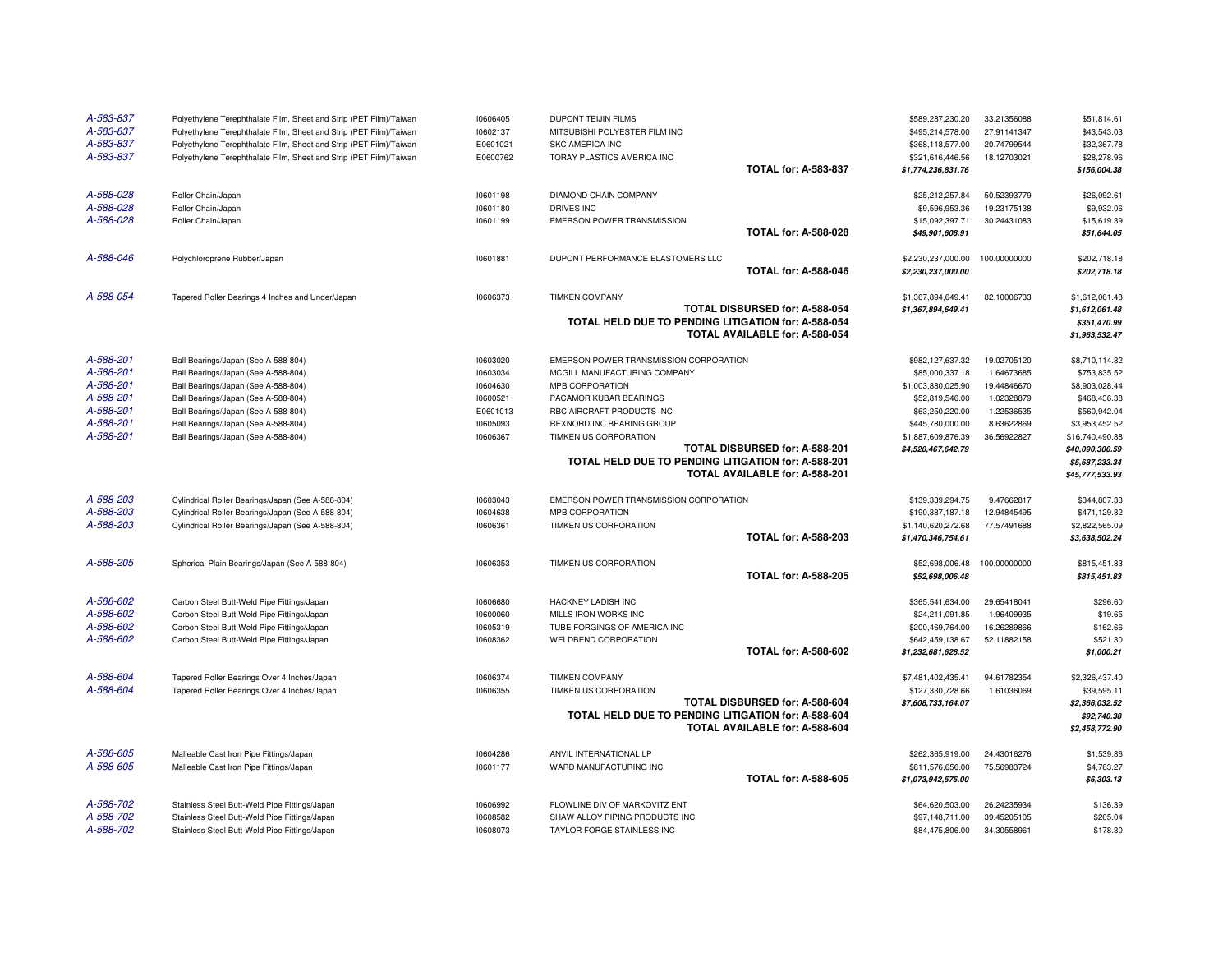|           |                                                      |          |                                            | <b>TOTAL for: A-588-702</b> | \$246.245.020.00                         |              | \$519.73                         |
|-----------|------------------------------------------------------|----------|--------------------------------------------|-----------------------------|------------------------------------------|--------------|----------------------------------|
| A-588-703 | Internal Combustion Industrial Forklift Trucks/Japan | 10602820 | NACCO MATERIALS HANDLING GROUP             | <b>TOTAL for: A-588-703</b> | \$3,073,262,145.75<br>\$3,073,262,145.75 | 100.00000000 | \$60,446.40<br>\$60,446.40       |
| A-588-704 | Brass Sheet and Strip/Japan                          | 10605336 | <b>OLIN BRASS</b>                          | <b>TOTAL for: A-588-704</b> | \$1,046,983,220.17<br>\$1,046,983,220.17 | 100.00000000 | \$237,916.98<br>\$237,916.98     |
| A-588-707 | Granular Polytetrafluoroethylene/Japan               | 10604869 | E I DU PONT DE NEMOURS AND CO              | <b>TOTAL for: A-588-707</b> | \$205,035,468.38<br>\$205,035,468.38     | 100.00000000 | \$82.57<br>\$82.57               |
| A-588-807 | Industrial Belts/Japan                               | 10606222 | <b>GATES CORPORATION</b>                   |                             | \$751,529,852.16                         | 48.95516552  | \$1,968,721.48                   |
| A-588-807 | Industrial Belts/Japan                               | 10605037 | GOODYEAR TIRE AND RUBBER COMPANY           | <b>TOTAL for: A-588-807</b> | \$783,609,176.00<br>\$1,535,139,028.16   | 51.04483448  | \$2,052,757.07<br>\$4,021,478.55 |
| A-588-815 | Gray Portland Cement and Clinker/Japan               | 10602019 | HANSON PERMANENTE CEMENT INC               |                             | \$1,221,985,186.00                       | 0.00000000   | \$0.00                           |
| A-588-815 | Gray Portland Cement and Clinker/Japan               | 10601243 | LEHIGH CEMENT COMPANY                      |                             | \$4,190,660,209.00                       | 0.00000000   | \$0.00                           |
| A-588-815 | Gray Portland Cement and Clinker/Japan               | 10602117 | NATIONAL CEMENT COMPANY OF ALABAMA         |                             | \$793,319,708.00                         | 0.00000000   | \$0.00                           |
| A-588-815 | Gray Portland Cement and Clinker/Japan               | 10602118 | NATIONAL CEMENT COMPANY OF CALIFORNIA      |                             | \$873,712,721.00                         | 0.00000000   | \$0.00                           |
|           |                                                      |          |                                            | <b>TOTAL for: A-588-815</b> | \$7,079,677,824.00                       |              | \$0.00                           |
| A-588-826 | Corrosion-Resistant Carbon Steel Flat Products/Japan | 10607761 | CALIFORNIA STEEL INDUSTRIES INC            |                             | \$2,939,372,068.00                       | 6.11437450   | \$38,919.97                      |
| A-588-826 | Corrosion-Resistant Carbon Steel Flat Products/Japan | 10608203 | MITTAL STEEL USA INC                       |                             | \$20,427,390,856.76                      | 42.49231294  | \$270,477.31                     |
| A-588-826 | Corrosion-Resistant Carbon Steel Flat Products/Japan | E0600415 | SEVERSTAL NORTH AMERICA INC                |                             | \$4,785,726,261.00                       | 9.95509311   | \$63,367,39                      |
| A-588-826 | Corrosion-Resistant Carbon Steel Flat Products/Japan | 10608056 | UNITED STATES STEEL CORPORATION            |                             | \$18,431,390,957.69                      | 38.34030679  | \$244,048.45                     |
| A-588-826 | Corrosion-Resistant Carbon Steel Flat Products/Japan | 10601437 | WCI STEEL INC                              |                             | \$1,489,264,021.27                       | 3.09791266   | \$19,719.22                      |
|           |                                                      |          |                                            | <b>TOTAL for: A-588-826</b> | \$48,073,144,164.72                      |              | \$636,532.33                     |
| A-588-831 | Grain-Oriented Silicon Electrical Steel/Japan        | 10605805 | AK STEEL CORPORATION                       |                             | \$4,271,712,308.19                       | 71.44442267  | \$21,781.25                      |
| A-588-831 | Grain-Oriented Silicon Electrical Steel/Japan        | 10608689 | ALLEGHENY LUDLUM CORPORATION               |                             | \$1,707,358,063.94                       | 28.55557733  | \$8,705.74                       |
|           |                                                      |          |                                            | <b>TOTAL for: A-588-831</b> | \$5,979,070,372.13                       |              | \$30,486.99                      |
| A-588-833 | Stainless Steel Bar/Japan                            | 10607449 | CARPENTER TECHNOLOGY CORPORATION           |                             | \$5,254,493,372.00                       | 67.57830726  | \$295,775.27                     |
| A-588-833 | Stainless Steel Bar/Japan                            | 10605773 | <b>CRUCIBLE SPECIALTY METALS</b>           |                             | \$940,088,320.73                         | 12.09052384  | \$52,917.54                      |
| A-588-833 | Stainless Steel Bar/Japan                            | 10608574 | ELECTRALLOY CORPORATION                    |                             | \$78,621,471.98                          | 1.01115476   | \$4,425.60                       |
| A-588-833 | Stainless Steel Bar/Japan                            | 10606942 | UNIVERSAL STAINLESS AND ALLOY PRODUCTS INC |                             | \$405,528,628.94                         | 5.21552438   | \$22,827.19                      |
| A-588-833 | Stainless Steel Bar/Japan                            | 10606348 | VALBRUNA SLATER STAINLESS INC              |                             | \$1,096,682,515.16                       | 14.10448976  | \$61,732.22                      |
|           |                                                      |          |                                            | <b>TOTAL for: A-588-833</b> | \$7,775,414,308.81                       |              | \$437,677.83                     |
| A-588-835 | Oil Country Tubular Goods/Japan                      | 10604063 | <b>IPSCO TUBULARS INC</b>                  |                             | \$1,100,504,728.13                       | 7.60450028   | \$129,882.02                     |
| A-588-835 | Oil Country Tubular Goods/Japan                      | E0600150 | LONE STAR STEEL COMPANY                    |                             | \$3,237,283,560.00                       | 22.36966648  | \$382,065.53                     |
| A-588-835 | Oil Country Tubular Goods/Japan                      | 10602354 | MAVERICK TUBE CORPORATION                  |                             | \$2,957,227,143.51                       | 20.43447343  | \$349,013.16                     |
| A-588-835 | Oil Country Tubular Goods/Japan                      | 10602407 | NEWPORT STEEL                              |                             | \$2,053,627,589.00                       | 14.19059016  | \$242,369.97                     |
| A-588-835 | Oil Country Tubular Goods/Japan                      | 10608029 | UNITED STATES STEEL CORPORATION            |                             | \$4,088,424,632.68                       | 28.25106104  | \$482,517.55                     |
| A-588-835 | Oil Country Tubular Goods/Japan                      | E0600136 | V AND M STAR LP                            |                             | \$1,034,688,388.78                       | 7.14970862   | \$122,114.35                     |
|           |                                                      |          |                                            | <b>TOTAL for: A-588-835</b> | \$14,471,756,042.10                      |              | \$1,707,962.56                   |
| A-588-838 | Clad Steel Plate/Japan                               | 10608202 | MITTAL STEEL USA INC                       |                             | \$6,533,953,048.30                       | 0.00000000   | \$0.00                           |
|           |                                                      |          |                                            | <b>TOTAL for: A-588-838</b> | \$6,533,953,048.30                       |              | \$0.00                           |
| A-588-843 | Stainless Steel Wire Rod/Japan                       | 10607453 | CARPENTER TECHNOLOGY CORPORATION           |                             | \$678,789,308.00                         | 90.93417355  | \$829.67                         |
| A-588-843 | Stainless Steel Wire Rod/Japan                       | 10606935 | UNIVERSAL STAINLESS AND ALLOY PRODUCTS INC |                             | \$67,672,975.14                          | 9.06582645   | \$82.71                          |
|           |                                                      |          |                                            | <b>TOTAL for: A-588-843</b> | \$746,462,283.14                         |              | \$912.38                         |
| A-588-845 | Stainless Steel Sheet and Strip/Japan                | 10605818 | AK STEEL CORPORATION                       |                             | \$11,035,033,658.78                      | 50.96168668  | \$2,862,271.84                   |
| A-588-845 | Stainless Steel Sheet and Strip/Japan                | 10608695 | ALLEGHENY LUDLUM CORPORATION               |                             | \$4,946,009,303.96                       | 22.84152312  | \$1,282,898.05                   |
| A-588-845 | Stainless Steel Sheet and Strip/Japan                | 10607433 | CARPENTER TECHNOLOGY CORPORATION           |                             | \$181,180,708.00                         | 0.83672373   | \$46,994.73                      |
|           |                                                      |          |                                            |                             |                                          |              |                                  |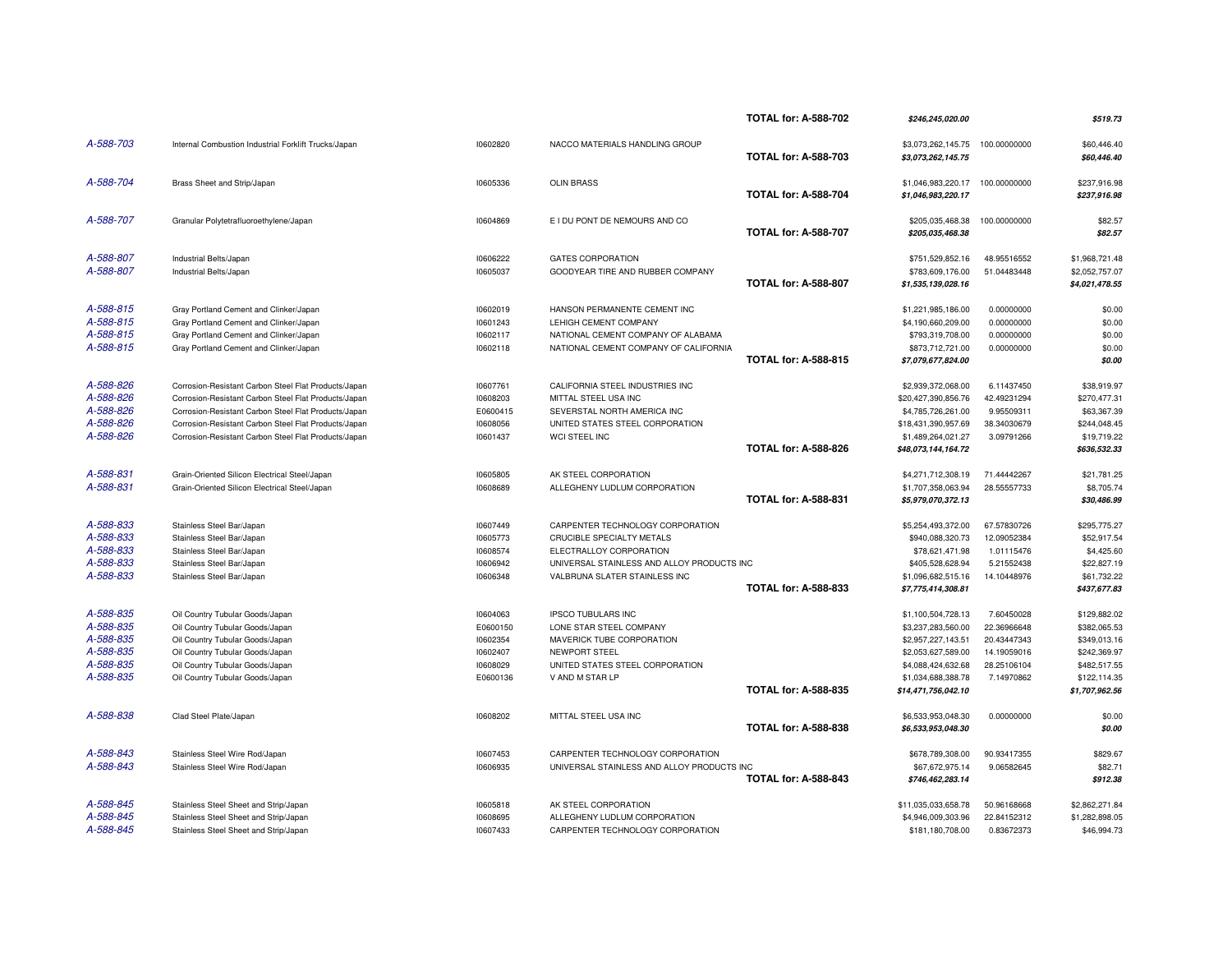| A-588-845 | Stainless Steel Sheet and Strip/Japan                    | 10605794 | NORTH AMERICAN STAINLESS                            |                                | \$5,490,598,847.12   | 25.35653146  | \$1,424,153.92                |
|-----------|----------------------------------------------------------|----------|-----------------------------------------------------|--------------------------------|----------------------|--------------|-------------------------------|
| A-588-845 | Stainless Steel Sheet and Strip/Japan                    | 10608396 | UNITED STEEL, PAPERINTERNATIONAL UNION              |                                | \$765,457.00         | 0.00353501   | \$198.54                      |
|           |                                                          |          |                                                     | <b>TOTAL for: A-588-845</b>    | \$21,653,587,974.86  |              | \$5,616,517.08                |
| A-588-846 | Hot-Rolled Carbon Steel Flat Products/Japan              | 10607730 | CALIFORNIA STEEL INDUSTRIES INC                     |                                | \$2,516,063,794.00   | 3.65458539   | \$70,155.50                   |
| A-588-846 | Hot-Rolled Carbon Steel Flat Products/Japan              | E0600086 | <b>GALLATIN STEEL</b>                               |                                | \$2,994,484,706.00   | 4.34949229   | \$83,495.32                   |
| A-588-846 | Hot-Rolled Carbon Steel Flat Products/Japan              | 10604066 | <b>IPSCO STEEL INC</b>                              |                                | \$1,091,953,674.78   | 1.58606390   | \$30,446.98                   |
| A-588-846 | Hot-Rolled Carbon Steel Flat Products/Japan              | 10608201 | MITTAL STEEL USA INC                                |                                | \$20,341,225,680.95  | 29.54565241  | \$567,175.12                  |
| A-588-846 | Hot-Rolled Carbon Steel Flat Products/Japan              | E0600727 | NUCOR CORPORATION                                   |                                | \$16,457,272,653.00  | 23.90420641  | \$458,878.72                  |
| A-588-846 | Hot-Rolled Carbon Steel Flat Products/Japan              | E0600383 | SEVERSTAL NORTH AMERICA INC                         |                                | \$3,786,554,008.00   | 5.49997381   | \$105,580.62                  |
| A-588-846 | Hot-Rolled Carbon Steel Flat Products/Japan              | E0600522 | STEEL DYNAMICS INC                                  |                                | \$3,970,304,146.47   | 5.76687109   | \$110,704.13                  |
| A-588-846 | Hot-Rolled Carbon Steel Flat Products/Japan              | 10608051 | UNITED STATES STEEL CORPORATION                     |                                | \$14,154,177,555.86  | 20.55895828  | \$394,661.44                  |
| A-588-846 | Hot-Rolled Carbon Steel Flat Products/Japan              | 10601623 | WCI STEEL INC                                       |                                | \$2,153,326,108.99   | 3.12770851   | \$60,041.27                   |
|           |                                                          |          |                                                     | TOTAL DISBURSED for: A-588-846 | \$67,465,362,328.05  |              | \$1,881,139.10                |
|           |                                                          |          | TOTAL HELD DUE TO PENDING LITIGATION for: A-588-846 | TOTAL AVAILABLE for: A-588-846 |                      |              | \$38,517.68<br>\$1,919,656.78 |
|           |                                                          |          |                                                     |                                |                      |              |                               |
| A-588-847 | Cut-to-Length Carbon Steel Plate/Japan                   | 10604090 | <b>IPSCO STEEL INC</b>                              |                                | \$2,357,552,293.49   | 0.00000000   | \$0.00                        |
| A-588-847 | Cut-to-Length Carbon Steel Plate/Japan                   | 10608200 | MITTAL STEEL USA INC                                |                                | \$8,979,329,791.73   | 0.00000000   | \$0.00                        |
| A-588-847 | Cut-to-Length Carbon Steel Plate/Japan                   | 10607980 | UNITED STATES STEEL CORPORATION                     |                                | \$1,570,862,900.81   | 0.00000000   | \$0.00                        |
|           |                                                          |          |                                                     | <b>TOTAL for: A-588-847</b>    | \$12,907,744,986.03  |              | \$0.00                        |
| A-588-850 | Large-Diameter Carbon Steel Seamless Pipe/Japan          | 10608021 | UNITED STATES STEEL CORPORATION                     |                                | \$555,744,371.21     | 60.31820476  | \$91,088.88                   |
| A-588-850 | Large-Diameter Carbon Steel Seamless Pipe/Japan          | E0600138 | V AND M STAR LP                                     |                                | \$365,609,925.37     | 39.68179524  | \$59,925.03                   |
|           |                                                          |          |                                                     | <b>TOTAL for: A-588-850</b>    | \$921,354,296.58     |              | \$151,013.91                  |
| A-588-851 | Small-Diameter Carbon Steel Seamless Pipe/Japan          | 10602418 | KOPPEL STEEL                                        |                                | \$104,733,722.00     | 20.65550126  | \$4,204.05                    |
| A-588-851 | Small-Diameter Carbon Steel Seamless Pipe/Japan          | E0600347 | SHARON TUBE COMPANY                                 |                                | \$138,410,663.00     | 27.29724075  | \$5,555.86                    |
| A-588-851 | Small-Diameter Carbon Steel Seamless Pipe/Japan          | 10608018 | UNITED STATES STEEL CORPORATION                     |                                | \$263,905,628.84     | 52.04725799  | \$10,593.28                   |
|           |                                                          |          |                                                     | <b>TOTAL for: A-588-851</b>    | \$507,050,013.84     |              | \$20,353.19                   |
| A-588-852 | Structural Steel Beams/Japan                             | E0600715 | <b>CHAPARRAL STEEL</b>                              |                                | \$3,175,356,180.00   | 35.87404728  | \$179.20                      |
| A-588-852 | Structural Steel Beams/Japan                             | E0600985 | NUCOR CORPORATION                                   |                                | \$5,676,045,937.00   | 64.12595272  | \$320.33                      |
|           |                                                          |          |                                                     | <b>TOTAL for: A-588-852</b>    | \$8,851,402,117.00   |              | \$499.53                      |
| A-588-854 | Tin-Mill Products/Japan                                  | 10608199 | MITTAL STEEL USA INC                                |                                | \$2,578,963,964.25   | 100.00000000 | \$29,203.64                   |
|           |                                                          |          |                                                     | <b>TOTAL for: A-588-854</b>    | \$2,578,963,964.25   |              | \$29,203.64                   |
| A-588-857 | Welded Large-Diameter Line Pipe/Japan                    | E0600235 | AMERICAN CAST IRON PIPE COMPANY                     |                                | \$289,242,931.00     | 25.58212351  | \$582,315.67                  |
| A-588-857 | Welded Large-Diameter Line Pipe/Japan                    | 10600687 | BERG STEEL PIPE CORPORATION                         |                                | \$458,316,155.00     | 40.53582380  | \$922,700.78                  |
| A-588-857 | Welded Large-Diameter Line Pipe/Japan                    | E0600084 | STUPP CORPORATION                                   |                                | \$346,123,242.00     | 30.61290901  | \$696,829.43                  |
| A-588-857 | Welded Large-Diameter Line Pipe/Japan                    | 10608015 | UNITED STATES STEEL CORPORATION                     |                                | \$36,962,400.71      | 3.26914368   | \$74,414.21                   |
|           |                                                          |          |                                                     | <b>TOTAL for: A-588-857</b>    | \$1,130,644,728.71   |              | \$2,276,260.09                |
| A-588-861 | Polyvinyl Alcohol/Japan                                  | 10605689 | E I DU PONT DE NEMOURS AND CO                       |                                | \$182,365,570.40     | 100.00000000 | \$1,025,212.14                |
|           |                                                          |          |                                                     | <b>TOTAL for: A-588-861</b>    | \$182,365,570.40     |              | \$1,025,212.14                |
| A-602-803 | Corrosion-Resistant Carbon Steel Flat Products/Australia | 10605802 | AK STEEL CORPORATION                                |                                | \$20,625,460,557.37  | 19.99161663  | \$1,593.38                    |
| A-602-803 | Corrosion-Resistant Carbon Steel Flat Products/Australia | 10607755 | CALIFORNIA STEEL INDUSTRIES INC                     |                                | \$2,939,503,249.00   | 2.84916896   | \$227.09                      |
| A-602-803 | Corrosion-Resistant Carbon Steel Flat Products/Australia | 10608198 | MITTAL STEEL USA INC                                |                                | \$43,980,128,238.19  | 42.62856873  | \$3,397.59                    |
| A-602-803 | Corrosion-Resistant Carbon Steel Flat Products/Australia | E0600411 | SEVERSTAL NORTH AMERICA INC                         |                                | \$4,785,834,603.00   | 4.63876045   | \$369.72                      |
| A-602-803 | Corrosion-Resistant Carbon Steel Flat Products/Australia | 10608062 | UNITED STATES STEEL CORPORATION                     |                                | \$29,349,907,473.69  | 28.44795134  | \$2,267.37                    |
| A-602-803 | Corrosion-Resistant Carbon Steel Flat Products/Australia | 10601442 | WCI STEEL INC                                       |                                | \$1,489,714,523.77   | 1.44393390   | \$115.08                      |
|           |                                                          |          |                                                     | <b>TOTAL for: A-602-803</b>    | \$103,170,548,645.02 |              | \$7,970.23                    |
| A-791-805 | Stainless Steel Plate in Coils/South Africa              | 10608705 | ALLEGHENY LUDLUM CORPORATION                        |                                | \$254,886,022.70     | 20.24979305  | \$10.619.50                   |
| A-791-805 | Stainless Steel Plate in Coils/South Africa              | 10605781 | NORTH AMERICAN STAINLESS                            |                                | \$1,003,823,249.63   | 79.75020695  | \$41,823.01                   |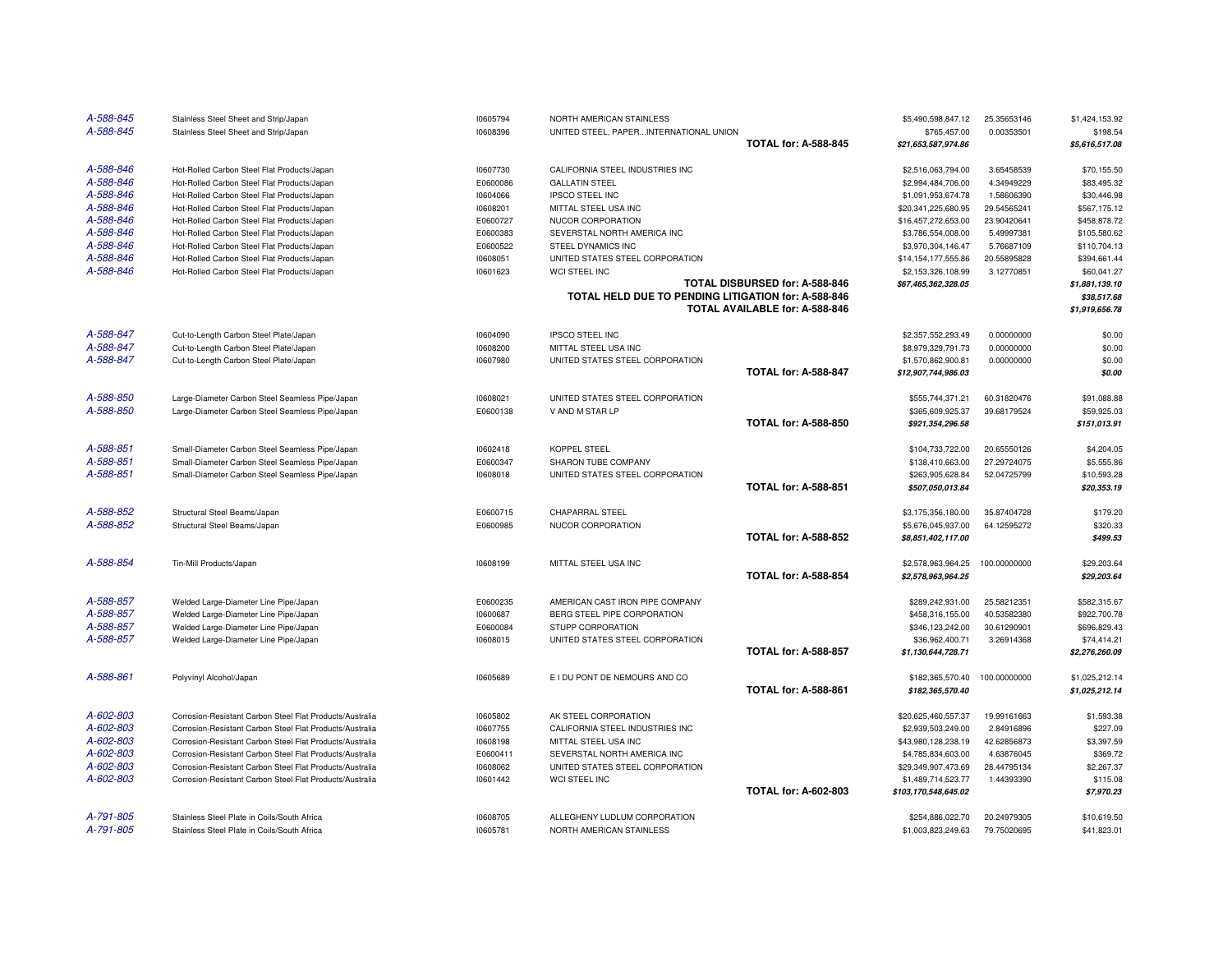|           |                                                        |          |                                                     | <b>TOTAL for: A-791-805</b>    | \$1,258,709,272.33  |             | \$52,442.51    |
|-----------|--------------------------------------------------------|----------|-----------------------------------------------------|--------------------------------|---------------------|-------------|----------------|
| A-791-808 | Small-Diameter Carbon Steel Seamless Pipe/South Africa | 10602417 | <b>KOPPEL STEEL</b>                                 |                                | \$78,964,951.00     | 0.00000000  | \$0.00         |
| A-791-808 | Small-Diameter Carbon Steel Seamless Pipe/South Africa | E0600344 | SHARON TUBE COMPANY                                 |                                | \$99,469,965.82     | 0.00000000  | \$0.00         |
| A-791-808 | Small-Diameter Carbon Steel Seamless Pipe/South Africa | 10608016 | UNITED STATES STEEL CORPORATION                     |                                | \$203,097,853.84    | 0.00000000  | \$0.00         |
|           |                                                        |          |                                                     | <b>TOTAL for: A-791-808</b>    | \$381,532,770.66    |             | \$0.00         |
| A-791-809 | Hot-Rolled Steel Products/South Africa                 | E0600081 | <b>GALLATIN STEEL</b>                               |                                | \$2,315,181,529.00  | 3.66064075  | \$36,722.98    |
| A-791-809 | Hot-Rolled Steel Products/South Africa                 | 10604070 | <b>IPSCO STEEL INC</b>                              |                                | \$1,091,947,111.86  | 1.72652815  | \$17,320.26    |
| A-791-809 | Hot-Rolled Steel Products/South Africa                 | 10609635 | NUCOR CORPORATION                                   |                                | \$12,546,581,157.00 | 19.83798060 | \$199,011.56   |
| A-791-809 | Hot-Rolled Steel Products/South Africa                 | E0600386 | SEVERSTAL NORTH AMERICA INC                         |                                | \$2,758,497,201.00  | 4.36158769  | \$43,754.77    |
| A-791-809 | Hot-Rolled Steel Products/South Africa                 | E0600470 | STEEL DYNAMICS INC                                  |                                | \$3,970,307,895.39  | 6.27763771  | \$62,976.29    |
| A-791-809 | Hot-Rolled Steel Products/South Africa                 | 10608040 | UNITED STATES STEEL CORPORATION                     |                                | \$12,940,857,732.86 | 20.46138955 | \$205,265.50   |
| A-791-809 | Hot-Rolled Steel Products/South Africa                 | 10601433 | WCI STEEL INC                                       |                                | \$1,597,706,521.78  | 2.52620778  | \$25,342.53    |
|           |                                                        |          |                                                     | TOTAL DISBURSED for: A-791-809 | \$37,221,079,148.89 |             | \$590,393.90   |
|           |                                                        |          | TOTAL HELD DUE TO PENDING LITIGATION for: A-791-809 |                                |                     |             | \$412,790.66   |
|           |                                                        |          |                                                     | TOTAL AVAILABLE for: A-791-809 |                     |             | \$1,003,184.56 |
| A-791-815 | Ferrovanadium/South Africa                             | 10606648 | BEAR METALLURGICAL CO                               |                                | \$18,010,844.00     | 0.00000000  | \$0.00         |
| A-791-815 | Ferrovanadium/South Africa                             | 10606628 | SHIELDALLOY METALLURGICAL CORPORATION               |                                | \$39,769,414.00     | 0.00000000  | \$0.00         |
|           |                                                        |          |                                                     | <b>TOTAL for: A-791-815</b>    | \$57,780,258.00     |             | \$0.00         |
|           |                                                        |          |                                                     |                                |                     |             |                |
| A-821-809 | Hot-Rolled Carbon Steel Flat Products/Russia           | 10607731 | CALIFORNIA STEEL INDUSTRIES INC                     |                                | \$2,516,132,765.00  | 0.00000000  | \$0.00         |
| A-821-809 | Hot-Rolled Carbon Steel Flat Products/Russia           | E0600117 | <b>GALLATIN STEEL</b>                               |                                | \$2,994,591,429.00  | 0.00000000  | \$0.00         |
| A-821-809 | Hot-Rolled Carbon Steel Flat Products/Russia           | 10608194 | MITTAL STEEL USA INC                                |                                | \$17,566,468,513.19 | 0.00000000  | \$0.00         |
| A-821-809 | Hot-Rolled Carbon Steel Flat Products/Russia           | E0600731 | NUCOR CORPORATION                                   |                                | \$16,457,272,653.00 | 0.00000000  | \$0.00         |
| A-821-809 | Hot-Rolled Carbon Steel Flat Products/Russia           | E0600525 | STEEL DYNAMICS INC                                  |                                | \$3,970,436,556.00  | 0.00000000  | \$0.00         |
| A-821-809 | Hot-Rolled Carbon Steel Flat Products/Russia           | 10601435 | WCI STEEL INC                                       |                                | \$2,153,412,000.00  | 0.00000000  | \$0.00         |
|           |                                                        |          |                                                     | <b>TOTAL for: A-821-809</b>    | \$45,658,313,916.19 |             | \$0.00         |
| A-821-817 | Silicon Metal/Russia                                   | 10609186 | <b>GLOBE METALLURGICAL INC</b>                      |                                | \$192,875,000.00    | 0.00000000  | \$0.00         |
| A-821-817 | Silicon Metal/Russia                                   | 10608989 | SIMCALA INC                                         |                                | \$62,576,848.56     | 0.00000000  | \$0.00         |
|           |                                                        |          |                                                     | <b>TOTAL for: A-821-817</b>    | \$255,451,848.56    |             | \$0.00         |
| A-821-819 | Pure and Alloy Magnesium/Russia                        | 10603912 | GARFIELD ALLOYS INC                                 |                                | \$735,914.54        | 0.00000000  | \$0.00         |
| A-821-819 | Pure and Alloy Magnesium/Russia                        | 10603962 | MAGRETECH INC                                       |                                | \$19,632,977.73     | 0.00000000  | \$0.00         |
| A-821-819 | Pure and Alloy Magnesium/Russia                        | 10606379 | US MAGNESIUM LLC                                    |                                | \$46,474,968.77     | 0.00000000  | \$0.00         |
|           |                                                        |          |                                                     | <b>TOTAL for: A-821-819</b>    | \$66,843,861.04     |             | \$0.00         |
| A-822-804 | Steel Concrete Reinforcing Bar/Belarus                 | E0600712 | BORDER STEEL INC                                    |                                | \$332,069,612.00    | 0.00000000  | \$0.00         |
| A-822-804 | Steel Concrete Reinforcing Bar/Belarus                 | E0600702 | <b>CHAPARRAL STEEL</b>                              |                                | \$324,256,015.00    | 0.00000000  | \$0.00         |
| A-822-804 | Steel Concrete Reinforcing Bar/Belarus                 | 10606657 | CMC STEEL GROUP                                     |                                | \$1,037,529,926.00  | 0.00000000  | \$0.00         |
| A-822-804 | Steel Concrete Reinforcing Bar/Belarus                 | 10606158 | <b>GERDAU USA INC</b>                               |                                | \$3,590,224,000.00  | 0.00000000  | \$0.00         |
| A-822-804 | Steel Concrete Reinforcing Bar/Belarus                 | E0600783 | NUCOR CORPORATION                                   |                                | \$3,190,757,968.00  | 0.00000000  | \$0.00         |
| A-822-804 | Steel Concrete Reinforcing Bar/Belarus                 | E0600685 | NUCOR STEEL AUBURN INC                              |                                | \$377,107,660.00    | 0.00000000  | \$0.00         |
| A-822-804 | Steel Concrete Reinforcing Bar/Belarus                 | E0600723 | NUCOR STEEL MARION INC                              |                                | \$498,576,930.00    | 0.00000000  | \$0.00         |
| A-822-804 | Steel Concrete Reinforcing Bar/Belarus                 | E0600693 | <b>TAMCO</b>                                        |                                | \$795,243,056.00    | 0.00000000  | \$0.00         |
|           |                                                        |          |                                                     | <b>TOTAL for: A-822-804</b>    | \$10,145,765,167.00 |             | \$0.00         |
| A-823-809 | Steel Concrete Reinforcing Bar/Ukraine                 | E0600729 | BORDER STEEL INC                                    |                                | \$332,069,612.00    | 0.00000000  | \$0.00         |
| A-823-809 | Steel Concrete Reinforcing Bar/Ukraine                 | E0600695 | <b>CHAPARRAL STEEL</b>                              |                                | \$324,256,015.00    | 0.00000000  | \$0.00         |
| A-823-809 | Steel Concrete Reinforcing Bar/Ukraine                 | 10606650 | CMC STEEL GROUP                                     |                                | \$1,037,529,926.00  | 0.00000000  | \$0.00         |
| A-823-809 | Steel Concrete Reinforcing Bar/Ukraine                 | 10606165 | GERDAU USA INC                                      |                                | \$3,590,224,000.00  | 0.00000000  | \$0.00         |
| A-823-809 | Steel Concrete Reinforcing Bar/Ukraine                 | E0600749 | NUCOR CORPORATION                                   |                                | \$3,190,757,968.00  | 0.00000000  | \$0.00         |
| A-823-809 | Steel Concrete Reinforcing Bar/Ukraine                 | E0600684 | NUCOR STEEL AUBURN INC                              |                                | \$377,107,660.00    | 0.00000000  | \$0.00         |
| A-823-809 | Steel Concrete Reinforcing Bar/Ukraine                 | E0600718 | NUCOR STEEL MARION INC                              |                                | \$498,576,930.00    | 0.00000000  | \$0.00         |
| A-823-809 | Steel Concrete Reinforcing Bar/Ukraine                 | E0600694 | <b>TAMCO</b>                                        |                                | \$795,243,056.00    | 0.00000000  | \$0.00         |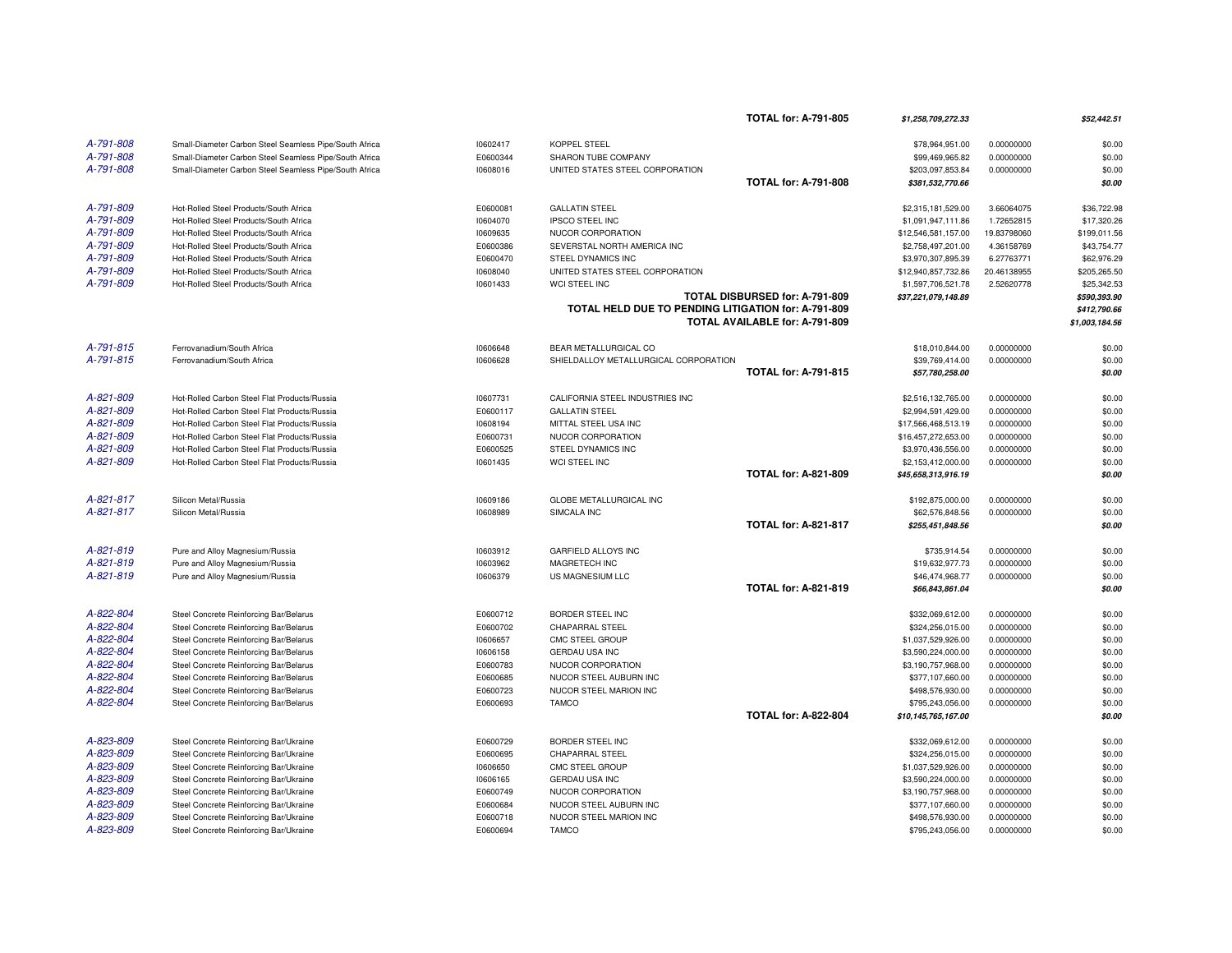|             |                                                          |          |                                                     | <b>TOTAL for: A-823-809</b>    | \$10,145,765,167.00 |             | \$0.00                 |
|-------------|----------------------------------------------------------|----------|-----------------------------------------------------|--------------------------------|---------------------|-------------|------------------------|
| A-823-811   | Hot-Rolled Steel Products/Ukraine                        | E0600105 | <b>GALLATIN STEEL</b>                               |                                | \$2,269,695,241.00  | 0.00000000  | \$0.00                 |
| A-823-811   | Hot-Rolled Steel Products/Ukraine                        | 10604073 | <b>IPSCO STEEL INC</b>                              |                                | \$1,091,185,190.00  | 0.00000000  | \$0.00                 |
| A-823-811   | Hot-Rolled Steel Products/Ukraine                        | 10608192 | MITTAL STEEL USA INC                                |                                | \$14,867,741,269.46 | 0.00000000  | \$0.00                 |
| A-823-811   | Hot-Rolled Steel Products/Ukraine                        | E0600740 | NUCOR CORPORATION                                   |                                | \$12,546,581,157.00 | 0.00000000  | \$0.00                 |
| A-823-811   | Hot-Rolled Steel Products/Ukraine                        | E0600391 | SEVERSTAL NORTH AMERICA INC                         |                                | \$2,660,608,000.00  | 0.00000000  | \$0.00                 |
| A-823-811   | Hot-Rolled Steel Products/Ukraine                        | E0600543 | STEEL DYNAMICS INC                                  |                                | \$3,970,436,556.00  | 0.00000000  | \$0.00                 |
| A-823-811   | Hot-Rolled Steel Products/Ukraine                        | 10608035 | UNITED STATES STEEL CORPORATION                     |                                | \$12,940,857,732.86 | 0.00000000  | \$0.00                 |
| A-823-811   | Hot-Rolled Steel Products/Ukraine                        | 10601446 | WCI STEEL INC                                       |                                | \$1,553,720,000.00  | 0.00000000  | \$0.00                 |
|             |                                                          |          |                                                     | <b>TOTAL for: A-823-811</b>    | \$51,900,825,146.32 |             | \$0.00                 |
| A-823-812   | Carbon and Certain Alloy Steel Wire Rod/Ukraine          | 10607233 | CHARTER MANUFACTURING COMPANY INC                   |                                | \$1,019,585,000.00  | 21.58892631 | \$1,293.52             |
| A-823-812   | Carbon and Certain Alloy Steel Wire Rod/Ukraine          | 10606149 | <b>GERDAU USA INC</b>                               |                                | \$1,615,956,000.00  | 34.21662245 | \$2,050.12             |
| A-823-812   | Carbon and Certain Alloy Steel Wire Rod/Ukraine          | 10606897 | KEYSTONE CONSOLIDATED INDUSTRIES INC                |                                | \$850,563,713.00    | 18.01003087 | \$1,079.09             |
| A-823-812   | Carbon and Certain Alloy Steel Wire Rod/Ukraine          | E0600754 | NUCOR CORPORATION                                   |                                | \$240,639,301.00    | 5.09535167  | \$305.29               |
| A-823-812   | Carbon and Certain Alloy Steel Wire Rod/Ukraine          | E0600989 | NUCOR STEEL CONNECTICUT INC                         |                                | \$288,813,678.00    | 6.11540697  | \$366.41               |
|             |                                                          |          | TOTAL HELD DUE TO PENDING LITIGATION for: A-823-812 | TOTAL DISBURSED for: A-823-812 | \$4,015,557,692.00  |             | \$5,094.43<br>\$897.16 |
|             |                                                          |          |                                                     | TOTAL AVAILABLE for: A-823-812 |                     |             | \$5,991.59             |
| A-834-806   | Hot-Rolled Steel Products/Kazakhstan                     | E0600102 | <b>GALLATIN STEEL</b>                               |                                | \$2,269,695,241.00  | 0.00000000  | \$0.00                 |
| A-834-806   | Hot-Rolled Steel Products/Kazakhstan                     | 10604072 | <b>IPSCO STEEL INC</b>                              |                                | \$1,091,985,190.00  | 0.00000000  | \$0.00                 |
| A-834-806   | Hot-Rolled Steel Products/Kazakhstan                     | E0600738 | NUCOR CORPORATION                                   |                                | \$12,546,581,157.00 | 0.00000000  | \$0.00                 |
| A-834-806   | Hot-Rolled Steel Products/Kazakhstan                     | E0600388 | SEVERSTAL NORTH AMERICA INC                         |                                | \$2,680,187,000.00  | 0.00000000  | \$0.00                 |
| A-834-806   | Hot-Rolled Steel Products/Kazakhstan                     | E0600472 | STEEL DYNAMICS INC                                  |                                | \$3,970,436,556.00  | 0.00000000  | \$0.00                 |
| A-834-806   | Hot-Rolled Steel Products/Kazakhstan                     | 10608043 | UNITED STATES STEEL CORPORATION                     |                                | \$12,940,857,732.86 | 0.00000000  | \$0.00                 |
| A-834-806   | Hot-Rolled Steel Products/Kazakhstan                     | 10601429 | WCI STEEL INC                                       |                                | \$1,553,720,000.00  | 0.00000000  | \$0.00                 |
|             |                                                          |          |                                                     | <b>TOTAL for: A-834-806</b>    | \$37,053,462,876.86 |             | \$0.00                 |
| A-841-804   | Steel Concrete Reinforcing Bar/Moldova                   | E0600690 | BORDER STEEL INC                                    |                                | \$332,069,612.00    | 0.00000000  | \$0.00                 |
| A-841-804   | Steel Concrete Reinforcing Bar/Moldova                   | E0600706 | <b>CHAPARRAL STEEL</b>                              |                                | \$324,256,015.00    | 0.00000000  | \$0.00                 |
| A-841-804   | Steel Concrete Reinforcing Bar/Moldova                   | 10606652 | CMC STEEL GROUP                                     |                                | \$1,037,529,926.00  | 0.00000000  | \$0.00                 |
| A-841-804   | Steel Concrete Reinforcing Bar/Moldova                   | 10606163 | GERDAU USA INC                                      |                                | \$3,590,224,000.00  | 0.00000000  | \$0.00                 |
| A-841-804   | Steel Concrete Reinforcing Bar/Moldova                   | E0600747 | NUCOR CORPORATION                                   |                                | \$3,190,757,968.00  | 0.00000000  | \$0.00                 |
| A-841-804   | Steel Concrete Reinforcing Bar/Moldova                   | E0600682 | NUCOR STEEL AUBURN INC                              |                                | \$377,107,660.00    | 0.00000000  | \$0.00                 |
| A-841-804   | Steel Concrete Reinforcing Bar/Moldova                   | E0600711 | NUCOR STEEL MARION INC                              |                                | \$498,576,930.00    | 0.00000000  | \$0.00                 |
| A-841-804   | Steel Concrete Reinforcing Bar/Moldova                   | E0600696 | <b>TAMCO</b>                                        |                                | \$795,243,056.00    | 0.00000000  | \$0.00                 |
|             |                                                          |          |                                                     | <b>TOTAL for: A-841-804</b>    | \$10,145,765,167.00 |             | \$0.00                 |
| A-841-805   | Carbon and Certain Alloy Steel Wire Rod/Moldova          | 10607235 | CHARTER MANUFACTURING COMPANY INC                   |                                | \$1,019,585,000.00  | 0.00000000  | \$0.00                 |
| A-841-805   | Carbon and Certain Alloy Steel Wire Rod/Moldova          | 10606171 | GERDAU USA INC                                      |                                | \$1,615,956,000.00  | 0.00000000  | \$0.00                 |
| A-841-805   | Carbon and Certain Alloy Steel Wire Rod/Moldova          | 10606899 | KEYSTONE CONSOLIDATED INDUSTRIES INC                |                                | \$850,563,713.00    | 0.00000000  | \$0.00                 |
| A-841-805   | Carbon and Certain Alloy Steel Wire Rod/Moldova          | E0600755 | NUCOR CORPORATION                                   |                                | \$240,639,301.00    | 0.00000000  | \$0.00                 |
| A-841-805   | Carbon and Certain Alloy Steel Wire Rod/Moldova          | E0600984 | NUCOR STEEL CONNECTICUT INC                         |                                | \$288,813,678.00    | 0.00000000  | \$0.00                 |
|             |                                                          |          |                                                     | <b>TOTAL for: A-841-805</b>    | \$4,015,557,692.00  |             | \$0.00                 |
| A-851-802   | Small-Diameter Carbon Steel Seamless Pipe/Czech Republic | 10602415 | KOPPEL STEEL                                        |                                | \$82,186,047.00     | 0.00000000  | \$0.00                 |
| A-851-802   | Small-Diameter Carbon Steel Seamless Pipe/Czech Republic | 10608019 | UNITED STATES STEEL CORPORATION                     |                                | \$203,097,853.84    | 0.00000000  | \$0.00                 |
|             |                                                          |          |                                                     | <b>TOTAL for: A-851-802</b>    | \$285,283,900.84    |             | \$0.00                 |
| C-307-804   | Gray Portland Cement and Clinker/Venezuela               | 10605223 | TITAN AMERICA LLC                                   |                                | \$652,838,000.00    | 0.00000000  | \$0.00                 |
|             |                                                          |          |                                                     | <b>TOTAL for: C-307-804</b>    | \$652,838,000.00    |             | \$0.00                 |
| $C-351-504$ | Heavy Iron Construction Castings/Brazil                  | 10605346 | ALHAMBRA FOUNDRY CO LTD                             |                                | \$88,229,674.00     | 2.50243796  | \$1.55                 |
| $C-351-504$ | Heavy Iron Construction Castings/Brazil                  | 10605329 | EAST JORDAN IRON WORKS INC                          |                                | \$1,375,118,272.00  | 39.00216345 | \$24.15                |
| $C-351-504$ | Heavy Iron Construction Castings/Brazil                  | 10605282 | <b>LEBARON FOUNDRY INC</b>                          |                                | \$226,751,170.20    | 6.43129132  | \$3.98                 |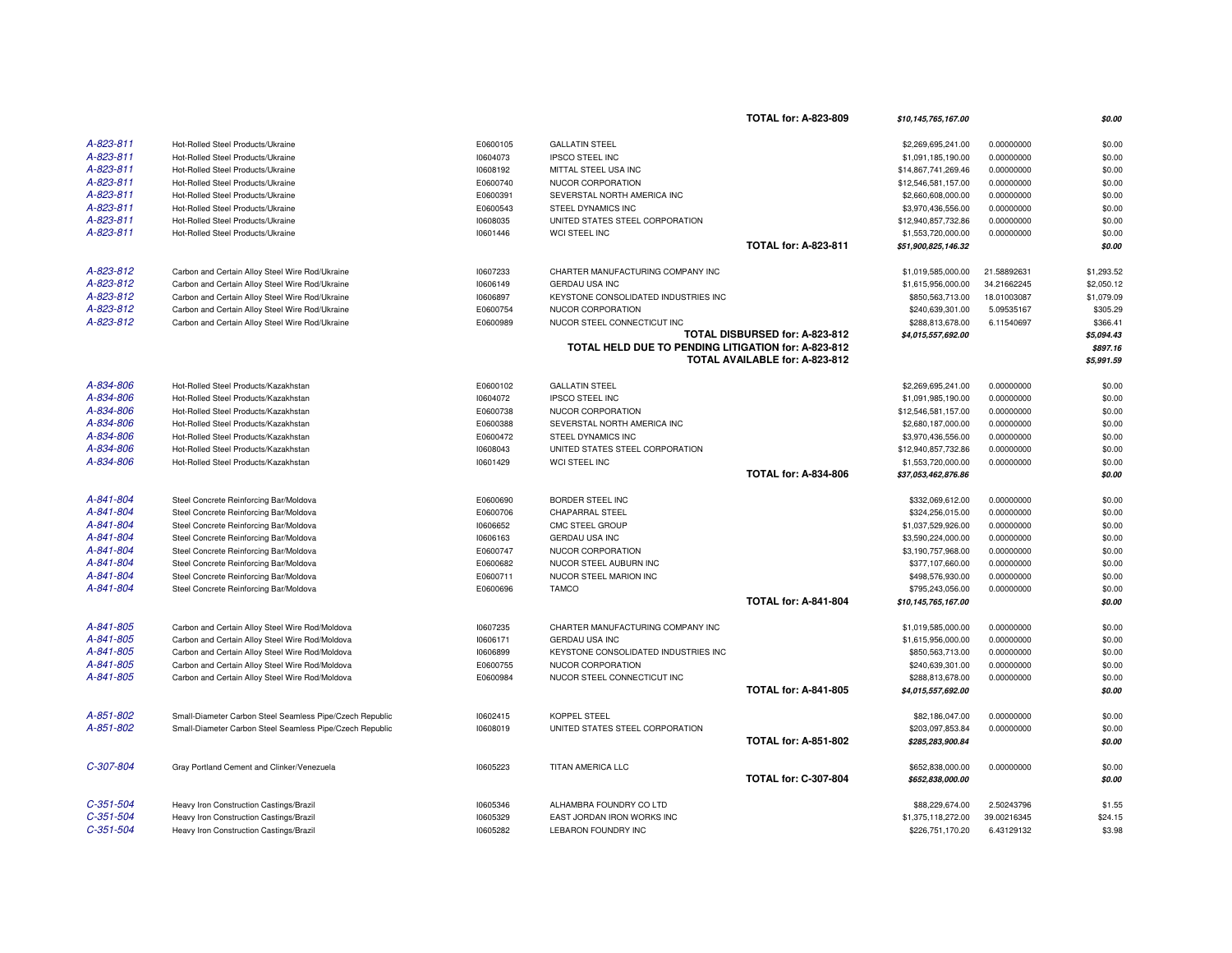| $C-351-504$                | Heavy Iron Construction Castings/Brazil        | 10604932             | MUNICIPAL CASTINGS INC                              |                             | \$35,610,235.97                | 1.01000494               | \$0.63              |
|----------------------------|------------------------------------------------|----------------------|-----------------------------------------------------|-----------------------------|--------------------------------|--------------------------|---------------------|
| $C-351-504$                | Heavy Iron Construction Castings/Brazil        | 10605548             | NEENAH FOUNDRY COMPANY                              |                             | \$1,591,935,749.89             | 45.15170773              | \$27.96             |
| $C-351-504$                | Heavy Iron Construction Castings/Brazil        | 10605117             | U S FOUNDRY AND MANUFACTURING CORP                  |                             | \$208,103,601.42               | 5.90239461               | \$3.66              |
|                            |                                                |                      |                                                     | <b>TOTAL for: C-351-504</b> | \$3,525,748,703.48             |                          | \$61.93             |
| $C-351-604$                | <b>Brass Sheet and Strip/Brazil</b>            | 10605341             | <b>OLIN BRASS</b>                                   |                             | \$813,471,175.17               | 0.00000000               | \$0.00              |
|                            |                                                |                      |                                                     | <b>TOTAL for: C-351-604</b> | \$813,471,175.17               |                          | \$0.00              |
| $C-351-818$                | Cut-to-Length Carbon Steel Plate/Brazil        | 10607746             | CALIFORNIA STEEL INDUSTRIES INC                     |                             | \$95,015,638.00                | 0.53915324               | \$0.19              |
| $C-351-818$                | Cut-to-Length Carbon Steel Plate/Brazil        | 10608188             | MITTAL STEEL USA INC                                |                             | \$12,293,090,348.82            | 69.75545929              | \$24.25             |
| $C-351-818$                | Cut-to-Length Carbon Steel Plate/Brazil        | 10608003             | UNITED STATES STEEL CORPORATION                     |                             | \$5,235,016,955.32             | 29.70538748              | \$10.33             |
|                            |                                                |                      |                                                     | <b>TOTAL for: C-351-818</b> | \$17,623,122,942.14            |                          | \$34.76             |
| $C-351-829$                | Hot-Rolled Carbon Steel Flat Products/Brazil   | 10607729             | CALIFORNIA STEEL INDUSTRIES INC                     |                             | \$2,516,132,765.00             | 0.00000000               | \$0.00              |
| $C-351-829$                | Hot-Rolled Carbon Steel Flat Products/Brazil   | E0600085             | <b>GALLATIN STEEL</b>                               |                             | \$2,994,591,429.00             | 0.00000000               | \$0.00              |
| $C-351-829$                | Hot-Rolled Carbon Steel Flat Products/Brazil   | 10604068             | <b>IPSCO STEEL INC</b>                              |                             | \$1,091,985,190.00             | 0.00000000               | \$0.00              |
| $C-351-829$                | Hot-Rolled Carbon Steel Flat Products/Brazil   | 10608187             | MITTAL STEEL USA INC                                |                             | \$26,039,224,956.02            | 0.00000000               | \$0.00              |
| $C-351-829$                | Hot-Rolled Carbon Steel Flat Products/Brazil   | E0600728             | NUCOR CORPORATION                                   |                             | \$16,457,272,653.00            | 0.00000000               | \$0.00              |
| $C-351-829$                | Hot-Rolled Carbon Steel Flat Products/Brazil   | E0600382             | SEVERSTAL NORTH AMERICA INC                         |                             | \$3,786,595,000.00             | 0.00000000               | \$0.00              |
| $C-351-829$                | Hot-Rolled Carbon Steel Flat Products/Brazil   | E0600468             | STEEL DYNAMICS INC                                  |                             | \$3,970,436,556.00             | 0.00000000               | \$0.00              |
| $C-351-829$                | Hot-Rolled Carbon Steel Flat Products/Brazil   | 10608052             | UNITED STATES STEEL CORPORATION                     |                             | \$19,323,168,466.86            | 0.00000000               | \$0.00              |
| $C-351-829$                | Hot-Rolled Carbon Steel Flat Products/Brazil   | 10601436             | WCI STEEL INC                                       |                             | \$2,153,412,000.00             | 0.00000000               | \$0.00              |
|                            |                                                |                      |                                                     | <b>TOTAL for: C-351-829</b> | \$78,332,819,015.88            |                          | \$0.00              |
| $C-351-833$                | Carbon and Certain Alloy Steel Wire Rod/Brazil | 10607241             | CHARTER MANUFACTURING COMPANY INC                   |                             | \$1,019,585,000.00             | 0.00000000               | \$0.00              |
| $C-351-833$                | Carbon and Certain Alloy Steel Wire Rod/Brazil | 10606150             | <b>GERDAU USA INC</b>                               |                             | \$1,615,956,000.00             | 0.00000000               | \$0.00              |
| $C - 351 - 833$            | Carbon and Certain Alloy Steel Wire Rod/Brazil | 10606904             | KEYSTONE CONSOLIDATED INDUSTRIES INC                |                             | \$850,563,713.00               | 0.00000000               | \$0.00              |
| $C-351-833$                | Carbon and Certain Alloy Steel Wire Rod/Brazil | E0600735             | NUCOR CORPORATION                                   |                             | \$240,639,301.00               | 0.00000000               | \$0.00              |
| $C-351-833$                | Carbon and Certain Alloy Steel Wire Rod/Brazil | E0600992             | NUCOR STEEL CONNECTICUT INC                         |                             | \$288,813,678.00               | 0.00000000               | \$0.00              |
|                            |                                                |                      |                                                     | TOTAL for: C-351-833        | \$4,015,557,692.00             |                          | \$0.00              |
|                            |                                                |                      |                                                     |                             |                                |                          |                     |
| $C-357-813$                | Honey/Argentina                                | 10601139             | A H MEYER AND SONS INC                              |                             | \$4,622,877.67                 | 0.88638182               | \$548.04            |
| $C-357-813$                | Honey/Argentina                                | 10604747             | ADEE HONEY FARMS                                    |                             | \$33,546,008.29                | 6.43204819               | \$3,976.83          |
| $C-357-813$                | Honey/Argentina                                | 10600778             | ALMETER, MARK                                       |                             | \$1,233,332.63                 | 0.23647687               | \$146.21            |
| $C-357-813$                | Honey/Argentina                                | 10605948             | ARTESIAN HONEY PRODUCERS INC                        |                             | \$3,333,583.50                 | 0.63917500               | \$395.19            |
| $C-357-813$                | Honey/Argentina                                | 10605542             | <b>B WEAVER APIARIES INC</b>                        |                             | \$3,203,374.09                 | 0.61420889               | \$379.76            |
| $C-357-813$                | Honey/Argentina                                | 10608268             | BAERWALD, JIM                                       |                             | \$1,911,566.00                 | 0.36652005               | \$226.61            |
| $C-357-813$                | Honey/Argentina                                | 10602720             | <b>BAILEY ENTERPRISES INC</b>                       |                             | \$5,667,407.03                 | 1.08665791               | \$671.86            |
| $C-357-813$                | Honey/Argentina                                | 10605877             | BALDWIN, ALAN                                       |                             | \$552,465.21                   | 0.10592863               | \$65.49             |
| $C-357-813$                | Honey/Argentina                                | 10609288             | BEAVERHEAD HONEY CO INC                             |                             | \$3,078,201.37                 | 0.59020851               | \$364.92            |
| $C-357-813$                | Honey/Argentina                                | 10602142             | BEE BOX RANCH                                       |                             | \$474,629.67                   | 0.09100460               | \$56.27             |
| $C-357-813$                | Honey/Argentina                                | 10605851             | BEE HAVEN INC                                       |                             | \$1,574,165.00                 | 0.30182742               | \$186.61            |
| $C-357-813$                | Honey/Argentina                                | 10601595             | BERNARDS APIARIES INC                               |                             | \$1,155,279.00                 | 0.22151101               | \$136.96            |
| $C-357-813$                | Honey/Argentina                                | 10603270             | BEST, OREN                                          |                             | \$578,960.00                   | 0.11100870               | \$68.63             |
| $C-357-813$                | Honey/Argentina                                | 10605965             | BILL RHODES HONEY CO LLC                            |                             | \$3,937,420.00                 | 0.75495346               | \$466.78            |
| $C-357-813$                | Honey/Argentina                                | 10605541             | BRADY, MARK T                                       |                             | \$2,920,957.40                 | 0.56005885               | \$346.28            |
| $C-357-813$                | Honey/Argentina                                | 10609817             | BRONNENBERG, CURT                                   |                             | \$910,354.00                   | 0.17454955               | \$107.92            |
| $C-357-813$                | Honey/Argentina                                | 10604675             | <b>BROWNS HONEY FARMS</b>                           |                             | \$711,345.27                   | 0.13639200               | \$84.33             |
| $C-357-813$                | Honey/Argentina                                | 10603627             | <b>CALVERT APIARIES</b>                             |                             | \$578,073.00                   | 0.11083862               | \$68.53             |
| $C-357-813$                | Honey/Argentina                                | E0600358             | CAPTAIN COOK HONEY LTD                              |                             | \$2,184,475.50                 | 0.41884720               | \$258.97            |
| $C-357-813$                | Honey/Argentina                                | 10601941             | CARYS HONEY FARMS INC                               |                             | \$5,714,278.65                 | 1.09564498               | \$677.42            |
| $C-357-813$                | Honey/Argentina                                | 10601287             | CHARLES L EMMONS COMPANY                            |                             | \$1,172,982.55                 | 0.22490546               | \$139.06            |
| $C-357-813$                | Honey/Argentina                                | 10603777             | COLORADO SUNSHINE HONEY COMPANY                     |                             | \$329,524.00                   | 0.06318231               | \$39.06             |
| $C-357-813$                | Honey/Argentina                                | 10609344             | COPLIN, STEVEN E                                    |                             | \$331,607.00                   | 0.06358170               | \$39.31             |
| $C-357-813$                | Honey/Argentina                                | 10602841             | COYS HONEY FARM INC                                 |                             | \$5,460,725.00                 | 1.04702908               | \$647.36            |
| $C-357-813$<br>$C-357-813$ | Honey/Argentina<br>Honey/Argentina             | 10600719<br>10608502 | <b>CULPS HONEY FARM LLC</b><br>DANZIG HONEY COMPANY |                             | \$255,605.00<br>\$5,139,695.00 | 0.04900922<br>0.98547540 | \$30.30<br>\$609.30 |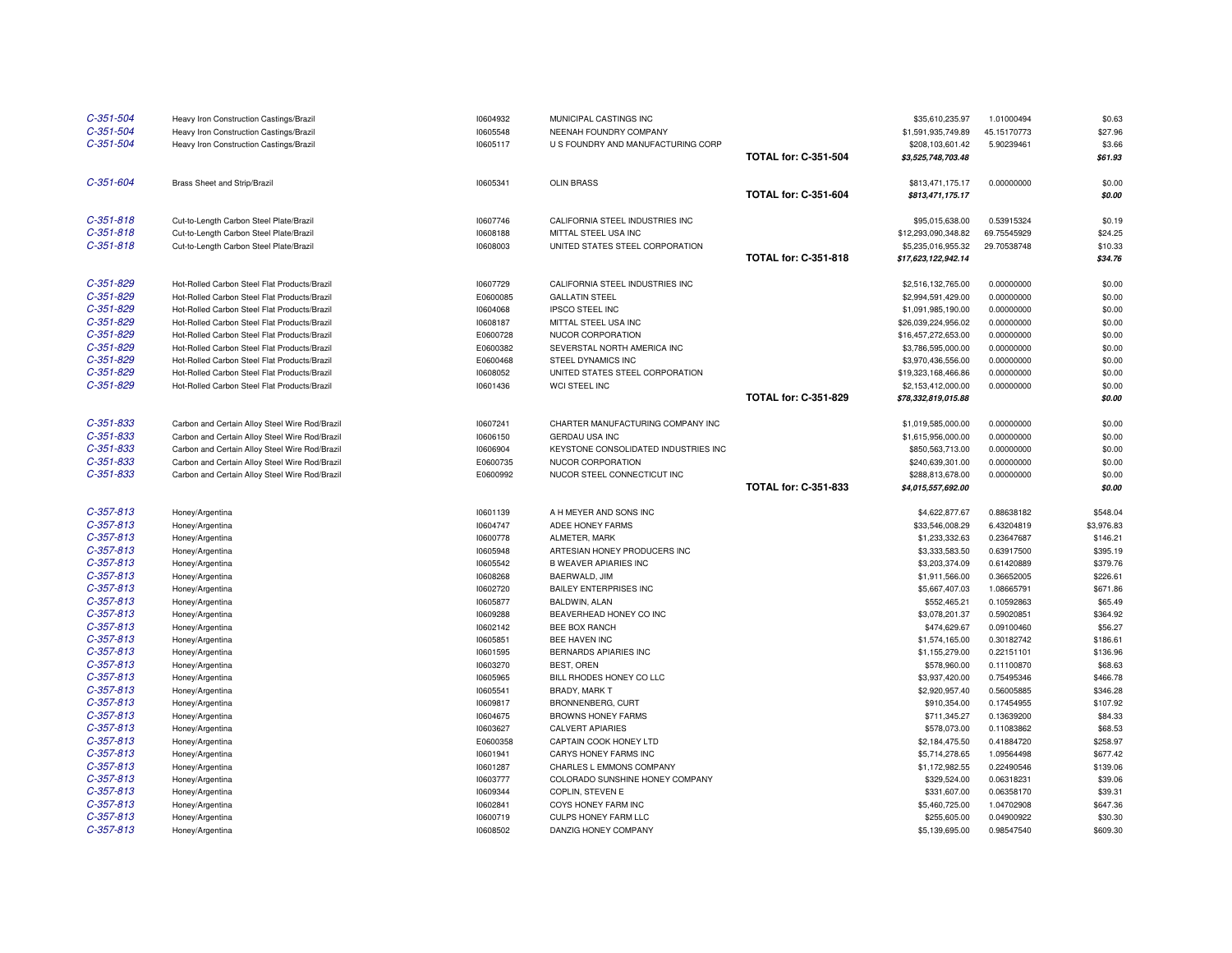| $C-357-813$                | Honey/Argentina                    |
|----------------------------|------------------------------------|
| $C-357-813$                | Honey/Argentina                    |
| $C-357-813$                | Honey/Argentina                    |
| $C-357-813$                | Honey/Argentina                    |
| $C-357-813$                | Honey/Argentina                    |
| $C-357-813$                | Honey/Argentina                    |
| $C-357-813$                | Honey/Argentina                    |
| $C-357-813$                | Honey/Argentina                    |
| $C-357-813$                | Honey/Argentina                    |
| $C-357-813$                | Honey/Argentina                    |
| $C-357-813$                | Honey/Argentina                    |
| $C-357-813$                | Honey/Argentina                    |
| $C - 357 - 813$            | Honey/Argentina                    |
| $C-357-813$                | Honey/Argentina                    |
| $C-357-813$                | Honey/Argentina                    |
| $C-357-813$                | Honey/Argentina                    |
| $C-357-813$                | Honey/Argentina                    |
| $C-357-813$                | Honey/Argentina                    |
| $C-357-813$                | Honey/Argentina                    |
| $C-357-813$                | Honey/Argentina                    |
| $C-357-813$                | Honey/Argentina                    |
| $C-357-813$                | Honey/Argentina                    |
| $C-357-813$                | Honey/Argentina                    |
| $C-357-813$                | Honey/Argentina                    |
| $C-357-813$                | Honey/Argentina                    |
| $C-357-813$                | Honey/Argentina                    |
| $C-357-813$                | Honey/Argentina                    |
| $C-357-813$                | Honey/Argentina                    |
| $C-357-813$                | Honey/Argentina                    |
| $C-357-813$                | Honey/Argentina                    |
| $C-357-813$                | Honey/Argentina                    |
| $C-357-813$                | Honey/Argentina                    |
| $C-357-813$                | Honey/Argentina                    |
| $C-357-813$                | Honey/Argentina                    |
| $C-357-813$                | Honey/Argentina                    |
| $C-357-813$                | Honey/Argentina                    |
| $C-357-813$                | Honey/Argentina                    |
| $C-357-813$<br>$C-357-813$ | Honey/Argentina                    |
| $C-357-813$                | Honey/Argentina                    |
| $C-357-813$                | Honey/Argentina<br>Honey/Argentina |
| $C-357-813$                | Honey/Argentina                    |
| $C-357-813$                | Honey/Argentina                    |
| $C-357-813$                | Honey/Argentina                    |
| $C-357-813$                | Honey/Argentina                    |
| $C-357-813$                | Honey/Argentina                    |
| $C - 357 - 813$            | Honey/Argentina                    |
| $C-357-813$                | Honey/Argentina                    |
| $C-357-813$                | Honey/Argentina                    |
| $C-357-813$                | Honey/Argentina                    |
| $C-357-813$                | Honey/Argentina                    |
| C-357-813                  | Honey/Argentina                    |
| $C-357-813$                | Honey/Argentina                    |
| $C-357-813$                | Honey/Argentina                    |
| $C-357-813$                | Honey/Argentina                    |
| $C-357-813$                | Honey/Argentina                    |
| $C - 357 - 813$            | Honey/Argentina                    |
|                            |                                    |

| з      | Honey/Argentina | 10605749 | ELLINGSON, DAVID                   | \$1,579,741.00   | 0.30289655  | \$187.28    |
|--------|-----------------|----------|------------------------------------|------------------|-------------|-------------|
| 3      | Honey/Argentina | 10608539 | ENGLISH HONEY FARMS INC            | \$2,201,842.00   | 0.42217702  | \$261.03    |
| 3      | Honey/Argentina | 10606255 | EVERGREEN HONEY COMPANY            | \$2,577,129.00   | 0.49413384  | \$305.51    |
| 3      | Honey/Argentina | 10604623 | FISCHERS HONEY FARM INC            | \$1,501,611.52   | 0.28791615  | \$178.01    |
| 3      | Honey/Argentina | 10605123 | FULLERTON, ROBERT S                | \$278,504.00     | 0.05339983  | \$33.02     |
| 3      | Honey/Argentina | 10603899 | GAUSE HONEY CO                     | \$780,029.00     | 0.14956129  | \$92.47     |
| 3      | Honey/Argentina | 10607034 | GILBERTS, MARK R                   | \$574,671.00     | 0.11018633  | \$68.13     |
| 3      | Honey/Argentina | 10607882 | <b>GODLIN BEES INC</b>             | \$1,182,521.00   | 0.22673434  | \$140.19    |
| 3      | Honey/Argentina | 10604571 | GRAND RIVER HONEY COMPANY INC      | \$819,532.00     | 0.15713552  | \$97.15     |
| 3      | Honey/Argentina | 10601879 | GRAY, CLYDE A                      | \$491,107.00     | 0.09416393  | \$58.22     |
| 3      | Honey/Argentina | 10602108 | HANNAR, BRIAN N                    | \$546,913.13     | 0.10486409  | \$64.84     |
| 3      | Honey/Argentina | E0600274 | HARVEY, ROBERT D                   | \$4,010,569.53   | 0.76897902  | \$475.45    |
| 3      | Honey/Argentina | 10602611 | HAUKE HONEY CORP                   | \$2,234,903.00   | 0.42851607  | \$264.94    |
| 3      | Honey/Argentina | 10600588 | <b>HIATT HONEY</b>                 | \$4,197,763.00   | 0.80487114  | \$497.64    |
| 3      | Honey/Argentina | 10607506 | HONEY HOUSE ENT                    | \$862,732.00     | 0.16541860  | \$102.28    |
| 3      | Honey/Argentina | 10603636 | HORACE BELL HONEY COMPANY          | \$8,344,192.86   | 1.59989976  | \$989.19    |
| 3      | Honey/Argentina | 10601758 | HURD, BILL                         | \$2,074,205.14   | 0.39770417  | \$245.89    |
| 3      | Honey/Argentina | 10609192 | JOHNSON, RAY L JR                  | \$1,592,758.00   | 0.30539241  | \$188.82    |
| 3      | Honey/Argentina | 10600812 | JOHNSTON HONEY FARMS               | \$1,378,351.00   | 0.26428241  | \$163.40    |
| 3      |                 | 10600975 | KELLER, DEE                        | \$903,862.56     | 0.17330490  | \$107.15    |
| 3      | Honey/Argentina |          |                                    |                  |             |             |
|        | Honey/Argentina | 10600973 | KELLER, DEWAYNE L                  | \$1,763,025.75   | 0.33803922  | \$209.00    |
| 3<br>3 | Honey/Argentina | 10600986 | KELLER, TODD L                     | \$754,215.67     | 0.14461189  | \$89.41     |
|        | Honey/Argentina | 10603275 | KOHN, DONALD J                     | \$349,390.37     | 0.06699145  | \$41.42     |
| 3      | Honey/Argentina | 10607721 | LAS FLORES APIARIES INC            | \$2,535,104.00   | 0.48607605  | \$300.53    |
| 3      | Honey/Argentina | 10605952 | <b>LONGS APIARIES</b>              | \$384,852.02     | 0.07379080  | \$45.62     |
| 3      | Honey/Argentina | 10608279 | LONGS HONEY FARMS INC              | \$1,385,116.00   | 0.26557952  | \$164.20    |
| 3      | Honey/Argentina | 10605132 | MACKRILL HONEY FARMS AND SALES INC | \$1,390,580.74   | 0.26662732  | \$164.85    |
| 3      | Honey/Argentina | 10600637 | MASON AND SONS HONEY INC           | \$427,625.67     | 0.08199214  | \$50.69     |
| 3      | Honey/Argentina | 10607026 | MAXWELL, TOM                       | \$2,264,723.95   | 0.43423389  | \$268.48    |
| 3      | Honey/Argentina | 10606297 | MCCOYS SUNNY SOUTH APIARIES INC    | \$2,718,778.00   | 0.52129335  | \$322.31    |
| 3      | Honey/Argentina | 10606025 | MERRIMACK VALLEY APIARIES INC      | \$4,016,724.00   | 0.77015906  | \$476.18    |
| 3      | Honey/Argentina | E0600787 | MILLER, BOB                        | \$433,218.49     | 0.08306449  | \$51.36     |
| 3      | Honey/Argentina | E0600583 | OLD MILL APIARIES                  | \$340,444.19     | 0.06527613  | \$40.36     |
| 3      | Honey/Argentina | 10603989 | OLSEN, DIRK W                      | \$1,473,394.00   | 0.28250578  | \$174.67    |
| 3      | Honey/Argentina | 10604624 | PENDER, LARRY R                    | \$296,309.00     | 0.05681373  | \$35.13     |
| 3      | Honey/Argentina | 10606235 | PERRY, WILLIAM H                   | \$935,661.87     | 0.17940204  | \$110.92    |
| 3      | Honey/Argentina | 10603618 | POWELL AND SONS INC                | \$603,785.49     | 0.11576869  | \$71.58     |
| 3      | Honey/Argentina | 10603509 | PRICE APIARIES INC                 | \$528,824.00     | 0.10139571  | \$62.69     |
| 3      | Honey/Argentina | 10606913 | RUDEBUSCH, DANIEL                  | \$268,353.00     | 0.05145350  | \$31.81     |
| 3      | Honey/Argentina | 10602127 | <b>SCHMIDT HONEY FARMS</b>         | \$1,610,313.00   | 0.30875837  | \$190.90    |
| 3      | Honey/Argentina | 10605932 | SIOUX HONEY ASSOCIATION            | \$312,121,691.33 | 59.84562284 | \$37,001.56 |
| 3      | Honey/Argentina | 10607284 | SMITH, GLENN                       | \$383,151.11     | 0.07346467  | \$45.42     |
| 3      | Honey/Argentina | 10602781 | SMOOT HONEY CO INC                 | \$3,504,864.93   | 0.67201617  | \$415.50    |
| 3      | Honey/Argentina | E0600291 | STAHLECKER, RANDY                  | \$938,474.63     | 0.17994135  | \$111.25    |
| 3      | Honey/Argentina | E0600273 | STEPHENSON HONEY COMPANY           | \$843,634.70     | 0.16175692  | \$100.01    |
| 3      | Honey/Argentina | 10602777 | STEVE E PARK APIARIES INC          | \$11,097,790.00  | 2.12786927  | \$1,315.63  |
| 3      | Honey/Argentina | 10603448 | STODDARD HONEY COMPANY             | \$605,603.00     | 0.11611717  | \$71.79     |
| 3      | Honey/Argentina | 10601956 | STRACHAN APIARIES INC              | \$4,525,145.00   | 0.86764274  | \$536.45    |
| 3      | Honey/Argentina | 10601827 | STRICKLER, ROBERT                  | \$418,040.00     | 0.08015420  | \$49.56     |
| 3      |                 |          |                                    |                  |             |             |
| 3      | Honey/Argentina | 10604555 | STROOPE, DAVID W                   | \$2,019,596.49   | 0.38723361  | \$239.42    |
| 3      | Honey/Argentina | 10604842 | T M KLEIN AND SONS                 | \$2,767,717.00   | 0.53067682  | \$328.11    |
|        | Honey/Argentina | 10601406 | TALBOTTS HONEY LLC                 | \$2,806,905.83   | 0.53819082  | \$332.75    |
| 3      | Honey/Argentina | 10601024 | THORNTON, TOMMY J                  | \$124,881.00     | 0.02394445  | \$14.80     |
| 3      | Honey/Argentina | 10602700 | V VAZZA FARMS INC                  | \$288,735.70     | 0.05536164  | \$34.23     |
| 3      | Honey/Argentina | 10604394 | <b>VAUGHN FARMS INC</b>            | \$303,649.00     | 0.05822109  | \$36.00     |
| 3      | Honey/Argentina | 10608742 | VERHOEK, RANDELL C                 | \$7,730,838.87   | 1.48229642  | \$916.48    |
| 3      | Honey/Argentina | 10601937 | VIKLA, ELMER E                     | \$13,611.82      | 0.00260990  | \$1.61      |
|        |                 |          |                                    |                  |             |             |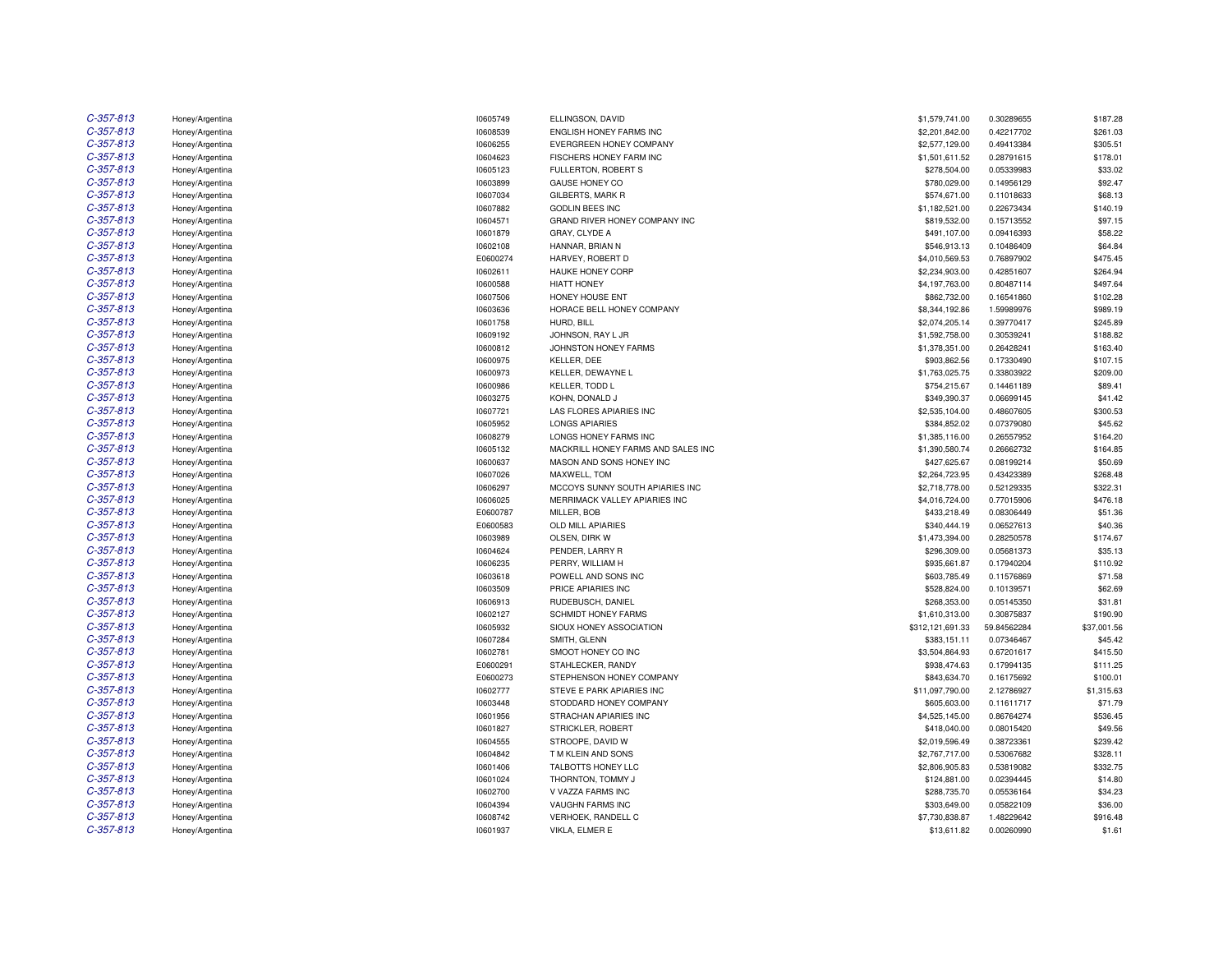| $C-357-813$     | Honey/Argentina                                 | 10601551 | <b>WAKEFIELD APIARIES</b>                           |                                | \$439,938.15        | 0.08435291   | \$52.15      |
|-----------------|-------------------------------------------------|----------|-----------------------------------------------------|--------------------------------|---------------------|--------------|--------------|
| $C-357-813$     | Honey/Argentina                                 | 10605089 | WIEBERSIEK, DON                                     |                                | \$1,520,160.00      | 0.29147260   | \$180.21     |
| $C-357-813$     | Honey/Argentina                                 | 10603451 | <b>WILMER FARMS INC</b>                             |                                | \$2,310,364.48      | 0.44298492   | \$273.89     |
| $C-357-813$     | Honey/Argentina                                 | 10605148 | WILSON, WALTER L                                    |                                | \$2,839,415.00      | 0.54442406   | \$336.61     |
| $C-357-813$     | Honey/Argentina                                 | 10609193 | YADDOF, ELMER J JR                                  |                                | \$1,580,541.00      | 0.30304994   | \$187.37     |
|                 |                                                 |          |                                                     | TOTAL DISBURSED for: C-357-813 | \$512,377,017.82    |              | \$60,741.52  |
|                 |                                                 |          | TOTAL HELD DUE TO PENDING LITIGATION for: C-357-813 |                                |                     |              | \$1,086.82   |
|                 |                                                 |          |                                                     | TOTAL AVAILABLE for: C-357-813 |                     |              | \$61,828.34  |
| $C-357-815$     |                                                 | E0600079 | <b>GALLATIN STEEL</b>                               |                                |                     | 0.00000000   | \$0.00       |
| $C-357-815$     | Hot-Rolled Steel Products/Argentina             |          |                                                     |                                | \$2,315,279,441.00  |              |              |
| $C-357-815$     | Hot-Rolled Steel Products/Argentina             | 10604069 | <b>IPSCO STEEL INC</b>                              |                                | \$1,091,985,190.00  | 0.00000000   | \$0.00       |
| $C-357-815$     | Hot-Rolled Steel Products/Argentina             | 10608186 | MITTAL STEEL USA INC                                |                                | \$14,104,250,009.26 | 0.00000000   | \$0.00       |
| $C-357-815$     | Hot-Rolled Steel Products/Argentina             | E0600744 | NUCOR CORPORATION                                   |                                | \$12,546,581,157.00 | 0.00000000   | \$0.00       |
|                 | Hot-Rolled Steel Products/Argentina             | E0600385 | SEVERSTAL NORTH AMERICA INC                         |                                | \$2,758,503,000.00  | 0.00000000   | \$0.00       |
| $C-357-815$     | Hot-Rolled Steel Products/Argentina             | E0600526 | STEEL DYNAMICS INC                                  |                                | \$3,970,436,556.00  | 0.00000000   | \$0.00       |
| $C-357-815$     | Hot-Rolled Steel Products/Argentina             | 10608049 | UNITED STATES STEEL CORPORATION                     |                                | \$12,940,857,732.86 | 0.00000000   | \$0.00       |
| $C-357-815$     | Hot-Rolled Steel Products/Argentina             | 10601625 | WCI STEEL INC                                       | <b>TOTAL for: C-357-815</b>    | \$1,597,783,000.00  | 0.00000000   | \$0.00       |
|                 |                                                 |          |                                                     |                                | \$51,325,676,086.12 |              | \$0.00       |
| $C - 401 - 401$ | Cold-Rolled Carbon Steel Flat Products/Sweden   | 10608185 | MITTAL STEEL USA INC                                |                                | \$2,550,765,226.96  | 0.00000000   | \$0.00       |
| $C - 401 - 401$ | Cold-Rolled Carbon Steel Flat Products/Sweden   | 10608063 | UNITED STATES STEEL CORPORATION                     |                                | \$10,222,389,649.15 | 0.00000000   | \$0.00       |
|                 |                                                 |          |                                                     | <b>TOTAL for: C-401-401</b>    | \$12,773,154,876.11 |              | \$0.00       |
| C-401-804       | Cut-to-Length Carbon Steel Plate/Sweden         | 10607734 | CALIFORNIA STEEL INDUSTRIES INC                     |                                | \$95,015,528.00     | 0.50359101   | \$10.33      |
| C-401-804       | Cut-to-Length Carbon Steel Plate/Sweden         | 10608184 | MITTAL STEEL USA INC                                |                                | \$13,537,565,648.71 | 71.75033915  | \$1,471.85   |
| C-401-804       | Cut-to-Length Carbon Steel Plate/Sweden         | 10607991 | UNITED STATES STEEL CORPORATION                     |                                | \$5,235,016,955.32  | 27.74606984  | \$569.17     |
|                 |                                                 |          |                                                     | <b>TOTAL for: C-401-804</b>    | \$18,867,598,132.03 |              | \$2,051.35   |
|                 |                                                 |          |                                                     |                                |                     |              |              |
| C-403-802       | Fresh and Chilled Atlantic Salmon/Norway        | 10606909 | PHOENIX SALMON US INC                               | <b>TOTAL for: C-403-802</b>    | \$53,819,789.35     | 100.00000000 | \$68,028.60  |
|                 |                                                 |          |                                                     |                                | \$53,819,789.35     |              | \$68,028.60  |
| C-408-046       | Sugar/EU                                        | 10605857 | ALEXANDER AND BALDWIN INC                           |                                | \$2,417,914,176.44  | 92.30781128  | \$7,272.71   |
| C-408-046       | Sugar/EU                                        | E0600872 | GAY AND ROBINSON INC                                |                                | \$201,489,472.00    | 7.69218872   | \$606.05     |
|                 |                                                 |          |                                                     | <b>TOTAL for: C-408-046</b>    | \$2,619,403,648.44  |              | \$7,878.76   |
| $C-412-815$     | Cut-to-Length Carbon Steel Plate/United Kingdom | 10607732 | CALIFORNIA STEEL INDUSTRIES INC                     |                                | \$95,015,702.00     | 0.52167772   | \$76.91      |
| $C - 412 - 815$ | Cut-to-Length Carbon Steel Plate/United Kingdom | 10608183 | MITTAL STEEL USA INC                                |                                | \$12,883,454,145.74 | 70.73579203  | \$10,428.38  |
| $C-412-815$     | Cut-to-Length Carbon Steel Plate/United Kingdom | 10607989 | UNITED STATES STEEL CORPORATION                     |                                | \$5,235,016,955.32  | 28.74253026  | \$4,237.43   |
|                 |                                                 |          |                                                     | <b>TOTAL for: C-412-815</b>    | \$18,213,486,803.06 |              | \$14,742.72  |
| $C-412-821$     | Low Enriched Uranium/United Kingdom             | E0600878 | <b>USEC INC</b>                                     |                                | \$912,901,487.52    | 100.00000000 | \$2,006.12   |
|                 |                                                 |          |                                                     | <b>TOTAL for: C-412-821</b>    | \$912,901,487.52    |              | \$2,006.12   |
|                 |                                                 |          |                                                     |                                |                     |              |              |
| C-421-809       | Low Enriched Uranium/Netherlands                | E0600875 | USEC INC                                            |                                | \$912,901,487.52    | 100.00000000 | \$6.07       |
|                 |                                                 |          |                                                     | <b>TOTAL for: C-421-809</b>    | \$912,901,487.52    |              | \$6.07       |
| C-423-806       | Cut-to-Length Carbon Steel Plate/Belgium        | 10607748 | CALIFORNIA STEEL INDUSTRIES INC                     |                                | \$95,011,412.00     | 0.54585285   | \$235.49     |
| C-423-806       | Cut-to-Length Carbon Steel Plate/Belgium        | 10608182 | MITTAL STEEL USA INC                                |                                | \$12,076,020,043.31 | 69.37829747  | \$29,931.12  |
| C-423-806       | Cut-to-Length Carbon Steel Plate/Belgium        | 10608005 | UNITED STATES STEEL CORPORATION                     |                                | \$5,235,016,955.32  | 30.07584968  | \$12,975.29  |
|                 |                                                 |          |                                                     | <b>TOTAL for: C-423-806</b>    | \$17,406,048,410.63 |              | \$43,141.90  |
| C-423-809       | Stainless Steel Plate in Coils/Belgium          | 10608710 | ALLEGHENY LUDLUM CORPORATION                        |                                | \$254,783,802.35    | 20.24845454  | \$108,336.58 |
| C-423-809       | Stainless Steel Plate in Coils/Belgium          | 10605776 | NORTH AMERICAN STAINLESS                            |                                | \$1,003,503,845.33  | 79.75154546  | \$426,699.69 |
|                 |                                                 |          |                                                     | <b>TOTAL for: C-423-809</b>    | \$1,258,287,647.68  |              | \$535,036.27 |
|                 |                                                 |          |                                                     |                                |                     |              |              |
| $C-427-603$     | Brass Sheet and Strip/France                    | 10605338 | <b>OLIN BRASS</b>                                   |                                | \$813,471,175.17    | 0.00000000   | \$0.00       |
|                 |                                                 |          |                                                     | <b>TOTAL for: C-427-603</b>    | \$813,471,175.17    |              | \$0.00       |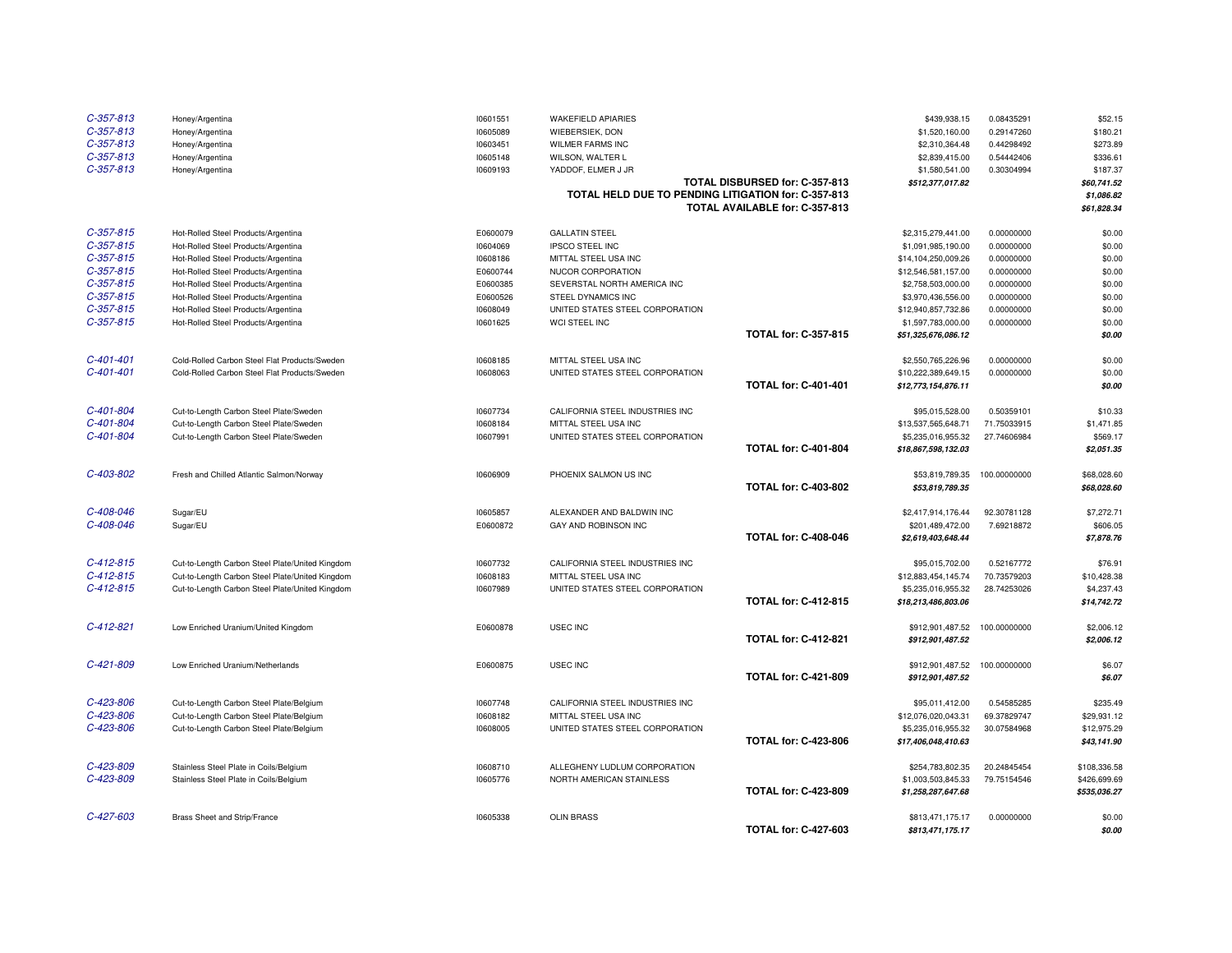| C-427-805       | Hot-Rolled Lead and Bismuth Carbon Steel Products/France               | 10608181 | MITTAL STEEL USA INC             |                             | \$1,307,404,884.74   | 0.00000000   | \$0.00      |
|-----------------|------------------------------------------------------------------------|----------|----------------------------------|-----------------------------|----------------------|--------------|-------------|
|                 |                                                                        |          |                                  | <b>TOTAL for: C-427-805</b> | \$1,307,404,884.74   |              | \$0.00      |
| $C-427-810$     | Corrosion-Resistant Carbon Steel Flat Products/France                  | 10605796 | AK STEEL CORPORATION             |                             | \$20,625,395,433.40  | 19.99023374  | \$8,465.29  |
| $C - 427 - 810$ | Corrosion-Resistant Carbon Steel Flat Products/France                  | 10607757 | CALIFORNIA STEEL INDUSTRIES INC  |                             | \$2,939,493,982.00   | 2.84897189   | \$1,206.46  |
| C-427-810       | Corrosion-Resistant Carbon Steel Flat Products/France                  | 10608180 | MITTAL STEEL USA INC             |                             | \$43,987,032,892.45  | 42.63244658  | \$18,053.62 |
| $C-427-810$     | Corrosion-Resistant Carbon Steel Flat Products/France                  | E0600410 | SEVERSTAL NORTH AMERICA INC      |                             | \$4,785,820,712.00   | 4.63844075   | \$1,964.25  |
| $C-427-810$     | Corrosion-Resistant Carbon Steel Flat Products/France                  | 10608059 | UNITED STATES STEEL CORPORATION  |                             | \$29,349,907,473.69  | 28.44607332  | \$12,046.10 |
| $C-427-810$     | Corrosion-Resistant Carbon Steel Flat Products/France                  | 10601441 | WCI STEEL INC                    |                             | \$1,489,709,517.97   | 1.44383372   | \$611.42    |
|                 |                                                                        |          |                                  | <b>TOTAL for: C-427-810</b> | \$103,177,360,011.51 |              | \$42,347.13 |
| $C - 427 - 815$ | Stainless Steel Sheet and Strip/France                                 | 10607439 | CARPENTER TECHNOLOGY CORPORATION |                             | \$152,315,788.00     | 100.00000000 | \$99.29     |
|                 |                                                                        |          |                                  | <b>TOTAL for: C-427-815</b> | \$152,315,788.00     |              | \$99.29     |
| $C-427-817$     | Cut-to-length carbon steel plate/France                                | 10604088 | <b>IPSCO STEEL INC</b>           |                             | \$626.143.010.32     | 0.00000000   | \$0.00      |
| C-427-817       | Cut-to-length carbon steel plate/France                                | 10608179 | MITTAL STEEL USA INC             |                             | \$7,251,198,082.53   | 0.00000000   | \$0.00      |
| $C-427-817$     | Cut-to-length carbon steel plate/France                                | 10607987 | UNITED STATES STEEL CORPORATION  |                             | \$1,437,562,206.81   | 0.00000000   | \$0.00      |
|                 |                                                                        |          |                                  | <b>TOTAL for: C-427-817</b> | \$9,314,903,299.66   |              | \$0.00      |
| C-427-819       | Low Enriched Uranium/France                                            | E0600877 | <b>USEC INC</b>                  |                             | \$912,901,487.52     | 0.00000000   | \$0.00      |
|                 |                                                                        |          |                                  | <b>TOTAL for: C-427-819</b> | \$912,901,487.52     |              | \$0.00      |
| C-428-207       | Cold-Rolled Carbon Steel Products/Germany (See C-428-817)              | 10605806 | AK STEEL CORPORATION             |                             | \$2,349,600,318.68   | 7.73639853   | \$26.38     |
| C-428-207       | Cold-Rolled Carbon Steel Products/Germany (See C-428-817)              | 10607751 | CALIFORNIA STEEL INDUSTRIES INC  |                             | \$1,049,695,010.00   | 3.45627248   | \$11.78     |
| C-428-207       | Cold-Rolled Carbon Steel Products/Germany (See C-428-817)              | 10608178 | MITTAL STEEL USA INC             |                             | \$10,207,399,978.50  | 33.60933922  | \$114.60    |
| C-428-207       | Cold-Rolled Carbon Steel Products/Germany (See C-428-817)              | E0600402 | SEVERSTAL NORTH AMERICA INC      |                             | \$2,338,827,150.00   | 7.70092631   | \$26.26     |
| C-428-207       | Cold-Rolled Carbon Steel Products/Germany (See C-428-817)              | 10608066 | UNITED STATES STEEL CORPORATION  |                             | \$13,549,309,211.15  | 44.61305822  | \$152.12    |
| C-428-207       | Cold-Rolled Carbon Steel Products/Germany (See C-428-817)              | 10601616 | WCI STEEL INC                    |                             | \$875,893,301.16     | 2.88400525   | \$9.83      |
|                 |                                                                        |          |                                  | <b>TOTAL for: C-428-207</b> | \$30,370,724,969.49  |              | \$340.97    |
| C-428-208       | Corrosion-Resistant Carbon Steel Flat Products/Germany (See C-428-817) | 10605798 | AK STEEL CORPORATION             |                             | \$20,625,366,673.76  | 24.50024734  | \$650.20    |
| C-428-208       | Corrosion-Resistant Carbon Steel Flat Products/Germany (See C-428-817) | 10607759 | CALIFORNIA STEEL INDUSTRIES INC  |                             | \$2,517,233,364.00   | 2.99014515   | \$79.35     |
| C-428-208       | Corrosion-Resistant Carbon Steel Flat Products/Germany (See C-428-817) | 10608177 | MITTAL STEEL USA INC             |                             | \$31,767,323,039.01  | 37.73543929  | \$1,001.45  |
| C-428-208       | Corrosion-Resistant Carbon Steel Flat Products/Germany (See C-428-817) | E0600414 | SEVERSTAL NORTH AMERICA INC      |                             | \$4,785,817,058.00   | 5.68492689   | \$150.87    |
| C-428-208       | Corrosion-Resistant Carbon Steel Flat Products/Germany (See C-428-817) | 10608057 | UNITED STATES STEEL CORPORATION  |                             | \$22.998.872.238.69  | 27.31966260  | \$725.03    |
| C-428-208       | Corrosion-Resistant Carbon Steel Flat Products/Germany (See C-428-817) | 10601620 | WCI STEEL INC                    |                             | \$1,489,707,828.60   | 1.76957874   | \$46.96     |
|                 |                                                                        |          |                                  | <b>TOTAL for: C-428-208</b> | \$84,184,320,202.06  |              | \$2,653.87  |
| C-428-209       | Cut-to-Length Carbon Steel Plate/Germany (See C-428-817)               | 10607742 | CALIFORNIA STEEL INDUSTRIES INC  |                             | \$95,014,893.00      | 0.54262742   | \$45.59     |
| C-428-209       | Cut-to-Length Carbon Steel Plate/Germany (See C-428-817)               | 10608176 | MITTAL STEEL USA INC             |                             | \$12,483,171,369.06  | 71.29104606  | \$5,989.42  |
| C-428-209       | Cut-to-Length Carbon Steel Plate/Germany (See C-428-817)               | 10607999 | UNITED STATES STEEL CORPORATION  |                             | \$4,931,966,917.32   | 28.16632651  | \$2,366.35  |
|                 |                                                                        |          |                                  | <b>TOTAL for: C-428-209</b> | \$17,510,153,179.38  |              | \$8,401.36  |
| C-428-829       | Low Enriched Uranium/Germany                                           | E0600876 | USEC INC                         |                             | \$912,901,487.52     | 100.00000000 | \$616.88    |
|                 |                                                                        |          |                                  | <b>TOTAL for: C-428-829</b> | \$912,901,487.52     |              | \$616.88    |
| $C-437-805$     | Sulfanilic acid/Hungary                                                | 10602112 | NATION FORD CHEMICAL COMPANY     |                             | \$85.115.307.93      | 0.00000000   | \$0.00      |
|                 |                                                                        |          |                                  | <b>TOTAL for: C-437-805</b> | \$85,115,307.93      |              | \$0.00      |
| C-469-804       | Cut-to-Length Carbon Steel Plate/Spain                                 | 10607737 | CALIFORNIA STEEL INDUSTRIES INC  |                             | \$95,015,717.00      | 0.00000000   | \$0.00      |
| C-469-804       | Cut-to-Length Carbon Steel Plate/Spain                                 | 10608175 | MITTAL STEEL USA INC             |                             | \$12,883,455,704.46  | 0.00000000   | \$0.00      |
| C-469-804       | Cut-to-Length Carbon Steel Plate/Spain                                 | 10607993 | UNITED STATES STEEL CORPORATION  |                             | \$5,235,016,955.32   | 0.00000000   | \$0.00      |
|                 |                                                                        |          |                                  | <b>TOTAL for: C-469-804</b> | \$18,213,488,376.78  |              | \$0.00      |
| $C - 475 - 812$ | Grain-Oriented Silicon Electrical Steel/Italy                          | 10605803 | AK STEEL CORPORATION             |                             | \$4,272,850,606.97   | 0.00000000   | \$0.00      |
| $C - 475 - 812$ | Grain-Oriented Silicon Electrical Steel/Italy                          | 10608691 | ALLEGHENY LUDLUM CORPORATION     |                             | \$1,707,869,448.36   | 0.00000000   | \$0.00      |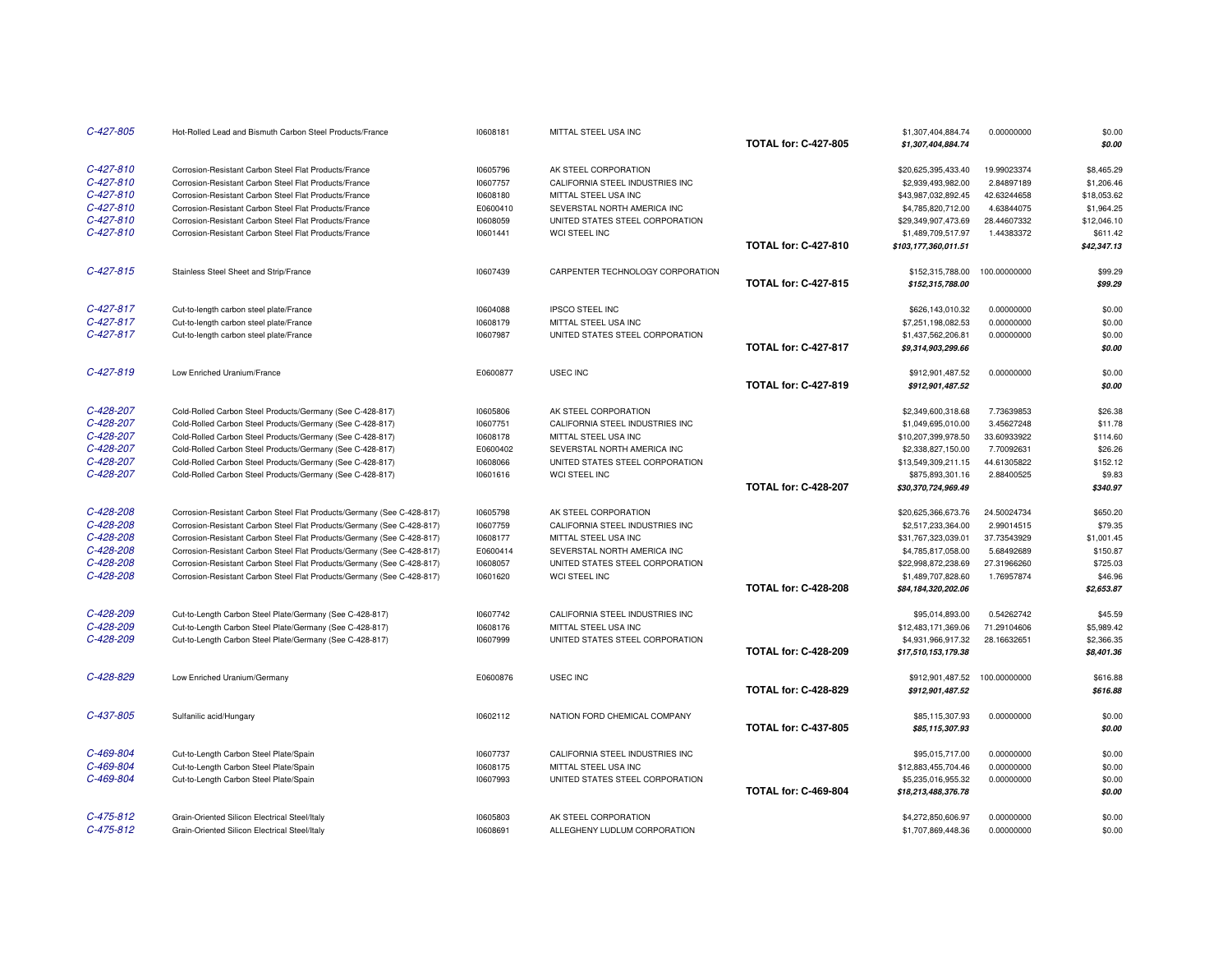|             |                                          |          |                                            | <b>TOTAL for: C-475-812</b> | \$5,980,720,055.33  |             | \$0.00         |
|-------------|------------------------------------------|----------|--------------------------------------------|-----------------------------|---------------------|-------------|----------------|
| $C-475-815$ | Seamless Pipe/Italy                      | 10602411 | <b>KOPPEL STEEL</b>                        |                             | \$15,680,432.00     | 5.92445174  | \$201.26       |
| $C-475-815$ | Seamless Pipe/Italy                      | 10608022 | UNITED STATES STEEL CORPORATION            |                             | \$248,992,700.22    | 94.07554826 | \$3,195.90     |
|             |                                          |          |                                            | <b>TOTAL for: C-475-815</b> | \$264,673,132.22    |             | \$3,397.16     |
|             |                                          |          |                                            |                             |                     |             |                |
| $C-475-817$ | Oil Country Tubular Goods/Italy          | 10604064 | <b>IPSCO TUBULARS INC</b>                  |                             | \$1,100,988,574.89  | 0.00000000  | \$0.00         |
| $C-475-817$ | Oil Country Tubular Goods/Italy          | E0600151 | LONE STAR STEEL COMPANY                    |                             | \$3,238,091,000.00  | 0.00000000  | \$0.00         |
| $C-475-817$ | Oil Country Tubular Goods/Italy          | 10602353 | MAVERICK TUBE CORPORATION                  |                             | \$2,960,032,045.81  | 0.00000000  | \$0.00         |
| $C-475-817$ | Oil Country Tubular Goods/Italy          | 10602410 | NEWPORT STEEL                              |                             | \$2,053,627,589.00  | 0.00000000  | \$0.00         |
| $C-475-817$ | Oil Country Tubular Goods/Italy          | 10608030 | UNITED STATES STEEL CORPORATION            |                             | \$4,088,424,632.68  | 0.00000000  | \$0.00         |
| $C-475-817$ | Oil Country Tubular Goods/Italy          | E0600132 | V AND M STAR LP                            |                             | \$1,035,972,000.00  | 0.00000000  | \$0.00         |
|             |                                          |          |                                            | <b>TOTAL for: C-475-817</b> | \$14,477,135,842.38 |             | \$0.00         |
| $C-475-819$ | Pasta/Italy                              | 10602421 | A ZEREGAS SONS INC                         |                             | \$778,181,630.00    | 9.79598923  | \$390,230.29   |
| C-475-819   |                                          |          |                                            |                             |                     |             |                |
| C-475-819   | Pasta/Italy                              | 10608931 | AMERICAN ITALIAN PASTA COMPANY             |                             | \$2,401,317,523.00  | 30.22852208 | \$1,204,174.96 |
| C-475-819   | Pasta/Italy                              | 10604278 | DAKOTA GROWERS PASTA CO INC                |                             | \$1,055,488,486.00  | 13.28681305 | \$529,289.77   |
| $C-475-819$ | Pasta/Italy                              | 10601792 | <b>FOULDS INC</b>                          |                             | \$73,296,068.86     | 0.92267341  | \$36,755.36    |
|             | Pasta/Italy                              | 10607773 | LA RINASCENTE PASTA LLC                    |                             | \$28,015,571.00     | 0.35266861  | \$14,048.81    |
| C-475-819   | Pasta/Italy                              | 10602533 | NEW WORLD PASTA COMPANY                    |                             | \$2,482,573,538.00  | 31.25139774 | \$1,244,921.95 |
| C-475-819   | Pasta/Italy                              | E0600193 | PASTA USA INC                              |                             | \$591,567,865.52    | 7.44683788  | \$296,650.15   |
| $C-475-819$ | Pasta/Italy                              | 10605349 | PHILADELPHIA MACARONI COMPANY              |                             | \$400,255,364.00    | 5.03853738  | \$200,713.77   |
| $C-475-819$ | Pasta/Italy                              | 10602590 | S T SPECIALTY FOODS INC                    |                             | \$133,183,964.00    | 1.67656062  | \$66,787.00    |
|             |                                          |          |                                            | <b>TOTAL for: C-475-819</b> | \$7,943,880,010.38  |             | \$3,983,572.05 |
| $C-475-821$ | Stainless Steel Wire Rod/Italy           | 10607436 | CARPENTER TECHNOLOGY CORPORATION           |                             | \$515,241,437.00    | 88.38070310 | \$502.19       |
| $C-475-821$ | Stainless Steel Wire Rod/Italy           | 10606937 | UNIVERSAL STAINLESS AND ALLOY PRODUCTS INC |                             | \$67,738,126.31     | 11.61929690 | \$66.02        |
|             |                                          |          |                                            | <b>TOTAL for: C-475-821</b> | \$582,979,563.31    |             | \$568.21       |
|             |                                          |          |                                            |                             |                     |             |                |
| $C-475-823$ | Stainless Steel Plate in Coils/Italy     | 10608708 | ALLEGHENY LUDLUM CORPORATION               |                             | \$254,887,492.70    | 20.24983141 | \$0.74         |
| C-475-823   | Stainless Steel Plate in Coils/Italy     | 10605778 | NORTH AMERICAN STAINLESS                   |                             | \$1,003,826,654.20  | 79.75016859 | \$2.91         |
|             |                                          |          |                                            | <b>TOTAL for: C-475-823</b> | \$1,258,714,146.90  |             | \$3.65         |
| $C-475-825$ | Stainless Steel Sheet and Strip/Italy    | 10605812 | AK STEEL CORPORATION                       |                             | \$11,045,930,440.06 | 50.98346060 | $-$22,463.31$  |
| $C-475-825$ | Stainless Steel Sheet and Strip/Italy    | 10608700 | ALLEGHENY LUDLUM CORPORATION               |                             | \$4,951,388,213.02  | 22.85356650 | $-$10,390.58$  |
| C-475-825   | Stainless Steel Sheet and Strip/Italy    | 10607434 | CARPENTER TECHNOLOGY CORPORATION           |                             | \$173,826,696.00    | 0.80231236  | $-$419.66$     |
| $C-475-825$ | Stainless Steel Sheet and Strip/Italy    | 10605790 | NORTH AMERICAN STAINLESS                   |                             | \$5,494,568,021.98  | 25.36066054 | $-$8,766.39$   |
|             |                                          |          |                                            | <b>TOTAL for: C-475-825</b> | \$21,665,713,371.06 |             | $-$42,039.94$  |
| C-475-827   | Cut-to-Length Carbon Steel Plate/Italy   | 10604085 | <b>IPSCO STEEL INC</b>                     |                             | \$2,357,619,996.00  | 0.00000000  | \$0.00         |
| C-475-827   | Cut-to-Length Carbon Steel Plate/Italy   | 10608174 | MITTAL STEEL USA INC                       |                             | \$6,485,325,773.50  | 0.00000000  | \$0.00         |
| C-475-827   | Cut-to-Length Carbon Steel Plate/Italy   | 10607981 | UNITED STATES STEEL CORPORATION            |                             | \$1,624,120,328.81  | 0.00000000  | \$0.00         |
|             |                                          |          |                                            | <b>TOTAL for: C-475-827</b> | \$10,467,066,098.31 |             | \$0.00         |
|             |                                          |          |                                            |                             |                     |             |                |
| C-475-830   | Stainless Steel Bar/Italy                | 10607444 | CARPENTER TECHNOLOGY CORPORATION           |                             | \$1,808,761,066.00  | 77.63503659 | \$20,946.15    |
| C-475-830   | Stainless Steel Bar/Italy                | 10605768 | CRUCIBLE SPECIALTY METALS                  |                             | \$360,546,006.08    | 15.47523490 | \$4,175.26     |
| C-475-830   | Stainless Steel Bar/Italy                | 10608566 | ELECTRALLOY CORPORATION                    |                             | \$46,570,941.24     | 1.99890234  | \$539.31       |
| C-475-830   | Stainless Steel Bar/Italy                | 10606930 | UNIVERSAL STAINLESS AND ALLOY PRODUCTS INC |                             | \$113,947,726.97    | 4.89082617  | \$1,319.56     |
|             |                                          |          |                                            | <b>TOTAL for: C-475-830</b> | \$2,329,825,740.29  |             | \$26.980.28    |
| C-489-502   | Welded Carbon Steel Pipe and Tube/Turkey | E0600159 | ALLIED TUBE AND CONDUIT                    |                             | \$2,708,974,418.00  | 20.25631934 | \$83,406.35    |
| C-489-502   | Welded Carbon Steel Pipe and Tube/Turkey | 10607780 | BULL MOOSE TUBE COMPANY                    |                             | \$853,786,129.00    | 6.38417416  | \$26,287.14    |
| $C-489-502$ | Welded Carbon Steel Pipe and Tube/Turkey | E0600197 | HANNIBAL INDUSTRIES INC                    |                             | \$771,535,770.00    | 5.76914822  | \$23,754.74    |
| C-489-502   | Welded Carbon Steel Pipe and Tube/Turkey | 10600865 | LEAVITT TUBE COMPANY LLC                   |                             | \$489,839,790.00    | 3.66277036  | \$15,081.63    |
| C-489-502   | Welded Carbon Steel Pipe and Tube/Turkey | 10600267 | MARUICHI AMERICAN CORPORATION              |                             | \$96,879,350.30     | 0.72441402  | \$2,982.81     |
| $C-489-502$ | Welded Carbon Steel Pipe and Tube/Turkey | 10602349 | MAVERICK TUBE CORPORATION                  |                             | \$1,845,406,174.90  | 13.79899956 | \$56,818.03    |
| C-489-502   | Welded Carbon Steel Pipe and Tube/Turkey | E0600167 | NORTHWEST PIPE COMPANY                     |                             | \$279,395,295.00    | 2.08917452  | \$8,602.27     |
|             |                                          |          |                                            |                             |                     |             |                |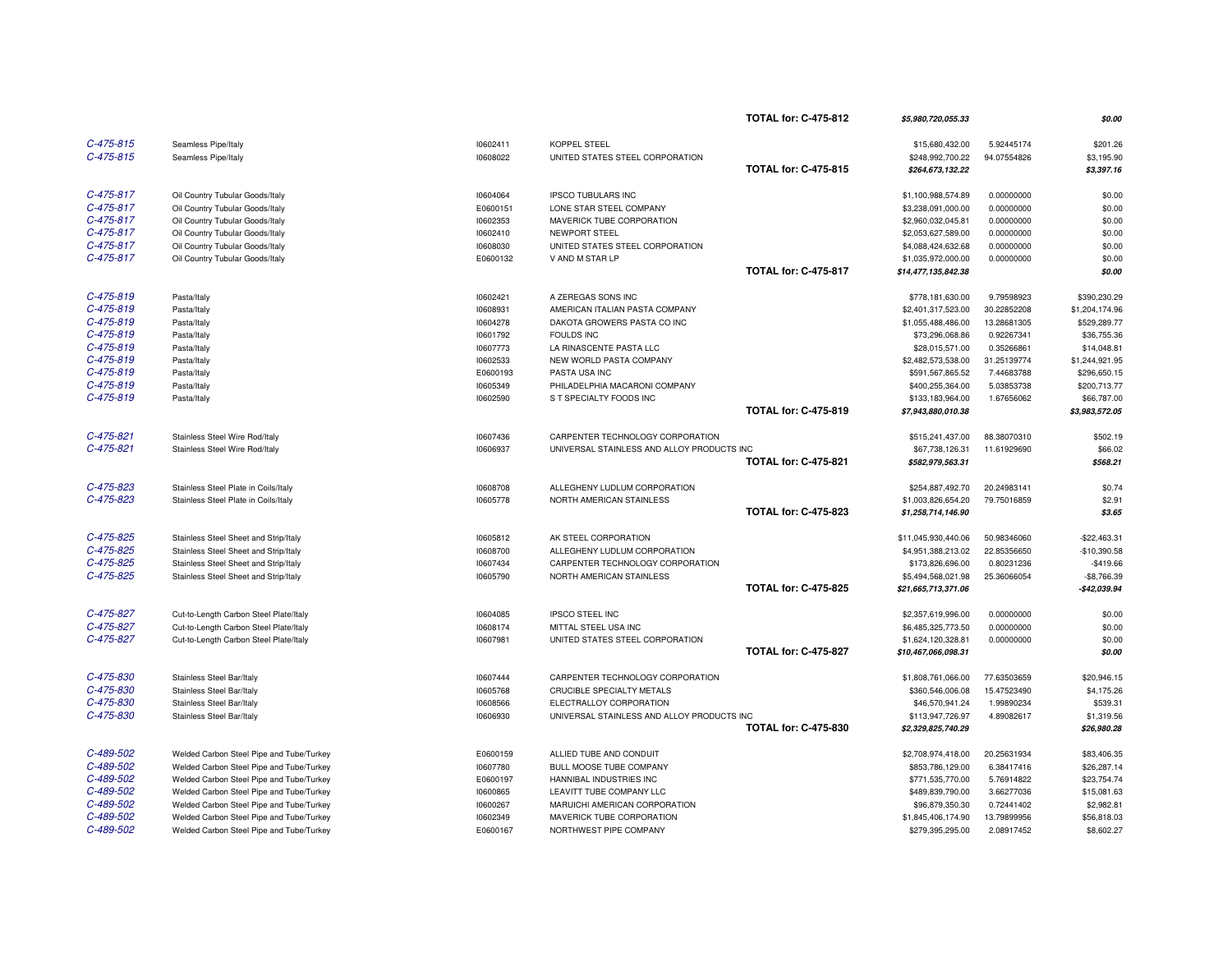| C-489-502<br>C-489-502<br>C-489-502 | Welded Carbon Steel Pipe and Tube/Turkey<br>Welded Carbon Steel Pipe and Tube/Turkey<br>Welded Carbon Steel Pipe and Tube/Turkey | E0600362<br>E0600226<br>E0600259 | SHARON TUBE COMPANY<br>WESTERN TUBE AND CONDUIT CORP<br>WHEATLAND TUBE COMPANY |                                | \$1,415,334,868.00<br>\$340,657,279.00<br>\$4,571,668,962.00 | 10.58314721<br>2.54726017<br>34.18459244 | \$43,576.61<br>\$10,488.46<br>\$140,756.67 |
|-------------------------------------|----------------------------------------------------------------------------------------------------------------------------------|----------------------------------|--------------------------------------------------------------------------------|--------------------------------|--------------------------------------------------------------|------------------------------------------|--------------------------------------------|
|                                     |                                                                                                                                  |                                  |                                                                                | <b>TOTAL for: C-489-502</b>    | \$13,373,478,036.20                                          |                                          | \$411,754.70                               |
| C-489-806                           | Pasta/Turkey                                                                                                                     | 10602422                         | A ZEREGAS SONS INC                                                             |                                | \$779,112,883.00                                             | 9.80061198                               | \$2,637.38                                 |
| C-489-806                           | Pasta/Turkey                                                                                                                     | 10608928                         | AMERICAN ITALIAN PASTA COMPANY                                                 |                                | \$2,401,317,523.00                                           | 30.20663859                              | \$8,128.72                                 |
| C-489-806                           | Pasta/Turkey                                                                                                                     | 10604279                         | DAKOTA GROWERS PASTA CO INC                                                    |                                | \$1,056,424,214.00                                           | 13.28896496                              | \$3,576.11                                 |
| C-489-806                           | Pasta/Turkey                                                                                                                     | 10601791                         | <b>FOULDS INC</b>                                                              |                                | \$73,296,068.86                                              | 0.92200546                               | \$248.11                                   |
| C-489-806                           | Pasta/Turkey                                                                                                                     | 10607770                         | LA RINASCENTE PASTA LLC                                                        |                                | \$28,023,230.00                                              | 0.35250964                               | \$94.86                                    |
| C-489-806                           | Pasta/Turkey                                                                                                                     | 10602532                         | NEW WORLD PASTA COMPANY                                                        |                                | \$2,485,915,875.00                                           | 31.27081766                              | \$8,415.09                                 |
| C-489-806                           | Pasta/Turkey                                                                                                                     | E0600191                         | PASTA USA INC                                                                  |                                | \$591,567,865.52                                             | 7.44144685                               | \$2,002.52                                 |
| C-489-806                           | Pasta/Turkey                                                                                                                     | 10605351                         | PHILADELPHIA MACARONI COMPANY                                                  |                                | \$400,736,482.00                                             | 5.04094188                               | \$1,356.54                                 |
| C-489-806                           | Pasta/Turkey                                                                                                                     | 10602592                         | S T SPECIALTY FOODS INC                                                        |                                | \$133,240,890.00                                             | 1.67606298                               | \$451.03                                   |
|                                     |                                                                                                                                  |                                  |                                                                                | <b>TOTAL for: C-489-806</b>    | \$7,949,635,031.38                                           |                                          | \$26,910.36                                |
| C-533-063                           | Iron Metal Castings/India                                                                                                        | 10605332                         | EAST JORDAN IRON WORKS INC                                                     |                                | \$670,642,706.00                                             | 35.31123323                              | \$49,004.02                                |
| C-533-063                           | Iron Metal Castings/India                                                                                                        | 10605279                         | LEBARON FOUNDRY INC                                                            |                                | \$180,201,030.26                                             | 9.48809336                               | \$13,167.33                                |
| C-533-063                           | Iron Metal Castings/India                                                                                                        | 10604935                         | MUNICIPAL CASTINGS INC                                                         |                                | \$26,155,748.10                                              | 1.37717403                               | \$1,911.21                                 |
| $C - 533 - 063$                     | Iron Metal Castings/India                                                                                                        | 10605545                         | NEENAH FOUNDRY COMPANY                                                         |                                | \$908.881.343.52                                             | 47.85517058                              | \$66,412.18                                |
| C-533-063                           | Iron Metal Castings/India                                                                                                        | 10605114                         | U S FOUNDRY AND MANUFACTURING CORP                                             |                                | \$113,352,488.92                                             | 5.96832879                               | \$8,282.69                                 |
|                                     |                                                                                                                                  |                                  |                                                                                | <b>TOTAL for: C-533-063</b>    | \$1,899,233,316.80                                           |                                          | \$138,777.43                               |
| C-533-807                           | Sulfanilic Acid/India                                                                                                            | 10602111                         | NATION FORD CHEMICAL COMPANY                                                   |                                | \$85,115,307.93                                              | 100.00000000                             | \$56.39                                    |
|                                     |                                                                                                                                  |                                  |                                                                                | <b>TOTAL for: C-533-807</b>    | \$85,115,307.93                                              |                                          | \$56.39                                    |
|                                     |                                                                                                                                  |                                  |                                                                                |                                |                                                              |                                          |                                            |
| $C - 533 - 818$                     | Cut-to-Length Carbon Steel Plate/India                                                                                           | 10604087                         | <b>IPSCO STEEL INC</b>                                                         |                                | \$2,357,619,933.78                                           | 0.00000000                               | \$0.00                                     |
| $C - 533 - 818$                     | Cut-to-Length Carbon Steel Plate/India                                                                                           | 10608173                         | MITTAL STEEL USA INC                                                           |                                | \$6,485,325,518.12                                           | 0.00000000                               | \$0.00                                     |
| $C - 533 - 818$                     | Cut-to-Length Carbon Steel Plate/India                                                                                           | 10607985                         | UNITED STATES STEEL CORPORATION                                                |                                | \$1,624,120,328.81                                           | 0.00000000                               | \$0.00                                     |
|                                     |                                                                                                                                  |                                  |                                                                                | <b>TOTAL for: C-533-818</b>    | \$10,467,065,780.71                                          |                                          | \$0.00                                     |
| $C-533-821$                         | Hot-Rolled Steel Products/India                                                                                                  | E0600099                         | <b>GALLATIN STEEL</b>                                                          |                                | \$2,247,525,980.00                                           | 4.25572187                               | \$1,306.40                                 |
| $C-533-821$                         | Hot-Rolled Steel Products/India                                                                                                  | 10604082                         | <b>IPSCO STEEL INC</b>                                                         |                                | \$1,091,984,618.31                                           | 2.06768815                               | \$634.73                                   |
| C-533-821                           | Hot-Rolled Steel Products/India                                                                                                  | 10608172                         | MITTAL STEEL USA INC                                                           |                                | \$14,850,933,778.46                                          | 28.12045079                              | \$8,632.27                                 |
| $C - 533 - 821$                     | Hot-Rolled Steel Products/India                                                                                                  | E0600737                         | NUCOR CORPORATION                                                              |                                | \$12,546,581,157.00                                          | 23.75712688                              | \$7,292.84                                 |
| C-533-821                           | Hot-Rolled Steel Products/India                                                                                                  | E0600396                         | SEVERSTAL NORTH AMERICA INC                                                    |                                | \$2,660,606,336.00                                           | 5.03789530                               | \$1,546.51                                 |
| $C - 533 - 821$                     | Hot-Rolled Steel Products/India                                                                                                  | E0600534                         | STEEL DYNAMICS INC                                                             |                                | \$3,970,434,904.11                                           | 7.51807401                               | \$2,307.86                                 |
| $C - 533 - 821$                     | Hot-Rolled Steel Products/India                                                                                                  | 10608046                         | UNITED STATES STEEL CORPORATION                                                |                                | \$12,940,857,732.86                                          | 24.50369509                              | \$7,522.02                                 |
| $C-533-821$                         | Hot-Rolled Steel Products/India                                                                                                  | 10601626                         | WCI STEEL INC                                                                  |                                | \$1,553,718,897.45                                           | 2.94198846                               | \$903.12                                   |
|                                     |                                                                                                                                  |                                  |                                                                                | TOTAL DISBURSED for: C-533-821 | \$51,862,643,404.19                                          |                                          | \$30,145.75                                |
|                                     |                                                                                                                                  |                                  | TOTAL HELD DUE TO PENDING LITIGATION for: C-533-821                            |                                |                                                              |                                          | \$551.74                                   |
|                                     |                                                                                                                                  |                                  |                                                                                | TOTAL AVAILABLE for: C-533-821 |                                                              |                                          | \$30,697.49                                |
| C-533-825                           | Polyethylene Therephtalate Film, Sheet and Strip (PET Film)/India                                                                | 10606404                         | DUPONT TEIJIN FILMS                                                            |                                | \$589,312,443.33                                             | 33.21450994                              | \$331,467.43                               |
| $C-533-825$                         | Polyethylene Therephtalate Film, Sheet and Strip (PET Film)/India                                                                | 10602135                         | MITSUBISHI POLYESTER FILM INC                                                  |                                | \$495,214,578.00                                             | 27.91101683                              | \$278,540.71                               |
| C-533-825                           | Polyethylene Therephtalate Film, Sheet and Strip (PET Film)/India                                                                | E0600520                         | <b>SKC AMERICA INC</b>                                                         |                                | \$368,118,577.00                                             | 20.74770060                              | \$207,053.69                               |
| C-533-825                           | Polyethylene Therephtalate Film, Sheet and Strip (PET Film)/India                                                                | E0600763                         | TORAY PLASTICS AMERICA INC                                                     |                                | \$321,616,446.56                                             | 18.12677262                              | \$180,897.89                               |
|                                     |                                                                                                                                  |                                  |                                                                                | <b>TOTAL for: C-533-825</b>    | \$1,774,262,044.89                                           |                                          | \$997,959.72                               |
| C-533-829                           | Prestressed Concrete Steel Wire Strand/India                                                                                     | 10605369                         | AMERICAN SPRING WIRE CORPORATION                                               |                                | \$96,199,461.89                                              | 0.00000000                               | \$0.00                                     |
|                                     |                                                                                                                                  |                                  |                                                                                | <b>TOTAL for: C-533-829</b>    | \$96,199,461.89                                              |                                          | \$0.00                                     |
| C-533-839                           | Carbazole Violet Pigment 23/India                                                                                                | 10608108                         | ALLEGHENY COLOR CORPORATION                                                    |                                | \$3,118,818.00                                               | 15.12424622                              | \$2,394.79                                 |
| C-533-839                           | Carbazole Violet Pigment 23/India                                                                                                | 10602139                         | NATION FORD CHEMICAL COMPANY                                                   |                                | \$4,084,804.00                                               | 19.80865233                              | \$3,136.53                                 |
| C-533-839                           | Carbazole Violet Pigment 23/India                                                                                                | 10605287                         | SUN CHEMICAL CORPORATION                                                       |                                | \$13,417,690.00                                              | 65.06710145                              | \$10,302.80                                |
|                                     |                                                                                                                                  |                                  |                                                                                | <b>TOTAL for: C-533-839</b>    | \$20,621,312.00                                              |                                          | \$15,834.12                                |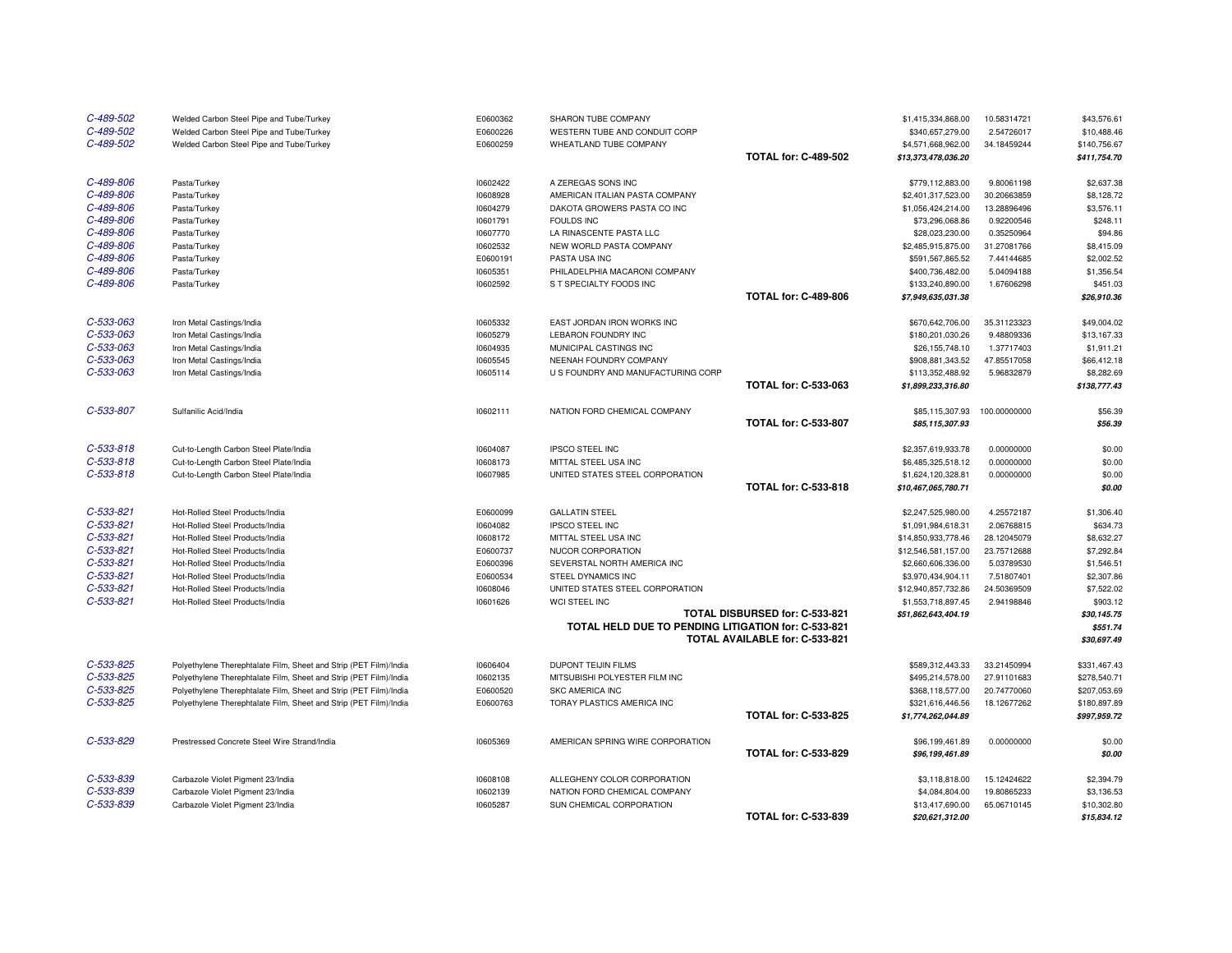| $C - 549 - 818$ | Hot-Rolled Steel Products/Thailand                                   | E0600082 | <b>GALLATIN STEEL</b>                               |                                | \$2,247,516,140.00  | 4.33386675   | \$2,649.54   |
|-----------------|----------------------------------------------------------------------|----------|-----------------------------------------------------|--------------------------------|---------------------|--------------|--------------|
| $C - 549 - 818$ | Hot-Rolled Steel Products/Thailand                                   | 10604084 | <b>IPSCO STEEL INC</b>                              |                                | \$1,091,980,576.73  | 2.10565710   | \$1,287.31   |
| C-549-818       | Hot-Rolled Steel Products/Thailand                                   | 10608171 | MITTAL STEEL USA INC                                |                                | \$13,898,478,113.38 | 26.80032016  | \$16,384.57  |
| $C - 549 - 818$ | Hot-Rolled Steel Products/Thailand                                   | E0600746 | NUCOR CORPORATION                                   |                                | \$12,546,581,157.00 | 24.19346846  | \$14,790.85  |
| $C - 549 - 818$ | Hot-Rolled Steel Products/Thailand                                   | E0600401 | SEVERSTAL NORTH AMERICA INC                         |                                | \$2,660,607,986.00  | 5.13042833   | \$3,136.52   |
| C-549-818       | Hot-Rolled Steel Products/Thailand                                   | E0600527 | STEEL DYNAMICS INC                                  |                                | \$3,970,421,567.62  | 7.65613100   | \$4,680.63   |
| C-549-818       | Hot-Rolled Steel Products/Thailand                                   | 10608036 | UNITED STATES STEEL CORPORATION                     |                                | \$12,940,857,732.86 | 24.95374872  | \$15,255.66  |
| $C - 549 - 818$ | Hot-Rolled Steel Products/Thailand                                   | 10601630 | WCI STEEL INC                                       |                                | \$1,553,711,159.00  | 2.99600835   | \$1,831.63   |
|                 |                                                                      |          |                                                     | TOTAL DISBURSED for: C-549-818 | \$50,910,154,432.59 |              | \$60,016.72  |
|                 |                                                                      |          | TOTAL HELD DUE TO PENDING LITIGATION for: C-549-818 |                                |                     |              | \$1,119.01   |
|                 |                                                                      |          |                                                     | TOTAL AVAILABLE for: C-549-818 |                     |              | \$61,135.73  |
|                 |                                                                      |          |                                                     |                                |                     |              |              |
| C-560-806       | Cut-to-Length Carbon Steel Plate/Indonesia                           | 10604091 | <b>IPSCO STEEL INC</b>                              |                                | \$2,357,619,938.36  | 0.00000000   | \$0.00       |
| C-560-806       | Cut-to-Length Carbon Steel Plate/Indonesia                           | 10608170 | MITTAL STEEL USA INC                                |                                | \$8,863,654,224.47  | 0.00000000   | \$0.00       |
| C-560-806       | Cut-to-Length Carbon Steel Plate/Indonesia                           | 10607983 | UNITED STATES STEEL CORPORATION                     |                                | \$1,624,120,328.81  | 0.00000000   | \$0.00       |
|                 |                                                                      |          |                                                     | <b>TOTAL for: C-560-806</b>    | \$12,845,394,491.64 |              | \$0.00       |
| $C - 560 - 813$ | Hot-Rolled Steel Products/Indonesia                                  | E0600076 | <b>GALLATIN STEEL</b>                               |                                | \$2,247,527,241.00  | 0.00000000   | \$0.00       |
| $C - 560 - 813$ | Hot-Rolled Steel Products/Indonesia                                  | 10604079 | <b>IPSCO STEEL INC</b>                              |                                | \$1,091,985,190.00  | 0.00000000   | \$0.00       |
| $C - 560 - 813$ | Hot-Rolled Steel Products/Indonesia                                  | 10608169 | MITTAL STEEL USA INC                                |                                | \$24,813,496,641.25 | 0.00000000   | \$0.00       |
| $C - 560 - 813$ | Hot-Rolled Steel Products/Indonesia                                  | E0600741 | NUCOR CORPORATION                                   |                                | \$12,546,581,157.00 | 0.00000000   | \$0.00       |
| $C - 560 - 813$ | Hot-Rolled Steel Products/Indonesia                                  | E0600394 | SEVERSTAL NORTH AMERICA INC                         |                                | \$2,660,608,000.00  | 0.00000000   | \$0.00       |
| $C - 560 - 813$ | Hot-Rolled Steel Products/Indonesia                                  | E0600528 | STEEL DYNAMICS INC                                  |                                | \$3,970,436,556.00  | 0.00000000   | \$0.00       |
| $C - 560 - 813$ | Hot-Rolled Steel Products/Indonesia                                  | 10608044 | UNITED STATES STEEL CORPORATION                     |                                | \$12,940,857,732.86 | 0.00000000   | \$0.00       |
| $C - 560 - 813$ | Hot-Rolled Steel Products/Indonesia                                  | 10601627 | WCI STEEL INC                                       |                                | \$1,553,720,000.00  | 0.00000000   | \$0.00       |
|                 |                                                                      |          |                                                     | <b>TOTAL for: C-560-813</b>    | \$61,825,212,518.11 |              | \$0.00       |
|                 |                                                                      |          |                                                     |                                |                     |              |              |
| C-580-207       | Cold-Rolled Carbon Steel Flat Products/Korea (See C-580-818)         | 10605808 | AK STEEL CORPORATION                                |                                | \$2,349,469,299.26  | 7.96583945   | \$448.93     |
| C-580-207       | Cold-Rolled Carbon Steel Flat Products/Korea (See C-580-818)         | 10607752 | CALIFORNIA STEEL INDUSTRIES INC                     |                                | \$1,049,700,816.00  | 3.55899444   | \$200.57     |
| C-580-207       | Cold-Rolled Carbon Steel Flat Products/Korea (See C-580-818)         | 10608168 | MITTAL STEEL USA INC                                |                                | \$10,206,988,035.60 | 34.60663565  | \$1,950.31   |
| C-580-207       | Cold-Rolled Carbon Steel Flat Products/Korea (See C-580-818)         | E0600403 | SEVERSTAL NORTH AMERICA INC                         |                                | \$2,338,841,589.00  | 7.92980637   | \$446.90     |
| C-580-207       | Cold-Rolled Carbon Steel Flat Products/Korea (See C-580-818)         | 10608064 | UNITED STATES STEEL CORPORATION                     |                                | \$13,549,309,211.15 | 45.93872409  | \$2,588.95   |
|                 |                                                                      |          |                                                     | <b>TOTAL for: C-580-207</b>    | \$29,494,308,951.01 |              | \$5,635.66   |
| C-580-208       | Corrosion-Resistant Carbon Steel Flat Products/Korea (See C-580-818) | 10605800 | AK STEEL CORPORATION                                |                                | \$20,624,575,147.90 | 20.82277735  | \$38,515.06  |
| C-580-208       | Corrosion-Resistant Carbon Steel Flat Products/Korea (See C-580-818) | 10607762 | CALIFORNIA STEEL INDUSTRIES INC                     |                                | \$2,939,472,121.00  | 2.96772045   | \$5,489.27   |
| C-580-208       | Corrosion-Resistant Carbon Steel Flat Products/Korea (See C-580-818) | 10608167 | MITTAL STEEL USA INC                                |                                | \$39,858,762,719.67 | 40.24180549  | \$74,433.67  |
| C-580-208       | Corrosion-Resistant Carbon Steel Flat Products/Korea (See C-580-818) | E0600408 | SEVERSTAL NORTH AMERICA INC                         |                                | \$4,785,782,968.00  | 4.83177435   | \$8,937.14   |
| C-580-208       | Corrosion-Resistant Carbon Steel Flat Products/Korea (See C-580-818) | 10608054 | UNITED STATES STEEL CORPORATION                     |                                | \$29,349,907,473.69 | 29.63196013  | \$54,809.06  |
| C-580-208       | Corrosion-Resistant Carbon Steel Flat Products/Korea (See C-580-818) | 10601622 | WCI STEEL INC                                       |                                | \$1,489,646,720.70  | 1.50396223   | \$2,781.82   |
|                 |                                                                      |          |                                                     | <b>TOTAL for: C-580-208</b>    | \$99,048,147,150.96 |              | \$184,966.02 |
|                 |                                                                      |          |                                                     |                                |                     |              |              |
| C-580-602       | Top-of-the-Stove Stainless Steel Cooking Ware/Korea                  | 10600014 | REGAL WARE INC                                      |                                | \$398,065,455.00    | 100.00000000 | \$41,677.96  |
|                 |                                                                      |          |                                                     | <b>TOTAL for: C-580-602</b>    | \$398,065,455.00    |              | \$41,677.96  |
| C-580-835       | Stainless Steel Sheet and Strip/Korea                                | 10605814 | AK STEEL CORPORATION                                |                                | \$11,045,025,444.73 | 50.96551035  | \$74,401.81  |
| C-580-835       | Stainless Steel Sheet and Strip/Korea                                | 10608698 | ALLEGHENY LUDLUM CORPORATION                        |                                | \$4,950,986,077.01  | 22.84553652  | \$33,350.97  |
| C-580-835       | Stainless Steel Sheet and Strip/Korea                                | 10607435 | CARPENTER TECHNOLOGY CORPORATION                    |                                | \$181,281,728.00    | 0.83649565   | \$1,221.16   |
| C-580-835       | Stainless Steel Sheet and Strip/Korea                                | 10605792 | NORTH AMERICAN STAINLESS                            |                                | \$5,494,275,167.82  | 25.35245748  | \$37,010.69  |
|                 |                                                                      |          |                                                     | <b>TOTAL for: C-580-835</b>    | \$21,671,568,417.56 |              | \$145,984.63 |
|                 |                                                                      |          |                                                     |                                |                     |              |              |
| C-580-837       | Cut-to-Length Carbon Steel Plate/Korea                               | 10604086 | <b>IPSCO STEEL INC</b>                              |                                | \$2,357,317,454.06  | 19.83627121  | \$17,527,35  |
| C-580-837       | Cut-to-Length Carbon Steel Plate/Korea                               | 10608166 | MITTAL STEEL USA INC                                |                                | \$7,902,436,101.91  | 66.49713872  | \$58,756.95  |
| C-580-837       | Cut-to-Length Carbon Steel Plate/Korea                               | 10607978 | UNITED STATES STEEL CORPORATION                     |                                | \$1,624,120,328.81  | 13.66659007  | \$12,075.82  |
|                 |                                                                      |          |                                                     | <b>TOTAL for: C-580-837</b>    | \$11,883,873,884.78 |              | \$88,360.12  |
| C-580-842       | Structural Steel Beams/Korea                                         | E0600714 | <b>CHAPARRAL STEEL</b>                              |                                | \$3,175,356,180.00  | 35.72682616  | \$2.32       |
|                 |                                                                      |          |                                                     |                                |                     |              |              |